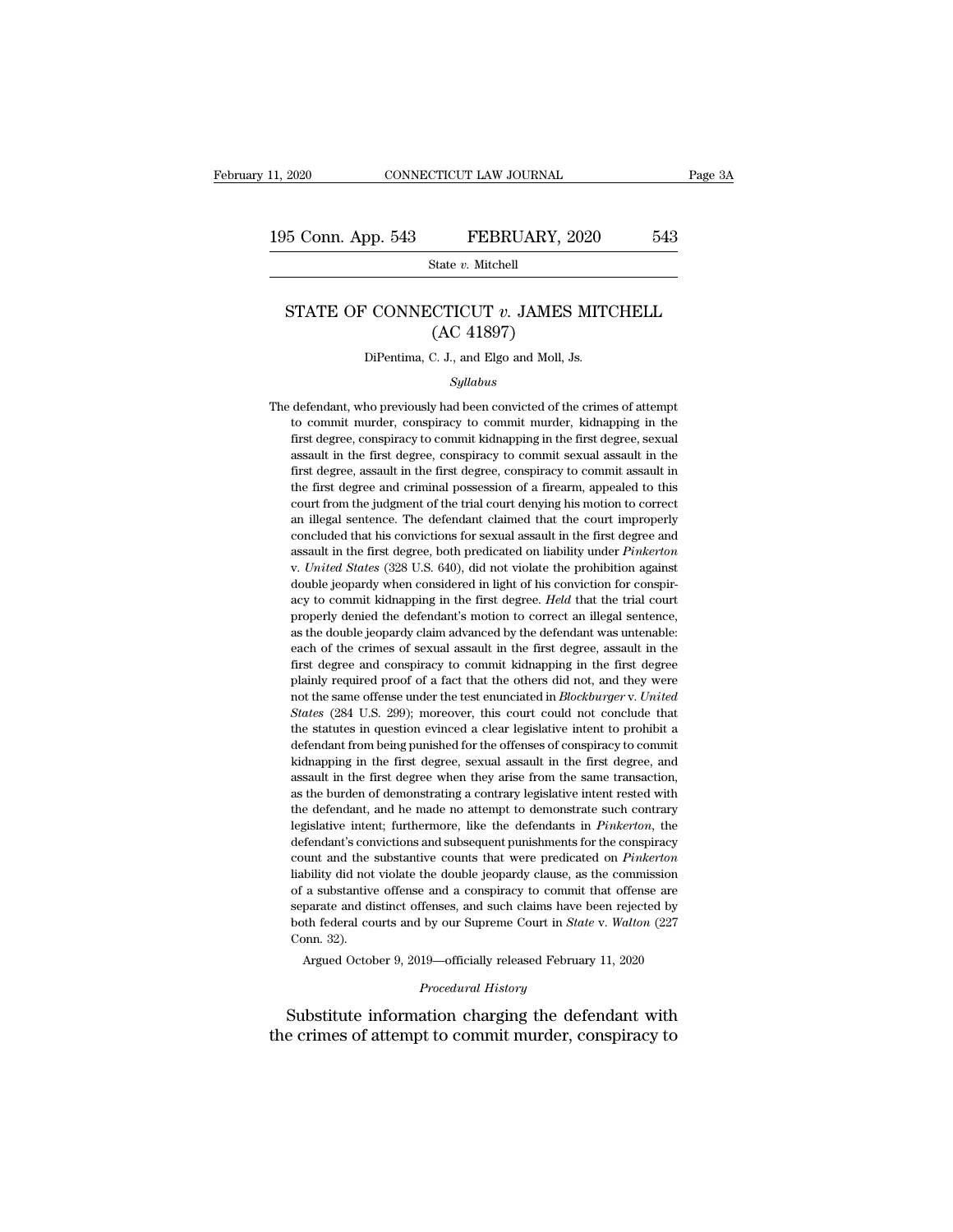# EXECUTE CONNECTICUT LAW JOURNAL February 11, 2020<br>544 FEBRUARY, 2020 195 Conn. App. 543<br>5tate v. Mitchell

### State *v.* Mitchell

CONNECTICUT LAW JOURNAL Februar<br>
Februar<br>
FEBRUARY, 2020 195 Conn. App. 543<br>
State v. Mitchell<br>
Commit murder, kidnapping in the first degree, conspir-<br>
acy to commit kidnapping in the first degree, sexual<br>
assault in the EXECT SALE FOR THE SERICARY, 2020<br>
FOR STATE 195 Conn. App. 543<br>
State v. Mitchell<br>
commit murder, kidnapping in the first degree, conspir-<br>
acy to commit kidnapping in the first degree, sexual<br>
assault in the first degree EBRUARY, 2020 195 Conn. App. 543<br>  $\frac{\text{State } v. \text{ Mitchell}}{\text{commit murder, kidnapping in the first degree, conspiracy to commit kidnapping in the first degree, sexual assault in the first degree, conspiracy to commit sexual assault in the first degree, assault in the first degree, conspiracy to commit essential in the first degree, conspiracy to commit assault in the first degree and$ EBRUARY, 2020 195 Conn. App. 543<br>  $\frac{\text{State } v. \text{ Mitchell}}{\text{commit murder, kidnapping in the first degree, conspir-}}$ <br>
acy to commit kidnapping in the first degree, sexual<br>
assault in the first degree, conspiracy to commit sexual<br>
assault in the first degree, assault in EXECTRIT, 2020 135 COMI. Typp. 040<br>
State v. Mitchell<br>
commit murder, kidnapping in the first degree, conspir-<br>
acy to commit kidnapping in the first degree, sexual<br>
assault in the first degree, conspiracy to commit sexua State v. Mitchell<br>commit murder, kidnapping in the first degree, conspir-<br>acy to commit kidnapping in the first degree, sexual<br>assault in the first degree, conspiracy to commit sexual<br>assault in the first degree, assault commit murder, kidnapping in the first degree, conspiracy to commit kidnapping in the first degree, sexual<br>assault in the first degree, conspiracy to commit sexual<br>assault in the first degree, assault in the first degree a acy to commit kidnapping in the first degree, sexual<br>assault in the first degree, conspiracy to commit sexual<br>assault in the first degree, assault in the first degree,<br>conspiracy to commit assault in the first degree and<br>c assault in the first degree, conspiracy to commit sexual<br>assault in the first degree, assault in the first degree,<br>conspiracy to commit assault in the first degree and<br>criminal possession of a firearm, brought to the Supe assault in the first degree, assault in the first degree, conspiracy to commit assault in the first degree and criminal possession of a firearm, brought to the Superior Court in the judicial district of Hartford and tried conspiracy to commit assault in the first degree and<br>criminal possession of a firearm, brought to the Supe-<br>rior Court in the judicial district of Hartford and tried<br>to the jury before *Mullarkey*, *J*.; verdict and judgme criminal possession of a firearm, brought to the Superior Court in the judicial district of Hartford and tried<br>to the jury before *Mullarkey*, *J*.; verdict and judgment<br>of guilty, from which the defendant appealed to this rior Court in the judicial district of Hartford and tried<br>to the jury before *Mullarkey*, *J*.; verdict and judgment<br>of guilty, from which the defendant appealed to this<br>court, which affirmed the judgment; thereafter, the<br> of guilty, from which the defendant appealed to this court, which affirmed the judgment; thereafter, the court, *Hon. Edward J. Mullarkey*, judge trial referee, granted in part the defendant's motion to correct an illegal court, which affirmed<br>
court, *Hon. Edward*<br>
granted in part the dillegal sentence, and<br>
court. *Affirmed.*<br>
James E. Mortimer.<br>
lant (defendant).<br>
Rocco A. Chiarenzo *Ron. Edward J. Multarkey, judge that referee,*<br>anted in part the defendant's motion to correct an<br>egal sentence, and the defendant appealed to this<br>urt. *Affirmed.*<br>James E. Mortimer, assigned counsel, for the appel-<br>at (

granted in part the defendant s motion to correct and<br>illegal sentence, and the defendant appealed to this<br>court. Affirmed.<br>James E. Mortimer, assigned counsel, for the appel-<br>lant (defendant).<br>Rocco A. Chiarenza, assistan negar sentence, and the defendant appeared to this<br>court. Affirmed.<br>James E. Mortimer, assigned counsel, for the appel-<br>lant (defendant).<br>Rocco A. Chiarenza, assistant state's attorney, with<br>whom, on the brief, were *Gail* COUTT. Affirmed.<br>
James E. Mortimer, assigned counse<br>
lant (defendant).<br>
Rocco A. Chiarenza, assistant state'<br>
whom, on the brief, were Gail P. Hard<br>
mey, and Donna Mambrino, senior :<br>
attorney, for the appellee (state).<br> Rocco A. Chiarenza, assistant state's attorney, with<br>nom, on the brief, were *Gail P. Hardy*, state's attor-<br>y, and *Donna Mambrino*, senior assistant state's<br>torney, for the appellee (state).<br> $o_{pinion}$ <br>ELGO, J. The defendan *Rocco A. Chuarenza*, assistant state's attorney, with<br>whom, on the brief, were *Gail P. Hardy*, state's attor-<br>ney, and *Donna Mambrino*, senior assistant state's<br>attorney, for the appellee (state).<br>*Opinion*<br>ELGO, J. The

### *Opinion*

whold, on the brief, were Gau F. Haray, state's attorney, and *Donna Mambrino*, senior assistant state's attorney, for the appellee (state).<br>  $\begin{array}{c}opinion\\Dpinion\end{array}$  ELGO, J. The defendant, James Mitchell, appeals from the j definition. The appellee (state).<br>
attorney, for the appellee (state).<br>
opinion<br>
ELGO, J. The defendant, James Mitchell, appeals<br>
from the judgment of the trial court denying in part his<br>
motion to correct an illegal sente opinion<br>
compleme (state).<br>
Complement of the trial court denying in part his<br>
from the judgment of the trial court denying in part his<br>
motion to correct an illegal sentence. On appeal, the<br>
defendant argues that the cour *Opinion*<br>ELGO, J. The defendant, James Mitchell, appeals<br>from the judgment of the trial court denying in part his<br>motion to correct an illegal sentence. On appeal, the<br>defendant argues that the court improperly rejected h ELGO, J. The defendant, James Mitchell, appeals<br>from the judgment of the trial court denying in part his<br>motion to correct an illegal sentence. On appeal, the<br>defendant argues that the court improperly rejected his<br>claim from the judgment of t<br>motion to correct an<br>defendant argues that t<br>claim that his convicties<br> $Pinkerton$  liability<sup>1</sup> vio<br>tion against double jee<br>of the trial court. aim that his conviction for two crimes predicated on<br> *inkerton* liability<sup>1</sup> violates the constitutional prohibi-<br>
on against double jeopardy. We affirm the judgment<br>
f the trial court.<br>
<sup>1</sup>See *Pinkerton* v. *United Stat Pinkerton* liability<sup>1</sup> violates the constitutional prohibition against double jeopardy. We affirm the judgment of the trial court.<br>
<sup>1</sup> See *Pinkerton* v. *United States*, 328 U.S. 640, 647–48, 66 S. Ct. 1180, 90 L. Ed.

tion against double jeopardy. We affirm the judgment<br>of the trial court.<br><sup>1</sup>See *Pinkerton* v. *United States*, 328 U.S. 640, 647–48, 66 S. Ct. 1180, 90<br>L. Ed. 1489 (1946); see also *State* v. *Walton*, 227 Conn. 32, 45–46 referred to as a theory of vicarious liability; see, e.g., *State* v. *Apodaca*, 303<br>C. Ed. 1489 (1946); see also *State* v. *Walton*, 227 Conn. 32, 45–46, 630 A.2d<br>990 (1993) (adopting *Pinkerton* doctrine as matter of st Of the trial COurt.<br>
<sup>1</sup> See Pinkerton v. United States, 328 U.S. 640, 647–48, 66 S. Ct. 1180, 90<br>
L. Ed. 1489 (1946); see also State v. Walton, 227 Conn. 32, 45–46, 630 A.2d<br>
990 (1993) (adopting Pinkerton doctrine as mat <sup>1</sup> See Pinkerton v. United States, 328 U.S. 640, 647–48, 66 S. Ct. 1180, 90 L. Ed. 1489 (1946); see also *State* v. *Walton*, 227 Conn. 32, 45–46, 630 A.2d 990 (1993) (adopting *Pinkerton* doctrine as matter of state law L. Ed. 1489 (1946); see also *State* v. *Walton*, 227 Conn. 32, 45–46, 630 A.2d 990 (1993) (adopting *Pinkerton* doctrine as matter of state law). Commonly referred to as a theory of vicarious liability; see, e.g., *State* 290 (1993) (adopting *Pinkerton* doctrine as matter of state law). Commonly referred to as a theory of vicarious liability; see, e.g., *State v. Apodaca*, 303 Conn. 378, 391, 33 A.3d 224 (2012); the *Pinkerton* doctrine h referred to as a theory of vicarious liability; see, e.g., *State v. Apodaca*, 303 Conn. 378, 391, 33 A.3d 224 (2012); the *Pinkerton* doctrine holds that "a conspirator may be held liable for criminal offenses committed Conn. 378, 391, 33 A.3d 224 (2012); the *Pinkerton* doctrine holds that "a conspirator may be held liable for criminal offenses committed by a coconspirator that are within the scope of the conspiracy, are in furtherance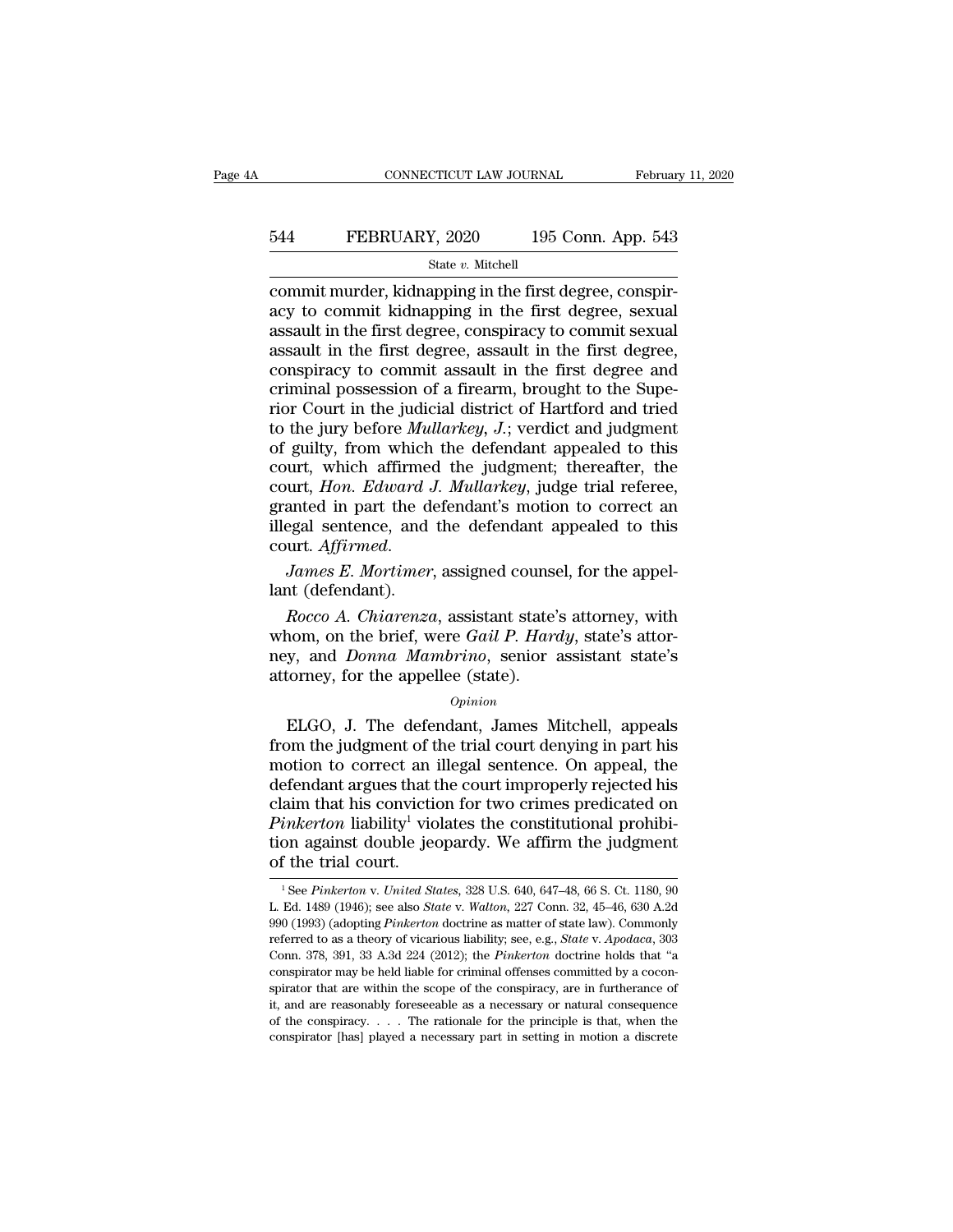# 11, 2020 CONNECTICUT LAW JOURNAL Page 5A<br>
195 Conn. App. 543 FEBRUARY, 2020 545<br>
State v. Mitchell

### State *v.* Mitchell

CONNECTICUT LAW JOURNAL<br>
5 Conn. App. 543 FEBRUARY, 2020 545<br>
State v. Mitchell<br>
The facts underlying the defendant's criminal convic-<br>
The facts underlying the defendant's criminal convic-<br>
The facts underlying the defend 195 Conn. App. 543 FEBRUARY, 2020 545<br>
State v. Mitchell<br>
The facts underlying the defendant's criminal conviction<br>
were set forth in this court's decision on his direct<br>
appeal. "On August 23, 2003, following an evening 195 Conn. App. 543 FEBRUARY, 2020 545<br>
State v. Mitchell<br>
The facts underlying the defendant's criminal conviction<br>
were set forth in this court's decision on his direct<br>
appeal. "On August 23, 2003, following an evening 195 Conn. App. 543 FEBRUARY, 2020 545<br>
State v. Mitchell<br>
The facts underlying the defendant's criminal conviction<br>
were set forth in this court's decision on his direct<br>
appeal. "On August 23, 2003, following an evening State v. Mitchell<br>
The facts underlying the defendant's criminal conviction<br>
were set forth in this court's decision on his direct<br>
appeal. "On August 23, 2003, following an evening at a<br>
nightclub, the victim was dropped State v. Mitchell<br>The facts underlying the defendant's criminal conviction<br>were set forth in this court's decision on his direct<br>appeal. "On August 23, 2003, following an evening at a<br>nightclub, the victim was dropped off The facts underlying the defendant's criminal conviction were set forth in this court's decision on his direct appeal. "On August 23, 2003, following an evening at a nightclub, the victim was dropped off at a friend's hous tion were set forth in this court's decision on his direct<br>appeal. "On August 23, 2003, following an evening at a<br>nightclub, the victim was dropped off at a friend's house<br>in East Hartford. Wanting to return home, and with appeal. "On August 23, 2003, following an evening at a<br>nightclub, the victim was dropped off at a friend's house<br>in East Hartford. Wanting to return home, and with her<br>residence too distant to walk, the victim called the<br>d nightclub, the victim was dropped off at a friend's house<br>in East Hartford. Wanting to return home, and with her<br>residence too distant to walk, the victim called the<br>defendant for a ride. The victim chose to call the defen in East Hartford. Wanting to return home, and with her<br>residence too distant to walk, the victim called the<br>defendant for a ride. The victim chose to call the defen-<br>dant because she knew that Denasha Sanders, the<br>mother o residence too distant to walk, the victim called the<br>defendant for a ride. The victim chose to call the defen-<br>dant because she knew that Denasha Sanders, the<br>mother of one of the defendant's children, had lived in<br>the sam defendant for a ride. The victim chose to call the defendant because she knew that Denasha Sanders, the mother of one of the defendant's children, had lived in the same building as the victim and that the defendant was fre dant because she knew that Denasha Sanders, the<br>mother of one of the defendant's children, had lived in<br>the same building as the victim and that the defendant<br>was frequently in the vicinity. The defendant and the<br>victim's mother of one of the defendant's children, had lived in<br>the same building as the victim and that the defendant<br>was frequently in the vicinity. The defendant and the<br>victim's brother had had a prior confrontation concern-<br>i the same building as the vice<br>was frequently in the vicini<br>victim's brother had had a pi<br>ing the fact that the victim's<br>Shortly before August 23, the<br>ers had moved to North Carc<br>ers and the defendant.<br>"The defendant arrive is frequently in the viently. The defendant and the<br>tim's brother had had a prior confrontation concern-<br>g the fact that the victim's brother had dated Sanders.<br>lortly before August 23, the victim's brother and Sand-<br>s and Franching the fact that the victim's brother had dated Sanders.<br>Shortly before August 23, the victim's brother and Sanders had moved to North Carolina with the child of Sanders and the defendant.<br>"The defendant arrived dri

mg the fact that the victin's brother had dated banders.<br>Shortly before August 23, the victim's brother and Sand-<br>ers had moved to North Carolina with the child of Sand-<br>ers and the defendant.<br>"The defendant arrived drivin shortly before August 25, the vielint s brother and Banders<br>had moved to North Carolina with the child of Sand-<br>ers and the defendant.<br>"The defendant arrived driving a gold Nissan Altima<br>accompanied by another man, unknown the defendant.<br>
"The defendant arrived driving a gold Nissan Altima<br>
accompanied by another man, unknown to the victim<br>
at the time, but later identified as Travis Hampton. The<br>
victim agreed to go with the defendant and H "The defendant arrived driving a gold Nissan Altima<br>accompanied by another man, unknown to the victim<br>at the time, but later identified as Travis Hampton. The<br>victim agreed to go with the defendant and Hampton<br>to downtown "The defendant arrived driving a gold Nissan Altima<br>accompanied by another man, unknown to the victim<br>at the time, but later identified as Travis Hampton. The<br>victim agreed to go with the defendant and Hampton<br>to downtown accompanied by another man, unknown to the victim<br>at the time, but later identified as Travis Hampton. The<br>victim agreed to go with the defendant and Hampton<br>to downtown Hartford to get something to eat. Upon<br>leaving a res at the time, but later identified as Travis Hampton. The<br>victim agreed to go with the defendant and Hampton<br>to downtown Hartford to get something to eat. Upon<br>leaving a restaurant, the defendant became violent with<br>the vic victim agreed to go with the defendant and Hampton<br>to downtown Hartford to get something to eat. Upon<br>leaving a restaurant, the defendant became violent with<br>the victim, striking her with his cell phone and<br>demanding to kn to downtown Hartford to get something to eat. Upon<br>leaving a restaurant, the defendant became violent with<br>the victim, striking her with his cell phone and<br>demanding to know the location of the victim's brother.<br>Out of fea leaving a restaurant, the defendant became violent with<br>the victim, striking her with his cell phone and<br>demanding to know the location of the victim's brother.<br>Out of fear that the defendant would harm her, the<br>victim lie the victim, striking her with his cell phone and<br>demanding to know the location of the victim's brother.<br>Out of fear that the defendant would harm her, the<br>victim lied to the defendant and told him that her<br>brother was at demanding to know the location of the victim's brother.<br>Out of fear that the defendant would harm her, the victim lied to the defendant and told him that her<br>brother was at her grandfather's house. The victim<br>attempted to the defendant would harm here, the continued to the defendant and told him that herefore was at her grandfather's house. The victim tempted to leave the car, but the defendant pulled r by the hair and locked the doors. Dur From the to the determined and total film that her<br>brother was at her grandfather's house. The victim<br>attempted to leave the car, but the defendant pulled<br>her by the hair and locked the doors. During this time,<br>Hampton rem brother was at her grandmather's house. The vietnat<br>attempted to leave the car, but the defendant pulled<br>her by the hair and locked the doors. During this time,<br>Hampton remained in the backseat of the vehicle.<br>"The defenda

The defendant subsequently determined that the victim's brother was not at her grandfather's house. He drove the victim and Hampton to his mother's house course of criminal conduct, he should be held responsible, within ap "The defendant subsequently determined that the victim's brother was not at her grandfather's house. He drove the victim and Hampton to his mother's house course of criminal conduct, he should be held responsible, within

tim's brother was not at her grandfather's house. He<br>drove the victim and Hampton to his mother's house<br>course of criminal conduct, he should be held responsible, within appro-<br>priate limits, for the crimes committed as a drove the victim and Hampton t<br>
course of criminal conduct, he should be he<br>
priate limits, for the crimes committed as a r<br>
that course of conduct." (Internal quotation ma<br>
292 Conn. 296, 307–308, 972 A.2d 691 (2009).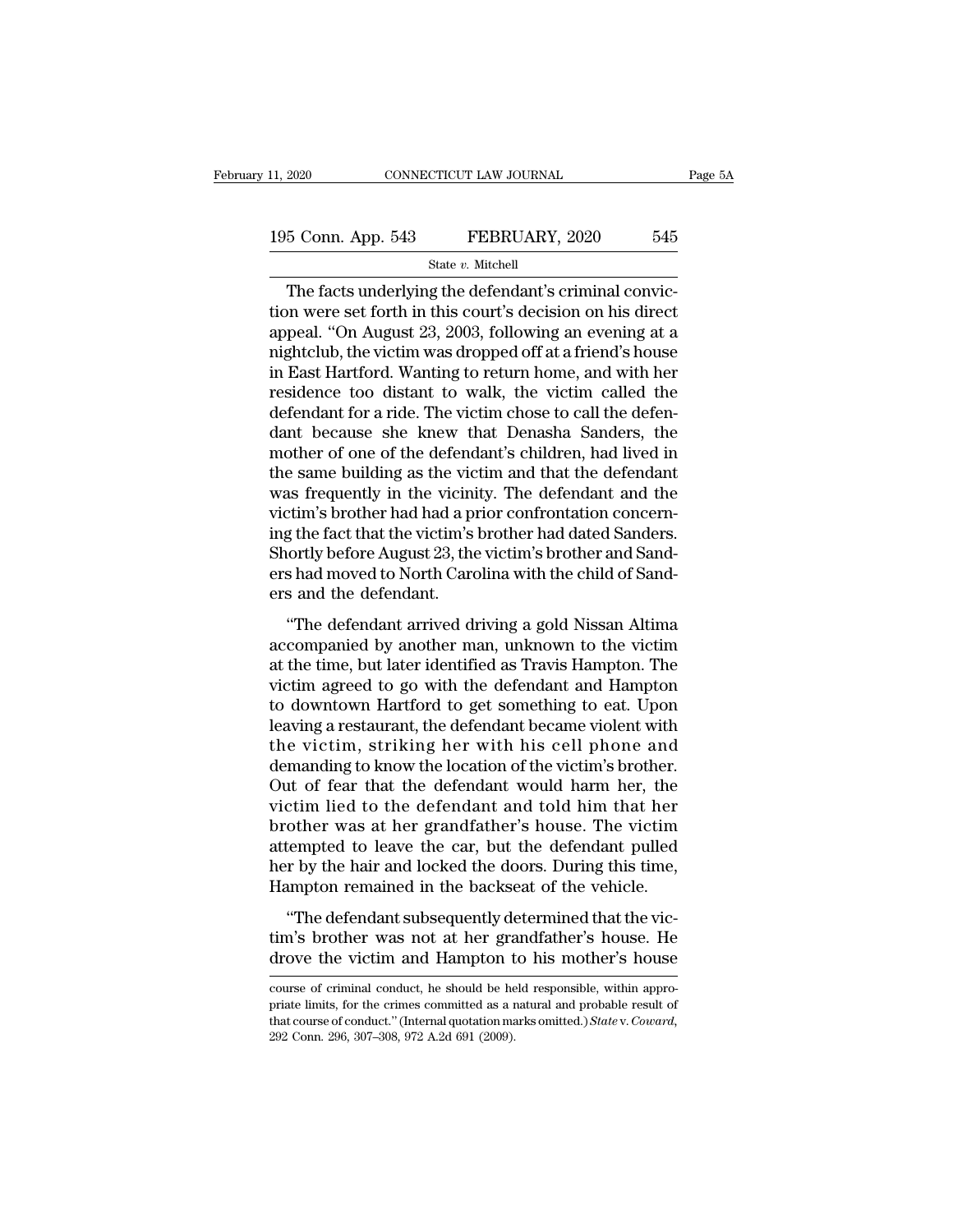### EXECUTE CONNECTICUT LAW JOURNAL February 11, 2020<br>546 FEBRUARY, 2020 195 Conn. App. 543<br>5tate v. Mitchell State *v.* Mitchell

CONNECTICUT LAW JOURNAL February 11, 2020<br>
FEBRUARY, 2020 195 Conn. App. 543<br>
State v. Mitchell<br>
in Hartford and ordered the victim out of the car. The<br>
victim briefly complied and then returned to the vehicle<br>
while the FEBRUARY, 2020 195 Conn. App. 543<br>
state v. Mitchell<br>
in Hartford and ordered the victim out of the car. The<br>
victim briefly complied and then returned to the vehicle<br>
while the defendant and Hampton entered the house.<br>
Wh EBRUARY, 2020 195 Conn. App. 543<br>
State v. Mitchell<br>
in Hartford and ordered the victim out of the car. The<br>
victim briefly complied and then returned to the vehicle<br>
while the defendant and Hampton entered the house.<br>
Wh EBRUARY, 2020 195 Conn. App. 543<br>
State v. Mitchell<br>
in Hartford and ordered the victim out of the car. The<br>
victim briefly complied and then returned to the vehicle<br>
while the defendant and Hampton entered the house.<br>
Wh  $\begin{array}{l} \hline \text{State $v$. Mitchell} \\\hline \text{in Hartford and ordered the victim out of the car. The victim briefly compiled and then returned to the vehicle while the defendant and Hampton entered the house. When the defendant and Hampton returned, the three proceeded to leave the area by car. The defendant apologized to the victim for hitting her and offered her maintaining, which she acconted Instead of driving the victim. \end{array}$ state  $v$ . Mitchell<br>in Hartford and ordered the victim out of the car. The<br>victim briefly complied and then returned to the vehicle<br>while the defendant and Hampton entered the house.<br>When the defendant and Hampton returne in Hartford and ordered the victim out of the car. The<br>victim briefly complied and then returned to the vehicle<br>while the defendant and Hampton entered the house.<br>When the defendant and Hampton returned, the three<br>proceede victim briefly complied and then returned to the vehicle<br>while the defendant and Hampton entered the house.<br>When the defendant and Hampton returned, the three<br>proceeded to leave the area by car. The defendant apol-<br>ogized while the defendant and Hampton entered the house.<br>When the defendant and Hampton returned, the three<br>proceeded to leave the area by car. The defendant apol-<br>ogized to the victim for hitting her and offered her mari-<br>juana When the defendant and Hampton returned, the three<br>proceeded to leave the area by car. The defendant apol-<br>ogized to the victim for hitting her and offered her mari-<br>juana, which she accepted. Instead of driving the victim proceeded to leave the area by car. The defendant and offered to the victim for hitting her and offered her r<br>juana, which she accepted. Instead of driving the vi<br>home, however, the defendant drove to Market S<br>in Hartford The victim refused and got out of the car, intend-<br>
"The victim me, however, the defendant drove to Market Street<br>
Hartford and parked his vehicle. The defendant told<br>
e victim he wanted to have sex with her and proposed<br> factured a shortcome, however, the defendant drove to Market Street<br>in Hartford and parked his vehicle. The defendant told<br>the victim he wanted to have sex with her and proposed<br>that they go to a hotel or to Sanders' house

mome, nowever, are derendaric divec to marker street<br>in Hartford and parked his vehicle. The defendant told<br>the victim he wanted to have sex with her and proposed<br>that they go to a hotel or to Sanders' house.<br>"The victim r In Transford and parked his ventere. The defendant load<br>the victim he wanted to have sex with her and proposed<br>that they go to a hotel or to Sanders' house.<br>"The victim refused and got out of the car, intend-<br>ing to walk h that they go to a hotel or to Sanders' house.<br>
"The victim refused and got out of the car, intend-<br>
ing to walk home. The defendant produced a shotgun,<br>
which he gave to Hampton, who pointed the weapon<br>
at the victim's fac "The victim refused and got out of the car, intend-<br>ing to walk home. The defendant produced a shotgun,<br>which he gave to Hampton, who pointed the weapon<br>at the victim's face. The defendant and Hampton told<br>the victim to re "The victim refused and got out of the car, intending to walk home. The defendant produced a shotgun, which he gave to Hampton, who pointed the weapon at the victim's face. The defendant and Hampton told the victim to remo ing to walk home. The defendant produced a shotgun,<br>which he gave to Hampton, who pointed the weapon<br>at the victim's face. The defendant and Hampton told<br>the victim to remove her pants. The victim testified that<br>the defend which he gave to Hampton, who pointed the weapon<br>at the victim's face. The defendant and Hampton told<br>the victim to remove her pants. The victim testified that<br>the defendant raped her vaginally from behind. When<br>the defend at the victim's face. The defendant and Hampton told<br>the victim to remove her pants. The victim testified that<br>the defendant raped her vaginally from behind. When<br>the defendant was finished, he forced the victim to per-<br>fo the victim to remove her pants. The victim testified that<br>the defendant raped her vaginally from behind. When<br>the defendant was finished, he forced the victim to per-<br>form fellatio on Hampton. The victim complied briefly,<br> the defendant raped her vaginally from behind. When<br>the defendant was finished, he forced the victim to per-<br>form fellatio on Hampton. The victim complied briefly,<br>and Hampton proceeded to rape her vaginally, while the<br>def the defendant was finished, he forced the victim to perform fellatio on Hampton. The victim complied briefly, and Hampton proceeded to rape her vaginally, while the defendant regained and held the shotgun. The victim grabb form fellatio on Hampton. The victim complied briefly,<br>and Hampton proceeded to rape her vaginally, while the<br>defendant regained and held the shotgun. The victim<br>grabbed her pants and yelled at the defendant to let<br>her lea and Hampton proceeded to rape her vaginally, while the<br>defendant regained and held the shotgun. The victim<br>grabbed her pants and yelled at the defendant to let<br>her leave. The defendant told the victim she could get<br>into a defendant regained and held the shotgun. The victim<br>grabbed her pants and yelled at the defendant to let<br>her leave. The defendant told the victim she could get<br>into a nearby dumpster or run. As the victim attempted<br>to run, grabbed her pants and yelled at the defendant to let<br>her leave. The defendant told the victim she could get<br>into a nearby dumpster or run. As the victim attempted<br>to run, the defendant shot her in the side of the stomach.<br> her leave. The defendant told the victim she could get<br>into a nearby dumpster or run. As the victim attempted<br>to run, the defendant shot her in the side of the stomach.<br>The victim continued her attempt to run away, followe into a nearby dumpster or run. As the victim attempted<br>to run, the defendant shot her in the side of the stomach.<br>The victim continued her attempt to run away, followed<br>by Hampton, who now had the shotgun. The defendant<br>pu to run, the defendant shot her in the side of the stomach.<br>The victim continued her attempt to run away, followed<br>by Hampton, who now had the shotgun. The defendant<br>pursued the victim in the car and blocked her path.<br>Hampt The victim continued her attempt to run away, followed<br>by Hampton, who now had the shotgun. The defendant<br>pursued the victim in the car and blocked her path.<br>Hampton shot the victim again. He and the defendant<br>then left th by Hampton, who now had the shotgun. The defendant<br>pursued the victim in the car and blocked her path.<br>Hampton shot the victim again. He and the defendant<br>then left the scene. Shortly thereafter, the defendant<br>and Hampton pursued the victim in the car and blocked her path.<br>Hampton shot the victim again. He and the defendant<br>then left the scene. Shortly thereafter, the defendant<br>and Hampton returned briefly and then left the area<br>again. The Hampton shot the victim again. He and the defendant<br>then left the scene. Shortly thereafter, the defendant<br>and Hampton returned briefly and then left the area<br>again. The victim dragged herself to the street, where<br>she was then left the scene. Shortly thereafter, the defendant<br>and Hampton returned briefly and then left the area<br>again. The victim dragged herself to the street, where<br>she was found by a passing driver. The police and para-<br>medi and Hampton returned briefly a<br>again. The victim dragged hersel<br>she was found by a passing driver<br>medics were summoned, and the<br>Hartford Hospital for treatment."<br>Conn. App. 305, 308–10, 955 A.2d<br>Conn. 946, 959 A.2d 1012 (2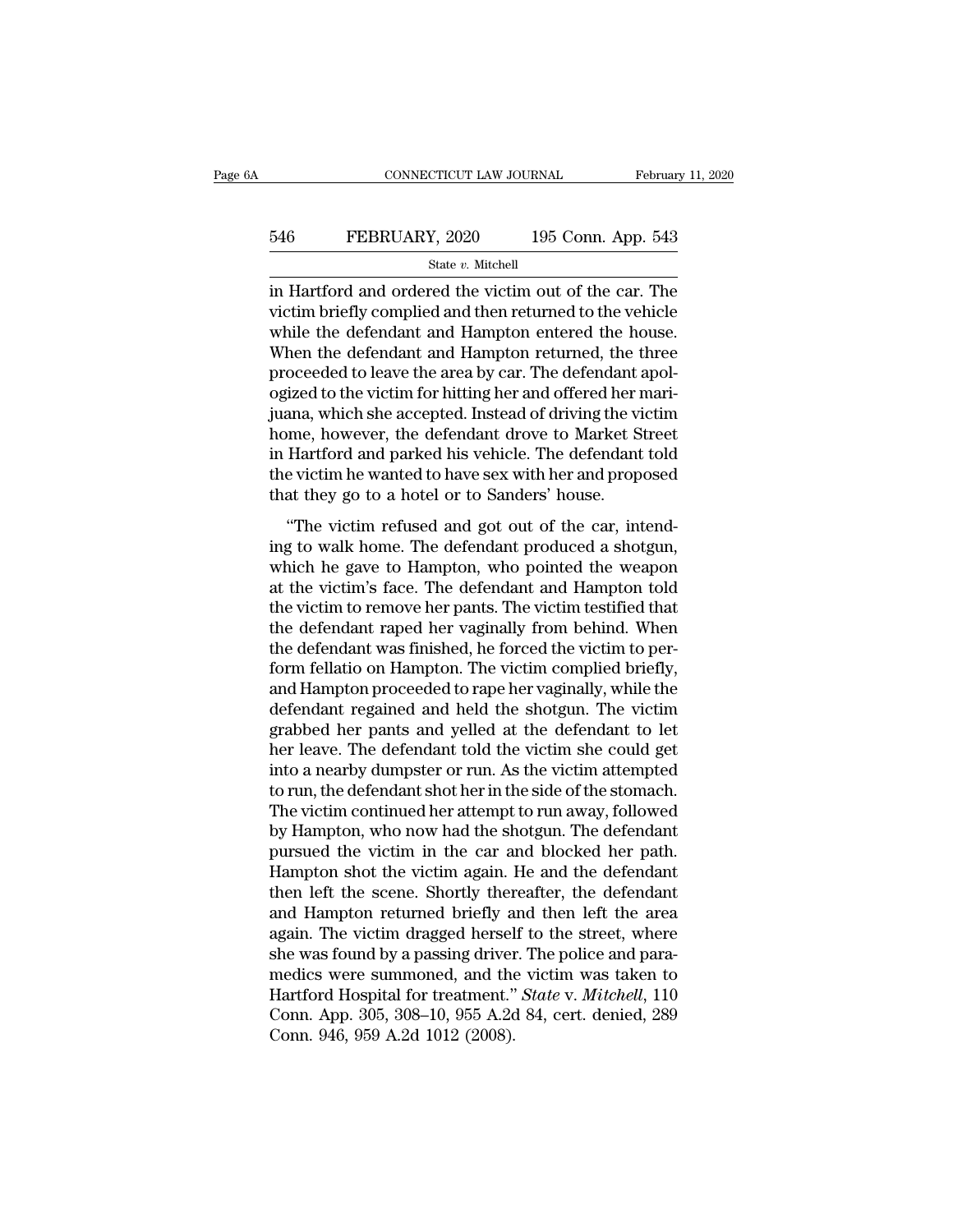# 11, 2020 CONNECTICUT LAW JOURNAL Page 7A<br>
195 Conn. App. 543 FEBRUARY, 2020 547<br>
State v. Mitchell

### State *v.* Mitchell

The defendant subsequently was arrested and<br>the defendant subsequently was arrested and<br>arged with attempt to commit murder as an acces-<br>ry in violation of Gonoral Statutes 88.533.8 533.40 195 Conn. App. 543 FEBRUARY, 2020 547<br>
State v. Mitchell<br>
The defendant subsequently was arrested and<br>
charged with attempt to commit murder as an acces-<br>
sory in violation of General Statutes  $\S$  53a-8, 53a-49<br>
(a) and 5 195 Conn. App. 543 FEBRUARY, 2020 547<br>
State v. Mitchell<br>
The defendant subsequently was arrested and<br>
charged with attempt to commit murder as an accessory in violation of General Statutes §§ 53a-8, 53a-49<br>
(a) and 53a-5 195 Conn. App. 543 FEBRUARY, 2020 547<br>
State v. Mitchell<br>
The defendant subsequently was arrested and<br>
charged with attempt to commit murder as an accessory in violation of General Statutes §§ 53a-8, 53a-49<br>
(a) and 53a-5 State v. Mitchell<br>
The defendant subsequently was arrested and<br>
charged with attempt to commit murder as an accessory in violation of General Statutes §§ 53a-8, 53a-49<br>
(a) and 53a-54a (a), conspiracy to commit murder in<br> State v. Mitchell<br>The defendant subsequently was arrested and<br>charged with attempt to commit murder as an acces-<br>sory in violation of General Statutes §§ 53a-8, 53a-49<br>(a) and 53a-54a (a), conspiracy to commit murder in<br>v The defendant subsequently was arrested and<br>charged with attempt to commit murder as an acces-<br>sory in violation of General Statutes §§ 53a-8, 53a-49<br>(a) and 53a-54a (a), conspiracy to commit murder in<br>violation of Genera charged with attempt to commit murder as an accessory in violation of General Statutes  $\S$  53a-8, 53a-49<br>(a) and 53a-54a (a), conspiracy to commit murder in<br>violation of General Statutes  $\S$  53a-48 (a) and 53a-54a<br>(a), ki sory in violation of General Statutes §§ 53a-8, 53a-49<br>(a) and 53a-54a (a), conspiracy to commit murder in<br>violation of General Statutes §§ 53a-48 (a) and 53a-54a<br>(a), kidnapping in the first degree in violation of Genera (a) and 53a-54a (a), conspiracy to commit murder in<br>violation of General Statutes §§ 53a-48 (a) and 53a-54a<br>(a), kidnapping in the first degree in violation of General<br>Statutes §§ 53a-8 and 53a-92 (a) (2) (A), conspiracy violation of General Statutes §§ 53a-48 (a) and 53a-54a<br>
(a), kidnapping in the first degree in violation of General<br>
Statutes §§ 53a-8 and 53a-92 (a) (2) (A), conspiracy to<br>
commit kidnapping in the first degree in viola (a), kidnapping in the first degree in violation of General<br>Statutes §§ 53a-8 and 53a-92 (a) (2) (A), conspiracy to<br>commit kidnapping in the first degree in violation of<br>§§ 53a-48 and 53a-92 (a) (2) (A), sexual assault in Statutes §§ 53a-8 and 53a-92 (a) (2) (A), conspiracy to<br>commit kidnapping in the first degree in violation of<br>§§ 53a-48 and 53a-92 (a) (2) (A), sexual assault in the<br>first degree in violation of General Statutes §§ 53a-8<br> commit kidnapping in the first degree in violation of  $\S$ § 53a-48 and 53a-92 (a) (2) (A), sexual assault in the first degree in violation of General Statutes  $\S$ § 53a-8 and 53a-70 (a) (1), conspiracy to commit sexual assa §§ 53a-48 and 53a-92 (a) (2) (A), sexual assault in the<br>first degree in violation of General Statutes §§ 53a-8<br>and 53a-70 (a) (1), conspiracy to commit sexual assault<br>in the first degree in violation of §§ 53a-48 and 53afirst degree in violation of General Statutes §§ 53a-8<br>and 53a-70 (a) (1), conspiracy to commit sexual assault<br>in the first degree in violation of §§ 53a-48 and 53a-70<br>(a) (1), assault in the first degree in violation of and 53a-70 (a) (1), conspiracy to commit sexual assault<br>in the first degree in violation of §§ 53a-48 and 53a-70<br>(a) (1), assault in the first degree in violation of General<br>Statutes §§ 53a-8 and 53a-59 (a) (5), conspirac in the first degree in violation of §§ 53a-48 and 53a-70 (a) (1), assault in the first degree in violation of General Statutes §§ 53a-8 and 53a-59 (a) (5), conspiracy to commit assault in the first degree in violation of (a) (1), assault in the first degree in violst<br>attutes §§ 53a-8 and 53a-59 (a) (5), comit assault in the first degree in viola<br>(a) and 53a-59 (a) (5), and criminal<br>firearm in violation of General Statut<br>§ 53a-217 (a) (1). atutes §§ 53a-8 and 53a-59 (a) (5), conspiracy to com-<br>it assault in the first degree in violation of §§ 53a-48<br>) and 53a-59 (a) (5), and criminal possession of a<br>earm in violation of General Statutes (Rev. to 2003)<br>53a-2 mit assault in the first degree in violation of §§ 53a-48<br>
(a) and 53a-59 (a) (5), and criminal possession of a<br>
firearm in violation of General Statutes (Rev. to 2003)<br>
§ 53a-217 (a) (1). Following a trial, the jury foun

(a) and 53a-59 (a) (5), and criminal possession of a<br>firearm in violation of General Statutes (Rev. to 2003)<br> $\S$  53a-217 (a) (1). Following a trial, the jury found the<br>defendant guilty of all counts.<sup>2</sup><br>At sentencing, the firearm in violation of General Statutes (Rev. to 2003)<br>
§ 53a-217 (a) (1). Following a trial, the jury found the<br>
defendant guilty of all counts.<sup>2</sup><br>
At sentencing, the court vacated the defendant's sen-<br>
tences of consp § 53a-217 (a) (1). Following a trial, the jury found the<br>defendant guilty of all counts.<sup>2</sup><br>At sentencing, the court vacated the defendant's sen-<br>tences of conspiracy to commit murder, conspiracy to<br>commit sexual assault i defendant guilty of all counts.<sup>2</sup><br>At sentencing, the court vacated the defendant's sen-<br>tences of conspiracy to commit murder, conspiracy to<br>commit sexual assault in the first degree, and con-<br>spiracy to commit assault in At sentencing, the court vacated the defendant's sentences of conspiracy to commit murder, conspiracy to commit sexual assault in the first degree, and conspiracy to commit assault in the first degree. The court, at that t tences of conspiracy to commit murder, conspiracy to commit sexual assault in the first degree, and conspiracy to commit assault in the first degree. The court, at that time, explained that "[s]*ince the conspiracies merge* commit sexual assault in the first degree, and conspiracy to commit assault in the first degree. The court, at that time, explained that "[s]*ince the conspiracies merge*, [the] sentences [for those three offenses] are vac spiracy to commit assault in the first degree. The court,<br>at that time, explained that "[s]ince the conspiracies<br>merge, [the] sentences [for those three offenses] are<br>vacated to be renewed only if necessary on a resen-<br>ten at that time, explained that "[ $s$ ]*ince the conspiracies merge*, [the] sentences [for those three offenses] are vacated to be renewed only if necessary on a resentencing should the conspiracy to [commit] kidnapping be merge, [the] sentences [for those three offenses] are vacated to be renewed only if necessary on a resentencing should the conspiracy to [commit] kidnapping be found not to be a valid conviction." (Emphasis added.) The cou ing be found not to be a valid conviction." (Emphasis dded.) The court then sentenced the defendant to a stal effective term of fifty-seven years of incarcera-<br>on.<sup>3</sup> From that judgment, the petitioner unsuccessfully  $\frac{1$ added.) The court then sentenced the defendant to a total effective term of fifty-seven years of incarceration.<sup>3</sup> From that judgment, the petitioner unsuccessfully  $\frac{1}{2}$  In returning its verdict, the jury completed a

total effective term of fifty-seven years of incarceration.<sup>3</sup> From that judgment, the petitioner unsuccessfully  $\frac{1}{2}$  In returning its verdict, the jury completed a special verdict form. That form indicates that the tion.<sup>3</sup> From that judgment, the petitioner unsuccessfully  $\frac{1}{2}$  In returning its verdict, the jury completed a special verdict form. That form indicates that the jury found the defendant guilty of both sexual assault <sup>2</sup> In returning its verdict, the jury completed a special verdict form. That form indicates that the jury found the defendant guilty of both sexual assault in the first degree and assault in the first degree "by way of in the first degree and assault in the first degree. "by way of Pinkerton

form indicates that the jury found the defendant guilty of both sexual assault<br>in the first degree and assault in the first degree "by way of *Pinkerton*<br>vicarious liability."<br><sup>3</sup> The court sentenced the defendant to a ter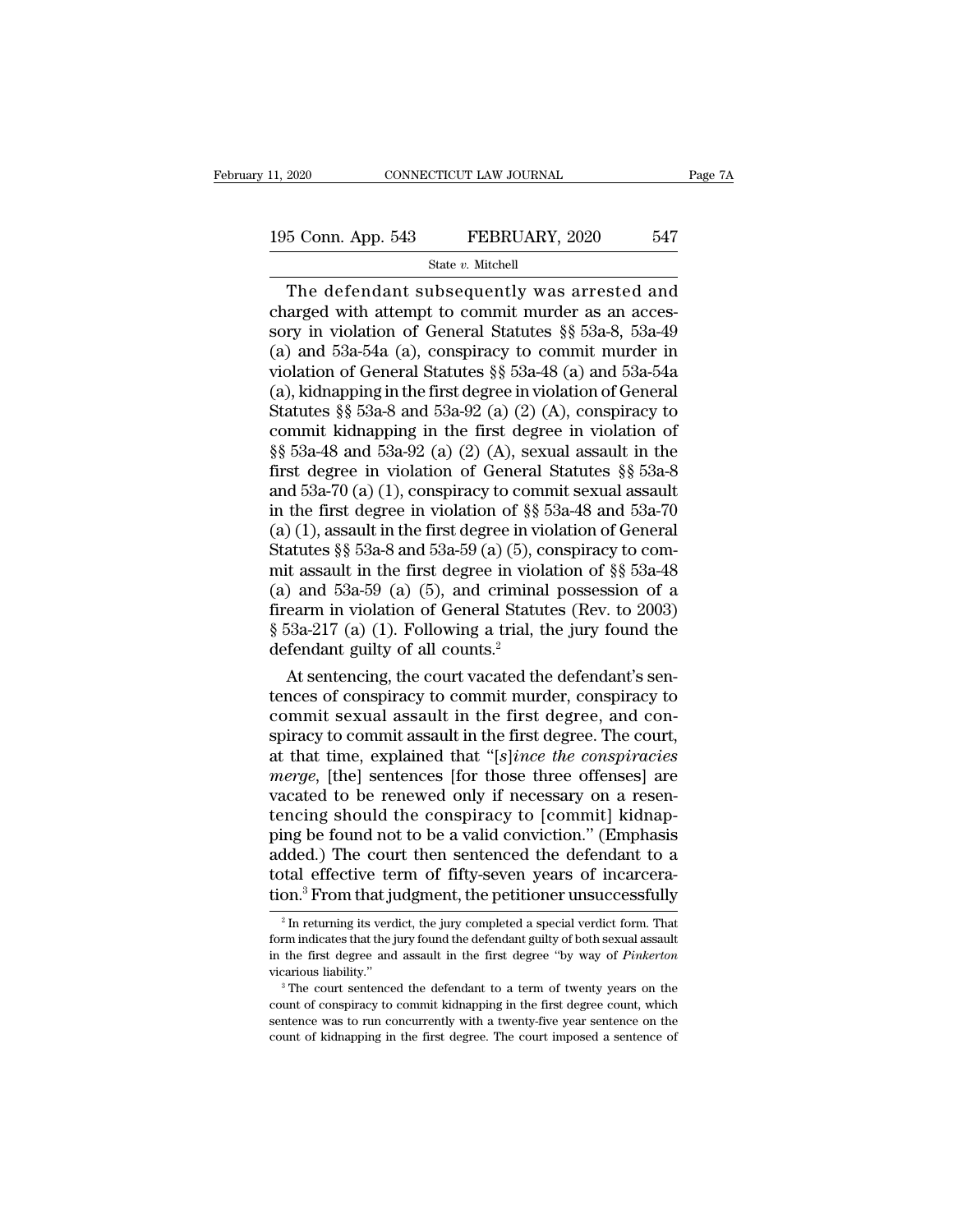### EXECUTE CONNECTICUT LAW JOURNAL February 11, 2020<br>548 FEBRUARY, 2020 195 Conn. App. 543<br>5tate v. Mitchell State *v.* Mitchell CONNECTICUT LAW JOURNAL February 11, 2020<br>548 FEBRUARY, 2020 195 Conn. App. 543<br>518 State v. Mitchell<br>appealed to this court. See *State* v. *Mitchell*, supra, 110<br>60nn. App. 305. 548 FEBRUAR<br>appealed to this cour<br>Conn. App. 305.<br>In 2014, the defend

FEBRUARY, 2020 195 Conn. App. 543<br>
State v. Mitchell<br>
pealed to this court. See *State* v. Mitchell, supra, 110<br>
pealed to this court. See *State* v. Mitchell, supra, 110<br>
In 2014, the defendant filed a motion to correct FEBRUARY, 2020 195 Conn. App. 543<br>
state v. Mitchell<br>
appealed to this court. See *State* v. *Mitchell*, supra, 110<br>
Conn. App. 305.<br>
In 2014, the defendant filed a motion to correct an<br>
illegal sentence pursuant to Pract State v. Mitchell<br>
appealed to this court. See *State* v. *Mitchell*, supra, 110<br>
Conn. App. 305.<br>
In 2014, the defendant filed a motion to correct an<br>
illegal sentence pursuant to Practice Book § 43-22.<sup>4</sup> The<br>
defendant appealed to this court. See *State* v. *Mitchell*, supra, 110<br>Conn. App. 305.<br>In 2014, the defendant filed a motion to correct an<br>illegal sentence pursuant to Practice Book § 43-22.<sup>4</sup> The<br>defendant subsequently was appoin appeared to this court. See *State* v. *Mitcheu*, supra, 110<br>Conn. App. 305.<br>In 2014, the defendant filed a motion to correct an<br>illegal sentence pursuant to Practice Book § 43-22.<sup>4</sup> The<br>defendant subsequently was appoint Lonn. App. 305.<br>
In 2014, the defendant filed a motion to correct an<br>
illegal sentence pursuant to Practice Book § 43-22.<sup>4</sup> The<br>
defendant subsequently was appointed counsel, who<br>
filed a memorandum of law in support of t In 2014, the defendant filed a motion to correct an illegal sentence pursuant to Practice Book  $\S$  43-22.<sup>4</sup> The defendant subsequently was appointed counsel, who filed a memorandum of law in support of the defendant's mo illegal sentence pursuant to Practice Book § 43-22.<sup>4</sup> The<br>defendant subsequently was appointed counsel, who<br>filed a memorandum of law in support of the defen-<br>dant's motion. At a hearing held on August 29, 2016, the<br>defen defendant subsequently was appointed counsel, who<br>filed a memorandum of law in support of the defen-<br>dant's motion. At a hearing held on August 29, 2016, the<br>defendant clarified the twofold nature of his motion to<br>correct. filed a memorandum of law in support of the defen-<br>dant's motion. At a hearing held on August 29, 2016, the<br>defendant clarified the twofold nature of his motion to<br>correct. First, the defendant asserted that the conspir-<br>a dant's motion. At a hearing held on August 29, 2016, the<br>defendant clarified the twofold nature of his motion to<br>correct. First, the defendant asserted that the conspir-<br>acy convictions that "were ordered merged" at senten defendant clarified the twofold nature of his motion to correct. First, the defendant asserted that the conspir-<br>acy convictions that "were ordered merged" at sentencing "should have been vacated." Second, the defendant<br>al correct. First, the defendant asserted that the conspiracy convictions that "were ordered merged" at sentencing "should have been vacated." Second, the defendant alleged that his convictions for sexual assault in the first acy convictions that "were ordered merged" at sentencing "should have been vacated." Second, the defendant alleged that his convictions for sexual assault in the first degree and assault in the first degree on the basis of ing "should have been vacated." Second, the dealleged that his convictions for sexual assaul<br>first degree and assault in the first degree on the of *Pinkerton* liability; see footnote 2 of this violate the double jeopardy eged that his convictions for sexual assault in the<br>st degree and assault in the first degree on the basis<br>*Pinkerton* liability; see footnote 2 of this opinion;<br>blate the double jeopardy prohibition against multiple<br>mishm first degree and assault in the first degree on the basis<br>of *Pinkerton* liability; see footnote 2 of this opinion;<br>violate the double jeopardy prohibition against multiple<br>punishments in light of his conviction for consp

to commit kidnapping in the first degree.<br>
Following the submission of memoranda of law by<br>
the parties,<sup>5</sup> the court granted in part the defendant's<br>
ten years of incarceration on the count of sexual assault in the first

a sentence imposed in an illegal manner or any other disposition and illegal manner.<br>
A sentence is the count ordered to run concurrently with each other, but consecutively to the defendant's other sentences.<br>
<sup>4</sup> Practice court ordered to run concurrently with each other, but consecutively to the defendant's other sentences.<br>
<sup>4</sup> Practice Book § 43-22 provides that "[t]he judicial authority may at any time correct an illegal sentence or oth <sup>4</sup> Practice Book § 43-22 provides that "[t]he judicial authority may at any<br><sup>4</sup> Practice Book § 43-22 provides that "[t]he judicial authority may correct<br>a sentence imposed in an illegal manner or any other disposition m

time correct an illegal sentence or other illegal disposition, or it may correct<br>a sentence imposed in an illegal manner or any other disposition made in<br>an illegal manner."<br><sup>5</sup> Apart from the September 30, 2016 memorandum a sentence imposed in an illegal manner or any other disposition made in<br>an illegal manner."<br> $\frac{5}{10}$  Apart from the September 30, 2016 memorandum of law filed by his<br>defense counsel, the defendant, on December 22, 2016 an illegal manner."<br>
an illegal manner."<br>
an illegal manner."<br>
S Apart from the September 30, 2016 memorandum of law filed by his<br>
defense counsel, the defendant, on December 22, 2016, filed a document<br>
he prepared, titled  $\frac{1}{2}$  for Apart from the September 30, 2016 memorandum of law filed by his defense counsel, the defendant, on December 22, 2016, filed a document he prepared, titled "Defendant's Amended Memorandum of Law in Support o defense counsel, the defendant, on December 22, 2016, filed a document<br>he prepared, titled "Defendant's Amended Memorandum of Law in Support<br>of Motion to Correct Illegal Sentence." In that filing, the defendant alleged<br>tha he prepared, titled "Defendant's Amended Memorandum of Law in Support of Motion to Correct Illegal Sentence." In that filing, the defendant alleged that Hampton, his sole coconspirator, had been acquitted in a separate cri The Motion to Correct Illegal Sentence." In that filing, the defendant alleged that Hampton, his sole coconspirator, had been acquitted in a separate criminal proceeding on the charge of sexual assault in the first degree. that Hampton, his sole coconspirator, had been acquitted in a separate

to commit kian apping in the first degree.<br>
Following the submission of memoranda of law by<br>
the parties,<sup>5</sup> the court granted in part the defendant's<br>
ten years of incarceration on the count of sexual assault in the firs Following the submission of memoranda of law by<br>the parties,<sup>5</sup> the court granted in part the defendant's<br>ten years of incarceration on the count of sexual assault in the first degree<br>and two years of incarceration on the the parties,<sup>5</sup> the court granted in part the defendant's<br>ten years of incarceration on the count of sexual assault in the first degree<br>and two years of incarceration on the count of criminal possession of a<br>firearm, both defendant to twenty particle in part the defendant is<br>ten years of incarceration on the count of sexual assault in the first degree<br>and two years of incarceration on the count of criminal possession of a<br>firearm, both of w ten years of incarceration on the count of sexual assault in the first degree and two years of incarceration on the count of criminal possession of a firearm, both of which were to run consecutive to the twenty-five year s court ordered to run concurrently with each other, but consecutively of a firearm, both of which were to run consecutive to the twenty-five year sentence for kidnapping in the first degree. The court also sentenced the def defined to two which were to run consecutive to the twenty-five year sentence for kidnapping in the first degree. The court also sentenced the defendant to twenty year terms of incarceration on both the count of attempt to defendant to twenty year terms of incarceration on both the count of attempt<br>to commit murder and the count of assault in the first degree, which the<br>court ordered to run concurrently with each other, but consecutively to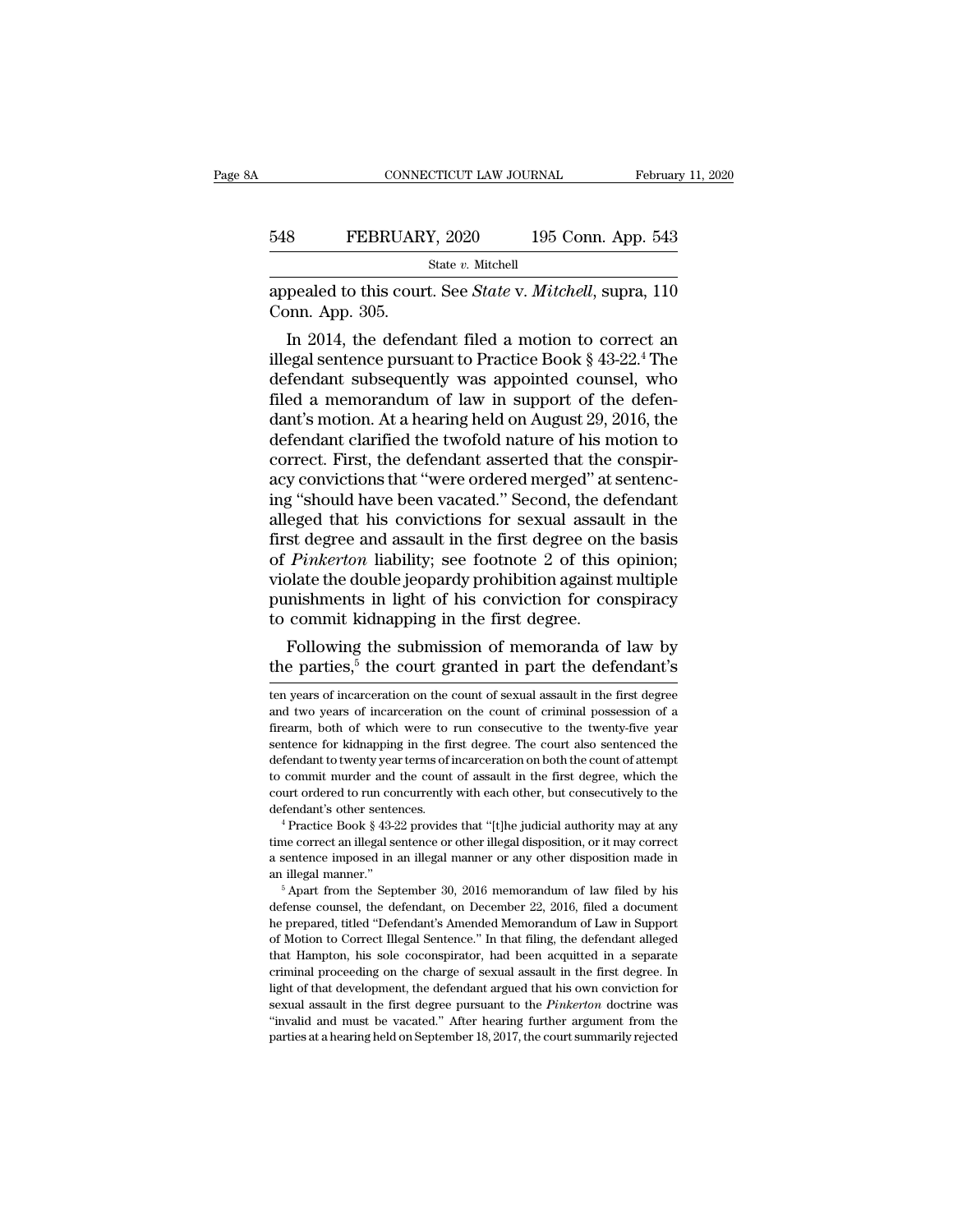# 11, 2020 CONNECTICUT LAW JOURNAL Page 9A<br>
195 Conn. App. 543 FEBRUARY, 2020 549<br>
State v. Mitchell

State *v.* Mitchell

11, 2020 CONNECTICUT LAW JOURNAL Page 91<br>
195 Conn. App. 543 FEBRUARY, 2020 549<br>
State v. Mitchell<br>
motion to correct. The court reviewed the transcript<br>
of the November 1, 2005 sentencing proceeding and<br>
moted that it ha 195 Conn. App. 543 FEBRUARY, 2020 549<br>
State v. Mitchell<br>
motion to correct. The court reviewed the transcript<br>
of the November 1, 2005 sentencing proceeding and<br>
moted that it had ordered the defendant's convictions<br>
for 195 Conn. App. 543 FEBRUARY, 2020 549<br>
State v. Mitchell<br>
motion to correct. The court reviewed the transcript<br>
of the November 1, 2005 sentencing proceeding and<br>
moted that it had ordered the defendant's convictions<br>
for 195 Conn. App. 543 FEBRUARY, 2020 549<br>
State v. Mitchell<br>
motion to correct. The court reviewed the transcript<br>
of the November 1, 2005 sentencing proceeding and<br>
moted that it had ordered the defendant's convictions<br>
for State v. Mitchell<br>
State v. Mitchell<br>
motion to correct. The court reviewed the transcript<br>
of the November 1, 2005 sentencing proceeding and<br>
moted that it had ordered the defendant's convictions<br>
for conspiracy to commi state  $v$ . Mitchell<br>
motion to correct. The court reviewed the transcript<br>
of the November 1, 2005 sentencing proceeding and<br>
moted that it had ordered the defendant's convictions<br>
for conspiracy to commit murder, conspir motion to correct. The court reviewed the transcript<br>of the November 1, 2005 sentencing proceeding and<br>noted that it had ordered the defendant's convictions<br>for conspiracy to commit murder, conspiracy to commit<br>sexual assa of the November 1, 2005 sentencing proceeding and<br>noted that it had ordered the defendant's convictions<br>for conspiracy to commit murder, conspiracy to commit<br>sexual assault in the first degree, and conspiracy to<br>commit ass noted that it had ordered the defendant's convictions<br>for conspiracy to commit murder, conspiracy to commit<br>sexual assault in the first degree, and conspiracy to<br>commit assault in the first degree to be vacated in light<br>of for conspiracy to commit murder, conspiracy to commit<br>sexual assault in the first degree, and conspiracy to<br>commit assault in the first degree to be vacated in light<br>of the fact that they had merged with the conviction of<br> sexual assault in the first degree, and conspiracy to commit assault in the first degree to be vacated in light of the fact that they had merged with the conviction of conspiracy to commit kidnapping in the first degree. I commit assault in the first degree to be vacated in light<br>of the fact that they had merged with the conviction of<br>conspiracy to commit kidnapping in the first degree.<br>In granting in part the defendant's motion to correct,<br> of the fact that they had merged with the conviction of<br>conspiracy to commit kidnapping in the first degree.<br>In granting in part the defendant's motion to correct,<br>the court vacated its November 1, 2005 order and,<br>instead, conspiracy to commit kidnapping in the first degree.<br>In granting in part the defendant's motion to correct,<br>the court vacated its November 1, 2005 order and,<br>instead, ordered that the defendant's convictions for<br>conspiracy In granting in part the defendant's motion to correct,<br>the court vacated its November 1, 2005 order and,<br>instead, ordered that the defendant's convictions for<br>conspiracy to commit murder, conspiracy to commit<br>sexual assaul the court vacated its November 1, 2005 order and,<br>instead, ordered that the defendant's convictions for<br>conspiracy to commit murder, conspiracy to commit<br>sexual assault in the first degree, and conspiracy to<br>commit assault instead, ordered that the defendant's convictions for conspiracy to commit murder, conspiracy to commit sexual assault in the first degree, and conspiracy to commit assault in the first degree "are simply vacated." See *St* conspiracy to commit murder, conspiracy to commit<br>sexual assault in the first degree, and conspiracy to<br>commit assault in the first degree "are simply vacated."<br>See *State* v. *Polanco*, 308 Conn. 242, 248, 61 A.3d 1084<br>(2 sexual assault in the first degree, and<br>commit assault in the first degree "are s:<br>See *State* v. *Polanco*, 308 Conn. 242, 24<br>(2013). At the same time, the court reje<br>dant's double jeopardy challenge and<br>enied in part the ranna assaure in the first degree are simply vacated.<br>
e *State* v. *Polanco*, 308 Conn. 242, 248, 61 A.3d 1084<br>
013). At the same time, the court rejected the defen-<br>
nt's double jeopardy challenge and, accordingly,<br>
mied (2013). At the same time, the court rejected the defendant's double jeopardy challenge and, accordingly, denied in part the motion to correct. From that judgment, the defendant now appeals.<br>On appeal, the defendant conten

(2019). The first difference and interference and assault in part the motion to correct. From that judgment, the defendant now appeals.<br>On appeal, the defendant contends that the court improperly concluded that his convic both of which were predicated on *Pinkerton* liability,<br>denied in part the motion to correct. From that judg-<br>ment, the defendant now appeals.<br>On appeal, the defendant contends that the court<br>improperly concluded that his defined in part are modern to correct. Trom that judged ment, the defendant now appeals.<br>On appeal, the defendant contends that the court<br>improperly concluded that his convictions for sexual<br>assault in the first degree and on appeal, the defendant contends that the court<br>improperly concluded that his convictions for sexual<br>assault in the first degree and assault in the first degree,<br>both of which were predicated on *Pinkerton* liability,<br>do On appeal, the defendant contends that the court<br>improperly concluded that his convictions for sexual<br>assault in the first degree and assault in the first degree,<br>both of which were predicated on *Pinkerton* liability,<br>do improperly concluded that his convictions for sexual<br>assault in the first degree and assault in the first degree,<br>both of which were predicated on *Pinkerton* liability,<br>do not violate the prohibition against double jeopar assault in the first degree and assault in the first degree,<br>both of which were predicated on *Pinkerton* liability,<br>do not violate the prohibition against double jeopardy<br>when considered in light of his conviction for con disagree. The double jeopardy is the first degree. On our<br>parary review of that question of law; see *State v*.<br>*irnell*, 290 Conn. 634, 642, 966 A.2d 168 (2009); we<br>sagree.<br>The double jeopardy clause of the fifth amendment<br>the Unit the United States constraint of the United States constrained to the United States constrained to Burnell, 290 Conn. 634, 642, 966 A.2d 168 (2009); we disagree.<br>The double jeopardy clause of the fifth amendment to the Unit solven shall ''be subject for the same offense to be twice<br>the defendant's claim. In this algebra of the same of the same of the same of the United States constitution provides that no per-<br>son shall ''be subject for the s

The double jeopardy clause of the fifth amendment<br>to the United States constitution provides that no per-<br>son shall "be subject for the same offense to be twice<br>the defendant's claim. In this appeal, the defendant has not

The double jeopardy clause of the fifth amendment<br>to the United States constitution provides that no per-<br>son shall "be subject for the same offense to be twice<br>the defendant's claim. In this appeal, the defendant has not son shall "be subject for the same offense to be twice<br>the defendant's claim. In this appeal, the defendant has not briefed any<br>claim of error with respect to that determination. See *Commissioner* v.<br>*Youth Challenge of G* abandoned).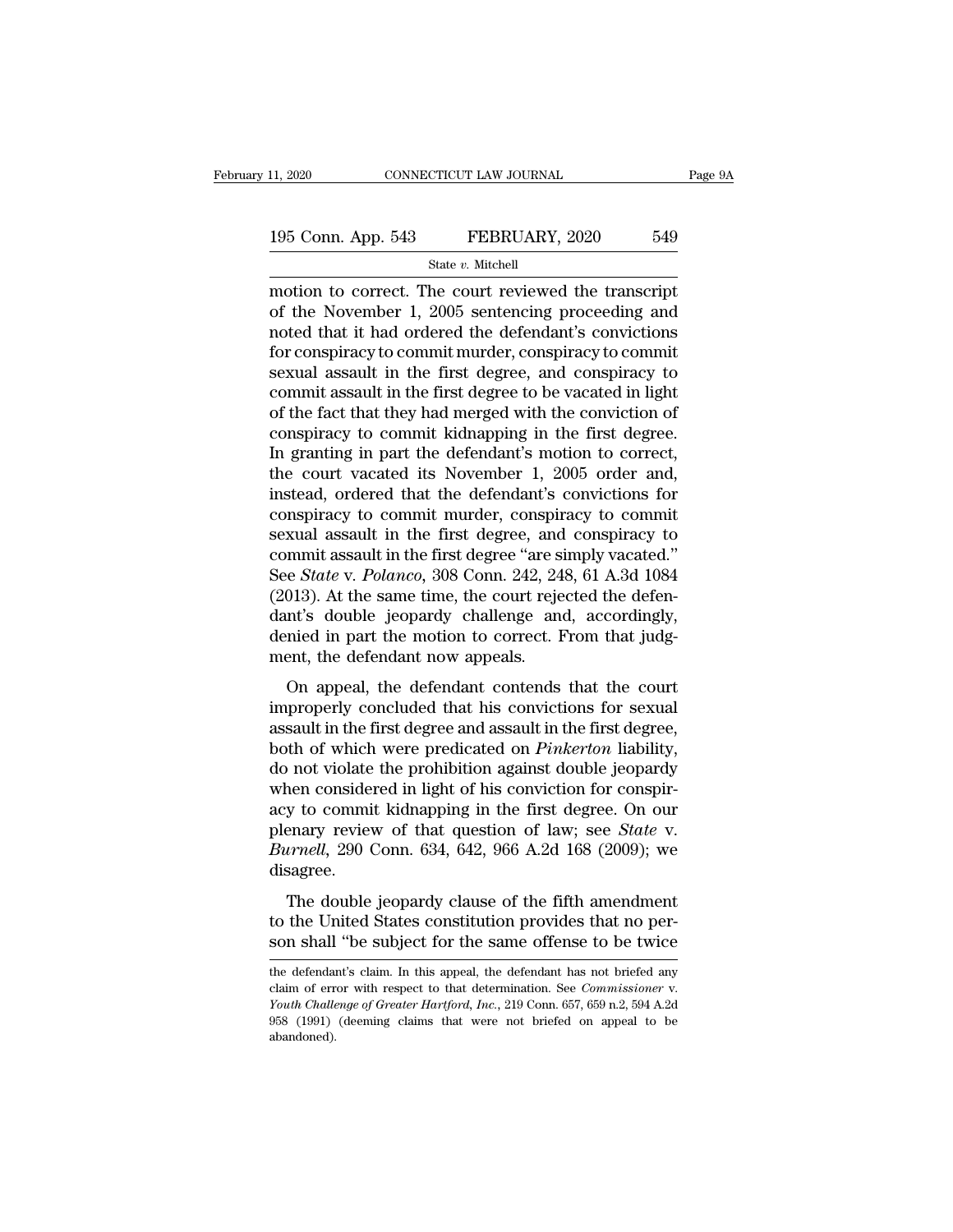# EXECUTE CONNECTICUT LAW JOURNAL February 11, 2020<br>550 FEBRUARY, 2020 195 Conn. App. 543<br>5tate v. Mitchell

### State *v.* Mitchell

put in jeopardy of life or limb . . . .''<sup>6</sup> That constitu-FEBRUARY, 2020 195 Conn. App. 543<br>
State v. Mitchell<br>
put in jeopardy of life or limb . . . . . "<sup>6</sup> That constitu-<br>
tional provision is applicable to the states through the<br>
due process clause of the fourteenth amendment. EBRUARY, 2020 195 Conn. App. 543<br>
State v. Mitchell<br>
put in jeopardy of life or limb . . . . .<sup>76</sup> That constitu-<br>
tional provision is applicable to the states through the<br>
due process clause of the fourteenth amendment. *FEBRUARY, 2020* 195 Conn. App. 543<br> *State v. Mitchell*<br>
put in jeopardy of life or limb . . . . .<sup>76</sup> That constitu-<br>
tional provision is applicable to the states through the<br>
due process clause of the fourteenth amendme State v. Mitchell<br>
put in jeopardy of life or limb  $\ldots$  ."<sup>6</sup> That constitu-<br>
tional provision is applicable to the states through the<br>
due process clause of the fourteenth amendment. *Ben-*<br>
ton v. *Maryland*, 395 U.S. state v. Mitchell<br>
put in jeopardy of life or limb . . . . . "<sup>6</sup> That constitu-<br>
tional provision is applicable to the states through the<br>
due process clause of the fourteenth amendment. *Ben-*<br>
ton v. *Maryland*, 395 U. put in jeopardy of life or limb . . . . .<sup>36</sup> That constitutional provision is applicable to the states through the due process clause of the fourteenth amendment. *Benton* v. *Maryland*, 395 U.S. 784, 794, 89 S. Ct. 2056, tional provision is applicable to the states through the<br>due process clause of the fourteenth amendment. *Ben-*<br>ton v. Maryland, 395 U.S. 784, 794, 89 S. Ct. 2056, 23<br>L. Ed. 2d 707 (1969). An alleged double jeopardy viola due process clause of t<br>ton v. Maryland, 395<br>L. Ed. 2d 707 (1969). A<br>tion is a proper basis f<br>sentence. See *State* v.<br>175 A.3d 1284 (2017), c<br>A.3d 1194 (2018).<br>As the United State: Ed. 2d 707 (1969). An alleged double jeopardy viola-<br>
In is a proper basis for a motion to correct an illegal<br>
ntence. See *State* v. *Wade*, 178 Conn. App. 459, 466,<br>
5 A.3d 1284 (2017), cert. denied, 327 Conn. 1002, 176 the double jeopardy clause has three function is a proper basis for a motion to correct an illegal<br>sentence. See *State* v. *Wade*, 178 Conn. App. 459, 466,<br>175 A.3d 1284 (2017), cert. denied, 327 Conn. 1002, 176<br>A.3d 119

sentence. See *State* v. *Wade*, 178 Conn. App. 459, 466, 175 A.3d 1284 (2017), cert. denied, 327 Conn. 1002, 176 A.3d 1194 (2018).<br>As the United States Supreme Court has observed, the double jeopardy clause has three fun 175 A.3d 1284 (2017), cert. denied, 327 Conn. 1002, 176<br>A.3d 1194 (2018).<br>As the United States Supreme Court has observed,<br>the double jeopardy clause has three functions: (1) it<br>protects against a second prosecution for t A.3d 1194 (2018).<br>
A.3d 1194 (2018).<br>
As the United States Supreme Court has observed,<br>
the double jeopardy clause has three functions: (1) it<br>
protects against a second prosecution for the same<br>
offense after acquittal; As the United States Supreme Court has observed,<br>the double jeopardy clause has three functions: (1) it<br>protects against a second prosecution for the same<br>offense after acquittal; (2) it protects against a second<br>prosecut As the United States Supreme Court has observed,<br>the double jeopardy clause has three functions: (1) it<br>protects against a second prosecution for the same<br>offense after acquittal; (2) it protects against a second<br>prosecuti the double jeopardy clause has three functions: (1) it protects against a second prosecution for the same offense after acquittal; (2) it protects against a second prosecution for the same offense after conviction; and (3 protects against a second pr<br>offense after acquittal; (2) it p<br>prosecution for the same offer<br>(3) it protects against multip<br>same offense. See *Brown* v. Oi<br>S. Ct. 2221, 53 L. Ed. 2d 187 (1<br>is at issue in this appeal.<br>In Secution for the same offense after conviction; and<br>osecution for the same offense after conviction; and<br>it protects against multiple punishments for the<br>me offense. See *Brown v. Ohio*, 432 U.S. 161, 165, 97<br>Ct. 2221, 53 (3) it protects against multiple punishments for the<br>same offense. See *Brown v. Ohio*, 432 U.S. 161, 165, 97<br>S. Ct. 2221, 53 L. Ed. 2d 187 (1977). The third function<br>is at issue in this appeal.<br>In the multiple punishment

same offense. See *Brown v. Ohio*, 432 U.S. 161, 165, 97<br>S. Ct. 2221, 53 L. Ed. 2d 187 (1977). The third function<br>is at issue in this appeal.<br>In the multiple punishments context, the interest pro-<br>tected by the double jeo **authorized by the double jeoparty.** The third function is at issue in this appeal.<br>In the multiple punishments context, the interest protected by the double jeopardy clause "is limited to ensuring that the total punishmen Ensure that sentencing courts do not exceed, by the notation of  $\frac{1}{\sqrt{2}}$  and  $\frac{1}{\sqrt{2}}$  and  $\frac{1}{\sqrt{2}}$  and  $\frac{1}{\sqrt{2}}$  and  $\frac{1}{\sqrt{2}}$  and  $\frac{1}{\sqrt{2}}$  and  $\frac{1}{\sqrt{2}}$  and  $\frac{1}{\sqrt{2}}$  and  $\frac{1}{\sqrt{2}}$  and  $\frac{$ field by the double jeopardy clause "is limited to<br>insuring that the total punishment did not exceed that<br> $\mu$ *thorized by the legislature.*... The purpose is to<br>insure that sentencing courts do not exceed, by the<br> $\frac{6}{3$ ensuring that the total punishment did not exceed that *authorized by the legislature*. . . . The purpose is to ensure that sentencing courts do not exceed, by the  $\frac{1}{\sqrt{2}}$  we recognize that the defendant also invoked

authorized by the legislature.  $\ldots$  The purpose is to ensure that sentencing courts do not exceed, by the  $\sqrt{w}$  we recognize that the defendant also invoked the protections of the Connecticut constitution in his motion **ensure that sentencing courts do not exceed, by the**<br>  $\overline{\phantom{a}}$   $\overline{\phantom{a}}$   $\overline{\phantom{a}}$   $\overline{\phantom{a}}$   $\overline{\phantom{a}}$   $\overline{\phantom{a}}$   $\overline{\phantom{a}}$   $\overline{\phantom{a}}$   $\overline{\phantom{a}}$   $\overline{\phantom{a}}$   $\overline{\phantom{a}}$   $\overline{\phantom{a}}$   $\overline{\phantom{a}}$   $\overline{\phantom{a}}$ We recognize that the defendant also invoked the protections of the Connecticut constitution in his motion to correct. Unlike its federal counterpart, our state constitution does not contain an explicit double jeopardy pr <sup>6</sup> We recognize that the defendant also invoked the protections of the Connecticut constitution in his motion to correct. Unlike its federal counterpart, our state constitution does not contain an explicit double jeopard part, our state constitution does not contain an explicit double jeopardy provision. Our Supreme Court nonetheless has held that the due process guarantees found in article first,  $\S$  8, of the Connecticut constitution em provision. Our Supreme Court nonetheless has held that the due process guarantees found in article first,  $\S$  8, of the Connecticut constitution embody the protection afforded under the United States constitution. See *St* guarantees found in article first, § 8, of the Connecticut constitution embody<br>the protection afforded under the United States constitution. See *State* v.<br>*Michael J.*, 274 Conn. 321, 350–51, 875 A.2d 510 (2005). At the s Michael J., 274 Conn. 321, 350–51, 875 A.2d 510 (2005). At the same time, we note that "this court and our Supreme Court have held that with respect to the protection against double jeopardy, the state constitution does n we note that "this court and our Supreme Court have held that with respect<br>to the protection against double jeopardy, the state constitution does not<br>afford greater protection than that afforded by its federal counterpart *state* v. *Geisler*, 222 Conn. 672, 684–86, 610 A.2d 1225 (1992), rendering any claim with respect to our state constitution does not afford greater protection than that afforded by its federal counterpart." *State* v. *H* afford greater protection than that afforded by its federal counterpart." *State* v. *Hearl*, 182 Conn. App. 237, 271 n.28, 190 A.3d 42, cert. denied, 330 Conn. 903, 192 A.3d 425 (2018). On appeal, the defendant has not pr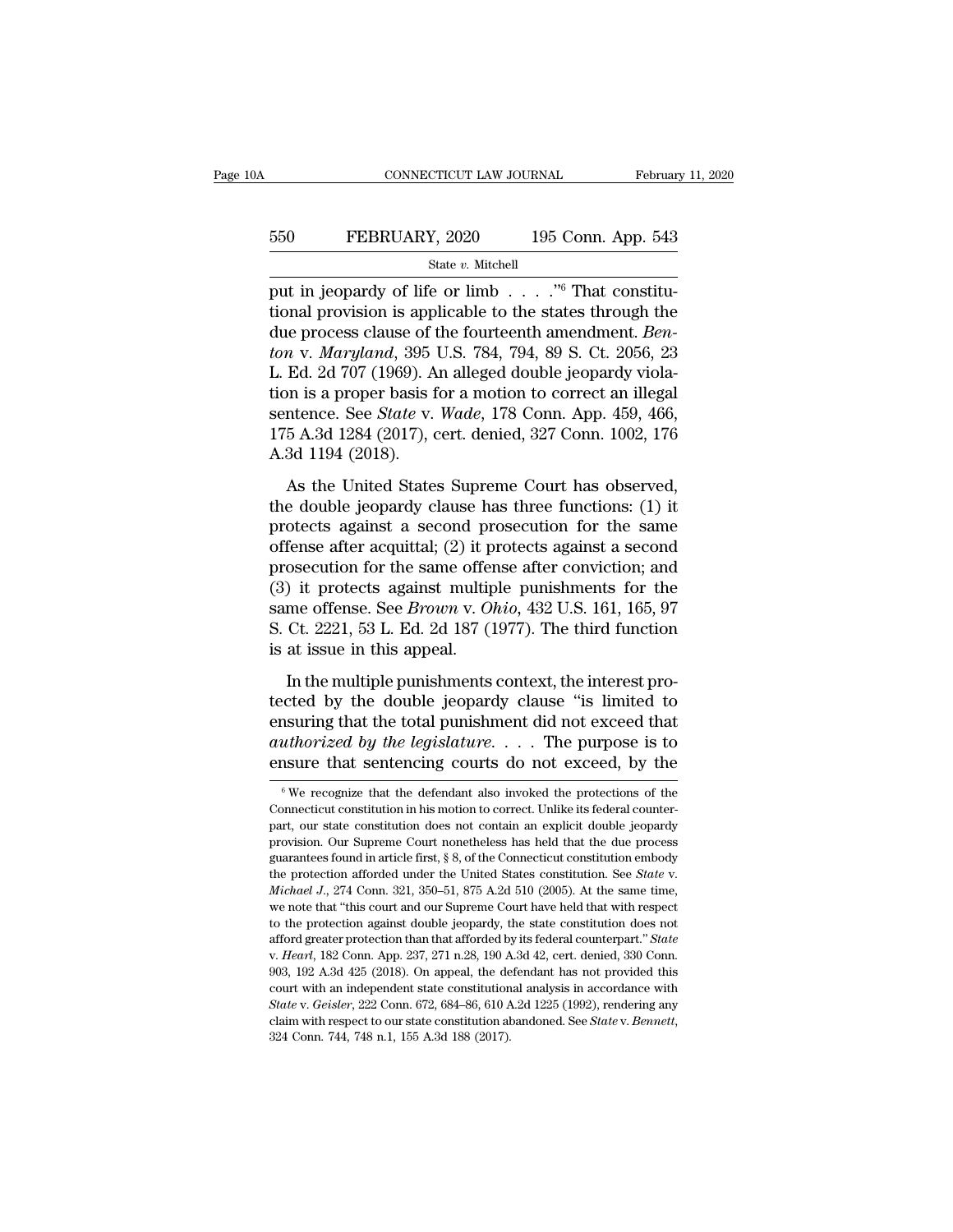### State *v.* Mitchell

11, 2020 CONNECTICUT LAW JOURNAL Page 11A<br>
195 Conn. App. 543 FEBRUARY, 2020 551<br>
State v. Mitchell<br>
device of multiple punishments, the limits prescribed<br>
by the legislative branch of government, in which lies<br>
the subst 195 Conn. App. 543 FEBRUARY, 2020 551<br>
State v. Mitchell<br>
device of multiple punishments, the limits prescribed<br>
by the legislative branch of government, in which lies<br>
the substantive power to define crimes and prescribe<br> 195 Conn. App. 543 FEBRUARY, 2020 551<br>
State v. Mitchell<br>
device of multiple punishments, the limits prescribed<br>
by the legislative branch of government, in which lies<br>
the substantive power to define crimes and prescribe 195 Conn. App. 543 FEBRUARY, 2020 551<br>
State v. Mitchell<br>
device of multiple punishments, the limits prescribed<br>
by the legislative branch of government, in which lies<br>
the substantive power to define crimes and prescribe **Example 12 Decided.**<br> **State v. Mitchell**<br> **device of multiple punishments, the limits prescribed**<br> **by the legislative branch of government, in which lies**<br> **the substantive power to define crimes and prescribe**<br> **punish** device of multiple punishments, the limits prescribed<br>by the legislative branch of government, in which lies<br>the substantive power to define crimes and prescribe<br>punishments." (Citations omitted; emphasis added;<br>internal q by the legislative branch of government, in which lies<br>the substantive power to define crimes and prescribe<br>punishments." (Citations omitted; emphasis added;<br>internal quotation marks omitted.) Jones v. Thomas,<br>491 U.S. 37 the substantive power to define crimes and prescribe<br>punishments." (Citations omitted; emphasis added;<br>internal quotation marks omitted.) Jones v. Thomas,<br>491 U.S. 376, 381, 109 S. Ct. 2522, 105 L. Ed. 2d 322<br>(1989). Acco punishments." (Citations omitted; emphasis added;<br>internal quotation marks omitted.) Jones v. Thomas,<br>491 U.S. 376, 381, 109 S. Ct. 2522, 105 L. Ed. 2d 322<br>(1989). Accordingly, the question of whether a court<br>constitutiona internal quotation marks omitted.) *Jones* v. *Thomas*, 491 U.S. 376, 381, 109 S. Ct. 2522, 105 L. Ed. 2d 322 (1989). Accordingly, the question of whether a court constitutionally may impose multiple punishments is resolve 491 U.S. 376, 38<br>(1989). Accordin<br>constitutionally<br>resolved by "det<br>lative [b]ranch<br>*States*, 445 U.S.<br>715 (1980).<br>That determin Soos). Accordingly, the question of whether a court<br>institutionally may impose multiple punishments is<br>solved by "determining what punishments the [I]egis-<br>ive [b]ranch has authorized." Whalen v. United<br>ates, 445 U.S. 684, The constitutionally hay impose multiple pullishments is<br>
resolved by "determining what punishments the [I]egis-<br>
lative [b]ranch has authorized." Whalen v. United<br>
States, 445 U.S. 684, 688, 100 S. Ct. 1432, 63 L. Ed. 2d<br>

resolved by determining what punsimients the [r]egis-<br>lative [b]ranch has authorized." Whalen v. United<br>States, 445 U.S. 684, 688, 100 S. Ct. 1432, 63 L. Ed. 2d<br>715 (1980).<br>That determination involves a two step process.<br>" First, 445 U.S. 684, 688, 100 S. Ct. 1432, 63 L. Ed. 2d<br>
715 (1980).<br>
That determination involves a two step process.<br>
"First, the charges must arise out of the same act or<br>
transaction. Second, it must be determined whet That determination involves a two step process.<br>
"First, the charges must arise out of the same act or<br>
transaction. Second, it must be determined whether the<br>
charged crimes are the same offense. Multiple punish-<br>
ments That determination involves a two step process.<br>
"First, the charges must arise out of the same act or<br>
transaction. Second, it must be determined whether the<br>
charged crimes are the same offense. Multiple punish-<br>
ments a "First, the charges must arise out of the same act or transaction. Second, it must be determined whether the charged crimes are the same offense. Multiple punishments are forbidden only if both conditions are met." (Inter transaction. Second, it must be determined whether the charged crimes are the same offense. Multiple punishments are forbidden only if both conditions are met." (Internal quotation marks omitted.) *State v. Alvaro F.*, 29 charged crimes are the same offense. Multiple punishments are forbidden only if both conditions are met."<br>(Internal quotation marks omitted.) *State v. Alvaro F.*, 291 Conn. 1, 6, 966 A.2d 712, cert. denied, 558 U.S. 882, ments are forbidden only if both conditions are met."<br>(Internal quotation marks omitted.) *State* v. Alvaro F.,<br>291 Conn. 1, 6, 966 A.2d 712, cert. denied, 558 U.S. 882,<br>130 S. Ct. 200, 175 L. Ed. 2d 140 (2009). For purpo (Internal quotation marks omitted.) *State v. Alvaro F.*, 291 Conn. 1, 6, 966 A.2d 712, cert. denied, 558 U.S. 882, 130 S. Ct. 200, 175 L. Ed. 2d 140 (2009). For purposes of the present analysis, we assume without decidin 291 Conn. 1, 6, 966 A.2d 712, cert. denied, 558 U.S. 882, 130 S. Ct. 200, 175 L. Ed. 2d 140 (2009). For purposes of the present analysis, we assume without deciding that the first prong of that analysis is met, as the sta 130 S. Ct. 200, 175 L. Ed. 2d 140 (2009). For purposes<br>of the present analysis, we assume without deciding<br>that the first prong of that analysis is met, as the state<br>alleged in its operative information that the offenses of the present analysis, we assume without deciding<br>that the first prong of that analysis is met, as the state<br>alleged in its operative information that the offenses in<br>question were perpetrated at the same time and loca-<br> that the first prong of that analysis is met, as the state alleged in its operative information that the offenses in question were perpetrated at the same time and location.<sup>7</sup> Our focus, therefore, is on whether the defen alleged in its operative information that the offenses in<br>question were perpetrated at the same time and loca-<br>tion.<sup>7</sup> Our focus, therefore, is on whether the defen-<br>dant's convictions for sexual assault in the first degr question were perpetrated at the sation.<sup>7</sup> Our focus, therefore, is on v<br>dant's convictions for sexual assaul<br>and assault in the first degree, which<br>on *Pinkerton* liability, constitute th<br>his conviction on the charge of The convictions for sexual assault in the first degree<br>d assault in the first degree, which were predicated<br> $Pinkerton$  liability, constitute the same offense as<br>s conviction on the charge of conspiracy to commit<br>dnapping in th the state of sexual assault in the first degree<br>and assault in the first degree, which were predicated<br>on *Pinkerton* liability, constitute the same offense as<br>his conviction on the charge of conspiracy to commit<br>kidnappin and assaure in the first degree, which were predicated<br>on *Pinkerton* liability, constitute the same offense as<br>his conviction on the charge of conspiracy to commit<br>kidnapping in the first degree.<br>To answer that question,

To answer that question, we apply the rule of statu-<br>pry construction enunciated in *Blockburger* v. United<br>tates, 284 U.S. 299, 304, 52 S. Ct. 180, 76 L. Ed. 306<br><sup>7</sup> With respect to each of the three counts in question, To answer that question, we apply the rule of statu-<br>tory construction enunciated in *Blockburger* v. United<br>States, 284 U.S. 299, 304, 52 S. Ct. 180, 76 L. Ed. 306<br><sup>7</sup> With respect to each of the three counts in question,

tory construction enunciated in *Blockburger* v. United States, 284 U.S. 299, 304, 52 S. Ct. 180, 76 L. Ed. 306<br>
<sup>7</sup> With respect to each of the three counts in question, the state alleged in its September 20, 2005 amende States, 284 U.S. 299, 304, 52 S. Ct. 180,<br>
T With respect to each of the three counts in question<br>
in its September 20, 2005 amended information that thos<br>
spired on "August 23, 2003, at approximately 5:30 a.m.,<br>
the Citgo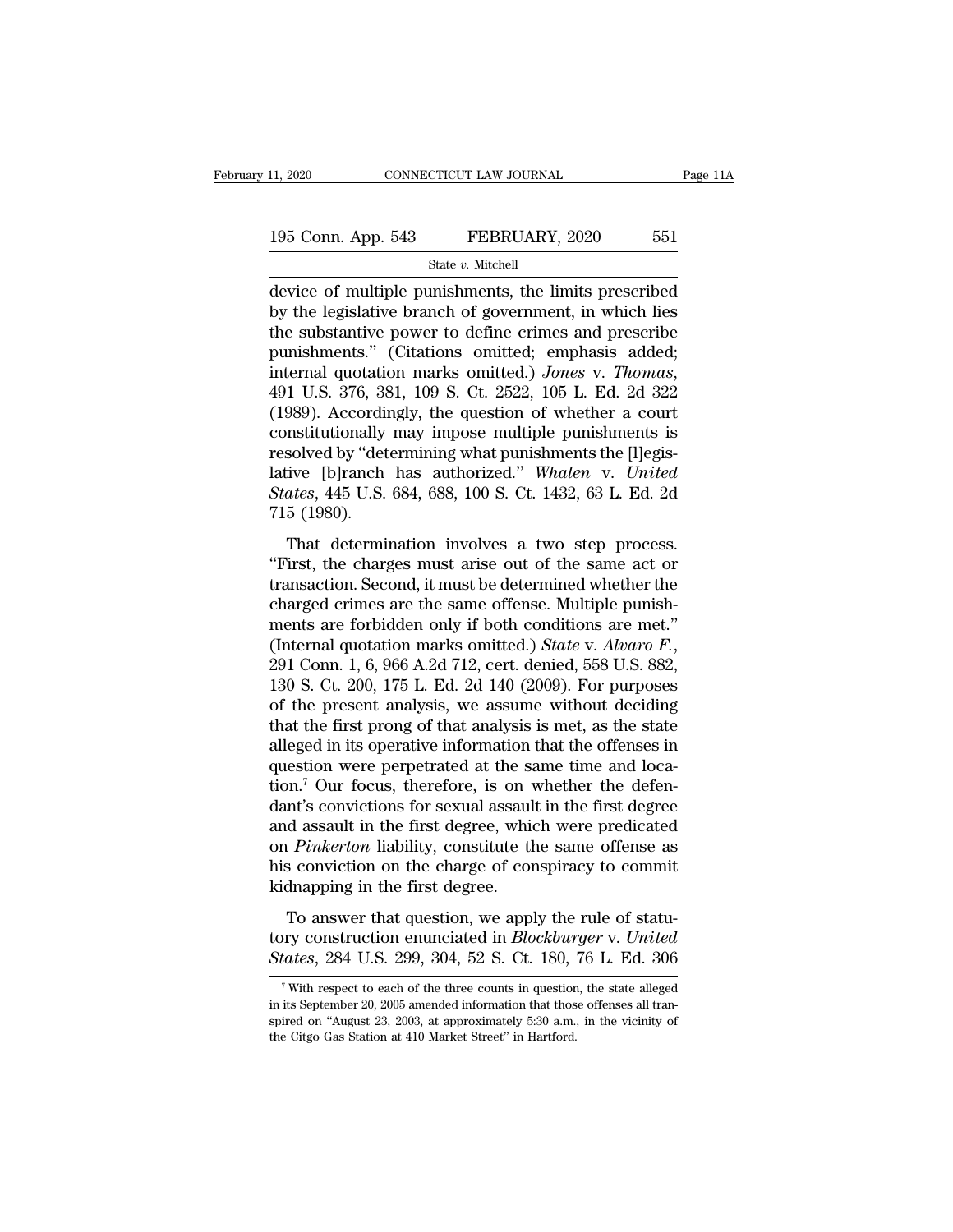### EXECUTE CONNECTICUT LAW JOURNAL February 11, 2020<br>552 FEBRUARY, 2020 195 Conn. App. 543<br>5tate v. Mitchell State *v.* Mitchell

CONNECTICUT LAW JOURNAL February 11, 2020<br>
FEBRUARY, 2020 195 Conn. App. 543<br>
State v. Mitchell<br>
(1932), in which the United States Supreme Court<br>
explained: "[W]here the same act or transaction constitutors a violation of EXPLAINT 552<br>
EXPLAINT 56 FEBRUARY, 2020<br>
State v. Mitchell<br>
(1932), in which the United States Supreme Court<br>
explained: "[W]here the same act or transaction constitutes a violation of two distinct statutory provisions,<br> EBRUARY, 2020 195 Conn. App. 543<br>
State v. Mitchell<br>
(1932), in which the United States Supreme Court<br>
explained: "[W]here the same act or transaction constitutes a violation of two distinct statutory provisions,<br>
the tes FEBRUARY, 2020 195 Conn. App. 543<br>
State v. Mitchell<br>
(1932), in which the United States Supreme Court<br>
explained: "[W]here the same act or transaction constitutes a violation of two distinct statutory provisions,<br>
the te State v. Mitchell<br>
(1932), in which the United States Supreme Court<br>
explained: "[W]here the same act or transaction consti-<br>
tutes a violation of two distinct statutory provisions,<br>
the test to be applied to determine wh state v. Mitchell<br>
(1932), in which the United States Supreme Court<br>
explained: "[W]here the same act or transaction consti-<br>
tutes a violation of two distinct statutory provisions,<br>
the test to be applied to determine wh (1932), in which the United States Supreme Court<br>explained: "[W]here the same act or transaction constitutes a violation of two distinct statutory provisions,<br>the test to be applied to determine whether there are<br>two offen explained: "[W]here the same act or transaction constitutes a violation of two distinct statutory provisions,<br>the test to be applied to determine whether there are<br>two offenses or only one, is whether each provision<br>requir tutes a violation of two distinct statutory provisions,<br>the test to be applied to determine whether there are<br>two offenses or only one, is whether each provision<br>requires proof of a fact which the other does not." That<br>te the test to be applied to determine whether there are<br>two offenses or only one, is whether each provision<br>requires proof of a fact which the other does not." That<br>test "is a technical one and examines only the statutes,<br>ch two offenses or only one, is whether each provision<br>requires proof of a fact which the other does not." That<br>test "is a technical one and examines only the statutes,<br>charging instruments, and bill of particulars as opposed requires proof of a fact which the other does not." That<br>test "is a technical one and examines only the statutes,<br>charging instruments, and bill of particulars as opposed<br>to the evidence presented at trial." (Internal quo test "is a technical one and examines only the statutes,<br>charging instruments, and bill of particulars as opposed<br>to the evidence presented at trial." (Internal quotation<br>marks omitted.) *State* v. *Bernacki*, 307 Conn. 1 charging instruments, and bill of particulars as opposed<br>to the evidence presented at trial." (Internal quotation<br>marks omitted.) *State* v. *Bernacki*, 307 Conn. 1, 14, 52<br>A.3d 605 (2012), cert. denied, 569 U.S. 918, 133 to the evidence presented at trial." (Internal quotation marks omitted.) *State* v. *Bernacki*, 307 Conn. 1, 14, 52 A.3d 605 (2012), cert. denied, 569 U.S. 918, 133 S. Ct. 1804, 185 L. Ed. 2d 811 (2013). "The question to b marks omitted.) *State* v. *Bernacki*, 307 Conn. 1, 14, 52<br>A.3d 605 (2012), cert. denied, 569 U.S. 918, 133 S. Ct.<br>1804, 185 L. Ed. 2d 811 (2013). "The question to be<br>resolved is whether the . . . offenses charged are act A.3d 605 (2012), cert. denied, 569 U.S. 918, 133 S. Ct.<br>1804, 185 L. Ed. 2d 811 (2013). "The question to be<br>resolved is whether the ... offenses charged are actu-<br>ally one." (Internal quotation marks omitted.) *State*<br>v. 1804, 185 L. Ed. 2d 811 (2013). "The question to be resolved is whether the ... offenses charged are actually one." (Internal quotation marks omitted.) *State* v. *Santiago*, 145 Conn. App. 374, 380–81, 74 A.3d 571, cert. resolved is whether the . . . offenses charged are actually one." (Internal quotation marks omitted.) *State* v. *Santiago*, 145 Conn. App. 374, 380–81, 74 A.3d 571, cert. denied, 310 Conn. 942, 79 A.3d 893 (2013). As a re ally one." (In<br>v. *Santiago*, 1<br>cert. denied,<br>result, "[t]he<br>becomes one<br>tation marks<br>Conn. 7.<br>With that te ountedge, The Columburg Fig. 31, 300 Cr, 11 Hod 811,<br>rt. denied, 310 Conn. 942, 79 A.3d 893 (2013). As a<br>sult, "[t]he issue, though essentially constitutional,<br>comes one of statutory construction." (Internal quo-<br>tion mar result, "[t]he issue, though essentially constitutional,<br>becomes one of statutory construction." (Internal quo-<br>tation marks omitted.) *State* v. *Alvaro* F., supra, 291<br>Conn. 7.<br>With that test in mind, we turn to the thr

degrees one of statutory construction." (Internal quotation marks omitted.) *State* v. *Alvaro F*., supra, 291 Conn. 7.<br>With that test in mind, we turn to the three offenses in question. The crime of sexual assault in the tation marks omitted.) *State* v. *Alvaro F.*, supra, 291<br>Conn. 7.<br>With that test in mind, we turn to the three offenses<br>in question. The crime of sexual assault in the first<br>degree, as set forth in § 53a-70 (a) (1), requ France in sexual intercourse, (2) used or threatened force in so doing, and (3) reasonably caused the victime of sexual in the first degree, as set forth in § 53a-70 (a) (1), requires proof that the defendant (1) compelle With that test in mind, we turn to the three offenses<br>in question. The crime of sexual assault in the first<br>degree, as set forth in § 53a-70 (a) (1), requires proof<br>that the defendant (1) compelled another person to<br>engag With that test in mind, we turn to the three offenses<br>in question. The crime of sexual assault in the first<br>degree, as set forth in § 53a-70 (a) (1), requires proof<br>that the defendant (1) compelled another person to<br>engag in question. The crime of sexual assault in the first<br>degree, as set forth in § 53a-70 (a) (1), requires proof<br>that the defendant (1) compelled another person to<br>engage in sexual intercourse, (2) used or threatened<br>force degree, as set forth in § 53a-70 (a) (1), requires proof<br>that the defendant (1) compelled another person to<br>engage in sexual intercourse, (2) used or threatened<br>force in so doing, and (3) reasonably caused the victim<br>to f that the defendant (1) compelled another person to<br>engage in sexual intercourse, (2) used or threatened<br>force in so doing, and (3) reasonably caused the victim<br>to fear physical injury. By contrast, the crime of assault<br>in engage in sexual intercourse, (2) used or threatened<br>force in so doing, and (3) reasonably caused the victim<br>to fear physical injury. By contrast, the crime of assault<br>in the first degree contained in § 53a-59 (a) (5) req force in so doing, and (3) reasonably caused the victim<br>to fear physical injury. By contrast, the crime of assault<br>in the first degree contained in § 53a-59 (a) (5) requires<br>proof that (1) the defendant acted with the int to fear physical injury. By contrast, the crime of assault<br>in the first degree contained in § 53a-59 (a) (5) requires<br>proof that (1) the defendant acted with the intent to<br>cause physical injury, (2) the defendant caused p in the first degree contained in § 53a-59 (a) (5) requires<br>proof that (1) the defendant acted with the intent to<br>cause physical injury, (2) the defendant caused physical<br>injury, and (3) that injury occurred due to the dis proof that (1) the defendant acted with the intent to<br>cause physical injury, (2) the defendant caused physical<br>injury, and (3) that injury occurred due to the discharge<br>of a firearm. Lastly, to prove a conspiracy to commi cause physical injury, (2) the defendant caused physical<br>injury, and (3) that injury occurred due to the discharge<br>of a firearm. Lastly, to prove a conspiracy to commit<br>kidnapping in the first degree in violation of  $\S$  5 injury, and (3) that injury occurred due to the discharge<br>of a firearm. Lastly, to prove a conspiracy to commit<br>kidnapping in the first degree in violation of §§ 53a-48<br>and 53a-92 (a) (2) (A), the state had to prove, inte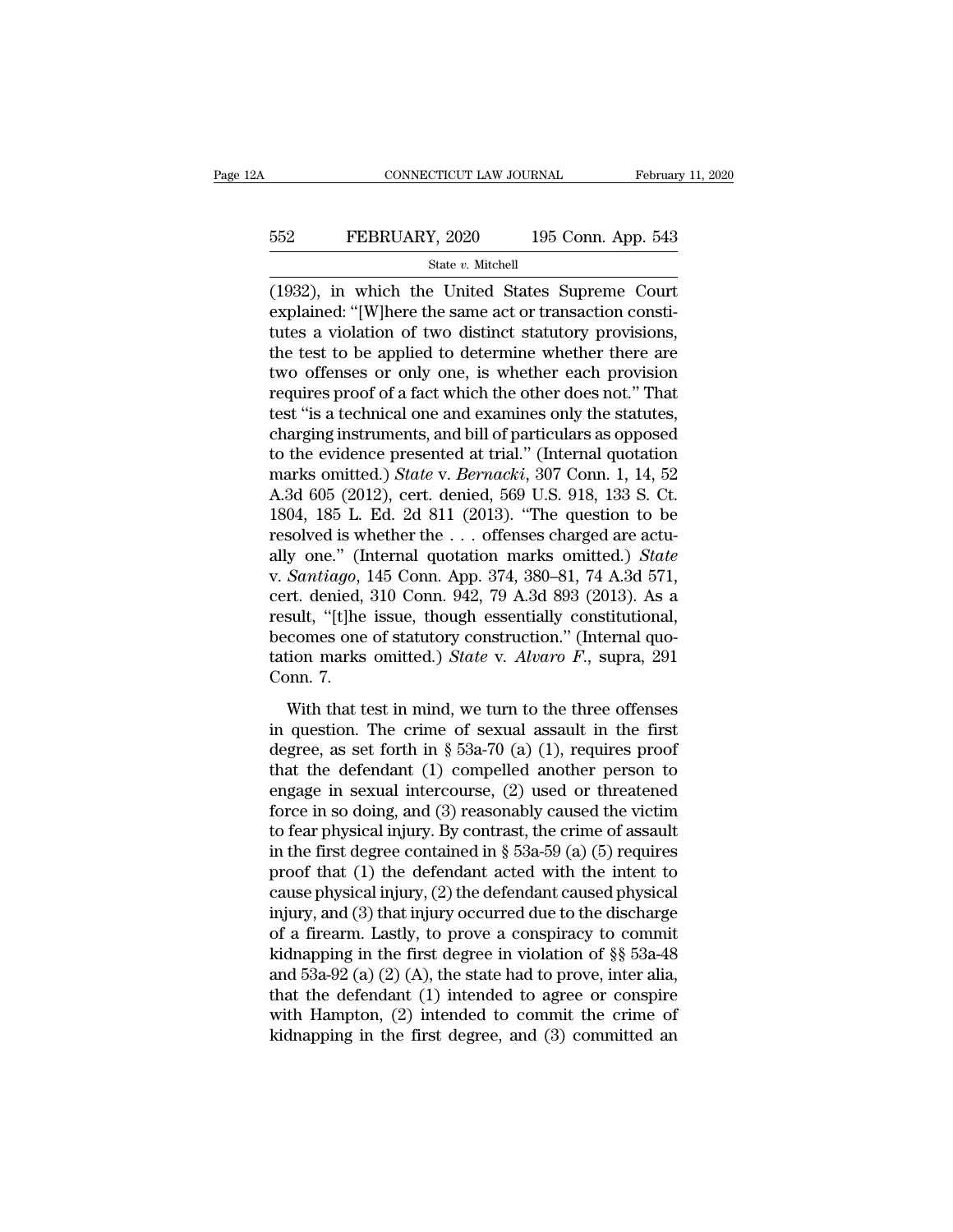# 11, 2020 CONNECTICUT LAW JOURNAL Page 13A<br>195 Conn. App. 543 FEBRUARY, 2020 553<br>State v. Mitchell

State *v.* Mitchell

11, 2020 CONNECTICUT LAW JOURNAL<br>
195 Conn. App. 543 FEBRUARY, 2020 553<br>
State v. Mitchell<br>
overt act in furtherance of that conspiracy. See gener-<br>
ally *State* v. *Balbuena*, 168 Conn. App. 194, 200, 144<br>
A 3d 540, cort, 195 Conn. App. 543 FEBRUARY, 2020 553<br>
State v. Mitchell<br>
overt act in furtherance of that conspiracy. See generally *State* v. *Balbuena*, 168 Conn. App. 194, 200, 144<br>
A.3d 540, cert. denied, 323 Conn. 936, 151 A.3d 384<br> 195 Conn. App. 543 FEBRUARY, 2020 553<br>
State v. Mitchell<br>
overt act in furtherance of that conspiracy. See generally *State* v. *Balbuena*, 168 Conn. App. 194, 200, 144<br>
A.3d 540, cert. denied, 323 Conn. 936, 151 A.3d 384 195 Conn. App. 543 FEBRUARY, 2020 553<br>
State v. Mitchell<br>
overt act in furtherance of that conspiracy. See generally *State* v. *Balbuena*, 168 Conn. App. 194, 200, 144<br>
A.3d 540, cert. denied, 323 Conn. 936, 151 A.3d 384 State v. Mitchell<br>
overt act in furtherance of that conspiracy. See generally *State* v. *Balbuena*, 168 Conn. App. 194, 200, 144<br>
A.3d 540, cert. denied, 323 Conn. 936, 151 A.3d 384<br>
(2016). Each of those three crimes pl state v. Mitchell<br>overt act in furtherance of that conspiracy. See gener-<br>ally *State* v. *Balbuena*, 168 Conn. App. 194, 200, 144<br>A.3d 540, cert. denied, 323 Conn. 936, 151 A.3d 384<br>(2016). Each of those three crimes plai overt act in furtherance of that conspiracy. See generally *State* v. *Balbuena*, 168 Conn. App. 194, 200, 144<br>A.3d 540, cert. denied, 323 Conn. 936, 151 A.3d 384<br>(2016). Each of those three crimes plainly requires proof<br>o *A.3d 540, Cert. defiled, 525 Collit. 950, 151 A.3d 364*<br>*(2016).* Each of those three crimes plainly requires proof<br>of a fact that the others do not, and the defendant has<br>not argued otherwise in this appeal. They thus ar

(2010). Each of those three crimes plainly requires proof<br>of a fact that the others do not, and the defendant has<br>not argued otherwise in this appeal. They thus are not<br>the same offense under *Blockburger*.<br>That conclusion or a fact that the others do not, and the defendant has<br>not argued otherwise in this appeal. They thus are not<br>the same offense under *Blockburger*.<br>That conclusion does not end our inquiry, as the<br>*Blockburger* test is si Fraction different intention and the same offense under *Blockburger*.<br>That conclusion does not end our inquiry, as the *Blockburger* test is simply a tool to divine legislative intent. See *United States v. Wylie*, 625 F. That conclusion does not end our inquiry, as the *Blockburger* test is simply a tool to divine legislative intent. See *United States v. Wylie*, 625 F.2d 1371, 1381 (9th Cir. 1980) ("*Blockburger* is merely a method for a That conclusion does not end our inquiry, as the *Blockburger* test is simply a tool to divine legislative intent. See *United States* v. *Wylie*, 625 F.2d 1371, 1381 (9th Cir. 1980) ("*Blockburger* is merely a method for Blockburger test is simply a tool to divine legislative<br>intent. See United States v. Wylie, 625 F.2d 1371, 1381<br>(9th Cir. 1980) ("Blockburger is merely a method for<br>ascertaining the congressional intent to impose sepa-<br>rat intent. See *United States* v. *Wylie*, 625 F.2d 1371, 1381<br>(9th Cir. 1980) ("*Blockburger* is merely a method for<br>ascertaining the congressional intent to impose sepa-<br>rate punishment for multiple offenses which arise dur (9th Cir. 1980) (*"Blockburger* is merely a method for ascertaining the congressional intent to impose separate punishment for multiple offenses which arise during the course of a single act or transaction"), cert. denied, ascertaining the congressional intent to impose separate punishment for multiple offenses which arise during the course of a single act or transaction"), cert.<br>denied, 449 U.S. 1080, 101 S. Ct. 863, 66 L. Ed. 2d 804<br>(1981) rate punishment for multiple offenses which arise during the course of a single act or transaction"), cert.<br>denied, 449 U.S. 1080, 101 S. Ct. 863, 66 L. Ed. 2d 804<br>(1981); *State* v. *Greco*, 216 Conn. 282, 293, 579 A.2d ing the course of a single act or transaction"), cert.<br>denied, 449 U.S. 1080, 101 S. Ct. 863, 66 L. Ed. 2d 804<br>(1981); *State v. Greco*, 216 Conn. 282, 293, 579 A.2d 84<br>(1990) *(Blockburger* is rule of statutory constructi denied, 449 U.S. 1080, 101 S. Ct. 863, 66 L. Ed. 2d 804 (1981); *State* v. *Greco*, 216 Conn. 282, 293, 579 A.2d 84 (1990) *(Blockburger* is rule of statutory construction to discern legislative purpose). For that reason, (1981); *State v. Greco*, 216 Conn. 282, 293, 579 A.2d 84<br>(1990) (*Blockburger* is rule of statutory construction to<br>discern legislative purpose). For that reason, it "is not<br>controlling when the legislative intent is cle (1990) (*Blockburger* is rule of statutory construction to<br>discern legislative purpose). For that reason, it "is not<br>controlling when the legislative intent is clear from the<br>face of the statute or the legislative history discern legislative purpose). For that reason, it "is not controlling when the legislative intent is clear from the face of the statute or the legislative history." *Garrett* v. *United States*, 471 U.S. 773, 779, 105 S. controlling when the legislative intent is clear from the<br>face of the statute or the legislative history." *Garrett*<br>v. *United States*, 471 U.S. 773, 779, 105 S. Ct. 2407, 85<br>L. Ed. 2d 764 (1985). *Blockburger*, then, is *Chited States, 411 0.5. (15, 119, 105 S. Ct. 2401, 65*<br>
Ed. 2d 764 (1985). *Blockburger*, then, is best viewed<br>
"a rebuttable presumption of legislative intent" that<br>
overcome "when a contrary [legislative] intent is man L. Ed. 2d 704 (1965). *Blockburger*, then, is best viewed<br>as "a rebuttable presumption of legislative intent" that<br>is overcome "when a contrary [legislative] intent is man-<br>ifest." (Internal quotation marks omitted.) *Stat* 

as a rebuttable presumption of legislative literate that<br>is overcome "when a contrary [legislative] intent is man-<br>ifest." (Internal quotation marks omitted.) *State v.*<br>Wright, 319 Conn. 684, 690, 127 A.3d 147 (2015).<br>The ifest." (Internal quotation marks omitted.) *State v.*<br>Wright, 319 Conn. 684, 690, 127 A.3d 147 (2015).<br>The burden of demonstrating a contrary legislative<br>intent rests with the defendant. See id. In the present<br>case, the d mest. (internar quotation marks onlited.) *State* v.<br> *Wright*, 319 Conn. 684, 690, 127 A.3d 147 (2015).<br>
The burden of demonstrating a contrary legislative<br>
intent rests with the defendant. See id. In the present<br>
case, t Wright, 513 Collit. 064, 050, 127 A.5d 147 (2015).<br>
The burden of demonstrating a contrary legislative<br>
intent rests with the defendant. See id. In the present<br>
case, the defendant has made no attempt to do so. He<br>
has pr The burden of demonstrating a contrary legislative<br>intent rests with the defendant. See id. In the present<br>case, the defendant has made no attempt to do so. He<br>has presented no such argument in either his principal<br>or repl intent rests with the defendant. See id. In the present case, the defendant has made no attempt to do so. He has presented no such argument in either his principal or reply brief and has not furnished this court with any l case, the defendant has made no attempt to do so. He<br>has presented no such argument in either his principal<br>or reply brief and has not furnished this court with any<br>legislative history of the statutes in question. Nor does has presented no such argument in either his principal<br>or reply brief and has not furnished this court with any<br>legislative history of the statutes in question. Nor does<br>our review of those statutes disclose any evidence o or reply brief and has not furnished this court with any legislative history of the statutes in question. Nor does our review of those statutes disclose any evidence of such intent. We therefore cannot conclude that the le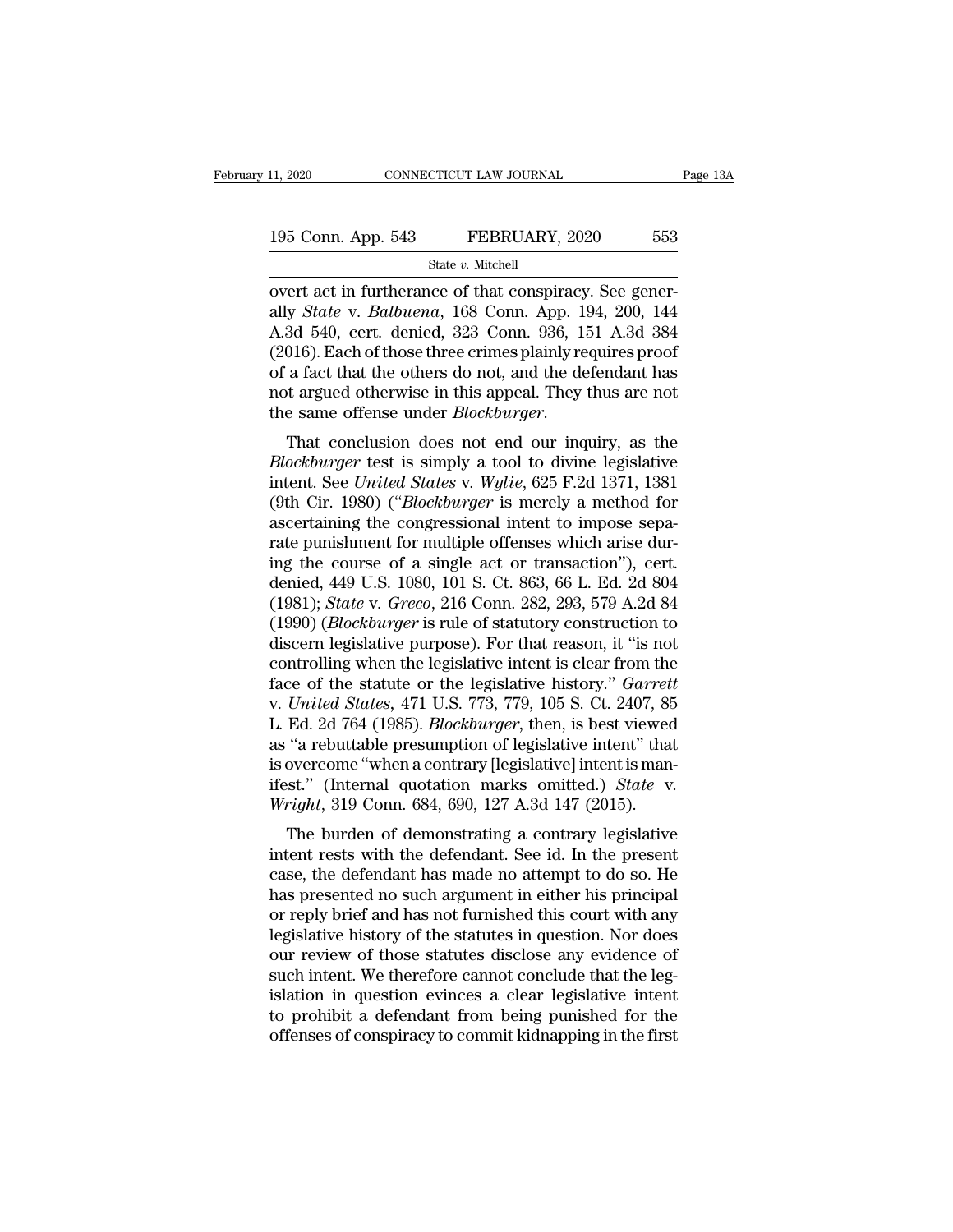### EXECUTE CONNECTICUT LAW JOURNAL February 11, 2020<br>554 FEBRUARY, 2020 195 Conn. App. 543<br>5tate v. Mitchell State *v.* Mitchell

CONNECTICUT LAW JOURNAL February 11, 2020<br>
FEBRUARY, 2020 195 Conn. App. 543<br>
State v. Mitchell<br>
degree, sexual assault in the first degree, and assault<br>
in the first degree, when they arise from the same trans-FEBRUARY, 2020 195 Conn. App. 543<br>
state v. Mitchell<br>
degree, sexual assault in the first degree, and assault<br>
in the first degree, when they arise from the same trans-<br>
action. Accordingly, the defendant's claim fails th  $\begin{array}{r} \text{554} & \text{FEBRUARY, 2020} & \text{195 Conn. App. 543} \ \hline \text{degree, sexual assault in the first degree, and assault in the first degree, when they arise from the same transaction. Accordingly, the defendant's claim fails the analysis traditionally employed by our courts in addressing double isoquark claims.} \end{array}$ FEBRUARY, 2020 195 Conn. App. 543<br>
State v. Mitchell<br>
degree, sexual assault in the first degree, and assault<br>
in the first degree, when they arise from the same trans-<br>
action. Accordingly, the defendant's claim fails th  $\begin{tabular}{l} \hline & state $v$. Mi \\ \hline \hline \text{degree, sexual assault in the} \\ \hline \text{in the first degree, when they a action. Accordingly, the defends \\ \text{gus its traditionally employed by double jeopardy claims.} \\ \hline \end{tabular}$ gree, sexual assault in the first degree, and assault<br>the first degree, when they arise from the same trans-<br>tion. Accordingly, the defendant's claim fails the anal-<br>is traditionally employed by our courts in addressing<br>wh in the first degree, when they arise from the same trans-<br>action. Accordingly, the defendant's claim fails the anal-<br>ysis traditionally employed by our courts in addressing<br>double jeopardy claims.<br>The defendant nonetheless

action. Accordingly, the defendant's claim fails the analysis traditionally employed by our courts in addressing<br>double jeopardy claims.<br>The defendant nonetheless argues that a different<br>analysis should control when *Pink* offensionally employed by our courts in addressing<br>double jeopardy claims.<br>The defendant nonetheless argues that a different<br>analysis should control when *Pinkerton* liability is at<br>issue. Because that liability is predica v. **Could be interesting** the state of the state of the defendant nonetheless argues that a different analysis should control when *Pinkerton* liability is at issue. Because that liability is predicated on criminal offense The defendant nonetheless argues that a different<br>analysis should control when *Pinkerton* liability is at<br>issue. Because that liability is predicated on criminal<br>offenses committed by a coconspirator; see, e.g., *State*<br> The defendant nonetheless argues that a different<br>analysis should control when *Pinkerton* liability is at<br>issue. Because that liability is predicated on criminal<br>offenses committed by a coconspirator; see, e.g., *State*<br>v analysis should control when *Pinkerton* liability is at issue. Because that liability is predicated on criminal offenses committed by a coconspirator; see, e.g., *State* v. *Coward*, 292 Conn. 296, 307–308, 972 A.2d 691 issue. Because that liability is predicated on criminal<br>offenses committed by a coconspirator; see, e.g., *State*<br>v. *Coward*, 292 Conn. 296, 307–308, 972 A.2d 691 (2009);<br>the defendant posits that such liability effectiv offenses committed by a coconspirator; see, e.g., *State* v. *Coward*, 292 Conn. 296, 307–308, 972 A.2d 691 (2009); the defendant posits that such liability effectively renders his convictions for sexual assault in the fir *v. Coward,* 292 Conn. 296, 307–308, 972 A.2d 691 (2009);<br>the defendant posits that such liability effectively ren-<br>ders his convictions for sexual assault in the first degree<br>and assault in the first degree tantamount to the defendant po<br>ders his convictio<br>and assault in the<br>conspiracy convi<br>jeopardy rule ar<br>*States*, 317 U.S. 4<br>is mistaken.<br>Unlike the pres d assault in the first degree tantamount to additional<br>nspiracy convictions in contravention of the double<br>ppardy rule articulated in *Braverman* v. United<br>ates, 317 U.S. 49, 63 S. Ct. 99, 87 L. Ed. 23 (1942). He<br>mistaken. conspiracy convictions in contravention of the double<br>jeopardy rule articulated in *Braverman* v. United<br>States, 317 U.S. 49, 63 S. Ct. 99, 87 L. Ed. 23 (1942). He<br>is mistaken.<br>Unlike the present case, *Braverman* did not

ijeopardy rule articulated in *Braverman* v. United<br>States, 317 U.S. 49, 63 S. Ct. 99, 87 L. Ed. 23 (1942). He<br>is mistaken.<br>Unlike the present case, *Braverman* did not involve<br>defendants convicted of both conspiracy and s States, 317 U.S. 49, 63 S. Ct. 99, 87 L. Ed. 23 (1942). He<br>is mistaken.<br>Unlike the present case, *Braverman* did not involve<br>defendants convicted of both conspiracy and substan-<br>tive criminal offenses. In *Braverman*, the *s* is mistaken.<br>
Unlike the present case, *Braverman* did not involve<br>
defendants convicted of both conspiracy and substan-<br>
tive criminal offenses. In *Braverman*, the petitioners<br>
were charged with "seven counts, *each* Unlike the present case, *Braverman* did not involve<br>defendants convicted of both conspiracy and substan-<br>tive criminal offenses. In *Braverman*, the petitioners<br>were charged with "seven counts, *each charging a con-<br>spira* Unlike the present case, *Braverman* did not involve<br>defendants convicted of both conspiracy and substan-<br>tive criminal offenses. In *Braverman*, the petitioners<br>were charged with "seven counts, *each charging a con-<br>spir* defendants convicted of both conspiracy and substan-<br>tive criminal offenses. In *Braverman*, the petitioners<br>were charged with "seven counts, *each charging a con-*<br>spiracy to violate a separate and distinct" penal statute tive criminal offenses. In *Braverman*, the petitioners<br>were charged with "seven counts, *each charging a con-*<br>spiracy to violate a separate and distinct" penal statute.<br>(Emphasis added.) Id., 50. Following a trial, the j were charged with "seven counts, *each charging a conspiracy* to violate a separate and distinct" penal statute.<br>(Emphasis added.) Id., 50. Following a trial, the jury found the petitioners guilty of all seven conspiracy spiracy to violate a separate and distinct" penal statute.<br>(Emphasis added.) Id., 50. Following a trial, the jury<br>found the petitioners guilty of all seven conspiracy<br>counts. Id., 51. On appeal, the United States Supreme<br>C (Emphasis added.) Id., 50. Following a trial, the jury<br>found the petitioners guilty of all seven conspiracy<br>counts. Id., 51. On appeal, the United States Supreme<br>Court held that a single agreement with multiple objec-<br>tiv found the petitioners guilty of all seven conspiracy<br>counts. Id., 51. On appeal, the United States Supreme<br>Court held that a single agreement with multiple objec-<br>tives involving separate substantive offenses is but a<br>sing counts. Id., 51. On appeal, the United States Supreme<br>Court held that a single agreement with multiple objec-<br>tives involving separate substantive offenses is but a<br>single conspiracy that is punishable only once under a<br>si Court held that a single agreement with multiple objectives involving separate substantive offenses is but a single conspiracy that is punishable only once under a single conspiracy statute.<sup>8</sup> Id., 54. At the same time, tives involving separate<br>single conspiracy that is<br>single conspiracy stature<br>the court recognized to<br>commission of the crime.<br>thus, remains distinguis<br>stantive crime. Id. the court recognized that "[a] conspiracy is not the commission of the crime which it contemplates" and, thus, remains distinguishable from the underlying substantive crime. Id.<br>
<sup>8</sup> In the present case, the trial court ad commission of the crime which it contemplates" and,<br>thus, remains distinguishable from the underlying substantive crime. Id.<br> $\frac{1}{100}$  in the present case, the trial court adhered to the *Braverman* rule following the j

thus, remains distinguis<br>stantive crime. Id.<br><sup>8</sup>In the present case, the trial computer in the jury's verdict at the defermultiple conspiracy convictions.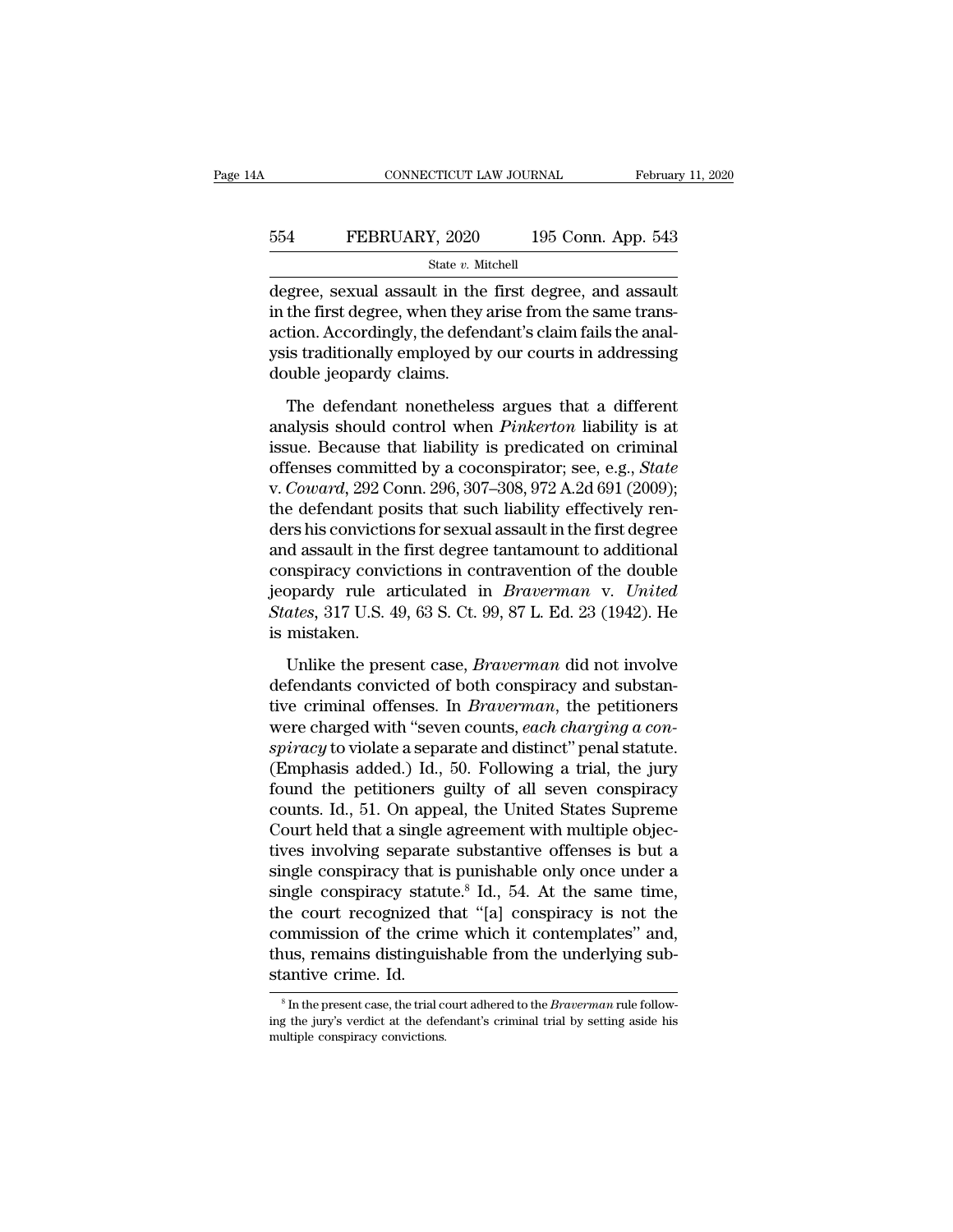### State *v.* Mitchell

The court reiterated that crucial distinction four years<br>
The court reiterated that crucial distinction four years<br>
The court reiterated that crucial distinction four years<br>
The court reiterated that crucial distinction fo 195 Conn. App. 543 FEBRUARY, 2020 555<br>
State v. Mitchell<br>
The court reiterated that crucial distinction four years<br>
later in *Pinkerton* v. *United States*, 328 U.S. 640, 641,<br>
66 S. Ct. 1180, 90 L. Ed. 1489 (1946), which 195 Conn. App. 543 FEBRUARY, 2020 555<br>
State v. Mitchell<br>
The court reiterated that crucial distinction four years<br>
later in *Pinkerton* v. *United States*, 328 U.S. 640, 641,<br>
66 S. Ct. 1180, 90 L. Ed. 1489 (1946), which 195 Conn. App. 543 FEBRUARY, 2020 555<br>
State v. Mitchell<br>
The court reiterated that crucial distinction four years<br>
later in *Pinkerton* v. *United States*, 328 U.S. 640, 641,<br>
66 S. Ct. 1180, 90 L. Ed. 1489 (1946), which State v. Mitchell<br>
The court reiterated that crucial distinction four years<br>
later in *Pinkerton* v. *United States*, 328 U.S. 640, 641,<br>
66 S. Ct. 1180, 90 L. Ed. 1489 (1946), which involved a<br>
defendant, Daniel Pinkerto State v. Mitchell<br>The court reiterated that crucial distinction four years<br>later in *Pinkerton* v. *United States*, 328 U.S. 640, 641,<br>66 S. Ct. 1180, 90 L. Ed. 1489 (1946), which involved a<br>defendant, Daniel Pinkerton, wh The court reiterated that crucial distinction four years<br>later in *Pinkerton* v. *United States*, 328 U.S. 640, 641,<br>66 S. Ct. 1180, 90 L. Ed. 1489 (1946), which involved a<br>defendant, Daniel Pinkerton, who had been convict later in *Pinkerton* v. United States, 328 U.S. 640, 641, 66 S. Ct. 1180, 90 L. Ed. 1489 (1946), which involved a defendant, Daniel Pinkerton, who had been convicted of one conspiracy count and six substantive counts. Alt 66 S. Ct. 1180, 90 L. Ed. 1489 (1946), which involved a defendant, Daniel Pinkerton, who had been convicted of one conspiracy count and six substantive counts. Although there was "no evidence to show that Daniel participa defendant, Daniel Pinkerton, who had been convicted<br>of one conspiracy count and six substantive counts.<br>Although there was "no evidence to show that Daniel<br>participated directly in the commission of the substan-<br>tive offen of one conspiracy count and six substantive counts.<br>Although there was "no evidence to show that Daniel<br>participated directly in the commission of the substan-<br>tive offenses on which his conviction has been sus-<br>tained . Although there was "no evidence to show that Daniel<br>participated directly in the commission of the substan-<br>tive offenses on which his conviction has been sus-<br>tained . . . there was evidence to show that these sub-<br>stanti participated directly in the commission of the substantive offenses on which his conviction has been sus-<br>tained . . . there was evidence to show that these substantive offenses were in fact committed by [his brother<br>and tive offenses on which his conviction has been sus-<br>tained . . . there was evidence to show that these sub-<br>stantive offenses were in fact committed by [his brother<br>and coconspirator Walter Pinkerton] in furtherance of<br>th tained . . . there was evidence to show that these substantive offenses were in fact committed by [his brother and coconspirator Walter Pinkerton] in furtherance of the unlawful agreement or conspiracy existing between the *Stantive offenses were in fact committed by [his brother* and coconspirator Walter Pinkerton] in furtherance of the unlawful agreement or conspiracy existing between the brothers." (Footnote omitted.) Id., 645. After the and coconspirator Walter Pinkerton] in furtherance of<br>the unlawful agreement or conspiracy existing between<br>the brothers." (Footnote omitted.) Id., 645. After the<br>trial court furnished what has come to be known as a<br>*Pinke* the unlawful agreement or conspiracy existing between<br>the brothers." (Footnote omitted.) Id., 645. After the<br>trial court furnished what has come to be known as a<br>*Pinkerton* instruction in its charge; see, e.g., *United*<br> the brothers." (Footnote omitted.) Id., 645. After the trial court furnished what has come to be known as a *Pinkerton* instruction in its charge; see, e.g., *United States v. Diaz*, 176 F.3d 52, 100 (2d Cir. 1999); *Stat* trial court furnished what has come to be known as a<br> *Pinkerton* instruction in its charge; see, e.g., *United*<br> *States* v. *Diaz*, 176 F.3d 52, 100 (2d Cir. 1999); *State* v.<br> *Brown*, 299 Conn. 640, 657–59, 11 A.3d 663 Pinkerton instruction in its charge; see, e.g., United<br>States v. Diaz, 176 F.3d 52, 100 (2d Cir. 1999); State v.<br>Brown, 299 Conn. 640, 657–59, 11 A.3d 663 (2011); "[t]he<br>question was submitted to the jury on the theory tha States v. Diaz, 176 F.3d 52, 100 (2d Cir. 1999); State v.<br>Brown, 299 Conn. 640, 657–59, 11 A.3d 663 (2011); "[t]he<br>question was submitted to the jury on the theory that<br>each [defendant] could be found guilty of the substa Brown, 299 Conn. 640, 657–59, 11 A.3d 663 (2011); "[t]he<br>question was submitted to the jury on the theory that<br>each [defendant] could be found guilty of the substan-<br>tive offenses, if it was found at the time those offense question was submitted to the jury on the theory that<br>each [defendant] could be found guilty of the substan-<br>tive offenses, if it was found at the time those offenses<br>were committed [that the] [defendants] were parties to<br> Like the defendant in the present case, the defendants is the defendant of the substantive offenses arged were in fact committed in furtherance of it."<br> *nkerton* v. United States, supra, 645.<br>
Like the defendant in the pr are offenses, if it was roaded at the time those offenses<br>were committed [that the] [defendants] were parties to<br>an unlawful conspiracy and the substantive offenses<br>charged were in fact committed in furtherance of it."<br>*Pi* 

an unlawful conspiracy and the substantive offenses<br>charged were in fact committed in furtherance of it."<br>*Pinkerton* v. *United States*, supra, 645.<br>Like the defendant in the present case, the defendants<br>in *Pinkerton* re charged were in fact committed in furtherance of it."<br> *Pinkerton* v. United States, supra, 645.<br>
Like the defendant in the present case, the defendants<br>
in *Pinkerton* relied on *Braverman* for their contention<br>
that the Finkerton v. United States, supra, 645.<br>Like the defendant in the present case, the defendants<br>in Pinkerton relied on Braverman for their contention<br>that their convictions of the substantive offenses<br>"became merged in the Like the defendant in the present case, the defendants<br>in *Pinkerton* relied on *Braverman* for their contention<br>that their convictions of the substantive offenses<br>"became merged in the conspiracy count" and that, as<br>a re Like the defendant in the present case, the defendants<br>in *Pinkerton* relied on *Braverman* for their contention<br>that their convictions of the substantive offenses<br>"became merged in the conspiracy count" and that, as<br>a res in *Pinkerton* relied on *Braverman* for their contention<br>that their convictions of the substantive offenses<br>"became merged in the conspiracy count" and that, as<br>a result, "only a single sentence for conspiracy could<br>be im that their convictions of the substantive offenses<br>
"became merged in the conspiracy count" and that, as<br>
a result, "only a single sentence for conspiracy could<br>
be imposed." Id., 642. The United States Supreme Court<br>
dis "became merged in the conspiracy count" and that, as<br>a result, "only a single sentence for conspiracy could<br>be imposed." Id., 642. The United States Supreme Court<br>disagreed, noting that, unlike the case before it, the<br>ind a result, "only a single sentence for conspiracy could<br>be imposed." Id., 642. The United States Supreme Court<br>disagreed, noting that, unlike the case before it, the<br>indictment in *Braverman* "charged no substantive<br>offense be imposed." Id., 642. The United States Supreme Court<br>disagreed, noting that, unlike the case before it, the<br>indictment in *Braverman* "charged no substantive<br>offense." Id. The court then explained that "[i]t has<br>been lon disagreed, noting that, unlike the case before it, the indictment in *Braverman* "charged no substantive offense." Id. The court then explained that "[i]t has been long and consistently recognized  $\dots$  that the commission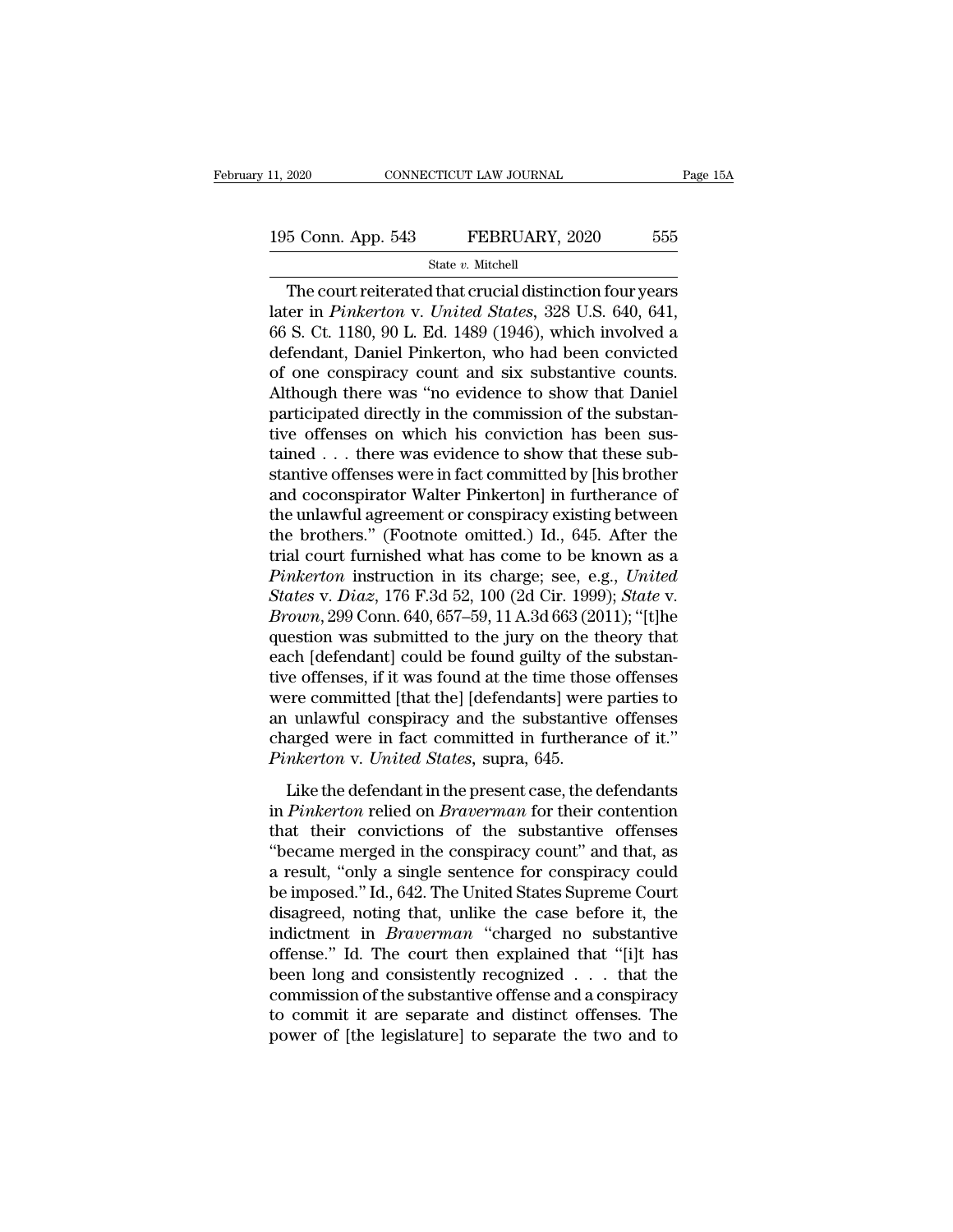### EXECUTE CONNECTICUT LAW JOURNAL February 11, 2020<br>556 FEBRUARY, 2020 195 Conn. App. 543<br>5tate v. Mitchell State *v.* Mitchell

 $\begin{array}{ll}\n & \text{COMRECTICUT LAW JOURNAL} & \text{February 11, 2}\n\hline\n & \text{556} & \text{FEBRUARY, 2020} & \text{195 Conn. App. 543}\n\hline\n & \text{State } v. \text{ Mitchell}\n\end{array}\n\quad\n\begin{array}{ll}\n & \text{State } v. \text{ Mitchell}\n\end{array}\n\quad\n\begin{array}{ll}\n & \text{State } v. \text{ Mitchell}\n\end{array}\n\quad\n\begin{array}{ll}\n & \text{State } v. \text{ Mitchell}\n\end{array}\n\quad\n\begin{array}{ll}\n & \text{State } v. \text{ん$ Id., 643. Most significant, the court then held that "the plea of double jeopardy is no defense to a conviction  $\mathbf{f}_1$  be that  $\mathbf{f}_2$  is  $\mathbf{f}_3$  as a result the defendants' controller that  $\mathbf{f}_3$  are small. FEBRUARY, 2020 195 Conn. App. 543<br>
state v. Mitchell<br>
affix to each a different penalty is well established."<br>
Id., 643. Most significant, the court then held that "the<br>
plea of double jeopardy is no defense to a convicti FEBRUARY, 2020 195 Conn. App. 543<br>
state v. Mitchell<br>
affix to each a different penalty is well established."<br>
Id., 643. Most significant, the court then held that "the<br>
plea of double jeopardy is no defense to a convicti State v. Mitchell<br>affix to each a different penalty is well established."<br>Id., 643. Most significant, the court then held that "the<br>plea of double jeopardy is no defense to a conviction<br>for both offenses." Id. As a result state *v*. Muchen<br>affix to each a different penalty is well established."<br>Id., 643. Most significant, the court then held that "the<br>plea of double jeopardy is no defense to a conviction<br>for both offenses." Id. As a result affix to each a different penalty is well established."<br>Id., 643. Most significant, the court then held that "the<br>plea of double jeopardy is no defense to a conviction<br>for both offenses." Id. As a result, the defendants' c Id., 643. Most significant, the court then held that "the<br>plea of double jeopardy is no defense to a conviction<br>for both offenses." Id. As a result, the defendants' con-<br>victions and subsequent punishments for the conspirr both offenses." Id. As a result, the defendants' con-<br>tions and subsequent punishments for the conspir-<br>y count and the substantive counts that were predi-<br>ted on *Pinkerton* liability did not violate the double<br>ppardy c victions and subsequent punishments for the conspiracy count and the substantive counts that were predicated on *Pinkerton* liability did not violate the double jeopardy clause, and thus were affirmed. Id., 648.<br>Despite th

acy count and the substantive counts that were predicated on *Pinkerton* liability did not violate the double<br>jeopardy clause, and thus were affirmed. Id., 648.<br>Despite that precedent of this nation's highest court,<br>defend cated on *Pinkerton* liability did not violate the double<br>jeopardy clause, and thus were affirmed. Id., 648.<br>Despite that precedent of this nation's highest court,<br>defendants have continued to assert double jeopardy<br>object jeopardy clause, and thus were affirmed. Id., 648.<br>Despite that precedent of this nation's highest court,<br>defendants have continued to assert double jeopardy<br>objections when convicted of both conspiracy and sub-<br>stantive c Despite that precedent of this nation's highest court,<br>defendants have continued to assert double jeopardy<br>objections when convicted of both conspiracy and sub-<br>stantive criminal offenses based on *Pinkerton* liability<br>in Despite that precedent of this nation's highest court,<br>defendants have continued to assert double jeopardy<br>objections when convicted of both conspiracy and sub-<br>stantive criminal offenses based on *Pinkerton* liability<br>in defendants have continued to assert double jeopardy<br>objections when convicted of both conspiracy and sub-<br>stantive criminal offenses based on *Pinkerton* liability<br>in a single trial, albeit without success. For example,<br>th objections when convicted of both conspiracy and substantive criminal offenses based on *Pinkerton* liability<br>in a single trial, albeit without success. For example,<br>the defendants in one case claimed that "their convic-<br>t stantive criminal offenses based on *Pinkerton* liability<br>in a single trial, albeit without success. For example,<br>the defendants in one case claimed that "their convic-<br>tions for conspiracy and for substantive acts taken i in a single trial, albeit without success. For example,<br>the defendants in one case claimed that "their convic-<br>tions for conspiracy and for substantive acts taken in<br>furtherance of the conspiracy under a theory of [*Pinke* the defendants in one case claimed that "their convictions for conspiracy and for substantive acts taken in furtherance of the conspiracy under a theory of [*Pinkerton* liability] violate the [d]ouble [j]eopardy [c]lause *Aiuppa* v. *United States*, 486 U.S. 1006, 108 S. Ct. 1730, *Le Distanty Limited States* v. *Cerone*, 830 F.2d 938, 944 (8th Cir. 1987), cert. denied, 486 U.S. 1006, 108 S. Ct. 1730, 100 L. Ed. 2d 194 (1988), and cert. de furtherance of the conspiracy under a theory of [*Pinkerton* liability] violate the [d]ouble [j]eopardy [c]lause . . . . " *United States v. Cerone*, 830 F.2d 938, 944 (8th Cir. 1987), cert. denied, 486 U.S. 1006, 108 S. *Lapierra* v. *United States* v. *Cerone*, 830 F.2d 938, 944 (8th Cir. 1987), cert. denied, 486 U.S. 1006, 108 S. Ct. 1730, 100 L. Ed. 2d 194 (1988), and cert. denied sub nom. *Aiuppa v. United States*, 486 U.S. 1006, 108 . . . . . *" United States v. Cerone*, 830 F.2d 938, 944 (8th<br>Cir. 1987), cert. denied, 486 U.S. 1006, 108 S. Ct. 1730,<br>100 L. Ed. 2d 194 (1988), and cert. denied sub nom.<br>*Aiuppa v. United States*, 486 U.S. 1006, 108 S. C Cir. 1987), cert. denied, 486 U.S. 1006, 108 S. Ct. 1730,<br>100 L. Ed. 2d 194 (1988), and cert. denied sub nom.<br>*Aiuppa v. United States*, 486 U.S. 1006, 108 S. Ct. 1730,<br>100 L. Ed. 2d 194 (1988), and cert. denied sub nom.<br> 100 L. Ed. 2d 194 (1988), and cert. denied sub nom.<br>Aiuppa v. United States, 486 U.S. 1006, 108 S. Ct. 1730,<br>100 L. Ed. 2d 194 (1988), and cert. denied sub nom.<br>LaPietra v. United States, 486 U.S. 1006, 108 S. Ct. 1730,<br>10 Aiuppa v. United States, 486 U.S. 1006, 108 S. Ct. 1730,<br>100 L. Ed. 2d 194 (1988), and cert. denied sub nom.<br>*LaPietra v. United States*, 486 U.S. 1006, 108 S. Ct. 1730,<br>100 L. Ed. 2d 194 (1988), and cert. denied sub nom.<br> 100 L. Ed. 2d 194 (1988), and cert. denied sub nom.<br> *LaPietra v. United States*, 486 U.S. 1006, 108 S. Ct. 1730,<br>
100 L. Ed. 2d 194 (1988), and cert. denied sub nom.<br> *Lombardo v. United States*, 486 U.S. 1006, 108 S. Ct LaPietra v. United States, 486 U.S. 1006, 108 S. Ct. 1730,<br>100 L. Ed. 2d 194 (1988), and cert. denied sub nom.<br>Lombardo v. United States, 486 U.S. 1006, 108 S. Ct.<br>1730, 100 L. Ed. 2d 194 (1988), and cert. denied sub<br>nom. 100 L. Ed. 2d 194 (1988), and cert. denied sub nom.<br> *Lombardo v. United States*, 486 U.S. 1006, 108 S. Ct.<br>
1730, 100 L. Ed. 2d 194 (1988), and cert. denied sub<br>
nom. *Rockman v. United States*, 486 U.S. 1006, 108 S.<br>
Ct. Lombardo v. United States, 486 U.S. 1006, 108 S. Ct.<br>1730, 100 L. Ed. 2d 194 (1988), and cert. denied sub<br>nom. Rockman v. United States, 486 U.S. 1006, 108 S.<br>Ct. 1730, 100 L. Ed. 2d 194 (1988). The United States<br>Court of 1730, 100 L. Ed. 2d 194 (1988), and cert. denied sub<br>nom. *Rockman v. United States*, 486 U.S. 1006, 108 S.<br>Ct. 1730, 100 L. Ed. 2d 194 (1988). The United States<br>Court of Appeals for the Eighth Circuit disagreed, stat-<br>in nom. *Rockman v. United States*, 486 U.S. 1006, 108 S.<br>Ct. 1730, 100 L. Ed. 2d 194 (1988). The United States<br>Court of Appeals for the Eighth Circuit disagreed, stat-<br>ing: "It is well settled that no double jeopardy violati Ct. 1730, 100 L. Ed. 2d 194 (1988). The United States<br>Court of Appeals for the Eighth Circuit disagreed, stat-<br>ing: "It is well settled that no double jeopardy violation<br>occurs when a person is convicted of conspiracy and<br> Court of Appeals for the Eighth Circuit disagreed, stating: "It is well settled that no double jeopardy violation<br>occurs when a person is convicted of conspiracy and<br>a substantive overt act of the conspiracy.... That the<br>s ing: "It is well settled that no double jeopardy violation<br>occurs when a person is convicted of conspiracy and<br>a substantive overt act of the conspiracy.... That the<br>substantive conviction was obtained through a *Pinker-<br>*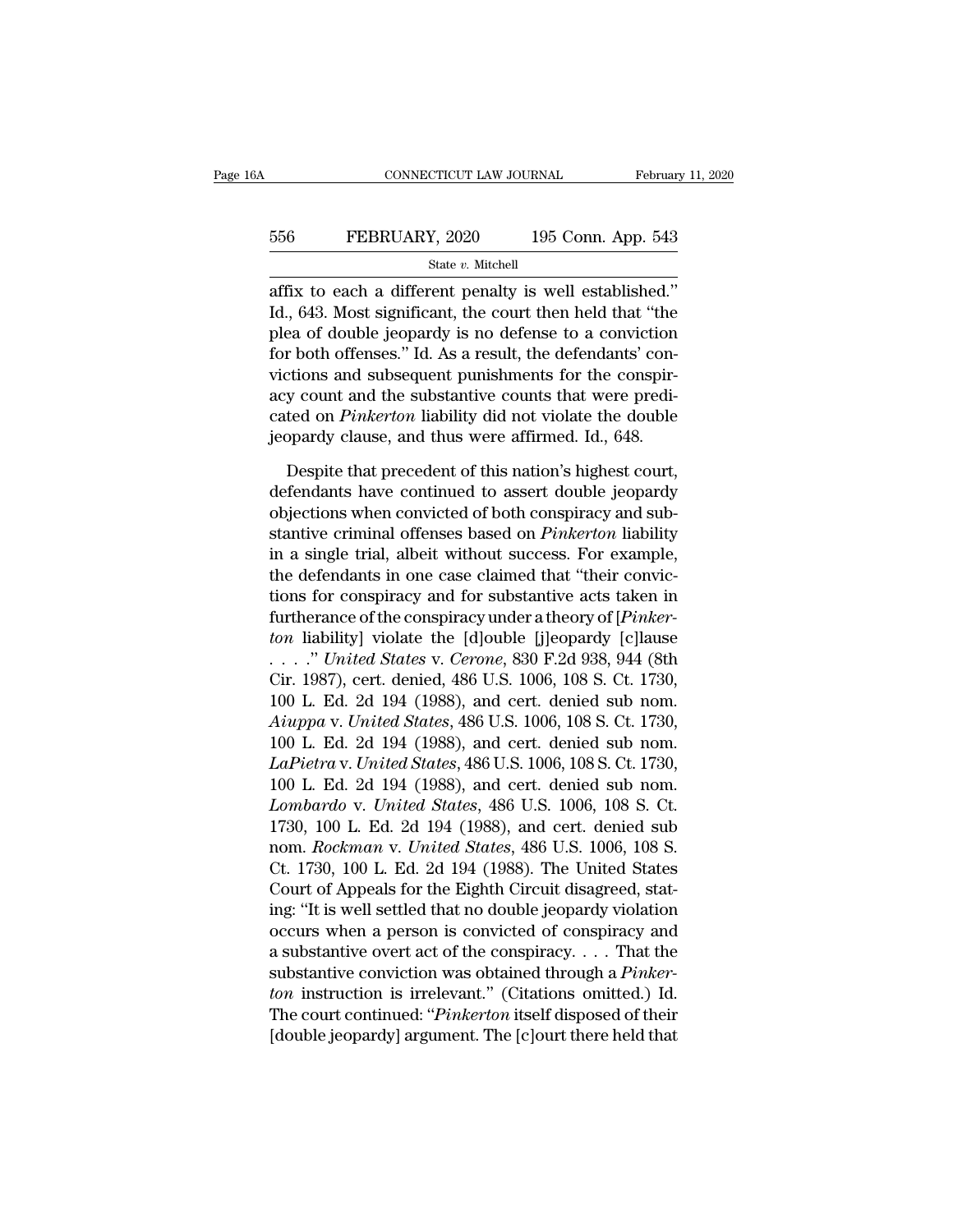| 11, 2020           | CONNECTICUT LAW JOURNAL | Page 17A |
|--------------------|-------------------------|----------|
| 195 Conn. App. 543 | FEBRUARY, 2020          | 557      |
|                    | State v. Mitchell       |          |

convictions for conspiracy and substantive acts committed in furtherance of the conspiracy do not violate<br>the Idlouble Lilenandy Lellauge area though the unbinded the Idlouble Lilenandy Lellauge area though the sub-195 Conn. App. 543 FEBRUARY, 2020 557<br>
State v. Mitchell<br>
convictions for conspiracy and substantive acts com-<br>
mitted in furtherance of the conspiracy do not violate<br>
the [d]ouble [j]eopardy [c]lause, even though the sub-195 Conn. App. 543 FEBRUARY, 2020 557<br>
State v. Mitchell<br>
convictions for conspiracy and substantive acts com-<br>
mitted in furtherance of the conspiracy do not violate<br>
the [d]ouble [j]eopardy [c]lause, even though the sub 195 Conn. App. 543 FEBRUARY, 2020 557<br>
State v. Mitchell<br>
convictions for conspiracy and substantive acts com-<br>
mitted in furtherance of the conspiracy do not violate<br>
the [d]ouble [j]eopardy [c]lause, even though the sub State v. Mitchell<br>
convictions for conspiracy and substantive acts com-<br>
mitted in furtherance of the conspiracy do not violate<br>
the [d]ouble [j]eopardy [c]lause, even though the sub-<br>
stantive conviction was obtained sol state v. Muchell<br>convictions for conspiracy and substantive acts com-<br>mitted in furtherance of the conspiracy do not violate<br>the [d]ouble [j]eopardy [c]lause, even though the sub-<br>stantive conviction was obtained solely b convictions for conspiracy and sumitted in furtherance of the conspirate the [d]ouble [j]eopardy [c]lause,  $\epsilon$  stantive conviction was obtained participation in the conspiracy."<sup>9</sup> I son, the court concluded that the jeo e [d]ouble [j]eopardy [c]lause, even though the sub-<br>antive conviction was obtained solely by means of<br>riticipation in the conspiracy."<sup>9</sup> Id., 945. For that rea-<br>n, the court concluded that the defendants' double<br>bpardy stantive conviction was obtained solely by means of<br>stantive conviction was obtained solely by means of<br>participation in the conspiracy."<sup>9</sup> Id., 945. For that rea-<br>son, the court concluded that the defendants' double<br>jeop

participation in the conspiracy."<sup>9</sup> Id., 945. For that reason, the court concluded that the defendants' double<br>jeopardy claim lacked merit.<br>The Connecticut Supreme Court too has rejected<br>such a claim. In *State v. Walton* Factory and the configuration of the defendants' double<br>ison, the court concluded that the defendants' double<br>isopardy claim lacked merit.<br>The Connecticut Supreme Court too has rejected<br>such a claim. In *State v. Walton*, The Connecticut Supreme Court too has rejected<br>such a claim. In *State* v. *Walton*, 227 Conn. 32, 34, 630<br>A.2d 990 (1993), the named defendant appealed from<br>the judgment of conviction of one count of conspiracy<br>to distri The Connecticut Supreme Court too has rejected<br>such a claim. In *State v. Walton*, 227 Conn. 32, 34, 630<br>A.2d 990 (1993), the named defendant appealed from<br>the judgment of conviction of one count of conspiracy<br>to distribu The Connecticut Supreme Court too has rejected<br>such a claim. In *State* v. *Walton*, 227 Conn. 32, 34, 630<br>A.2d 990 (1993), the named defendant appealed from<br>the judgment of conviction of one count of conspiracy<br>to distrib such a claim. In *State* v. *Walton*, 227 Conn. 32, 34, 630<br>A.2d 990 (1993), the named defendant appealed from<br>the judgment of conviction of one count of conspiracy<br>to distribute narcotics and one count of possession of<br>n A.2d 990 (1993), the named defendant appealed from<br>the judgment of conviction of one count of conspiracy<br>to distribute narcotics and one count of possession of<br>narcotics with intent to sell by a person who is not<br>drug-depe the judgment of conviction of one count of conspiracy<br>to distribute narcotics and one count of possession of<br>narcotics with intent to sell by a person who is not<br>drug-dependent. For purposes of its analysis of the<br>defendan to distribute narcotics and one count of possession of narcotics with intent to sell by a person who is not drug-dependent. For purposes of its analysis of the defendant's claim, our Supreme Court expressly presumed "that narcotics with intent to sell by a person who is not<br>drug-dependent. For purposes of its analysis of the<br>defendant's claim, our Supreme Court expressly pre-<br>sumed "that the basis of the jury's verdict" on the lat-<br>ter offe drug-dependent. For purposes of its analysis of the<br>defendant's claim, our Supreme Court expressly pre-<br>sumed "that the basis of the jury's verdict" on the lat-<br>ter offense was *Pinkerton* liability. Id., 43 n.10. The<br>cou defendant's claim, our Supreme Court expressly pre-<br>sumed "that the basis of the jury's verdict" on the lat-<br>ter offense was *Pinkerton* liability. Id., 43 n.10. The<br>court then concluded that the defendant's claim "that<br>a sumed "that the basis of the jury's verdict" on the latter offense was *Pinkerton* liability. Id., 43 n.10. The court then concluded that the defendant's claim "that application of [*Pinkerton* liability] . . . violates h ter offense was *Pinkerton* liability. Id., 43 n.10. The<br>court then concluded that the defendant's claim "that<br>application of [*Pinkerton* liability] . . . violates his<br>federal double jeopardy right . . . not to be punish court then concluded that the defendant's claim "that application of [*Pinkerton* liability] . . . violates his federal double jeopardy right . . . not to be punished twice for the same offense in the same trial" was "with application of [*Pinkerton* liability] . . . violates his<br>federal double jeopardy right . . . not to be punished<br>twice for the same offense in the same trial" was "with-<br>out merit." (Citation omitted.) Id., 52. In so doing ut merit." (Citation omitted.) Id., 52. In so doing, the<br>burt expressly relied on both *Pinkerton* v. *United*<br>*tates*, supra, 328 U.S. 643, and *United States* v. *Cer-*<br>*ne*, supra, 830 F.2d 944, which it described as "w court expressly relied on both *Pinkerton* v. United<br>States, supra, 328 U.S. 643, and United States v. Cer-<br>one, supra, 830 F.2d 944, which it described as "well<br><sup>9</sup>The defendant's reliance on United States v. Rosenberg,

States, supra, 328 U.S. 643, and *United States v. Cerone*, supra, 830 F.2d 944, which it described as "well <sup>9</sup> The defendant's reliance on *United States v. Rosenberg*, 888 F.2d 1406 (D.C. Cir. 1989), is misplaced. As th *one*, supra, 830 F.2d 944, which it described as "well<br>
<sup>9</sup> The defendant's reliance on *United States* v. *Rosenberg*, 888 F.2d 1406<br>
(D.C. Cir. 1989), is misplaced. As the United States Court of Appeals for<br>
the Distric one, supra, 000 T.2d 944, which it described as went<br>
<sup>9</sup>The defendant's reliance on *United States v. Rosenberg*, 888 F.2d 1406<br>
(D.C. Cir. 1989), is misplaced. As the United States Court of Appeals for<br>
the District of C <sup>9</sup> The defendant's reliance on *United States v. Rosenberg*, 888 F.2d 1406 (D.C. Cir. 1989), is misplaced. As the United States Court of Appeals for the District of Columbia Circuit plainly indicated, that case—unlike *P* (D.C. Cir. 1989), is misplaced. As the United States Court of Appeals for the District of Columbia Circuit plainly indicated, that case—unlike *Pinkerton—*did not involve a double jeopardy claim predicated on multiple pun the District of Columbia Circuit plainly indicated, that case—unlike *Pinker-ton*—did not involve a double jeopardy claim predicated on multiple punishments stemming from a single prosecution. Id., 1414. Rather, *Rosenberg* ton—did not involve a double jeopardy claim predicated on multiple punishments stemming from a single prosecution. Id., 1414. Rather, *Rosenberg* involved "the unique problem caused by successive prosecutions of greater an volved "the unique problem caused by successive prosecutions of greater d lesser-included offenses . . . . " Id. On that basis, that federal court inned that the holding of *United States v. Cerone*, supra, 830 F.2d 944, a and lesser-included offenses . . . . ." Id. On that basis, that federal court<br>opined that the holding of *United States v. Cerone*, supra, 830 F.2d 944,<br>was "inapposite to the issue we are confronting." *United States v. R* 

imposition of multiple punishments in a single prosecution, as did both princetion of multiple punishments in a single prosecution, as did both *Pinkerton* and *Cerone*. Single prosecutions. Rather, it concerns the imposit *Pinkerton* and *Cerone*.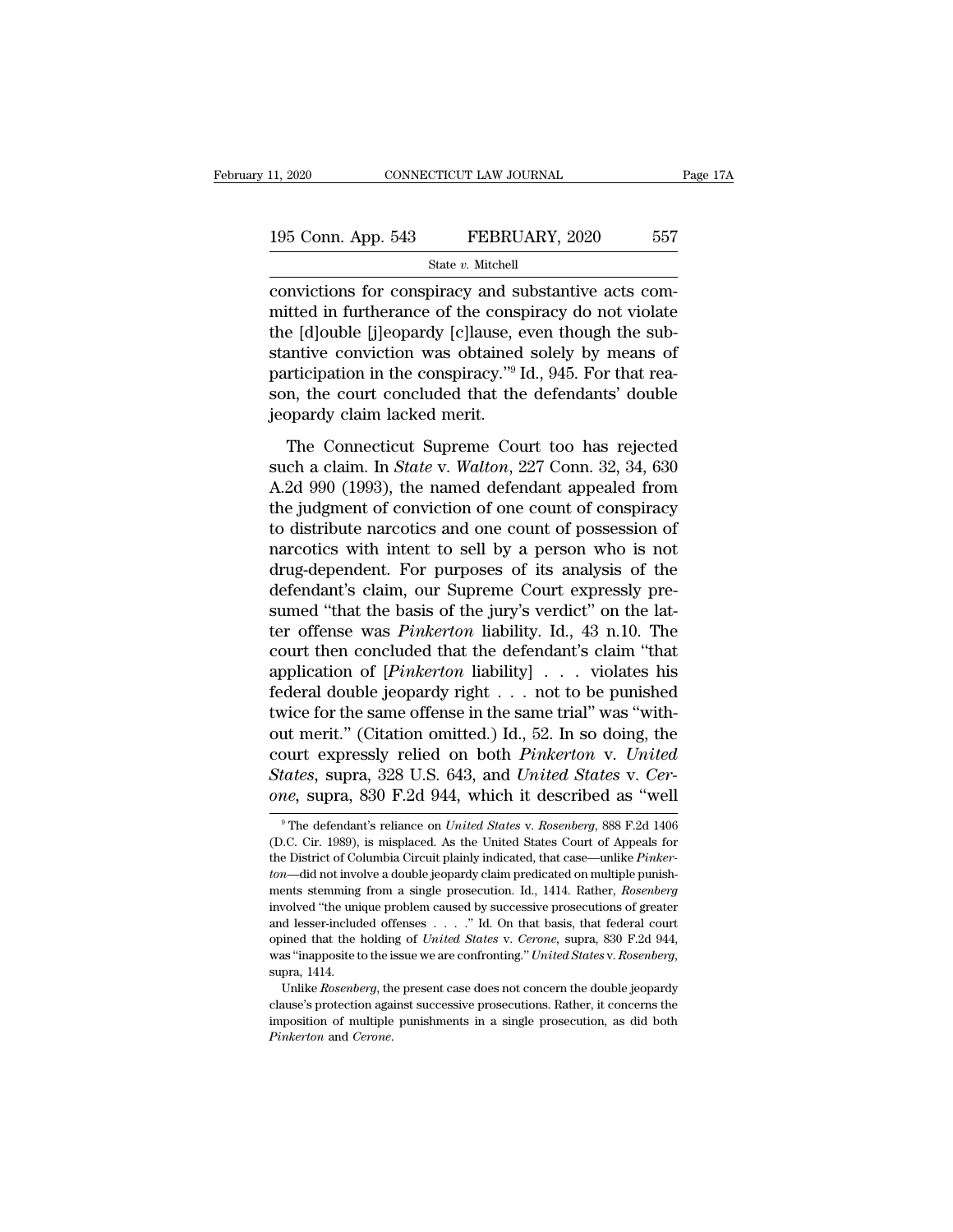## EXECUTE CONNECTICUT LAW JOURNAL February 11, 2020<br>558 FEBRUARY, 2020 195 Conn. App. 558<br>In re Brian P. CONNECTICUT LAW JOURNAL Februar<br>
Februar<br>
558 FEBRUARY, 2020 195 Conn. App. 558<br>
In re Brian P.<br>
established double jeopardy law," and rejected the

ESS FEBRUARY, 2020 195 Conn. App. 558<br>
FEBRUARY, 2020 195 Conn. App. 558<br>
In re Brian P.<br>
established double jeopardy law,'' and rejected the<br>
defendant's double jeopardy challenge. *State* v. *Walton*,<br>
supp. 53, 54 defendant's double jeopardy law," and rejected the defendant's double jeopardy challenge. *State* v. *Walton*, supra, 53–54. In light of the foregoing, we conclude that the double FEBRUARY, 2020 195 Conn. App. 558<br>
In re Brian P.<br>
tablished double jeopardy law," and rejected the<br>
fendant's double jeopardy challenge. *State* v. *Walton*,<br>
pra, 53–54.<br>
In light of the foregoing, we conclude that the

In re Brian P.<br>
established double jeopardy law," and rejected the<br>
defendant's double jeopardy challenge. *State* v. Walton,<br>
supra, 53–54.<br>
In light of the foregoing, we conclude that the double<br>
jeopardy claim advanced established double jeopardy law," and rejected the<br>defendant's double jeopardy challenge. *State* v. Walton,<br>supra, 53–54.<br>In light of the foregoing, we conclude that the double<br>jeopardy claim advanced by the defendant is defendant's double jeopardy raw, and rejected<br>defendant's double jeopardy challenge. *State* v. Wa<br>supra, 53–54.<br>In light of the foregoing, we conclude that the do<br>jeopardy claim advanced by the defendant is unten<br>The cour pra, 53–54.<br>In light of the foregoing, we con<br>ppardy claim advanced by the de<br>e court, therefore, properly der<br>nt's motion to correct an illega<br>The judgment is affirmed.<br>In this opinion the other judge: In light of the foregoing, we conclude that the doubardy claim advanced by the defendant is untena<br>ne court, therefore, properly denied in part the de-<br>nt's motion to correct an illegal sentence.<br>The judgment is affirmed.<br>

### orrect an illegal sentence.<br>
affirmed.<br>
he other judges concurred<br>
IN RE BRIAN P.\*<br>
(AC 43032) Firmed.<br>
other judges concu<br>
RE BRIAN P.\*<br>
(AC 43032)<br>
J. J., and Alvord and Moll, IN RE BRIAN P.\*<br>
(AC 43032)<br>
DiPentima, C. J., and Alvord and Moll, Js.<br>
Sullabus

### *Syllabus*

- ${\rm (AC~43032)}$ <br>DiPentima, C. J., and Alvord and Moll, Js.<br> $Syllabus$ <br>The respondent parents appealed from the judgment of the trial court termi-<br>nating their parental rights with respect to their minor child, B. They DiPentima, C. J., and Alvord and Moll, Js.<br>Syllabus<br>respondent parents appealed from the judgment of the trial court termi-<br>nating their parental rights with respect to their minor child, B. They<br>claimed that the trial cou DiPentima, C. J., and Alvord and Moll, Js.<br>
Syllabus<br>
respondent parents appealed from the judgment of the trial court termi-<br>
nating their parental rights with respect to their minor child, B. They<br>
claimed that the trial  $Syllabus$ <br>respondent parents appealed from the judgment of the trial court termi-<br>nating their parental rights with respect to their minor child, B. They<br>claimed that the trial court improperly concluded that they had failed<br> sythables are respondent parents appealed from the judgment of the trial court terminating their parental rights with respect to their minor child, B. They claimed that the trial court improperly concluded that they had fa respondent parents appealed from the judgment of the trial court terminating their parental rights with respect to their minor child, B. They claimed that the trial court improperly concluded that they had failed to achie rating their parental rights with respect to their minor child, B. They claimed that the trial court improperly concluded that they had failed to achieve a sufficient degree of personal rehabilitation as required by the a parental rights was in the best interest of B. *Held*: 1. The trial court properly concluded that they had failed to achieve a sufficient degree of personal rehabilitation as required by the applicable statute (§ 17a-112). the applicable statute (§ 17a-112). They further claimed that the court failed to determine the needs of B before deciding whether they had failed to rehabilitate, and improperly found that termination of their parental r
- failed to determine the needs of B before deciding whether they had failed to rehabilitate, and improperly found that termination of their parental rights was in the best interest of B. *Held*: the trial court properly fou failed to rehabilitate, and improperly found that termination of their parental rights was in the best interest of B. *Held*:<br>he trial court properly found that the respondent parents had failed to achieve sufficient perso parental rights was in the best interest of B. *Held*:<br>he trial court properly found that the respondent parents had failed to<br>achieve sufficient personal rehabilitation so as to encourage the belief<br>that they could assume he trial court properly found that the respondent parents had failed to achieve sufficient personal rehabilitation so as to encourage the belief that they could assume a responsible position in the life of B within a reaso achieve sufficient personal rehabilitation so as to encourage the belief that they could assume a responsible position in the life of B within a reasonable time: although the parents claimed that the court erred in termina achieve sufficient personal rehabilitation so as to encourage the belief that they could assume a responsible position in the life of B within a reasonable time: although the parents claimed that the court erred in termina reasonable time: although the parents claimed that the court erred in terminating their parental rights solely on the basis of their drug use and addiction, even though their drug use never caused them to provide inadequat terminating their parental rights solely on the basis of their drug use<br>and addiction, even though their drug use never caused them to provide<br>inadequate care for B and they had stopped using drugs, the court based<br>its fin and addiction, even though their drug use never caused them to provide<br>inadequate care for B and they had stopped using drugs, the court based<br>its finding that the parents failed to rehabilitate on multiple factors,<br>which Its imaing that the parents tailed to rehabilitate on multiple factors,<br>which this court could not conclude were clearly erroneous, including<br>the parents' drug related arrests, their limited engagement in counseling<br>and t

which this court collid not conclude were clearly erroneous, including<br>the parents' drug related arrests, their limited engagement in counseling<br>and treatment, their lack of financial and housing independence, that<br> $*$  In for inspection only to persons having a proper interest therein and upon<br>order of financial and housing independence, that<br> $*$  In accordance with the spirit and intent of General Statutes § 46b-142<br>(b) and Practice Book § and treatment, their lack of financial and housing independence, that<br>  $*$  In accordance with the spirit and intent of General Statutes § 46b-142<br>
(b) and Practice Book § 79a-12, the names of the parties involved in this<br>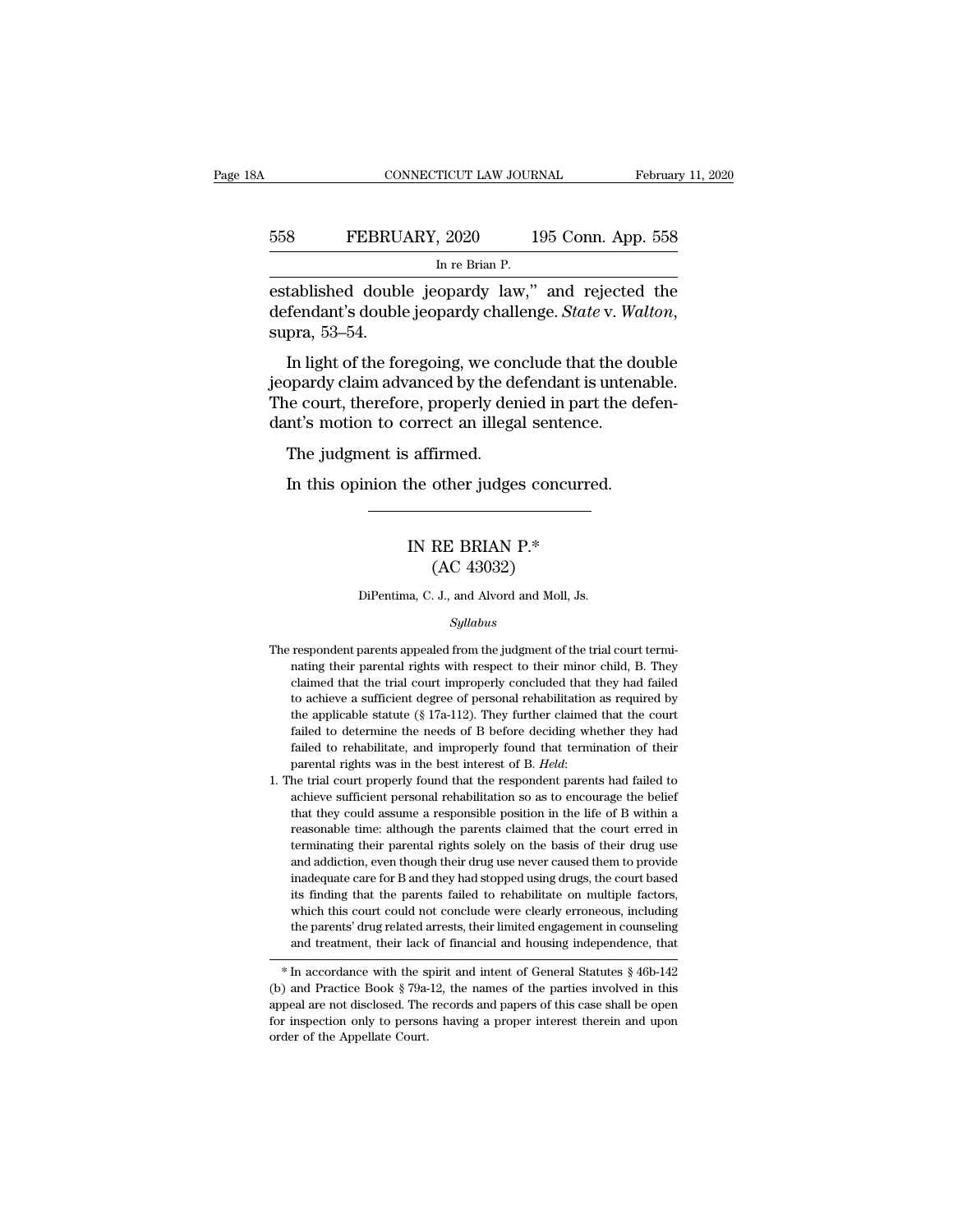## 11, 2020 CONNECTICUT LAW JOURNAL Page 19A<br>195 Conn. App. 558 FEBRUARY, 2020 559<br>In re Brian P. EXECUTE 2020 CONNECTICUT LAW JOURNAL<br>
<u>S Conn. App. 558</u> FEBRUARY, 2020 559<br>
In re Brian P.<br>
their progress in addressing their addiction was outweighed by their

their progress in addressing their addiction was outweighed by their<br>prior pattern of drug use and other instances of bad parental judgment, FEBRUARY, 2020 559<br>In re Brian P.<br>their progress in addressing their addiction was outweighed by their<br>prior pattern of drug use and other instances of bad parental judgment,<br>and its determination that the parents were not 5 Conn. App. 558 FEBRUARY, 2020 559<br>
In re Brian P.<br>
their progress in addressing their addiction was outweighed by their<br>
prior pattern of drug use and other instances of bad parental judgment,<br>
and its determination that In re Brian P.<br>
In re Brian P.<br>
their progress in addressing their addiction was outweighed by their<br>
prior pattern of drug use and other instances of bad parental judgment,<br>
and its determination that the parents were not In re Brian P.<br>
In er Brian P.<br>
their progress in addressing their addiction was outweighed by their<br>
prior pattern of drug use and other instances of bad parental judgment,<br>
and its determination that the parents were not their progress in addressing their addiction was outweighed by their<br>prior pattern of drug use and other instances of bad parental judgment,<br>and its determination that the parents were not fully credible because<br>their test parental rights, B was adjudicated neglected after the parents filed please their testimony conflicted with testimony presented by the petitioner, and its determination that the parents were not fully credible because thei paral its determination that the parents were not fully credible because<br>their testimony conflicted with testimony presented by the petitioner,<br>the Commissioner of Children and Families; furthermore, even though<br>the parent their testimony conflicted with testimony presented by the petitioner, their testimony conflicted with testimony presented by the petitioner, the Commissioner of Children and Families; furthermore, even though the parents their testimony conflicted with testimony presented by the petitioner, the Commissioner of Children and Families; furthermore, even though the parents claimed that drug use was an insufficient basis to terminate parental r the parents claimed that drug use was an insufficient basis to terminate<br>the parental rights, B was adjudicated neglected after the parents filed pleas<br>of nolo contendere to allegations that B was permitted to live under<br>c parental rights, B was adjudicated neglected after the parents filed pleas<br>of nolo contendere to allegations that B was permitted to live under<br>conditions injurious to well-being, leaving the court at the adjudicatory<br>phas

- of nolo contendere to allegations that B was permitted to live under conditions in<br>jurious to well-being, leaving the court at the adjudicatory phase only to determine whether the parents failed to rehabilitate.<br>The respo conditions in<br>the model-being, leaving the court at the adjudicatory<br>phase only to determine whether the parents failed to rehabilitate.<br>the respondent parents could not prevail on their claim that the trial<br>court failed t phase only to determine whether the parents failed to rehabilitate.<br>The respondent parents could not prevail on their claim that the trial<br>court failed to determine the needs of B before deciding whether they<br>had failed to 2. The respondent parents could not prevail on their claim that the trial court failed to determine the needs of B before deciding whether they had failed to rehabilitate: the court correctly noted that, under  $\S$  17a-112 stances, and all statutory criteria, and having found by clear and field to determine the needs of B before deciding whether they had failed to rehabilitate: the court correctly noted that, under § 17a-112, it was required and failed to rehabilitate: the court correctly noted that, under  $\S$  17a-<br>112, it was required to analyze the parents' rehabilitative status as it<br>related to the needs of B, and, thereafter, found that, after considering Fig. 2.12, it was required to analyze the parents' rehabilitative status as it related to the needs of B, and, thereafter, found that, after considering B's need for a secure, permanent placement, the totality of circumsta Felated to the needs of B, and, thereafter, found that, after considering  $B$ 's need for a secure, permanent placement, the totality of circumstances, and all statutory criteria, and having found by clear and convincing e Failure to rehabilitate, and that it was in B's best interest to reflect that it was in B's need for a secure, permanent placement, the totality of circum-<br>stances, and all statutory criteria, and having found by clear an Exames, and all statutory criteria, and having found by clear and convincing evidence that reasonable efforts at reunification with the parents were made and that the parents were unwilling to benefit from those efforts, t ing evidence that reasonable efforts at reunification with the parents<br>were made and that the parents were unwilling to benefit from those<br>efforts, that grounds existed to terminate their parental rights for a<br>failure to r were made and that the parents were unwilling to benefit from those efforts, that grounds existed to terminate their parental rights for a failure to rehabilitate, and that it was in B's best interest to terminate those ri were made and that the parents were unwilling to benefit from those efforts, that grounds existed to terminate their parental rights for a failure to rehabilitate, and that it was in B's best interest to terminate those r failure to rehabilitate, and that it was in B's best interest to terminate failure to rehabilitate, and that it was in B's best interest to terminate those rights, before terminating the parents' parental rights; while it those rights, before terminating the parents' parental rights; while it may have been clearer for the court to have stated B's needs at the outset of the adjudicatory phase of its analysis, the court's findings did not sug may have been clearer for the court to have stated B's needs at the outset of the adjudicatory phase of its analysis, the court's findings did not suggest that it failed to determine B's needs before concluding that the pa 3. The respondent parents' claim that the trial court's findings did not suggest that it failed to determine B's needs before concluding that the parents failed to rehabilitate, particularly it is undisputed that, at times From the suggest that it failed to determine B's needs before concluding that the parents failed to rehabilitate, particularly it is undisputed that, at times, some of the findings relevant to the analysis in the adjudicat
- the parents failed to rehabilitate, particularly it is undisputed that, at times, some of the findings relevant to the analysis in the adjudicatory phase will be relevant and overlap with the dispositional phase. The resp times, some of the findings relevant to the analysis in the adjudicatory<br>phase will be relevant and overlap with the dispositional phase.<br>he respondent parents' claim that the trial court improperly found that<br>termination phase will be relevant and overlap with the dispositional phase.<br>he respondent parents' claim that the trial court improperly found that<br>termination of their parental rights was in the best interest of B was<br>unavailing: th he respondent parents' claim that the trial court improperly found that termination of their parental rights was in the best interest of B was unavailing: the court made required findings under the factors set forth in  $\S$ for the parents' failure to rehabilitate, this court of B was unavailing: the court made required findings under the factors set forth in § 17a-112 (k) before determining that termination of the parents' parental rights w unavailing: the court made required findings under the factors set forth<br>in § 17a-112 (k) before determining that termination of the parents'<br>parental rights was in the best interest of B; given B's age, the fact that<br>B s and  $\$$  17a-112 (k) before determining that termination of the parents' parental rights was in the best interest of B; given B's age, the fact that B spent more than one-half of his life in foster care, and the court's fi m show that is was in the best interest of B; given B's age, the fact that B spent more than one-half of his life in foster care, and the court's findings as to the parents' failure to rehabilitate, this court could not co parential rights was in the state that B's interests of  $E$ , given  $E$  stage, the fact that B's pent more than one-half of his life in foster care, and the court's findings as to the parents' failure to rehabilitate, this *E* speak mote that one has the in toster care, and the exacts findings as to the parents' failure to rehabilitate, this court could not conclude that the court's findings as to B's need for a permanent, safe and nurturing mangs as of the court's findings as to B's need for a permanent, safe conclude that the court's findings as to B's need for a permanent, safe and nurturing home and the parents' inability to meet that need were clearly err concrude that the codet's imangs as to B s need for a permanent, sate and nurturing home and the parents' inability to meet that need were clearly erroneous; moreover, if, as the parents contended, there was no evidence t clearly erroneous; moreover, if, as the parents contended, the vidence that B's needs were not being met, credit belon foster mother who was primarily responsible for meeting B's the court's finding that B's needs were met evidence that B's needs were not being met, credit belonged to the foster mother who was primarily responsible for meeting B's needs, and the court's finding that B's needs were met by his foster mother was consistent with the court's finding that B's needs were met by his foster mother was consistent with its findings that B needed stability and that termination of the parents' parental rights was in B's best interest.<br>Argued December 10, the court's finding that B's needs were met by his foster mother was consistent with its findings that B needed stability and that termination of the parents' parental rights was in B's best interest.<br>Argued December 10,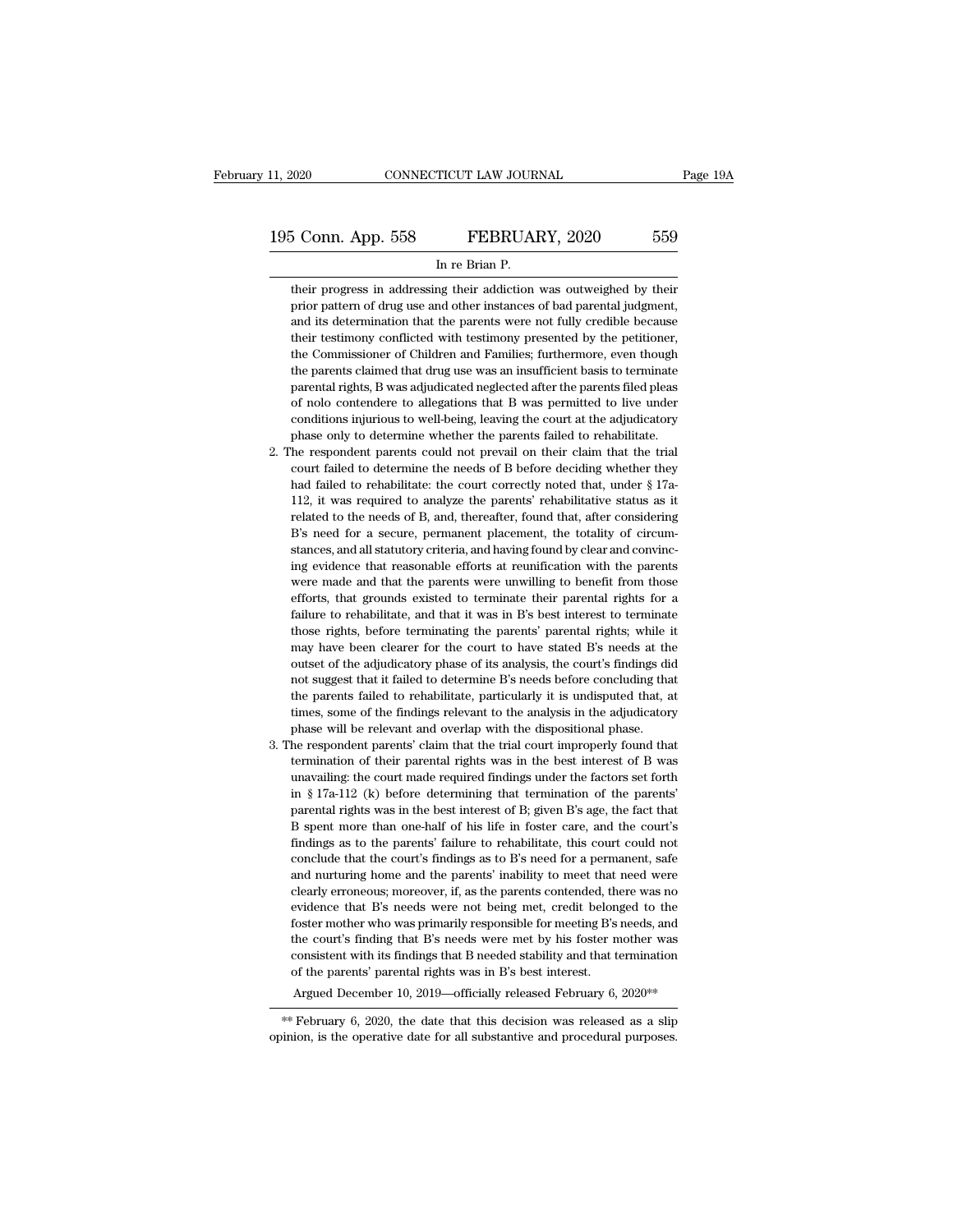| 0A  | CONNECTICUT LAW JOURNAL                            | February 11, 2020  |
|-----|----------------------------------------------------|--------------------|
| 560 | FEBRUARY, 2020                                     | 195 Conn. App. 558 |
|     | In re Brian P.                                     |                    |
|     | Procedural History                                 |                    |
|     | Petition by the Commissioner of Children and Fami- |                    |

FEBRUARY, 2020 195 Conn. App. 558<br>
In re Brian P.<br>
Procedural History<br>
Petition by the Commissioner of Children and Fami-<br>
Sto terminate the respondents' parental rights with<br>
State to their minor child brought to the Supe FEBRUARY, 2020 195 Conn. App. 558<br>
In re Brian P.<br>
Procedural History<br>
Petition by the Commissioner of Children and Fami-<br>
lies to terminate the respondents' parental rights with<br>
respect to their minor child, brought to t FEBRUARY, 2020 195 Conn. App. 558<br>
In re Brian P.<br>
Procedural History<br>
Petition by the Commissioner of Children and Fami-<br>
lies to terminate the respondents' parental rights with<br>
respect to their minor child, brought to In re Brian P.<br>
Procedural History<br>
Petition by the Commissioner of Children and Fami-<br>
lies to terminate the respondents' parental rights with<br>
respect to their minor child, brought to the Superior<br>
Court in the judicial Procedural History<br>
Petition by the Commissioner of Children and Fami-<br>
lies to terminate the respondents' parental rights with<br>
respect to their minor child, brought to the Superior<br>
Court in the judicial district of New Procedural History<br>Petition by the Commissioner of Children and Fami-<br>lies to terminate the respondents' parental rights with<br>respect to their minor child, brought to the Superior<br>Court in the judicial district of New Lond Petition by the Commissioner of Children and Fami-<br>lies to terminate the respondents' parental rights with<br>respect to their minor child, brought to the Superior<br>Court in the judicial district of New London, Juvenile<br>Matter respect to their minor child, brought to the superior<br>Court in the judicial district of New London, Juvenile<br>Matters at Waterford, and tried to the court, *Driscoll*, *J*.;<br>judgment terminating the respondents' parental ri *Sara Nadim*, and are the state, and the state of the state of dynamics,<br>*Sara Nadim*, assistant attorney general, with whom,<br>*Sara Nadim*, assistant attorney general, with whom,<br>the brief, were *William Tong*, attorney ge

(respondents).

from which the respondents appealed to this court.<br>Affirmed.<br>Benjamin M. Wattenmaker, for the appellants<br>(respondents).<br>Sara Nadim, assistant attorney general, with whom,<br>on the brief, were William Tong, attorney general, *Affirmed.*<br> *Benjamin M. Wattenmaker*, for the appellants (respondents).<br> *Sara Nadim*, assistant attorney general, with whom, on the brief, were William Tong, attorney general, and *Benjamin Zivyon*, assistant attorney g Benjamin M. Watten<br>(respondents).<br>Sara Nadim, assistant a<br>on the brief, were William<br>Benjamin Zivyon, assista<br>appellee (petitioner).<br>James W. Auwood, for t *James W. Auwood, for the minor child.*<br>*Janes W. Augustan, assistant attorney general, with* the brief, were *William Tong*, attorney general, pellee (petitioner).<br>*James W. Auwood*, for the minor child.<br>*Opinion* ALVORD, J. As the trial court aptly observed, ''[t]his mother sad case involving opiates and their invidious metals correctly discussed. The pellet court aptity observed, ''[t]his another sad case involving opiates and th

### *Opinion*

Benjamin Zivyon, assistant attorney general, for the<br>appellee (petitioner).<br>James W. Auwood, for the minor child.<br>opinion<br>ALVORD, J. As the trial court aptly observed, "[t]his<br>is another sad case involving opiates and thei appellee (petitioner).<br>
James W. Auwood, for the minor child.<br>  $\circ_{pinion}$ <br>
ALVORD, J. As the trial court aptly observed, "[t]his<br>
is another sad case involving opiates and their invidious<br>
harm to parents' lives and familie James W. Auwood, for the minor child.<br>
opinion<br>
ALVORD, J. As the trial court aptly observed, "[t]his<br>
is another sad case involving opiates and their invidious<br>
harm to parents' lives and families." The respondents,<br>
Jenn opinion<br>
MLVORD, J. As the trial court aptly observed, "[t]his<br>
is another sad case involving opiates and their invidious<br>
harm to parents' lives and families." The respondents,<br>
Jennifer L. (mother) and Brian P. (father), *Opinion*<br>ALVORD, J. As the trial court aptly observed, "[t]his<br>is another sad case involving opiates and their invidious<br>harm to parents' lives and families." The respondents,<br>Jennifer L. (mother) and Brian P. (father), ALVORD, J. As the trial court aptly observed, "[t]his<br>is another sad case involving opiates and their invidious<br>harm to parents' lives and families." The respondents,<br>Jennifer L. (mother) and Brian P. (father), appeal fro is another sad case involving opiates and their invidious<br>harm to parents' lives and families." The respondents,<br>Jennifer L. (mother) and Brian P. (father), appeal from<br>the judgment of the trial court rendered in favor of harm to parents' lives and families." The respondents,<br>Jennifer L. (mother) and Brian P. (father), appeal from<br>the judgment of the trial court rendered in favor of the<br>petitioner, the Commissioner of Children and Families, Jennifer L. (mother) and Brian P. (father), appeal from<br>the judgment of the trial court rendered in favor of the<br>petitioner, the Commissioner of Children and Families,<br>terminating their parental rights with respect to the<br> the judgment of the trial court rendered in favor of the<br>petitioner, the Commissioner of Children and Families,<br>terminating their parental rights with respect to the<br>minor child, Brian P.<sup>1</sup> On appeal, the respondents clai petitioner, the Commissioner of Children and Families,<br>terminating their parental rights with respect to the<br>minor child, Brian P.<sup>1</sup> On appeal, the respondents claim<br>that the court improperly (1) found that they had fail terminating their parental rights with respect to the<br>minor child, Brian  $P<sup>1</sup>$  On appeal, the respondents claim<br>that the court improperly (1) found that they had failed<br>to achieve a sufficient degree of personal reha minor child, Brian P.<sup>1</sup> On appeal, the respondents claim<br>that the court improperly (1) found that they had failed<br>to achieve a sufficient degree of personal rehabilitation,<br>(2) failed to determine the needs of Brian P. b that the court imprope<br>to achieve a sufficient  $(2)$  failed to determin<br>deciding whether they<br> $(3)$  found that termina<br>in the best interest of I<br>of the trial court. eciding whether they had failed to rehabilitate, and<br>
3) found that termination of their parental rights was<br>
1 the best interest of Brian P.<sup>2</sup> We affirm the judgment<br>
1 Brian P. is the name of both the father and the min (3) found that termination of their parental rights was<br>in the best interest of Brian P.<sup>2</sup> We affirm the judgment<br>of the trial court.<br><sup>1</sup> Brian P. is the name of both the father and the minor child. Throughout<br>this opini

of the trial court.<br>
<sup>1</sup> Brian P. is the name of both the father and the minor child. Throughout<br>
<sup>1</sup> Brian P. is the name of both the father and the minor child. Throughout<br>
<sup>2</sup> Pursuant to Practice Book §§ 67-13 and 79a-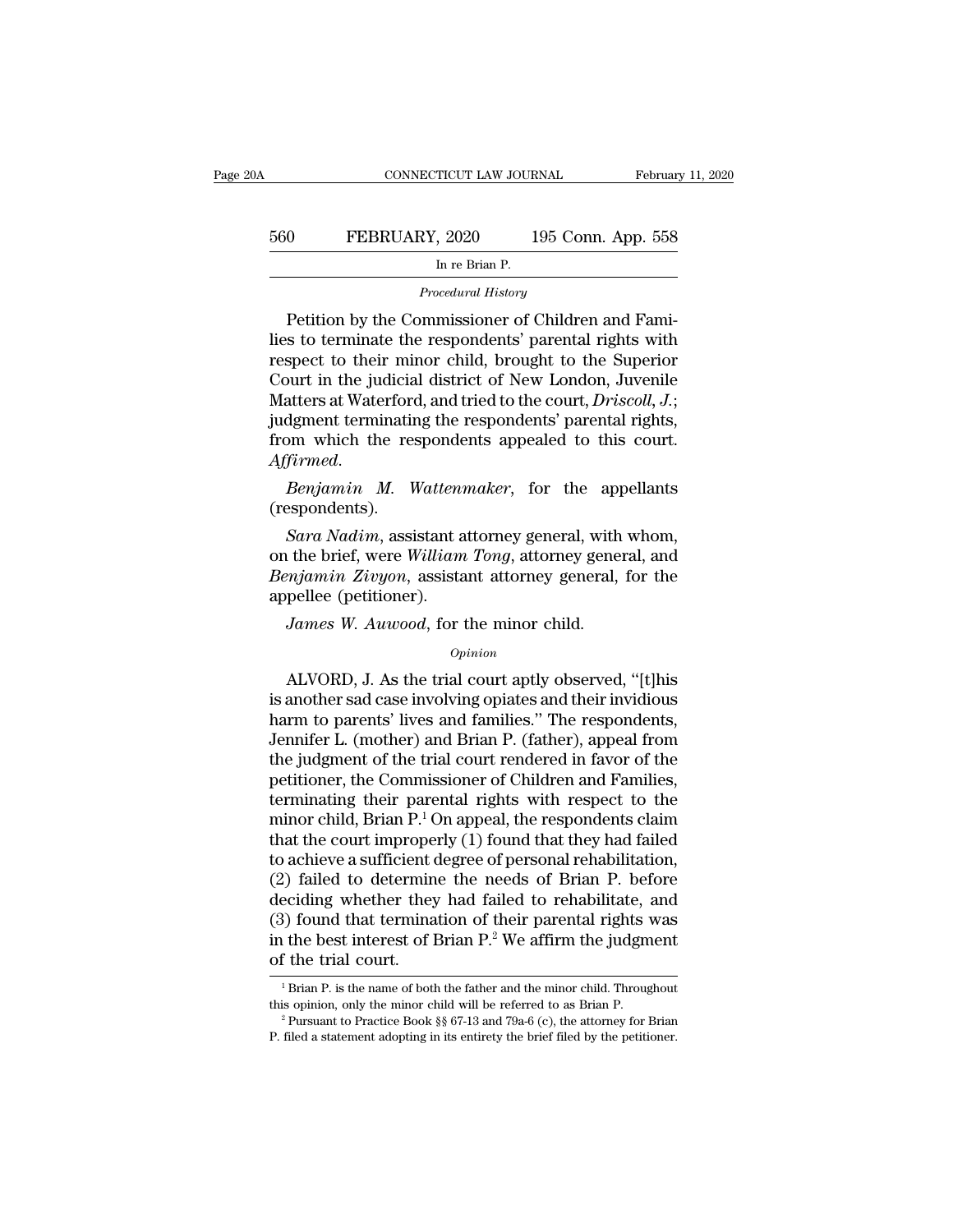The following facts, which the court found by clear<br>
the following facts, which the court found by clear<br>
the following facts, which the court found by clear<br>
deconvincing evidence, and procedural history, are<br>
the court t 195 Conn. App. 558 FEBRUARY, 2020 561<br>
In re Brian P.<br>
The following facts, which the court found by clear<br>
and convincing evidence, and procedural history, are<br>
relevant to this appeal. Brian P. was born to the respon-195 Conn. App. 558 FEBRUARY, 2020 561<br>
In re Brian P.<br>
The following facts, which the court found by clear<br>
and convincing evidence, and procedural history, are<br>
relevant to this appeal. Brian P. was born to the respon-<br>
d 195 Conn. App. 558 FEBRUARY, 2020 561<br>
In re Brian P.<br>
The following facts, which the court found by clear<br>
and convincing evidence, and procedural history, are<br>
relevant to this appeal. Brian P. was born to the respon-<br> IF THE RETAILERT CONTROLLERT THE BRIDGE IN THE BRIDGE IN THE BRIDGE CONDITION THE STATE CONTROLLERT AND REPORTED A relationship with one another since 2012, and were engaged to be married at the time of Brian P.'s birth.<br>P In re Brian P.<br>
The following facts, which the court found by clear<br>
and convincing evidence, and procedural history, are<br>
relevant to this appeal. Brian P. was born to the respon-<br>
dents in February, 2016. The respondents The following facts, which the court found by clear<br>and convincing evidence, and procedural history, are<br>relevant to this appeal. Brian P. was born to the respon-<br>dents in February, 2016. The respondents have been in<br>a rel and convincing evidence, and procedural history, are<br>relevant to this appeal. Brian P. was born to the respon-<br>dents in February, 2016. The respondents have been in<br>a relationship with one another since 2012, and were<br>enga relevant to this appeal. Brian P. was born to the respondents in February, 2016. The respondents have been in<br>a relationship with one another since 2012, and were<br>engaged to be married at the time of Brian P.'s birth.<br>Prio dents in February, 2016. The respondents have been in<br>a relationship with one another since 2012, and were<br>engaged to be married at the time of Brian P.'s birth.<br>Prior to Brian P.'s birth, the father, a college graduate<br>wi a relationship with one another since 2012, and were<br>engaged to be married at the time of Brian P.'s birth.<br>Prior to Brian P.'s birth, the father, a college graduate<br>with honors, decided against pursuing graduate school<br>to engaged to be married at the time of Brian P.'s birth.<br>Prior to Brian P.'s birth, the father, a college graduate<br>with honors, decided against pursuing graduate school<br>to work, instead, full-time at a casino restaurant in N Prior to Brian P.'s birth, the father, a college graduate<br>with honors, decided against pursuing graduate school<br>to work, instead, full-time at a casino restaurant in New<br>London county. The father's career initially was fin with honors, decided against pursuing graduate school<br>to work, instead, full-time at a casino restaurant in New<br>London county. The father's career initially was finan-<br>cially rewarding, enabling the respondents to purchase to work, instead, full-time at a casino restaurant in New<br>London county. The father's career initially was finan-<br>cially rewarding, enabling the respondents to purchase<br>a home in Rhode Island, two cars, and an engagement<br>r London county. The father's career initially was finan-<br>cially rewarding, enabling the respondents to purchase<br>a home in Rhode Island, two cars, and an engagement<br>ring for the mother. The father's employment also pro-<br>vide cially rewarding, enabling the respondents to purchase<br>a home in Rhode Island, two cars, and an engagement<br>ring for the mother. The father's employment also pro-<br>vided him with access to illicit drugs, a feature of what<br>he a home in Rhode Island, two cars, and an engagement<br>ring for the mother. The father's employment also pro-<br>vided him with access to illicit drugs, a feature of what<br>he labelled "the casino lifestyle." (Internal quotation<br>m ring for the mother. The father's employment also provided him with access to illicit drugs, a feature of what<br>he labelled "the casino lifestyle." (Internal quotation<br>marks omitted.) The father began with what he<br>described vided him with access to illicit drugs, a feature of what<br>he labelled "the casino lifestyle." (Internal quotation<br>marks omitted.) The father began with what he<br>described as recreational use of opiates, which led to an<br>addi he labelled "the casino lifestyle." (Internal quotation<br>marks omitted.) The father began with what he<br>described as recreational use of opiates, which led to an<br>addiction. The mother also became addicted to opiates.<br>The res marks omitted.) The father began with what he<br>described as recreational use of opiates, which led to an<br>addiction. The mother also became addicted to opiates.<br>The respondents' addictions caused them to lose their<br>home, a c described as recreational use of opiates, which led to an addiction. The mother also became addicted to opiates.<br>The respondents' addictions caused them to lose their home, a car, and the mother's engagement ring.<br>Together addiction. The mother also became addicted to opiates.<br>The respondents' addictions caused them to lose their<br>home, a car, and the mother's engagement ring.<br>Together, they moved into the paternal grandmother's<br>home while th nme, a car, and the mother's engagement ring.<br>
gether, they moved into the paternal grandmother's<br>
me while the father continued to work in casino<br>
staurants. Neither of the respondents sought treat-<br>
ent for their addicti positive, a car, and the mother's engagement ring.<br>Together, they moved into the paternal grandmother's<br>home while the father continued to work in casino<br>restaurants. Neither of the respondents sought treat-<br>ment for their

Fogenci, and moved most are paternal grandmotated b<br>home while the father continued to work in casino<br>restaurants. Neither of the respondents sought treat-<br>ment for their addictions prior to Brian P.'s birth.<br>During her pr restaurants. Neither of the respondents sought treat-<br>ment for their addictions prior to Brian P.'s birth.<br>During her pregnancy with Brian P., the mother tested<br>positive for benzodiazepines, opiates, and marijuana.<br>Upon hi The Department of the Tespondents Sought areas<br>ment for their addictions prior to Brian P.'s birth.<br>During her pregnancy with Brian P., the mother tested<br>positive for benzodiazepines, opiates, and marijuana.<br>Upon his birth because the distribution of the mother tested<br>positive for benzodiazepines, opiates, and marijuana.<br>Upon his birth, Brian P.'s meconium tested positive for<br>opiates, but no symptoms of withdrawal were noted.<br>The Department During her pregnancy with Brian P., the mother tested<br>positive for benzodiazepines, opiates, and marijuana.<br>Upon his birth, Brian P.'s meconium tested positive for<br>opiates, but no symptoms of withdrawal were noted.<br>The Dep positive for benzodiazepines, opiates, and marijuana.<br>Upon his birth, Brian P.'s meconium tested positive for<br>opiates, but no symptoms of withdrawal were noted.<br>The Department of Children and Families (department)<br>became i Upon his birth, Brian P.'s meconium tested positive for<br>opiates, but no symptoms of withdrawal were noted.<br>The Department of Children and Families (department)<br>became involved on the day following Brian P.'s birth.<br>The mot opiates, but no symptoms of withdrawal were noted.<br>The Department of Children and Families (department)<br>became involved on the day following Brian P.'s birth.<br>The mother admitted her addiction to the department,<br>but the re The Department of Children and Families (department)<br>became involved on the day following Brian P.'s birth.<br>The mother admitted her addiction to the department,<br>but the respondents did not admit to the department<br>that the became involved on the day following Brian P.'s birth.<br>The mother admitted her addiction to the department,<br>but the respondents did not admit to the department<br>that the father had substance abuse issues as well. The<br>depart The mother admitted her addiction to the department,<br>but the respondents did not admit to the department<br>that the father had substance abuse issues as well. The<br>department, the respondents, and the paternal grand-<br>mother,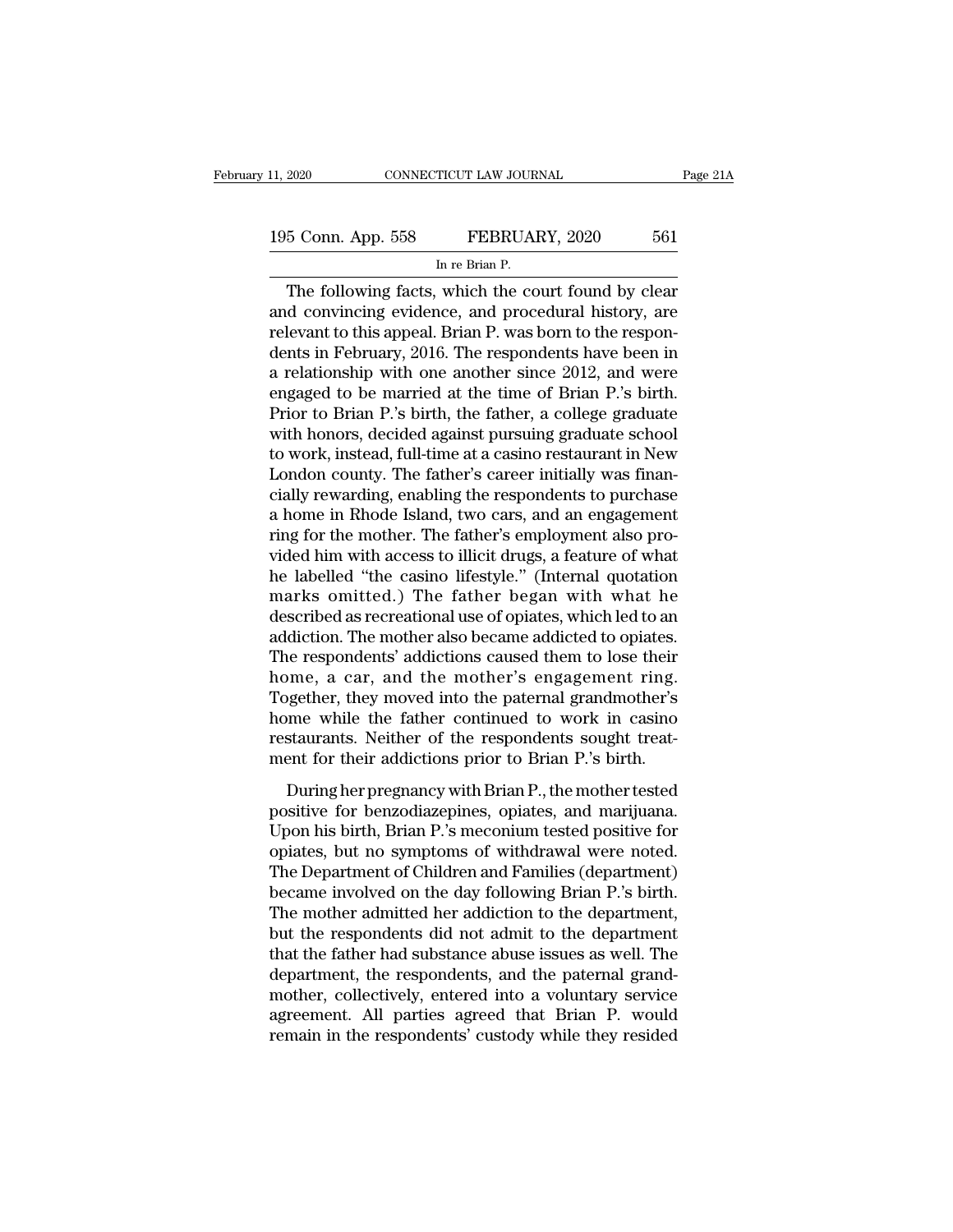| 2A  | CONNECTICUT LAW JOURNAL                            | February 11, 2020  |
|-----|----------------------------------------------------|--------------------|
| 562 | FEBRUARY, 2020                                     | 195 Conn. App. 558 |
|     | In re Brian P.                                     |                    |
|     | at the naternal grandmother's home that the mother |                    |

CONNECTICUT LAW JOURNAL February 11, 2020<br>
FEBRUARY, 2020 195 Conn. App. 558<br>
In re Brian P.<br>
at the paternal grandmother's home, that the mother<br>
was not permitted to have any unsupervised contact<br>
with Brian P. and that EXERUARY, 2020 195 Conn. App. 558<br>
In re Brian P.<br>
at the paternal grandmother's home, that the mother<br>
was not permitted to have any unsupervised contact<br>
with Brian P., and that the mother would participate<br>
in substance EBRUARY, 2020 195 Conn. App. 558<br>
In re Brian P.<br>
at the paternal grandmother's home, that the mother<br>
was not permitted to have any unsupervised contact<br>
with Brian P., and that the mother would participate<br>
in substance FEBRUARY, 2020 195 Conn. App. 558<br>
In re Brian P.<br>
at the paternal grandmother's home, that the mother<br>
was not permitted to have any unsupervised contact<br>
with Brian P., and that the mother would participate<br>
in substance In re Brian P.<br>In re Brian P.<br>at the paternal grandmother's home, that the mother<br>was not permitted to have any unsupervised contact<br>with Brian P., and that the mother would participate<br>in substance abuse treatment and cou In re Brian P.<br>at the paternal grandmother's home, that the mother<br>was not permitted to have any unsupervised contact<br>with Brian P., and that the mother would participate<br>in substance abuse treatment and counseling. No tre at the paternal graves not permitted<br>with Brian P., and<br>in substance abuse<br>ment was recomm<br>time, he had not<br>abuse issues.<br>The mother's pa as not permitted to have any disappervised contact<br>th Brian P., and that the mother would participate<br>substance abuse treatment and counseling. No treat-<br>ent was recommended for the father because, at that<br>me, he had not a ment was recommended for the father because, at that<br>time, he had not admitted to having any substance<br>abuse issues.<br>The mother's participation in substance abuse treat-<br>ment was minimal and, after September, 2016, she<br>rec

In substance abuse treatment and counseling. No treatment was recommended for the father because, at that<br>time, he had not admitted to having any substance<br>abuse issues.<br>The mother's participation in substance abuse treatment was recommended for the rather because, at that<br>time, he had not admitted to having any substance<br>abuse issues.<br>The mother's participation in substance abuse treat-<br>ment was minimal and, after September, 2016, she<br>rec rative, the had not admitted to having any substance<br>abuse issues.<br>The mother's participation in substance abuse treat-<br>ment was minimal and, after September, 2016, she<br>received no counseling and refused all urine screens. The mother's participation in substance abuse treat-<br>ment was minimal and, after September, 2016, she<br>received no counseling and refused all urine screens.<br>On January 18, 2017, the department filed a neglect<br>petition on be The mother's participation in substance abuse treat-<br>ment was minimal and, after September, 2016, she<br>received no counseling and refused all urine screens.<br>On January 18, 2017, the department filed a neglect<br>petition on be ment was minimal and, after September, 2016, she<br>received no counseling and refused all urine screens.<br>On January 18, 2017, the department filed a neglect<br>petition on behalf of Brian P. The respondents appeared<br>in court on received no counseling and refused all urine screens.<br>On January 18, 2017, the department filed a neglect<br>petition on behalf of Brian P. The respondents appeared<br>in court on February 21, 2017, where they were advised<br>of th On January 18, 2017, the department filed a neglect<br>petition on behalf of Brian P. The respondents appeared<br>in court on February 21, 2017, where they were advised<br>of their rights and appointed counsel. Following their<br>cour petition on behalf of Brian P. The respondents appeared<br>in court on February 21, 2017, where they were advised<br>of their rights and appointed counsel. Following their<br>court appearance, between March and April, 2017, the<br>res in court on February 21, 2017, where they were advised<br>of their rights and appointed counsel. Following their<br>court appearance, between March and April, 2017, the<br>respondents had no contact with the department. On<br>April 25 of their rights and appointed counsel. Following their<br>court appearance, between March and April, 2017, the<br>respondents had no contact with the department. On<br>April 25, 2017, the respondents entered pleas of nolo<br>contender court appearance, between March and April, 2017, the respondents had no contact with the department. On April 25, 2017, the respondents entered pleas of nolo contendere, and Brian P. was adjudicated neglected. For the next respondents had no contact with the department. On<br>April 25, 2017, the respondents entered pleas of nolo<br>contendere, and Brian P. was adjudicated neglected.<br>For the next six months, Brian P. remained in the<br>respondents' cu April 25, 2017, the respondents entered pleas of nolo contendere, and Brian P. was adjudicated neglected.<br>For the next six months, Brian P. remained in the respondents' custody under court-ordered protective supervision. T contendere, and Brian P. was adjudicated neglected.<br>For the next six months, Brian P. remained in the<br>respondents' custody under court-ordered protective<br>supervision. The respondents were given specific steps<br>to follow, in For the next six months, Brian P. remained in the respondents' custody under court-ordered protective supervision. The respondents were given specific steps to follow, including, inter alia, "that they engage in a substanc respondents' custody under court-orderec<br>supervision. The respondents were given sp<br>to follow, including, inter alia, "that they<br>substance abuse evaluation, cooperate with<br>mended treatment, obtain and maintain so<br>the law, pervision. The respondents were given specific steps<br>follow, including, inter alia, "that they engage in a<br>bstance abuse evaluation, cooperate with any recom-<br>ended treatment, obtain and maintain sobriety, obey<br>le law, mai to follow, including, inter and, that they engage in a<br>substance abuse evaluation, cooperate with any recom-<br>mended treatment, obtain and maintain sobriety, obey<br>the law, maintain an adequate income, and, in the moth-<br>er's

substance abuse evaluation, cooperate with any recom-<br>mended treatment, obtain and maintain sobriety, obey<br>the law, maintain an adequate income, and, in the moth-<br>er's case, cooperate with counseling."<br>Between May and earl mention trainient, botani and maintain sobitety, obey<br>the law, maintain an adequate income, and, in the moth-<br>er's case, cooperate with counseling."<br>Between May and early June, 2017, the respondents<br>were unresponsive to th Friandally and early June, 2017, the respondents<br>Between May and early June, 2017, the respondents<br>were unresponsive to the overtures of the department.<br>On June 9, 2017,<sup>3</sup> Brian P.'s disposition was modified,<br>and he was c Er s case, cooperate with counseling.<br>Between May and early June, 2017, the respondents<br>were unresponsive to the overtures of the department.<br>On June 9, 2017,<sup>3</sup> Brian P.'s disposition was modified,<br>and he was committed to Between May and early June, 2017, the respondents<br>were unresponsive to the overtures of the department.<br>On June 9, 2017,<sup>3</sup> Brian P.'s disposition was modified,<br>and he was committed to the custody of the petitioner.<br>Brian nd he was committed to the custody of the petitioner.<br>
rian P. has been in the care and custody of the peti-<br>
oner since then, living in the home of a nonrelative.<br>
the respondents consistently and appropriately have<br>
<sup>3</sup>T Brian P. has been in the care and custody of the petitioner since then, living in the home of a nonrelative.<br>The respondents consistently and appropriately have<br><sup>3</sup>The trial court's memorandum of decision states that Brian

tioner since then, living in the home of a nonrelative.<br>The respondents consistently and appropriately have<br> $\frac{3}{10}$ The trial court's memorandum of decision states that Brian P. had his<br>disposition changed and was commi The respondents consistently<br>
<sup>3</sup> The trial court's memorandum of de<br>
disposition changed and was committed<br>
June 19, 2017, but that date seems to ha<br>
developments occurred on June 9, 2017.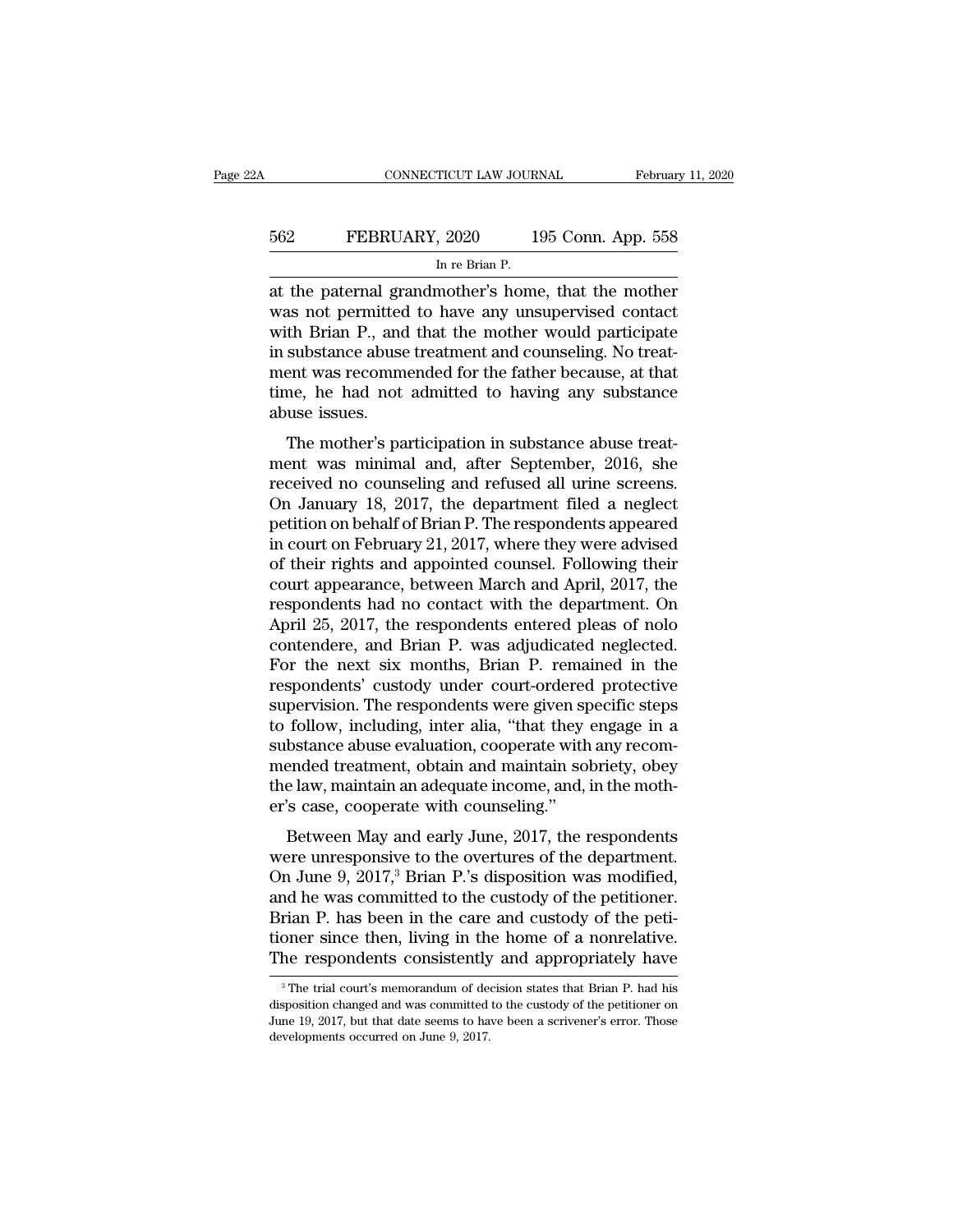| 11, 2020           | CONNECTICUT LAW JOURNAL                               | Page 23A |
|--------------------|-------------------------------------------------------|----------|
| 195 Conn. App. 558 | FEBRUARY, 2020                                        | 563      |
|                    | In re Brian P.                                        |          |
|                    | visited with Brian P since his commitment to the cus- |          |

visited with Brian P. since his commitment to the cus-<br>
visited with Brian P. since his commitment to the cus-<br>
tody of the petitioner. On June 14, 2017, the father<br>
admitted to the department and his family that he 195 Conn. App. 558 FEBRUARY, 2020 563<br>
In re Brian P.<br>
visited with Brian P. since his commitment to the cus-<br>
tody of the petitioner. On June 14, 2017, the father<br>
admitted to the department and his family that he<br>
had be 195 Conn. App. 558 FEBRUARY, 2020 563<br>
In re Brian P.<br>
visited with Brian P. since his commitment to the cus-<br>
tody of the petitioner. On June 14, 2017, the father<br>
admitted to the department and his family that he<br>
had b 195 Conn. App. 558 FEBRUARY, 2020 563<br>
In re Brian P.<br>
visited with Brian P. since his commitment to the cus-<br>
tody of the petitioner. On June 14, 2017, the father<br>
admitted to the department and his family that he<br>
had be INTERTITY, 2020<br>In re Brian P.<br>Wisited with Brian P. since his commitment to the cus-<br>tody of the petitioner. On June 14, 2017, the father<br>admitted to the department and his family that he<br>had been addicted to opiates for visited with Brian P. stody of the petitione<br>admitted to the dep<br>had been addicted to<br>time, the respondents<br>remained as set.<br>The mother was ref May of the petitioner. On June 14, 2017, the father<br>dy of the petitioner. On June 14, 2017, the father<br>lmitted to the department and his family that he<br>d been addicted to opiates for three years. At this<br>me, the respondent admitted to the department and his family that he<br>had been addicted to opiates for three years. At this<br>time, the respondents' specific steps for reunification<br>remained as set.<br>The mother was referred to the Connection Co

admitted to the department and its raminy that he<br>had been addicted to opiates for three years. At this<br>time, the respondents' specific steps for reunification<br>remained as set.<br>The mother was referred to the Connection Cou radical for different scheduled for the connection<br>time, the respondents' specific steps for reunification<br>remained as set.<br>The mother was referred to the Connection Counsel-<br>ing Center (CCC) for regular, individual counse remained as set.<br>The mother was referred to the Connection Counsel-<br>ing Center (CCC) for regular, individual counseling in<br>February, 2017. The mother failed to attend her intake<br>appointment scheduled for March 7, 2017, and The mother was referred to the Connection Counsel-<br>ing Center (CCC) for regular, individual counseling in<br>February, 2017. The mother failed to attend her intake<br>appointment scheduled for March 7, 2017, and never<br>engaged i The mother was referred to the Connection Counsel-<br>ing Center (CCC) for regular, individual counseling in<br>February, 2017. The mother failed to attend her intake<br>appointment scheduled for March 7, 2017, and never<br>engaged in ing Center (CCC) for regular, individual counseling in<br>February, 2017. The mother failed to attend her intake<br>appointment scheduled for March 7, 2017, and never<br>engaged in counseling at CCC. The department unsuc-<br>cessfully February, 2017. The mother failed to attend her intake<br>appointment scheduled for March 7, 2017, and never<br>engaged in counseling at CCC. The department unsuc-<br>cessfully encouraged the mother to engage in individual<br>counseli appointment scheduled for March 7, 2017, and never<br>engaged in counseling at CCC. The department unsuc-<br>cessfully encouraged the mother to engage in individual<br>counseling between August, 2017 and January, 2018. On<br>January 1 engaged in counseling at CCC. The department unsuccessfully encouraged the mother to engage in individual<br>counseling between August, 2017 and January, 2018. On<br>January 19, 2018, the department referred the mother<br>to Sound cessfully encouraged the mother to engage in individual<br>counseling between August, 2017 and January, 2018. On<br>January 19, 2018, the department referred the mother<br>to Sound Community Services (SCS) for counseling.<br>The mothe muary 19, 2018, the department referred the mother<br>Sound Community Services (SCS) for counseling.<br>The mother did not schedule an intake appointment<br>til February 27, 2018, and she failed to appear at the<br>arch 6, 2018 appoin Burdary 18, 2010, are deparation referred are modical<br>to Sound Community Services (SCS) for counseling.<br>The mother did not schedule an intake appointment<br>until February 27, 2018, and she failed to appear at the<br>March 6, 20

in Rhode Island. The mother did not schedule an intake appointment<br>until February 27, 2018, and she failed to appear at the<br>March 6, 2018 appointment that she had scheduled.<br>The mother did engage in limited treatment at Th The model and not schedule an make appointment<br>until February 27, 2018, and she failed to appear at the<br>March 6, 2018 appointment that she had scheduled.<br>The mother did engage in limited treatment at The<br>Journey to Hope, H March 6, 2018 appointment that she had scheduled.<br>The mother did engage in limited treatment at The Journey to Hope, Health and Healing, Inc. (The Journey)<br>in Rhode Island. The mother's therapist at The Journey<br>provided a The mother did engage in limited treatment at The Journey to Hope, Health and Healing, Inc. (The Journey) in Rhode Island. The mother's therapist at The Journey provided a letter that reported that the mother was open and The mother did engage in limited treatment at The<br>Journey to Hope, Health and Healing, Inc. (The Journey)<br>in Rhode Island. The mother's therapist at The Journey<br>provided a letter that reported that the mother was<br>open and Journey to Hope, Health and Healing, Inc. (The Journey)<br>in Rhode Island. The mother's therapist at The Journey<br>provided a letter that reported that the mother was<br>open and honest and committed to recovery, but the<br>letter d in Rhode Island. The mother's therapist at The Journey<br>provided a letter that reported that the mother was<br>open and honest and committed to recovery, but the<br>letter did not indicate that the mother was addressing<br>any of he provided a letter that reported that the mother was<br>open and honest and committed to recovery, but the<br>letter did not indicate that the mother was addressing<br>any of her underlying mental health concerns, that she<br>had made open and honest and committed to recovery, but the<br>letter did not indicate that the mother was addressing<br>any of her underlying mental health concerns, that she<br>had made substantial progress in recovery or that she<br>was in letter did not indicate that the mother was addressing<br>any of her underlying mental health concerns, that she<br>had made substantial progress in recovery or that she<br>was in long-term or permanent remission. Between<br>June 26, any of her underlying me<br>had made substantial pre<br>was in long-term or pe<br>June 26, 2017 and Februa<br>ted to twenty-eight urine<br>tested positive for illicit<br>the opiate fentanyl.<br>From August, 2017 to. From August, 2017 to January, 2018, the department<br>From August, 2017 and February 19, 2018, the mother submitted to twenty-eight urine screens at The Journey. Ten<br>sted positive for illicit substances, including six for<br>e o recommended to the father, as it had to the mother submitted to twenty-eight urine screens at The Journey. Ten<br>tested positive for illicit substances, including six for<br>the opiate fentanyl.<br>From August, 2017 to January, 20

Form that the attendary is, 2010, the model substanting that the diversity. The steed positive for illicit substances, including six for the opiate fentanyl.<br>
From August, 2017 to January, 2018, the department recommended rested positive for illicit substances, including six for<br>the opiate fentanyl.<br>From August, 2017 to January, 2018, the department<br>recommended to the father, as it had to the mother,<br>that he attend regular, individual couns provided with referrals to area providers, including the discussion of the opiate fentanyl.<br>From August, 2017 to January, 2018, the department recommended to the father, as it had to the mother, that he attend regular, ind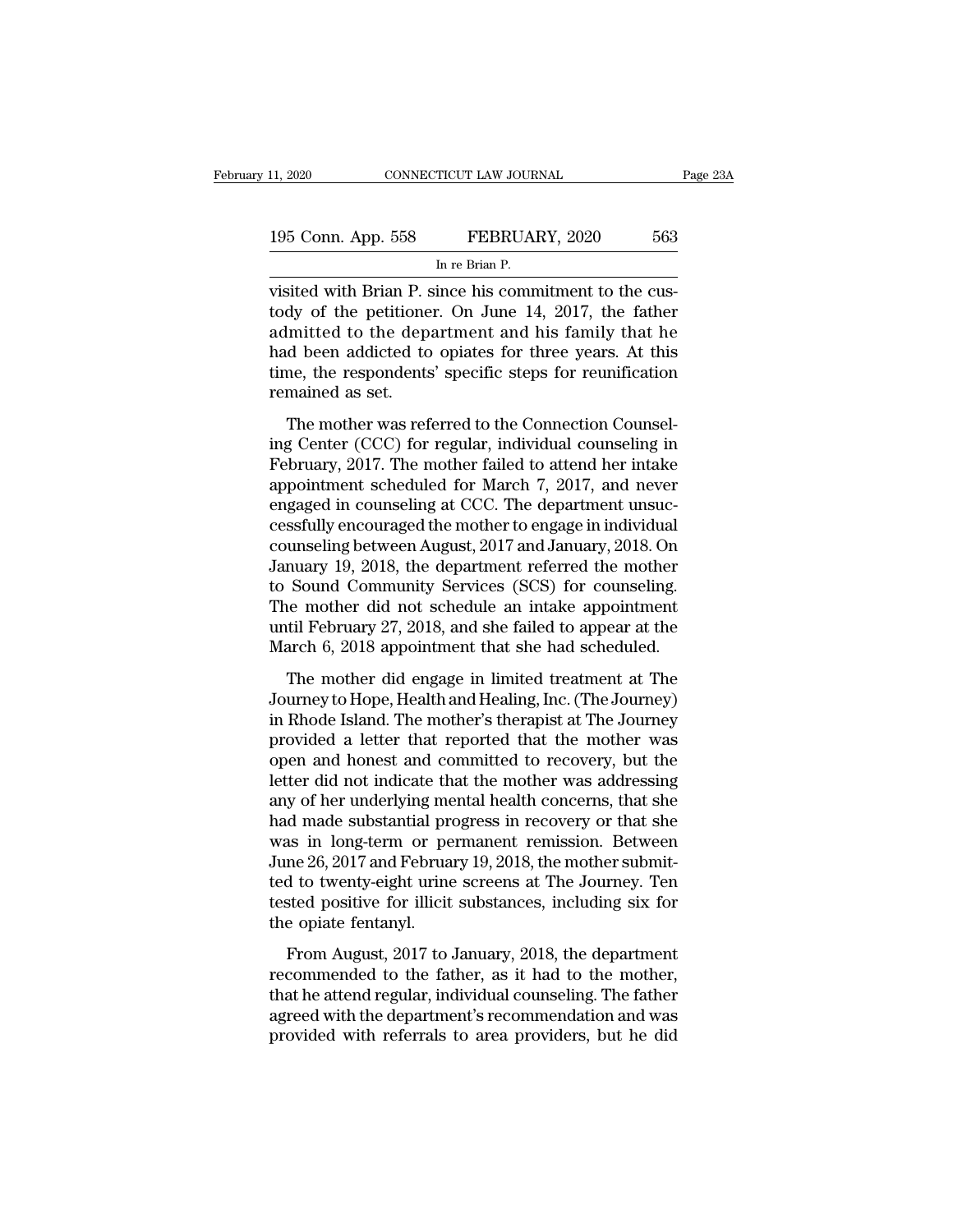## EXECUTE CONNECTICUT LAW JOURNAL February 11, 2020<br>564 FEBRUARY, 2020 195 Conn. App. 558<br>In re Brian P. TICUT LAW JOUR<br>, 2020 1<br>In re Brian P.<br>re annointmer

CONNECTICUT LAW JOURNAL February 11, 2<br>
564 FEBRUARY, 2020 195 Conn. App. 558<br>
In re Brian P.<br>
not schedule an intake appointment. On January 19,<br>
2018, the department referred the father to SCS for<br>
counseling The father EBRUARY, 2020 195 Conn. App. 558<br>
In re Brian P.<br>
In re Brian P.<br>
not schedule an intake appointment. On January 19,<br>
2018, the department referred the father to SCS for<br>
counseling. The father, like the mother, did not sc EXERUARY, 2020 195 Conn. App. 558<br>
In re Brian P.<br>
In re Brian P.<br>
The father, like the mother, did not schedule<br>
an appointment until February 27, 2018, and failed to<br>
appointment until February 27, 2018, and failed to FEBRUARY, 2020 195 Conn. App. 558<br>
In re Brian P.<br>
not schedule an intake appointment. On January 19,<br>
2018, the department referred the father to SCS for<br>
counseling. The father, like the mother, did not schedule<br>
an appo In re Brian P.<br>
In re Brian P.<br>
not schedule an intake appointment. On January 19,<br>
2018, the department referred the father to SCS for<br>
counseling. The father, like the mother, did not schedule<br>
an appointment until Febru t schedule an intake appointment. On January 19,<br>18, the department referred the father to SCS for<br>unseling. The father, like the mother, did not schedule<br>appointment until February 27, 2018, and failed to<br>pear at his appo 2018, the department referred the father to SCS for<br>counseling. The father, like the mother, did not schedule<br>an appointment until February 27, 2018, and failed to<br>appear at his appointment scheduled for March 6, 2018.<br>The

Figures 2012, the father, like the mother, did not schedule<br>an appointment until February 27, 2018, and failed to<br>appear at his appointment scheduled for March 6, 2018.<br>The father eventually began individual counseling on<br> research and appointment until February 27, 2018, and failed to<br>appear at his appointment scheduled for March 6, 2018.<br>The father eventually began individual counseling on<br>May 22, 2018. The father's therapist, Timothy Corm the suppose at his appointment scheduled for March 6, 2018.<br>The father eventually began individual counseling on<br>May 22, 2018. The father's therapist, Timothy Cormier,<br>testified at trial that the father was making great pr The father eventually began individual counseling on<br>May 22, 2018. The father's therapist, Timothy Cormier,<br>testified at trial that the father was making great prog-<br>ress on his substance abuse issues and that he was<br>test The father eventually began individual counseling on<br>May 22, 2018. The father's therapist, Timothy Cormier,<br>testified at trial that the father was making great prog-<br>ress on his substance abuse issues and that he was<br>testi May 22, 2018. The father's therapist, Timothy Cormier,<br>testified at trial that the father was making great prog-<br>ress on his substance abuse issues and that he was<br>testing negative for drugs. The father reported to Cor-<br>mi testified at trial that the father was making great progress on his substance abuse issues and that he was testing negative for drugs. The father reported to Cormier that he was overcoming his cravings. The father, however ress on his substance abuse issues and that he was<br>testing negative for drugs. The father reported to Cor-<br>mier that he was overcoming his cravings. The father,<br>however, misrepresented to Cormier that that he was<br>working a testing negative for drugs. The father reported to Cormier that he was overcoming his cravings. The father, however, misrepresented to Cormier that that he was working as a waiter. In actuality, in November, 2017, the fath mier that he was overcoming his cravings. The father,<br>however, misrepresented to Cormier that that he was<br>working as a waiter. In actuality, in November, 2017,<br>the father had been terminated from his restaurant<br>employment however, misrepresented to Cormier that that he was<br>working as a waiter. In actuality, in November, 2017,<br>the father had been terminated from his restaurant<br>employment due to substance abuse issues. After his<br>firing, the f working as a waiter. In actuality, in November, 2017,<br>the father had been terminated from his restaurant<br>employment due to substance abuse issues. After his<br>firing, the father began working at another casino res-<br>taurant w the father had been terminated from his restaurant<br>employment due to substance abuse issues. After his<br>firing, the father began working at another casino res-<br>taurant where he remained until he voluntarily left that<br>employ employment due to substance abuse issues. After his<br>firing, the father began working at another casino res-<br>taurant where he remained until he voluntarily left that<br>employment in June, 2018. The father insisted that he<br>cou firing, the father began working at another casino restaurant where he remained until he voluntarily left that employment in June, 2018. The father insisted that he could return to his previous employer if he so wished, bu taurant where he remained until he voluntarily left that<br>employment in June, 2018. The father insisted that he<br>could return to his previous employer if he so wished,<br>but his employer testified that, while he would readily<br> I uld return to his previous employer if he so wished,<br>the simployer testified that, while he would readily<br>msider hiring the father again, there was no guarantee<br>employment. The father's employer provided a posi-<br>re revie but his employer testified that, while he would readily<br>consider hiring the father again, there was no guarantee<br>of employment. The father's employer provided a posi-<br>tive review of the father's work skills and motivation.

consider hiring the father again, there was no guarantee<br>of employment. The father's employer provided a posi-<br>tive review of the father's work skills and motivation.<br>Between June 19, 2017 and February 23, 2018,<sup>4</sup> the<br>fa of employment. The father's employer provided a posi-<br>tive review of the father's work skills and motivation.<br>Between June 19, 2017 and February 23, 2018,<sup>4</sup> the<br>father submitted to thirty-one drug screens. Sixteen<br>of tho tive review of the father's work skills and motivation.<br>Between June 19, 2017 and February 23, 2018,<sup>4</sup> the<br>father submitted to thirty-one drug screens. Sixteen<br>of those screens were positive for illicit substances,<br>inclu Between June 19, 2017 and February 23, 2018,<sup>4</sup> the<br>father submitted to thirty-one drug screens. Sixteen<br>of those screens were positive for illicit substances,<br>including many for fentanyl. The father had multiple<br>negative Between June 19, 2017 and February 23, 2018,<sup>4</sup> the<br>father submitted to thirty-one drug screens. Sixteen<br>of those screens were positive for illicit substances,<br>including many for fentanyl. The father had multiple<br>negative father submitted to thirty-one drug screens. Sixteen<br>of those screens were positive for illicit substances,<br>including many for fentanyl. The father had multiple<br>negative drug tests after he began individual counseling<br>in M of those screens were positive for illicit substances,<br>including many for fentanyl. The father had multiple<br>negative drug tests after he began individual counseling<br>in May, 2018. The father, however, did test positive<br>for including many for fentanyl. The father had multiple<br>negative drug tests after he began individual counseling<br>in May, 2018. The father, however, did test positive<br>for marijuana in an August, 2018 drug screen. When<br>explaini For marijuana in an August, 2018 drug screen. When<br>
xplaining the positive drug test, the father claimed that<br>
e had last used marijuana in late April or on May 1,<br>
118. The father's own expert, however, cast doubt on<br>
<sup>4</sup> explaining the positive drug test, the father claimed that<br>he had last used marijuana in late April or on May 1,<br>2018. The father's own expert, however, cast doubt on<br><sup>4</sup>The court's memorandum of decision states that the f

the had last used marijuana in late A<br>2018. The father's own expert, howerner's memorandum of decision states the<br><sup>4</sup>The court's memorandum of decision states the<br>to drug tests "between June 19, 2017 and February?<br>to the y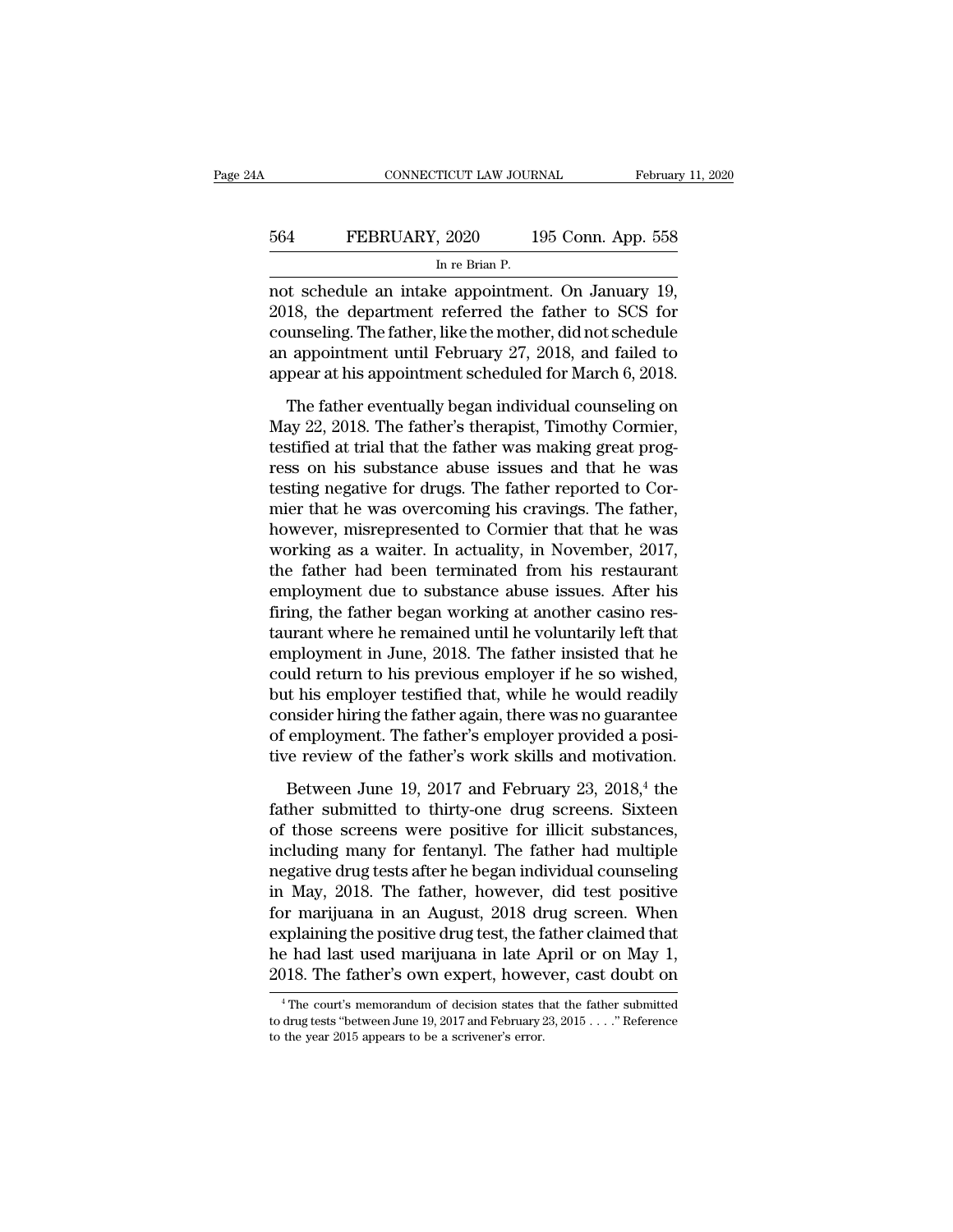| 11, 2020           | CONNECTICUT LAW JOURNAL                                  | Page 25A |
|--------------------|----------------------------------------------------------|----------|
| 195 Conn. App. 558 | FEBRUARY, 2020                                           | 565      |
|                    | In re Brian P.                                           |          |
|                    | that claim by opining that on the basis of the hair test |          |

The connection of the basis of the hair test,<br>
195 Conn. App. 558 FEBRUARY, 2020 565<br>
The Brian P.<br>
That claim by opining that, on the basis of the hair test,<br>
the father had last ingested marijuana no earlier than 195 Conn. App. 558 FEBRUARY, 2020 565<br>
In re Brian P.<br>
that claim by opining that, on the basis of the hair test,<br>
the father had last ingested marijuana no earlier than<br>
late June, 2018. 195 Conn. App. 558<br>that claim by opining<br>the father had last in<br>late June, 2018.<br>On September 25, 3  $\frac{565}{500}$  FEBRUARY, 2020 565<br>
In re Brian P.<br>
at claim by opining that, on the basis of the hair test,<br>
e father had last ingested marijuana no earlier than<br>
i.e June, 2018.<br>
On September 25, 2017, the mother was arre

In re Brian P.<br>
that claim by opining that, on the basis of the hair test,<br>
the father had last ingested marijuana no earlier than<br>
late June, 2018.<br>
On September 25, 2017, the mother was arrested and<br>
charged with possess That claim by opining that, on the basis of the hair test,<br>the father had last ingested marijuana no earlier than<br>late June, 2018.<br>On September 25, 2017, the mother was arrested and<br>charged with possession of heroin after Final claim by opining that, on the basis of the hard test,<br>the father had last ingested marijuana no earlier than<br>late June, 2018.<br>On September 25, 2017, the mother was arrested and<br>charged with possession of heroin after Internative Handrast Ingested Inarijuana no earlier than<br>late June, 2018.<br>On September 25, 2017, the mother was arrested and<br>charged with possession of heroin after a police officer<br>in an unmarked police vehicle observed h Father. 2018.<br>
On September 25, 2017, the mother was arrested and<br>
charged with possession of heroin after a police officer<br>
in an unmarked police vehicle observed her engaging<br>
in a drug transaction in a commercial parkin On September 25, 2017, the mother was arrested and<br>charged with possession of heroin after a police officer<br>in an unmarked police vehicle observed her engaging<br>in a drug transaction in a commercial parking lot. The<br>mother charged with possession of heroin after a police officer<br>in an unmarked police vehicle observed her engaging<br>in a drug transaction in a commercial parking lot. The<br>mother told police that she was buying the drugs for<br>the f in an unmarked police vehicle observed her engaging<br>in a drug transaction in a commercial parking lot. The<br>mother told police that she was buying the drugs for<br>the father. The drugs purchased by the mother tested<br>positive in a drug transaction in a commercial parking lot. The<br>mother told police that she was buying the drugs for<br>the father. The drugs purchased by the mother tested<br>positive for fentanyl. As a resolution to the charges, the<br>mo mother told police that she was buying the drugs for<br>the father. The drugs purchased by the mother tested<br>positive for fentanyl. As a resolution to the charges, the<br>mother was given an opportunity to participate in a<br>diver the father. The drugs purchased by the mother tested<br>positive for fentanyl. As a resolution to the charges, the<br>mother was given an opportunity to participate in a<br>diversionary program by the criminal court, but, as of<br>the positive for fentanyl. As a resolution to the charges, the mother was given an opportunity to participate in a diversionary program by the criminal court, but, as of the date of trial on the termination petition, she had n mother was given an opportunity to participate in a<br>diversionary program by the criminal court, but, as of<br>the date of trial on the termination petition, she had<br>not satisfied her obligations under that program. The<br>respon diversionary program by the criminal court, but, as of<br>the date of trial on the termination petition, she had<br>not satisfied her obligations under that program. The<br>respondents did not tell the department about the moth-<br>er the date of trial on the termination petition, she had<br>not satisfied her obligations under that program. The<br>respondents did not tell the department about the moth-<br>er's arrest. The department learned of it through a rou-<br> not satisfied her obligations under that program. The respondents did not tell the department about the mother's arrest. The department learned of it through a routine criminal background check in February, 2018. When the 's arrest. The department learned of it through a rou-<br>e criminal background check in February, 2018.<br>hen the department approached the mother about<br>e arrest, she acknowledged it but misrepresented the<br>cts of the arrest in er s arest. The department learned of it directions a routine<br>tine criminal background check in February, 2018.<br>When the department approached the mother about<br>the arrest, she acknowledged it but misrepresented the<br>facts o

the Criminal background check in February, 2018.<br>
When the department approached the mother about<br>
the arrest, she acknowledged it but misrepresented the<br>
facts of the arrest in an effort to minimize its nature.<br>
On March when the department approached the informer about<br>the arrest, she acknowledged it but misrepresented the<br>facts of the arrest in an effort to minimize its nature.<br>On March 29, 2018, the respondents were stopped by<br>the polic led to the arrest in an effort to minimize its nature.<br>
On March 29, 2018, the respondents were stopped by<br>
the police while driving the mother's car in Rhode Island<br>
because the father was not wearing a seatbelt. The<br>
res racts of the arrest in an enort to minimize its nature.<br>
On March 29, 2018, the respondents were stopped by<br>
the police while driving the mother's car in Rhode Island<br>
because the father was not wearing a seatbelt. The<br>
re On March 29, 2018, the respondents were stopped by<br>the police while driving the mother's car in Rhode Island<br>because the father was not wearing a seatbelt. The<br>respondents consented to a search of the vehicle, which<br>led to the police while driving the mother's car in Rhode Island<br>because the father was not wearing a seatbelt. The<br>respondents consented to a search of the vehicle, which<br>led to the discovery of marijuana and prescription medi-<br> because the father was not wearing a seatbelt. The<br>respondents consented to a search of the vehicle, which<br>led to the discovery of marijuana and prescription medi-<br>cine for which neither of the respondents possessed a<br>pres respondents consented to a search of the vehicle, which<br>led to the discovery of marijuana and prescription medi-<br>cine for which neither of the respondents possessed a<br>prescription. Narcotics also were discovered hidden on<br> led to the discovery of marijuana and prescription medicine for which neither of the respondents possessed a<br>prescription. Narcotics also were discovered hidden on<br>the mother's person. The father testified that he had<br>told cine for which neither of the respondents possessed a<br>prescription. Narcotics also were discovered hidden on<br>the mother's person. The father testified that he had<br>told the police that all of the drugs found were his in<br>an prescription. Narcotics also were discovered hidden on<br>the mother's person. The father testified that he had<br>told the police that all of the drugs found were his in<br>an effort to protect the mother and because they had<br>advi the mother's person. The father testified that he had<br>told the police that all of the drugs found were his in<br>an effort to protect the mother and because they had<br>advised him that he would not be arrested if he agreed<br>to a told the police that all of the drugs found were his in<br>an effort to protect the mother and because they had<br>advised him that he would not be arrested if he agreed<br>to assist them as a confidential informant. The respon-<br>de an effort to protect the mother and because they had<br>advised him that he would not be arrested if he agreed<br>to assist them as a confidential informant. The respon-<br>dents did not report the matter to the department for<br>appr advised him that he would not be arrested if he agreed<br>to assist them as a confidential informant. The respon-<br>dents did not report the matter to the department for<br>approximately one month, and, when the incident was<br>repor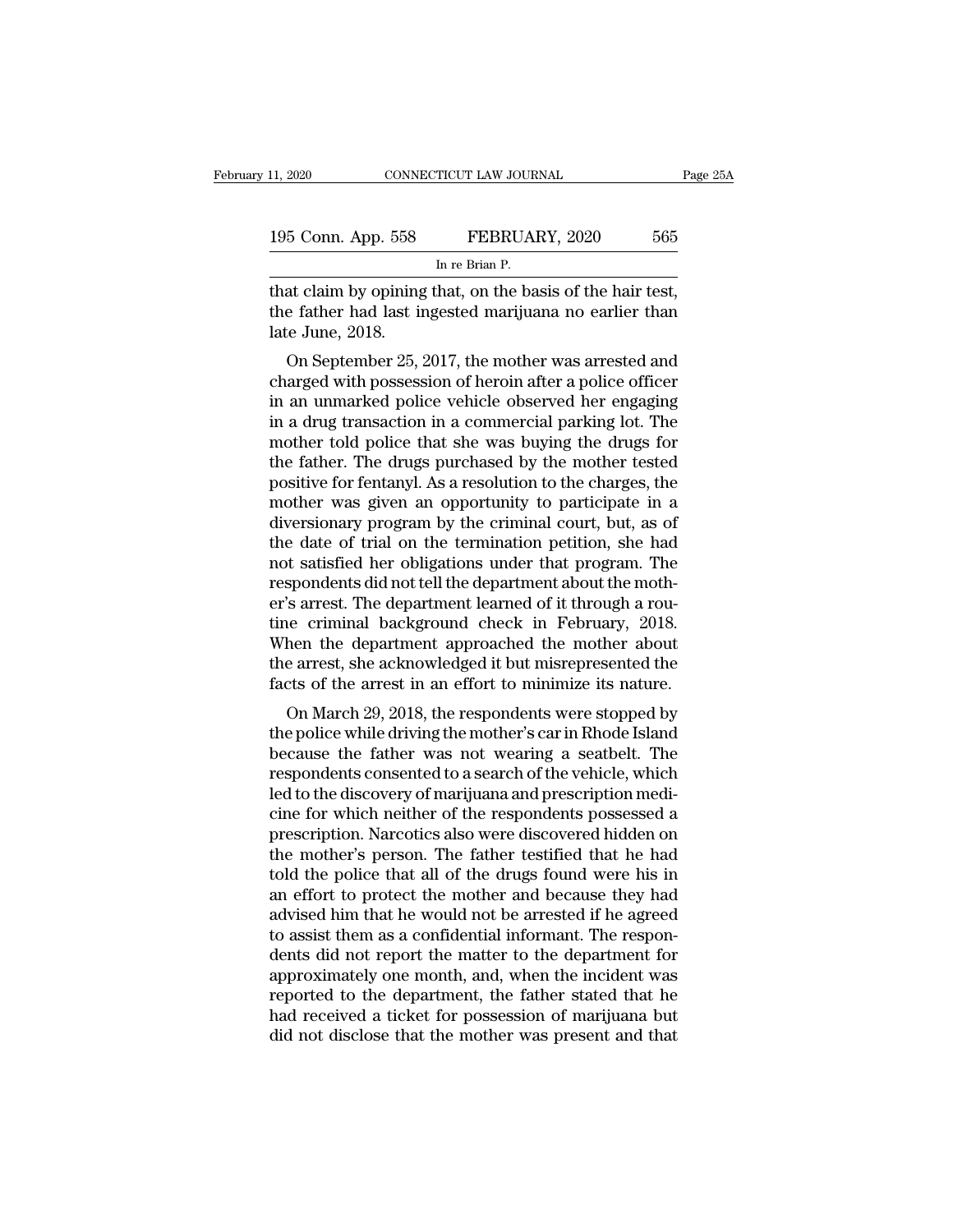| A   | CONNECTICUT LAW JOURNAL                               | February 11, 2020  |
|-----|-------------------------------------------------------|--------------------|
| 566 | FEBRUARY, 2020                                        | 195 Conn. App. 558 |
|     | In re Brian P.                                        |                    |
|     | narcotics were found on her person. As of the date of |                    |

CONNECTICUT LAW JOURNAL February 11, 2020<br>
FEBRUARY, 2020 195 Conn. App. 558<br>
In re Brian P.<br>
In re Brian P.<br>
In re Grind on her person. As of the date of<br>
the trial in this matter, felony drug charges were still<br>
ponding the trial in this matter, felony drug charges were still<br>the trial in this matter, felony drug charges were still<br>pending against the father in Rhode Island. FEBRUARY, 2020 195 Conn. App<br>
In re Brian P.<br>
In re Brian P.<br>
In re Brian P.<br>
In re Brian P.<br>
In re Brian P.<br>
In re Brian P.<br>
In re Ground on her person. As of the d<br>
the trial in this matter, felony drug charges wer<br>
pend **EXERUARY, 2020** 195 Conn. App. 558<br>
In re Brian P.<br>
rcotics were found on her person. As of the date of<br>
e trial in this matter, felony drug charges were still<br>
nding against the father in Rhode Island.<br>
On May 22, 2018,

In re Brian P.<br>
In re Brian P.<br>
In anarcotics were found on her person. As of the date of<br>
the trial in this matter, felony drug charges were still<br>
pending against the father in Rhode Island.<br>
On May 22, 2018, the petiti marcotics were found on her person. As of the date of<br>the trial in this matter, felony drug charges were still<br>pending against the father in Rhode Island.<br>On May 22, 2018, the petitioner filed a petition to<br>terminate the marcotics were found on her person. As of the date of<br>the trial in this matter, felony drug charges were still<br>pending against the father in Rhode Island.<br>On May 22, 2018, the petitioner filed a petition to<br>terminate the the trial in this matter, leftony drug charges were sum<br>pending against the father in Rhode Island.<br>On May 22, 2018, the petitioner filed a petition to<br>terminate the respondents' parental rights pursuant to<br>General Statut bending against the rather in knode island.<br>
On May 22, 2018, the petitioner filed a petition to<br>
terminate the respondents' parental rights pursuant to<br>
General Statutes § 17a-112 (j) (3) (B) (i) for their fail-<br>
ure to On May 22, 2018, the petitioner filed a petition to<br>terminate the respondents' parental rights pursuant to<br>General Statutes § 17a-112 (j) (3) (B) (i) for their fail-<br>ure to achieve a degree of personal rehabilitation that terminate the respondents' parental rights pursuant to<br>General Statutes § 17a-112 (j) (3) (B) (i) for their fail-<br>ure to achieve a degree of personal rehabilitation that<br>would encourage the belief that, within a reasonabl General Statutes § 17a-112 (j) (3) (B) (i<br>ure to achieve a degree of personal reh<br>would encourage the belief that, withi<br>time, considering the age and needs of<br>could assume a responsible position in t<br>P. A trial on the pe e to achieve a degree or personal renabilitation that<br>ould encourage the belief that, within a reasonable<br>me, considering the age and needs of Brian P., they<br>uld assume a responsible position in the life of Brian<br>A trial o would encourage the benef that, within a reasonable<br>time, considering the age and needs of Brian P., they<br>could assume a responsible position in the life of Brian<br>P. A trial on the petition was held on December 13, 14,<br>an

time, considering the age and needs of Brian P., they<br>could assume a responsible position in the life of Brian<br>P. A trial on the petition was held on December 13, 14,<br>and 17, 2018, and January 3, 2019.<br>On May 3, 2019, the Found assume a responsible position in the life of Brian<br>P. A trial on the petition was held on December 13, 14,<br>and 17, 2018, and January 3, 2019.<br>On May 3, 2019, the court, *Driscoll*, *J*., issued a mem-<br>orandum of dec P. A trial on the petution was field on December 15, 14,<br>and 17, 2018, and January 3, 2019.<br>On May 3, 2019, the court, *Driscoll*, *J*., issued a mem-<br>orandum of decision terminating the respondents'<br>parental rights. In t and 17, 2018, and January 3, 2019.<br>
On May 3, 2019, the court, *Driscoll*, *J*., issued a memorandum of decision terminating the respondents'<br>
parental rights. In the adjudicatory phase,<sup>5</sup> the court<br>
found by clear and c On May 3, 2019, the court, *Driscoll*, *J*., issued a memorandum of decision terminating the respondents' parental rights. In the adjudicatory phase,<sup>5</sup> the court found by clear and convincing evidence that "the departmen orandum of decision terminating the respondents'<br>parental rights. In the adjudicatory phase,<sup>5</sup> the court<br>found by clear and convincing evidence that "the<br>department ha[d] proven . . . that it made reasonable<br>efforts to r parental rights. In the adjudicatory phase,<sup>5</sup> the court<br>found by clear and convincing evidence that "the<br>department ha[d] proven  $\dots$  that it made reasonable<br>efforts to reunify the child with the [respondents], that<br>the found by clear and convincing evidence that "the<br>department ha[d] proven  $\dots$  that it made reasonable<br>efforts to reunify the child with the [respondents], that<br>the [respondents] [we]re unwilling or unable to benefit<br>from department ha[d] proven . . . that it made reasonable<br>efforts to reunify the child with the [respondents], that<br>the [respondents] [we]re unwilling or unable to benefit<br>from those efforts, and [that] the [respondents] ha[d] efforts to reunify the child with the [respondents], that<br>the [respondents] [we]re unwilling or unable to benefit<br>from those efforts, and [that] the [respondents] ha[d]<br>failed to rehabilitate as alleged." Though the court<br> the [respondents] [we]re unwilling or unable to benefit<br>from those efforts, and [that] the [respondents] ha[d]<br>failed to rehabilitate as alleged." Though the court<br>found "laudatory the [respondents'] recent efforts to<br>addr from those efforts, and [that] the [respondents] ha[d] failed to rehabilitate as alleged." Though the court found "laudatory the [respondents"] recent efforts to address their addiction, and their expressed desire to beat term.'' at their addiction," it also found that those efforts<br>
re "too little and too late, and [that it could not]<br>
nclude that their most recent sobriety [was] long-<br>
m."<br>
"Proceedings to terminate parental rights are governed b were "too little and too late, and [that it could not]<br>conclude that their most recent sobriety [was] long-<br>term."<br> $\frac{5 \text{ "Proceedings to terminate parental rights are governed by § 17a-112}}{\text{...} \cdot \text{Under § 17a-112, a hearing on a petition to terminate parental rights}$ <br>consists of two phases: the adjudicatory pha

 $5$  "Proc conclude that their most recent sobriety [was] long-<br>term."<br> $\frac{1}{5}$  "Proceedings to terminate parental rights are governed by § 17a-112.<br>... Under § 17a-112, a hearing on a petition to terminate parental rights<br>consists term."<br>
<sup>5</sup> "Proceedings to terminate parental rights are governed by § 17a-112.<br>
... Under § 17a-112, a hearing on a petition to terminate parental rights<br>
consists of two phases: the adjudicatory phase and the dispositi <sup>6</sup> "Proceedings to terminate parental rights are governed by § 17a-112.<br>
. . . Under § 17a-112, a hearing on a petition to terminate parental rights consists of two phases: the adjudicatory phase and the dispositional ph <sup>5</sup> "Proceedings to terminate parental rights are governed by § 17a-112.<br>
... Under § 17a-112, a hearing on a petition to terminate parental rights<br>
consists of two phases: the adjudicatory phase and the dispositional pha ... Under § 17a-112, a hearing on a petition to terminate parental rights consists of two phases: the adjudicatory phase and the dispositional phase. During the adjudicatory phase, the trial court must determine whether o During the adjudicatory phase, the trial court must determine whether one or more of the ... grounds for termination of parental rights set forth in § 17a-112 [(j) (3)] exists by clear and convincing evidence.... If the t During the adjudicatory phase, the trial court must determine whether one or more of the . . . grounds for termination of parental rights set forth in § 17a-112 [(j) (3)] exists by clear and convincing evidence. . . . If or more of the ... grounds for termination of parental rights set forth in § 17a-112 [(j) (3)] exists by clear and convincing evidence.... If the trial court determines that a statutory ground for termination exists, then  $\S 17a-112$  [(j) (3)] exists by clear and convincing evidence. . . . If the trial court determines that a statutory ground for termination exists, then it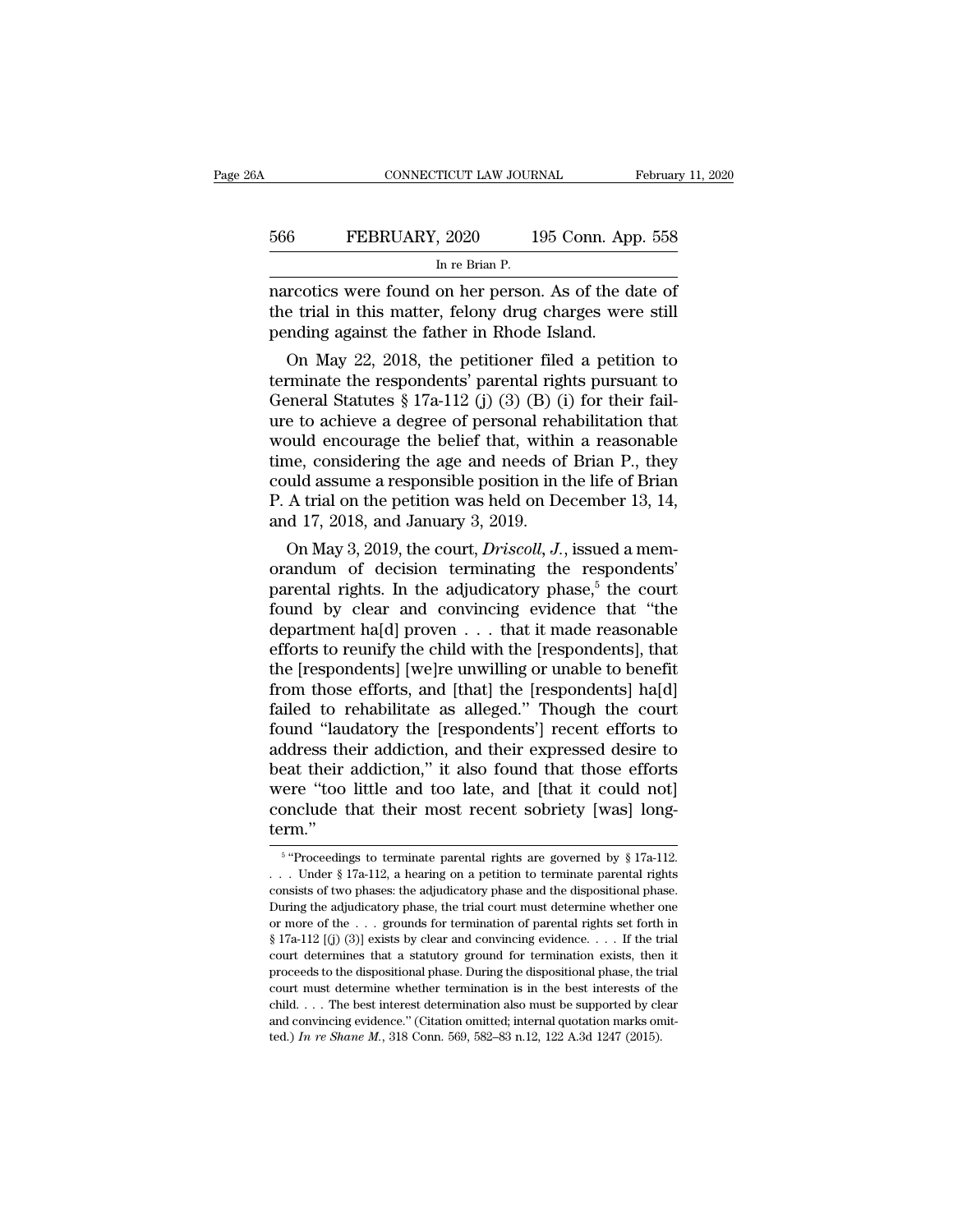11, 2020 CONNECTICUT LAW JOURNAL Page 27A<br>195 Conn. App. 558 FEBRUARY, 2020 567<br>In re Brian P. TICUT LAW JOUR<br>FEBRUAl<br>In re Brian P.<br>phase: see foot

EXECT 2020 CONNECTICUT LAW JOURNAL<br>
In the dispositional phase; see footnote 5 of this opin-<br>
In the dispositional phase; see footnote 5 of this opin-<br>
in; the court considered the seven statutory factors<br>
See 170, 112, (1 195 Conn. App. 558 FEBRUARY, 2020 567<br>
In re Brian P.<br>
In the dispositional phase; see footnote 5 of this opin-<br>
ion; the court considered the seven statutory factors<br>
of § 17a-112 (k)<sup>6</sup> before finding "by clear and conv 195 Conn. App. 558 FEBRUARY, 2020 567<br>
In the dispositional phase; see footnote 5 of this opin-<br>
ion; the court considered the seven statutory factors<br>
of § 17a-112 (k)<sup>6</sup> before finding "by clear and convincing<br>
evidence 195 Conn. App. 558 FEBRUARY, 2020 567<br>
In re Brian P.<br>
In the dispositional phase; see footnote 5 of this opin-<br>
ion; the court considered the seven statutory factors<br>
of § 17a-112 (k)<sup>6</sup> before finding "by clear and conv In re Brian P.<br>In the dispositional phase; see footnote 5 of this opin-<br>ion; the court considered the seven statutory factors<br>of § 17a-112 (k)<sup>6</sup> before finding "by clear and convincing<br>evidence that termination of [the r In the dispositional phase; see footnote 5 of this opin-<br>ion; the court considered the seven statutory factors<br>of § 17a-112 (k)<sup>6</sup> before finding "by clear and convincing<br>evidence that termination of [the respondents'] pa In the dispositional phase; see footnote 5 of this opin-<br>ion; the court considered the seven statutory factors<br>of § 17a-112 (k)<sup>6</sup> before finding "by clear and convincing<br>evidence that termination of [the respondents'] pa ion; the court considered the seven statutory factors<br>of § 17a-112 (k)<sup>6</sup> before finding "by clear and convincing<br>evidence that termination of [the respondents'] parental<br>rights [was] in Brian [P.'s] best interests." On M of § 17a-112 (k)° before finding "by clear and convincing<br>evidence that termination of [the respondents'] parental<br>rights [was] in Brian [P.'s] best interests." On May 3,<br>2019, the court terminated the respondents' parenta The respondents first claim that the court improperly<br>that and appointed the petitioner as Brian P.'s statu-<br>ry parent. On June 7, 2019, the respondents filed this<br>peal. Additional facts will be set forth as necessary.<br>I<br>T

I

rights and appointed the pethodier as Brian 1 . s state-<br>tory parent. On June 7, 2019, the respondents filed this<br>appeal. Additional facts will be set forth as necessary.<br>I<br>The respondents first claim that the court improp coly parent. On June  $t$ , 2019, the respondents fired this<br>appeal. Additional facts will be set forth as necessary.<br>I<br>The respondents first claim that the court improperly<br>concluded that they had failed to rehabilitate. S The respondents first claim that the court improperly<br>oncluded that they had failed to rehabilitate. Specifi-<br>ally, the respondents argue that it was error for the<br> $\frac{6}{6}$ General Statutes § 17a-112 (k) states: "Except i The respondents first claim that the court improperly concluded that they had failed to rehabilitate. Specifically, the respondents argue that it was error for the  $\frac{6}{6}$  General Statutes  $\frac{8}{3}$  17a-112 (k) states:

concluded that they had failed to rehabilitate. Specifically, the respondents argue that it was error for the  $\frac{1}{6}$  General Statutes  $\frac{8}{3}$  17a-112 (k) states: "Except in the case where termination of parental righ cally, the respondents argue that it was error for the  $\frac{1}{6}$  General Statutes § 17a-112 (k) states: "Except in the case where termination of parental rights is based on consent, in determining whether to terminate par Carry, the Tespondents argue that It was error for the case of  $\frac{1}{2}$  of General Statutes § 17a-112 (k) states: "Except in the case where termination of parental rights is based on consent, in determining whether to te <sup>6</sup> General Statutes § 17a-112 (k) states: "Except in the case where termination of parental rights is based on consent, in determining whether to terminate parental rights under this section, the court shall consider and tion of parental rights is based on consent, in determining whether to termi-<br>mate parental rights under this section, the court shall consider and shall<br>make written findings regarding: (1) The timeliness, nature and exte nate parental rights under this section, the court shall consider and shall make written findings regarding: (1) The timeliness, nature and extent of services offered, provided and made available to the parent and the chil make written findings regarding: (1) The timeliness, nature and extent of services offered, provided and made available to the parent and the child by an agency to facilitate the reunion of the child with the parent; (2) w services offered, provided and made available to the parent and the child<br>by an agency to facilitate the reunion of the child with the parent; (2)<br>whether the Department of Children and Families has made reasonable<br>efforts by an agency to facilitate the reunion of the child with the parent; (2) whether the Department of Children and Families has made reasonable efforts to reunite the family pursuant to the federal Adoption and Safe Families whether the Department of Children and Families has made reasonable efforts to reunite the family pursuant to the federal Adoption and Safe Families Act of 1997, as amended from time to time; (3) the terms of any applicabl efforts to reunite the family pursuant to the federal Adoption and Safe Families Act of 1997, as amended from time to time; (3) the terms of any applicable court order entered into and agreed upon by any individual or agen Families Act of 1997, as amended from time to time; (3) the terms of any applicable court order entered into and agreed upon by any individual or agency and the parent, and the extent to which all parties have fulfilled t Examplicable court order entered into and agreed upon by any individual or agency and the parent, and the extent to which all parties have fulfilled their obligations under such order; (4) the feelings and emotional ties streptory and the parent, and the extent to which all parties have fulfilled their obligations under such order; (4) the feelings and emotional ties of the child with respect to the child's parents, any guardian of such ch Has made to adjust such variety and emotional ties of the child with respect to the child's parents, any guardian of such child's person and any person who has exercised physical care, custody or control of the child for the child with respect to the child's parents, any guardian of such child's the child with respect to the child's parents, any guardian of such child's person and any person who has exercised physical care, custody or cont foreseeable future, including, but not limited to, (A) the extent of an effective parameterised physical care, custody or control of the child for at least one year and with whom the child has developed significant emotion for the child for at least one year and with whom the child has developed significant emotional ties; (5) the age of the child; (6) the efforts the parent has made to adjust such parent's circumstances, conduct, or condit significant emotional ties; (5) the age of the child; (6) the efforts the parent has made to adjust such parent's circumstances, conduct, or conditions to make it in the best interest of the child to return such child hom has made to adjust such parent's circumstances, conduct, or conditions to make it in the best interest of the child to return such child home in the foreseeable future, including, but not limited to, (A) the extent to whic make it in the best interest of the child to return such child home in the foreseeable future, including, but not limited to, (A) the extent to which the parent has maintained contact with the child as part of an effort t foreseeable future, including, but not limited to, (A) the extent to which the parent has maintained contact with the child as part of an effort to reunite the child with the parent, provided the court may give weight to the parent has maintained contact with the child as part of an effort to reunite the child with the parent, provided the court may give weight to incidental visitations, communications or contributions, and (B) the mainte reunite the child with the parent, provided the court may give weight to incidental visitations, communications or contributions, and (B) the mainte-<br>nance of regular contact or communication with the guardian or other cus reunite the child with the parent, provided the court may give weight to incidental visitations, communications or contributions, and (B) the maintenance of regular contact or communication with the guardian or other cust nance of regular contact or communication with the guardian or other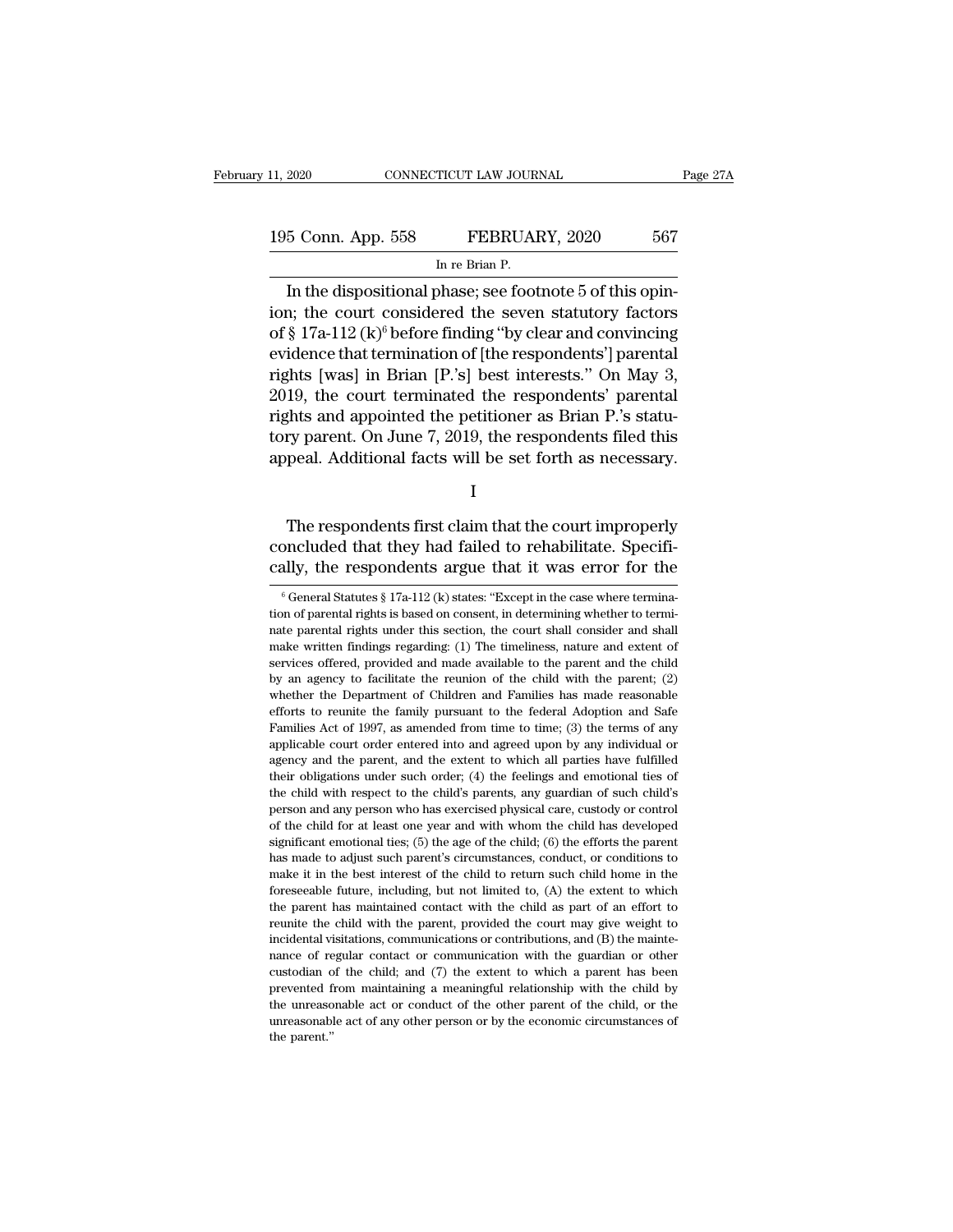## EXECUTE CONNECTICUT LAW JOURNAL February 11, 2020<br>568 FEBRUARY, 2020 195 Conn. App. 558<br>In re Brian P. TICUT LAW JOUR<br>, 2020 1<br>In re Brian P.<br>neirl parental

connecticut LAW JOURNAL February 11, 2020<br>
FEBRUARY, 2020 195 Conn. App. 558<br>
In re Brian P.<br>
court "to terminate [their] parental rights based solely<br>
on their drug use and addiction where, as here, their<br>
drug use has no EBRUARY, 2020 195 Conn. App. 558<br>
In re Brian P.<br>
court "to terminate [their] parental rights based solely<br>
on their drug use and addiction where, as here, their<br>
drug use has never caused [them] to provide inadequate<br>
car EBRUARY, 2020 195 Conn. App. 558<br>
In re Brian P.<br>
court "to terminate [their] parental rights based solely<br>
on their drug use and addiction where, as here, their<br>
drug use has never caused [them] to provide inadequate<br>
car FEBRUARY, 2020 195 Conn. App. 558<br>
In re Brian P.<br>
court "to terminate [their] parental rights based solely<br>
on their drug use and addiction where, as here, their<br>
drug use has never caused [them] to provide inadequate<br>
ca In re Brian P.<br>
The Brian P.<br>
Court "to terminate [their] parental rights based solely<br>
on their drug use and addiction where, as here, their<br>
drug use has never caused [them] to provide inadequate<br>
care for [Brian P.], [B court "to terminat<br>on their drug use<br>drug use has never<br>care for [Brian P.<br>harm, and [they] h<br>We disagree.<br>We begin by set If their drug use and addiction where, as here, their<br>in their drug use and addiction where, as here, their<br>in the established principles and the established principles<br>disagree.<br>We begin by setting forth the established of the standard of the standard of review.<br>
drug use has never caused [them] to provide inadequate<br>
care for [Brian P.], [Brian P.] has never suffered any<br>
harm, and [they] have stopped using drugs altogether."<br>
We disagre

and the first pursuant to § 17a-112, to analyze the fighter cannot pursuant to § 17a-112, to analyze the [parent's] rehabilitative status as it relates to the needs of the particular child and further such rehabilitation care for [Brian 1.], [Brian 1.] has never surfreed any<br>harm, and [they] have stopped using drugs altogether."<br>We disagree.<br>We begin by setting forth the established principles<br>of law and the standard of review. "The trial marnt, and [they] have stopped using thugs anogether.<br>We disagree.<br>We begin by setting forth the established principles<br>of law and the standard of review. "The trial court is<br>required, pursuant to § 17a-112, to analyze th We begin by setting forth the established principles<br>of law and the standard of review. "The trial court is<br>required, pursuant to § 17a-112, to analyze the [parent's]<br>rehabilitative status as it relates to the needs of th We begin by setting forth the established principles<br>of law and the standard of review. "The trial court is<br>required, pursuant to § 17a-112, to analyze the [parent's]<br>rehabilitative status as it relates to the needs of th of law and the standard of review. "The trial court is<br>required, pursuant to  $\S 17a-112$ , to analyze the [parent's]<br>rehabilitative status as it relates to the needs of the<br>particular child, and further . . . such rehabili required, pursuant to § 17a-112, to analyze the [parent's]<br>rehabilitative status as it relates to the needs of the<br>particular child, and further  $\dots$  such rehabilitation<br>must be foreseeable within a reasonable time.  $\dots$  rehabilitative status as it relates to the needs of the particular child, and further  $\ldots$  such rehabilitation must be foreseeable within a reasonable time.  $\ldots$  The statute does not require [a parent] to prove precisel particular child, and further  $\ldots$  such rehabilitation<br>must be foreseeable within a reasonable time.  $\ldots$  The<br>statute does not require [a parent] to prove precisely<br>when [he or she] will be able to assume a responsible<br> must be foreseeable within a reasonable time. . . . The<br>statute does not require [a parent] to prove precisely<br>when [he or she] will be able to assume a responsible<br>position in [his or her] child's life. Nor does it requi statute does not require [a parent] to prove precisely<br>when [he or she] will be able to assume a responsible<br>position in [his or her] child's life. Nor does it require<br>[him or her] to prove that [he or she] will be able to when [he or she] will be able to assume a responsible<br>position in [his or her] child's life. Nor does it require<br>[him or her] to prove that [he or she] will be able to<br>assume full responsibility for [his or her] child, una position in [his or her] child's life. Nor does it require<br>[him or her] to prove that [he or she] will be able to<br>assume full responsibility for [his or her] child, unaided<br>by available support systems. It requires the cou [him or her] to prove that [he or she] will be able to<br>assume full responsibility for [his or her] child, unaided<br>by available support systems. It requires the court to<br>find, by clear and convincing evidence, that the lev assume full responsibility for [his or her] child, unaided<br>by available support systems. It requires the court to<br>find, by clear and convincing evidence, that the level<br>of rehabilitation [he or she] has achieved, if any, by available support systems. It requires the court to find, by clear and convincing evidence, that the level of rehabilitation [he or she] has achieved, if any, falls short of that which would reasonably encourage a beli find, by clear and convincing evidence, that the level<br>of rehabilitation [he or she] has achieved, if any, falls<br>short of that which would reasonably encourage a belief<br>that at some future date [he or she] can assume a<br>re of rehabilitation [he or she] has achieved, if any, falls<br>short of that which would reasonably encourage a belief<br>that at some future date [he or she] can assume a<br>responsible position in [his or her] child's life. (Citat short of that which would reasonably encourage a belief<br>that at some future date [he or she] can assume a<br>responsible position in [his or her] child's life. (Citations<br>omitted; internal quotation marks omitted.) In re Sha that at some future date [he or she] can assume a<br>responsible position in [his or her] child's life. (Citations<br>omitted; internal quotation marks omitted.) In re Shane<br> $M$ ., 318 Conn. 569, 585–86, 122 A.3d 1247 (2015). "P responsible position in [his or her] child's life. (Citations<br>omitted; internal quotation marks omitted.) In re Shane<br> $M$ ., 318 Conn. 569, 585–86, 122 A.3d 1247 (2015). "Per-<br>sonal rehabilitation as used in [§ 17a-112 (j) omitted; internal quotation marks omitted.) In re Shane<br>M., 318 Conn. 569, 585–86, 122 A.3d 1247 (2015). "Per-<br>sonal rehabilitation as used in [§ 17a-112 (j) (3) (B) (i)]<br>refers to the restoration of a parent to his or he *M.*, 318 Conn. 569, 585–86, 122 A.3d 1247 (2015). "Personal rehabilitation as used in [§ 17a-112 (j) (3) (B) (i)]<br>refers to the restoration of a parent to his or her former<br>constructive and useful role as a parent. . . . sonal rehabilitation as used in [§ 17a-112 (j) (3) (B) (i)]<br>refers to the restoration of a parent to his or her former<br>constructive and useful role as a parent. . . . [I]n<br>assessing rehabilitation, the critical issue is n refers to the restoration of a parent to his or her former<br>constructive and useful role as a parent. . . . . [I]n<br>assessing rehabilitation, the critical issue is not whether<br>the parent has improved [his or her] ability to constructive and useful role as a parent.  $\ldots$  [I]n assessing rehabilitation, the critical issue is not whether the parent has improved [his or her] ability to manage [his or her] own life, but rather whether [he or she] assessing rehabilitation, the critica<br>the parent has improved [his or h<br>[his or her] own life, but rather wh<br>gained the ability to care for the pa<br>child at issue." (Citations omitte<br>marks omitted.) In re Leilah W.,<br>67–68, E parent has improved [ins of her] ability to manage<br>
is or her] own life, but rather whether [he or she] has<br>
ined the ability to care for the particular needs of the<br>
ild at issue." (Citations omitted; internal quotatio fils of her jown life, but failer whether [he of she] has<br>gained the ability to care for the particular needs of the<br>child at issue." (Citations omitted; internal quotation<br>marks omitted.) In re Leilah W., 166 Conn. App.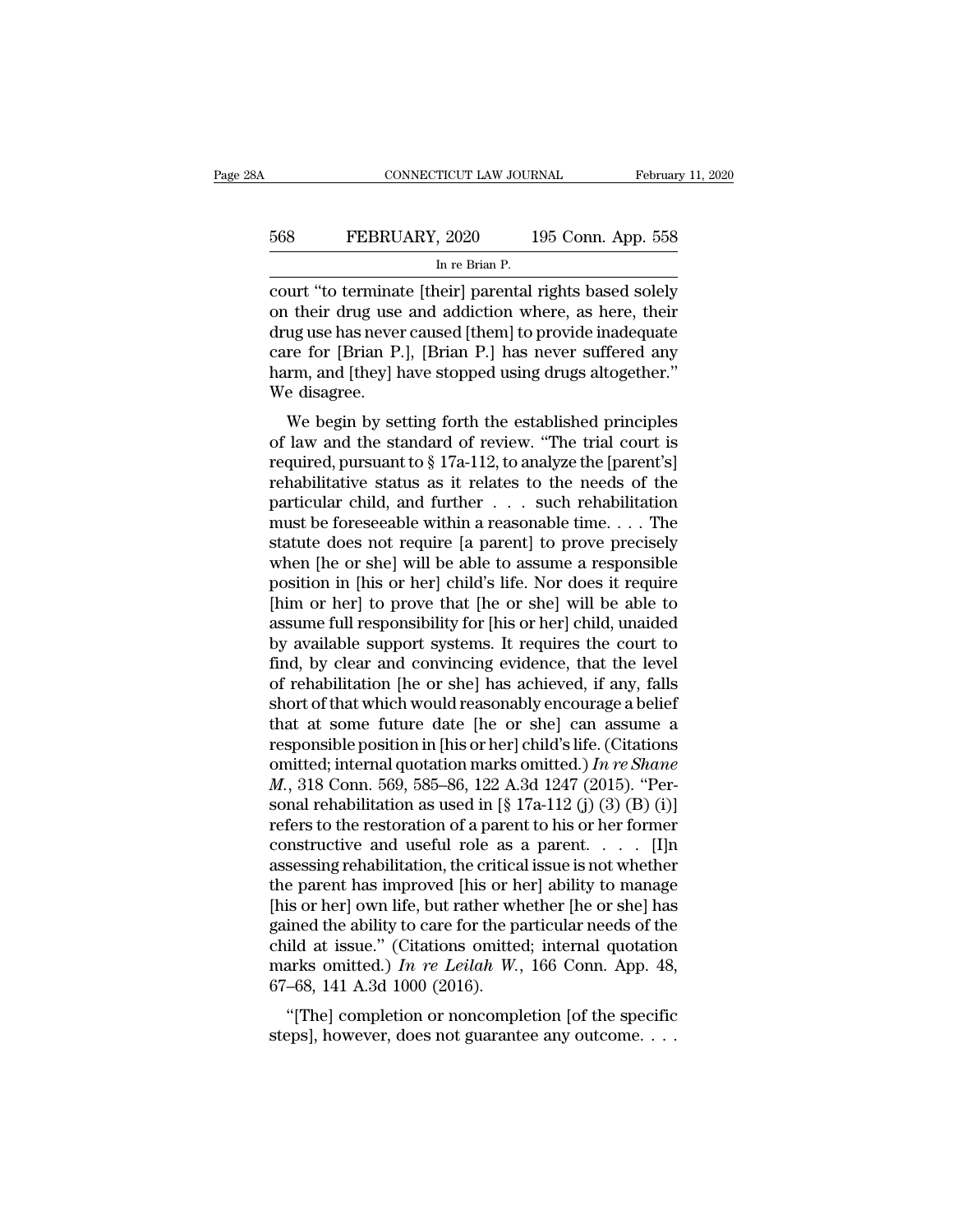11, 2020 CONNECTICUT LAW JOURNAL Page 29A<br>195 Conn. App. 558 FEBRUARY, 2020 569<br>In re Brian P. TICUT LAW JOUR<br>FEBRUAl<br>In re Brian P.<br>Il completion (

CONNECTICUT LAW JOURNAL<br>
195 Conn. App. 558 FEBRUARY, 2020 569<br>
In re Brian P.<br>
Accordingly, successful completion of expressly articu-<br>
lated expectations is not sufficient to defeat a depart-195 Conn. App. 558 FEBRUARY, 2020 569<br>
In re Brian P.<br>
Accordingly, successful completion of expressly articulated expectations is not sufficient to defeat a depart-<br>
ment claim that the parent has not achieved sufficient<br> 195 Conn. App. 558 FEBRUARY, 2020 569<br>
In re Brian P.<br>
Accordingly, successful completion of expressly articulated expectations is not sufficient to defeat a department claim that the parent has not achieved sufficient re 195 Conn. App. 558 FEBRUARY, 2020 569<br>
In re Brian P.<br>
Accordingly, successful completion of expressly articulated expectations is not sufficient to defeat a depart-<br>
ment claim that the parent has not achieved sufficient<br> INTERTITY, 2020<br>
In re Brian P.<br>
Accordingly, successful completion of expressly articulated expectations is not sufficient to defeat a depart-<br>
ment claim that the parent has not achieved sufficient<br>
rehabilitation." (Cit  $\frac{M}{R}$  is the adjudicator of expressly articulated expectations is not sufficient to defeat a department claim that the parent has not achieved sufficient rehabilitation." (Citation omitted; internal quotation marks om Accordingly, successful completion of expressly articulated expectations is not sufficient to defeat a department claim that the parent has not achieved sufficient rehabilitation." (Citation omitted; internal quotation ma lated expectations is not sufficient to defeat a depart-<br>ment claim that the parent has not achieved sufficient<br>rehabilitation." (Citation omitted; internal quotation<br>marks omitted.) In re Shane M., supra, 318 Conn. 587.<br> ment claim that the parent has not achieved sufficient<br>rehabilitation." (Citation omitted; internal quotation<br>marks omitted.) In re Shane M., supra, 318 Conn. 587.<br>Whereas, during the adjudicatory phase of a termination<br>p rehabilitation." (Citation omitted; internal quotation marks omitted.) In re Shane M., supra, 318 Conn. 587.<br>Whereas, during the adjudicatory phase of a termination proceeding, the court is generally "limited to consideri marks omitted.) In re Shane M., supra, 318 Conn. 587.<br>Whereas, during the adjudicatory phase of a termination<br>proceeding, the court is generally "limited to consider-<br>ing events that precede the date of the filing of the<br> Whereas, during the adjudicatory phase of a termination proceeding, the court is generally "limited to considering events that precede the date of the filing of the petition or the latest amendment to the petition, also k proceeding, the court is generally "limited to considering events that precede the date of the filing of the petition or the latest amendment to the petition, also known as the adjudicatory date," it "may rely on events o ing events that precede the date of the filing of the petition or the latest amendment to the petition, also known as the adjudicatory date," it "may rely on events occurring after the [adjudicatory] date  $\ldots$  when consi petition or the latest amendment to the petition, also known as the adjudicatory date," it "may rely on events occurring after the [adjudicatory] date  $\ldots$  when considering the issue of whether the degree of rehabilitati the implementation of the degree of rehabilitation is sufficient to foresee that the parent may resume useful role in the child's life within a reasonable time."<br>
iternal quotation marks omitted.) In re Leilah W.,<br>
pra, 1 *bothaing* are issue of wheater are degree of remashination is sufficient to foresee that the parent may resume a useful role in the child's life within a reasonable time."<br>
(Internal quotation marks omitted.) In re Leilah

a useful role in the child's life within a reasonable time."<br>
(Internal quotation marks omitted.) In re Leilah W.,<br>
supra, 166 Conn. App. 69.<br>
"A conclusion of failure to rehabilitate is drawn from<br> *both* the trial court Internal quotation marks omitted.) In re Leilah W.,<br>supra, 166 Conn. App. 69.<br>"A conclusion of failure to rehabilitate is drawn from<br>both the trial court's factual findings and from its<br>weighing of the facts in assessing supra, 166 Conn. App. 69.<br>
"A conclusion of failure to rehabilitate is drawn from<br> *both* the trial court's factual findings and from its<br>
weighing of the facts in assessing whether those find-<br>
ings satisfy the failure t "A conclusion of failure to rehabilitate is drawn from<br>both the trial court's factual findings and from its<br>weighing of the facts in assessing whether those find-<br>ings satisfy the failure to rehabilitate ground set forth "A conclusion of failure to rehabilitate is drawn from<br>both the trial court's factual findings and from its<br>weighing of the facts in assessing whether those find-<br>ings satisfy the failure to rehabilitate ground set forth both the trial court's factual findings and from its<br>weighing of the facts in assessing whether those find-<br>ings satisfy the failure to rehabilitate ground set forth in<br>§ 17a-112 (j) (3) (B). Accordingly  $\dots$  the appropri weighing of the facts in assessing whether those find-<br>ings satisfy the failure to rehabilitate ground set forth in<br> $§ 17a-112$  (j) (3) (B). Accordingly . . . the appropriate<br>standard of review is one of evidentiary suffi ings satisfy the failure to rehabilitate ground set forth in  $\S 17a-112$  (j) (3) (B). Accordingly . . . the appropriate standard of review is one of evidentiary sufficiency, that is, whether the trial court could have rea § 17a-112 (j) (3) (B). Accordingly  $\ldots$  the appropriate standard of review is one of evidentiary sufficiency, that is, whether the trial court could have reasonably concluded, upon the facts established and the reasonabl standard of review is one of evidentiary sufficiency,<br>that is, whether the trial court could have reasonably<br>concluded, upon the facts established and the reason-<br>able inferences drawn therefrom, that the cumulative<br>effec that is, whether the trial court could have reasonably<br>concluded, upon the facts established and the reason-<br>able inferences drawn therefrom, that the cumulative<br>effect of the evidence was sufficient to justify its [ulticoncluded, upon the facts established and the reason-<br>able inferences drawn therefrom, that the cumulative<br>effect of the evidence was sufficient to justify its [ulti-<br>mate conclusion]. . . . When applying this standard,<br>w able inferences drawn therefrom, that the cumulative<br>effect of the evidence was sufficient to justify its [ulti-<br>mate conclusion]. . . . When applying this standard,<br>we construe the evidence in a manner most favorable<br>to effect of the evidence was sufficient to justify its [ultimate conclusion]. . . . When applying this standard, we construe the evidence in a manner most favorable to sustaining the judgment of the trial court." (Emphasis mate conclusion]. . . . When applying this standard,<br>we construe the evidence in a manner most favorable<br>to sustaining the judgment of the trial court." (Emphasis<br>in original; internal quotation marks omitted.) In re<br>Shan we construe the evidence in a manner most favorable<br>to sustaining the judgment of the trial court." (Emphasis<br>in original; internal quotation marks omitted.) In re<br>Shane M., supra, 318 Conn. 587–88. "We will not disturb<br>t to sustaining the judgment of the trial court." (Emphasis<br>in original; internal quotation marks omitted.) In re<br>Shane M., supra, 318 Conn. 587–88. "We will not disturb<br>the court's subordinate factual findings unless they in original; internal quotation marks omitted.) In re<br>
Shane M., supra, 318 Conn. 587–88. "We will not disturb<br>
the court's subordinate factual findings unless they are<br>
clearly erroneous.... A factual finding is clearly Shane M., supra, 318 Conn. 587–88. "We will not disturb<br>the court's subordinate factual findings unless they are<br>clearly erroneous.... A factual finding is clearly erro-<br>neous when it is not supported by any evidence in t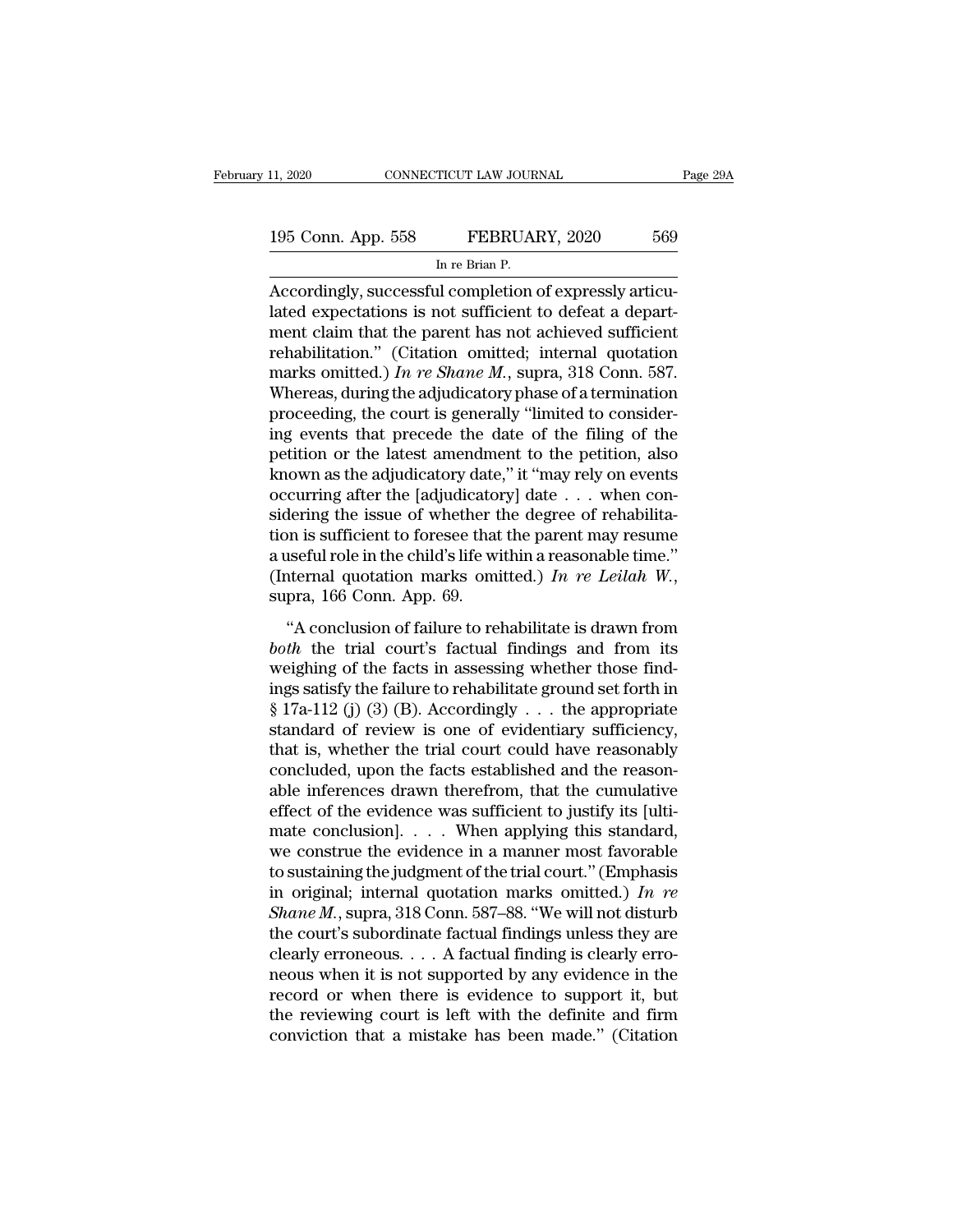## EXECUTE CONNECTICUT LAW JOURNAL February 11, 2020<br>570 FEBRUARY, 2020 195 Conn. App. 558<br>In re Brian P. TICUT LAW JOUR<br>, 2020 1<br>In re Brian P.<br>station \_marks

CONNECTICUT LAW JOURNAL February 11, 2020<br>
570 FEBRUARY, 2020 195 Conn. App. 558<br>
In re Brian P.<br>
omitted; internal quotation marks omitted.) *In re*<br> *Bianca K.*, 188 Conn. App. 259, 268–69, 203 A.3d<br>
1280 (2019) **FEBRUARY**, 2020 195 Conn. App. 558<br>
In re Brian P.<br> **Connect A., 188 Conn. App. 259, 268–69, 203 A.3d**<br> **Bianca K., 188 Conn. App. 259, 268–69, 203 A.3d**<br> **P. 280 (2019).** 570 FEBRU<br>
1280 (2019).<br>
1280 (2019).<br>
1280 (2019).<br>
1280 (2019). The court, in its memorandum of decision, based its<br>
the court, in its memorandum of decision, based its<br>
ding that the respondents had failed to rehabilitate<br>
the court, in its memorandum of decision, based its<br>
ding tha

For the respondents had failed to rehabilities<br>finding that the respondents had failed to rehabilitate<br>finding that the respondents had failed to rehabilitate<br>on multiple factors and not, as the respondents argue,<br>solely omitted; internal quotation marks omitted.) In re<br>Bianca K., 188 Conn. App. 259, 268–69, 203 A.3d<br>1280 (2019).<br>The court, in its memorandum of decision, based its<br>finding that the respondents had failed to rehabilitate<br>on omitted; internal quotation marks omitted.) In re<br>Bianca K., 188 Conn. App. 259, 268–69, 203 A.3d<br>1280 (2019).<br>The court, in its memorandum of decision, based its<br>finding that the respondents had failed to rehabilitate<br>on Bianca K., 188 Conn. App. 259, 268–69, 203 A.3d<br>1280 (2019).<br>The court, in its memorandum of decision, based its<br>finding that the respondents had failed to rehabilitate<br>on multiple factors and not, as the respondents argue 1280 (2019).<br>
The court, in its memorandum of decision, based its<br>
finding that the respondents had failed to rehabilitate<br>
on multiple factors and not, as the respondents argue,<br>
solely on the basis of their drug use and The court, in its memorandum of decision, based its<br>finding that the respondents had failed to rehabilitate<br>on multiple factors and not, as the respondents argue,<br>solely on the basis of their drug use and addiction.<br>The co finding that the respondents had failed to rehabilitate<br>on multiple factors and not, as the respondents argue,<br>solely on the basis of their drug use and addiction.<br>The court found relevant the respondents' drug related<br>arr I multiple factors and not, as the respondents argue,<br>lely on the basis of their drug use and addiction.<br>ne court found relevant the respondents' drug related<br>rests, their limited engagement in counseling and<br>eatment, thei solely on the basis of their drug use and addiction.<br>The court found relevant the respondents' drug related<br>arrests, their limited engagement in counseling and<br>treatment, their insufficient independence in their<br>finances a

The court found relevant the respondents' drug related<br>arrests, their limited engagement in counseling and<br>treatment, their insufficient independence in their<br>finances and housing, and their lack of credibility.<br>To be sure arrests, their limited engagement in counseling and<br>treatment, their insufficient independence in their<br>finances and housing, and their lack of credibility.<br>To be sure, the respondents' drug use was a primary<br>focus of the treatment, their insufficient independence in their<br>finances and housing, and their lack of credibility.<br>To be sure, the respondents' drug use was a primary<br>focus of the court's analysis. The court detailed the<br>respondents finances and housing, and their lack of credibility.<br>To be sure, the respondents' drug use was a primary<br>focus of the court's analysis. The court detailed the<br>respondents' many positive drug tests between June,<br> $2017$  and To be sure, the respondents' drug use was a primary<br>focus of the court's analysis. The court detailed the<br>respondents' many positive drug tests between June,<br>2017 and February, 2018. The court also noted the<br>father's Augus focus of the court's analysis. The court detailed the<br>respondents' many positive drug tests between June,<br>2017 and February, 2018. The court also noted the<br>father's August, 2018 hair test that was positive for<br>marijuana.<sup>7</sup> respondents' many positive drug tests between June, 2017 and February, 2018. The court also noted the father's August, 2018 hair test that was positive for marijuana.<sup>7</sup> The respondents argue that despite testimony of the  $2017$  and February, 2018. The court also noted the father's August, 2018 hair test that was positive for marijuana.<sup>7</sup> The respondents argue that despite testimony of the mother and the father that they stopped all drug father's August, 2018 hair test that was positive for marijuana.<sup>7</sup> The respondents argue that despite testimony of the mother and the father that they stopped all drug use as of April, 2018, and June, 2018, respectively, 1 drug use as of April, 2018, and June, 2018, respec-<br>vely, the court, instead, "relie[d] heavily upon uncon-<br>rmed urine screens submitted by the [respondents]<br>etween June, 2017 and February, 2018."8 Relatedly,<br><sup>7</sup>The resp tively, the court, instead, "relie[d] heavily upon unconfirmed urine screens submitted by the [respondents]<br>between June, 2017 and February, 2018."<sup>8</sup> Relatedly,<br><sup>7</sup>The respondents argue that the court improperly relied on

firmed urine screens submitted by the [respondents]<br>between June, 2017 and February, 2018."<sup>8</sup> Relatedly,<br><sup>7</sup>The respondents argue that the court improperly relied on the father's<br>marijuana use after he ceased using opiat decriminalized the possession of small amounts of marijuana, it remains allow the possession of small amounts of marijuana.'' We disagree.<br>Although § 21-279a, which took effect in 2011, decriminalized the possession of sma Detween June, 2017 and February, 2018. The relatedly,<br>
<sup>7</sup> The respondents argue that the court improperly relied on the father's<br>
marijuana use after he ceased using opiates because, in doing so, it "fail[ed]<br>
to recogni <sup>7</sup> The respondents argue that the court improperly relied on the father's marijuana use after he ceased using opiates because, in doing so, it "fail[ed] to recognize that General Statutes  $\S 21-279a$ , which took effect i <sup>7</sup> The respondents argue that the court improperly relied on the father's marijuana use after he ceased using opiates because, in doing so, it "fail[ed] to recognize that General Statutes § 21-279a, which took effect in from recognize that General Statutes § 21-279a, which took effect in 2011, decriminalized the possession of small amounts of marijuana." We disagree.<br>Although § 21-279a did decriminalize small amounts of marijuana, it rem decriminalized the possession of small amounts of marijuana." We disagree.<br>Although § 21-279a did decriminalize small amounts of marijuana, it remains<br>illegal. See *State* v. *Dudley*, 332 Conn. 639, 650, 212 A.3d 1268 (2 Although § 21-279a did decriminalize small amounts of marijuana, it remains illegal. See *State* v. *Dudley*, 332 Conn. 639, 650, 212 A.3d 1268 (2019). Section 21a-279a also did not proscribe a court from weighing an indi court considering the father's marijuana use because one of the specifical. See *State* v. *Dudley*, 332 Conn. 639, 650, 212 A.3d 1268 (2019). Section 21a-279a also did not proscribe a court from weighing an individual's 21a-279a also did not proscribe a court from weighing an individual's mari-<br>juana use against that individual when considering a termination of parental<br>rights petition, like the one in this case, that alleges a failure t from drug abuse issues. Moreover, there was nothing improper about the court considering the father's marijuana use because one of the specific steps that the respondents were required to follow for reunification was to " being the same of the one in this case, that alleges a failure to rehabilitate from drug abuse issues. Moreover, there was nothing improper about the court considering the father's marijuana use because one of the specifi court considering the father's marijuana use because one of the specific steps that the respondents were required to follow for reunification was to "[n]ot use illegal drugs  $\ldots$ ." See *In re Anaishaly C*., 190 Conn. App

steps that the respondents were required to follow for reunification was to "[n]ot use illegal drugs  $\ldots$ ." See In re Anaishaly C., 190 Conn. App. 667, 684, 213 A.3d 12 (2019).<br>
<sup>8</sup> The respondents highlight the "uncontr "[n]ot use illegal drugs  $\ldots$ ." See *In re Anaishaly C.*, 190 Conn. App. 667, 684, 213 A.3d 12 (2019).<br>
<sup>8</sup> The respondents highlight the "uncontradicted expert testimony" of Ilie Saracovan, a drug testing expert, who te  ${}^8$ The respondents highlight the "uncontradicted expert testimony" of Ilie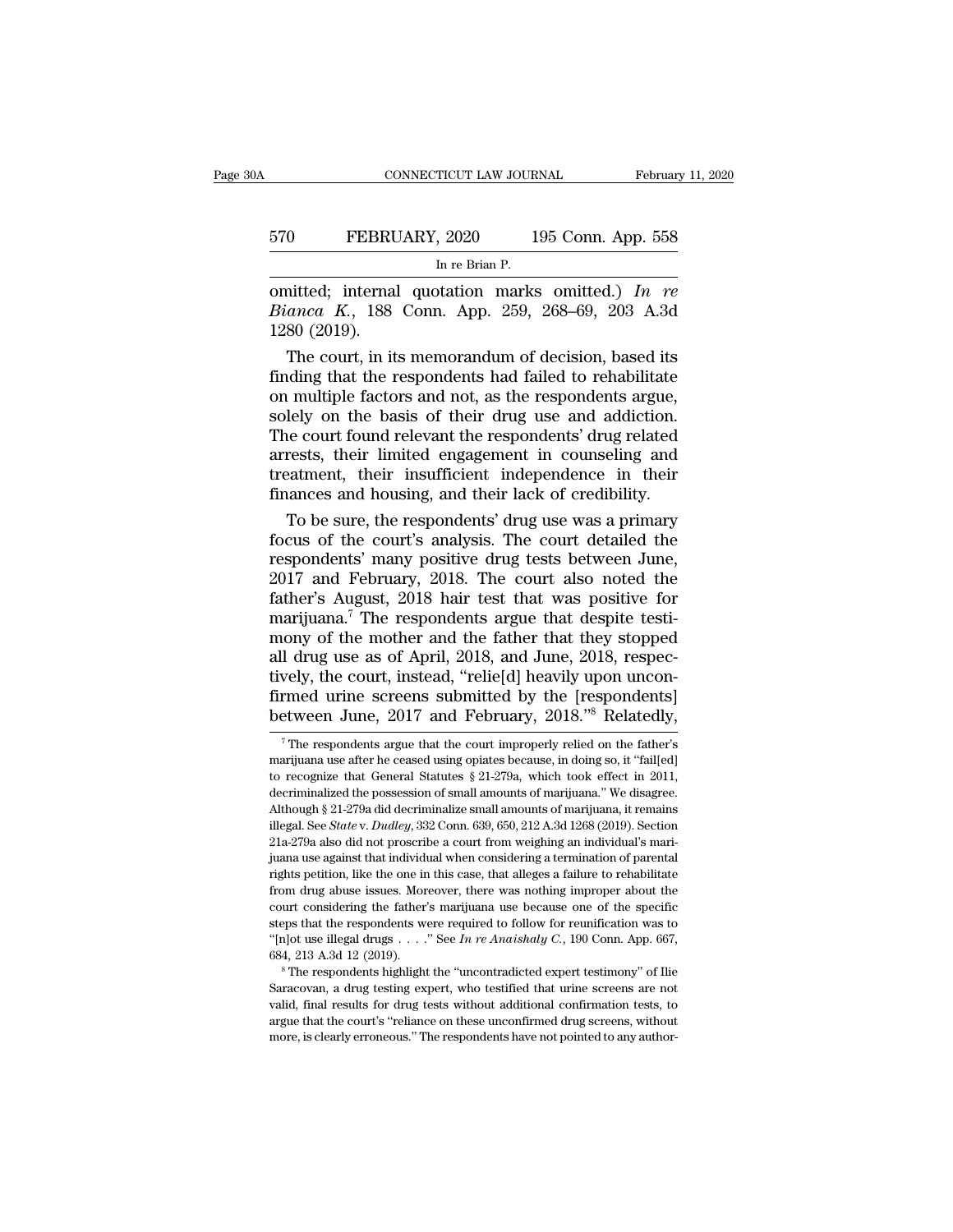## 11, 2020 CONNECTICUT LAW JOURNAL Page 31A<br>195 Conn. App. 558 FEBRUARY, 2020 571<br>In re Brian P. TICUT LAW JOUR<br>FEBRUAl<br>In re Brian P.<br>That the court

The respondents argue that the court ''entirely ignore[d]<br>
The respondents argue that the court ''entirely ignore[d]<br>
all of the [respondents'] drug test results since February 2018." We do not see any fault in the court c 195 Conn. App. 558 FEBRUARY, 2020 571<br>
In re Brian P.<br>
the respondents argue that the court "entirely ignore[d]<br>
all of the [respondents'] drug test results since Febru-<br>
ary, 2018." We do not see any fault in the court co 195 Conn. App. 558 FEBRUARY, 2020 571<br>
In re Brian P.<br>
the respondents argue that the court "entirely ignore[d]<br>
all of the [respondents'] drug test results since Febru-<br>
ary, 2018." We do not see any fault in the court co 195 Conn. App. 558 FEBRUARY, 2020 571<br>
In re Brian P.<br>
the respondents argue that the court "entirely ignore[d]<br>
all of the [respondents'] drug test results since Febru-<br>
ary, 2018." We do not see any fault in the court c In re Brian P.<br>
In re Brian P.<br>
the respondents argue that the court "entirely ignore[d]<br>
all of the [respondents'] drug test results since Febru-<br>
ary, 2018." We do not see any fault in the court consider-<br>
ing the respo m re Bran P.<br>
the respondents argue that the court "entirely ignore[d]<br>
all of the [respondents'] drug test results since Febru-<br>
ary, 2018." We do not see any fault in the court consider-<br>
ing the respondents' numerous p the respondents argue that the court "entirely ignore[d]<br>all of the [respondents'] drug test results since Febru-<br>ary, 2018." We do not see any fault in the court consider-<br>ing the respondents' numerous positive urine scre all of the [respondents'] drug test results since February, 2018." We do not see any fault in the court considering the respondents' numerous positive urine screens prior to the filing of the termination of parental right ary, 2018." We do not see any fault in the court considering the respondents' numerous positive urine screens<br>prior to the filing of the termination of parental rights<br>petition on May 22, 2018, and, thus, during the adjud ing the respondents' numerous positive urine screens<br>prior to the filing of the termination of parental rights<br>petition on May 22, 2018, and, thus, during the adjudica-<br>tory phase. See *In re Leilah* W., supra, 166 Conn. prior to the filing of the termination of parental rights<br>petition on May 22, 2018, and, thus, during the adjudica-<br>tory phase. See In re Leilah W., supra, 166 Conn. App.<br>69. In addition, these tests, taken after the resp petition on May 22, 2018, and, thus, during the adjudicatory phase. See *In re Leilah W*., supra, 166 Conn. App.<br>69. In addition, these tests, taken after the respondents<br>were provided with specific steps for reunificatio tory phase. See *In re Leilah W*., supra, 166 Conn. App.<br>69. In addition, these tests, taken after the respondents<br>were provided with specific steps for reunification,<br>including a requirement to "[n]ot use illegal drugs," 69. In addition, these tests, taken after the respondents<br>were provided with specific steps for reunification,<br>including a requirement to "[n]ot use illegal drugs," are<br>relevant to whether those steps were followed. We als were provided with specific steps for reunification,<br>including a requirement to "[n]ot use illegal drugs," are<br>relevant to whether those steps were followed. We also<br>do not agree with the respondents' characterization that including a requirement to "[n]ot use illegal drugs," are<br>relevant to whether those steps were followed. We also<br>do not agree with the respondents' characterization that<br>the court ignored their drug test results after Febr relevant to whether those steps were followed. We also<br>do not agree with the respondents' characterization that<br>the court ignored their drug test results after February,<br>2018. The court acknowledged and found "laudatory th do not agree with the respondents' characterization that<br>the court ignored their drug test results after February,<br>2018. The court acknowledged and found "laudatory the<br>[respondents'] recent sobriety." This statement shows the court ignored their drug test results after February,<br>2018. The court acknowledged and found "laudatory the<br>[respondents'] recent efforts to address their addiction"<br>and "their most recent sobriety." This statement sho 2018. The court acknowledged and found "laudatory the [respondents'] recent efforts to address their addiction" and "their most recent sobriety." This statement shows that the court considered the progress made by the resp [respondents'] recent efforts to address their addiction"<br>and "their most recent sobriety." This statement shows<br>that the court considered the progress made by the<br>respondents in their rehabilitation. That progress, how-<br>e and "their most recent sobriety." This statement shows<br>that the court considered the progress made by the<br>respondents in their rehabilitation. That progress, how-<br>ever, was outweighed by the respondents' prior pattern<br>of d that the court considered the progress made by the respondents in their rehabilitation. That progress, however, was outweighed by the respondents' prior pattern of drug use, as evidenced by their positive urine screens, a respondents in their rehabilitation. That progress, how-<br>ever, was outweighed by the respondents' prior pattern<br>of drug use, as evidenced by their positive urine screens,<br>and their other instances of bad parental judgment ever, was outweighed by the respondents' prior pattern<br>of drug use, as evidenced by their positive urine screens,<br>and their other instances of bad parental judgment, as<br>described subsequently in this opinion, which led the of drug use, as evidenced by their positive urine screens,<br>and their other instances of bad parental judgment, as<br>described subsequently in this opinion, which led the<br>court to conclude that the progress would not last "l and their other instances of bad parental judgment, as<br>described subsequently in this opinion, which led the<br>court to conclude that the progress would not last "long-<br>term." We cannot conclude that any of these findings<br>w described subsequently in this opinion, which led the<br>court to conclude that the progress would not last "long-<br>term." We cannot conclude that any of these findings<br>were clearly erroneous. See In re Shane M., supra, 318<br>C court to conclude that the progress would not last "long-<br>term." We cannot conclude that any of these findings<br>were clearly erroneous. See In re Shane M., supra, 318<br>Conn. 593 ("[a]lthough the respondent encourages us<br>to Conn. 593 ("[a]]though the respondent encourages us<br>to focus on the positive aspects of his behavior and to<br>ignore the negatives, we will not scrutinize the record<br>to look for reasons supporting a different conclusion<br>ity to focus on the positive aspects of his behavior and to ignore the negatives, we will not scrutinize the record to look for reasons supporting a different conclusion ity to support their proposition that a court is barred

ignore the negatives, we will not scrutinize the record to look for reasons supporting a different conclusion ity to support their proposition that a court is barred from considering positive urine screens that have not be mentation is used.'' To the contrary, our case law is barrel conclusion<br>ity to support their proposition that a court is barred from considering<br>positive urine screens that have not been confirmed by what Saracovan<br>describ ity to support their proposition that a court is barred from considering<br>positive urine screens that have not been confirmed by what Saracovan<br>described as "instrumental analysis where very, very sophisticated instru-<br>men ity to support their proposition that a court is barred from considering<br>positive urine screens that have not been confirmed by what Saracovan<br>described as "instrumental analysis where very, very sophisticated instru-<br>ment positive urine screens that have not been confirmed by what Saracovan described as "instrumental analysis where very, very sophisticated instrumentation is used." To the contrary, our case law is replete with myriad exampl mentation is used." To the contrary, our case law is replete with myriad examples of courts relying on such urine screens in termination of parental rights cases. See, e.g., *In re Briana G.*, 183 Conn. App. 724, 731, 193 mentation is used." To the contrary, our case law is replete with myrid examples of courts relying on such urine screens in termination of parental rights cases. See, e.g., In re Briana G., 183 Conn. App. 724, 731, 193 A. examples of courts relying on such urine screens in termination of parental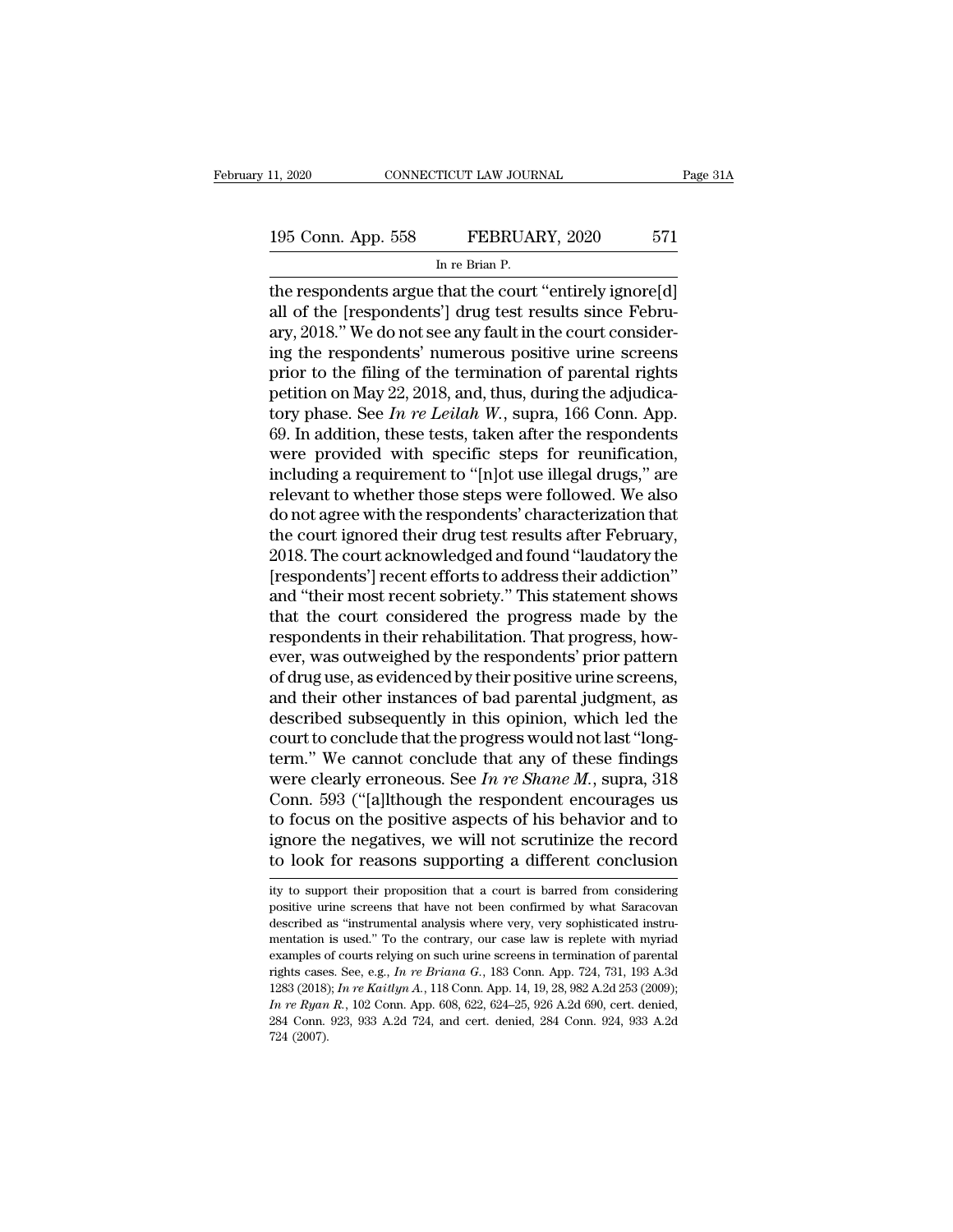## EXECUTE CONNECTICUT LAW JOURNAL February 11, 2020<br>572 FEBRUARY, 2020 195 Conn. App. 558<br>In re Brian P. TICUT LAW JOUR<br>, 2020 1<br>In re Brian P.<br>the trial cour

THE CONNECTICUT LAW JOURNAL February 11, 2020<br>
The Brian P.<br>
Than that reached by the trial court''); see also *In re*<br>
Luis N., 175 Conn. App. 271, 304–305, 165 A.3d 1270<br>
(trial court's conclusion that respondent failed *Luis N.*, 175 Conn. App. 558<br> *Luis N.*, 175 Conn. App. 271, 304–305, 165 A.3d 1270<br> *Luis N.*, 175 Conn. App. 271, 304–305, 165 A.3d 1270<br>
(trial court's conclusion that respondent failed to<br>
achieve sufficient personal FEBRUARY, 2020 195 Conn. App. 558<br>
In re Brian P.<br>
than that reached by the trial court"); see also In re<br>
Luis N., 175 Conn. App. 271, 304–305, 165 A.3d 1270<br>
(trial court's conclusion that respondent failed to<br>
achieve FEBRUARY, 2020 195 Conn. App. 558<br>
In re Brian P.<br>
than that reached by the trial court"); see also In re<br>
Luis N., 175 Conn. App. 271, 304–305, 165 A.3d 1270<br>
(trial court's conclusion that respondent failed to<br>
achieve In re Brian P.<br>
In re Brian P.<br>
than that reached by the trial court"); see also In re<br>
Luis N., 175 Conn. App. 271, 304–305, 165 A.3d 1270<br>
(trial court's conclusion that respondent failed to<br>
achieve sufficient personal In re Bran P.<br>
than that reached by the trial court"); see also In re<br>
Luis N., 175 Conn. App. 271, 304–305, 165 A.3d 1270<br>
(trial court's conclusion that respondent failed to<br>
achieve sufficient personal rehabilitation a than that reached by the trial court"); see also In re<br>
Luis N., 175 Conn. App. 271, 304–305, 165 A.3d 1270<br>
(trial court's conclusion that respondent failed to<br>
achieve sufficient personal rehabilitation affirmed on<br>
app Luis N., 175 Conn. App. 271, 304–305, 165 A.3d 1270<br>(trial court's conclusion that respondent failed to<br>achieve sufficient personal rehabilitation affirmed on<br>appeal because, despite six month period of sobriety<br>prior to e (trial court's conclusion that respondent failed to<br>achieve sufficient personal rehabilitation affirmed on<br>appeal because, despite six month period of sobriety<br>prior to end of trial, respondent's pattern of substance<br>abuse meve sunctent personal renaomiation annihed on<br>peal because, despite six month period of sobriety<br>ior to end of trial, respondent's pattern of substance<br>use, including during termination proceedings, was<br>pported by suffici appear because, despite six month period of sobriety<br>prior to end of trial, respondent's pattern of substance<br>abuse, including during termination proceedings, was<br>supported by sufficient evidence), cert. denied, 327<br>Conn.

prior to end of trial, respondent s pattern or substance<br>abuse, including during termination proceedings, was<br>supported by sufficient evidence), cert. denied, 327<br>Conn. 958, 172 A.3d 203 (2017).<br>As stated previously, the c abuse, including during termination proceedings, was<br>supported by sufficient evidence), cert. denied, 327<br>Conn. 958, 172 A.3d 203 (2017).<br>As stated previously, the court also relied on the<br>respondents' drug related arrests supported by sumchent evidence), cert. denied, 327<br>Conn. 958, 172 A.3d 203 (2017).<br>As stated previously, the court also relied on the<br>respondents' drug related arrests to find that they had<br>failed to rehabilitate. The cour Leonii. 356, 172 A.5d 205 (2017).<br>
As stated previously, the court also relied on the<br>
respondents' drug related arrests to find that they had<br>
failed to rehabilitate. The court found that the mother<br>
was arrested for poss As stated previously, the court also relied on the<br>respondents' drug related arrests to find that they had<br>failed to rehabilitate. The court found that the mother<br>was arrested for possession of heroin on September,<br>25, 201 respondents' drug related arrests to find that they had failed to rehabilitate. The court found that the mother was arrested for possession of heroin on September, 25, 2017, and that the father faced felony drug charges as failed to rehabilitate. The court found that the mother<br>was arrested for possession of heroin on September,<br>25, 2017, and that the father faced felony drug charges<br>as a result of the March 29, 2018 traffic stop. Not only<br>d was arrested for possession of heroin on September,<br>25, 2017, and that the father faced felony drug charges<br>as a result of the March 29, 2018 traffic stop. Not only<br>did both of these incidents violate the respondents'<br>spec 25, 2017, and that the father faced felony drug charges<br>as a result of the March 29, 2018 traffic stop. Not only<br>did both of these incidents violate the respondents'<br>specific step to "[n]ot get involved with the criminal<br>j as a result of the March 29, 2018 traffic stop. Not only<br>did both of these incidents violate the respondents'<br>specific step to "[n]ot get involved with the criminal<br>justice system," but they both also involved illegal<br>drug did both of these incidents violate the respondents'<br>specific step to "[n]ot get involved with the criminal<br>justice system," but they both also involved illegal<br>drugs, which the respondents were forbidden from<br>using. Moreo specific step to "[n]ot get involved with the criminal<br>justice system," but they both also involved illegal<br>drugs, which the respondents were forbidden from<br>using. Moreover, the court found that the respondents<br>were not fo justice system," but they both also involved<br>drugs, which the respondents were forbid<br>using. Moreover, the court found that the res<br>were not forthright with the department at<br>incidents and that, at trial, they "professed i respondents were forbiddent from<br>ing. Moreover, the court found that the respondents<br>ere not forthright with the department about these<br>cidents and that, at trial, they "professed ignorance"<br>testified in "conflicting and i diate that the responsents<br>were not forthright with the department about these<br>incidents and that, at trial, they "professed ignorance"<br>or testified in "conflicting and implausible ways" that<br>"cast grave doubts on their cr

were not forting that the department about these<br>incidents and that, at trial, they "professed ignorance"<br>or testified in "conflicting and implausible ways" that<br>"cast grave doubts on their credibility."<br>The respondents ar Incluents and that, at that, they professed ignorance<br>or testified in "conflicting and implausible ways" that<br>"cast grave doubts on their credibility."<br>The respondents argue that, "[i]f the law in this juris-<br>diction provi or testined in conflicting and implausible ways that<br>"cast grave doubts on their credibility."<br>The respondents argue that, "[i]f the law in this juris-<br>diction provides that the courts cannot terminate the<br>respondents' par The respondents argue that, "[i]f the law in this jurisdiction provides that the courts cannot terminate the respondents' parental right on the basis of incarceration, then the trial court may not do so on the basis of arr The respondents argue that, "[i]f the law in this juris-<br>diction provides that the courts cannot terminate the<br>respondents' parental right on the basis of incarcera-<br>tion, then the trial court may not do so on the basis of diction provides that the courts cannot terminate the respondents' parental right on the basis of incarceration, then the trial court may not do so on the basis of arrests where, as in this case, they have never been incar respondents' parental right on the basis of incarceration, then the trial court may not do so on the basis of arrests where, as in this case, they have never been incarcerated." We first note that the court did not base it tion, then the trial court may not do so on the basis of arrests where, as in this case, they have never been incarcerated." We first note that the court did not base its finding that the respondents failed to rehabilitate arrests where, as in this case, they have never been<br>incarcerated." We first note that the court did not base<br>its finding that the respondents failed to rehabilitate<br>only on their drug related arrests. Instead, the responincarcerated." We first note that the court did not base<br>its finding that the respondents failed to rehabilitate<br>only on their drug related arrests. Instead, the respon-<br>dens' arrests were one of the factors that the court its finding that the respondents failed to rehabilitate<br>only on their drug related arrests. Instead, the respon-<br>dents' arrests were one of the factors that the court<br>deemed relevant. Because one of the respondents' spe-<br>c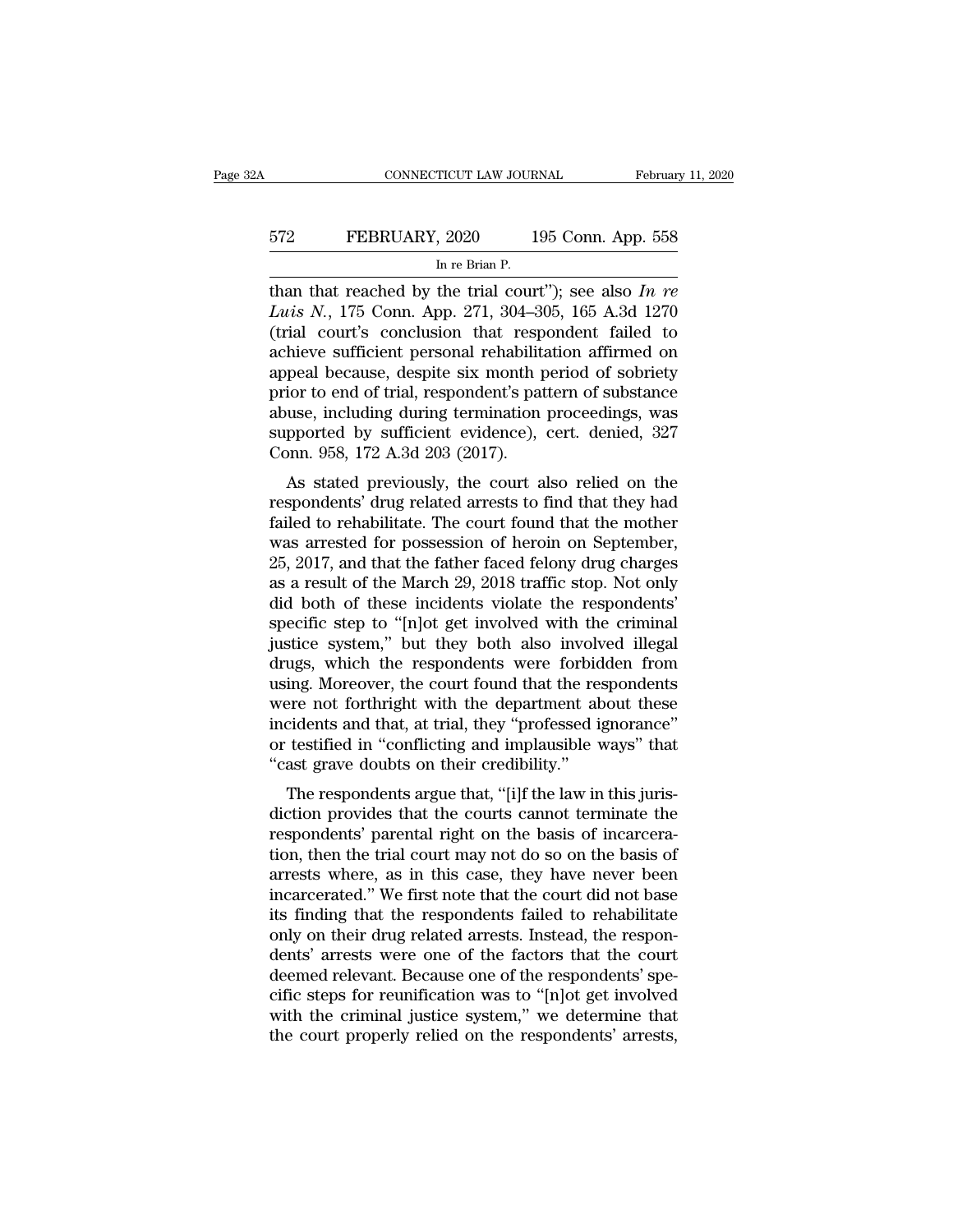| 11, 2020           | CONNECTICUT LAW JOURNAL                                    | Page 33A |
|--------------------|------------------------------------------------------------|----------|
|                    |                                                            |          |
| 195 Conn. App. 558 | FEBRUARY, 2020                                             | 573      |
|                    | In re Brian P.                                             |          |
|                    | among other factors, to find that they had failed to reha- |          |

among other factors, to find that they had failed to reha-<br>bilitate. bilitate.

5 Conn. App. 558 FEBRUARY, 2020 573<br>
In re Brian P.<br>
nong other factors, to find that they had failed to reha-<br>
litate.<br>
The court also cited the respondents' limited engage-<br>
ent in regular, individual counseling and in t 195 Conn. App. 558 FEBRUARY, 2020 573<br>
In re Brian P.<br>
among other factors, to find that they had failed to reha-<br>
bilitate.<br>
The court also cited the respondents' limited engage-<br>
ment in regular, individual counseling an In re Brian P.<br>
among other factors, to find that they had failed to reha-<br>
bilitate.<br>
The court also cited the respondents' limited engage-<br>
ment in regular, individual counseling and in treatment,<br>
and their lack of fina mong other factors, to find that they had failed to reha-<br>bilitate.<br>The court also cited the respondents' limited engage-<br>ment in regular, individual counseling and in treatment,<br>and their lack of financial and housing ind among other factors, to find that they had failed to reha-<br>bilitate.<br>The court also cited the respondents' limited engage-<br>ment in regular, individual counseling and in treatment,<br>and their lack of financial and housing in bilitate.<br>The court also cited the respondents' limited engage-<br>ment in regular, individual counseling and in treatment,<br>and their lack of financial and housing independence<br>to support its finding that the respondents had The court also cited the respondents' limited engage-<br>ment in regular, individual counseling and in treatment,<br>and their lack of financial and housing independence<br>to support its finding that the respondents had failed<br>to ment in regular, individual counseling and in treatment,<br>and their lack of financial and housing independence<br>to support its finding that the respondents had failed<br>to rehabilitate. The court found that the mother had no<br>c and their lack of financial and housing independence<br>to support its finding that the respondents had failed<br>to rehabilitate. The court found that the mother had no<br>counseling after September, 2016, and that her partici-<br>pa to support its finding that the respondents had failed<br>to rehabilitate. The court found that the mother had no<br>counseling after September, 2016, and that her partici-<br>pation in treatment was limited. The court found that<br>t to rehabilitate. The court found that the mother had no<br>counseling after September, 2016, and that her partici-<br>pation in treatment was limited. The court found that<br>the father was slow to engage in individual counseling—<br> counseling after September, 2016, and that her partici-<br>pation in treatment was limited. The court found that<br>the father was slow to engage in individual counseling—<br>not doing so until May 22, 2018—despite the depart-<br>ment pation in treatment was limited. The court found that<br>the father was slow to engage in individual counseling—<br>not doing so until May 22, 2018—despite the depart-<br>ment's encouragement to seek counseling since at least<br>Augus the father was slow to engage in individual counseling—<br>not doing so until May 22, 2018—despite the depart-<br>ment's encouragement to seek counseling since at least<br>August, 2017. Furthermore, the court found that, due<br>to the not doing so until May 22, 2018—despite the depart-<br>ment's encouragement to seek counseling since at least<br>August, 2017. Furthermore, the court found that, due<br>to the father's decision to leave work, the respondents<br>lacked ment's encouragement to seek counseling since at least<br>August, 2017. Furthermore, the court found that, due<br>to the father's decision to leave work, the respondents<br>lacked "adequate, independent, legal income." The<br>court fo August, 2017. Furthermore, the court found that, due<br>to the father's decision to leave work, the respondents<br>lacked "adequate, independent, legal income." The<br>court found that the respondents' housing was through<br>the "good to the father's decision to leave work, the respondents<br>lacked "adequate, independent, legal income." The<br>court found that the respondents' housing was through<br>the "good graces" of the paternal grandmother, where<br>the respo lacked "adequate, independent, legal income." The<br>court found that the respondents' housing was through<br>the "good graces" of the paternal grandmother, where<br>the respondents had lived for years while drug addicted,<br>and that court found that the res<br>the "good graces" of th<br>the respondents had live<br>and that the responden<br>money toward that hous<br>ment received by the facerally erroneous. nd that the respondents were contributing only some<br>ioney toward that housing from an employment settle-<br>ent received by the father.<sup>9</sup> These findings were not<br>early erroneous.<br><sup>9</sup> The respondents argue that the court impe money toward that housing from an employment settlement received by the father.<sup>9</sup> These findings were not clearly erroneous.<br><sup>9</sup> The respondents argue that the court impermissibly "appears to add several requirements to [

ment received by the father.<sup>9</sup> These findings were not<br>clearly erroneous.<br>The respondents argue that the court impermissibly "appears to add<br>several requirements to [their] specific steps that were not part of the origina clearly erroneous.<br>
<sup>9</sup> The respondents argue that the court impermissibly "appears to add<br>
several requirements to [their] specific steps that were not part of the original<br>
court order," including that (1) they "were req Clearly errorieous.<br>
The respondents argue that the court impermissibly "appears to add<br>
several requirements to [their] specific steps that were not part of the original<br>
court order," including that (1) they "were requi <sup>9</sup> The respondents argue that the court impermissibly "appears to add several requirements to [their] specific steps that were not part of the original court order," including that (1) they "were required to find indepen several requirements to [their] specific steps that were not part of the occurt order," including that  $(1)$  they "were required to find independence of their failure to remification,"  $(2)$  they "had an obligated challen Furthermore, including that (1) they "were required to find independent using as a requirement for reunification," (2) they "had an obligation to allenge [the department's] right to reduce their visitation privileges," an bousing as a requirement for reunification," (2) they "had an obligation to challenge [the department's] right to reduce their visitation privileges," and (3) their "failure to enter a methadone program suggested by [the

it was not clearly error and the court in the court of the department's right to reduce their visitation privileges," and (3) their "failure to enter a methadone program suggested by [the department] is evidence of their f (3) their "failure to enter a methadone program suggested by [the department] is evidence of their failure to rehabilitate." We disagree.<br>With respect to the alleged first additional step, given that the respondents were ment] is evidence of their fail<br>with respect to the alleged if<br>were addicted to opiates while<br>it was not clearly erroneous if<br>were not maintaining adequate<br>step for them to follow.<br>We do not agree that the c With respect to the alleged first additional step, given that the respondents<br>ere addicted to opiates while residing at the paternal grandmother's home,<br>was not clearly erroneous for the court to conclude that the responde were addicted to opiates while residing at the paternal grandmother's home, it was not clearly erroneous for the court to conclude that the respondents were not maintaining adequate housing, which was a previously ordered

when the court's statement as an explanation of the court was not clearly erroneous for the court to conclude that the respondents were not maintaining adequate housing, which was a previously ordered step for them to foll For the respondents' failure to challenge the department's decision to reduce the respondents of the respondent of their visitation with Brian P. We read the court's statement as an explanation that, in light of the respon the form the matter is decised to the department of the department of the department is stated that they had not contested the reduction of their visitation with Brian P. We read the court's statement as an explanation tha We do not agree that the court added an alleged second additional step<br>when it stated that they had not contested the reduction of their visitation<br>with Brian P. We read the court's statement as an explanation that, in lig when it stated that they had not contested the reduction of their visitation in the respondents' failure to challenge the department's decision to reduction is the respondents' failure to challenge the department's decisio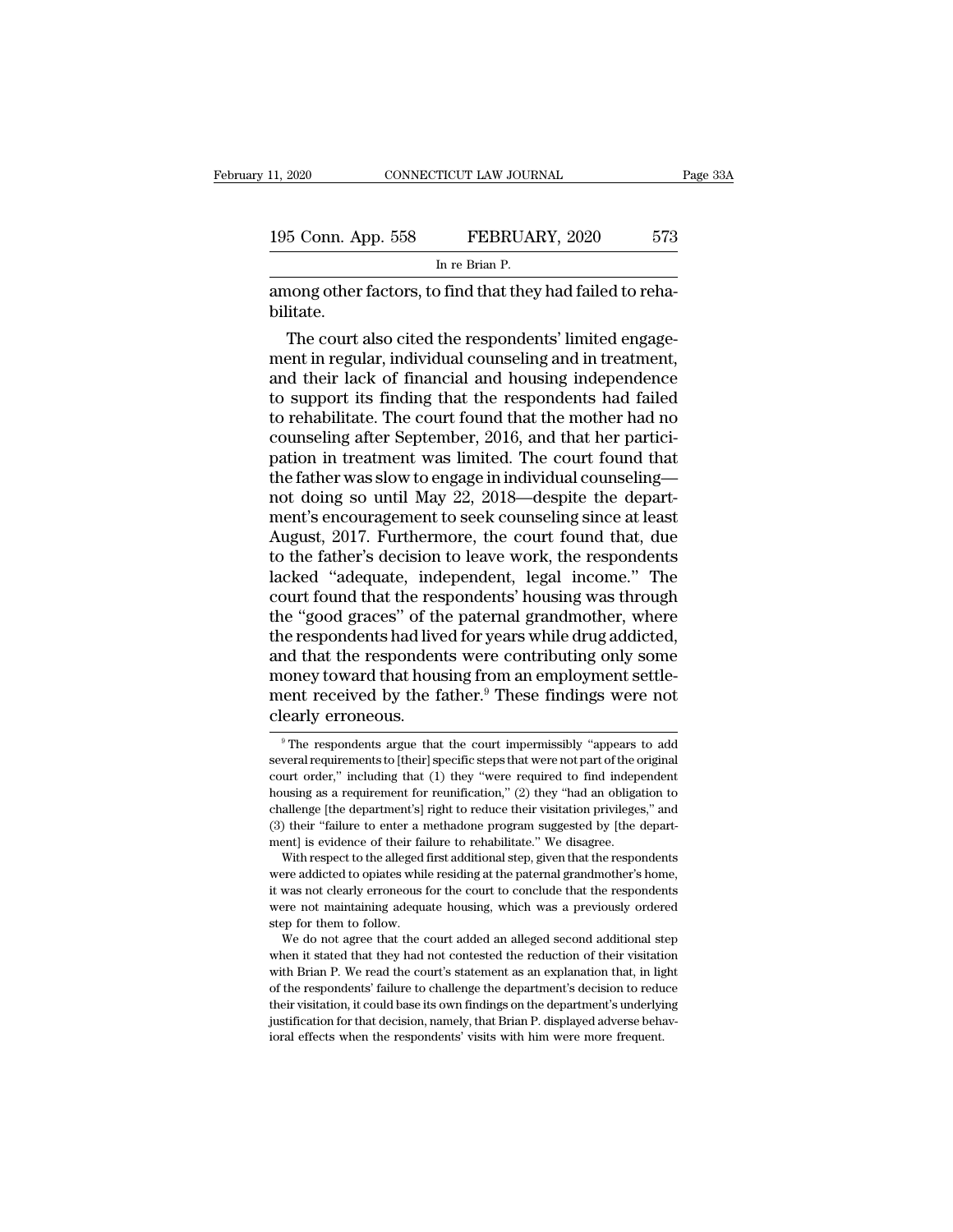## EXECUTE CONNECTICUT LAW JOURNAL February 11, 2020<br>574 FEBRUARY, 2020 195 Conn. App. 558<br>In re Brian P. TICUT LAW JOUR<br>, 2020 1<br>In re Brian P.<br>ted that its "c

CONNECTICUT LAW JOURNAL February 11, 2020<br>
4 FEBRUARY, 2020 195 Conn. App. 558<br>
In re Brian P.<br>
Lastly, the court stated that its "conclusion is based<br>
part upon the court's observation of the demeanor<br>
the [reconclusive] FEBRUARY, 2020 195 Conn. App. 558<br>
In re Brian P.<br>
Lastly, the court stated that its "conclusion is based<br>
in part upon the court's observation of the demeanor<br>
of the [respondents] while testifying. As noted, the court<br>
d 574 FEBRUARY, 2020 195 Conn. App. 558<br>
In re Brian P.<br>
Lastly, the court stated that its "conclusion is based<br>
in part upon the court's observation of the demeanor<br>
of the [respondents] while testifying. As noted, the cour FEBRUARY, 2020 195 Conn. App. 558<br>
In re Brian P.<br>
Lastly, the court stated that its "conclusion is based<br>
in part upon the court's observation of the demeanor<br>
of the [respondents] while testifying. As noted, the court<br>
d In re Brian P.<br>
In re Brian P.<br>
Lastly, the court stated that its "conclusion is based<br>
in part upon the court's observation of the demeanor<br>
of the [respondents] while testifying. As noted, the court<br>
did not find them fu Lastly, the court stated that its "conclusion is based<br>in part upon the court's observation of the demeanor<br>of the [respondents] while testifying. As noted, the court<br>did not find them fully credible. They were evasive, o Lastly, the court stated that its "conclusion is based<br>in part upon the court's observation of the demeanor<br>of the [respondents] while testifying. As noted, the court<br>did not find them fully credible. They were evasive, o in part upon the court's observation of the demeanor<br>of the [respondents] while testifying. As noted, the court<br>did not find them fully credible. They were evasive, or<br>attempted to rationalize, or minimize their drug arres of the [respondents] while testifying. As noted, the court<br>did not find them fully credible. They were evasive, or<br>attempted to rationalize, or minimize their drug arrests,<br>and any perceived negative behaviors." We do not did not find them fully credible. They were evasive, or<br>attempted to rationalize, or minimize their drug arrests,<br>and any perceived negative behaviors." We do not dis-<br>turb the court's credibility determinations on appeal attempted to rationalize, or minimize their drug arrests,<br>and any perceived negative behaviors." We do not dis-<br>turb the court's credibility determinations on appeal.<br>See, e.g., In re Baciany R., 169 Conn. App. 212, 225,<br>1 and any perceived negative behaviors." We do not dis-<br>turb the court's credibility determinations on appeal.<br>See, e.g., In re Baciany R., 169 Conn. App. 212, 225,<br>150 A.3d 744 (2016) ("[w]e defer to the trier of fact's<br>as turb the court's credibility determinations on appeal.<br>See, e.g., In re Baciany R., 169 Conn. App. 212, 225, 150 A.3d 744 (2016) ("[w]e defer to the trier of fact's assessment of the credibility of the witnesses based on See, e.g., In re Baciany R., 169 Conn. App. 212, 225, 150 A.3d 744 (2016) ("[w]e defer to the trier of fact's assessment of the credibility of the witnesses based on its firsthand observation of their conduct, demeanor an 150 A.3d 744 (2016) ("[w]e defer to the trier of fact's<br>assessment of the credibility of the witnesses based on<br>its firsthand observation of their conduct, demeanor<br>and attitude" [internal quotation marks omitted]). At<br>ora assessment of the credibility of the witnesses based on<br>its firsthand observation of their conduct, demeanor<br>and attitude" [internal quotation marks omitted]). At<br>oral argument before this court, counsel for the respon-<br>de its firsthand observation of their conduct, demeanor<br>and attitude" [internal quotation marks omitted]). At<br>oral argument before this court, counsel for the respon-<br>dents argued that their credibility was not relevant to<br>th and attitude" [internal quotation marks omitted]). At<br>oral argument before this court, counsel for the respon-<br>dents argued that their credibility was not relevant to<br>their failure to rehabilitate. There was nothing impro oral argument before this court, counsel for the respondents argued that their credibility was not relevant to their failure to rehabilitate. There was nothing improper about the court factoring the respondents' credibilit dents argued that their credibility was not relevant to<br>their failure to rehabilitate. There was nothing improper<br>about the court factoring the respondents' credibility<br>into its analysis because the respondents testified o their failure to rehabilitate. There was nothing improper<br>about the court factoring the respondents' credibility<br>into its analysis because the respondents testified on<br>their own behalf and did so in ways that conflicted<br>w about the court factoring the respondents' credibility<br>into its analysis because the respondents testified on<br>their own behalf and did so in ways that conflicted<br>with testimony presented by the petitioner. See In re<br>Santi into its analysis because the respondents testified on<br>their own behalf and did so in ways that conflicted<br>with testimony presented by the petitioner. See In re<br>Santiago G., 154 Conn. App. 835, 857, 108 A.3d 1184<br>("the tr their own behalf and did so in way<br>with testimony presented by the pet<br>Santiago G., 154 Conn. App. 835, 8!<br>("the trial judge is the sole arbiter of<br>the witnesses and the weight to be  $\beta$ <br>timony" [internal quotation marks *ntiago G.*, 154 Conn. App. 835, 857, 108 A.3d 1184<br>the trial judge is the sole arbiter of the credibility of<br>e witnesses and the weight to be given specific tes-<br>nony" [internal quotation marks omitted]), aff'd, 318<br>pnn. ("the trial judge is the sole arbiter of the credibility of<br>the witnesses and the weight to be given specific tes-<br>timony" [internal quotation marks omitted]), aff'd, 318<br>Conn. 449, 121 A.3d 708 (2015).<br>The respondents ar

the witnesses and the weight to be given specific tes-<br>timony" [internal quotation marks omitted]), aff'd, 318<br>Conn. 449, 121 A.3d 708 (2015).<br>The respondents argue that "evidence that [they]<br>used drugs, standing alone, i The main and the galacter proceed of the stringer<br>timony" [internal quotation marks omitted]), aff'd, 318<br>Conn. 449, 121 A.3d 708 (2015).<br>The respondents argue that "evidence that [they]<br>used drugs, standing alone, is insu France, 1912.1 A.3d 708 (2015).<br>
The respondents argue that "evidence that [they]<br>
used drugs, standing alone, is insufficient to terminate<br>
their parental rights without an evidentiary showing<br>
that [they] failed to provi sed arugs, standing alone, is insufficient to terminate<br>leir parental rights without an evidentiary showing<br>at [they] failed to provide adequate care for [Brian<br>], or that [Brian P.] has ever suffered physical or<br>Turning t their parental rights without an evidentiary showing<br>that [they] failed to provide adequate care for [Brian<br>P.], or that [Brian P.] has ever suffered physical or<br>Turning to the third specific step allegedly added, we do no

that [they] failed to provide adequate care for [Brian P.], or that [Brian P.] has ever suffered physical or Turning to the third specific step allegedly added, we do not agree that the court required the respondents to en P.], or that [Brian P.] has ever suffered physical or<br>Turning to the third specific step allegedly added, we do not agree that<br>the court required the respondents to enter a methadone program selected<br>by the department. Ins Turning to the third specific step allegedly added, we do not agree that the court required the respondents to enter a methadone program selected by the department. Instead, the court's statement that the respondents "did Turning to the third specific step allegedly added, we do not agree that<br>the court required the respondents to enter a methadone program selected<br>by the department. Instead, the court's statement that the respondents "did<br> Free court required the respondents to enter a methadone program selected<br>by the department. Instead, the court's statement that the respondents "did<br>not enter [a methadone] program to which [the department] referred them" by the department. Instead, the court's statement that the respondents "did not enter [a methadone] program to which [the department] referred them" appears to correspond with its expressed concerns about the respondents' not enter [a methadone] program to which [the department] referred them"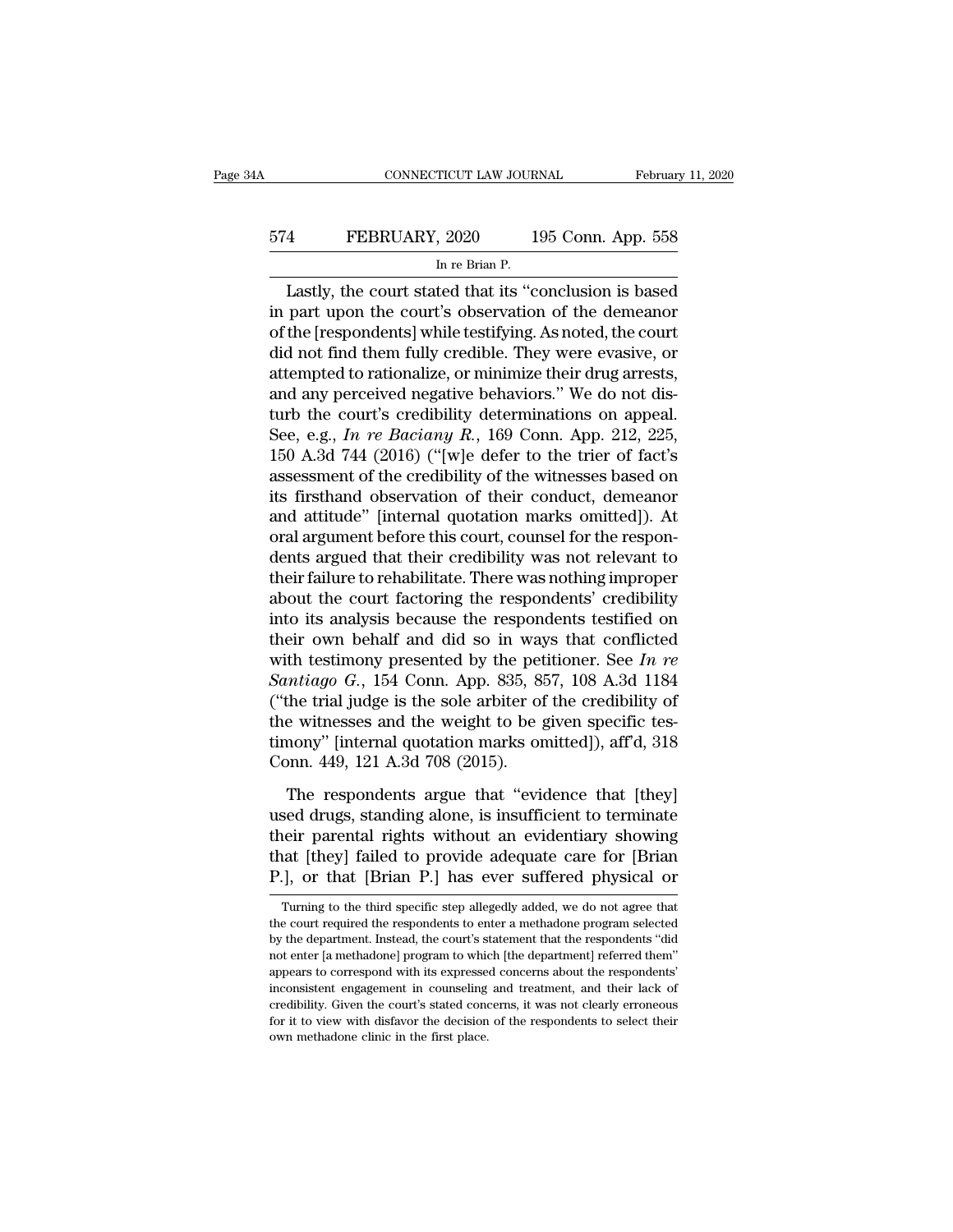## 11, 2020 CONNECTICUT LAW JOURNAL Page 35A<br>
195 Conn. App. 558 FEBRUARY, 2020 575<br>
In re Brian P. 11, 2020 CONNECTICUT LAW JOURNAL<br>
195 Conn. App. 558 FEBRUARY, 2020 575<br>
In re Brian P.<br>
psychological harm." We disagree. First, we reiterate

Page 35A<br>
195 Conn. App. 558 FEBRUARY, 2020 575<br>
In re Brian P.<br>
psychological harm.'' We disagree. First, we reiterate<br>
that the respondents' drug use was not the sole basis<br>
on which the court found that they had failed 195 Conn. App. 558 FEBRUARY, 2020 575<br>
In re Brian P.<br>
In re Brian P.<br>
psychological harm." We disagree. First, we reiterate<br>
that the respondents' drug use was not the sole basis<br>
on which the court found that they had fa 195 Conn. App. 558 FEBRUARY, 2020 575<br>
In re Brian P.<br>
psychological harm." We disagree. First, we reiterate<br>
that the respondents' drug use was not the sole basis<br>
on which the court found that they had failed to rehabili 195 Conn. App. 558 FEBRUARY, 2020 575<br>
In re Brian P.<br>
psychological harm." We disagree. First, we reiterate<br>
that the respondents' drug use was not the sole basis<br>
on which the court found that they had failed to rehabili  $\frac{1}{250 \text{ Coth. Fapp. 500}}$   $\frac{1}{250 \text{ C-th. Fapp. 500}}$ <br>
In re Brian P.<br>
psychological harm." We disagree. First, we reiterate<br>
that the respondents' drug use was not the sole basis<br>
on which the court found that they had faile In re Brian P.<br>
psychological harm." We disagree. First, we reiterate<br>
that the respondents' drug use was not the sole basis<br>
on which the court found that they had failed to rehabili-<br>
tate. Second, Brian P. already had b psychological harm." We disagree. First, we reiterate<br>that the respondents' drug use was not the sole basis<br>on which the court found that they had failed to rehabili-<br>tate. Second, Brian P. already had been adjudicated<br>neg that the respondents' drug use was not the sole basis<br>on which the court found that they had failed to rehabili-<br>tate. Second, Brian P. already had been adjudicated<br>neglected on April 25, 2017, after the respondents<br>enter on which the court found that they had failed to rehabilitate. Second, Brian P. already had been adjudicated neglected on April 25, 2017, after the respondents entered pleas of nolo contendere to allegations that he was "p tate. Second, Brian P. already had been adjudicated<br>neglected on April 25, 2017, after the respondents<br>entered pleas of nolo contendere to allegations that he<br>was "permitted to live under conditions, circumstances<br>or assoc neglected on April 25, 2017, after the respondents<br>entered pleas of nolo contendere to allegations that he<br>was "permitted to live under conditions, circumstances<br>or associations injurious to well-being." See General<br>Statut entered pleas of nolo contendere to allegations that he<br>was "permitted to live under conditions, circumstances<br>or associations injurious to well-being." See General<br>Statutes § 46b-120 (4) (C). Thus, at the adjudicatory<br>pha was "permitted to live under conditions, circumstances<br>or associations injurious to well-being." See General<br>Statutes § 46b-120 (4) (C). Thus, at the adjudicatory<br>phase, the court was left only to determine whether<br>the res or associations injurious to well-being." See General<br>Statutes § 46b-120 (4) (C). Thus, at the adjudicatory<br>phase, the court was left only to determine whether<br>the respondents had failed to achieve such degree of<br>personal Statutes § 46b-120 (4) (C). Thus, at the adjudicatory<br>phase, the court was left only to determine whether<br>the respondents had failed to achieve such degree of<br>personal rehabilitation as would encourage the belief<br>that wit phase, the court was left only to determine whether<br>the respondents had failed to achieve such degree of<br>personal rehabilitation as would encourage the belief<br>that within a reasonable time, considering the age and<br>needs of the respondents had failed to achieve such degree of<br>personal rehabilitation as would encourage the belief<br>that within a reasonable time, considering the age and<br>needs of Brian P., they could assume a responsible<br>position personal rehabilitation as would encourage the belief<br>that within a reasonable time, considering the age and<br>needs of Brian P., they could assume a responsible<br>position in the life of Brian P." See General Statutes<br> $\S 17a$ that within a reasonable time, considering the age and<br>needs of Brian P., they could assume a responsible<br>position in the life of Brian P." See General Statutes<br> $$ 17a-112$  (j) (3) (B); see also In re Shane M., supra,<br>318 meeds of Brian P., they could assume<br>position in the life of Brian P." See Ge<br>§ 17a-112 (j) (3) (B); see also In re Sh<br>318 Conn. 585–86. For the reasons state<br>this opinion, we conclude that the coul<br>the particular needs o sition in the life of Brian P." See General Statutes<br>17a-112 (j) (3) (B); see also In re Shane M., supra,<br>8 Conn. 585–86. For the reasons stated in part II of<br>is opinion, we conclude that the court did consider<br>e particul § 17a-112 (j) (3) (B); see also *In re Shane M*., supra, 318 Conn. 585–86. For the reasons stated in part II of this opinion, we conclude that the court did consider the particular needs of Brian P. in its discussion of t

318 Conn. 585–86. For the reasons stated in part II of<br>this opinion, we conclude that the court did consider<br>the particular needs of Brian P. in its discussion of the<br>adjudicatory phase of the petition.<br>We recognize, as di this opinion, we conclude that the court did consider<br>the particular needs of Brian P. in its discussion of the<br>adjudicatory phase of the petition.<br>We recognize, as did the trial court, that the respon-<br>dents made efforts the particular needs of Brian P. in its discussion of the<br>adjudicatory phase of the petition.<br>We recognize, as did the trial court, that the respon-<br>dents made efforts to address their addictions. We can-<br>not, however, con adjudicatory phase of the petition.<br>
We recognize, as did the trial court, that the respon-<br>
dents made efforts to address their addictions. We can-<br>
not, however, conclude that there was insufficient evi-<br>
dence to suppo We recognize, as did the trial court, that the respondents made efforts to address their addictions. We cannot, however, conclude that there was insufficient evidence to support the court's finding that they had failed to dents made efforts to ad<br>not, however, conclude<br>dence to support the cour<br>to achieve sufficient pe<br>encourage the belief that<br>a responsible position i<br>reasonable time.<sup>10</sup><br> $\frac{10}{10}$  The respondents argue that 10 achieve sufficient personal rehabilitation so as to<br>ncourage the belief that the respondents could assume<br>responsible position in the life of Brian P. within a<br>assonable time.<sup>10</sup><br><sup>10</sup> The respondents argue that the co encourage the belief that the respondents could assume<br>a responsible position in the life of Brian P. within a<br>reasonable time.<sup>10</sup><br><sup>10</sup> The respondents argue that the court's finding that their efforts to<br>rehabilitate we

a responsible position in the life of Brian P. within a reasonable time.<sup>10</sup><br>
<sup>10</sup> The respondents argue that the court's finding that their efforts to rehabilitate were "too little and too late" was belied by the departm **EXECUTE 127, 2018, a department employee told them ''that if they stayed clean of drugs and engaged in counseling, then they could 'actually reunify with**  $27$ **, 2018, a department employee told them "that if they stayed c** reasonable time.<br>
<sup>10</sup> The respondents argue that the court's finding that their efforts to<br>
rehabilitate were "too little and too late" was belied by the department's<br>
cown statements in 2018. In particular, the responde <sup>10</sup> The respondents argue that the court's finding that their efforts to rehabilitate were "too little and too late" was belied by the department's own statements in 2018. In particular, the respondents claim that on Apr realistic was to dittle and too late" was belied by the department's own statements in 2018. In particular, the respondents claim that on April 27, 2018, a department employee told them "that if they stayed clean of drugs be with statements in 2018. In particular, the respondents claim that on April 27, 2018, a department employee told them "that if they stayed clean of drugs and engaged in counseling, then they could 'actually reunify with 27, 2018, a department employee told them "that if they stayed clean of drugs and engaged in counseling, then they could 'actually reunify with Brian [P.].' "The respondents also claim that, on July 3, 2018, the father's t drugs and engaged in counseling, then they could 'actually reunify with Brian [P.].'" The respondents also claim that, on July 3, 2018, the father's therapist was told that the termination of parental rights petition coul Brian [P.].'" The respondents also claim that, on July 3, 2018, the father's therapist was told that the termination of parental rights petition could still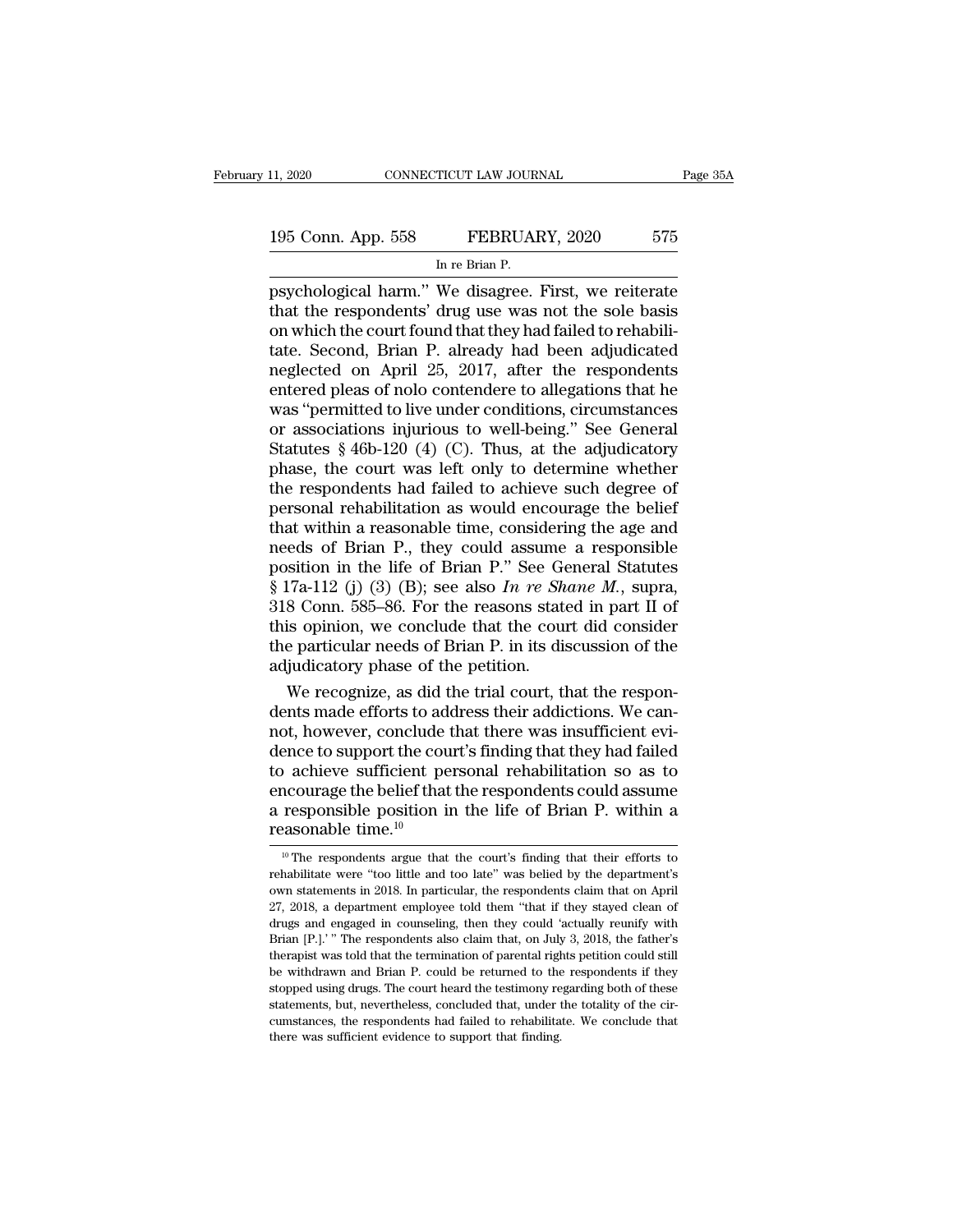|     | CONNECTICUT LAW JOURNAL                                                                                                                                               | February 11, 2020  |
|-----|-----------------------------------------------------------------------------------------------------------------------------------------------------------------------|--------------------|
|     |                                                                                                                                                                       |                    |
| 576 | FEBRUARY, 2020                                                                                                                                                        | 195 Conn. App. 558 |
|     | In re Brian P.                                                                                                                                                        |                    |
|     | Ш                                                                                                                                                                     |                    |
|     | The respondents next claim that the "court erred as<br>a matter of law because its memorandum of decision<br>failed to malye a finding regarding the particular peods |                    |

FEBRUARY, 2020 195 Conn. App. 558<br>
In re Brian P.<br>
II<br>
The respondents next claim that the "court erred as<br>
a matter of law because its memorandum of decision<br>
failed to make a finding regarding the particular needs<br>
of th FEBRUART, 2020 195 CONIT. App. 358<br>
In re Brian P.<br>
II<br>
The respondents next claim that the "court erred as<br>
a matter of law because its memorandum of decision<br>
failed to make a finding regarding the particular needs<br>
of t In re Brian P.<br>
II<br>
The respondents next claim that the "court erred as<br>
a matter of law because its memorandum of decision<br>
failed to make a finding regarding the particular needs<br>
of the child in this case, Brian P., *be* II<br>The respondents next claim that the "court erred as<br>a matter of law because its memorandum of decision<br>failed to make a finding regarding the particular needs<br>of the child in this case, Brian P., *before* it found that The respondents next claim that the "court erred as<br>a matter of law because its memorandum of decision<br>failed to make a finding regarding the particular needs<br>of the child in this case, Brian P., *before* it found that [t matter of law because its memorandum of decision<br>led to make a finding regarding the particular needs<br>the child in this case, Brian P., *before* it found that [the<br>spondents] failed to rehabilitate within the meaning of<br>failed to make a finding regarding the particular needs<br>
of the child in this case, Brian P., *before* it found that [the<br>
respondents] failed to rehabilitate within the meaning of<br>  $\ldots$  § 17a-112 (j)." (Emphasis in orig

of the child in this case, Brian P., *before* it found that [the<br>respondents] failed to rehabilitate within the meaning of<br> $\ldots$  § 17a-112 (j)." (Emphasis in original.) We disagree.<br>We begin by setting forth the standard respondents] failed to rehabilitate within the meaning of<br>
. . . § 17a-112 (j)." (Emphasis in original.) We disagree.<br>
We begin by setting forth the standard of review.<br>
"The interpretation of a trial court's judgment pre  $\frac{1}{8}$  17a-112 (j)." (Emphasis in original.) We disagree.<br>We begin by setting forth the standard of review.<br>"The interpretation of a trial court's judgment presents<br>a question of law over which our review is plenary.<br>. We begin by setting forth the standard of review.<br>
"The interpretation of a trial court's judgment presents<br>
a question of law over which our review is plenary.<br>  $\ldots$  As a general rule, judgments are to be construed<br>
in We begin by setting forth the standard of review.<br>
"The interpretation of a trial court's judgment presents<br>
a question of law over which our review is plenary.<br>  $\ldots$  As a general rule, judgments are to be construed<br>
in "The interpretation of a trial court's judgment presents<br>a question of law over which our review is plenary.<br>... As a general rule, judgments are to be construed<br>in the same fashion as other written instruments....<br>The de a question of law over which our review is plenary.<br>
... As a general rule, judgments are to be construed<br>
in the same fashion as other written instruments....<br>
The determinative factor is the intention of the court<br>
as g shows a seniar multimeter in the same fashion as other written instruments. . . . The determinative factor is the intention of the court as gathered from all parts of the judgment. . . . Effect must be given to that which in the same fashion as other written instruments....<br>The determinative factor is the intention of the court<br>as gathered from all parts of the judgment.... Effect<br>must be given to that which is clearly implied as well<br>as t The determinative factor is the intention of the court<br>as gathered from all parts of the judgment.... Effect<br>must be given to that which is clearly implied as well<br>as to that which is expressed.... The judgment<br>should adm as gathered from all parts of the judgment.... Effect<br>must be given to that which is clearly implied as well<br>as to that which is expressed.... The judgment<br>should admit of a consistent construction as a whole.<br>... If ther must be given to that which is clearly implied as well<br>as to that which is expressed. . . . The judgment<br>should admit of a consistent construction as a whole.<br>. . . If there is ambiguity in a court's memorandum of<br>decision ould admit of a consistent construction as a whole.<br>
If there is ambiguity in a court's memorandum of<br>
ccision, we look to the articulations that the court<br>
ovides." (Internal quotation marks omitted.) In re<br> *mes* O., 32 by clear and convirting that the court<br>decision, we look to the articulations that the court<br>provides." (Internal quotation marks omitted.) In re<br>James O., 322 Conn. 636, 649, 142 A.3d 1147 (2016).<br>Section 17a-112 (j) (3)

decision, we look to the articulations that the court<br>provides." (Internal quotation marks omitted.) In re<br>James O., 322 Conn. 636, 649, 142 A.3d 1147 (2016).<br>Section 17a-112 (j) (3) (B) requires the court to find<br>by clea provides." (Internal quotation marks omitted.) *In re*<br>*James O.*, 322 Conn. 636, 649, 142 A.3d 1147 (2016).<br>Section 17a-112 (j) (3) (B) requires the court to find<br>by clear and convincing evidence that a parent has<br>"faile James O., 322 Conn. 636, 649, 142 A.3d 1147 (2016).<br>
Section 17a-112 (j) (3) (B) requires the court to find<br>
by clear and convincing evidence that a parent has<br>
"failed to achieve such degree of personal rehabilitation<br>
a Section 17a-112 (j) (3) (B) requires the court to find<br>by clear and convincing evidence that a parent has<br>"failed to achieve such degree of personal rehabilitation<br>as would encourage the belief that within a reasonable<br>ti Section 17a-112 (j) (3) (B) requires the court to find<br>by clear and convincing evidence that a parent has<br>"failed to achieve such degree of personal rehabilitation<br>as would encourage the belief that within a reasonable<br>ti by clear and convincing evidence that a parent has<br>
"failed to achieve such degree of personal rehabilitation<br>
as would encourage the belief that within a reasonable<br>
time, considering the age and needs of the child, such "failed to achieve such degree of personal rehabilitation<br>as would encourage the belief that within a reasonable<br>time, considering the age and needs of the child, such<br>parent could assume a responsible position in the lif as would encourage the belief that within a reasonable<br>time, considering the age and needs of the child, such<br>parent could assume a responsible position in the life<br>of the child  $\ldots$ .'' "Therefore, the trial court must<br>f time, considering the age and needs of the child, such parent could assume a responsible position in the life of the child  $\ldots$  ..." "Therefore, the trial court must first determine the needs of the particular child befo parent could assume a responsible position in the life<br>of the child . . . . ." "Therefore, the trial court must<br>first determine the needs of the particular child before<br>determining whether a parent has achieved a sufficie of the child  $\ldots$ ." "Therefore, the trial court must<br>first determine the needs of the particular child before<br>determining whether a parent has achieved a sufficient<br>rehabilitative status to meet those needs." In re James first determine the needs<br>determining whether a pa<br>rehabilitative status to me<br>*O*., supra, 322 Conn. 650.<br>sion, the court indicated t<br>of Brian P. before deter.<br>had failed to rehabilitate.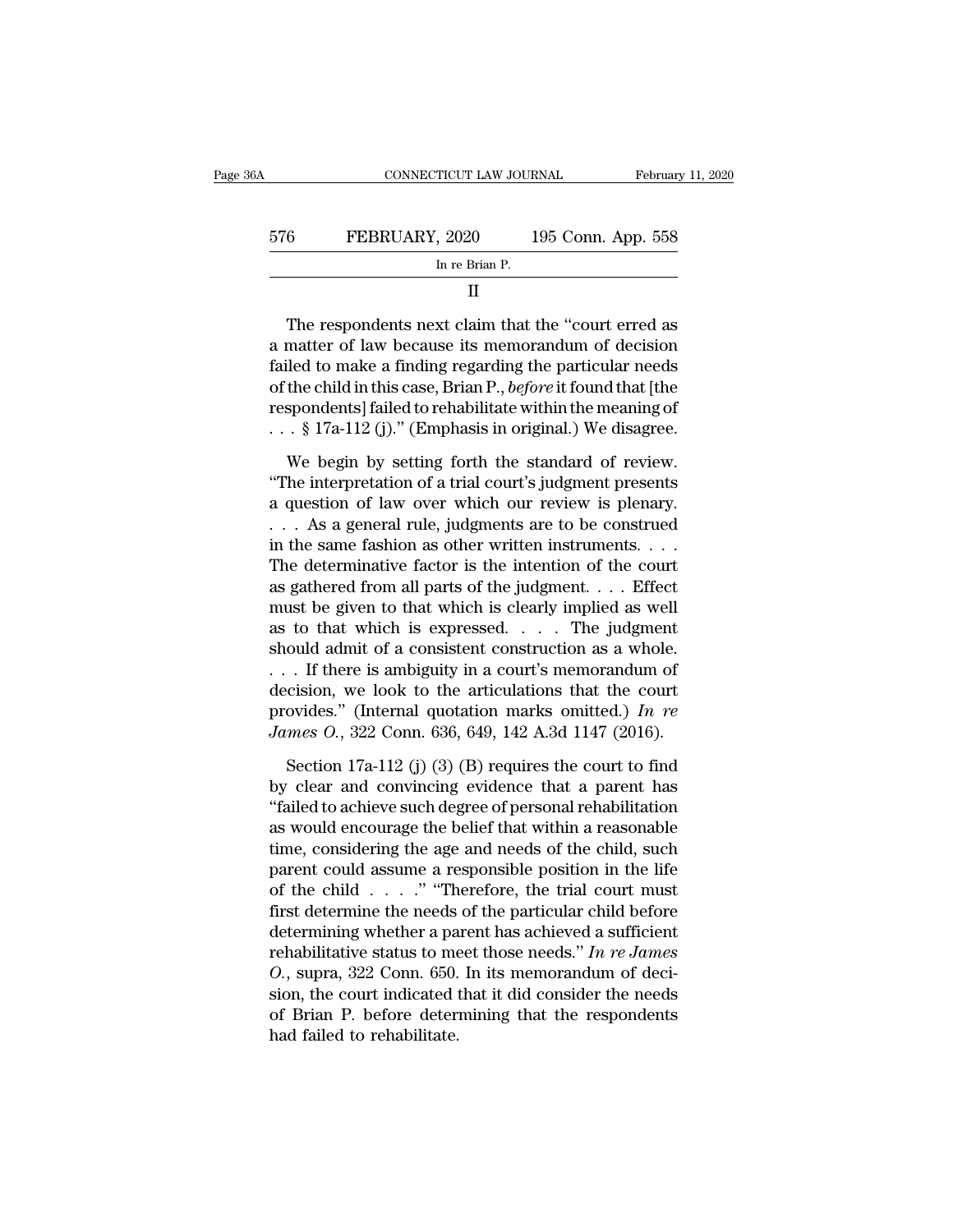## 11, 2020 CONNECTICUT LAW JOURNAL Page 37A<br>195 Conn. App. 558 FEBRUARY, 2020 577<br>In re Brian P. TICUT LAW JOUR<br>FEBRUAl<br>In re Brian P.<br>rectly\_cited\_to

FIRST, 2020 CONNECTICUT LAW JOURNAL Page 37A<br>
195 Conn. App. 558 FEBRUARY, 2020 577<br>
In re Brian P.<br>
First, the court correctly cited to *In re Shane M.*,<br>
supra, 318 Conn. 585–86, for the standard relevant to<br>
a terminati 195 Conn. App. 558 FEBRUARY, 2020 577<br>
In re Brian P.<br>
First, the court correctly cited to *In re Shane M*.,<br>
supra, 318 Conn. 585–86, for the standard relevant to<br>
a termination of parental rights petition, stating that, 195 Conn. App. 558 FEBRUARY, 2020 577<br>
In re Brian P.<br>
First, the court correctly cited to *In re Shane M*.,<br>
supra, 318 Conn. 585–86, for the standard relevant to<br>
a termination of parental rights petition, stating that, First, the court correctly cited to *In re Shane M*.,<br>supra, 318 Conn. 585–86, for the standard relevant to<br>a termination of parental rights petition, stating that,<br>under § 17a-112, it must "analyze the [respondents']<br>reh First, the court correctly cited to *In re Shane M*,<br>supra, 318 Conn. 585–86, for the standard relevant to<br>a termination of parental rights petition, stating that,<br>under § 17a-112, it must "analyze the [respondents']<br>reha First, the court correctly cited to *In re Shane M*.,<br>supra, 318 Conn. 585–86, for the standard relevant to<br>a termination of parental rights petition, stating that,<br>under § 17a-112, it must "analyze the [respondents']<br>reh supra, 318 Conn. 585–86, for the standard relevant to<br>a termination of parental rights petition, stating that,<br>under § 17a-112, it must "analyze the [respondents']<br>rehabilitative status as it relates to the needs of the<br>p a termination of parental rights petition, stating that,<br>under § 17a-112, it must "analyze the [respondents']<br>rehabilitative status as it relates to the needs of the<br>particular child . . . . " Second, the court stated earl under § 17a-112, it must "analyze the [respondents']<br>rehabilitative status as it relates to the needs of the<br>particular child . . . . . " Second, the court stated early in<br>its memorandum of decision that Brian P.'s "mecon rehabilitative status as it relates to the needs of the particular child . . . ." Second, the court stated early in its memorandum of decision that Brian P.'s "meconium was positive for opiates, but no symptoms of with-dr particular child . . . . " Second, the court stated early in<br>its memorandum of decision that Brian P.'s "meconium<br>was positive for opiates, but no symptoms of with-<br>drawal were noted," thereby implying that Brian P. had<br>no its memorandum of decision that Brian P.'s "meconium<br>was positive for opiates, but no symptoms of with-<br>drawal were noted," thereby implying that Brian P. had<br>no unique needs stemming from his birth. Later in its<br>opinion, was positive for opiates, but no symptoms of with-<br>drawal were noted," thereby implying that Brian P. had<br>no unique needs stemming from his birth. Later in its<br>opinion, the court made that point expressly by stating<br>that drawal were noted," thereby implying that Brian P. had<br>no unique needs stemming from his birth. Later in its<br>opinion, the court made that point expressly by stating<br>that Brian P. "is a happy, healthy child with no special no unique needs stemming from his birth. Later in its<br>opinion, the court made that point expressly by stating<br>that Brian P. "is a happy, healthy child with no special<br>needs or issues, other than those shared by all childre opinion, the court made that point expressly by stating<br>that Brian P. "is a happy, healthy child with no special<br>needs or issues, other than those shared by all children,<br>that is, the need for a permanent, safe, supportive that Brian P. "is a happy, healthy child with no special<br>needs or issues, other than those shared by all children,<br>that is, the need for a permanent, safe, supportive, nur-<br>turing home."<sup>11</sup> Lastly, the court summarized it needs or issues, other than those shared by all children,<br>that is, the need for a permanent, safe, supportive, nur-<br>turing home."<sup>11</sup> Lastly, the court summarized its find-<br>ings by stating that, "*after due consideration o* that is, the need for a permanent, safe, supportive, nurturing home."<sup>11</sup> Lastly, the court summarized its findings by stating that, "*after due consideration of [Brian P*.'s] *need for a secure, permanent placement*, and turing home."<sup>11</sup> Lastly, the court summarized its find-<br>ings by stating that, "*after due consideration of [Brian*<br>*P*.'s] *need for a secure, permanent placement*, and the<br>totality of the circumstances, and having consid ings by stating that, "*after due consideration of [Brian*<br>*P*.'s] need for a secure, permanent placement, and the<br>totality of the circumstances, and having considered<br>all statutory criteria, and having found by clear and<br> *P.'s*] need for a secure, permanent placement, and the totality of the circumstances, and having considered all statutory criteria, and having found by clear and convincing evidence that reasonable efforts at reunificatio totality of the circumstances, and having considered<br>all statutory criteria, and having found by clear and<br>convincing evidence that reasonable efforts at reunifi-<br>cation with [the respondents] were made and that father<br>and convincing evidence that reasonable efforts at reunification with [the respondents] were made and that father and mother were unwilling to benefit from those efforts, and that grounds exist to terminate [the respondents'] cation with [the respondent<br>and mother were unwilling]<br>and *that grounds exist to to<br>parental rights for a failun*<br>and that is in the child's l<br>ordering the respondents'<br>(Emphasis added.)<br>The court's findings that d *that grounds exist to terminate [the respondents']*<br>
rental rights for a failure to rehabilitate as alleged,<br>
d that is in the child's best interest do so," before<br>
dering the respondents' parental rights terminated.<br>
m parental rights for a failure to rehabilitate as alleged,<br>and that is in the child's best interest do so," before<br>ordering the respondents' parental rights terminated.<br>(Emphasis added.)<br>The court's findings that Brian P. i

and that is in the child's best interest do so," before<br>ordering the respondents' parental rights terminated.<br>(Emphasis added.)<br>The court's findings that Brian P. is a "happy, healthy<br>child with no special needs or issues" ordering the respondents' parental rights terminated.<br>
(Emphasis added.)<br>
The court's findings that Brian P. is a "happy, healthy<br>
child with no special needs or issues" and that he has<br>
a "need for a secure, permanent pla (Emphasis added.)<br>The court's findings that Brian P. is a "happy, healthy<br>child with no special needs or issues" and that he has<br>a "need for a secure, permanent placement" were<br>expressed in the dispositional phase of its <sup>11</sup> intervalse or issues and that he has<br>  $\lq$  intervalsed in the dispositional phase of its analysis,<br>
thich would support the respondents' contention that<br>  $\lq$   $\lq$   $\lq$   $\lq$   $\lq$   $\lq$   $\lq$   $\lq$   $\lq$   $\lq$  a "need for a secure, permanent placement" were<br>expressed in the dispositional phase of its analysis,<br>which would support the respondents' contention that<br> $\frac{11}{11}$  At oral argument before this court, the respondents' c

expressed in the dispositional phase of its analysis,<br>which would support the respondents' contention that<br> $\frac{11}{11}$  At oral argument before this court, the respondents' counsel argued<br>that, because Brian P. did not hav which would support the respondents' contention that  $\frac{1}{11}$  At oral argument before this court, the respondents' counsel argued that, because Brian P. did not have any special needs, the respondents would not need to  $\rm ^{11}$  At oral argument before this court, the respondents' counsel argued that, because Brian P. did not have any special needs, the respondents would not need to be "as up to speed." We disagree. A child, particularl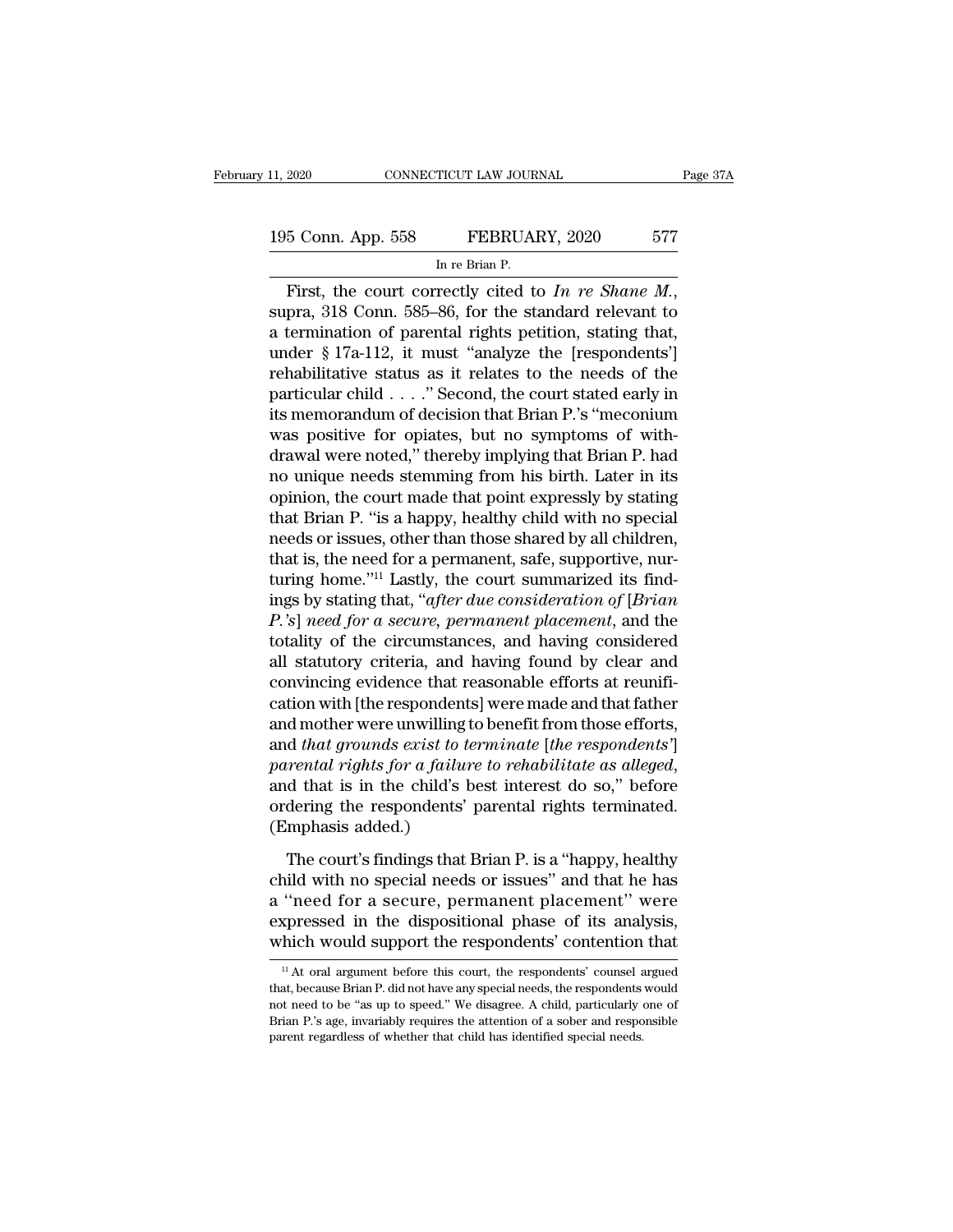## EXECUTE CONNECTICUT LAW JOURNAL February 11, 2020<br>578 FEBRUARY, 2020 195 Conn. App. 558<br>In re Brian P. TICUT LAW JOUR<br>, 2020 1<br>In re Brian P.<br>ider the needs

CONNECTICUT LAW JOURNAL February 11, 2020<br>
FEBRUARY, 2020 195 Conn. App. 558<br>
In re Brian P.<br>
the court did not consider the needs of Brian P. before<br>
concluding that they had failed to rehabilitate. While<br>
we ask assumed EXECUARY, 2020 195 Conn. App. 558<br>
In re Brian P.<br>
the court did not consider the needs of Brian P. before<br>
concluding that they had failed to rehabilitate. While<br>
we acknowledge it may be more clear for a trial court<br>
to EXEMBERUARY, 2020 195 Conn. App. 558<br>
In re Brian P.<br>
the court did not consider the needs of Brian P. before<br>
concluding that they had failed to rehabilitate. While<br>
we acknowledge it may be more clear for a trial court<br> FEBRUARY, 2020 195 Conn. App. 558<br>
In re Brian P.<br>
the court did not consider the needs of Brian P. before<br>
concluding that they had failed to rehabilitate. While<br>
we acknowledge it may be more clear for a trial court<br>
to INTERTATE THE COLUMBERT THE CONSTRUCT THE ADDED TO SET THE REAL THE COULD THE BRIDGE CONCLUDING that they had failed to rehabilitate. While we acknowledge it may be more clear for a trial court to explicitly state the need Im re Brian P.<br>
the court did not consider the needs of Brian P. before<br>
concluding that they had failed to rehabilitate. While<br>
we acknowledge it may be more clear for a trial court<br>
to explicitly state the needs of the m the court did not consider the needs of Brian P. before<br>concluding that they had failed to rehabilitate. While<br>we acknowledge it may be more clear for a trial court<br>to explicitly state the needs of the minor child at the<br>o concluding that they had failed to rehabilitate. While<br>we acknowledge it may be more clear for a trial court<br>to explicitly state the needs of the minor child at the<br>outset of the adjudicatory phase of its analysis, we do<br>n we acknowledge it may be more clear for a trial court<br>to explicitly state the needs of the minor child at the<br>outset of the adjudicatory phase of its analysis, we do<br>not agree that the order of the court's findings in this to explicitly state the needs of the minor child at the<br>outset of the adjudicatory phase of its analysis, we do<br>not agree that the order of the court's findings in this<br>case suggests that the court had failed to determine<br> outset of the adjudicatory phase of its analysis, we do<br>not agree that the order of the court's findings in this<br>case suggests that the court had failed to determine<br>Brian P.'s needs before concluding that the respondents not agree that the order of the court's findings in this<br>case suggests that the court had failed to determine<br>Brian P.'s needs before concluding that the respondents<br>had failed to rehabilitate. It cannot be disputed that, case suggests that the court had failed to determine<br>Brian P.'s needs before concluding that the respondents<br>had failed to rehabilitate. It cannot be disputed that, at<br>times, some of the findings relevant to the analysis<br>i Brian P.'s needs before concluding that the respondents<br>had failed to rehabilitate. It cannot be disputed that, at<br>times, some of the findings relevant to the analysis<br>in the adjudicatory phase will also be relevant to an had failed to rehabilitate. It cannot be disputed that, at times, some of the findings relevant to the analysis in the adjudicatory phase will also be relevant to and overlap with the analysis of the dispositional phase, times, some of the findings relevant to the analysis<br>in the adjudicatory phase will also be relevant to and<br>overlap with the analysis of the dispositional phase,<br>and vice versa. See  $In$   $re$   $Malachi E.,$  188 Conn. App.<br>426, 437– in the adjudicatory phase will also be relevant to and<br>overlap with the analysis of the dispositional phase,<br>and vice versa. See In re Malachi E., 188 Conn. App.<br>426, 437–38, 204 A.3d 810 (2019) (concluding that, in<br>dispo overlap with the analysis of the dispositional phase,<br>and vice versa. See *In re Malachi E.*, 188 Conn. App.<br>426, 437–38, 204 A.3d 810 (2019) (concluding that, in<br>dispositional phase, trial court need not "blind itself<br>to and vice versa. See *In re Malachi E.*, 188 Conn. App.<br>426, 437–38, 204 A.3d 810 (2019) (concluding that, in<br>dispositional phase, trial court need not "blind itself<br>to any parental deficiencies that also were considered<br>d 426, 437–38, 204 A.3d 810 (2019) (concluding that, in<br>dispositional phase, trial court need not "blind itself<br>to any parental deficiencies that also were considered<br>during the adjudicatory phase" because "the determina-<br>ti dispositional phase, trial court need not "blind itself<br>to any parental deficiencies that also were considered<br>during the adjudicatory phase" because "the determina-<br>tions made in the adjudicatory and dispositional phases<br> to any parental deficiencies that also were considered<br>during the adjudicatory phase" because "the determina-<br>tions made in the adjudicatory and dispositional phases<br>may often be so intertwined that the former leads<br>almost during the adjudicatory phase" because "the determinations made in the adjudicatory and dispositional phases<br>may often be so intertwined that the former leads<br>almost inexorably to the latter" [internal quotation<br>marks omit tions made in the adjudicatory and dispositional phases<br>may often be so intertwined that the former leads<br>almost inexorably to the latter" [internal quotation<br>marks omitted]). This is a case in which the court found<br>that B may often be so intertwined that the former leads<br>almost inexorably to the latter" [internal quotation<br>marks omitted]). This is a case in which the court found<br>that Brian P. had no special needs in the dispositional<br>phase almost inexorably to the latter" [internal quotation<br>marks omitted]). This is a case in which the court found<br>that Brian P. had no special needs in the dispositional<br>phase of its analysis, which is a finding that would<br>ap marks omitted]). This is a case in which the court found<br>that Brian P. had no special needs in the dispositional<br>phase of its analysis, which is a finding that would<br>apply with equal force in the adjudicatory phase of its<br> that Brian P. had no special needs in the dispositional<br>phase of its analysis, which is a finding that would<br>apply with equal force in the adjudicatory phase of its<br>analysis. Accordingly, we conclude that the court was<br>con phase of its analysis, which is a finding that would<br>apply with equal force in the adjudicatory phase of its<br>analysis. Accordingly, we conclude that the court was<br>considerate of the needs of Brian P. as it determined<br>whet apply with equal force in the adjudicatory phase of its<br>analysis. Accordingly, we conclude that the court was<br>considerate of the needs of Brian P. as it determined<br>whether the respondents had failed to rehabilitate. See<br>analysis. Accordingly, we conclude that the court was<br>considerate of the needs of Brian P. as it determined<br>whether the respondents had failed to rehabilitate. See<br>In re James O., supra, 322 Conn. 649 ("Effect must be<br>giv considerate of the needs of Brian P. as it determined<br>whether the respondents had failed to rehabilitate. See<br> $In re James O., supra, 322 Conn. 649 ("Effect must be  
given to that which is clearly implied as well as to that  
which is expressed. . . . If there is ambiguity in a  
court's memorandum of decision, we look to the articu-  
lations that the court provides." [Internal quotation  
marks omitted.]).$ whether the responder<br>  $In re James O., supra,$ <br>
given to that which is a<br>
which is expressed.<br>
court's memorandum c<br>
lations that the court<br>
marks omitted.]). incometrial is expressed. . . . . If there is ambiguity in a uurt's memorandum of decision, we look to the articutions that the court provides." [Internal quotation arks omitted.]).<br>III<br>Lastly, the respondents claim that t court's memorandum of decision, we look to the articulations that the court provides." [Internal quotation marks omitted.]).<br>
III<br>
Lastly, the respondents claim that the court errone-<br>
ously found that termination of their

### III

Mations that the court provides." [Internal quot marks omitted.]).<br>
III<br>
Lastly, the respondents claim that the court er<br>
ously found that termination of their parental<br>
was in the best interest of Brian P. We disagree.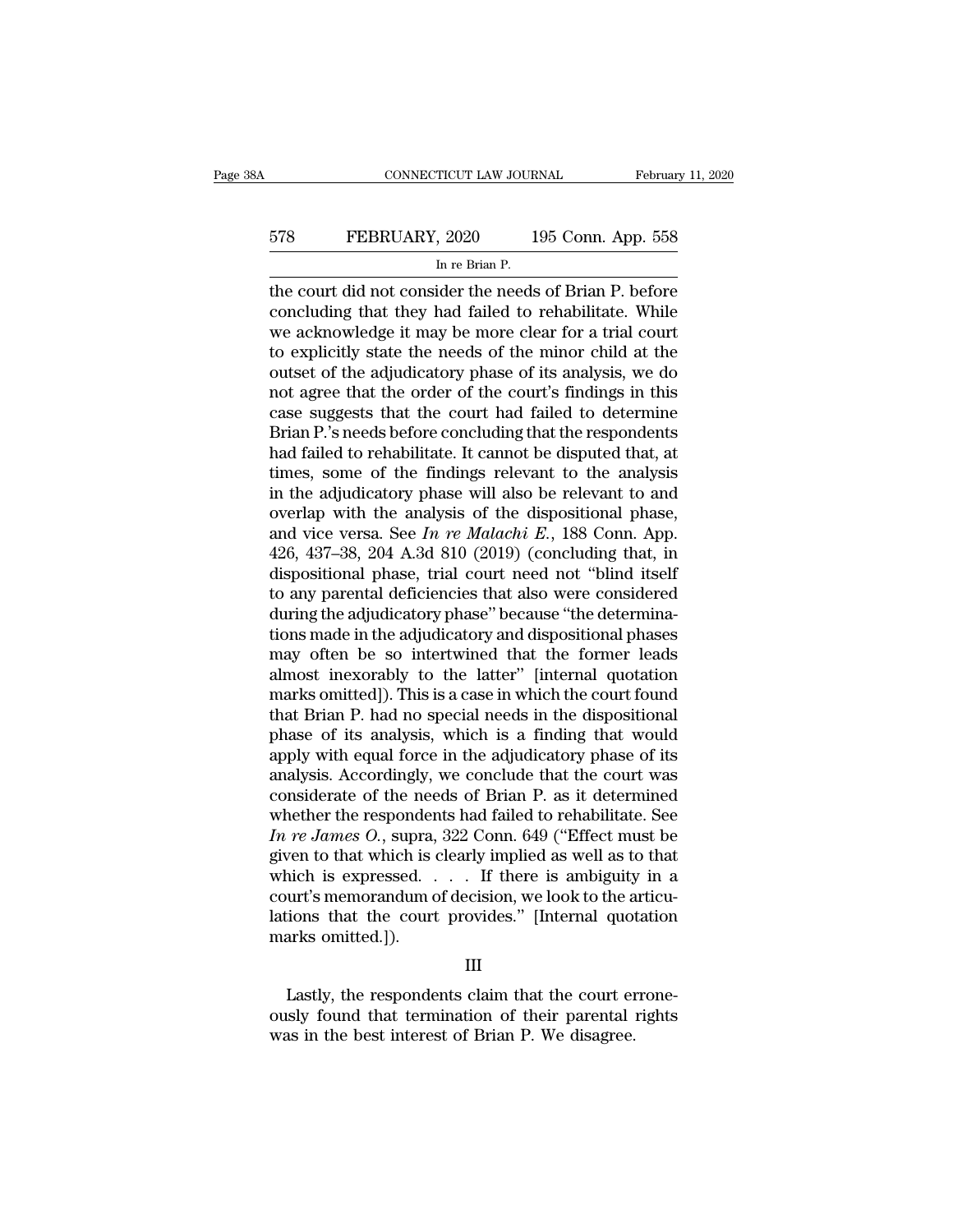CONNECTICUT LAW JOURNAL<br>
5 Conn. App. 558 FEBRUARY, 2020 579<br>
In re Brian P.<br>
We first set forth the relevant principles and the stan-<br>
The relevant principles and the stan-<br>
The dispositional phase of a terminal<br>
The of p 195 Conn. App. 558 FEBRUARY, 2020 579<br>
In re Brian P.<br>
We first set forth the relevant principles and the stan-<br>
dard of review. "In the dispositional phase of a termina-<br>
tion of parental rights hearing, the emphasis appr 195 Conn. App. 558 FEBRUARY, 2020 579<br>
In re Brian P.<br>
We first set forth the relevant principles and the standard of review. "In the dispositional phase of a termination of parental rights hearing, the emphasis appropri-<br> 195 Conn. App. 558 FEBRUARY, 2020 579<br>
In re Brian P.<br>
We first set forth the relevant principles and the stan-<br>
dard of review. "In the dispositional phase of a termina-<br>
tion of parental rights hearing, the emphasis app In re Brian P.<br>In re Brian P.<br>We first set forth the relevant principles and the stan-<br>dard of review. "In the dispositional phase of a termina-<br>tion of parental rights hearing, the emphasis appropri-<br>ately shifts from the In re Brian P.<br>We first set forth the relevant principles and the stan-<br>dard of review. "In the dispositional phase of a termina-<br>tion of parental rights hearing, the emphasis appropri-<br>ately shifts from the conduct of th We first set forth the relevant principles and the stan-<br>dard of review. "In the dispositional phase of a termina-<br>tion of parental rights hearing, the emphasis appropri-<br>ately shifts from the conduct of the parent to the dard of review. "In the dispositional phase of a termination of parental rights hearing, the emphasis appropriately shifts from the conduct of the parent to the best interest of the child. . . . It is well settled that we tion of parental rights hearing, the emphasis appropriately shifts from the conduct of the parent to the best interest of the child  $\ldots$ . It is well settled that we will overturn the trial court's decision that the termi ately shifts from the conduct of the parent to the best<br>interest of the child. . . . It is well settled that we will<br>overturn the trial court's decision that the termination<br>of parental rights is in the best interest of t interest of the child. . . . It is well settled that we will<br>overturn the trial court's decision that the termination<br>of parental rights is in the best interest of the [child]<br>only if the court's findings are clearly erron overturn the trial court's decision that the termination<br>of parental rights is in the best interest of the [child]<br>only if the court's findings are clearly erroneous. . . .<br>The best interests of the child include the child of parental rights is in the best interest of the [child]<br>
only if the court's findings are clearly erroneous. . . .<br>
The best interests of the child include the child's inter-<br>
ests in sustained growth, development, well only if the court's findings are clearly erroneous.  $\dots$ <br>The best interests of the child include the child's interests in sustained growth, development, well-being, and<br>continuity and stability of [his or her] environment The best interests of the child include the child's interests in sustained growth, development, well-being, and continuity and stability of [his or her] environment.<br>
. . . In the dispositional phase of a termination of pa ests in sustained growth, development, well-being, and<br>continuity and stability of [his or her] environment.<br>. . . . In the dispositional phase of a termination of<br>parental rights hearing, the trial court must determine<br>wh continuity and stability of [his or her] environment.<br>
. . . . In the dispositional phase of a termination of<br>
parental rights hearing, the trial court must determine<br>
whether it is established by clear and convincing evi ... In the dispositional phase of a termination of parental rights hearing, the trial court must determine whether it is established by clear and convincing evidence that the continuation of the [respondents'] parental ri parental rights hearing, the trial court must determine<br>whether it is established by clear and convincing evi-<br>dence that the continuation of the [respondents'] paren-<br>tal rights is not in the best interest of the child. whether it is established by clear and convincing evi-<br>dence that the continuation of the [respondents'] parental rights is not in the best interest of the child. In<br>arriving at this decision, the court is mandated to con dence that the continuation of the [respondents'] parental rights is not in the best interest of the child. In arriving at this decision, the court is mandated to consider and make written findings regarding seven statuto tal rights is not in the best interest of the child. In<br>arriving at this decision, the court is mandated to con-<br>sider and make written findings regarding seven statu-<br>tory factors delineated in [§ 17a-112 (k)].  $\ldots$ . Th arriving at this decision, the court is mandated to consider and make written findings regarding seven statu-<br>tory factors delineated in [§ 17a-112 (k)]. . . . The<br>seven factors serve simply as guidelines for the court<br>an sider and make written findings regarding seven statu-<br>tory factors delineated in [§ 17a-112 (k)]. . . . The<br>seven factors serve simply as guidelines for the court<br>and are not statutory prerequisites that need to be<br>prove tory factors delineated in  $[\S 17a-112 (k)]$ .  $\ldots$  The seven factors serve simply as guidelines for the court and are not statutory prerequisites that need to be proven before termination can be ordered.  $\ldots$  There is no seven factors serve simply as guidelines for<br>and are not statutory prerequisites that ne<br>proven before termination can be ordered. .<br>is no requirement that each factor be prover<br>and convincing evidence." (Footnote omitted a are not statutory prerequisities that heed to be<br>oven before termination can be ordered.... There<br>no requirement that each factor be proven by clear<br>d convincing evidence." (Footnote omitted; internal<br>otation marks omit proven before termination can be ordered. . . . . There<br>is no requirement that each factor be proven by clear<br>and convincing evidence." (Footnote omitted; internal<br>quotation marks omitted). *In re Joseph M*., 158 Conn.<br>Ap

is no requirement that each ractor be proven by clear<br>and convincing evidence." (Footnote omitted; internal<br>quotation marks omitted). In re Joseph M., 158 Conn.<br>App. 849, 868–69, 120 A.3d 1271 (2015).<br>The court considered and convincing evidence. (Footnote onlitted, internation marks omitted). *In re Joseph M.*, 158 Conn.<br>App. 849, 868–69, 120 A.3d 1271 (2015).<br>The court considered and made findings under each<br>of the seven statutory factor quotation makes onlitted). *In re Joseph M.*, 158 Coluit.<br>App. 849, 868–69, 120 A.3d 1271 (2015).<br>The court considered and made findings under each<br>of the seven statutory factors of § 17a-112 (k) before<br>determining that, The court considered and made findings under each<br>of the seven statutory factors of  $\S 17a-112$  (k) before<br>determining that, under the totality of the circum-<br>stances, a termination of the respondents' parental<br>rights was The court considered and made findings under each<br>of the seven statutory factors of  $\S 17a-112$  (k) before<br>determining that, under the totality of the circum-<br>stances, a termination of the respondents' parental<br>rights was % of the seven statutory factors of  $\S 17a$ <br>determining that, under the totality<br>stances, a termination of the respon<br>rights was in the best interest of Brian<br>dents assert that a number of the court';<br>in its best interest ternumig that, under the totality of the circum-<br>ances, a termination of the respondents' parental<br>ghts was in the best interest of Brian P. The respon-<br>nts assert that a number of the court's findings made<br>its best intere stances, a termination of the respondents parental<br>rights was in the best interest of Brian P. The respon-<br>dents assert that a number of the court's findings made<br>in its best interest of the child analysis were clearly<br>err ngitis was in the best interest of Brian 1 . The respondents assert that a number of the court's findings made<br>in its best interest of the child analysis were clearly<br>erroneous. We are not convinced.<br>The respondents argue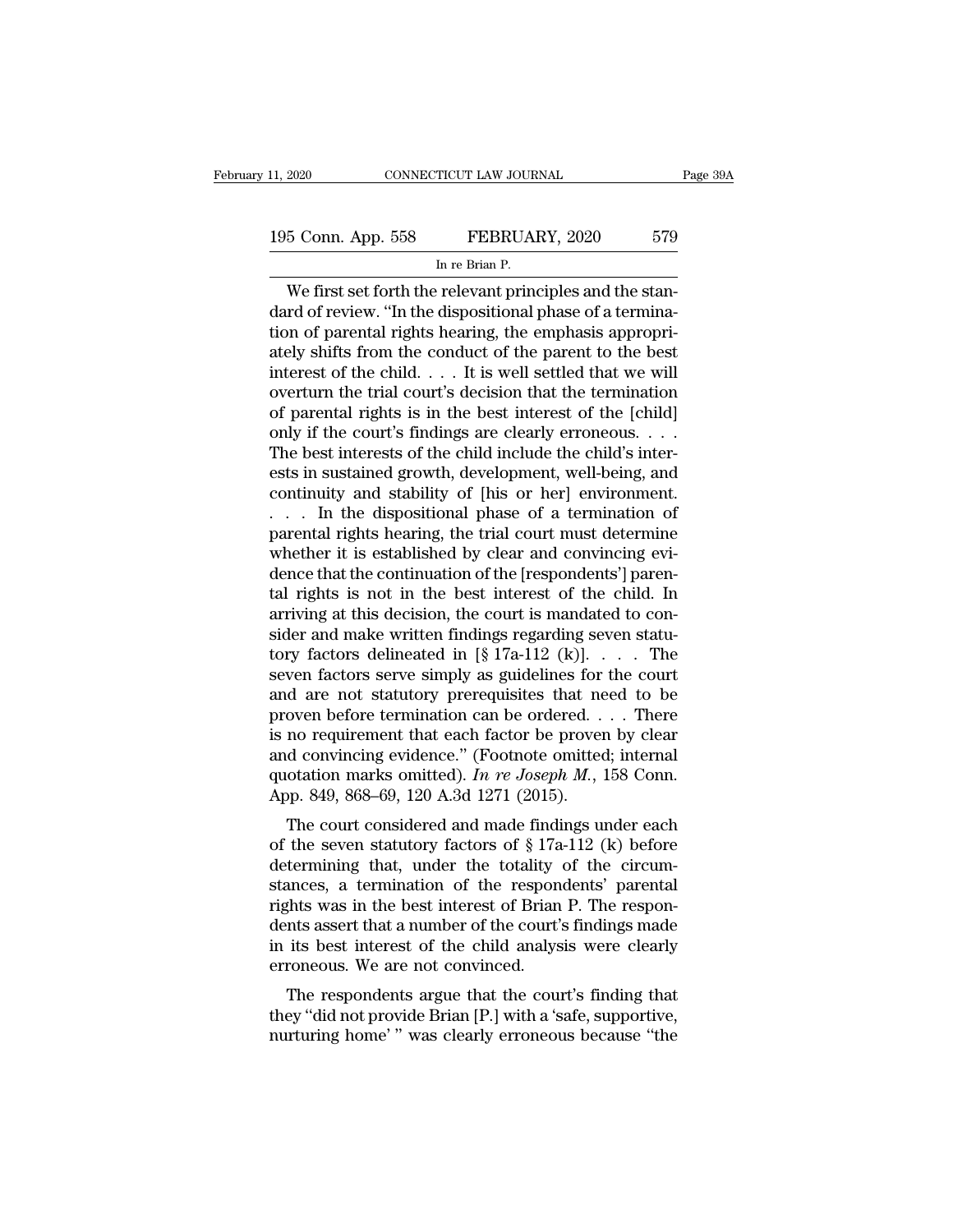# EXECUTE CONNECTICUT LAW JOURNAL February 11, 2020<br>580 FEBRUARY, 2020 195 Conn. App. 558<br>In re Brian P. TICUT LAW JOUR<br>, 2020 1<br>In re Brian P.<br>: trial that the

February 11, 2020<br>
FEBRUARY, 2020 195 Conn. App. 558<br>
In re Brian P.<br>
petitioner admitted at trial that there was never any<br>
concern that the [respondents] were unable to provide<br>
adocuate orga for their child." The respon EXECUARY, 2020 195 Conn. App. 558<br>
In re Brian P.<br>
petitioner admitted at trial that there was never any<br>
concern that the [respondents] were unable to provide<br>
adequate care for their child." The respondents further<br>
cont FEBRUARY, 2020 195 Conn. App. 558<br>
In re Brian P.<br>
petitioner admitted at trial that there was never any<br>
concern that the [respondents] were unable to provide<br>
adequate care for their child.'' The respondents further<br>
con 580 FEBRUARY, 2020 195 Conn. App. 558<br>
In re Brian P.<br>
petitioner admitted at trial that there was never any<br>
concern that the [respondents] were unable to provide<br>
adequate care for their child." The respondents further<br> In re Brian P.<br>
In re Brian P.<br>
petitioner admitted at trial that there was never any<br>
concern that the [respondents] were unable to provide<br>
adequate care for their child." The respondents further<br>
contend that the court' If the Brian P.<br>
In the Brian P.<br>
petitioner admitted at trial that there was never any<br>
concern that the [respondents] were unable to provide<br>
adequate care for their child." The respondents further<br>
contend that the cour petitioner admitted at trial that there was never any<br>concern that the [respondents] were unable to provide<br>adequate care for their child." The respondents further<br>contend that the court's finding that Brian P. "requires<br>a concern that the [respondents] were unable to provide<br>adequate care for their child." The respondents further<br>contend that the court's finding that Brian P. "requires<br>a 'permanent' home, and that denying him 'the perma-<br>ne adequate care for their child." The respondents further<br>contend that the court's finding that Brian P. "requires<br>a 'permanent' home, and that denying him 'the perma-<br>nency to which he is entitled would not be in his best<br>i contend that the court's finding that Brian P. "requires<br>a 'permanent' home, and that denying him 'the perma-<br>nency to which he is entitled would not be in his best<br>interests,' " was clearly erroneous because the court<br>"ci a 'permanent' home, and that denying him 'the perma-<br>nency to which he is entitled would not be in his best<br>interests,' " was clearly erroneous because the court<br>"cite[d] to no evidence to show that the child felt that<br>his nency to which he is entitled would not be in his best<br>interests,'" was clearly erroneous because the court<br>"cite[d] to no evidence to show that the child felt that<br>his current situation lacked permanency, or that the<br>chil interests,'" was clearly erroneous because the court<br>"cite[d] to no evidence to show that the child felt that<br>his current situation lacked permanency, or that the<br>child would suffer adverse results should he remain in<br>fost "cite[d] to no evidence to show that the child felt that<br>his current situation lacked permanency, or that the<br>child would suffer adverse results should he remain in<br>foster care for some additional period prior to reunifica his current situation lacked permanency, or that the<br>child would suffer adverse results should he remain in<br>foster care for some additional period prior to reunifica-<br>tion.'' The trial court found that "Brian [P.] is a hap child would suffer adverse results should he remain in<br>foster care for some additional period prior to reunifica-<br>tion." The trial court found that "Brian [P.] is a happy,<br>healthy child with no special needs or issues, oth foster care for some additional period prior to reunification." The trial court found that "Brian [P.] is a happy, healthy child with no special needs or issues, other than those shared by all children, that is, the need f tion." The trial court found that "Brian [P.] is a happy,<br>healthy child with no special needs or issues, other than<br>those shared by all children, that is, the need for a<br>permanent, safe supportive, nurturing home." The cou healthy child with no special needs or issues, other than<br>those shared by all children, that is, the need for a<br>permanent, safe supportive, nurturing home." The court<br>also found that Brian P. had "been in foster care for<br>o those shared by all children, that is, the need for a<br>permanent, safe supportive, nurturing home." The court<br>also found that Brian P. had "been in foster care for<br>over half his life, while [the respondents] struggled<br>great permanent, safe supportive, nurturing home." The court<br>also found that Brian P. had "been in foster care for<br>over half his life, while [the respondents] struggled<br>greatly with their addiction, and there is no reasonable<br>fo also found that Brian P. had "been in foster care for<br>over half his life, while [the respondents] struggled<br>greatly with their addiction, and there is no reasonable<br>foreseeability that their addiction will be addressed per over half his life, while [the respondents] struggled<br>greatly with their addiction, and there is no reasonable<br>foreseeability that their addiction will be addressed per-<br>manently." Given Brian P.'s age, the amount of time greatly with their addiction, and there is no reasonable<br>foreseeability that their addiction will be addressed per-<br>manently." Given Brian P.'s age, the amount of time he<br>has spent in foster care—more than one-half of his foreseeability that their addiction will be addressed per-<br>manently." Given Brian P.'s age, the amount of time he<br>has spent in foster care—more than one-half of his life—<br>and the court's findings as to the respondents' fa manently." Given Brian P.'s age, the amount of time he<br>has spent in foster care—more than one-half of his life—<br>and the court's findings as to the respondents' failure<br>to rehabilitate—as detailed in part I of this opinion has spent in foster care—more than one-half of his life—and the court's findings as to the respondents' failure<br>to rehabilitate—as detailed in part I of this opinion—<br>we cannot conclude that the court's findings as to Bria —and the court's findings as to the respondents' failure<br>to rehabilitate—as detailed in part I of this opinion—<br>we cannot conclude that the court's findings as to Brian<br>P.'s need for a "permanent, safe, supportive, nurtur to rehabilitate—as detailed in part I of this opinion—<br>we cannot conclude that the court's findings as to Brian<br>P.'s need for a "permanent, safe, supportive, nurturing<br>home" and the respondents' inability to meet that nee we cannot conclude that the court's findings as to Brian<br>P.'s need for a "permanent, safe, supportive, nurturing<br>home" and the respondents' inability to meet that need<br>were clearly erroneous. See In re Anthony H., 104 Con P.'s need for a "permanent, safe, supportive, nurturing<br>home" and the respondents' inability to meet that need<br>were clearly erroneous. See In re Anthony H., 104 Conn.<br>App. 744, 767, 936 A.2d 638 (2007) ("[o]ur appellate<br>c home" and the respondents' inability to meet that need<br>were clearly erroneous. See *In re Anthony H*., 104 Conn.<br>App. 744, 767, 936 A.2d 638 (2007) ("[o]ur appellate<br>courts have recognized that long-term stability is criti were clearly erroneous. See In re Anthony H., 104 Conn.<br>App. 744, 767, 936 A.2d 638 (2007) ("[o]ur appellate<br>courts have recognized that long-term stability is critical<br>to a child's future health and development" [interna App. 744, 767, 936 A.2d 638 (2007) ("[o]ur appellate<br>courts have recognized that long-term stability is critical<br>to a child's future health and development" [internal<br>quotation marks omitted]), cert. denied, 285 Conn. 920 courts have recognized that long-term stability is critical<br>to a child's future health and development" [internal<br>quotation marks omitted]), cert. denied, 285 Conn. 920,<br>943 A.2d 1100 (2008); *In re Victoria B*., 79 Conn. to a child's future health and development" [internal quotation marks omitted]), cert. denied, 285 Conn. 920, 943 A.2d 1100 (2008); *In re Victoria B*., 79 Conn. App. 245, 263, 829 A.2d 855 (2003) (trial court's findings quotation marks o<br>943 A.2d 1100 (20<br>245, 263, 829 A.2d<br>to best interest of c<br>much of child's sh<br>commissioner and<br>nency in her life).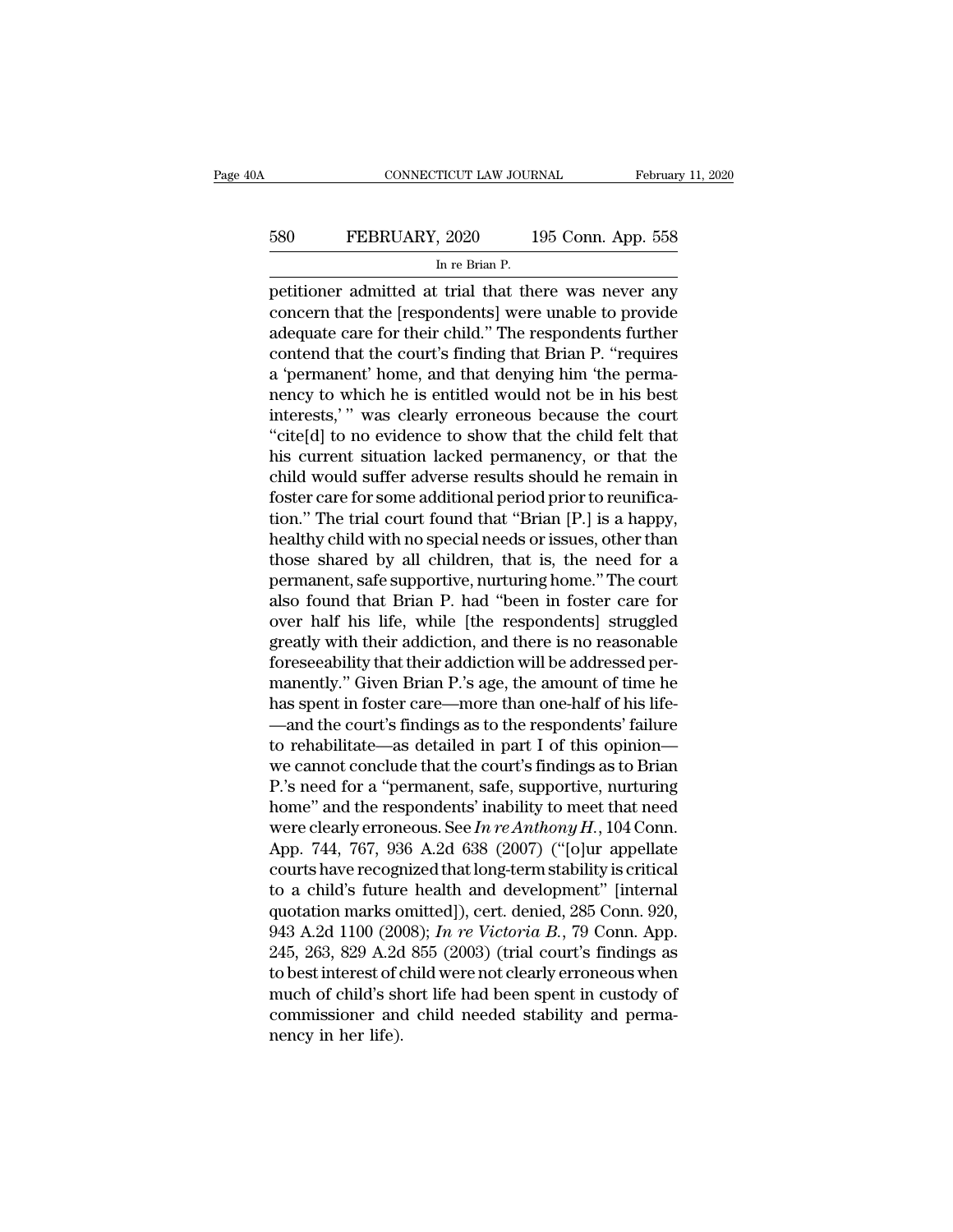# 11, 2020 CONNECTICUT LAW JOURNAL Page 41A<br>195 Conn. App. 558 FEBRUARY, 2020 581<br>In re Brian P. TICUT LAW JOUR<br>FEBRUAl<br>In re Brian P.<br>Intend that bo

The respondents contend that, because there is no<br>denote that Brian P.<br>The respondents contend that, because there is no<br>idence that Brian P.'s needs are not being met, the<br>nut's findings are clearly arrangeus. This argume 195 Conn. App. 558 FEBRUARY, 2020 581<br>
In re Brian P.<br>
The respondents contend that, because there is no<br>
evidence that Brian P.'s needs are not being met, the<br>
court's findings are clearly erroneous. This argument<br>
impros 195 Conn. App. 558 FEBRUARY, 2020 581<br>
In re Brian P.<br>
The respondents contend that, because there is no<br>
evidence that Brian P.'s needs are not being met, the<br>
court's findings are clearly erroneous. This argument<br>
ignore 195 Conn. App. 558 FEBRUARY, 2020 581<br>
In re Brian P.<br>
The respondents contend that, because there is no<br>
evidence that Brian P.'s needs are not being met, the<br>
court's findings are clearly erroneous. This argument<br>
ignore INTERTITY, 2020<br>
INTERTITY, 2020<br>
INTERTITY, 2020<br>
The respondents contend that, because there is no<br>
evidence that Brian P.'s needs are not being met, the<br>
court's findings are clearly erroneous. This argument<br>
ignores th In re Brian P.<br>
The respondents contend that, because there is no<br>
evidence that Brian P.'s needs are not being met, the<br>
court's findings are clearly erroneous. This argument<br>
ignores the court's findings that Brian P. ha The respondents contend that, because there is no<br>evidence that Brian P.'s needs are not being met, the<br>court's findings are clearly erroneous. This argument<br>ignores the court's findings that Brian P. has lived more<br>than o evidence that Brian P.'s needs are not being met, the<br>court's findings are clearly erroneous. This argument<br>ignores the court's findings that Brian P. has lived more<br>than one-half of his life in foster care and that "[Bria court's findings are clearly erroneous. This argument<br>ignores the court's findings that Brian P. has lived more<br>than one-half of his life in foster care and that "[Brian<br>P.] looks to [his] foster mother to meet his needs . ignores the court's findings that Brian P. has lived more<br>than one-half of his life in foster care and that "[Brian<br>P.] looks to [his] foster mother to meet his needs . . . ."<br>If there is no evidence that Brian P.'s needs than one-half of his life in foster care and that "[Brian  $P$ .] looks to [his] foster mother to meet his needs  $\ldots$ ."<br>If there is no evidence that Brian  $P$ .'s needs are not being met, credit belongs to the foster mother P.] looks to [his] foster mother to meet his needs . . . ."<br>If there is no evidence that Brian P.'s needs are not<br>being met, credit belongs to the foster mother who has<br>been primarily responsible for meeting those needs.<br>T If there is no evidence that Brian P.'s needs are not<br>being met, credit belongs to the foster mother who has<br>been primarily responsible for meeting those needs.<br>The court's finding that Brian P.'s needs are being met<br>by hi being met, credit been primarily ref<br>The court's finding<br>by his foster moth<br>that he is in need<br>termination of the<br>best interest.<br>The respondent Finally responsible for meeting those needs.<br>The court's finding that Brian P.'s needs are being met<br>this foster mother is consistent with both its finding<br>at he is in need of stability and its conclusion that<br>mination of The court's intuing that Briant F.'s heeds are being hiet<br>by his foster mother is consistent with both its finding<br>that he is in need of stability and its conclusion that<br>termination of the respondents' parental rights is

by its foster moder is consistent with both its infiding<br>that he is in need of stability and its conclusion that<br>termination of the respondents' parental rights is in his<br>best interest.<br>The respondents also argue that the termination of the respondents' parental rights is in his<br>best interest.<br>The respondents also argue that the court "com-<br>pletely failed to consider the detrimental effect of<br>removing [Brian P.] from his parents and grandpa best interest.<br>
The respondents also argue that the court "com-<br>
pletely failed to consider the detrimental effect of<br>
removing [Brian P.] from his parents and grandparents,<br>
with whom he shares a close bond." The court di The respondents also argue that the court "completely failed to consider the detrimental effect of removing [Brian P.] from his parents and grandparents, with whom he shares a close bond." The court did not overlook the bo The respondents also argue that the court "completely failed to consider the detrimental effect of removing [Brian P.] from his parents and grandparents, with whom he shares a close bond." The court did not overlook the bo pletely failed to consider the detrimental effect of<br>removing [Brian P.] from his parents and grandparents,<br>with whom he shares a close bond." The court did not<br>overlook the bond between Brian P. and the respon-<br>dents. Rat removing [Brian P.] from his parents and grandparents,<br>with whom he shares a close bond." The court did not<br>overlook the bond between Brian P. and the respon-<br>dents. Rather, the court stated that Brian P. "knows<br>and loves with whom he shares a close bond." The court did not<br>overlook the bond between Brian P. and the respon-<br>dents. Rather, the court stated that Brian P. "knows<br>and loves [the respondents], and is loved by them.<br>Parental love overlook the bond between Brian P. and the respondents. Rather, the court stated that Brian P. "knows and loves [the respondents], and is loved by them. Parental love does not equate with parental competence, which in thi dents. Rather, the court stated that Brian P. "knows<br>and loves [the respondents], and is loved by them.<br>Parental love does not equate with parental compe-<br>tence, which in this case requires complete sobriety."<br>This statem and loves [the respondents], and is loved by them.<br>Parental love does not equate with parental competence, which in this case requires complete sobriety."<br>This statement reflects that the court appreciated the<br>bond betwee Parental love does not equate with parental competence, which in this case requires complete sobriety."<br>This statement reflects that the court appreciated the<br>bond between Brian P. and the respondents but, never-<br>theless, tence, which in this case requires complete sobriety."<br>This statement reflects that the court appreciated the<br>bond between Brian P. and the respondents but, never-<br>theless, concluded that it was in his best interest to<br>te This statement reflects that the court appreciated the<br>bond between Brian P. and the respondents but, never-<br>theless, concluded that it was in his best interest to<br>terminate the respondents' parental rights. See In re<br>Ant bond between Brian P. and the respondents but, never-<br>theless, concluded that it was in his best interest to<br>terminate the respondents' parental rights. See In re<br>Anthony H., supra, 104 Conn. App. 765–66 ("[o]ur<br>courts co theless, concluded that it was in his best interest to<br>terminate the respondents' parental rights. See *In re*<br>Anthony *H*., supra, 104 Conn. App. 765–66 ("[o]ur<br>courts consistently have held that even when there is<br>a fin burts consistently have held that even when there is<br>finding of a bond between [a] parent and a child, it<br>ill may be in the child's best interest to terminate<br>arental rights" [internal quotation marks omitted]).<sup>12</sup><br><sup>12</sup> a finding of a bond between [a] parent and a child, it<br>still may be in the child's best interest to terminate<br>parental rights" [internal quotation marks omitted]).<sup>12</sup><br> $\frac{12}{12}$  The respondents state that the terminatio

still may be in the child's best interest to terminate parental rights" [internal quotation marks omitted]).<sup>12</sup><br><sup>12</sup> The respondents state that the termination of the respondents' parental rights will also result in a pe **parental rights**" [internal quotation marks omitted]).<sup>12</sup><br><sup>12</sup> The respondents state that the termination of the respondents' parental rights will also result in a permanent severance of Brian P.'s strong bond with his parentiar rights [internal quotation interns of the respondents' parental rights will also result in a permanent severance of Brian P.'s strong bond with his four grandparents, seeming to argue that this was a factor that <sup>12</sup> The respondents state that the termination of the respondents' parentights will also result in a permanent severance of Brian P.'s strong b with his four grandparents, seeming to argue that this was a factor that cou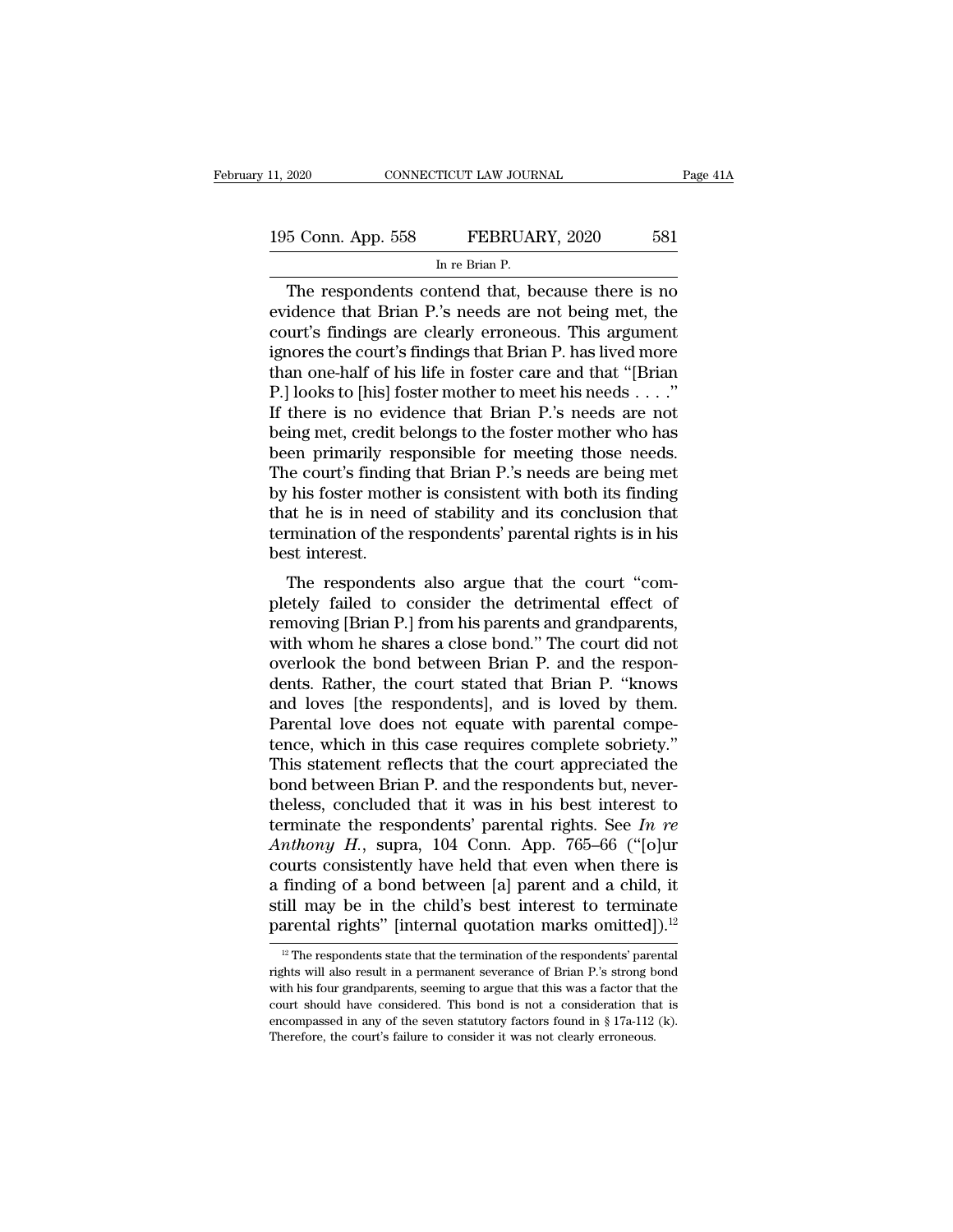### EXECUTE CONNECTICUT LAW JOURNAL February 11, 2020<br>582 FEBRUARY, 2020 195 Conn. App. 582<br>In re Brian P. TICUT LAW JOUR<br>, 2020 1<br>In re Brian P.<br>com our review. CONNECTICUT LAW JOURNAL February 11, 2020<br>
FEBRUARY, 2020 195 Conn. App. 582<br>
In re Brian P.<br>
We cannot conclude from our review of the record that<br>
this finding was clearly erroneous. 582 FEBRUARY, 2020 195 C<br>
In re Brian P.<br>
We cannot conclude from our review of this finding was clearly erroneous.<br>
The judgment is affirmed. FEBRUARY, 2020<br>
In re Brian P.<br>
e cannot conclude from our revises finding was clearly erroneour<br>
The judgment is affirmed.<br>
In this opinion the other judge:

In re Brian P.<br>
In re Brian P.<br>
is finding was clearly erroneous.<br>
The judgment is affirmed.<br>
In this opinion the other judges concurred.

### early erroneous.<br>
affirmed.<br>
he other judges concurred<br>
IN RE BRIAN P.\*<br>
(AC 43119) firmed.<br>
other judges concu<br>
RE BRIAN P.\*<br>
(AC 43119)<br>
. J., and Alvord and Moll, IN RE BRIAN P.\*<br>(AC 43119)<br>DiPentima, C. J., and Alvord and Moll, Js.

### *Syllabus*

 $(AC 43119)$ <br>DiPentima, C. J., and Alvord and Moll, Js.<br> $Syllabus$ <br>The paternal grandmother, S, of the minor child, B, appealed to this court<br>from the judgment of the trial court denying her motion to intervene, From the judgment of the trial court denying her motion to intervene,<br>glade to this court from the judgment of the trial court denying her motion to intervene,<br>which was filed after the court granted the petition of the Co DiPentima, C. J., and Alvord and Moll, Js.<br>
Syllabus<br>
paternal grandmother, S, of the minor child, B, appealed to this court<br>
from the judgment of the trial court denying her motion to intervene,<br>
which was filed after the Syllabus<br>
paternal grandmother, S, of the minor child, B, appealed to this court<br>
from the judgment of the trial court denying her motion to intervene,<br>
which was filed after the court granted the petition of the Commissio Syllabus<br>
bythe motion of the minor child, B, appealed to this court<br>
from the judgment of the trial court denying her motion to intervene,<br>
which was filed after the court granted the petition of the Commissioner<br>
of Chil paternal grandmother, S, of the minor child, B, appealed to this court<br>from the judgment of the trial court denying her motion to intervene,<br>which was filed after the court granted the petition of the Commissioner<br>of Child provide in the judgment of the trial court denying her motion to intervene, which was filed after the court granted the petition of the Commissioner of Children and Families to terminate the parental rights of the responde which was filed after the court granted the petition of the Commissioner of Children and Families to terminate the parental rights of the respondents, the mother and father of B. On appeal, S claimed that the court improp of Children and Families to terminate the parental rights of the respondents, the mother and father of B. On appeal, S claimed that the court improperly denied her motion to intervene. *Held* that this court lacked subjec dents, the mother and father of B. On appeal, S claimed that the court<br>improperly denied her motion to intervene. *Held* that this court lacked<br>subject matter jurisdiction and, accordingly, dismissed the appeal: S<br>neither improperly denied her motion to intervene. *Held* that this court lacked subject matter jurisdiction and, accordingly, dismissed the appeal: S neither initiated the action nor was the action brought against her, and the tr subject matter jurisdiction and, accordingly, dismissed the appeal: S<br>neither initiated the action nor was the action brought against her, and<br>the trial court denied her motion to intervene, thus, S was never a party<br>to t subject matter jurisdiction and, accordingly, dismissed the appeal: S<br>neither initiated the action nor was the action brought against her, and<br>the trial court denied her motion to intervene, thus, S was never a party<br>to t the trial court denied her motion to intervene, thus, S was never a party to the action, and lacked standing to appeal; moreover, S did not have a colorable claim to intervention as a matter of right pursuant to the appli to the action, and lacked standing to appeal; moreover, S did not have a colorable claim to intervention as a matter of right pursuant to the applicable statute ( $\S$  52-263), because S filed her motion to intervene more t a colorable claim to intervention as a matter of right pursuant to the applicable statute ( $\S$  52-263), because S filed her motion to intervene more than two years after the commissioner filed the neglect petition, approx applicable statute (§ 52-263), because S filed her motion to intervene more than two years after the commissioner filed the neglect petition, approximately two years after B was committed to the custody of the commissione approximately two years after the commissioner filed the neglect petition, approximately two years after B was committed to the custody of the commissioner, more than one year after the commissioner filed a termination of approximately two years after B was committed to the custody of the commissioner, more than one year after the commissioner filed a termination of parental rights petition, and nearly one month after the judgment was rende commissioner, more than one year after the commissioner filed a termi-<br>nation of parental rights petition, and nearly one month after the judg-<br>ment was rendered terminating the respondents' parental rights; S was<br>aware of nation of parental rights petition, and nearly one month after the judgement was rendered terminating the respondents' parental rights; S was aware of the proceedings and waited to attempt to intervene until after the ter ment was rendered terminating the respondents' parental rights; S was aware of the proceedings and waited to attempt to intervene until after the termination judgment was rendered, and, S's claim that she could not prevai maxare of the proceedings and waited to attempt to intervene until after<br>the termination judgment was rendered, and, S's claim that she could<br>not prevail on a motion for permanent guardianship pursuant to the<br>applicable s the termination judgment was rendered, and, S's claim that she could not prevail on a motion for permanent guardianship pursuant to the applicable statute ( $\S$  46b-129 (j) (6)) until after the court found that a statutor not prevail on a motion for permanent guardianship pursuant to the applicable statute (§ 46b-129 (j) (6)) until after the court found that a statutory ground for termination existed was unavailing, as this claim misinterp rapplicable statute (§ 46b-129 (j) (6)) until after the court found that a statutory ground for termination existed was unavailing, as this claim misinterpreted the plain language of §46b-129 (j) (6), which sets forth fin statutory ground for termination existed was unavailing, as this claim<br>misinterpreted the plain language of §46b-129 (j) (6), which sets forth<br>findings that a court must make prior to issuing an order for permanent<br>legal misinterpreted the plain language of  $$400-129$  (J) (0), which sets forth<br>findings that a court must make prior to issuing an order for permanent<br>legal guardianship and does not address the issue of the timeliness<br>of a mo

mannes that a court must make prior to issume an order tor permanent<br>legal guardianship and does not address the issue of the timeliness<br>of a motion to intervene and, furthermore, permanent guardianship<br> $*$  In accordance for a motion to intervene and, furthermore, permanent guardianship<br>
\* In accordance with the spirit and intent of General Statutes § 46b-142<br>
(b) and Practice Book § 79a-12, the names of the parties involved in this<br>
appea  $*$  In accordance with the spirit and intent of General Statutes  $§$  46b-142 (b) and Practice Book  $§$  79a-12, the names of the parties involved in this appeal are not disclosed. The records and papers of this case shall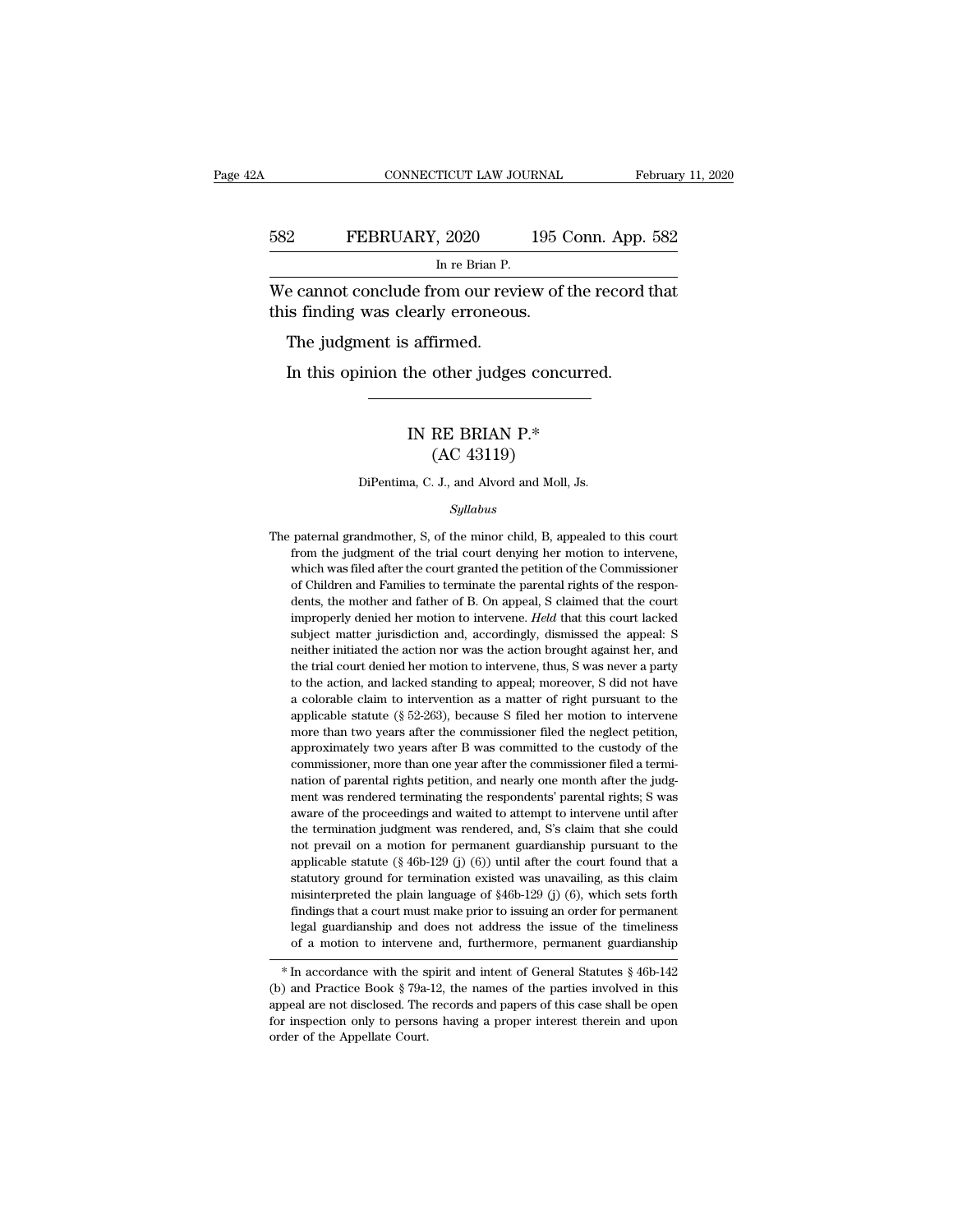# 11, 2020 CONNECTICUT LAW JOURNAL Page 43A<br>195 Conn. App. 582 FEBRUARY, 2020 583<br>In re Brian P. CONNECTICUT LAW JOURNAL<br>
5 Conn. App. 582 FEBRUARY, 2020 583<br>
In re Brian P.<br>
is intended to occur without the termination of parental rights; S's

is intended to occur without the termination of parental rights; S's<br>intended to occur without the termination of parental rights; S's<br>untimeliness was evident by the fact that the court had already appointed University of Search Connection of parental rights; Southern by the fact that the court had already appointed<br>the commissioner as the statutory parent for purposes of securing adoptions. the commissioner as the statutory parent for purposes of securing adoption, thus, the opportunity had passed for S to present evidence concernation, thus, the opportunity had passed for S to present evidence concernation, In re Brian P.<br>
is intended to occur without the termination of parental rights; S's<br>
untimeliness was evident by the fact that the court had already appointed<br>
the commissioner as the statutory parent for purposes of secu In re Brian P.<br>
is intended to occur without the termination of parental rights; S's<br>
untimeliness was evident by the fact that the court had already appointed<br>
the commissioner as the statutory parent for purposes of secu is intended to occur without the termination of parental rights; S's<br>untimeliness was evident by the fact that the court had already appointed<br>the commissioner as the statutory parent for purposes of securing adop-<br>tion, t mimeliness was explained the commissioner<br>tion, thus, the opp<br>ing the viability of<br>terminating parento intervene.<br>Argued December the commissioner as the statutory parent for purposes of securing adoption, thus, the opportunity had passed for S to present evidence concerning the viability of granting her permanent guardianship of B in lieu of termina *Proper History Appendianalistics and, by her delay, S lost any*<br> *Procedural History*<br> *Procedural History*<br> *Procedural History* ing the viability of granting her permanent guardianship of B in lieu of<br>terminating parental rights and, by her delay, S lost any colorable claim<br>to intervene.<br>Argued December 10, 2019—officially released February 6, 2020

terminating parental rights and, by her delay, S lost any colorable claim<br>to intervene.<br>Argued December 10, 2019—officially released February 6, 2020\*\*<br>Procedural History<br>Petition by the Commissioner of Children and Fami-<br> to intervene.<br>
Argued December 10, 2019—officially released February 6, 2020\*\*<br>
Procedural History<br>
Petition by the Commissioner of Children and Fami-<br>
lies to terminate the respondents' parental rights with<br>
respect to th Argued December 10, 2019—officially released February 6, 2020<sup>\*\*</sup><br>
Procedural History<br>
Petition by the Commissioner of Children and Fami-<br>
lies to terminate the respondents' parental rights with<br>
respect to their minor chi Procedural History<br>
Petition by the Commissioner of Children and Fami-<br>
lies to terminate the respondents' parental rights with<br>
respect to their minor child, brought to the Superior<br>
Court in the judicial district of New Protedural History<br>
J. Thotedural History<br>
Iles to terminate the respondents' parental rights with<br>
respect to their minor child, brought to the Superior<br>
Court in the judicial district of New London, Juvenile<br>
Matters at Petition by the Commissioner of Children and Fami-<br>lies to terminate the respondents' parental rights with<br>respect to their minor child, brought to the Superior<br>Court in the judicial district of New London, Juvenile<br>Matter lies to terminate the respondents' parental rights with<br>respect to their minor child, brought to the Superior<br>Court in the judicial district of New London, Juvenile<br>Matters at Waterford, and tried to the court, *Driscoll*, respect to their minor child, brought to the Superior<br>Court in the judicial district of New London, Juvenile<br>Matters at Waterford, and tried to the court, *Driscoll*,<br>*J.*; judgment terminating the respondents' parental<br>ri *I*.; judgment terminatively.<br>The ights; thereafter, the compther's motion to interminatively.<br>mother appealed to this Benjamin M. Watten<br>nal grandmother).<br>Sara Nadim, assistan Fints; thereafter, the court denied the paternal grand-<br>
Shear's motion to intervene, and the paternal grand-<br>
Shear appealed to this court. Appeal dismissed.<br> *Benjamin M. Wattenmaker*, for the appellant (pater-<br>
I grandm

mother's motion to intervene, and the paternal grand-<br>mother appealed to this court. Appeal dismissed.<br>Benjamin M. Wattenmaker, for the appellant (pater-<br>nal grandmother).<br>Sara Nadim, assistant attorney general, with whom, mother appealed to this court. Appeal dismissed.<br> *Benjamin M. Wattenmaker*, for the appellant (paternal grandmother).<br> *Sara Nadim*, assistant attorney general, with whom,<br>
on the brief, were William Tong, attorney genera Benjamin M. Wattenma<br>nal grandmother).<br>Sara Nadim, assistant a<br>on the brief, were William<br>Benjamin Zivyon, assista<br>appellee (petitioner).<br>James W. Auwood, for t *James Madim, assistant attorney general, with*<br>*James William Tong, attorney general, minor zivyon, assistant attorney general,*<br>*Pellee (petitioner).*<br>*James W. Auwood, for the minor child.*<br>*Opinion* 

### *Opinion*

mjamin Zivyon, assistant attorney general, for the<br>pellee (petitioner).<br>James W. Auwood, for the minor child.<br>Opinion<br>DiPENTIMA, C. J. The paternal grandmother of the<br>inor child and proposed intervenor, Susan P., appeals *Minor Child and proposed intervenor*, Susan P., appeals from the denial of her motion to intervene, which was<br>
filed following the judgment of the trial court graphing<br>
Filed following the judgment of the trial court grap *James W. Auwood*, for the minor child.<br>  $\frac{Opinion}{Opinion}$ <br>
DiPENTIMA, C. J. The paternal grandmother of the minor child and proposed intervenor, Susan P., appeals from the denial of her motion to intervene, which was filed f James W. Auwood, for the minor child.<br>
opinion<br>
DiPENTIMA, C. J. The paternal grandmother of the<br>
minor child and proposed intervenor, Susan P., appeals<br>
from the denial of her motion to intervene, which was<br>
filed followi **Commission Commission Commissioner Commissioner Commissioner Susan P., appeals**<br>from the denial of her motion to intervene, which was<br>filed following the judgment of the trial court granting<br>the petition of the Commission DiPENTIMA, C. J. The paternal grandmother of the<br>minor child and proposed intervenor, Susan P., appeals<br>from the denial of her motion to intervene, which was<br>filed following the judgment of the trial court granting<br>the pet DiPENTIMA, C. J. The paternal grandmother of the<br>minor child and proposed intervenor, Susan P., appeals<br>from the denial of her motion to intervene, which was<br>filed following the judgment of the trial court granting<br>the pet filed following the judgment of the trial court granting<br>the petition of the Commissioner of Children and Fami-<br>lies (commissioner) to terminate the parental rights of<br>Brian P. (father) and Jennifer L. (mother) with respe Brian P. (father) and Jennifer L. (mother) with respect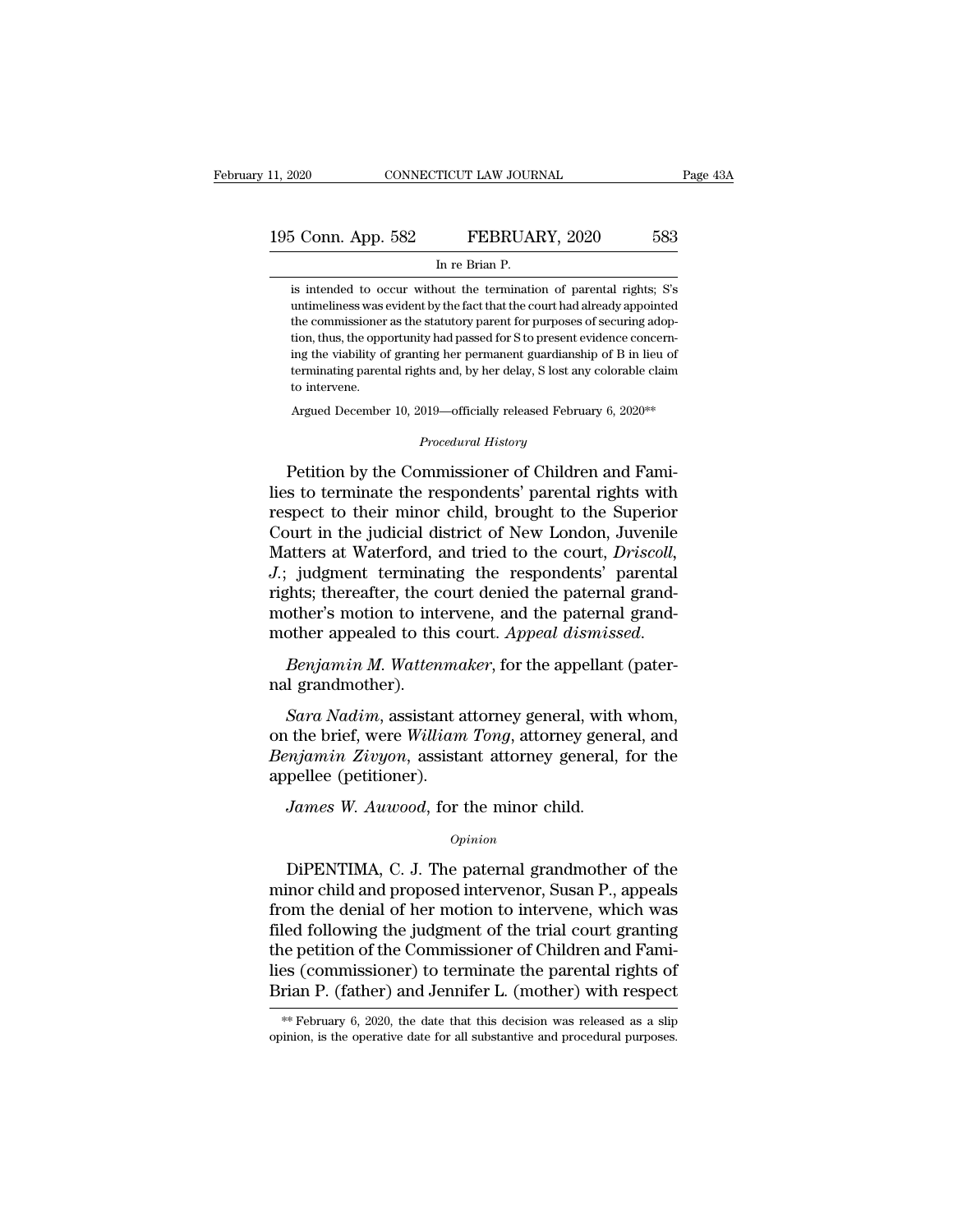|     | CONNECTICUT LAW JOURNAL                                  | February 11, 2020  |
|-----|----------------------------------------------------------|--------------------|
| 584 | FEBRUARY, 2020                                           | 195 Conn. App. 582 |
|     | In re Brian P.                                           |                    |
|     | to the minor child. Brian $P^1$ We conclude that we lack |                    |

CONNECTICUT LAW JOURNAL February 11, 2020<br>
584 FEBRUARY, 2020 195 Conn. App. 582<br>
In re Brian P.<br>
to the minor child, Brian P.<sup>1</sup> We conclude that we lack<br>
subject matter jurisdiction and, accordingly, dismiss<br>
the appeal FEBRUARY, 2020 195 Conn. App. 582<br>
In re Brian P.<br>
to the minor child, Brian P.<sup>1</sup> We conclude that we lack<br>
subject matter jurisdiction and, accordingly, dismiss<br>
the appeal. 584 FEBR<br>to the minor chi<br>subject matter<br>the appeal.<br>The relevant FEBRUARY, 2020 195 Conn. App. 582<br>
In re Brian P.<br>
the minor child, Brian P.<sup>1</sup> We conclude that we lack<br>
bject matter jurisdiction and, accordingly, dismiss<br>
e appeal.<br>
The relevant facts are those that follow. Brian P.<br>

 $\frac{\ln n}{n}$  in February, 2016, and his meconium tested positive for opiates. Both parents had a history of opiate addiction although initially only the mother admitted and distinguished addiction although initially only th to the minor child, Brian P.<sup>1</sup> We conclude that we lack<br>subject matter jurisdiction and, accordingly, dismiss<br>the appeal.<br>The relevant facts are those that follow. Brian P.<br>was born in February, 2016, and his meconium tes addiction, although initially only the mother admitsion and accordingly, dismiss<br>the appeal.<br>The relevant facts are those that follow. Brian P.<br>was born in February, 2016, and his meconium tested<br>positive for opiates. Both subject matter jurisdiction and, accordingly, dishuss<br>the appeal.<br>The relevant facts are those that follow. Brian P.<br>was born in February, 2016, and his meconium tested<br>positive for opiates. Both parents had a history of o The relevant facts are those that follow. Brian P.<br>was born in February, 2016, and his meconium tested<br>positive for opiates. Both parents had a history of opiate<br>addiction, although initially only the mother admitted<br>her a The relevant facts are those that follow. Brian P.<br>was born in February, 2016, and his meconium tested<br>positive for opiates. Both parents had a history of opiate<br>addiction, although initially only the mother admitted<br>her a was born in February, 2016, and his meconium tested<br>positive for opiates. Both parents had a history of opiate<br>addiction, although initially only the mother admitted<br>her addiction to the Department of Children and Fami-<br>li positive for opiates. Both parents had a history of opiate<br>addiction, although initially only the mother admitted<br>her addiction to the Department of Children and Fami-<br>lies (department). The department became involved<br>and addiction, although initially only the mother admitted<br>her addiction to the Department of Children and Fami-<br>lies (department). The department became involved<br>and entered into a voluntary agreement with Susan P.<br>wherein Br her addiction to the Department of Children and Families (department). The department became involved<br>and entered into a voluntary agreement with Susan P.<br>wherein Brian P. was placed under the parents' custody<br>at Susan P.' lies (department). The department became involved<br>and entered into a voluntary agreement with Susan P.<br>wherein Brian P. was placed under the parents' custody<br>at Susan P.'s home, with the further agreement that<br>the mother w and entered into a voluntary agreement with Susan P.<br>wherein Brian P. was placed under the parents' custody<br>at Susan P.'s home, with the further agreement that<br>the mother would have no unsupervised contact with<br>Brian P. Th wherein Brian P. was placed u<br>at Susan P.'s home, with th<br>the mother would have no u<br>Brian P. The mother was to e<br>treatment, and no treatment v<br>father because, according to<br>substance abuse issues.<br>On January 18, 2017, th busant 1:5 holde, whit the further agreement that<br>e mother would have no unsupervised contact with<br>ian P. The mother was to engage in substance abuse<br>eatment, and no treatment was recommended for the<br>ther because, accordin Frian P. The mother was to engage in substance abuse<br>treatment, and no treatment was recommended for the<br>father because, according to the parents, he had no<br>substance abuse issues.<br>On January 18, 2017, the commissioner fil

Drian 1. The modier was to engage in substance abuse<br>treatment, and no treatment was recommended for the<br>father because, according to the parents, he had no<br>substance abuse issues.<br>On January 18, 2017, the commissioner fil father because, according to the parents, he had no<br>substance abuse issues.<br>On January 18, 2017, the commissioner filed a<br>neglect petition. On April 25, 2017, the parents pleaded<br>nolo contendere to the neglect allegations, rather because, according to the parents, he had no<br>substance abuse issues.<br>On January 18, 2017, the commissioner filed a<br>neglect petition. On April 25, 2017, the parents pleaded<br>nolo contendere to the neglect allegations, on January 18, 2017, the commissioner filed a<br>neglect petition. On April 25, 2017, the parents pleaded<br>nolo contendere to the neglect allegations, the court<br>accepted the pleas, and Brian P. was adjudicated<br>neglected. The c On January 18, 2017, the commissioner filed a<br>neglect petition. On April 25, 2017, the parents pleaded<br>nolo contendere to the neglect allegations, the court<br>accepted the pleas, and Brian P. was adjudicated<br>neglected. The neglect petition. On April 25, 2017, the parents pleaded<br>nolo contendere to the neglect allegations, the court<br>accepted the pleas, and Brian P. was adjudicated<br>neglected. The court ordered that Brian P. remain in<br>the paren nolo contendere to the neglect allegations, the court<br>accepted the pleas, and Brian P. was adjudicated<br>neglected. The court ordered that Brian P. remain in<br>the parents' custody at the parents' place of abode with<br>six month accepted the pleas, and Brian P. was adjudicated<br>neglected. The court ordered that Brian P. remain in<br>the parents' custody at the parents' place of abode with<br>six months of protective supervision. At that time, the<br>parents the parents' custody at the parents' place of abode with<br>six months of protective supervision. At that time, the<br>parents' place of abode was at Susan P.'s house. On<br>June 9, 2017, in response to an oral motion made by<br>the c six months of protective supervision. At that time, the<br>parents' place of abode was at Susan P.'s house. On<br>June 9, 2017, in response to an oral motion made by<br>the commissioner, the court, *Hon. Michael A. Mack*,<br>judge tri parents' place of abode was at Susan P.'s house. On<br>June 9, 2017, in response to an oral motion made by<br>the commissioner, the court, *Hon. Michael A. Mack*,<br>judge trial referee, modified the disposition and com-<br>mitted Bri June 9, 2017, in response to an oral motion made by<br>the commissioner, the court, *Hon. Michael A. Mack*,<br>judge trial referee, modified the disposition and com-<br>mitted Brian P. to the care and custody of the commis-<br>sioner. the commissioner, the court, *Hon. Michael A. Mack*, judge trial referee, modified the disposition and committed Brian P. to the care and custody of the commissioner.<sup>2</sup> On June 14, 2017, the father admitted to the depart department that he had been addicted to opiates for<br>the past three years. On May 22, 2018, the commissioner<br>filed a petition for termination of parental rights.<br><sup>1</sup>Pursuant to Practice Book § 67-13, the attorney for the m department that he had been addicted to opiates for<br>the past three years. On May 22, 2018, the commissioner<br>filed a petition for termination of parental rights.<br> $\frac{1}{1}$ Pursuant to Practice Book § 67-13, the attorney for

filed a petition for termination of parental rights.<br>
<sup>1</sup> Pursuant to Practice Book § 67-13, the attorney for the minor chi<br>
a statement adopting in its entirety the brief filed by the commission<br>
<sup>2</sup> Brian P. has been in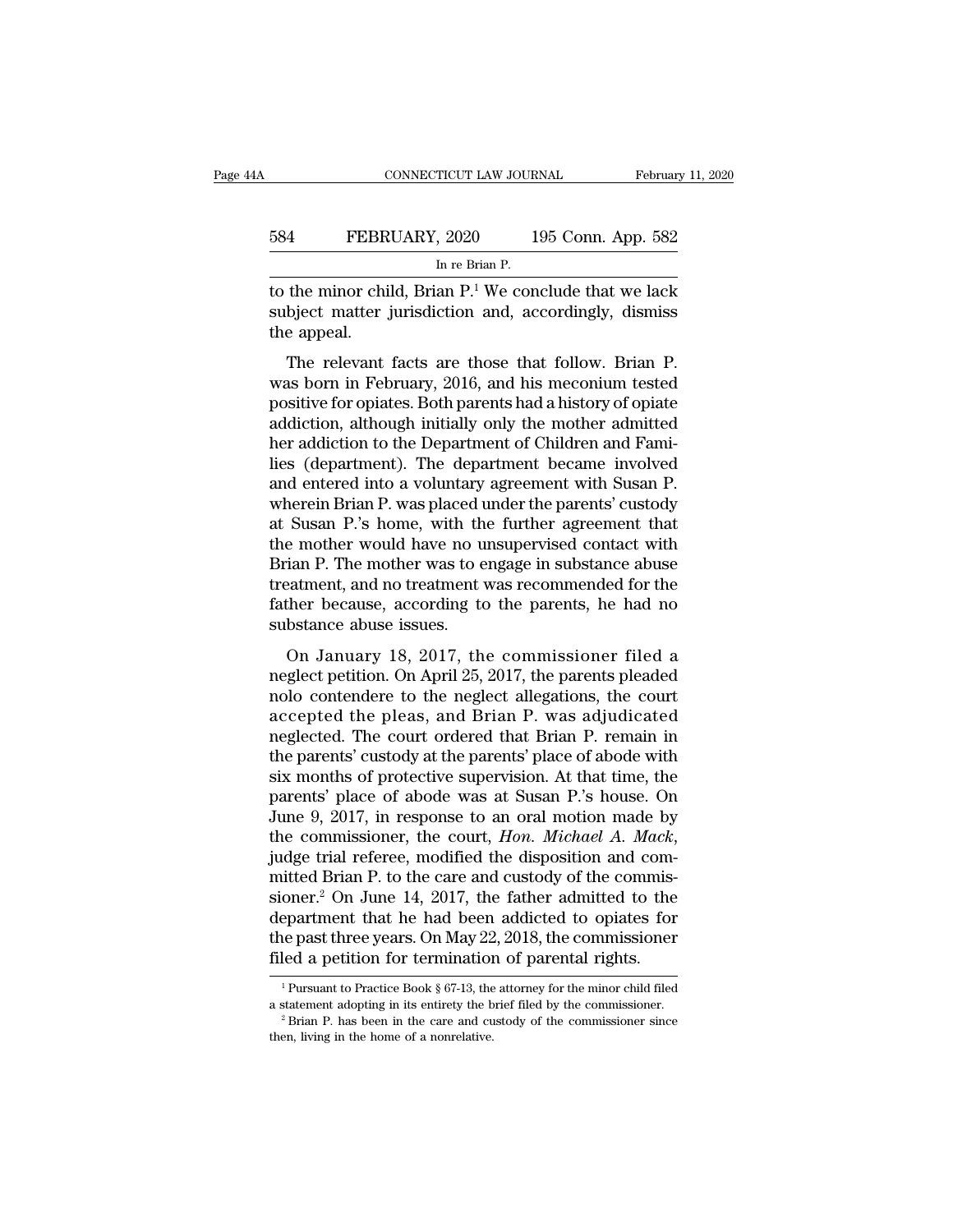11, 2020 CONNECTICUT LAW JOURNAL Page 45A<br>195 Conn. App. 582 FEBRUARY, 2020 585<br>In re Brian P. TICUT LAW JOUR<br>FEBRUAL<br>In re Brian P.<br>P. COUTT Drisc

CONNECTICUT LAW JOURNAL Page 45A<br>
5 Conn. App. 582 FEBRUARY, 2020 585<br>
In re Brian P.<br>
On May 3, 2019, the court, *Driscoll, J.*, granted the tition for termination of parental rights.<sup>3</sup> The court 195 Conn. App. 582 FEBRUARY, 2020 585<br>
In re Brian P.<br>
On May 3, 2019, the court, *Driscoll*, *J.*, granted the petition for termination of parental rights.<sup>3</sup> The court found that no family member was available as a place 195 Conn. App. 582 FEBRUARY, 2020 585<br>
In re Brian P.<br>
On May 3, 2019, the court, *Driscoll*, *J*., granted the petition for termination of parental rights.<sup>3</sup> The court found that no family member was available as a place 195 Conn. App. 582 FEBRUARY, 2020 585<br>
In re Brian P.<br>
On May 3, 2019, the court, *Driscoll*, *J.*, granted the petition for termination of parental rights.<sup>3</sup> The court found that no family member was available as a plac In re Brian P.<br>
In re Brian P.<br>
On May 3, 2019, the court, *Driscoll*, *J.*, granted the<br>
petition for termination of parental rights.<sup>3</sup> The court<br>
found that no family member was available as a place-<br>
ment resource and a in re Brian P.<br>
The re Brian P.<br>
On May 3, 2019, the court, *Driscoll*, *J.*, granted the<br>
petition for termination of parental rights.<sup>3</sup> The court<br>
found that no family member was available as a place-<br>
ment resource On May 3, 2019, the court, *Driscoll*, *J.*, granted the petition for termination of parental rights.<sup>3</sup> The court found that no family member was available as a placement resource and that Brian P. had been placed in a f petition for termination of parental rights.<sup>3</sup> The court<br>found that no family member was available as a place-<br>ment resource and that Brian P. had been placed in a<br>foster home of a nonrelative.<sup>4</sup> The court first made its found that no family member was available as a place-<br>ment resource and that Brian P. had been placed in a<br>foster home of a nonrelative.<sup>4</sup> The court first made its<br>adjudicatory decision that a statutory basis for terminament resource and that Brian P. had been placed in a<br>foster home of a nonrelative.<sup>4</sup> The court first made its<br>adjudicatory decision that a statutory basis for termina-<br>tion of parental rights existed pursuant to General foster home of a nonrelative.<sup>4</sup> The court first made its<br>adjudicatory decision that a statutory basis for termina-<br>tion of parental rights existed pursuant to General Stat-<br>utes § 17a-112 (j) because both parents had fai adjudicatory decision that a statutory basis for termination of parental rights existed pursuant to General Statutes § 17a-112 (j) because both parents had failed to achieve rehabilitation to such a degree as to be able to tion of parental rights existed pursuant to General Stat-<br>utes § 17a-112 (j) because both parents had failed to<br>achieve rehabilitation to such a degree as to be able to<br>assume a responsible position in Brian P.'s life. Th utes § 17a-112 (j) because both parents had failed to<br>achieve rehabilitation to such a degree as to be able to<br>assume a responsible position in Brian P.'s life. The<br>court concluded in the dispositional phase, after exam-<br> achieve rehabilitation to such a degree as to be able to<br>assume a responsible position in Brian P.'s life. The<br>court concluded in the dispositional phase, after exam-<br>ining the seven factors in § 17a-112 (k), that terminat assume a responsible position in Brian P.'s life. The court concluded in the dispositional phase, after examining the seven factors in  $\S 17a-112$  (k), that termination of parental rights was in Brian P.'s best interests. court concluded in the dispositional phase, after e<br>ining the seven factors in  $\S$  17a-112 (k), that termins<br>of parental rights was in Brian P.'s best interests.<br>court granted the commissioner's petition to term<br>the paren may are seven metabor in  $S$  Tra Tra (c), and derivation<br>parental rights was in Brian P.'s best interests. The<br>urt granted the commissioner's petition to terminate<br>e parental rights of Brian P.'s biological parents and<br>po or parental rights was in Eritan 1:5 sest interests. The<br>court granted the commissioner's petition to terminate<br>the parental rights of Brian P.'s biological parents and<br>appointed the commissioner as the statutory parent fo

resource and commissioner b permon to terminate<br>the parental rights of Brian P.'s biological parents and<br>appointed the commissioner as the statutory parent for<br>the purpose of securing Brian P.'s adoption.<br>On May 31, 2019, appointed the commissioner as the statutory parents and<br>appointed the commissioner as the statutory parent for<br>the purpose of securing Brian P.'s adoption.<br>On May 31, 2019, approximately one month after<br>the termination jud depended are commissioner as are saludedly parented the purpose of securing Brian P.'s adoption.<br>
On May 31, 2019, approximately one month after<br>
the termination judgment, Susan P. filed a "motion to<br>
reopen judgment, inte on May 31, 2019, approximately one month after<br>the termination judgment, Susan P. filed a "motion to<br>reopen judgment, intervene and request permanent<br>transfer of guardianship of the minor." She filed an<br>amended motion on J On May 31, 2019, approximately one month after<br>the termination judgment, Susan P. filed a "motion to<br>reopen judgment, intervene and request permanent<br>transfer of guardianship of the minor." She filed an<br>amended motion on J the termination judgment, Susan P. filed a "motion to<br>reopen judgment, intervene and request permanent<br>transfer of guardianship of the minor." She filed an<br>amended motion on June 3, 2019. The amended motion<br>sought interven reopen judgment, intervene and request permanent<br>transfer of guardianship of the minor." She filed an<br>amended motion on June 3, 2019. The amended motion<br>sought intervention as a matter of right and permissive<br>intervention. transfer of guardianship of the minor." She filed an<br>amended motion on June 3, 2019. The amended motion<br>sought intervention as a matter of right and permissive<br>intervention. In her amended motion, Susan P. alleged<br>that she amended motion on June 3, 2019. The amended motion<br>sought intervention as a matter of right and permissive<br>intervention. In her amended motion, Susan P. alleged<br>that she had a preexisting relationship with Brian P.<br>and was sought intervention as a matter of right and permissive<br>intervention. In her amended motion, Susan P. alleged<br>that she had a preexisting relationship with Brian P.<br>and was actively involved in his care. She alleged that<br>in intervention. In her amended motion, Susan P. alleged<br>that she had a preexisting relationship with Brian P.<br>and was actively involved in his care. She alleged that<br>in September, 2016, Brian P. moved into her home and<br>she c Experiment and the cared for him until June, 2017. She claimed that<br>the department informed her repeatedly that, "pending<br>the parents' compliance," Brian P. would be returned<br> $\frac{3}{12}$ Brian P.'s biological parents appeal she cared for him until June, 2017. She claimed that<br>the department informed her repeatedly that, "pending<br>the parents' compliance," Brian P. would be returned<br><sup>3</sup>Brian P.'s biological parents appealed from the judgment of

the department informed her repeatedly that, "pending<br>the parents' compliance," Brian P. would be returned<br> $3\,\text{Brian}$  P.'s biological parents appealed from the judgment of the trial<br>court terminating their parental rights the parents' compliance," Brian P. would be returned<br>
<sup>3</sup> Brian P.'s biological parents appealed from the judgment of the trial<br>
court terminating their parental rights. See *In re Brian P.*, 195 Conn. App.<br>
558, A.3d (20 court terminating their parental rights. See In re Brian  $P_{1,1}$  Conn. App. of Brian P.'s biological parents represents Susan P. in the present appeal.

<sup>&</sup>lt;sup>3</sup> Brian P.'s biological parents appealed from the judgment of the trial court terminating their parental rights. See *In re Brian P.*, 195 Conn. App. 558, A.3d (2020). The same attorney who filed the appeal on behalf of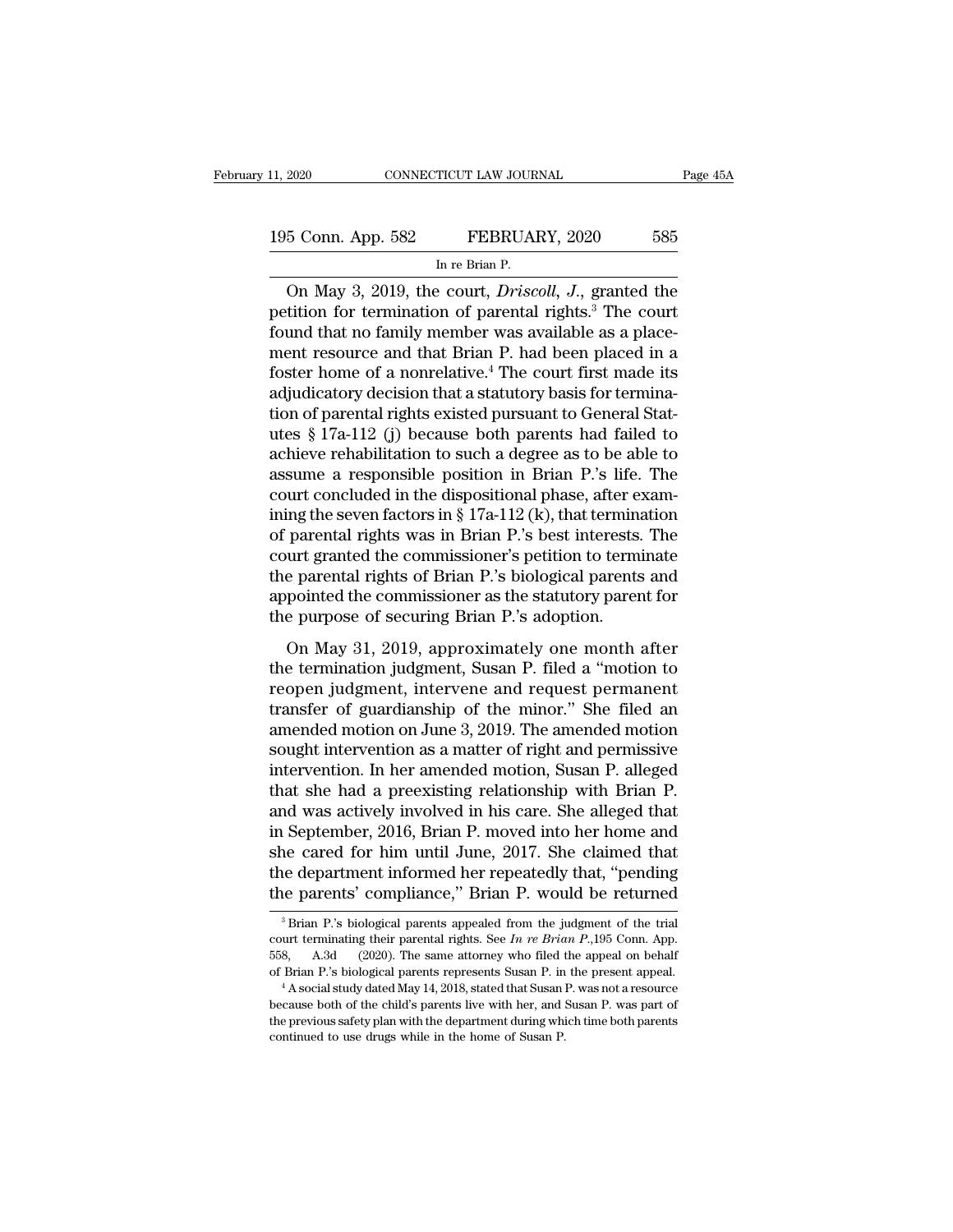# EXECUTE CONNECTICUT LAW JOURNAL February 11, 2020<br>586 FEBRUARY, 2020 195 Conn. App. 582<br>In re Brian P. TICUT LAW JOUR<br>, 2020 1<br>In re Brian P.<br>nts or family !

CONNECTICUT LAW JOURNAL February 11, 2020<br>
FEBRUARY, 2020 195 Conn. App. 582<br>
In re Brian P.<br>
to the care of his parents or family. She further alleged<br>
that the department did not discuss the case with her<br>
for confidenti FEBRUARY, 2020 195 Conn. App. 582<br>
In re Brian P.<br>
to the care of his parents or family. She further alleged<br>
that the department did not discuss the case with her<br>
for confidentiality reasons and did not raise the fact<br>
t  $\frac{586}{\text{In re Brian P.}}$ <br>  $\frac{\text{In re Brian P.}}{\text{In re Brian P.}}$ <br>
to the care of his parents or family. She further alleged<br>
that the department did not discuss the case with her<br>
for confidentiality reasons and did not raise the fact<br>
that th 586 FEBRUARY, 2020 195 Conn. App. 582<br>
In re Brian P.<br>
to the care of his parents or family. She further alleged<br>
that the department did not discuss the case with her<br>
for confidentiality reasons and did not raise the fa In re Brian P.<br>
In re Brian P.<br>
to the care of his parents or family. She further alleged<br>
that the department did not discuss the case with her<br>
for confidentiality reasons and did not raise the fact<br>
that the parents res In re Brian P.<br>
to the care of his parents or family. She further alleged<br>
that the department did not discuss the case with her<br>
for confidentiality reasons and did not raise the fact<br>
that the parents resided at her home to the care of his parents or family. She further alleged<br>that the department did not discuss the case with her<br>for confidentiality reasons and did not raise the fact<br>that the parents resided at her home as an issue agains that the department did not discuss the case with her<br>for confidentiality reasons and did not raise the fact<br>that the parents resided at her home as an issue against<br>her being a possible placement resource. On June 11,<br>201 for confidentiality reasons and did not raise the fact<br>that the parents resided at her home as an issue against<br>her being a possible placement resource. On June 11,<br>2019, oral argument was held regarding Susan P.'s<br>motion that the parents resided at her home as an issue against<br>her being a possible placement resource. On June 11,<br>2019, oral argument was held regarding Susan P.'s<br>motion to intervene. The court, after considering sev-<br>eral fa her being a possible placement res<br>2019, oral argument was held re<br>motion to intervene. The court, aft<br>eral factors, denied Susan P.'s moti<br>stated that the motion was "very<br>[Brian P. is] entitled to a determinat<br>nency." Th The, Star argament was herd regarding stature 1:5<br>
otion to intervene. The court, after considering sev-<br>
al factors, denied Susan P.'s motion to intervene and<br>
ated that the motion was "very untimely filed and<br>
rian P. is denied factors, denied Susan P.'s motion to intervene and<br>stated that the motion was "very untimely filed and<br>[Brian P. is] entitled to a determination as to his perma-<br>nency." This appeal followed.<br>On appeal, Susan P. cla

that factors, defined susan P. is modern to intervente and<br>stated that the motion was "very untimely filed and<br>[Brian P. is] entitled to a determination as to his perma-<br>nency." This appeal followed.<br>On appeal, Susan P. cl Brian P. is] entitled to a determination as to his permanency." This appeal followed.<br>On appeal, Susan P. claims that the court improperly<br>denied her motion to intervene. The commissioner con-<br>tends that because Susan P. parameters. This appeal followed.<br>
On appeal, Susan P. claims that the court improperly<br>
denied her motion to intervene. The commissioner con-<br>
tends that because Susan P. is not a party to the under-<br>
lying action and be Francy. This appear ronowed.<br>
On appeal, Susan P. claims that the court improperly<br>
denied her motion to intervene. The commissioner con-<br>
tends that because Susan P. is not a party to the under-<br>
lying action and because On appeal, Susan P. claims that the court improperly<br>denied her motion to intervene. The commissioner con-<br>tends that because Susan P. is not a party to the under-<br>lying action and because she does not have a color-<br>able c denied her motion to intervene. The commissioner con-<br>tends that because Susan P. is not a party to the under-<br>lying action and because she does not have a color-<br>able claim to intervene as a matter of right, the statute<br>g tends that because Susan P. is not a party to the underlying action and because she does not have a colorable claim to intervene as a matter of right, the statute governing our jurisdiction, General Statutes  $\S$  52-263, d lying action and because she does not have a color-<br>able claim to intervene as a matter of right, the statute<br>governing our jurisdiction, General Statutes § 52-263,<br>deprives us of jurisdiction to hear this appeal. We first able claim to intervene as a matter of right, the statute<br>governing our jurisdiction, General Statutes § 52-263,<br>deprives us of jurisdiction to hear this appeal. We first<br>address this threshold issue and conclude that Sus governing our jurisdiction, General Statutes § 52-263,<br>deprives us of jurisdiction to hear this appeal. We first<br>address this threshold issue and conclude that Susan<br>P. does not have the party status necessary to invoke<br>o deprives us of jurisdiction to hear this appeal. We first<br>address this threshold issue and conclude that Susan<br>P. does not have the party status necessary to invoke<br>our appellate jurisdiction. "A threshold inquiry of this address this threshold issue and conclude that Susan P. does not have the party status necessary to invoke<br>our appellate jurisdiction. "A threshold inquiry of this<br>court upon every appeal presented to it is the question<br>o P. does not have the party status necessary to invoke<br>our appellate jurisdiction. "A threshold inquiry of this<br>court upon every appeal presented to it is the question<br>of appellate jurisdiction.... It is well established t our appellate jurisdiction. "A threshold inquiry of this<br>court upon every appeal presented to it is the question<br>of appellate jurisdiction. . . . It is well established that<br>the subject matter jurisdiction of the Appellat court upon every appeal presented to it is the question<br>of appellate jurisdiction. . . . It is well established that<br>the subject matter jurisdiction of the Appellate Court<br>. . . is governed by . . . § 52-263 . . . . Secti of appellate jurisdiction. . . . It is well established that<br>the subject matter jurisdiction of the Appellate Court<br>. . . is governed by . . . § 52-263 . . . . Section 52-<br>263 provides: 'Upon the trial of all matters of f the subject matter jurisdiction of the Appellate Court<br>  $\ldots$  is governed by  $\ldots$  § 52-263  $\ldots$ . Section 52-<br>
263 provides: 'Upon the trial of all matters of fact in<br>
any cause or action in the Superior Court, whether t court or judge upon any question or general to the court or judge upon the trial of all matters of fact in<br>any cause or action in the Superior Court, whether to<br>the court or jury, or before any judge thereof when the<br>juri 263 provides: 'Upon the trial of all matters of fact in<br>any cause or action in the Superior Court, whether to<br>the court or jury, or before any judge thereof when the<br>jurisdiction of any action or proceeding is vested in<br>hi any cause or action in the Superior Court, whether to<br>the court or jury, or before any judge thereof when the<br>jurisdiction of any action or proceeding is vested in<br>him, if either party is aggrieved by the decision of the<br>c the court or jury, or before any judge thereof when the<br>jurisdiction of any action or proceeding is vested in<br>him, if either party is aggrieved by the decision of the<br>court or judge upon any question or questions of law<br>ar jurisdiction of any action or proceeding is vested in<br>him, if either party is aggrieved by the decision of the<br>court or judge upon any question or questions of law<br>arising in the trial, including the denial of a motion to<br> him, if either party is aggrieved by the decision of the court or judge upon any question or questions of law arising in the trial, including the denial of a motion to set aside a verdict, he may appeal to the court having court or judge upon any question or questions of law<br>arising in the trial, including the denial of a motion to<br>set aside a verdict, he may appeal to the court having<br>jurisdiction from the final judgment of the court or of<br>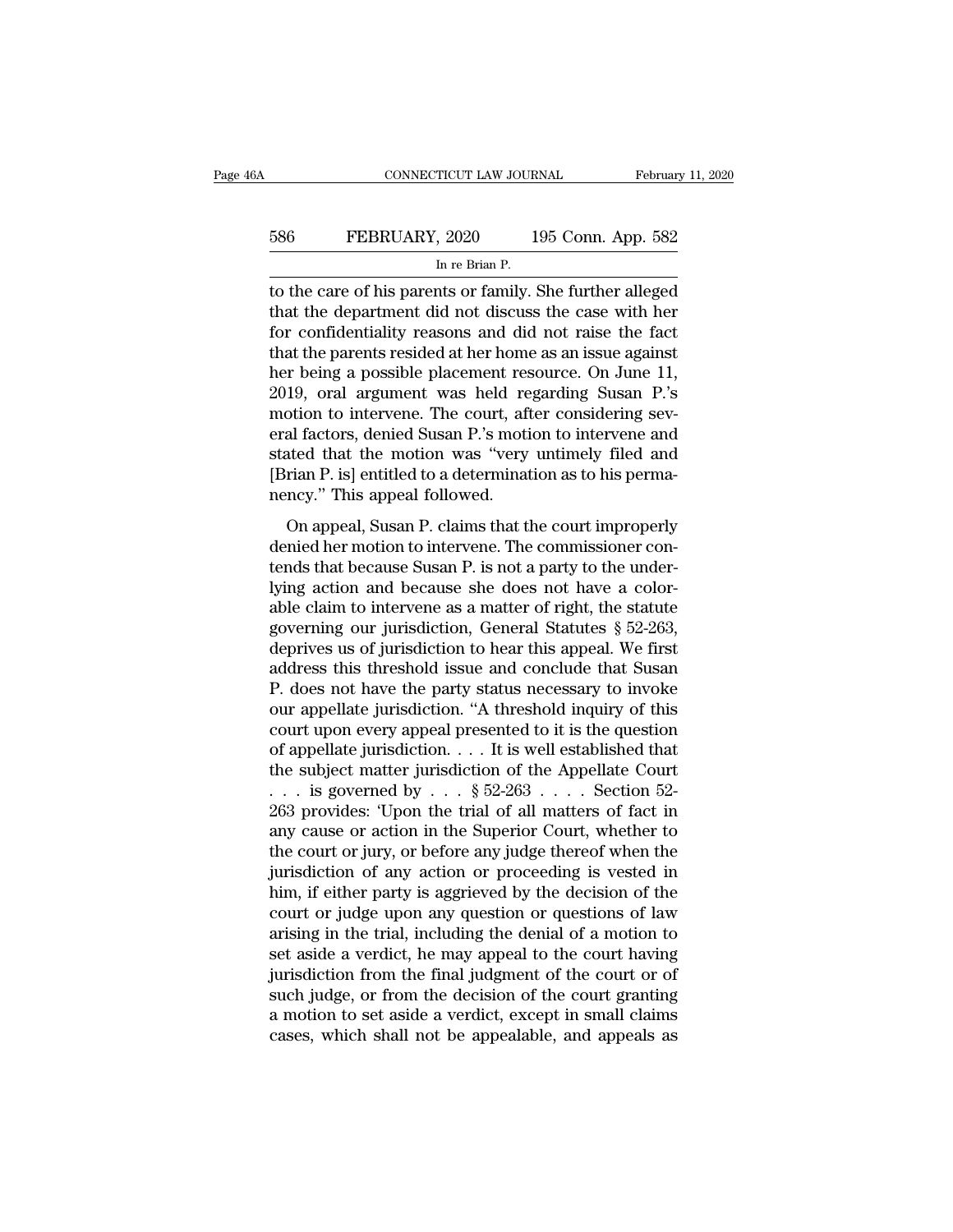provided in [General Statutes §§] 8-8 and 8-9.' . . .<br>Thus, [o]n its face, [§ 52-263] explicitly sets out three<br>exitoria that must be met in erder to establish subject 195 Conn. App. 582 FEBRUARY, 2020 587<br>
In re Brian P.<br>
provided in [General Statutes §§] 8-8 and 8-9.'...<br>
Thus, [o]n its face, [§ 52-263] explicitly sets out three<br>
criteria that must be met in order to establish subject<br> 195 Conn. App. 582 FEBRUARY, 2020 587<br>
In re Brian P.<br>
provided in [General Statutes §§] 8-8 and 8-9.' . . . .<br>
Thus, [o]n its face, [§ 52-263] explicitly sets out three<br>
criteria that must be met in order to establish su 195 Conn. App. 582 FEBRUARY, 2020 587<br>
In re Brian P.<br>
provided in [General Statutes §§] 8-8 and 8-9.' . . . Thus, [o]n its face, [§ 52-263] explicitly sets out three<br>
criteria that must be met in order to establish subje INTERTITY, 2020<br>In re Brian P.<br>provided in [General Statutes §§] 8-8 and 8-9.'...<br>Thus, [o]n its face, [§ 52-263] explicitly sets out three<br>criteria that must be met in order to establish subject<br>matter jurisdiction for a In re Brian P.<br>
provided in [General Statutes §§] 8-8 and 8-9.'...<br>
Thus, [o]n its face, [§ 52-263] explicitly sets out three<br>
criteria that must be met in order to establish subject<br>
matter jurisdiction for appellate rev provided in [General Statutes §§] 8-8 and 8-9.' . . . . Thus, [o]n its face, [§ 52-263] explicitly sets out three criteria that must be met in order to establish subject matter jurisdiction for appellate review: (1) the a Thus, [o]n its face, [§ 52-263] explicitly sets out three criteria that must be met in order to establish subject matter jurisdiction for appellate review: (1) the appellant must be a party; (2) the appellant must be aggr criteria that must be met in order to establish subject<br>matter jurisdiction for appellate review: (1) the appel-<br>lant must be a party; (2) the appellant must be aggrieved<br>by the trial court's decision; and (3) the appeal m matter jurisdictio<br>lant must be a par<br>by the trial court<br>be taken from a<br>emphasis omitted<br>*In re Joshua S.*,<br>1076 (2011).<br>To determine v The trial court's decision; and (3) the appeal must<br>taken from a final judgment." (Citation omitted;<br>phasis omitted; internal quotation marks omitted.)<br>*re Joshua S.*, 127 Conn. App. 723, 727–28, 14 A.3d<br>76 (2011).<br>To det be taken from a final judgment." (Citation omitted;<br>emphasis omitted; internal quotation marks omitted.)<br>*In re Joshua S.*, 127 Conn. App. 723, 727–28, 14 A.3d<br>1076 (2011).<br>To determine whether we have subject matter juri

be taken from a final judgment. (Chatton onlitted,<br>emphasis omitted; internal quotation marks omitted.)<br>In re Joshua S., 127 Conn. App. 723, 727–28, 14 A.3d<br>1076 (2011).<br>To determine whether we have subject matter juris-<br> *In re Joshua S.*, 127 Conn. App. 723, 727–28, 14 A.3d<br>1076 (2011).<br>To determine whether we have subject matter juris-<br>diction over this appeal, we examine the question raised<br>by the commissioner of whether Susan P. has p The velocity of an appearance of whether we have subject matter jurisdiction over this appeal, we examine the question raised<br>by the commissioner of whether Susan P. has party status.<sup>5</sup> Only a party to an underlying acti To determine whether we have subject matter juris-<br>diction over this appeal, we examine the question raised<br>by the commissioner of whether Susan P. has party<br>status.<sup>5</sup> Only a party to an underlying action is entitled<br>to r To determine whether we have subject matter juris-<br>diction over this appeal, we examine the question raised<br>by the commissioner of whether Susan P. has party<br>status.<sup>5</sup> Only a party to an underlying action is entitled<br>to diction over this appeal, we examine the question raised<br>by the commissioner of whether Susan P. has party<br>status.<sup>5</sup> Only a party to an underlying action is entitled<br>to review by way of an appeal pursuant to § 52-263.<br>*S* by the commissioner of whether Susan P. has party<br>status.<sup>5</sup> Only a party to an underlying action is entitled<br>to review by way of an appeal pursuant to § 52-263.<br>*State* v. *Salmon*, 250 Conn. 147, 154, 735 A.2d 333 (1999 status.<sup>5</sup> Only a party to an underlying action is entitled<br>to review by way of an appeal pursuant to § 52-263.<br>State v. Salmon, 250 Conn. 147, 154, 735 A.2d 333 (1999).<br>"Ordinarily, the word party has a technical legal m to review by way of an appeal pursuant to § 52-263.<br> *State* v. *Salmon*, 250 Conn. 147, 154, 735 A.2d 333 (1999).<br>
"Ordinarily, the word party has a technical legal meaning, referring to those by or against whom a legal State v. Salmon, 250 Conn. 147, 154, 735 A.2d 333 (1999).<br>
"Ordinarily, the word party has a technical legal meaning, referring to those by or against whom a legal suit is<br>
brought . . . the party plaintiff or defendant, "Ordinarily, the word party has a technical legal meaning, referring to those by or against whom a legal suit is brought . . . the party plaintiff or defendant, whether composed of one or more individuals and whether natu ing, referring to those by or against whom a legal suit is<br>brought . . . the party plaintiff or defendant, whether<br>composed of one or more individuals and whether natu-<br>ral or legal persons. . . . This definition of party, Id. I or legal persons. . . . This definition of party, which<br>e also have labeled party status in court . . . includes<br>ly those who are parties to the underlying action."<br>itations omitted; internal quotation marks omitted.)<br>. Far of legal persons.  $\ldots$  into definition of party, which we also have labeled party status in court  $\ldots$  includes only those who are parties to the underlying action."<br>(Citations omitted; internal quotation marks omit

we also have labeled party status in court  $\ldots$  includes<br>only those who are parties to the underlying action."<br>(Citations omitted; internal quotation marks omitted.)<br>Id.<br>In the present case, Susan P. did not initiate the (Citations omitted; internal quotation marks omitted.)<br>Id.<br>In the present case, Susan P. did not initiate the action<br>nor was the action brought against her; her motion to<br>intervene was denied. Thus, she was never a party In the present case, Susan P. did not initiate the action<br>or was the action brought against her; her motion to<br>tervene was denied. Thus, she was never a party to<br>le action. In order to determine, however, whether<br> $\frac{5}{n}$ nor was the action brought against her; her motion to intervene was denied. Thus, she was never a party to the action. In order to determine, however, whether  $\frac{1}{100}$  The typical appeal from a denial of a motion to int

intervene was denied. Thus, she was never a party to<br>the action. In order to determine, however, whether<br><sup>5</sup>The typical appeal from a denial of a motion to intervene involves an<br>interlocutory ruling. See, e.g., *BNY Wester* The action. In order to determine, however, whether<br>
<sup>5</sup> The typical appeal from a denial of a motion to intervene involves an<br>
interlocutory ruling. See, e.g., *BNY Western Trust v. Roman*, 295 Conn. 194,<br>
202–206, 990 A. <sup>5</sup> The typical appeal from a denial of a motion to intervene involves an interlocutory ruling. See, e.g., *BNY Western Trust v. Roman*, 295 Conn. 194, 202–206, 990 A.2d 853 (2010). In the unique procedural posture of the <sup>5</sup> The typical appeal from a denial of a motion to intervene involves an interlocutory ruling. See, e.g., *BNY Western Trust v. Roman*, 295 Conn. 194, 202–206, 990 A.2d 853 (2010). In the unique procedural posture of the interlocutory ruling. See, e.g., *BNY Western Trust* v. *Roman*, 295 Conn. 194, 202–206, 990 A.2d 853 (2010). In the unique procedural posture of the present case, Susan P. filed her motion to intervene after the court re 202–206, 990 A.2d 853 (2010). In the unique procedural posture of the present case, Susan P. filed her motion to intervene after the court rendered its final judgment terminating parental rights to the child. Regardless o case, Susan P. filed her motion to intervene after the court rendered its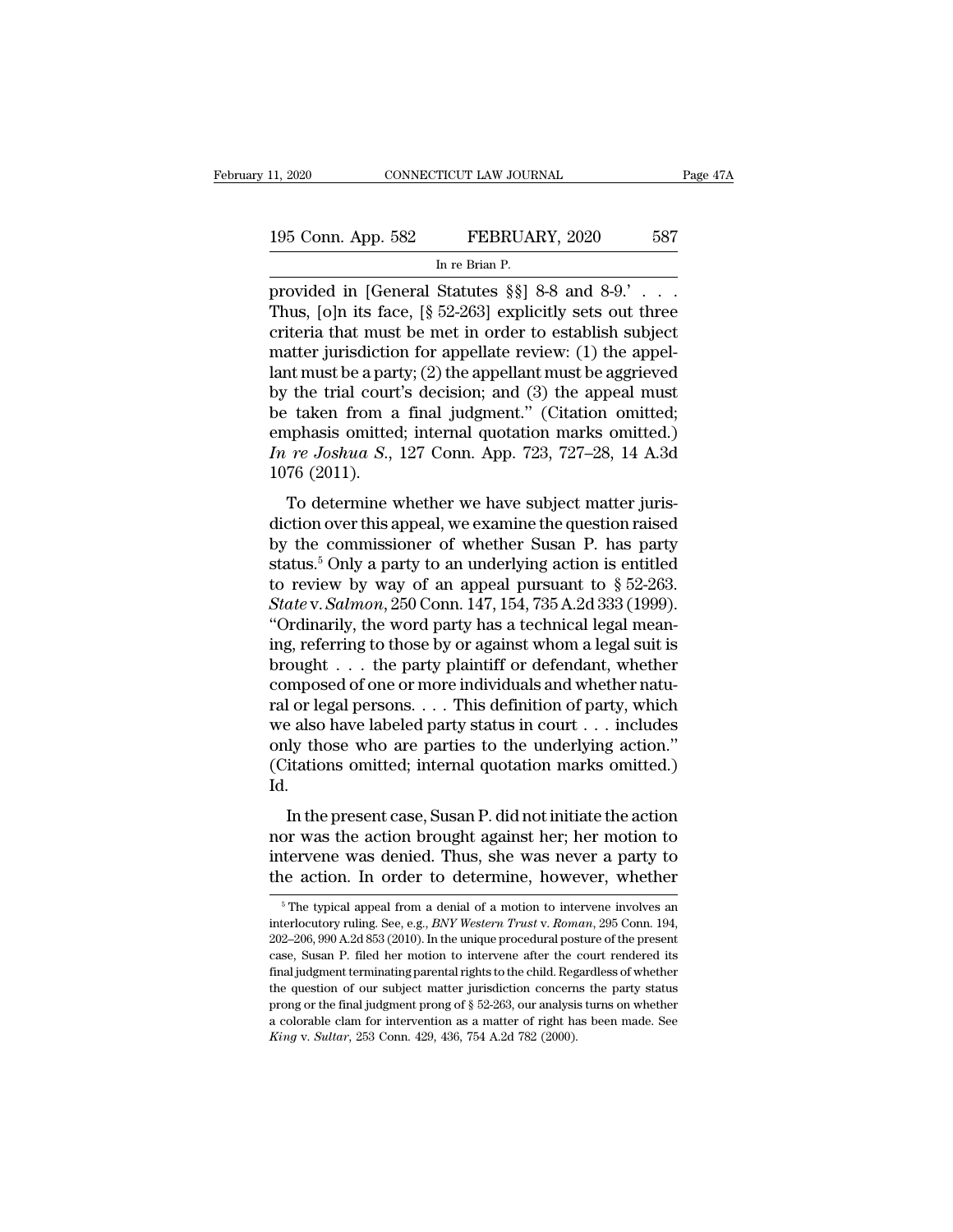# EXECUTE CONNECTICUT LAW JOURNAL February 11, 2020<br>588 FEBRUARY, 2020 195 Conn. App. 582<br>In re Brian P. TICUT LAW JOUR<br>, 2020 1<br>In re Brian P.<br>the party sta

CONNECTICUT LAW JOURNAL February 11, 2020<br>
SUSAN P. has satisfied the party status requirement of Status requirement of Status requirement of Status requirement of Status requirement of Status requirement of Status require **EXECT FROM SET ASSESS FEBRUARY, 2020** 195 Conn. App. 582<br>
In re Brian P.<br>
Susan P. has satisfied the party status requirement of<br>
§ 52-263, we look to whether she has a colorable claim<br>
to intervene as a matter of right. FEBRUARY, 2020 195 Conn. App. 582<br>
In re Brian P.<br>
Susan P. has satisfied the party status requirement of<br>
§ 52-263, we look to whether she has a colorable claim<br>
to intervene as a matter of right.<sup>6</sup> "[I]f a would-be inte FEBRUARY, 2020 195 Conn. App. 582<br>
In re Brian P.<br>
Susan P. has satisfied the party status requirement of<br>
§ 52-263, we look to whether she has a colorable claim<br>
to intervene as a matter of right.<sup>6</sup> "[I]f a would-be int In re Brian P.<br>
Susan P. has satisfied the party status requirement of<br>
§ 52-263, we look to whether she has a colorable claim<br>
to intervene as a matter of right.<sup>6</sup> "[I]f a would-be inter-<br>
venor has a colorable claim to Susan P. has satisfied the party status requirement of § 52-263, we look to whether she has a colorable claim<br>to intervene as a matter of right.<sup>6</sup> "[I]f a would-be inter-<br>venor has a colorable claim to intervention as a Susan P. has satisfied the party status requirement of § 52-263, we look to whether she has a colorable claim<br>to intervene as a matter of right.<sup>6</sup> "[I]f a would-be intervenor has a colorable claim to intervention as a ma § 52-263, we look to whether she has a colorable claim<br>to intervene as a matter of right.<sup>6</sup> "[I]f a would-be inter-<br>venor has a colorable claim to intervention as a matter<br>of right . . . both the final judgment and party to intervene as a matter of right.<sup>5</sup> "[1] a would-be intervenor has a colorable claim to intervention as a matter of right . . . both the final judgment and party status prongs of our test for appellate jurisdiction are venor has a colorable claim to intervention as a matter<br>of right  $\dots$  both the final judgment and party status<br>prongs of our test for appellate jurisdiction are satis-<br>fied.) *King v. Sultar*, 253 Conn. 429, 436, 754 A.2d of right . . . both the final judgment an<br>prongs of our test for appellate jurisdict<br>fied." (Citation omitted; internal quotatio<br>ted.) King v. Sultar, 253 Conn. 429, 436,<br>(2000). We conclude that Susan P. doe<br>colorable cla d." (Citation omitted; internal quotation marks omit-<br>
d.) King v. Sultar, 253 Conn. 429, 436, 754 A.2d 782<br>
000). We conclude that Susan P. does not have a<br>
lorable claim to intervention as a matter of right and,<br>
erefore ted.) *King* v. *Sultar*, 253 Conn. 429, 436, 754 A.2d 782 (2000). We conclude that Susan P. does not have a colorable claim to intervention as a matter of right and, therefore, lacks standing to appeal.<br>
"A colorable cla

(2000). We conclude that Susan P. does not have a colorable claim to intervention as a matter of right and, therefore, lacks standing to appeal.<br>
"A colorable claim is one that is superficially well founded but that may u colorable claim to intervention as a matter of right and,<br>therefore, lacks standing to appeal.<br>"A colorable claim is one that is superficially well<br>founded but that may ultimately be deemed invalid<br>... For a claim to be co therefore, lacks standing to appeal.<br>
"A colorable claim is one that is superficially well<br>
founded but that may ultimately be deemed invalid<br>
.... For a claim to be colorable, the [proposed inter-<br>
venor] need not convinc "A colorable claim is one that is superficially well<br>founded but that may ultimately be deemed invalid<br> $\ldots$ . For a claim to be colorable, the [proposed inter-<br>venor] need not convince the trial court that [s]he neces-<br>sa "A colorable claim is one that is superficially well<br>founded but that may ultimately be deemed invalid<br>.... For a claim to be colorable, the [proposed inter-<br>venor] need not convince the trial court that [s]he neces-<br>sari founded but that may ultimately be deemed invalid<br>  $\ldots$  For a claim to be colorable, the [proposed inter-<br>
venor] need not convince the trial court that [s]he neces-<br>
sarily will prevail.  $\ldots$  In order for a proposed in . . . . . For a claim to be colorable, the [proposed inter-<br>venor] need not convince the trial court that [s]he neces-<br>sarily will prevail; [s]he must demonstrate simply that<br>[s]he might prevail. . . . In order for a prop venor] need not convince the trial court that [s]he necessarily will prevail; [s]he must demonstrate simply that [s]he might prevail. . . . In order for a proposed intervenor to establish that [she] is entitled to interven sarily will prevail; [s]he must demonstrate simply that [s]he might prevail. . . . In order for a proposed intervenor to establish that [she] is entitled to intervene as a matter of right, the proposed intervenor must sat [s]he might prevail. . . . In order for a proposed inter-<br>venor to establish that [she] is entitled to intervene as<br>a matter of right, the proposed intervenor must satisfy<br>a well established four element conjunctive test: venor to establish that [she] is entitled to intervene as<br>a matter of right, the proposed intervenor must satisfy<br>a well established four element conjunctive test: [t]he<br>motion to intervene must be timely, the movant must<br> a matter of right, the proposed intervenor must satisfy<br>a well established four element conjunctive test: [t]he<br>motion to intervene must be timely, the movant must<br>have a direct and substantial interest in the subject<br>matt a well established four element conjunctive test: [t]he motion to intervene must be timely, the movant must have a direct and substantial interest in the subject matter of the litigation, the movant's interest must be imp motion to inte:<br>have a direct<br>matter of the l<br>impaired by d<br>movant's invol<br>not be represer<br>tion. . . . .<br>"[Thesel fou atter of the litigation, the movant's interest must be paired by disposition of the litigation without the bovant's involvement and the movant's interest must to be represented adequately by any party to the litiga-<br>pn. . impaired by disposition of the litigation without the<br>movant's involvement and the movant's interest must<br>not be represented adequately by any party to the litiga-<br>tion. . . .<br>"[These] four factors of the intervention as

<sup>6</sup> There are ''two types of intervention . . . [i]ntervention as of right pro-

<sup>&</sup>quot;[These] four factors of the intervention as of right test are viewed in a slightly different lens when  $\frac{1}{10}$   $\frac{1}{10}$   $\frac{1}{10}$   $\frac{1}{10}$   $\frac{1}{10}$   $\frac{1}{10}$   $\frac{1}{10}$   $\frac{1}{10}$   $\frac{1}{10}$   $\frac{1}{10}$   $\frac{1}{1$ "[These] four factors of the intervention as of right test are viewed in a slightly different lens when  $\frac{1}{\pi}$  There are "two types of intervention . . . [i] intervention as of right provides a legal right to be a par test are viewed in a slightly different lens when<br>  $\overline{\phantom{a}}$  There are "two types of intervention . . . [i]<br>
right provides a legal right to be a party to the proceeding that may not be properly<br>
denied by the exercise <sup>6</sup> There are "two types of intervention . . . [i]<br>ntervention as of right provides a legal right to be a party to the proceeding that may not be properly denied by the exercise of judicial discretion. Permissive interven <sup>6</sup> There are "two types of intervention  $\ldots$  [i]ntervention as of right provides a legal right to be a party to the proceeding that may not be properly denied by the exercise of judicial discretion. Permissive intervent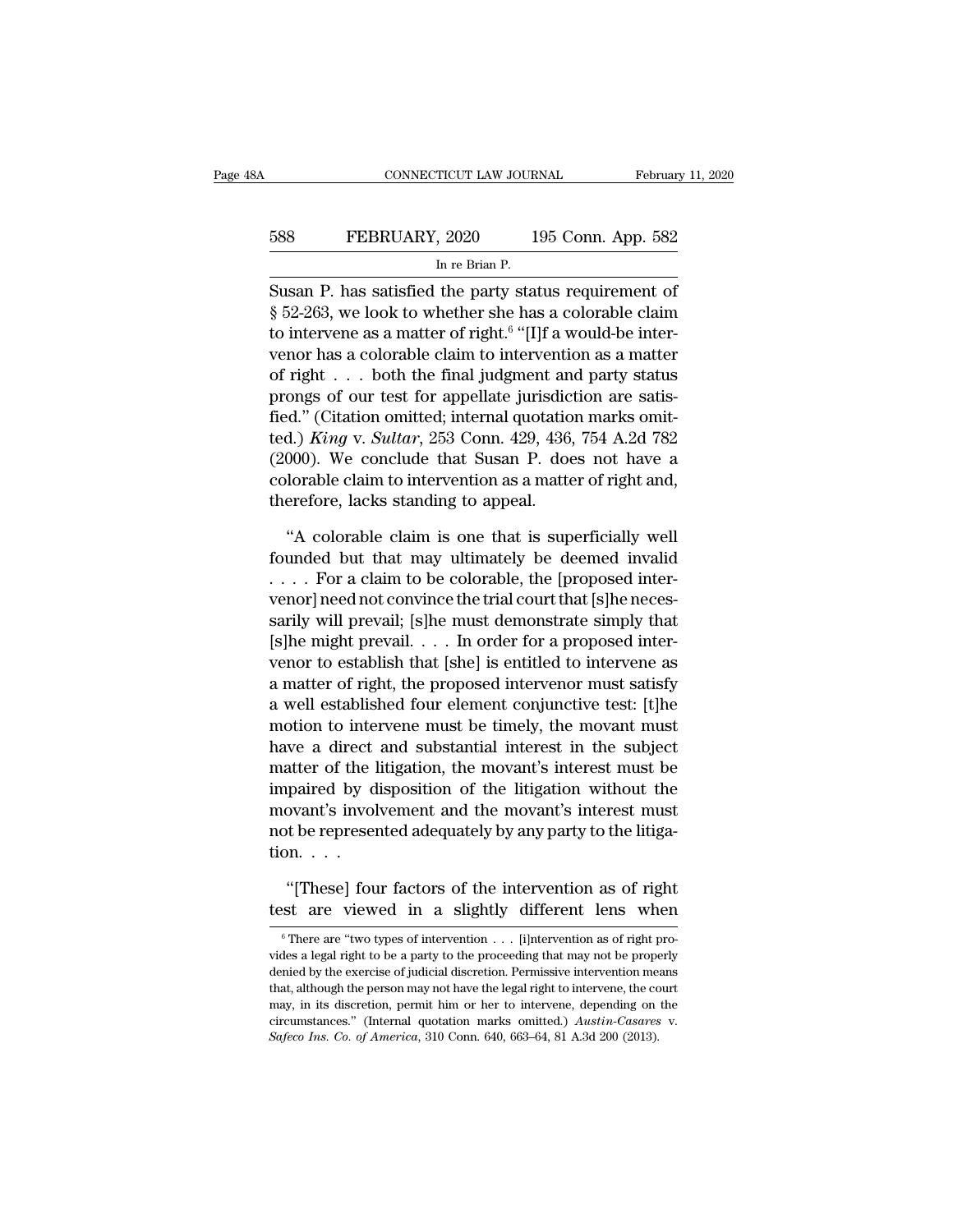| 11, 2020           | CONNECTICUT LAW JOURNAL                                  | Page 49A |
|--------------------|----------------------------------------------------------|----------|
|                    |                                                          |          |
| 195 Conn. App. 582 | FEBRUARY, 2020                                           | 589      |
|                    | In re Brian P.                                           |          |
|                    | determining the iurisdictional issue of whether the pro- |          |

CONNECTICUT LAW JOURNAL<br>
195 Conn. App. 582 FEBRUARY, 2020 589<br>
In re Brian P.<br>
determining the jurisdictional issue of whether the pro-<br>
posed intervenor has made a colorable claim to inter-195 Conn. App. 582 FEBRUARY, 2020 589<br>
In re Brian P.<br>
determining the jurisdictional issue of whether the pro-<br>
posed intervenor has made a colorable claim to inter-<br>
vene as of right. . . . Consistent with the well estab 195 Conn. App. 582 FEBRUARY, 2020 589<br>
In re Brian P.<br>
determining the jurisdictional issue of whether the proposed intervenor has made a colorable claim to intervene as of right. . . . Consistent with the well estab-<br>
lis 195 Conn. App. 582 FEBRUARY, 2020 589<br>
In re Brian P.<br>
determining the jurisdictional issue of whether the proposed intervenor has made a colorable claim to intervene as of right. . . . Consistent with the well established From the Brian P.<br>
In re Brian P.<br>
determining the jurisdictional issue of whether the pro-<br>
posed intervenor has made a colorable claim to inter-<br>
vene as of right. . . . Consistent with the well estab-<br>
lished rule that  $\frac{1}{2}$  in re Bran P.<br>determining the jurisdictional issue of whether the pro-<br>posed intervenor has made a colorable claim to inter-<br>vene as of right. . . . Consistent with the well estab-<br>lished rule that every presump determining the jurisdictional issue of whether the proposed intervenor has made a colorable claim to intervene as of right. . . . Consistent with the well established rule that every presumption is to be indulged in favor posed intervenor has made a colorable claim to inter-<br>vene as of right. . . . Consistent with the well estab-<br>lished rule that every presumption is to be indulged in<br>favor of jurisdiction, and the judicial policy preferen vene as of right. . . . Consistent with the well established rule that every presumption is to be indulged in favor of jurisdiction, and the judicial policy preference to bring about a trial on the merits of a dispute whe lished rule that every presumption is to be indulged in<br>favor of jurisdiction, and the judicial policy preference<br>to bring about a trial on the merits of a dispute whenever<br>possible and to secure for the litigant his day i favor of jurisdiction, and the judicial policy preference<br>to bring about a trial on the merits of a dispute whenever<br>possible and to secure for the litigant his day in court<br> $\dots$  our examination of whether a colorable cla to bring about a trial on the merits of a dispute whenever<br>possible and to secure for the litigant his day in court<br>... our examination of whether a colorable claim<br>exists focuses on the plausibility of the appellant's ch possible and to secure for the litigant his day in court<br>
... our examination of whether a colorable claim<br>
exists focuses on the plausibility of the appellant's chal-<br>
lenge to the denial of the motion to intervene when t exists focuses on the plausibility of the appellant's chal-<br>lenge to the denial of the motion to intervene when the<br>pleadings and motion are viewed in light of the relevant<br>legal principles." (Citations omitted; emphasis lenge to the denial of the motion to intervene when the pleadings and motion are viewed in light of the relevant legal principles." (Citations omitted; emphasis omitted; internal quotation marks omitted.) *In re Santiago* pleadings and motion are viewed in light of the relevant<br>legal principles." (Citations omitted; emphasis omitted;<br>internal quotation marks omitted.) In re Santiago G.,<br>325 Conn. 221, 231–33, 157 A.3d 60 (2017). "Failure<br>to gal principles. (Citations officied, emphasis officied, ternal quotation marks omitted.) In re Santiago  $G$ ., 5 Conn. 221, 231–33, 157 A.3d 60 (2017). "Failure meet any one of the four elements, however, will eclude inter mernar quotation marks omitted.) In Te Santago G.,<br>325 Conn. 221, 231–33, 157 A.3d 60 (2017). "Failure<br>to meet any one of the four elements, however, will<br>preclude intervention as of right." *BNY Western Trust*<br>v. *Roman* 

 $525$  Collit.  $221$ ,  $251-55$ ,  $157$  A.5d 60 ( $2017$ ). Fallue to meet any one of the four elements, however, will preclude intervention as of right." *BNY Western Trust* v. *Roman*, 295 Conn. 194, 206, 990 A.2d 853 (2010) to meet any one of the four elements, however, wind<br>preclude intervention as of right." *BNY Western Trust*<br>v. *Roman*, 295 Conn. 194, 206, 990 A.2d 853 (2010).<br>We begin by addressing the dispositive issue of timeli-<br>ness, v. Roman, 295 Conn. 194, 206, 990 A.2d 853 (2010).<br>We begin by addressing the dispositive issue of timeli-<br>ness, viewing it through the lens of a colorable claim<br>for intervention as of right. "[T]he necessity for showing<br> We begin by addressing the dispositive issue of timeli-<br>ness, viewing it through the lens of a colorable claim<br>for intervention as of right. "[T] he necessity for showing<br>that a would-be intervenor made a timely request f We begin by addressing the dispositive issue of timeli-<br>ness, viewing it through the lens of a colorable claim<br>for intervention as of right. "[T]he necessity for showing<br>that a would-be intervenor made a timely request for ness, viewing it through the lens of a colorable claim<br>for intervention as of right. "[T]he necessity for showing<br>that a would-be intervenor made a timely request for<br>intervention involves a determination of how long the<br>i for intervention as of right. "[T]he necessity for showing<br>that a would-be intervenor made a timely request for<br>intervention involves a determination of how long the<br>intervenor was aware of an interest before he or she<br>tr that a would-be intervenor made a timely request for<br>intervention involves a determination of how long the<br>intervenor was aware of an interest before he or she<br>tried to intervene, any prejudicial effect of intervention<br>on intervention involves a determination of how long the<br>intervenor was aware of an interest before he or she<br>tried to intervene, any prejudicial effect of intervention<br>on the existing parties, any prejudicial effect of a den intervenor was aware of an interest before he or she<br>tried to intervene, any prejudicial effect of intervention<br>on the existing parties, any prejudicial effect of a denial<br>on the applicant and consideration of any unusual tried to intervene, any prejudicial effect of intervention<br>on the existing parties, any prejudicial effect of a denial<br>on the applicant and consideration of any unusual cir-<br>cumstances either for or against timeliness. . . on the existing parties, any prejudicial effect on the applicant and consideration of any un cumstances either for or against timeliness.<br>tors to consider also include the nature of the and the purpose for which the interv The applicant and consideration of any diffused chromatances either for or against timeliness. . . . Facers to consider also include the nature of the interest d the purpose for which the intervenor is seeking to brought i cunistances entier for or against untenness.  $\ldots$  ractors to consider also include the nature of the interest<br>and the purpose for which the intervenor is seeking to<br>be brought into the action." (Citation omitted; interna

it is to consider also include the nature of the interest<br>and the purpose for which the intervenor is seeking to<br>be brought into the action." (Citation omitted; internal<br>quotation marks omitted.) Id., 208–209.<br>Susan P. fil and the purpose for which the intervenor is seeking to<br>be brought into the action." (Citation omitted; internal<br>quotation marks omitted.) Id., 208–209.<br>Susan P. filed her motion to intervene on May 31,<br>2019, more than two be brought into the action. (Chatron onlifted, internation<br>quotation marks omitted.) Id., 208–209.<br>Susan P. filed her motion to intervene on May 31,<br>2019, more than two years after the commissioner filed<br>its January 18, 20 Susan P. filed her motion to intervene on May 31, 2019, more than two years after the commissioner filed its January 18, 2017 neglect petition, approximately two years after Brian P. was committed to the custody of the co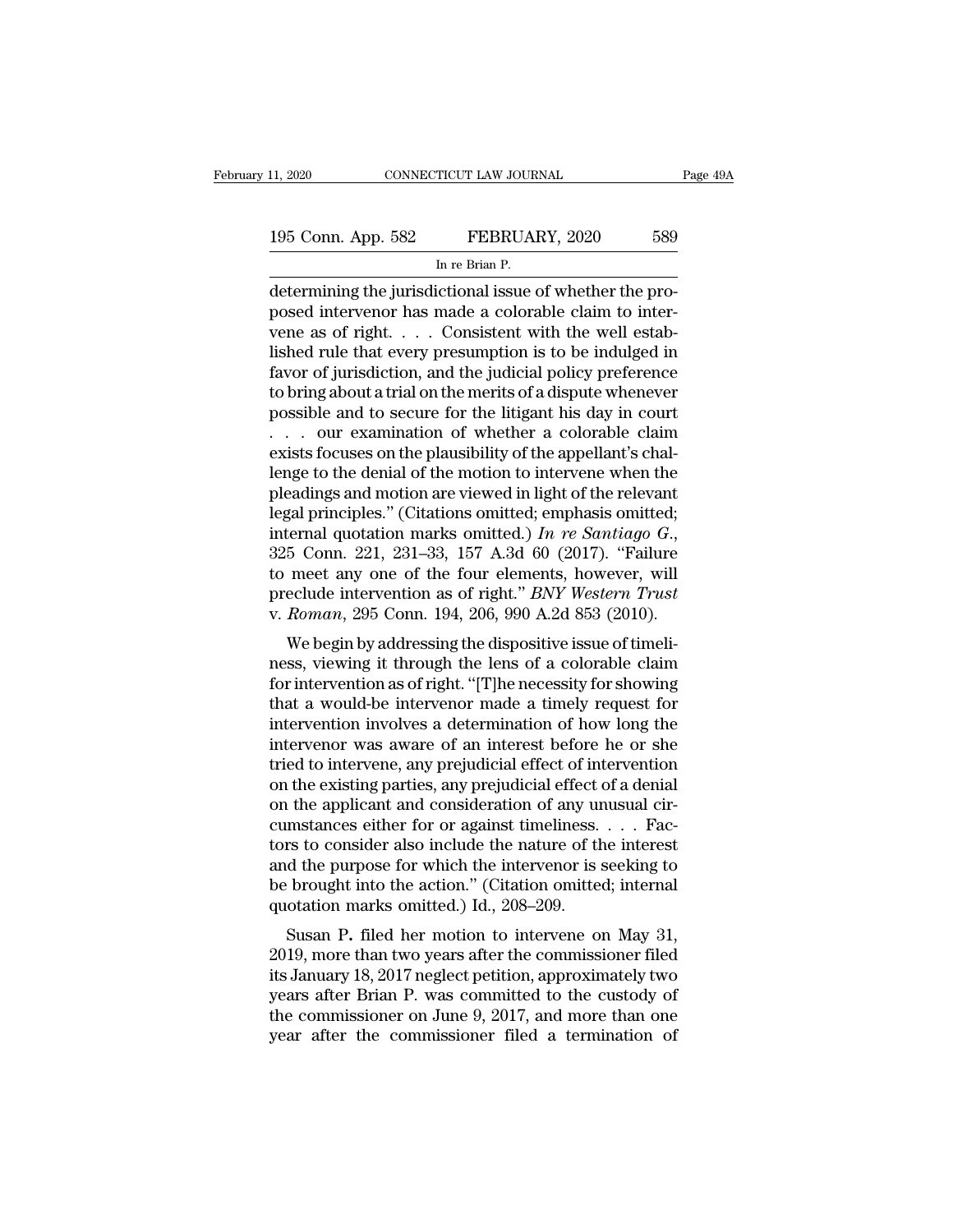# EXECUTE CONNECTICUT LAW JOURNAL February 11, 2020<br>590 FEBRUARY, 2020 195 Conn. App. 582<br>In re Brian P. 11 TICUT LAW JOUR<br>|-<br>| 2020 1<br>| In re Brian P.<br>| 2010 May 22 2

cONNECTICUT LAW JOURNAL February 11, 2<br>
FEBRUARY, 2020 195 Conn. App. 582<br>
In re Brian P.<br>
parental rights petition on May 22, 2018. Most notable,<br>
the motion was filed nearly one month after the judg-<br>
mont was rendered t the motion was filed nearly one month after the judg-<br>the motion was filed nearly one month after the judg-<br>the motion was filed nearly one month after the judg-<br>the mother and father. Clearly Susan P, was aware of FEBRUARY, 2020 195 Conn. App. 582<br>
In re Brian P.<br>
parental rights petition on May 22, 2018. Most notable,<br>
the motion was filed nearly one month after the judg-<br>
ment was rendered terminating the parental rights of<br>
the the mother and father. Clearly, Susan P. was placed in her proceedings because Brian P. was aware of the mother and father. Clearly, Susan P. was aware of the proceedings because Brian P. was placed in her home under the In re Brian P.<br>
In re Brian P.<br>
parental rights petition on May 22, 2018. Most notable,<br>
the motion was filed nearly one month after the judg-<br>
ment was rendered terminating the parental rights of<br>
the mother and father. C  $\frac{m \text{ } \text{ } \text{ } \text{ } m \text{ } \text{ } e}$  branch P.<br>
parental rights petition on May 22, 2018. Most notable,<br>
the motion was filed nearly one month after the judg-<br>
ment was rendered terminating the parental rights of<br>
the mother parental rights petition on May 22, 2018. Most notable,<br>the motion was filed nearly one month after the judg-<br>ment was rendered terminating the parental rights of<br>the mother and father. Clearly, Susan P. was aware of<br>the p the motion was filed nearly one month after the judg-<br>ment was rendered terminating the parental rights of<br>the mother and father. Clearly, Susan P. was aware of<br>the proceedings because Brian P. was placed in her<br>home under ment was rendered terminating the parental rights of<br>the mother and father. Clearly, Susan P. was aware of<br>the proceedings because Brian P. was placed in her<br>home under the parents' custody until the June 9, 2017<br>commitmen the mother and father. Clearly, Susan P. was aware of<br>the proceedings because Brian P. was placed in her<br>home under the parents' custody until the June 9, 2017<br>commitment. Susan P.'s allegations in her motion to<br>intervene the proceedings because Brian P. was placed in her<br>home under the parents' custody until the June 9, 2017<br>commitment. Susan P.'s allegations in her motion to<br>intervene that agents for the department failed to<br>apprise her o home under the parents' custody until the June 9, 2017<br>commitment. Susan P.'s allegations in her motion to<br>intervene that agents for the department failed to<br>apprise her of the status of the case, inform her that<br>Brian P. commitment. Susan P.'s allegations in her motion to<br>intervene that agents for the department failed to<br>apprise her of the status of the case, inform her that<br>Brian P. would be back with the parents pending com-<br>pliance, or intervene that agents for the department failed to<br>apprise her of the status of the case, inform her that<br>Brian P. would be back with the parents pending com-<br>pliance, or provide guidance on becoming a placement<br>resource, rian P. would be back with the parents pending com-<br>iance, or provide guidance on becoming a placement<br>source, do not negate the fact that she was aware of<br>e proceedings and chose to wait to attempt to inter-<br>ne until afte pliance, or provide guidance on becoming a placement<br>resource, do not negate the fact that she was aware of<br>the proceedings and chose to wait to attempt to inter-<br>vene until after the termination judgment was rendered.<br>In

resource, do not negate the fact that she was aware of<br>the proceedings and chose to wait to attempt to inter-<br>vene until after the termination judgment was rendered.<br>In her amended motion, Susan P. sought "to intervene<br>in the proceedings and chose to wait to attempt to inter-<br>vene until after the termination judgment was rendered.<br>In her amended motion, Susan P. sought "to intervene<br>in the above captioned matter and asks the court to<br>grant vene until after the termination judgment was rendered.<br>
In her amended motion, Susan P. sought "to intervene<br>
in the above captioned matter and asks the court to<br>
grant her permanent transfer of guardianship of the<br>
minor In her amended motion, Susan P. sought "to intervene<br>in the above captioned matter and asks the court to<br>grant her permanent transfer of guardianship of the<br>minor." Susan P. had an opportunity to attempt to inter-<br>vene and In her amended motion, Susan P. sought "to intervene<br>in the above captioned matter and asks the court to<br>grant her permanent transfer of guardianship of the<br>minor." Susan P. had an opportunity to attempt to inter-<br>vene an in the above captioned matter and asks the court to<br>grant her permanent transfer of guardianship of the<br>minor." Susan P. had an opportunity to attempt to inter-<br>vene and to seek guardianship of Brian P. prior to the<br>court grant her permanent transfer of guardianship of the<br>minor." Susan P. had an opportunity to attempt to inter-<br>vene and to seek guardianship of Brian P. prior to the<br>court's termination judgment, but did not do so. For<br>inst minor." Susan P. had an opportunity to attempt to inter-<br>vene and to seek guardianship of Brian P. prior to the<br>court's termination judgment, but did not do so. For<br>instance, she could have timely moved to intervene in<br>the vene and to seek guardianship of Brian P. prior to the court's termination judgment, but did not do so. For instance, she could have timely moved to intervene in the dispositional phase of the neglect proceedings to seek t court's termination judgment, but did not do so. For<br>instance, she could have timely moved to intervene in<br>the dispositional phase of the neglect proceedings to<br>seek to transfer guardianship to herself. See In re<br>Anthony instance, she could have timely moved to intervene in<br>the dispositional phase of the neglect proceedings to<br>seek to transfer guardianship to herself. See In re<br>Anthony A., 112 Conn. App. 643, 650–53, 963 A.2d 1057<br>(2009); the dispositional phase of the neglect proceedings to<br>seek to transfer guardianship to herself. See *In re*<br>Anthony A., 112 Conn. App. 643, 650–53, 963 A.2d 1057<br>(2009); see also *In re Shyliesh H.*, 56 Conn. App. 167,<br>17 seek to transfer guardianship to herself. See *In re*<br>Anthony A., 112 Conn. App. 643, 650–53, 963 A.2d 1057<br>(2009); see also *In re Shyliesh H.*, 56 Conn. App. 167,<br>172, 743 A.2d 165 (1999) (trial court granted cotermi-<br>n Anthony A., 112 Conn. App. 643, 650–53, 963 A.2d 1057 (2009); see also In re Shyliesh H., 56 Conn. App. 167, 172, 743 A.2d 165 (1999) (trial court granted coterminous petitions for neglect and termination of parental righ (2009); see also *In re Shyliesh H.*, 56 Conn. App. 167, 172, 743 A.2d 165 (1999) (trial court granted coterminous petitions for neglect and termination of parental rights and denied paternal grandmother's request for tra bus petitions for neglect and termination of parental<br>ghts and denied paternal grandmother's request for<br>ansfer of guardianship). It was only after the conclu-<br>on of the termination proceedings that she filed her<br>otion to rights and denied paternal grandmother's request for<br>transfer of guardianship). It was only after the conclu-<br>sion of the termination proceedings that she filed her<br>motion to intervene to seek permanent guardianship.<br>Gene

transfer of guardianship). It was only after the conclusion of the termination proceedings that she filed her motion to intervene to seek permanent guardianship.<br>General Statutes § 46b-129, which concerns neglect proceedi sion of the termination proceedings that she filed her<br>motion to intervene to seek permanent guardianship.<br>General Statutes § 46b-129, which concerns neglect<br>proceedings, establishes in subdivision (4) of subsec-<br>tion (d) motion to intervene to seek permanent guardianship.<br>
General Statutes § 46b-129, which concerns neglect<br>
proceedings, establishes in subdivision (4) of subsec-<br>
tion (d) a right to file a motion to intervene for purposes<br>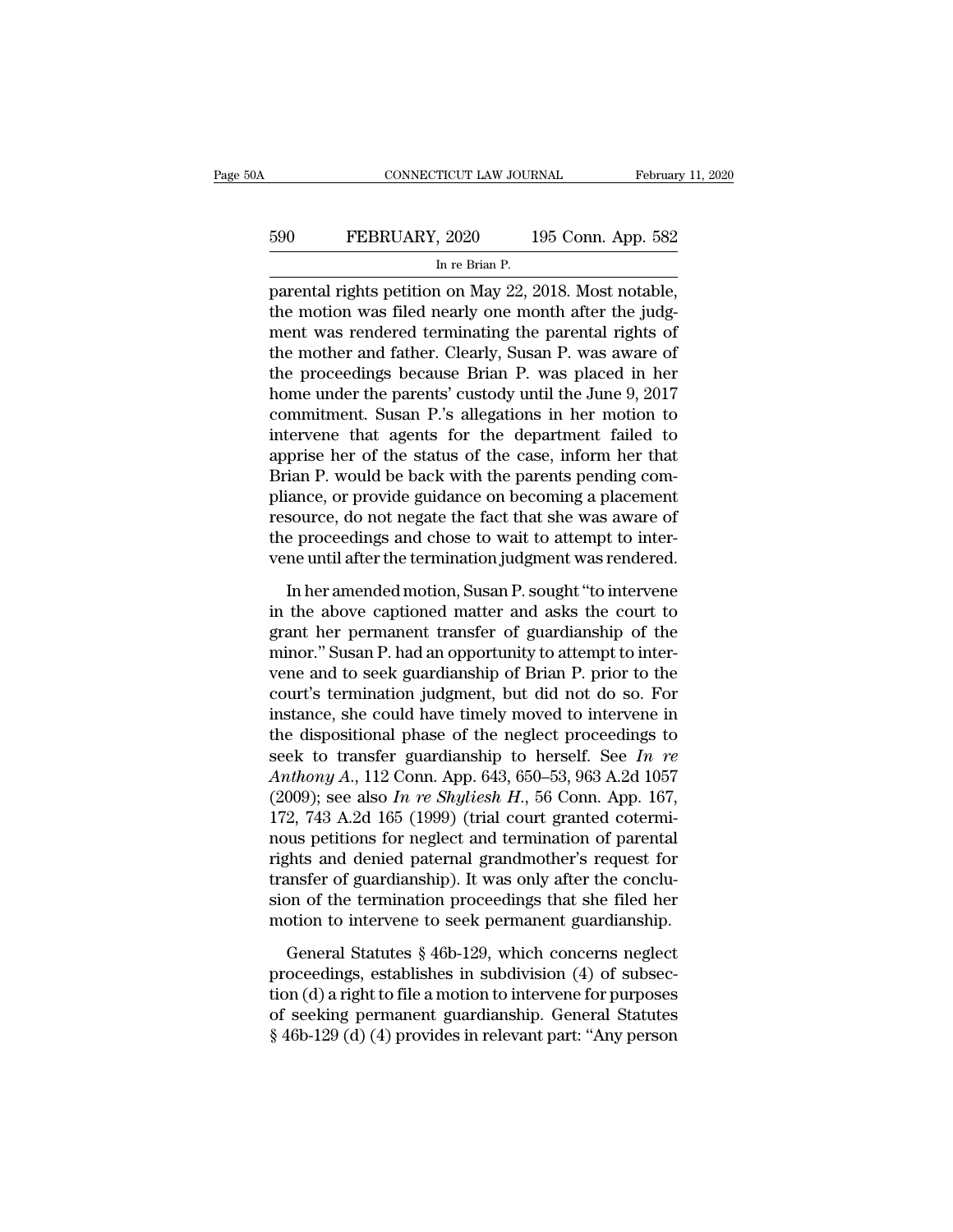# 11, 2020 CONNECTICUT LAW JOURNAL Page 51A<br>195 Conn. App. 582 FEBRUARY, 2020 591<br>In re Brian P. TICUT LAW JOUR<br>FEBRUAl<br>In re Brian P.<br>Outh may file

related to a child or youth may file a motion to inter-<br>related to a child or youth may file a motion to inter-<br>vene for purposes of seeking guardianship of a child<br>or youth more than ninety days after the date of the 195 Conn. App. 582 FEBRUARY, 2020 591<br>
In re Brian P.<br>
Trelated to a child or youth may file a motion to inter-<br>
Trelated to a child or youth may file a motion to inter-<br>
The strategy strategy of a child<br>
The strategy of s 195 Conn. App. 582 FEBRUARY, 2020 591<br>
In re Brian P.<br>
Trelated to a child or youth may file a motion to inter-<br>
vene for purposes of seeking guardianship of a child<br>
or youth more than ninety days after the date of the<br> 195 Conn. App. 582 FEBRUARY, 2020 591<br>
In re Brian P.<br>
Trelated to a child or youth may file a motion to inter-<br>
vene for purposes of seeking guardianship of a child<br>
or youth more than ninety days after the date of the<br>
p INTERT IS TO SULTERT THE SURVEY TO SUBSED THE SPIRIT TO SUPPOSE THE SPIRIT PRESENT THE SPIRIT PRESENT OF SPIRIT THE SPIRIT OF SPIRIT AND THE SPIRIT OF SPIRIT AND A SUPPOSE THAT SUCH THAT SUCH THAT SUCH THAT SUCH THAT SUCH In re Brian P.<br>
Trelated to a child or youth may file a motion to inter-<br>
vene for purposes of seeking guardianship of a child<br>
or youth more than ninety days after the date of the<br>
preliminary hearing. The granting of suc related to a child or youth may file a motion to inter-<br>vene for purposes of seeking guardianship of a child<br>or youth more than ninety days after the date of the<br>preliminary hearing. The granting of such motion to<br>interven vene for purposes of seeking guardianship of a child<br>or youth more than ninety days after the date of the<br>preliminary hearing. The granting of such motion to<br>intervene shall be solely in the court's discretion, except<br>that or youth more than ninety days after the date of the<br>preliminary hearing. The granting of such motion to<br>intervene shall be solely in the court's discretion, except<br>that such motion shall be granted absent good cause<br>shown preliminary hearing. The granting of such motion to<br>intervene shall be solely in the court's discretion, except<br>that such motion shall be granted absent good cause<br>shown whenever the child's or youth's most recent<br>placemen intervene shall be solely in the court's discretion, except<br>that such motion shall be granted absent good cause<br>shown whenever the child's or youth's most recent<br>placement has been disrupted or is about to be dis-<br>rupted. that such motion shall be granted absent good cause<br>shown whenever the child's or youth's most recent<br>placement has been disrupted or is about to be dis-<br>rupted. . . ." This statute provides that if the motion<br>to interven shown whenever the child's or youth's most recent<br>placement has been disrupted or is about to be dis-<br>rupted. . . ." This statute provides that if the motion<br>to intervene is made more than ninety days after the<br>date of th placement has been disrupted or is about to be dis-<br>rupted. . . ." This statute provides that if the motion<br>to intervene is made more than ninety days after the<br>date of the preliminary hearing, that the intervention<br>is per rupted.  $\ldots$ ." This statute provides that if the motion to intervene is made more than ninety days after the date of the preliminary hearing, that the intervention is permissive and not as of right unless the child's mos to intervene is made more than ninety days after the<br>date of the preliminary hearing, that the intervention<br>is permissive and not as of right unless the child's most<br>recent placement has been disrupted or is about to<br>be di date of the preliminary hearing, that the interve<br>is permissive and not as of right unless the child's<br>recent placement has been disrupted or is abo<br>be disrupted. There is no allegation that the c<br>placement has been disrup permissive and not as of right unless the child's most<br>cent placement has been disrupted or is about to<br>idsrupted. There is no allegation that the child's<br>acement has been disrupted or is about to be dis-<br>pted, and, theref recent placement has been disrupted or is about to<br>be disrupted. There is no allegation that the child's<br>placement has been disrupted or is about to be dis-<br>rupted, and, therefore, this statute does not afford<br>Susan P. th

be disrupted. There is no allegation that the chuld's<br>placement has been disrupted or is about to be dis-<br>rupted, and, therefore, this statute does not afford<br>Susan P. the ability to intervene as of right.<br>Susan P. argues placement has been disrupted or is about to be dis-<br>rupted, and, therefore, this statute does not afford<br>Susan P. the ability to intervene as of right.<br>Susan P. argues that her motion to intervene was not<br>untimely under th rupted, and, therefore, this statute does not afford<br>Susan P. the ability to intervene as of right.<br>Susan P. argues that her motion to intervene was not<br>untimely under the circumstances because she could<br>not prevail on he Susan P. the ability to intervene as of right.<br>
Susan P. argues that her motion to intervene was not<br>
untimely under the circumstances because she could<br>
not prevail on her motion for permanent guardianship<br>
pursuant to § Susan P. argues that her motion to intervene was not<br>untimely under the circumstances because she could<br>not prevail on her motion for permanent guardianship<br>pursuant to § 46b-129 (j) (6) until after the court found<br>that a untimely under the circumstances because she could<br>not prevail on her motion for permanent guardianship<br>pursuant to  $\S 46b-129$  (j) (6) until after the court found<br>that a statutory ground for termination existed. This<br>arg not prevail on her motion for permanent guardianship<br>pursuant to § 46b-129 (j) (6) until after the court found<br>that a statutory ground for termination existed. This<br>argument misinterprets the plain language of § 46b-129<br>( pursuant to  $\S$  46b-129 (j) (6) until after the court found<br>that a statutory ground for termination existed. This<br>argument misinterprets the plain language of  $\S$  46b-129<br>(j) (6). That section provides in relevant part: " that a statutory ground for termination existed. This<br>argument misinterprets the plain language of § 46b-129<br>(j) (6). That section provides in relevant part: "Prior to<br>issuing an order for permanent legal guardianship . . argument misinterprets the plain language of  $\S$  46b-129 (j) (6). That section provides in relevant part: "Prior to issuing an order for permanent legal guardianship . . . the court shall find by clear and convincing evid (j) (6). That section provides in relevant part: "Prior to issuing an order for permanent legal guardianship . . . the court shall find by clear and convincing evidence that the permanent legal guardianship is in the best issuing an order for permanent legal guardianship . . .<br>the court shall find by clear and convincing evidence<br>that the permanent legal guardianship is in the best<br>interests of the child or youth and that the following<br>hav the court shall find by clear and convincing evidence<br>that the permanent legal guardianship is in the best<br>interests of the child or youth and that the following<br>have been proven by clear and convincing evidence:<br>(A) One that the permanent legal guardianship is in the best<br>interests of the child or youth and that the following<br>have been proven by clear and convincing evidence:<br>(A) One of the statutory grounds for termination of<br>parental r interests of the child or youth and that the following<br>have been proven by clear and convincing evidence:<br>(A) One of the statutory grounds for termination of<br>parental rights exists . . . or the parents have volunta-<br>rily have been proven by clear and convincing evidence:<br>
(A) One of the statutory grounds for termination of<br>
parental rights exists . . . or the parents have volunta-<br>
rily consented to the establishment of the permanent<br>
leg (A) One of the statutory grounds for termination of<br>parental rights exists . . . or the parents have volunta-<br>rily consented to the establishment of the permanent<br>legal guardianship; (B) Adoption of the child or youth<br>is parental rights exists  $\ldots$  or the parents have volunta-<br>rily consented to the establishment of the permanent<br>legal guardianship; (B) Adoption of the child or youth<br>is not possible or appropriate  $\ldots$  (D) The child or<br>y rily consented to the establishment of the permanent<br>legal guardianship; (B) Adoption of the child or youth<br>is not possible or appropriate  $\ldots$  (D) The child or<br>youth has resided with the proposed permanent legal<br>guardia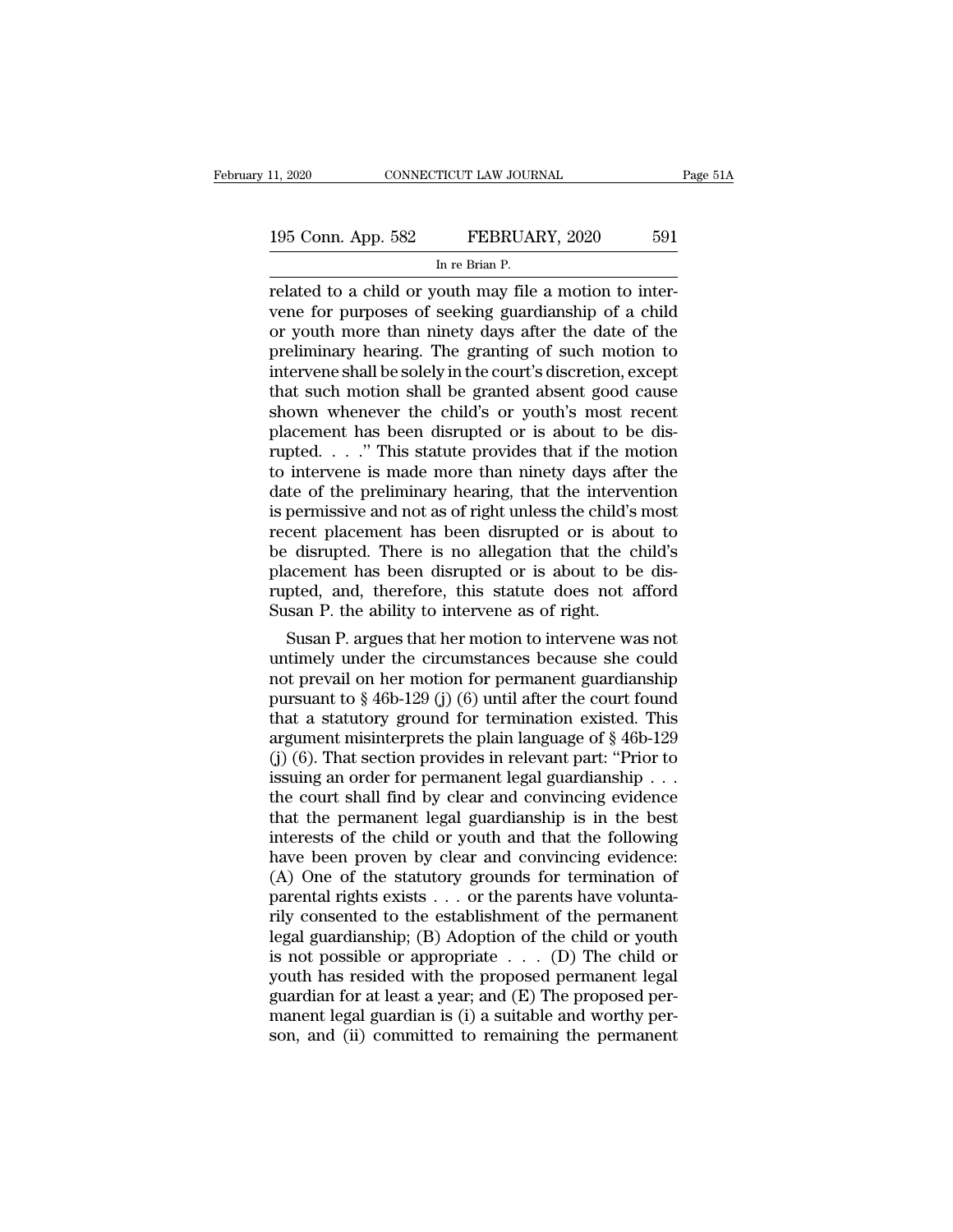| A   | CONNECTICUT LAW JOURNAL                                 | February 11, 2020  |
|-----|---------------------------------------------------------|--------------------|
| 592 | FEBRUARY, 2020                                          | 195 Conn. App. 582 |
|     | In re Brian P.                                          |                    |
|     | legal guardian and assuming the right and responsibili- |                    |

CONNECTICUT LAW JOURNAL Februar<br>
FEBRUARY, 2020 195 Conn. App. 582<br>
In re Brian P.<br>
legal guardian and assuming the right and responsibilities for the child or youth until the child or youth attains<br>
the 300 of majority " FEBRUARY, 2020 195 Conn. App. 582<br>
In re Brian P.<br>
legal guardian and assuming the right and responsibili-<br>
ties for the child or youth until the child or youth attains<br>
the age of majority." General Statutes § 46b-129 (j) FEBRUARY, 2020 195 Conn. App. 582<br>
In re Brian P.<br>
legal guardian and assuming the right and responsibilities for the child or youth until the child or youth attains<br>
the age of majority." General Statutes § 46b-129 (j) (6 FEBRUARY, 2020 195 Conn. App. 582<br>
In re Brian P.<br>
gal guardian and assuming the right and responsibili-<br>
s for the child or youth until the child or youth attains<br>
e age of majority." General Statutes § 46b-129 (j) (6).<br>

In re Brian P.<br>
Iegal guardian and assuming the right and responsibili-<br>
ties for the child or youth until the child or youth attains<br>
the age of majority." General Statutes § 46b-129 (j) (6).<br>
Section 46b-129 (j) (6) set In the Bhart P.<br>
legal guardian and assuming the right and responsibili-<br>
ties for the child or youth until the child or youth attains<br>
the age of majority." General Statutes § 46b-129 (j) (6).<br>
Section 46b-129 (j) (6) se legal guardian and assuming the right and responsibilities for the child or youth until the child or youth attains<br>the age of majority." General Statutes  $\S$  46b-129 (j) (6).<br>Section 46b-129 (j) (6) sets forth findings th ties for the child or youth until the child or youth attains<br>the age of majority." General Statutes  $\S$  46b-129 (j) (6).<br>Section 46b-129 (j) (6) sets forth findings that a court<br>must make prior to issuing an order for per the age of majority." General Statutes § 46b-129 (j) (6).<br>
Section 46b-129 (j) (6) sets forth findings that a court<br>
must make prior to issuing an order for permanent<br>
legal guardianship and does not address the issue of<br> must make prior to issuing an order for permanent<br>legal guardianship and does not address the issue of<br>timeliness of a motion to intervene. Section 46b-129 (j)<br>(6) provides that, under one scenario, the court must<br>find th legal guardianship and does not address the issue of<br>timeliness of a motion to intervene. Section 46b-129 (j)<br>(6) provides that, under one scenario, the court must<br>find that a statutory ground for termination *exists*,<br>wh regal gian analysing and deck first date of the termination (6) provides that, under one scenario, the court must<br>find that a statutory ground for termination *exists*, which is not the same as requiring the court to term (6) provides that, under one scenario, the court must<br>find that a statutory ground for termination *exists*,<br>which is not the same as requiring the court to terminate<br>parental rights prior to granting a motion for permane find that a statutory ground for termination *exists*,<br>thing that is not the same as requiring the court to terminate<br>parental rights prior to granting a motion for permanent<br>guardianship. Rather, a permanent guardianship which is not the same as requiring the court to terminate<br>parental rights prior to granting a motion for permanent<br>guardianship. Rather, a permanent guardianship is<br>intended to occur without the termination of parental<br>ri parental rights prior to granting anotion for permanent<br>parental rights prior to granting a motion for permanent<br>guardianship. Rather, a permanent guardianship is<br>intended to occur without the termination of parental<br>righ parential rights prior to granting a monotativer permanent<br>guardianship. Rather, a permanent guardianship is<br>intended to occur without the termination of parental<br>rights.<sup>7</sup> See General Statutes § 45a-604 (8) (defining pe intended to occur without the termination of parental<br>rights.<sup>7</sup> See General Statutes  $\S$  45a-604 (8) (defining per-<br>manent guardianship as guardianship "that is intended<br>to endure until the minor reaches the age of major moment scheme in that adoption of the control of the control of the contract rights.<sup>7</sup> See General Statutes § 45a-604 (8) (defining per-<br>manent guardianship as guardianship "that is intended<br>to endure until the minor rea regives see contrains baseded as a correct of the minded to endure until the minor reaches the age of majority<br>without termination of the parental rights of the minor's<br>parents . . . ."). Additionally, § 46b-129 (j) (6) p permanent legal guardianship are different permanent of enduced the minor reaches the age of majority without termination of the parental rights of the minor's parents . . . ."). Additionally, § 46b-129 (j) (6) provides t be virtinuate and are interested in the last of the minor's<br>parents . . . ."). Additionally, § 46b-129 (j) (6) provides<br>that, prior to issuing an order for permanent legal guard-<br>ianship, the court must find that adoption mateurs  $\dots$ ."). Additionally, § 46b-129 (j) (6) provides<br>that, prior to issuing an order for permanent legal guard-<br>ianship, the court must find that adoption of the child<br>or youth is not possible or appropriate. Adoptio that, prior to issuing an order for permanent legal guardianship, the court must find that adoption of the child<br>or youth is not possible or appropriate. Adoption and<br>permanent legal guardianship are different permanency<br> the status of the court must find that adoption of the child<br>or youth is not possible or appropriate. Adoption and<br>permanent legal guardianship are different permanency<br>plans that, under  $\S$  46b-129 (j) (6), cannot coexis youth is not possible or appropriate. Adoption and<br>rmanent legal guardianship are different permanency<br>ans that, under  $\S$  46b-129 (j) (6), cannot coexist. Susan<br>'s lack of timeliness is also evident by the fact that<br>e co permanent legal guardianship are different permanency<br>plans that, under § 46b-129 (j) (6), cannot coexist. Susan<br>P.'s lack of timeliness is also evident by the fact that<br>the court already has appointed the commissioner as<br> plans that, under § 46b-129 (j) (6), cannot coexist. Susan P.'s lack of timeliness is also evident by the fact that the court already has appointed the commissioner as the statutory parent for purposes of securing adoption

P.'s lack of timeliness is also evident by the fact that<br>the court already has appointed the commissioner as<br>the statutory parent for purposes of securing adoption.<br>The present case proceeded to its ultimate conclusion<br>an The present case proceeded to its ultimate conclusion<br>nd at no point during the proceedings was Susan P.'s<br>otion to intervene before the court. Of the five perma-<br>ency options provided for in our statutory scheme,<sup>8</sup><br><sup>7</sup> and at no point during the proceedings was Susan P.'s<br>motion to intervene before the court. Of the five perma-<br>nency options provided for in our statutory scheme,<sup>8</sup><br><sup>7</sup> On rare occasions, a transfer of guardianship occurs

motion to int<br>
motion to int<br>
Ton rare occasis<br>
of parental rights<br>
1083 (2013).<br>
<sup>8</sup> "Our statutory The matrix of the Figure 1. Of the IVe permanency options provided for in our statutory scheme,<sup>8</sup><br>On rare occasions, a transfer of guardianship occurs with the termination<br>parental rights. See *In re Brayden E.-H.*, 309

Thency Options provided for in our statutory scheme,<br>
<sup>7</sup> On rare occasions, a transfer of guardianship occurs with the termination<br>
of parental rights. See *In re Brayden E.-H.*, 309 Conn. 642, 644, 72 A.3d<br>  $1083$  (2013 <sup>7</sup> On rare occasions, a transfer of guardianship occurs with the termination of parental rights. See *In re Brayden E.-H.*, 309 Conn. 642, 644, 72 A.3d 1083 (2013).<br><sup>8</sup> "Our statutory scheme provides five permanency opti of parental rights. See *In re Brayden E.-H.*, 309 Conn. 642, 644, 72 A.3d 1083 (2013).<br><sup>8</sup> "Our statutory scheme provides five permanency options: (1) reunification with a parent; (2) long-term foster care; (3) permanent (For the Halling Constant) 1083 (2013).<br>
<sup>8</sup> "Our statutory scheme provides five permanency options: (1) reunifica-<br>
<sup>8</sup> "Our statutory scheme provides five permanent guardianship; (4)<br>
transfer of either guardianship or <sup>16</sup> Cour statutory scheme provides five permanency options: (1) reunification with a parent; (2) long-term foster care; (3) permanent guardianship; (4) transfer of either guardianship or permanent guardianship; or (5) te Figure 1<br>
tion with a<br>
transfer of e<br>
followed by<br>
(Footnotes<br>
169 Conn. 4<br>
792 (2016).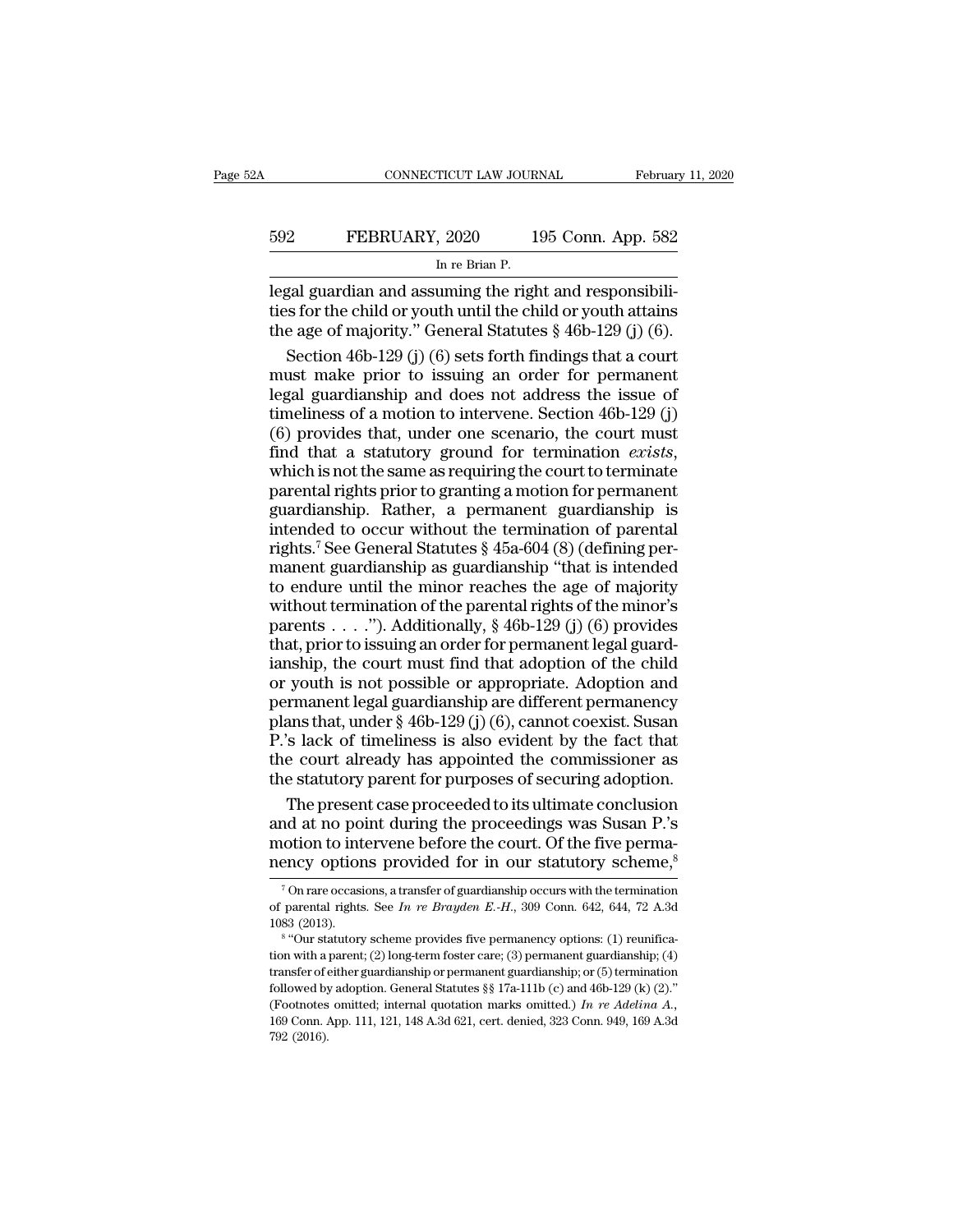The court granted the petition of terminate parental<br>The court granted the petition to terminate parental<br>Tights and appointed the commissioner as the statutory<br>The court for nurrosos of socuring adoption. By filing bor 195 Conn. App. 582 FEBRUARY, 2020 593<br>
In re Brian P.<br>
the court granted the petition to terminate parental<br>
rights and appointed the commissioner as the statutory<br>
parent for purposes of securing adoption. By filing her<br> 195 Conn. App. 582 FEBRUARY, 2020 593<br>
In re Brian P.<br>
the court granted the petition to terminate parental<br>
rights and appointed the commissioner as the statutory<br>
parent for purposes of securing adoption. By filing her<br> 195 Conn. App. 582 FEBRUARY, 2020 593<br>
In re Brian P.<br>
the court granted the petition to terminate parental<br>
rights and appointed the commissioner as the statutory<br>
parent for purposes of securing adoption. By filing her<br> INTERTITY, 2020<br>In re Brian P.<br>The court granted the petition to terminate parental<br>rights and appointed the commissioner as the statutory<br>parent for purposes of securing adoption. By filing her<br>motion to intervene seeking In re Bran P.<br>
the court granted the petition to terminate parental<br>
rights and appointed the commissioner as the statutory<br>
parent for purposes of securing adoption. By filing her<br>
motion to intervene seeking a transfer o the court granted the petition to terminate parental<br>rights and appointed the commissioner as the statutory<br>parent for purposes of securing adoption. By filing her<br>motion to intervene seeking a transfer of permanent<br>guardi rights and appointed the commissioner as the statutory<br>parent for purposes of securing adoption. By filing her<br>motion to intervene seeking a transfer of permanent<br>guardianship after the final judgment of the court, Susan<br>P parent for purposes of securing adoption. By filing her<br>motion to intervene seeking a transfer of permanent<br>guardianship after the final judgment of the court, Susan<br>P. seeks to undo what has already been done. The<br>opportu motion to intervene seeking a transfer of permanent<br>guardianship after the final judgment of the court, Susan<br>P. seeks to undo what has already been done. The<br>opportunity has passed for Susan P. to present evidence<br>to the guardianship after the final judgment of the court, Susan<br>P. seeks to undo what has already been done. The<br>opportunity has passed for Susan P. to present evidence<br>to the court concerning the viability of granting her<br>perma P. seeks to undo what has already been done. The<br>opportunity has passed for Susan P. to present evidence<br>to the court concerning the viability of granting her<br>permanent guardianship of Brian P. in lieu of terminat-<br>ing par opportunity has passed for Susan P. to present evidence<br>to the court concerning the viability of granting her<br>permanent guardianship of Brian P. in lieu of terminat-<br>ing parental rights.<sup>9</sup> By her delay, Susan P. lost any<br> to the court concerning the viability of granting her<br>permanent guardianship of Brian P. in lieu of terminat-<br>ing parental rights.<sup>9</sup> By her delay, Susan P. lost any<br>colorable claim to a right to intervene. See *BNY Weste* permanent guardianship of Brian P. in lieu of terminating parental rights.<sup>9</sup> By her delay, Susan P. lost any colorable claim to a right to intervene. See *BNY Western Trust v. Roman*, supra, 295 Conn. 208–209 ("[a]s a cas ing parental rights.<sup>9</sup> By her delay, Susan P. lost any<br>
colorable claim to a right to intervene. See *BNY Western*<br> *Trust* v. *Roman*, supra, 295 Conn. 208–209 ("[a]s a case<br>
progresses toward its ultimate conclusion, th colorable claim to a right to intervene. See *BNY Western*<br>Trust v. Roman, supra, 295 Conn. 208–209 ("[a]s a case<br>progresses toward its ultimate conclusion, the scrutiny<br>attached to a request for intervention necessarily i Trust v. Roman, supra, 295 Conn. 208–209 ("[a]s a case<br>progresses toward its ultimate conclusion, the scrutiny<br>attached to a request for intervention necessarily inten-<br>sifies" [internal quotation marks omitted]); *Horton* progresses toward its ultimate conclusion, the scrutiny<br>attached to a request for intervention necessarily inten-<br>sifies" [internal quotation marks omitted]); *Horton* v.<br>*Meskill*, 187 Conn. 187, 194, 445 A.2d 579 (1982) attached to a request for intervention necessarily intensifies" [internal quotation marks omitted]); *Horton* v.<br> *Meskill*, 187 Conn. 187, 194, 445 A.2d 579 (1982) ("[t]he<br>
right to intervene is lost, not merely weakened, sifies" [internal quotation marks omitted]); *Horton v.*<br>Meskill, 187 Conn. 187, 194, 445 A.2d 579 (1982) ("[t]he<br>right to intervene is lost, not merely weakened, if it is<br>not exercised in a timely fashion"); 67A C.J.S. 65 *Meskill*, 187 Conn. 187, 194, 445 A.2d 579 (1982) ("[t]he<br>right to intervene is lost, not merely weakened, if it is<br>not exercised in a timely fashion"); 67A C.J.S. 658, Par-<br>ties § 90 (2019) ("[i]ntervention presupposes right to intervene is lost, not merely weakened, if it is<br>not exercised in a timely fashion"); 67A C.J.S. 658, Par-<br>ties § 90 (2019) ("[i]ntervention presupposes the pen-<br>dency of a suit"). Susan P. has not directed us to not exercised in a timely fashion"); 67A C.J.S. 658, Parties § 90 (2019) ("[i]ntervention presupposes the pendency of a suit"). Susan P. has not directed us to any compelling circumstances for her decision to wait until sh ties § 90 (2019) ("[i]ntervention presupposes the pendency of a suit"). Susan P. has not directed us to any compelling circumstances for her decision to wait until she was unsatisfied with the final disposition of the cas dency of a suit"). Susan P. has not directed us to any<br>compelling circumstances for her decision to wait until<br>she was unsatisfied with the final disposition of the<br>case before moving to intervene. In child protection<br>pro compelling circumstances for her decision to wait until<br>she was unsatisfied with the final disposition of the<br>case before moving to intervene. In child protection<br>proceedings, time is of the essence, and permitting<br>interve she was unsatisfied with the final disposition of the<br>case before moving to intervene. In child protection<br>proceedings, time is of the essence, and permitting<br>intervention after the conclusion of the termination pro-<br>ceedi case before moving to intervene. In child protection<br>proceedings, time is of the essence, and permitting<br>intervention after the conclusion of the termination pro-<br>ceedings would unnecessarily delay permanency. See<br>In re Ju proceedings, time is of the<br>intervention after the conclusi<br>ceedings would unnecessaril;<br>In re Juvenile Appeal, 187 Co<br>808 (1982) (public policy in cl<br>protect best interest and welfa<br>that time is of essence).<br>Susan P.'s cl edings would unnecessarily delay permanency. See<br> *re Juvenile Appeal*, 187 Conn. 431, 439–40, 446 A.2d<br>
8 (1982) (public policy in child protection cases is to<br>
otect best interest and welfare of children with notion<br>
at In re Juvenile Appeal, 187 Conn. 431, 439–40, 446 A.2d<br>
808 (1982) (public policy in child protection cases is to<br>
protect best interest and welfare of children with notion<br>
that time is of essence).<br>
Susan P.'s claim as t

make a colorate and welfare of children with notion<br>808 (1982) (public policy in child protection cases is to<br>protect best interest and welfare of children with notion<br>that time is of essence).<br>Susan P.'s claim as to the t a result, she is not aparty in the underlanded with notion that time is of essence).<br>Susan P.'s claim as to the timeliness of her motion is not well founded, and, accordingly, she has failed to make a colorable claim to in that time is of essence).<br>
Susan P.'s claim as to the timeliness of her motion<br>
is not well founded, and, accordingly, she has failed to<br>
make a colorable claim to intervention as of right. As<br>
a result, she is not a party is not well founded, and, accordingly, she has failed to make a colorable claim to intervention as of right. As a result, she is not a party to the underlying action and consequently does not have standing to appeal. See, a result, she is not a party to the underlying action and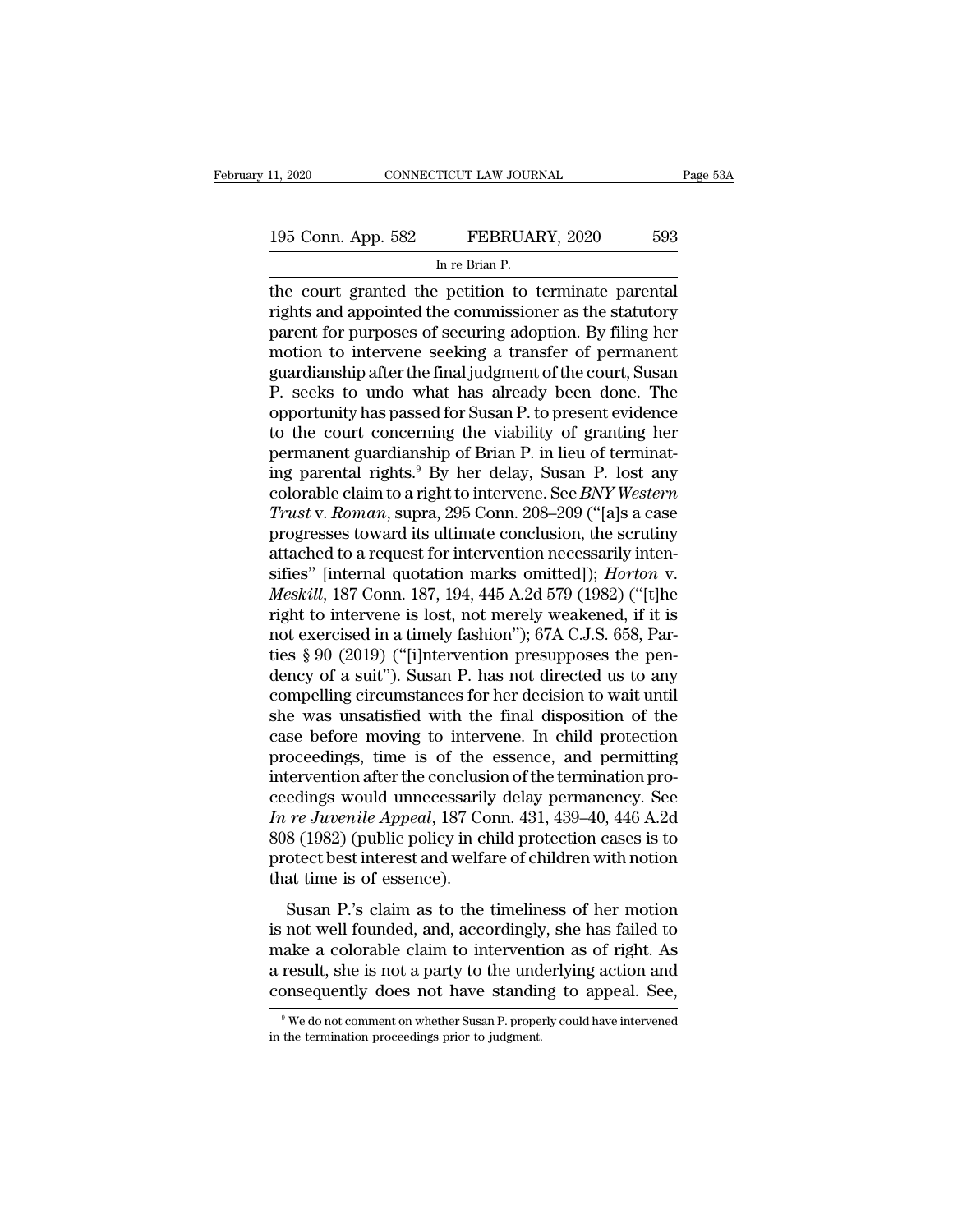# EXECUTE CONNECTICUT LAW JOURNAL February 11, 2020<br>594 FEBRUARY, 2020 195 Conn. App. 594<br>In re Siddiqui TICUT LAW JOURI $\frac{1}{2}$ , 2020<br>In re Siddiqui

EERUARY, 2020 195 Conn. App. 594<br>
FEBRUARY, 2020 195 Conn. App. 594<br>
In re Siddiqui<br>
e.g., *M.U.N. Capital, LLC* v. *National Hall Properties,*<br> *LLC*, 163 Conn. App. 372, 376, 136 A.3d 665 (conclud-*LLC*, 163 Conn. App. 372, 376, 136 A.3d 665 (conclud-FEBRUARY, 2020 195 Conn. App. 594<br>
In re Siddiqui<br>
e.g., *M.U.N. Capital*, *LLC* v. *National Hall Properties,*<br> *LLC*, 163 Conn. App. 372, 376, 136 A.3d 665 (conclud-<br>
ing that former defendant lacked standing to appeal<br> because it was not party of UPS Conn. App. 594<br>
In re Siddiqui<br>
e.g., *M.U.N. Capital*, *LLC* v. *National Hall Properties,*<br> *LLC*, 163 Conn. App. 372, 376, 136 A.3d 665 (conclud-<br>
ing that former defendant lacked standin In re Siddiqui<br>
In re Siddiqui<br>
e.g., *M.U.N. Capital, LLC v. National Hall Properties,*<br> *LLC*, 163 Conn. App. 372, 376, 136 A.3d 665 (conclud-<br>
ing that former defendant lacked standing to appeal<br>
because it was not part *In re Siddiqui*<br> *Joshua S., M.U.N. Capital, LLC v. National Hall Properties, LLC, 163 Conn. App. 372, 376, 136 A.3d 665 (conclud-***<br>** *ing that former defendant lacked standing to appeal***<br>** *because it was not party to und* e.g., *M.U.N. Capital, LLC* v. *National Hall Properties, LLC*, 163 Conn. App. 372, 376, 136 A.3d 665 (concluding that former defendant lacked standing to appeal because it was not party to underlying judgment), cert. den *LLC*, 163 Conn. App. 372, 376, 136 A.3d 665 (concluding that former defendant lacked standing to appeal because it was not party to underlying judgment), cert. denied, 321 Conn. 902, 136 A.3d 1272 (2016); *In re Joshua S* ing that former defendant lacked standing to appeal<br>because it was not party to underlying judgment), cert.<br>denied, 321 Conn. 902, 136 A.3d 1272 (2016); In re<br>Joshua S., supra, 127 Conn. App. 730 (concluding that<br>because because it was not party to underlying judgment), cert.<br>denied, 321 Conn. 902, 136 A.3d 1272 (2016); In re<br>Joshua S., supra, 127 Conn. App. 730 (concluding that<br>because foster parents did not have colorable claim to<br>inter denied, 321 Conn. 902, 136 A.3d 1272<br>Joshua S., supra, 127 Conn. App. 730 (cc<br>because foster parents did not have colo:<br>intervention as matter of right they we<br>entitled to appeal pursuant to  $\S 52-263$ ).<br>we conclude that, Shad 5., supra, 127 Colli. Approximate Shad is discussed.<br>
Shade is discussed.<br>
The appeal pursuant to  $\S$ <br>
atter jurisdiction over her app<br>
The appeal is dismissed.<br>
In this opinion the other judg Exterior as matter of right they were not partialled to appeal pursuant to  $\S$  52-263). Accordine of conclude that, pursuant to  $\S$  52-263, we lack subselent jurisdiction over her appeal.<br>The appeal is dismissed.<br>In this

### ion over her appeal.<br>
dismissed.<br>
n the other judges concurred.<br>
IN RE FAIZ SIDDIQUI<br>
(AC 41023) issed.<br>
other judges concu<br>
.<br>
.<br>
FAIZ SIDDIQUI<br>
(AC 41023)<br>
J., and Lavine and Bishop, IN RE FAIZ SIDDIQUI<br>(AC 41023)<br>DiPentima, C. J., and Lavine and Bishop, Js.

### *Syllabus*

- The petitioner filed a motion seeking the cancellation of an unserved arrest<br>warrant pursuant to the rule of practice  $(\S 36-6)$  that governs the cancel-The petitioner filed a motion seeking the cancellation of an unserved arrest<br>warrant pursuant to the rule of practice (§ 36-6) that governs the cancel-<br>lation of arrest warrants. The trial court denied the petitioner's mot DiPentima, C. J., and Lavine and Bishop, Js.<br>  $Syllabus$ <br>
petitioner filed a motion seeking the cancellation of an unserved arrest<br>
warrant pursuant to the rule of practice (§ 36-6) that governs the cancellation of arrest warr  $Syllabus$ <br>petitioner filed a motion seeking the cancellation of an unserved arrest<br>warrant pursuant to the rule of practice  $(\S 36-6)$  that governs the cancellation of arrest warrants. The trial court denied the petitioner's  $Sylabus$ <br>
betitioner filed a motion seeking the cancellation of an unserved arrest<br>
warrant pursuant to the rule of practice (§ 36-6) that governs the cancel-<br>
lation of arrest warrants. The trial court denied the petitione petitioner filed a motion seeking the cancellation of an unserved arrest<br>warrant pursuant to the rule of practice (§ 36-6) that governs the cancel-<br>lation of arrest warrants. The trial court denied the petitioner's motion court. *Held*: I. Contrary to the state's claim, this court had jurisdiction of arrest warrants. The trial court denied the petitioner's motion for cancellation on the ground that it lacked subject matter jurisdiction to c for cancellation on the ground that it lacked subject matter jurisdiction<br>to consider the motion. Thereafter, the trial court denied two motions<br>to reargue filed by the petitioner, and the petitioner appealed to this<br>cour
- to consider the motion. Thereafter, the trial court denied two motions to reargue filed by the petitioner, and the petitioner appealed to this court. *Held*:<br>court. *Held*:<br>ontrary to the state's claim, this court had juri to reargue filed by the petitioner, and the petitioner appealed to this court. *Held*:<br>court. *Held*:<br>ontrary to the state's claim, this court had jurisdiction over the petition-<br>er's appeal; the trial court's denial of th contrary to the state<br>er's appeal; the trial<br>tion of the arrest w.<br>and, therefore, it is<br>v. *Curcio* (191 Co<br>is appealable.<br>he trial court prope 2. The trial court's denial of the petitioner's motion for cancellation of the arrest warrant terminated a separate and distinct proceeding, and, therefore, it satisfied the first prop of the test set forth in *State* v. tion of the arrest warrant terminated a separate and distinct proceeding, and, therefore, it satisfied the first prong of the test set forth in *State* v. *Curcio* (191 Conn. 27) that governs when an interlocutory ruling
- and, therefore, it satisfied the first pronounced was no performed that we can be the test set forth in *State* v. *Curcio* (191 Conn. 27) that governs when an interlocutory ruling is appealable.<br>The trial court properly w. *Curcio* (191 Conn. 27) that governs when an interlocutory ruling is appealable.<br>he trial court properly determined that it lacked jurisdiction to consider the petitioner's motion for cancellation of the arrest warrant: is appealable.<br>
also appealable.<br>
also appealable the petitioner's motion for cancellation of the arrest warrant: because<br>
there was no pending criminal case before the trial court and the plain<br>
language of Practice Book and does not set forth an avenue for the risk of the areas warrant: because the petitioner's motion for cancellation of the arrest warrant: because there was no pending criminal case before the trial court and the plain la the petitioner's motion for cancellation of the arrest warrant: because<br>there was no pending criminal case before the trial court and the plain<br>language of Practice Book § 36-6 provides that only the prosecuting<br>authority the petitioner's motion for cancellation of the arrest warrant: because<br>there was no pending criminal case before the trial court and the plain<br>language of Practice Book  $\S 36-6$  provides that only the prosecuting<br>authori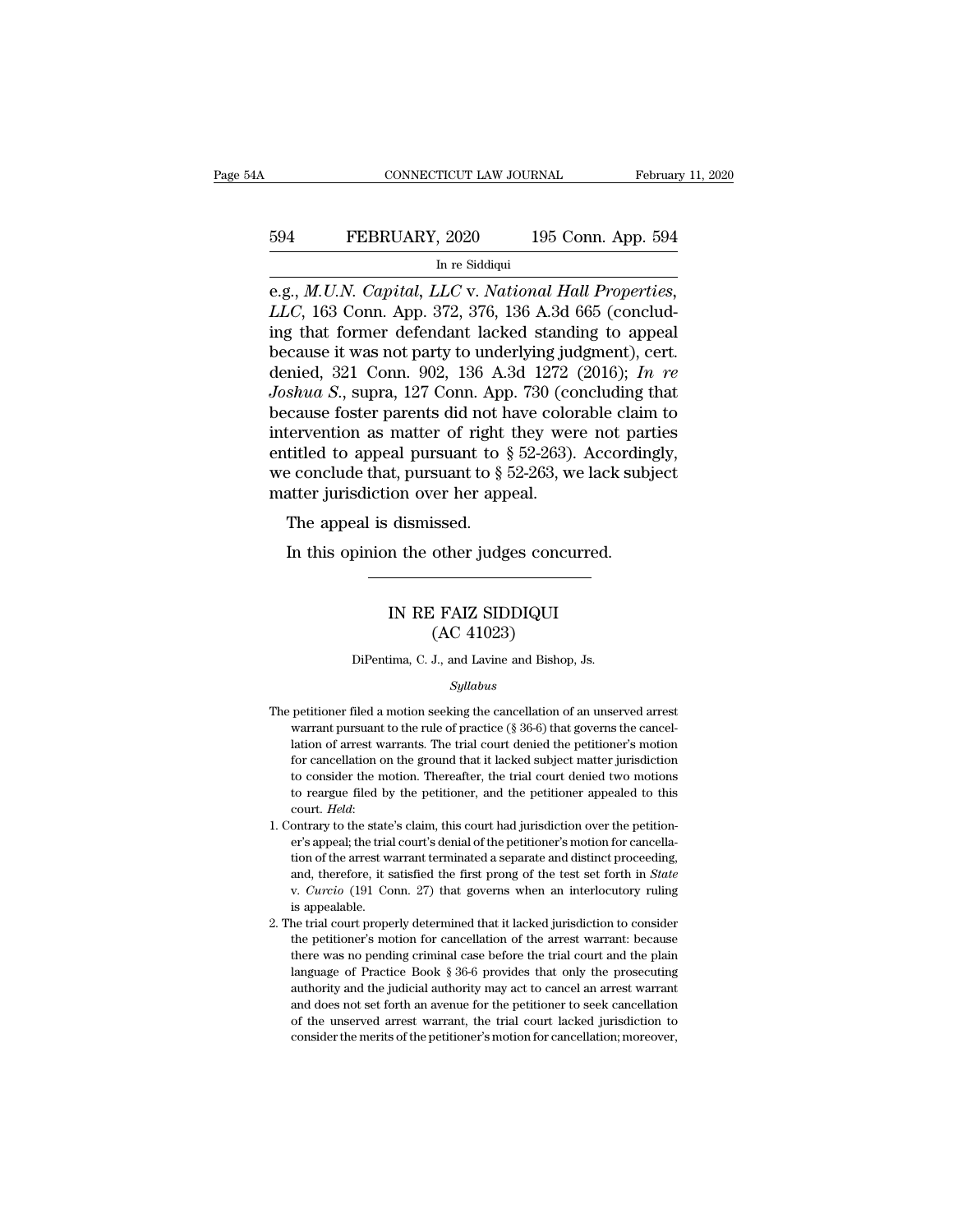# 11, 2020 CONNECTICUT LAW JOURNAL Page 55A<br>195 Conn. App. 594 FEBRUARY, 2020 595<br>In re Siddiqui TICUT LAW JOURI $\begin{array}{c} \text{FEBRUAI} \ \text{In}\ \text{re}\ \text{Siddiqui} \ \text{red}\ \text{jurisdiction}, \text{it}\ \text{s} \end{array}$

because the trial court lacked jurisdiction, it should have dismissed the motion rather than denied it, and, therefore this court concluded that Motion Rep. 594 FEBRUARY, 2020 595<br>In re Siddiqui<br>because the trial court lacked jurisdiction, it should have dismissed the<br>motion rather than denied it, and, therefore this court concluded that<br>the form of the judgment wa the form of the judgment was improper, and the judgment and the form of the judgment was improper, reversed the judgment and term of the judgment was improper, reversed the judgment and remanded the case with direction to In re Siddiqui<br>because the trial court lacked jurisdiction, it should have dismi<br>motion rather than denied it, and, therefore this court conclu<br>the form of the judgment was improper, reversed the judgm<br>remanded the case wi Are statistic in the statistic measure the trial court lacked jurisdiction, it should have dismissed the notion rather than denied it, and, therefore this court concluded that the form of the judgment was improper, reverse motion rather than denied it, and, therefore this court concluded that<br>the form of the judgment was improper, reversed the judgment and<br>remanded the case with direction to dismiss the motion.<br>Argued October 10, 2019—offici motion rather than denied it, and, therefore this court concluded that<br>the form of the judgment was improper, reversed the judgment and<br>remanded the case with direction to dismiss the motion.<br>Argued October 10, 2019—offici

the form of the judgment was improper, reversed the judgment and<br>remanded the case with direction to dismiss the motion.<br>Argued October 10, 2019—officially released February 11, 2020<br>*Procedural History*<br>Motion for cancell remanded the case with direction to dismiss the motion.<br>
Argued October 10, 2019—officially released February 11, 2020<br>
Procedural History<br>
Motion for cancellation of an arrest warrant, brought<br>
to the Superior Court in th *Argued October 10, 2019—officially released February 11, 2020<br><i>Procedural History*<br>*Democration of an arrest warrant, brought*<br>to the Superior Court in the judicial district of Hartford,<br>geographical area number fourteen, *Procedural History*<br>Motion for cancellation of an arrest warrant, brought<br>to the Superior Court in the judicial district of Hartford,<br>geographical area number fourteen, where the court,<br>Dewey, J., denied the motion; there Motion for cancellation of an arrest warrant, brought<br>to the Superior Court in the judicial district of Hartford,<br>geographical area number fourteen, where the court,<br> $Dewey$ , J., denied the motion; thereafter, the court<br>den Motion for cancellation of an arrest warrant, brought<br>to the Superior Court in the judicial district of Hartford,<br>geographical area number fourteen, where the court,<br>*Dewey*, *J.*, denied the motion; thereafter, the court<br> to the Superior Court in the judicial district of Hartford, geographical area number fourteen, where the court, *Dewey*, *J.*, denied the motion; thereafter, the court denied the petitioner's motion to reargue, and the pet *form of judgmentical* area number fourteen, where the court,<br>*Dewey*, *J.*, denied the motion; thereafter, the court<br>denied the petitioner's motion to reargue, and the petitioner appealed to this court; subsequently, the *Kathryn W. Bareford Diax sometical Polence is motion to reargue,*<br> *Kathryn of judgment; judgment directed.*<br> *Kathryn W. Bare, assistant state's attorney, with*<br> *Kathryn W. Bare, assistant state's attorney, with*<br> *Kath* 

Dewey, J., denied the petitioner's motion to reargue,<br>and the petitioner filed an amended appeal. *Improper*<br>form of judgment; judgment directed.<br>John R. Williams, for the appellant (petitioner).<br>Kathryn W. Bare, assistant and the petitioner filed an amended appeal. *Improper*<br>form of judgment; judgment directed.<br>John R. Williams, for the appellant (petitioner).<br>Kathryn W. Bare, assistant state's attorney, with<br>whom, on the brief, were *Gail* form of judgment; judgment<br>John R. Williams, for the<br>Kathryn W. Bare, assista<br>whom, on the brief, were Ga<br>ney, and Robert Diaz, senior<br>for the appellee (state).<br> $o_{pinid}$ Kathryn W. Bare, assistant state's attorney, with<br>nom, on the brief, were *Gail P. Hardy*, state's attor-<br>y, and *Robert Diaz*, senior assistant state's attorney,<br>r the appellee (state).<br> $opinion$ <br>DiPENTIMA, C. J. The petition

### *Opinion*

whom, on the brief, were *Gail P. Hardy*, state's attorney,<br>
ney, and *Robert Diaz*, senior assistant state's attorney,<br>
for the appellee (state).<br>  $\qquad$ <br>  $\qquad$   $\qquad$   $\qquad$   $\qquad$   $\qquad$   $\qquad$   $\qquad$   $\qquad$   $\qquad$   $\qquad$   $\qquad$  hey, and *Robert Diaz*, senior assistant state's attorney,<br>for the appellee (state).<br>*Opinion*<br>DiPENTIMA, C. J. The petitioner, Faiz Siddiqui,<br>appeals from the judgment of the trial court denying<br>his motion for cancellatio for the appellee (state).<br>  $\qquad$   $\qquad$   $\qquad$   $\qquad$   $\qquad$   $\qquad$   $\qquad$   $\qquad$   $\qquad$   $\qquad$   $\qquad$   $\qquad$   $\qquad$   $\qquad$   $\qquad$   $\qquad$   $\qquad$   $\qquad$   $\qquad$   $\qquad$   $\qquad$   $\qquad$   $\qquad$   $\qquad$   $\qquad$   $\qquad$   $\qquad$   $\qquad$   $\qquad$   $\qquad$   $\qquad$   $\qquad$   $\$ *Opinion*<br>
DiPENTIMA, C. J. The petitioner, Faiz Siddiqui,<br>
appeals from the judgment of the trial court denying<br>
his motion for cancellation of an unserved arrest war-<br>
rant and denying his two motions to reargue. The pet DiPENTIMA, C. J. The petitioner, Faiz Siddiqui,<br>appeals from the judgment of the trial court denying<br>his motion for cancellation of an unserved arrest war-<br>rant and denying his two motions to reargue. The peti-<br>tioner clai DiPENTIMA, C. J. The petitioner, Faiz Siddiqui,<br>appeals from the judgment of the trial court denying<br>his motion for cancellation of an unserved arrest war-<br>rant and denying his two motions to reargue. The peti-<br>tioner clai appeals from the judgment of the trial court denying<br>his motion for cancellation of an unserved arrest war-<br>rant and denying his two motions to reargue. The peti-<br>tioner claims that (1) his appeal is taken from a final<br>ju his motion for cancellation of an unserved arrest warrant and denying his two motions to reargue. The petitioner claims that (1) his appeal is taken from a final judgment and, therefore, this court has jurisdiction to cons rant and denying his two motions to reargue. The petitioner claims that (1) his appeal is taken from a final judgment and, therefore, this court has jurisdiction to consider his appeal, (2) the trial court had jurisdictio tioner claims that  $(1)$  his appeal is taken from a final<br>judgment and, therefore, this court has jurisdiction to<br>consider his appeal,  $(2)$  the trial court had jurisdiction<br>to grant his motion for cancellation of the uns judgment and, therefore, this court has jurisdiction to<br>consider his appeal, (2) the trial court had jurisdiction<br>to grant his motion for cancellation of the unserved<br>arrest warrant, (3) the arrest warrant was not supporte consider his appeal,  $(2)$  the trial court had jurisdiction<br>to grant his motion for cancellation of the unserved<br>arrest warrant,  $(3)$  the arrest warrant was not supported<br>by probable cause, and  $(4)$  the fugitive felon d to grant his motion for cancellation of the unserved<br>arrest warrant, (3) the arrest warrant was not supported<br>by probable cause, and (4) the fugitive felon disenti-<br>tlement doctrine was inapplicable under the facts of<br>this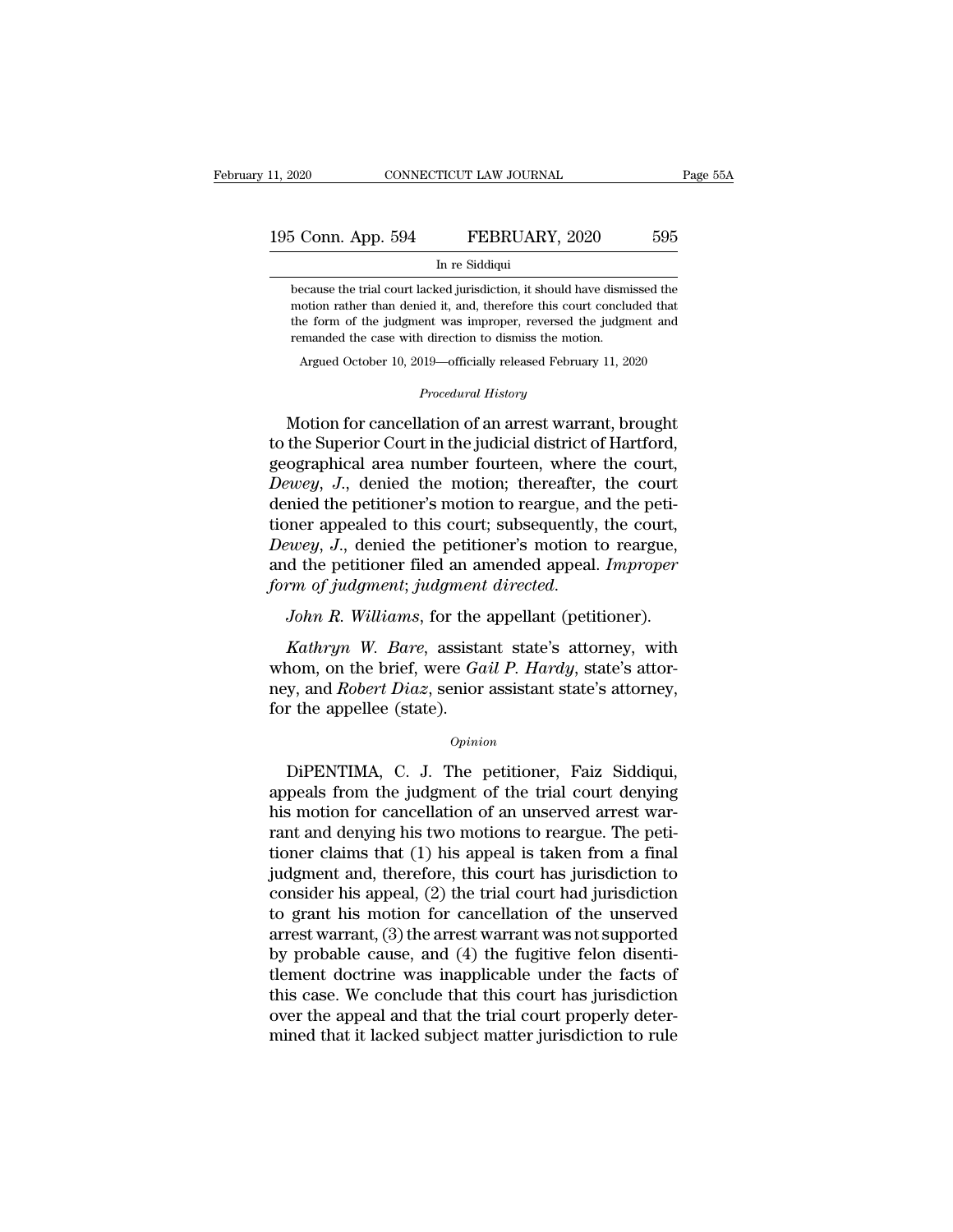# EXECUTE CONNECTICUT LAW JOURNAL February 11, 2020<br>596 FEBRUARY, 2020 195 Conn. App. 594<br>In re Siddiqui TICUT LAW JOURI $\frac{1}{2}$ , 2020<br>In re Siddiqui<br>rellation of the

CONNECTICUT LAW JOURNAL February 11, 2020<br>
FEBRUARY, 2020 195 Conn. App. 594<br>
In re Siddiqui<br>
In re Siddiqui<br>
on the motion for cancellation of the unserved warrant<br>
and the motions to reargue.<sup>1</sup> We further conclude that<br> FEBRUARY, 2020 195 Conn. App. 594<br>
In re Siddiqui<br>
In re Siddiqui<br>
on the motion for cancellation of the unserved warrant<br>
and the motions to reargue.<sup>1</sup> We further conclude that<br>
the form of the judgment is improper, and, 596 FEBRUARY, 2020 195 Conn. App. 594<br>
In re Siddiqui<br>
on the motion for cancellation of the unserved warrant<br>
and the motions to reargue.<sup>1</sup> We further conclude that<br>
the form of the judgment is improper, and, accordingl FEBRUARY, 2020 195 Conn. App. 594<br>In re Siddiqui<br>on the motion for cancellation of the unserved warrant<br>and the motions to reargue.<sup>1</sup> We further conclude that<br>the form of the judgment is improper, and, accordingly,<br>we re In re Siddiqui<br>In re Siddiqui<br>and the motion for cancellation of the unserved war<br>and the motions to reargue.<sup>1</sup> We further conclude<br>the form of the judgment is improper, and, accordin<br>we reverse the judgment and remand th The motion for cancellation of the unserved warrant<br>d the motions to reargue.<sup>1</sup> We further conclude that<br>e form of the judgment is improper, and, accordingly,<br>e reverse the judgment and remand the case with<br>rection to di on are motion for cancellation of the anserved warrant<br>and the motions to reargue.<sup>1</sup> We further conclude that<br>the form of the judgment is improper, and, accordingly,<br>we reverse the judgment and remand the case with<br>direct

and the models to realgate. We radiate conclude that<br>the form of the judgment is improper, and, accordingly,<br>we reverse the judgment and remand the case with<br>direction to dismiss the petitioner's motions.<br>The record reveal the form of are jadgment is improper, and, accordingly,<br>we reverse the judgment and remand the case with<br>direction to dismiss the petitioner's motions.<br>The record reveals the following facts and procedural<br>history. In 2015 merication to dismiss the petitioner's motions.<br>The record reveals the following facts and procedural<br>history. In 2015, the West Hartford Police Department<br>investigated a harassment complaint against the peti-<br>tioner. Afte The record reveals the following facts and procedural<br>history. In 2015, the West Hartford Police Department<br>investigated a harassment complaint against the peti-<br>tioner. After a three month investigation, a police offi-<br>ce The record reveals the following facts and procedural<br>history. In 2015, the West Hartford Police Department<br>investigated a harassment complaint against the peti-<br>tioner. After a three month investigation, a police offi-<br>c history. In 2015, the West Hartford Police Department<br>investigated a harassment complaint against the peti-<br>tioner. After a three month investigation, a police offi-<br>cer filed an application for an arrest warrant. The<br>cou investigated a harassment complaint against the petitioner. After a three month investigation, a police officer filed an application for an arrest warrant. The court, *Mullarkey*, *J*., signed the arrest warrant on May 29 tioner. After a three month investigation, a police officer filed an application for an arrest warrant. The court, *Mullarkey*, *J*., signed the arrest warrant on May 29, 2015, on the charge of one count of harassment in cer filed an application for an arrest warrant. The<br>court, *Mullarkey*, *J*., signed the arrest warrant on May<br>29, 2015, on the charge of one count of harassment in<br>the second degree in violation of General Statutes § 53a court, *Mullarkey*, *J*., signed the arrest warrant on May 29, 2015, on the charge of one count of harassment in the second degree in violation of General Statutes  $\S$  53a-183. The court indicated a  $\$2500$  cash only bail court. 3. The court indicated a \$2500 cash only bail and<br>posed a no contact condition as to the complainant.<br>he warrant was neither served on the petitioner, who<br>sided in London, England, at that time, nor filed in<br>urt.<br>Approxim the petitioner and a model of the complainant.<br>The warrant was neither served on the petitioner, who<br>resided in London, England, at that time, nor filed in<br>court.<br>Approximately two years later, on March 31, 2017,<br>the peti

The warrant was neither served on the petitioner, who<br>resided in London, England, at that time, nor filed in<br>court.<br>Approximately two years later, on March 31, 2017,<br>the petitioner filed a motion for cancellation of the<br>a Frie warrant was neither served on the petitioner, who<br>resided in London, England, at that time, nor filed in<br>court.<br>Approximately two years later, on March 31, 2017,<br>the petitioner filed a motion for cancellation of the<br> obtained a copy of the arrest warrant. The court,<br>
Approximately two years later, on March 31, 2017,<br>
the petitioner filed a motion for cancellation of the<br>
arrest warrant, citing, inter alia, Practice Book § 36-6.<sup>2</sup><br>
At Approximately two years later, on March 31, 2017,<br>the petitioner filed a motion for cancellation of the<br>arrest warrant, citing, inter alia, Practice Book § 36-6.<sup>2</sup><br>At that time, neither the petitioner nor his counsel had the petitioner filed a motion for cancellation of the<br>arrest warrant, citing, inter alia, Practice Book § 36-6.<sup>2</sup><br>At that time, neither the petitioner nor his counsel had<br>obtained a copy of the arrest warrant. The court, arrest warrant, citing, inter alia, Practice Book § 36-6.<sup>2</sup><br>At that time, neither the petitioner nor his counsel had<br>obtained a copy of the arrest warrant. The court, *Dewey*,<br> $J$ ., held a hearing on April 20, 2017. At t At that time, neither the petitioner nor his counsel had<br>obtained a copy of the arrest warrant. The court, *Dewey*,<br>*J.*, held a hearing on April 20, 2017. At the outset, the<br>petitioner's counsel acknowledged the atypical obtained a copy of the arrest warrant. The court, *Dewey*,<br>
J., held a hearing on April 20, 2017. At the outset, the<br>
petitioner's counsel acknowledged the atypical nature<br>
of the proceeding and requested that the court " J., held a hearing on April 20, 2017. At the outset, the petitioner's counsel acknowledged the atypical nature of the proceeding and requested that the court "extend [its] jurisdiction to do one of two things. Either compe petitioner's counsel acknowledged the atypical nature<br>of the proceeding and requested that the court "extend<br>[its] jurisdiction to do one of two things. Either com-<br>pel the state to cancel an arrest warrant that we haven't en or—one could argue [that] might be a bit of a reach<br>-or, in the alternative, to compel the state to produce a<br>ppy of the warrant and to hold an evidentiary hearing<br><sup>1</sup>As a result of this conclusion, we need not address seen or—one could argue [that] might be a bit of a reach<br>—or, in the alternative, to compel the state to produce a<br>copy of the warrant and to hold an evidentiary hearing<br> $\frac{1}{1}$ As a result of this conclusion, we need no

copy of the warrant and to hold an evidentiary hearing<br>
<sup>1</sup> As a result of this conclusion, we need not address the petitioner's third<br>
and fourth claims.<br>
<sup>2</sup> Practice Book § 36-6 provides: "At the request of the prosecut COPY OF the Warranti and to note an evidential y hearing<br>
<sup>1</sup> As a result of this conclusion, we need not address the petitioner's third<br>
<sup>2</sup> Practice Book § 36-6 provides: "At the request of the prosecuting author-<br>
ity, <sup>1</sup> As a result of this conclusion, we neard fourth claims.<br>
<sup>2</sup> Practice Book § 36-6 provides: "At the returned for cancellation. A judicial authority also warrant be returned for cancellation."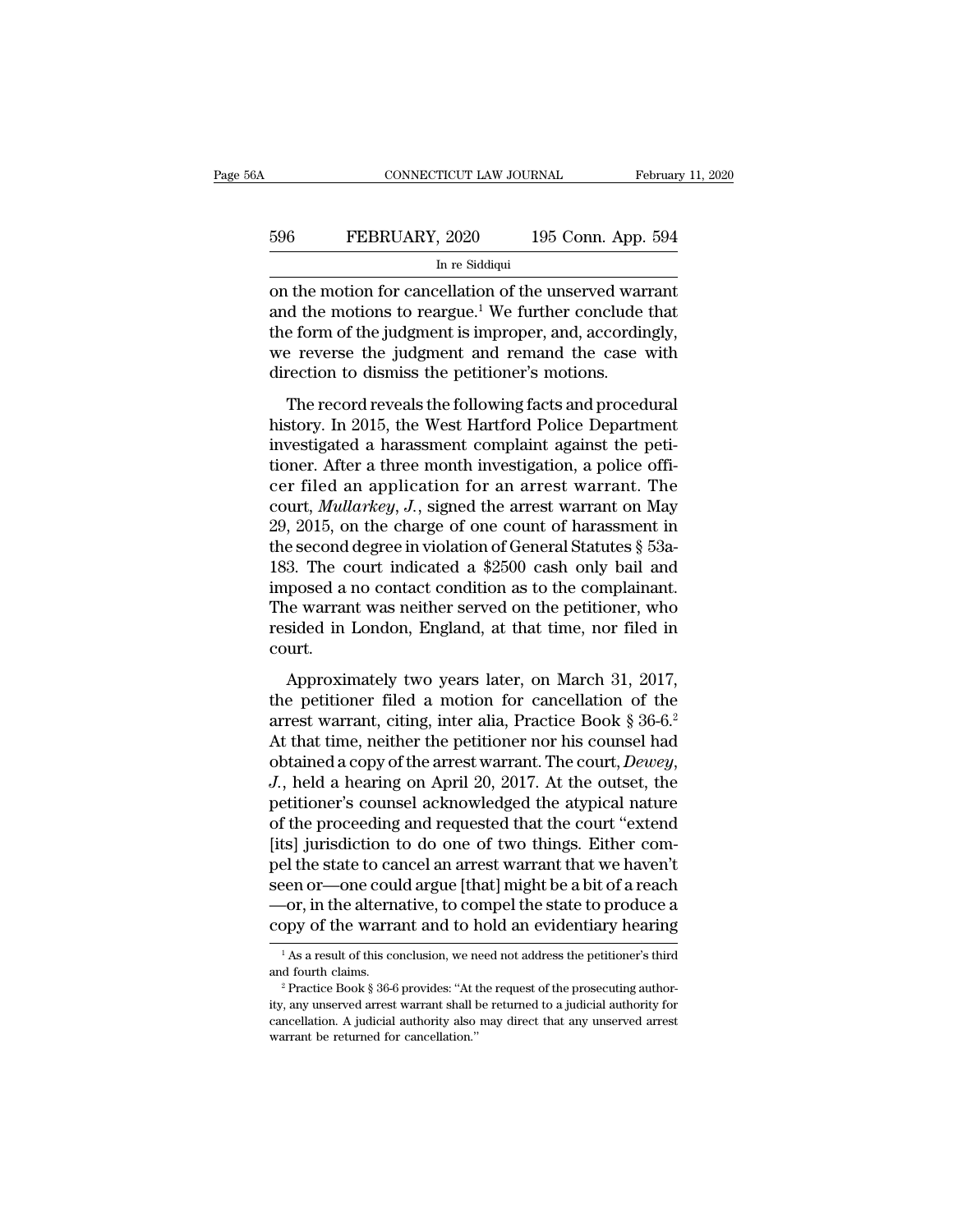| 11, 2020           | CONNECTICUT LAW JOURNAL    | Page 57A |
|--------------------|----------------------------|----------|
| 195 Conn. App. 594 | FEBRUARY, 2020             | 597      |
|                    | In re Siddiqui             |          |
| at some later date | " The prosecutor countered |          |

11, 2020 CONNECTICUT LAW JOURNAL Page 57A<br>
195 Conn. App. 594 FEBRUARY, 2020 597<br>
In re Siddiqui<br>
at some later date . . . . ." The prosecutor countered<br>
that the court lacked jurisdiction to award either form<br>
of relief r 195 Conn. App. 594 FEBRUARY, 2020 597<br>
In re Siddiqui<br>
at some later date . . . . ." The prosecutor countered<br>
that the court lacked jurisdiction to award either form<br>
of relief requested by the petitioner. The prosecutor<br> 195 Conn. App. 594 FEBRUARY, 2020 597<br>
In re Siddiqui<br>
at some later date . . . . " The prosecutor countered<br>
that the court lacked jurisdiction to award either form<br>
of relief requested by the petitioner. The prosecutor<br> 195 Conn. App. 594 FEBRUARY, 2020 597<br>
In re Siddiqui<br>
at some later date . . . . " The prosecutor countered<br>
that the court lacked jurisdiction to award either form<br>
of relief requested by the petitioner. The prosecutor<br> at some later date . .<br>that the court lacked ju<br>of relief requested by<br>further argued that the<br>public document.<br>On July 28, 2017, the some later date  $\ldots$  ." The prosecutor countered<br>at the court lacked jurisdiction to award either form<br>relief requested by the petitioner. The prosecutor<br>rther argued that the unserved warrant was not a<br>blic document.<br>On that the court lacked jurisdiction to award either form<br>of relief requested by the petitioner. The prosecutor<br>further argued that the unserved warrant was not a<br>public document.<br>On July 28, 2017, the court issued a memoran

of relief requested by the petitioner. The prosecutor<br>further argued that the unserved warrant was not a<br>public document.<br>On July 28, 2017, the court issued a memorandum of<br>decision denying the petitioner's motion for canc further argued that the unserved warrant was not a<br>public document.<br>On July 28, 2017, the court issued a memorandum of<br>decision denying the petitioner's motion for cancella-<br>tion of the arrest warrant. After summarizing t public document.<br>
On July 28, 2017, the court issued a memorandum of<br>
decision denying the petitioner's motion for cancella-<br>
tion of the arrest warrant. After summarizing the peti-<br>
tioner's factual and legal arguments as On July 28, 2017, the court issued a memorandum of<br>decision denying the petitioner's motion for cancella-<br>tion of the arrest warrant. After summarizing the peti-<br>tioner's factual and legal arguments as to why the war-<br>ran On July 28, 2017, the court issued a memorandum of<br>decision denying the petitioner's motion for cancella-<br>tion of the arrest warrant. After summarizing the peti-<br>tioner's factual and legal arguments as to why the war-<br>ran decision denying the petitioner's motion for cancellation of the arrest warrant. After summarizing the petitioner's factual and legal arguments as to why the warrant should be cancelled,<sup>3</sup> the court turned to the question tion of the arrest warrant. After summarizing the petitioner's factual and legal arguments as to why the warrant should be cancelled,<sup>3</sup> the court turned to the question of jurisdiction. Specifically, it observed that "[a tioner's factual and legal arguments as to why the warrant should be cancelled,<sup>3</sup> the court turned to the question of jurisdiction. Specifically, it observed that "[a] Superior Court's authority in a criminal case begins rant should be cancelled,<sup>3</sup> the court turned to the<br>question of jurisdiction. Specifically, it observed that<br>"[a] Superior Court's authority in a criminal case begins<br>with the presentment of an information." It then turne question of jurisdiction. Specifically, it observed that<br>"[a] Superior Court's authority in a criminal case begins<br>with the presentment of an information." It then turned<br>to Practice Book § 36-6, noting that, although that "[a] Superior Court's authority in a criminal case begins<br>with the presentment of an information." It then turned<br>to Practice Book § 36-6, noting that, although that provi-<br>sion provided authority for the court to direct t with the presentment of an information." It then turned<br>to Practice Book § 36-6, noting that, although that provi-<br>sion provided authority for the court to direct the return<br>of an unserved warrant, it did "not provide any to Practice Book § 36-6, noting that, although that provision provided authority for the court to direct the return of an unserved warrant, it did "not provide any authority to secure a copy of that warrant for review by i sion provided authority for the court to direct to fan unserved warrant, it did "not provide any to secure a copy of that warrant for review by i parties." Finally, the court stated that Genera § 54-2a (e) restricted the r secure a copy of that warrant for review by interested<br>rties." Finally, the court stated that General Statutes<br>54-2a (e) restricted the release of a warrant to the<br>me of the arrest and that the warrant was not public<br>forma parties." Finally, the court stated that General Statutes  $\S$  54-2a (e) restricted the release of a warrant to the<br>time of the arrest and that the warrant was not public<br>information until the time of the arrest.<br>On August

 $\frac{1}{8}$  54-2a (e) restricted the release of a warrant to the<br>time of the arrest and that the warrant was not public<br>information until the time of the arrest.<br>On August 30, 2017, the petitioner, representing<br>himself, fil time of the arrest and that the warrant was not public<br>information until the time of the arrest.<br>On August 30, 2017, the petitioner, representing<br>himself, filed a motion to reargue pursuant to Practice<br>Book § 11-11. A hea On August 30, 2017, the petitioner, representing<br>imself, filed a motion to reargue pursuant to Practice<br>ook § 11-11. A hearing was scheduled for October<br>7, 2017. The day before the scheduled hearing, the<br><sup>3</sup>Specifically, himself, filed a motion to reargue pursuant to Practice<br>Book § 11-11. A hearing was scheduled for October<br>17, 2017. The day before the scheduled hearing, the<br><sup>3</sup> Specifically, the court stated: "It is the petitioner's beli

Book § 11-11. A hearing was scheduled for October 17, 2017. The day before the scheduled hearing, the specifically, the court stated: "It is the petitioner's belief that the June, 2015 arrest warrant was based on the compl 17, 2017. The day before the scheduled hearing, the  $\frac{3}{17}$  specifically, the court stated: "It is the petitioner's belief that the June, 2015 arrest warrant was based on the complainant's allegations that the petition The solution of the solutioner's belief that the June<br>
3 Specifically, the court stated: "It is the petitioner's belief that the June,<br>
2015 arrest warrant was based on the complainant's allegations that the<br>
petitioner h <sup>3</sup> Specifically, the court stated: "It is the petitioner's belief that the June,  $2015$  arrest warrant was based on the complainant's allegations that the petitioner had made several harassing phone calls from Chicago, I 2015 arrest warrant was based on the complainant's allegations that the petitioner had made several harassing phone calls from Chicago, Illinois. The petitioner denies these allegations. The petitioner also suggests that t petitioner had made several harassing phone calls from Chicago, Illinois.<br>The petitioner denies these allegations. The petitioner also suggests that<br>there is no evidence of the source of the alleged harassing phone calls.<br> The petitioner denies these allegations. The petitioner also suggests that there is no evidence of the source of the alleged harassing phone calls. Further, the petitioner states that there was a decade long sparse history The period of the source of the alleged harassing phone calls.<br>Further, the petitioner states that there was a decade long sparse history<br>of nonharassing phone calls. He additionally suggests that the complainant<br>has a mot Further, the petitioner states that there was a decade long sparse history of nonharassing phone calls. He additionally suggests that the complainant has a motive for fabrication. The petitioner asserts that the investigat Further, the petitioner states that there was a decade long sparse history of nonharassing phone calls. He additionally suggests that the complainant has a motive for fabrication. The petitioner asserts that the investigat has a motive for fabrication. The petitioner asserts that the investigating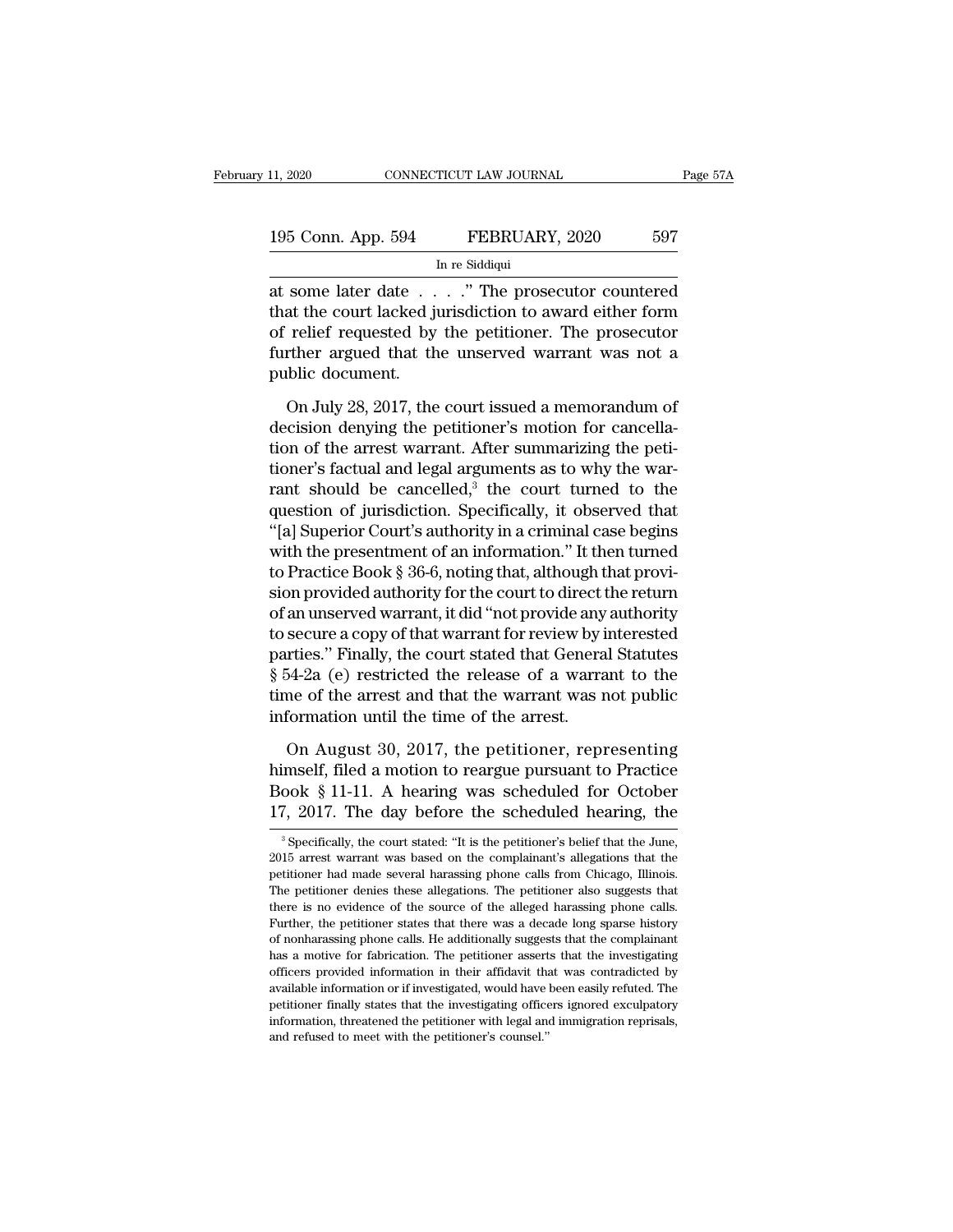# EXECUTE CONNECTICUT LAW JOURNAL February 11, 2020<br>598 FEBRUARY, 2020 195 Conn. App. 594<br>In re Siddiqui TICUT LAW JOURI $\frac{1}{2}$ , 2020<br>In re Siddiqui<br>I by counsel 1

CONNECTICUT LAW JOURNAL Febru<br>
Febru<br>
598 FEBRUARY, 2020 195 Conn. App. 59<br>
In re Siddiqui<br>
petitioner, represented by counsel, filed a memoran-<br>
dum in support of the motion to reargue. After the petitioner's counsel pres FEBRUARY, 2020 195 Conn. App. 594<br>
In re Siddiqui<br>
petitioner, represented by counsel, filed a memoran-<br>
dum in support of the motion to reargue. After the peti-<br>
tioner's counsel presented his argument, the prosecu-<br>
tor FEBRUARY, 2020 195 Conn. App. 594<br>
In re Siddiqui<br>
petitioner, represented by counsel, filed a memoran-<br>
dum in support of the motion to reargue. After the peti-<br>
tioner's counsel presented his argument, the prosecu-<br>
tor FEBRUARY, 2020 195 Conn. App. 594<br>
In re Siddiqui<br>
petitioner, represented by counsel, filed a memoran-<br>
dum in support of the motion to reargue. After the peti-<br>
tioner's counsel presented his argument, the prosecu-<br>
tor In re Siddiqui<br>
In re Siddiqui<br>
The conclusion of the motion of the court at the peti-<br>
tioner's counsel presented his argument, the prosecu-<br>
tor repeated the state's position that the court lacked<br>
jurisdiction. At the c In re Siddiqui<br>
petitioner, represented by counsel, filed a memoran-<br>
dum in support of the motion to reargue. After the peti-<br>
tioner's counsel presented his argument, the prosecu-<br>
tor repeated the state's position that petitioner, represented by counsel, filed a memorandum in support of the motion to reargue. After the petitioner's counsel presented his argument, the prosecutor repeated the state's position that the court lacked jurisdic dum in support of the m<br>tioner's counsel present<br>tor repeated the state's<br>jurisdiction. At the conc<br>determined that it lacke<br>motion for cancellatio<br>motion to reargue.<br>On November 6, 2017, repeated the state's position that the court lacked<br>risdiction. At the conclusion of the hearing, the court<br>termined that it lacked jurisdiction to consider the<br>otion for cancellation and denied the petitioner's<br>otion to r for repeated and state 5 position that the court lacked<br>jurisdiction. At the conclusion of the hearing, the court<br>determined that it lacked jurisdiction to consider the<br>motion for cancellation and denied the petitioner's<br>m

determined that it lacked jurisdiction to consider the<br>motion for cancellation and denied the petitioner's<br>motion to reargue.<br>On November 6, 2017, the petitioner filed the present<br>appeal, as well as a motion to reargue and motion for cancellation and denied the petitioner's<br>motion to reargue.<br>On November 6, 2017, the petitioner filed the present<br>appeal, as well as a motion to reargue and for modifi-<br>cation to which he attached a copy of the motion for cancenation and defined the peritioner. B<br>motion to reargue.<br>2017, the petitioner filed the present<br>appeal, as well as a motion to reargue and for modifi-<br>cation to which he attached a copy of the arrest warran on November 6, 2017, the petitioner filed the present<br>appeal, as well as a motion to reargue and for modifi-<br>cation to which he attached a copy of the arrest warrant.<br>On November 30, 2017, the trial court denied the relie On November 6, 2017, the petitioner filed the present<br>appeal, as well as a motion to reargue and for modifi-<br>cation to which he attached a copy of the arrest warrant.<br>On November 30, 2017, the trial court denied the relie appeal, as well as a motion to reargue and for modification to which he attached a copy of the arrest warrant.<br>On November 30, 2017, the trial court denied the relief<br>requested by the petitioner. It noted that the petition cation to which he attached a copy of the arrest warrant.<br>On November 30, 2017, the trial court denied the relief<br>requested by the petitioner. It noted that the petitioner<br>had appealed the October 17, 2017 decision denyin On November 30, 2017, the trial court denied the relief<br>requested by the petitioner. It noted that the petitioner<br>had appealed the October 17, 2017 decision denying his<br>motion to reargue. As a result of the pending appeal requested by the petitioner. It noted that the petitioner<br>had appealed the October 17, 2017 decision denying his<br>motion to reargue. As a result of the pending appeal,<br>the court concluded that it lacked jurisdiction to ent had appealed the October 17, 2017 decision denying his<br>motion to reargue. As a result of the pending appeal,<br>the court concluded that it lacked jurisdiction to enter-<br>tain the November 6, 2017 motion. The petitioner<br>respon motion to reargue. As a result of the pending appeal,<br>the court concluded that it lacked jurisdiction to enter-<br>tain the November 6, 2017 motion. The petitioner<br>responded by filing a motion for order with this court<br>reques the court concluded that it lacked jurisdiction to enter-<br>tain the November 6, 2017 motion. The petitioner<br>responded by filing a motion for order with this court<br>requesting that it (1) vacate the November 30, 2017<br>decision tain the November 6, 2017 motion. T<br>responded by filing a motion for order<br>requesting that it (1) vacate the Nove<br>decision, (2) direct the trial court to con-<br>tiary hearing, and (3) issue a notice indi<br>trial court had juri questing that it (1) vacate the November 30, 2017<br>questing that it (1) vacate the November 30, 2017<br>cision, (2) direct the trial court to conduct an eviden-<br>ry hearing, and (3) issue a notice indicating that the<br>al court h decision, (2) direct the trial court to conduct an evidentiary hearing, and (3) issue a notice indicating that the trial court had jurisdiction to consider his motion for cancellation of the arrest warrant.<br>On January 24,

decision, ( $\Xi$ ) direct the trial court to contact the christian diary hearing, and (3) issue a notice indicating that the trial court had jurisdiction to consider his motion for cancellation of the arrest warrant.<br>On Jan trial court had jurisdiction to consider his motion for<br>cancellation of the arrest warrant.<br>On January 24, 2018, in response to the petitioner's<br>motion for order, this court concluded that the filing<br>of the appeal did not cancellation of the arrest warrant.<br>
On January 24, 2018, in response to the petitioner's<br>
motion for order, this court concluded that the filing<br>
of the appeal did not divest the trial court of jurisdiction<br>
to consider t on January 24, 2018, in response to the petitioner's<br>motion for order, this court concluded that the filing<br>of the appeal did not divest the trial court of jurisdiction<br>to consider the petitioner's motion to reargue and fo On January 24, 2018, in response to the petitioner's<br>motion for order, this court concluded that the filing<br>of the appeal did not divest the trial court of jurisdiction<br>to consider the petitioner's motion to reargue and fo the appeal did not divest the trial court of jurisdiction<br>consider the petitioner's motion to reargue and for<br>odification. This court ordered the trial court "to<br>consider its order, dated November 29, 2017, on the<br>etitione of the uppear and not always the trial court or janusated and for<br>to consider the petitioner's motion to reargue and for<br>modification. This court ordered the trial court "to<br>reconsider its order, dated November 29, 2017, o

the consider are perfected by modern to relative the trial court "to<br>modification. This court ordered the trial court "to<br>reconsider its order, dated November 29, 2017, on the<br>[petitioner's] motion to reargue and for modif meanneason: This coard stacted the trial coard to<br>reconsider its order, dated November 29, 2017, on the<br>[petitioner's] motion to reargue and for modification."<br>The petitioner subsequently filed a memorandum in<br>support of t petitioner's] motion to reargue and for modification."<br>The petitioner subsequently filed a memorandum in<br>support of the motion to reargue, dated March 14, 2018.<br>On March 28, 2018, the trial court issued another<br>memorandum The petitioner subsequently filed a memorandum in<br>support of the motion to reargue, dated March 14, 2018.<br>On March 28, 2018, the trial court issued another<br>memorandum of decision in which it noted that the<br>petitioner has b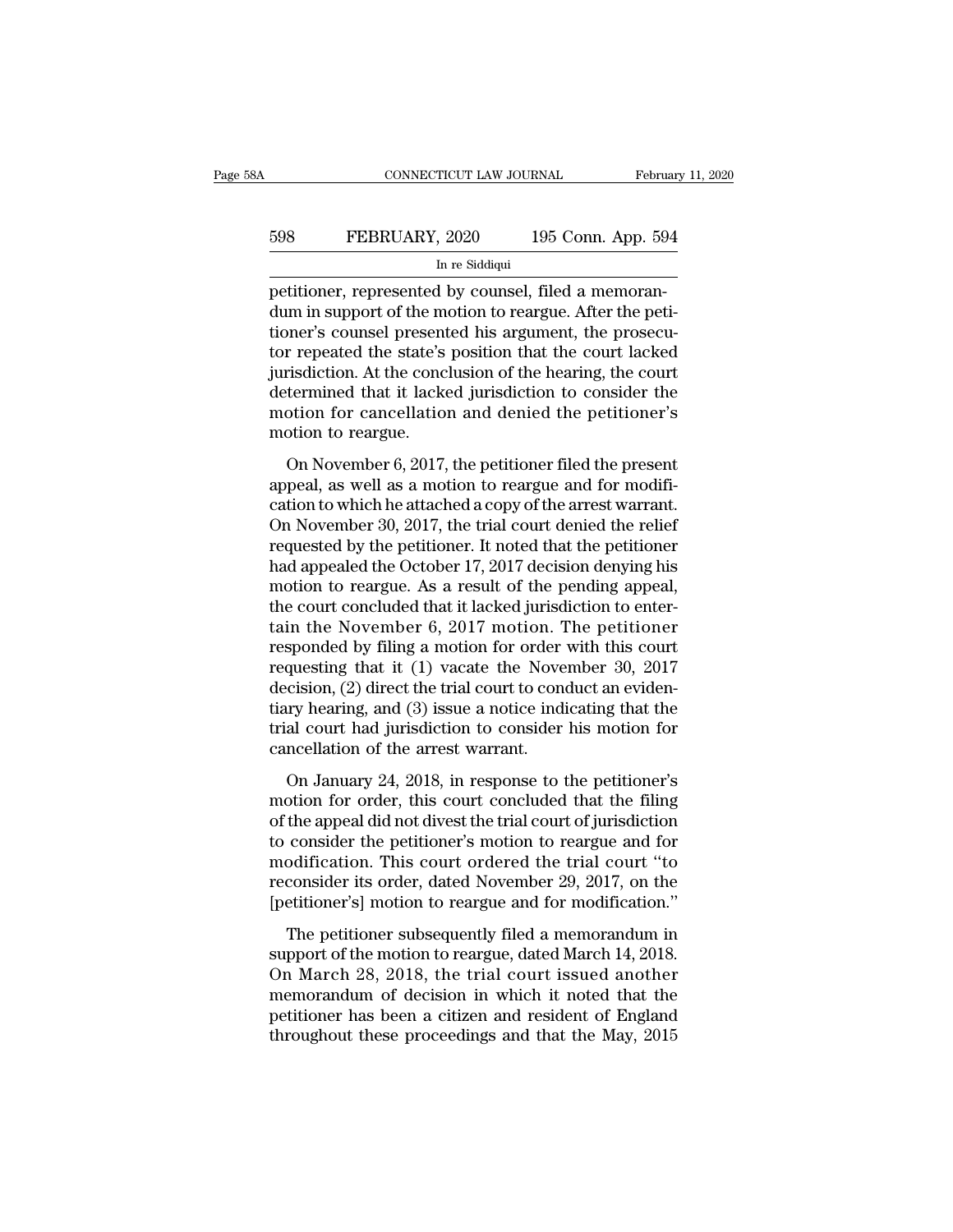11, 2020 CONNECTICUT LAW JOURNAL Page 59A<br>
195 Conn. App. 594 FEBRUARY, 2020 599<br>
In re Siddiqui<br>
arrest warrant had not been served. The court again<br>
rejected the petitioner's efforts to have the arrest war-195 Conn. App. 594 FEBRUARY, 2020 599<br>
In re Siddiqui<br>
arrest warrant had not been served. The court again<br>
rejected the petitioner's efforts to have the arrest war-<br>
rant cancelled. "In effect, the petitioner is attemptin 195 Conn. App. 594 FEBRUARY, 2020 599<br>
In re Siddiqui<br>
arrest warrant had not been served. The court again<br>
rejected the petitioner's efforts to have the arrest war-<br>
rant cancelled. "In effect, the petitioner is attemptin 195 Conn. App. 594 FEBRUARY, 2020 599<br>
In re Siddiqui<br>
arrest warrant had not been served. The court again<br>
rejected the petitioner's efforts to have the arrest war-<br>
rant cancelled. "In effect, the petitioner is attempti In residdiqui<br>In residdiqui<br>arrest warrant had not been served. The court again<br>rejected the petitioner's efforts to have the arrest war-<br>rant cancelled. "In effect, the petitioner is attempting<br>to argue a motion to dismi In re siddiqui<br>
arrest warrant had not been served. The court again<br>
rejected the petitioner's efforts to have the arrest war-<br>
rant cancelled. "In effect, the petitioner is attempting<br>
to argue a motion to dismiss before arrest warrant had not been served. The court again<br>rejected the petitioner's efforts to have the arrest war-<br>rant cancelled. "In effect, the petitioner is attempting<br>to argue a motion to dismiss before the initiation of<br>c rejected the petitioner's efforts to have the arrest warrant cancelled. "In effect, the petitioner is attempting<br>to argue a motion to dismiss before the initiation of<br>criminal proceedings." The court also invoked the fugirant cancelled. "In effect, the petitioner is attempting<br>to argue a motion to dismiss before the initiation of<br>criminal proceedings." The court also invoked the fugi-<br>tive felon disentitlement doctrine,<sup>4</sup> noting that the to argue a motion to dismiss before the initiation of<br>criminal proceedings." The court also invoked the fugi-<br>tive felon disentitlement doctrine,<sup>4</sup> noting that the peti-<br>tioner had sought to invoke the jurisdiction of the criminal proceedings." The court also invoked the fugi-<br>tive felon disentitlement doctrine,<sup>4</sup> noting that the peti-<br>tioner had sought to invoke the jurisdiction of the court<br>but had refused to submit to that same jurisdic tive felon disentitlement doctrine,<sup>4</sup> noting that the petitioner had sought to invoke the jurisdiction of the court<br>but had refused to submit to that same jurisdiction. The<br>court stated: "As a fugitive, the petitioner sho tioner had sought to invoke the jurisdiction of the court<br>but had refused to submit to that same jurisdiction. The<br>court stated: "As a fugitive, the petitioner should not<br>be in a position to invoke the powers of the judici but had refused to submit to<br>court stated: "As a fugitive<br>be in a position to invoke the<br>an effort to avoid prosecutie<br>denied the petitioner's motic<br>cation. This appeal followe<br>set forth as necessary. Fundamental matter." Accordingly, the court<br>
identical the petitioner's motion to reargue and for modifi-<br>
tion. This appeal followed.<sup>5</sup> Additional facts will be<br>
t forth as necessary.<br>
I<br>
As an initial matter, we addres

I

denied the petitioner's motion to reargue and for modification. This appeal followed.<sup>5</sup> Additional facts will be<br>set forth as necessary.<br>I<br>As an initial matter, we address the state's claim that<br>this appeal was not taken cation. This appeal followed.<sup>5</sup> Additional facts will be<br>set forth as necessary.<br> $I$ <br>As an initial matter, we address the state's claim that<br>this appeal was not taken from a final judgment, and,<br>therefore, we should dism is that is necessary.<br>
I<br>
is an initial matter, we address the state's claim that<br>
this appeal was not taken from a final judgment, and,<br>
therefore, we should dismiss the appeal. Specifically,<br>
it contends that there is n I<br>
As an initial matter, we address the state's claim that<br>
this appeal was not taken from a final judgment, and,<br>
therefore, we should dismiss the appeal. Specifically,<br>
it contends that there is no final judgment in a cr *Rhoads*, 122 Conn. 913, 4 A.3d 836 (2010); and that the present appeal was not taken from a final judgment, and, therefore, we should dismiss the appeal. Specifically, it contends that there is no final judgment in a crim As an initial matter, we address the state's claim that<br>this appeal was not taken from a final judgment, and,<br>therefore, we should dismiss the appeal. Specifically,<br>it contends that there is no final judgment in a crimina this appeal was not taken from a final judgment, and,<br>therefore, we should dismiss the appeal. Specifically,<br>it contends that there is no final judgment in a criminal<br>case until the imposition of sentence; see *State* v.<br> therefore, we should dismiss the appeal. Specifically,<br>it contends that there is no final judgment in a criminal<br>case until the imposition of sentence; see *State* v.<br>*Rhoads*, 122 Conn. App. 238, 243, 999 A.2d 1, cert.<br>de it contends that there is no final judgment in a criminal<br>case until the imposition of sentence; see *State* v.<br>*Rhoads*, 122 Conn. App. 238, 243, 999 A.2d 1, cert.<br>denied, 298 Conn. 913, 4 A.3d 836 (2010); and that the<br>p case until the imposition of sentence; see *State v*<br>*Rhoads*, 122 Conn. App. 238, 243, 999 A.2d 1, cert<br>denied, 298 Conn. 913, 4 A.3d 836 (2010); and that the<br>present appeal fails to satisfy either prong of the test<br>set f totals, 122 Com. App. 230, 243, 333 A.2d 1, Cert.<br>
mied, 298 Conn. 913, 4 A.3d 836 (2010); and that the<br>
esent appeal fails to satisfy either prong of the test<br>
t forth in *State* v. *Curcio*, 191 Conn. 27, 31, 463 A.2d<br> defined, 258 Colifi. 315, 4 A.5d 850 (2010), and that the<br>present appeal fails to satisfy either prong of the test<br>set forth in *State* v. *Curcio*, 191 Conn. 27, 31, 463 A.2d<br>566 (1983). We disagree that this court lacks

present appear rans to satisfy entier prong or the test<br>set forth in *State* v. *Curcio*, 191 Conn. 27, 31, 463 A.2d<br>566 (1983). We disagree that this court lacks jurisdiction<br>to consider the merits of the petitioner's ap set form in state v. Carcto, 191 Collic 27, 31, 403 A.2d<br>566 (1983). We disagree that this court lacks jurisdiction<br>to consider the merits of the petitioner's appeal.<br>"Before examining the [appellant's] claims on appeal,<br>w Goo (1965). We usagree that this court facks jurisdiction<br>to consider the merits of the petitioner's appeal.<br>"Before examining the [appellant's] claims on appeal,<br>we must first determine whether we have jurisdiction.<br>It i e must first determine whether we have jurisdiction.<br>is axiomatic that the jurisdiction of this court is<br>estricted to appeals from judgments that are final.<br>eneral Statutes §§ 51-197a and 52-263; Practice Book<br><sup>4</sup>See, e.g. It is axiomatic that the jurisdiction of this court is<br>restricted to appeals from judgments that are final.<br>General Statutes §§ 51-197a and 52-263; Practice Book<br><sup>4</sup> See, e.g., *State* v. *Brabham*, 301 Conn. 376, 379-83,

General Statutes §§ 51-197a and 52-263; Practice Book  $\frac{4}{\text{See, e.g., State v. Brahham, 301 Conn. 376, 379-83, 21 A.3d 800 (2011);}$ <br>State v. Dayton, 176 Conn. App. 858, 863–67, 171 A.3d 482 (2017).  $\frac{5}{\text{On June 20, 2018, we granted the performance's motion to file a late amended appeal to include the trial court's March 2$ ordered, sua sponte, the parties to address in their appellate briefs the matter of the trial court's March 28, 2018 ruling. This court further ordered, sua sponte, the parties to address in their appellate briefs the mat <sup>4</sup> See, e.g., *State v. Brabham*, 301 Costate v. Dayton, 176 Conn. App. 858,  $\frac{1}{5}$  On June 20, 2018, we granted the pet appeal to include the trial court's Marordered, sua sponte, the parties to a matter of the trial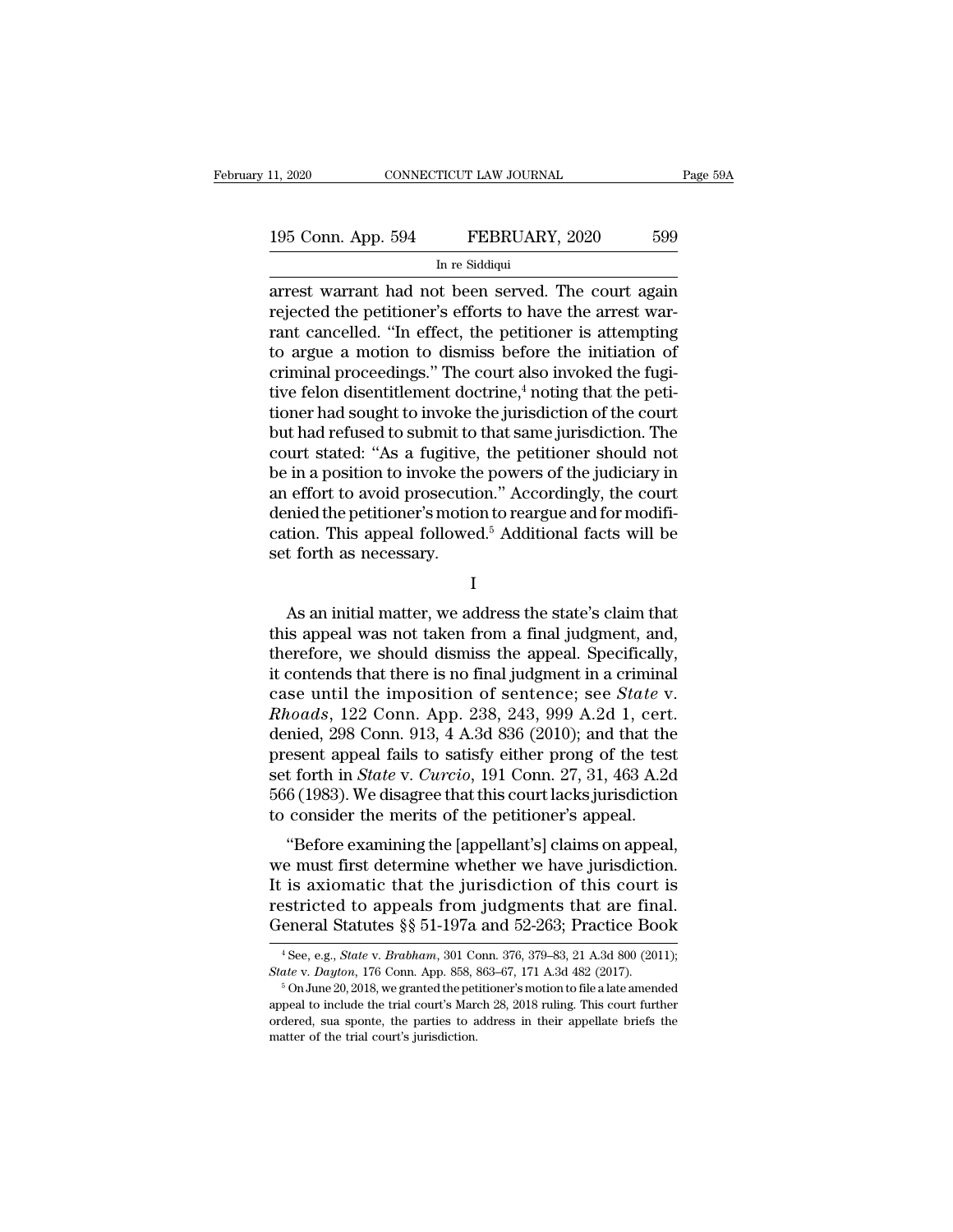# CONNECTICUT LAW JOURNAL February 11, 2020<br>
600 FEBRUARY, 2020 195 Conn. App. 594<br>
In re Siddiqui TICUT LAW JOURI $\frac{1}{3}$ , 2020<br>In re Siddiqui<br>S. a. general ma

§ 61-1 . . . . Thus, as a general matter, an interlocuto the Siddiqui<br>
State of the Siddiqui<br>
State of the Siddiqui<br>
State and Thus, as a general matter, an interlocutory ruling may not be appealed pending the final dis-<br>
position of a case." (Internal quotation marks omitted FEBRUARY, 2020 195 Conn. App. 594<br>
In re Siddiqui<br>  $\frac{1}{8}$  61-1 . . . . . Thus, as a general matter, an interlocu-<br>
tory ruling may not be appealed pending the final dis-<br>
position of a case.'' (Internal quotation marks *Martowska* v. *White*, 183 Conn. App. 594<br>*In re Siddiqui*<br> *Martowska* v. *White*, 183 Conn. App. 770, 774, 193 A.3d<br> *Martowska* v. *White*, 183 Conn. App. 770, 774, 193 A.3d<br>
1269 (2018). An otherwise interlocutory ord In residdiqui<br>
In residdiqui<br>  $\frac{1}{2}$  for  $\frac{1}{2}$  for  $\frac{1}{2}$ <br>  $\frac{1}{2}$  for  $\frac{1}{2}$  for  $\frac{1}{2}$ <br>
for  $\frac{1}{2}$  for  $\frac{1}{2}$  for  $\frac{1}{2}$ <br> *Martowska* v. White, 183 Conn. App. 770, 774, 193 A.3d<br>
1269 (2018). In re Siddiqui<br>  $\S 61-1$ ..... Thus, as a general matter, an interlocu-<br>
tory ruling may not be appealed pending the final dis-<br>
position of a case." (Internal quotation marks omitted.)<br> *Martowska* v. *White*, 183 Conn. A § 61-1 . . . . . Thus, as a general matter, an interlocutory ruling may not be appealed pending the final disposition of a case." (Internal quotation marks omitted.) *Martowska* v. *White*, 183 Conn. App. 770, 774, 193 A. tory ruling may not be appealed pending the final dis-<br>position of a case." (Internal quotation marks omitted.)<br>*Martowska* v. *White*, 183 Conn. App. 770, 774, 193 A.3d<br>1269 (2018). An otherwise interlocutory order is imm Martowska v. White, 183 Conn. App. 770, 774, 193 A.3d<br>1269 (2018). An otherwise interlocutory order is imme-<br>diately appealable if "it [meets] at least one prong of<br>the two prong test articulated by our Supreme Court<br>in *S* 1269 (2018). An otherwise interlocutory order is immediately appealable if "it [meets] at least one prong of the two prong test articulated by our Supreme Court in *State* v. *Curcio*, [supra, 191 Conn. 31]. Under *Curcio* diately appealable if "it [meets] at least one prong of<br>the two prong test articulated by our Supreme Court<br>in *State* v. *Curcio*, [supra, 191 Conn. 31]. Under *Curcio*,<br>[a]n otherwise interlocutory order is appealable i the two prong test articulated by our Supreme Court<br>in *State* v. *Curcio*, [supra, 191 Conn. 31]. Under *Curcio*,<br>[a]n otherwise interlocutory order is appealable in two<br>circumstances: (1) where the order or action termin in *State* v. *Curcio*, [supra, 191 Conn. 31]. Under *Curcio*, [a]n otherwise interlocutory order is appealable in two circumstances: (1) where the order or action terminates a separate and distinct proceeding, or (2) wher reumstances: (1) where the order or action terminates<br>separate and distinct proceeding, or (2) where the<br>der or action so concludes the rights of the parties<br>at further proceedings cannot affect them." (Internal<br>intuition a separate and distinct proceeding, or  $(2)$  where the<br>order or action so concludes the rights of the parties<br>that further proceedings cannot affect them." (Internal<br>quotation marks omitted.) *Martowska* v. White,<br>supra,

order or action so concludes the rights of the parties<br>that further proceedings cannot affect them." (Internal<br>quotation marks omitted.)  $Markowska$  v. White,<br>supra, 775.<br>The motion filed by the petitioner, and the proceed-<br>ing that further proceedings cannot affect them." (Internal<br>quotation marks omitted.) Martowska v. White,<br>supra, 775.<br>The motion filed by the petitioner, and the proceed-<br>ings that followed, concerned only the petitioner's<br>ef quotation marks omitted.) *Martowska* v. White,<br>supra, 775.<br>The motion filed by the petitioner, and the proceed-<br>ings that followed, concerned only the petitioner's<br>efforts to have the 2015 arrest warrant cancelled.<br>Indee supra, 775.<br>The motion filed by the petitioner, and the proceed-<br>ings that followed, concerned only the petitioner's<br>efforts to have the 2015 arrest warrant cancelled.<br>Indeed, once the court denied the petitioner's request The motion filed by the petitioner, and the proceed-<br>ings that followed, concerned only the petitioner's<br>efforts to have the 2015 arrest warrant cancelled.<br>Indeed, once the court denied the petitioner's request<br>to act pur ings that followed, concerned only the petitioner's<br>efforts to have the 2015 arrest warrant cancelled.<br>Indeed, once the court denied the petitioner's request<br>to act pursuant to Practice Book § 36-6, this unusual<br>matter, se efforts to have the 2015 arrest warrant cancelled.<br>Indeed, once the court denied the petitioner's request<br>to act pursuant to Practice Book  $\S 36-6$ , this unusual<br>matter, separate and distinct from any future proceed-<br>ings appeal. Mexicon, separate and alsahed from any faidic proceed<br>gs in the criminal court, terminated. Accordingly, we<br>nclude that the first prong of *Curcio* has been met,<br>d this court has jurisdiction over the petitioner's<br>peal.<br>II

II

rigo in the criminal court, terminated. Recordingly, we<br>conclude that the first prong of *Curcio* has been met,<br>and this court has jurisdiction over the petitioner's<br>appeal.<br>II<br>Next, we turn to the issue of the whether the For the petitioner's<br>appeal.<br>II<br>Next, we turn to the issue of the whether the trial<br>court had jurisdiction to rule on the petitioner's motion<br>for cancellation of the arrest warrant. We conclude that<br>the court properly dete II<br>
Next, we turn to the issue of the whether the trial<br>
court had jurisdiction to rule on the petitioner's motion<br>
for cancellation of the arrest warrant. We conclude that<br>
the court properly determined that it lacked jur II<br>
Next, we turn to the issue of the whether the trial<br>
court had jurisdiction to rule on the petitioner's motion<br>
for cancellation of the arrest warrant. We conclude that<br>
the court properly determined that it lacked jur II<br>Next, we turn to the issue of the whether the trial<br>court had jurisdiction to rule on the petitioner's motion<br>for cancellation of the arrest warrant. We conclude that<br>the court properly determined that it lacked jurisdi Next, we turn to the issue of the whether the trial<br>court had jurisdiction to rule on the petitioner's motion<br>for cancellation of the arrest warrant. We conclude that<br>the court properly determined that it lacked jurisdicti court had jurisdiction to rule on the petitioner's motion<br>for cancellation of the arrest warrant. We conclude that<br>the court properly determined that it lacked jurisdiction<br>to consider the petitioner's motion, filed prior for cancellation of the arrest warrant. We conclude that<br>the court properly determined that it lacked jurisdiction<br>to consider the petitioner's motion, filed prior to the<br>commencement of a criminal case. A remand is necese court properly determined that it lacked jurisdiction<br>consider the petitioner's motion, filed prior to the<br>mmencement of a criminal case. A remand is neces-<br>ry, however, to change the form of the judgment from<br>denial to to consider the petitioner's motion, filed prior to the commencement of a criminal case. A remand is necessary, however, to change the form of the judgment from a denial to a dismissal of the petitioner's motion for cancel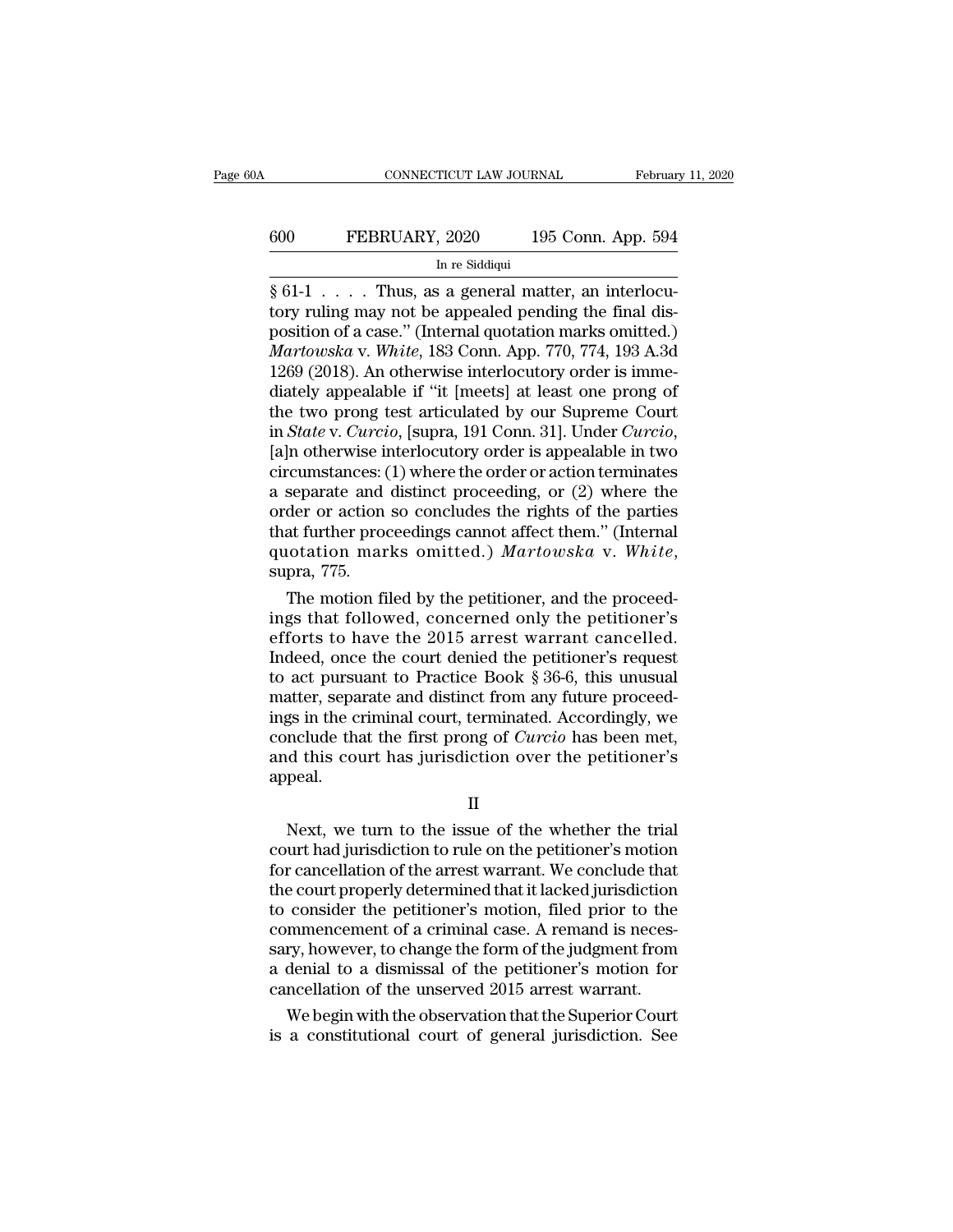# 11, 2020 CONNECTICUT LAW JOURNAL Page 61A<br>195 Conn. App. 594 FEBRUARY, 2020 601<br>In re Siddiqui TICUT LAW JOURI $\begin{array}{c} \text{FEBRUAI} \ \text{In}\ \text{re} \ \text{Siddiqui} \ \text{Conn}\ \ \text{561}\ \ \text{576} \end{array}$

<sup>11, 2020</sup> CONNECTICUT LAW JOURNAL Page 61A<br> **State v.** *McCoy*, 331 Conn. 561, 576–77, 206 A.3d 725<br>
<sup>195</sup> C2019). "In the absence of statutory or constitutional<br> **Example 195** C2019). "In the absence of statutory or cons 195 Conn. App. 594 FEBRUARY, 2020 601<br>
In re Siddiqui<br>
Free Siddiqui<br>
State v. McCoy, 331 Conn. 561, 576–77, 206 A.3d 725<br>
(2019). "In the absence of statutory or constitutional<br>
provisions, the limits of [the Superior Cou 195 Conn. App. 594 FEBRUARY, 2020 601<br>
In re Siddiqui<br>
State v. McCoy, 331 Conn. 561, 576–77, 206 A.3d 725<br>
(2019). "In the absence of statutory or constitutional<br>
provisions, the limits of [the Superior Court's] jurisdic 195 Conn. App. 594 FEBRUARY, 2020 601<br>
In re Siddiqui<br>
State v. McCoy, 331 Conn. 561, 576–77, 206 A.3d 725<br>
(2019). "In the absence of statutory or constitutional<br>
provisions, the limits of [the Superior Court's] jurisdic-In re Siddiqui<br>
In re Siddiqui<br>
State v. *McCoy*, 331 Conn. 561, 576–77, 206 A.3d 725<br>
(2019). "In the absence of statutory or constitutional<br>
provisions, the limits of [the Superior Court's] jurisdic-<br>
tion are delineated State v.  $McCoy$ , 331 Conn. 561, 576–77, 206 A.3d 725 (2019). "In the absence of statutory or constitutional provisions, the limits of [the Superior Court's] jurisdiction are delineated by the common law." (Internal quotati (2019). "In the absence of statutory or constitutional<br>provisions, the limits of [the Superior Court's] jurisdic-<br>tion are delineated by the common law." (Internal quo-<br>tation marks omitted.) Id., 577; see also *State* v. provisions, the limits of [the Superior Court's] jurisdiction are delineated by the common law." (Internal quotation marks omitted.) Id., 577; see also *State v. Ward*, 193 Conn. App. 794, 801, 220 A.3d 68, cert. granted tion are delineated by the common law." (Internal quotation marks omitted.) Id., 577; see also *State v. Ward*, 193 Conn. App. 794, 801, 220 A.3d 68, cert. granted on other grounds, 334 Conn. 911, A.3d (2019). Additionall tation marks omitted.) Id., 577; see also *State* v. Ward, 193 Conn. App. 794, 801, 220 A.3d 68, cert. granted<br>on other grounds, 334 Conn. 911, A.3d (2019).<br>Additionally, we note that "[j]urisdiction of the subject-<br>matte 193 Conn. App. 794, 801, 220 A.3d 68, cert. granted<br>on other grounds, 334 Conn. 911, A.3d (2019).<br>Additionally, we note that "[j]urisdiction of the subject-<br>matter is the power [of the court] to hear and determine<br>cases o on other grounds, 334 Conn. 911, A.3d (2019).<br>Additionally, we note that "[j]urisdiction of the subject-<br>matter is the power [of the court] to hear and determine<br>cases of the general class to which the proceedings<br>in ques Additionally, we note that "[j]urisdiction of the subject-<br>matter is the power [of the court] to hear and determine<br>cases of the general class to which the proceedings<br>in question belong.... A court has subject matter<br>jur matter is the power [of the court] to hear and determine<br>cases of the general class to which the proceedings<br>in question belong. . . . A court has subject matter<br>jurisdiction if it has the authority to adjudicate a particu cases of the general class to which the proceedings<br>in question belong. . . . A court has subject matter<br>jurisdiction if it has the authority to adjudicate a particu-<br>lar type of legal controversy." (Internal quotation ma in question belong.... A court has subject matter<br>jurisdiction if it has the authority to adjudicate a particu-<br>lar type of legal controversy." (Internal quotation marks<br>omitted.) In re Shonna K., 77 Conn. App. 246, 250, jurisdiction if it has the authority to adjudicate a particular type of legal controversy." (Internal quotation marks omitted.) In re Shonna K., 77 Conn. App. 246, 250, 822<br>A.2d 1009 (2003); see also *State* v. *Carey*, 2 lar type of legal controversy." (Internal quotation marks<br>omitted.) *In re Shonna K.*, 77 Conn. App. 246, 250, 822<br>A.2d 1009 (2003); see also *State* v. *Carey*, 222 Conn.<br>299, 304–305, 610 A.2d 1147 (1992). A challenge to omitted.) In re Shonna K., 77 Conn. App. 246, 250, 822<br>A.2d 1009 (2003); see also *State v. Carey*, 222 Conn.<br>299, 304–305, 610 A.2d 1147 (1992). A challenge to the<br>subject matter jurisdiction of the trial court presents A.2d 1009 (2003<br>299, 304–305, 61<br>subject matter ju<br>legal question st<br>See, e.g., *State*<br>A.2d 1040 (2008)<br>108 (2009).<br>Next, we con 9, 304–305, 610 A.2d 1147 (1992). A challenge to the<br>bject matter jurisdiction of the trial court presents a<br>gal question subject to plenary review by this court.<br>e, e.g., *State v. Daly*, 111 Conn. App. 397, 401, 960<br>2d subject matter jurisdiction of the trial court presents a<br>legal question subject to plenary review by this court.<br>See, e.g., *State v. Daly*, 111 Conn. App. 397, 401, 960<br>A.2d 1040 (2008), cert. denied, 292 Conn. 909, 973

legal question subject to plenary review by this court.<br>See, e.g., *State v. Daly*, 111 Conn. App. 397, 401, 960<br>A.2d 1040 (2008), cert. denied, 292 Conn. 909, 973 A.2d<br>108 (2009).<br>Next, we consider the jurisdiction of the See, e.g., *State v. Daly*, 111 Conn. App. 397, 401, 960<br>A.2d 1040 (2008), cert. denied, 292 Conn. 909, 973 A.2d<br>108 (2009).<br>Next, we consider the jurisdiction of the Superior<br>Court in the context of a criminal case. Our A.2d 1040 (2008), cert. denied, 292 Conn. 909, 973 A.2d<br>108 (2009).<br>Next, we consider the jurisdiction of the Superior<br>Court in the context of a criminal case. Our Supreme<br>Court has stated that "[t]he Superior Court's aut 108 (2009).<br>
Next, we consider the jurisdiction of the Superior<br>
Court in the context of a criminal case. Our Supreme<br>
Court has stated that "[t]he Superior Court's authority<br>
in a criminal case becomes established by the Next, we consider the jurisdiction of the Superior<br>Court in the context of a criminal case. Our Supreme<br>Court has stated that "[t]he Superior Court's authority<br>in a criminal case becomes established by the proper<br>presentme Court in the context of a criminal case. Our Supreme<br>Court has stated that "[t]he Superior Court's authority<br>in a criminal case becomes established by the proper<br>presentment of the information . . . which is essential<br>to i Court has stated that "[t]he Superior Court's authority<br>in a criminal case becomes established by the proper<br>presentment of the information . . . which is essential<br>to initiate a criminal proceeding." (Internal quotation<br>m in a criminal case becomes established by the proper<br>presentment of the information  $\dots$  which is essential<br>to initiate a criminal proceeding." (Internal quotation<br>marks omitted.) *State* v. *Carey*, supra, 222 Conn. 306; presentment of the information . . . which is essential<br>to initiate a criminal proceeding." (Internal quotation<br>marks omitted.) *State* v. *Carey*, supra, 222 Conn. 306;<br>see *State* v. *Daly*, supra, 111 Conn. App. 401–402 initiate a criminal proceeding." (Internal quotation<br>arks omitted.) *State* v. *Carey*, supra, 222 Conn. 306;<br>e *State* v. *Daly*, supra, 111 Conn. App. 401–402; see<br>so *Reed* v. *Reincke*, 155 Conn. 591, 598, 236 A.2d 90 marks omitted.) *State* v. *Carey*, supra, 222 Conn. 306;<br>see *State* v. *Daly*, supra, 111 Conn. App. 401–402; see<br>also *Reed* v. *Reincke*, 155 Conn. 591, 598, 236 A.2d 909<br>(1967) (proper presentment of information, rath

see *State v. Daly*, supra, 111 Conn. App. 401–402; see<br>also *Reed v. Reincke*, 155 Conn. 591, 598, 236 A.2d 909<br>(1967) (proper presentment of information, rather than<br>arrest, is essential to initiate criminal proceeding). also *Reed* v. *Reincke*, 155 Conn. 591, 598, 236 A.2d 909<br>(1967) (proper presentment of information, rather than<br>arrest, is essential to initiate criminal proceeding).<br>The Superior Court addressed a similar situation in<br> (1967) (proper presentment of information, rather than arrest, is essential to initiate criminal proceeding).<br>The Superior Court addressed a similar situation in *State v. Rodriguez*, Superior Court, judicial district of arrest, is essential to initiate criminal proceeding).<br>The Superior Court addressed a similar situation in<br>State v. Rodriguez, Superior Court, judicial district of<br>Windham, Docket No. CR-17-010112799-T (November<br>15, 2017)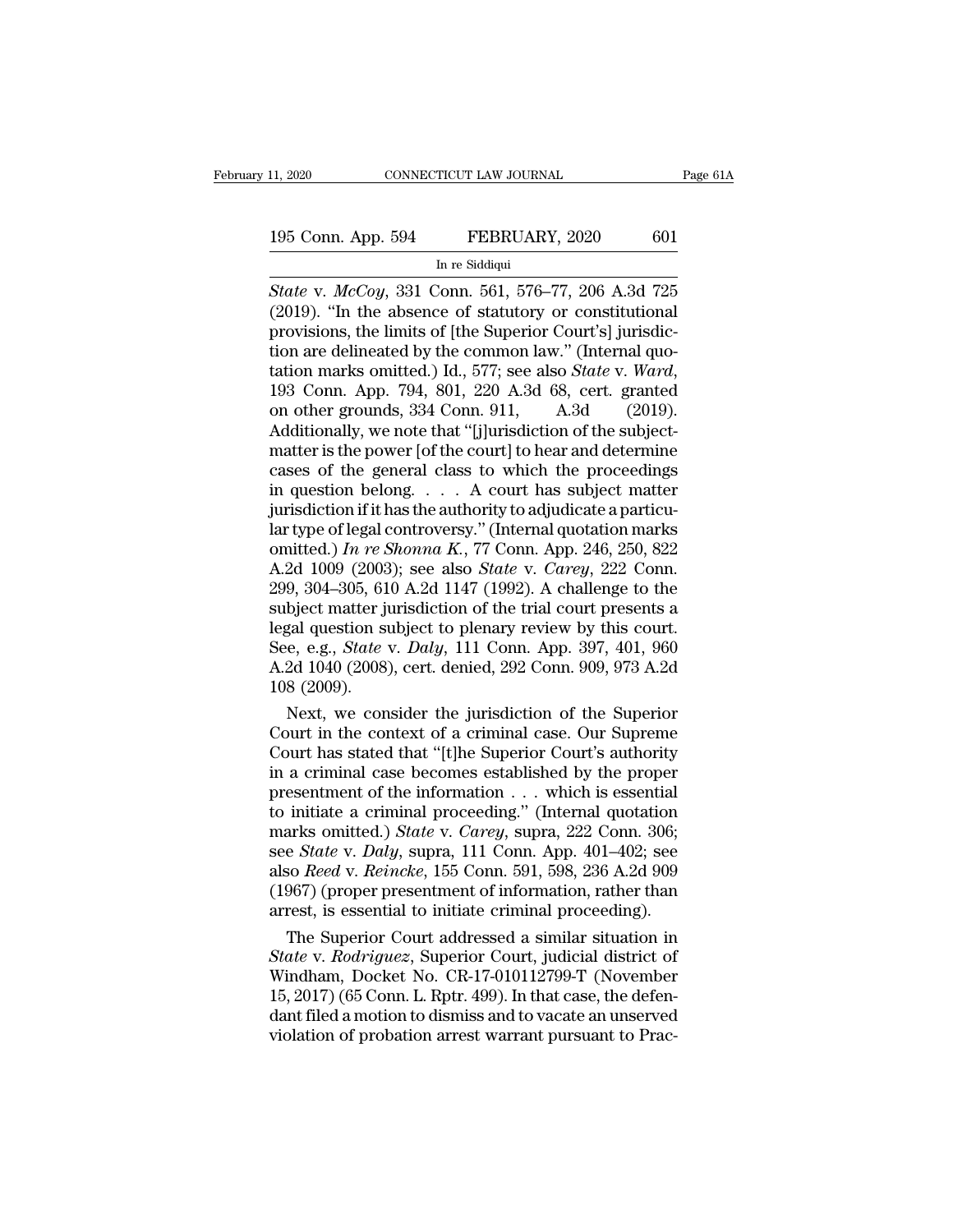# CONNECTICUT LAW JOURNAL February 11, 2020<br>602 FEBRUARY, 2020 195 Conn. App. 594<br>In re Siddiqui TICUT LAW JOURI $\frac{1}{2}$ , 2020<br>In re Siddiqui<br>nd (3) Id The

CONNECTICUT LAW JOURNAL Februar<br>
602 FEBRUARY, 2020 195 Conn. App. 594<br>
In re Siddiqui<br>
tice Book § 41-8 (2) and (3). Id. The court first considered whether it had jurisdiction to consider the defendant's motion. Id. It no EREBRUARY, 2020 195 Conn. App. 594<br>
In re Siddiqui<br>
In re Siddiqui<br>
The court first considered whether it had jurisdiction to consider the defen-<br>
dant's motion. Id. It noted that "[a] criminal proceeding<br>
is not initiated 602 FEBRUARY, 2020 195 Conn. App. 594<br>
In re Siddiqui<br>
itice Book § 41-8 (2) and (3). Id. The court first considered whether it had jurisdiction to consider the defendant's motion. Id. It noted that "[a] criminal proceedi FEBRUARY, 2020 195 Conn. App. 594<br>
In re Siddiqui<br>
itice Book § 41-8 (2) and (3). Id. The court first considered whether it had jurisdiction to consider the defendant's motion. Id. It noted that "[a] criminal proceeding<br> In re Siddiqui<br>In re Siddiqui<br>In re Siddiqui<br>The court first considered whether it had jurisdiction to consider the defen-<br>dant's motion. Id. It noted that "[a] criminal proceeding<br>is not initiated until the defendant has In re Siddiqui<br>tice Book § 41-8 (2) and (3). Id. The court first considered whether it had jurisdiction to consider the defen-<br>dant's motion. Id. It noted that "[a] criminal proceeding<br>is not initiated until the defendant tice Book § 41-8 (2) and (3). Id. The court first considered whether it had jurisdiction to consider the defendant's motion. Id. It noted that "[a] criminal proceeding is not initiated until the defendant has been formally ered whether it had jurisdiction to consider the defendant's motion. Id. It noted that "[a] criminal proceeding<br>is not initiated until the defendant has been formally<br>presented before the court, notified of the charges, a dant's motion. Id. It noted that "[a] criminal proceeding<br>is not initiated until the defendant has been formally<br>presented before the court, notified of the charges, and<br>the formal charging document, called the information is not initiated until the defendant has been formally<br>presented before the court, notified of the charges, and<br>the formal charging document, called the information<br>here in Connecticut, has been filed with the court, whic presented before the court, notified of the charges, and<br>the formal charging document, called the information<br>here in Connecticut, has been filed with the court, which<br>constitutes the initiation of adversary judicial crimi the formal charging document, called the information<br>here in Connecticut, has been filed with the court, which<br>constitutes the initiation of adversary judicial criminal<br>proceedings  $\ldots$ ..." (Internal quotation marks omit here in Connecticut, has been filed with the court, which<br>constitutes the initiation of adversary judicial criminal<br>proceedings  $\ldots$ ." (Internal quotation marks omit-<br>ted.) Id., 500. The defendant had not been served or<br> Formatives the initiat<br>proceedings . . . ."<br>ted.) Id., 500. The de<br>otherwise presented<br>therefore, the court correction."<br>proceeding currently jurisdiction." Id.<br>The defendant argu oceedings  $\ldots$ ." (Internal quotation marks omit-<br>d.) Id., 500. The defendant had not been served or<br>herwise presented before the Superior Court, and,<br>erefore, the court concluded that "there is no criminal<br>oceeding curre ted.) Id., 500. The defendant had not been served or<br>otherwise presented before the Superior Court, and,<br>therefore, the court concluded that "there is no criminal<br>proceeding currently pending over which this court has<br>juri

otherwise presented before the Superior Court, and,<br>therefore, the court concluded that "there is no criminal<br>proceeding currently pending over which this court has<br>jurisdiction." Id.<br>The defendant argued that Practice Boo therefore, the court concluded that "there is no criminal<br>proceeding currently pending over which this court has<br>jurisdiction." Id.<br>The defendant argued that Practice Book § 36-6 pro-<br>vides a means to invoke the court's ju proceeding currently pending over which this court has<br>jurisdiction." Id.<br>The defendant argued that Practice Book § 36-6 pro-<br>vides a means to invoke the court's jurisdiction. Id. In<br>rejecting this position, the court firs jurisdiction." Id.<br>The defendant argued that Practice Book § 36-6 provides a means to invoke the court's jurisdiction. Id. In<br>rejecting this position, the court first noted the absence<br>of any legal or statutory authority t The defendant argued that Practice Book § 36-6 provides a means to invoke the court's jurisdiction. Id. In rejecting this position, the court first noted the absence of any legal or statutory authority to support the defen The ameans to invoke the court's jurisdiction. Id. In rejecting this position, the court first noted the absence of any legal or statutory authority to support the defendant's position. Id. It also concluded that the plain Traise in this is sition, the court first noted the absence<br>of any legal or statutory authority to support the defen-<br>dant's position. Id. It also concluded that the plain lan-<br>guage of Practice Book § 36-6 did not support rejecting this posturity to sumption to be defendant's position. Id. It also concluded that the plain language of Practice Book § 36-6 did not support the defendant's interpretation. Id. The court stated: "The text of this or any regar or statutory attributed that the plain language of Practice Book § 36-6 did not support the defendant's interpretation. Id. The court stated: "The text of this section references the 'prosecuting authority' in although of Practice Book § 36-6 did not support the defendant's interpretation. Id. The court stated: "The text of this section references the 'prosecuting authority' in the first sentence and the 'judicial authority' in dant's interpretation. Id. The court stated: "The text of<br>this section references the 'prosecuting authority' in<br>the first sentence and the 'judicial authority' in the sec-<br>ond, but makes no direct reference or other infer this section references the 'prosecuting authority' in<br>the first sentence and the 'judicial authority' in the sec-<br>ond, but makes no direct reference or other inference<br>to defendants or defense counsel." Id. The court also the first sentence and the 'judicial authority' in the second, but makes no direct reference or other inference to defendants or defense counsel." Id. The court also noted that although our rules of practice may explain a d, but makes no direct reference or other inference<br>defendants or defense counsel." Id. The court also<br>ted that although our rules of practice may explain<br>d codify the jurisdiction of the Superior Court, they<br>on to create to defendants or defense counsel." Id. The court also<br>noted that although our rules of practice may explain<br>and codify the jurisdiction of the Superior Court, they<br>do not create or enlarge it. Id. For these reasons, the<br>co

noted that although our rules of practice may explain<br>and codify the jurisdiction of the Superior Court, they<br>do not create or enlarge it. Id. For these reasons, the<br>court dismissed the defendant's motion. Id., 501.<br>We ar and codify the jurisdiction of the Superior Court, they<br>do not create or enlarge it. Id. For these reasons, the<br>court dismissed the defendant's motion. Id., 501.<br>We are persuaded by the analysis set forth in *Rodri-<br>guez* do not create or enlarge it. Id. For these reasons, the<br>court dismissed the defendant's motion. Id., 501.<br>We are persuaded by the analysis set forth in  $Rodri-  
guez$  and, applying it to the facts of the present case,<br>conclud court dismissed the defendant's motion. Id., 501.<br>We are persuaded by the analysis set forth in *Rodriguez* and, applying it to the facts of the present case,<br>conclude that the trial court properly determined that<br>it lack We are persuaded by the analysis set forth in *Rodriguez* and, applying it to the facts of the present case, conclude that the trial court properly determined that it lacked jurisdiction to consider the defendant's motion *guez* and, applying it to the facts of the present case, conclude that the trial court properly determined that it lacked jurisdiction to consider the defendant's motion for cancellation of the unserved 2015 arrest warran gas and, the trial court properly determined that<br>it lacked jurisdiction to consider the defendant's motion<br>for cancellation of the unserved 2015 arrest warrant.<br>As noted by the trial court, "at the present time and in<br>the it lacked jurisdiction to consider the defendant's motion<br>for cancellation of the unserved 2015 arrest warrant.<br>As noted by the trial court, "at the present time and in<br>the instant case, *there is no pending criminal proce*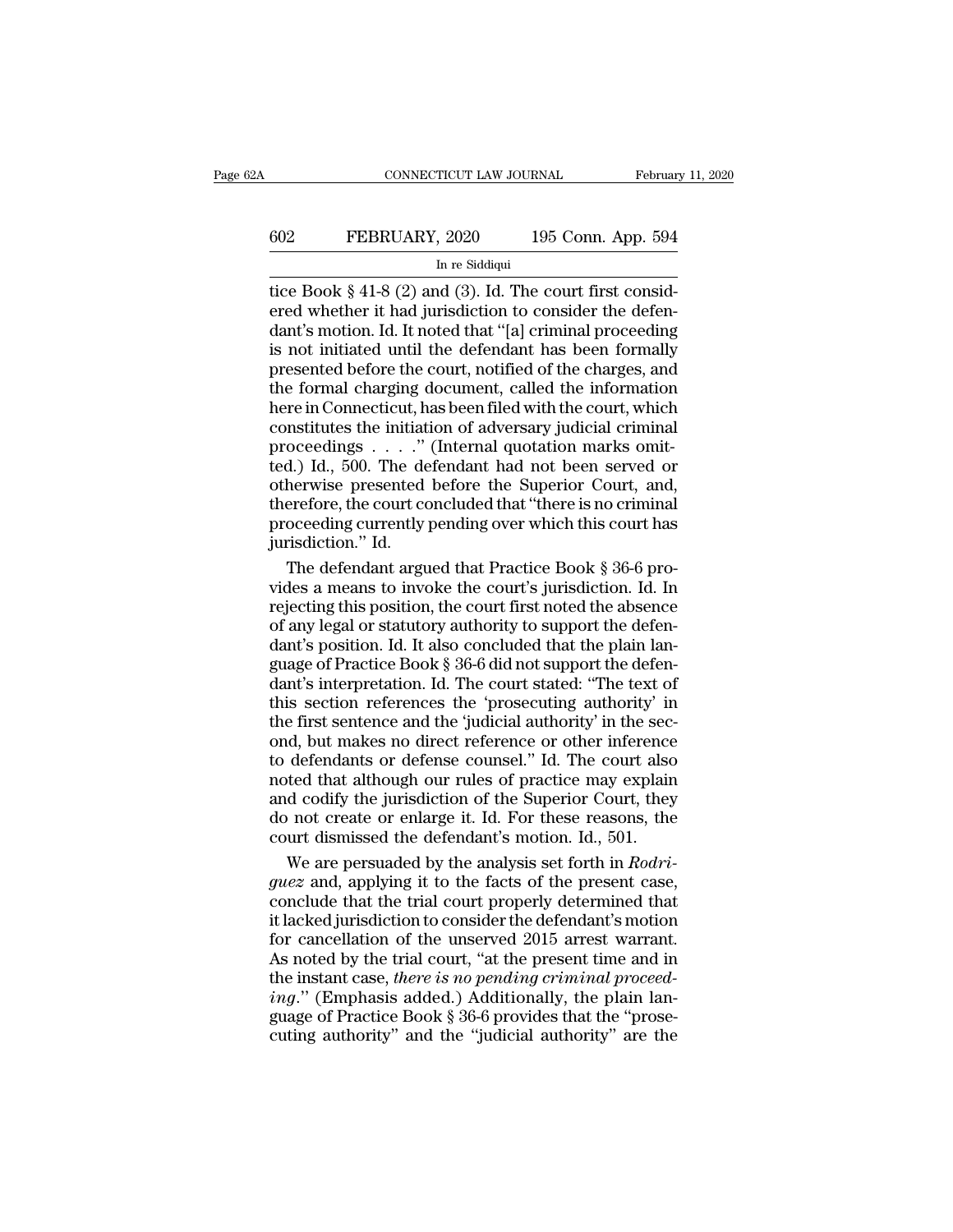| 11, 2020           | CONNECTICUT LAW JOURNAL | Page 63A |
|--------------------|-------------------------|----------|
| 195 Conn. App. 594 | FEBRUARY, 2020          | 603      |
|                    | In re Siddiqui          |          |

II, 2020 CONNECTICUT LAW JOURNAL<br>
195 Conn. App. 594 FEBRUARY, 2020 603<br>
In re Siddiqui<br>
two entities that may act to cancel an unserved arrest<br>
warrant. It does not set forth an avenue for the peti-<br>
tioner to seek cancel The House CONNECTICUT LAW JOURNAL Page 632<br>
195 Conn. App. 594 FEBRUARY, 2020 603<br>
In re Siddiqui<br>
two entities that may act to cancel an unserved arrest<br>
warrant. It does not set forth an avenue for the peti-<br>
tioner to s 195 Conn. App. 594 FEBRUARY, 2020 603<br>
In re Siddiqui<br>
two entities that may act to cancel an unserved arrest<br>
warrant. It does not set forth an avenue for the peti-<br>
tioner to seek cancellation of the unserved warrant. We 195 Conn. App. 594 FEBRUARY, 2020 603<br>
In re Siddiqui<br>
two entities that may act to cancel an unserved arrest<br>
warrant. It does not set forth an avenue for the peti-<br>
tioner to seek cancellation of the unserved warrant. W In regidiqui<br>In regidiqui<br>In regidiquity and the consideration of the performance of the performance of the performance of the performance of the consider the agree that there was no pending criminal case and that, theref In re Siddiqui<br>two entities that may act to cancel an unserved arrest<br>warrant. It does not set forth an avenue for the peti-<br>tioner to seek cancellation of the unserved warrant. We<br>agree that there was no pending criminal two entities that may act to car<br>warrant. It does not set forth a<br>tioner to seek cancellation of the<br>agree that there was no pending<br>therefore, the court lacked juris<br>merits of the petitioner's m<br>unserved arrest warrant.<sup></sup> France are that the peti-<br>pher to seek cancellation of the unserved warrant. We<br>ree that there was no pending criminal case and that,<br>erefore, the court lacked jurisdiction to consider the<br>erits of the petitioner's motions tioner to seek cancellation of the unserved warrant. We<br>agree that there was no pending criminal case and that,<br>therefore, the court lacked jurisdiction to consider the<br>merits of the petitioner's motions regarding the<br>unse

agree that there was no pending criminal case and that,<br>therefore, the court lacked jurisdiction to consider the<br>merits of the petitioner's motions regarding the<br>unserved arrest warrant.<sup>6</sup><br>The form of the judgment is impr therefore, the court lacked jumerits of the petitioner's<br>unserved arrest warrant.<sup>6</sup><br>The form of the judgment i<br>denying the petitioner's mot<br>case is remanded with direct<br>dismissing the motions.<br>In this opinion the other ju First of the pettroner's motions regarding<br>served arrest warrant.<sup>6</sup><br>The form of the judgment is improper, the judgm<br>nying the petitioner's motions is reversed and<br>se is remanded with direction to render judgm<br>smissing the enying the petitioner's motions is reversed and the<br>sase is remanded with direction to render judgment<br>is missing the motions.<br>In this opinion the other judges concurred.<br><sup>6</sup> In *State* v. *Damato-Kushel*, 327 Conn. 173, 1

constitutes a sufficient determination of his status as a victim to trigger the rights afforded by amendment XXIX (b) of the Connecticut constitution."<br>Id., 181.<br>The present case is distinguishable from *Damato-Kushel*. In rights afforded by amendment XXIX (b) of the Connecticut constitution."<br>Id., 181. The present case is distinguishable from  $Damato-Kushel$ . In that case,<br>the criminal case against the defendant had been initiated by the proper<br>p alleged victimes are interested victimization.<br>The present case is distinguishable from *Damato-Kushel*. In that case,<br>the criminal case against the defendant had been initiated by the proper<br>presentment of an information The present case is distinguishable from *Damato-Kushel*. In that case, the criminal case against the defendant had been initiated by the proper presentment of an information in court. Further, our Supreme Court decided on The present case is distinguishable from  $Damato-Kushel$ . In that case, the criminal case against the defendant had been initiated by the proper presentment of an information in court. Further, our Supreme Court decided only tha

case is remanded with direction to render judgment<br>dismissing the motions.<br>In this opinion the other judges concurred.<br> $\frac{1}{6}$  In *State v. Damato-Kushel*, 327 Conn. 173, 175–77, 173 A.3d 357 (2017),<br>a case relied on by dismissing the motions.<br>
In this opinion the other judges concurred.<br>
<sup>6</sup> In *State v. Damato-Kushel*, 327 Conn. 173, 175–77, 173 A.3d 357 (2017),<br>
a case relied on by the petitioner at oral argument before this court, th In this opinion the other judges concurred.<br>  $\binom{6}{10}$  In *State v. Damato-Kushel*, 327 Conn. 173, 175–77, 173 A.3d 357 (2017), a case relied on by the petitioner at oral argument before this court, the attorney for an In this opinion the other judges concurred.<br>
<sup>6</sup> In *State v. Damato-Kushel*, 327 Conn. 173, 175–77, 173 A.3d 357 (2017), a case relied on by the petitioner at oral argument before this court, the attorney for an alleged <sup>6</sup> In *State* v. *Damato-Kushel*, 327 Conn. 173, 175–77, 173 A.3d 357 (2017), a case relied on by the petitioner at oral argument before this court, the attorney for an alleged victim filed an appearance in a pending cri a case relied on by the petitioner at oral argument before this court, the attorney for an alleged victim filed an appearance in a pending criminal matter and sought to attend any pretrial disposition conferences held in a the right of an alleged victim filed an appearance in a pending criminal matter and sought to attend any pretrial disposition conferences held in chambers. The criminal court sustained the defendant's objection. Id., 177 matter and sought to attend any pretrial disposition conferences held in chambers. The criminal court sustained the defendant's objection. Id., 177. The alleged victim filed a writ of error, arguing that the in-chambers, p chambers. The criminal court sustained the defendant's objection. Id., 177.<br>The alleged victim filed a writ of error, arguing that the in-chambers, pretrial<br>dispositional conferences constituted court proceedings that the The alleged victim filed a writ of error, arguing that the in-chambers, pretrial dispositional conferences constituted court proceedings that the defendant had the right to attend, and, therefore, pursuant to article firs in example dispositional conferences constituted court proceedings that the defendant had the right to attend, and, therefore, pursuant to article first, § 8, of the Connecticut constitution, as amended by articles sevente and the right to attend, and, therefore, pursuant to article first, § 8, of the Connecticut constitution, as amended by articles seventeen and twenty-nine of the amendments (Conn. Const., amend. XXIX [b] [5]), he also had Connecticut constitution, as amended by articles seventeen and twenty-nine<br>of the amendments (Conn. Const., amend. XXIX [b] [5]), he also had the<br>right to attend due to his status as the victim. Id., 175–76. The defendants Connecticut constitution, as amended by articles seventeen and twenty-nine<br>of the amendments (Conn. Const., amend. XXIX [b] [5]), he also had the<br>right to attend due to his status as the victim. Id., 175–76. The defendant in error, the criminal defendant and Superior Court, judicial district of Fairfield, argued, inter alia, that the alleged victim was not aggrieved and lacked standing to bring the writ of error. Id., 179–80. Specifically, ment and the connection and the Connection Court, in the Connection Fairfield, argued, inter alia, that the alleged victim was not aggrieved and lacked standing to bring the writ of error. Id., 179–80. Specifically, the d Fairfield, argued, inter alia, that the alleged victim was not aggrieved and lacked standing to bring the writ of error. Id., 179–80. Specifically, the defendants in error argued that the criminal court had not made any de Facked standing to bring the writ of error. Id., 179–80. Specifically, the defendants in error argued that the criminal court had not made any determination that the alleged victim was, in fact, a victim for purposes of a defendants in error argued that the criminal court had not made any determination that the alleged victim was, in fact, a victim for purposes of amendment XXIX (b) (5) of the Connecticut constitution. Id., 180. Our Supreme nation that the alleged victim was, in fact, a victim for purposes of amendment XXIX (b) (5) of the Connecticut constitution. Id., 180. Our Supreme Court rejected this argument, stating: "It is undisputed  $\ldots$  that  $\ldots$ ment XXIX (b) (5) of the Connecticut constitution. Id, 180. Our Supreme Court rejected this argument, stating: "It is undisputed  $\ldots$  that  $\ldots$  the arrest warrant application clearly alleged that [the defendant's] crimi From Figure 1. This afformation clearly alleged that  $[$ the defendant's $]$  criminal misconduct was perpetrated against  $[$ the alleged victim $]$  specifically. In such circumstances, we agree with the  $[$ alleged victim $]$  t France Warran<br>
Imisconduct v<br>
Direction and the constitutes a<br>
Id., 181.<br>
The present is<br>conduct was perpetrated against [the alleged victim] specifically. In such<br>ccumstances, we agree with the [alleged victim] that the arrest warrant<br>nstitutes a sufficient determination of his status as a victim to trigge incommetable was peperators and the [alleged victim] that the arrest warrant constitutes a sufficient determination of his status as a victim to trigger the rights afforded by amendment XXIX (b) of the Connecticut constitu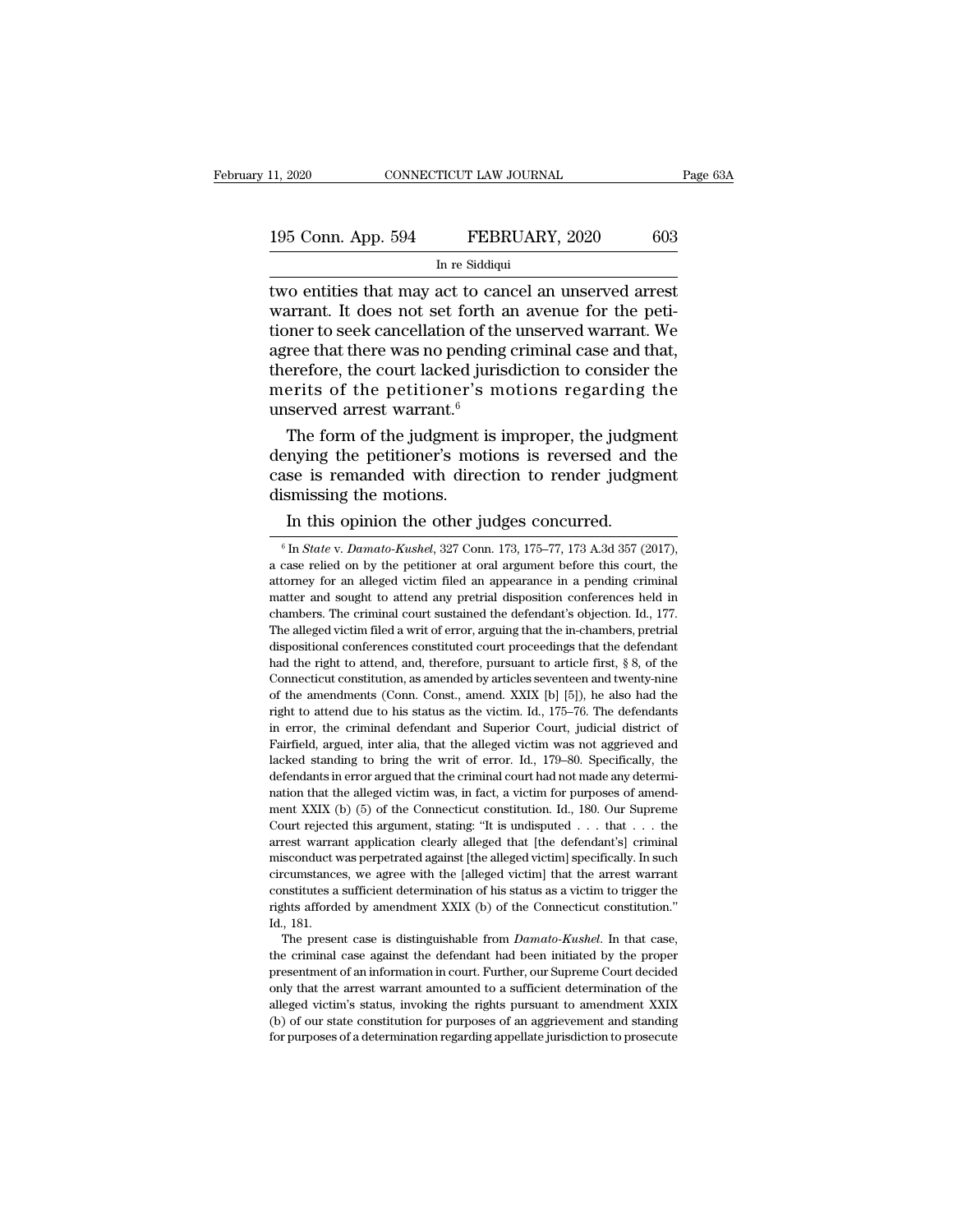CONNECTICUT LAW JOURNAL February 11, 2020<br>604 FEBRUARY, 2020 195 Conn. App. 604<br>In re Walker C. PTICUT LAW JOURN<br>
I, 2020<br>
In re Walker C.<br>
In re Walker C.

### XUARY, 2020 195 Conn. Ap<br>
In re Walker C.<br>
IN RE WALKER C. III\* (AC 43068) 7, 2020 195 C<br>
In re Walker C.<br>
: WALKER C. III\*<br>
(AC 43068)<br>
:, Devlin and Bear, Js. IN RE WALKER C. III\*<br>(AC 43068)<br>Lavine, Devlin and Bear, Js.

### *Syllabus*

- (AC 43008)<br>Lavine, Devlin and Bear, Js.<br>Syllabus<br>The respondent mother appealed to this court from the judgment of the<br>trial court terminating her parental rights with respect to her minor Lavine, Devlin and Bear, Js.<br>  $Syllabus$ <br>
respondent mother appealed to this court from the judgment of the<br>
trial court terminating her parental rights with respect to her minor<br>
child. The trial court found, pursuant to stat Eavine, Devin and Bear, Js.<br>
Syllabus<br>
respondent mother appealed to this court from the judgment of the<br>
trial court terminating her parental rights with respect to her minor<br>
child. The trial court found, pursuant to st  $Syllabus$ <br>respondent mother appealed to this court from the judgment of the<br>trial court terminating her parental rights with respect to her minor<br>child. The trial court found, pursuant to statute (§ 17-112 (j) (3) (B) (i)),<br> respondent mother appealed to this court from the judgment of the trial court terminating her parental rights with respect to her minor child. The trial court found, pursuant to statute  $(\S 17-112 \text{ (j) } (3) \text{ (B) } (i))$ , th respondent mother appealed to this court from the judgment of the trial court terminating her parental rights with respect to her minor child. The trial court found, pursuant to statute  $(\S 17-112(j)(3)(B)(i))$ , that the mothe trial court terminating her parental rights with respect to her minor child. The trial court found, pursuant to statute  $(\S 17-112 \text{ (j)} (3) (B) (i)),$  that the mother had failed to achieve a degree of personal rehabilitation child. The trial court found, pursuant to statute  $(\S 17-112)$  (j)  $(3)$  (B) (i)), that the mother had failed to achieve a degree of personal rehabilitation as would encourage the belief that within a reasonable time she that the mother had failed to achieve a degree of personal rehabilitation as would encourage the belief that within a reasonable time she could assume a responsible position in the child's life. She claimed that the court, as would encourage the belief that within a reasonable time she could assume a responsible position in the child's life. She claimed that the court, inter alia, erroneously found that the child's attorney argued in favor o assume a responsible position in the child's life. She claimed that the court, inter alia, erroneously found that the child's attorney argued in favor of the termination of the mother's parental rights and that such error favor of the termination of the mother's parental rights and that such<br>error was not harmless because there was insufficient evidence tending<br>to support termination of parental rights rather than permanent transfer<br>of guar
- error was not harmless because there was insufficient evidence tending<br>to support termination of parental rights rather than permanent transfer<br>of guardianship. *Held*:<br>he respondent mother could not prevail on her claim t to support termination of parental rights rather than permanent transfer<br>of guardianship. *Held*:<br>he respondent mother could not prevail on her claim that the trial court<br>erroneously stated the position of the child's atto of guardianship. *Held:*<br>he respondent mother could not prevail on her claim that the trial court<br>erroneously stated the position of the child's attorney and that such<br>statement was not harmless error, as such claim did no fall the respondent mother could not prevail on her claim that the trial court<br>erroneously stated the position of the child's attorney and that such<br>statement was not harmless error, as such claim did not challenge the<br>cou erroneously stated the position of the child's attorney and that such statement was not harmless error, as such claim did not challenge the court's underlying factual findings or its conclusion that the petitioner proved b statement was not harmless error, as such claim did not challenge the court's underlying factual findings or its conclusion that the petitioner proved by clear and convincing evidence the adjudicatory ground of failure to court's underlying factual findings or its conclusion that the petitioner proved by clear and convincing evidence the adjudicatory ground of failure to rehabilitate; although the trial court did not accurately set forth th proved by clear and convincing evidence the adjudicatory ground of failure to rehabilitate; although the trial court did not accurately set forth the position of the child's attorney with respect to the termination of the failure to rehabilitate; although the trial court did not accurately set forth the position of the child's attorney with respect to the termination of the mother's parental rights, and did not set forth such counsel's stat forth the position of the child's attorney with respect to the termination of the mother's parental rights, and did not set forth such counsel's statements favoring a possible permanent transfer of guardianship as an alter of the mother's parental rights, and did not set forth such counsel's<br>statements favoring a possible permanent transfer of guardianship as<br>an alternative to termination, the court's erroneous one sentence sum-<br>mary of the statements favoring a possible permanent transfer of guardianship as<br>an alternative to termination, the court's erroneous one sentence sum-<br>mary of the final position of the child's attorney was not a finding by<br>the trial an alternative to termination, the court's erroneous one sentence summary of the final position of the child's attorney was not a finding by the trial court, as it was not based on evidence, instead, it was a statement mad mary of the final position of the child's attorney was not a finding by<br>the trial court, as it was not based on evidence, instead, it was a statement<br>made by counsel in argument to the court, and, even if the court's sum-<br> the trial court, as it was not based on evidence, instead, it was a statement<br>made by counsel in argument to the court, and, even if the court's sum-<br>mary of such counsel's position was to be considered a finding, any<br>erro made by counsel in argument to the court, and, even if the court's summary of such counsel's position was to be considered a finding, any error deriving from the finding was harmless as there was abundant evidence of the m the writ of error. We conclude, therefore, the petitioner's reliance on to be verified a mainle evidence of the mother's multiyear history of alcohol and substance abuse and her lack of cooperation with rehabilitative serv erior deriving from the midning was naminess as there was abundant<br>evidence of the mother's multiyear history of alcohol and substance<br>abuse and her lack of cooperation with rehabilitative services to provide<br>support for t

<sup>%</sup> abuse and her lack of cooperation with rehabilitative services to provide<br>support for the trial court's ultimate finding by clear and convincing<br>the writ of error. We conclude, therefore, the petitioner's reliance on to support for the trial court's ultimate finding by clear and convincing<br>the writ of error. We conclude, therefore, the petitioner's reliance on to<br>*Damato-Kushel* is misplaced.<br>\* In accordance with the spirit and intent of the writ of error. We conclude, therefore, the petitioner's reliance on to *Damato-Kushel* is misplaced.<br>
\* In accordance with the spirit and intent of General Statutes § 46b-142 (b) and Practice Book § 79a-12, the names  $*$  In accordance with the spirit and intent of General Statutes  $§$  46b-142 (b) and Practice Book  $§$  79a-12, the names of the parties involved in this appeal are not disclosed. The records and papers of this case shall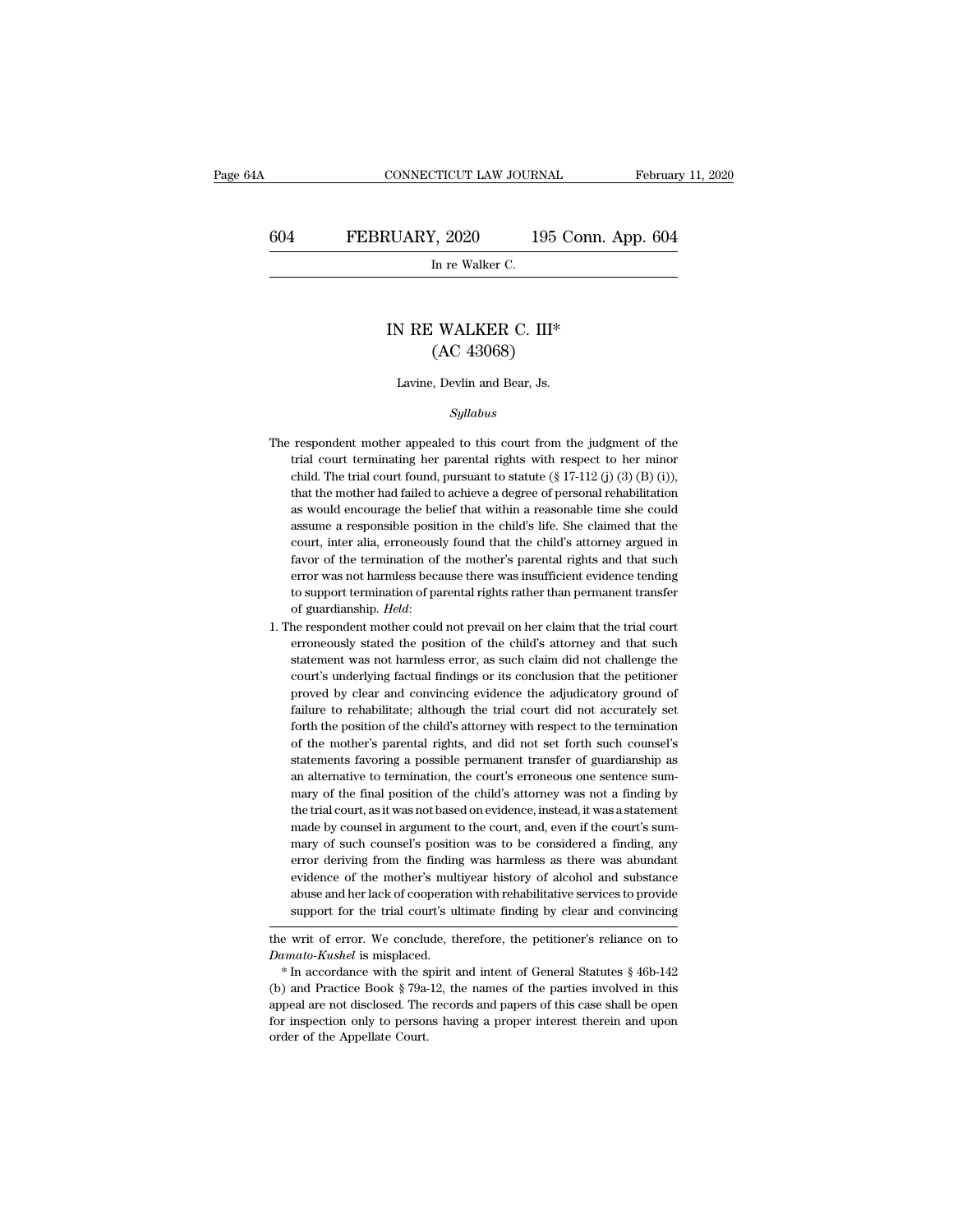| 11, 2020           | CONNECTICUT LAW JOURNAL                                              | Page 65A |
|--------------------|----------------------------------------------------------------------|----------|
| 195 Conn. App. 604 | FEBRUARY, 2020                                                       | 605      |
|                    | In re Walker C.                                                      |          |
|                    | evidence that termination of the mother's parental rights was in the |          |

EVERUARY, 2020 605<br>In re Walker C.<br>evidence that termination of the mother's parental rights was in the best interest of the child.  $\frac{604}{5}$  Conn. App. 604<br>In reedience that termination of the child.<br>the respondent mother could not

2. The respondent mother could not prevail on her claim that the trial court erred by not ordering a permanent transfer of guardianship to the foster of the trial court erred by not ordering a permanent transfer of guardia In re Walker C.<br>
evidence that termination of the mother's parental rights was in the<br>
best interest of the child.<br>
he respondent mother could not prevail on her claim that the trial court<br>
erred by not ordering a permanen more that termination of the mother's parental rights was in the<br>best interest of the child.<br>he respondent mother could not prevail on her claim that the trial court<br>erred by not ordering a permanent transfer of guardiansh evidence that termination of the mother's parental rights was in the best interest of the child.<br>he respondent mother could not prevail on her claim that the trial court<br>erred by not ordering a permanent transfer of guardi best interest of the child.<br>he respondent mother could not prevail on her claim that the trial court<br>erred by not ordering a permanent transfer of guardianship to the foster<br>mother on the basis that there was considerable he respondent mother could not prevail on her claim that the trial court<br>erred by not ordering a permanent transfer of guardianship to the foster<br>mother on the basis that there was considerable trial evidence tending<br>to sh erred by not ordering a permanent transfer of guardianship to the foster mother on the basis that there was considerable trial evidence tending to show that a permanent transfer of guardianship was in the child's best inte mother on the basis that there was considerable trial evidence tending<br>to show that a permanent transfer of guardianship was in the child's<br>best interest, as the mother's claim did not arise from anything she filed,<br>offere to show that a permanent transfer of guardianship was in the child's<br>best interest, as the mother's claim did not arise from anything she filed,<br>offered into evidence, or argued during the trial; instead, the mother's<br>clai best interest, as the mother's claim did not arise from anything she filed, offered into evidence, or argued during the trial; instead, the mother's claim arose from argument of the child's attorney that the foster mother offered into evidence, or argued during the trial; instead, the mother's claim arose from argument of the child's attorney that the foster mother preferred a permanent transfer of the child's guardianship rather than termi claim arose from argument of the child's attorney that the foster mother<br>preferred a permanent transfer of the child's guardianship rather than<br>termination of the mother's rights, a claim that was contrary to the<br>mother's preferred a permanent transfer of the child's guardianship rather than<br>termination of the mother's rights, a claim that was contrary to the<br>mother's position during trial that she had rehabilitated and, therefore,<br>the peti termination of the mother's rights, a claim that was contrary to the mother's position during trial that she had rehabilitated and, therefore, the petition to terminate her parental rights should have been denied, and this mother's position during trial that she had rehabilitated and, therefore, the petition to terminate her parental rights should have been denied, and this court does not looked favorably on a party's obvious, contradictory this court does not looked favorably on a party's obvious, contradictory the court does not looked ravorably on a party s obvious, contradictory<br>change of position on appeal and, accordingly, to allow the mother to<br>reverse her trial court strategy and argue something completely different<br>before

Argued December 11, 2019—officially released February 6, 2020\*\*<br>*Procedural History*<br>Petition by the Commissioner of Children and Fami-Feverse her that court strategy and argue something completely unterent<br>before this court on appeal would amount to sanctioning a trial where<br>the representations to court and other counsel did not count.<br>Argued December 11 the representations to court and other counsel did not count.<br>
Argued December 11, 2019—officially released February 6, 2020<sup>\*\*</sup><br>
Procedural History<br>
Petition by the Commissioner of Children and Fami-<br>
lies to terminate th Argued December 11, 2019—officially released February 6, 2020<sup>\*\*</sup><br> *Procedural History*<br>
Petition by the Commissioner of Children and Fami-<br>
lies to terminate the respondents' parental rights with<br>
respect to their minor c Procedural History<br>Procedural History<br>Petition by the Commissioner of Children and Fami-<br>lies to terminate the respondents' parental rights with<br>respect to their minor child, brought to the Superior<br>Court in the judicial d *Procedural History*<br>
Petition by the Commissioner of Children and Fami-<br>
lies to terminate the respondents' parental rights with<br>
respect to their minor child, brought to the Superior<br>
Court in the judicial district of Ha Petition by the Commissioner of Children and Fami-<br>lies to terminate the respondents' parental rights with<br>respect to their minor child, brought to the Superior<br>Court in the judicial district of Hartford, Juvenile Mat-<br>ter Petition by the Commissioner of Children and Fami-<br>lies to terminate the respondents' parental rights with<br>respect to their minor child, brought to the Superior<br>Court in the judicial district of Hartford, Juvenile Mat-<br>ter spect to their minor child, brought to the Superior<br>purt in the judicial district of Hartford, Juvenile Mat-<br>rs and tried to the court, *Hoffman*, *J*.; judgment termi-<br>ting the respondents' parental rights, from which the Court in the judicial district of Hartf<br>ters and tried to the court, *Hoffman*, .<br>nating the respondents' parental righ<br>respondent mother appealed to this<br>*Joshua Michtom*, assistant public<br>appellant (respondent mother).<br>

*Statutud to the court, Hoffman, 9., judgment errifing the respondents' parental rights, from which the spondent mother appealed to this court. Affirmed.<br>Joshua Michtom, assistant public defender, for the pellant (responde* mainig the respondents parental rights, from which the<br>respondent mother appealed to this court. Affirmed.<br>Joshua Michtom, assistant public defender, for the<br>appellant (respondent mother).<br>Stephen G. Vitelli, assistant att *Joshua Michtom*, assistant public defender, for the appellant (respondent mother).<br>Stephen G. Vitelli, assistant attorney general, with whom, on the brief, were *William Tong*, attorney general, and *Benjamin Zivyon*, ass Joshua Michtom, assistant pub<br>appellant (respondent mother).<br>Stephen G. Vitelli, assistant at<br>whom, on the brief, were William<br>eral, and Benjamin Zivyon, assist<br>for the appellee (petitioner).<br>Judith C. Dayner, for the mino *Judith C. Dayner*, for the minor child. \*\* February 6, 2020, the date that this decision was released as a slip minon, is the operative date for all substantive and procedural purposes.

opinion, is the operative date for all substantive and procedural purposes.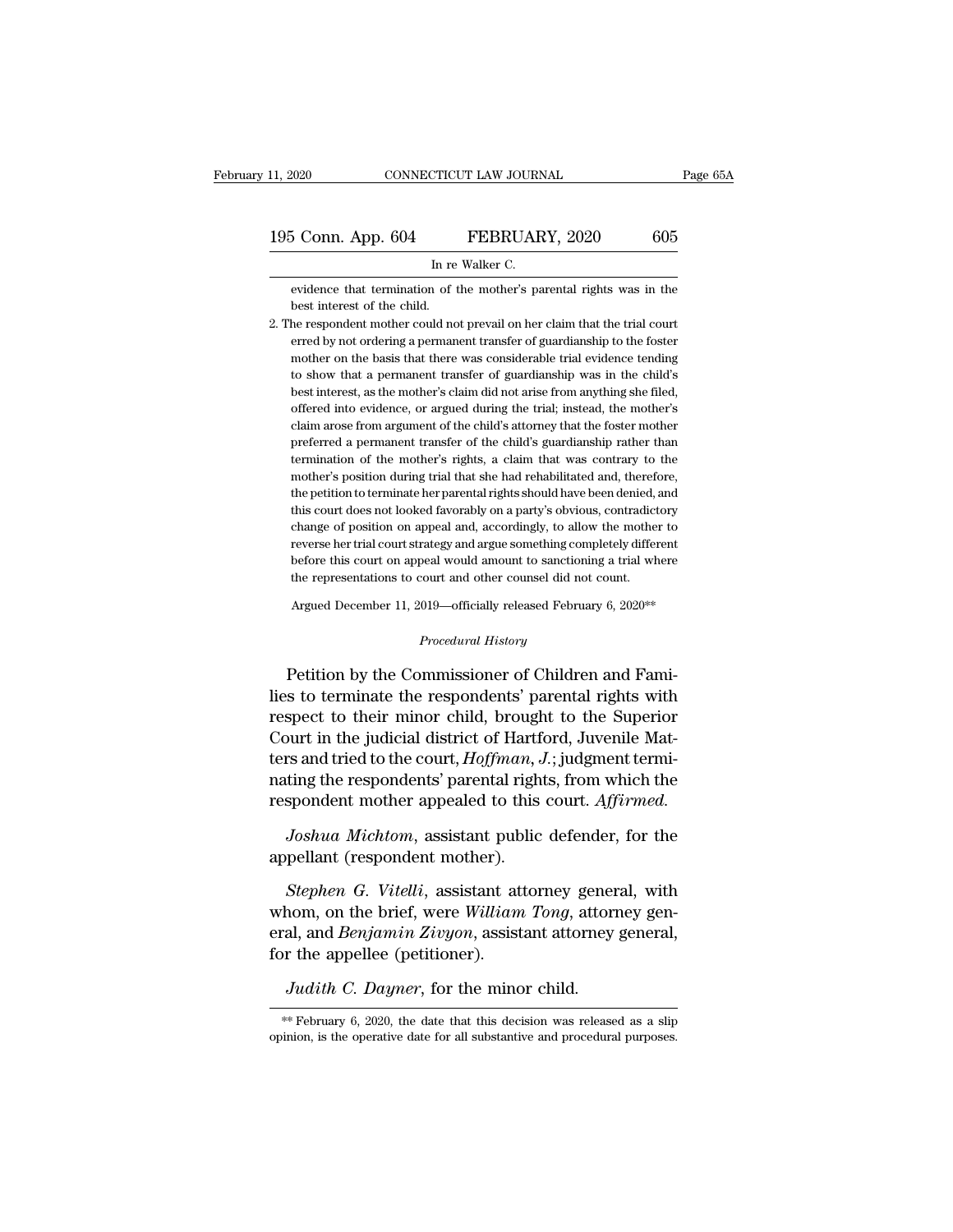# CONNECTICUT LAW JOURNAL February 11, 2020<br>606 FEBRUARY, 2020 195 Conn. App. 604<br>In re Walker C. TICUT LAW JOURN<br>
I, 2020<br>
In re Walker C.<br>
Oninion

### *Opinion*

EEBRUARY, 2020 195 Conn. App. 604<br>
In re Walker C.<br>
Opinion<br>
BEAR, J. The respondent mother appeals from the<br>
dgment of the trial court terminating her parental<br>
shts with respect to ber minor child Walker C. III  $\begin{array}{r} \text{606} & \text{FEBRUARY, 2020} & \text{195 Conn. App. 604} \\ \hline \text{In re Walker C.} \end{array}$ <br>  $\begin{array}{r} \text{Dirichlet} \ \text{404} \\ \text{604} \\ \text{604} \\ \text{604} \end{array}$  DEAR, J. The respondent mother appeals from the judgment of the trial court terminating her parental FEBRUARY, 2020 195 Conn. App. 604<br>
In re Walker C.<br>
Opinion<br>
BEAR, J. The respondent mother appeals from the<br>
judgment of the trial court terminating her parental<br>
rights with respect to her minor child, Walker C. III<br>
(c In re Walker C.<br>
(opinion<br>
Definition)<br>
Definition of the trial court terminating her parental<br>
rights with respect to her minor child, Walker C. III<br>
(child). In the termination of parental rights petition, the<br>
petitione  $o_{pinion}$ <br>
BEAR, J. The respondent mother appeals from the<br>
judgment of the trial court terminating her parental<br>
rights with respect to her minor child, Walker C. III<br>
(child). In the termination of parental rights petitio EEAR, J. The respondent mother appeals from the judgment of the trial court terminating her parental rights with respect to her minor child, Walker C. III (child). In the termination of parental rights petition, the petiti BEAR, J. The respondent mother appeals from the<br>judgment of the trial court terminating her parental<br>rights with respect to her minor child, Walker C. III<br>(child). In the termination of parental rights petition, the<br>petiti judgment of the trial court terminating her parental<br>rights with respect to her minor child, Walker C. III<br>(child). In the termination of parental rights petition, the<br>petitioner, the Commissioner of Children and Families<br> rights with respect to her minor child, Walker C. III<br>(child). In the termination of parental rights petition, the<br>petitioner, the Commissioner of Children and Families<br>(commissioner), alleged that the respondent had fail (child). In the termination of parental rights petition, the<br>petitioner, the Commissioner of Children and Families<br>(commissioner), alleged that the respondent had failed<br>to achieve such degree of personal rehabilitation a petitioner, the Commissioner of Children and Families<br>(commissioner), alleged that the respondent had failed<br>to achieve such degree of personal rehabilitation as<br>would encourage the belief that within a reasonable<br>time, co (commissioner), alleged that the respondent had failed<br>to achieve such degree of personal rehabilitation as<br>would encourage the belief that within a reasonable<br>time, considering the age and needs of the child, she<br>could a to achieve such degree of personal rehabilitation as<br>would encourage the belief that within a reasonable<br>time, considering the age and needs of the child, she<br>could assume a responsible position in the life of the<br>child p would encourage the belief that within a reasonable<br>time, considering the age and needs of the child, she<br>could assume a responsible position in the life of the<br>child pursuant to General Statutes § 17a-112 (j) (3) (B)<br>(i) time, considering the age and needs of the child, she<br>could assume a responsible position in the life of the<br>child pursuant to General Statutes  $\S 17a-112$  (j) (3) (B)<br>(i).<sup>1</sup> On appeal, the respondent claims that (1) the could assume a responsible position in the life of the<br>child pursuant to General Statutes  $\S 17a-112$  (j) (3) (B)<br>(i).<sup>1</sup> On appeal, the respondent claims that (1) the<br>court's finding that the child's attorney argued in f child pursuant to General Statutes § 17a-112 (j) (3) (B)<br>(i).<sup>1</sup> On appeal, the respondent claims that (1) the<br>court's finding that the child's attorney argued in favor<br>of the termination of the respondent's parental righ (i).<sup>1</sup> On appeal, the respondent claims that (1) the court's finding that the child's attorney argued in favor of the termination of the respondent's parental rights is clearly erroneous, (2) the court's error was not ha court's finding that the child's attorney argued in favor<br>of the termination of the respondent's parental rights<br>is clearly erroneous, (2) the court's error was not harm-<br>less because there was insufficient evidence tendin of the termination of the respondent's parental rights<br>is clearly erroneous, (2) the court's error was not harm-<br>less because there was insufficient evidence tending to<br>support termination of parental rights over permanent is clearly erroneous, (2) the court's enders because there was insufficient exampled the support termination of parental right transfer of guardianship, and (3) there evidence tending to show that a permy guardianship was spocialist the trial court found the following to<br>proper termination of parental rights over permanent<br>insfer of guardianship, and (3) there was considerable<br>idence tending to show that a permanent transfer of<br>ardianship w support trimination of parental rights over permanent<br>transfer of guardianship, and (3) there was considerable<br>evidence tending to show that a permanent transfer of<br>guardianship was in the child's best interest.<sup>2</sup> We affi

transier or guardianship, and  $(s)$  diete was considerable<br>evidence tending to show that a permanent transfer of<br>guardianship was in the child's best interest.<sup>2</sup> We affirm<br>the judgment of the trial court.<br>The trial court evidence tending to show that a permanent transier of<br>guardianship was in the child's best interest.<sup>2</sup> We affirm<br>the judgment of the trial court.<br>The trial court found the following facts by clear and<br>convincing evidence. guardianship was in the emid is best interest. We arriflute the judgment of the trial court.<br>The trial court found the following facts by clear and convincing evidence. The respondent is the mother of<br>the child and one oth The trial court found the following facts by clear and<br>convincing evidence. The respondent is the mother of<br>the child and one other child, an older female half-<br>sibling (daughter). The respondent has been involved<br>with the The trial court found the following facts by clear and<br>convincing evidence. The respondent is the mother of<br>the child and one other child, an older female half-<br>sibling (daughter). The respondent has been involved<br>with th bling (daughter). The respondent has been involved<br>ith the Department of Children and Families (depart-<br>ent) since 2009.<sup>3</sup> Since that time, she continuously<br>as denied that she has alcohol and substance abuse<br><sup>1</sup>The court with the Department of Children and Families (department) since  $2009.^3$  Since that time, she continuously has denied that she has alcohol and substance abuse  $\frac{1}{1}$  The court also terminated the parental rights of the

ment) since  $2009.3$  Since that time, she continuously has denied that she has alcohol and substance abuse  $\frac{1}{1}$  The court also terminated the parental rights of the child's father. Because the father has not appealed The court also terminated the parental rights of the child's father.<br>  $\frac{1}{1}$  The court also terminated the parental rights of the child's father.<br>
Because the father has not appealed from the judgment of the trial cour <sup>1</sup> The court also terminated the parental rights of the child's father. Because the father has not appealed from the judgment of the trial court, we refer in this opinion to the respondent mother as the respondent. We re Because the father has not appealed from the judgment of the trial court, we refer in this opinion to the respondent mother as the respondent. We refer, however, occasionally to the child's father as the respondent father

refer, however, occasionally to the child's father as the respondent father.<br>
<sup>2</sup> This appeal is the first time the respondent claims that the trial evidence demonstrated that a permanent transfer of guardianship was in t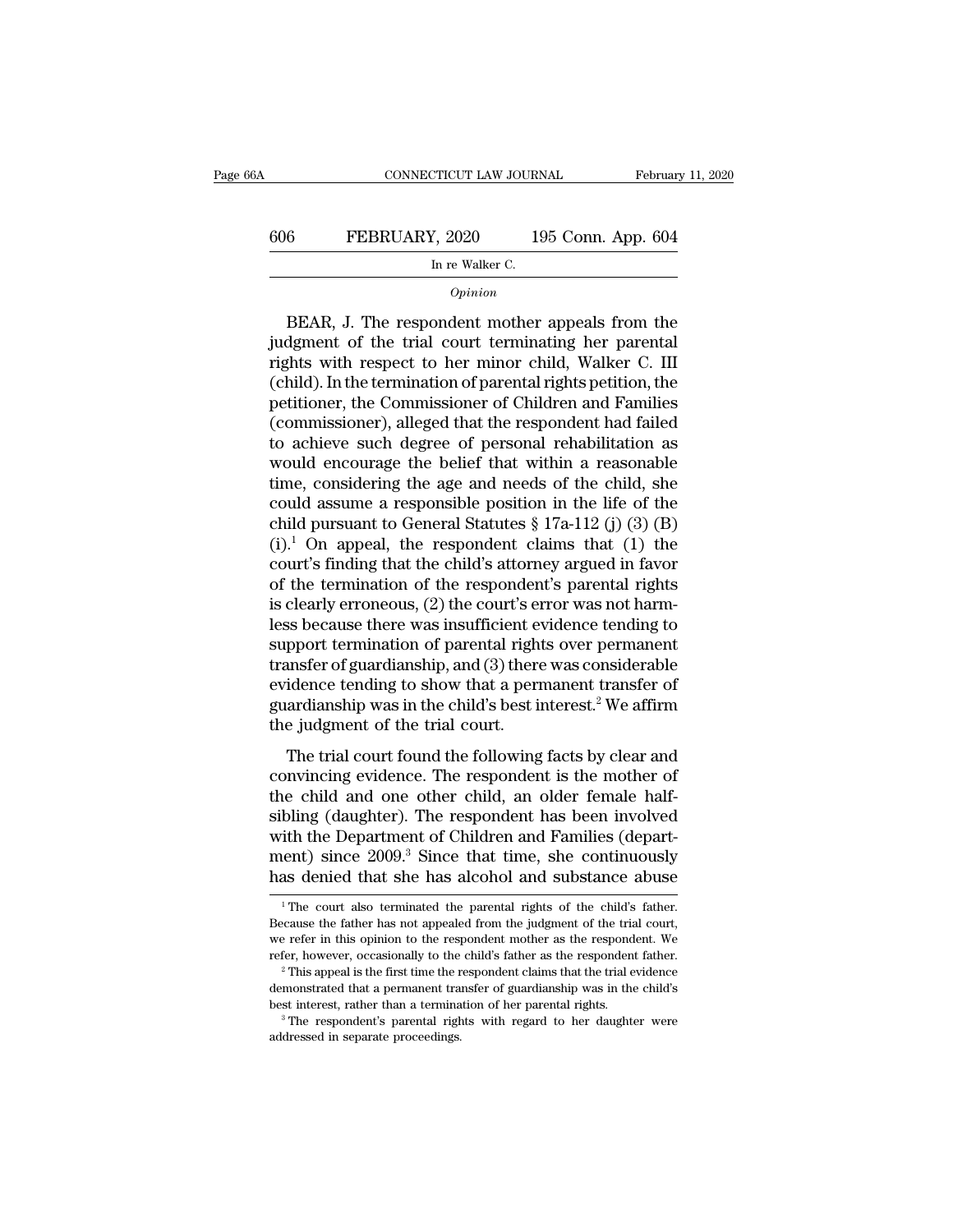# 11, 2020 CONNECTICUT LAW JOURNAL Page 67A<br>195 Conn. App. 604 FEBRUARY, 2020 607<br>In re Walker C. TICUT LAW JOURN<br>FEBRUAR<br>In re Walker C.<br>veral\_mandated

Page 67A<br>
195 Conn. App. 604 FEBRUARY, 2020 607<br>
In re Walker C.<br>
problems, despite several mandated reporters having<br>
informed the department that they had observed her 195 Conn. App. 604 FEBRUARY, 2020 607<br>
In re Walker C.<br>
problems, despite several mandated reporters having<br>
informed the department that they had observed her<br>
to be intoxicated while in the presence of one or both<br>
child 195 Conn. App. 604 FEBRUARY, 2020 607<br>
In re Walker C.<br>
problems, despite several mandated reporters having<br>
informed the department that they had observed her<br>
to be intoxicated while in the presence of one or both<br>
child 195 Conn. App. 604 FEBRUARY, 2020 607<br>
In re Walker C.<br>
problems, despite several mandated reporters having<br>
informed the department that they had observed her<br>
to be intoxicated while in the presence of one or both<br>
child In re Walker C.<br>
problems, despite several mandated reporters having<br>
informed the department that they had observed her<br>
to be intoxicated while in the presence of one or both<br>
children and while driving with them in her supervisions, despite several mandated reporters having<br>informed the department that they had observed her<br>to be intoxicated while in the presence of one or both<br>children and while driving with them in her vehicle,<br>thus de problems, despite several mandated reporters naving<br>informed the department that they had observed her<br>to be intoxicated while in the presence of one or both<br>children and while driving with them in her vehicle,<br>thus demons informed the department that they had observed her<br>to be intoxicated while in the presence of one or both<br>children and while driving with them in her vehicle,<br>thus demonstrating unsafe and otherwise inadequate<br>supervision to be intoxicated while in the presence of one or both<br>children and while driving with them in her vehicle,<br>thus demonstrating unsafe and otherwise inadequate<br>supervision of her children. More specifically, on Feb-<br>ruary 1 children and while driving with them in her venicle,<br>thus demonstrating unsafe and otherwise inadequate<br>supervision of her children. More specifically, on Feb-<br>ruary 12, 2015, a report was made stating that the<br>respondent thus demonstrating unsare and otherwise madequate<br>supervision of her children. More specifically, on Feb-<br>ruary 12, 2015, a report was made stating that the<br>respondent arrived at her daughter's school smelling<br>of alcohol a supervision of her children. More specifically, on February 12, 2015, a report was made stating that the respondent arrived at her daughter's school smelling of alcohol and marijuana. A few months later, on June 3, 2015, t ruary 12, 2015, a report was made stating that the<br>respondent arrived at her daughter's school smelling<br>of alcohol and marijuana. A few months later, on June<br>3, 2015, the Hartford Police Department investigated<br>the respond respondent arrived at her daughter's school smelling<br>of alcohol and marijuana. A few months later, on June<br>3, 2015, the Hartford Police Department investigated<br>the respondent's allegation that her daughter's father<br>was sex or alcohol and marijuana. A few months later, on June<br>3, 2015, the Hartford Police Department investigated<br>the respondent's allegation that her daughter's father<br>was sexually abusing the daughter, and the officer who<br>inves 3, 2015, the Hartford Police Department investigated<br>the respondent's allegation that her daughter's father<br>was sexually abusing the daughter, and the officer who<br>investigated the allegation observed that the respondent<br>a the respondent's allegation that her daughter's rather<br>was sexually abusing the daughter, and the officer who<br>investigated the allegation observed that the respondent<br>appeared to have been intoxicated. On May 31, 2016,<br>emp was sexually abusing the daughter, and the officer who<br>investigated the allegation observed that the respondent<br>appeared to have been intoxicated. On May 31, 2016,<br>employees from the daughter's school reported that the<br>res mvesugated the anegation observed that the respondent<br>appeared to have been intoxicated. On May 31, 2016,<br>employees from the daughter's school reported that the<br>respondent was intoxicated, and that the child's diaper<br>was l appeared to nave been mtoxicated. On May 31, 2016,<br>employees from the daughter's school reported that the<br>respondent was intoxicated, and that the child's diaper<br>was leaking and filthy.<sup>4</sup> Again, a few months later, on<br>Sep employees from the daughter's school reported that the<br>respondent was intoxicated, and that the child's diaper<br>was leaking and filthy.<sup>4</sup> Again, a few months later, on<br>September 16, 2016, the respondent arrived at the<br>daug respondent was intoxicated, and that the child s diaper<br>was leaking and filthy.<sup>4</sup> Again, a few months later, on<br>September 16, 2016, the respondent arrived at the<br>daughter's school in an intoxicated condition, report-<br>edly was leaking and mtny. Again, a rew months later, on<br>September 16, 2016, the respondent arrived at the<br>daughter's school in an intoxicated condition, report-<br>edly slurring her words. School personnel observed that<br>she had u September 10, 2010, the respondent a<br>daughter's school in an intoxicated con-<br>edly slurring her words. School personnel<br>she had urinated on herself, and had left h<br>while the child was hanging out of the<br>respondent, as a re ly slurring her words. School personnel observed that<br>e had urinated on herself, and had left her car running<br>nile the child was hanging out of the window. The<br>spondent, as a result, was arrested for risk of injury<br>a child she had urinated on herself, and had left her car running<br>while the child was hanging out of the window. The<br>respondent, as a result, was arrested for risk of injury<br>to a child and breach of the peace.<br>The respondent was a

while the child was hanging out of the window. The<br>respondent, as a result, was arrested for risk of injury<br>to a child and breach of the peace.<br>The respondent was arrested for a second time on<br>May 11, 2017, after she left respondent, as a result, was arrested for risk of injury<br>to a child and breach of the peace.<br>The respondent was arrested for a second time on<br>May 11, 2017, after she left the scene of a motor vehicle<br>crash. The police repo to a child and breach of the peace.<br>The respondent was arrested for a second time on May 11, 2017, after she left the scene of a motor vehicle crash. The police report stated that she "reeked" of alcohol, could barely sta The respondent was arrested for a seconday 11, 2017, after she left the scene of a m crash. The police report stated that she alcohol, could barely stand up, and that children was in the back seat of her vehically, she fa crash. The police report stated that she "reeked" of<br>alcohol, could barely stand up, and that one of her<br>children was in the back seat of her vehicle. Addition-<br>ally, she failed a field sobriety test.<sup>5</sup><br> $\frac{4}{1}$  In conn

children was in the back seat of her vehicle. Additionally, she failed a field sobriety test.<sup>5</sup><br> $\frac{4}{1}$  In connection with that incident, the respondent reported to the department that she drank Hennessy cognac regular children was in the back seat of her vehicle. Additionally, she failed a field sobriety test.<sup>5</sup><br><sup>4</sup>In connection with that incident, the respondent reported to the department that she drank Hennessy cognac regularly and <sup>4</sup> In connection with that incident, the respondent reported to the department that she drank Hennessy cognac regularly and that, on May 31, 2016, she drank a cup of it before she went to the school.<br><sup>5</sup> As a result of t

ment that she drank Hennessy cognac regularly and that, on May 31, 2016, she drank a cup of it before she went to the school.<br><sup>5</sup> As a result of the respondent's arrest, she pleaded guilty to the charges in connection with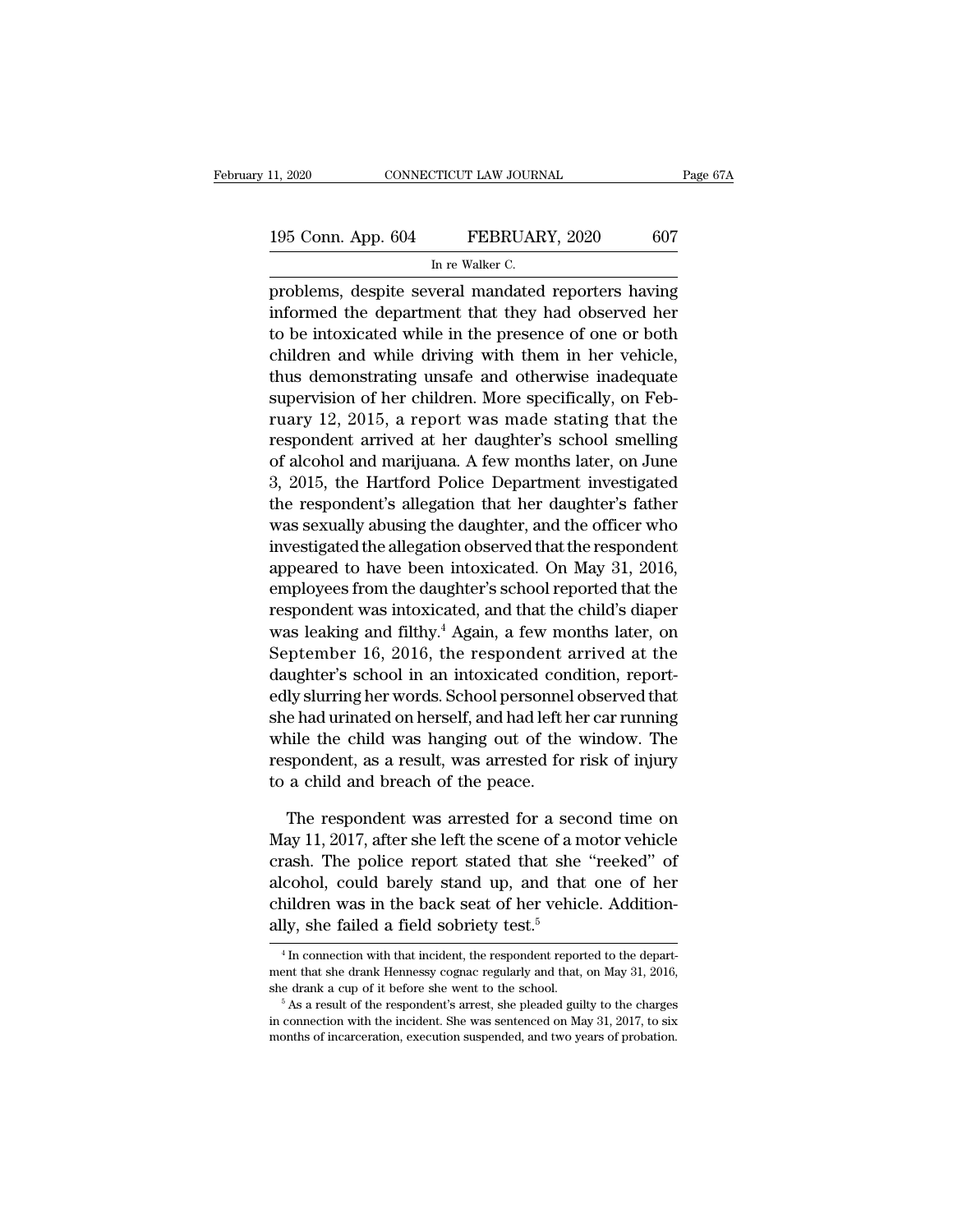# CONNECTICUT LAW JOURNAL February 11, 2020<br>608 FEBRUARY, 2020 195 Conn. App. 604<br>In re Walker C. MICUT LAW JOURNEY CONTROL<br>In re Walker C.<br>In re Walker C.<br>In re Walter the

CONNECTICUT LAW JOURNAL February 11, 2020<br>
8 FEBRUARY, 2020 195 Conn. App. 604<br>
In re Walker C.<br>
Approximately one year later, the Hartford Police<br>
epartment executed a search warrant on the respon-<br>
and the respondent fat FEBRUARY, 2020 195 Conn. App. 604<br>
In re Walker C.<br>
Approximately one year later, the Hartford Police<br>
Department executed a search warrant on the respon-<br>
dent's home for evidence that the respondent father<br>
Was a doplar FEBRUARY, 2020 195 Conn. App. 604<br>
In re Walker C.<br>
Approximately one year later, the Hartford Police<br>
Department executed a search warrant on the respondent's home for evidence that the respondent father<br>
was a dealer of EBRUARY, 2020 195 Conn. App. 604<br>
In re Walker C.<br>
Approximately one year later, the Hartford Police<br>
Department executed a search warrant on the respondent's home for evidence that the respondent father<br>
was a dealer of c In re Walker C.<br>
Approximately one year later, the Hartford Police<br>
Department executed a search warrant on the respon-<br>
dent's home for evidence that the respondent father<br>
was a dealer of crack cocaine and marijuana, bot In re walker C.<br>
Approximately one year later, the Hartford Police<br>
Department executed a search warrant on the respon-<br>
dent's home for evidence that the respondent father<br>
was a dealer of crack cocaine and marijuana, bot Approximately one year later, the Hartford Police<br>Department executed a search warrant on the respondent's home for evidence that the respondent father<br>was a dealer of crack cocaine and marijuana, both of<br>which were found Department executed a search warrant on the respondent's home for evidence that the respondent father was a dealer of crack cocaine and marijuana, both of which were found in the home along with \$3510 in cash and a Beretta dent's home for evidence that the respondent father<br>was a dealer of crack cocaine and marijuana, both of<br>which were found in the home along with \$3510 in cash<br>and a Beretta 950BS .25 caliber semiautomatic pistol.<br>The respo was a dealer of crack cocaine and marijuana, both of<br>which were found in the home along with \$3510 in cash<br>and a Beretta 950BS .25 caliber semiautomatic pistol.<br>The respondent father was arrested in connection with<br>the inc which were found in the home along with \$3510 in cash<br>and a Beretta 950BS .25 caliber semiautomatic pistol.<br>The respondent father was arrested in connection with<br>the incident, but the respondent was not. That same<br>day, the and a Beretta 950BS .25 caliber semiautomatic pistol.<br>The respondent father was arrested in connection with<br>the incident, but the respondent was not. That same<br>day, the department visited the respondent's home and<br>reported The respondent f<br>the incident, but<br>day, the departm<br>reported that noi<br>influence of alco<br>earlier search of<br>dent father.<br>Since its first co be incluent, but the respondent was not. That same<br>y, the department visited the respondent's home and<br>ported that not only did she appear to be under the<br>fluence of alcohol, but she also did not disclose the<br>rlier search solution and reported that not only did she appear to be under the influence of alcohol, but she also did not disclose the earlier search of her home or the arrest of the respondent father.<br>Since its first contact with her

reported that not only that she appear to be under the<br>influence of alcohol, but she also did not disclose the<br>earlier search of her home or the arrest of the respon-<br>dent father.<br>Since its first contact with her in 2009, minuence of alcohol, but she also uld not ulsclose the<br>earlier search of her home or the arrest of the respon-<br>dent father.<br>Since its first contact with her in 2009, the department<br>sought multiple times to engage the respo earlier search of her holde of the arrest of the respondent father.<br>
Since its first contact with her in 2009, the department<br>
sought multiple times to engage the respondent in ser-<br>
vices aimed at treating her alcohol abu Since its first contact with her in 2009, the department<br>sought multiple times to engage the respondent in ser-<br>vices aimed at treating her alcohol abuse and depen-<br>dence and other issues. The respondent was referred<br>to, a Since its first contact with her in 2009, the department<br>sought multiple times to engage the respondent in ser-<br>vices aimed at treating her alcohol abuse and depen-<br>dence and other issues. The respondent was referred<br>to, a sought multiple times to engage the respondent in services aimed at treating her alcohol abuse and dependence and other issues. The respondent was referred to, among other things, group sessions at the Wheeler Clinic, pare vices aimed at treating her alcohol abuse and dependence and other issues. The respondent was referred to, among other things, group sessions at the Wheeler Clinic, parenting services at Radiance Innovative Services, thera dence and other issues. The respondent was referred<br>to, among other things, group sessions at the Wheeler<br>Clinic, parenting services at Radiance Innovative Ser-<br>vices, therapy at the Community Renewal Team Behav-<br>ioral Hea to, among other things, group sessions at the Wheeler<br>Clinic, parenting services at Radiance Innovative Services, therapy at the Community Renewal Team Behav-<br>ioral Health Program, and therapy at My People's Clini-<br>cal Ser Clinic, parenting services at Radiance Innovative Services, therapy at the Community Renewal Team Behavioral Health Program, and therapy at My People's Clinical Services. The department received several reports from servic vices, therapy at the Community Renewal Team Behav-<br>ioral Health Program, and therapy at My People's Clini-<br>cal Services. The department received several reports<br>from service providers that the respondent failed to<br>underst ioral Health Program, and therapy at My People's Clinical Services. The department received several reports<br>from service providers that the respondent failed to<br>understand how her alcohol abuse and behavior<br>affected her an cal Services. The department received several reports<br>from service providers that the respondent failed to<br>understand how her alcohol abuse and behavior<br>affected her and the safety of her children. The respon-<br>dent missed from service providers that the respondent failed to<br>understand how her alcohol abuse and behavior<br>affected her and the safety of her children. The respon-<br>dent missed or avoided many of the scheduled sessions.<br>For example understand how her alco<br>affected her and the safety<br>dent missed or avoided man<br>For example, over the cour<br>programs, the respondent<br>forty-five random urine scr<br>only thirteen of them.<br>The following procedura Frected her and the safety of her childent. The respon-<br>Int missed or avoided many of the scheduled sessions.<br>Frectament ograms, the respondent was scheduled to submit<br>rty-five random urine screenings, but she completed<br>ly For example, over the course of one of her treatment<br>programs, the respondent was scheduled to submit<br>forty-five random urine screenings, but she completed<br>only thirteen of them.<br>The following procedural history is relevan

For example, over the course of one of her treament<br>programs, the respondent was scheduled to submit<br>forty-five random urine screenings, but she completed<br>only thirteen of them.<br>The following procedural history is relevant programs, the respondent was scheduled to submit<br>forty-five random urine screenings, but she completed<br>only thirteen of them.<br>The following procedural history is relevant to the<br>present appeal. On September 19, 2016, the c Forty-five random unite screenings, but site completed<br>only thirteen of them.<br>The following procedural history is relevant to the<br>present appeal. On September 19, 2016, the commis-<br>sioner filed a neglect petition on behal The following procedural history is relevant to the<br>present appeal. On September 19, 2016, the commis-<br>sioner filed a neglect petition on behalf of the child.<br>On September 22, 2016, the commissioner sought an<br>ex parte orde The following procedural history is relevant to the present appeal. On September 19, 2016, the commissioner filed a neglect petition on behalf of the child. On September 22, 2016, the commissioner sought an ex parte order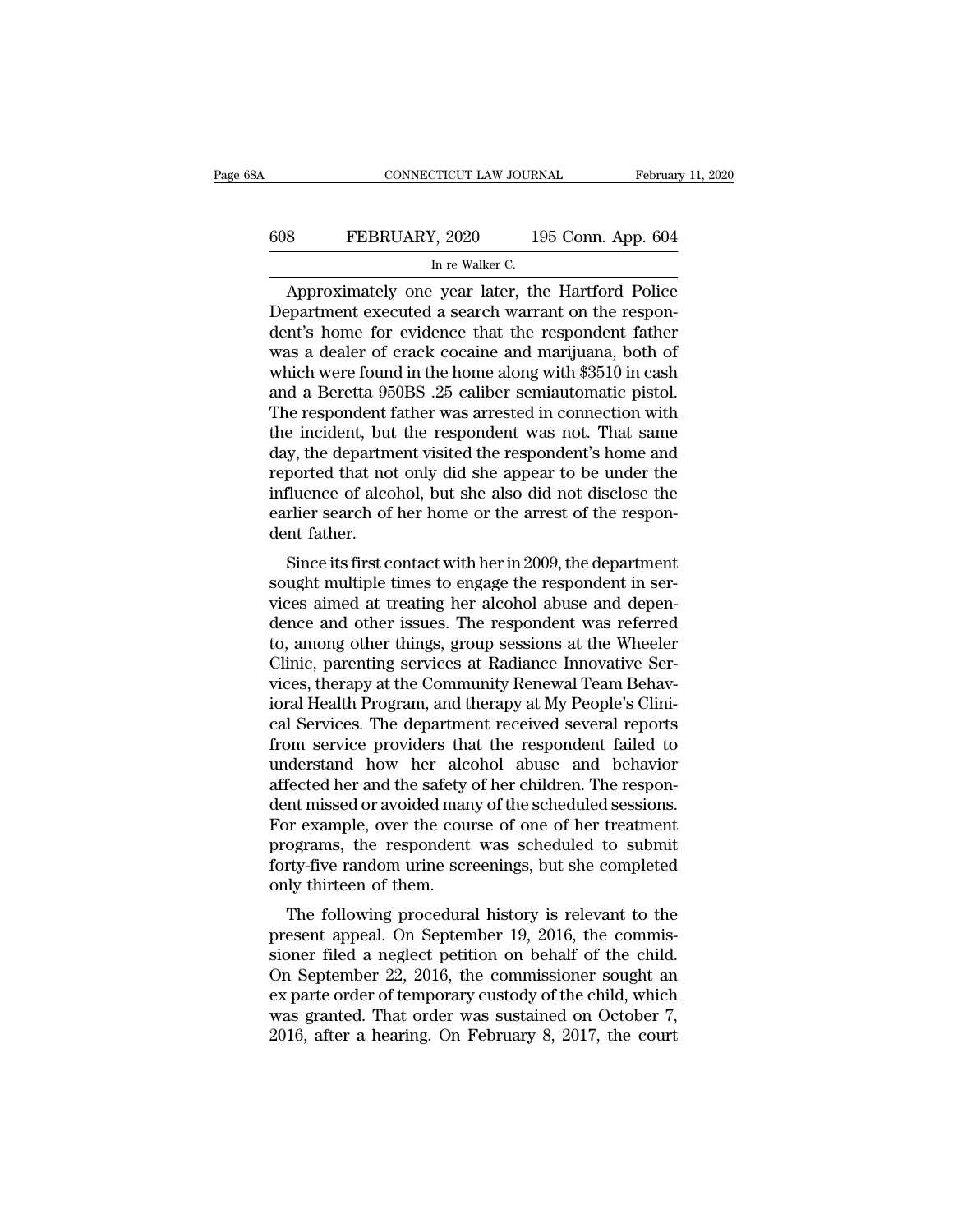| 11, 2020           | CONNECTICUT LAW JOURNAL                                 | Page 69A |
|--------------------|---------------------------------------------------------|----------|
|                    |                                                         |          |
| 195 Conn. App. 604 | FEBRUARY, 2020                                          | 609      |
|                    | In re Walker C.                                         |          |
|                    | found the child neglected and returned the child to the |          |

Fage 69A<br>195 Conn. App. 604 FEBRUARY, 2020 609<br>In re Walker C.<br>Tound the child neglected, and returned the child to the<br>care of the respondent under an order of protective<br>supervision. The court issued specific stops for t 195 Conn. App. 604 FEBRUARY, 2020 609<br>
In re Walker C.<br>
found the child neglected, and returned the child to the<br>
care of the respondent under an order of protective<br>
supervision. The court issued specific steps for the<br>
r 195 Conn. App. 604 FEBRUARY, 2020 609<br>
In re Walker C.<br>
found the child neglected, and returned the child to the<br>
care of the respondent under an order of protective<br>
supervision. The court issued specific steps for the<br> 195 Conn. App. 604 FEBRUARY, 2020 609<br>
In re Walker C.<br>
found the child neglected, and returned the child to the<br>
care of the respondent under an order of protective<br>
supervision. The court issued specific steps for the<br>
r INCRETE TRENCELLET, 2020<br>
In re Walker C.<br>
found the child neglected, and returned the child to the<br>
care of the respondent under an order of protective<br>
supervision. The court issued specific steps for the<br>
respondent on und the child neglected, and returned the child to the<br>re of the respondent under an order of protective<br>pervision. The court issued specific steps for the<br>spondent on February 8, 2017, including an order that<br>e not consu round the child neglected, and returned the child to the<br>care of the respondent under an order of protective<br>supervision. The court issued specific steps for the<br>respondent on February 8, 2017, including an order that<br>she

care of the respondent under an order of protective<br>supervision. The court issued specific steps for the<br>respondent on February 8, 2017, including an order that<br>she not consume alcohol or have alcohol in her home.<br>On May 1 supervision. The court issued specific steps for the<br>respondent on February 8, 2017, including an order that<br>she not consume alcohol or have alcohol in her home.<br>On May 16, 2017, the commissioner filed a second<br>motion for respondent on February 8, 2017, including an order that<br>she not consume alcohol or have alcohol in her home.<br>On May 16, 2017, the commissioner filed a second<br>motion for temporary custody, which was granted and<br>then sustain She not consume arconor or nave arconor in her nome.<br>
On May 16, 2017, the commissioner filed a second<br>
motion for temporary custody, which was granted and<br>
then sustained on May 26, 2017. The court modified the<br>
dispositi On May 16, 2017, the commissioner filed a second<br>motion for temporary custody, which was granted and<br>then sustained on May 26, 2017. The court modified the<br>disposition from protective supervision to commitment.<br>The court o motion for temporary custody, which was granted and<br>then sustained on May 26, 2017. The court modified the<br>disposition from protective supervision to commitment.<br>The court ordered new specific steps for the respon-<br>dent. then sustained on May 26, 2017. The court modified the<br>disposition from protective supervision to commitment.<br>The court ordered new specific steps for the respon-<br>dent. On September 14, 2017, the court adjudicated the<br>chi disposition from protective supervision to commitment.<br>The court ordered new specific steps for the respondent. On September 14, 2017, the court adjudicated the child neglected. On June 7, 2018, the petitioner filed a pet The court ordered new specific steps for the respondent. On September 14, 2017, the court adjudicated the child neglected. On June 7, 2018, the petitioner filed a petition for termination of the respondent's parental righ dent. On September 14, 2017, the court adjudicated the<br>child neglected. On June 7, 2018, the petitioner filed a<br>petition for termination of the respondent's parental<br>rights with respect to the child on the ground of her<br>f child neglected. On June 7, 2018, the petitioner filed a<br>petition for termination of the respondent's parental<br>rights with respect to the child on the ground of her<br>failure to rehabilitate as set forth in § 17a-112 (j) (3) petition for termination of the respondent's parental<br>rights with respect to the child on the ground of her<br>failure to rehabilitate as set forth in § 17a-112 (j) (3)<br>(B) (i). The petitioner sought to be appointed statutory rights with respect to the child on the ground of her<br>failure to rehabilitate as set forth in § 17a-112 (j) (3)<br>(B) (i). The petitioner sought to be appointed statutory<br>parent for the child after termination occurred. The failure to rehabilitate as set forth in  $\S 17a-112$  (j) (3)<br>(B) (i). The petitioner sought to be appointed statutory<br>parent for the child after termination occurred. The<br>petitioner did not check the box on the petition se (B) (i). The petitioner sought to be appointed statutory<br>parent for the child after termination occurred. The<br>petitioner did not check the box on the petition seeking<br>an appointment as guardian of the person of the child.<br> parent for the<br>petitioner did r<br>an appointmer<br>Therefore, the<br>petition was th<br>of the responc<br>the child.<br>On Decembe rationer and not check the box off the perition seeking<br>appointment as guardian of the person of the child.<br>herefore, the petitioner's sole prayer for relief in its<br>tition was that the court terminate the parental rights<br>t an appointment as guardian of the person of the child.<br>Therefore, the petitioner's sole prayer for relief in its<br>petition was that the court terminate the parental rights<br>of the respondent and appoint a statutory parent fo

Therefore, the pethology sole prayer for refler in its<br>petition was that the court terminate the parental rights<br>of the respondent and appoint a statutory parent for<br>the child.<br>On December 3, 2018, the trial commenced and petition was that the court terminate the parental rights<br>of the respondent and appoint a statutory parent for<br>the child.<br>On December 3, 2018, the trial commenced and con-<br>cluded. On December 7, 2018, the respondent filed on the respondent and appoint a statutory parent for<br>the child.<br>On December 3, 2018, the trial commenced and con-<br>cluded. On December 7, 2018, the respondent filed a<br>motion to open the evidence to present testimony from<br>an on December 3, 2018, the trial commenced and concluded. On December 7, 2018, the respondent filed a motion to open the evidence to present testimony from an additional witness, which was granted by the court on December 20 On December 3, 2018, the trial commenced and concluded. On December 7, 2018, the respondent filed a motion to open the evidence to present testimony from an additional witness, which was granted by the court on December 20 cluded. On December 7, 2018, the respondent filed a<br>motion to open the evidence to present testimony from<br>an additional witness, which was granted by the court<br>on December 20, 2018. On January 17, 2019, the respon-<br>dent pr motion to open the evidence to present testimony from<br>an additional witness, which was granted by the court<br>on December 20, 2018. On January 17, 2019, the respon-<br>dent presented additional evidence, followed by closing<br>arg an additional witness, which was granted by the court<br>on December 20, 2018. On January 17, 2019, the respon-<br>dent presented additional evidence, followed by closing<br>argument. On January 31, 2019, pursuant to a request<br>from on December 20, 2018. On January 17, 2019, the respondent presented additional evidence, followed by closing argument. On January 31, 2019, pursuant to a request from the attorney for the child, the court heard testimony f dent presented additional evidence, followed by closing<br>argument. On January 31, 2019, pursuant to a request<br>from the attorney for the child, the court heard testi-<br>mony from a department worker, admitted into evi-<br>dence a argument. On January 31, 2019, pursuant to a request<br>from the attorney for the child, the court heard testi-<br>mony from a department worker, admitted into evi-<br>dence a report relating to the position of the foster<br>mother co from the attorney for the<br>mony from a department<br>dence a report relating t<br>mother concerning a dispo<br>of guardianship of the chi<br>of the respondent's parer<br>arguments by the parties.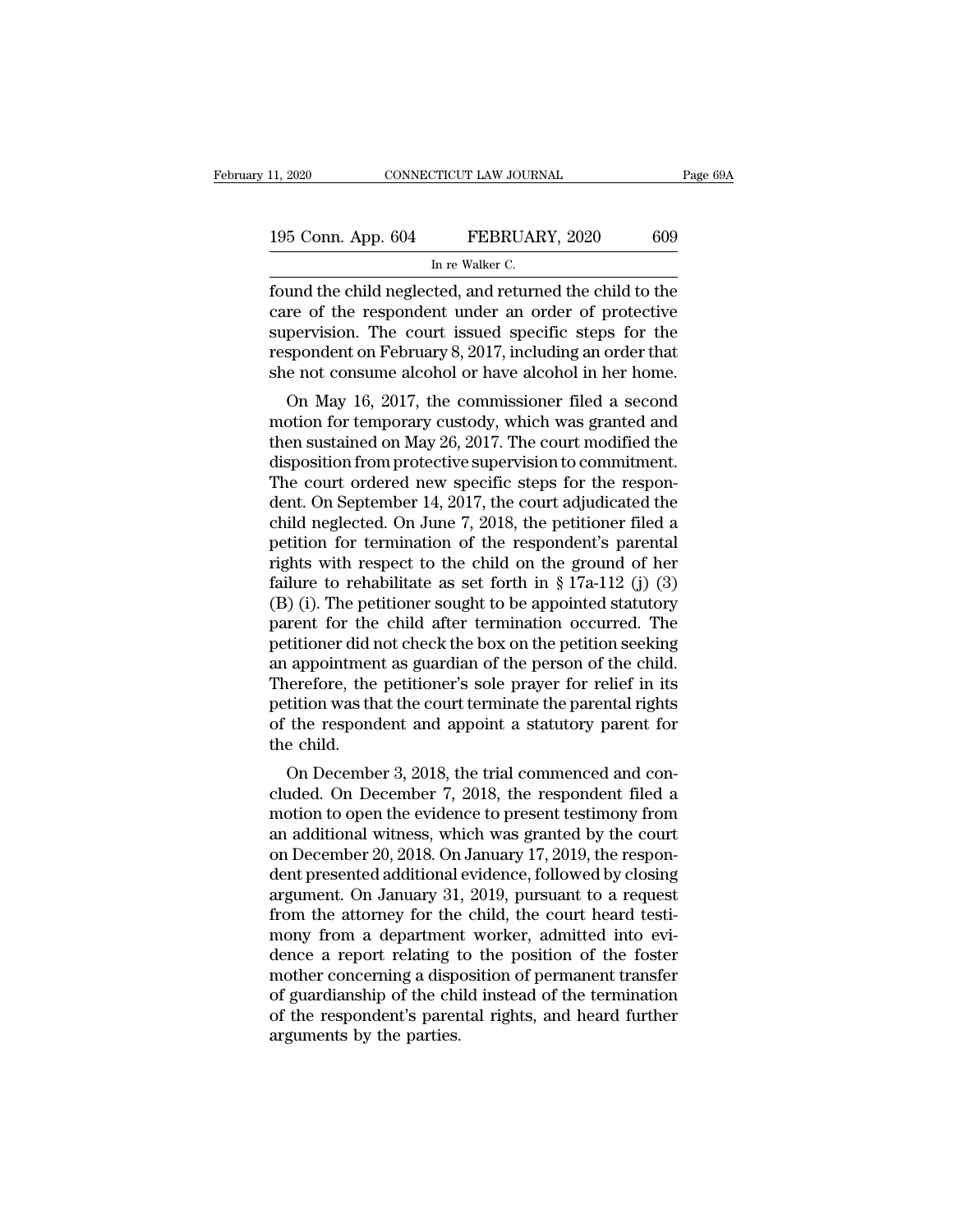# CONNECTICUT LAW JOURNAL February 11, 2020<br>610 FEBRUARY, 2020 195 Conn. App. 604<br>In re Walker C. TICUT LAW JOURN<br>I, 2020 19<br>In re Walker C.<br>the court issuec

CONNECTICUT LAW JOURNAL February 11, 2020<br>
On FEBRUARY, 2020 195 Conn. App. 604<br>
In re Walker C.<br>
On March 20, 2019, the court issued its memorandum<br>
decision. It concluded that the department had 610 FEBRUARY, 2020 195 Conn. App. 604<br>
In re Walker C.<br>
On March 20, 2019, the court issued its memorandum<br>
of decision. It concluded that the department had<br>
proved, by clear and convincing evidence, the ground<br>
for torm FEBRUARY, 2020 195 Conn. App. 604<br>
In re Walker C.<br>
On March 20, 2019, the court issued its memorandum<br>
of decision. It concluded that the department had<br>
proved, by clear and convincing evidence, the ground<br>
for terminat FEBRUARY, 2020 195 Conn. App. 604<br>
In re Walker C.<br>
On March 20, 2019, the court issued its memorandum<br>
of decision. It concluded that the department had<br>
proved, by clear and convincing evidence, the ground<br>
for terminat In re Walker C.<br>
In re Walker C.<br>
On March 20, 2019, the court issued its memorandum<br>
of decision. It concluded that the department had<br>
proved, by clear and convincing evidence, the ground<br>
for termination set forth in § In re walker C.<br>
On March 20, 2019, the court issued its memorandum<br>
of decision. It concluded that the department had<br>
proved, by clear and convincing evidence, the ground<br>
for termination set forth in § 17a-112 (j) (3) On March 20, 2019, the court issued its memorandum<br>of decision. It concluded that the department had<br>proved, by clear and convincing evidence, the ground<br>for termination set forth in § 17a-112 (j) (3) (B) (i), that<br>the re of decision. It concluded that the department had<br>proved, by clear and convincing evidence, the ground<br>for termination set forth in § 17a-112 (j) (3) (B) (i), that<br>the respondent had failed to rehabilitate to such a level proved, by clear and convincing evidence, the ground<br>for termination set forth in § 17a-112 (j) (3) (B) (i), that<br>the respondent had failed to rehabilitate to such a level<br>that would avoid the application of the statute t for termination set forth in § 17a-112 (j) (3) (B) (i), that<br>the respondent had failed to rehabilitate to such a level<br>that would avoid the application of the statute to her,<br>that her conduct was unlikely to change within the respondent had failed to rehabilitate to such a level<br>that would avoid the application of the statute to her,<br>that her conduct was unlikely to change within a period<br>sufficient to have the child safely returned to her that would avoid the application of the statute to her,<br>that her conduct was unlikely to change within a period<br>sufficient to have the child safely returned to her and,<br>that after consideration of the seven factors set for that her conduct w<br>sufficient to have<br>that after consider<br>in § 17a-112 (k), it<br>the court to termin<br>This appeal follow<br>as necessary. § 17a-112 (k), it was in the child's best interest for<br>e court to terminate the respondent's parental rights.<br>is appeal followed. Additional facts will be set forth<br>necessary.<br>I<br>The respondent claims that (1) the trial cou

I

the court to terminate the respondent's parental rights.<br>This appeal followed. Additional facts will be set forth<br>as necessary.<br>I<br>The respondent claims that (1) the trial court's mem-<br>orandum of decision contains a clearly This appeal followed. Additional facts will be set forth<br>as necessary.<br>I<br>The respondent claims that (1) the trial court's memorandum of decision contains a clearly erroneous find-<br>ing that the child's attorney argued in fa I<br>I<br>The respondent claims that (1) the trial court's mem-<br>orandum of decision contains a clearly erroneous find-<br>ing that the child's attorney argued in favor of the termi-<br>nation of parental rights, and (2) that finding w harmless. The respondent claims that (1) the trial court's mem-<br>andum of decision contains a clearly erroneous find-<br>g that the child's attorney argued in favor of the termi-<br>tion of parental rights, and (2) that finding was not<br>rml Fire responsion contains and (1) are and courts memorial<br>orandum of decision contains a clearly erroneous find-<br>ing that the child's attorney argued in favor of the termination of parental rights, and (2) that finding was

ing that the child's attorney argued in favor of the termination of parental rights, and (2) that finding was not<br>harmless.<br>"The standard for termination of parental rights in a<br>child is well known. A hearing on a petitio mation of parental rights, and (2) that finding was not<br>harmless.<br>"The standard for termination of parental rights in a<br>child is well known. A hearing on a petition to terminate<br>parental rights consists of two phases, adj court determines when the standard for termination of parental rights in a<br>child is well known. A hearing on a petition to terminate<br>parental rights consists of two phases, adjudication and<br>disposition. . . . . In the adj "The standard for termination of parental rights in a<br>child is well known. A hearing on a petition to terminate<br>parental rights consists of two phases, adjudication and<br>disposition. . . . . In the adjudicatory phase, the "The standard for termination of parental rights in a<br>child is well known. A hearing on a petition to terminate<br>parental rights consists of two phases, adjudication and<br>disposition. . . . . In the adjudicatory phase, the child is well known. A hearing on a petition to terminate<br>parental rights consists of two phases, adjudication and<br>disposition. . . . . In the adjudicatory phase, the trial<br>court determines whether one of the statutory gr parental rights consists of two phases, adjudication and<br>disposition. . . . . In the adjudicatory phase, the trial<br>court determines whether one of the statutory grounds<br>for termination of parental rights [under  $\S 17a-112$ disposition. . . . . In the adjudicatory phase, the trial court determines whether one of the statutory grounds for termination of parental rights [under § 17a-112 (j) (3)] exists by clear and convincing evidence. If the court determines whether one of the statutory grounds<br>for termination of parental rights [under § 17a-112 (j)<br>(3)] exists by clear and convincing evidence. If the trial<br>court determines that a statutory ground for termina for termination of parental rights [under  $\S$  17a-112 (j) (3)] exists by clear and convincing evidence. If the trial court determines that a statutory ground for termination exists, it proceeds to the dispositional phase (3)] exists by clear and convincing evidence. If the trial court determines that a statutory ground for termination exists, it proceeds to the dispositional phase  $\dots$  [in which] the trial court determines whether termina court determines that a statutory ground for termination exists, it proceeds to the dispositional phase . . . [in which] the trial court determines whether termination is in the best interests of the child." (Internal quo tion exists, it proceeds to the dispositional phase . . .<br>
[in which] the trial court determines whether termina-<br>
tion is in the best interests of the child." (Internal quota-<br>
tion marks omitted.) In re Quamaine K., 164 [in which] the trial court determines whether termination is in the best interests of the child." (Internal quotation marks omitted.) In re Quamaine K., 164 Conn.<br>App. 775, 782, 137 A.3d 951, cert. denied, 321 Conn. 919, tion is in the best interests of the child." (Internal quotation marks omitted.) In re Quamaine K., 164 Conn.<br>App. 775, 782, 137 A.3d 951, cert. denied, 321 Conn. 919, 136 A.3d 1276 (2016). On appeal, with respect to the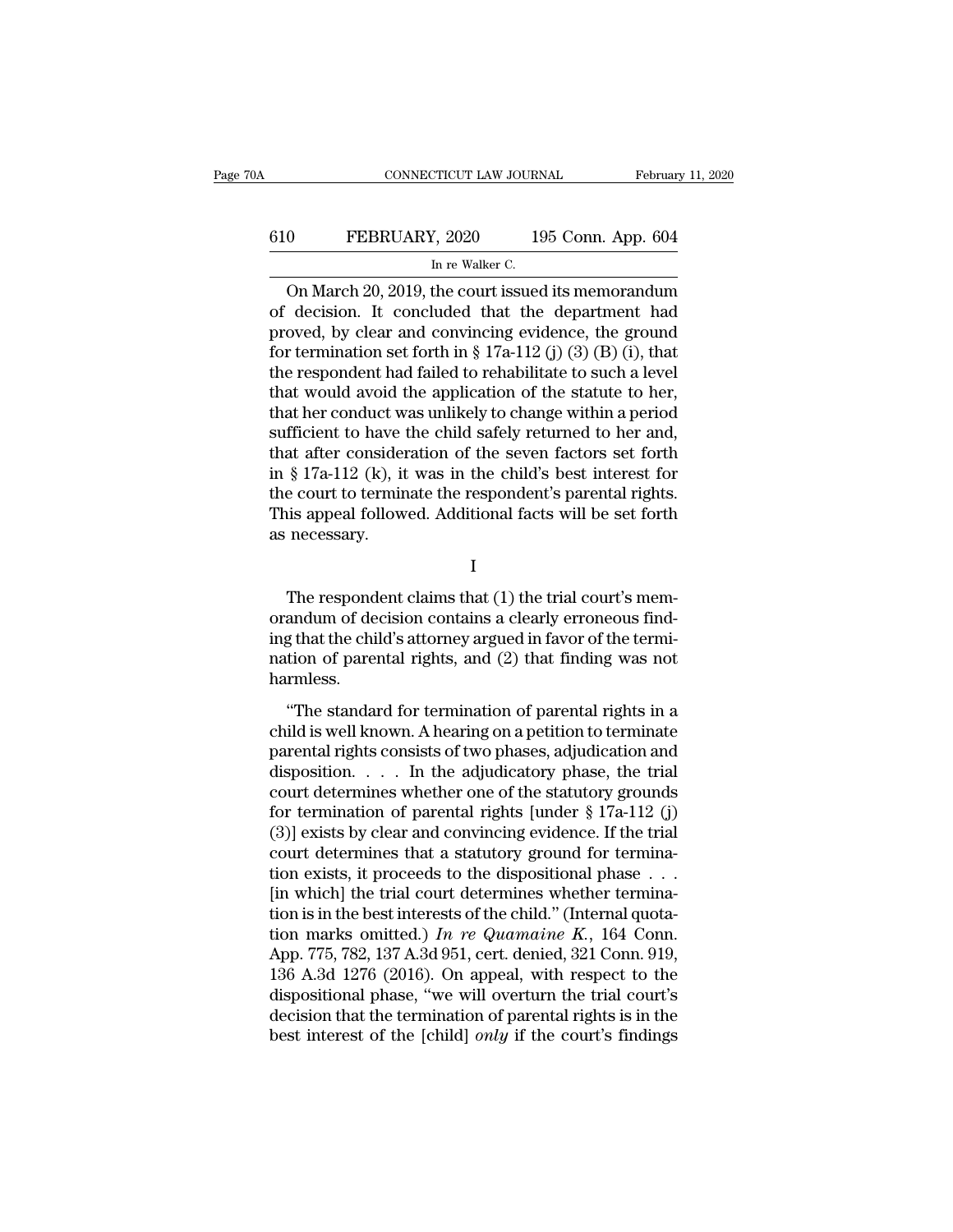| 11, 2020           | CONNECTICUT LAW JOURNAL                               | Page 71A |
|--------------------|-------------------------------------------------------|----------|
| 195 Conn. App. 604 | FEBRUARY, 2020                                        | 611      |
|                    | In re Walker C.                                       |          |
|                    | are clearly erroneous " (Emphasis added) In re Athena |          |

11, 2020 CONNECTICUT LAW JOURNAL Page 71A<br>
195 Conn. App. 604 FEBRUARY, 2020 611<br>
In re Walker C.<br>
are clearly erroneous.'' (Emphasis added.) *In re Athena*<br>
C., 181 Conn. App. 803, 811, 186 A.3d 1198, cert. denied,<br>
320 C **195 Conn. App. 604 FEBRUARY**, 2020 611<br>
In re Walker C.<br> **are clearly erroneous.'' (Emphasis added.)** In re Athena<br> *C.*, 181 Conn. App. 803, 811, 186 A.3d 1198, cert. denied,<br>
329 Conn. 911, 186 A.3d 14 (2018). 195 Conn. App. 604 FEBRUARY, 3<br>
In re Walker C.<br>
are clearly erroneous." (Emphasis added<br>
C., 181 Conn. App. 803, 811, 186 A.3d 119<br>
329 Conn. 911, 186 A.3d 14 (2018).<br>
With respect to the harmless error 5 Conn. App. 604 FEBRUARY, 2020 611<br>
In re Walker C.<br>
e clearly erroneous." (Emphasis added.) In re Athena<br>
, 181 Conn. App. 803, 811, 186 A.3d 1198, cert. denied,<br>
9 Conn. 911, 186 A.3d 14 (2018).<br>
With respect to the ha

In re Walker C.<br>
The Walker C.<br>
Superconce C., 181 Conn. App. 803, 811, 186 A.3d 1198, cert. denied,<br>
Supreme Court has held "that not every error is harmful.<br>
Number Court has held "that not every error is harmful.<br>
Numb are clearly erroneous." (Emphasis added.) In re Athena<br>
C., 181 Conn. App. 803, 811, 186 A.3d 1198, cert. denied,<br>
329 Conn. 911, 186 A.3d 14 (2018).<br>
With respect to the harmless error analysis, our<br>
Supreme Court has he are clearly erroneous." (Emphasis added.) In re Athena<br>
C., 181 Conn. App. 803, 811, 186 A.3d 1198, cert. denied,<br>
329 Conn. 911, 186 A.3d 14 (2018).<br>
With respect to the harmless error analysis, our<br>
Supreme Court has he C., 181 Conn. App. 803, 811, 186 A.3d 1198, cert. denied,<br>329 Conn. 911, 186 A.3d 14 (2018).<br>With respect to the harmless error analysis, our<br>Supreme Court has held "that not every error is harmful.<br>... [B]efore a party is *S29* Conn. 911, 186 A.3d 14 (2018).<br>
With respect to the harmless error analysis, our<br>
Supreme Court has held "that not every error is harmful.<br>
... [B]efore a party is entitled to a new trial ... he<br>
or she has the burde With respect to the harmless error analysis, our<br>
Supreme Court has held "that not every error is harmful.<br>  $\ldots$  [B]efore a party is entitled to a new trial  $\ldots$  he<br>
or she has the burden of demonstrating that the error Supreme Court has held "that not every error is harmful.<br>
. . . [B]efore a party is entitled to a new trial . . . he<br>
or she has the burden of demonstrating that the error<br>
was harmful." *PSE Consulting, Inc.* v. *Frank M* ... [B]efore a party is entitled to a new trial ... he<br>or she has the burden of demonstrating that the error<br>was harmful." *PSE Consulting, Inc.* v. *Frank Mercede &*<br>*Sons, Inc.*, 267 Conn. 279, 295, 838 A.2d 135 (2004). or she has the burden of demonstrating that the error<br>was harmful." *PSE Consulting, Inc.* v. *Frank Mercede &*<br>*Sons, Inc.*, 267 Conn. 279, 295, 838 A.2d 135 (2004).<br>"[T]he question is whether the trial court's error was<br> was harmful." *PSE Consulting, Inc.* v. *Frank Mercede &*<br>*Sons, Inc.*, 267 Conn. 279, 295, 838 A.2d 135 (2004).<br>"[T]he question is whether the trial court's error was<br>so prejudicial as to deprive the [respondent] of a fai Sons, *Inc.*, 267 Conn. 279, 295, 838 A.2d 135 (2004).<br>"[T]he question is whether the trial court's error was<br>so prejudicial as to deprive the [respondent] of a fair<br>trial, or, stated another way, was the court's [finding] "[T]he question is whether the trial court's error was<br>so prejudicial as to deprive the [respondent] of a fair<br>trial, or, stated another way, was the court's [finding],<br>though erroneous, likely to affect the result?" (Inte so prejudicial as to deprive the [respctrial, or, stated another way, was the c<br>though erroneous, likely to affect the r<br>quotation marks omitted.) State v. Ran<br>App. 283, 287, 921 A.2d 702, cert. deniec<br>928 A.2d 539 (2007), al, or, stated another way, was the court's [finding],<br>ough erroneous, likely to affect the result?" (Internal<br>otation marks omitted.) *State* v. *Ramirez*, 101 Conn.<br>p. 283, 287, 921 A.2d 702, cert. denied, 283 Conn. 909, though erroneous, likely to affect the result?" (Internal<br>quotation marks omitted.) State v. Ramirez, 101 Conn.<br>App. 283, 287, 921 A.2d 702, cert. denied, 283 Conn. 909,<br>928 A.2d 539 (2007), cert. denied, 552 U.S. 1109, 1

quotation marks omitted.) *State* v. *Ramirez*, 101 Conn.<br>App. 283, 287, 921 A.2d 702, cert. denied, 283 Conn. 909,<br>928 A.2d 539 (2007), cert. denied, 552 U.S. 1109, 128 S.<br>Ct. 895, 169 L. Ed. 2d 747 (2008).<br>In this appeal App. 283, 287, 921 A.2d 702, cert. denied, 283 Conn. 909,<br>928 A.2d 539 (2007), cert. denied, 552 U.S. 1109, 128 S.<br>Ct. 895, 169 L. Ed. 2d 747 (2008).<br>In this appeal, the respondent does not challenge the<br>court's underlying 928 A.2d 539 (2007), cert. denied, 552 U.S. 1109, 128 S.<br>Ct. 895, 169 L. Ed. 2d 747 (2008).<br>In this appeal, the respondent does not challenge the<br>court's underlying factual findings or its conclusion that<br>the petitioner pr Ct. 895, 169 L. Ed. 2d 747 (2008).<br>
In this appeal, the respondent does not challenge the<br>
court's underlying factual findings or its conclusion that<br>
the petitioner proved by clear and convincing evidence<br>
the adjudicator In this appeal, the respondent does not challenge the<br>court's underlying factual findings or its conclusion that<br>the petitioner proved by clear and convincing evidence<br>the adjudicatory ground of failure to rehabilitate.<br>Ra court's underlying factual findings or its conclusion that<br>the petitioner proved by clear and convincing evidence<br>the adjudicatory ground of failure to rehabilitate.<br>Rather, the respondent claims that the trial court's<br>sta the petitioner proved by clear and convincing evidence<br>the adjudicatory ground of failure to rehabilitate.<br>Rather, the respondent claims that the trial court's<br>statement in its memorandum of decision that the<br>attorney for the adjudicatory ground of failure to rehabilitate.<br>Rather, the respondent claims that the trial court's<br>statement in its memorandum of decision that the<br>attorney for the child supported termination of the<br>respondent's par Rather, the respondent claims that the trial court's<br>statement in its memorandum of decision that the<br>attorney for the child supported termination of the<br>respondent's parental rights was clearly erroneous and<br>that the erro statement in its memorandum of decision that the<br>attorney for the child supported termination of the<br>respondent's parental rights was clearly erroneous and<br>that the error is not harmless. After reviewing the<br>record, we con attorney for the child supported termination of the<br>respondent's parental rights was clearly erroneous and<br>that the error is not harmless. After reviewing the<br>record, we conclude that the trial court did not accu-<br>rately s respondent's parental rights was clearly erroneous and<br>that the error is not harmless. After reviewing the<br>record, we conclude that the trial court did not accu-<br>rately set forth the position of the attorney for the child<br> that the error is not harmless. After reviewing the record, we conclude that the trial court did not accurately set forth the position of the attorney for the child with respect to the termination of the respondent's paren record, we conclude that the trial court did not accurately set forth the position of the attorney for the child<br>with respect to the termination of the respondent's<br>parental rights, and did not set forth such counsel's<br>st rately set forth the position of the attorney for the child<br>with respect to the termination of the respondent's<br>parental rights, and did not set forth such counsel's<br>statements favoring a possible permanent transfer of<br>gu with respect to the termination of the respondent's<br>parental rights, and did not set forth such counsel's<br>statements favoring a possible permanent transfer of<br>guardianship as an alternative to termination. We fur-<br>ther co ardianship as an alternative to termination. We fur-<br>er conclude, however, that the court's erroneous<br>mmary of such counsel's position was not a finding,<br>cause it was not based on any evidence.<sup>6</sup> but instead<br>"The argument ther conclude, however, that the court's erroneous<br>summary of such counsel's position was not a finding,<br>because it was not based on any evidence,<sup>6</sup> but instead<br><sup>6</sup> "The arguments of counsel are not evidence." *State* v.

 $6$  "The arguments of counsel are not evidence." State v. Braswell, 145 summar<br>because<br><sup>6</sup> "The ar<br>Conn. App.<br>835 (2015).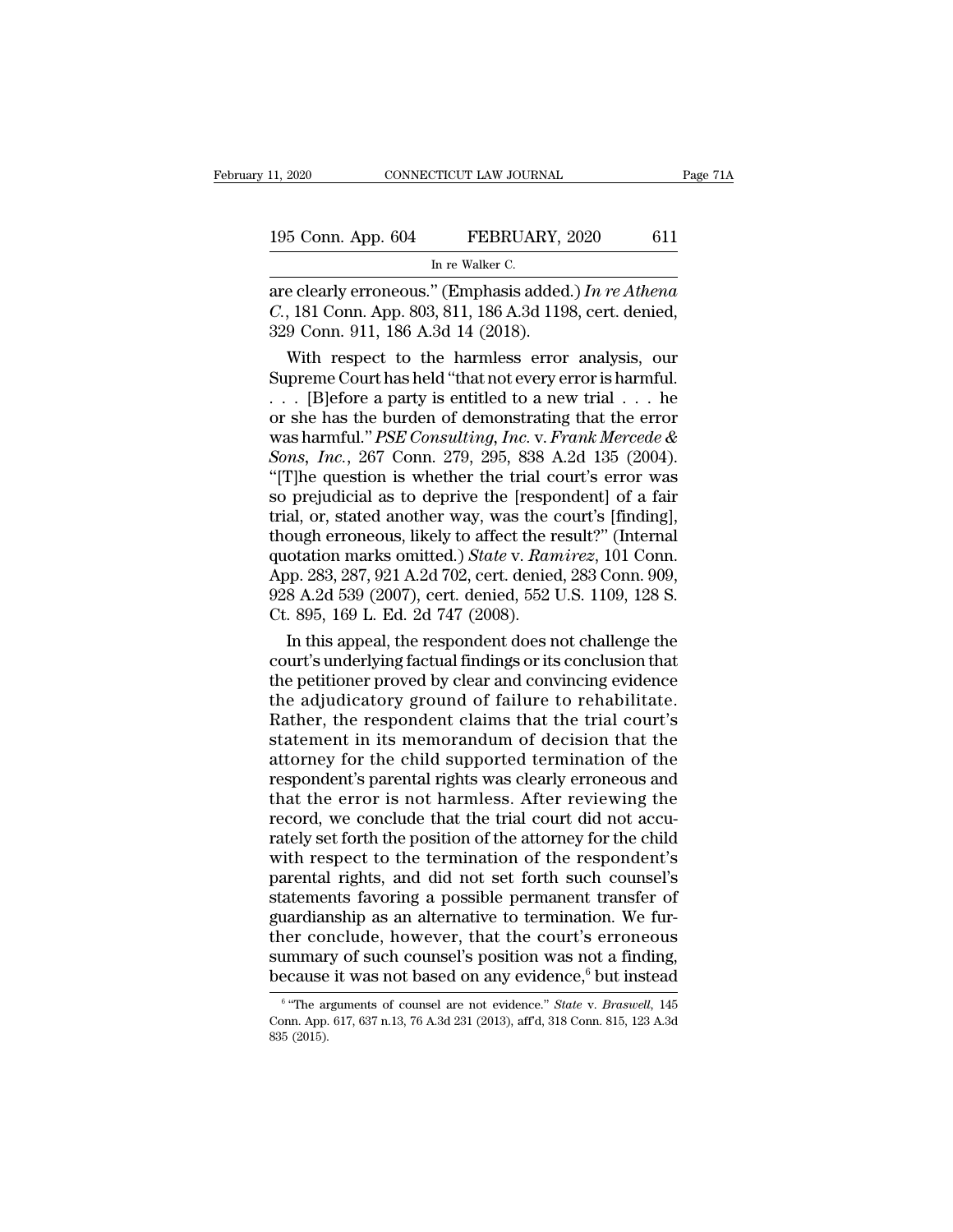# CONNECTICUT LAW JOURNAL February 11, 2020<br>612 FEBRUARY, 2020 195 Conn. App. 604<br>In re Walker C. TICUT LAW JOURN<br>I, 2020 19<br>In re Walker C.<br>P by such couns

CONNECTICUT LAW JOURNAL February 11, 2020<br>
FEBRUARY, 2020 195 Conn. App. 604<br>
In re Walker C.<br>
was a statement made by such counsel in argument to<br>
the court. In any event, even if the court's summary of FEBRUARY, 2020 195 Conn. App. 604<br>
In re Walker C.<br>
was a statement made by such counsel in argument to<br>
the court. In any event, even if the court's summary of<br>
such counsel's position is to be considered a finding,<br>
any Such the Walker C.<br>
Such counsel's position is to be counsel in argument to<br>
such counsel's position is to be considered a finding,<br>
such counsel's position is to be considered a finding,<br>
such counsel's position is to be FEBRUARY, 2020 195 Conn. App. 604<br>
In re Walker C.<br>
was a statement made by such counsel in argument to<br>
the court. In any event, even if the court's summary of<br>
such counsel's position is to be considered a finding,<br>
any In re Walker C.<br>
was a statement made by such counsel in argument to<br>
the court. In any event, even if the court's summary of<br>
such counsel's position is to be considered a finding,<br>
any error deriving from the finding was was a statement made by such counsel in argument to<br>the court. In any event, even if the court's summary of<br>such counsel's position is to be considered a finding,<br>any error deriving from the finding was harmless as<br>there w rights. ch counsel's position is to be considered a finding,<br>
y error deriving from the finding was harmless as<br>
ere was abundant clear and convincing evidence to<br>
arrant the termination of the respondent's parental<br>
shts.<br>
"It is are accorded great deference and convincing evidence to<br>warrant the termination of the respondent's parental<br>rights.<br>"It is axiomatic that a trial court's factual findings<br>are accorded great deference. Accordingly, an appe

there was abundant clear and convincing evidence to<br>warrant the termination of the respondent's parental<br>rights.<br>"It is axiomatic that a trial court's factual findings<br>are accorded great deference. Accordingly, an appellat warrant the termination of the respondent's parental<br>rights.<br>"It is axiomatic that a trial court's factual findings<br>are accorded great deference. Accordingly, an appellate<br>tribunal will not disturb a trial court's finding rights.<br>
"It is axiomatic that a trial court's factual findings<br>
are accorded great deference. Accordingly, an appellate<br>
tribunal will not disturb a trial court's finding [regarding<br>
the] termination of parental rights . "It is axiomatic that a trial court's factual findings<br>are accorded great deference. Accordingly, an appellate<br>tribunal will not disturb a trial court's finding [regarding<br>the] termination of parental rights  $\dots$  unless t "It is axiomatic that a trial court's factual findings<br>are accorded great deference. Accordingly, an appellate<br>tribunal will not disturb a trial court's finding [regarding<br>the] termination of parental rights . . . . unless are accorded great deference. Accordingly, an appellate<br>tribunal will not disturb a trial court's finding [regarding<br>the] termination of parental rights . . . unless that<br>finding is clearly erroneous. . . . A finding is cl tribunal will not disturb a trial court's finding [regarding<br>the] termination of parental rights . . . . unless that<br>finding is clearly erroneous. . . . A finding is clearly<br>erroneous when either there is no evidence in th the] termination of parental rights . . . unless that<br>finding is clearly erroneous. . . . A finding is clearly<br>erroneous when either there is no evidence in the record<br>to support it, or the reviewing court is left with th finding is clearly erroneous. . . . . A finding is clearly<br>erroneous when either there is no evidence in the record<br>to support it, or the reviewing court is left with the<br>definite and firm conviction that a mistake has be erroneous when either there is no evidence in the record<br>to support it, or the reviewing court is left with the<br>definite and firm conviction that a mistake has been<br>made. . . . [Additionally] [o]n appeal, our function is<br> to support it, or the reviewing court is left with the definite and firm conviction that a mistake has been made. . . . [Additionally] [o]n appeal, our function is to determine whether the trial court's conclusion was fac definite and firm conviction that a mistake has been<br>made. . . . [Additionally] [o]n appeal, our function is<br>to determine whether the trial court's conclusion was<br>factually supported and legally correct. . . . In doing<br>so, made. . . . [Additionally] [0]n appeal, our function is<br>to determine whether the trial court's conclusion was<br>factually supported and legally correct. . . . In doing<br>so, however, [g]reat weight is given to the judgment of to determine whether the trial court's conclusion was<br>factually supported and legally correct. . . . In doing<br>so, however, [g]reat weight is given to the judgment of<br>the trial court because of [the court's] opportunity to factually supported and legally correct. . . . . In doing<br>so, however, [g]reat weight is given to the judgment of<br>the trial court because of [the court's] opportunity to<br>observe the parties and the evidence. . . . We do n so, nowever, [g]reat weight is given to the judgment of<br>the trial court because of [the court's] opportunity to<br>observe the parties and the evidence. . . . We do not<br>examine the record to determine whether the trier of<br>fa the trial court because of [the court's] opportunity to<br>observe the parties and the evidence. . . . We do not<br>examine the record to determine whether the trier of<br>fact could have reached a conclusion other than the<br>one re observe the parties and the evidence. . . . . We do not examine the record to determine whether the trier of fact could have reached a conclusion other than the one reached. . . . [Rather] every reasonable presumption is examine the record to determ<br>fact could have reached a cone reached. . . . [Rather] evaluation is made in favor of the trial<br>quotation marks omitted.) In<br>App. 465, 484–85, 992 A.2d 114<br>463, 14 A.3d 990 (2011).<br>The trial c is made in favor of the trial court's ruling." (Internal<br>otation marks omitted.) In re Lukas K., 120 Conn.<br>pp. 465, 484–85, 992 A.2d 1142 (2010), aff'd, 300 Conn.<br>3, 14 A.3d 990 (2011).<br>The trial court wrote a thirty-four tion is made in favor of the trial court's ruling." (Internal<br>quotation marks omitted.) In re Lukas K., 120 Conn.<br>App. 465, 484–85, 992 A.2d 1142 (2010), aff'd, 300 Conn.<br>463, 14 A.3d 990 (2011).<br>The trial court wrote a t

quotation marks omitted.) In re Lukas K., 120 Conn.<br>App. 465, 484–85, 992 A.2d 1142 (2010), aff'd, 300 Conn.<br>463, 14 A.3d 990 (2011).<br>The trial court wrote a thirty-four page memorandum<br>of decision. In this appeal, the re App. 465, 484–85, 992 A.2d 1142 (2010), aff'd, 300 Conn.<br>463, 14 A.3d 990 (2011).<br>The trial court wrote a thirty-four page memorandum<br>of decision. In this appeal, the respondent challenges<br>only one sentence in the court's 463, 14 A.3d 990 (2011).<br>The trial court wrote a thirty-four page memorandum<br>of decision. In this appeal, the respondent challenges<br>only one sentence in the court's memorandum: "At the<br>conclusion of the trial, the attorne The trial court wrote a thirty-four page memorandum<br>of decision. In this appeal, the respondent challenges<br>only one sentence in the court's memorandum: "At the<br>conclusion of the trial, the attorney for the minor child<br>requ The trial court wrote a thirty-four page memorandum<br>of decision. In this appeal, the respondent challenges<br>only one sentence in the court's memorandum: "At the<br>conclusion of the trial, the attorney for the minor child<br>requ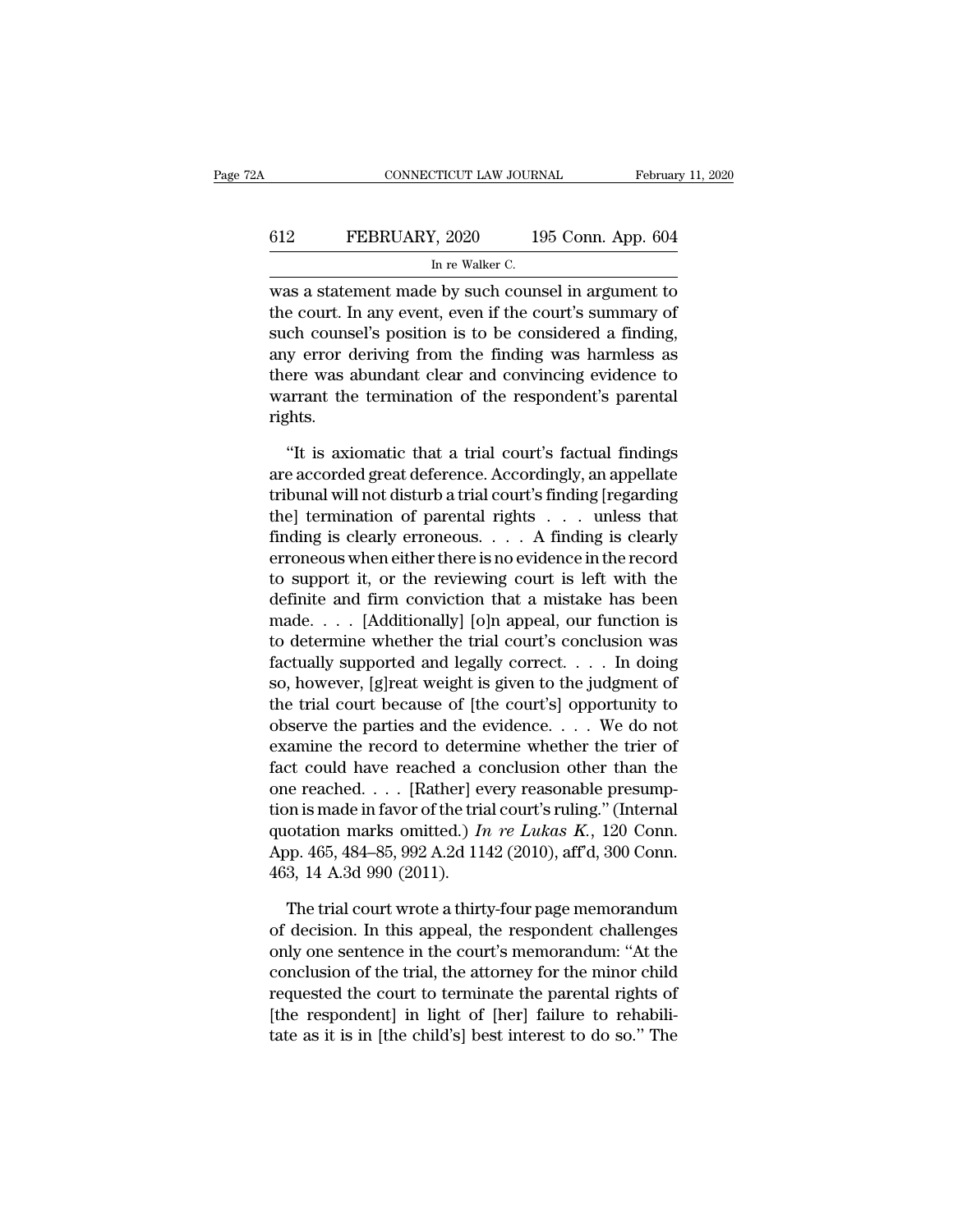| 11, 2020           | CONNECTICUT LAW JOURNAL                                  | Page 73A |
|--------------------|----------------------------------------------------------|----------|
| 195 Conn. App. 604 | FEBRUARY, 2020                                           | 613      |
|                    | In re Walker C.                                          |          |
|                    | respondent argues that the court's "finding" is not sup- |          |

respondent argues that the court's ''finding'' is not supported by the record; rather, she asserts that the attorney for the child stated that she would not supported by the record; rather, she asserts that the attorney fo 195 Conn. App. 604 FEBRUARY, 2020 613<br>
In re Walker C.<br>
respondent argues that the court's "finding" is not supported by the record; rather, she asserts that the attor-<br>
respondent of the record only is a series that the a 195 Conn. App. 604 FEBRUARY, 2020 613<br>
In re Walker C.<br>
respondent argues that the court's "finding" is not supported by the record; rather, she asserts that the attor-<br>
respondent of the child stated that she would not su 195 Conn. App. 604 FEBRUARY, 2020 613<br>
In re Walker C.<br>
The respondent argues that the court's "finding" is not supported by the record; rather, she asserts that the attor-<br>
the respondent's parental rights over the perman In re Walker C.<br>
In re Walker C.<br>
The court's "finding" is not supported by the record; rather, she asserts that the attorney for the child stated that she would not supportermination of the respondent's parental rights ov spondent argues that the court's "finding" is not sup-<br>prted by the record; rather, she asserts that the attor-<br>y for the child stated that she would not support<br>rmination of the respondent's parental rights over the<br>rmane respondent argues that the court selling is not sup-<br>ported by the record; rather, she asserts that the attor-<br>ney for the child stated that she would not support<br>termination of the respondent's parental rights over the<br>pe

ported by the record; rather, she asserts that the attor-<br>ney for the child stated that she would not support<br>termination of the respondent's parental rights over the<br>permanent transfer of the child's guardianship.<br>At the ney for the child stated that she would not support<br>termination of the respondent's parental rights over the<br>permanent transfer of the child's guardianship.<br>At the conclusion of the second day of trial, counsel<br>for the par dernimation of the respondent s parental rights over the<br>permanent transfer of the child's guardianship.<br>At the conclusion of the second day of trial, counsel<br>for the parties delivered their closing arguments. It was<br>then permanent transier of the second day of trial, counsel<br>for the parties delivered their closing arguments. It was<br>then that the attorney for the child stated: "[O]n behalf<br>of [the child] I do believe the state has made [its At the conclusion of the second day of trial, counsel<br>for the parties delivered their closing arguments. It was<br>then that the attorney for the child stated: "[O]n behalf<br>of [the child] I do believe the state has made [its for the parties delivered their closing arguments. It was<br>then that the attorney for the child stated: "[O]n behalf<br>of [the child] I do believe the state has made [its] case<br>as far as clear and convincing evidence in term then that the attorney for the child stated: "[O]n behalf<br>of [the child] I do believe the state has made [its] case<br>as far as clear and convincing evidence in terms of the<br>adjudicatory phase of the trial." The attorney for of [the child] I do believe the state has made [its] case<br>as far as clear and convincing evidence in terms of the<br>adjudicatory phase of the trial." The attorney for the<br>child stated that the foster mother was interested in as far as clear and convincing evidence in terms of the adjudicatory phase of the trial." The attorney for the child stated that the foster mother was interested in a permanent transfer of guardianship rather than a termi adjudicatory phase of the trial." The a<br>child stated that the foster mother was<br>permanent transfer of guardianship rath<br>nation of parental rights.<sup>7</sup> The attorney<br>would hesitate on behalf of [the child]<br>it is in his best Ind stated that the foster mother was interested in a<br>rmanent transfer of guardianship rather than a termi-<br>tion of parental rights.<sup>7</sup> The attorney then stated: "I<br>build hesitate on behalf of [the child] to say strongly<br> permanent transfer of guardianship rather than a termination of parental rights.<sup>7</sup> The attorney then stated: "I would hesitate on behalf of [the child] to say strongly it is in his best interest to terminate the parental

mation of parential rights. The attorney then stated: I<br>would hesitate on behalf of [the child] to say strongly<br>it is in his best interest to terminate the parental rights<br>given the new information  $\dots$ ."<br>Approximately tw would hesitate on behall of [the child] to say strongly<br>it is in his best interest to terminate the parental rights<br>given the new information  $\dots$ ."<br>Approximately two weeks later, the court opened the<br>evidence to hear the It is in his best interest to terminate the parental rights<br>given the new information  $\dots$ ."<br>Approximately two weeks later, the court opened the<br>evidence to hear the testimony of a department worker,<br>allowed into evidence given the new information  $\ldots$  .<br>Approximately two weeks later, the court opened the evidence to hear the testimony of a department worker, allowed into evidence a report only for a limited purpose, and allowed additiona Approximately two weeks later, the court opened the<br>evidence to hear the testimony of a department worker,<br>allowed into evidence a report only for a limited pur-<br>pose, and allowed additional argument regarding prior<br>discus evidence to hear the testimony of a department worker,<br>allowed into evidence a report only for a limited pur-<br>pose, and allowed additional argument regarding prior<br>discussions with the foster mother about her views on<br>a pe allowed into evidence a report only for a limited pur-<br>pose, and allowed additional argument regarding prior<br>discussions with the foster mother about her views on<br>a permanent transfer of guardianship. The reason for<br>the ad pose, and allowed additional argument regarding prior<br>discussions with the foster mother about her views on<br>a permanent transfer of guardianship. The reason for<br>the additional hearing was to clarify the statements<br>made by ie additional hearing was to clarify the statements<br>ade by the child's attorney that the foster mother was<br>tterested in a permanent transfer of guardianship and<br>ot a termination of parental rights followed by adop-<br><sup>7</sup>The made by the child's attorney that the foster mother was<br>interested in a permanent transfer of guardianship and<br>not a termination of parental rights followed by adop-<br><sup>7</sup>The attorney for the child seemingly based her recomm

interested in a permanent transfer of guardianship and<br>not a termination of parental rights followed by adop-<br><sup>7</sup>The attorney for the child seemingly based her recommendation to the<br>court on what she appears to have believ mot a termination of parental rights followed by adop-<br>
<sup>7</sup>The attorney for the child seemingly based her recommendation to the<br>
court on what she appears to have believed were the foster mother's wishes.<br>
The petitioner c The attorney for the child seemingly based her recommendation to the court on what she appears to have believed were the foster mother's wishes.<br>The petitioner claims that the position of the foster mother, as testified t  $^7$  The attorney for the child seemingly based her recommendation to the court on what she appears to have believed were the foster mother's wishes. The petitioner claims that the position of the foster mother, as testif court on what she appears to have believed were the foster mother's wishes.<br>The petitioner claims that the position of the foster mother, as testified to<br>by a department worker, was "that she would agree to a permanent tra The petitioner claims that the position of the foster mother, as testified to by a department worker, was "that she would agree to a permanent transfer of guardianship but in the event that the court ruled that it was a [t For the worker, was "that she would agree to a permanent transfer of guardianship but in the event that the court ruled that it was a [termination of parental rights] with adoption, she would adopt." Because the court gran of guardianship but in the event that the court ruled that it was a [termination of parental rights] with adoption, she would adopt." Because the court granted the termination of parental rights as requested by the petitio of parental rights] with adoption, she would adopt." Because the court granted the termination of parental rights as requested by the petitioner in the pending petition, the reasonable conclusion to be drawn from the testi granted the termination of parental rights as requested by the petitioner in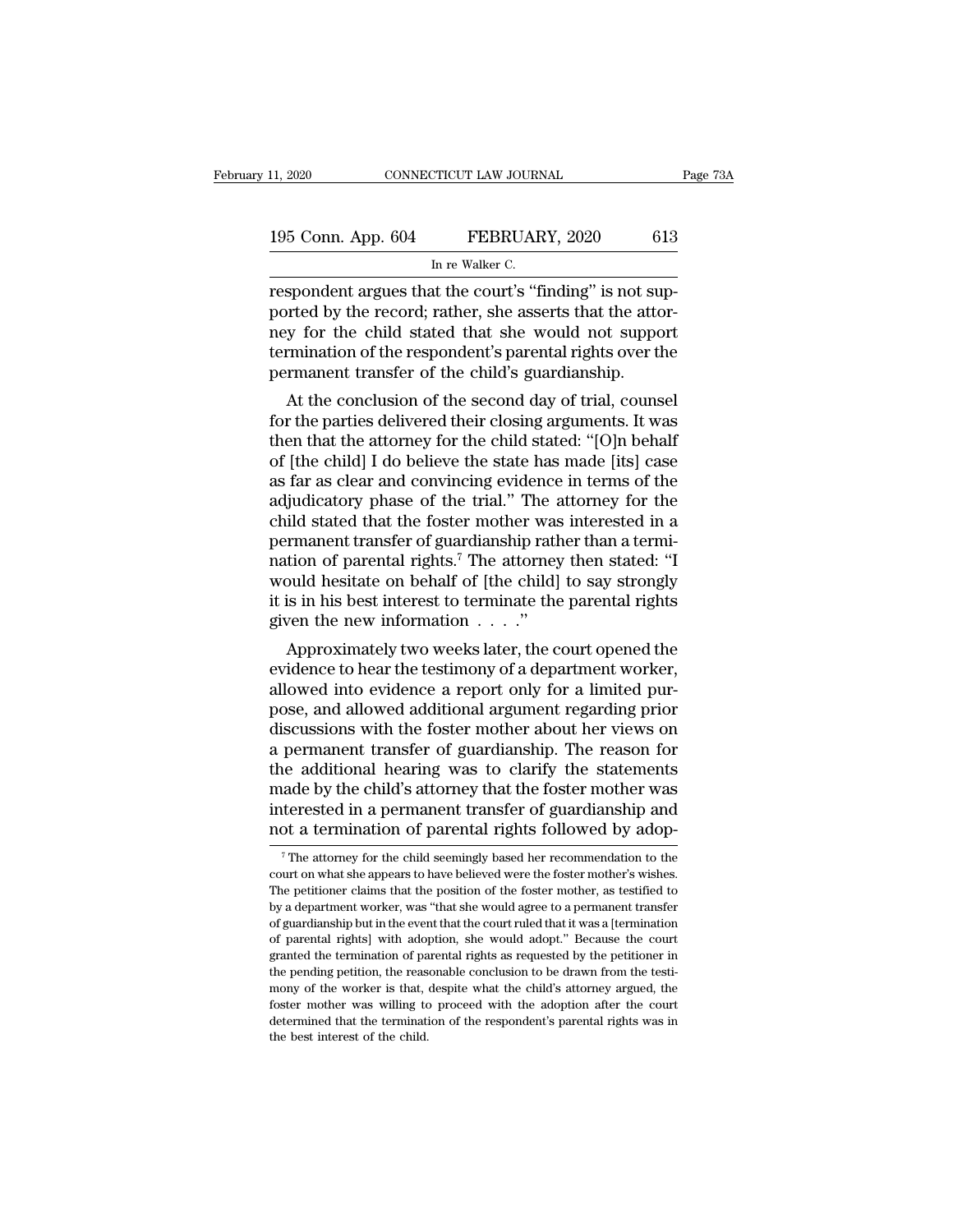# CONNECTICUT LAW JOURNAL February 11, 2020<br>614 FEBRUARY, 2020 195 Conn. App. 604<br>In re Walker C. TICUT LAW JOURN<br>I, 2020<br>In re Walker C.<br>Dn of the testin

CONNECTICUT LAW JOURNAL February 11, 2020<br>
614 FEBRUARY, 2020 195 Conn. App. 604<br>
In re Walker C.<br>
tion.<sup>8</sup> At the conclusion of the testimony, the attorney<br>
for the child argued to the court that a permanent trans-<br>
for o for the child argued to the conclusion of the testimony, the attorney<br>for the child argued to the court that a permanent trans-<br>fer of guardianship was in the child's best interest<br>instead of the respondent's termination o FEBRUARY, 2020 195 Conn. App. 604<br>
In re Walker C.<br>
tion.<sup>8</sup> At the conclusion of the testimony, the attorney<br>
for the child argued to the court that a permanent trans-<br>
fer of guardianship was in the child's best interes FEBRUARY, 2020 195 Conn. App. 604<br>
In re Walker C.<br>
tion.<sup>8</sup> At the conclusion of the testimony, the attorney<br>
for the child argued to the court that a permanent trans-<br>
fer of guardianship was in the child's best interes IRENETALY, 2020<br>
In re Walker C.<br>
The market C.<br>
The market C.<br>
In re Walker C.<br>
for the child argued to the court that a permanent trans-<br>
fer of guardianship was in the child's best interest<br>
instead of the respondent's In re Walker C.<br>
ion.<sup>8</sup> At the conclusion of the testimony, the attorney<br>
for the child argued to the court that a permanent trans-<br>
fer of guardianship was in the child's best interest<br>
instead of the respondent's termi tion.<sup>8</sup> At the conclusion of the testimony, the attorney<br>for the child argued to the court that a permanent trans-<br>fer of guardianship was in the child's best interest<br>instead of the respondent's termination of parental<br> for the child argued to the court that a permanent trans-<br>fer of guardianship was in the child's best interest<br>instead of the respondent's termination of parental<br>rights. Specifically, the attorney for the child argued:<br>"I fer of guardianship was in the child's best interest<br>instead of the respondent's termination of parental<br>rights. Specifically, the attorney for the child argued:<br>"I think that a permanent transfer of legal guardianship<br>ma instead of the respondent's termination of parental<br>rights. Specifically, the attorney for the child argued:<br>"I think that a permanent transfer of legal guardianship<br>makes more sense.... I really feel that it's in ...<br>[th rights. Specifically, the attorney for the child argued:<br>
"I think that a permanent transfer of legal guardianship<br>
makes more sense. . . . I really feel that it's in . . .<br>
[the child's] best interest to honor [the foste "I think that a permanent transfer of legal guardianship makes more sense. . . . I really feel that it's in . . . .<br>[the child's] best interest to honor [the foster mother's position] and not to pretty much force somethin makes more sense. . . . . I really feel that it's in . . .<br>[the child's] best interest to honor [the foster mother's<br>position] and not to pretty much force something on<br>to her that isn't clearly what she prefers. And ther [the child's] best interest to honor [the foster mother's<br>position] and not to pretty much force something on<br>to her that isn't clearly what she prefers. And there's<br>a reason why [General Statues  $\S 46b-129$ ] was enacted, position] and not to pretty much force something on<br>to her that isn't clearly what she prefers. And there's<br>a reason why [General Statues § 46b-129] was enacted,<br>the permanent transfer of guardianship . . . for situa-<br>tion to her that isn't clearly what she prefers. And there's<br>a reason why [General Statues  $\S$  46b-129] was enacted,<br>the permanent transfer of guardianship . . . for situa-<br>tions . . . precisely like this where you have a fami a reason why [General Statues  $\S$  46b-129] was enacted,<br>the permanent transfer of guardianship . . . for situa-<br>tions . . . precisely like this where you have a family<br>that's close and they do not want to disrupt the lega the permanent transfer of guardianship  $\ldots$  for situations  $\ldots$  precisely like this where you have a family that's close and they do not want to disrupt the legal relationships of who is the parent and who isn't. And th tions . . . precisely like this where you have a family<br>that's close and they do not want to disrupt the legal<br>relationships of who is the parent and who isn't. And<br>that is what we have here." We conclude that the court's<br> that's close and they do not want to disrupt the legal<br>relationships of who is the parent and who isn't. And<br>that is what we have here." We conclude that the court's<br>one sentence summary of the final position of the attorrelationships of who is the parent and who isn't. And<br>that is what we have here." We conclude that the court's<br>one sentence summary of the final position of the attor-<br>ney for the child in her closing argument concerning<br>t that is what we have here." We conclude that the court's<br>one sentence summary of the final position of the attor-<br>ney for the child in her closing argument concerning<br>the attorney's preference for guardianship instead of<br>t one sentence summary of the final position of the attorney for the child in her closing argument concerning the attorney's preference for guardianship instead of termination is inaccurate and, thus, is erroneous, but it is mey for the child<br>the attorney's pr<br>termination is ins<br>it is not a finding<br>such summary st<br>ous finding, the e<br>ing reasons. is not a finding. Even if we were to conclude that<br>ach summary statement constituted a clearly errone-<br>us finding, the error is harmless error for the follow-<br>g reasons.<br><sup>8</sup>The state called a social worker to testify as to such summary statement constituted a clearly errone-<br>ous finding, the error is harmless error for the follow-<br>ing reasons.<br><sup>8</sup>The state called a social worker to testify as to her interactions with<br>the foster mother. The s

ous finding, the error is harmless error for the following reasons.<br>
<sup>8</sup> The state called a social worker to testify as to her interactions with the foster mother. The social worker testified that members of the department to a permanent transfer of guardianship. The petitioner, however, preferred termination of the respondent's parental rights, which was the sole focus termination of the respondent's parental rights, which was the sole focu Ing reasons.<br>  $\frac{1}{100}$  The state called a social worker to testify as to her interactions with<br>
the foster mother. The social worker testified that members of the depart-<br>
ment had several conversations with the foster  $\degree$  The state called a social worker to testify as to her interactions with the foster mother. The social worker testified that members of the department had several conversations with the foster mother who did not objec the foster mother. The social worker testified that members of the department had several conversations with the foster mother who did not object to a permanent transfer of guardianship. The petitioner, however, preferred ment had several conversations with the foster mother who did not object<br>to a permanent transfer of guardianship. The petitioner, however, preferred<br>termination of the respondent's parental rights, which was the sole focus and it was not properly before the court. See, e.g., *Connolly*,  $\alpha$  and it was not referred termination of the respondent's parental rights, which was the sole focus of the petition and trial. The social worker's testim termination of the respondent's parental rights, which was the sole focus of the petition and trial. The social worker's testimony and the report were the only evidence presented on the third day. No petition or motion for the only evidence presented on the third day. No petition or motion for a permanent transfer of guardianship had been filed in the case by any party, and it was not referred to during the trial; therefore, the issue, as pr motions is not only to provide for the orderly administration of justice, but also to fulfill the form and it was not properly before the court. See, e.g., *Connolly* v. *Connolly*, noted, was not properly before the court paral it was not referred to during the trial; therefore, the issue, as previously and it was not properly before the court. See, e.g., *Connolly v. Connolly,* 191 Conn. 468, 475–78, 464 A.2d 837 (1983); see also *In re Na* noted, was not properly before the court. See, e.g., *Connolly* v. *Connolly*, 191 Conn. 468, 475–78, 464 A.2d 837 (1983); see also *In re Nasia B.*, 98 Conn. App. 319, 329, 908 A.2d 1090 (2006) ("[t]he purpose of requiri Conn. App. 319, 329, 908 A.2d 1090 (2006) ("[t]he purpose of requiring written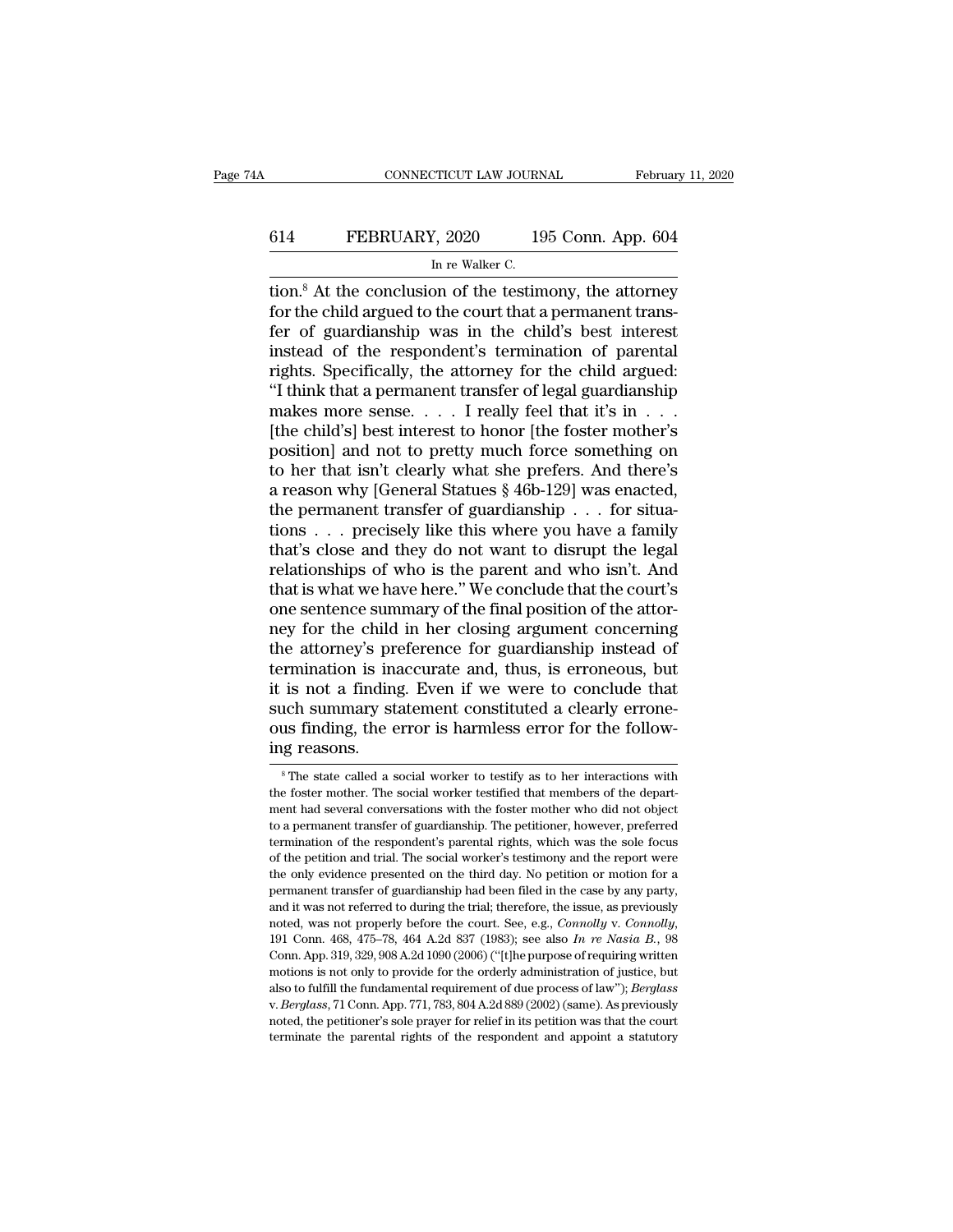## 11, 2020 CONNECTICUT LAW JOURNAL Page 75A<br>195 Conn. App. 604 FEBRUARY, 2020 615<br>In re Walker C. TICUT LAW JOURN<br>FEBRUAR<br>In re Walker C.<br>e\_dispositional

CONNECTICUT LAW JOURNAL Page 75.<br>
5 Conn. App. 604 FEBRUARY, 2020 615<br>
In re Walker C.<br>
With respect to the dispositional phase, the court<br>
ade the statutory findings required by § 17a-112 (k),<br>
asich the respondent has no 195 Conn. App. 604 FEBRUARY, 2020 615<br>
In re Walker C.<br>
With respect to the dispositional phase, the court<br>
made the statutory findings required by § 17a-112 (k),<br>
which the respondent has not challenged on appeal,<br>
includ 195 Conn. App. 604 FEBRUARY, 2020 615<br>
In re Walker C.<br>
With respect to the dispositional phase, the court<br>
made the statutory findings required by § 17a-112 (k),<br>
which the respondent has not challenged on appeal,<br>
inclu 195 Conn. App. 604 FEBRUARY, 2020 615<br>
In re Walker C.<br>
With respect to the dispositional phase, the court<br>
made the statutory findings required by  $\S 17a-112$  (k),<br>
which the respondent has not challenged on appeal,<br>
inc For a statements,  $\frac{1}{2}$  and  $\frac{1}{2}$  and  $\frac{1}{2}$  and  $\frac{1}{2}$  and  $\frac{1}{2}$  (k), which the respondent has not challenged on appeal, including that the respondent had made insufficient efforts or adjustments to her In re walker C.<br>
With respect to the dispositional phase, the court<br>
made the statutory findings required by  $\S 17a-112$  (k),<br>
which the respondent has not challenged on appeal,<br>
including that the respondent had made ins With respect to the dispositional phase, the court<br>made the statutory findings required by  $\S 17a-112$  (k),<br>which the respondent has not challenged on appeal,<br>including that the respondent had made insufficient<br>efforts or made the statutory findings required by  $\S$  17a-112 (k),<br>which the respondent has not challenged on appeal,<br>including that the respondent had made insufficient<br>efforts or adjustments to her individual circumstances,<br>condu which the respondent has not challenged on appeal,<br>including that the respondent had made insufficient<br>efforts or adjustments to her individual circumstances,<br>conduct, or condition to make it in the best interest of<br>the ch including that the respondent had made insufficient<br>efforts or adjustments to her individual circumstances,<br>conduct, or condition to make it in the best interest of<br>the child to return to her care in the foreseeable future efforts or adjustments to her individual circumstances,<br>conduct, or condition to make it in the best interest of<br>the child to return to her care in the foreseeable future.<br>The court also found that the respondent continued conduct, or condition to make it in the best interest of<br>the child to return to her care in the foreseeable future.<br>The court also found that the respondent continued to<br>have unresolved issues that impeded her ability to s the child to return to her care in the foreseeable future.<br>The court also found that the respondent continued to<br>have unresolved issues that impeded her ability to safely<br>and appropriately provide care for the child. The c The court also found that the respondent continued to<br>have unresolved issues that impeded her ability to safely<br>and appropriately provide care for the child. The court<br>found that the respondent had failed to engage honestl have unresolved issues that impeded her ability to safely<br>and appropriately provide care for the child. The court<br>found that the respondent had failed to engage honestly<br>in long-term substance abuse treatment, and to demon and appropriately provide care for the child. The court<br>found that the respondent had failed to engage honestly<br>in long-term substance abuse treatment, and to demon-<br>strate her ability to maintain her sobriety by effective found that the respondent had failed to engage honestly<br>in long-term substance abuse treatment, and to demon-<br>strate her ability to maintain her sobriety by effectively<br>engaging in treatment. In its best interests analysis in long-term substance abuse treatment, and to demon-<br>strate her ability to maintain her sobriety by effectively<br>engaging in treatment. In its best interests analysis, the<br>court stated that it considered, inter alia, the c strate her ability to maintain her sobriety by effectively<br>engaging in treatment. In its best interests analysis, the<br>court stated that it considered, inter alia, the child's<br>interest in sustained growth, chance for develo engaging in treatment. In its best interests analysis, the court stated that it considered, inter alia, the child's interest in sustained growth, chance for development, his well-being, the continuity and stability of his court stated that it considered, inter alia, the child's<br>interest in sustained growth, chance for development,<br>his well-being, the continuity and stability of his envi-<br>ronment, and his age and needs, the length and nature interest in sustained growth, chance for development,<br>his well-being, the continuity and stability of his envi-<br>romment, and his age and needs, the length and nature<br>of his stage of foster care, his contact or lack thereof his well-being, the continuity and stability of his environment, and his age and needs, the length and nature of his stage of foster care, his contact or lack thereof with the respondent, and his genetic bond with her. The Finderic, and his age and necess, the ferigen and haddle<br>his stage of foster care, his contact or lack thereof<br>th the respondent, and his genetic bond with her.<br>ne court also balanced the child's intrinsic need for<br>ability or his stage of foster eare, his contact of fact thereof<br>with the respondent, and his genetic bond with her.<br>The court also balanced the child's intrinsic need for<br>stability and permanency against the potential benefits<br>of

What the respondent, and his generic bond what her.<br>The court also balanced the child's intrinsic need for<br>stability and permanency against the potential benefits<br>of maintaining a connection with his biological parents.<br>Th rhe court also balanced the child's intrinsic riced for<br>stability and permanency against the potential benefits<br>of maintaining a connection with his biological parents.<br>The respondent's multiyear history of alcohol and<br>sub provides a connection with his biological parents.<br>The respondent's multiyear history of alcohol and<br>substance abuse, and other issues, and her lack of coop-<br>eration with and benefit from multiple offers of thera-<br>peutic a or manualing a connection which shooglear patents.<br>The respondent's multiyear history of alcohol and<br>substance abuse, and other issues, and her lack of coop-<br>eration with and benefit from multiple offers of thera-<br>peutic a The respondent's multiyear history of alcohol and<br>substance abuse, and other issues, and her lack of coop-<br>eration with and benefit from multiple offers of thera-<br>peutic and rehabilitative services is relevant to, and<br>prov substance abuse,<br>eration with and<br>peutic and rehab<br>provides overwhe<br>finding, by clear a<br>mination of her p<br>of the child. ovides overwhelming support for, the court's ultimate<br>ding, by clear and convincing evidence, that the ter-<br>ination of her parental rights was in the best interest<br>the child.<br>II<br>The respondent next claims that the trial co finding, by clear and convincing evidence, that the ter-<br>mination of her parental rights was in the best interest<br>of the child.<br> $\hfill$   $\hfill$   $\hfill$   $\hfill$  The respondent next claims that the trial court erred<br>by not ordering

II

II<br>The respondent next claims that the trial court erred<br>by not ordering a permanent transfer of guardianship<br>parent for the child. The petitioner did not request the appointment of a<br>guardian of the person of the child. The respondent next cla<br>by not ordering a perman<br>parent for the child. The petitioner<br>guardian of the person of the child.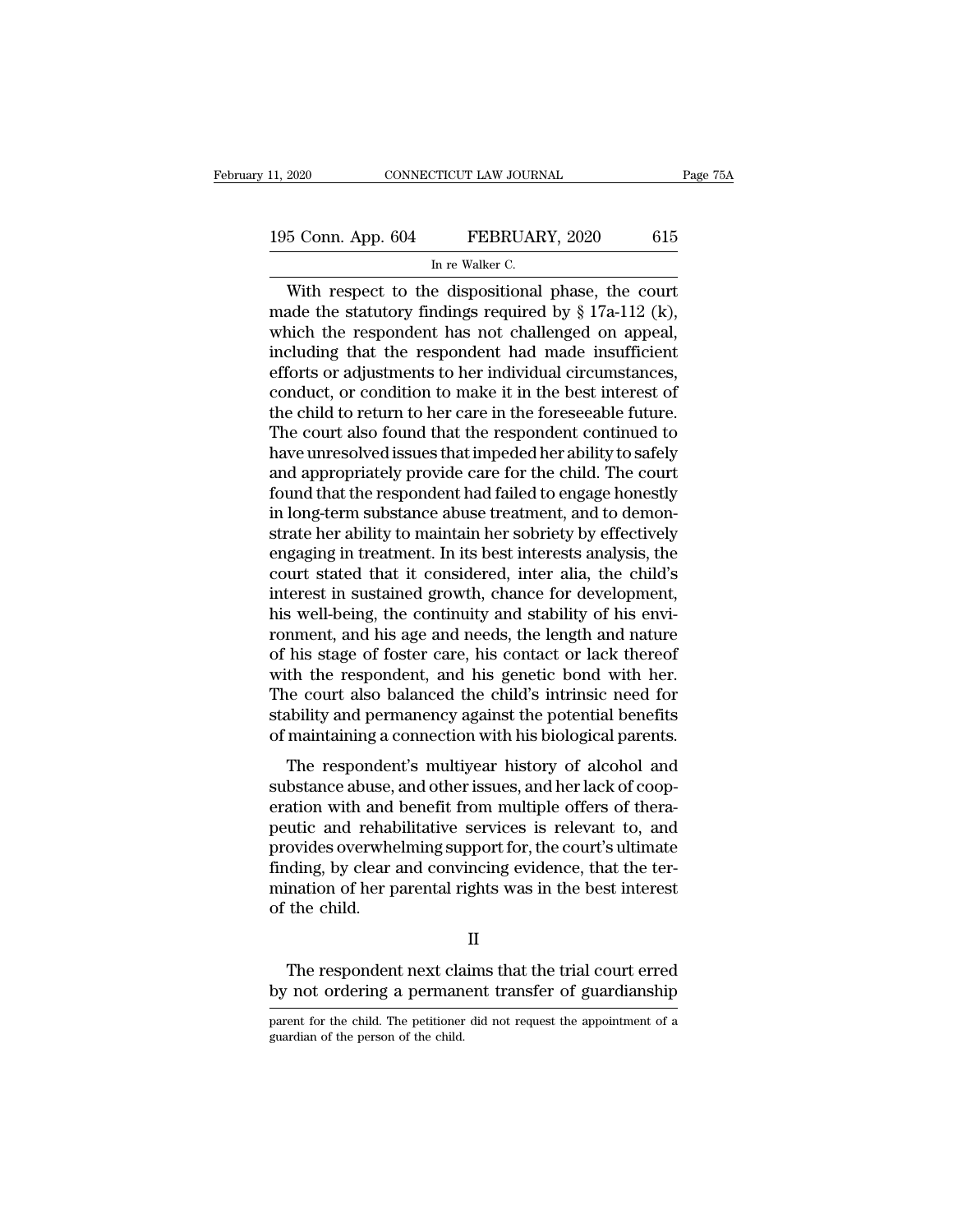## CONNECTICUT LAW JOURNAL February 11, 2020<br>616 FEBRUARY, 2020 195 Conn. App. 604<br>In re Walker C. 7TICUT LAW JOURN $\frac{l}{\ln n}$  re Walker C.<br>Specifically he

CONNECTICUT LAW JOURNAL February 11, 2020<br>
FEBRUARY, 2020 195 Conn. App. 604<br>
In re Walker C.<br>
to the foster mother. Specifically, her claim is that the<br>
court improperly granted the termination of her paren-<br>
tel rights w ECOURTY, 2020 195 Conn. App. 604<br>
In re Walker C.<br>
to the foster mother. Specifically, her claim is that the<br>
court improperly granted the termination of her paren-<br>
tal rights when there was considerable trial evidence<br>
t 616 FEBRUARY, 2020 195 Conn. App. 604<br>
In re Walker C.<br>
to the foster mother. Specifically, her claim is that the<br>
court improperly granted the termination of her paren-<br>
tal rights when there was considerable trial evide 616 FEBRUARY, 2020 195 Conn. App. 604<br>
In re Walker C.<br>
to the foster mother. Specifically, her claim is that the<br>
court improperly granted the termination of her paren-<br>
tal rights when there was considerable trial evide In re Walker C.<br>
In re Walker C.<br>
to the foster mother. Specifically, her claim is that the<br>
court improperly granted the termination of her paren-<br>
tal rights when there was considerable trial evidence<br>
tending to show th In re walker C.<br>
to the foster mother. Specifically, her claim is that the<br>
court improperly granted the termination of her paren-<br>
tal rights when there was considerable trial evidence<br>
tending to show that a permanent tr to the foster mother. Specifically, her claim is that the court improperly granted the termination of her parental rights when there was considerable trial evidence tending to show that a permanent transfer of guardianship court improperly granted the termination of her parental rights when there was considerable trial evidence<br>tending to show that a permanent transfer of guardian-<br>ship was in the child's best interest. The petitioner<br>respon tal rights when there was considerable trial evidence<br>tending to show that a permanent transfer of guardian-<br>ship was in the child's best interest. The petitioner<br>responds that we should not consider the respondent's<br>perma tending to show that a permanent transfer of guardian-<br>ship was in the child's best interest. The petitioner<br>responds that we should not consider the respondent's<br>permanent transfer of guardianship claim because it<br>does no ship was in the child's best interest. The petitioner<br>responds that we should not consider the respondent's<br>permanent transfer of guardianship claim because it<br>does not arise from anything she filed, offered into<br>evidence, responds that we should not consider the respondent's<br>permanent transfer of guardianship claim because it<br>does not arise from anything she filed, offered into<br>evidence, or argued during the trial. Additionally, the<br>petitio permanent transfer of guardianship claim because it<br>does not arise from anything she filed, offered into<br>evidence, or argued during the trial. Additionally, the<br>petitioner contends that neither the petitioner nor the<br>attor does not arise from anything she filed, offered into<br>evidence, or argued during the trial. Additionally, the<br>petitioner contends that neither the petitioner nor the<br>attorney for the child offered evidence, during trial,<br>re evidence, or argued during the trial. Additionally, the<br>petitioner contends that neither the petitioner nor the<br>attorney for the child offered evidence, during trial,<br>relating to a permanent transfer of guardianship of the petitioner contends that neither the petitioner nor the<br>attorney for the child offered evidence, during trial,<br>relating to a permanent transfer of guardianship of the<br>child. The respondent's guardianship claim, thus, is<br>ba attorney for the child offered evidence, during trial,<br>relating to a permanent transfer of guardianship of the<br>child. The respondent's guardianship claim, thus, is<br>based solely on the argument of the attorney for the<br>child relating to a permanent transfer of guardianship of the<br>child. The respondent's guardianship claim, thus, is<br>based solely on the argument of the attorney for the<br>child that the foster mother preferred a permanent<br>transfer child. The respondent's guardianship claim, thus, is<br>based solely on the argument of the attorney for the<br>child that the foster mother preferred a permanent<br>transfer of the child's guardianship to her rather than<br>terminati based solely on the argument of the attorney for the child that the foster mother preferred a permanent transfer of the child's guardianship to her rather than termination of the respondent's rights to the child.<sup>9</sup> The p child that the foster mother preferred a permanent<br>transfer of the child's guardianship to her rather than<br>termination of the respondent's rights to the child.<sup>9</sup> The<br>petitioner argues that, contrary to the respondent's<br>p transfer of the child's guardianship to her rather than<br>termination of the respondent's rights to the child.<sup>9</sup> The<br>petitioner argues that, contrary to the respondent's<br>position in this appeal, her position during trial w termination of the respondent's rights to the child.<sup>9</sup> The<br>petitioner argues that, contrary to the respondent's<br>position in this appeal, her position during trial was that<br>she had rehabilitated and, therefore, the termina petitioner argues that, contrary to the respondent's<br>position in this appeal, her position during trial was that<br>she had rehabilitated and, therefore, the termination of<br>parental rights petition, which contained the sole<br> position in this appeal, her position during trial was that<br>she had rehabilitated and, therefore, the termination of<br>parental rights petition, which contained the sole<br>ground of failure to rehabilitate pursuant to  $\S 17a$ she had rehabilitated and, therefore, the termination of<br>parental rights petition, which contained the sole<br>ground of failure to rehabilitate pursuant to  $\S 17a-112$ <br>(j) (3) (B) (i), should be denied. The petitioner asser parental rights petition, which contained the sole<br>ground of failure to rehabilitate pursuant to  $\S 17a-112$ <br>(j) (3) (B) (i), should be denied. The petitioner asserts<br>that the respondent also argued to the trial court tha ground of failure to rehabilitate pursuant to  $\S 17a-112$ <br>(j) (3) (B) (i), should be denied. The petitioner asserts<br>that the respondent also argued to the trial court that<br>the department failed to satisfy the reasonable e (j) (3) (B) (i), should be denied. The petitioner asserts<br>that the respondent also argued to the trial court that<br>the department failed to satisfy the reasonable efforts<br>prong of § 17a-112 (j) (1). The petitioner further that the respondent also argued to the trial court that<br>the department failed to satisfy the reasonable efforts<br>prong of § 17a-112 (j) (1). The petitioner further asserts<br>in its brief that the respondent did not file a mo the department failed to satisfy the reasonable efforts<br>prong of § 17a-112 (j) (1). The petitioner further asserts<br>in its brief that the respondent did not file a motion<br>for permanent transfer of guardianship, and that sh be ecifically opposed the suggestion made by the child's torney for a disposition of guardianship when it was used on January 17, 2019.<sup>10</sup> Finally, the petitioner  $^{\circ}$ The attorney for the child agreed that the petition specifically opposed the suggestion made by the child's<br>attorney for a disposition of guardianship when it was<br>raised on January 17, 2019.<sup>10</sup> Finally, the petitioner<br><sup>9</sup>The attorney for the child agreed that the petition

attorney for a disposition of guardianship when it was<br>raised on January 17, 2019.<sup>10</sup> Finally, the petitioner<br><sup>9</sup>The attorney for the child agreed that the petitioner had proven the § 17a-<br>112 (j) (3) (B) (i) failure to raised on January 17, 2019.<sup>10</sup> Finally, the petitioner  $\overline{ }$ <sup>9</sup> The attorney for the child agreed that the petitioner had proven the § 17a-<br>112 (j) (3) (B) (i) failure to rehabilitate adjudicatory ground to terminate<br>t the respondent's parental rights. Her statements related to the child's best

<sup>&</sup>lt;sup>9</sup> The attorney for the child agreed that the petitioner had proven the § 17a-<br>112 (j) (3) (B) (i) failure to rehabilitate adjudicatory ground to terminate<br>the respondent's parental rights. Her statements related to the 112 (j) (3) (B) (i) failure to rehabilitate adjudicatory ground to terminate the respondent's parental rights. Her statements related to the child's best interest in the dispositional portion of the case.<br>
<sup>10</sup> The respon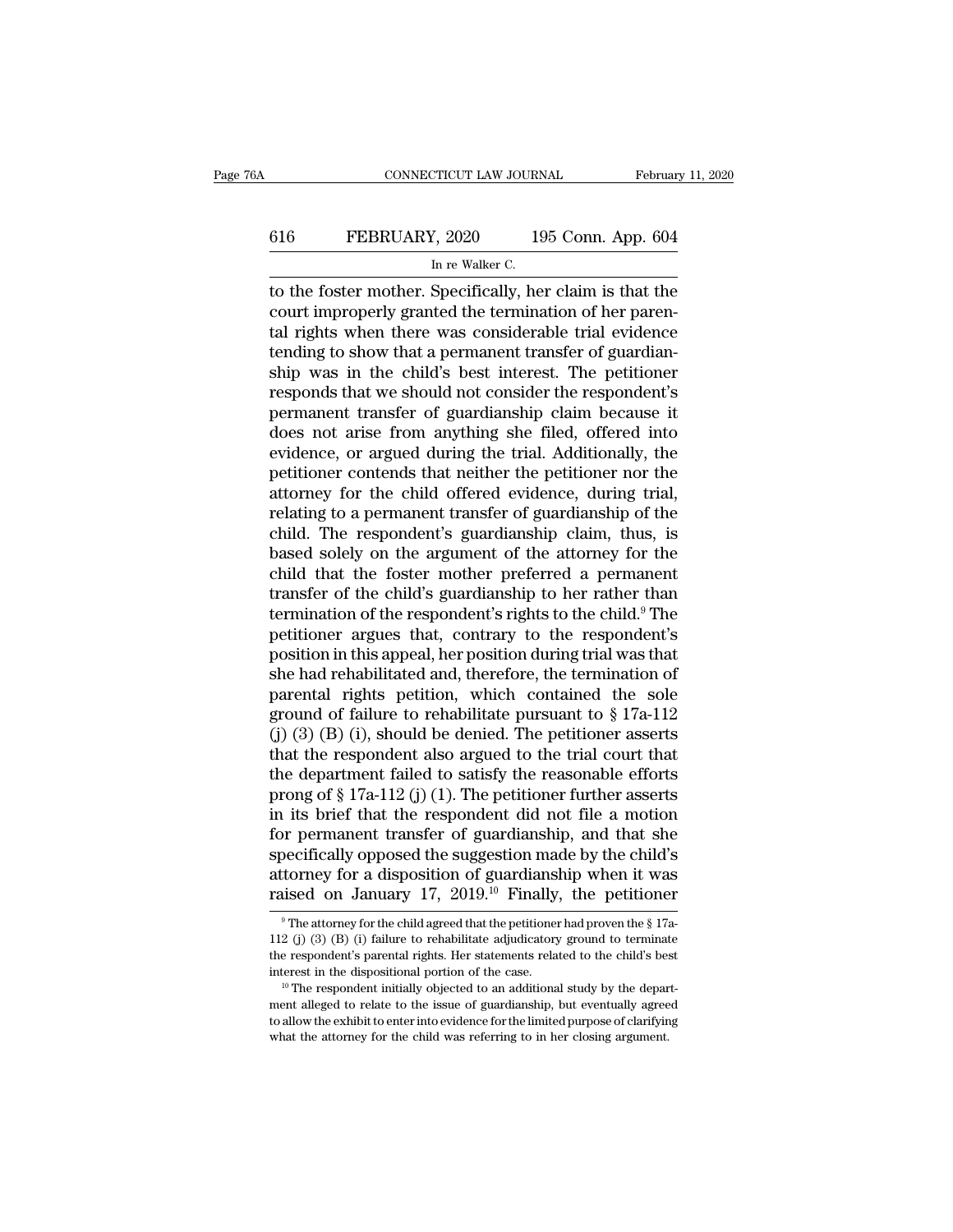| 11, 2020           | CONNECTICUT LAW JOURNAL                                | Page 77A |
|--------------------|--------------------------------------------------------|----------|
| 195 Conn. App. 604 | FEBRUARY, 2020                                         | 617      |
|                    | In re Walker C.                                        |          |
|                    | argues that the evidence during the first trial day on |          |

11, 2020 CONNECTICUT LAW JOURNAL Page 77A<br>
195 Conn. App. 604 FEBRUARY, 2020 617<br>
In re Walker C.<br>
argues that the evidence during the first trial day on<br>
December 3, 2018, established that the foster mother<br>
was in fact w 195 Conn. App. 604 FEBRUARY, 2020 617<br>
In re Walker C.<br>
argues that the evidence during the first trial day on<br>
December 3, 2018, established that the foster mother<br>
was, in fact, willing to serve as the adoptive parent fo 195 Conn. App. 604 FEBRUARY, 2020 617<br>
In re Walker C.<br>
argues that the evidence during the first trial day on<br>
December 3, 2018, established that the foster mother<br>
was, in fact, willing to serve as the adoptive parent f 195 Conn. App. 604 FEBRUARY, 2020 617<br>
In re Walker C.<br>
argues that the evidence during the first trial day on<br>
December 3, 2018, established that the foster mother<br>
was, in fact, willing to serve as the adoptive parent f tion."<sup>11</sup> gues that the evidence during the first trial day on<br>ecember 3, 2018, established that the foster mother<br>as, in fact, willing to serve as the adoptive parent for<br>e child and was willing to consider an "open adop-<br>n."<sup>11</sup><br>T argues that the evidence during the first that day on<br>December 3, 2018, established that the foster mother<br>was, in fact, willing to serve as the adoptive parent for<br>the child and was willing to consider an "open adop-<br>tion

December 5, 2018, established that the foster mother<br>was, in fact, willing to serve as the adoptive parent for<br>the child and was willing to consider an "open adop-<br>tion."<sup>11</sup><br>This court has not looked favorably on a party' was, in fact, whing to serve as the adoptive parent for<br>the child and was willing to consider an "open adop-<br>tion."<sup>11</sup><br>This court has not looked favorably on a party's obvi-<br>ous, contradictory change of position on appea tion."<sup>11</sup><br>This court has not looked favorably on a party's obvi-<br>ous, contradictory change of position on appeal. "As we<br>have expressed on a number of occasions, we generally<br>disfavor permitting an appellant to take one l This court has not looked favorably on a party's obvi-<br>ous, contradictory change of position on appeal. "As we<br>have expressed on a number of occasions, we generally<br>disfavor permitting an appellant to take one legal posi-<br> This court has not looked favorably on a party's obvious, contradictory change of position on appeal. "As we have expressed on a number of occasions, we generally disfavor permitting an appellant to take one legal positio ous, contradictory change of position on appeal. "As we<br>have expressed on a number of occasions, we generally<br>disfavor permitting an appellant to take one legal posi-<br>tion at trial and then take a contradictory position on have expressed on a number of occasions, we generally<br>disfavor permitting an appellant to take one legal posi-<br>tion at trial and then take a contradictory position on<br>appeal." *Kirwan* v. *Kirwan*, 185 Conn. App. 713, 724<br> tion at trial and then take a contradictory position on<br>appeal." *Kirwan* v. *Kirwan*, 185 Conn. App. 713, 724<br>n.11, 197 A.3d 1000 (2018). "[A] party cannot be permit-<br>ted to adopt one position at trial and then . . . adop appeal." *Kirwan v. Kirwan*, 185 Conn. App. 713, 724<br>n.11, 197 A.3d 1000 (2018). "[A] party cannot be permit-<br>ted to adopt one position at trial and then . . . adopt<br>a different position on appeal." *Szymonik* v. *Szymoni* n.11, 197 A.3d 1000 (2018). "[A] party cannot be permitted to adopt one position at trial and then . . . adopt<br>a different position on appeal."  $Szymonik$  v.  $Szymonik$ ,<br>167 Conn. App. 641, 650, 144 A.3d 457, cert. denied, 323<br>Co ted to adopt one position at trial and then  $\dots$  adopt<br>a different position on appeal." Szymonik v. Szymonik,<br>167 Conn. App. 641, 650, 144 A.3d 457, cert. denied, 323<br>Conn. 931, 150 A.3d 232 (2016). Similarly, this court a different position on appeal."  $Szymonik$  v.  $Szymonik$ ,<br>167 Conn. App. 641, 650, 144 A.3d 457, cert. denied, 323<br>Conn. 931, 150 A.3d 232 (2016). Similarly, this court has<br>stated that "[o]rdinarily appellate review is not avail 167 Conn. App. 641, 650, 144 A.3d 457, cert. denied, 323<br>Conn. 931, 150 A.3d 232 (2016). Similarly, this court has<br>stated that "[o]rdinarily appellate review is not available<br>to a party who follows one strategic path at t Conn. 931, 150 A.3d 232 (2016). Similarly, this court has<br>stated that "[o]rdinarily appellate review is not available<br>to a party who follows one strategic path at trial and<br>another on appeal, when the original strategy doe stated that "[o]rdinarily appellate review is not available<br>to a party who follows one strategic path at trial and<br>another on appeal, when the original strategy does not<br>produce the desired result. . . . . To allow the [pa to a party who follows one strategic path at trial and<br>another on appeal, when the original strategy does not<br>produce the desired result. . . . . To allow the [party]<br>to seek reversal now that [her] trial strategy has fai another on appeal, when the original strategy does not<br>produce the desired result. . . . To allow the [party]<br>to seek reversal now that [her] trial strategy has failed<br>would amount to allowing [her] to induce potentially<br> produce the desired result. . . . To allow the [party]<br>to seek reversal now that [her] trial strategy has failed<br>would amount to allowing [her] to induce potentially<br>harmful error, and then ambush the [opposing party<br>and t to seek reversal now that [her] trial strategy has failed<br>would amount to allowing [her] to induce potentially<br>harmful error, and then ambush the [opposing party<br>and the court] with that claim on appeal." (Internal<br>quotati would amount to allowing [her] to induce potentially<br>harmful error, and then ambush the [opposing party<br>and the court] with that claim on appeal." (Internal<br>quotation marks omitted.) *Nweeia* v. *Nweeia*, 142 Conn.<br>App. 61 harmful error, and then ambush the [opposing party<br>and the court] with that claim on appeal." (Internal<br>quotation marks omitted.) *Nweeia* v. *Nweeia*, 142 Conn.<br>App. 613, 620, 64 A.3d 1251 (2013); see also *Buxenbaum*<br>v. and the court] with that claim on appeal." (Internal<br>quotation marks omitted.) *Nweeia* v. *Nweeia*, 142 Conn.<br>App. 613, 620, 64 A.3d 1251 (2013); see also *Buxenbaum*<br>v. *Jones*, 189 Conn. App. 790, 811–12, 209 A.3d 664<br>( quotation marks omitted.) *Nweeia* v. *Nweeia*, 142 Conn.<br>App. 613, 620, 64 A.3d 1251 (2013); see also *Buxenbaum*<br>v. *Jones*, 189 Conn. App. 790, 811–12, 209 A.3d 664<br>(2019); *In re Kyara H.*, 147 Conn. App. 829, 841 n.7, App. 613, 620, 64 A.3d 1251 (2013); see also *Buxenbaum*<br>v. *Jones*, 189 Conn. App. 790, 811–12, 209 A.3d 664<br>(2019); *In re Kyara H*., 147 Conn. App. 829, 841 n.7, 83<br>A.3d 1249, cert. denied, 311 Conn. 923, 86 A.3d 466<br>(2 11 A genetic parent may contract with adopting parents, prior to the adoption, for the continued right to visit the adopting parents, prior to the adoption, for the continued right to visit the adopted child so long as vi (2014); *In re James L.*, 55 Conn. App. 336, 348–49, 738<br>A.2d 749, cert. denied, 252 Conn. 907, 743 A.2d 618<br>(1999). In the present case, to allow the respondent to<br> $\frac{1}{1}$  A genetic parent may contract with adopting pa

A.2d 749, cert. denied, 252 Conn. 907, 743 A.2d 618 (1999). In the present case, to allow the respondent to  $\frac{1}{4}$  A genetic parent may contract with adopting parents, prior to the adoption, for the continued right to <sup>11</sup> A genetic parent may contract with adopting parents, prior to the adoption, for the continued right to visit the adopted child so long as visitation continues to be in the best interest of the child. See *Michaud v. W* <sup>11</sup> A genetic parent may contract with adoptition, for the continued right to visit the adopte continues to be in the best interest of the child 209 Conn. 407, 414–15, 551 A.2d 738 (1988). referred to as "open adoption a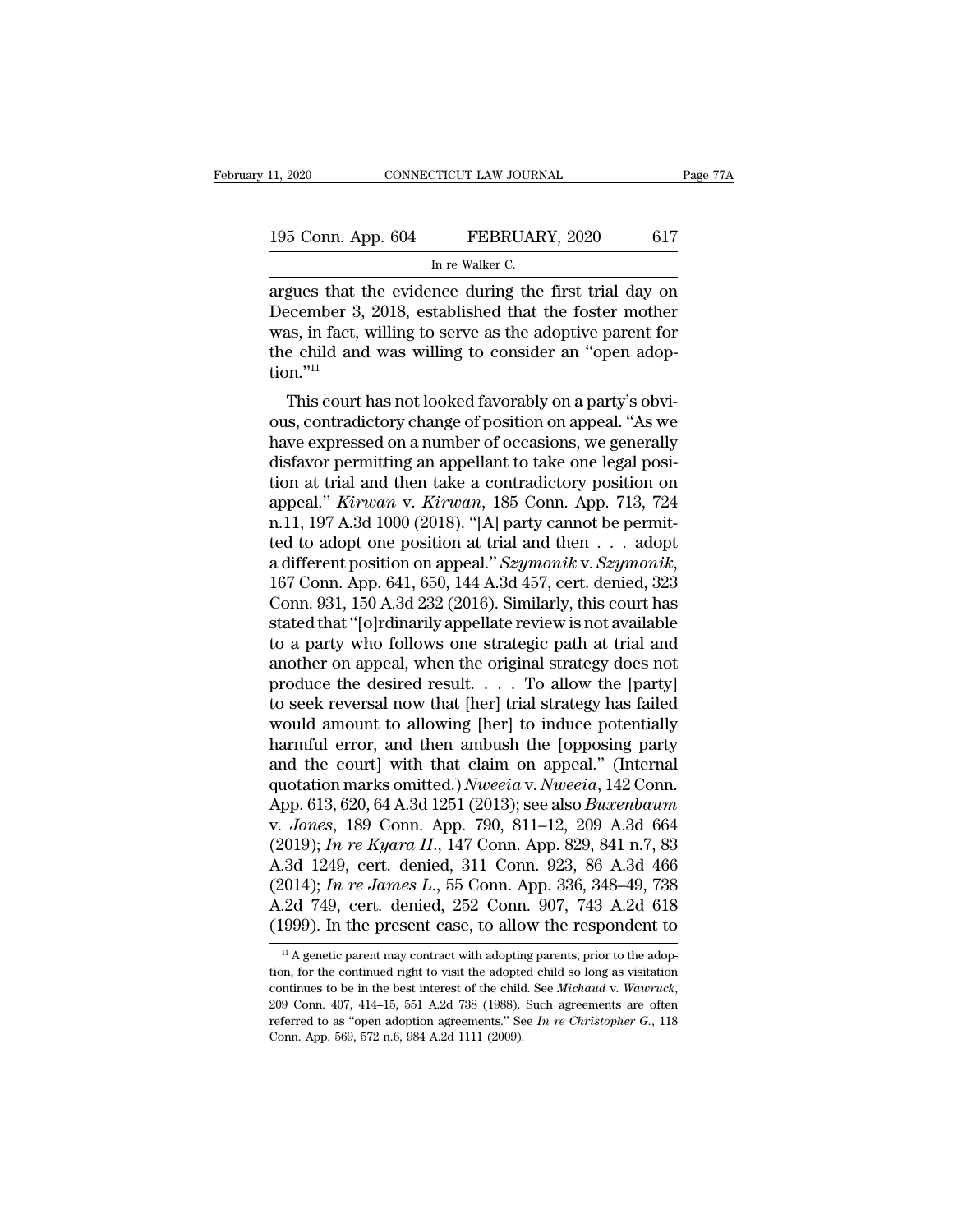## CONNECTICUT LAW JOURNAL February 11, 2020<br>618 FEBRUARY, 2020 195 Conn. App. 618<br>5tate v. White State *v.* White

 $CONPECTICUT LAW JOURNAL \tFebruary 11, 2020$ February 11, 2020<br>
State v. White<br>
State v. White<br>
Feverse her trial court strategy and to argue something<br>
completely different before us on appeal amounts to<br>
conctioning a trial where re</u> EXEMBRUARY, 2020 195 Conn. App. 618<br>
State v. White<br>
Teverse her trial court strategy and to argue something<br>
completely different before us on appeal amounts to<br>
sanctioning a trial where representations to the court<br>
an FEBRUARY, 2020 195 Conn. App. 618<br>
State v. White<br>
Teverse her trial court strategy and to argue something<br>
completely different before us on appeal amounts to<br>
sanctioning a trial where representations to the court<br>
and 618 FEBRUARY, 2020 195 Conn. App. 618<br>
State v. White<br>
reverse her trial court strategy and to argue something<br>
completely different before us on appeal amounts to<br>
sanctioning a trial where representations to the court<br> permit.<sup>12</sup> werse her trial court strategy an<br>mpletely different before us or<br>nctioning a trial where represe<br>d other counsel do not count<br>rmit.<sup>12</sup><br>The judgment is affirmed.<br>In this opinion the other judge: mpletely different before us on appeal amounts<br>nctioning a trial where representations to the co<br>d other counsel do not count, which we will<br>rmit.<sup>12</sup><br>The judgment is affirmed.<br>In this opinion the other judges concurred.

#### rmit.<sup>12</sup><br>The judgment is affirmed.<br>In this opinion the other judges concurred.<br>STATE OF CONNECTICUT *v*. ANDRE D. WHITE<br>(AC 42471) firmed.<br>
other judges concu<br>
CTICUT v. ANDRE<br>
(AC 42471)<br>
Prescott and Moll, Js. STATE OF CONNECTICUT  $v$ . ANDRE D. WHITE<br>(AC 42471)<br>Keller, Prescott and Moll, Js.

#### *Syllabus*

( $\text{AC } 42471$ )<br>
Keller, Prescott and Moll, Js.<br>
Syllabus<br>
Convicted, after a jury trial, of the crimes of home invasion, robbery in<br>
the first degree, conspiracy to commit burglary in the first degree and Keller, Prescott and Moll, Js.<br>Syllabus<br>victed, after a jury trial, of the crimes of home invasion, robbery in<br>the first degree, conspiracy to commit burglary in the first degree and<br>tampering with a witness, the defendant Keller, Prescott and Moll, Js.<br>
Syllabus<br>
victed, after a jury trial, of the crimes of home invasion, robbery in<br>
the first degree, conspiracy to commit burglary in the first degree and<br>
tampering with a witness, the defen Syllabus<br>
since the single victor of the crimes of home invasion, robbery in<br>
the first degree, conspiracy to commit burglary in the first degree and<br>
tampering with a witness, the defendant appealed to this court. The<br>
de *Syttabus*<br>victed, after a jury trial, of the crimes of home invasion, robbery in<br>the first degree, conspiracy to commit burglary in the first degree and<br>tampering with a witness, the defendant appealed to this court. The<br> victed, after a jury trial, of the crimes of home invasion, robbery in the first degree, conspiracy to commit burglary in the first degree and tampering with a witness, the defendant appealed to this court. The defendant's the first degree, conspiracy to commit burglary in the first degree and tampering with a witness, the defendant appealed to this court. The defendant's conviction stemmed from an incident in which he and two other men, D a tampering with a witness, the defendant appealed to this court. The defendant's conviction stemmed from an incident in which he and two other men, D and L, pursuant to their plan to commit a home invasion and robbery, foll defendant's conviction stemmed from an incident in which he and two<br>other men, D and L, pursuant to their plan to commit a home invasion<br>and robbery, followed the victim to his residence, forced him into the<br>residence at g other men, D and L, pursuant to their plan to commit a home invasion and robbery, followed the victim to his residence, forced him into the residence at gunpoint and robbed him of various possessions, including his credit and robbery, followed the victim to his residence, forced him into the residence at gunpoint and robbed him of various possessions, including his credit and ATM cards, two rifles, a box of shotgun shells, and a vase contai residence at gunpoint and robbed him of various possessions, including<br>his credit and ATM cards, two rifles, a box of shotgun shells, and a vase<br>containing approximately \$75 in coins. During their investigation, the<br>police his credit and ATM cards, two rifles, a box of shotgun shells, and a vase containing approximately \$75 in coins. During their investigation, the police obtained a warrant to search the defendant's residence and to seize an containing approximately \$75 in coins. During their investigation, the police obtained a warrant to search the defendant's residence and to seize any items that were described in the warrant application and supporting affi police obtained a warrant to search the defendant's residence and to seize any items that were described in the warrant application and supporting affidavit as either having been removed from the victim's residence or used seize any items that were described in the warrant application and supporting affidavit as either having been removed from the victim's residence or used or worn by the defendant during the commission of the home invasion. supporting affidavit as either having been removed from the victim's<br>residence or used or worn by the defendant during the commission of<br>the home invasion. Upon execution of the warrant, the police seized<br>several items, in residence or used or worn by the defendant during the commission of<br>the home invasion. Upon execution of the warrant, the police seized<br>several items, including a box of 20 gauge shotgun shells and a black<br>ski mask. Prior the home invasion. Upon execution of the warrant, the police seized several items, including a box of 20 gauge shotgun shells and a black ski mask. Prior to trial, the defendant filed a motion to suppress any and all evide several items, including a box of 20 gauge shotgun shells and a black<br>ski mask. Prior to trial, the defendant filed a motion to suppress any<br>and all evidence that the police seized from his residence. The trial<br>court denie ski mask. Prior to trial, the defendant filed a motion to suppress any<br>and all evidence that the police seized from his residence. The trial<br>court denied the motion, concluding, inter alia, that the search warrant<br>was supp and an evidence that the poice seized from its residence. The trial<br>court denied the motion, concluding, inter alia, that the search warrant<br>was supported by probable cause. During the trial, the state called D,<br>who testif From the motion, concluding, the rand, that the search warrant was supported by probable cause. During the trial, the state called D, who testified in detail about the events leading up to and including the home invasion,

was supported by probable cause. During the trial, the state cancel D,<br>who testified in detail about the events leading up to and including the<br>home invasion, and the defendant's involvement therein. D also testified<br> $\frac{$ who essured in detail about the events leading up to and including the<br>home invasion, and the defendant's involvement therein. D also testified<br> $\frac{12}{2}$  Additionally, because the respondent's new claim on appeal relatin <sup>12</sup> Additionally, because the respondent's new claim on appeal relating to a permanent transfer of guardianship was not raised by her during the trial, the respondent has failed to provide an adequate record for review b <sup>12</sup> Additionally, because the respondent's new claim on appeal relating to a permanent transfer of guardianship was not raised by her during the trial, the respondent has failed to provide an adequate record for review b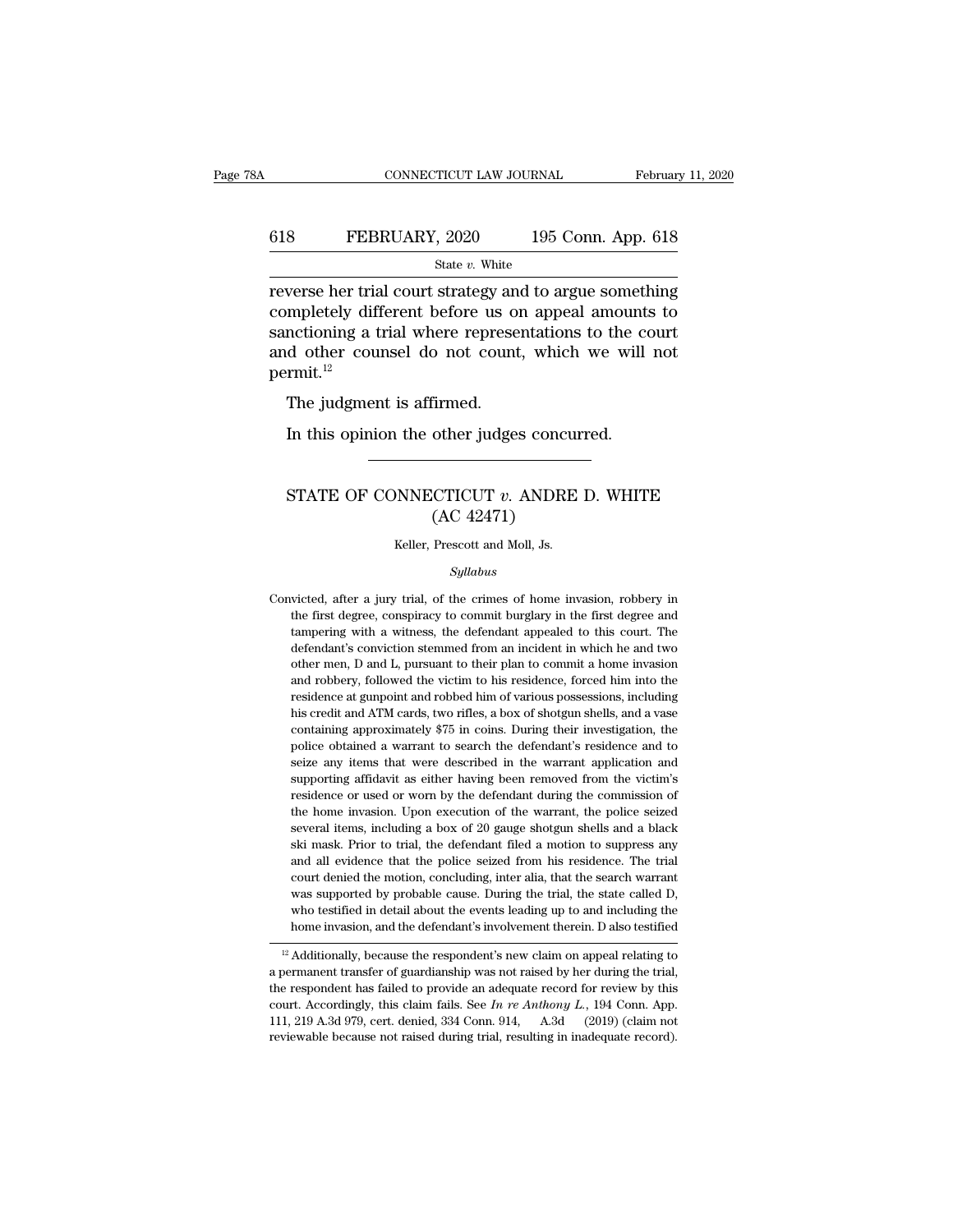# 11, 2020 CONNECTICUT LAW JOURNAL Page 79A<br>195 Conn. App. 618 FEBRUARY, 2020 619<br>State v. White

#### State *v.* White

5 Conn. App. 618 FEBRUARY, 2020 619<br>
State  $v$ . White<br>
that he had entered into a plea agreement with the state, pursuant to<br>
which he pleaded guilty to the crime of burglary in the first degree and S Conn. App. 618 FEBRUARY, 2020 619<br>State v. White<br>that he had entered into a plea agreement with the state, pursuant to<br>which he pleaded guilty to the crime of burglary in the first degree and<br>agreed to testify for the st 5 Conn. App. 618 FEBRUARY, 2020 619<br>
State v. White<br>
that he had entered into a plea agreement with the state, pursuant to<br>
which he pleaded guilty to the crime of burglary in the first degree and<br>
agreed to testify for th State  $v$ . White<br>that he had entered into a plea agreement with the state, pursuant to<br>which he pleaded guilty to the crime of burglary in the first degree and<br>agreed to testify for the state in exchange for a sentence of State v. White<br>that he had entered into a plea agreement with the state, pursuant to<br>which he pleaded guilty to the crime of burglary in the first degree and<br>agreed to testify for the state in exchange for a sentence of be that he had entered into a plea agreement with the state, pursuant to which he pleaded guilty to the crime of burglary in the first degree and agreed to testify for the state in exchange for a sentence of between seven and which he pleaded guilty to the crime of burglary in the first degree and agreed to testify for the state in exchange for a sentence of between seven and nine years of imprisonment. The plea agreement, which was admitted in agreed to testify for the state in exchange for a sentence of between<br>seven and nine years of imprisonment. The plea agreement, which was<br>admitted into evidence without objection, expressly provided that the<br>ultimate decis seven and nine years of imprisonment. The plea agreement, which was admitted into evidence without objection, expressly provided that the ultimate decision as to the sentence that D received would be decided by the judge w admitted into evidence without objection, expressly provided that the ultimate decision as to the sentence that D received would be decided by the judge who presided over the defendant's trial, after consideration of the c ultimate decision as to the sentence that D received would be decided<br>by the judge who presided over the defendant's trial, after consideration<br>of the credibility of D's testimony at trial, as well as other factors. On<br>app by the judge who presided over the defendant's trial, after consideration of the credibility of D's testimony at trial, as well as other factors. On appeal, the defendant claimed that he was deprived of a fair trial as a appeal, the defendant claimed that he was deprived of a fair trial as a result of prosecutorial impropriety and that the court improperly denied his motion to suppress the evidence that was seized pursuant to the search wa % appeal, the defendant claimed that he was deprived of a fair trial as a result of prosecutorial impropriety and that the court improperly denied his motion to suppress the evidence that was seized pursuant to the search

his motion to suppress the evidence that was seized pursuant to the search warrant. *Held*:<br>he defendant could not prevail on his unpreserved claim that prosecutorial impropriety that occurred during the state's examinatio

search warrant. *Held*:<br>he defendant could not prevail on his unpreserved claim that prosecu-<br>torial impropriety that occurred during the state's examination of D and<br>closing argument deprived him of a fair trial:<br>a. Contr he defendant could not prevail on his unpreserved claim that prosecutorial impropriety that occurred during the state's examination of D and closing argument deprived him of a fair trial:<br>a. Contrary to the defendant's cla torial impropriety that occurred during the state's examination of D and<br>closing argument deprived him of a fair trial:<br>a. Contrary to the defendant's claim, the prosecutor's inquiry during his<br>redirect examination of D ab closing argument deprived him of a fair trial:<br>a. Contrary to the defendant's claim, the prosecutor's inquiry during his<br>redirect examination of D about D's reasons for entering into the plea<br>agreement with the state, whic a. Contrary to the defendant's claim, the prosecutor's inquiry during his redirect examination of D about D's reasons for entering into the plea agreement with the state, which elicited testimony from D that the prosecutor redirect examination of D about D's reasons for entering into the agreement with the state, which elicited testimony from D that prosecutor had not made an offer until he was satisfied that D being truthful, was not improp agreement with the state, which elicited testimony from D that the prosecutor had not made an offer until he was satisfied that D was being truthful, was not improper; the prosecutor's inquiry was based on the evidence and prosecutor had not made an offer until he was satisfied that D was<br>being truthful, was not improper; the prosecutor's inquiry was based<br>on the evidence and did not suggest that the prosecutor was vouching<br>for D's credibili

being truthful, was not improper; the prosecutor's inquiry was based<br>on the evidence and did not suggest that the prosecutor was vouching<br>for D's credibility on the basis of facts outside of the record.<br>b. The defendant's on the evidence and did not suggest that the prosecutor was vouching<br>for D's credibility on the basis of facts outside of the record.<br>b. The defendant's claim that the prosecutor improperly vouched for<br>D's credibility duri for D's credibility on the basis of facts outside of the record.<br>
b. The defendant's claim that the prosecutor improperly vouched for<br>
D's credibility during the state's rebuttal closing argument was unavail-<br>
ing: the pr b. The defendant's claim that the prosecutor improperly vouched for D's credibility during the state's rebuttal closing argument was unavailing: the prosecutor's reference to the fact that D's plea agreement required the D's credibility during the state's rebuttal closing argument was unavailing: the prosecutor's reference to the fact that D's plea agreement required the presiding judge to make a determination of D's credibility was based ing: the prosecutor's reference to the fact that D's plea agreement<br>required the presiding judge to make a determination of D's credibility<br>was based on the evidence and did not suggest to the jury either that<br>the court al required the presiding judge to make a determination of D's credibility was based on the evidence and did not suggest to the jury either that the court already had found D to be credible or that the jury was not required t was based on the evidence and did not suggest to the jury either that<br>the court already had found D to be credible or that the jury was not<br>required to evaluate D's credibility because the court would do so;<br>moreover, cont the court already had found D to be credible or that the jury was not required to evaluate D's credibility because the court would do so; moreover, contrary to the defendant's assertion, certain challenged arguments of the required to evaluate D's credibility because the court would do so;<br>moreover, contrary to the defendant's assertion, certain challenged arguments of the prosecutor concerning D and the plea agreement were not<br>an attempt by moreover, contrary to the defendant's assertion, certain challenged arguments of the prosecutor concerning D and the plea agreement were not an attempt by the prosecutor to inject his credibility into the trial or to ask t ments of the prosecutor concerning D and the plea agreement were not<br>an attempt by the prosecutor to inject his credibility into the trial or to<br>ask the jury to trust his professional judgment and integrity when<br>assessing an attempt by the prosecutor to inject his credibility into the trial or to ask the jury to trust his professional judgment and integrity when assessing D's credibility, as the arguments were properly limited to the eviden ask the jury to trust his professional judgment and integrity when<br>assessing D's credibility, as the arguments were properly limited to the<br>evidence and the rational inferences to be drawn therefrom; furthermore,<br>the prose assessing D's credibility, as the arguments were properly limited to the evidence and the rational inferences to be drawn therefrom; furthermore, the prosecutor did not mischaracterize defense counsel's arguments that the evidence and the rational inferences to be drawn therefrom; furthermore, the prosecutor did not mischaracterize defense counsel's arguments that the state had "bought and sold" D's testimony and that the prosecutor was sup the prosecutor did not mischaracterize defense counsel's arguments<br>that the state had "bought and sold" D's testimony and that the prosecu-<br>tor was supporting perjury, the prosecutor having properly attempted<br>to refute the that the state had "bought and sold" D's testimony and that the prosecutor was supporting perjury, the prosecutor having properly attempted to refute these challenges to D's testimony by arguing that because the plea agree for was supporting perjury, the prosecutor having properly attempted<br>to refute these challenges to D's testimony by arguing that because the<br>plea agreement was contingent on D testifying credibly, it did not logi-<br>cally pr to refute these challenges to D's testimony by arguing that because the plea agreement was contingent on D testifying credibly, it did not logically provide him with a motive to be untruthful, and there was no merit to th plea agreement was contingent on D testifying credibly, it did not logically provide him with a motive to be untruthful, and there was no merit to the defendant's contention that the prosecutor vouched for D by suggesting cally provide him with a motive to be untruthful, and there was no merit<br>to the defendant's contention that the prosecutor vouched for D by<br>suggesting that, by testifying, he risked being prosecuted for perjury.<br>he trial c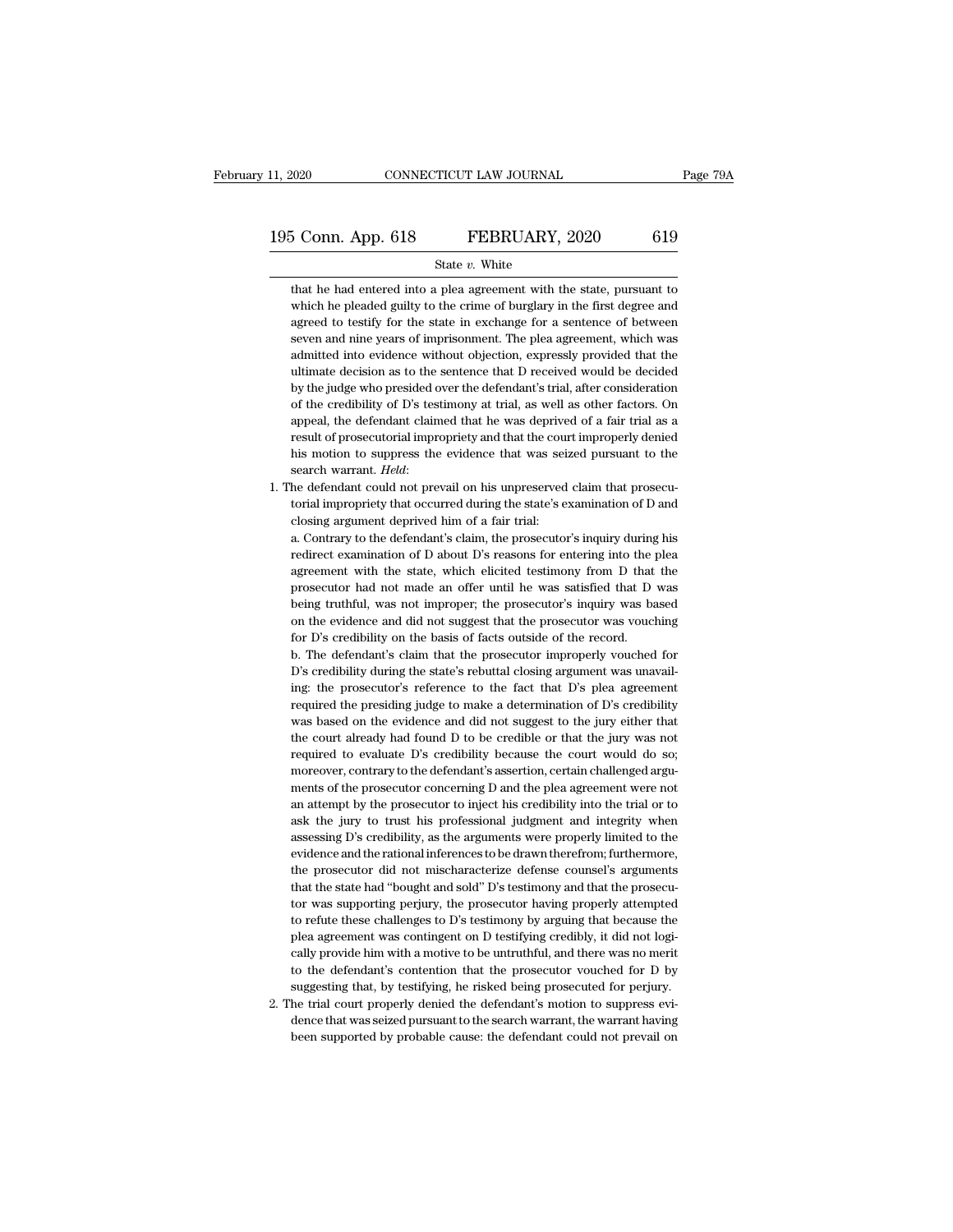# CONNECTICUT LAW JOURNAL February 11, 2020<br>620 FEBRUARY, 2020 195 Conn. App. 618<br>5tate v. White

#### State *v.* White

his unpreserved claim that the facts set forth in the search warrant affidavit did not provide probable cause to believe that he would have FEBRUARY, 2020 195 Conn. App. 618<br>
State  $v$ . White<br>
his unpreserved claim that the facts set forth in the search warrant<br>
affidavit did not provide probable cause to believe that he would have<br>
retained the items sought FEBRUARY, 2020 195 Conn. App. 618<br>
state v. White<br>
his unpreserved claim that the facts set forth in the search warrant<br>
affidavit did not provide probable cause to believe that he would have<br>
retained the items sought to France State v. White<br>his unpreserved claim that the facts set forth in the search warrant<br>affidavit did not provide probable cause to believe that he would have<br>retained the items sought to be seized in his residence four State v. White<br>his unpreserved claim that the facts set forth in the search warrant<br>affidavit did not provide probable cause to believe that he would have<br>retained the items sought to be seized in his residence four months his unpreserved claim that the facts set forth in the search warrant affidavit did not provide probable cause to believe that he would have retained the items sought to be seized in his residence four months after the home affidavit did not provide probable cause to believe that he would have<br>retained the items sought to be seized in his residence four months<br>after the home invasion, because the affidavit set forth facts that either<br>implicat retained the items sought to be seized in his residence four months after the home invasion, because the affidavit set forth facts that either implicated the defendant as a participant in the home invasion or as being in t Fatter the home invasion, because the affidavit set forth facts that either implicated the defendant as a participant in the home invasion or as being in the company of L, who was known to be a participant, shortly after t implicated the defendant as a participant in the home invasion or as<br>being in the company of L, who was known to be a participant, shortly<br>after the home invasion occurred, it was reasonable to infer that the<br>defendant may aver for interests in the company of L, who was known to be a participant, shortly after the home invasion occurred, it was reasonable to infer that the defendant may have possessed items taken from the victim's residence after the home invasion occurred, it was reasonable to infer that the defendant may have possessed items taken from the victim's residence or that he possessed devices, such as a cell phone, that would have been used in th defendant may have possessed items taken from the victim's residence or that he possessed devices, such as a cell phone, that would have been used in the commission of the crime, and, on the basis of certain averments set or that he possessed devices, such as a cell phone, that would have been used in the commission of the crime, and, on the basis of certain averments set forth in the affidavit, it was reasonable to infer that, four months been used in the commission of the crime, and, on the basis of certain averments set forth in the affidavit, it was reasonable to infer that, four months after the home invasion, the defendant probably possessed a cell pho items taken, one or more of the items would be kept by the defendant months after the home invasion, the defendant probably possessed a cell phone or a GPS device that he had possessed at the time that the crime occurred, that he still would have possessed the types of items that were stole could phone or a GPS device that he had possessed at the time that the crime occurred, that he still would have possessed the types of items that were stolen from the victim and that, in light of the variety of the items t erime occurred, that he still would have possessed the types of items<br>that were stolen from the victim and that, in light of the variety of the<br>items taken, one or more of the items would be kept by the defendant<br>in his re that were stolen from the victim and that, in light of the variety of the titems taken, one or more of the items would be kept by the defendant in his residence, and the judge who issued the search warrant reasonably could drems taken, one or more of the items would be kept by the defendant<br>in his residence, and the judge who issued the search warrant reasonably<br>could have relied on the training, experience and expertise of the detec-<br>tive a in his residence, and the judge who issued the search warrant reasonably could have relied on the training, experience and expertise of the detective affiants in this regard; moreover, the defendant's contention that the f could have relied on the training, experience and expertise of the detective affiants in this regard; moreover, the defendant's contention that the facts set forth in the affidavit were insufficient to demonstrate that he tive affiants in this regard; moreover, the defendant's contention that the facts set forth in the affidavit were insufficient to demonstrate that he was a participant in the home invasion because the facts concerning his the facts set forth in the affidavit were insufficient to demonstrate that the facts set forth in the affidavit were insufficient to demonstrate that he was a participant in the home invasion because the facts concerning h the was a participant in the home invasion because the facts concerning his friendship with L and his presence with him at a supermarket on the morning following the home invasion reflected innocent behavior that did not g In the supermarket is a supermarket on the supermarket on the morning following the home invasion reflected innocent behavior that did not give rise to a suspicion that he was a participant was unavailing, as it was reason recorded by the store's surveillance camera, was surveillanced by the morning following the home invasion reflected innocent behavior that did not give rise to a suspicion that he was a participant was unavailing, as it wa that did not give rise to a suspicion that he was a participant was unavailing, as it was reasonable to infer, in light of other facts in the affidavit, that the defendant's act of exchanging approximately \$68 in coins by home invasion, and the affidavit reflected that, while the defendant is accompanied affidavit, that the defendant's act of exchanging approximately \$68 in coins by means of the supermarket's Coinstar machine, which was rec affidavit, that the defendant's act of exchanging approximately \$68 in coins by means of the supermarket's Coinstar machine, which was recorded by the store's surveillance camera, was suspicious and tended to give rise to coins by means of the supermarket's Coinstar machine, which was recorded by the store's surveillance camera, was suspicious and tended to give rise to probable cause that he possessed evidence related to the home invasion, coins by means of the supermarket's Coinstar machine, which was recorded by the store's surveillance camera, was suspicious and tended to give rise to probable cause that he possessed evidence related to the home invasion, to give rise to probable cause that he possessed evidence related to the home invasion, and the affidavit reflected that, while the defendant was cashing in the receipt for the coins, L was at a cash register attempting to home invasion, and the affidavit reflected that, while the defendant was cashing in the receipt for the coins, L was at a cash register attempting to use the victim's stolen credit card; furthermore, the finding of probabl cashing in the receipt for the coins, L was at a cash register attempting to use the victim's stolen credit card; furthermore, the finding of probable cause to issue the search warrant did not depend on facts in the affida to use the victim's stolen credit card; furthermore, the finding of probable cause to issue the search warrant did not depend on facts in the affidavit that tended to demonstrate that the defendant was a perpetrator of the cause to issue the search warrant did not depend on facts in the affidavit that tended to demonstrate that the defendant was a perpetrator of the home invasion, and the affiants presented facts that gave rise to a probabil that tended to demonstrate that the defendant was a perpetrator of the home invasion, and the affiants presented facts that gave rise to a probability that the defendant was in possession of items connected with the home i home invasion, and the affiants presented facts that gave rise to a probability that the defendant was in possession of items connected with the home invasion not only due to his participation in the criminal indeavor but not only due to his participation<br> *Phis relationship with and activect in the crime within hours of*<br> *Procedural History*<br> *Procedural History* with the home invasion not only due to his participation in the criminal<br>endeavor but also due to his relationship with and activities with L, who<br>was identified as a suspect in the crime within hours of its commission.<br>Ar

endeavor but also due to his relationship with and activities with L, who was identified as a suspect in the crime within hours of its commission.<br>Argued September 9, 2019—officially released February 11, 2020<br>*Procedural* was identified as a suspect in the crime within hours of its commission.<br>Argued September 9, 2019—officially released February 11, 2020<br>*Procedural History*<br>Substitute information charging the defendant with<br>two counts of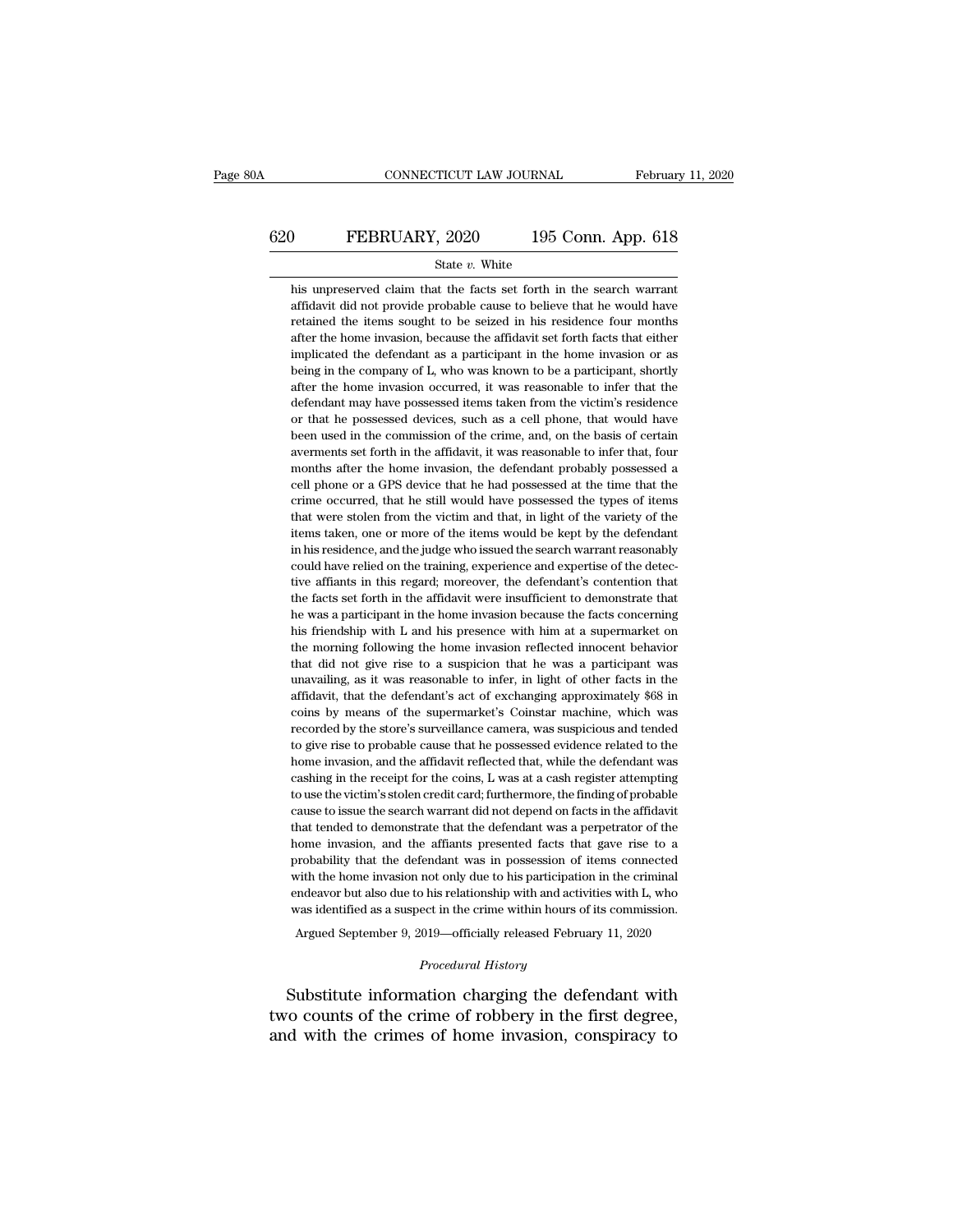| 11, 2020           | CONNECTICUT LAW JOURNAL | Page 81A |
|--------------------|-------------------------|----------|
| 195 Conn. App. 618 | FEBRUARY, 2020          | 621      |
|                    | State $v$ . White       |          |

11, 2020 CONNECTICUT LAW JOURNAL Page 81A<br>
195 Conn. App. 618 FEBRUARY, 2020 621<br>
State v. White<br>
commit burglary in the first degree and tampering with<br>
a witness, brought to the Superior Court in the judicial<br>
district 195 Conn. App. 618 FEBRUARY, 2020 621<br>
State v. White<br>
commit burglary in the first degree and tampering with<br>
a witness, brought to the Superior Court in the judicial<br>
district of Litchfield at Torrington, where the cour 195 Conn. App. 618 FEBRUARY, 2020 621<br>
State v. White<br>
commit burglary in the first degree and tampering with<br>
a witness, brought to the Superior Court in the judicial<br>
district of Litchfield at Torrington, where the cour 195 Conn. App. 618 **FEBRUARY**, 2020 621<br> *State v. White*<br>
commit burglary in the first degree and tampering with<br>
a witness, brought to the Superior Court in the judicial<br>
district of Litchfield at Torrington, where the c State v. White<br>
commit burglary in the first degree and tampering with<br>
a witness, brought to the Superior Court in the judicial<br>
district of Litchfield at Torrington, where the court,<br> *Danaher*, *J*., denied the defenda siate *v*. white<br>commit burglary in the first degree and tampering with<br>a witness, brought to the Superior Court in the judicial<br>district of Litchfield at Torrington, where the court,<br>*Danaher*, *J*., denied the defendant' commit burglary in the first degree and tampering with<br>a witness, brought to the Superior Court in the judicial<br>district of Litchfield at Torrington, where the court,<br>*Danaher*, J., denied the defendant's motion to suppres *Danaher*, *J.*, denied the defendant's motion to suppress certain evidence; thereafter, the matter was tried to the jury before *Dooley*, *J.*; verdict and judgment of guilty, from which the defendant appealed to this cou *Rocco A. Chiarenza*, assistant state's attorney, with<br>*Rocco A. Chiarenza*, assistant state's attorney, with<br>*Rocco A. Chiarenza*, assistant state's attorney, with<br>nom, on the brief, were *David S. Shepack*, former<br>atta's

(defendant).

From which the defendant appealed to this court.<br>Affirmed.<br>Lisa J. Steele, assigned counsel, for the appellant<br>(defendant).<br>Rocco A. Chiarenza, assistant state's attorney, with<br>whom, on the brief, were *David S. Shepack*, Example 1. Steele, assigned counsel, for the appellant (defendant).<br>
Rocco A. Chiarenza, assistant state's attorney, with whom, on the brief, were *David S. Shepack*, former state's attorney, and *David R. Shannon*, senior Lisa J. Steele, assigned counsel, for the apper<br>
(defendant).<br> *Rocco A. Chiarenza*, assistant state's attorney,<br>
whom, on the brief, were *David S. Shepack*, fo<br>
state's attorney, and *David R. Shannon*, senior a<br>
ant sta Rocco A. Charenza, assistant state's attorney, while<br>nom, on the brief, were *David S. Shepack*, former<br>ate's attorney, and *David R. Shannon*, senior assist-<br>t state's attorney, for the appellee (state).<br>*Opinion*<br>KELLER,

#### *Opinion*

whom, of the brief, were *Dubia S. Shepack*, former<br>state's attorney, and *David R. Shannon*, senior assist-<br>ant state's attorney, for the appellee (state).<br> $opinion$ <br>KELLER, J. The defendant, Andre D. White, appeals<br>from the state's attorney, and *David R. Shahhon*, senior assist-<br>ant state's attorney, for the appellee (state).<br> $o$ <sub>*pinion*<br>KELLER, J. The defendant, Andre D. White, appeals<br>from the judgment of conviction, rendered following a</sub> opinion<br>
WELLER, J. The defendant, Andre D. White, appeals<br>
from the judgment of conviction, rendered following a<br>
jury trial, of home invasion in violation of General Stat-<br>
utes § 53a-100aa (a) (1), robbery in the first *Opinion*<br>
KELLER, J. The defendant, Andre D. White, appeals<br>
from the judgment of conviction, rendered following a<br>
jury trial, of home invasion in violation of General Stat-<br>
utes § 53a-100aa (a) (1), robbery in the fir KELLER, J. The defendant, Andre D. White, appeals<br>from the judgment of conviction, rendered following a<br>jury trial, of home invasion in violation of General Stat-<br>utes § 53a-100aa (a) (1), robbery in the first degree in<br>v KELLER, J. The defendant, Andre D. White, appeals<br>from the judgment of conviction, rendered following a<br>jury trial, of home invasion in violation of General Stat-<br>utes § 53a-100aa (a) (1), robbery in the first degree in<br>v from the judgment of conviction, rendered following a<br>jury trial, of home invasion in violation of General Stat-<br>utes § 53a-100aa (a) (1), robbery in the first degree in<br>violation of General Statutes § 53a-134 (a) (4), ro jury trial, of home invasion in violation of General Stat-<br>utes § 53a-100aa (a) (1), robbery in the first degree in<br>violation of General Statutes § 53a-134 (a) (4), robbery<br>in the first degree in violation of § 53a-134 (a utes § 53a-100aa (a) (1), robbery in the first degree in violation of General Statutes § 53a-134 (a) (4), robbery<br>in the first degree in violation of § 53a-134 (a) (2), con-<br>spiracy to commit burglary in the first degree violation of General Statutes § 53a-134 (a) (4), robbery<br>in the first degree in violation of § 53a-134 (a) (2), con-<br>spiracy to commit burglary in the first degree in viola-<br>tion of General Statutes §§ 53a-48 and 53a-101 in the first degree in violation of § 53a-134 (a) (2), conspiracy to commit burglary in the first degree in violation of General Statutes §§ 53a-48 and 53a-101 (a) (3), and tampering with a witness in violation of General spiracy to commit burglary in the first degree in violation of General Statutes  $\S$  53a-48 and 53a-101 (a) (3), and tampering with a witness in violation of General Statutes  $\S$  53a-151.<sup>1</sup> The defendant claims that (1) p tion of General Statutes §§ 53a-48 and 53a-101 (a) (3),<br>and tampering with a witness in violation of General<br>Statutes § 53a-151.<sup>1</sup> The defendant claims that (1) pros-<br>ecutorial impropriety that occurred during the proseand tampering with a witness in violation of General<br>Statutes § 53a-151.<sup>1</sup> The defendant claims that (1) pros-<br>ecutorial impropriety that occurred during the prose-<br>cutor's examination of a witness, as well as during the cutor's examination of a witness, as well as during the state's closing argument, deprived him of his right to a fair trial, and (2) the court improperly denied his motion to suppress evidence that was seized pursuant  $\frac$ state's closing argument, deprived him of his right to<br>a fair trial, and (2) the court improperly denied his<br>motion to suppress evidence that was seized pursuant<br> ${}^{1}$ By means of a special interrogatory submitted to the

a fair trial, and (2) the court improperly denied his<br>motion to suppress evidence that was seized pursuant<br> $1\,\text{By}$  means of a special interrogatory submitted to the jury, the jury found<br>that the defendant committed the motion to suppress evidence that was seized pursuant<br>  $\frac{1}{1}$  By means of a special interrogatory submitted to the jury, the jury found<br>
that the defendant committed the crimes of home invasion and robbery<br>
with the use  ${}^{1}$  By means of a special interrogatory submitted to the jury, the jury found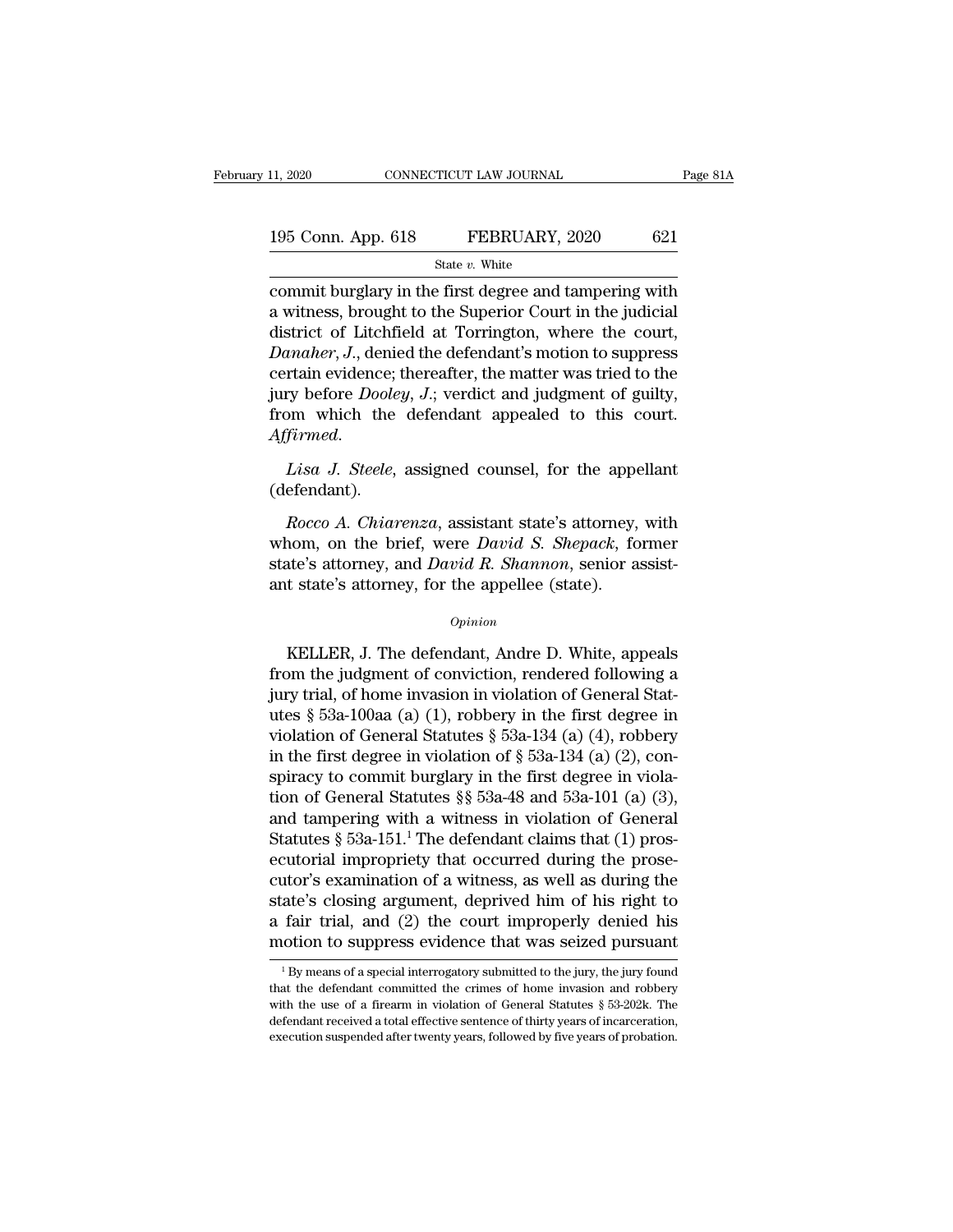|     | CONNECTICUT LAW JOURNAL                                                                                     | February 11, 2020  |
|-----|-------------------------------------------------------------------------------------------------------------|--------------------|
| 622 | FEBRUARY, 2020                                                                                              | 195 Conn. App. 618 |
|     | State v. White                                                                                              |                    |
|     | to a search warrant that was not supported by probable<br>cause. We affirm the judgment of the trial court. |                    |
|     | On the basis of the evidence presented at trial, the                                                        |                    |

**EXERUARY, 2020** 195 Conn. App. 618<br>
State v. White<br>
a search warrant that was not supported by probable<br>
use. We affirm the judgment of the trial court.<br>
On the basis of the evidence presented at trial, the<br>
ry reasonabl FEBRUARY, 2020 195 Conn. App. 618<br>  $\frac{\text{State } v. \text{ White}}{\text{to a search warrant that was not supported by probable}}$ <br>
cause. We affirm the judgment of the trial court.<br>
On the basis of the evidence presented at trial, the<br>
jury reasonably could have found the following fa State v. White<br>to a search warrant that was not supported by probable<br>cause. We affirm the judgment of the trial court.<br>On the basis of the evidence presented at trial, the<br>jury reasonably could have found the following f to a search warrant that was not supported by probable cause. We affirm the judgment of the trial court.<br>On the basis of the evidence presented at trial, the jury reasonably could have found the following facts.<br>Early in 2 to a search warrant that was not supported by probable<br>cause. We affirm the judgment of the trial court.<br>On the basis of the evidence presented at trial, the<br>jury reasonably could have found the following facts.<br>Early in 2 cause. We amirit the judgment of the trial court.<br>
On the basis of the evidence presented at trial, the<br>
jury reasonably could have found the following facts.<br>
Early in 2013, the defendant, Henry Le, and Trayvon<br>
Dunning w On the basis of the evidence presented at trial, the<br>jury reasonably could have found the following facts.<br>Early in 2013, the defendant, Henry Le, and Trayvon<br>Dunning were serving time as inmates at the same cor-<br>rectional jury reasonably could have found the following facts.<br>Early in 2013, the defendant, Henry Le, and Trayvon<br>Dunning were serving time as inmates at the same cor-<br>rectional facility. During this time, the three men agreed<br>to Early in 2013, the defendant, Henry Le, and Trayvon<br>Dunning were serving time as inmates at the same correctional facility. During this time, the three men agreed<br>to commit home invasions following their release from<br>priso Dunning were serving time as inmates at the same correctional facility. During this time, the three men agreed<br>to commit home invasions following their release from<br>prison.<sup>2</sup> Following the release of the defendant and Le, rectional facility. During this time, the three men agreed<br>to commit home invasions following their release from<br>prison.<sup>2</sup> Following the release of the defendant and Le,<br>Dunning was released on March 28, 2013. Thereafter, to commit home invasions following their release from<br>prison.<sup>2</sup> Following the release of the defendant and Le,<br>Dunning was released on March 28, 2013. Thereafter,<br>the defendant, Le, and Dunning refined their plan. The<br>men prison.<sup>2</sup> Following the release of the defendant and Le,<br>Dunning was released on March 28, 2013. Thereafter,<br>the defendant, Le, and Dunning refined their plan. The<br>men agreed that they would identify a suitable victim<br>in Dunning was released on March 28, 2013. Thereafter,<br>the defendant, Le, and Dunning refined their plan. The<br>men agreed that they would identify a suitable victim<br>in public, follow the victim home, and commit a robbery<br>at hi the defendan<br>men agreed i<br>in public, foll<br>at his or her 1<br>plan, in early<br>home improv<br>zip ties.<br>Late in the en agreed that they would identify a suitable victim<br>public, follow the victim home, and commit a robbery<br>his or her residence. In preparation to carry out their<br>an, in early April, 2013, they purchased items at a<br>me impro in public, follow the victim nome, and commit a robbery<br>at his or her residence. In preparation to carry out their<br>plan, in early April, 2013, they purchased items at a<br>home improvement store, including masks, gloves, and<br>

at fus or her residence. In preparation to carry out their<br>plan, in early April, 2013, they purchased items at a<br>home improvement store, including masks, gloves, and<br>zip ties.<br>Late in the day on April 7, 2013, Dunning was plan, in early April, 2013, they purchased items at a<br>home improvement store, including masks, gloves, and<br>zip ties.<br>Late in the day on April 7, 2013, Dunning was driving<br>an automobile on Interstate 84 in Hartford, and the nome improvement store, including masks, gloves, and<br>zip ties.<br>Late in the day on April 7, 2013, Dunning was driving<br>an automobile on Interstate 84 in Hartford, and the<br>defendant and Le were his passengers. The three men<br>o zip ties.<br>
Late in the day on April 7, 2013, Dunning was driving<br>
an automobile on Interstate 84 in Hartford, and the<br>
defendant and Le were his passengers. The three men<br>
observed the victim, Peter Brown, who was driving Late in the day on April 7, 2013, Dunning was driving<br>an automobile on Interstate 84 in Hartford, and the<br>defendant and Le were his passengers. The three men<br>observed the victim, Peter Brown, who was driving a<br>BMW sport ut an automobile on Interstate 84 in Hartford, and the<br>defendant and Le were his passengers. The three men<br>observed the victim, Peter Brown, who was driving a<br>BMW sport utility vehicle. The men decided to follow<br>the victim af defendant and Le were his passengers. The three men<br>observed the victim, Peter Brown, who was driving a<br>BMW sport utility vehicle. The men decided to follow<br>the victim after observing that he appeared to be alone,<br>that he observed the victim<br>BMW sport utility v<br>the victim after obse<br>that he was a white<br>he was driving an e<br>lowed the victim f<br>New Hartford. iat he was a white male in his forties or fifties, and<br>
2 was driving an expensive automobile. The men fol-<br>
wed the victim from Hartford to his residence in<br>
<sup>2</sup> Inseveral telephone conversations, the defendant made state he was driving an expensive automobile. The men followed the victim from Hartford to his residence in New Hartford.<br> $\frac{1}{2}$  In several telephone conversations, the defendant made statements while incarcerated that tende lowed the victim from Hartford to his residence in

motive the Vietnic Hold to the Testachce in New Hartford.<br>
<sup>2</sup> In several telephone conversations, the defendant made statements while<br>
incarcerated that tended to implicate him in the home invasion. Two months<br>
prior to h The defendant made statements while<br>  $\frac{1}{2}$  In several telephone conversations, the defendant made statements while<br>
pincarcerated that tended to implicate him in the home invasion. Two months<br>
prior to his release, th <sup>2</sup> In several telephone conversations, the defendant made statements while incarcerated that tended to implicate him in the home invasion. Two months prior to his release, the defendant had a telephone conversation with incarcerated that tended to implicate him in the home invasion. Two months prior to his release, the defendant had a telephone conversation with his mother in which they discussed financial matters. During the conversation from to his release, the defendant had a telephone conversation with his mother in which they discussed financial matters. During the conversation, the defendant stated, "I'm coming across a bunch of money when I get out, mother in which they discussed financial matters. During the conversation, the defendant stated, "I'm coming across a bunch of money when I get out, that's why I gotta get out." In a telephone conversation with Le that too the defendant stated, "I'm coming across a bunch of money when I get out, that's why I gotta get out." In a telephone conversation with Le that took place on March 23, 2013, the defendant referred to his imminent release f that's why I gotta get out." In a telephone conversation with Le that took<br>place on March 23, 2013, the defendant referred to his imminent release<br>from prison. He stated that Dunning was going to be "ready" and that he<br>wou place on March 23, 2013, the defendant referred to his imminent release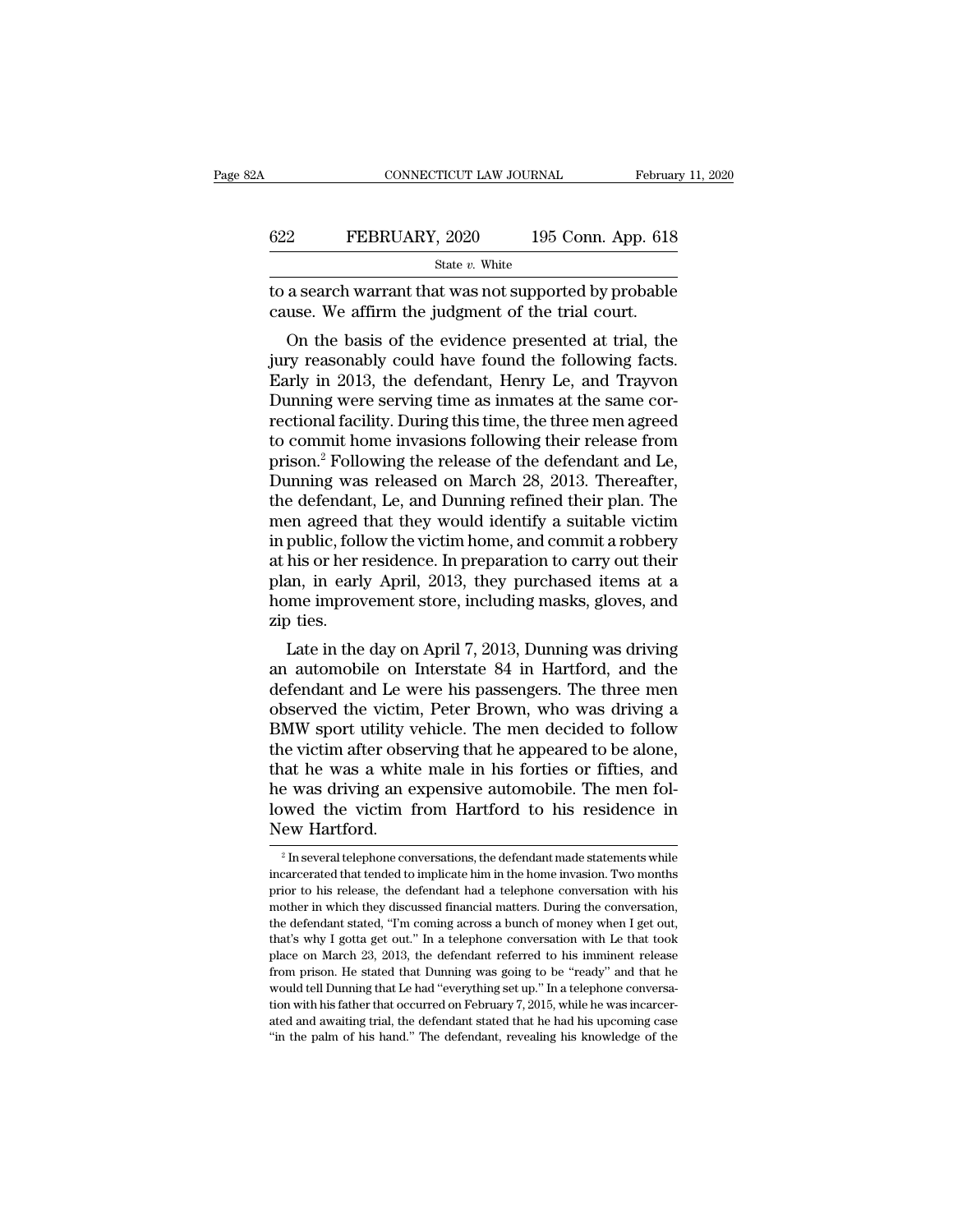| 11, 2020           | CONNECTICUT LAW JOURNAL |     | Page 83A |
|--------------------|-------------------------|-----|----------|
|                    |                         |     |          |
| 195 Conn. App. 618 | FEBRUARY, 2020          | 623 |          |
|                    | State $v$ . White       |     |          |

EXECT 2020 CONNECTICUT LAW JOURNAL Page 83A<br>
5 Conn. App. 618 FEBRUARY, 2020 623<br>
State v. White<br>
The victim arrived at his residence at approximately<br>
50 p.m. As the victim approached the back door of 195 Conn. App. 618 FEBRUARY, 2020 623<br>
State v. White<br>
The victim arrived at his residence at approximately<br>
11:30 p.m. As the victim approached the back door of<br>
his residence, the defendant, Le, and Dunning, all of<br>
whe 195 Conn. App. 618 FEBRUARY, 2020 623<br>
State v. White<br>
The victim arrived at his residence at approximately<br>
11:30 p.m. As the victim approached the back door of<br>
his residence, the defendant, Le, and Dunning, all of<br>
who 195 Conn. App. 618 FEBRUARY, 2020 623<br>
State v. White<br>
The victim arrived at his residence at approximately<br>
11:30 p.m. As the victim approached the back door of<br>
his residence, the defendant, Le, and Dunning, all of<br>
who State v. White<br>The victim arrived at his residence at approximately<br>11:30 p.m. As the victim approached the back door of<br>his residence, the defendant, Le, and Dunning, all of<br>whom had their faces concealed, confronted him The victim arrived at his residence at approximately<br>11:30 p.m. As the victim approached the back door of<br>his residence, the defendant, Le, and Dunning, all of<br>whom had their faces concealed, confronted him. The<br>victim wa The victim arrived at his residence at approximately<br>11:30 p.m. As the victim approached the back door of<br>his residence, the defendant, Le, and Dunning, all of<br>whom had their faces concealed, confronted him. The<br>victim was 11:30 p.m. As the victim approached the back door of<br>his residence, the defendant, Le, and Dunning, all of<br>whom had their faces concealed, confronted him. The<br>victim was approached first by two of the three men,<br>one of who his residence, the defendant, Le, and Dunning, all of<br>whom had their faces concealed, confronted him. The<br>victim was approached first by two of the three men,<br>one of whom was brandishing a gun. They ordered the<br>victim to p whom had their faces concealed, confronted him. The<br>victim was approached first by two of the three men,<br>one of whom was brandishing a gun. They ordered the<br>victim to put his "hands up." The third man, with his<br>face covere victim was approached first by two of the three men,<br>one of whom was brandishing a gun. They ordered the<br>victim to put his "hands up." The third man, with his<br>face covered, then approached the victim from his right<br>side. T one of whom was brandishing a gun. They ordered the<br>victim to put his "hands up." The third man, with his<br>face covered, then approached the victim from his right<br>side. The men ordered the victim to give them his wal-<br>let a victim to put his "hands up." The third man, with his<br>face covered, then approached the victim from his right<br>side. The men ordered the victim to give them his wal-<br>let and his cell phone. At gunpoint, the victim complied. face covered, then approached the victim from his right<br>side. The men ordered the victim to give them his wal-<br>let and his cell phone. At gunpoint, the victim complied.<br>The men then asked the victim whether anyone was<br>insi side. The men ordered the victim to give them his wallet and his cell phone. At gunpoint, the victim complied.<br>The men then asked the victim whether anyone was<br>inside his residence and whether he had a dog or<br>an alarm syst idence. side his residence and whether he had a dog or<br>alarm system. After the victim informed them that<br>body else was at home and that he did not have an<br>arm system, the men forced the victim inside his res-<br>ence.<br>For the next fo an alarm system. After the victim informed them that<br>nobody else was at home and that he did not have an<br>alarm system, the men forced the victim inside his res-<br>idence.<br>For the next forty-five to fifty minutes, the defenda

mobody else was at home and that he did not have an alarm system, the men forced the victim inside his residence.<br>For the next forty-five to fifty minutes, the defendant, Dunning, and Le confined the victim to a chair in h alarm system, the men forced the victim inside his residence.<br>For the next forty-five to fifty minutes, the defendant,<br>Dunning, and Le confined the victim to a chair in his<br>kitchen. They searched the contents of an overnig idence.<br>
For the next forty-five to fifty minutes, the defendant,<br>
Dunning, and Le confined the victim to a chair in his<br>
kitchen. They searched the contents of an overnight<br>
bag that the victim had been carrying. They rep For the next forty-five to fifty minutes, the defendant,<br>Dunning, and Le confined the victim to a chair in his<br>kitchen. They searched the contents of an overnight<br>bag that the victim had been carrying. They repeatedly<br>aske For the next forty-five to fifty minutes, the defendant,<br>Dunning, and Le confined the victim to a chair in his<br>kitchen. They searched the contents of an overnight<br>bag that the victim had been carrying. They repeatedly<br>aske Dunning, and Le confined the victim to a chair in his<br>kitchen. They searched the contents of an overnight<br>bag that the victim had been carrying. They repeatedly<br>asked the victim if he owned a safe, to which he replied,<br>no. kitchen. They searched the contents of an overnight<br>bag that the victim had been carrying. They repeatedly<br>asked the victim if he owned a safe, to which he replied,<br>no. They removed a credit card and an automatic teller<br>ma bag that the victim had been carrying. They repeatedly<br>asked the victim if he owned a safe, to which he replied,<br>no. They removed a credit card and an automatic teller<br>machine (ATM) card from his wallet. One of the men<br>dem asked the victim if he owned a safe, to which he replied,<br>no. They removed a credit card and an automatic teller<br>machine (ATM) card from his wallet. One of the men<br>demanded the victim's ATM card's pin number. The<br>victim re no. They removed a credit card and an automatic teller<br>machine (ATM) card from his wallet. One of the men<br>demanded the victim's ATM card's pin number. The<br>victim replied that he was only able to remember the<br>letters corres machine (ATM) card from his wallet. One of the men<br>demanded the victim's ATM card's pin number. The<br>victim replied that he was only able to remember the<br>letters corresponding to his pin number, but not the<br>number itself. B demanded the victim's ATM card's pin number. The<br>victim replied that he was only able to remember the<br>letters corresponding to his pin number, but not the<br>number itself. Because he was terrified by the circum-<br>stances, the victim replied that he was only able to remember the<br>letters corresponding to his pin number, but not the<br>number itself. Because he was terrified by the circum-<br>stances, the victim had difficulty converting the letters<br>int letters corresponding to his pin number, but not the<br>number itself. Because he was terrified by the circum-<br>stances, the victim had difficulty converting the letters<br>into a number. One of the men ripped a telephone off<br>the number itself. Because he was terrified by the circum-<br>stances, the victim had difficulty converting the letters<br>into a number. One of the men ripped a telephone off<br>the wall and demanded that he provide them with the<br>numb stances, the victim had difficulty converting the letters<br>into a number. One of the men ripped a telephone off<br>the wall and demanded that he provide them with the<br>number. After the victim provided the pin number, Le<br>demand number. After the victim provided the pin number, Le<br>demanded the keys to the victim's automobile, asked<br>him where the nearest ATM was located, and left the<br>residence. Le returned to the victim's residence a short<br>crime, a residence. Le returned to the victim's residence a short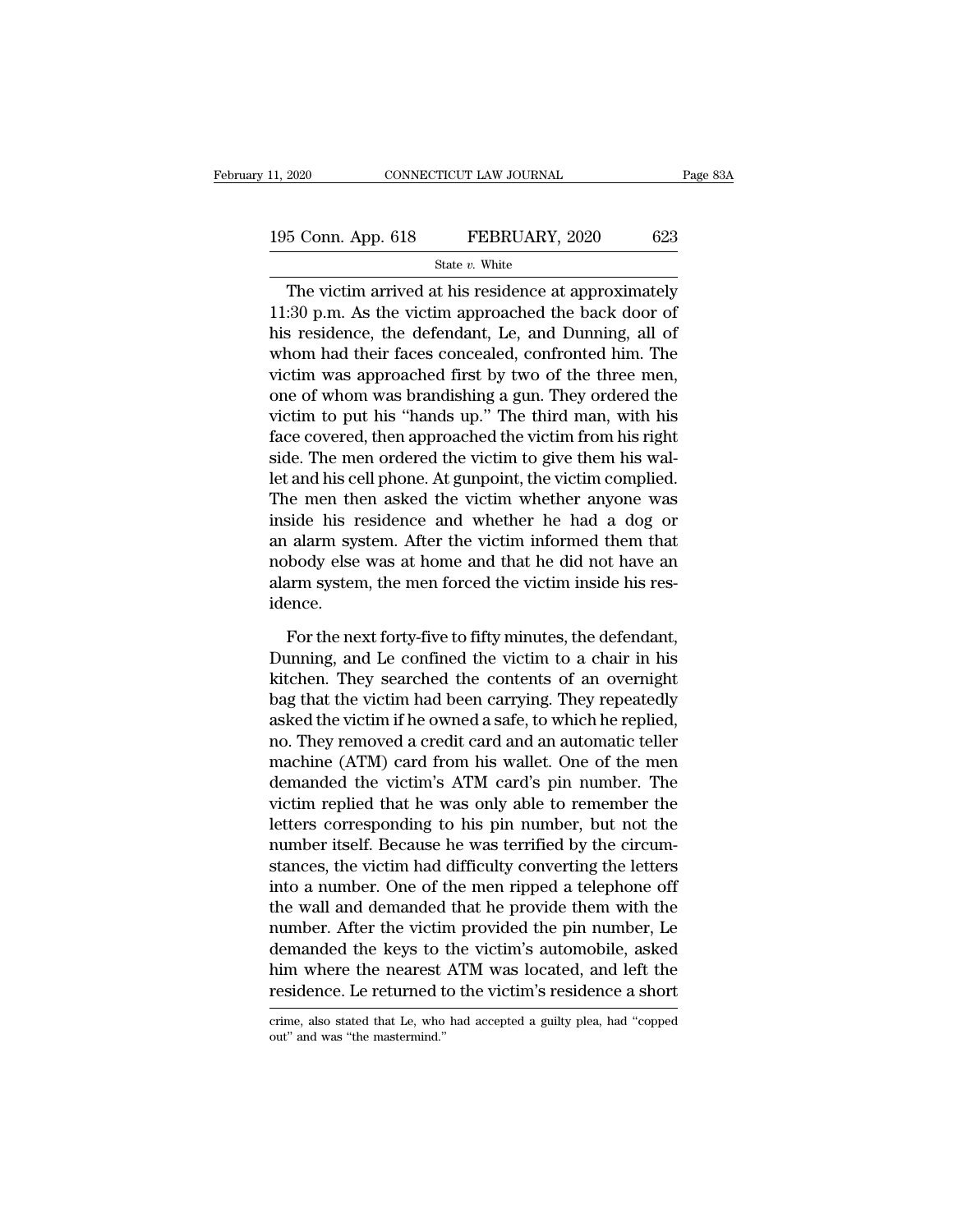|     | CONNECTICUT LAW JOURNAL                                                                                             | February 11, 2020  |
|-----|---------------------------------------------------------------------------------------------------------------------|--------------------|
| 624 | FEBRUARY, 2020                                                                                                      | 195 Conn. App. 618 |
|     | State v. White                                                                                                      |                    |
|     | time later after having withdrawn funds from the vic-<br>tim's bank account at an ATM in New Hartford. <sup>3</sup> |                    |
|     | While one of the three men held the victim at gunpoint                                                              |                    |

FEBRUARY, 2020 195 Conn. App. 618<br>
State v. White<br>
me later after having withdrawn funds from the vic-<br>
n's bank account at an ATM in New Hartford.<sup>3</sup><br>
While one of the three men held the victim at gunpoint<br>
his kitchen, 624 FEBRUARY, 2020 195 Conn. App. 618<br>
state v. White<br>
time later after having withdrawn funds from the vic-<br>
tim's bank account at an ATM in New Hartford.<sup>3</sup><br>
While one of the three men held the victim at gunpoint<br>
in hi State v. White<br>
time later after having withdrawn funds from the vic-<br>
tim's bank account at an ATM in New Hartford.<sup>3</sup><br>
While one of the three men held the victim at gunpoint<br>
in his kitchen, they each took turns ransack time later after having withdrawn funds from the victim's bank account at an ATM in New Hartford.<sup>3</sup><br>While one of the three men held the victim at gunpoint<br>in his kitchen, they each took turns ransacking every<br>room of his time later arter naving withdrawn runds from the victim's bank account at an ATM in New Hartford.<sup>3</sup><br>While one of the three men held the victim at gunpoint<br>in his kitchen, they each took turns ransacking every<br>room of his Um s bank account at an ATM in New Hartford."<br>While one of the three men held the victim at gunpoint<br>in his kitchen, they each took turns ransacking every<br>room of his residence in search of valuables. The men<br>brought vario While one of the three men held the victim at gunpoint<br>in his kitchen, they each took turns ransacking every<br>room of his residence in search of valuables. The men<br>brought various items to the kitchen. Thereafter, Dun-<br>ning in his kitchen, they each took turns ransacking every<br>room of his residence in search of valuables. The men<br>brought various items to the kitchen. Thereafter, Dun-<br>ning parked his automobile in the victim's driveway.<br>While room of his residence in search of valuables. The men<br>brought various items to the kitchen. Thereafter, Dun-<br>ning parked his automobile in the victim's driveway.<br>While the victim continued to be held at gunpoint, as<br>he had brought various items to the kitchen. Thereafter, Dunning parked his automobile in the victim's driveway.<br>While the victim continued to be held at gunpoint, as<br>he had been throughout the entire incident, the men<br>carried se ning parked his automobile in the victim's driveway.<br>While the victim continued to be held at gunpoint, as<br>he had been throughout the entire incident, the men<br>carried several of the victim's possessions to Dunning's<br>autom While the victim continued to be held at gunpoint, as<br>he had been throughout the entire incident, the men<br>carried several of the victim's possessions to Dunning's<br>automobile. Among the possessions removed from the<br>residen he had been throughout the entire incident, the men<br>carried several of the victim's possessions to Dunning's<br>automobile. Among the possessions removed from the<br>residence were an overnight bag, two long rifles, a box<br>of sh rried several of the victim s possessions to Duming s<br>tomobile. Among the possessions removed from the<br>sidence were an overnight bag, two long rifles, a box<br>shotgun shells,<sup>4</sup> camera equipment, a gold watch, a<br>otop compute automobile. Among the possessions removed from the<br>residence were an overnight bag, two long rifles, a box<br>of shotgun shells,<sup>4</sup> camera equipment, a gold watch, a<br>laptop computer, a hunting knife, and a large vase that<br>co

of shotgun shells,<sup>4</sup> camera equipment, a gold watch, a laptop computer, a hunting knife, and a large vase that contained approximately \$75 in coins.<sup>5</sup><br>After the victim was ordered to turn around, the defendant, Le, and of shotgun shells,<sup>2</sup> camera equipment, a gold watch, a<br>laptop computer, a hunting knife, and a large vase that<br>contained approximately \$75 in coins.<sup>5</sup><br>After the victim was ordered to turn around, the<br>defendant, Le, and After the victim was ordered to turn around, the efendant, Le, and Dunning exited the residence. They een quickly fled from the scene in Dunning's auto-<br>cobile.<sup>6</sup> The victim went to his neighbor's residence to  $\frac{3}{2}$  A defendant, Le, and Dunning exited the residence. They<br>then quickly fled from the scene in Dunning's auto-<br>mobile.<sup>6</sup> The victim went to his neighbor's residence to<br><sup>3</sup> Approximately one hour after the defendant, Le, and Du

Let m's credit card at a supermarket in East Hartford.<br>
<sup>4</sup> The shotgun shells, as well as a black ski mask, were discovered in the defendant's bedroom and seized by the police during a subsequent search of his residence The shotgun shells, as well as a black ski mask, were discovered in the defendant's bedroom and seized by the police during a subsequent search of his residence in East Hartford.<br>
<sup>5</sup> Surveillance video from a supermarket defendant's belroom and seized by the police during a subsequent search<br>of his residence in East Hartford.<br><sup>5</sup> Surveillance video from a supermarket in East Hartford showed that,<br>during the morning of April 8, 2013, the de of his residence in East Hartford.<br>
<sup>5</sup> Surveillance video from a supermarket in East Hartford showed that,<br>
during the morning of April 8, 2013, the defendant, who was accompanied<br>
by Le, deposited approximately \$68 in a <sup>5</sup> Surveillance video from a supermarket in East Hartford showed that, during the morning of April 8, 2013, the defendant, who was accompanied by Le, deposited approximately  $$68$  in a coin exchange machine, resulting in during the morning of April 8, 2013, the defendant, who was accompanied by Le, deposited approximately \$68 in a coin exchange machine, resulting in a receipt in the amount of \$62.01. During the police investigation of this by Le, deposited approximately \$68 in a coin exchange machine, resulting<br>in a receipt in the amount of \$62.01. During the police investigation of this<br>case and police questioning of the defendant, the defendant initially " the defendant of \$62.01. During the police investigation of this case and police questioning of the defendant, the defendant initially "denied hanging out" with Le and told police investigators that he was not at the supe the supermarket with Le and told police investigators that he was not at the supermarket with Le and told police investigators that he was not at the supermarket with Le on April 8, 2013. After the police told the defendan hanging out" with Le and told police investigators that he was not at the supermarket with Le on April 8, 2013. After the police told the defendant that witnesses had identified him as being at the supermarket at that time supermarket with Le on April 8, 2013. After the police told the defendant that witnesses had identified him as being at the supermarket at that time, the defendant told the police that, at Le's request, he had accompanied

then quickly fled from the scene in Dunning's auto-<br>mobile.<sup>6</sup> The victim went to his neighbor's residence to<br><sup>3</sup> Approximately one hour after the defendant, Le, and Dunning left the<br>crime scene, Dunning used the victim's mobile.<sup>6</sup> The victim went to his neighbor's residence to<br><sup>3</sup> Approximately one hour after the defendant, Le, and Dunning left the<br>crime scene, Dunning used the victim's ATM card at an ATM in Hartford.<br>At 2:20 a.m., on Ap **EXECUTE ANDEXECUTE IN EXECUTE WELL LO THE SET ALL AND THE SUPER CONSTANDING THE SUPER SUPPOSE THE SUPPOSE OF A ALL 2:20 a.m., on April 8, 2013, one of the perpetrators used the victim's credit card at a gas station in Ma** <sup>3</sup> Approximately one hour after the defendant, Le, and Dunning left the crime scene, Dunning used the victim's ATM card at an ATM in Hartford. At 2:20 a.m., on April 8, 2013, one of the perpetrators used the victim's cre At 2:20 a.m., on April 8, 2013, one of the perpetrators used the victim's credit card at a gas station in Manchester. Later in the morning of April 8, 2013, Le, who was accompanied by the defendant, attempted to use the vi of the cardit card at a gas station in Manchester. Later in the morning of April 8, 2013, Le, who was accompanied by the defendant, attempted to use the victim's credit card at a supermarket in East Hartford.<br>
<sup>4</sup> The shot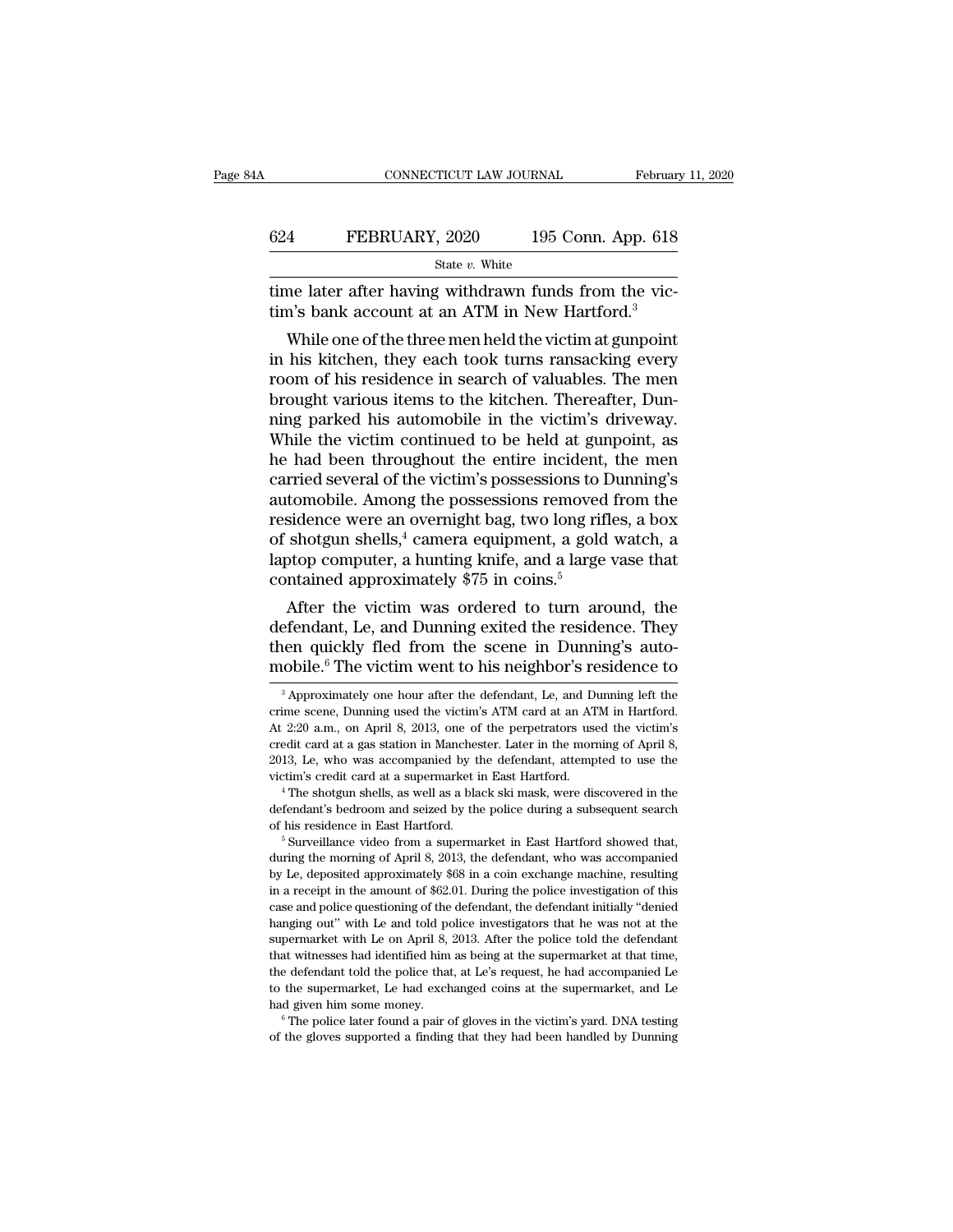| 11, 2020           | CONNECTICUT LAW JOURNAL |     | Page 85A |
|--------------------|-------------------------|-----|----------|
|                    |                         |     |          |
| 195 Conn. App. 618 | FEBRUARY, 2020          | 625 |          |
|                    | State $v$ . White       |     |          |

request help. The victim's neighbor called 911, and the police arrived on the scene quickly thereafter. 195 Conn. App. 618 FEBRUARY, 2020 6<br>
State v. White<br>
request help. The victim's neighbor called 911, and the scene quickly thereafter.<br>
Following the defendant's arrest and while he w

 $\frac{5 \text{ Conn. App. 618}}{\text{State } v. \text{ White}}$ <br>
State v. White<br>
quest help. The victim's neighbor called 911, and the<br>
lice arrived on the scene quickly thereafter.<br>
Following the defendant's arrest and while he was<br>
vaiting trial on the 195 Conn. App. 618 FEBRUARY, 2020 625<br>
State v. White<br>
request help. The victim's neighbor called 911, and the<br>
police arrived on the scene quickly thereafter.<br>
Following the defendant's arrest and while he was<br>
awaiting State v. White<br>
request help. The victim's neighbor called 911, and the<br>
police arrived on the scene quickly thereafter.<br>
Following the defendant's arrest and while he was<br>
awaiting trial on the charges at issue in the pr request help. The victim's neighbor called 911, and the<br>police arrived on the scene quickly thereafter.<br>Following the defendant's arrest and while he was<br>awaiting trial on the charges at issue in the present<br>appeal, he had police arrived on the scene quickly thereafter.<br>Following the defendant's arrest and while he was<br>awaiting trial on the charges at issue in the present<br>appeal, he had conversations with others in an attempt<br>to persuade Dun Following the defendant's arrest and while he was<br>awaiting trial on the charges at issue in the present<br>appeal, he had conversations with others in an attempt<br>to persuade Dunning not to testify against him. During<br>a record Following the defendant's arrest and while he was<br>awaiting trial on the charges at issue in the present<br>appeal, he had conversations with others in an attempt<br>to persuade Dunning not to testify against him. During<br>a record awaiting trial on the charges at issue in the present<br>appeal, he had conversations with others in an attempt<br>to persuade Dunning not to testify against him. During<br>a recorded telephone conversation with the mother of<br>Dunni appeal, he had conversations with others in an attempt<br>to persuade Dunning not to testify against him. During<br>a recorded telephone conversation with the mother of<br>Dunning's child, a person who was identified at trial as<br>"J to persuade Dunning not to testify against him. During<br>a recorded telephone conversation with the mother of<br>Dunning's child, a person who was identified at trial as<br>"Jasmine," the defendant explained that Dunning had<br>provi a recorded telephone conversation with the mother of<br>Dunning's child, a person who was identified at trial as<br>"Jasmine," the defendant explained that Dunning had<br>provided the police with a statement that implicated<br>him. Th Dunning's child, a person who was identified at trial as<br>"Jasmine," the defendant explained that Dunning had<br>provided the police with a statement that implicated<br>him. The defendant asked Jasmine to pressure Dun-<br>ning not t "Jasmine," the defendant explained that Dunning had<br>provided the police with a statement that implicated<br>him. The defendant asked Jasmine to pressure Dun-<br>ning not to testify, stating that Jasmine "don't like no<br> $\ldots$  sni provided the police with a statement that implicated<br>him. The defendant asked Jasmine to pressure Dun-<br>ning not to testify, stating that Jasmine "don't like no<br>... snitches." He asked Jasmine to tell Dunning that<br>testifyin him. The defendant asked Jasmine to pressure Dunning not to testify, stating that Jasmine "don't like no  $\ldots$  snitches." He asked Jasmine to tell Dunning that testifying against the defendant would harm his relationship ming not to testify, stating<br>  $\ldots$  snitches." He asked<br>
testifying against the defectionship with her. He caut<br>
ning know that he called<br>
ning knew about the call<br>
court and tell them."<br>
The next day, the defen stifying against the defendant would harm his rela-<br>onship with her. He cautioned Jasmine not to let Dun-<br>ng know that he called her and stated that, if Dun-<br>ng knew about the call, he would "go back to the<br>urt and tell th tionship with her. He cautioned Jasmine not to let Dunning know that he called her and stated that, if Dunning knew about the call, he would "go back to the court and tell them."<br>The next day, the defendant attempted to sp

ming know that he called her and stated that, if Dunning knew about the call, he would "go back to the court and tell them."<br>The next day, the defendant attempted to speak with Jasmine a second time. Instead, he reached he ning knew about the call, he would "go back to the<br>court and tell them."<br>The next day, the defendant attempted to speak with<br>Jasmine a second time. Instead, he reached her boy-<br>friend by telephone, and Jasmine's boyfriend ourt and tell them."<br>The next day, the defendant attempted to speak with<br>Jasmine'a second time. Instead, he reached her boy-<br>friend by telephone, and Jasmine's boyfriend did not<br>permit the defendant to speak directly with The next day, the defendant attempted to speak with<br>Jasmine a second time. Instead, he reached her boy-<br>friend by telephone, and Jasmine's boyfriend did not<br>permit the defendant to speak directly with her. The<br>defendant to The next day, the defendant attempted to speak with<br>Jasmine a second time. Instead, he reached her boy-<br>friend by telephone, and Jasmine's boyfriend did not<br>permit the defendant to speak directly with her. The<br>defendant to Jasmine a second time. Instead, he reached her boy-<br>friend by telephone, and Jasmine's boyfriend did not<br>permit the defendant to speak directly with her. The<br>defendant told Jasmine's boyfriend that it was foolish<br>for Dunni friend by telephone, and Jasmine's boyfriend did not<br>permit the defendant to speak directly with her. The<br>defendant told Jasmine's boyfriend that it was foolish<br>for Dunning to cooperate with the prosecution and that<br>he wan permit the defendant to speak directly with her. The defendant told Jasmine's boyfriend that it was foolish for Dunning to cooperate with the prosecution and that he wanted Jasmine to prevent Dunning from testifying. He st defendant told Jasmine's boyfriend that it was foolish<br>for Dunning to cooperate with the prosecution and that<br>he wanted Jasmine to prevent Dunning from testifying.<br>He stated that the "best bet [was for Dunning] to not<br>test for Dunning to cooperate with the prosecution and that<br>he wanted Jasmine to prevent Dunning from testifying.<br>He stated that the "best bet [was for Dunning] to not<br>testify at all." He explained that if Dunning invoked his<br>f he wanted Jasmine to prevent Dunning from testifying.<br>He stated that the "best bet [was for Dunning] to not<br>testify at all." He explained that if Dunning invoked his<br>fifth amendment privilege against self-incrimina-<br>tion, He stated that the "best bet [was for Dunning] to not<br>testify at all." He explained that if Dunning invoked his<br>fifth amendment privilege against self-incrimina-<br>tion, then "they can't do shit to him." The defendant<br>also s testify at all." He explained that if Dunning invoked his<br>fifth amendment privilege against self-incrimina-<br>tion, then "they can't do shit to him." The defendant<br>also stated that he would be offered a favorable plea<br>deal i and the defendant is brother, with whom the defendant resided at the time of the events underlying to save [Dunning] from getting and the defendant's brother, with whom the defendant resided at the time of the events under deal if Dunning refused to testify. The defendant stated<br>that he could have people "put hands on" Dunning,<br>but he was "just trying to save [Dunning] from getting<br>and the defendant's brother, with whom the defendant resided that he could have people "put hands<br>but he was "just trying to save [Dunning<br>and the defendant's brother, with whom the defendant<br>the events underlying this appeal. Prior to the home in<br>purchased the gloves and provided t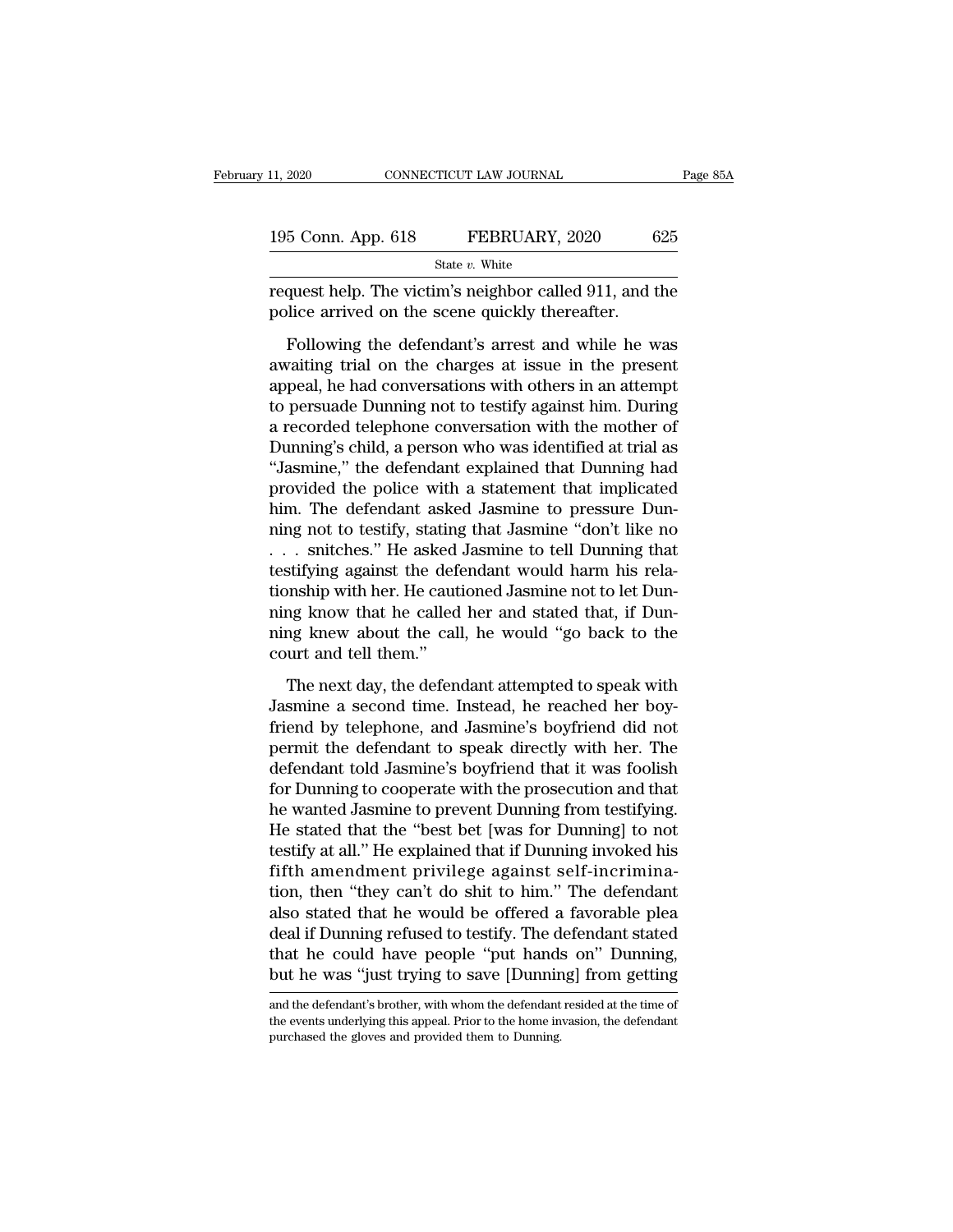|     | CONNECTICUT LAW JOURNAL |                    | February 11, 2020 |
|-----|-------------------------|--------------------|-------------------|
| 626 | FEBRUARY, 2020          | 195 Conn. App. 618 |                   |
|     | State $v$ . White       |                    |                   |

CONNECTICUT LAW JOURNAL February 11, 2020<br>
FEBRUARY, 2020 195 Conn. App. 618<br>
State v. White<br>
touched . . . [as he was] not trying to go that route<br>
. . . . . "7 Dunning testified on behalf of the state at trial. 626 FEBRUARY, 2020 195 Conn. App. 618<br>
State v. White<br>
touched . . . [as he was] not trying to go that route<br>
. . . . ."<sup>7</sup> Dunning testified on behalf of the state at trial.<br>
Additional facts will be set forth as necessa Additional facts will be set forth as necessary. First, the defendant claims that prosecutorial impro-<br>integral in the defendant claims that prosecutorial impro-<br>integral impro-<br>integral impro-<br>integral impro-<br>integral impro-<br>integral impro-<br>integral impro-<br>integral imp

I

provided during testified on behalf of the state at trial.<br>
Additional facts will be set forth as necessary.<br>  $I$ <br>
First, the defendant claims that prosecutorial impropriety that occurred during the state's examination of . . . . ." Dunning testified on behalf of the state at trial.<br>Additional facts will be set forth as necessary.<br>I<br>First, the defendant claims that prosecutorial impro-<br>priety that occurred during the state's examination of<br> Additional facts will be set forth as necessary.<br>
I<br>
First, the defendant claims that prosecutorial impro-<br>
priety that occurred during the state's examination of<br>
Dunning, as well as during the state's closing argument,<br> I<br>First, the defendant claims that prosecutorial impro-<br>iety that occurred during the state's examination of<br>inning, as well as during the state's closing argument,<br>prived him of his right to a fair trial. We disagree.<br>The First, the defendant claims that prosecutorial impro-<br>priety that occurred during the state's examination of<br>Dunning, as well as during the state's closing argument,<br>deprived him of his right to a fair trial. We disagree.<br>

The, the deterministic chains and proceeds in inpropriety that occurred during the state's examination of Dunning, as well as during the state's closing argument, deprived him of his right to a fair trial. We disagree.<br>The pricty and occurred daring the state's chammation of<br>Dunning, as well as during the state's closing argument,<br>deprived him of his right to a fair trial. We disagree.<br>The defendant's unpreserved claim<sup>8</sup> focuses on the<br>pros Duning, as wen as during the state 5 closing argument,<br>deprived him of his right to a fair trial. We disagree.<br>The defendant's unpreserved claim<sup>8</sup> focuses on the<br>prosecutor's examination of Dunning, as well as argu-<br>ments The defendant's unpreserved claim<sup>8</sup> focuses on the<br>prosecutor's examination of Dunning, as well as argu-<br>ments made by the prosecutor during the state's rebut-<br>tal closing argument. With respect to the examination<br>of Dunn The defendant's unpreserved claim<sup>8</sup> focuses on the<br>prosecutor's examination of Dunning, as well as argu-<br>ments made by the prosecutor during the state's rebut-<br>tal closing argument. With respect to the examination<br>of Dunn prosecutor's examination of Dunning, as well as arguments made by the prosecutor during the state's rebuttal closing argument. With respect to the examination of Dunning during trial, the following additional facts are rel ments made by the prosecutor during the state's rebuttal closing argument. With respect to the examination of Dunning during trial, the following additional facts are relevant to the present claim. Dunning was called as a tal closing argument. With respect to the examination<br>of Dunning during trial, the following additional facts<br>are relevant to the present claim. Dunning was called as<br>a witness by the state during its case-in-chief. Dunnin of Dunning during trial, the following additional facts<br>are relevant to the present claim. Dunning was called as<br>a witness by the state during its case-in-chief. Dunning<br>appeared in prison garb and, at the very beginning o are relevant to the present claim. Dunning was called as<br>a witness by the state during its case-in-chief. Dunning<br>appeared in prison garb and, at the very beginning of<br>his direct examination by the state, the prosecutor el a witness by the state during its case-in-chief. Dunning<br>appeared in prison garb and, at the very beginning of<br>his direct examination by the state, the prosecutor elic-<br>ited testimony that he was incarcerated as a result o appeared in prison garb and, at the very beginning of<br>his direct examination by the state, the prosecutor elic-<br>ited testimony that he was incarcerated as a result of<br>the role he played in the incident giving rise to the<br>c his direct examination by the state, the prosecutor elicited testimony that he was incarcerated as a result of<br>the role he played in the incident giving rise to the<br>charges that were brought against the defendant,<br>namely, ited testimony that he was incarcerated as a result of<br>the role he played in the incident giving rise to the<br>charges that were brought against the defendant,<br>namely, the 2013 home invasion that occurred in New<br>Hartford. Du the role he played in the incident giving rise to the charges that were brought against the defendant, namely, the 2013 home invasion that occurred in New Hartford. During his testimony, he stated that he had entered into charges that were brought against the defendant,<br>namely, the 2013 home invasion that occurred in New<br>Hartford. During his testimony, he stated that he had<br>entered into a plea agreement with the state pursuant<br>to which he p namely, the 2013 home invasion that occurred in New<br>Hartford. During his testimony, he stated that he had<br>entered into a plea agreement with the state pursuant<br>to which he pleaded guilty to a single criminal offense—<br>burgl Hartford. During his testimony, he stated that he had<br>entered into a plea agreement with the state pursuant<br>to which he pleaded guilty to a single criminal offense—<br>burglary in the first degree—and he agreed to testify<br>in In the first degree—and he agreed to testify<br>
I the defendant's case in exchange for a sentence of<br>
Etween seven to nine years of imprisonment. Dunning<br>
stified that, at the time of the defendant's trial, he<br>
Tonald Lavery in the defendant's case in exchange for a sentence of between seven to nine years of imprisonment. Dunning testified that, at the time of the defendant's trial, he  $\frac{1}{\pi}$  bonald Lavery, a correctional officer, testifi

Experiment because of the defendant's trial, he<br>
Tonald Lavery, a correctional officer, testified that the phrase "putting<br>
hands [on]" is synonymous with assault.<br>
<sup>8</sup> Although the defendant did not raise this claim befor <sup>7</sup> Donald Lavery, a correctional officer, testified that the phrase "putting hands [on]" is synonymous with assault. <sup>8</sup> Although the defendant did not raise this claim before the trial court, we may review it because, " <sup>7</sup> Donald Lavery, a correctional officer, testified that the phrase "putting hands [on]" is synonymous with assault.<br><sup>8</sup> Although the defendant did not raise this claim before the trial court, we may review it because, " hands [on]" is synonymous with assault.<br>
<sup>8</sup> Although the defendant did not raise this claim before the trial court,<br>
we may review it because, "under settled law, a defendant who fails to<br>
preserve claims of prosecutorial <sup>a</sup> Although the defendant did not raise this claim before the trial court, we may review it because, "under settled law, a defendant who fails to preserve claims of prosecutorial [impropriety] need not seek to prevail und *State* v. *Paynesis* we may review it because, "under settled law, a deference claims of prosecutorial [impropriety] need not sthe specific requirements of *State* v. *Golding*, 213 Con A.2d 823 (1989), and, similarly, it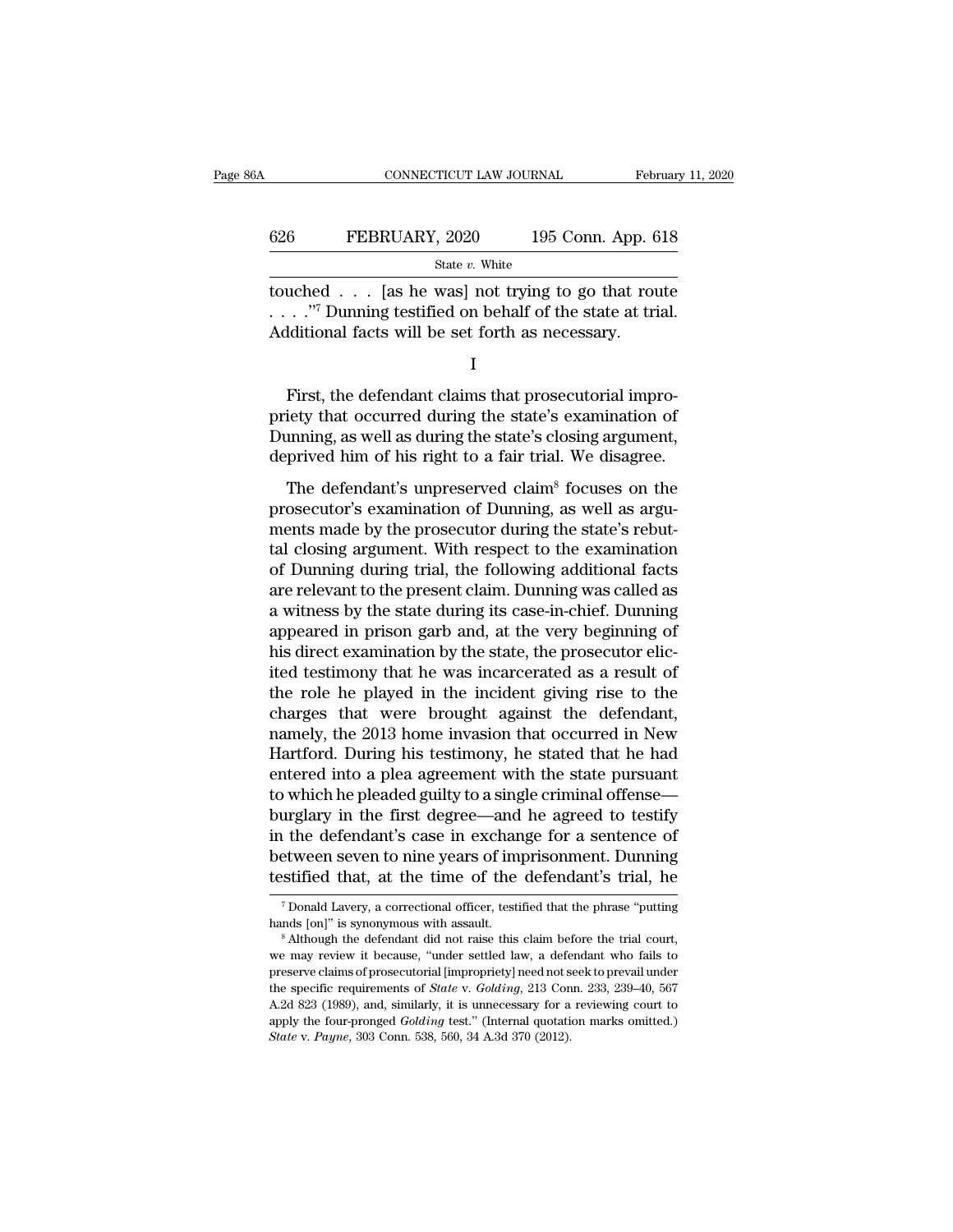| 11, 2020           | CONNECTICUT LAW JOURNAL | Page 87A |
|--------------------|-------------------------|----------|
| 195 Conn. App. 618 | FEBRUARY, 2020          | 627      |
|                    | State $v$ . White       |          |

EXERCIAN SOURNAL Page 871<br>
195 Conn. App. 618 FEBRUARY, 2020 627<br>
State v. White<br>
was awaiting sentencing. Without objection, a copy of<br>
the written plea agreement was admitted into evidence<br>
and road aloud by the courtroo 195 Conn. App. 618 FEBRUARY, 2020 627<br>
State v. White<br>
was awaiting sentencing. Without objection, a copy of<br>
the written plea agreement was admitted into evidence<br>
and read aloud by the courtroom clerk in the presence<br>
o 195 Conn. App. 618 FEBRUARY, 2020 627<br>
State v. White<br>
was awaiting sentencing. Without objection, a copy of<br>
the written plea agreement was admitted into evidence<br>
and read aloud by the courtroom clerk in the presence<br>
o 195 Conn. App. 618 FEBRUARY, 2020 627<br>
State  $v$ . White<br>
was awaiting sentencing. Without objection, a copy of<br>
the written plea agreement was admitted into evidence<br>
and read aloud by the courtroom clerk in the presence<br> State v. White<br>
was awaiting sentencing. Without objection, a copy of<br>
the written plea agreement was admitted into evidence<br>
and read aloud by the courtroom clerk in the presence<br>
of the jury. In relevant part, it stated state v. White<br>was awaiting sentencing. Without objection, a copy of<br>the written plea agreement was admitted into evidence<br>and read aloud by the courtroom clerk in the presence<br>of the jury. In relevant part, it stated tha was awaiting sentencing. Without objection, a copy of<br>the written plea agreement was admitted into evidence<br>and read aloud by the courtroom clerk in the presence<br>of the jury. In relevant part, it stated that "the ultimate<br> the written plea agreement was admitted into evidence<br>and read aloud by the courtroom clerk in the presence<br>of the jury. In relevant part, it stated that "the ultimate<br>decision regarding the sentence [Dunning] receives wil d read aloud by the courtroom clerk in the presence<br>the jury. In relevant part, it stated that "the ultimate<br>cision regarding the sentence [Dunning] receives will<br>made by the sentencing judge, the Honorable Kari<br>poley, aft or the jury. In relevant part, it stated that the ultimate<br>decision regarding the sentence [Dunning] receives will<br>be made by the sentencing judge, the Honorable Kari<br>Dooley, after consideration of the credibility of his t

decision regarding the sentence [Dunning] receives will<br>be made by the sentencing judge, the Honorable Kari<br>Dooley, after consideration of the credibility of his tes-<br>timony" at the defendant's trial, as well as other fact be made by the sentencing judge, the Honorable Karl<br>Dooley, after consideration of the credibility of his tes-<br>timony" at the defendant's trial, as well as other factors.<br>Thereafter, during the state's case-in-chief, Dunni Dooley, after consideration of the credibility of his tes-<br>timony" at the defendant's trial, as well as other factors.<br>Thereafter, during the state's case-in-chief, Dunning<br>testified about the events leading up to and incl the unity of their plan by purchasing itoms at a homomorphic formulation of their plan by the defendant and Le<br>their field about the events leading up to and including<br>the home invasion. In relevant part, he testified that Thereafter, during the state's case-in-chief, Dunning<br>testified about the events leading up to and including<br>the home invasion. In relevant part, he testified that<br>while he was incarcerated with the defendant and Le,<br>the testified about the events leading up to and including<br>the home invasion. In relevant part, he testified that<br>while he was incarcerated with the defendant and Le,<br>the three men planned to commit home invasions fol-<br>lowing the home invasion. In relevant part, he testified that<br>while he was incarcerated with the defendant and Le,<br>the three men planned to commit home invasions fol-<br>lowing their release. Shortly after Dunning was released<br>on Ma while he was incarcerated with the defendant and Le,<br>the three men planned to commit home invasions fol-<br>lowing their release. Shortly after Dunning was released<br>on March 28, 2013, he, the defendant, and Le prepared<br>to car the three men planned to commit home invasions following their release. Shortly after Dunning was released<br>on March 28, 2013, he, the defendant, and Le prepared<br>to carry out their plan by purchasing items at a home<br>improve lowing their release. Shortly after Dunning was released<br>on March 28, 2013, he, the defendant, and Le prepared<br>to carry out their plan by purchasing items at a home<br>improvement store. On April 7, 2013, accompanied by<br>the d on March 28, 2013, he, the defendant, and Le prepared<br>to carry out their plan by purchasing items at a home<br>improvement store. On April 7, 2013, accompanied by<br>the defendant and Le as his passengers, Dunning drove<br>behind t to carry out their plan by purchasing items at a home<br>improvement store. On April 7, 2013, accompanied by<br>the defendant and Le as his passengers, Dunning drove<br>behind the victim, following him to his residence in<br>New Hartf improvement store. On April 7, 2013, accompanied by<br>the defendant and Le as his passengers, Dunning drove<br>behind the victim, following him to his residence in<br>New Hartford. Dunning testified that when he arrived<br>at the vic the defendant and Le as his passengers, Dunning drove<br>behind the victim, following him to his residence in<br>New Hartford. Dunning testified that when he arrived<br>at the victim's residence, "we all jumped out . . . got<br>on [th behind the victim, following him to his residence in<br>New Hartford. Dunning testified that when he arrived<br>at the victim's residence, "we all jumped out  $\ldots$  got<br>on [the victim's] porch, searched his pockets, got his<br>stuf New Hartford. Dunning testified that when he arrived<br>at the victim's residence, "we all jumped out  $\ldots$  got<br>on [the victim's] porch, searched his pockets, got his<br>stuff, I opened his door, got him inside, sat him down<br>an at the victim's residence, "we all jumped out . . . got<br>on [the victim's] porch, searched his pockets, got his<br>stuff, I opened his door, got him inside, sat him down<br>and we all just searched the house for his stuff." He<br>s on [the victim's] porch, searched his pockets, got his<br>stuff, I opened his door, got him inside, sat him down<br>and we all just searched the house for his stuff." He<br>stated that, while the victim was held at gunpoint for<br>app stuff, I opened his door, got him inside, sat him down<br>and we all just searched the house for his stuff." He<br>stated that, while the victim was held at gunpoint for<br>approximately forty-five minutes to one hour, he, the<br>defe and we all just searched the house for his stuff." He<br>stated that, while the victim was held at gunpoint for<br>approximately forty-five minutes to one hour, he, the<br>defendant, and Le searched the residence for valua-<br>bles.<sup>9</sup> stated that, while the victim was held at gunpoint for<br>approximately forty-five minutes to one hour, he, the<br>defendant, and Le searched the residence for valua-<br>bles.<sup>9</sup> During this period of time, Le left briefly to visit approximately forty-five minutes to one hour, he, the<br>defendant, and Le searched the residence for valua-<br>bles.<sup>9</sup> During this period of time, Le left briefly to visit an<br>ATM for the purpose of withdrawing money by means<br>o defendant, and Le searched the residence for valua-<br>bles.<sup>9</sup> During this period of time, Le left briefly to visit an<br>ATM for the purpose of withdrawing money by means<br>of the victim's card. Dunning testified that after many bles.<sup>9</sup> During<br>ATM for the<br>of the victim<br>of the victim<br>equipment, v<br>bile, he drov<br>and Le. f the victim's possessions, including guns and camera<br>quipment, were placed into the trunk of his automo-<br>ile, he drove away from the scene with the defendant<br>and Le.<br><sup>9</sup> Initially, Dunning testified that he alone held the equipment, were placed into the trunk of his automobile, he drove away from the scene with the defendant and Le.<br><sup>9</sup> Initially, Dunning testified that he alone held the victim at gunpoint during the home invasion. Later, h

bile, he drove away from the scene with the defendant and Le.<br>
<sup>9</sup> Initially, Dunning testified that he alone held the victim at gunpoint during the home invasion. Later, he testified, consistent with the victim's testimon EVEC, The CITOVE and CHEC.<br>
<sup>9</sup> Initially, Dunning te<br>
during the home invasion<br>
testimony, that he had journal residence for valuables.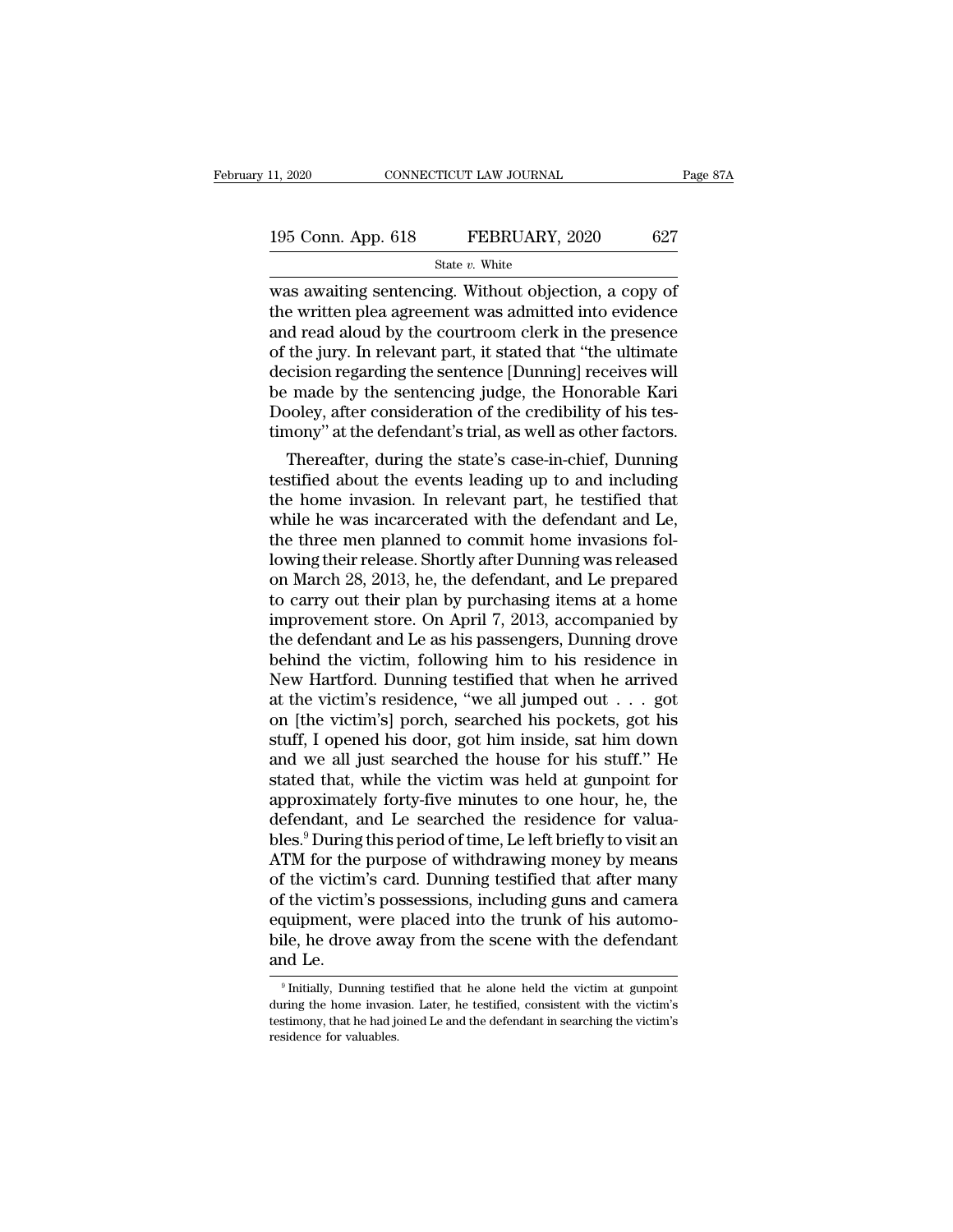## CONNECTICUT LAW JOURNAL February 11, 2020<br>628 FEBRUARY, 2020 195 Conn. App. 618<br>5tate v. White State *v.* White

CONNECTICUT LAW JOURNAL February 11, 2020<br>
State v. White<br>
Dunning testified that in July, 2013, he learned that<br>
e police were interested in speaking with him and that<br>
e police were interested in speaking with him and th EXEMBRUARY, 2020 195 Conn. App. 618<br>
State v. White<br>
Dunning testified that in July, 2013, he learned that<br>
the police were interested in speaking with him and that<br>
they had executed a search warrant at his residence. He FEBRUARY, 2020 195 Conn. App. 618<br>
State v. White<br>
Dunning testified that in July, 2013, he learned that<br>
the police were interested in speaking with him and that<br>
they had executed a search warrant at his residence. He<br> EBRUARY, 2020 195 Conn. App. 618<br>
State v. White<br>
Dunning testified that in July, 2013, he learned that<br>
the police were interested in speaking with him and that<br>
they had executed a search warrant at his residence. He<br>
v State *v*. White<br>
Dunning testified that in July, 2013, he learned that<br>
the police were interested in speaking with him and that<br>
they had executed a search warrant at his residence. He<br>
voluntarily met with the police a State v. White<br>
Dunning testified that in July, 2013, he learned that<br>
the police were interested in speaking with him and that<br>
they had executed a search warrant at his residence. He<br>
voluntarily met with the police and Dunning testified that in July, 2013, he learned that<br>the police were interested in speaking with him and that<br>they had executed a search warrant at his residence. He<br>voluntarily met with the police and, after they showed<br> the police were interested in speaking with him and that<br>they had executed a search warrant at his residence. He<br>voluntarily met with the police and, after they showed<br>him photographs that incriminated him, the defendant,<br> they had executed a search warrant at his residence. He<br>voluntarily met with the police and, after they showed<br>him photographs that incriminated him, the defendant,<br>and Le, he provided a statement about the events at<br>issue voluntarily met with the police and, after they showed<br>him photographs that incriminated him, the defendant,<br>and Le, he provided a statement about the events at<br>issue. Dunning provided the police with the names of<br>the defe him photographs that incriminated him, the defendant,<br>and Le, he provided a statement about the events at<br>issue. Dunning provided the police with the names of<br>the defendant and Le. He testified that, later, he met<br>with the and Le, he provided a statement about the events at issue. Dunning provided the police with the names of the defendant and Le. He testified that, later, he met with the police once again, was transported to a police statio issue. Dunning provided the police with the names of<br>the defendant and Le. He testified that, later, he met<br>with the police once again, was transported to a police<br>station, and provided the police with a second state-<br>ment the defendant and Le. He testified that, later, he met<br>with the police once again, was transported to a police<br>station, and provided the police with a second state-<br>ment. He testified that he had "kind of lied a little bit with the police once again, was transported to a police<br>station, and provided the police with a second state-<br>ment. He testified that he had "kind of lied a little bit"<br>in his police statements with respect to whether he<br>h station, and provided the police with a second statement. He testified that he had "kind of lied a little bit"<br>in his police statements with respect to whether he<br>had entered the victim's residence. He testified that<br>altho ment. He testified that he had "kind of lied a little bit"<br>in his police statements with respect to whether he<br>had entered the victim's residence. He testified that<br>although he had accurately told the police that he was<br>wi in his police statements with respect to whether he<br>had entered the victim's residence. He testified that<br>although he had accurately told the police that he was<br>with the defendant and Le on the night of the home<br>invasion a had entered the victim's residence. He testified that<br>although he had accurately told the police that he was<br>with the defendant and Le on the night of the home<br>invasion and that he drove Le and the defendant to the<br>victim' although he had accurately told the police that he was<br>with the defendant and Le on the night of the home<br>invasion and that he drove Le and the defendant to the<br>victim's residence, he had inaccurately told the police<br>in th with the defendant and Le on the night of the home<br>invasion and that he drove Le and the defendant to the<br>victim's residence, he had inaccurately told the police<br>in these statements that he had merely waited outside<br>of the invasion and that he drove Le and the defendant victim's residence, he had inaccurately told the in these statements that he had merely waited of the victim's residence during the commission home invasion. He said that he Estate counsel cross-examined burstide the victim's residence during the commission of the<br>me invasion. He said that he had been untruthful<br>out the extent of his role in the crimes because he<br>as trying to avoid more seriou the victim's residence during the commission of the<br>of the victim's residence during the commission of the<br>home invasion. He said that he had been untruthful<br>about the extent of his role in the crimes because he<br>was trying

or are viesness restactive during are commission of are<br>home invasion. He said that he had been untruthful<br>about the extent of his role in the crimes because he<br>was trying to avoid more serious charges.<br>Defense counsel cro about the extent of his role in the crimes because he<br>was trying to avoid more serious charges.<br>Defense counsel cross-examined Dunning. Dunning<br>testified that he was arrested on August 9, 2013, and<br>charged with several cr 2017. He testified that, pursuant to the section of the series of the was trying to avoid more serious charges.<br>Defense counsel cross-examined Dunning. Dunning testified that he was arrested on August 9, 2013, and charged Defense counsel cross-examined Dunning. Dunning<br>testified that he was arrested on August 9, 2013, and<br>charged with several crimes, but that he did not enter<br>into the plea agreement with the state until March 17,<br>2017. He Defense counsel cross-examined Dunning. Dunning<br>testified that he was arrested on August 9, 2013, and<br>charged with several crimes, but that he did not enter<br>into the plea agreement with the state until March 17,<br>2017. He t testified that he was arrested on August 9, 2013, and<br>charged with several crimes, but that he did not enter<br>into the plea agreement with the state until March 17,<br>2017. He testified that, pursuant to the agreement, sev-<br>e charged with several crimes, but that he did not enter<br>into the plea agreement with the state until March 17,<br>2017. He testified that, pursuant to the agreement, sev-<br>eral charges would not be pursued by the state.<sup>10</sup><br>Def into the plea agreement with the state until March 17,<br>2017. He testified that, pursuant to the agreement, sev-<br>eral charges would not be pursued by the state.<sup>10</sup><br>Defense counsel asked Dunning why it took so long for<br>him 2017. He testified that, pursuant to the agreement, several charges would not be pursued by the state.<sup>10</sup><br>Defense counsel asked Dunning why it took so long for<br>him to enter a guilty plea. Dunning explained that he<br>was loo eral charges would not be pursued by the state.<sup>10</sup><br>Defense counsel asked Dunning why it took so long for<br>him to enter a guilty plea. Dunning explained that he<br>was looking for the best plea deal that he could obtain<br>and t as looking for the best plea deal that he could obtain<br>he to him. He stated: "I wanted to fight and see if I<br>an get less than they were offering, but it didn't work.<br><sup>10</sup> According to Dunning, he was charged initially with and that he "took the best option" that was made available to him. He stated: "I wanted to fight and see if I can get less than they were offering, but it didn't work.<br>
<sup>10</sup> According to Dunning, he was charged initially w

able to<br>can get<br> $\frac{10}{10}$  Accord<br>burglary c<br>ping one.''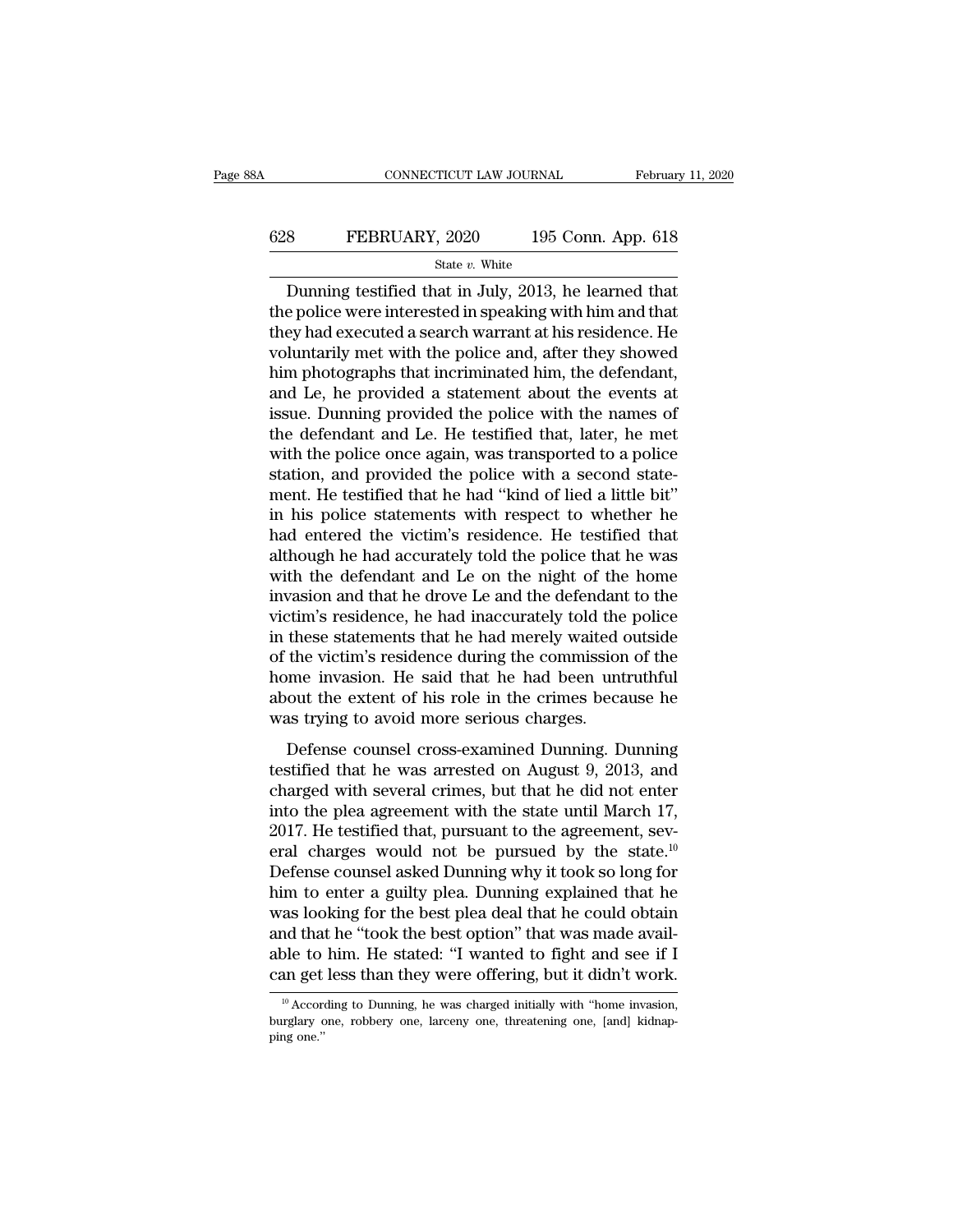| 11, 2020           | CONNECTICUT LAW JOURNAL | Page 89A |
|--------------------|-------------------------|----------|
| 195 Conn. App. 618 | FEBRUARY, 2020          | 629      |
|                    | State $v$ . White       |          |

They kept offering the same thing, so I took the best<br>They kept offering the same thing, so I took the best<br>They kept offering the same thing, so I took the best<br>Toute I could." 195 Conn. App. 618<br>They kept offering<br>route I could.''<br>Defense counsel

 $\frac{5 \text{ Conn. App. 618}}{\text{State } v. \text{ White}}$ <br>  $\frac{\text{State } v. \text{ White}}{\text{Set } v. \text{ White}}$ <br>  $\frac{1}{2}$ <br>  $\frac{1}{2}$ <br>  $\frac{1}{2}$ <br>  $\frac{1}{2}$ <br>  $\frac{1}{2}$ <br>  $\frac{1}{2}$ <br>  $\frac{1}{2}$ <br>  $\frac{1}{2}$ <br>  $\frac{1}{2}$ <br>  $\frac{1}{2}$ <br>  $\frac{1}{2}$ <br>  $\frac{1}{2}$ <br>  $\frac{1}{2}$ <br>  $\frac{1}{2}$ <br>  $\frac{1$ They kept offering the same thing, so I took the best<br>They kept offering the same thing, so I took the best<br>route I could."<br>Defense counsel also questioned Dunning about the<br>two written statements that he had provided to State  $v$ . White<br>They kept offering the same thing, so I took the best<br>route I could."<br>Defense counsel also questioned Dunning about the<br>two written statements that he had provided to the<br>police. Dunning agreed with defen They kept offering the same thing, so I took the best<br>route I could."<br>Defense counsel also questioned Dunning about the<br>two written statements that he had provided to the<br>police. Dunning agreed with defense counsel that, i Fraction Could."<br>
Defense counsel also questioned Dunning about the<br>
two written statements that he had provided to the<br>
police. Dunning agreed with defense counsel that, in<br>
the statements, he had sworn to be truthful but Defense counsel also questioned Dunning about the<br>two written statements that he had provided to the<br>police. Dunning agreed with defense counsel that, in<br>the statements, he had sworn to be truthful but, never-<br>theless, had Defense counsel also questioned Dunning about the<br>two written statements that he had provided to the<br>police. Dunning agreed with defense counsel that, in<br>the statements, he had sworn to be truthful but, never-<br>theless, had two written statements that he had provided to the<br>police. Dunning agreed with defense counsel that, in<br>the statements, he had sworn to be truthful but, never-<br>theless, had misrepresented the extent of his role in<br>the crim police. Dunning agreed with defense counsel that, in<br>the statements, he had sworn to be truthful but, never-<br>theless, had misrepresented the extent of his role in<br>the crimes that took place at the victim's residence.<br>Defen the statements, he had sworn to be truthful but, never-<br>theless, had misrepresented the extent of his role in<br>the crimes that took place at the victim's residence.<br>Defense counsel asked Dunning when he had first<br>admitted t theless, had misrepresented the externe that took place at the vi<br>Defense counsel asked Dunning wh<br>admitted to the police that he had ent<br>residence. Dunning testified that he i<br>sion the month prior to the trial, when<br>plea efense counsel asked Dunning when he had first<br>mitted to the police that he had entered the victim's<br>sidence. Dunning testified that he made this admis-<br>on the month prior to the trial, when he had additional<br>ea negotiatio admitted to the police that he had entered the victim's<br>residence. Dunning testified that he made this admis-<br>sion the month prior to the trial, when he had additional<br>plea negotiations with the state.<br>During the state's r

residence. Dunning testified that he made this admission the month prior to the trial, when he had additional<br>plea negotiations with the state.<br>During the state's redirect examination of Dunning,<br>the prosecutor further que sion the month prior to the trial, when he had additional<br>plea negotiations with the state.<br>During the state's redirect examination of Dunning,<br>the prosecutor further questioned him about the cir-<br>cumstances surrounding hi plea negotiations with the state.<br>
During the state's redirect examination of Dunning,<br>
the prosecutor further questioned him about the cir-<br>
cumstances surrounding his plea agreement with the<br>
state. In relevant part, Dun During the state's redirect examination of Dunning,<br>the prosecutor further questioned him about the cir-<br>cumstances surrounding his plea agreement with the<br>state. In relevant part, Dunning testified that he was<br>arrested ap During the state's redirect examination of<br>the prosecutor further questioned him abou<br>cumstances surrounding his plea agreement<br>state. In relevant part, Dunning testified tha<br>arrested approximately five months after the h<br> mstances surrounding his plea agreement with the<br>te. In relevant part, Dunning testified that he was<br>rested approximately five months after the home inva-<br>on occurred. There was no objection and the following<br>amination of state. In relevant part, Dunning testified that he was<br>arrested approximately five months after the home inva-<br>sion occurred. There was no objection and the following<br>examination of Dunning then occurred:<br>"Q. Now . . . wer arrested approximately five months after th<br>sion occurred. There was no objection and t<br>examination of Dunning then occurred:<br>"Q. Now . . . were there negotiations b<br>attorney and the prosecutor who was hand<br>at that time, t

moccurred.<br>amination of<br>"Q. Now . .<br>torney and th<br>that time, to<br>"Q. No nego "Q. Now . . . were there negotiations between your<br>torney and the prosecutor who was handling the case<br>that time, to your knowledge?<br>"A. No.<br>"Q. No negotiations. Was the state . . . either I or<br>e other prosecutor who initi

 $Q. Now ...$  were there negotiations between your<br>attorney and the prosecutor who was handling the case<br>at that time, to your knowledge?<br>"A. No.<br>"Q. No negotiations. Was the state  $\ldots$  either I or<br>the other prosecutor who init attorney and the prosectuor who was handling the case<br>at that time, to your knowledge?<br>"A. No.<br>"Q. No negotiations. Was the state . . . either I or<br>the other prosectuor who initially handled the case,<br>willing to enter into at that the, to you<br>
"A. No.<br>
"Q. No negotiatie<br>
the other prosecut<br>
willing to enter into<br>
the truth?<br>"A. Could you re A. No.<br>
"Q. No negotiations. Was the state . . . either I or<br>
e other prosecutor who initially handled the case,<br>
lling to enter into an agreement if you weren't telling<br>
e truth?<br>
"A. Could you repeat the question, please C. No hegotiations. Was the state  $\cdot \cdot \cdot$  entired into the case,<br>iling to enter into an agreement if you weren't telling<br>e truth?<br>"A. Could you repeat the question, please?<br>"Q. Is the agreement you entered into with the the other prosection who initially handled the case<br>willing to enter into an agreement if you weren't tellin<br>the truth?<br>"A. Could you repeat the question, please?<br>"Q. Is the agreement you entered into with the sta<br>... cont

e truth?<br>"A. Cou<br>"Q. Is the<br>. conti<br>"A. Yes.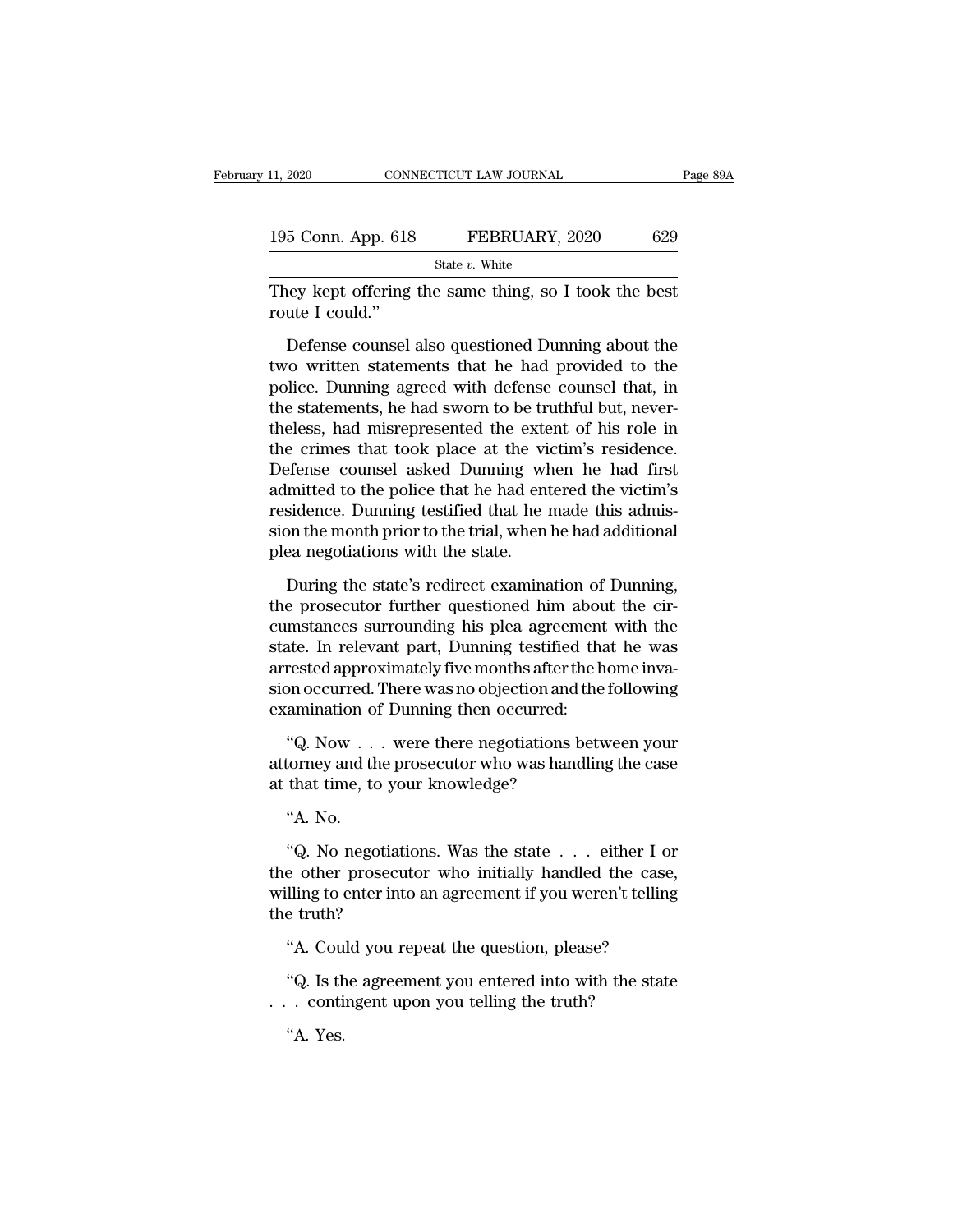|                                                                                          |                    | February 11, 2020 |
|------------------------------------------------------------------------------------------|--------------------|-------------------|
| 630<br>FEBRUARY, 2020                                                                    | 195 Conn. App. 618 |                   |
|                                                                                          | State $v$ . White  |                   |
| "Q. And you never entered into an agreement with<br>the state until last month, correct? |                    |                   |

%. And you never entered into an agreement with<br>the state until last month, correct?<br>"A. Yes.<br>"Q. And is it correct that last month was the first

State v. White<br>
"Q. And you never entered into an agreement with<br>
e state until last month, correct?<br>
"A. Yes.<br>
"Q. And is it correct that last month was the first<br>
me you told anyone from the state, police, prosecutor's<br> The state of the state what<br>the state until last month, correct?<br>"A. Yes.<br>"Q. And is it correct that last month was the first<br>time you told anyone from the state, police, prosecutor's<br>office that you went into that house, "Q. And you never entered into an agreement with<br>the state until last month, correct?<br>"A. Yes.<br>"Q. And is it correct that last month was the first<br>time you told anyone from the state, police, prosecutor's<br>office that you w "A. Yes.<br>"Q. And is it<br>me you told an<br>fice that you<br>"A. Yes.<br>"Q. So, the a "Q. And is it correct that last month was the first<br>ne you told anyone from the state, police, prosecutor's<br>fice that you went into that house, correct?<br>"A. Yes.<br>"Q. So, the agreement wasn't entered into until you<br>ld the s "Q. And is it correct that last month was the<br>time you told anyone from the state, police, prosecu<br>office that you went into that house, correct?<br>"A. Yes.<br>"Q. So, the agreement wasn't entered into unti-<br>told the state you

fice that you<br>"A. Yes.<br>"Q. So, the a<br>"d the state y"<br>A. Yes.<br>"Q. Are you "Q. So, the agreement wasn't entered<br>told the state you went into that house?<br>"A. Yes.<br>"Q. Are you aware or have you read<br>police reports about this case?<br>"A. Yes.

"A. Yes.<br>"Q. So, the agreement wasn't entered into until you<br>d the state you went into that house?<br>"A. Yes.<br>"Q. Are you aware or have you read some of the<br>dice reports about this case? told the state you went into that house?<br>
"A. Yes.<br>
"Q. Are you aware or have you read some of the<br>
police reports about this case?<br>
"A. Yes.<br>
"Q. [D]o you know whether or not the victim was

"A. Yes.<br>"Q. Are you aware or have you read some of the<br>lice reports about this case?<br>"A. Yes.<br>"Q. [D]o you know whether or not the victim was<br>ways claiming three people went in the house? "Q. Are you aware or have you read some of the<br>police reports about this case?<br>"A. Yes.<br>"Q. [D]o you know whether or not the victim was<br>always claiming three people went in the house?<br>"A. As far as I know, he said three pe The reports about this case?<br>"A. Yes.<br>"Q. [D]o you know whether or not the victim was<br>ways claiming three people went in the house?<br>"A. As far as I know, he said three people were in<br>e house." "A. Yes.<br>"Q. [D]o you<br>always claiming<br>"A. As far as<br>the house."<br>Defense coun "Q. [D]o you know whether or not the victim was<br>ways claiming three people went in the house?<br>"A. As far as I know, he said three people were in<br>e house."<br>Defense counsel did not object to this line of ques-<br>poing by the p

"Q. [D]0 you know whether<br>always claiming three people w<br>"A. As far as I know, he said<br>the house."<br>Defense counsel did not objet<br>ioning by the prosecutor.<br>Because the defendant's c

"A. As far as I know, he said three people were in<br>e house."<br>Defense counsel did not object to this line of ques-<br>principly the prosecutor.<br>Because the defendant's claim of prosecutorial<br>propriety is based, in part, on the "A. As far as I know, he said three people were in<br>the house."<br>Defense counsel did not object to this line of ques-<br>tioning by the prosecutor.<br>Because the defendant's claim of prosecutorial<br>impropriety is based, in part, o the house."<br>Defense counsel did not object to this line of questioning by the prosecutor.<br>Because the defendant's claim of prosecutorial<br>impropriety is based, in part, on the prosecutor's arguments<br>during the state's rebut Defense counsel did not object to this line of questioning by the prosecutor.<br>Because the defendant's claim of prosecutorial<br>impropriety is based, in part, on the prosecutor's arguments during the state's rebuttal closing Explore the defendant's claim of prosecutorial<br>impropriety is based, in part, on the prosecutor's arguments during the state's rebuttal closing argument, we<br>next set forth relevant portions of the arguments<br>advanced before Because the defendant's claim of prosecutorial<br>impropriety is based, in part, on the prosecutor's argu-<br>ments during the state's rebuttal closing argument, we<br>next set forth relevant portions of the arguments<br>advanced befo Because the defendant's claim of prosecutorial<br>impropriety is based, in part, on the prosecutor's argu-<br>ments during the state's rebuttal closing argument, we<br>next set forth relevant portions of the arguments<br>advanced befo impropriety is based, in part, on the prosecutor's arguments during the state's rebuttal closing argument, we<br>next set forth relevant portions of the arguments<br>advanced before the jury. During the state's initial clos-<br>ing ments during the state's rebuttal closing argument, we<br>next set forth relevant portions of the arguments<br>advanced before the jury. During the state's initial clos-<br>ing argument, the prosecutor did not comment on Dun-<br>ning' next set forth relevant portions of the arguments<br>advanced before the jury. During the state's initial clos-<br>ing argument, the prosecutor did not comment on Dun-<br>ning's plea agreement with the state. During the defen-<br>dant advanced before the jury. During the state's initial closing argument, the prosecutor did not comment on Dunning's plea agreement with the state. During the defendant's closing argument, defense counsel focused on the issu ing argument, the prosecutor did not comment on Dunning's plea agreement with the state. During the defendant's closing argument, defense counsel focused on the issue of Dunning's credibility, arguing in relevant part as f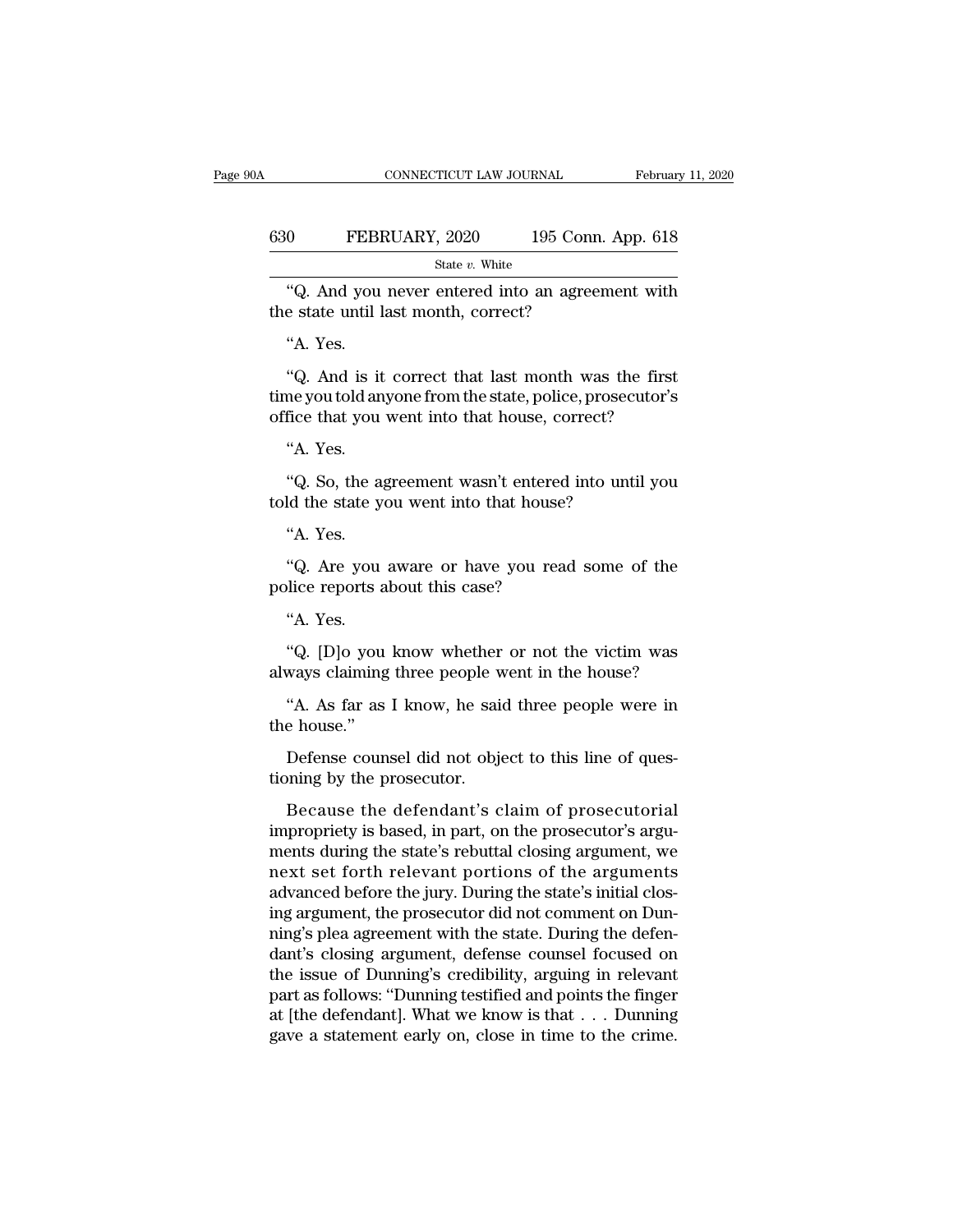# 11, 2020 CONNECTICUT LAW JOURNAL Page 91A<br>195 Conn. App. 618 FEBRUARY, 2020 631<br>State v. White

State *v.* White

 $\begin{array}{ccc} \text{11, 2020} & \text{CONPECTICUT LAW JOURNAL} \ \end{array}$ <br>195 Conn. App. 618 FEBRUARY, 2020 631<br>State v. White<br>Gave a wonderful statement, minimizing his whole par-<br>ticipation, basically telling an untruth to the police. In 195 Conn. App. 618 FEBRUARY, 2020 631<br>
State v. White<br>
Gave a wonderful statement, minimizing his whole participation, basically telling an untruth to the police. In<br>
his second statement [he] still minimized his particip 195 Conn. App. 618 FEBRUARY, 2020 631<br>
State v. White<br>
Gave a wonderful statement, minimizing his whole participation, basically telling an untruth to the police. In<br>
his second statement [he] still minimized his particip 195 Conn. App. 618 FEBRUARY, 2020 631<br>
State v. White<br>
Gave a wonderful statement, minimizing his whole par-<br>
ticipation, basically telling an untruth to the police. In<br>
his second statement [he] still minimized his parti State *v*. White<br>
Gave a wonderful statement, minimizing his whole par-<br>
ticipation, basically telling an untruth to the police. In<br>
his second statement [he] still minimized his participa-<br>
tion and wasn't truthful with State v. white<br>
Gave a wonderful statement, minimizing his whole par-<br>
ticipation, basically telling an untruth to the police. In<br>
his second statement [he] still minimized his participa-<br>
tion and wasn't truthful with th Gave a wonderful statement, minimizing his whole participation, basically telling an untruth to the police. In<br>his second statement [he] still minimized his participa-<br>tion and wasn't truthful with the police  $\dots$  he told ticipation, basically telling an untruth to the police. In<br>his second statement [he] still minimized his participa-<br>tion and wasn't truthful with the police  $\ldots$  he told<br>the police he never entered the house. Why did he his second statement [he] still minimized his participation and wasn't truthful with the police  $\ldots$  he told the police he never entered the house. Why did he do that? I think he said that  $\ldots$  he thought it would be le tion and wasn't truthful with the police  $\ldots$  he told<br>the police he never entered the house. Why did he do<br>that? I think he said that  $\ldots$  he thought it would be<br>less onerous on him and wouldn't be as serious. If  $\ldots$ <br> the police he never entered the house. Why did he do<br>that? I think he said that . . . he thought it would be<br>less onerous on him and wouldn't be as serious. If . . .<br>Dunning admits to a crime in basically August of 2013,<br>h that? I think he said that . . . he thought it would be less onerous on him and wouldn't be as serious. If . . . Dunning admits to a crime in basically August of 2013, he enters a guilty plea in March of 2017. You remembe less onerous on him and wouldn't be as serious. If . . .<br>Dunning admits to a crime in basically August of 2013,<br>he enters a guilty plea in March of 2017. You remember<br>I asked him why it took so long for him to enter a ple Dunning admits to a crime in basically August of 2013,<br>he enters a guilty plea in March of 2017. You remember<br>I asked him why it took so long for him to enter a plea,<br>and my interpretation of his body language is he froze. he enters a guilty plea in March of 2017. You remember<br>I asked him why it took so long for him to enter a plea,<br>and my interpretation of his body language is he froze.<br>He didn't know what to say. . . . Dunning is a con-<br>vi I asked him why it took so long for him to enter a plea,<br>and my interpretation of his body language is he froze.<br>He didn't know what to say. . . . Dunning is a con-<br>victed felon. . . . Dunning basically told untruths to<br>t and my interpretation of his body language is he froze.<br>He didn't know what to say.... Dunning is a convicted felon.... Dunning basically told untruths to<br>the police until he could work a good deal. And a deal<br>he worked o He didn't know what to say. . . . Dunning is a convicted felon. . . . Dunning basically told untruths to the police until he could work a good deal. And a deal he worked out. A deal that  $\ldots$  makes Filene's Basement look victed felon. . . . . Dunning basically told untruths to<br>the police until he could work a good deal. And a deal<br>he worked out. A deal that . . . makes Filene's Base-<br>ment look like Macy's. He entered into an agreement<br>tha the police until he could work a good deal. And a deal<br>he worked out. A deal that . . . makes Filene's Base-<br>ment look like Macy's. He entered into an agreement<br>that was entered into evidence with the state of Con-<br>necticu he worked out. A deal that . . . . makes Filene's Basement look like Macy's. He entered into an agreement that was entered into evidence with the state of Connecticut. And the first two words are 'in consideration.' This i ment look like Macy's. He entered into an agreement<br>that was entered into evidence with the state of Con-<br>necticut. And the first two words are 'in consideration.'<br>This is a sales agreement. . . . The testimony changed<br>han that was entered into evidence with the state of Connecticut. And the first two words are 'in consideration.'<br>This is a sales agreement. . . . The testimony changed<br>hands. In my opinion . . . Dunning's testimony is com-<br>pl necticut. And the first two words are 'in consideration.'<br>This is a sales agreement. . . . The testimony changed<br>hands. In my opinion . . . Dunning's testimony is com-<br>pletely suspect because it's purchased. He stole his<br>t This is a sales agreement. . . . The testimony changed<br>hands. In my opinion . . . Dunning's testimony is com-<br>pletely suspect because it's purchased. He stole his<br>testimony. He waived it. He wasn't stupid. He waited,<br>know hands. In my opinion . . . Dunning's testimony is completely suspect because it's purchased. He stole his testimony. He waived it. He wasn't stupid. He waited, knowing that [the state] needed his testimony. You heard me as pletely suspect because it's purchased. He stole his<br>testimony. He waived it. He wasn't stupid. He waited,<br>knowing that [the state] needed his testimony. You<br>heard me ask him how many charges he'd been charged<br>with, and he testimony. He waived it. He wasn't stupid. He waited,<br>knowing that [the state] needed his testimony. You<br>heard me ask him how many charges he'd been charged<br>with, and he listed a whole bunch of serious charges.<br>They're all knowing that [the state] needed his testimony. You<br>heard me ask him how many charges he'd been charged<br>with, and he listed a whole bunch of serious charges.<br>They're all going away. In exchange for his testimony,<br>he goes to heard me ask him how many charges he'd been charged<br>with, and he listed a whole bunch of serious charges.<br>They're all going away. In exchange for his testimony,<br>he goes to jail for no less than seven or more than nine<br>year with, and he listed a whole bunch of serious charges.<br>They're all going away. In exchange for his testimony,<br>he goes to jail for no less than seven or more than nine<br>years. That's a bargain basement deal. A deal he made<br>wi They're all going away. In exchange for his testimony,<br>he goes to jail for no less than seven or more than nine<br>years. That's a bargain basement deal. A deal he made<br>with the state, knowing that it was false, but it worked he goes to jail for no less than seven or more than nine<br>years. That's a bargain basement deal. A deal he made<br>with the state, knowing that it was false, but it worked<br>out for him. And as a defense lawyer, I say good for h years. That's a bargain<br>with the state, knowing<br>out for him. And as a de<br>Well, as [the defendant<br>man based on the test<br>sells his testimony. He<br>enter a plea. . . . .<br>"Dunning's whole te: The basis, the linguistic was range, such a because<br>
if for him. And as a defense lawyer, I say good for him.<br>
ell, as [the defendant's] lawyer, I say don't convict a<br>
an based on the testimony of a lie or someone who<br>
ll Well, as [the defendant's] lawyer, I say don't convict a<br>man based on the testimony of a lie or someone who<br>sells his testimony. He took  $\dots$  almost four years to<br>enter a plea.  $\dots$ <br>"Dunning's whole testimony is suspect b was interrogated by the police, which was the closest was interrogated by the police, which was the closest was interrogated by the police, which was the closest was interrogated by the police, which was the closest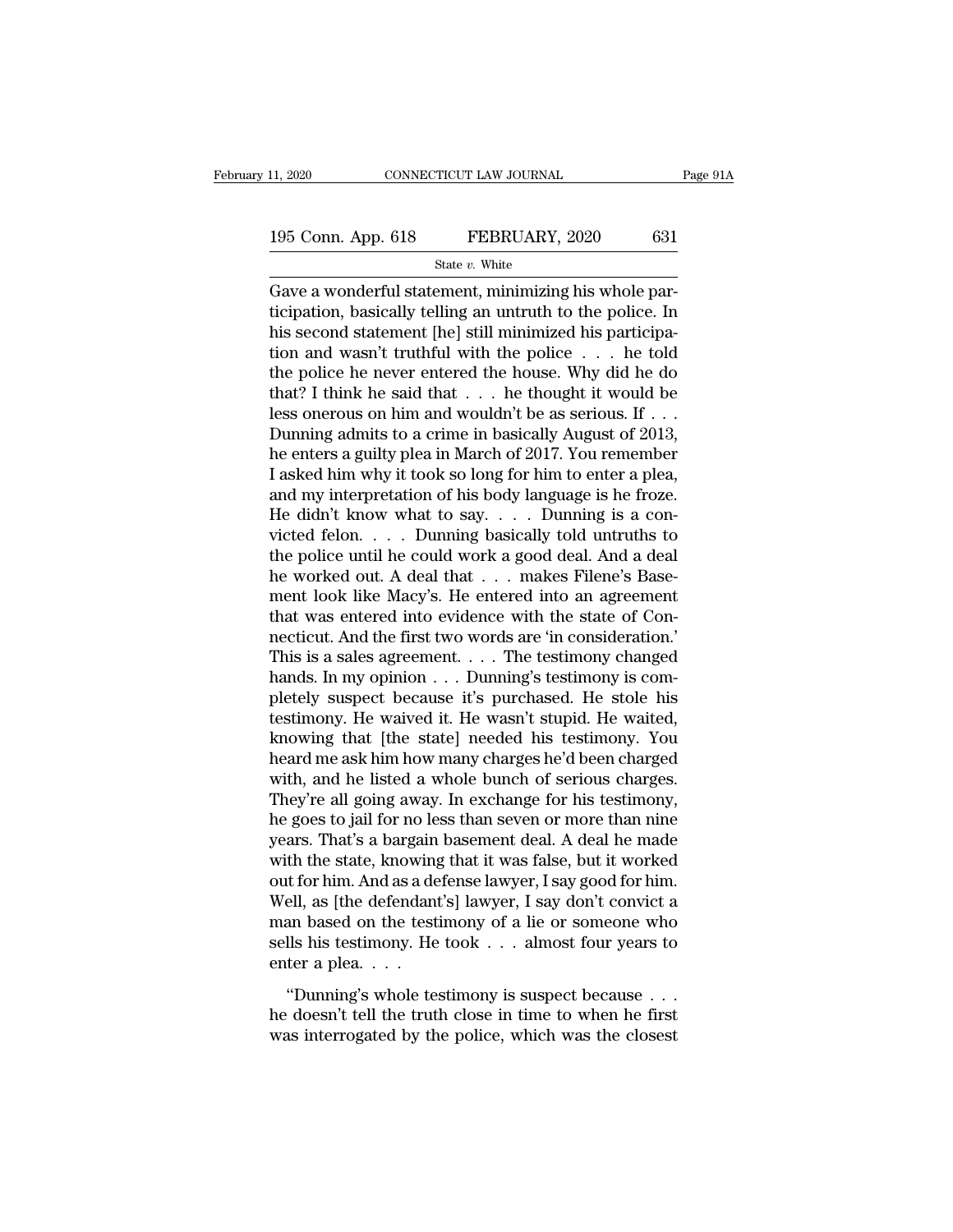## CONNECTICUT LAW JOURNAL February 11, 2020<br>632 FEBRUARY, 2020 195 Conn. App. 618<br>5tate v. White State *v.* White

 $\begin{array}{lll}\n\text{COMNETICUT LAW JOURNAL} & \text{February 11, 2020} \\
\hline\n & \text{State } v. \text{ White} \\
 \hline\n & \text{State } v. \text{ White} \\
 \hline\n \end{array}$ EXEMBRY, 2020 195 Conn. App. 618<br>
State v. White<br>
[point] in time to the crime. He waits . . . looking for<br>
a good deal, and he finally gets one, knowing that [the<br>
defendant], who wasn't part of the crime, is willing to<br> 632 FEBRUARY, 2020 195 Conn. App. 618<br>
State v. White<br>
[point] in time to the crime. He waits . . . looking for<br>
a good deal, and he finally gets one, knowing that [the<br>
defendant], who wasn't part of the crime, is willin FEBRUARY, 2020 195 Conn. App. 618<br>
State v. White<br>
[point] in time to the crime. He waits . . . looking for<br>
a good deal, and he finally gets one, knowing that [the<br>
defendant], who wasn't part of the crime, is willing to France<br>
point] in time to<br>
a good deal, and l<br>
defendant], who v<br>
go to trial, and th<br>
convict him.<br>
"[There was ev oint] in time to the crime. He waits . . . looking for<br>good deal, and he finally gets one, knowing that [the<br>fendant], who wasn't part of the crime, is willing to<br>to trial, and they're going to need his testimony to<br>nwict sentence after fourteen years served.] Dunning that the defendant], who wasn't part of the crime, is willing to go to trial, and they're going to need his testimony to convict him.<br>"[There was evidence that Le received a s

a good deal, and he many gets one, knowing that [the<br>defendant], who wasn't part of the crime, is willing to<br>go to trial, and they're going to need his testimony to<br>convict him.<br>"[There was evidence that Le received a susp defendant], who wash t part of the crime, is whing to<br>go to trial, and they're going to need his testimony to<br>convict him.<br>"[There was evidence that Le received a suspended<br>sentence after fourteen years served.] Dunning kn go to trial, and they re going to heed its testimony to<br>convict him.<br>"[There was evidence that Le received a suspended<br>sentence after fourteen years served.] Dunning knows<br>that. He gets a deal of half that time—good for hi "[There was evidence that Le received a suspended<br>sentence after fourteen years served.] Dunning knows<br>that. He gets a deal of half that time—good for him. He<br>gets home soon and all he had to do was wait, hold<br>out and ente "[There was evidence that Le received a suspend sentence after fourteen years served.] Dunning knothat. He gets a deal of half that time—good for him. gets home soon and all he had to do was wait, hout and enter into a sal In the state' is a deal of half that time—good for him. He<br>is home soon and all he had to do was wait, hold<br>it and enter into a sales agreement with the state of<br>pnnecticut. They purchased his testimony, he sold it,<br>it d h that. He gets a deal of hall that thile—good for him. He<br>gets home soon and all he had to do was wait, hold<br>out and enter into a sales agreement with the state of<br>Connecticut. They purchased his testimony, he sold it,<br>and

gets nome soon and an he had to do was wart, nond<br>out and enter into a sales agreement with the state of<br>Connecticut. They purchased his testimony, he sold it,<br>and he gets the good deal. He gets the profit."<br>In the state's out and enter into a saies agreement with the state of<br>Connecticut. They purchased his testimony, he sold it,<br>and he gets the good deal. He gets the profit."<br>In the state's rebuttal closing argument, the prosecu-<br>tor respo connecticut. They purchased ins testimony, he sold it,<br>and he gets the good deal. He gets the profit."<br>In the state's rebuttal closing argument, the prosecu-<br>tor responded to these arguments, in relevant part, as<br>follows: and he gets the good deal. He gets the profit.<br>
In the state's rebuttal closing argument, the prosecutor<br>
responded to these arguments, in relevant part, as<br>
follows: "[L]ook how vociferously . . . Dunning was<br>
criticized In the state's rebuttal closing argument, the prosecutor responded to these arguments, in relevant part, as follows: "[L]ook how vociferously . . . Dunning was criticized in this case. . . . Dunning's testimony, the state tor responded to these arguments, in relevant part, as<br>follows: "[L]ook how vociferously . . . Dunning was<br>criticized in this case. . . . Dunning's testimony, the<br>state argues, is enough to convict [the defendant] . . .<br>an follows: "[L]ook how vociferously . . . Dunning was<br>criticized in this case. . . . Dunning's testimony, the<br>state argues, is enough to convict [the defendant] . . .<br>and [defense counsel] wants to say I bought and sold<br>tha criticized in this case. . . . Dunning's testimony, the<br>state argues, is enough to convict [the defendant] . . .<br>and [defense counsel] wants to say I bought and sold<br>that testimony, that I'm supporting perjury. . . . And<br> state argues, is enough to convict [the defendant] . . .<br>and [defense counsel] wants to say I bought and sold<br>that testimony, that I'm supporting perjury. . . . And<br>what motive does [Dunning] have to lie at this point?<br>Why and [defense counsel] wants to say I bought and sold<br>that testimony, that I'm supporting perjury. . . . And<br>what motive does [Dunning] have to lie at this point?<br>Why would he? [Defense counsel] wants to say it's<br>because h that testimony, that I'm supporting perjury. . . . And<br>what motive does [Dunning] have to lie at this point?<br>Why would he? [Defense counsel] wants to say it's<br>because he's getting a sweetheart of a deal, this great<br>deal. what motive does [Dunning] have to lie at this point?<br>Why would he? [Defense counsel] wants to say it's<br>because he's getting a sweetheart of a deal, this great<br>deal. He's back in jail. He's going to be back in jail from<br>an Why would he? [Defense counsel] wants to say it's<br>because he's getting a sweetheart of a deal, this great<br>deal. He's back in jail. He's going to be back in jail from<br>anywhere from seven [to] nine years, and that's not up<br>t because he's getting a sweetheart of a deal, this great<br>deal. He's back in jail. He's going to be back in jail from<br>anywhere from seven [to] nine years, and that's not up<br>to me, it's not based on my recommendation, it's up deal. He's back in jail. He's going to be back in jail from<br>anywhere from seven [to] nine years, and that's not up<br>to me, it's not based on my recommendation, it's up to<br>the judge, who heard his testimony. The judge is in anywhere from seven [to] nine years, and that's not up<br>to me, it's not based on my recommendation, it's up to<br>the judge, who heard his testimony. The judge is in the<br>best position to evaluate his credibility, his truthfuln to me, it's not based on my recommendation, it's up to<br>the judge, who heard his testimony. The judge is in the<br>best position to evaluate his credibility, his truthfulness.<br>So, why would he come in here and say it was [the the judge, who heard his testimony. The judge is in the best position to evaluate his credibility, his truthfulness.<br>So, why would he come in here and say it was [the defendant]  $\ldots$  ? Why would he do that? And risk gett best position to evaluate his credibility, his truthfulness.<br>So, why would he come in here and say it was [the<br>defendant] . . . ? Why would he do that? And risk get-<br>ting two more years in jail . . . getting nine years and So, why would he come in here and say it was [the defendant] . . . ? Why would he do that? And risk get-<br>ting two more years in jail . . . getting nine years and<br>seven or getting eight or getting charged with perjury,<br>fal defendant] . . . ? Why would he do that? And risk get-<br>ting two more years in jail . . . getting nine years and<br>seven or getting eight or getting charged with perjury,<br>false statement? Yet, he did, when he gave his initial ting two more years in jail  $\ldots$  getting nine years and seven or getting eight or getting charged with perjury, false statement? Yet, he did, when he gave his initial statement, he didn't tell the police that he went in seven or getting eight or getting charged with perjury, false statement? Yet, he did, when he gave his initial statement, he didn't tell the police that he went in the house, but he told the police he was there, he told th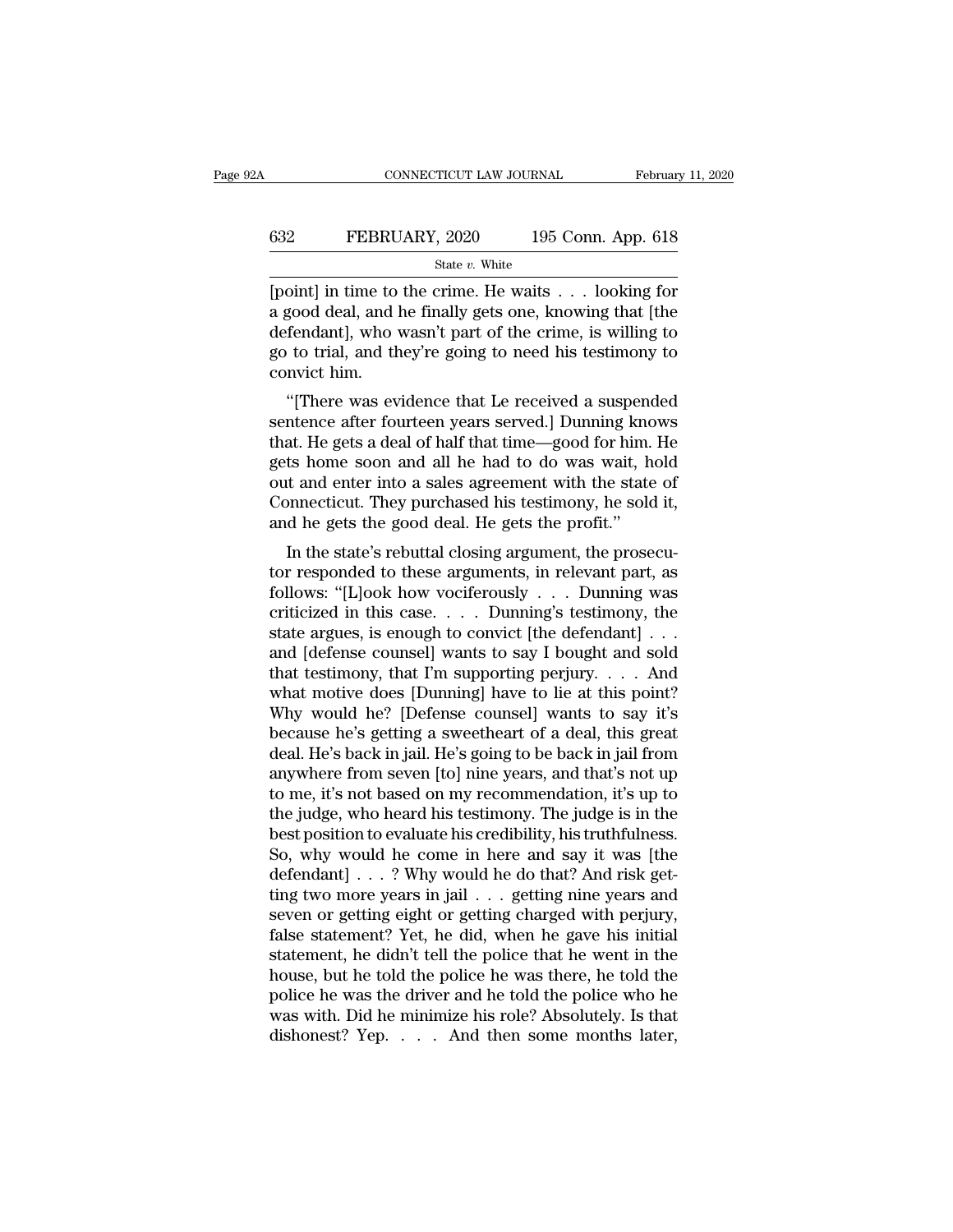| 11, 2020           | CONNECTICUT LAW JOURNAL | Page 93A |
|--------------------|-------------------------|----------|
| 195 Conn. App. 618 | FEBRUARY, 2020          | 633      |
|                    | State $v$ . White       |          |

11, 2020 CONNECTICUT LAW JOURNAL Page 93A<br>
195 Conn. App. 618 FEBRUARY, 2020 633<br>
State v. White<br>
when the police had him arrested, then he gave another<br>
statement . . . . Did he make a mistake in not telling<br>
100 percent 195 Conn. App. 618 FEBRUARY, 2020 633<br>
State v. White<br>
when the police had him arrested, then he gave another<br>
statement . . . . Did he make a mistake in not telling<br>
100 percent of the truth? Yep. Was that dishonest? Yes 195 Conn. App. 618 FEBRUARY, 2020 633<br>
State v. White<br>
when the police had him arrested, then he gave another<br>
statement . . . . Did he make a mistake in not telling<br>
100 percent of the truth? Yep. Was that dishonest? Yes 195 Conn. App. 618 FEBRUARY, 2020 633<br>
State v. White<br>
when the police had him arrested, then he gave another<br>
statement . . . . Did he make a mistake in not telling<br>
100 percent of the truth? Yep. Was that dishonest? Yes State v. White<br>
When the police had him arrested, then he gave another<br>
statement . . . . Did he make a mistake in not telling<br>
100 percent of the truth? Yep. Was that dishonest? Yes.<br>
But do you throw away his entire tes state v. White<br>when the police had him arrested, then he gave another<br>statement . . . . . Did he make a mistake in not telling<br>100 percent of the truth? Yep. Was that dishonest? Yes.<br>But do you throw away his entire testi when the police had him arrested, then he gave another<br>statement . . . . Did he make a mistake in not telling<br>100 percent of the truth? Yep. Was that dishonest? Yes.<br>But do you throw away his entire testimony because<br>of t statement . . . . Did he make a mistake in not telling 100 percent of the truth? Yep. Was that dishonest? Yes.<br>But do you throw away his entire testimony because of that? No, you don't have to. The state's argument is you o percent of the truth: Tep. was that ulsholest: Tes.<br>
at do you throw away his entire testimony because<br>
that? No, you don't have to. The state's argument is<br>
u shouldn't, you shouldn't.... And you're being<br>
ld to discre But do you throw away his entire testimony because<br>of that? No, you don't have to. The state's argument is<br>you shouldn't, you shouldn't.... And you're being<br>told to discredit totally what [Dunning] said, that that<br>testimo

of that: No, you don't have to. The state's argument is<br>you shouldn't, you shouldn't.... And you're being<br>told to discredit totally what [Dunning] said, that that<br>testimony has been bought and sold by the state....<br>"Oh, t you shouldn't, you shouldn't.  $\therefore$  And you're being<br>told to discredit totally what [Dunning] said, that that<br>testimony has been bought and sold by the state.  $\dots$ <br>"Oh, the deal, the deal. [Dunning] waited and waited<br>and testimony has been bought and sold by the state. . . .<br>
"Oh, the deal, the deal. [Dunning] waited and waited<br>
and waited until he struck this fabulous deal. . . . I<br>
think it came out and, you now, you guys have to con-<br> destinctly has been bought and sold by the state. . . .<br>
"Oh, the deal, the deal. [Dunning] waited and waited<br>
and waited until he struck this fabulous deal. . . . I<br>
think it came out and, you now, you guys have to con-<br> "Oh, the deal, the deal. [Dunning] waited and waited<br>and waited until he struck this fabulous deal. . . . I<br>think it came out and, you now, you guys have to con-<br>nect the dots to a certain degree. You know you look<br>at the and waited until he struck this fabulous deal. . . . . I<br>think it came out and, you now, you guys have to con-<br>nect the dots to a certain degree. You know you look<br>at the facts and what reasonable inferences you can<br>draw think it came out and, you now, you guys have to connect the dots to a certain degree. You know you look<br>at the facts and what reasonable inferences you can<br>draw from the facts. But  $\dots$  Dunning testified  $\dots$ <br>the first t nect the dots to a certain degree. You know you look<br>at the facts and what reasonable inferences you can<br>draw from the facts. But . . . Dunning testified . . .<br>the first time he ever told anyone from law enforcement,<br>the s at the facts and what reasonable inferences you can<br>draw from the facts. But . . . Dunning testified . . .<br>the first time he ever told anyone from law enforcement,<br>the state's attorney's office, or the police that he did i draw from the facts. But . . . Dunning testified . . . .<br>the first time he ever told anyone from law enforcement,<br>the state's attorney's office, or the police that he did in<br>fact go into that house, and we know that three the first time he ever told anyone from law enforcement,<br>the state's attorney's office, or the police that he did in<br>fact go into that house, and we know that three people<br>went into the house because that's what [the victi the state's attorney's office, or the police that he did in fact go into that house, and we know that three people went into the house because that's what [the victim] said. The first time, it was only after that point in fact go into that house, and we know that three people<br>went into the house because that's what [the victim]<br>said. The first time, it was only after that point in time<br>that the deal was struck. So, in deciding whether or<br>no went into the house because that's what [the victim]<br>said. The first time, it was only after that point in time<br>that the deal was struck. So, in deciding whether or<br>not the state cut some deal with him to lie [with respect said. The first time, it was only after that point in time<br>that the deal was struck. So, in deciding whether or<br>not the state cut some deal with him to lie [with respect<br>to the defendant] and give false testimony, would yo that the deal was struck. So, in deciding whether or<br>not the state cut some deal with him to lie [with respect<br>to the defendant] and give false testimony, would you<br>want the state of Connecticut to enter into and to deal<br>w not the state cut some deal with him to lie [with respect<br>to the defendant] and give false testimony, would you<br>want the state of Connecticut to enter into and to deal<br>with somebody who's assisting, aiding, [going] into th to the defendant] and give false testimony, would you<br>want the state of Connecticut to enter into and to deal<br>with somebody who's assisting, aiding, [going] into that<br>house, when all of the evidence makes it clear they did want the state of Connecticut to enter into and to deal<br>with somebody who's assisting, aiding, [going] into that<br>house, when all of the evidence makes it clear they did?<br>And that deal that's in evidence is conditioned on h with somebody who's assisting, aiding, [going] into that<br>house, when all of the evidence makes it clear they did?<br>And that deal that's in evidence is conditioned on him<br>being 100 percent truthful. It says something to that house, when all of the evidence makes it clear they did?<br>And that deal that's in evidence is conditioned on him<br>being 100 percent truthful. It says something to that<br>effect. It's in evidence, you can read it. So, was it th And that deal that's i<br>being 100 percent treffect. It's in evidence<br>was waiting and wait<br>were right, or is it tl<br>tell the truth, 100 pe<br>of the two?<br>"[Dunning], why w Ing Too percent truthul. It says something to that<br>fect. It's in evidence, you can read it. So, was it that he<br>as waiting and waiting and waiting until the numbers<br>ere right, or is it that he had to come clean first, to<br>ll was waiting and waiting and waiting until the numbers<br>were right, or is it that he had to come clean first, to<br>tell the truth, 100 percent truth or some combination<br>of the two?<br>"[Dunning], why would he, if he was going to

was watting and watting and watting until the humbers<br>were right, or is it that he had to come clean first, to<br>tell the truth, 100 percent truth or some combination<br>of the two?<br>"[Dunning], why would he, if he was going to were right, or is it that he had to come clean first, to<br>tell the truth, 100 percent truth or some combination<br>of the two?<br>"[Dunning], why would he, if he was going to lie, why<br>would he come here  $\dots$  and he knows the jud of the two?<br>
"[Dunning], why would he, if he was going to lie, why<br>
would he come here  $\ldots$  and he knows the judge is<br>
the one who decides whether he gets between seven<br>
and nine? Why would he come in and say, I was the<br>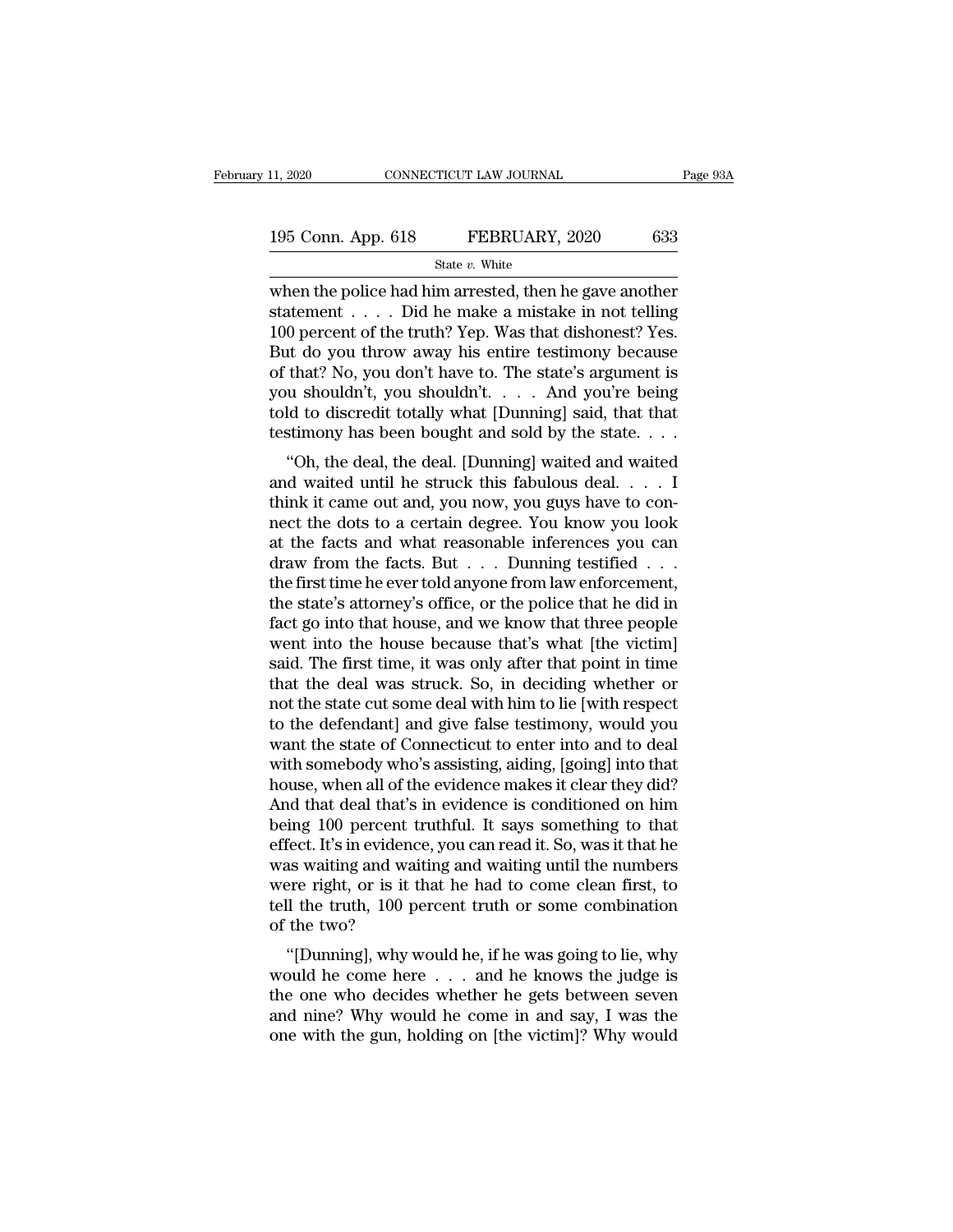|     | CONNECTICUT LAW JOURNAL |                    | February 11, 2020 |
|-----|-------------------------|--------------------|-------------------|
| 634 | FEBRUARY, 2020          | 195 Conn. App. 618 |                   |
|     | State $v$ . White       |                    |                   |

CONNECTICUT LAW JOURNAL February 11, 2020<br>
FEBRUARY, 2020 195 Conn. App. 618<br>
State v. White<br>
he admit to that? [The victim] can't . . . identify him<br>
through his gun. He's making himself look worse so,<br>
in avaluating his FEBRUARY, 2020 195 Conn. App. 618<br>
State v. White<br>
he admit to that? [The victim] can't . . . identify him<br>
through his gun. He's making himself look worse so,<br>
in evaluating his credibility, consider that." FEBRUARY, 2020 195 Conn. Ap<br>
state v. White<br>
he admit to that? [The victim] can't . . . identit<br>
through his gun. He's making himself look won<br>
in evaluating his credibility, consider that."<br>
Defense counsel did not objec FEBRUARY, 2020 195 Conn. App. 618<br>
State v. White<br>
dimit to that? [The victim] can't . . . identify him<br>
rough his gun. He's making himself look worse so,<br>
evaluating his credibility, consider that."<br>
Defense counsel did  $\begin{array}{c} \text{State } v. \text{ } \text{W} \\ \text{the admit to that? [The victim through his gun. He's making in evaluating his credibility, of the Defense, it is is a good to be a argument in this regard. \\ \text{With respect to the prosecut.} \end{array}$ Mexical and the prosecutor's redirect to the prosecutor's redirect to the prosecutor's perfense counsel did not object to the prosecutor's gument in this regard.<br>With respect to the prosecutor's redirect examination Dunnin

through his gun. He's making himself look worse so,<br>in evaluating his credibility, consider that."<br>Defense counsel did not object to the prosecutor's<br>argument in this regard.<br>With respect to the prosecutor's redirect exami in evaluating his credibility, consider that."<br>
Defense counsel did not object to the prosecutor's<br>
argument in this regard.<br>
With respect to the prosecutor's redirect examination<br>
of Dunning, the defendant argues that, al Defense counsel did not object to the prosecutor's<br>argument in this regard.<br>With respect to the prosecutor's redirect examination<br>of Dunning, the defendant argues that, although it was<br>proper for the prosecutor to disclose Exerise could all not object to the prosecutor's<br>argument in this regard.<br>With respect to the prosecutor's redirect examination<br>of Dunning, the defendant argues that, although it was<br>proper for the prosecutor to disclose t With respect to the prosecutor's redirect examination<br>of Dunning, the defendant argues that, although it was<br>proper for the prosecutor to disclose the existence of<br>the plea agreement that the state had entered into with<br>Du With respect to the prosecutor's redirect examination<br>of Dunning, the defendant argues that, although it was<br>proper for the prosecutor to disclose the existence of<br>the plea agreement that the state had entered into with<br>Du of Dunning, the defendant argues that, although it was<br>proper for the prosecutor to disclose the existence of<br>the plea agreement that the state had entered into with<br>Dunning, it was a form of improper vouching for the<br>witn proper for the prosecutor to disclose the existence of<br>the plea agreement that the state had entered into with<br>Dunning, it was a form of improper vouching for the<br>witness for the prosecutor to have elicited testimony<br>from the plea agreement that the state had entered into with<br>Dunning, it was a form of improper vouching for the<br>witness for the prosecutor to have elicited testimony<br>from Dunning that "the prosecutor had not made an<br>offer unti Dunning, it was a form of improper vouching for the<br>witness for the prosecutor to have elicited testimony<br>from Dunning that "the prosecutor had not made an<br>offer until he was satisfied that Dunning was telling<br>the truth." witness for the prosecutor to have elicited testimony<br>from Dunning that "the prosecutor had not made an<br>offer until he was satisfied that Dunning was telling<br>the truth." The defendant argues that the prosecutor's<br>inquiry a from Dunning that "the prosecutor had not made an offer until he was satisfied that Dunning was telling the truth." The defendant argues that the prosecutor's inquiry about the reasons for the plea agreement and Dunning's offer until he was satisfied that Dunning was telling<br>the truth." The defendant argues that the prosecutor's<br>inquiry about the reasons for the plea agreement and<br>Dunning's testimony in response impermissibly sug-<br>gested th the truth." The defendant argues that the prosecutor's<br>inquiry about the reasons for the plea agreement and<br>Dunning's testimony in response impermissibly sug-<br>gested that the state had "verified [Dunning's] veracity<br>before inquiry about the reasons for the plea agr<br>Dunning's testimony in response imperm<br>gested that the state had "verified [Dunning<br>before reaching an agreement." According t<br>dant, "[t]he state should not have implie<br>that it wo mangs desimony in response impermissing sag<br>sted that the state had "verified [Dunning's] veracity<br>fore reaching an agreement." According to the defen-<br>nt, "[t]he state should not have implied or stated<br>at it would not off before reaching an agreement." According to the defendant, "[t]he state should not have implied or stated<br>that it would not offer Dunning an agreement until it<br>believed Dunning was being truthful."<br>With respect to the argu

before reaching an agreement. Theoring to alternate dant, "[t]he state should not have implied or stated that it would not offer Dunning an agreement until it believed Dunning was being truthful."<br>With respect to the argum improperly vouched for Dunning's and approximate in the distribution of that it would not offer Dunning's an agreement until it believed Dunning was being truthful."<br>With respect to the arguments made by the prosecutor dur believed Dunning was being truthful."<br>With respect to the arguments made by the prosecutor during the state's rebuttal argument, the defendant<br>asserts for the first time on appeal that the prosecutor<br>improperly vouched for With respect to the arguments made by the prosecutor during the state's rebuttal argument, the defendant asserts for the first time on appeal that the prosecutor improperly vouched for Dunning's credibility in several ways With respect to the arguments made by the prosecutor during the state's rebuttal argument, the defendant asserts for the first time on appeal that the prosecutor improperly vouched for Dunning's credibility in several ways tor during the state's rebuttal argument, the defendant<br>asserts for the first time on appeal that the prosecutor<br>improperly vouched for Dunning's credibility in several<br>ways. The defendant correctly observes that the plea<br> asserts for the first time on appeal that the prosecutor<br>improperly vouched for Dunning's credibility in several<br>ways. The defendant correctly observes that the plea<br>agreement that was admitted into evidence without any<br>ob improperly vouched for Dunning's credibility in several<br>ways. The defendant correctly observes that the plea<br>agreement that was admitted into evidence without any<br>objection referred to the fact that Judge Dooley, the<br>judge ways. The defendant correctly observes that the plea<br>agreement that was admitted into evidence without any<br>objection referred to the fact that Judge Dooley, the<br>judge who presided over the defendant's trial, would<br>determin agreement that was admitted into evidence without any<br>objection referred to the fact that Judge Dooley, the<br>judge who presided over the defendant's trial, would<br>determine whether Dunning testified credibly at the<br>defendant objection referred to the fact that Judge Dooley, the<br>judge who presided over the defendant's trial, would<br>determine whether Dunning testified credibly at the<br>defendant's trial, and, thereafter, the court would make<br>the ul judge who presided over the defendant's trial, would<br>determine whether Dunning testified credibly at the<br>defendant's trial, and, thereafter, the court would make<br>the ultimate decision regarding the sentence to be<br>imposed o determine whether Dunning testified credibly at the defendant's trial, and, thereafter, the court would make the ultimate decision regarding the sentence to be imposed on Dunning. The defendant argues that the prosecutor's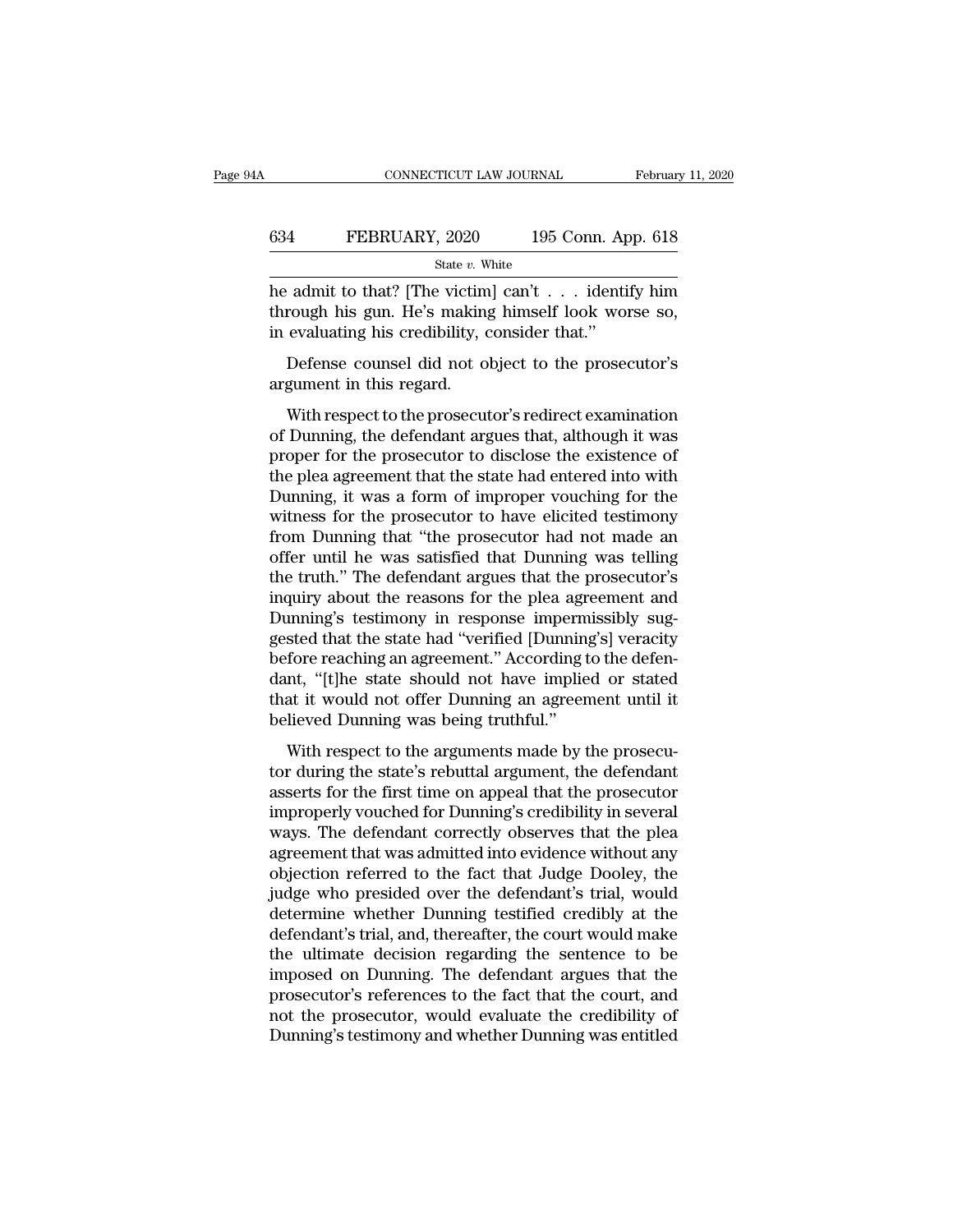| 11, 2020           | CONNECTICUT LAW JOURNAL | Page 95A |
|--------------------|-------------------------|----------|
|                    |                         |          |
| 195 Conn. App. 618 | FEBRUARY, 2020          | 635      |
|                    | State $v$ . White       |          |

11, 2020 CONNECTICUT LAW JOURNAL Page 95A<br>
195 Conn. App. 618 FEBRUARY, 2020 635<br>
State v. White<br>
to the benefit of the plea agreement were improper<br>
because they invoked the integrity of the court in sup-<br>
port of Dunnin 195 Conn. App. 618 FEBRUARY, 2020 635<br>
State v. White<br>
to the benefit of the plea agreement were improper<br>
because they invoked the integrity of the court in sup-<br>
port of Dunning's credibility. Moreover, the defendant 195 Conn. App. 618 FEBRUARY, 2020 635<br>
State v. White<br>
to the benefit of the plea agreement were improper<br>
because they invoked the integrity of the court in sup-<br>
port of Dunning's credibility. Moreover, the defendant<br>
a 195 Conn. App. 618 FEBRUARY, 2020 635<br>
state v. White<br>
to the benefit of the plea agreement were improper<br>
because they invoked the integrity of the court in sup-<br>
port of Dunning's credibility. Moreover, the defendant<br>
a State *v*. White<br>to the benefit of the plea agreement were improper<br>because they invoked the integrity of the court in sup-<br>port of Dunning's credibility. Moreover, the defendant<br>argues that, although it would have been p state v. white<br>to the benefit of the plea agreement were improper<br>because they invoked the integrity of the court in sup-<br>port of Dunning's credibility. Moreover, the defendant<br>argues that, although it would have been pro to the benefit of the plea agreement were improper<br>because they invoked the integrity of the court in sup-<br>port of Dunning's credibility. Moreover, the defendant<br>argues that, although it would have been proper for<br>the pros because they invoked the integrity of the court in support of Dunning's credibility. Moreover, the defendant argues that, although it would have been proper for the prosecutor to refer to the fact that *a* judge would dete port of Dunning's credibility. Moreover, the defendant<br>argues that, although it would have been proper for<br>the prosecutor to refer to the fact that  $a$  judge would<br>determine whether Dunning had testified credibly, it<br>was argues that, although it would have been proper for<br>the prosecutor to refer to the fact that *a* judge would<br>determine whether Dunning had testified credibly, it<br>was improper for the prosecutor to state that *the judge*<br>*w* the prosecutor to refer to the fact that  $a$  judge would<br>determine whether Dunning had testified credibly, it<br>was improper for the prosecutor to state that *the judge*<br>*who was presiding over the defendant's trial* would<br> determine whether Dunning had testified credibly, it<br>was improper for the prosecutor to state that *the judge*<br>who was presiding over the defendant's trial would<br>make that determination. According to the defendant,<br>"[t]o t was improper for the prosecutor to state that *the judge*<br> *who was presiding over the defendant's trial* would<br>
make that determination. According to the defendant,<br>
"[t]o tell the jury that *this* judge, the judge presi who was presiding over the defendant's trial would<br>make that determination. According to the defendant,<br>"[t]o tell the jury that this judge, the judge presiding<br>over the case before the jury, is evaluating [Dunning's]<br>cred make that determination. Acco<br>
"[t]o tell the jury that *this* jud<br>
over the case before the jury, is<br>
credibility undermine[d] the jur<br>
the facts" and implicitly sugge<br>
the best position to evaluate<br>
(Emphasis in original For the gary and the yange, the yange pressuring<br>
er the case before the jury, is evaluating [Dunning's]<br>
edibility undermine[d] the jury's role as sole judge of<br>
e facts" and implicitly suggested that it was not in<br>
e bes by the case serve are jary, is evaluating pounting of<br>credibility undermine[d] the jury's role as sole judge of<br>the facts" and implicitly suggested that it was not in<br>the best position to evaluate Dunning's credibility.<br>(E

the facts" and implicitly suggested that it was not in<br>the facts" and implicitly suggested that it was not in<br>the best position to evaluate Dunning's credibility.<br>(Emphasis in original.)<br>The defendant argues that, in addit methods and implicitly suggested that it was not in<br>the best position to evaluate Dunning's credibility.<br>(Emphasis in original.)<br>The defendant argues that, in addition to bolstering<br>Dunning's testimony by referring to the (Emphasis in original.)<br>
The defendant argues that, in addition to bolstering<br>
Dunning's testimony by referring to the court's evalua-<br>
tion of his testimony, the prosecutor's arguments imper-<br>
missibly suggested that the The defendant argues that, in addition to bolstering<br>Dunning's testimony by referring to the court's evalua-<br>tion of his testimony, the prosecutor's arguments imper-<br>missibly suggested that the state would not have<br>entered The defendant argues that, in addition to bolstering<br>Dunning's testimony by referring to the court's evalua-<br>tion of his testimony, the prosecutor's arguments imper-<br>missibly suggested that the state would not have<br>entered Dunning's testimony by referring to the court's evaluation of his testimony, the prosecutor's arguments imper-<br>missibly suggested that the state would not have<br>entered into the plea agreement with Dunning unless<br>he, or the tion of his testimony, the prosecutor's arguments imper-<br>missibly suggested that the state would not have<br>entered into the plea agreement with Dunning unless<br>he, or the state, had determined that Dunning's testi-<br>mony was missibly suggested that the state would not have<br>entered into the plea agreement with Dunning unless<br>he, or the state, had determined that Dunning's testi-<br>mony was credible. The defendant asserts that the pros-<br>ecutor imp entered into the plea agreement with Dunning unless<br>he, or the state, had determined that Dunning's testi-<br>mony was credible. The defendant asserts that the pros-<br>ecutor improperly referred to the fact that he had not<br>supp he, or the state, had determined that Dunning's testi-<br>mony was credible. The defendant asserts that the pros-<br>ecutor improperly referred to the fact that he had not<br>supported perjury by presenting Dunning's testimony<br>and mony was credible. The defendant asserts that the prosecutor improperly referred to the fact that he had not supported perjury by presenting Dunning's testimony and improperly argued that Dunning was not offered the plea a ecutor improperly referred to the fact that he had not<br>supported perjury by presenting Dunning's testimony<br>and improperly argued that Dunning was not offered<br>the plea agreement until Dunning had "come clean first,<br>[told] t supported perjury by presenting Dunning's testimony<br>and improperly argued that Dunning was not offered<br>the plea agreement until Dunning had "come clean first,<br>[told] the truth, [and was] 100 percent" truthful. By<br>these arg and improperly argued that Dunning was not offered<br>the plea agreement until Dunning had "come clean first,<br>[told] the truth, [and was] 100 percent" truthful. By<br>these arguments, the defendant asserts, the prosecutor<br>essent the plea agreement until Dunning had "come clean first,<br>
[told] the truth, [and was] 100 percent" truthful. By<br>
these arguments, the defendant asserts, the prosecutor<br>
essentially turned an evaluation of Dunning's testimon [told] the truth, [and was] 100 percent" truthful. By<br>these arguments, the defendant asserts, the prosecutor<br>essentially turned an evaluation of Dunning's testimony<br>or the defendant's innocence into a referendum on the<br>int these arguments, the defendant asserts, the prosecutor<br>essentially turned an evaluation of Dunning's testimony<br>or the defendant's innocence into a referendum on the<br>integrity of the prosecutor. Thus, the defendant argues<br>t essentially turned an evaluation of Dunning's testimony<br>or the defendant's innocence into a referendum on the<br>integrity of the prosecutor. Thus, the defendant argues<br>that the prosecutor "put his own credibility in issue,<br>i or the defendant's innocence into a referendum on the<br>integrity of the prosecutor. Thus, the defendant argues<br>that the prosecutor "put his own credibility in issue,<br>implicitly and expressly asking the jury to trust his<br>pro integrity of the prosecutor. Thus, the defendant argues<br>that the prosecutor "put his own credibility in issue,<br>implicitly and expressly asking the jury to trust his<br>professional judgment and integrity in deciding when<br>to m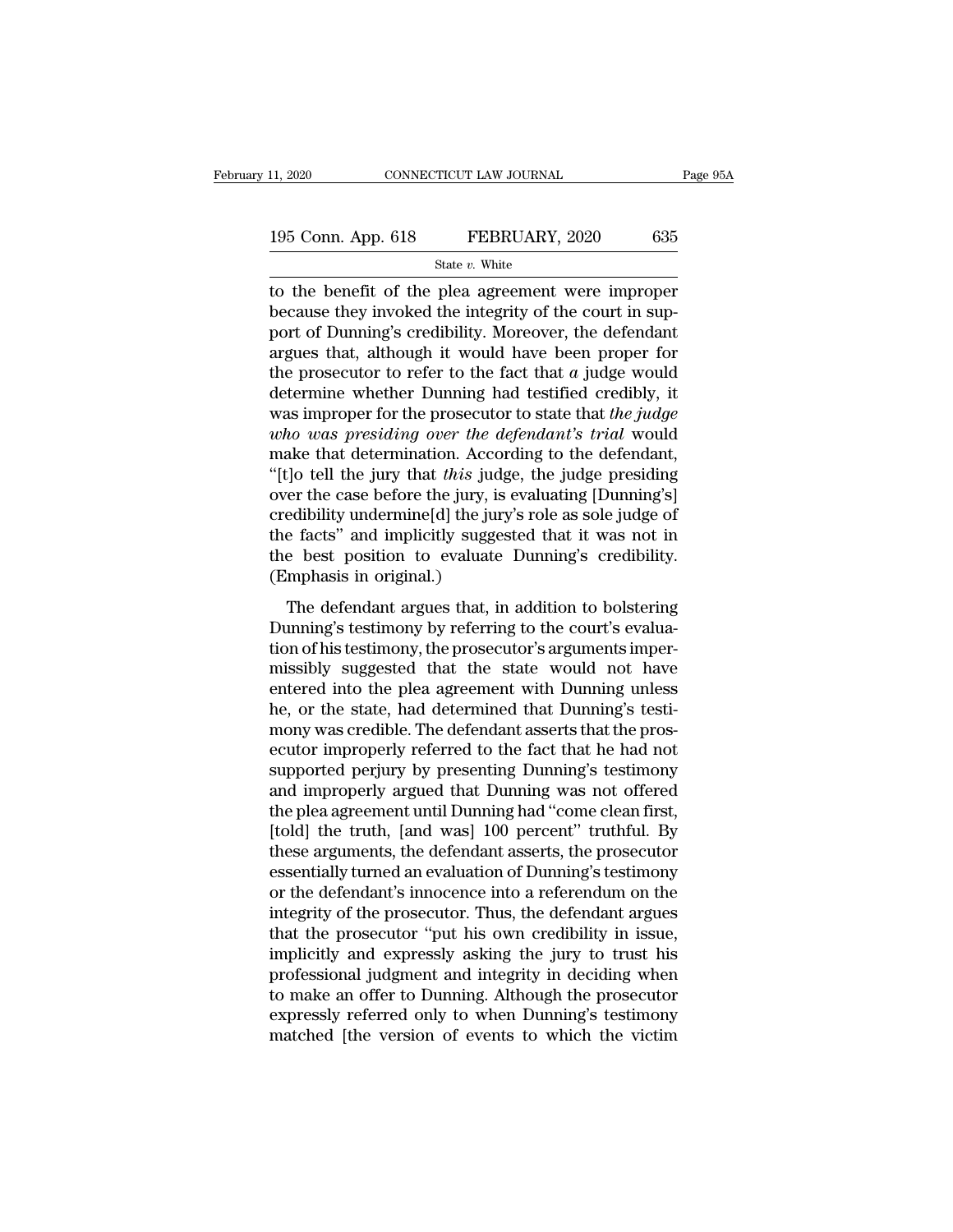## CONNECTICUT LAW JOURNAL February 11, 2020<br>636 FEBRUARY, 2020 195 Conn. App. 618<br>5tate v. White State *v.* White

CONNECTICUT LAW JOURNAL February 11, 2020<br>
FEBRUARY, 2020 195 Conn. App. 618<br>
State v. White<br>
testified], the jury may have inferred that his decision<br>
also derived from his or her secret knowledge of facts<br>
not in guidan 636 FEBRUARY, 2020 195 Conn. App. 618<br>  $\frac{\text{State } v. \text{ White}}{\text{testified}}, \text{ the jury may have inferred that his decision}$ <br>
also derived from his or her secret knowledge of facts<br>
not in evidence." 636 FEBRUARY<br>
testified], the jury ma<br>
also derived from his<br>
not in evidence.''<br>
Finally, the defend FEBRUARY, 2020 195 Conn. App. 618<br>
State v. White<br>
stified], the jury may have inferred that his decision<br>
so derived from his or her secret knowledge of facts<br>
t in evidence."<br>
Finally, the defendant argues that the pros

State  $v$ . White<br>
interpretent that his decision<br>
state  $v$ . White<br>
also derived from his or her secret knowledge of facts<br>
not in evidence."<br>
Finally, the defendant argues that the prosecutor<br>
improperly vouched for Dunn testified], the jury may have inferred that his decision<br>also derived from his or her secret knowledge of facts<br>not in evidence."<br>Finally, the defendant argues that the prosecutor<br>improperly vouched for Dunning's credibili et also derived from his or her secret knowledge of facts<br>not in evidence."<br>Finally, the defendant argues that the prosecutor<br>improperly vouched for Dunning's credibility by sug-<br>gesting that Dunning was credible because h also derived from his of her secret knowledge of racts<br>not in evidence."<br>Finally, the defendant argues that the prosecutor<br>improperly vouched for Dunning's credibility by sug-<br>gesting that Dunning was credible because he d Finally, the defendant argues that the prosecutor<br>improperly vouched for Dunning's credibility by sug-<br>gesting that Dunning was credible because he did not<br>want to risk receiving a longer sentence for having<br>committed perj Finally, the defendant argues that the prosecutor<br>improperly vouched for Dunning's credibility by sug-<br>gesting that Dunning was credible because he did not<br>want to risk receiving a longer sentence for having<br>committed perj improperly vouched for Dunning's credibility by suggesting that Dunning was credible because he did not<br>want to risk receiving a longer sentence for having<br>committed perjury at the defendant's trial. The defen-<br>dant argues gesting that Dunning was credible because he did not<br>want to risk receiving a longer sentence for having<br>committed perjury at the defendant's trial. The defen-<br>dant argues that, although it would have been proper<br>for the p want to risk receiving a longer sentence for having<br>committed perjury at the defendant's trial. The defen-<br>dant argues that, although it would have been proper<br>for the prosecutor to refer to the plea agreement and<br>to ask D committed perjury at the defendant's trial. The defendant argues that, although it would have been proper<br>for the prosecutor to refer to the plea agreement and<br>to ask Dunning if he understood the consequences of<br>breaching dant argues that, although it would have been proper<br>for the prosecutor to refer to the plea agreement and<br>to ask Dunning if he understood the consequences of<br>breaching the agreement by testifying untruthfully, the<br>prosecu for the prosecutor to refer to the plea agreement and<br>to ask Dunning if he understood the consequences of<br>breaching the agreement by testifying untruthfully, the<br>prosecutor's argument in the present case was improper<br>becau to ask Dunning if he understood the conseq<br>breaching the agreement by testifying untrut<br>prosecutor's argument in the present case was<br>because it suggested "that the prosecutor kn<br>witness is telling the truth or [implied] t osecutor's argument in the present case was improper<br>
cause it suggested "that the prosecutor knows if the<br>
tness is telling the truth or [implied] that he possessed<br>
formation not presented to the jury that would enable<br> prosecutor stagancement and present case was improper<br>because it suggested "that the prosecutor knows if the<br>witness is telling the truth or [implied] that he possessed<br>information not presented to the jury that would enab

because it suggested. That are prosecutor into to it are<br>witness is telling the truth or [implied] that he possessed<br>information not presented to the jury that would enable<br>him to know if the witness were lying."<br>"In analy which is defined and the second information not presented to the jury that would enable<br>him to know if the witness were lying."<br>"In analyzing claims of prosecutorial impropriety, we<br>engage in a two step analytical process mormalism to presented to drejary and would enable<br>him to know if the witness were lying."<br>"In analyzing claims of prosecutorial impropriety, we<br>engage in a two step analytical process.... We first<br>examine whether prosecu That is down if the writtess were tying.<br>
"In analyzing claims of prosecutorial impropriety, we<br>
engage in a two step analytical process.... We first<br>
examine whether prosecutorial impropriety occurred.<br>
... Second, if an "In analyzing claims of prosecutorial impropriety, we<br>engage in a two step analytical process.... We first<br>examine whether prosecutorial impropriety occurred.<br>... Second, if an impropriety exists, we then examine<br>whether engage in a two step analytical process. . . . We first examine whether prosecutorial impropriety occurred.<br>. . . Second, if an impropriety exists, we then examine whether it deprived the defendant of his due process righ examine<br>...Seco<br>whether<br>right to a<br>to show<br>improper<br>... The defendant of his due process<br>
that to a fair trial.... [T]he defendant has the burden<br>
show both that the prosecutor's conduct was<br>
proper and that it caused prejudice to his defense.<br>
...<br>
"In determining whether the right to a fair trial,  $\ldots$  [T]he defendant has the burden<br>to show both that the prosecutor's conduct was<br>improper and that it caused prejudice to his defense.<br> $\ldots$ <br>"In determining whether the defendant was deprived<br>of

by the factors end that it caused prejudice to his defense.<br>  $\cdots$  "In determining whether the defendant was deprived<br>
of his due process right to a fair trial, we are guided<br>
by the factors enumerated by [our Supreme Cou *State v. and that it caused prejudice to his defense.*<br> *State will determining whether the defendant was deprived*<br>
of his due process right to a fair trial, we are guided<br>
by the factors enumerated by [our Supreme Court (1987).<br>
"In determining whether the defendant was deprived<br>
of his due process right to a fair trial, we are guided<br>
by the factors enumerated by [our Supreme Court] in<br>
State v. Williams, 204 Conn. 523, 540, 529 A.2d 65 "In determining whether the defendant was deprived<br>of his due process right to a fair trial, we are guided<br>by the factors enumerated by [our Supreme Court] in<br>*State* v. *Williams*, 204 Conn. 523, 540, 529 A.2d 653<br>(1987) "In determining whether the defendant was deprived<br>of his due process right to a fair trial, we are guided<br>by the factors enumerated by [our Supreme Court] in<br>*State* v. *Williams*, 204 Conn. 523, 540, 529 A.2d 653<br>(1987) of his due process right to a fair trial, we are guided<br>by the factors enumerated by [our Supreme Court] in<br>*State* v. *Williams*, 204 Conn. 523, 540, 529 A.2d 653<br>(1987). These factors include [1] the extent to which<br>the by the factors enumerated by [our Supreme Court] in  $State$  v. Williams, 204 Conn. 523, 540, 529 A.2d 653 (1987). These factors include [1] the extent to which the [impropriety] was invited by defense conduct or argument, [2] State v. Williams, 204 Conn. 523, 540, 529 A.2d 653 (1987). These factors include [1] the extent to which the [impropriety] was invited by defense conduct or argument, [2] the severity of the [impropriety], [3] the freque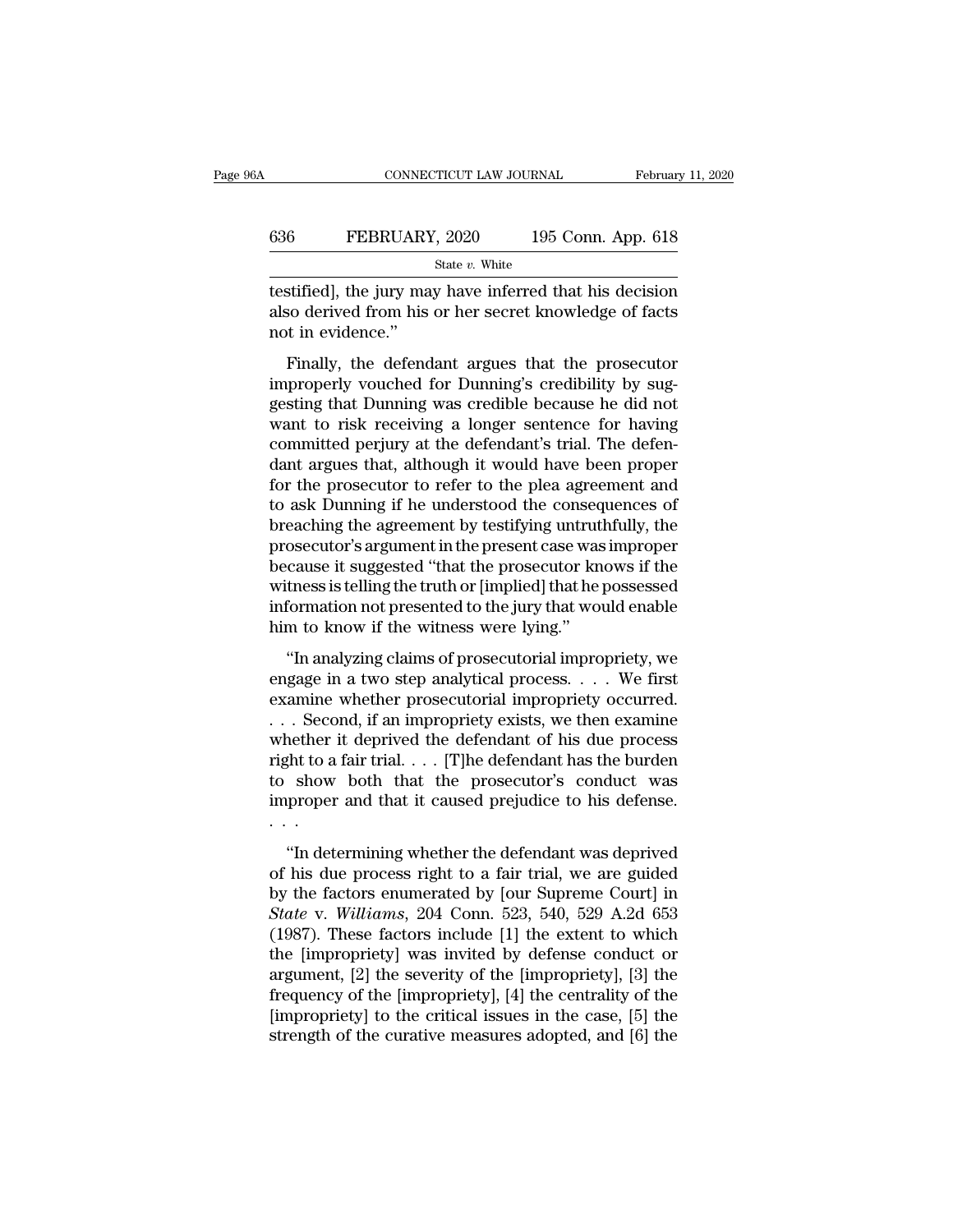# 11, 2020 CONNECTICUT LAW JOURNAL Page 97A<br>195 Conn. App. 618 FEBRUARY, 2020 637<br>State v. White

State *v.* White

strength of the state's case. . . . [A] reviewing court<br>heads to the state's case. . . . [A] reviewing court<br>must apply the *Williams* factors to the entire trial,<br>headuse there is no work determine whether the defence 195 Conn. App. 618 FEBRUARY, 2020 637<br>
State *v*. White<br>
strength of the state's case. . . . [A] reviewing court<br>
must apply the *Williams* factors to the entire trial,<br>
because there is no way to determine whether the def 195 Conn. App. 618 FEBRUARY, 2020 637<br>
State v. White<br>
strength of the state's case. . . . [A] reviewing court<br>
must apply the *Williams* factors to the entire trial,<br>
because there is no way to determine whether the defe 195 Conn. App. 618 FEBRUARY, 2020 637<br>
State v. White<br>
strength of the state's case. . . . [A] reviewing court<br>
must apply the *Williams* factors to the entire trial,<br>
because there is no way to determine whether the defe State *v*. White<br>strength of the state's case. . . . [A] reviewing court<br>must apply the *Williams* factors to the entire trial,<br>because there is no way to determine whether the defen-<br>dant was deprived of his right to a f state *v*. White<br>strength of the state's case. . . . [A] reviewing court<br>must apply the *Williams* factors to the entire trial,<br>because there is no way to determine whether the defen-<br>dant was deprived of his right to a f strength of the state's case. . . . [A] reviewing court<br>must apply the *Williams* factors to the entire trial,<br>because there is no way to determine whether the defen-<br>dant was deprived of his right to a fair trial unless must apply the *Williams* factors to the entire trial,<br>because there is no way to determine whether the defen-<br>dant was deprived of his right to a fair trial unless the<br>[impropriety] is viewed in light of the entire trial because there is no way to determine whether the defendant was deprived of his right to a fair trial unless the [impropriety] is viewed in light of the entire trial. . . . The question of whether the defendant has been pr dant was deprived of his right to a fair trial unless the [impropriety] is viewed in light of the entire trial. . . . The question of whether the defendant has been prejudiced by prosecutorial [impropriety] . . . depends [impropriety] is viewed in light of the entire trial. . . . The question of whether the defendant has been prejudiced by prosecutorial [impropriety] . . . depends on whether there is a reasonable likelihood that the jury's The question of whether the defer<br>diced by prosecutorial [improprie<br>whether there is a reasonable like<br>verdict would have been different<br>of the improprieties." (Citations on<br>tion marks omitted.) *State* v. *Sinu*<br>236–37, 2 The mether there is a reasonable likelihood that the jury's<br>
rdict would have been different absent the sum total<br>
the improprieties." (Citations omitted; internal quota-<br>
n marks omitted.) *State* v. *Sinclair*, 332 Conn wheater are is a reasonable intermolar and are jury s<br>verdict would have been different absent the sum total<br>of the improprieties." (Citations omitted; internal quota-<br>tion marks omitted.) *State* v. *Sinclair*, 332 Conn.

of the improprieties." (Citations omitted; internal quotation marks omitted.) *State v. Sinclair*, 332 Conn. 204, 236–37, 210 A.3d 509 (2019).<br>"We are mindful throughout this inquiry, however, of the unique responsibiliti tion marks omitted.) *State* v. *Sinclair*, 332 Conn. 204, 236–37, 210 A.3d 509 (2019).<br>
"We are mindful throughout this inquiry, however, of the unique responsibilities of the prosecutor in our judicial system. A prosecu 236–37, 210 A.3d 509 (2019).<br>
"We are mindful throughout this inquiry, however,<br>
of the unique responsibilities of the prosecutor in our<br>
judicial system. A prosecutor is not only an officer of<br>
the court, like every othe We are mindful throughout this inquiry, however,<br>of the unique responsibilities of the prosecutor in our<br>judicial system. A prosecutor is not only an officer of<br>the court, like every other attorney, but is also a high<br>pub "We are mindful throughout this inquiry, however,<br>of the unique responsibilities of the prosecutor in our<br>judicial system. A prosecutor is not only an officer of<br>the court, like every other attorney, but is also a high<br>pu of the unique responsibilities of the prosecutor in our<br>judicial system. A prosecutor is not only an officer of<br>the court, like every other attorney, but is also a high<br>public officer, representing the people of the [s]tat judicial system. A prosecutor is not only an officer of<br>the court, like every other attorney, but is also a high<br>public officer, representing the people of the [s]tate,<br>who seek impartial justice for the guilty as much as<br> the court, like every other attorney, but is also a high<br>public officer, representing the people of the [s]tate,<br>who seek impartial justice for the guilty as much as<br>for the innocent. . . . By reason of his [or her] office public officer, representing the people of the [s]tate,<br>who seek impartial justice for the guilty as much as<br>for the innocent. . . . By reason of his [or her] office,<br>[the prosecutor] usually exercises great influence [on] who seek impartial justice for the guilty as much as<br>for the innocent. . . . By reason of his [or her] office,<br>[the prosecutor] usually exercises great influence [on]<br>jurors. [The prosecutor's] conduct and language in the for the innocent. . . . By reason of his [or her] office,<br>[the prosecutor] usually exercises great influence [on]<br>jurors. [The prosecutor's] conduct and language in the<br>trial of cases in which human life or liberty [is] a [the prosecutor] usually exercises great influence [on]<br>jurors. [The prosecutor's] conduct and language in the<br>trial of cases in which human life or liberty [is] at stake<br>should be forceful, but fair, because he [or she] r jurors. [The prosecutor's] conduct and language in the<br>trial of cases in which human life or liberty [is] at stake<br>should be forceful, but fair, because he [or she] repre-<br>sents the public interest, which demands no victim trial of cases in which human life or liberty [is] at stake<br>should be forceful, but fair, because he [or she] repre-<br>sents the public interest, which demands no victim and<br>asks no conviction through the aid of passion, pre should be forceful, but fair, because he [or she] represents the public interest, which demands no victim and<br>asks no conviction through the aid of passion, prejudice<br>or resentment. . . . . That is not to say, however, tha sents the public interest, which demands no victim and<br>asks no conviction through the aid of passion, prejudice<br>or resentment. . . . . That is not to say, however, that<br>every use of rhetorical language or device [by the p asks no conviction through the aid of passion, prejudice<br>or resentment. . . . That is not to say, however, that<br>every use of rhetorical language or device [by the prose-<br>cutor] is improper. . . . The occasional use of rhe or resentment. . . . . That is not to say, however, that<br>every use of rhetorical language or device [by the prose-<br>cutor] is improper. . . . The occasional use of rhetori-<br>cal devices is simply fair argument. . . . Indeed, every use of rhetorical language or device [by the prosecutor] is improper. . . . The occasional use of rhetorical devices is simply fair argument. . . . . Indeed, this court give[s] the jury the credit of being able to d cutor] is improper. . . . . The occasional use of rhetorical devices is simply fair argument. . . . Indeed, this court give[s] the jury the credit of being able to differentiate between argument on the evidence and attemp cal devices is simply fair argument. . . . . Indeed, this court give[s] the jury the credit of being able to differentiate between argument on the evidence and attempts to persuade them to draw inferences in the state's f court give[s] the jury the credit of being able to differentiate between argument on the evidence and attempts<br>to persuade them to draw inferences in the state's favor,<br>on one hand, and improper unsworn testimony, with<br>the entiate between argument on the evidence and attempts<br>to persuade them to draw inferences in the state's favor,<br>on one hand, and improper unsworn testimony, with<br>the suggestion of secret knowledge, on the other hand.<br>The s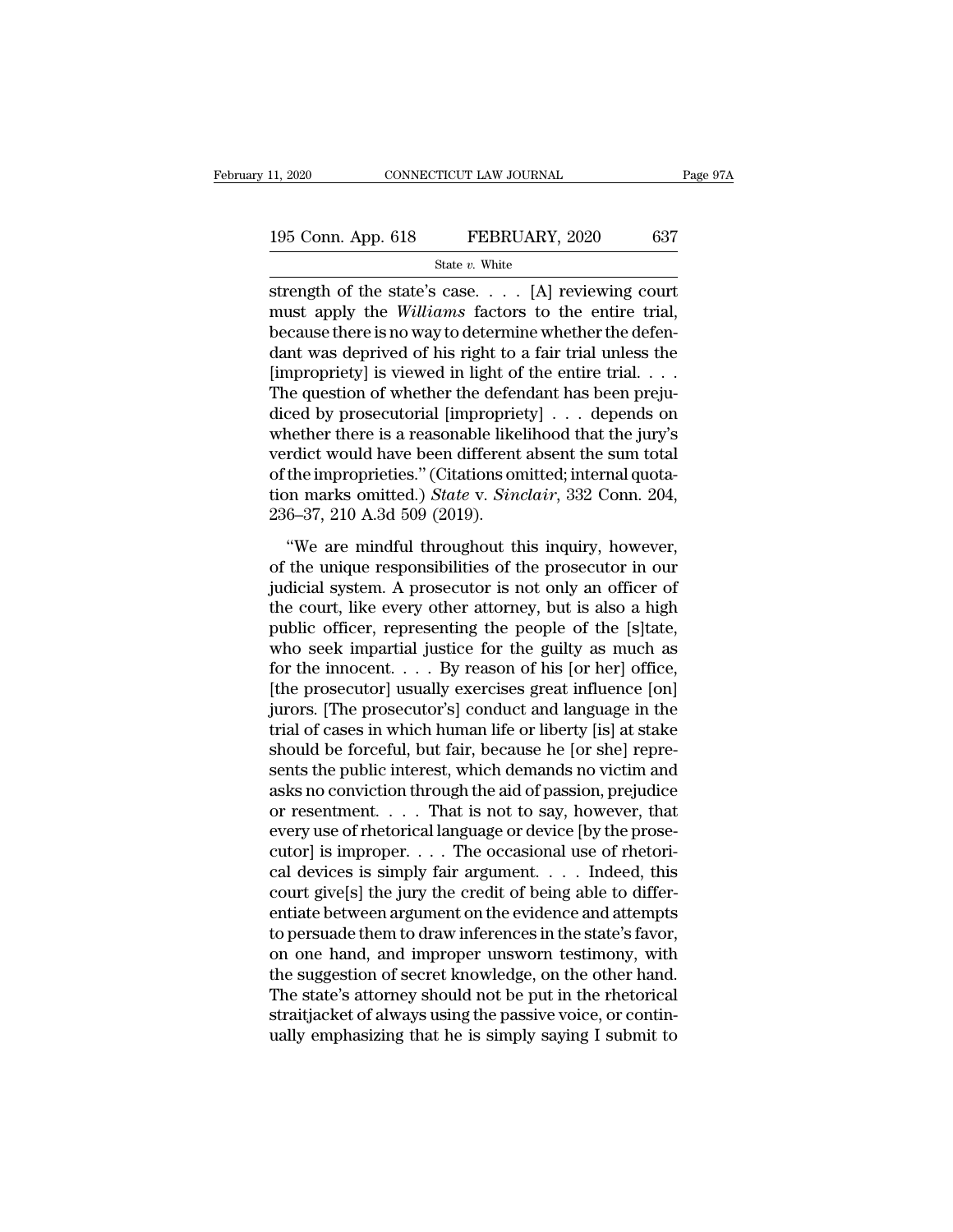| Α   | CONNECTICUT LAW JOURNAL | February 11, 2020  |
|-----|-------------------------|--------------------|
| 638 | FEBRUARY, 2020          | 195 Conn. App. 618 |
|     | State $v$ . White       |                    |

CONNECTICUT LAW JOURNAL February 11, 2<br>  $\begin{array}{r}\n 638 \text{} \text{FEBRUARY, } 2020 \text{} \text{} 195 \text{ Conn. App. 618} \\
 \hline\n \text{State } v. \text{ White} \\
 \text{you that this is what the evidence shows, or the like.'} \\
 \text{(Citations omitted; internal quotation marks omitted.)} \\
 \text{State } v. \text{Wilson, } 208 \text{ Conn. } 412, 425, 64, 4, 24, 01, (2012).\n \end{array}$ 638 FEBRUARY, 2020 195 Conn. App. 618<br>
State v. White<br>
you that this is what the evidence shows, or the like."<br>
(Citations omitted; internal quotation marks omitted.)<br>
State v. Wilson, 308 Conn. 412, 435, 64 A.3d 91 (2013 *State v. White*<br> *State v. White*<br> **State v. White**<br> **State v. Wilson, 308 Conn. 412, 435, 64 A.3d 91 (2013).**<br>
In addressing claims of improper vouching, our S<br>
ISO COM. App. 018<br>
State v. White<br>
u that this is what the evidence shows, or the like."<br>
itations omitted; internal quotation marks omitted.)<br>
ate v. Wilson, 308 Conn. 412, 435, 64 A.3d 91 (2013).<br>
In addressing claim

State v. White<br>
you that this is what the evidence shows, or the like."<br>
(Citations omitted; internal quotation marks omitted.)<br> *State* v. *Wilson*, 308 Conn. 412, 435, 64 A.3d 91 (2013).<br>
In addressing claims of imprope provided in this is what the evidence shows, or the like."<br>
(Citations omitted; internal quotation marks omitted.)<br>
State v. Wilson, 308 Conn. 412, 435, 64 A.3d 91 (2013).<br>
In addressing claims of improper vouching, our<br> (Citations omitted; internal quotation marks omitted.)<br>State v. Wilson, 308 Conn. 412, 435, 64 A.3d 91 (2013).<br>In addressing claims of improper vouching, our<br>Supreme Court has explained that "it is improper for a<br>prosecut State v. Wilson, 308 Conn. 412, 435, 64 A.3d 91 (2013).<br>In addressing claims of improper vouching, our<br>Supreme Court has explained that "it is improper for a<br>prosecuting attorney to express his or her own opinion,<br>directl In addressing claims of improper vouching, our<br>Supreme Court has explained that "it is improper for a<br>prosecuting attorney to express his or her own opinion,<br>directly or indirectly, as to the credibility of witnesses.<br> $\dots$ In addressing claims of improper vouching, our<br>Supreme Court has explained that "it is improper for a<br>prosecuting attorney to express his or her own opinion,<br>directly or indirectly, as to the credibility of witnesses.<br>... Supreme Court has explained that "it is improper for a<br>prosecuting attorney to express his or her own opinion,<br>directly or indirectly, as to the credibility of witnesses.<br>. . . [H]owever . . . [i]t is not improper for the prosecuting attorney to express his or her own opinion,<br>directly or indirectly, as to the credibility of witnesses.<br>
. . . [H]owever . . . [i]t is not improper for the prose-<br>
cutor to comment [on] the evidence presented a directly or indirectly, as to the credibility of witnesses.<br>
. . . [H]owever . . . [i]t is not improper for the prose-<br>
cutor to comment [on] the evidence presented at trial<br>
and to argue the inferences that the jurors mi  $\ldots$  [H]owever  $\ldots$  [i]t is not improper for the prosecutor to comment [on] the evidence presented at trial<br>and to argue the inferences that the jurors might draw<br>therefrom  $\ldots$ ." (Citation omitted; internal quotation<br> cutor to comment [on] the evidence presented at trial<br>and to argue the inferences that the jurors might draw<br>therefrom . . . . ." (Citation omitted; internal quotation<br>marks omitted.) *State* v. *Fauci*, 282 Conn. 23, 47, and to argue the inferences that the jurors might draw<br>therefrom  $\ldots$  ." (Citation omitted; internal quotation<br>marks omitted.) *State* v. *Fauci*, 282 Conn. 23, 47, 917<br>A.2d 978 (2007). "In claims of improper vouching, o therefrom  $\ldots$  ." (Citation omitted; internal quotation marks omitted.) *State* v. *Fauci*, 282 Conn. 23, 47, 917 A.2d 978 (2007). "In claims of improper vouching, our Supreme Court has noted that the degree to which a c marks omitted.) *State* v. *Fauci*, 282 Conn. 23, 47, 917<br>A.2d 978 (2007). "In claims of improper vouching, our<br>Supreme Court has noted that the degree to which a<br>challenged statement is supported by the evidence is<br>an im A.2d 978 (2007). "In claims of improper vouching, our<br>Supreme Court has noted that the degree to which a<br>challenged statement is supported by the evidence is<br>an important factor in determining the propriety of that<br>statem Supreme Court has noted that the degree to which a<br>challenged statement is supported by the evidence is<br>an important factor in determining the propriety of that<br>statement. The Supreme Court [has] stated that [a] pros-<br>ecu challenged statement is supported by the evidence is<br>an important factor in determining the propriety of that<br>statement. The Supreme Court [has] stated that [a] pros-<br>ecutor may properly comment on the credibility of a<br>wit an important factor in determining the propriety of that<br>statement. The Supreme Court [has] stated that [a] pros-<br>ecutor may properly comment on the credibility of a<br>witness where . . . the comment reflects reasonable<br>infe statement. The Supreme Co<br>ecutor may properly comm<br>witness where . . . the co<br>inferences from the evidenc<br>quotation marks omitted.)<br>App. 799, 812, 971 A.2d 781,<br>978 A.2d 1112 (2009).<br>We reject the defendant's thess where  $\ldots$  the comment reflects reasonable<br>ferences from the evidence adduced at trial." (Internal<br>otation marks omitted.) *State* v. *Luther*, 114 Conn.<br>pp. 799, 812, 971 A.2d 781, cert. denied, 293 Conn. 907,<br>8 A inferences from the evidence adduced at trial." (Internal<br>quotation marks omitted.) *State v. Luther*, 114 Conn.<br>App. 799, 812, 971 A.2d 781, cert. denied, 293 Conn. 907,<br>978 A.2d 1112 (2009).<br>We reject the defendant's cla

quotation marks omitted.) *State* v. *Luther*, 114 Conn.<br>App. 799, 812, 971 A.2d 781, cert. denied, 293 Conn. 907,<br>978 A.2d 1112 (2009).<br>We reject the defendant's claim that the prosecutor's<br>redirect examination of Dunning App. 799, 812, 971 A.2d 781, cert. denied, 293 Conn. 907,<br>978 A.2d 1112 (2009).<br>We reject the defendant's claim that the prosecutor's<br>redirect examination of Dunning suggested to the jury<br>that, while relying on facts outsi 978 A.2d 1112 (2009).<br>We reject the defendant's claim that the prosecutor's<br>redirect examination of Dunning suggested to the jury<br>that, while relying on facts outside of the evidence, the<br>prosecutor had injected his perso We reject the defendant's claim that the prosecutor's<br>redirect examination of Dunning suggested to the jury<br>that, while relying on facts outside of the evidence, the<br>prosecutor had injected his personal belief that Dun-<br>ni We reject the defendant's claim that the prosecutor's<br>redirect examination of Dunning suggested to the jury<br>that, while relying on facts outside of the evidence, the<br>prosecutor had injected his personal belief that Dun-<br>ni redirect examination of Dunning suggested to the jury<br>that, while relying on facts outside of the evidence, the<br>prosecutor had injected his personal belief that Dun-<br>ning was truthful. In the portions of the redirect exami that, while relying on facts outside of the evidence, the<br>prosecutor had injected his personal belief that Dun-<br>ning was truthful. In the portions of the redirect exami-<br>nation on which the defendant focuses, the prosecuto prosecutor had injected his personal belief that Dunning was truthful. In the portions of the redirect examination on which the defendant focuses, the prosecutor elicited testimony from Dunning that his plea agreement was ning was truthful. In the portions of the redirect exami-<br>nation on which the defendant focuses, the prosecutor<br>elicited testimony from Dunning that his plea agreement<br>was contingent on his testifying truthfully, he did no nation on which the defendant focuses, the prosecutor<br>elicited testimony from Dunning that his plea agreement<br>was contingent on his testifying truthfully, he did not<br>enter into the plea agreement until the month prior to<br>t elicited testimony from Dunning that his plea agreement<br>was contingent on his testifying truthfully, he did not<br>enter into the plea agreement until the month prior to<br>the defendant's trial, he did not tell anyone from the<br>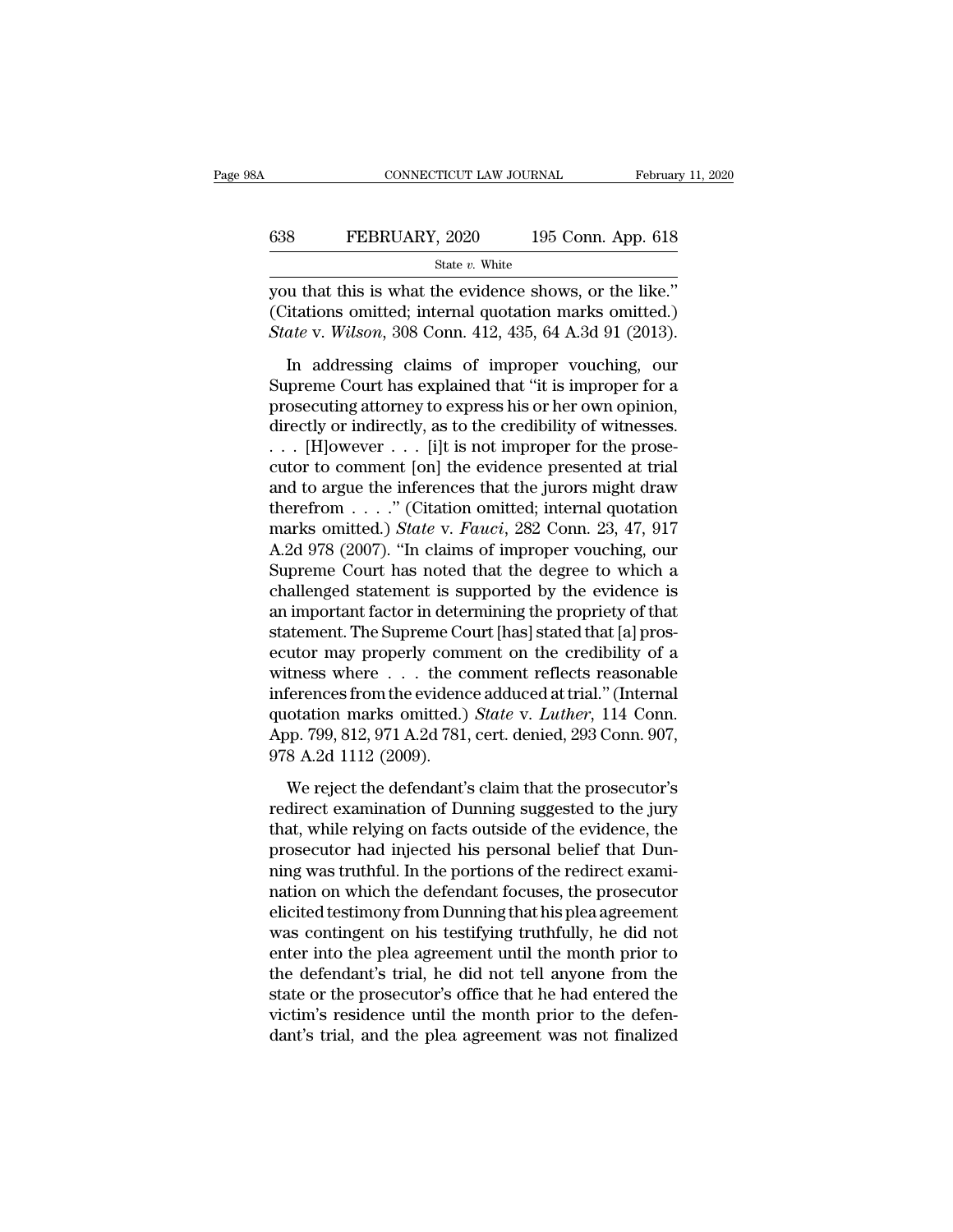| 11, 2020           | CONNECTICUT LAW JOURNAL | Page 99A |
|--------------------|-------------------------|----------|
| 195 Conn. App. 618 | FEBRUARY, 2020          | 639      |
|                    | State $v$ . White       |          |

11, 2020 CONNECTICUT LAW JOURNAL<br>
195 Conn. App. 618 FEBRUARY, 2020 639<br>  $\frac{\text{State } v. \text{ White}}{\text{until he admitted that he had entered the victim's resi-  
dence. We observe that this line of questioning directly  
following of Dun$ 195 Conn. App. 618 FEBRUARY, 2020 639<br>
State  $v$ . White<br>
until he admitted that he had entered the victim's residence. We observe that this line of questioning directly<br>
followed the defendant's cross-examination of Dun-195 Conn. App. 618 FEBRUARY, 2020 639<br>
State  $v$ . White<br>
until he admitted that he had entered the victim's residence. We observe that this line of questioning directly<br>
followed the defendant's cross-examination of Dun-<br> 195 Conn. App. 618 FEBRUARY, 2020 639<br>
State v. White<br>
until he admitted that he had entered the victim's resi-<br>
dence. We observe that this line of questioning directly<br>
followed the defendant's cross-examination of Dun-State *v*. White<br>
until he admitted that he had entered the victim's resi-<br>
dence. We observe that this line of questioning directly<br>
followed the defendant's cross-examination of Dun-<br>
ning, during which defense counsel state v. white<br>
until he admitted that he had entered the victim's resi-<br>
dence. We observe that this line of questioning directly<br>
followed the defendant's cross-examination of Dun-<br>
ning, during which defense counsel as until he admitted that he had entered the victim's resi-<br>dence. We observe that this line of questioning directly<br>followed the defendant's cross-examination of Dun-<br>ning, during which defense counsel asked Dunning<br>about th dence. We observe that this line of questioning directly followed the defendant's cross-examination of Dunning, during which defense counsel asked Dunning about the plea agreement and to explain why he had waited so long f followed the defendant's cross-examinting, during which defense counsel a<br>about the plea agreement and to expla<br>waited so long following his arrest to<br>plea, and why, in his statements to the<br>been untruthful about having en Further, we conclude that there was an evidentiary<br>sign, and why, in his statements to enter a guilty<br>ea, and why, in his statements to the police, he had<br>en untruthful about having entered the victim's res-<br>ence with the about the preaction and to explain they he had<br>waited so long following his arrest to enter a guilty<br>plea, and why, in his statements to the police, he had<br>been untruthful about having entered the victim's res-<br>idence with

maked so long following his direct to enter a galley<br>plea, and why, in his statements to the police, he had<br>been untruthful about having entered the victim's res-<br>idence with the defendant and Le.<br>Further, we conclude that plea, and *May*, in his statements to the ponet, he had<br>been untruthful about having entered the victim's res-<br>idence with the defendant and Le.<br>Further, we conclude that there was an evidentiary<br>basis for all of the prose stated that the defendant and Le.<br>
Further, we conclude that there was an evidentiary<br>
basis for all of the prosecutor's questions. During Dun-<br>
ning's direct examination, without any objection, the<br>
plea agreement was adm Further, we conclude that there was an evidentiary<br>basis for all of the prosecutor's questions. During Dun-<br>ning's direct examination, without any objection, the<br>plea agreement was admitted into evidence. It plainly<br>stated Further, we conclude that there was an evidentiary<br>basis for all of the prosecutor's questions. During Dun-<br>ning's direct examination, without any objection, the<br>plea agreement was admitted into evidence. It plainly<br>stated basis for all of the prosecutor's questions. During Dunning's direct examination, without any objection, the plea agreement was admitted into evidence. It plainly stated that the consideration being promised to Dunning by ning's direct examination, without any objection, the<br>plea agreement was admitted into evidence. It plainly<br>stated that the consideration being promised to Dun-<br>ning by the state was contingent on a finding by the<br>sentenci plea agreement was admitted into evidence. It plainly<br>stated that the consideration being promised to Dun-<br>ning by the state was contingent on a finding by the<br>sentencing judge that Dunning had testified truthfully.<br>The ti stated that the consideration being promised to Dunning by the sentencing judge that Dunning had testified truthfully.<br>The timing of the plea agreement, which was signed on March 17, 2017, was readily apparent to the jury, ning by the state was contingent on a finding by the sentencing judge that Dunning had testified truthfully.<br>The timing of the plea agreement, which was signed on March 17, 2017, was readily apparent to the jury, as well. sentencing judge that Dunning had testified truthfully.<br>The timing of the plea agreement, which was signed on<br>March 17, 2017, was readily apparent to the jury, as<br>well. The agreement was not entered into until shortly<br>befo The timing of the plea agreement, which was signed on<br>March 17, 2017, was readily apparent to the jury, as<br>well. The agreement was not entered into until shortly<br>before the defendant's trial, which began on March 29,<br>2017. March 17, 2017, was readily apparent to the jury, as<br>well. The agreement was not entered into until shortly<br>before the defendant's trial, which began on March 29,<br>2017. The inquiries or testimony with respect to the<br>fact t well. The agreement was not entered into until shortly<br>before the defendant's trial, which began on March 29,<br>2017. The inquiries or testimony with respect to the<br>fact that Dunning did not tell anyone from the state or<br>the before the defendant's trial, which began on March 29,<br>2017. The inquiries or testimony with respect to the<br>fact that Dunning did not tell anyone from the state or<br>the prosecutor's office that he had entered the victim's<br>r 2017. The inquiries or testimony with respect to the fact that Dunning did not tell anyone from the state or the prosecutor's office that he had entered the victim's residence until the month prior to the defendant's trial fact that Dunning did not tell anyone from the state or<br>the prosecutor's office that he had entered the victim's<br>residence until the month prior to the defendant's trial<br>and that the plea agreement was not finalized until the prosecutor's office that he had entered the victim's<br>residence until the month prior to the defendant's trial<br>and that the plea agreement was not finalized until he<br>admitted that he had entered the victim's residence<br>h residence until the month prior to the defendant's trial<br>and that the plea agreement was not finalized until he<br>admitted that he had entered the victim's residence<br>hardly suggested, as the defendant argues presently,<br>that and that the plea agreement was not finalized until he<br>admitted that he had entered the victim's residence<br>hardly suggested, as the defendant argues presently,<br>that the prosecutor had "verified [Dunning's] veracity"<br>by usi admitted that he had entered the victim's residence<br>hardly suggested, as the defendant argues presently,<br>that the prosecutor had "verified [Dunning's] veracity"<br>by using a litmus test that was hidden from the jury.<br>Instead hardly suggested, as the defendant argues presently,<br>that the prosecutor had "verified [Dunning's] veracity"<br>by using a litmus test that was hidden from the jury.<br>Instead, the reason for the state's willingness to enter<br>in that the prosecutor had "verified [Dunning's] veracity"<br>by using a litmus test that was hidden from the jury.<br>Instead, the reason for the state's willingness to enter<br>into the agreement was readily apparent and based on<br>th by using a litmus test that was hidden from the jury.<br>Instead, the reason for the state's willingness to enter<br>into the agreement was readily apparent and based on<br>the evidence. Specifically, during the victim's testi-<br>mon Instead, the reason for the state's willingness to enter<br>into the agreement was readily apparent and based on<br>the evidence. Specifically, during the victim's testi-<br>mony, which preceded Dunning's testimony, he testi-<br>fied into the agreement was readily apparent and based on<br>the evidence. Specifically, during the victim's testi-<br>mony, which preceded Dunning's testimony, he testi-<br>fied that three masked men had approached him as he<br>was enteri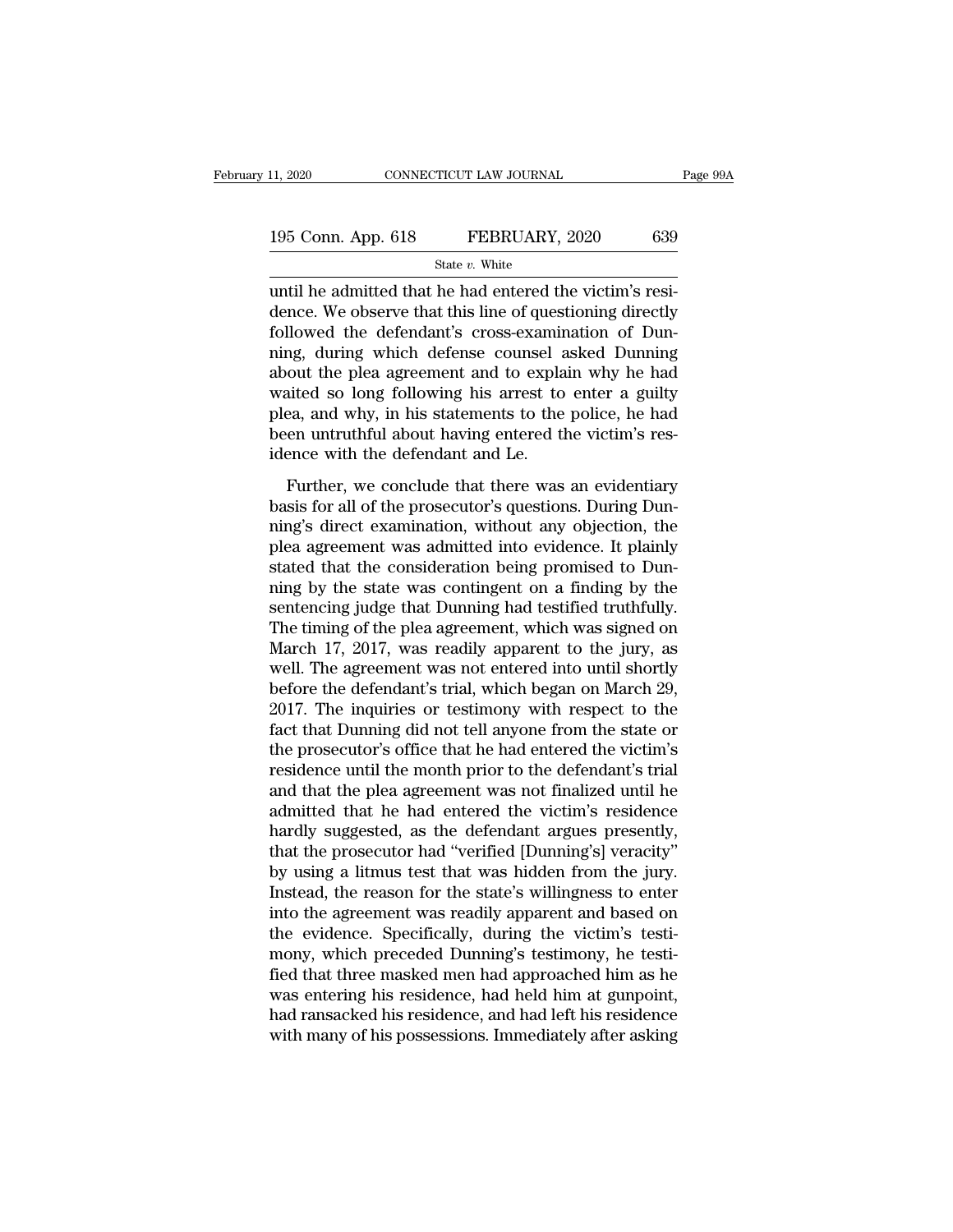## CONNECTICUT LAW JOURNAL February 11, 2020<br>640 FEBRUARY, 2020 195 Conn. App. 618<br>5tate v. White State *v.* White

 $\begin{array}{lll} \text{COMPECTICUT LAW JOURNAL} & \text{Februar} \ \hline \end{array}$ <br>  $\begin{array}{lll} \text{640} & \text{FEBRUARY, 2020} & \text{195 Conn. App. 618} \ \text{State } v. \text{ White} \ \hline \end{array}$ <br>
Dunning about the timing of the agreement, the prose-<br>
cutor asked him whether he was aware from the polic EXEMBRY, 2020 195 Conn. App. 618<br>
State v. White<br>
Dunning about the timing of the agreement, the prose-<br>
cutor asked him whether he was aware from the police<br>
reports in this case that "the victim was always claim-<br>
ing t FEBRUARY, 2020 195 Conn. App. 618<br>
State v. White<br>
Dunning about the timing of the agreement, the prose-<br>
cutor asked him whether he was aware from the police<br>
reports in this case that "the victim was always claim-<br>
ing **640** FEBRUARY, 2020 195 Conn. App. 618<br>
State v. White<br>
Dunning about the timing of the agreement, the prose-<br>
cutor asked him whether he was aware from the police<br>
reports in this case that "the victim was always claim-State v. White<br>
Dunning about the timing of the agreement, the prose-<br>
cutor asked him whether he was aware from the police<br>
reports in this case that "the victim was always claim-<br>
ing three people went in the house," to Dunning about the<br>cutor asked him wl<br>reports in this case<br>ing three people w<br>replied, "[a]s far a:<br>in the house."<br>The elicited test: munig about the thing of the agreement, the prose-<br>tor asked him whether he was aware from the police<br>ports in this case that "the victim was always claim-<br>g three people went in the house," to which Dunning<br>plied, "[a]s f cutor asked finit whether he was aware from the police<br>reports in this case that "the victim was always claim-<br>ing three people went in the house," to which Dunning<br>replied, "[a]s far as I know he said three people were<br>in

reports in this case that the victim was always claim-<br>ing three people went in the house," to which Dunning<br>replied, "[a]s far as I know he said three people were<br>in the house."<br>The elicited testimony from the victim and replied, "[a]s far as I know he said three people were<br>in the house."<br>The elicited testimony from the victim and Dunning<br>strongly suggested that the state did not enter into the<br>agreement until after Dunning's version of e The elicited testimony from the victim and Dunning<br>
in the house."<br>
The elicited testimony from the victim and Dunning<br>
strongly suggested that the state did not enter into the<br>
agreement until after Dunning's version of e The elicited testimony from the victim and Dunning<br>strongly suggested that the state did not enter into the<br>agreement until after Dunning's version of events was<br>consistent with the victim's version of events. Because<br>the The elicited testimony from the victim and Dunning<br>strongly suggested that the state did not enter into the<br>agreement until after Dunning's version of events was<br>consistent with the victim's version of events. Because<br>the strongly suggested that the state did not enter into the agreement until after Dunning's version of events was consistent with the victim's version of events. Because the prosecutor's inquiry was based on the evidence and reement until after Durining's version of events was<br>msistent with the victim's version of events. Because<br>e prosecutor's inquiry was based on the evidence and<br>d not suggest that the prosecutor was vouching for<br>mming on th to issue with the victim's version of events. Because<br>the prosecutor's inquiry was based on the evidence and<br>did not suggest that the prosecutor was vouching for<br>Dunning on the basis of facts that did not appear in the<br>rec

the prosecutor's inquiry was based on the evidence and<br>did not suggest that the prosecutor was vouching for<br>Dunning on the basis of facts that did not appear in the<br>record, we conclude that the inquiry was not improper.<br>Ne did not suggest that the prosecutor was volucining for<br>Dunning on the basis of facts that did not appear in the<br>record, we conclude that the inquiry was not improper.<br>Next, we turn to the challenged remarks made by<br>the pro During on the basis of facts that the hold appear in the<br>record, we conclude that the inquiry was not improper.<br>Next, we turn to the challenged remarks made by<br>the prosecutor during the state's rebuttal closing argu-<br>ments record, we conclude that the inquiry was not improper.<br>Next, we turn to the challenged remarks made by<br>the prosecutor during the state's rebuttal closing argu-<br>ments. To a great extent, the defendant challenges the<br>proprie Next, we turn to the challenged remarks made by<br>the prosecutor during the state's rebuttal closing argu-<br>ments. To a great extent, the defendant challenges the<br>propriety of the prosecutor's references to the terms of<br>the p the prosecutor during the state's rebuttal closing arguments. To a great extent, the defendant challenges the propriety of the prosecutor's references to the terms of the plea agreement, which was admitted into evidence wi ments. To a great extent, the defendant challenges the<br>propriety of the prosecutor's references to the terms of<br>the plea agreement, which was admitted into evidence<br>without any objection. Essentially, the defendant argues<br> propriety of the prosecutor's references to the terms of<br>the plea agreement, which was admitted into evidence<br>without any objection. Essentially, the defendant argues<br>that, by referring to the fact that the plea agreement<br> the plea agreement, which was admitted into evidence<br>without any objection. Essentially, the defendant argues<br>that, by referring to the fact that the plea agreement<br>required Judge Dooley to make a determination of Dun-<br>nin without any objection. Essentially, the defendant argues<br>that, by referring to the fact that the plea agreement<br>required Judge Dooley to make a determination of Dun-<br>ning's credibility, the prosecutor either attempted to<br>p that, by referring to the fact that the plea agreement<br>required Judge Dooley to make a determination of Dun-<br>ning's credibility, the prosecutor either attempted to<br>persuade the jury that the court already had found Dun-<br>ni required Judge Dooley to make a determination of Dunning's credibility, the prosecutor either attempted to persuade the jury that the court already had found Dunning to be credible or that he suggested that the court, and ning's credibility, the prosecutor either attempted to<br>persuade the jury that the court already had found Dun-<br>ning to be credible or that he suggested that the court,<br>and not the jury, was the arbiter of Dunning's credibi persuade the jury that the court already had found Dunning to be credible or that he suggested that the court, and not the jury, was the arbiter of Dunning's credibility. We conclude, however, that the challenged argument ning to be credible or that he suggested that the court,<br>and not the jury, was the arbiter of Dunning's credibility.<br>We conclude, however, that the challenged argument<br>was based on the evidence. The plea agreement pro-<br>vid and not the jury, was the arbiter of Dunning's credibility.<br>We conclude, however, that the challenged argument<br>was based on the evidence. The plea agreement pro-<br>vides that Dunning "is to cooperate completely and<br>truthfull We conclude, however, that the challenged argument<br>was based on the evidence. The plea agreement pro-<br>vides that Dunning "is to cooperate completely and<br>truthfully in any investigations, hearings, or trials relat-<br>ing to [ was based on the evidence. The plea agreement provides that Dunning "is to cooperate completely and truthfully in any investigations, hearings, or trials relating to [the defendant], including the giving of truthful sworn vides that Dunning "is to cooperate completely and<br>truthfully in any investigations, hearings, or trials relat-<br>ing to [the defendant], including the giving of truthful<br>sworn testimony." Additionally, the agreement provide truthfully in any investigations, hearings, or trials relating to [the defendant], including the giving of truthful<br>sworn testimony." Additionally, the agreement provides<br>that Dunning "understands that the ultimate decisi ing to [the defendant], including the giving of truthful sworn testimony." Additionally, the agreement provides that Dunning "understands that the ultimate decision regarding the sentence he receives will be made by the s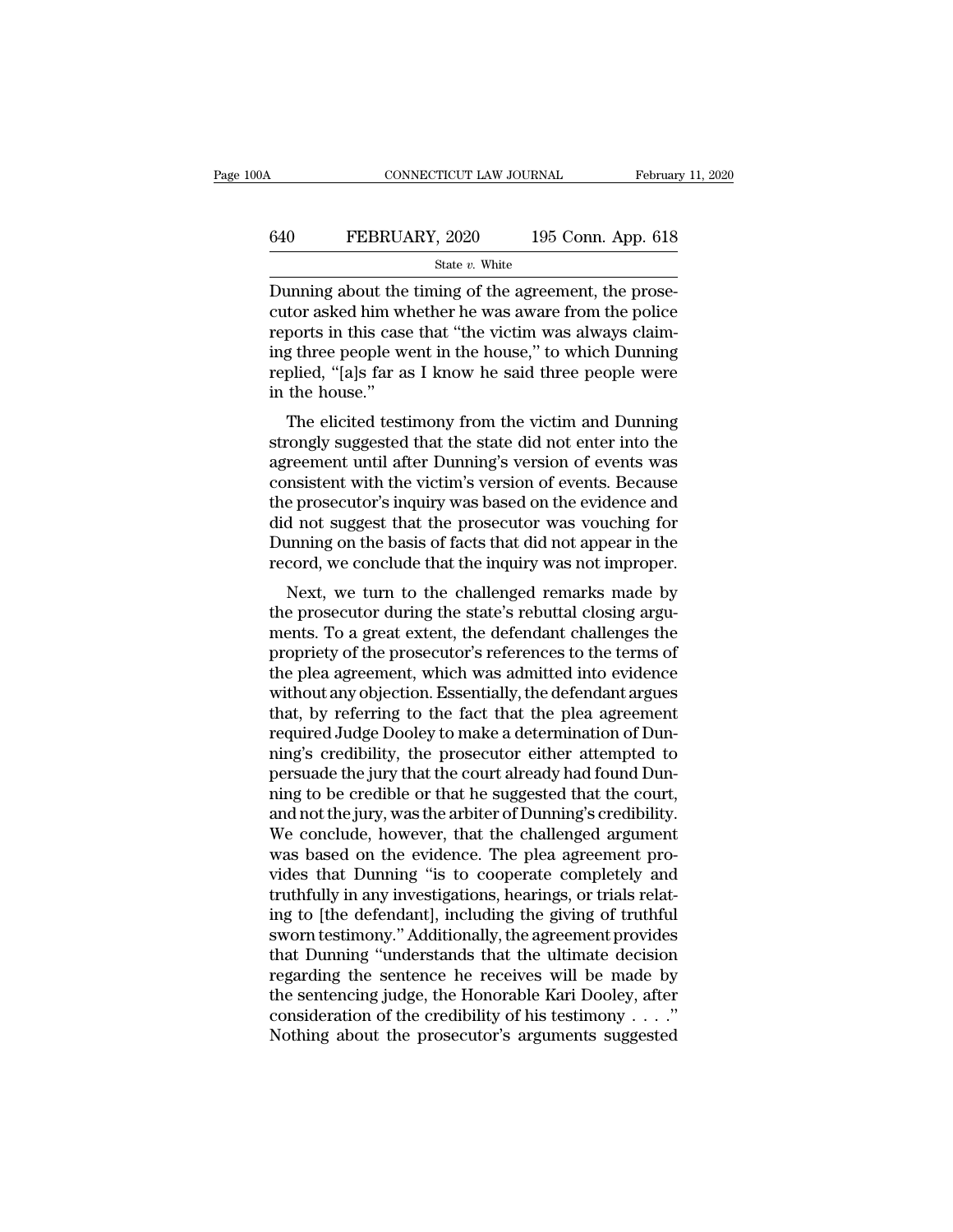# 11, 2020 CONNECTICUT LAW JOURNAL Page 101A<br>195 Conn. App. 618 FEBRUARY, 2020 641<br>State v. White

#### State *v.* White

the time of the trial, the court had made any<br>discrete that, at the time of the trial, the court had made any<br>type of finding concerning Dunning's credibility. Nor<br>did the arguments suggest that the prosecutor had a 195 Conn. App. 618 FEBRUARY, 2020 641<br>
State v. White<br>
that, at the time of the trial, the court had made any<br>
type of finding concerning Dunning's credibility. Nor<br>
did the arguments suggest that the prosecutor had a<br>
pe 195 Conn. App. 618 FEBRUARY, 2020 641<br>
State v. White<br>
that, at the time of the trial, the court had made any<br>
type of finding concerning Dunning's credibility. Nor<br>
did the arguments suggest that the prosecutor had a<br>
pe 195 Conn. App. 618 FEBRUARY, 2020 641<br>
State *v*. White<br>
that, at the time of the trial, the court had made any<br>
type of finding concerning Dunning's credibility. Nor<br>
did the arguments suggest that the prosecutor had a<br> State v. White<br>
State v. White<br>
that, at the time of the trial, the court had made any<br>
type of finding concerning Dunning's credibility. Nor<br>
did the arguments suggest that the prosecutor had a<br>
personally held opinion c State  $v$ . White<br>that, at the time of the trial, the court had made any<br>type of finding concerning Dunning's credibility. Nor<br>did the arguments suggest that the prosecutor had a<br>personally held opinion concerning Dunning' that, at the time of the trial, the court had made any<br>type of finding concerning Dunning's credibility. Nor<br>did the arguments suggest that the prosecutor had a<br>personally held opinion concerning Dunning's credibil-<br>ity. T type of finding concerning Dunning's credibility. Nor<br>did the arguments suggest that the prosecutor had a<br>personally held opinion concerning Dunning's credibil-<br>ity. To the contrary, the prosecutor did not stray from<br>the t did the arguments suggest that the prosecutor had a<br>personally held opinion concerning Dunning's credibil-<br>ity. To the contrary, the prosecutor did not stray from<br>the terms of the plea agreement by informing the jury<br>that, personally held opinion concerning Dunning's credibil-<br>ity. To the contrary, the prosecutor did not stray from<br>the terms of the plea agreement by informing the jury<br>that, with respect to the issue of whether Dunning<br>would ity. To the contrary, the prosecutor did not stray from<br>the terms of the plea agreement by informing the jury<br>that, with respect to the issue of whether Dunning<br>would be entitled to the benefit of the agreement he<br>reached the terms of the plea agreement by informing the jury<br>that, with respect to the issue of whether Dunning<br>would be entitled to the benefit of the agreement he<br>reached with the state, it was up to Judge Dooley to<br>determine i that, with respect to the issue of whether Dunning<br>would be entitled to the benefit of the agreement he<br>reached with the state, it was up to Judge Dooley to<br>determine if he was credible and to impose an appro-<br>priate sente would be entitled to the benefit of the agreement he<br>reached with the state, it was up to Judge Dooley to<br>determine if he was credible and to impose an appro-<br>priate sentence.<sup>11</sup> The prosecutor explicitly stated, in<br>accor reached with the state, it was up to Judge Dooley to<br>determine if he was credible and to impose an appro-<br>priate sentence.<sup>11</sup> The prosecutor explicitly stated, in<br>accordance with the agreement, that these decisions<br>with r determine if he was credible and to impose an appro-<br>priate sentence.<sup>11</sup> The prosecutor explicitly stated, in<br>accordance with the agreement, that these decisions<br>with respect to Dunning were not based on his personal<br>reco priate sentence.<sup>11</sup> The prosecutor explicitly stated, in accordance with the agreement, that these decisions with respect to Dunning were not based on his personal recommendation. Moreover, it belies a rational interpreta accordance with the agreement, that these decisions<br>with respect to Dunning were not based on his personal<br>recommendation. Moreover, it belies a rational interpre-<br>tation of the prosecutor's arguments concerning Dun-<br>ning with respect to Dunning were not based on his personal<br>recommendation. Moreover, it belies a rational interpre-<br>tation of the prosecutor's arguments concerning Dun-<br>ning, which were an obvious attempt to persuade the<br>jury recommendation. Moreover, it belies a rational interpretation of the prosecutor's arguments concerning Dunning, which were an obvious attempt to persuade the jury *that it should conclude* that Dunning was a credible witn In the defendant of the defendant's claim on appeal is based on the fact that Judge in Part of the defendant's claim on appeal is based on the fact that Judge and Part of the defendant's claim on appeal is based on the fa witness, to suggest that the prosecutor had attempted<br>to persuade the jury that it was not required to evaluate<br>Dunning's credibility because the court would do so.<sup>12</sup><br> $\frac{11}{11}$  Part of the defendant's claim on appeal

to persuade the jury that it was not required to evaluate<br>Dunning's credibility because the court would do so.<sup>12</sup><br> $\frac{1}{11}$ Part of the defendant's claim on appeal is based on the fact that Judge<br>Dooley's name appeared i Dunning's credibility because the court would do so.<sup>12</sup><br><sup>11</sup> Part of the defendant's claim on appeal is based on the fact that Judge<br>Dooley's name appeared in the plea agreement, thereby reflecting that she<br>would be requ DUITING SCPECIDITY DECAUSE LIFE COULT WOULD 100 SO.<br>
<sup>11</sup> Part of the defendant's claim on appeal is based on the fact that Judge<br>
Dooley's name appeared in the plea agreement, thereby reflecting that she<br>
would be requir <sup>11</sup> Part of the defendant's claim on appeal is based on the fact that Judge Dooley's name appeared in the plea agreement, thereby reflecting that she would be required to determine whether Dunning had testified credibly. Dooley's name appeared in the plea agreement, thereby reflecting that she<br>would be required to determine whether Dunning had testified credibly.<br>The defendant observes that "[t]he parties should have redacted the name<br>of t would be required to determine whether Dunning had testified credibly.<br>The defendant observes that "[t]he parties should have redacted the name<br>of the sentencing judge from the plea agreement," but, nonetheless, states<br>tha The defendant observes that "[t]he parties should have redacted the name of the sentencing judge from the plea agreement," but, nonetheless, states that he is not raising an independent claim related to their failure to d the sentencing judge from the plea agreement," but, nonetheless, states at he is not raising an independent claim related to their failure to do so. suffices to observe that the prosecutor did not engage in improper arguen over the administration of justice; see, e.g., *State* v. *Coward*, 292 Conn. 296, 315, 972 A.2d 691 (2009) (discussing supervisory authority); to require courts "to edact portions of a cooperation agreement.

abuthority); to require courts ''to an agreement that was in evidence, nor did<br>the invite the jury to draw an unreasonable inference from the agreement.<br>To the extent that the defendant urges this court, in the exercise of the invite the jury to draw an unreasonable inference from the agreement.<br>To the extent that the defendant urges this court, in the exercise of its supervisory powers over the administration of justice; see, e.g., *State* To the extent that the defendant urges this court, in the exercise of its supervisory powers over the administration of justice; see, e.g., *State v. Coward*, 292 Conn. 296, 315, 972 A.2d 691 (2009) (discussing supervisory supervisory powers over the administration of justice; see, e.g., *State v.* Coward, 292 Conn. 296, 315, 972 A.2d 691 (2009) (discussing supervisory authority); to require courts "to redact portions of a cooperation agreem *Coward*, 292 Conn. 296, 315, 972 A.2d 691 (2009) (discussing supervisory authority); to require courts "to redact portions of a cooperation agreement to reduce any implicit vouching and provide appropriate guidance to fut authority); to require courts "to redact portions of a cooperation agreement to reduce any implicit vouching and provide appropriate guidance to future litigants and judges," we decline to do so. We are not persuaded that to reduce any implicit vouching and provide appropriate guidance to future litigants and judges," we decline to do so. We are not persuaded that traditional protections afforded to defendants, which encompass the right to litigants and judges," we decline to do so. We are not persuaded that traditional protections afforded to defendants, which encompass the right to object to exhibits presented by the state and to request appropriate redac object to exhibits presented by the state and to request appropriate redac-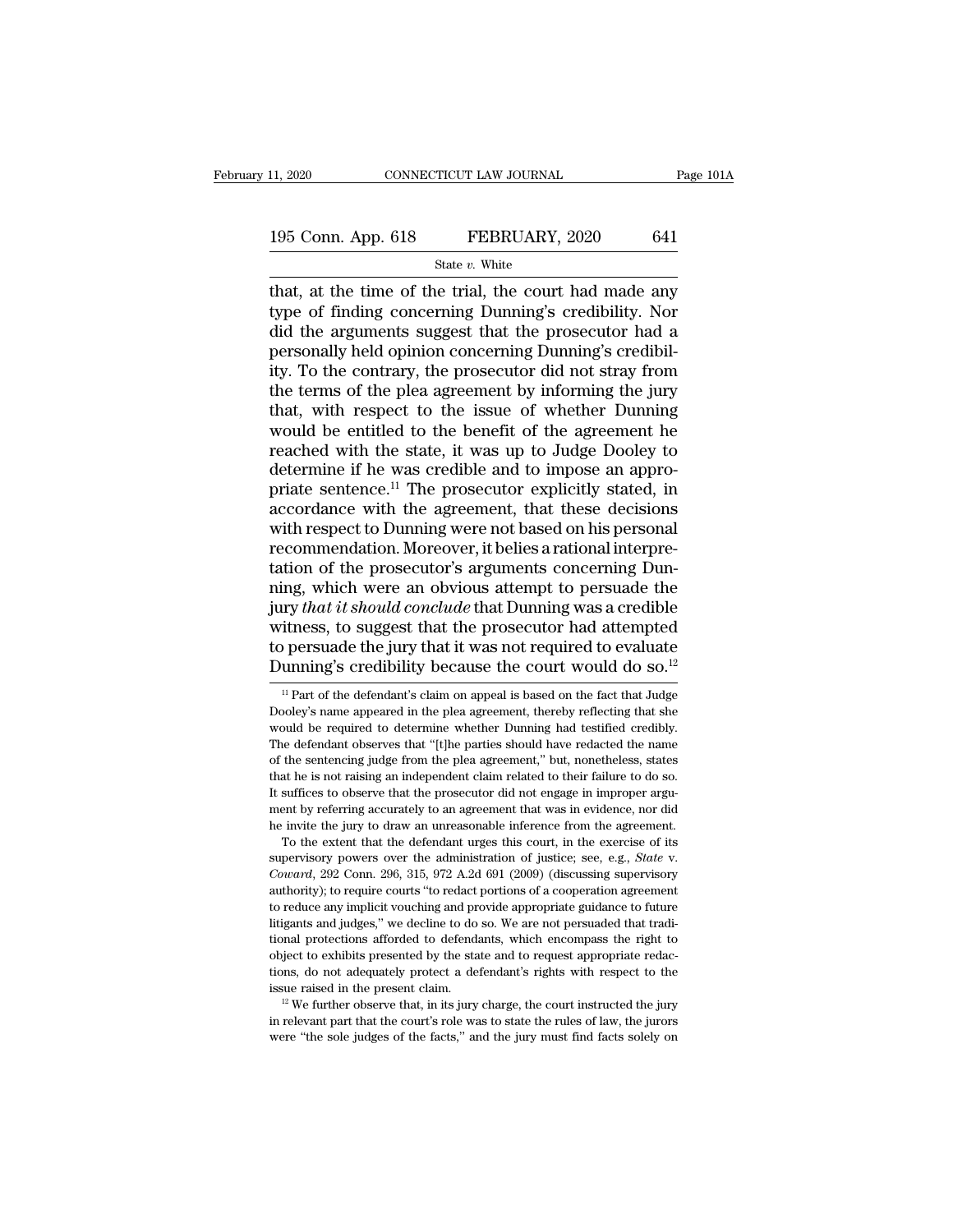## CONNECTICUT LAW JOURNAL February 11, 2020<br>642 FEBRUARY, 2020 195 Conn. App. 618<br>5tate v. White State *v.* White

CONNECTICUT LAW JOURNAL February 11, 2020<br>
2 FEBRUARY, 2020 195 Conn. App. 618<br>
5tate *v*. White<br>
The defendant's arguments also focus on what he<br>
msiders to be an attempt by the prosecutor to inject<br>
a prosecutor's credi EXEMBRUARY, 2020 195 Conn. App. 618<br>
State v. White<br>
The defendant's arguments also focus on what he<br>
considers to be an attempt by the prosecutor to inject<br>
the prosecutor's credibility into the trial. According to<br>
the FEBRUARY, 2020 195 Conn. App. 618<br>  $\frac{\text{State } v. \text{ White}}{\text{The defendant's arguments also focus on what he} }$ <br>
considers to be an attempt by the prosecutor to inject<br>
the prosecutor's credibility into the trial. According to<br>
the defendant, the prosecutor's argumen FEBRUARY, 2020 195 Conn. App. 618<br>
State v. White<br>
The defendant's arguments also focus on what he<br>
considers to be an attempt by the prosecutor to inject<br>
the prosecutor's credibility into the trial. According to<br>
the de State v. White<br>
The defendant's arguments also focus on what he<br>
considers to be an attempt by the prosecutor to inject<br>
the prosecutor's credibility into the trial. According to<br>
the defendant, the prosecutor's arguments  $\frac{\text{state } v. \text{ White}}{\text{The defendant's arguments also focus on what he considers to be an attempt by the processor to inject the processor's credibility into the trial. According to the defendant, the processor's arguments concerning Dunning intertwined an assessment of Dunning's credibility with the processor's own credibility and integrity. For the reasons we already have discussed, we interpret the processor's arguments as properly limited.$ The defendant's arguments also focus on what he considers to be an attempt by the prosecutor to inject<br>the prosecutor's credibility into the trial. According to<br>the defendant, the prosecutor's arguments concerning<br>Dunning considers to be an attempt by the prosecutor to inject<br>the prosecutor's credibility into the trial. According to<br>the defendant, the prosecutor's arguments concerning<br>Dunning intertwined an assessment of Dunning's credi-<br>bi the prosecutor's credibility into the trial. According to<br>the defendant, the prosecutor's arguments concerning<br>Dunning intertwined an assessment of Dunning's credi-<br>bility with the prosecutor's own credibility and integ-<br>r the defendant, the prosecutor's arguments concerning<br>Dunning intertwined an assessment of Dunning's credi-<br>bility with the prosecutor's own credibility and integ-<br>rity. For the reasons we already have discussed, we<br>interpr Dunning intertwined an assessment of Dunning's credibility with the prosecutor's own credibility and integrity. For the reasons we already have discussed, we interpret the prosecutor's arguments as properly limited to the bility with the prosecutor's own credibility and integrity. For the reasons we already have discussed, we interpret the prosecutor's arguments as properly limited to the evidence and the rational inferences to be drawn the rity. For the reasons we already have discussed, we<br>interpret the prosecutor's arguments as properly limited<br>to the evidence and the rational inferences to be drawn<br>therefrom. At no point did the prosecutor ask the jury,<br>a interpret the prosecutor's arguments as properly limited<br>to the evidence and the rational inferences to be drawn<br>therefrom. At no point did the prosecutor ask the jury,<br>as the defendant suggests, "to trust his professional to the evidence and the rational inferences to be drawn<br>therefrom. At no point did the prosecutor ask the jury,<br>as the defendant suggests, "to trust his professional<br>judgment and integrity in deciding when to make an<br>offer therefrom. At no point did the prosecutor ask the jury,<br>as the defendant suggests, "to trust his professional<br>judgment and integrity in deciding when to make an<br>offer to Dunning." The argument with respect to the<br>plea offe as the defendant suggests, "to trust his professional<br>judgment and integrity in deciding when to make an<br>offer to Dunning." The argument with respect to the<br>plea offer was based on the evidence and, in particular,<br>the test judgment and integrity in deciding when to make an offer to Dunning." The argument with respect to the plea offer was based on the evidence and, in particular, the testimony that the offer was made only after Dunning prese invasion. Existed on the evidence and, in particular,<br>the testimony that the offer was made only after Dun-<br>has consistent with the victim's version of events and,<br>us, accurately reflected his involvement in the home<br>vasion.<br>The pro ing presented the state with a version of events that<br>was consistent with the victim's version of events and,<br>thus, accurately reflected his involvement in the home<br>invasion.<br>The prosecutor did not mischaracterize the argu

thus presented the state with a version of events that<br>
was consistent with the victim's version of events and,<br>
thus, accurately reflected his involvement in the home<br>
invasion.<br>
The prosecutor did not mischaracterize the was consistent with the vielant's version of events and,<br>thus, accurately reflected his involvement in the home<br>invasion.<br>The prosecutor did not mischaracterize the argu-<br>ments advanced by defense counsel that the state ha mas, accurately reneed in show overtern in the none<br>invasion.<br>The prosecutor did not mischaracterize the argu-<br>ments advanced by defense counsel that the state had<br>"bought and sold" Dunning's testimony and that the<br>prosecu The prosecutor did not mischaracterize the arguments advanced by defense counsel that the state had<br>"bought and sold" Dunning's testimony and that the<br>prosecutor was "supporting perjury." The prosecutor<br>properly attempted The prosecutor did not mischaracterize the arguments advanced by defense counsel that the state had "bought and sold" Dunning's testimony and that the prosecutor was "supporting perjury." The prosecutor properly attempted ments advanced by defense counsel that the state had<br>"bought and sold" Dunning's testimony and that the<br>prosecutor was "supporting perjury." The prosecutor<br>properly attempted to refute these challenges to Dun-<br>ning's testi properly attempted to refute these challenges to Dunning's testimony by arguing that because the plea agreement was contingent on his testifying credibly, it did not logically provide Dunning with a motive to be the basis ning's testimony by arguing that because the plea agreement was contingent on his testifying credibly, it did<br>not logically provide Dunning with a motive to be<br>the basis of the evidence. The court also stated: "The actions

ment was contingent on his testifying credibly, it did<br>not logically provide Dunning with a motive to be<br>the basis of the evidence. The court also stated: "The actions of the court<br>during the trial and ruling on motions or be the basis of the evidence. The court also stated: "The actions of the court<br>the basis of the evidence. The court also stated: "The actions of the court<br>during the trial and ruling on motions or objections by counsel or show to determine the issues of fact. If the court are interested to be the basis of the evidence. The court also stated: "The actions of the court during the trial and ruling on motions or objections by counsel or in comm the basis of the evidence. The court also stated: "The actions of the court<br>during the trial and ruling on motions or objections by counsel or in com-<br>ments to counsel or in setting forth the law in these instructions are during the trial and ruling on motions or objections by counsel or in com-<br>ments to counsel or in setting forth the law in these instructions are not to<br>be taken by you [as] any indication of the court's opinion as to how also provided the jury with lengthy instructions are not to be taken by you [as] any indication of the court's opinion as to how you should determine the issues of fact. If the court has expressed or intimated any opinion In the taken by you [as] any indication of the court's opinion as to how you should determine the issues of fact. If the court has expressed or intimated any opinion as to the facts, you are not bound by that opinion. Wha *make your our judgment as to their credibility* and decide what portion as to the facts, you are not bound by that opinion. What the verdict shall be is your sole and exclusive duty and responsibility." The court also pro any opinion as to the facts, you are not bound by that opinion. What the verdict shall be is your sole and exclusive duty and responsibility." The court also provided the jury with lengthy instructions about assessing cre any opinion as to the facts, you are not bound by that opinion. What the verdict shall be is your sole and exclusive duty and responsibility." The court also provided the jury with lengthy instructions about assessing cre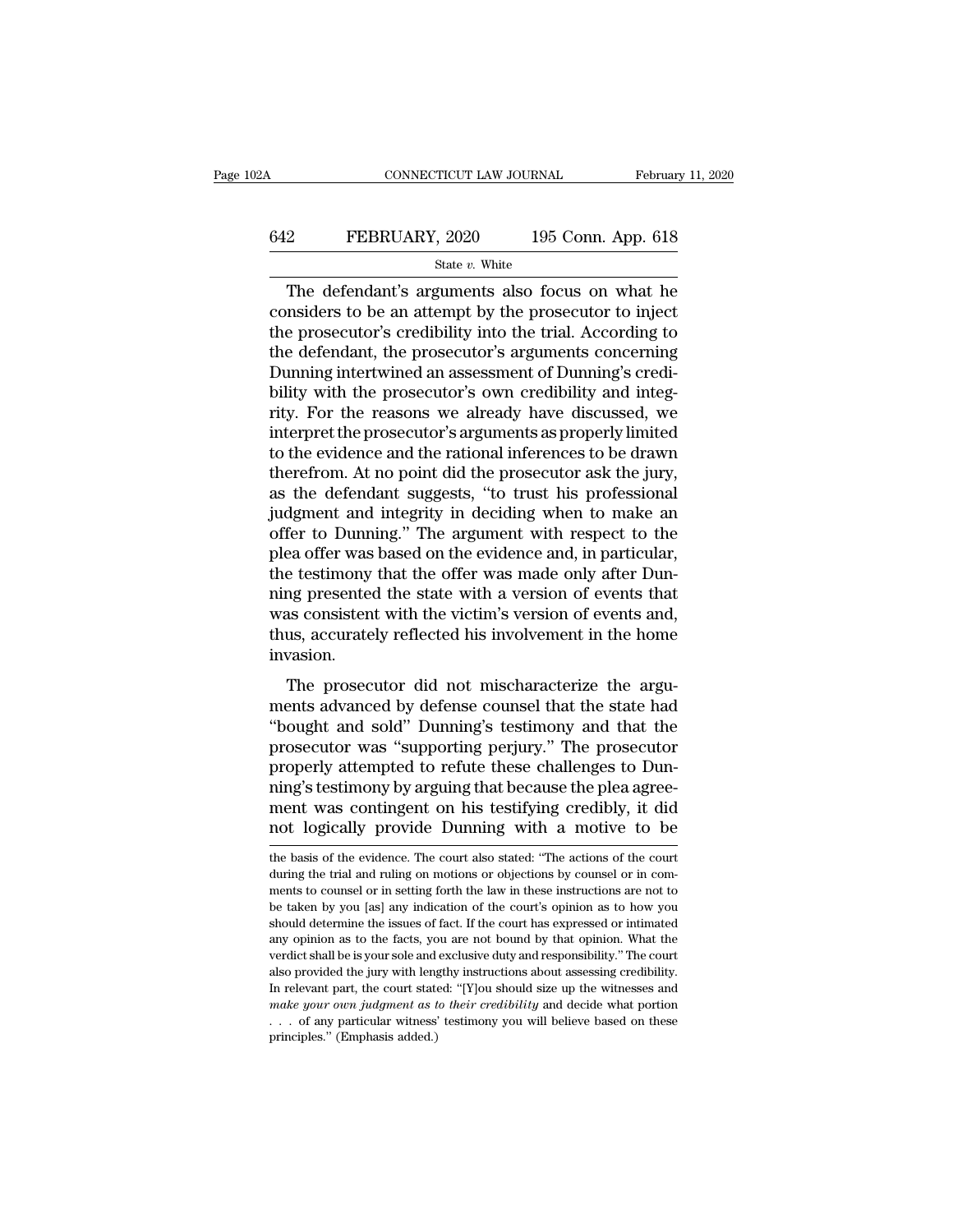# 11, 2020 CONNECTICUT LAW JOURNAL Page 103A<br>195 Conn. App. 618 FEBRUARY, 2020 643<br>State v. White

State *v.* White

11, 2020 CONNECTICUT LAW JOURNAL Page 103A<br>
195 Conn. App. 618 FEBRUARY, 2020 643<br>
State v. White<br>
untruthful in this case. "[T]he state may argue that its<br>
witnesses testified credibly, if such an argument is<br>
hased on r 195 Conn. App. 618 FEBRUARY, 2020 643<br>
State v. White<br>
untruthful in this case. "[T]he state may argue that its<br>
witnesses testified credibly, if such an argument is<br>
based on reasonable inferences drawn from the evi-<br>
de 195 Conn. App. 618 FEBRUARY, 2020 643<br>
State v. White<br>
untruthful in this case. "[T]he state may argue that its<br>
witnesses testified credibly, if such an argument is<br>
based on reasonable inferences drawn from the evi-<br>
de 195 Conn. App. 618 FEBRUARY, 2020 643<br>
State *v*. White<br>
untruthful in this case. "[T]he state may argue that its<br>
witnesses testified credibly, if such an argument is<br>
based on reasonable inferences drawn from the evi-<br> State *v.* White<br>
untruthful in this case. "[T]he state may argue that its<br>
witnesses testified credibly, if such an argument is<br>
based on reasonable inferences drawn from the evi-<br>
dence.... Specifically, the state may a State *v*. White<br>
untruthful in this case. "[T]he state may argue that its<br>
witnesses testified credibly, if such an argument is<br>
based on reasonable inferences drawn from the evi-<br>
dence.... Specifically, the state may ar untruthful in this case. "[T]he state may argue that its<br>witnesses testified credibly, if such an argument is<br>based on reasonable inferences drawn from the evi-<br>dence.... Specifically, the state may argue that a wit-<br>ness witnesses testified credibly, if such an argument is<br>based on reasonable inferences drawn from the evi-<br>dence.... Specifically, the state may argue that a wit-<br>ness has no motive to lie." (Citation omitted.) *State* v.<br>*W* based on reasonable inferences drawn from the evi-<br>dence. . . . Specifically, the state may argue that a wit-<br>ness has no motive to lie." (Citation omitted.) *State* v.<br>*Warholic*, 278 Conn. 354, 365, 897 A.2d 569 (2006). dence. . . . Specifically, the state may argue that a wit-<br>ness has no motive to lie." (Citation omitted.) *State* v.<br>*Warholic*, 278 Conn. 354, 365, 897 A.2d 569 (2006). In<br>addition, it was within the bounds of fair argum ness has no motive to lie." (Citation omitted.) *State* v.<br>Warholic, 278 Conn. 354, 365, 897 A.2d 569 (2006). In<br>addition, it was within the bounds of fair argument<br>for the prosecutor to have attempted to refute defense<br>co Warholic, 278 Conn. 354, 365, 897 A.2d 569 (2006). In addition, it was within the bounds of fair argument for the prosecutor to have attempted to refute defense counsel's arguments by referring in detail to the evidence th addition, it was within the bounds of fair argument<br>for the prosecutor to have attempted to refute defense<br>counsel's arguments by referring in detail to the evi-<br>dence that, in his view, supported a finding that Dunning<br>h for the prosecutor to have attempted to refute defense<br>counsel's arguments by referring in detail to the evi-<br>dence that, in his view, supported a finding that Dunning<br>had testified credibly. "A prosecutor may urge the ju for the prosecutor to have attempted to refute defense<br>counsel's arguments by referring in detail to the evi-<br>dence that, in his view, supported a finding that Dunning<br>had testified credibly. "A prosecutor may urge the ju dence that, in his view, supported a finding that Dunning<br>had testified credibly. "A prosecutor may urge the jury<br>to find *for stated reasons* that a witness was truthful<br>or untruthful.... A prosecutor may also remark on<br> had testified credibly. "A prosecutor may urge the jury<br>to find *for stated reasons* that a witness was truthful<br>or untruthful.... A prosecutor may also remark on<br>the motives that a witness may have to lie, or not to<br>lie, to find *for stated reasons* that a witness was truthful<br>or untruthful.... A prosecutor may also remark on<br>the motives that a witness may have to lie, or not to<br>lie, as the case may be.... The distinguishing charac-<br>teris or untruthful. . . . A prosecutor may also remark on<br>the motives that a witness may have to lie, or not to<br>lie, as the case may be. . . . The distinguishing charac-<br>teristic of impropriety in this circumstance is whether<br> the motives that a witness may have to lie, or not to lie, as the case may be. . . . The distinguishing characteristic of impropriety in this circumstance is whether the prosecutor asks the jury to believe the testimony o lie, as the case may be.... The distinguishing characteristic of impropriety in this circumstance is whether the prosecutor asks the jury to believe the testimony of the state's witnesses because the state thinks it is tr teristic of impropriety in this circumstance is whether<br>the prosecutor asks the jury to believe the testimony<br>of the state's witnesses because the state thinks it is<br>true, on the one hand, or whether the prosecutor asks<br>th the prosecutor asks the jury to believe the testimony<br>of the state's witnesses because the state thinks it is<br>true, on the one hand, or whether the prosecutor asks<br>the jury to believe it because logic reasonably thus<br>dict of the state's witnesses because the state thinks it is<br>true, on the one hand, or whether the prosecutor asks<br>the jury to believe it because logic reasonably thus<br>dictates." (Citations omitted; emphasis added; internal<br>qu true, on the one hand, or whether the prosecutor asks<br>the jury to believe it because logic reasonably thus<br>dictates." (Citations omitted; emphasis added; internal<br>quotation marks omitted.) State v. Felix, 111 Conn. App.<br>80 the jury to believe it because logic reasonably thus<br>dictates." (Citations omitted; emphasis added; internal<br>quotation marks omitted.) *State* v. *Felix*, 111 Conn. App.<br>801, 811–12, 961 A.2d 458 (2008). At no point in his dictates." (Citations omitted; emphasis added; internal<br>quotation marks omitted.) *State* v. *Felix*, 111 Conn. App.<br>801, 811–12, 961 A.2d 458 (2008). At no point in his<br>argument did the prosecutor either expressly or infe quotation marks omitted.)  $State$  v.  $Felix$ , 111 Conn. App. 801, 811–12, 961 A.2d 458 (2008). At no point in his argument did the prosecutor either expressly or inferentially invite the jury to simply rely on his assessment of 801, 811–12, 961 A.2d 458 (2008). At no point in his argument did the prosecutor either expressly or inferentially invite the jury to simply rely on his assessment of the evidence or to trust a personally held belief on h argument did the prosecutor either expressly or inferentially invite the jury to simply rely on his assessment<br>of the evidence or to trust a personally held belief on<br>his part that Dunning was credible. It is unreasonable<br> tially invite the jury to simply rely on his assessment<br>of the evidence or to trust a personally held belief on<br>his part that Dunning was credible. It is unreasonable<br>to interpret the challenged arguments to suggest that<br>t % of the evidence or to tru<br>his part that Dunning wa<br>to interpret the challeng<br>the prosecutor invited the<br>than its own evaluation of<br>on the evidence and the<br>drawn therefrom.<sup>13</sup> ie prosecutor invited the jury to rely on anything other<br>nan its own evaluation of Dunning's testimony based<br>n the evidence and the rational inferences to be<br>rawn therefrom.<sup>13</sup><br><sup>13</sup> The prosecutor expressly stated to the than its own evaluation of Dunning's testimony based<br>on the evidence and the rational inferences to be<br>drawn therefrom.<sup>13</sup><br> $\frac{13}{12}$  The prosecutor expressly stated to the jury that he was not in any way<br>relying on his

at trial. He evidence and the rational inferences to be drawn therefrom.<sup>13</sup><br>
<sup>13</sup> The prosecutor expressly stated to the jury that he was not in any way relying on his personal beliefs or anything outside of the evidence follows: "<br>
<sup>13</sup> The prosecutor expressly stated to the jury that he was not in any way<br>
relying on his personal beliefs or anything outside of the evidence presented<br>
at trial. He prefaced his rebuttal argument by stating The prosecutor expressly stated to the jury that he was not in any way<br>  $\frac{1}{10}$  The prosecutor expressly stated to the jury that he was not in any way<br>
relying on his personal beliefs or anything outside of the evidenc <sup>13</sup> The prosecutor expressly stated to the jury that he was not in any way relying on his personal beliefs or anything outside of the evidence presented at trial. He prefaced his rebuttal argument by stating, in relevant relying on his personal beliefs or anything outside of the evidence presented at trial. He prefaced his rebuttal argument by stating, in relevant part, as follows: "[F]or a prosecutor or a defense attorney to stand up her at trial. He prefaced his rebuttal argument by stating, in relevant part, as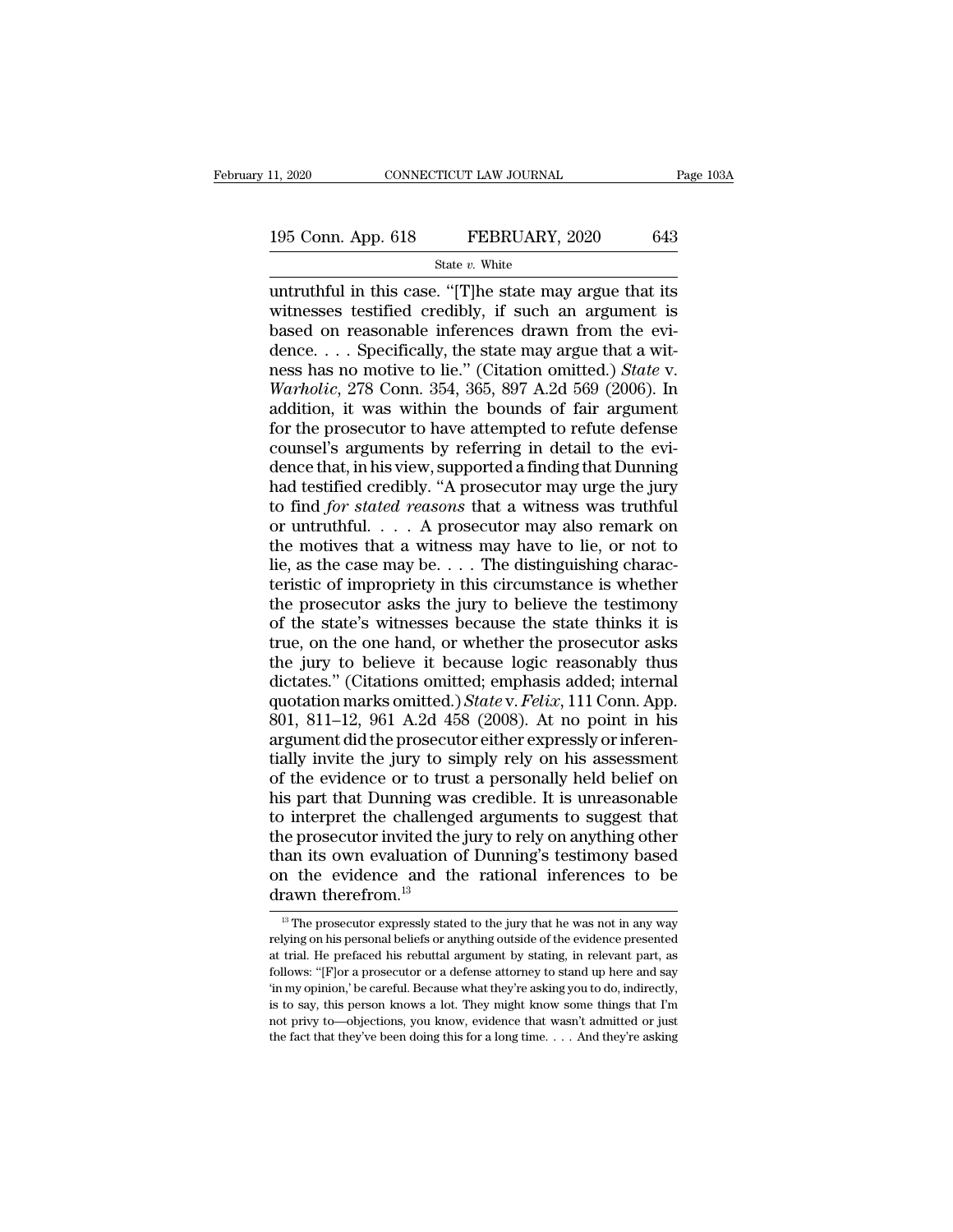## CONNECTICUT LAW JOURNAL February 11, 2020<br>644 FEBRUARY, 2020 195 Conn. App. 618<br>5tate v. White State *v.* White

February 11, 2020<br>
February 11, 2020<br>
FEBRUARY, 2020 195 Conn. App. 618<br>
State v. White<br>
Finally, the defendant argues that the prosecutor<br>
uched for Dunning by suggesting that, by testifying,<br>
risked being prosecuted for EXEMBRUARY, 2020 195 Conn. App. 618<br>
State v. White<br>
Finally, the defendant argues that the prosecutor<br>
vouched for Dunning by suggesting that, by testifying,<br>
the risked being prosecuted for perjury. The defendant<br>
asser FEBRUARY, 2020 195 Conn. App. 618<br>
State v. White<br>
Finally, the defendant argues that the prosecutor<br>
vouched for Dunning by suggesting that, by testifying,<br>
the risked being prosecuted for perjury. The defendant<br>
asserts FEBRUARY, 2020 195 Conn. App. 618<br>  $\frac{\text{State } v. \text{ White}}{\text{Finally, the defendant argues that the processor}}$ <br>
vouched for Dunning by suggesting that, by testifying,<br>
the risked being prosecuted for perjury. The defendant<br>
asserts that the argument was improper becau Since The<br>
State v. White<br>
Finally, the defendant argues that the prosecutor<br>
vouched for Dunning by suggesting that, by testifying,<br>
he risked being prosecuted for perjury. The defendant<br>
asserts that the argument was im state v. White<br>
Finally, the defendant argues that the prosecutor<br>
vouched for Dunning by suggesting that, by testifying,<br>
he risked being prosecuted for perjury. The defendant<br>
asserts that the argument was improper beca Finally, the defendant argues that the prosecutor<br>vouched for Dunning by suggesting that, by testifying,<br>he risked being prosecuted for perjury. The defendant<br>asserts that the argument was improper because the<br>prosecutor s vouched for Dunning by suggesting that, by testifying,<br>he risked being prosecuted for perjury. The defendant<br>asserts that the argument was improper because the<br>prosecutor suggested "that [he] knows if the witness<br>is tellin he risked being prosecuted for perjury. The defendant<br>asserts that the argument was improper because the<br>prosecutor suggested "that [he] knows if the witness<br>is telling the truth or implie[d] that he possessed infor-<br>matio asserts that the argument was improper because the<br>prosecutor suggested "that [he] knows if the witness<br>is telling the truth or implie[d] that he possessed infor-<br>mation not presented to the jury that would enable him<br>to k prosecutor suggested "that [he] knows if the witness<br>is telling the truth or implie[d] that he possessed infor-<br>mation not presented to the jury that would enable him<br>to know if the witness were lying." This argument is<br>no is telling the truth or implie[d] that he possessed information not presented to the jury that would enable him<br>to know if the witness were lying." This argument is<br>not persuasive. For the reasons set forth previously in<br>o mation not presented to the jury that would enable him<br>to know if the witness were lying." This argument is<br>not persuasive. For the reasons set forth previously in<br>our analysis of the present claim, we disagree that the<br>pr to know if the witness were lying." This argument is<br>not persuasive. For the reasons set forth previously in<br>our analysis of the present claim, we disagree that the<br>prosecutor's arguments concerning Dunning's testi-<br>mony r not persuasive. For the reasons set forth previously in<br>our analysis of the present claim, we disagree that the<br>prosecutor's arguments concerning Dunning's testi-<br>mony reasonably could be construed to suggest that<br>they wer our analysis of the present<br>prosecutor's arguments co<br>mony reasonably could be<br>they were based on anythis<br>before the jury, including b<br>mony of the victim that<br>entered his residence.<br>The defendant's claim fai obsecutor's digaments concerning Dunning's cost<br>ony reasonably could be construed to suggest that<br>ey were based on anything other than the evidence<br>fore the jury, including but not limited to, the testi-<br>ony of the victim mony reasonally collect the constrated to staggest that<br>they were based on anything other than the evidence<br>before the jury, including but not limited to, the testi-<br>mony of the victim that all three perpetrators had<br>enter

they were based on any anny order than the evidence<br>before the jury, including but not limited to, the testi-<br>mony of the victim that all three perpetrators had<br>entered his residence.<br>The defendant's claim fails because he iscrete the jary, increasing bat hot inhited to, the test<br>mony of the victim that all three perpetrators had<br>entered his residence.<br>The defendant's claim fails because he has not dem-<br>onstrated that the prosecutor's redire need his residence.<br>The defendant's claim fails because he has not demonstrated that the prosecutor's redirect examination of<br>Dunning or his rebuttal closing argument constituted<br>impermissible vouching for Dunning. Accordi The defendant's claim fails because he has not demonstrated that the prosecutor's redirect examination of Dunning or his rebuttal closing argument constituted impermissible vouching for Dunning. Accordingly, we need not en The defendant's claim fails been onstrated that the prosecutor's reported that the prosecutor's reporting for Dun need not engage in an analysis of determine whether the ald deprived him of a fair trial. permissible vouching for Dunning. Accordingly, we<br>ed not engage in an analysis of the Williams factors<br>determine whether the alleged improprieties<br>prived him of a fair trial.<br>II<br>Next, the defendant claims that the court im

II

need not engage in an analysis of the Williams factors<br>to determine whether the alleged improprieties<br>deprived him of a fair trial.<br>II<br>Next, the defendant claims that the court improperly<br>denied his motion to suppress evid to determine whether the alleged improprieties<br>deprived him of a fair trial.<br>II<br>Next, the defendant claims that the court improperly<br>denied his motion to suppress evidence that was seized<br>pursuant to a search warrant that deprived him of a fair trial.<br>
II<br>
Next, the defendant claims that the<br>
denied his motion to suppress evidenc<br>
pursuant to a search warrant that wa<br>
by probable cause. We disagree.<br>
It is not in dispute that, on July 30, II<br>Next, the defendant claims that the court improperly<br>nied his motion to suppress evidence that was seized<br>rsuant to a search warrant that was not supported<br>probable cause. We disagree.<br>It is not in dispute that, on July Next, the defendant claims that the court improperly<br>denied his motion to suppress evidence that was seized<br>pursuant to a search warrant that was not supported<br>by probable cause. We disagree.<br>It is not in dispute that, on

by probable cause. We disagree.<br>
It is not in dispute that, on July 30, 2013, the court,<br>  $Ginocchio, J.,$  granted an application for a warrant to<br>
you to basically say, hey, trust me, in my opinion I know, that's not proper.<br>
I

It is not in dispute that, on July 30, 2013, the court,<br>  $Ginocchio, J.,$  granted an application for a warrant to<br>
you to basically say, hey, trust me, in my opinion I know, that's not proper.<br>
If I got up here and said that—wel It is not in dispute that, on July 30, 2013, the court,<br>*Ginocchio*, *J*., granted an application for a warrant to<br>you to basically say, hey, trust me, in my opinion I know, that's not proper.<br>If I got up here and said th Ginocchio, J., granted an application for a warrant to<br>you to basically say, hey, trust me, in my opinion I know, that's not proper.<br>If I got up here and said that—well, it would be a big problem for the state,<br>big proble because I don't want you, but all application for a warrant to you to basically say, hey, trust me, in my opinion I know, that's not proper.<br>If I got up here and said that—well, it would be a big problem for the state, big you to basically say, hey, trust me, in my opinion I know, that's not preference in the fact of the facts and that would be a big problem for the shig problem. So, if I ever accidentally say anything like that, disregard t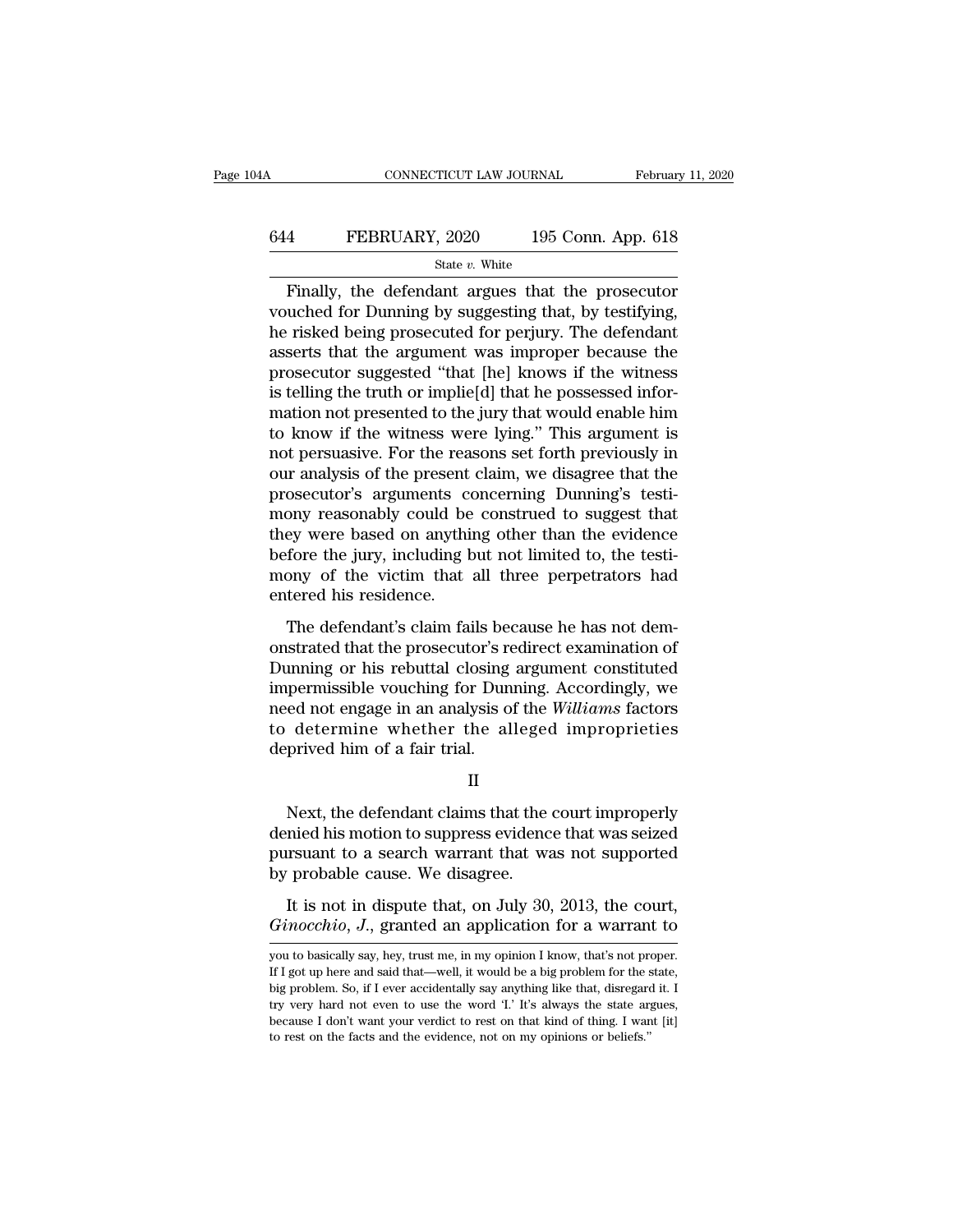| 11, 2020           | CONNECTICUT LAW JOURNAL | Page 105A |
|--------------------|-------------------------|-----------|
| 195 Conn. App. 618 | FEBRUARY, 2020          | 645       |
|                    | State $v$ . White       |           |

11, 2020 CONNECTICUT LAW JOURNAL Page  $105$ <br>
195 Conn. App. 618 FEBRUARY, 2020 645<br>
State v. White<br>
search the defendant's residence<sup>14</sup> and to seize any of<br>
the items that were described in the warrant application<br>
as ei 195 Conn. App. 618 FEBRUARY, 2020 645<br>
State v. White<br>
search the defendant's residence<sup>14</sup> and to seize any of<br>
the items that were described in the warrant application<br>
as either having been removed from the victim's re 195 Conn. App. 618 FEBRUARY, 2020 645<br>
State v. White<br>
search the defendant's residence<sup>14</sup> and to seize any of<br>
the items that were described in the warrant application<br>
as either having been removed from the victim's re 195 Conn. App. 618 FEBRUARY, 2020 645<br>
State *v*. White<br>
search the defendant's residence<sup>14</sup> and to seize any of<br>
the items that were described in the warrant application<br>
as either having been removed from the victim's State v. White<br>
search the defendant's residence<sup>14</sup> and to seize any of<br>
the items that were described in the warrant application<br>
as either having been removed from the victim's resi-<br>
dence or used or worn by the defen state v. White<br>search the defendant's residence<sup>14</sup> and to seize any of<br>the items that were described in the warrant application<br>as either having been removed from the victim's resi-<br>dence or used or worn by the defendant search the defendant's residence<sup>14</sup> and to seize any of<br>the items that were described in the warrant application<br>as either having been removed from the victim's resi-<br>dence or used or worn by the defendant during the com the items that were described in the warrant application<br>as either having been removed from the victim's resi-<br>dence or used or worn by the defendant during the com-<br>mission of the home invasion. As a result of the execu-<br> as either having been removed from the victim's residence or used or worn by the defendant during the commission of the home invasion. As a result of the execution of the warrant, the police seized several items, including dence or used or worn by the defendant during the commission of the home invasion. As a result of the execution of the warrant, the police seized several items, including a box of 20 gauge shotgun shells and a black ski ma mission of the home invasion. As a result of the execution of the warrant, the police seized several items, including a box of 20 gauge shotgun shells and a black ski mask. In applying for an arrest warrant, the police rel tion of the warrant, the police seized several items,<br>including a box of 20 gauge shotgun shells and a black<br>ski mask. In applying for an arrest warrant, the police<br>relied, in part, on items that were seized from the defen including a ł<br>ski mask. In<br>relied, in par<br>dant's reside<br>had seized it<br>ing the shotg<br>at trial.<br>The defen The defendant filed several motions before the defenerative intervals and evidence of the fact that the police<br>d seized items from the defendant's residence, includ-<br>g the shotgun shells and the ski mask, was admitted<br>tria rened, in part, on nems that were seized from the defendant's residence, and evidence of the fact that the police had seized items from the defendant's residence, including the shotgun shells and the ski mask, was admitted

maint is residence, and evidence of the fact that the police<br>had seized items from the defendant's residence, includ-<br>ing the shotgun shells and the ski mask, was admitted<br>at trial.<br>The defendant filed several motions befo had seized hents from the defendant s residence, includ-<br>ing the shotgun shells and the ski mask, was admitted<br>at trial.<br>The defendant filed several motions before the trial<br>court in which he challenged the validity of the ing the shotgun shens and the ski mask, was admitted<br>at trial.<br>The defendant filed several motions before the trial<br>court in which he challenged the validity of the search<br>warrant. We will discuss these motions because the at trial.<br>The defendant filed several motions before the trial<br>court in which he challenged the validity of the search<br>warrant. We will discuss these motions because the<br>defendant asserts that they adequately preserved the The defendant filed several motions before th<br>court in which he challenged the validity of the :<br>warrant. We will discuss these motions becau<br>defendant asserts that they adequately preserve<br>claim at issue because the court furt in which he challenged the vandity of the search<br>arrant. We will discuss these motions because the<br>fendant asserts that they adequately preserved the<br>aim at issue because the court, in its resolution of<br>e motions, add warrant. We will usedss these motions because the<br>defendant asserts that they adequately preserved the<br>claim at issue because the court, in its resolution of<br>the motions, addressed the issue of whether the search<br>warrant w

and the affidavit that accompanied the warrant application stated that,<br><sup>14</sup> The affidavit that accompanied the warrant application stated that,<br>cording to postal service records, the East Hartford residence where the Frior to trial, the defendant, at that time a self-represented litigant, filed two motions for a Franks hearing<sup>15</sup><br><sup>14</sup> The affidavit that accompanied the warrant application stated that, according to postal service recor Prior to trial, the defendant, at that time a self-represented litigant, filed two motions for a *Franks* hearing<sup>15</sup>  $\frac{14}{11}$  The affidavit that accompanied the warrant application stated that, according to postal ser sented litigant, filed two motions for a *Franks* hearing<sup>15</sup><br><sup>14</sup> The affidavit that accompanied the warrant application stated that,<br>according to postal service records, the East Hartford residence where the<br>search occu If the affidavit that accompanied the warrant application stated that, according to postal service records, the East Hartford residence where the search occurred was registered to Yvette White, who was the defendant's moth  $^{14}$  The affidavit that accompanied the warrant application stated that, according to postal service records, the East Hartford residence where the search occurred was registered to Yvette White, who was the defendant's

search occurred was registered to Yvette White, who was the defendant's mother. Additionally, the affidavit stated that the defendant's "Connecticut Identification Card" reflected this East Hartford residence as his addre mother. Additionally, the affidavit stated that the defendant's "Connecticut Identification Card" reflected this East Hartford residence as his address.<br><sup>15</sup> "In *Franks v. Delaware*, [438 U.S. 154, 155–56, 98 S. Ct. 2674 Identification Card" reflected this East Hartford residence as his address.<br>
<sup>15</sup> "In *Franks* v. *Delaware*, [438 U.S. 154, 155–56, 98 S. Ct. 2674, 57 L. Ed. 2d<br>
667 (1978)], the United States Supreme Court held that wher <sup>15</sup> "In *Franks v. Delaware*, [438 U.S. 154, 155–56, 98 S. Ct. 2674, 57 L. Ed. 2d 667 (1978)], the United States Supreme Court held that where the defendant makes a substantial preliminary showing that a false statement 667 (1978)], the United States Supreme Court held that where the defendant makes a substantial preliminary showing that a false statement knowingly and intentionally, or with reckless disregard for the truth, was included makes a substantial preliminary showing that a false statement knowingly<br>and intentionally, or with reckless disregard for the truth, was included by<br>the affiant in the warrant affidavit, and if the allegedly false statem and intentionally, or with reckless disregard for the truth, was included by the affiant in the warrant affidavit, and if the allegedly false statement is necessary to the finding of probable cause, the [f]ourth [a]mendmen omissions from such an affidavit, and if the allegedly false statement is<br>the affiant in the warrant affidavit, and if the allegedly false statement requires<br>that a hearing be held at the defendant's request.... The court closes either an intentional or reckless falsehood, the court must excise that a hearing be held at the defendant's request. . . . The court in *Franks* mentioned only a false statement . . . included . . . in the warrant necessary to the finding of probable cause, the [f]ourth [a]mendment requires<br>that a hearing be held at the defendant's request. . . . The court in Franks<br>mentioned only a false statement . . . included . . . in the warra mentioned only a false statement  $\ldots$  included  $\ldots$  in the warrant affida-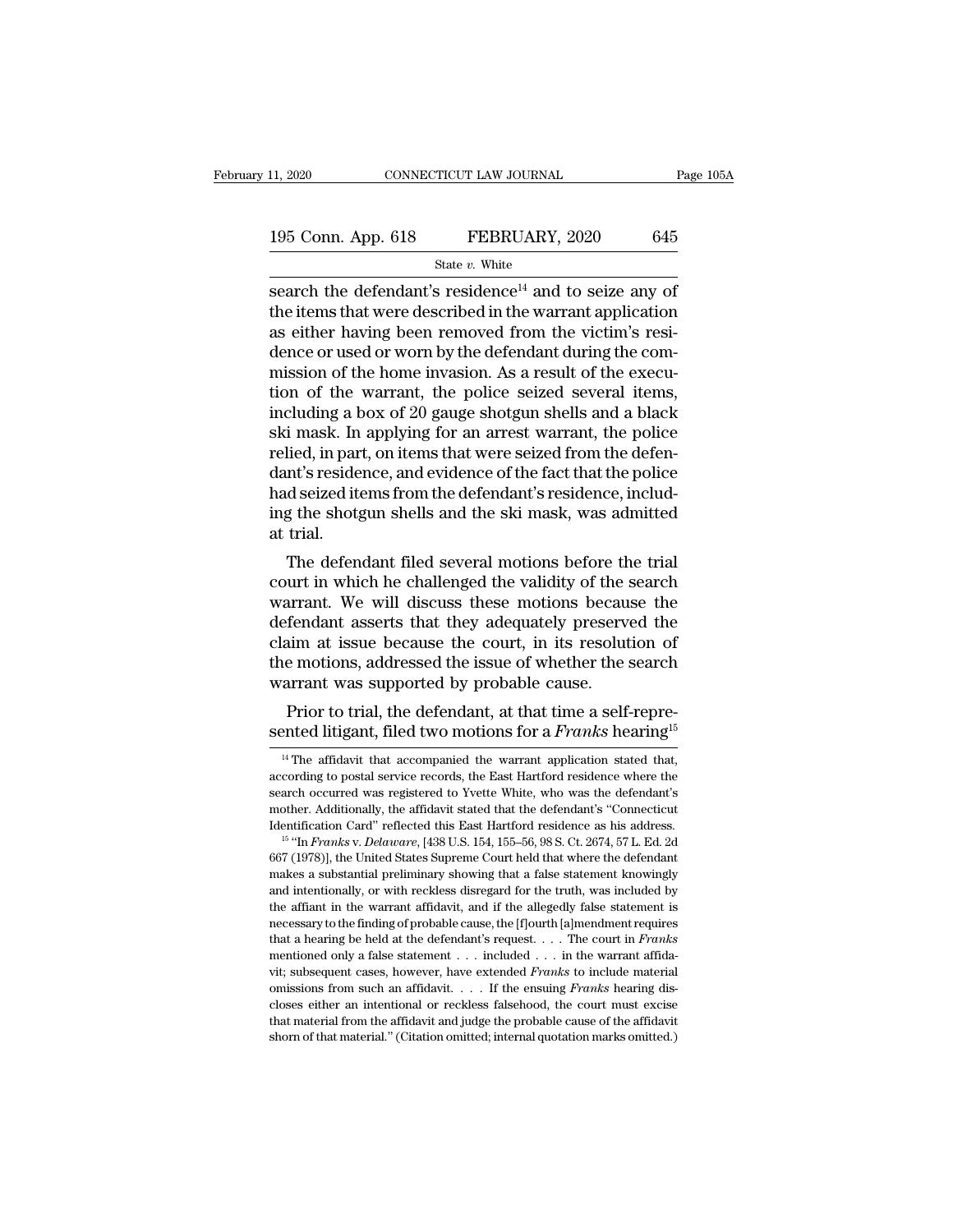## CONNECTICUT LAW JOURNAL February 11, 2020<br>646 FEBRUARY, 2020 195 Conn. App. 618<br>5tate v. White State *v.* White

CONNECTICUT LAW JOURNAL February 11, 2020<br>
FEBRUARY, 2020 195 Conn. App. 618<br>
State v. White<br>
in which, in relevant part, he asked the court to suppress<br>
evidence seized from his residence on the ground that<br>
the affidavi EVIDENTIGE SERVING SERVING STATE SERVING STATE STATE:<br>
State v. White<br>
in which, in relevant part, he asked the court to suppress<br>
evidence seized from his residence on the ground that<br>
the affidavit submitted to the cour FEBRUARY, 2020 195 Conn. App. 618<br>
State v. White<br>
in which, in relevant part, he asked the court to suppress<br>
evidence seized from his residence on the ground that<br>
the affidavit submitted to the court in support of the<br> **EXECUARY, 2020** 195 Conn. App. 618<br>
state *v*. White<br>
in which, in relevant part, he asked the court to suppress<br>
evidence seized from his residence on the ground that<br>
the affidavit submitted to the court in support of State *v*. White<br>in which, in relevant part, he asked the court to suppress<br>evidence seized from his residence on the ground that<br>the affidavit submitted to the court in support of the<br>search warrant application contained <sup>96</sup> State *v*. White<br>
in which, in relevant part, he asked the court to suppress<br>
evidence seized from his residence on the ground that<br>
the affidavit submitted to the court in support of the<br>
search warrant application c which, in relevant part, he asked the court to suppress<br>idence seized from his residence on the ground that<br>e affidavit submitted to the court in support of the<br>arch warrant application contained false or incom-<br>ete infor evidence seized from his residence on the ground that<br>the affidavit submitted to the court in support of the<br>search warrant application contained false or incom-<br>plete information.<sup>16</sup> On April 29, 2016, the court, *Dana-*

the amdavit submitted to the court in support of the<br>search warrant application contained false or incom-<br>plete information.<sup>16</sup> On April 29, 2016, the court, *Dana-*<br>her, J., held a hearing on the defendant's motions.<br>Th search warrant application contained taise or incom-<br>plete information.<sup>16</sup> On April 29, 2016, the court, *Dana-*<br>*her*, *J*., held a hearing on the defendant's motions.<br>The court stated that, during oral argument in supp plete information. On April 29, 2010, the court, *Dand-*<br>her, J., held a hearing on the defendant's motions.<br>The court stated that, during oral argument in support<br>of his motions, the defendant argued that the affidavit<br>i there, J., then a hearing off the detendant s motions.<br>The court stated that, during oral argument in support<br>of his motions, the defendant argued that the affidavit<br>in support of the search warrant contained inaccurate<br>st The court stated that, during oral argument in support<br>of his motions, the defendant argued that the affidavit<br>in support of the search warrant contained inaccurate<br>statements. The defendant argued that  $(1)$  the allega-<br> of his motions, the defendant argued that the affidavit<br>in support of the search warrant contained inaccurate<br>statements. The defendant argued that (1) the allega-<br>tion concerning the amount of cash taken from the vic-<br>tim in support of the search warrant contained inaccurate<br>statements. The defendant argued that  $(1)$  the allega-<br>tion concerning the amount of cash taken from the vic-<br>tim was not accurate,  $(2)$  the allegation that he cashe statements. The defendant argued that (1) the allegation concerning the amount of cash taken from the victim was not accurate, (2) the allegation that he cashed stolen coins at the supermarket was false because, according tion concerning the amount of cash taken from the victim was not accurate, (2) the allegation that he cashed<br>stolen coins at the supermarket was false because,<br>according to his review of the store surveillance video,<br>he do tim was not accurate, (2) the allegation that he cashed<br>stolen coins at the supermarket was false because,<br>according to his review of the store surveillance video,<br>he does not appear therein, (3) the allegation concern-<br>i stolen coins at the supermarket was false because,<br>according to his review of the store surveillance video,<br>he does not appear therein, (3) the allegation concern-<br>ing the value of all items taken from the victim was,<br>on t according to his review of the store surveillance video,<br>he does not appear therein, (3) the allegation concern-<br>ing the value of all items taken from the victim was,<br>on the basis of his "findings," not accurate, and (4) t he does not appear ther<br>ing the value of all iten<br>on the basis of his "find<br>allegation that Le had u<br>the store is not accurate<br>card did not occur at "t<br>surveillance video.<br>The court observed: "  $\mu$  the value of all fields taken from the victim was,<br>
the basis of his "findings," not accurate, and (4) the<br>
egation that Le had used the victim's credit card at<br>
e store is not accurate because the alleged use of the on the basis of his "indings," not accurate, and  $(4)$  the<br>allegation that Le had used the victim's credit card at<br>the store is not accurate because the alleged use of the<br>card did not occur at "the exact time" reflected

allegation that Le had used the victim's credit card at<br>the store is not accurate because the alleged use of the<br>card did not occur at "the exact time" reflected in the<br>surveillance video.<br>The court observed: "The defendan the store is not accurate because the aneged use of the<br>card did not occur at "the exact time" reflected in the<br>surveillance video.<br>The court observed: "The defendant further argued<br>that the same misrepresentations appear card did not occur at the exact time reflected in the<br>surveillance video.<br>The court observed: "The defendant further argued<br>that the same misrepresentations appear in the arrest<br>warrant, and in addition, paragraph 71 of th surveniance video.<br>
The court observed: "The defendant further argued<br>
that the same misrepresentations appear in the arrest<br>
warrant, and in addition, paragraph 71 of that warrant<br>
is subject to challenge in that (1) the The court observed: "The defendant further argued<br>that the same misrepresentations appear in the arrest<br>warrant, and in addition, paragraph 71 of that warrant<br>is subject to challenge in that (1) the allegation that<br>two pe that the same misrepresentations appear in the arrest<br>warrant, and in addition, paragraph 71 of that warrant<br>is subject to challenge in that (1) the allegation that<br>two people are friends on Facebook and that they<br>entered warrant, and in addition, paragraph 71 of that warrant<br>is subject to challenge in that (1) the allegation that<br>two people are friends on Facebook and that they<br>entered and exited a store, does not constitute probable<br>cause is subject to challenge in that<br>two people are friends on Fa<br>entered and exited a store, does :<br>cause, and (2) the affiants were<br>codefendant  $\dots$ . Le's address.<br>when, in fact, it was the defen<br>who lived at that address."<br> cause, and (2) the affiants were reckless in describing<br>codefendant . . . Le's address as 29 Footpath Lane<br>when, in fact, it was the defendant and not . . . Le<br>who lived at that address."<br>State v. Therrien, 117 Conn. App. codefendant . . . Le's address as 29 Footpath Lane<br>when, in fact, it was the defendant and not . . . Le<br>who lived at that address."<br> $\frac{State \, v. \, Therrien, 117 \, Conn. \, App. 256, 262, 978 \, A.2d \, 556, cert. \, denied, 294 \, Conn. 913, 983 \, A.2d \, 275 \$ 

who lived at that address."<br>
State v. Therrien, 117 Conn. App. 256, 262, 978 A.2d 556, cert. denied, 294<br>
Conn. 913, 983 A.2d 275 (2009).<br>
<sup>16</sup> The motions stated in relevant part: "That the affidavit(s) in this case<br>
pre with IIVed at trial address.<br>State v. Therrien, 117 Conn. App. 256, 262, 978 A.2d 556, cert. denied, 294<br>Conn. 913, 983 A.2d 275 (2009).<br><sup>16</sup> The motions stated in relevant part: "That the affidavit(s) in this case<br>prepar State v. Therrien, 117 Conn. App. 256, 262, 978 A.2d 556, cert. denied, 294<br>Conn. 913, 983 A.2d 275 (2009).<br><sup>16</sup> The motions stated in relevant part: "That the affidavit(s) in this case<br>prepared and served by the constabl Conn. 913, 983 A.2d 275 (2009).<br>
<sup>16</sup> The motions stated in relevant part: "That the affidavit(s) in this case<br>
prepared and served by the constable . . . knowingly and intentionally, or<br>
with reckless disregard for the t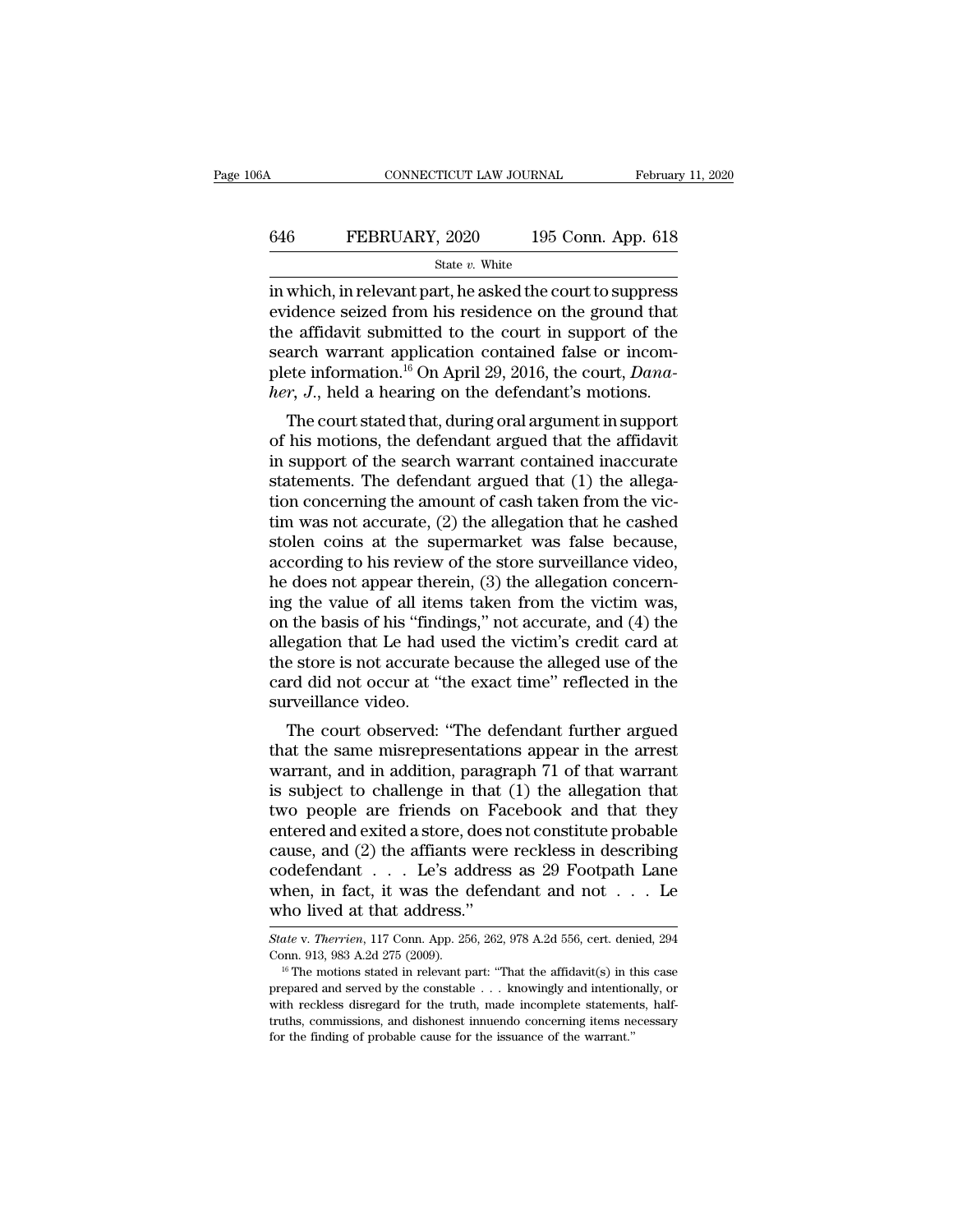# 11, 2020 CONNECTICUT LAW JOURNAL Page 107A<br>195 Conn. App. 618 FEBRUARY, 2020 647<br>State v. White

#### State *v.* White

 $\begin{array}{ccc}\n 2020 & \text{CONPECTICUT LAW JOURNAL} & \text{Page 107A} \\
 \hline\n 5 & \text{Conn. App. 618} & \text{FEBRUARY, } 2020 & 647 \\
 \text{State } v. \text{ White} & \text{The court referred to the fact that the defendant had  
\nbmitted five exhibits, which included three reports\n at reflect I e's address an inventory of items, signal\n$ 195 Conn. App. 618 FEBRUARY, 2020 647<br>
State v. White<br>
The court referred to the fact that the defendant had<br>
submitted five exhibits, which included three reports<br>
that reflect Le's address; an inventory of items seized<br> 195 Conn. App. 618 FEBRUARY, 2020 647<br>
State v. White<br>
The court referred to the fact that the defendant had<br>
submitted five exhibits, which included three reports<br>
that reflect Le's address; an inventory of items seized<br> 195 Conn. App. 618 FEBRUARY, 2020 647<br>
State v. White<br>
The court referred to the fact that the defendant had<br>
submitted five exhibits, which included three reports<br>
that reflect Le's address; an inventory of items seized<br> State v. White<br>
The court referred to the fact that the defendant had<br>
submitted five exhibits, which included three reports<br>
that reflect Le's address; an inventory of items seized<br>
from the defendant's residence; a port State v. white<br>
The court referred to the fact that the defendant had<br>
submitted five exhibits, which included three reports<br>
that reflect Le's address; an inventory of items seized<br>
from the defendant's residence; a port The court referred to the fact that the defendant had<br>submitted five exhibits, which included three reports<br>that reflect Le's address; an inventory of items seized<br>from the defendant's residence; a portion of the search<br>w submitted five exhibits, which included three reports<br>that reflect Le's address; an inventory of items seized<br>from the defendant's residence; a portion of the search<br>warrant application being challenged; "a copy of e-mail that reflect Le's address; an inventory of items seized<br>from the defendant's residence; a portion of the search<br>warrant application being challenged; "a copy of e-mail<br>traffic reflecting information about a 'denied credit from the defendant's residence; a portion of the search<br>warrant application being challenged; "a copy of e-mail<br>traffic reflecting information about a 'denied credit card<br>transaction,' apparently at a Stop [&] Shop store, warrant application being challenged; "a copy of e-mail<br>traffic reflecting information about a 'denied credit card<br>transaction,' apparently at a Stop [&] Shop store, on<br>April 8, 2013, at approximately 10:46 a.m., for a cr traffic reflecting information about a 'denied credit card<br>transaction,' apparently at a Stop [&] Shop store, on<br>April 8, 2013, at approximately 10:46 a.m., for a credit<br>card ending in 2561''; and a Coinstar machine<sup>17</sup> r transaction,' apparently at a Stop [&] Shop ston<br>April 8, 2013, at approximately 10:46 a.m., for a card ending in 2561"; and a Coinstar machine<sup>17</sup> refrom the Stop & Shop store in East Hartford sho<br>that the coins deposite rd ending in 2561"; and a Coinstar machine<sup>17</sup> receipt<br>bm the Stop & Shop store in East Hartford showing<br>at the coins deposited amounted to \$68.75 and that<br>processing fee of \$6.74 was deducted from this total<br>nount, resul from the Stop & Shop store in East Hartford showing<br>that the coins deposited amounted to \$68.75 and that<br>a processing fee of \$6.74 was deducted from this total<br>amount, resulting in a cash value of \$62.01.<br>After setting fo

that the coins deposited amounted to \$68.75 and that<br>a processing fee of \$6.74 was deducted from this total<br>amount, resulting in a cash value of \$62.01.<br>After setting forth relevant legal principles, the court,<br>in its wri a processing fee of \$6.74 was deducted from this total<br>amount, resulting in a cash value of \$62.01.<br>After setting forth relevant legal principles, the court,<br>in its written memorandum of decision, set forth the<br>following a amount, resulting in a cash value of \$62.01.<br>After setting forth relevant legal principles, the court,<br>in its written memorandum of decision, set forth the<br>following analysis with respect to the defendant's<br>*Franks* challe After setting forth relevant legal principles, the court,<br>in its written memorandum of decision, set forth the<br>following analysis with respect to the defendant's<br>*Franks* challenge to the search warrant:<sup>18</sup> "The defen-<br>da After setting forth relevant legal principles, the court,<br>in its written memorandum of decision, set forth the<br>following analysis with respect to the defendant's<br>*Franks* challenge to the search warrant:<sup>18</sup> "The defen-<br>da in its written memorandum of decision, set forth the<br>following analysis with respect to the defendant's<br>*Franks* challenge to the search warrant:<sup>18</sup> "The defen-<br>dant failed to offer either affidavits or sworn or other-<br>w following analysis with respect to the defendant's<br> *Franks* challenge to the search warrant:<sup>18</sup> "The defen-<br>
dant failed to offer either affidavits or sworn or other-<br>
wise reliable statements of witnesses in support of Franks challenge to the search warrant:<sup>18</sup> "The defendant failed to offer either affidavits or sworn or otherwise reliable statements of witnesses in support of his motion, nor did he explain his failure to produce such dant failed to offer either affidavits or sworn or other-<br>wise reliable statements of witnesses in support of his<br>motion, nor did he explain his failure to produce such<br>evidence. He simply represented that certain allega-<br> wise reliable statements of witnesses in support of his<br>motion, nor did he explain his failure to produce such<br>evidence. He simply represented that certain allega-<br>tions in [the]  $\dots$  search warrant affidavit were not<br>cor motion, nor did he explain his failure to produce such<br>evidence. He simply represented that certain allega-<br>tions in [the]  $\ldots$  search warrant affidavit were not<br>correct. The defendant's representation that paragraph<br>36 evidence. He simply represented that certain allegations in [the] . . . search warrant affidavit were not correct. The defendant's representation that paragraph 36 [of the search warrant affidavit] does not accurately reco tions in [the]  $\ldots$  search warrant affidavit were not correct. The defendant's representation that paragraph 36 [of the search warrant affidavit] does not accurately recount the amount of cash taken, and that the value o recount the amount of cash taken, and that the value<br>of all items taken [is inaccurate] not only is an unsworn<br>claim, but it is also insufficient to overturn the find-<br>ing of probable cause, as is the unsworn claim that t of all items taken [is inaccurate] not only is an unsworn claim, but it is also insufficient to overturn the finding of probable cause, as is the unsworn claim that the  $\frac{17}{17}$  The jury heard testimony from a state po

claim, but it is also insufficient to overturn the finding of probable cause, as is the unsworn claim that the  $\frac{17}{17}$  The jury heard testimony from a state police detective that a Coinstar machine, which resembles an ing of probable cause, as is the unsworn claim that the  $\frac{17}{17}$  The jury heard testimony from a state police detective that a Coinstar machine, which resembles an ATM, is located in some stores and, essentially, for a If  $\frac{1}{7}$  The jury heard testimony from a state police detective that a Coinstar machine, which resembles an ATM, is located in some stores and, essentially, for a commission, exchanges coins for a receipt that may be <sup>17</sup> The jury heard testimony from a state police detective that a Coinstar machine, which resembles an ATM, is located in some stores and, essentially, for a commission, exchanges coins for a receipt that may be exchange machine, which resembles an ATM, is located in some stores and, essentially, for a commission, exchanges coins for a receipt that may be exchanged for cash in other denominations. She testified that "[y]ou pour all your c cash in other denominations. She testified that "[y]ou pour all your coins<br>into it and [it] tallies up how much the coin is and then it spits out a receipt<br>and then you take [the receipt] to a cashier or [to] customer ser cash in other denominations. She testified that "[y]ou pour all your coins into it and [it] tallies up how much the coin is and then it spits out a receipt and then you take [the receipt] to a cashier or [to] customer ser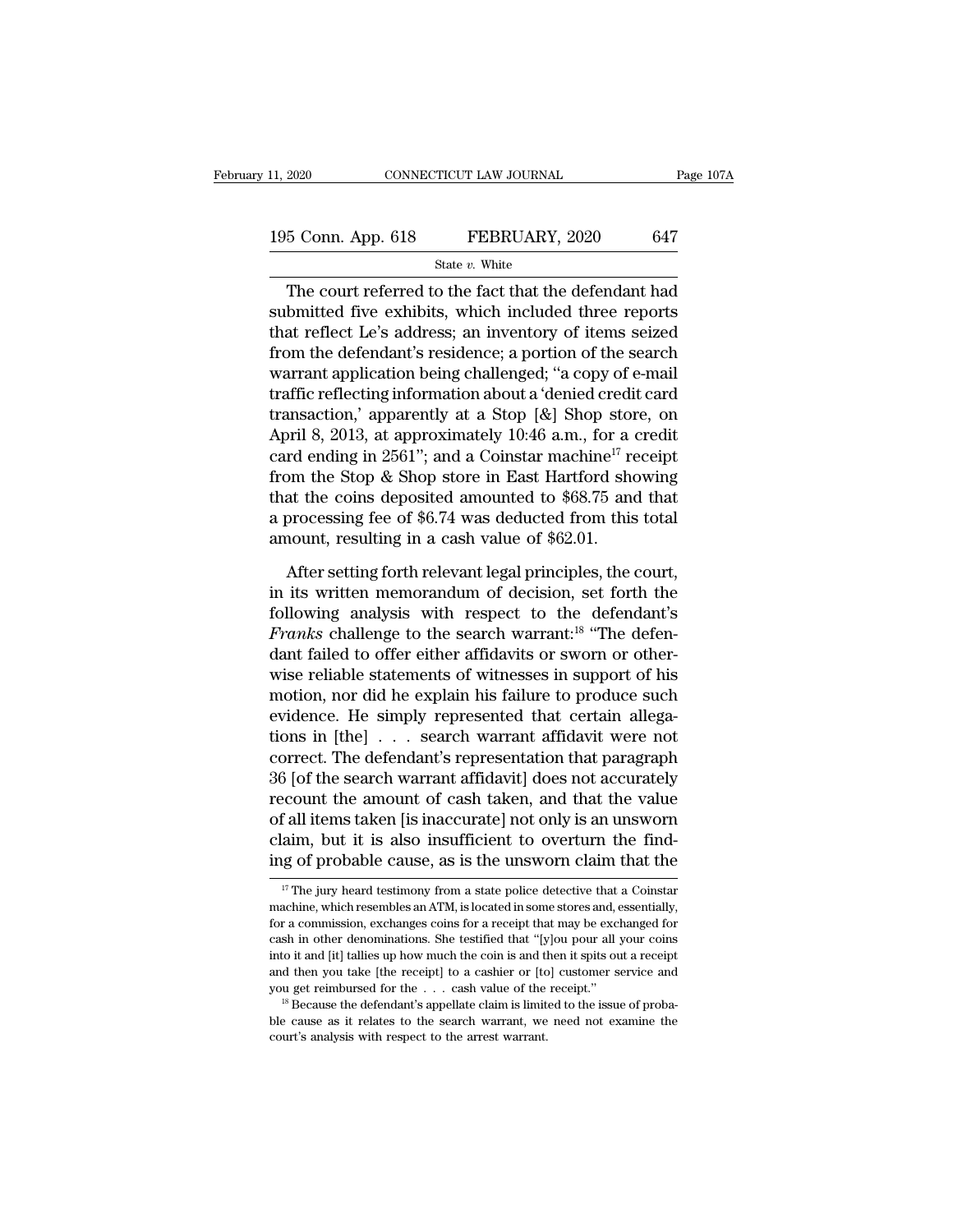## CONNECTICUT LAW JOURNAL February 11, 2020<br>648 FEBRUARY, 2020 195 Conn. App. 618<br>5tate v. White State *v.* White

CONNECTICUT LAW JOURNAL February 11, 2020<br>
FEBRUARY, 2020 195 Conn. App. 618<br>
State v. White<br>
'exact time' that a codefendant 'swiped a stolen credit<br>
card' is incorrect. Similarly, the defendant's claim that<br>
he was not o EXECT 648 FEBRUARY, 2020 195 Conn. App. 618<br>
State v. White<br>
"exact time" that a codefendant 'swiped a stolen credit<br>
card' is incorrect. Similarly, the defendant's claim that<br>
the was not one of the people depicted in a FEBRUARY, 2020 195 Conn. App. 618<br>
State v. White<br>
'exact time' that a codefendant 'swiped a stolen credit<br>
card' is incorrect. Similarly, the defendant's claim that<br>
the was not one of the people depicted in a surveillan FEBRUARY, 2020 195 Conn. App. 618<br>
state v. White<br>
'exact time' that a codefendant 'swiped a stolen credit<br>
card' is incorrect. Similarly, the defendant's claim that<br>
the was not one of the people depicted in a surveillan  $\begin{array}{c}\n\hline\n\text{state } v. \text{ White} \\
\hline\n\text{exact time' that a codefendant 'swipe card' is incorrect. Similarly, the defer he was not one of the people depicted video is also an unsworn claim and so support the defendant's motion.\n\end{array}$ xact time' that a codefendant 'swiped a stolen credit<br>
rd' is incorrect. Similarly, the defendant's claim that<br>
evas not one of the people depicted in a surveillance<br>
deo is also an unsworn claim and so cannot serve to<br>
pp exact the that a coderential swiped a stock electronic card' is incorrect. Similarly, the defendant's claim that he was not one of the people depicted in a surveillance video is also an unsworn claim and so cannot serve to

the was not one of the people depicted in a surveillance<br>video is also an unsworn claim and so cannot serve to<br>support the defendant's motion.<br>"The court also recognizes that even if the defendant<br>were to make a substantia know is also an unsworn claim and so cannot serve to<br>support the defendant's motion.<br>"The court also recognizes that even if the defendant<br>were to make a substantial preliminary showing that<br>the affidavits at issue include stated is also an allower claim and so claimet serve to<br>support the defendant's motion.<br>"The court also recognizes that even if the defendant<br>were to make a substantial preliminary showing that<br>the affidavits at issue incl "The court also recognizes that even if the defendant<br>were to make a substantial preliminary showing that<br>the affidavits at issue include false statements, made<br>knowingly and intentionally or with reckless disregard<br>for t "The court also recognizes<br>were to make a substantial<br>the affidavits at issue includ<br>knowingly and intentionally of<br>or the truth, the defendant ca<br>if the statements at issue are n<br>of probable cause.  $\ldots$ <br>"Even if the def Even if the defendant had properly supported his<br>
window the defendant cannot prevail on his motion<br>
the truth, the defendant cannot prevail on his motion<br>
the statements at issue are not necessary to the finding<br>
probabl motion with sworn affidavits *and* the court finds that the court finds that the court finds and the court were to exclude the allegations challenged by the defendant, the court finds that there was apple alternative proba

For the truth, the defendant cannot prevail on his motion<br>if the statements at issue are not necessary to the finding<br>of probable cause....<br>"Even if the defendant had properly supported his<br>motion with sworn affidavits an to the dual, the deterministic calibral provided in the statements at issue are not necessary to the finding of probable cause.<br>
"Even if the defendant had properly supported his motion with sworn affidavits and the court be cause the defendant had properly supported his<br>motion with sworn affidavits and the court were to<br>exclude the allegations challenged by the defendant,<br>the court finds that there was ample alternative proba-<br>ble cause e "Even if the defendant had properly supported his<br>motion with sworn affidavits *and* the court were to<br>exclude the allegations challenged by the defendant,<br>the court finds that there was ample alternative proba-<br>ble cause "Even if the defendant had properly supported his<br>motion with sworn affidavits *and* the court were to<br>exclude the allegations challenged by the defendant,<br>the court finds that there was ample alternative proba-<br>ble cause motion with sworn affidavits *and* the court were to exclude the allegations challenged by the defendant, the court finds that there was ample alternative probable cause evidence. For example, the affidavit asserts that a exclude the allegations challenged by the defendant,<br>the court finds that there was ample alternative proba-<br>ble cause evidence. For example, the affidavit asserts<br>that a vase containing loose change was taken [from<br>the v the court finds that there was ample alternative probable cause evidence. For example, the affidavit asserts that a vase containing loose change was taken [from the victim].  $\ldots$  The approximate amount of loose change ta ble cause evidence. For example, the affidavit asserts<br>that a vase containing loose change was taken [from<br>the victim]. . . . The approximate amount of loose<br>change taken in the robbery was thereafter allegedly<br>deposited that a vase containing loose change was taken [from<br>the victim]. . . . The approximate amount of loose<br>change taken in the robbery was thereafter allegedly<br>deposited at a Stop  $[\&]$  Shop store in a Coinstar<br>machine, the a the victim]. . . . The approximate amount of loose<br>change taken in the robbery was thereafter allegedly<br>deposited at a Stop  $[\&]$  Shop store in a Coinstar<br>machine, the amount deposited was consistent with the<br>amount stole change taken in the robbery was thereafter allegedly<br>deposited at a Stop  $[\&]$  Shop store in a Coinstar<br>machine, the amount deposited was consistent with the<br>amount stolen, the Stop  $[\&]$  Shop activity was recorded<br>[by me deposited at a Stop [&] Shop store in a Coinstar<br>machine, the amount deposited was consistent with the<br>amount stolen, the Stop [&] Shop activity was recorded<br>[by means of] a surveillance camera, and two educators<br>from the machine, the amount deposited was consistent with the<br>amount stolen, the Stop [&] Shop activity was recorded<br>[by means of] a surveillance camera, and two educators<br>from the Woodland School, where the defendant<br>attended sc amount stolen, the Stop [&] Shop activity was recorded<br>[by means of] a surveillance camera, and two educators<br>from the Woodland School, where the defendant<br>attended school, positively identified the defendant in<br>the surve [by means of] a surveillance camera, and two educators<br>from the Woodland School, where the defendant<br>attended school, positively identified the defendant in<br>the surveillance camera recording.... In addition,<br>the affidavit from the Woodland School, where the defendant attended school, positively identified the defendant in the surveillance camera recording.  $\dots$  In addition, the affidavit alleges that the defendant is associated with two ot attended school, positively identified the defendant in<br>the surveillance camera recording. . . . In addition,<br>the affidavit alleges that the defendant is associated<br>with two other individuals, Le and . . . Dunning, and<br>tha the surveillance camera recording.  $\ldots$  In addition,<br>the affidavit alleges that the defendant is associated<br>with two other individuals, Le and  $\ldots$  Dunning, and<br>that there is independent probable cause that Le and<br>Dunni challenges. at the scale individuals, i.e. and  $\cdot \cdot \cdot$  is building, and at there is independent probable cause that Le and unning were involved in the home invasion. The foreing allegations, alone, establish probable cause sufficien France is independent probable cause that Le did<br>Dunning were involved in the home invasion. The fore-<br>going allegations, alone, establish probable cause suffi-<br>cient to issue the search warrant that the defendant<br>challeng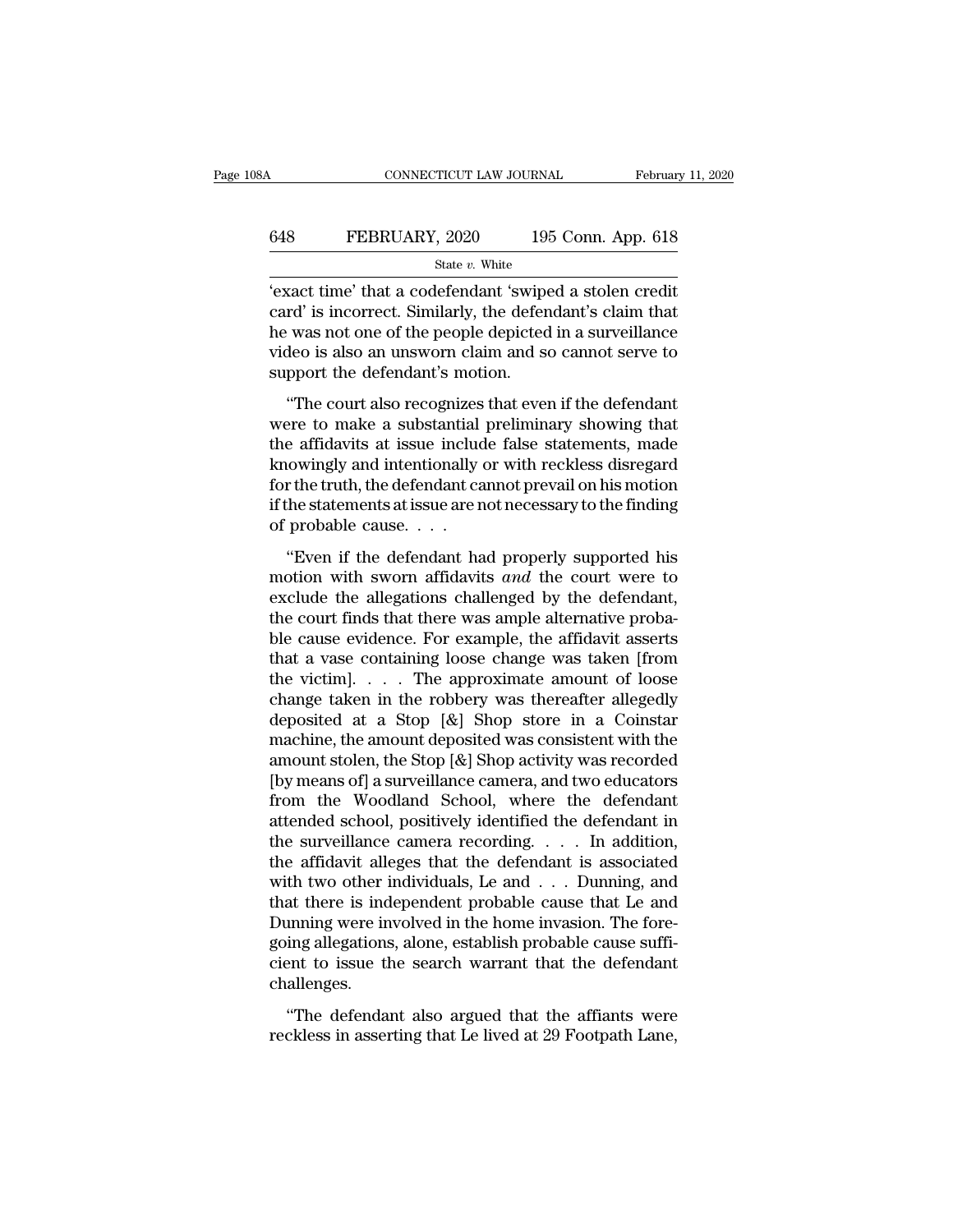| 11, 2020           | CONNECTICUT LAW JOURNAL | Page 109A |
|--------------------|-------------------------|-----------|
| 195 Conn. App. 618 | FEBRUARY, 2020          | 649       |
|                    | State $v$ . White       |           |

11, 2020 CONNECTICUT LAW JOURNAL<br>
195 Conn. App. 618 FEBRUARY, 2020 649<br>  $\frac{\text{State } v. \text{ White}}{\text{Exact Hartford, the location to be searched. The defendant's representations are unsworn and, even if they were properly authenticated, they do not preclude?}$ 195 Conn. App. 618 FEBRUARY, 2020 649<br>
State v. White<br>
East Hartford, the location to be searched. The defendant's representations are unsworn and, even if they<br>
were properly authenticated, they do not preclude a<br>
findin 195 Conn. App. 618 FEBRUARY, 2020 649<br>
State v. White<br>
East Hartford, the location to be searched. The defendant's representations are unsworn and, even if they<br>
were properly authenticated, they do not preclude a<br>
findin 195 Conn. App. 618 FEBRUARY, 2020 649<br>
State v. White<br>
East Hartford, the location to be searched. The defendant's representations are unsworn and, even if they<br>
were properly authenticated, they do not preclude a<br>
findin State v. White<br>
East Hartford, the location to be searched. The defendant's representations are unsworn and, even if they<br>
were properly authenticated, they do not preclude a<br>
finding of probable cause. Even if the affian State v. White<br>East Hartford, the location to be searched. The defen-<br>dant's representations are unsworn and, even if they<br>were properly authenticated, they do not preclude a<br>finding of probable cause. Even if the affiant East Hartford, the location to be searched. The defendant's representations are unsworn and, even if they were properly authenticated, they do not preclude a finding of probable cause. Even if the affiants had asserted th dant's representations are unsworn and, even if they<br>were properly authenticated, they do not preclude a<br>finding of probable cause. Even if the affiants had<br>asserted that  $\dots$  Le lived elsewhere, the affiants set<br>forth th were properly authenticated, they do not preclude a<br>finding of probable cause. Even if the affiants had<br>asserted that  $\ldots$  Le lived elsewhere, the affiants set<br>forth the basis for their assertion that the defendant<br>resid finding of probable cause. Even if the affiants had<br>asserted that  $\ldots$  Le lived elsewhere, the affiants set<br>forth the basis for their assertion that the defendant<br>resided at 29 Footpath Lane  $\ldots$  and the independent<br>evi asserted that . . . Le lived elsewhere, the affiants set<br>forth the basis for their assertion that the defendant<br>resided at 29 Footpath Lane . . . and the independent<br>evidence of the defendant's involvement in the robbery<br>s forth the basis for their assertion that the defendant<br>resided at 29 Footpath Lane . . . and the independent<br>evidence of the defendant's involvement in the robbery<br>supports a finding of probable cause that there was<br>eviden resided at 29 Footpath Lane . . . and the independent<br>evidence of the defendant's involvement in the robbery<br>supports a finding of probable cause that there was<br>evidence to be found at the location where the defen-<br>dant re motion. pports a miding of probable cause that there was<br>idence to be found at the location where the defen-<br>nt resided, regardless of whether Le also lived at that<br>me address." (Citations omitted; emphasis in original;<br>otnote omi evidence to be found at the location where the defendant resided, regardless of whether Le also lived at that<br>same address." (Citations omitted; emphasis in original;<br>footnote omitted.) Thereafter, the court denied the<br>mot

dant resided, regardless or whether Le also lived at that<br>same address." (Citations omitted; emphasis in original;<br>footnote omitted.) Thereafter, the court denied the<br>motion.<br>Following the court's ruling, the defendant, ap same address. (Chations omitted, emphasis in original,<br>footnote omitted.) Thereafter, the court denied the<br>motion.<br>Following the court's ruling, the defendant, appearing<br>as a self-represented litigant, filed a motion to su Following the court's ruling, the defendant, appearing<br>
motion.<br>
Following the court's ruling, the defendant, appearing<br>
as a self-represented litigant, filed a motion to suppress<br>
any and all evidence seized from his resi Following the court's ruling, the defendant, appearing<br>as a self-represented litigant, filed a motion to suppress<br>any and all evidence seized from his residence. Among<br>the arguments raised therein, the defendant argued tha Following the court's ruling, the defendant, appearing<br>as a self-represented litigant, filed a motion to suppress<br>any and all evidence seized from his residence. Among<br>the arguments raised therein, the defendant argued tha as a self-represented litigant, filed a motion to suppress<br>
any and all evidence seized from his residence. Among<br>
the arguments raised therein, the defendant argued that<br>
"[t]here was no fair probability that contraband o any and all evidence seized from his residence. Among<br>the arguments raised therein, the defendant argued that<br>"[t]here was no fair probability that contraband or evi-<br>dence of a crime [would] be found at [his] residence,"<br> the arguments raised therein, the defendant argued that<br>"[t]here was no fair probability that contraband or evi-<br>dence of a crime [would] be found at [his] residence,"<br>the facts stated in the warrant application were made<br> "[t]here was no fair probability that contraband or evi-<br>dence of a crime [would] be found at [his] residence,"<br>the facts stated in the warrant application were made<br>"[falsely] and/or in reckless disregard for the truth<br>kn dence of a crime [would] be found at [his] residence,"<br>the facts stated in the warrant application were made<br>"[falsely] and/or in reckless disregard for the truth<br>knowingly and intentionally, for the purpose of mis-<br>leadin the facts stated in the wa<br>
"[falsely] and/or in reck<br>
knowingly and intentiona<br>
leading a judge," the prope<br>
in the warrant, and "ther<br>
believing the existence o<br>
warrant was issued."<br>
On June 28, 2016, the cc all a hear-<br>
divideo in the controllationally, for the purpose of mis-<br>
ading a judge," the property seized was not described<br>
the warrant, and "there was no probable cause for<br>
lieving the existence of the grounds on whic Exidently and interluorally, for the purpose of his-<br>leading a judge," the property seized was not described<br>in the warrant, and "there was no probable cause for<br>believing the existence of the grounds on which the<br>warrant

reading a judge, the property seized was not described<br>in the warrant, and "there was no probable cause for<br>believing the existence of the grounds on which the<br>warrant was issued."<br>On June 28, 2016, the court, *Danaher*, In the warrant, and there was no probable cause for<br>believing the existence of the grounds on which the<br>warrant was issued."<br>On June 28, 2016, the court, *Danaher*, *J*., held a hear-<br>ing on the motion. The court provided beneving the existence of the grounds off which the<br>warrant was issued."<br>On June 28, 2016, the court, *Danaher*, *J*., held a hear-<br>ing on the motion. The court provided an oral ruling<br>on the motion by observing that the s For a *Franks* hearing on the court, *Danaher*, *J*., held a hearing on the motion. The court provided an oral ruling on the motion by observing that the substance of most of the arguments presented by the defendant were p On June 28, 2016, the court, *Danaher*, *J*., held a hearing on the motion. The court provided an oral ruling on the motion by observing that the substance of most of the arguments presented by the defendant were previous ing on the motion. The court provided an oral ruling<br>on the motion by observing that the substance of most<br>of the arguments presented by the defendant were pre-<br>viously raised in the context of the defendant's motions<br>for on the motion by observing that the substance of most<br>of the arguments presented by the defendant were pre-<br>viously raised in the context of the defendant's motions<br>for a *Franks* hearing, and the court relied on its earli of the arguments presented by the defendant were previously raised in the context of the defendant's motions for a *Franks* hearing, and the court relied on its earlier ruling denying those motions. The court observed, how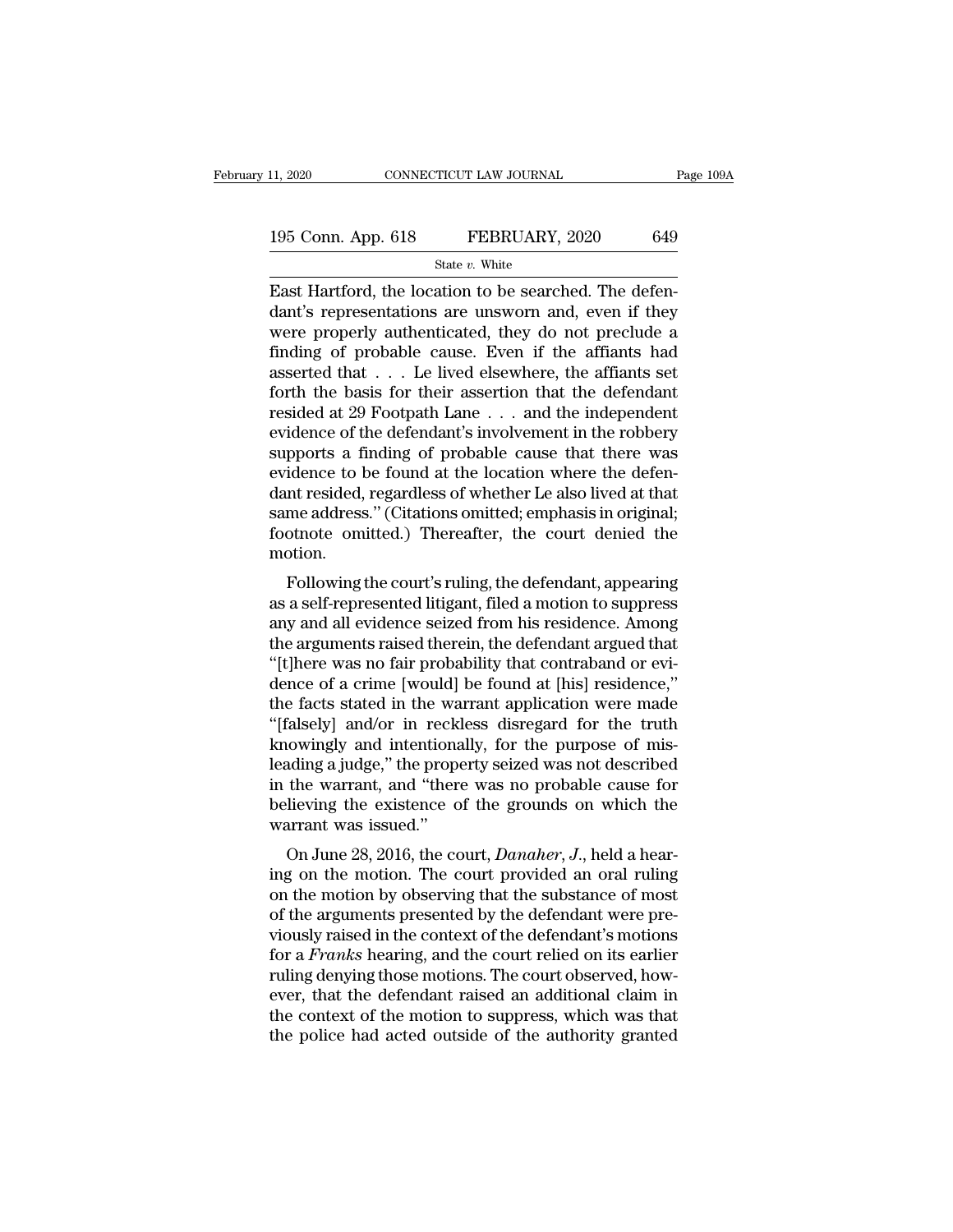## CONNECTICUT LAW JOURNAL February 11, 2020<br>650 FEBRUARY, 2020 195 Conn. App. 618<br>5tate v. White State *v.* White

CONNECTICUT LAW JOURNAL Februar<br>
Februar<br>
State v. White<br>
State v. White<br>
The search warrant by seizing from the resi-<br>
dence "his safe." The court referred to various legal<br>
surborities for the proposition that "when cond  $\begin{array}{ll}\n 650 & \text{FEBRUARY, } 2020 & 195 \text{ Conn. App. 618} \\
 \hline\n & \text{State } v. \text{ White} \\
 \hline\n \end{array}$  to them by the search warrant by seizing from the residence "his safe." The court referred to various legal authorities for the proposition that, EBRUARY, 2020 195 Conn. App. 618<br>
State v. White<br>
to them by the search warrant by seizing from the residence "his safe." The court referred to various legal<br>
authorities for the proposition that, "when conducting<br>
a sear EBRUARY, 2020 195 Conn. App. 618<br>  $\frac{\text{State } v. \text{ White}}{\text{to them by the search warrant by seizing from the residue}}$ <br>
to them by the search warrant by seizing from the resi-<br>
dence "his safe." The court referred to various legal<br>
authorities for the proposition that, "wh State v. White<br>
to them by the search warrant by seizing from the resi-<br>
dence "his safe." The court referred to various legal<br>
authorities for the proposition that, "when conducting<br>
a search pursuant to a valid warrant, state v. White<br>to them by the search warrant by seizing from the resi-<br>dence "his safe." The court referred to various legal<br>authorities for the proposition that, "when conducting<br>a search pursuant to a valid warrant, pol to them by the search warrant by seizing from the residence "his safe." The court referred to various legal authorities for the proposition that, "when conducting a search pursuant to a valid warrant, police are entitled t dence "his safe." The court referred to various legal authorities for the proposition that, "when conducting<br>a search pursuant to a valid warrant, police are entitled<br>to search containers that could logically hold the item authorities for the proposition that, "when conducting<br>a search pursuant to a valid warrant, police are entitled<br>to search containers that could logically hold the item<br>or items sought." The court stated: "In this case, th a search pursuant to a valid warrant, police are entitled<br>to search containers that could logically hold the item<br>or items sought." The court stated: "In this case, the<br>warrant permitted the officers to search for and seiz to search containers that could logically hold the item<br>or items sought." The court stated: "In this case, the<br>warrant permitted the officers to search for and seize<br>small items such as \$200 in cash, memory disks . . .<br>for or items sought." The court stated: "In this case, the<br>warrant permitted the officers to search for and seize<br>small items such as \$200 in cash, memory disks . . .<br>for a digital camera, and a gold watch. Those items,<br>which warrant permitted the officers to search for and seize<br>small items such as \$200 in cash, memory disks . . .<br>for a digital camera, and a gold watch. Those items,<br>which were contained in the warrant, could logically<br>be conce small items such as \$200 in cash, memory disks  $\ldots$  for a digital camera, and a gold watch. Those items, which were contained in the warrant, could logically be concealed in the container/safe that was located on the def for a digital camera<br>which were contain<br>be concealed in the<br>the defendant's prop<br>to search inside tha<br>defendant's brothers<br>this defendant.<br>"Once the safe wa From Were contained in the warrant, colled registary<br>
concealed in the container/safe that was located on<br>
e defendant's property. And the police were entitled<br>
search inside that container, particularly since the<br>
fendant be concedued in the condumeristic that was focused on<br>the defendant's property. And the police were entitled<br>to search inside that container, particularly since the<br>defendant's brothers identified the safe as belonging to<br>

to search inside that container, particularly since the defendant's brothers identified the safe as belonging to this defendant.<br>
"Once the safe was opened and was found to contain contraband specifically described in the defendant's brothers identified the safe as belonging to<br>defendant.<br>"Once the safe was opened and was found to contain<br>contraband specifically described in the warrant, in this<br>case, stolen shotgun shells, the safe, itself detendants substitute factorially<br>this defendant.<br>"Once the safe was op<br>contraband specifically case, stolen shotgun she<br>evidence of consciousne<br>subject to seizure."<br>The court further ex "Once the safe was opened and was found to contain<br>ntraband specifically described in the warrant, in this<br>se, stolen shotgun shells, the safe, itself, constituted<br>idence of consciousness of guilt and so was properly<br>bject ontraband specifically described in the warrant, in this<br>
case, stolen shotgun shells, the safe, itself, constituted<br>
evidence of consciousness of guilt and so was properly<br>
subject to seizure."<br>
The court further explaine

Explorational specifically described in the warrant, in this case, stolen shotgun shells, the safe, itself, constituted evidence of consciousness of guilt and so was properly subject to seizure."<br>The court further explaine exise, setter shotgart shens, are sace, asset, constantined<br>evidence of consciousness of guilt and so was properly<br>subject to seizure."<br>The court further explained its ruling, as follows:<br>"Consistently throughout the defen subject to seizure."<br>
The court further explained its ruling, as follows:<br>
"Consistently throughout the defendant's argument,<br>
there is a disagreement with certain specific facts that<br>
are set forth in the [affidavit] at i The court further explained its ruling, as follows:<br>
"Consistently throughout the defendant's argument,<br>
there is a disagreement with certain specific facts that<br>
are set forth in the [affidavit] at issue. Again, there's<br> The court further explained its ruling, as follows:<br>"Consistently throughout the defendant's argument,<br>there is a disagreement with certain specific facts that<br>are set forth in the [affidavit] at issue. Again, there's<br>no "Consistently throughout the defendant's argument,<br>there is a disagreement with certain specific facts that<br>are set forth in the [affidavit] at issue. Again, there's<br>no factual basis that would permit me to conclude that<br> there is a disagreement with certain specific facts that<br>are set forth in the [affidavit] at issue. Again, there's<br>no factual basis that would permit me to conclude that<br>the allegations in the affidavit are in error. But, are set forth in the [affidavit] at issue. Again, there's<br>no factual basis that would permit me to conclude that<br>the allegations in the affidavit are in error. But, beyond<br>that  $\dots$  it's necessary for any judge, in review no factual basis that would permit me to conclude that<br>the allegations in the affidavit are in error. But, beyond<br>that  $\ldots$  it's necessary for any judge, in reviewing a<br>warrant and determining whether probable cause is<br>p the allegations in the affidavit are in error. But, beyo<br>that  $\ldots$  it's necessary for any judge, in reviewing<br>warrant and determining whether probable cause<br>present, to review the totality of the warrant. The w<br>rant is r ''One example, the defendant indicated . . . that marian and accomming whencer probable cause is<br>present, to review the totality of the warrant. The war-<br>rant is reviewed within  $\dots$  the four corners. And, in<br>putting all those facts together, the court makes a deter-<br>min

present, to review are todantly of the warriant. The war<br>rant is reviewed within  $\dots$  the four corners. And, in<br>putting all those facts together, the court makes a deter-<br>mination as to whether probable cause exists.<br>"One For<br>the state width  $\cdot \cdot \cdot$  are fourted states. That, in<br>putting all those facts together, the court makes a deter-<br>mination as to whether probable cause exists.<br>"One example, the defendant indicated  $\cdot \cdot \cdot$  that<br>[the a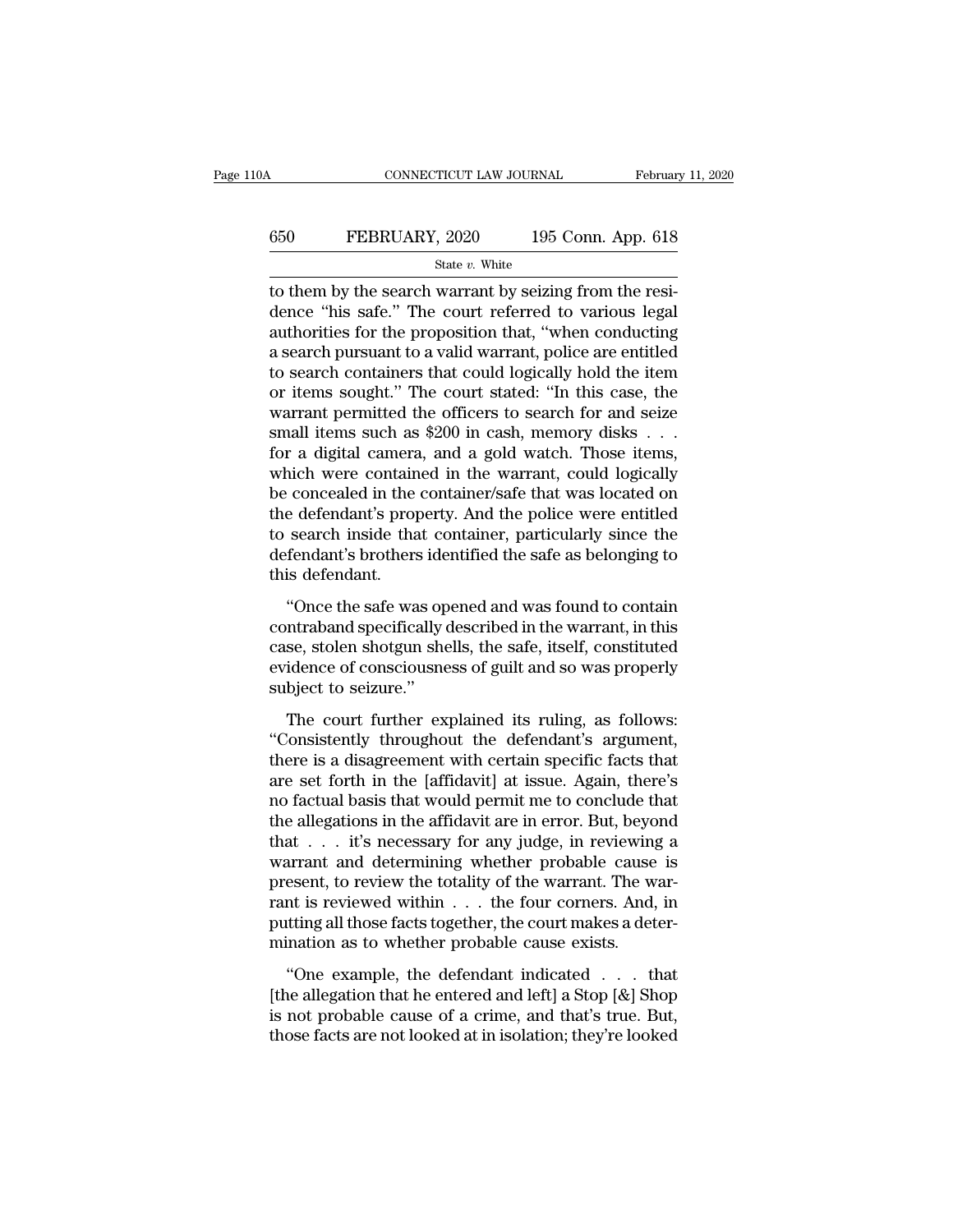# 11, 2020 CONNECTICUT LAW JOURNAL Page 111A<br>195 Conn. App. 618 FEBRUARY, 2020 651<br>State v. White

State *v.* White

11, 2020 CONNECTICUT LAW JOURNAL Page 111A<br>
195 Conn. App. 618 FEBRUARY, 2020 651<br>
State v. White<br>
at in conjunction with the fact that, not very long after<br>
the robbery . . . the defendant was [accompanying Le<br>
in the su 195 Conn. App. 618 FEBRUARY, 2020 651<br>
State v. White<br>
at in conjunction with the fact that, not very long after<br>
the robbery . . . the defendant was [accompanying Le<br>
in the supermarket and] . . . there was substantial e 195 Conn. App. 618 FEBRUARY, 2020 651<br>
State v. White<br>
at in conjunction with the fact that, not very long after<br>
the robbery . . . the defendant was [accompanying Le<br>
in the supermarket and] . . . there was substantial e 195 Conn. App. 618 FEBRUARY, 2020 651<br>
State v. White<br>
at in conjunction with the fact that, not very long after<br>
the robbery... the defendant was [accompanying Le<br>
in the supermarket and] ... there was substantial evi-<br> State v. White<br>
at in conjunction with the fact that, not very long after<br>
the robbery . . . the defendant was [accompanying Le<br>
in the supermarket and] . . . there was substantial evi-<br>
dence [that Le] was involved in th siare v. while<br>at in conjunction with the fact that, not very long after<br>the robbery . . . the defendant was [accompanying Le<br>in the supermarket and] . . . there was substantial evi-<br>dence [that Le] was involved in the ro at in conjunction with the fact that<br>the robbery . . . the defendant was<br>in the supermarket and] . . . there<br>dence [that Le] was involved in the<br>Le [pleaded guilty] in connection<br>sion] . . . [a]nd has been convic<br>out this the supermarket and]  $\ldots$  there was substantial evi-<br>
ince [that Le] was involved in the robbery. And  $\ldots$ <br>
[pleaded guilty] in connection with [the home inva-<br>
on]  $\ldots$  [a]nd has been convicted of  $\ldots$  carrying<br>
it t dence [that Le] was involved in the robbery. And . . .<br>
Le [pleaded guilty] in connection with [the home inva-<br>
sion] . . . [a]nd has been convicted of . . . carrying<br>
out this home invasion. . . .<br>
"I've reviewed the aff

Le [pleaded guilty] in connection with [the home invasion] . . . [a]nd has been convicted of . . . carrying<br>out this home invasion. . . .<br>"I've reviewed the affidavit; I've read it in its entirety.<br>And I have concluded, m sion]  $\ldots$  [a]nd has been convicted of  $\ldots$  carrying<br>out this home invasion.  $\ldots$ <br>"I've reviewed the affidavit; I've read it in its entirety.<br>And I have concluded, more than once, that there was<br>probable cause to suppo suppress. $^{19}$ "I've reviewed the affidavit; I've read it in its entirety."<br>In I have concluded, more than once, that there was<br>obable cause to support the search." Relying on the<br>regoing reasons, the court denied the motion to<br>ppress.<sup>1</sup> And I have concluded, more than once, that there was<br>probable cause to support the search." Relying on the<br>foregoing reasons, the court denied the motion to<br>suppress.<sup>19</sup><br>Presently, the defendant claims that the search wa

<sup>19</sup> In 2016, the defendant claims that the search war-<br>
19 In 2016, the defendant, appearing as a self-represented litigant, filed a<br>
19 In 2016, the defendant, appearing as a self-represented litigant, filed a<br>
19 In 2016 Presently, the defendant claims that the search warrant was not based on probable cause for two broad  $\frac{19 \text{ In } 2016, \text{ the defendant, appearing as a self-represented litigant, filed a motion in which he asked the court to compile the state to provide him with a copy of a search warrant application for his residence that, in his view,$ Presently, the defendant claims that the search warrant was not based on probable cause for two broad  $\frac{19 \text{ In } 2016$ , the defendant, appearing as a self-represented litigant, filed a motion in which he asked the court From the police to the police to the judicial authority prior to the search warrant application for the search warrant application for his residence that, in his view, had been presented by the police to the judicial auth Tant Was Hot Dased Off probable Cause for two broad<br>
<sup>19</sup> In 2016, the defendant, appearing as a self-represented litigant, filed a<br>
motion in which he asked the court to compel the state to provide him with<br>
a copy of a <sup>19</sup> In 2016, the defendant, appearing as a self-represented litigant, filed a motion in which he asked the court to compel the state to provide him with a copy of a search warrant application for his residence that, in h motion in which he asked the court to compel the state to provide him with a copy of a search warrant application for his residence that, in his view, had been presented by the police to the judicial authority prior to the a copy of a search warrant application for his residence that, in his view, had been presented by the police to the judicial authority prior to the search warrant application that was presented to and granted by Judge Gin a does presented by the police to the judicial authority prior to the search warrant application that was presented to and granted by Judge Ginocchio in July, 2013. The defendant based his motion on a portion of the suppo warrant application that was presented to and granted by Judge Ginocchio in July, 2013. The defendant based his motion on a portion of the supporting affidavit that stated that the application "has been presented to the ju affidavit that stated that the application "has been presented to the judicial authority previously." Another portion of the application states that the application "has not been presented  $\ldots$  in any other court to any authority previously." Another portion of the application states that the application "has not been presented . . . in any other court to any other judge or judge trial referee." On November 4, 2016, the court, *Schuman*, application "has not been presented . . . in any other court to any other judge or judge trial referee." On November 4, 2016, the court, *Schuman*, *J*., held a hearing on the motion for disclosure during which it heard t precent rust and referee." On November 4, 2016, the court, *Schuman*, *J*., Id a hearing on the motion for disclosure during which it heard testimony om one of the affiants, Laura Kraus, a state police detective. In releva be calculated and concluded that there was no prior applications, we concluded a hearing on the motion for disclosure during which it heard testimony from one of the affiants, Laura Kraus, a state police detective. In rele

from one of the affiants, Laura Kraus, a state police detective. In relevant part, Kraus testified that the reference to a prior application was simply a typographical error.<br>In denying the motion for disclosure, the court part, Kraus testified that the reference to a prior application was simply a typographical error.<br>In denying the motion for disclosure, the court stated that it found Kraus'<br>testimony to be credible and concluded that ther propriation and the intertactive of a prior approached that it found Kraus'<br>testimony to be credible and concluded that there was no prior application<br>for the state to disclose. The court further noted that, because, in co In denying the motion for disclosure, the court stated that it found Kraus'<br>testimony to be credible and concluded that there was no prior application<br>for the state to disclose. The court further noted that, because, in c testimony to be credible and concluded that there was no prior application for the state to disclose. The court further noted that, because, in connection with the motion, the defendant, who was proceeding at that time as for the state to disclose. The court further noted that, because, in connection with the motion, the defendant, who was proceeding at that time as a self-represented litigant, believed that the inaccuracy in the applicati with the motion, the defendant, who was proceeding at that time as a self-<br>represented litigant, believed that the inaccuracy in the application was a<br>basis on which to suppress evidence seized incident to the search, it w represented litigant, believed that the inaccuracy in the application was a basis on which to suppress evidence seized incident to the search, it would also construe the motion as a *Franks* motion. Treating the motion as basis on which to suppress evidence seized incident to the search, it would also construe the motion as a *Franks* motion. Treating the motion as such, the court concluded that, without the inaccuracy in the application, also construe the motion as a *Franks* motion. Treating the motion as such, the court concluded that, without the inaccuracy in the application, there was probable cause to search the defendant's residence and that "there the court concluded that, without the inaccuracy in the application, there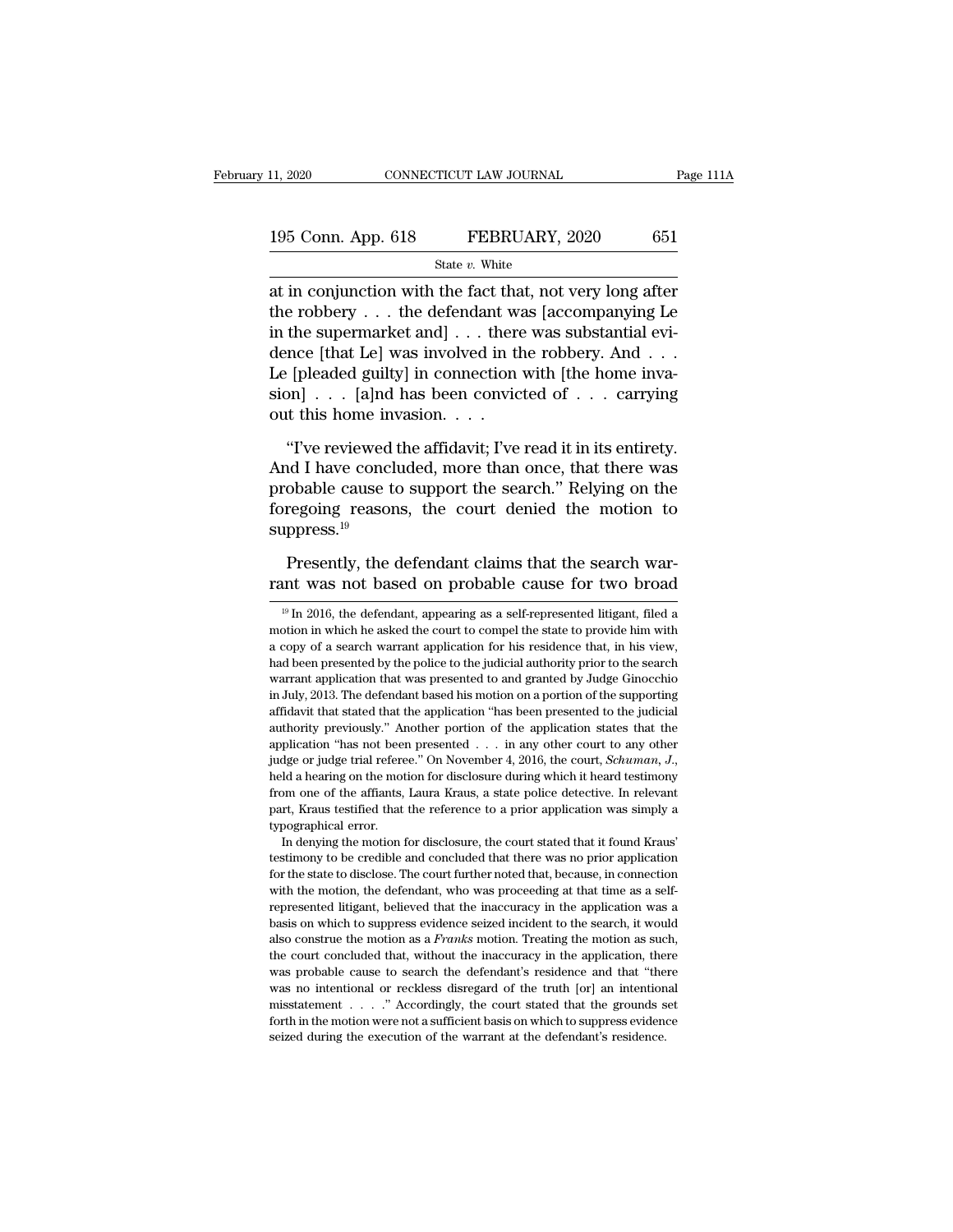#### CONNECTICUT LAW JOURNAL February 11, 2020<br>652 FEBRUARY, 2020 195 Conn. App. 618<br>52 FEBRUARY, 2020 195 Conn. App. 618 State *v.* White

CONNECTICUT LAW JOURNAL February 11, 2020<br>
FEBRUARY, 2020 195 Conn. App. 618<br>
State v. White<br>
Feasons. First, the defendant argues that, even if there<br>
was probable cause to believe that he possessed some<br>
of the victim's FEBRUARY, 2020 195 Conn. App. 618<br>
State  $v$ . White<br>
reasons. First, the defendant argues that, even if there<br>
was probable cause to believe that he possessed some<br>
of the victim's belongings at the time that the robbery<br> **EXECT THE VARY, 2020** 195 Conn. App. 618<br>
State v. White<br>
reasons. First, the defendant argues that, even if there<br>
was probable cause to believe that he possessed some<br>
of the victim's belongings at the time that the ro **EXECUARY, 2020** 195 Conn. App. 618<br>
State v. White<br>
reasons. First, the defendant argues that, even if there<br>
was probable cause to believe that he possessed some<br>
of the victim's belongings at the time that the robbery<br> SET TENCHANT, 2020 130 COMP. Typp. 010<br>
State v. White<br>
reasons. First, the defendant argues that, even if there<br>
was probable cause to believe that he possessed some<br>
of the victim's belongings at the time that the robbe State  $v$ . White<br>reasons. First, the defendant argues that, even if there<br>was probable cause to believe that he possessed some<br>of the victim's belongings at the time that the robbery<br>occurred, the facts presented in suppo reasons. First, the defendant argues that, even if there was probable cause to believe that he possessed some of the victim's belongings at the time that the robbery occurred, the facts presented in support of the search w was probable cause to believe that he possessed some<br>of the victim's belongings at the time that the robbery<br>occurred, the facts presented in support of the search<br>warrant were insufficient to demonstrate that he would<br>hav of the victim's belongings at the time that the robbery<br>occurred, the facts presented in support of the search<br>warrant were insufficient to demonstrate that he would<br>have retained the victim's stolen property, for four<br>mon occurred, the facts presented in support of the search<br>warrant were insufficient to demonstrate that he would<br>have retained the victim's stolen property, for four<br>months following the home invasion, in his residence<br>that w warrant were insufficient to demonstrate that he would<br>have retained the victim's stolen property, for four<br>months following the home invasion, in his residence<br>that was searched. Second, the defendant argues that<br>the fact have retained the victim's stolen property, for four<br>months following the home invasion, in his residence<br>that was searched. Second, the defendant argues that<br>the facts set forth in the search warrant application<br>were insu months following the home invasion, in his residence<br>that was searched. Second, the defendant argues that<br>the facts set forth in the search warrant application<br>were insufficient to demonstrate that he was a partici-<br>pant i that was searched. Second, the defendant argues that<br>the facts set forth in the search warrant application<br>were insufficient to demonstrate that he was a partici-<br>pant in the home invasion. The defendant argues that<br>the fa the facts set forth in the search warrant applement were insufficient to demonstrate that he was a pant in the home invasion. The defendant argue the facts presented merely demonstrated that a friend of Le on the social me ere insufficient to demonstrate that he was a partici-<br>nt in the home invasion. The defendant argues that<br>e facts presented merely demonstrated that he was<br>friend of Le on the social media website "Facebook"<br>d that he and pant in the home invasion. The defendant argues that<br>the facts presented merely demonstrated that he was<br>a friend of Le on the social media website "Facebook"<br>and that he and Le were at a supermarket together on<br>the mornin

the facts presented merely demonstrated that he was<br>a friend of Le on the social media website "Facebook"<br>and that he and Le were at a supermarket together on<br>the morning following the home invasion.<br>As we have discussed p a friend of Le on the social media website "Facebook"<br>and that he and Le were at a supermarket together on<br>the morning following the home invasion.<br>As we have discussed previously, the defendant<br>raised several motions befo and that he and Le were at a supermarket together on<br>the morning following the home invasion.<br>As we have discussed previously, the defendant<br>raised several motions before the trial court in which<br>he argued that the search the morning following the home invasion.<br>
As we have discussed previously, the defendant<br>
raised several motions before the trial court in which<br>
he argued that the search warrant application contained<br>
false or incomplete As we have discussed previously, the defendant<br>raised several motions before the trial court in which<br>he argued that the search warrant application contained<br>false or incomplete information and asked the court to<br>suppress raised several motions before the trial court in which<br>he argued that the search warrant application contained<br>false or incomplete information and asked the court to<br>suppress evidence obtained as a result of the search of<br> he argued that the search warrant application contained<br>false or incomplete information and asked the court to<br>suppress evidence obtained as a result of the search of<br>his residence. It appears that, in general terms, the<br>c false or incomplete information and asked the court to<br>suppress evidence obtained as a result of the search of<br>his residence. It appears that, in general terms, the<br>court interpreted these motions as having raised issues<br>c suppress evidence obtained as a result of the search of<br>his residence. It appears that, in general terms, the<br>court interpreted these motions as having raised issues<br>concerning false or incomplete information in the war-<br>r his residence. It appears that, in general terms, the court interpreted these motions as having raised issues concerning false or incomplete information in the warrant application and, in rejecting those claims, stated in court interpreted these motions as having raised issues<br>concerning false or incomplete information in the war-<br>rant application and, in rejecting those claims, stated<br>in general terms that the facts presented were sufficie concerning false or incomplete information in the warrant application and, in rejecting those claims, stated<br>in general terms that the facts presented were sufficient<br>to demonstrate probable cause to search the residence.<br> rant application and, in rejecting those claims, stated<br>in general terms that the facts presented were sufficient<br>to demonstrate probable cause to search the residence.<br>It does not appear that the defendant distinctly prein general terms that the facts presented were sufficient<br>to demonstrate probable cause to search the residence.<br>It does not appear that the defendant distinctly pre-<br>sented or that the court squarely addressed the argu-<br>m to demonstrate probable cause to search the residence.<br>It does not appear that the defendant distinctly pre-<br>sented or that the court squarely addressed the argu-<br>ments presented here, which are unrelated to an alle-<br>gati It does not appear that the defendant distinctly pre-<br>sented or that the court squarely addressed the argu-<br>ments presented here, which are unrelated to an alle-<br>gation of false or incomplete information in the search<br>warr sented or that the court squarely addressed the arguments presented here, which are unrelated to an allegation of false or incomplete information in the search warrant application. To the extent that the defendant's claim ments presented here, which are unrelated to an allegation of false or incomplete information in the search warrant application. To the extent that the defendant's claim is unpreserved, we may review it pursuant to *State* gation of false or incomplete information in the search<br>warrant application. To the extent that the defendant's<br>claim is unpreserved, we may review it pursuant to<br>*State* v. *Golding*, 213 Conn. 233, 239–40, 567 A.2d 823<br> tate v. Golding, 213 Conn. 233, 239–40, 567 A.2d 823<br>989), as modified by *In re Yasiel R.*, 317 Conn. 773,<br>31, 120 A.3d 1188 (2015), as the defendant requests<br><sup>1</sup> his appellate brief.<sup>20</sup> The record provides this court<br><sup>2</sup> (1989), as modified by *In re Yasiel R.*, 317 Conn. 773, 781, 120 A.3d 1188 (2015), as the defendant requests in his appellate brief.<sup>20</sup> The record provides this court  $\frac{1}{20}$  Under *Golding*, "a defendant can prevail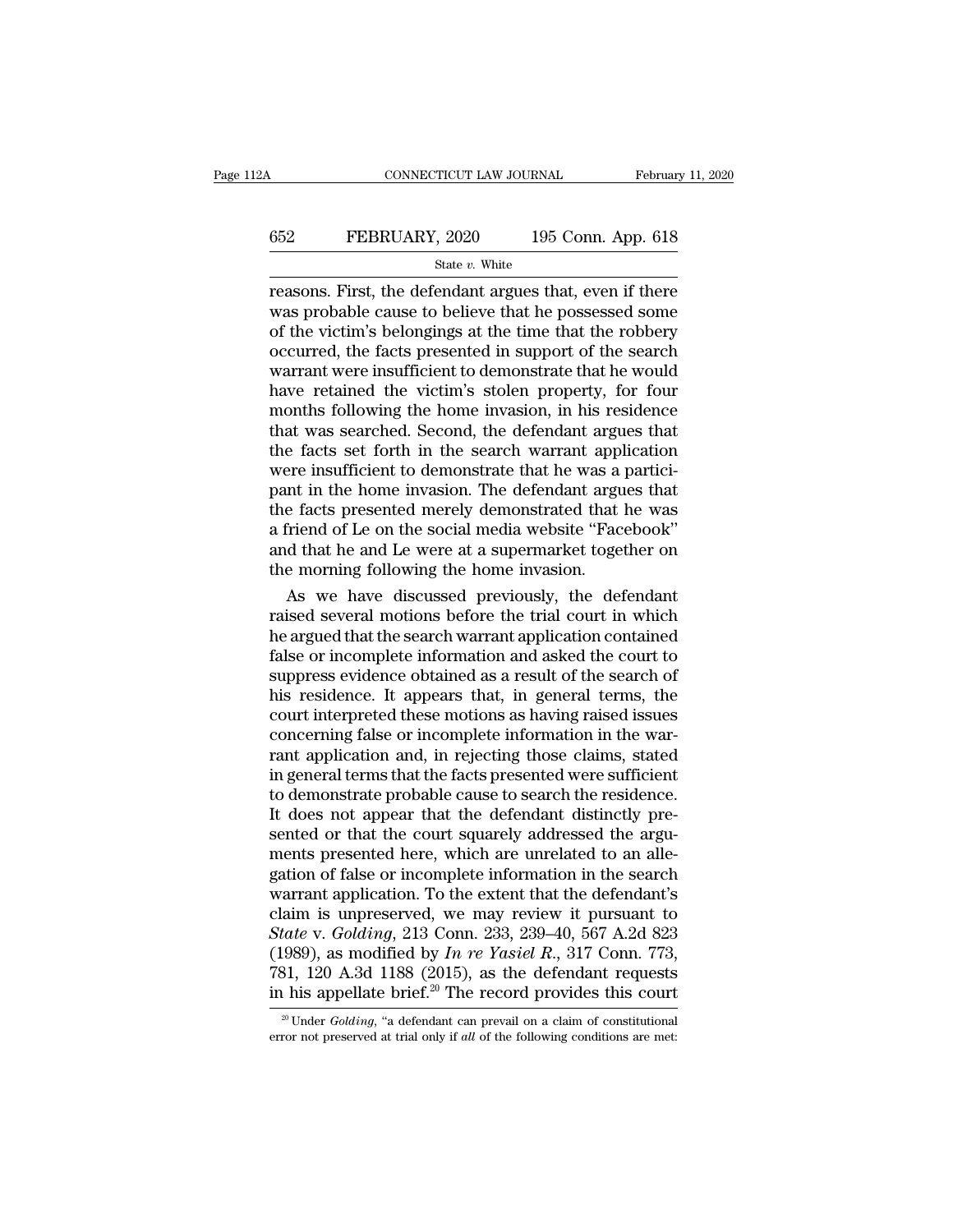| 11, 2020           | CONNECTICUT LAW JOURNAL | Page 113A |
|--------------------|-------------------------|-----------|
| 195 Conn. App. 618 | FEBRUARY, 2020          | 653       |
|                    | State $v$ . White       |           |

11, 2020 CONNECTICUT LAW JOURNAL Page 113 $\mu$ <br>195 Conn. App. 618 FEBRUARY, 2020 653<br>State v. White<br>with an adequate basis to review the claim because it<br>contains the materials presented to Judge Ginocchio 195 Conn. App. 618 FEBRUARY, 2020 653<br>
State v. White<br>
with an adequate basis to review the claim because it<br>
contains the materials presented to Judge Ginocchio<br>
when he granted the search warrant application. The<br>
claim 195 Conn. App. 618 FEBRUARY, 2020 653<br>
State v. White<br>
with an adequate basis to review the claim because it<br>
contains the materials presented to Judge Ginocchio<br>
when he granted the search warrant application. The<br>
claim 195 Conn. App. 618 FEBRUARY, 2020 653<br>
State v. White<br>
with an adequate basis to review the claim because it<br>
contains the materials presented to Judge Ginocchio<br>
when he granted the search warrant application. The<br>
claim State  $v$ . White<br>with an adequate basis to review the claim because it<br>contains the materials presented to Judge Ginocchio<br>when he granted the search warrant application. The<br>claim is of constitutional magnitude in that i with an adequate basis to review the cl<br>contains the materials presented to Ju<br>when he granted the search warrant ap<br>claim is of constitutional magnitude in t<br>vindicate the defendant's fourth amendn<br>free from an unreasonab ntains the materials presented to Judge Ginocchio<br>
here in the granted the search warrant application. The<br>
healim is of constitutional magnitude in that it seeks to<br>
headicate the defendant's fourth amendment right to be<br> when he granted the search warrant application. The<br>claim is of constitutional magnitude in that it seeks to<br>vindicate the defendant's fourth amendment right to be<br>free from an unreasonable search.<br>"Whether the trial court

claim is of constitutional magnitude in that it seeks to<br>vindicate the defendant's fourth amendment right to be<br>free from an unreasonable search.<br>"Whether the trial court properly found that the facts<br>submitted were enough vindicate the defendant's fourth amendment right to be<br>free from an unreasonable search.<br>"Whether the trial court properly found that the facts<br>submitted were enough to support a finding of probable<br>cause is a question of free from an unreasonable search.<br>
"Whether the trial court properly found that the facts<br>
submitted were enough to support a finding of probable<br>
cause is a question of law. . . . Accordingly, [o]ur<br>
review of the questio "Whether the trial court properly found that the facts<br>submitted were enough to support a finding of probable<br>cause is a question of law.... Accordingly, [o]ur<br>review of the question of whether an affidavit in support<br>of Whether the trial<br>submitted were enou<br>cause is a question<br>review of the question<br>of an application fo<br>provides probable ca<br>is plenary. . . . .<br>"Both the fourth use is a question of law. . . . . Accordingly, [o]ur<br>
view of the question of whether an affidavit in support<br>
an application for a search [and seizure] warrant<br>
ovides probable cause for the issuance of the warrant<br>
plen review of the question of whether an affidavit in support<br>of an application for a search [and seizure] warrant<br>provides probable cause for the issuance of the warrant<br>is plenary....<br>"Both the fourth amendment to the United

of an application for a search [and seizure] warrant<br>provides probable cause for the issuance of the warrant<br>is plenary....<br>"Both the fourth amendment to the United States<br>constitution and article first, § 7, of the Conne provides probable cause for the issuance of the warrant<br>is plenary....<br>"Both the fourth amendment to the United States<br>constitution and article first, § 7, of the Connecticut<br>constitution prescribe that a search warrant s is plenary. . . .<br>
"Both the fourth amendment to the United States<br>
constitution and article first, § 7, of the Connecticut<br>
constitution prescribe that a search warrant shall issue<br>
only upon a showing of probable cause. "Both the fourth amendment to the United States<br>constitution and article first,  $\S 7$ , of the Connecticut<br>constitution prescribe that a search warrant shall issue<br>only upon a showing of probable cause. Probable cause<br>to s "Both the fourth amendment to the United States<br>constitution and article first, § 7, of the Connecticut<br>constitution prescribe that a search warrant shall issue<br>only upon a showing of probable cause. Probable cause to<br>bel constitution and article first,  $\S$  7, of the Connecticut<br>constitution prescribe that a search warrant shall issue<br>only upon a showing of probable cause. Probable cause<br>to search exists if . . . (1) there is probable caus constitution prescribe that a search warrant shall issue<br>only upon a showing of probable cause. Probable cause<br>to search exists if  $\dots$  (1) there is probable cause to<br>believe that the particular items sought to be seized<br> only upon a showing of probable cause. Probable cause<br>to search exists if  $\dots$  (1) there is probable cause to<br>believe that the particular items sought to be seized<br>are connected with criminal activity or will assist in a<br> to search exists if  $\ldots$  (1) there is probable cause to<br>believe that the particular items sought to be seized<br>are connected with criminal activity or will assist in a<br>particular apprehension or conviction  $\ldots$  and (2)<br>t believe that the particular items sought to be seized<br>are connected with criminal activity or will assist in a<br>particular apprehension or conviction  $\dots$  and (2)<br>there is probable cause to believe that the items sought<br>to are connected with criminal activity or will assist in a<br>particular apprehension or conviction . . . and (2)<br>there is probable cause to believe that the items sought<br>to be seized will be found in the place to be searched.<br> particular apprenension or conviction . . . and (2)<br>there is probable cause to believe that the items sought<br>to be seized will be found in the place to be searched.<br>. . . Although [p]roof of probable cause requires less<br>th there is probable cause to believe that the items sought<br>to be seized will be found in the place to be searched.<br>... Although [p]roof of probable cause requires less<br>than proof by a preponderance of the evidence ...<br>[f]in (1) the record is adequate to review the alleged claim of error; (2) the claim is of constitutional magnitude alleging the violation of a fundamental right; [f]indings of probable cause do not lend themselves to<br>any uniform formula because probable cause is a fluid<br>concept—turning on the assessment of probabilities in<br> $(1)$  the record is adequate to review the alleged claim o

any uniform formula because probable cause is a fluid<br>concept—turning on the assessment of probabilities in<br> $(1)$  the record is adequate to review the alleged claim of error; (2) the claim<br>is of constitutional magnitude a concept—turning on the assessment of probabilities in  $(1)$  the record is adequate to review the alleged claim of error; (2) the claim is of constitutional magnitude alleging the violation of a fundamental right; (3) the concept—turning on the assessment of probabilities in<br>
(1) the record is adequate to review the alleged claim of error; (2) the claim<br>
is of constitutional magnitude alleging the violation of a fundamental right;<br>
(3) the (1) the record is adequate to review the alleged claim of error; (2) the claim is of constitutional magnitude alleging the violation of a fundamental right; (3) the alleged constitutional violation  $\ldots$  exists and  $\ldots$  is of constitutional magnitude alleging the violation of a fundamental right;<br>(3) the alleged constitutional violation  $\ldots$  exists and  $\ldots$  deprived the defendant of a fair trial; and (4) if subject to harmless error an (3) the alleged constitutional violation  $\ldots$  exists and  $\ldots$  deprived the defendant of a fair trial; and (4) if subject to harmless error analysis, the state has failed to demonstrate harmlessness of the alleged consti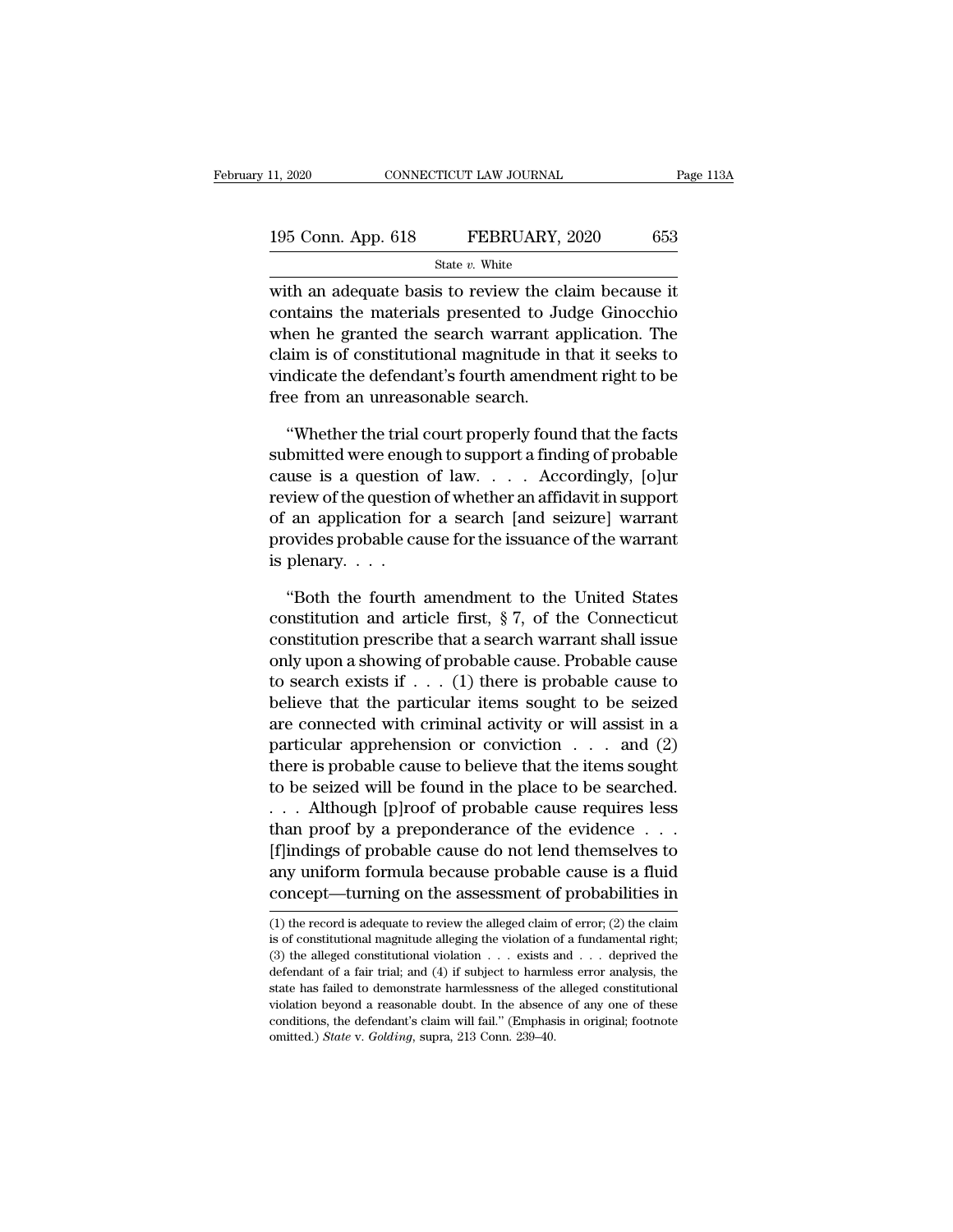#### CONNECTICUT LAW JOURNAL February 11, 2020<br>654 FEBRUARY, 2020 195 Conn. App. 618<br>5tate v. White State *v.* White

Februar<br>
Februar<br>
654 FEBRUARY, 2020 195 Conn. App. 618<br>
50 State v. White<br>
67 State v. White<br>
67 Particular factual contexts—not readily, or even use-<br>
fully, reduced to a neat set of legal rules.... Consequently<br>
Fig. de FEBRUARY, 2020 195 Conn. App. 618<br>
state v. White<br>
particular factual contexts—not readily, or even use-<br>
fully, reduced to a neat set of legal rules. . . . Conse-<br>
quently, [i]n determining the existence of probable<br>
cau FEBRUARY, 2020 195 Conn. App. 618<br>
State v. White<br>
particular factual contexts—not readily, or even use-<br>
fully, reduced to a neat set of legal rules. . . . Conse-<br>
quently, [i]n determining the existence of probable<br>
cau EBRUARY, 2020 195 Conn. App. 618<br>
State v. White<br>
particular factual contexts—not readily, or even use-<br>
fully, reduced to a neat set of legal rules. . . . Conse-<br>
quently, [i]n determining the existence of probable<br>
caus State v. White<br>
State v. White<br>
particular factual contexts—not readily, or even use-<br>
fully, reduced to a neat set of legal rules. . . . Conse-<br>
quently, [i]n determining the existence of probable<br>
cause to search, the i State v. White<br>particular factual contexts—not readily, or even use-<br>fully, reduced to a neat set of legal rules. . . . Conse-<br>quently, [i]n determining the existence of probable<br>cause to search, the issuing [judge] asses particular factual contexts—not readily, or even use-<br>fully, reduced to a neat set of legal rules. . . . Conse-<br>quently, [i]n determining the existence of probable<br>cause to search, the issuing [judge] assesses all of the<br> fully, reduced to a neat set of legal rules. . . . Consequently, [i]n determining the existence of probable cause to search, the issuing [judge] assesses all of the information set forth in the warrant affidavit and should quently, [i]n determining the existence of probable cause to search, the issuing [judge] assesses all of the information set forth in the warrant affidavit and should make a practical, nontechnical decision whether  $\dots$  t cause to search, the issuing [judge] assesses a<br>information set forth in the warrant affidavit an<br>make a practical, nontechnical decision whet<br>there is a fair probability that contraband or  $\alpha$ <br>of a crime will be found i Formation set form in the warrant amdavit and should<br>ake a practical, nontechnical decision whether  $\dots$ <br>rere is a fair probability that contraband or evidence<br>a crime will be found in a particular place.  $\dots$  The<br>termina There is a fair probability that contraband or evidence<br>of a crime will be found in a particular place.... The<br>determination of probable cause is reached by applying<br>a totality of the circumstances test....<br>"The role of a

Figure 18 a fair probability that contraband or evidence<br>of a crime will be found in a particular place.... The<br>determination of probable cause is reached by applying<br>a totality of the circumstances test....<br>"The role of or a crime win be round in a particular place.  $\ldots$  in the determination of probable cause is reached by applying a totality of the circumstances test.  $\ldots$  "The role of an appellate court reviewing the validity of a wa determination of probable cause is reached by applying<br>a totality of the circumstances test. . . .<br>"The role of an appellate court reviewing the validity<br>of a warrant is to determine whether the affidavit at<br>issue presente a totality of the circumstances test.  $\ldots$ <br>
"The role of an appellate court reviewing the validity<br>
of a warrant is to determine whether the affidavit at<br>
issue presented a substantial factual basis for the [issu-<br>
ing j "The role of an appellate court reviewing the validity<br>of a warrant is to determine whether the affidavit at<br>issue presented a substantial factual basis for the [issu-<br>ing judge's] conclusion that probable cause existed.<br> of a warrant is to determine whether the affidavit at<br>issue presented a substantial factual basis for the [issu-<br>ing judge's] conclusion that probable cause existed.<br> $\ldots$  [Our Supreme Court] has recognized that because<br>o issue presented a substantial factual basis for the [issu-<br>ing judge's] conclusion that probable cause existed.<br>... [Our Supreme Court] has recognized that because<br>of our constitutional preference for a judicial determi-<br> ing judge's] conclusion that probable cause existed.<br>
. . . [Our Supreme Court] has recognized that because<br>
of our constitutional preference for a judicial determi-<br>
nation of probable cause, and mindful of the fact that<br> *i* . . [Our Supreme Court] has recognized that because<br>of our constitutional preference for a judicial determi-<br>nation of probable cause, and mindful of the fact that<br>[r]easonable minds may disagree as to whether a par-<br>t of our constitutional preference for a judicial determination of probable cause, and mindful of the fact that [r]easonable minds may disagree as to whether a particular [set of facts] establishes probable cause . . . . *we* review of probable cause, and mindful of the fact that<br>
[r]easonable minds may disagree as to whether a par-<br>
ticular [set of facts] establishes probable cause  $\dots$ <br>
we evaluate the information contained in the affidavit<br> [r]easonable minds may disagree as to whether a particular [set of facts] establishes probable cause . . . .<br>we evaluate the information contained in the affidavit<br>in the light most favorable to upholding the issuing<br>judg iccular [set of facts] establishes probable cause . . . we evaluate the information contained in the affidavit<br>in the light most favorable to upholding the issuing<br>judge's probable cause finding. . . . We therefore<br>review we evaluate the information contained in the affidavit<br>in the light most favorable to upholding the issuing<br>judge's probable cause finding.... We therefore<br>review the issuance of a warrant with deference to the<br>reasonable in the light most favorable to upholding the issuing<br>judge's probable cause finding.... We therefore<br>review the issuance of a warrant with deference to the<br>reasonable inferences that the issuing judge could have<br>and did d *judge's probable cause finding.* . . . . We therefore<br>review the issuance of a warrant with deference to the<br>reasonable inferences that the issuing judge could have<br>and did draw . . . . In evaluating whether the warrant<br> review the issuance of a warrant with deference to the reasonable inferences that the issuing judge could have and did draw  $\dots$ . In evaluating whether the warrant was predicated on probable cause, a reviewing court may c reasonable infer<br>and did draw<br>was predicated<br>may consider or<br>corners of the af<br>judge and the re<br>from.....<br>"Of course, [t of course, it is evaluating whether the warrant<br>as predicated on probable cause, a reviewing court<br>ay consider only the information set forth in the four<br>rmers of the affidavit that was presented to the issuing<br>dge and the was predicated on probable cause, a reviewing count<br>may consider only the information set forth in the four<br>corners of the affidavit that was presented to the issuing<br>judge and the reasonable inferences to be drawn there-<br>

may consider only the information set forth in the four<br>corners of the affidavit that was presented to the issuing<br>judge and the reasonable inferences to be drawn there-<br>from.<br> $\cdot \cdot \cdot$ <br>"Of course, [t]he determination of p belief in the annuaviruation of the issuing<br>judge and the reasonable inferences to be drawn there-<br>from....<br>"Of course, [t]he determination of probable cause to<br>conduct a search depends in part on the finding of facts<br>so from. . . .<br>"Of course, [t]he determination of probable cause to conduct a search depends in part on the finding of facts<br>so closely related to the time of the issuance of the<br>warrant as to justify a belief in the continu solutions.<br>
"Of course, [t]he determination of probable cause to conduct a search depends in part on the finding of facts<br>
so closely related to the time of the issuance of the<br>
warrant as to justify a belief in the conti "Of course, [t]he determination of probable cause to conduct a search depends in part on the finding of facts so closely related to the time of the issuance of the warrant as to justify a belief in the continued existence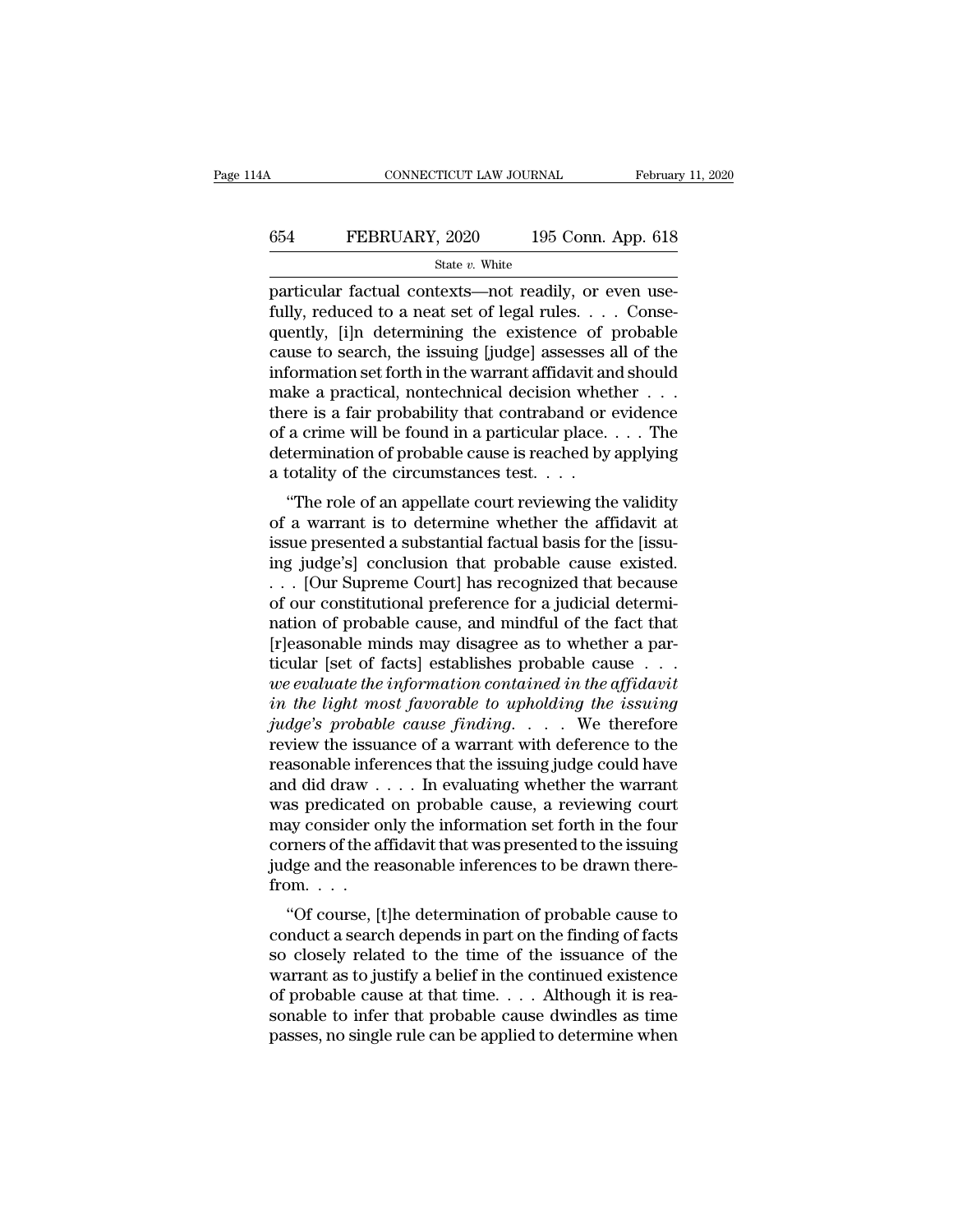| 11, 2020           | CONNECTICUT LAW JOURNAL | Page 115A |
|--------------------|-------------------------|-----------|
| 195 Conn. App. 618 | FEBRUARY, 2020          | 655       |
|                    | State $v$ . White       |           |

11, 2020 CONNECTICUT LAW JOURNAL Page 11<br>
195 Conn. App. 618 FEBRUARY, 2020 655<br>
State v. White<br>
information has become too old to be reliable. . . .<br>
Consequently, whether a reasonable likelihood exists<br>
that sydence ide 195 Conn. App. 618 FEBRUARY, 2020 655<br>
State v. White<br>
information has become too old to be reliable. . . .<br>
Consequently, whether a reasonable likelihood exists<br>
that evidence identified in the warrant affidavit will<br>
he 195 Conn. App. 618 FEBRUARY, 2020 655<br>
State v. White<br>
information has become too old to be reliable....<br>
Consequently, whether a reasonable likelihood exists<br>
that evidence identified in the warrant affidavit will<br>
be fo 195 Conn. App. 618 FEBRUARY, 2020 655<br>
State v. White<br>
information has become too old to be reliable....<br>
Consequently, whether a reasonable likelihood exists<br>
that evidence identified in the warrant affidavit will<br>
be fo State v. White<br>
information has become too old to be reliable. . . .<br>
Consequently, whether a reasonable likelihood exists<br>
that evidence identified in the warrant affidavit will<br>
be found on the subject premises is a det information has become too old to be reliable.  $\ldots$ <br>Consequently, whether a reasonable likelihood exists<br>that evidence identified in the warrant affidavit will<br>be found on the subject premises is a determination<br>that mus information has become too old to be reliable. . . . .<br>Consequently, whether a reasonable likelihood exists<br>that evidence identified in the warrant affidavit will<br>be found on the subject premises is a determination<br>that mu Consequently, whether a reasonable likelihood exists<br>that evidence identified in the warrant affidavit will<br>be found on the subject premises is a determination<br>that must be made on a case-by-case basis. Accordingly,<br>we ha that evidence identified in the warrant affidavit will<br>be found on the subject premises is a determination<br>that must be made on a case-by-case basis. Accordingly,<br>we have refused to adopt an arbitrary cutoff date,<br>express be found on the subject premises is a determination<br>that must be made on a case-by-case basis. Accordingly,<br>we have refused to adopt an arbitrary cutoff date,<br>expressed either in days, weeks or months, beyond<br>which probabl that must be made on a case-by-case basis. Accordingly,<br>we have refused to adopt an arbitrary cutoff date,<br>expressed either in days, weeks or months, beyond<br>which probable cause ceases to exist.... The likeli-<br>hood that th we have refused to adopt an arbitrary cutoff date,<br>expressed either in days, weeks or months, beyond<br>which probable cause ceases to exist. . . . The likeli-<br>hood that the evidence sought is still in place depends<br>on a num expressed either in days, weeks or months, beyond<br>which probable cause ceases to exist. . . . The likeli-<br>hood that the evidence sought is still in place depends<br>on a number of variables, such as the nature of the<br>crime, which probable cause ceases to exist.... The likelihood that the evidence sought is still in place depends<br>on a number of variables, such as the nature of the<br>crime, of the criminal, of the thing to be seized, and of<br>the hood that the evidence sought is still in place depends<br>on a number of variables, such as the nature of the<br>crime, of the criminal, of the thing to be seized, and of<br>the place to be searched. . . . [W]hen an activity is of on a number of variables, such as the nature of the crime, of the criminal, of the thing to be seized, and of the place to be searched. . . . [W]hen an activity is of a protracted and continuous nature the passage of time (2019). or brotracted and continuous nature the passage of time<br>
comes less significant." (Citations omitted; emphasis<br>
original; internal quotation marks omitted.) *State v.*<br> *misko*, 187 Conn. App. 237, 245–48, 202 A.3d 375<br>
01 becomes less significant." (Citations omitted; emphasis<br>in original; internal quotation marks omitted.) *State* v.<br>*Hanisko*, 187 Conn. App. 237, 245–48, 202 A.3d 375<br>(2019).<br>"[T]he resolution of doubtful or marginal cases

in original; internal quotation marks omitted.) State v.<br> *Hanisko*, 187 Conn. App. 237, 245–48, 202 A.3d 375<br>
(2019).<br>
"[T]he resolution of doubtful or marginal cases . . .<br>
should be largely determined by the preference Hanisko, 187 Conn. App. 237, 245–48, 202 A.3d 375<br>(2019).<br>"[T]he resolution of doubtful or marginal cases . . .<br>should be largely determined by the preference to be<br>accorded to warrants. . . . Furthermore, [a] reviewing<br>c (2019).<br>
"[T]he resolution of doubtful or marginal cases . . . should be largely determined by the preference to be<br>
accorded to warrants. . . . Furthermore, [a] reviewing<br>
court should not invalidate a warrant as long as "[T]he resolution of doubtful or marginal cases . . . should be largely determined by the preference to be accorded to warrants. . . . Furthermore, [a] reviewing court should not invalidate a warrant as long as the infere "[T]he resolution of doubtful or marginal cases . . . should be largely determined by the preference to be accorded to warrants. . . . Furthermore, [a] reviewing court should not invalidate a warrant as long as the infere should be largely determined by the preference to be<br>accorded to warrants.... Furthermore, [a] reviewing<br>court should not invalidate a warrant as long as the<br>inferences drawn by the issuing magistrate are reason-<br>able und accorded to warrants.... Furthermore, [a] reviewing<br>court should not invalidate a warrant as long as the<br>inferences drawn by the issuing magistrate are reason-<br>able under all of the circumstances set forth in the<br>affidavit court should not invaludate a warrant as long as the<br>inferences drawn by the issuing magistrate are reason-<br>able under all of the circumstances set forth in the<br>affidavit regardless of whether that court would have<br>drawn t mterences drawn by the issum<br>able under all of the circums<br>affidavit regardless of whethe<br>drawn the same inferences." ((<br>quotation marks omitted.) *Sta*<br>App. 59, 66–67, 719 A.2d 1213,<br>952, 723 A.2d 324 (1998).<br>First. we ad fidavit regardless of whether that court would have<br>awn the same inferences." (Citation omitted; internal<br>otation marks omitted.) *State* v. *Martinez*, 51 Conn.<br>pp. 59, 66–67, 719 A.2d 1213, cert. denied, 247 Conn.<br>2, 723 drawn the same inferences." (Citation omitted; internal<br>quotation marks omitted.) *State* v. *Martinez*, 51 Conn.<br>App. 59, 66–67, 719 A.2d 1213, cert. denied, 247 Conn.<br>952, 723 A.2d 324 (1998).<br>First, we address the argum

quotation marks omitted.) *State v. Martinez*, 51 Conn.<br>App. 59, 66–67, 719 A.2d 1213, cert. denied, 247 Conn.<br>952, 723 A.2d 324 (1998).<br>First, we address the argument that the affidavit did<br>not provide probable cause to b App. 59, 66–67, 719 A.2d 1213, cert. denied, 247 Conn.<br>952, 723 A.2d 324 (1998).<br>First, we address the argument that the affidavit did<br>not provide probable cause to believe that the items<br>sought to be seized would be found 952, 723 A.2d 324 (1998).<br>First, we address the argument that the affidavit did<br>not provide probable cause to believe that the items<br>sought to be seized would be found in the defendant's<br>residence four months following the First, we address the argument that the affidavit did<br>not provide probable cause to believe that the items<br>sought to be seized would be found in the defendant's<br>residence four months following the commission of the<br>home in First, we address the argument that the attidavit did<br>not provide probable cause to believe that the items<br>sought to be seized would be found in the defendant's<br>residence four months following the commission of the<br>home in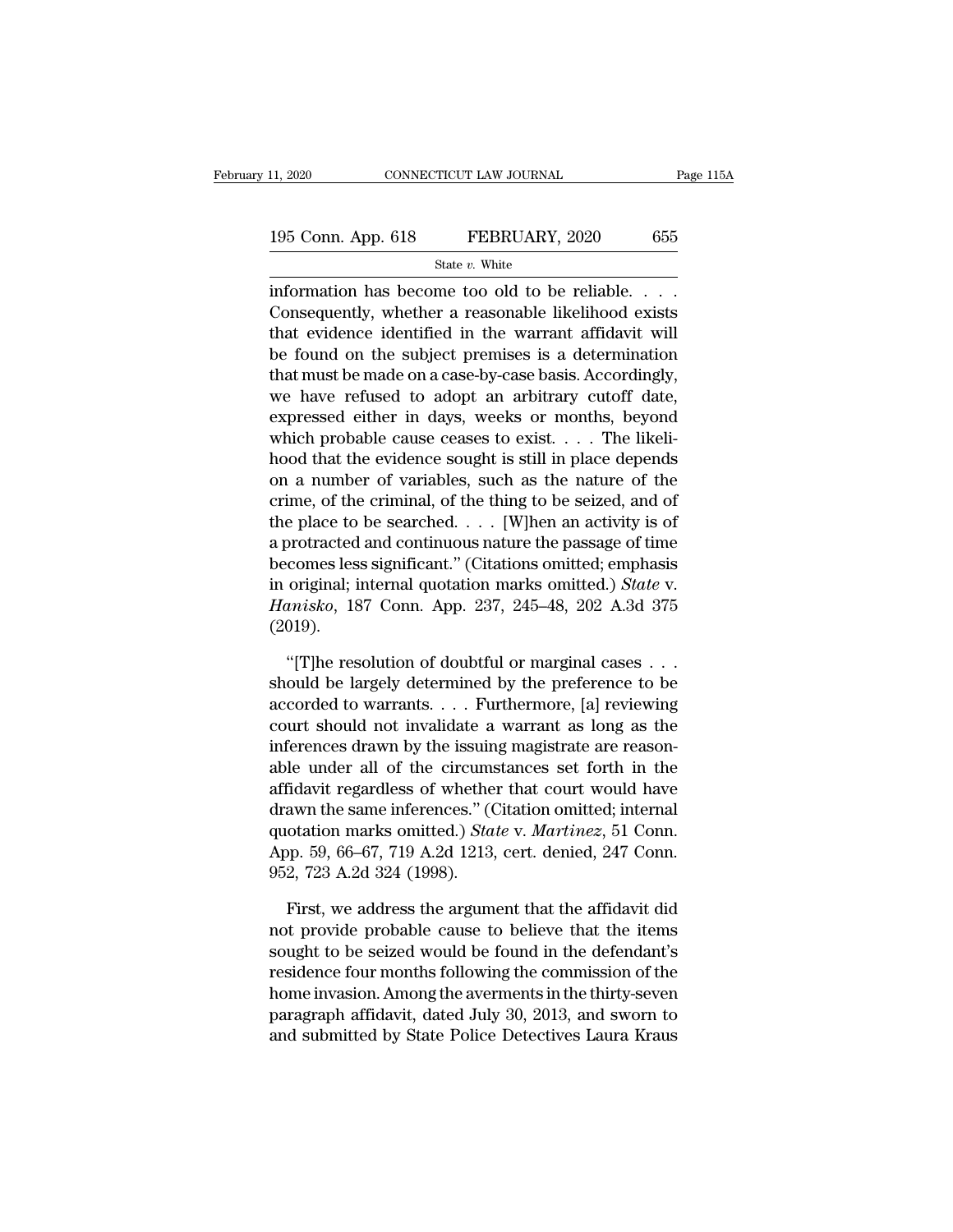#### CONNECTICUT LAW JOURNAL February 11, 2020<br>656 FEBRUARY, 2020 195 Conn. App. 618<br>5tate v. White State *v.* White

CONNECTICUT LAW JOURNAL February 11, 2020<br>
FEBRUARY, 2020 195 Conn. App. 618<br>
State v. White<br>
and Jeremy Combes, <sup>21</sup> were facts concerning the home<br>
invasion, including the fact that the victim described<br>
three male perm FEBRUARY, 2020 195 Conn. App. 618<br>
State v. White<br>
and Jeremy Combes, <sup>21</sup> were facts concerning the home<br>
invasion, including the fact that the victim described<br>
three male perpetrators, all of whom were wearing dark<br>
cl FEBRUARY, 2020 195 Conn. App. 618<br>
State v. White<br>
and Jeremy Combes,<sup>21</sup> were facts concerning the home<br>
invasion, including the fact that the victim described<br>
three male perpetrators, all of whom were wearing dark<br>
clo **EGRUARY, 2020** 195 Conn. App. 618<br>
State v. White<br>
and Jeremy Combes,<sup>21</sup> were facts concerning the home<br>
invasion, including the fact that the victim described<br>
three male perpetrators, all of whom were wearing dark<br>
cl State v. White<br>
and Jeremy Combes, <sup>21</sup> were facts concerning the home<br>
invasion, including the fact that the victim described<br>
three male perpetrators, all of whom were wearing dark<br>
clothing and dark knit caps during th siate v. white<br>and Jeremy Combes,<sup>21</sup> were facts concerning the home<br>invasion, including the fact that the victim described<br>three male perpetrators, all of whom were wearing dark<br>clothing and dark knit caps during the inc and Jeremy Combes,<sup>21</sup> were facts concerning the home<br>invasion, including the fact that the victim described<br>three male perpetrators, all of whom were wearing dark<br>clothing and dark knit caps during the incident. The<br>affid invasion, including the fact that the victim described<br>three male perpetrators, all of whom were wearing dark<br>clothing and dark knit caps during the incident. The<br>affidavit detailed the items taken from the victim,<br>includi The affidavit detailed the items taken from the victim,<br>the fidavit detailed the items taken from the victim,<br>cluding but not limited to his credit and ATM cards,<br>mera equipment, a leather jacket, a large ceramic vase<br>ntai affidavit detailed the items taken from the victim,<br>including but not limited to his credit and ATM cards,<br>camera equipment, a leather jacket, a large ceramic vase<br>containing coins, firearms, ammunition, and a knife.<br>The a

including but not limited to his credit and ATM cards,<br>camera equipment, a leather jacket, a large ceramic vase<br>containing coins, firearms, ammunition, and a knife.<br>The affidavit further provided that the defendant,<br>who ha camera equipment, a leather jacket, a large ceramic vase<br>containing coins, firearms, ammunition, and a knife.<br>The affidavit further provided that the defendant,<br>who had a criminal history involving firearms, was<br>believed t containing coins, firearms, ammunition, and a knife.<br>The affidavit further provided that the defendant,<br>who had a criminal history involving firearms, was<br>believed to reside at 29 Footpath Lane in East Hartford.<br>He was ide The affidavit further provided that the defendant,<br>who had a criminal history involving firearms, was<br>believed to reside at 29 Footpath Lane in East Hartford.<br>He was identified in an East Hartford supermarket sur-<br>veillan The affidavit further provided that the defendant,<br>who had a criminal history involving firearms, was<br>believed to reside at 29 Footpath Lane in East Hartford.<br>He was identified in an East Hartford supermarket sur-<br>veillanc who had a criminal history involving firearms, was<br>believed to reside at 29 Footpath Lane in East Hartford.<br>He was identified in an East Hartford supermarket sur-<br>veillance video from the morning of April 8, 2018. The<br>offi believed to reside at 29 Footpath Lane in East Hartford.<br>He was identified in an East Hartford supermarket surveillance video from the morning of April 8, 2018. The<br>officers averred that the defendant was accompanied<br>by Le He was identified in an East Hartford supermarket surveillance video from the morning of April 8, 2018. The officers averred that the defendant was accompanied by Le in the supermarket. The defendant was seen cashing a rec veillance video from the morning of April 8, 2018. The<br>officers averred that the defendant was accompanied<br>by Le in the supermarket. The defendant was seen cash-<br>ing a receipt for \$62.01, which he obtained from a coin<br>exch officers averred that the defendant was accompanied<br>by Le in the supermarket. The defendant was seen cash-<br>ing a receipt for \$62.01, which he obtained from a coin<br>exchange machine. The officers averred that this<br>amount and by Le in the supermarket. The defendant was seen cashing a receipt for \$62.01, which he obtained from a coin exchange machine. The officers averred that this amount and the \$6.74 fee that is automatically deducted by the c ing a receipt for \$62.01, which he obtained from a coin<br>exchange machine. The officers averred that this<br>amount and the \$6.74 fee that is automatically deducted<br>by the coin exchange machine was close to the estimate<br>of the exchange machine. The officers averred that this<br>amount and the \$6.74 fee that is automatically deducted<br>by the coin exchange machine was close to the estimate<br>of the value of the coins taken during the home invasion.<br>At t amount and the \$6.74 fee that is automatically deducted<br>by the coin exchange machine was close to the estimate<br>of the value of the coins taken during the home invasion.<br>At the same time, Le was seen attempting to use the<br>v by the coin exchange machine was close to the estimate<br>of the value of the coins taken during the home invasion.<br>At the same time, Le was seen attempting to use the<br>victim's stolen credit card at a cash register. Thereafte of the value of the coins taken during the home invasion.<br>At the same time, Le was seen attempting to use the<br>victim's stolen credit card at a cash register. Thereafter,<br>before the two men left the store together, the vide At the same time, Le was seen attempting to use the<br>victim's stolen credit card at a cash register. Thereafter,<br>before the two men left the store together, the video<br>shows that the defendant and Le walked to the customer<br>s victim's stolen credit card at a cash register. Thereafter,<br>before the two men left the store together, the video<br>shows that the defendant and Le walked to the customer<br>service desk, and the defendant handed a cashier a<br>lo before the two men left the store together, the shows that the defendant and Le walked to the cust service desk, and the defendant handed a cash lottery ticket and exchanged a twenty dollar bismaller denomination currency. rvice desk, and the defendant handed a cashier a<br>ttery ticket and exchanged a twenty dollar bill for<br>naller denomination currency. The affidavit also<br>flected that a review of the defendant's Facebook<br>ge indicated that he a lottery ticket and exchanged a twenty dollar bill for<br>smaller denomination currency. The affidavit also<br>reflected that a review of the defendant's Facebook<br>page indicated that he and Le were friends.<br>There were several ave

smaller denomination currency. The affidavit also<br>reflected that a review of the defendant's Facebook<br>page indicated that he and Le were friends.<br>There were several averments concerning Le in the<br>affidavit, including the f reflected that a review of the defendant's Facebook<br>page indicated that he and Le were friends.<br>There were several averments concerning Le in the<br>affidavit, including the fact that he had a criminal his-<br>tory and that, in There were several averments concerning Le in the<br>fiidavit, including the fact that he had a criminal his-<br>pry and that, in June, 2013, an East Hartford police<br>fiicer stopped Le in the course of investigating a motor<br><sup>21</sup> affidavit, including the fact that he had a criminal history and that, in June, 2013, an East Hartford police officer stopped Le in the course of investigating a motor  $\frac{21}{21}$  Kraus and Combes averred that they had be tory and that,<br>officer stopped<br> $\frac{21}{10}$  Kraus and Comt<br>ment of Emergency is<br>since January, 2006.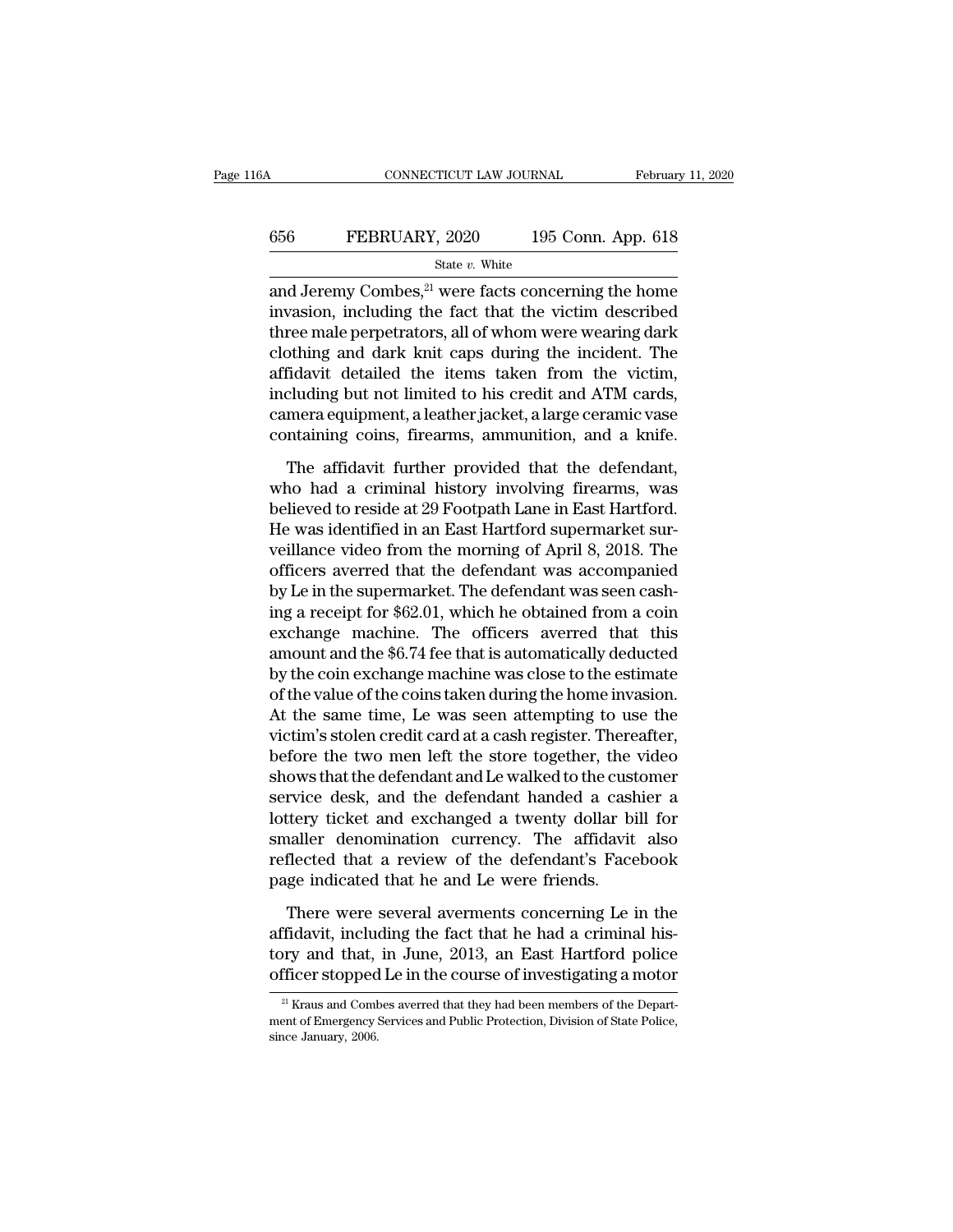| 11, 2020           | CONNECTICUT LAW JOURNAL | Page 117A |
|--------------------|-------------------------|-----------|
| 195 Conn. App. 618 | FEBRUARY, 2020          | 657       |
|                    | State $v$ . White       |           |

vehicle complaint. During a search of the vehicle complaint buring a search of the vehicle Le was operating, the police found shotgun rounds and a hunting length of which the victim readily identified 195 Conn. App. 618 FEBRUARY, 2020 657<br>
State v. White<br>
vehicle complaint. During a search of the vehicle Le<br>
was operating, the police found shotgun rounds and a<br>
hunting knife, all of which the victim readily identified<br> 195 Conn. App. 618 FEBRUARY, 2020 657<br>
State v. White<br>
vehicle complaint. During a search of the vehicle Le<br>
was operating, the police found shotgun rounds and a<br>
hunting knife, all of which the victim readily identified<br> 195 Conn. App. 618 FEBRUARY, 2020 657<br>
State v. White<br>
vehicle complaint. During a search of the vehicle Le<br>
was operating, the police found shotgun rounds and a<br>
hunting knife, all of which the victim readily identified<br> Since  $\frac{1}{2}$  are  $\frac{1}{2}$  are  $\frac{1}{2}$  are  $\frac{1}{2}$  are  $\frac{1}{2}$  are  $\frac{1}{2}$  white<br>vehicle complaint. During a search of the vehicle Le<br>was operating, the police found shotgun rounds and a<br>hunting knife, all of w vehicle complaint.<br>
was operating, the<br>
hunting knife, all of<br>
as having been take<br>
sion. Le's arrest fo:<br>
sion followed.<br>
Additionally, the Fince Complaint. During a search of the venicle Le<br>as operating, the police found shotgun rounds and a<br>mting knife, all of which the victim readily identified<br>having been taken from him during the home inva-<br>on. Le's arres was operating, the police found shotgun founds and a<br>
hunting knife, all of which the victim readily identified<br>
as having been taken from him during the home inva-<br>
sion. Le's arrest for crimes related to the home inva-<br>

multing kille, all of which the victim readily identified<br>as having been taken from him during the home inva-<br>sion followed.<br>Additionally, the affidavit provided as follows:<br>"[B]ased upon the affiants' training and experie as having been taken from film during the none invasion. Le's arrest for crimes related to the home invasion followed.<br>Additionally, the affidavit provided as follows:<br>"[B]ased upon the affiants' training and experience, t sion. Les ariest for crimes related to the home inva-<br>sion followed.<br>Additionally, the affidavit provided as follows:<br>"[B]ased upon the affiants' training and experience, the<br>affiants know that it is common for people trav sus a distinct and as follows:<br>
"[B]ased upon the affiants' training and experience, the<br>
affiants know that it is common for people traveling to<br>
other locations, potentially unfamiliar to them, to utilize<br>
a GPS device i Additionally, the affidavit provided as follows:<br>"[B]ased upon the affiants' training and experience, the<br>affiants know that it is common for people traveling to<br>other locations, potentially unfamiliar to them, to utilize<br> "[B]ased upon the affiants' training and experience, the<br>affiants know that it is common for people traveling to<br>other locations, potentially unfamiliar to them, to utilize<br>a GPS device in order to obtain directions to tha affiants know that it is common for people traveling to<br>other locations, potentially unfamiliar to them, to utilize<br>a GPS device in order to obtain directions to that loca-<br>tion. Suspects involved in the planning, coordina other locations, potentially unfamiliar to them, to utilize<br>a GPS device in order to obtain directions to that loca-<br>tion. Suspects involved in the planning, coordination<br>and execution of a conspiracy utilize cell phones t a GPS device in order to obtain directions to that location. Suspects involved in the planning, coordination<br>and execution of a conspiracy utilize cell phones to<br>communicate their plans and activities either through<br>voice tion. Suspects involved in the planning, coordination<br>and execution of a conspiracy utilize cell phones to<br>communicate their plans and activities either through<br>voice contact or SMS (text) messaging. Your [a]ffiants<br>know t and execution of a conspiracy utilize cell phones to<br>communicate their plans and activities either through<br>voice contact or SMS (text) messaging. Your [a]ffiants<br>know that many people carry and use cellular phones<br>as a par communicate their plans and activities either through<br>voice contact or SMS (text) messaging. Your [a]ffiants<br>know that many people carry and use cellular phones<br>as a part of daily life while traveling, including victims<br>an voice contact or SMS (text) messaging. Your [a]ffiants<br>know that many people carry and use cellular phones<br>as a part of daily life while traveling, including victims<br>and suspects. The affiants know that crimes involving<br>mu know that many people carry and use cellular phones<br>as a part of daily life while traveling, including victims<br>and suspects. The affiants know that crimes involving<br>multiple suspects would necessitate communication<br>between as a part of daily life while traveling, including victims<br>and suspects. The affiants know that crimes involving<br>multiple suspects would necessitate communication<br>between them, and that it is reasonable to believe that<br>suc and suspects. The affiants know that crimes involving<br>multiple suspects would necessitate communication<br>between them, and that it is reasonable to believe that<br>such communication would take place prior to the<br>crime (pre-pl multiple suspects would necessitate communication<br>between them, and that it is reasonable to believe that<br>such communication would take place prior to the<br>crime (pre-planning stage), during the crime (execution<br>stage), and between them, and that it<br>such communication wo<br>crime (pre-planning stage)<br>stage), and after the crime<br>also reasonable that the su<br>devices to contact each of<br>details of the crime."<br>The affidavit further st: En communication would take place phot to the<br>lime (pre-planning stage), during the crime (execution<br>age), and after the crime (cover-up/flight stage). It is<br>so reasonable that the suspects may have used cellular<br>vices to Erine (pre-plaining stage), during the crine (execution<br>stage), and after the crime (cover-up/flight stage). It is<br>also reasonable that the suspects may have used cellular<br>devices to contact each other in order the execute

stage), and after the crime (cover-up/inght stage). It is<br>also reasonable that the suspects may have used cellular<br>devices to contact each other in order the execute the<br>details of the crime."<br>The affidavit further stated: also reasonable that the suspects hay have used centual<br>devices to contact each other in order the execute the<br>details of the crime."<br>The affidavit further stated: "[B]ased upon the affi-<br>ants' training and experience, the details of the crime."<br>
The affidavit further stated: "[B]ased upon the affi-<br>
ants' training and experience, the affiants know that<br>
persons involved in criminal activity will often elicit<br>
the aid of an accomplice to fac The affidavit further stated: "[B]ased upon the affi-<br>ants' training and experience, the affiants know that<br>persons involved in criminal activity will often elicit<br>the aid of an accomplice to facilitate the commission<br>of a The affidavit further stated: "[B]ased upon the affi-<br>ants' training and experience, the affiants know that<br>persons involved in criminal activity will often elicit<br>the aid of an accomplice to facilitate the commission<br>of a ants' training and experience, the affiants know that<br>persons involved in criminal activity will often elicit<br>the aid of an accomplice to facilitate the commission<br>of a crime. That dependent upon the complexity of the<br>cri persons involved in criminal activity will often elicit<br>the aid of an accomplice to facilitate the commission<br>of a crime. That dependent upon the complexity of the<br>criminal endeavor, pre-planning, and after the execu-<br>tion the aid of an accomplice to facilitate the commission<br>of a crime. That dependent upon the complexity of the<br>criminal endeavor, pre-planning, and after the execu-<br>tion of the crime(s) persons will frequently change their<br>pl of a crime. That dependent upon the complexity of the criminal endeavor, pre-planning, and after the execution of the crime(s) persons will frequently change their place of residence to inhibit the discovery of their activ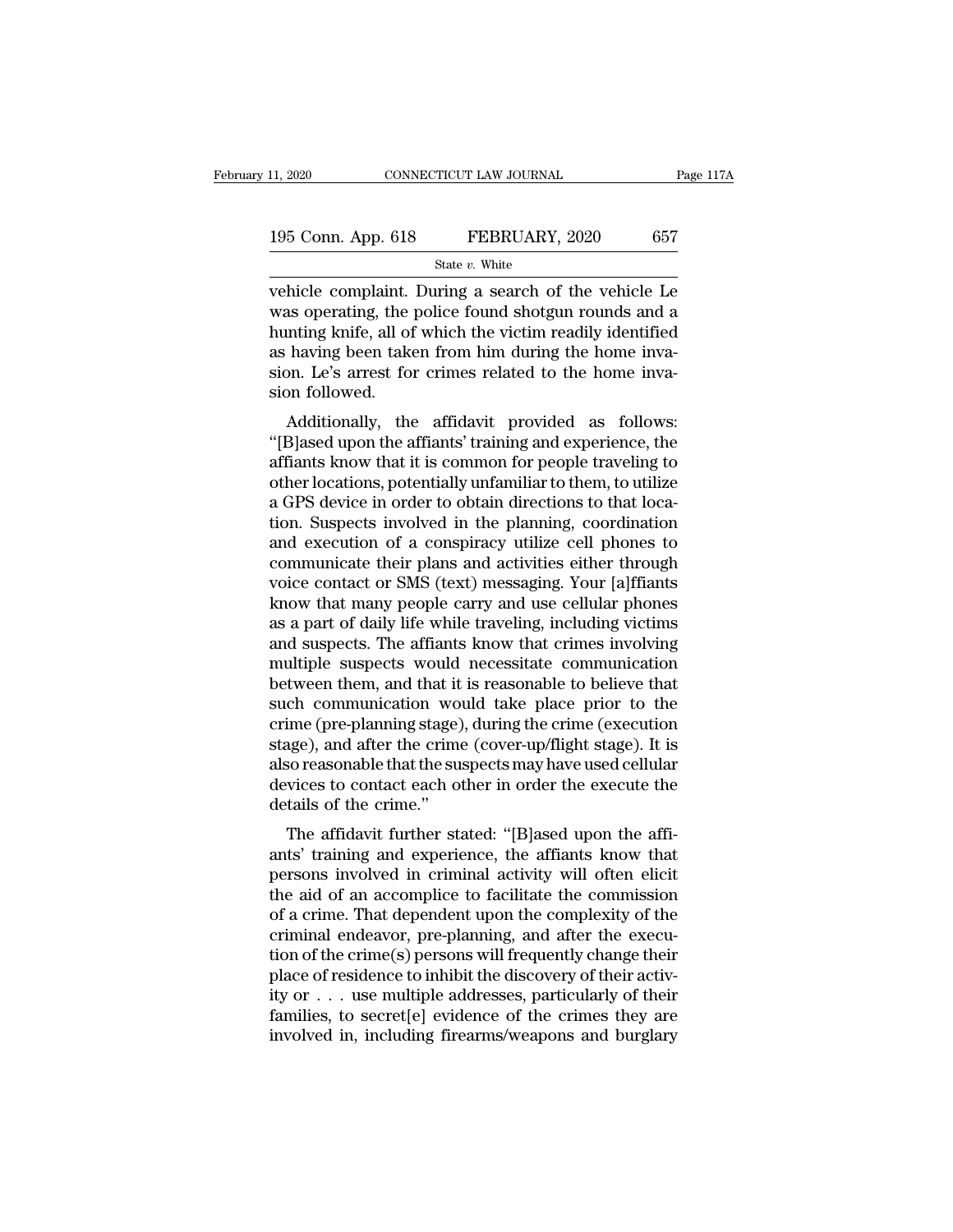# CONNECTICUT LAW JOURNAL February 11, 2020<br>658 FEBRUARY, 2020 195 Conn. App. 618<br>5tate v. White

State *v.* White

CONNECTICUT LAW JOURNAL Februar<br>
Februar<br>
State v. White<br>
State v. White<br>
That persons involved in crimi-<br>
That persons involved in crimi-<br>
That activity who steal large quantities of items will often<br>
hold onto the stelen FEBRUARY, 2020 195 Conn. App. 618<br>
State v. White<br>
state v. White<br>
tools used in the crime. That persons involved in crimi-<br>
nal activity who steal large quantities of items will often<br>
hold onto the stolen items for a lo FEBRUARY, 2020 195 Conn. App. 618<br>
State v. White<br>
tools used in the crime. That persons involved in crimi-<br>
nal activity who steal large quantities of items will often<br>
hold onto the stolen items for a long period of tim FEBRUARY, 2020 195 Conn. App. 618<br>
State v. White<br>
tools used in the crime. That persons involved in crimi-<br>
rail activity who steal large quantities of items will often<br>
hold onto the stolen items for a long period of ti Solution and the crime. That persons involved in criminal activity who steal large quantities of items will often hold onto the stolen items for a long period of time.<br>Persons involved in criminal activity are aware that state v. White<br>tools used in the crime. That persons involved in crimi-<br>nal activity who steal large quantities of items will often<br>hold onto the stolen items for a long period of time.<br>Persons involved in criminal activi tools used in the crime. That persons involved in crimi-<br>nal activity who steal large quantities of items will often<br>hold onto the stolen items for a long period of time.<br>Persons involved in criminal activity are aware tha nal activity who steal large quantities of items will often<br>hold onto the stolen items for a long period of time.<br>Persons involved in criminal activity are aware that<br>police officers check pawn shops for stolen items fre-<br> hold onto the stolen items for a long period of time.<br>Persons involved in criminal activity are aware that<br>police officers check pawn shops for stolen items fre-<br>quently and will often sell, pawn, and/or disperse the<br>stole Persons involved in criminal activity are aware that<br>police officers check pawn shops for stolen items fre-<br>quently and will often sell, pawn, and/or disperse the<br>stolen items in small quantities over a long period of<br>time police officers check pawn shops for stolen items frequently and will often sell, pawn, and/or disperse the stolen items in small quantities over a long period of time in an attempt to inhibit the discovery of evidence of quently and will often sell, pawn, and/or disperse the<br>stolen items in small quantities over a long period of<br>time in an attempt to inhibit the discovery of evidence<br>of their crimes. Persons involved in criminal activity<br>w stolen items in small quantities over a long period of<br>time in an attempt to inhibit the discovery of evidence<br>of their crimes. Persons involved in criminal activity<br>will often keep stolen items as a trophy of their crime time in an attempt to inhibit the discovery of evidence<br>of their crimes. Persons involved in criminal activity<br>will often keep stolen items as a trophy of their crimes<br>for days, months, and even years. Persons involved in of their crimes. Persons involved in criminal activity<br>will often keep stolen items as a trophy of their crimes<br>for days, months, and even years. Persons involved in<br>criminal activities also give stolen items to close fri will often keep stolen items as a trophy of their crimes<br>for days, months, and even years. Persons involved in<br>criminal activities also give stolen items to close friends<br>and/or family members as gifts. That based on the for days, months, and even years. Persons involved in<br>criminal activities also give stolen items to close friends<br>and/or family members as gifts. That based on the pat-<br>terms of conduct exhibited by  $\dots$  Le as it is known criminal activities also give stolen item<br>and/or family members as gifts. That  $t$ <br>terns of conduct exhibited by  $\ldots$  L<br>to the affiants it is likely  $\ldots$  Le was en<br>actions that are intended to inhibit<br>enforcement to dis  $d$ /or family members as gifts. That based on the pat-<br>
rms of conduct exhibited by  $\dots$  Le as it is known<br>
the affiants it is likely  $\dots$  Le was engaged in similar<br>
tions that are intended to inhibit efforts of law<br>
forc terns of conduct exhibited by  $\ldots$  Le as it is known<br>to the affiants it is likely  $\ldots$  Le was engaged in similar<br>actions that are intended to inhibit efforts of law<br>enforcement to discover him or evidence to support<br>his

to the attnants it is likely . . . Le was engaged in similar actions that are intended to inhibit efforts of law enforcement to discover him or evidence to support his role in criminal activity. . . .<br>"[B]ased upon the af actions that are intended to inhibit efforts of law<br>enforcement to discover him or evidence to support<br>his role in criminal activity. . . .<br>"[B]ased upon the aforementioned facts and circum-<br>stances, the affiants have pro enforcement to discover him or evidence to support<br>his role in criminal activity. . . .<br>"[B]ased upon the aforementioned facts and circum-<br>stances, the affiants have probable cause to believe that<br> $\dots$  Le did participate has role in criminal activity. . . .<br>
"[B]ased upon the aforementioned facts and circumstances, the affiants have probable cause to believe that<br>  $\dots$  Le did participate in a home [invasion at the vic-<br>
tim's residence] "[B]ased upon the aforementioned facts and circum-<br>stances, the affiants have probable cause to believe that<br>... Le did participate in a home [invasion at the vic-<br>tim's residence] .... That the total estimated value<br>of i stances, the affiants have probable cause to believe that<br>  $\dots$  Le did participate in a home [invasion at the vic-<br>
tim's residence]  $\dots$ . That the total estimated value<br>
of items taken including cash from the victim's ba ... Le did participate in a home [invasion at the victim's residence] .... That the total estimated value<br>of items taken including cash from the victim's bank<br>accounts, wallet, and loose coin total approximately<br>\$29,163.5 tim's residence] . . . . That the total estimated value<br>of items taken including cash from the victim's bank<br>accounts, wallet, and loose coin total approximately<br> $$29,163.52$ . That [the defendant] and . . . Le are<br>friends % of items taken including cash from the victim's bank<br>accounts, wallet, and loose coin total approximately<br> $$29,163.52$ . That [the defendant] and . . . Le are<br>friends on Facebook. That Stop & Shop surveillance<br>video show accounts, wallet, and loose coin total approximately \$29,163.52. That [the defendant] and . . . Le are friends on Facebook. That Stop & Shop surveillance video shows that [the defendant] and . . . Le enter and exit the st \$29,163.52. That [the defendant] and . . . Le are<br>friends on Facebook. That Stop & Shop surveillance<br>video shows that [the defendant] and . . . Le enter and<br>exit the store together. That . . . Le attempted to use<br>[the vict friends on Facebook. That Stop & Shop surveillance<br>video shows that [the defendant] and . . . Le enter and<br>exit the store together. That . . . Le attempted to use<br>[the victim's] stolen Bank of America card in Stop &<br>Shop video shows that [the defendant] and . . . Le enter and<br>exit the store together. That  $\ldots$  Le attempted to use<br>[the victim's] stolen Bank of America card in Stop &<br>Shop in East Hartford on [April 8, 2013], at approxi-<br>ma exit the store together. That  $\ldots$  Le attempted to use<br>[the victim's] stolen Bank of America card in Stop &<br>Shop in East Hartford on [April 8, 2013], at approxi-<br>mately 10:46 a.m. That [the defendant] cashed in coins<br>in [the victim's] stolen Bank of America card in Stop &<br>Shop in East Hartford on [April 8, 2013], at approxi-<br>mately 10:46 a.m. That [the defendant] cashed in coins<br>in the Stop & Shop Coinstar machine. That evidence<br>of this Shop in East Hartford on [April 8, 2013], at approximately 10:46 a.m. That [the defendant] cashed in coins<br>in the Stop & Shop Coinstar machine. That evidence<br>of this will be found at [the defendant's residence],<br>which wil mately 10:46 a.m. That [the defendant] cashed in coins<br>in the Stop & Shop Coinstar machine. That evidence<br>of this will be found at [the defendant's residence],<br>which will establish probable cause for the crimes of<br>home in in the Stop & Shop Coinstar machine. That evidence<br>of this will be found at [the defendant's residence],<br>which will establish probable cause for the crimes of<br>home invasion . . . kidnapping in the first degree . . . lar-<br>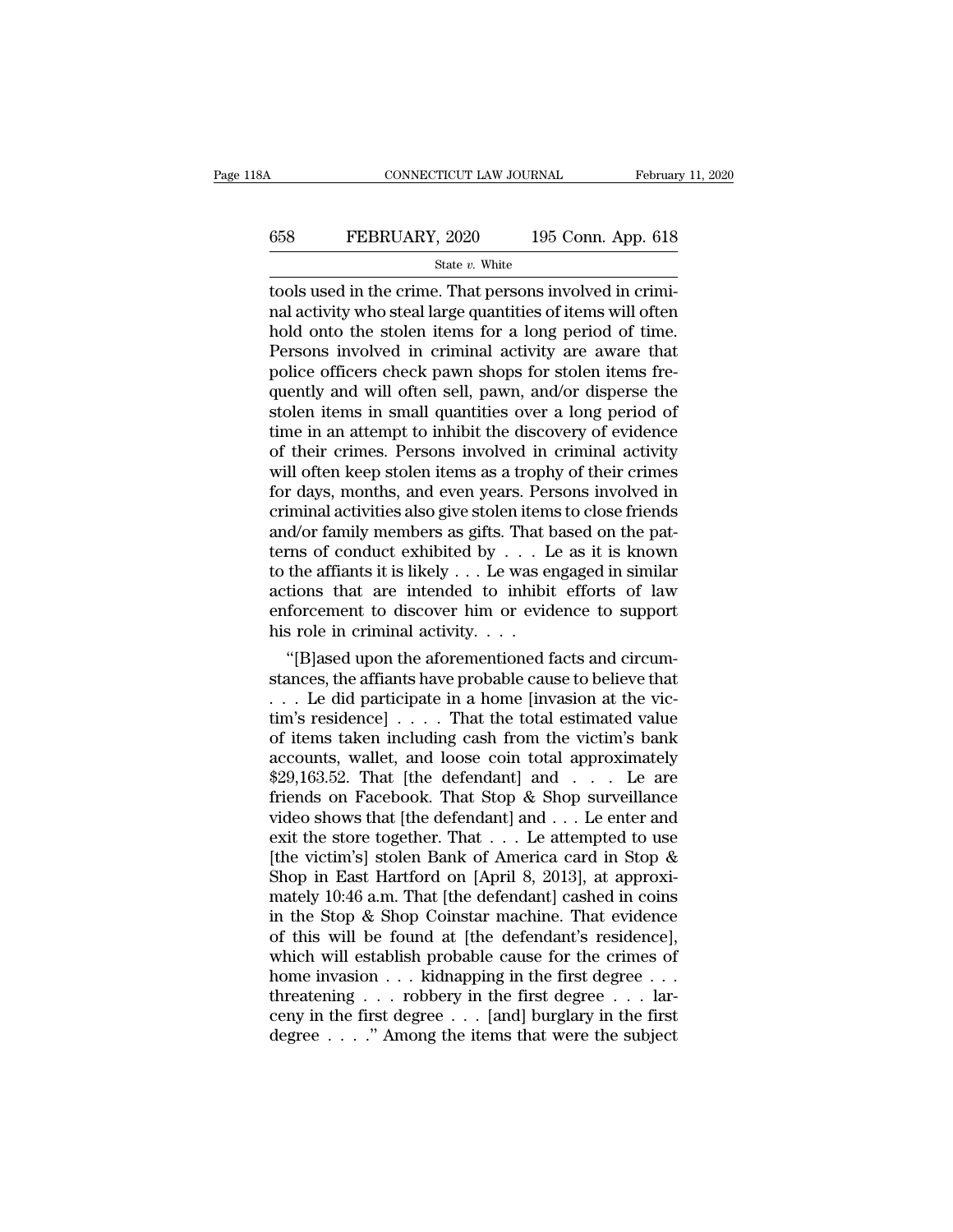| 11, 2020           | CONNECTICUT LAW JOURNAL | Page 119A |
|--------------------|-------------------------|-----------|
| 195 Conn. App. 618 | FEBRUARY, 2020          | 659       |
|                    | State $v$ . White       |           |

11, 2020 CONNECTICUT LAW JOURNAL Page 119,<br>
195 Conn. App. 618 FEBRUARY, 2020 659<br>
State v. White<br>
of the search warrant were the victim's belongings that<br>
were taken from his residence, articles of clothing that<br>
were co 195 Conn. App. 618 FEBRUARY, 2020 659<br>
State v. White<br>
of the search warrant were the victim's belongings that<br>
were taken from his residence, articles of clothing that<br>
were consistent with those worn by the suspects, an 195 Conn. App. 618 FEBRUARY, 2020 659<br>
State v. White<br>
of the search warrant were the victim's belongings that<br>
were taken from his residence, articles of clothing that<br>
were consistent with those worn by the suspects, an  $\begin{tabular}{l} 195 \textbf{Conn. App. 618} & \textbf{FEBRUAI} \\ \hline \textbf{State } v. \textbf{White} \\ \hline \textbf{of the search warrant were the victim} \\ \textbf{were taken from his residence, article} \\ \textbf{were consistent with those worn by} \\ \textbf{``cell phones and GPS devices."} \\ \hline \textbf{On the basis of the foregoing facts} \end{tabular}$ State  $v$ . White<br>the search warrant were the victim's belongings that<br>ere taken from his residence, articles of clothing that<br>ere consistent with those worn by the suspects, and<br>ell phones and GPS devices."<br>On the basis o of the search warrant were the victim's belongings that<br>were taken from his residence, articles of clothing that<br>were consistent with those worn by the suspects, and<br>"cell phones and GPS devices."<br>On the basis of the foreg

or the search warrant were the victim's belongings that<br>were taken from his residence, articles of clothing that<br>were consistent with those worn by the suspects, and<br>"cell phones and GPS devices."<br>On the basis of the foreg were taken from his residence, articles of clothing that<br>were consistent with those worn by the suspects, and<br>"cell phones and GPS devices."<br>On the basis of the foregoing facts as set forth in the<br>affidavit, as well as the were consistent with those worn by the suspects, and<br>"cell phones and GPS devices."<br>On the basis of the foregoing facts as set forth in the<br>affidavit, as well as the reasonable inferences to be<br>drawn therefrom, there was p cell phones and GPS devices.<br>
On the basis of the foregoing facts as set forth in the<br>
affidavit, as well as the reasonable inferences to be<br>
drawn therefrom, there was probable cause to conclude<br>
that items connected with On the basis of the foregoing facts as set forth in the affidavit, as well as the reasonable inferences to be drawn therefrom, there was probable cause to conclude that items connected with the invasion of the victim's res affidavit, as well as the reasonable inferences to be<br>drawn therefrom, there was probable cause to conclude<br>that items connected with the invasion of the victim's<br>residence would be found in the defendant's residence<br>on Ju drawn therefrom, there was probable cause to conclude<br>that items connected with the invasion of the victim's<br>residence would be found in the defendant's residence<br>on July 30, 2013. The defendant argues that the affidavit<br>l that items connected with the invasion of the victim's<br>residence would be found in the defendant's residence<br>on July 30, 2013. The defendant argues that the affidavit<br>lacked any averments to support a finding that he had<br>a residence would be found in the defendant's residence<br>on July 30, 2013. The defendant argues that the affidavit<br>lacked any averments to support a finding that he had<br>a personal interest in the items taken from the victim's on July 30, 2013. The defendant argues that the affidavit<br>lacked any averments to support a finding that he had<br>a personal interest in the items taken from the victim's<br>residence or whether or how the suspects divided the<br> lacked any averments to support a filed a personal interest in the items taken<br>residence or whether or how the sus<br>items taken during the home invasi<br>argues that there were no facts alle<br>finding that he would keep any iter bersonal interest in the tiems taken from the victim sidence or whether or how the suspects divided the ms taken during the home invasion. Likewise, he gues that there were no facts alleged to support a dding that he would residence or whether or now the suspects divided the<br>items taken during the home invasion. Likewise, he<br>argues that there were no facts alleged to support a<br>finding that he would keep any items related to the<br>home invasion

trems taken during the nome invasion. Likewise, he<br>argues that there were no facts alleged to support a<br>finding that he would keep any items related to the<br>home invasion for four months.<br>Because the affidavit set forth fac argues that there were no facts alleged to support a<br>finding that he would keep any items related to the<br>home invasion for four months.<br>Because the affidavit set forth facts that either impli-<br>cated the defendant as a part the invasion for four months.<br>
Because the affidavit set forth facts that either implicated the defendant as a participant in the commission<br>
of the home invasion or as being connected to Le, who<br>
was a participant in the from the measure of the defendant as a participant in the commission<br>of the home invasion or as being connected to Le, who<br>was a participant in the home invasion, shortly after<br>the home invasion occurred, it was reasonable Because the affidavit set forth facts that either implicated the defendant as a participant in the commission<br>of the home invasion or as being connected to Le, who<br>was a participant in the home invasion, shortly after<br>the cated the defendant as a participant in the commission<br>of the home invasion or as being connected to Le, who<br>was a participant in the home invasion, shortly after<br>the home invasion occurred, it was reasonable to infer<br>that of the home invasion of<br>was a participant in the<br>the home invasion occu<br>that the defendant ma<br>from the victim or that<br>a cell phone, that would<br>sion of the crime.<br>Furthermore, on the is a participant in the nome invasion, shortly after<br>the home invasion occurred, it was reasonable to infer<br>at the defendant may have possessed items taken<br>pm the victim or that he possessed devices, such as<br>rell phone, th that the defendant may have possessed items taken<br>from the victim or that he possessed devices, such as<br>a cell phone, that would have been used in the commis-<br>sion of the crime.<br>Furthermore, on the basis of the averments s

that the defendant may have possessed items taken<br>from the victim or that he possessed devices, such as<br>a cell phone, that would have been used in the commis-<br>sion of the crime.<br>Furthermore, on the basis of the averments s mom the victim or that he possessed devices, such as<br>a cell phone, that would have been used in the commis-<br>sion of the crime.<br>Furthermore, on the basis of the averments set forth<br>in the affidavit, it was reasonable to bel a cell phone, that would have been used in the commission of the crime.<br>Furthermore, on the basis of the averments set forth<br>in the affidavit, it was reasonable to believe that the<br>defendant would have possessed these item sion of the crime.<br>Furthermore, on the basis of the averments set forth<br>in the affidavit, it was reasonable to believe that the<br>defendant would have possessed these items four<br>months following the commission of the crime. Furthermore, on the basis of the averments set forth<br>in the affidavit, it was reasonable to believe that the<br>defendant would have possessed these items four<br>months following the commission of the crime. In light<br>of the ave in the affidavit, it was reasonable to believe that the defendant would have possessed these items four months following the commission of the crime. In light of the averments concerning the use of cell phones or GPS devic defendant would have possessed these items four<br>months following the commission of the crime. In light<br>of the averments concerning the use of cell phones or<br>GPS devices by criminals, as well as the reasonable<br>inference tha months following the commission of the crime. In light<br>of the averments concerning the use of cell phones or<br>GPS devices by criminals, as well as the reasonable<br>inference that these types of devices typically are<br>retained of the averments concerning the use of cell phones or GPS devices by criminals, as well as the reasonable inference that these types of devices typically are retained and used for months or years, it was not unreasonable t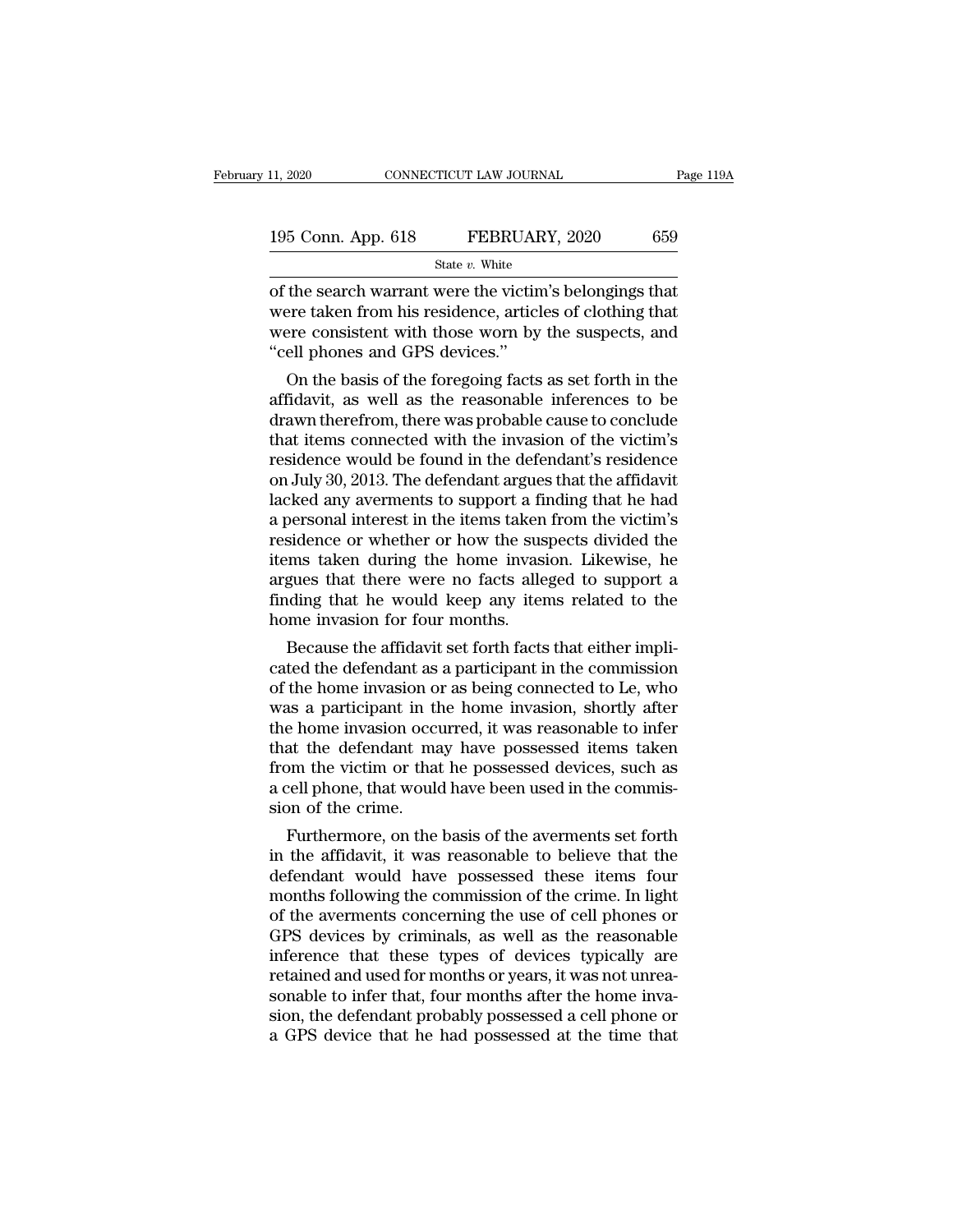#### CONNECTICUT LAW JOURNAL February 11, 2020<br>660 FEBRUARY, 2020 195 Conn. App. 618<br>5tate v. White State *v.* White

CONNECTICUT LAW JOURNAL February 11, 2020<br>  $\begin{array}{r}\n 660 \quad \text{FEBRUARY, } 2020 \quad \text{195 Conn. App. 618}\n \hline\n \text{State } v. \text{ White}\n \end{array}$ the crime occurred. It was also reasonable to believe<br>
that, at the time that the warrant application was p FEBRUARY, 2020 195 Conn. App. 618<br>  $\frac{\text{State } v. \text{ White}}{\text{the crime occurred. It was also reasonable to believe}}$ <br>
that, at the time that the warrant application was pre-<br>
sented to Judge Ginocchio, the defendant still would<br>
have persenceed the times of items that wer EBRUARY, 2020 195 Conn. App. 618<br>
State v. White<br>
the crime occurred. It was also reasonable to believe<br>
that, at the time that the warrant application was pre-<br>
sented to Judge Ginocchio, the defendant still would<br>
have FEBRUARY, 2020 195 Conn. App. 618<br>  $\frac{\text{State } v. \text{ White}}{\text{the crime occurred. It was also reasonable to believe}}$ <br>
that, at the time that the warrant application was pre-<br>
sented to Judge Ginocchio, the defendant still would<br>
have possessed the types of items that were State v. White<br>the crime occurred. It was also reasonable to believe<br>that, at the time that the warrant application was pre-<br>sented to Judge Ginocchio, the defendant still would<br>have possessed the types of items that were state *v*. while<br>the crime occurred. It was also reasonable to believe<br>that, at the time that the warrant application was pre-<br>sented to Judge Ginocchio, the defendant still would<br>have possessed the types of items that we the crime occurred. It was also reasonable to believe<br>that, at the time that the warrant application was pre-<br>sented to Judge Ginocchio, the defendant still would<br>have possessed the types of items that were removed<br>at gunp that, at the time that the warrant application was pre-<br>sented to Judge Ginocchio, the defendant still would<br>have possessed the types of items that were removed<br>at gunpoint from the victim's residence. The affiants<br>stated sented to Judge Ginocchio, the defendant still would<br>have possessed the types of items that were removed<br>at gunpoint from the victim's residence. The affiants<br>stated that criminals who steal many items divide them<br>among th have possessed the types of items that were removed<br>at gunpoint from the victim's residence. The affiants<br>stated that criminals who steal many items divide them<br>among themselves, may retain them for "days, months,<br>and even at gunpoint from the victim's residence. The affiants<br>stated that criminals who steal many items divide them<br>among themselves, may retain them for "days, months,<br>and even years" following the crime, and may transfer<br>posses stated that criminals who steal many items divide them<br>among themselves, may retain them for "days, months,<br>and even years" following the crime, and may transfer<br>possession of items to friends and family members.<br>The issui among themselves, may retain them for "days, months,<br>and even years" following the crime, and may transfer<br>possession of items to friends and family members.<br>The issuing judge reasonably could have relied on the<br>training, and even years" following the crime, and may transfer<br>possession of items to friends and family members.<br>The issuing judge reasonably could have relied on the<br>training, experience, and expertise of the affiants in<br>this reg possession of items to friends and family members.<br>The issuing judge reasonably could have relied on the<br>training, experience, and expertise of the affiants in<br>this regard. In light of the variety of items taken, it was<br>re The issuing judge reasonably could have relied on the<br>training, experience, and expertise of the affiants in<br>this regard. In light of the variety of items taken, it was<br>reasonable to suspect that one or more of them would<br> training, experience, and expertise of the affiants in<br>this regard. In light of the variety of items taken, it was<br>reasonable to suspect that one or more of them would<br>be kept by the defendant in his residence. In light of this regard. In light of the variety of items taken, it was<br>reasonable to suspect that one or more of them would<br>be kept by the defendant in his residence. In light of the<br>averments set forth in the warrant application, pr reasonable to suspect that one or more of them would<br>be kept by the defendant in his residence. In light of the<br>averments set forth in the warrant application, probable<br>cause was not dependent on a showing that the defen-<br> be kept by the defendant in his residence. In light of the<br>averments set forth in the warrant application, probable<br>cause was not dependent on a showing that the defen-<br>dant was engaged in a continuing criminal enterprise. averments set forth in the wa<br>cause was not dependent of<br>dant was engaged in a cont<br>Accordingly, we are not pers<br>was lacking due to the fo<br>between the commission of<br>of the search warrant.<br>Finally, we address the c In the definition and the defendant is the definition of the defendant of the defendant of the defendant of the defendant of the defendant of the defendant of the search warrant.<br>Finally, we address the defendant's content Accordingly, we are not persuaded that probable cause<br>was lacking due to the four months that transpired<br>between the commission of the crime and the issuance<br>of the search warrant.<br>Finally, we address the defendant's cont

was lacking due to the four months that transpired<br>between the commission of the crime and the issuance<br>of the search warrant.<br>Finally, we address the defendant's contention that<br>"[t]he affidavit . . . did not show a nexu between the commission of the crime and the issuance<br>of the search warrant.<br>'' Tinally, we address the defendant's contention that<br>''' The affidavit . . . did not show a nexus between Le<br>and [him] to suggest that [he] was of the search warrant.<br>
Finally, we address the defendant's contention that<br>
"[t]he affidavit  $\ldots$  did not show a nexus between Le<br>
and [him] to suggest that [he] was a participant in the<br>
robbery." The defendant attempt Finally, we address the defendant's contention that "[t]he affidavit  $\ldots$  did not show a nexus between Le and [him] to suggest that [he] was a participant in the robbery." The defendant attempts to persuade us that the f Finally, we address the defendant's contention that<br>"[t]he affidavit  $\ldots$  did not show a nexus between Le<br>and [him] to suggest that [he] was a participant in the<br>robbery." The defendant attempts to persuade us that<br>the f "[t]he affidavit  $\ldots$  did not show a nexus between Le and [him] to suggest that [he] was a participant in the robbery." The defendant attempts to persuade us that the facts in the affidavit concerning his friendship with and [him] to suggest that [he] was a participant in the<br>robbery." The defendant attempts to persuade us that<br>the facts in the affidavit concerning his friendship with<br>Le and his presence with Le at the supermarket on the<br>m robbery." The defendant attempts to persuade us that<br>the facts in the affidavit concerning his friendship with<br>Le and his presence with Le at the supermarket on the<br>morning following the home invasion reflected innocent<br>be the facts in the affidavit concerning his friendship with<br>Le and his presence with Le at the supermarket on the<br>morning following the home invasion reflected innocent<br>behavior that did not give rise to a suspicion that he<br> Le and his presence with Le at the supermarket on the<br>morning following the home invasion reflected innocent<br>behavior that did not give rise to a suspicion that he<br>was a participant in the home invasion. Moreover, the<br>defe morning following the home invasion reflected innocent<br>behavior that did not give rise to a suspicion that he<br>was a participant in the home invasion. Moreover, the<br>defendant attempts to downplay the significance of the<br>fac behavior that did not give rise to a suspicion that he<br>was a participant in the home invasion. Moreover, the<br>defendant attempts to downplay the significance of the<br>fact that the surveillance video from the supermarket<br>dep was a participant in the home invasion. Moreover, the defendant attempts to downplay the significance of the fact that the surveillance video from the supermarket depicted him cashing in a coin exchange machine receipt. A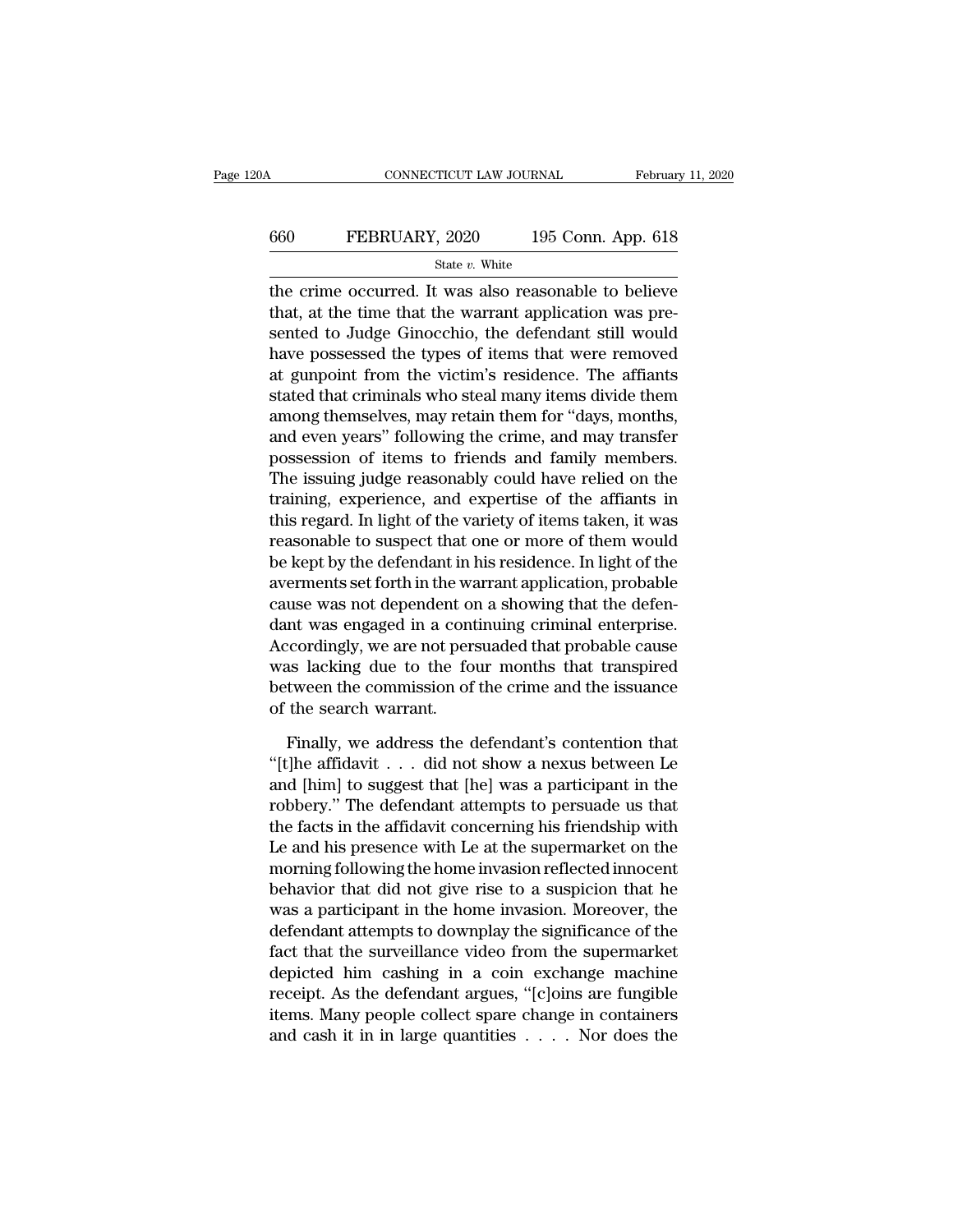| 11, 2020           | CONNECTICUT LAW JOURNAL | Page 121A |
|--------------------|-------------------------|-----------|
| 195 Conn. App. 618 | FEBRUARY, 2020          | 661       |
|                    | State $v$ . White       |           |

11, 2020 CONNECTICUT LAW JOURNAL Page 121A<br>
195 Conn. App. 618 FEBRUARY, 2020 661<br>
State v. White<br>
affidavit make any representation about whether \$68<br>
worth of coins is an unusual sum at a Coinstar machine." 195 Conn. App. 618 FEBRUARY, 2020 661<br>
State v. White<br>
affidavit make any representation about whether \$68<br>
worth of coins is an unusual sum at a Coinstar machine."<br>
The defendant's arguments are not persuasive. "[I]t

 $\frac{5 \text{ Conn. App. 618}}{\text{State } v. \text{ White}}$ <br>  $\frac{\text{State } v. \text{ White}}{\text{fidavit make any representation about whether $68}}$ <br>  $\frac{\text{fidavit make any representation about whether $68}}{\text{orth of coins is an unusual sum at a Coinstar machine.}}$   $\frac{\text{The defendant's arguments are not pervasive. "[I]t axiomatic that [a] significantly lower quantum] of 100}$ <br>  $\frac{\text{of its required to establish probable cause (rather)}}{\text{orthor}}$ 195 Conn. App. 618 FEBRUARY, 2020 661<br>
State v. White<br>
affidavit make any representation about whether \$68<br>
worth of coins is an unusual sum at a Coinstar machine."<br>
The defendant's arguments are not persuasive. "[I]t<br>
is State v. White<br>
affidavit make any representation about whether \$68<br>
worth of coins is an unusual sum at a Coinstar machine."<br>
The defendant's arguments are not persuasive. "[I]t<br>
is axiomatic that [a] significantly lower affidavit make any representation about whether \$68<br>worth of coins is an unusual sum at a Coinstar machine."<br>The defendant's arguments are not persuasive. "[I]t<br>is axiomatic that [a] significantly lower quant[um] of<br>proof amdavit make any representation about whether  $\frac{300}{200}$ <br>worth of coins is an unusual sum at a Coinstar machine."<br>The defendant's arguments are not persuasive. "[I]t<br>is axiomatic that [a] significantly lower quant[um] o worth of conts is an unistial stim at a contstant machine.<br>The defendant's arguments are not persuasive. "[I]t<br>is axiomatic that [a] significantly lower quant[um] of<br>proof is required to establish probable cause [rather]<br>t The defendant's arguments are not persuasive. "[I]t<br>is axiomatic that [a] significantly lower quant[um] of<br>proof is required to establish probable cause [rather]<br>than guilt. . . . [P]robable cause requires only a proba-<br>b is axiomatic that [a] significantly lower quant[um] of<br>proof is required to establish probable cause [rather]<br>than guilt. . . . [P]robable cause requires only a proba-<br>bility or substantial chance of criminal activity, no proof is required to establish probable cause [rather]<br>than guilt. . . . [P]robable cause requires only a proba-<br>bility or substantial chance of criminal activity, not an<br>actual showing of such activity. By hypothesis, th than guilt. . . . [P]robable cause requires only a probability or substantial chance of criminal activity, not an actual showing of such activity. By hypothesis, therefore, innocent behavior frequently will provide the ba bility or substantial chance of criminal activity, not an actual showing of such activity. By hypothesis, therefore, innocent behavior frequently will provide the basis for a showing of probable cause; to require otherwise actual showing of such activity. By hypothesis, therefore, innocent behavior frequently will provide the basis<br>for a showing of probable cause; to require otherwise<br>would be to sub silentio impose a drastically more rigorfore, innocent behavior frequently will provide the basis<br>for a showing of probable cause; to require otherwise<br>would be to sub silentio impose a drastically more rigor-<br>ous definition of probable cause than the security o for a showing of probable cause; to require otherwise<br>would be to sub silentio impose a drastically more rigor-<br>ous definition of probable cause than the security of<br>our [citizens]  $\dots$  demands.  $\dots$  In making a deter-<br>mi would be to sub silentio impose a drastically more rigorous definition of probable cause than the security of our [citizens]  $\ldots$  demands.  $\ldots$  In making a determination of probable cause the relevant inquiry is not whe ous definition of probable cause than the security of<br>our [citizens] . . . demands. . . . In making a deter-<br>mination of probable cause the relevant inquiry is not<br>whether particular conduct is innocent or guilty, but<br>the our [citizens] . . . demands. . . . In making a deter-<br>mination of probable cause the relevant inquiry is not<br>whether particular conduct is innocent or guilty, but<br>the degree of suspicion that attaches to particular types<br> mination of probable cause the relevant inquiry is not<br>whether particular conduct is innocent or guilty, but<br>the degree of suspicion that attaches to particular types<br>of noncriminal acts." (Citation omitted; internal quota whether particular conduct is innocent or guilty, but<br>the degree of suspicion that attaches to particular types<br>of noncriminal acts." (Citation omitted; internal quota-<br>tion marks omitted.) *State* v. *Batts*, 281 Conn. 68 the degree of suspicion that attaches to particular types<br>of noncriminal acts." (Citation omitted; internal quota-<br>tion marks omitted.) *State* v. *Batts*, 281 Conn. 682, 701,<br>916 A.2d 788, cert. denied, 552 U.S. 1047, 128 of noncriminal acts." (Citation omitted; internal quotation marks omitted.) *State* v. *Batts*, 281 Conn. 682, 701, 916 A.2d 788, cert. denied, 552 U.S. 1047, 128 S. Ct. 667, 169 L. Ed. 2d 524 (2007). In light of other fac tion marks omitted.) *State* v. *Batts*, 281 Conn. 682, 701, 916 A.2d 788, cert. denied, 552 U.S. 1047, 128 S. Ct. 667, 169 L. Ed. 2d 524 (2007). In light of other facts set forth in the affidavit, it was reasonable to in 916 A.2d 788, cert. denied, 552 U.S. 1047, 128 S. Ct. 667,<br>169 L. Ed. 2d 524 (2007). In light of other facts set<br>forth in the affidavit, it was reasonable to infer that the<br>defendant's act of exchanging coins by means of t 169 L. Ed. 2d 524 (2007). In light of other facts set<br>forth in the affidavit, it was reasonable to infer that the<br>defendant's act of exchanging coins by means of the<br>Coinstar machine was suspicious and tended to give rise forth in the affidavit, it was reasonable to infer that the<br>defendant's act of exchanging coins by means of the<br>Coinstar machine was suspicious and tended to give rise<br>to probable cause that he possessed evidence related<br>t defendant's act of exchanging coins by means of the<br>Coinstar machine was suspicious and tended to give rise<br>to probable cause that he possessed evidence related<br>to the home invasion. The affidavit reflected that the<br>defend Coinstar machine was suspicious and tended to give rise<br>to probable cause that he possessed evidence related<br>to the home invasion. The affidavit reflected that the<br>defendant was accompanied in the supermarket by Le,<br>a pers to probable cause that he possessed evidence related<br>to the home invasion. The affidavit reflected that the<br>defendant was accompanied in the supermarket by Le,<br>a person who was identified as a suspect in the home<br>invasion. to the home invasion. The affidavit reflected that the defendant was accompanied in the supermarket by Le, a person who was identified as a suspect in the home invasion. The video supported a finding that the defendant had defendant was accompanied in the supermarket by Le,<br>a person who was identified as a suspect in the home<br>invasion. The video supported a finding that the defen-<br>dant had cashed approximately \$68 in coins. The victim<br>report a person who was identified as a suspect in the home<br>invasion. The video supported a finding that the defen-<br>dant had cashed approximately \$68 in coins. The victim<br>reported that, only hours earlier, between \$75 and \$100<br>in invasion. The video supported a finding that the defen-<br>dant had cashed approximately \$68 in coins. The victim<br>reported that, only hours earlier, between \$75 and \$100<br>in coins was taken from his residence by three men,<br>all dant had cashed approximately {<br>reported that, only hours earlier,<br>in coins was taken from his reall of whom had concealed th<br>While the defendant was cashin<br>coins, Le was at a cash register<br>victim's stolen credit card.<br>Add ported that, only hours earlier, between  $\phi$ *fo* and  $\phi$ 100 coins was taken from his residence by three men, of whom had concealed their identity from him.<br>hile the defendant was cashing in the receipt for the ins, Le w In coins was taken from his residence by three heri,<br>all of whom had concealed their identity from him.<br>While the defendant was cashing in the receipt for the<br>coins, Le was at a cash register attempting to use the<br>victim's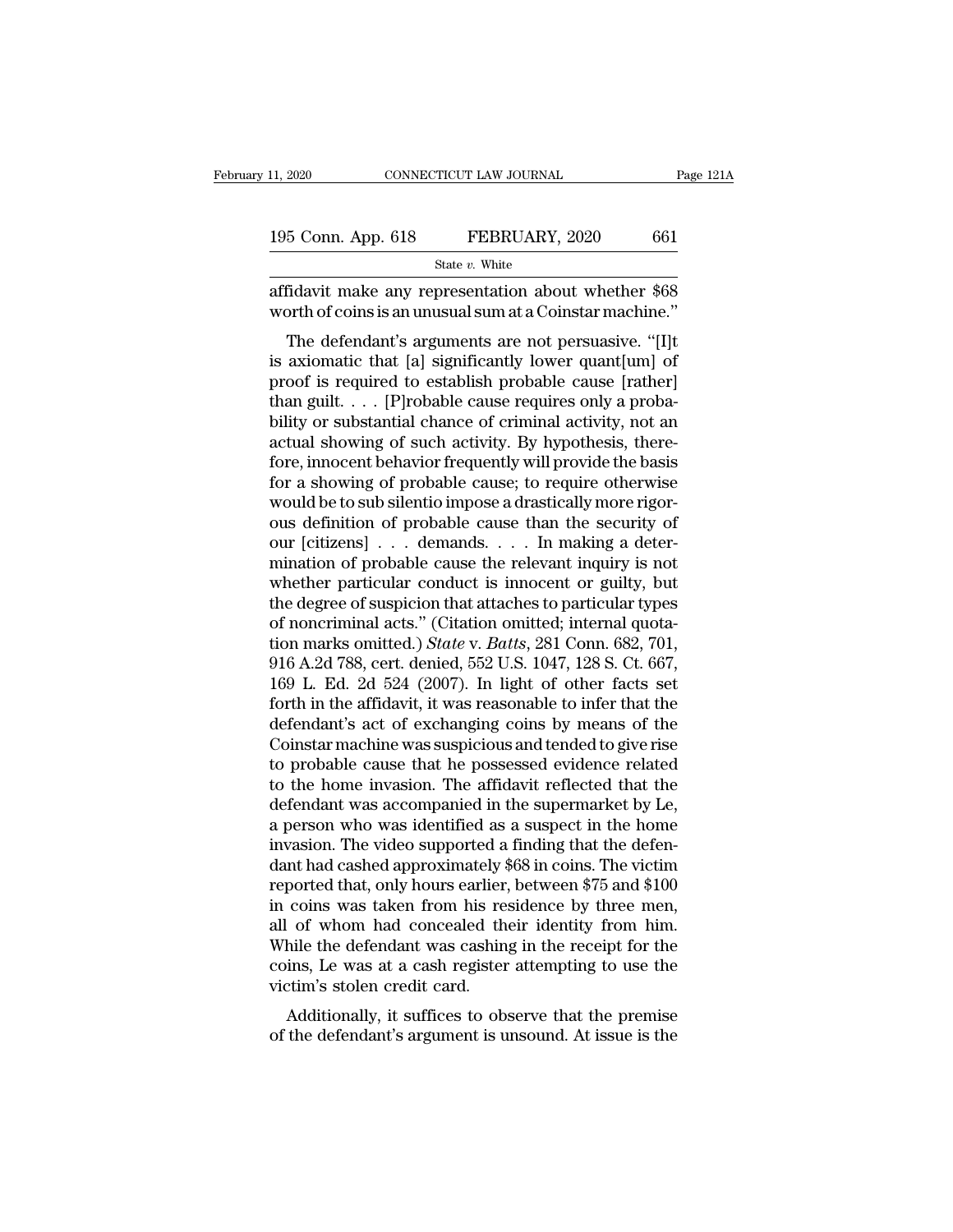# CONNECTICUT LAW JOURNAL February 11, 2020<br>662 FEBRUARY, 2020 195 Conn. App. 618<br>5tate v. White

#### State *v.* White

CONNECTICUT LAW JOURNAL February 11, 2020<br>
FEBRUARY, 2020 195 Conn. App. 618<br>
State v. White<br>
validity of a search warrant, not an arrest warrant. A<br>
finding of probable cause to search did not depend on<br>
facts in the aff FEBRUARY, 2020 195 Conn. App. 618<br>
State v. White<br>
validity of a search warrant, not an arrest warrant. A<br>
finding of probable cause to search did not depend on<br>
facts in the affidavit that tended to demonstrate that<br>
the FEBRUARY, 2020 195 Conn. App. 618<br>
State v. White<br>
validity of a search warrant, not an arrest warrant. A<br>
finding of probable cause to search did not depend on<br>
facts in the affidavit that tended to demonstrate that<br>
the FEBRUARY, 2020 195 Conn. App. 618<br>
State v. White<br>
validity of a search warrant, not an arrest warrant. A<br>
finding of probable cause to search did not depend on<br>
facts in the affidavit that tended to demonstrate that<br>
the State v. White<br>
validity of a search warrant, not an arrest warrant. A<br>
finding of probable cause to search did not depend on<br>
facts in the affidavit that tended to demonstrate that<br>
the defendant was a perpetrator of the State v. White<br>
validity of a search warrant, not an arrest warrant. A<br>
finding of probable cause to search did not depend on<br>
facts in the affidavit that tended to demonstrate that<br>
the defendant was a perpetrator of the validity of a search warrant, not an arrest warrant. A<br>finding of probable cause to search did not depend on<br>facts in the affidavit that tended to demonstrate that<br>the defendant was a perpetrator of the home invasion.<br>The finding of probable cause to search did not depend on<br>facts in the affidavit that tended to demonstrate that<br>the defendant was a perpetrator of the home invasion.<br>The affiants presented facts that gave rise to a proba-<br>bil facts in the affidavit that tended to demonstrate that<br>the defendant was a perpetrator of the home invasion.<br>The affiants presented facts that gave rise to a proba-<br>bility of his being in possession of items connected<br>wit the defendant was a perpetrator of the home invasion.<br>The affiants presented facts that gave rise to a probability of his being in possession of items connected<br>with the home invasion due to his participation in the<br>crimin The affiants presented facts that gave rise to a probability of his being in possession of items connected with the home invasion due to his participation in the criminal endeavor or due to his relationship with and his ac bility of his being in possession of items connected<br>with the home invasion due to his participation in the<br>criminal endeavor  $or$  due to his relationship with and<br>his activities with Le, who was portrayed as a suspect<br>in with the home invasion due to his participation in the criminal endeavor  $or$  due to his relationship with and his activities with Le, who was portrayed as a suspect in the crime, within hours of the commission of the crim *Golding*'s third proposes the has failed to demonstrate this activities with Le, who was portrayed as a suspect in the crime, within hours of the commission of the crime. On the basis of our review of all of the facts in his activities with Le, who was portrayed as a suspect<br>in the crime, within hours of the commission of the<br>crime. On the basis of our review of all of the facts<br>in the affidavit, we disagree that probable cause was<br>lackin in the crime, within hours of the crime. On the basis of our review<br>in the affidavit, we disagree that  $\mu$ <br>lacking. Accordingly, the defendan<br>*Golding*'s third prong because he h<br>strate that a constitutional violatio<br>dep ime. On the basis of our revie<br>the affidavit, we disagree that<br>cking. Accordingly, the defenda<br> $olding$ 's third prong because he<br>rate that a constitutional violat<br>prived him of a fair trial.<sup>22</sup><br>The judgment is affirmed.<br>In t In this opinion, we usage that probable cause<br>
in this ordinary claim fails un<br> *Iding*'s third prong because he has failed to dem<br>
rate that a constitutional violation exists and the<br>
prived him of a fair trial.<sup>22</sup><br>
The

reasonable doubt." (Internal quotation marks omitted.) *State* v. *Smith*, 156 Conn. App. 537, 560–62, 113 A.3d 103, cert. denied, 317 Conn. 910, 115 A.3d 1106 (2015).<br>Although the state introduced evidence seized from th Conn. App. 537, 560–62, 113 A.3d 103, cert. denied, 317 Conn. 910, 115 A.3d 1106 (2015).<br>
Although the state introduced evidence seized from the defendant's resi-<br>
dence, including shotgun shells and a ski mask, the state  $1106 (2015)$ .<br>Although the state introduced evidence seized from the defendant's residence, including shotgun shells and a ski mask, the state has demonstrated that, in light of the strength of its overall case apart from Although the state introduced evidence seized from the defendant's residence, including shotgun shells and a ski mask, the state has demonstrated that, in light of the strength of its overall case apart from this evidence, the three perpetrators of the steady perpetrators. The state has demonstrated that, in light of the strength of its overall case apart from this evidence, it is unlikely that this evidence significantly contributed to the that, in light of the strength of its overall case apart from this evidence, it is unlikely that this evidence significantly contributed to the verdict reached by the jury. Relying on our previous discussion of the facts s is unlikely that this evidence significantly contributed to the verdict reached

<sup>22</sup> The judgment is affirmed.<br>
22 The judgment is affirmed.<br>
22 Alternatively, we also conclude that the defendant's claim fails under<br>
22 Alternatively, we also conclude that the defendant's claim fails under<br>
22 Alternati The judgment is affirmed.<br>
In this opinion the other judges concurred.<br>
<sup>22</sup> Alternatively, we also conclude that the defendant's claim fails under<br> *Golding*'s fourth prong. "Whether a constitutional violation is harmless The judgment is affirmed.<br>
In this opinion the other judges concurred.<br>
<sup>22</sup> Alternatively, we also conclude that the defendant's claim fails under<br> *Golding*'s fourth prong. "Whether a constitutional violation is harmles In this opinion the other judges concurred.<br>
<sup>22</sup> Alternatively, we also conclude that the defendant's claim fails under<br> *Golding*'s fourth prong. "Whether a constitutional violation is harmless in<br>
a particular case dep In this opinion the other judges concurred.<br>
<sup>22</sup> Alternatively, we also conclude that the defendant's claim fails under<br> *Golding*'s fourth prong. "Whether a constitutional violation is harmless in<br>
a particular case dep <sup>22</sup> Alternatively, we also conclude that the defendant's claim fails under  $Golding$ 's fourth prong. "Whether a constitutional violation is harmless in a particular case depends upon the totality of the evidence presented at  $Golding$ 's fourth prong. "Whether a constitutional violation is harmless in a particular case depends upon the totality of the evidence presented at trial. . . . If the evidence may have had a tendency to influence the judgme *Golding*'s fourth prong. "Whether a constitutional violation is harmless in a particular case depends upon the totality of the evidence presented at trial. . . . If the evidence may have had a tendency to influence the j ing or contradicting the levidence] ... . The evidence may have had a tendency to influence the judgment of the jury, it cannot be considered harmless. ... Whether such error is harmless in a particular case depends upon a of the jury, it cannot be considered harmless. . . . Whether such error is harmless in a particular case depends upon a number of factors, such as the importance of the [evidence] in the prosecution's case, whether the [e In the impact of the evidence on the trier of factors, such as the importance of the [evidence] in the prosecution's case, whether the [evidence] was cumulative, the presence or absence of evidence corroborating or contra The importance of the [evidence] in the prosecution's case, whether the levidence] was cumulative, the presence or absence of evidence corroborating or contradicting the [evidence] . . . and, of course, the overall streng revidence] was cumulative, the presence or absence of evidence corroborating or contradicting the [evidence] . . . and, of course, the overall strength of the prosecution's case. . . . Most importantly, we must examine the for accountraction of the prosecution's case. . . . and, of course, the overall strength of the prosecution's case. . . . Most importantly, we must examine the impact of the evidence on the trier of fact and the result of ng or forms<br>of the prosecution<br>The state bears the evidence of the evidence of the evidence<br>reasonable doubt Conn. App. 537, 5<br>1106 (2015).<br>Although the st Although the state introduced evidence seized from the defendant's resi-The state bears the burden of proving that the error is harmless beyond a reasonable doubt." (Internal quotation marks omitted.) *State* v. *Smith*, 156 Conn. App. 537, 560–62, 113 A.3d 103, cert. denied, 317 Conn. 910, 1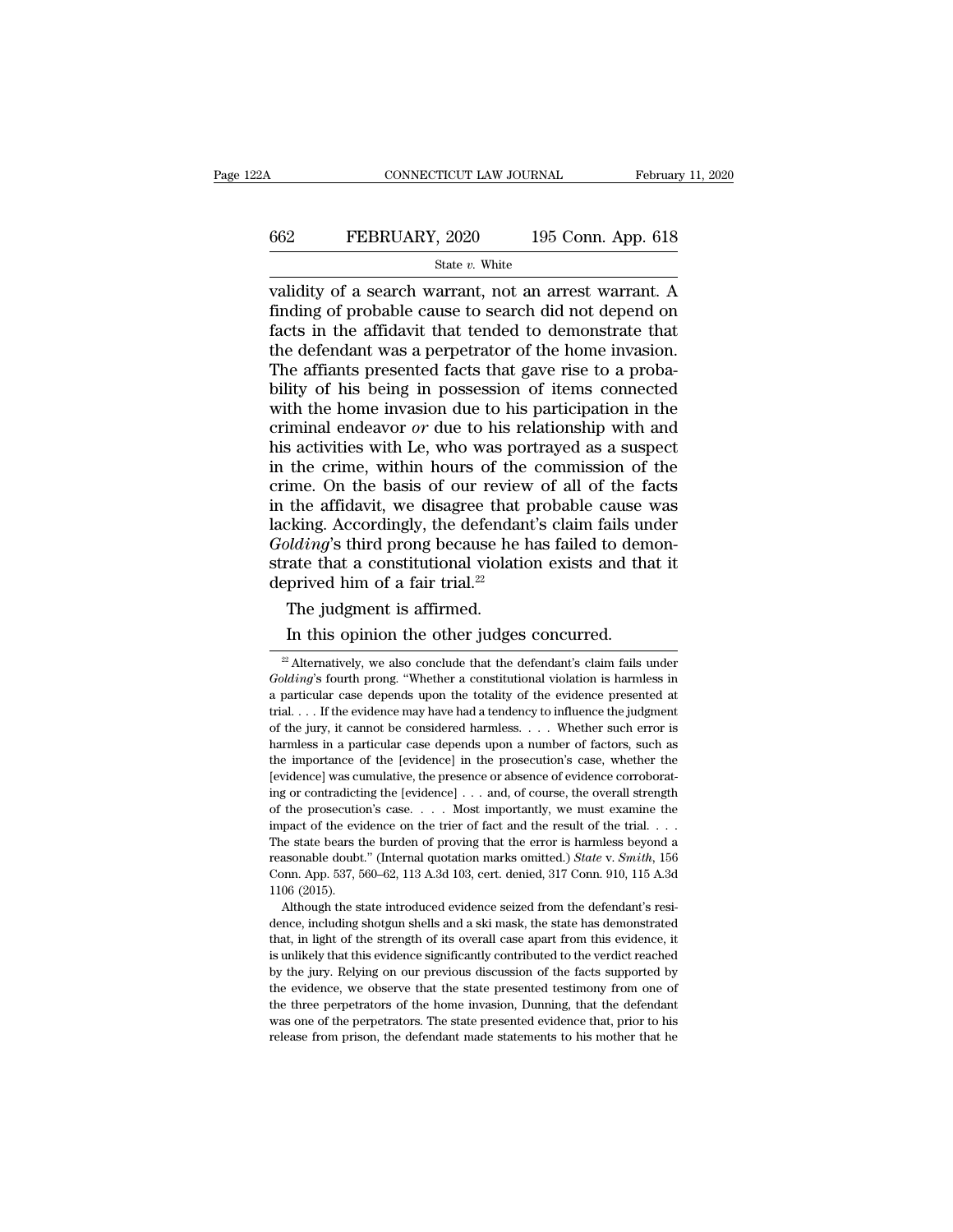11, 2020 CONNECTICUT LAW JOURNAL Page 123A<br>195 Conn. App. 663 FEBRUARY, 2020 663<br>Ervin v. Commissioner of Correction EXECTICUT LAW JOURNAL<br> **p. 663** FEBRUARY, 2020<br>
Ervin *v.* Commissioner of Correction

#### n. App. 663 FEBRUARY, 2020 663<br>Ervin *v.* Commissioner of Correction<br>MICHAEL ERVIN *v.* COMMISSIONER<br>OF CORRECTION  $\begin{array}{ll}\n 33 & \text{FEBRUARY, } 2020 \\
 \hline\n v. \text{ Commissioner of Correction} \\
 \hline\n 0. \text{CERNIN } v. \text{ COMMISSIONER} \\
 \text{OF CORRECTION} \\
 \text{(AC 41763)}\n \end{array}$ MINITEDICTICLE CONNECTION<br>
EXTERNAL COMMISSIC<br>
CORRECTION<br>
(AC 41763)<br>
Sevlin and Sheldon, Js. MICHAEL ERVIN  $v$ . COMMISSIONER<br>OF CORRECTION<br>(AC 41763)<br>Elgo, Devlin and Sheldon, Js.

#### *Syllabus*

 ${\rm (AC~41763)}$  Elgo, Devlin and Sheldon, Js.<br>  $\it Syllabus$ <br>
The petitioner, who had been convicted of the crime of murder in connection<br>
with the death of his wife, sought a writ of habeas corpus. He claimed, Elgo, Devlin and Sheldon, Js.<br>
Syllabus<br>
petitioner, who had been convicted of the crime of murder in connection<br>
with the death of his wife, sought a writ of habeas corpus. He claimed,<br>
inter alia, that his trial counsel, Elgo, Devlin and Sheldon, Js.<br>
Syllabus<br>
petitioner, who had been convicted of the crime of murder in connection<br>
with the death of his wife, sought a writ of habeas corpus. He claimed,<br>
inter alia, that his trial counsel, *Syllabus*<br>
by failing to present the death of his wife, sought a writ of habeas corpus. He claimed,<br>
inter alia, that his trial counsel, M, rendered ineffective assistance to him<br>
by failing to present the testimony of an sytuables<br>petitioner, who had been convicted of the crime of murder in connection<br>with the death of his wife, sought a writ of habeas corpus. He claimed,<br>inter alia, that his trial counsel, M, rendered ineffective assistan petitioner, who had been convicted of the crime of murder in connection<br>with the death of his wife, sought a writ of habeas corpus. He claimed,<br>inter alia, that his trial counsel, M, rendered ineffective assistance to him<br> with the death of his wife, sought a writ of habeas corpus. He claimed,<br>inter alia, that his trial counsel, M, rendered ineffective assistance to him<br>by failing to present the testimony of an independent defense forensic<br>p inter alia, that his trial counsel, M, rendered ineffective assistance to him<br>by failing to present the testimony of an independent defense forensic<br>pathologist to rebut the testimony of the state's chief medical examiner, by failing to present the testimony of an independent defense forensic pathologist to rebut the testimony of the state's chief medical examiner, C, as to the cause of the victim's death, and by presenting an inadequate arg pathologist to rebut the testimony of the state's chief medical examiner,<br>C, as to the cause of the victim's death, and by presenting an inadequate<br>argument in support of his posttrial motion for a judgment of acquittal.<br>C C, as to the cause of the victim's death, and by presenting an inadequate argument in support of his posttrial motion for a judgment of acquittal. C determined that the cause of the victim's death was traumatic asphyxia du are alternation in support of his posttrial motion for a judgment of acquittal. C determined that the cause of the victim's death was traumatic asphyxia due to neck compression, and C testified at trial that the cause of d C determined that the cause of the victim's death was traumatic asphyxia due to neck compression, and C testified at trial that the cause of death was consistent with a certain type of wrestling hold previously used by the due to neck compression, and C testified at trial that the cause of death was consistent with a certain type of wrestling hold previously used by the petitioner. M hired as a defense consultant a forensic pathologist, T, w was consistent with a certain type of wrestling hold previously used by<br>the petitioner. M hired as a defense consultant a forensic pathologist,<br>T, who previously had concluded that the victim's injuries were consis-<br>tent w the petitioner. M hired as a defense consultant a forensic pathologist, T, who previously had concluded that the victim's injuries were consistent with a choke hold neck compression, although T could not rule out choking o T, who previously had concluded that the victim's injuries were consistent with a choke hold neck compression, although T could not rule out choking on food as a cause of death. In subsequent discussions, C and T each expl Figure 1 and a close hold neck compression, antiough 1 could not rule<br>out choking on food as a cause of death. In subsequent discussions, C<br>and T each explained to M that the presence of food in the victim's mouth<br>was prob out choking of 100d as a cause of death. In subsequent discussions, C<br>and T each explained to M that the presence of food in the victim's mouth<br>was probably the result of agonal regurgitation, i.e., vomit expelled as<br>the b

and I each explained to m that the presente of 1000 in the victims should<br>was probably the result of agonal regurgitation, i.e., vomit expelled as<br>the body ceases to function. T also informed M that he believed that<br>would was probably the result of agonal regurgitation, i.e., volith experied as<br>the body ceases to function. T also informed M that he believed that<br>would acquire "a bunch of money" once he was released. These statements<br>strongl and the beneved that would acquire "a bunch of money" once he was released. These statements strongly corroborated the evidence that the defendant had participated in the planning and the commission of the home invasion. T would acquire "a bunch of money" once he was released. These statements strongly corroborated the evidence that the defendant had participated in the planning and the commission of the home invasion. The state presented vi extra apply corroborated the evidence that the defendant had participated in the planning and the commission of the home invasion. The state presented video surveillance evidence that depicted the defendant's presence wit be planning and the commission of the home invasion. The state presented video surveillance evidence that depicted the defendant's presence with Le, another person identified as a perpetrator, hours following the home inva red as a surveillance evidence that depicted the defendant's presence with Le, another person identified as a perpetrator, hours following the home invasion. The surveillance video strongly supported a finding that the def handler person identified as a perpetrator, hours following the home invasion. The surveillance video strongly supported a finding that the defendant exchanged coins that were stolen from the victim at the same time that L with respect to cashing coins at the supermarket, and the defendant exchanged coins that were stolen from the victim at the same time that Le was attempting to use the victim's stolen credit card. Finally, the state presen exchanged coins that were stolen from the victim at the same time that Le<br>was attempting to use the victim's stolen credit card. Finally, the state<br>presented evidence of the defendant's consciousness of guilt by means of<br>h was attempting to use the victim's stolen credit card. Finally, the state presented evidence of the defendant's consciousness of guilt by means of his evasiveness concerning his relationship with Le, his misrepresentations mesured evidence of the defendant's consciousness of guilt by means of his evasiveness concerning his relationship with Le, his misrepresentations with respect to cashing coins at the supermarket, and the content of his te his evasiveness concerning his relationship with Le, his misrepresentations with respect to cashing coins at the supermarket, and the content of his telephone conversations with multiple persons during his incarceration wh with respect to cashing coins at the supermarket, and the content of his telephone conversations with multiple persons during his incarceration while awaiting trial. As we have discussed previously, in these telephone conv telephone conversations with multiple persons during his incarceration while awaiting trial. As we have discussed previously, in these telephone conversations, the defendant attempted to threaten Dunning to dissuade him fr while awaiting trial. As we have discussed previously, in these telephone conversations, the defendant attempted to threaten Dunning to dissuade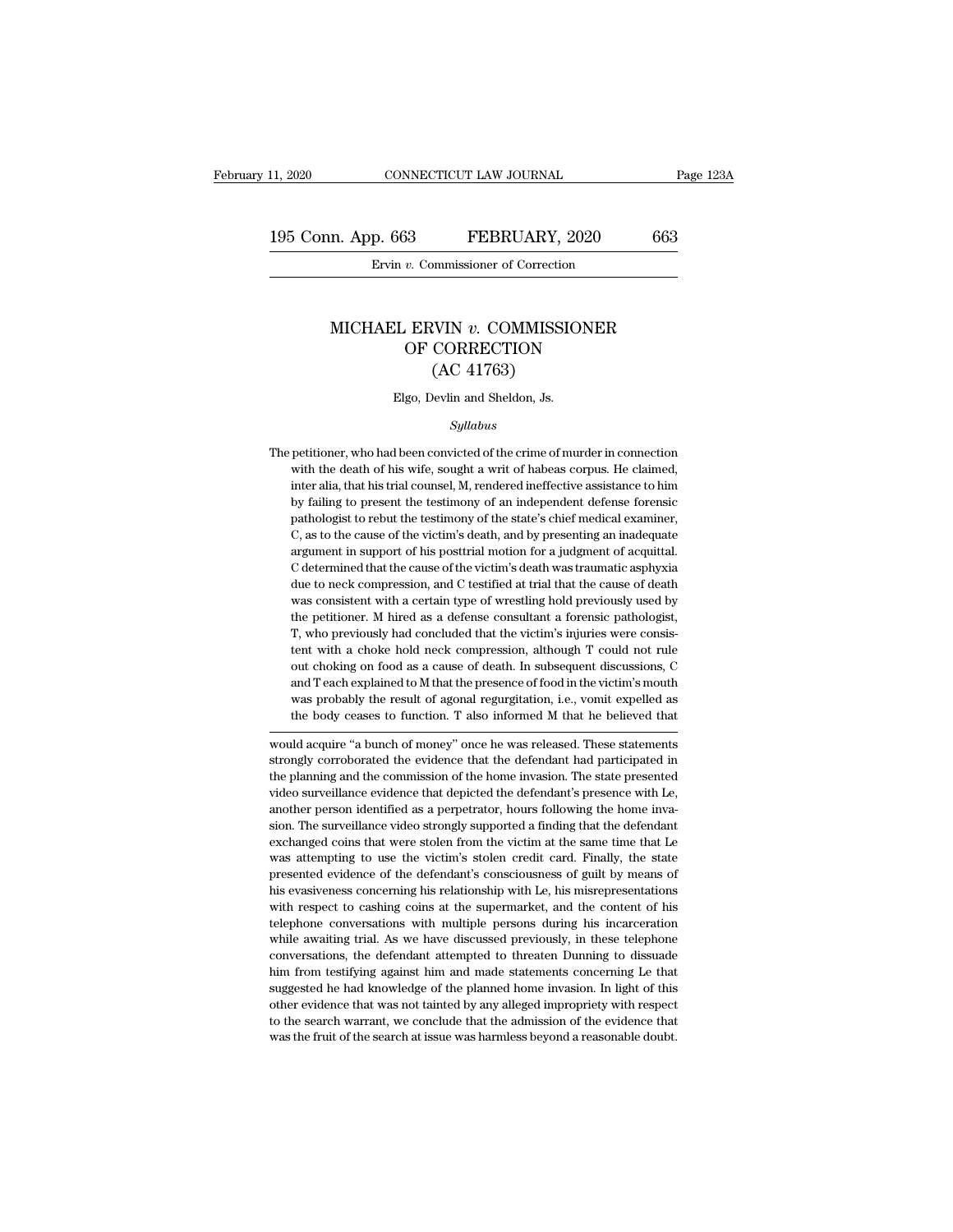### CONNECTICUT LAW JOURNAL February 11, 2020<br>664 FEBRUARY, 2020 195 Conn. App. 663<br>Ervin v. Commissioner of Correction CONNECTICUT LAW JOURNAL February 11, 2020<br>
FEBRUARY, 2020 195 Conn. App. 663<br>
Ervin *v*. Commissioner of Correction<br>
his testimony would be unhelpful for the defense and suggested that

FEBRUARY, 2020 195 Conn. App. 663<br>
Frvin v. Commissioner of Correction<br>
his testimony would be unhelpful for the defense and suggested that<br>
the petitioner consider a plea disposition. The habeas court rendered FEBRUARY, 2020 195 Conn. App. 663<br>
Frvin v. Commissioner of Correction<br>
his testimony would be unhelpful for the defense and suggested that<br>
the petitioner consider a plea disposition. The habeas court rendered<br>
judgment d FEBRUARY, 2020 195 Conn. App. 663<br>Ervin v. Commissioner of Correction<br>his testimony would be unhelpful for the defense and suggested that<br>the petitioner consider a plea disposition. The habeas court rendered<br>judgment denyi **Ervin v. Commissioner of Correction**<br>his testimony would be unhelpful for the defense and suggested that<br>the petitioner consider a plea disposition. The habeas court rendered<br>judgment denying the petition, from which the his testimony would be unhelpful for the defense and suggested that<br>the petitioner consider a plea disposition. The habeas court rendered<br>judgment denying the petition, from which the petitioner, on the granting<br>of certifi

- the petitioner consider a plea disposition. The habeas court rendered<br>judgment denying the petition, from which the petitioner, on the granting<br>of certification, appealed to this court. *Held*:<br>he petitioner's claim that M judgment denying the petition, from which the petitioner, on the granting<br>of certification, appealed to this court. *Held*:<br>he petitioner's claim that M rendered ineffective assistance of counsel<br>to him by failing to prese of certification, appealed to this court. *Held*:<br>he petitioner's claim that M rendered ineffective assistance of counsel<br>to him by failing to present expert testimony from an independent<br>forensic pathologist to refute C's he petitioner's claim that M rendered ineffective assistance of counsel<br>to him by failing to present expert testimony from an independent<br>forensic pathologist to refute C's testimony as to the cause of the victim's<br>death w to him by failing to present expert testimony from an independent forensic pathologist to refute C's testimony as to the cause of the victim's death was unavailing; M sought out the opinion of a highly trained and experie forensic pathologist to refute C's testimony as to the cause of the victim's death was unavailing; M sought out the opinion of a highly trained and experienced forensic pathologist, T, on which he was entitled to rely, and death was unavailing; M sought out the opinion of a highly trained and experienced forensic pathologist, T, on which he was entitled to rely, and, although M made the strategic decision not to call T as a defense witness experienced forensic pathologist, T, on which he was entitled to rely, and, although M made the strategic decision not to call T as a defense witness after T told M that he would not be helpful as a trial witness because h and, although M made the strategic decision not to call T as a defense witness after T told M that he would not be helpful as a trial witness because he agreed with the opinion of C, M did request and receive valuable inf witness after T told M that he would not be helpful as a trial witness<br>because he agreed with the opinion of C, M did request and receive<br>valuable information from T, which he used in his cross-examination<br>of C, and M was because he agreed with the opinion of C, M did request and receive valuable information from T, which he used in his cross-examination of C, and M was not required to search for a different, more favorable expert than T to
- valuable information from T, which he used in his cross-examination<br>of C, and M was not required to search for a different, more favorable<br>expert than T to contradict C's testimony at trial.<br>the petitioner could not prevai of C, and M was not required to search for a different, more favorable expert than T to contradict C's testimony at trial.<br>he petitioner could not prevail on his claim that M rendered ineffective assistance of counsel at h expert than T to contradict C's testimony at trial.<br>he petitioner could not prevail on his claim that M rendered ineffective<br>assistance of counsel at his criminal trial by presenting an inadequate<br>argument in support of hi he petitioner could not prevail on his claim that M rendered ineffective assistance of counsel at his criminal trial by presenting an inadequate argument in support of his motion for a judgment of acquittal and, specifical assistance of counsel at his criminal trial by presenting an inadequate argument in support of his motion for a judgment of acquittal and, specifically, that M failed to argue that, on the basis of the evidence presented argument in support of his motion for a judgment of acquittal and, specifically, that M failed to argue that, on the basis of the evidence presented at trial, the state could not prove the essential element of intent to ki specifically, that M failed to argue that, on the basis of the evidence<br>presented at trial, the state could not prove the essential element of<br>intent to kill because it could not disprove an alternative hypothesis,<br>that he presented at trial, the state could not prove the essential element of intent to kill because it could not disprove an alternative hypothesis, that he had caused the victim's death inadvertently by applying compression to intent to kill because it could not disprove an alternative hypothesis,<br>that he had caused the victim's death inadvertently by applying compres-<br>sion to her neck without intending to cause her death. M's decision not<br>to ba that he had caused the victim's death inadvertently by applying compression to her neck without intending to cause her death. M's decision not to base the petitioner's defense on the theory of inadvertent death by neck com sion to her neck without intending to cause her death: M's decision not<br>to base the petitioner's defense on the theory of inadvertent death<br>by neck compression without intent to kill was neither professionally<br>inappropriat to base the petitioner's defense on the theory of inadvertent death<br>by neck compression without intent to kill was neither professionally<br>inappropriate nor constitutionally deficient under the circumstances, as<br>there was n by neck compression without intent to kill was neither professionally inappropriate nor constitutionally deficient under the circumstances, as there was no physical evidence at the crime scene of any physical struggle betw inappropriate nor constitutionally deficient under the circumstances, as<br>there was no physical evidence at the crime scene of any physical<br>struggle between the petitioner and the victim, and M raised that theory<br>with the p there was no physical evidence at the crime scene of any physical struggle between the petitioner and the victim, and M raised that theory with the petitioner for the purpose of having him consider relying on it but the pe struggle between the petitioner and the victim, and M raised that theory<br>with the petitioner for the purpose of having him consider relying on<br>it but the petitioner adamantly refused to do so, for he was aware<br>that by rais with the petitioner for the purpose of having him consider relying on<br>it but the petitioner adamantly refused to do so, for he was aware<br>that by raising that defense he would have to admit and argue certain<br>important and h it but the petitioner adamantly refused to do so, for he was aware<br>that by raising that defense he would have to admit and argue certain<br>important and highly incriminating facts that he vehemently denied,<br>and M, faced with that by raising that defense he would have to admit and argue certain<br>important and highly incriminating facts that he vehemently denied,<br>and M, faced with the petitioner's denial, understandably avoided any<br>mention of tha important and highly incriminating facts that he vehemently denied, and M, faced with the petitioner's denial, understandably avoided any mention of that theory when he argued the petitioner's posttrial motion for a judgme and M, faced with the petitioner's denial, understandably avoided any<br>mention of that theory when he argued the petitioner's posttrial motion<br>for a judgment of acquittal, which also avoided the possibility that the<br>jury mi mention of that theory when he argued the petitioner's posttrial motion<br>for a judgment of acquittal, which also avoided the possibility that the<br>jury might be instructed on, and thus might find the petitioner guilty<br>of, a for a judgment of acquittal, which also avoided the possibility that the jury might be instructed on, and thus might find the petitioner guilty of, a lesser included offense instead of acquitting him entirely if it had rea jury might be instructed on, and thus might find the petitioner guilty of, a lesser included offense instead of acquitting him entirely if it had reasonable doubt as to his alleged intent to kill; moreover, the petitioner of, a lesser included offense instead of acquitting him entirely if it had reasonable doubt as to his alleged intent to kill; moreover, the petitioner could not prevail on his claim that he was prejudiced because a properl reasonable doubt as to his alleged intent to kill; moreover, the petitioner could not prevail on his claim that he was prejudiced because a properly argued motion for a judgment of acquittal would probably have led the tri could not prevail on his claim that he was prejudiced because a properly argued motion for a judgment of acquittal would probably have led the trial court to grant the motion on the theory that there was insufficient evide argued motion for a judgment of acquittal would probably have led the trial court to grant the motion on the theory that there was insufficient evidence before the jury to prove that he had acted with the intent to kill th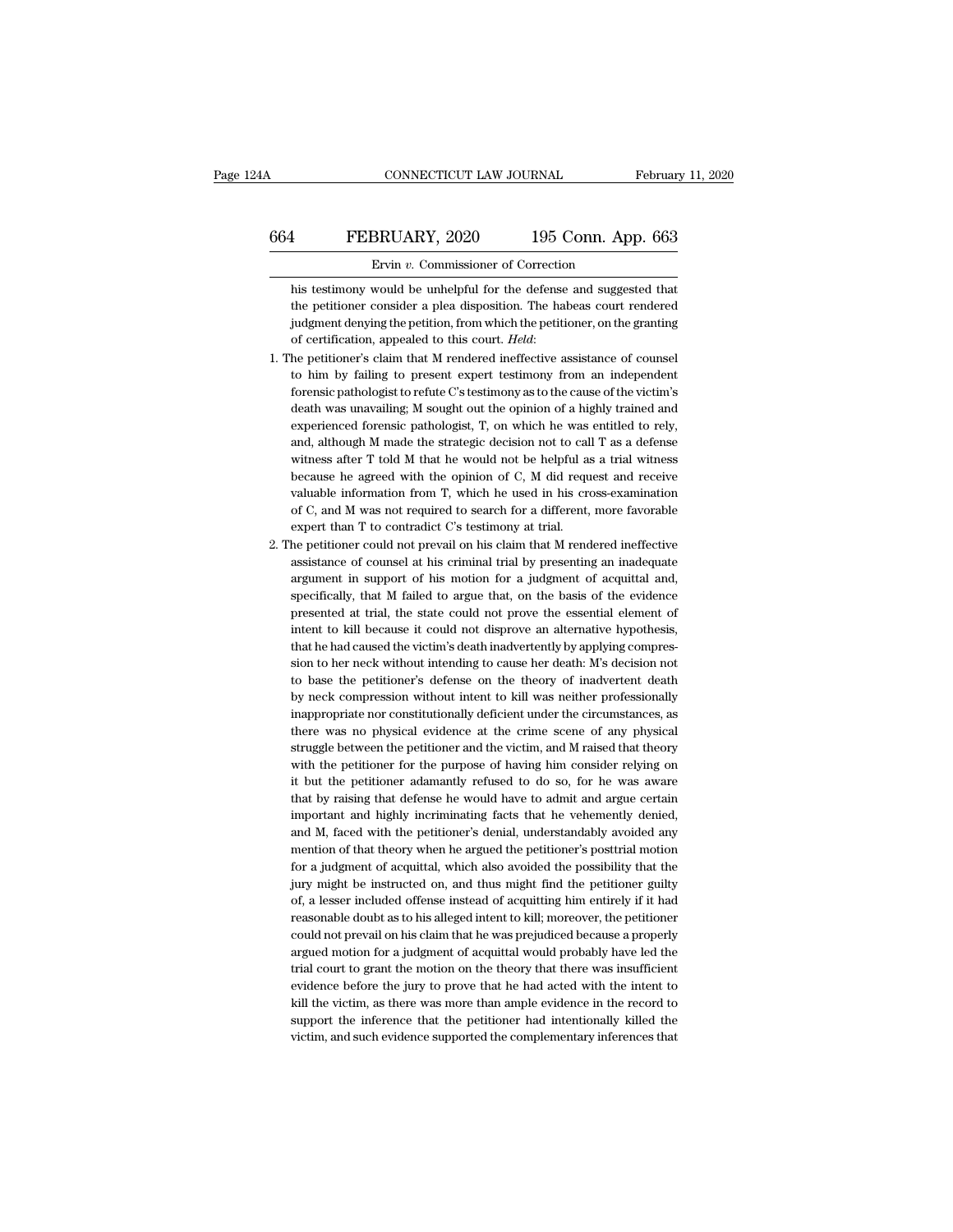### 11, 2020 CONNECTICUT LAW JOURNAL Page 125A<br>195 Conn. App. 663 FEBRUARY, 2020 665<br>Ervin v. Commissioner of Correction EXECTICUT LAW JOURNAL<br> **p. 663** FEBRUARY, 2020<br>
Ervin *v.* Commissioner of Correction<br>
had the motive, the means and the opportunity

the petitioner had the motive, the means and the opportunity to kill<br>the victim. 195 Conn. App. 663 FEBRUARY, 2020<br>Ervin v. Commissioner of Correction<br>the petitioner had the motive, the means and the opportunity t<br>the victim.<br>Argued October 8, 2019—officially released February 11, 2020 CONN. App. 003 FEBRUARY, 2020 005<br>Ervin v. Commissioner of Correction<br>e petitioner had the motive, the means and the opportunity to kill<br>e victim.<br>Argued October 8, 2019—officially released February 11, 2020 Formal Solid Technology<br> *Procedural History*<br> **Procedural History**<br> **Procedural History** 

Ervin v. Commissioner of Correction<br>the petitioner had the motive, the means and the opportunity to kill<br>the victim.<br>Argued October 8, 2019—officially released February 11, 2020<br>Procedural History<br>Amended petition for a w the petitioner had the motive, the means and the opportunity to kill<br>the victim.<br>Argued October 8, 2019—officially released February 11, 2020<br>*Procedural History*<br>**Amended petition for a writ of habeas corpus,<br>brought to t** the victim.<br>
Argued October 8, 2019—officially released February 11, 2020<br> *Procedural History*<br>
Amended petition for a writ of habeas corpus,<br>
brought to the Superior Court in the judicial district of<br>
Tolland and tried t Argued October 8, 2019—officially released February 11, 2020<br>
Procedural History<br>
Ment denying the petition for a writ of habeas corpus,<br>
brought to the Superior Court in the judicial district of<br>
Tolland and tried to the *Procedural History*<br>Amended petition for a writ of habeas corpus,<br>brought to the Superior Court in the judicial district of<br>Tolland and tried to the court, *Sferrazza*, *J*.; judg-<br>ment denying the petition, from which th *Affirmed Affirmed Affirmed Affirmed Affirmed Affirmed. J. Ruane,* assigned counsel, for the appel-<br>*James J. Ruane*, assigned counsel, for the appel-<br>*James J. Ruane*, assigned counsel, for the appel-<br>lant (pe Folland and tried to<br>Tolland and tried to<br>ment denying the pet<br>on the granting of cer<br>Affirmed.<br>James J. Ruane, a<br>lant (petitioner).<br>Denise B. Smoker, Figure 3.1 and the petition, from which the petitioner,<br> *Denise B. Ruane*, assigned counsel, for the appel-<br> *Denise B. Smoker*, senior assistant state's attorney,<br>
th whom, on the brief, were *Michael L. Regan*, state's<br>

on the granting of certification, appealed to this court.<br>
Affirmed.<br>
James J. Ruane, assigned counsel, for the appel-<br>
lant (petitioner).<br>
Denise B. Smoker, senior assistant state's attorney,<br>
with whom, on the brief, wer Affirmed.<br>James J. Ruane, assigned counsel, for the appel-<br>lant (petitioner).<br>*Denise B. Smoker*, senior assistant state's attorney,<br>with whom, on the brief, were Michael L. Regan, state's<br>attorney, and Paul J. Narducci, s James J. Ruane, assigned counsel, for the Junt (petitioner).<br>
Denise B. Smoker, senior assistant state's<br>
with whom, on the brief, were Michael L. Regaratorney, and Paul J. Narducci, senior assistant<br>
attorney, for the app Denise B. Smoker, senior assistant state's attorney,<br>th whom, on the brief, were Michael L. Regan, state's<br>torney, and Paul J. Narducci, senior assistant state's<br>torney, for the appellee (respondent).<br>Opinion<br>SHELDON, J. I

#### *Opinion*

with whom, on the brief, were *Michael L. Regan*, state's<br>attorney, and *Paul J. Narducci*, senior assistant state's<br>attorney, for the appellee (respondent).<br> $o_{pinion}$ <br>SHELDON, J. In this certified appeal from the habeas<br>cou attorney, and *Paul J. Narducci*, senior assistant state's<br>attorney, for the appellee (respondent).<br> $opinion$ <br>SHELDON, J. In this certified appeal from the habeas<br>court's denial of his amended petition for a writ of<br>habeas corp attorney, for the appellee (respondent).<br> *Opinion*<br>
SHELDON, J. In this certified appeal from the habeas<br>
court's denial of his amended petition for a writ of<br>
habeas corpus, the petitioner, Michael Ervin, claims<br>
that th *Opinion*<br>
SHELDON, J. In this certified appeal from the habeas<br>
court's denial of his amended petition for a writ of<br>
habeas corpus, the petitioner, Michael Ervin, claims<br>
that the court erred in rejecting his claim that SHELDON, J. In this certified appeal from the habeas<br>court's denial of his amended petition for a writ of<br>habeas corpus, the petitioner, Michael Ervin, claims<br>that the court erred in rejecting his claim that his trial<br>cou SHELDON, J. In this certified appeal from the habeas<br>court's denial of his amended petition for a writ of<br>habeas corpus, the petitioner, Michael Ervin, claims<br>that the court erred in rejecting his claim that his trial<br>cou court's denial of his amended petition for a writ of<br>habeas corpus, the petitioner, Michael Ervin, claims<br>that the court erred in rejecting his claim that his trial<br>counsel rendered ineffective assistance to him in his<br>cr habeas corpus, the petitioner, Michael Ervin, claims<br>that the court erred in rejecting his claim that his trial<br>counsel rendered ineffective assistance to him in his<br>criminal trial for the murder of his wife (victim)<sup>1</sup> ( that the court erred in rejecting his claim that his trial<br>counsel rendered ineffective assistance to him in his<br>criminal trial for the murder of his wife  $(victim)^{1} (1)$ <br>by failing to call a defense pathologist to rebut the counsel rendered ineffective assistance to him in his<br>criminal trial for the murder of his wife (victim)<sup>1</sup> (1)<br>by failing to call a defense pathologist to rebut the<br>testimony of the state's chief medical examiner, Harold<br> criminal trial for the murder of his wife (vict<br>by failing to call a defense pathologist to re<br>testimony of the state's chief medical examiner<br>Wayne Carver, as to the cause of the victim<br>and/or (2) by presenting an inadequ In reviewing to the state's chief medical examiner, Harold ayne Carver, as to the cause of the victim's death  $d$ /or (2) by presenting an inadequate argument in pport of his motion for a judgment of acquittal. We firm the From his conviction, this court included examined, that way the state of the victim's death and/or (2) by presenting an inadequate argument in support of his motion for a judgment of acquittal. We affirm the judgment of th and/or (2) by presenting an inadequate argument in support of his motion for a judgment of acquittal. We affirm the judgment of the habeas court.<br>
In reviewing the petitioner's claims on direct appeal from his conviction,

In reviewing the petitioner's claims on direct appeal<br>om his conviction, this court set forth the following<br>cts, which were adopted by the habeas court. "On<br> $\frac{1}{1}$ In accordance with our policy of protecting the privacy In reviewing the petitioner's claims on direct from his conviction, this court set forth the fc facts, which were adopted by the habeas contains of family violence, we decline to use the victim's name.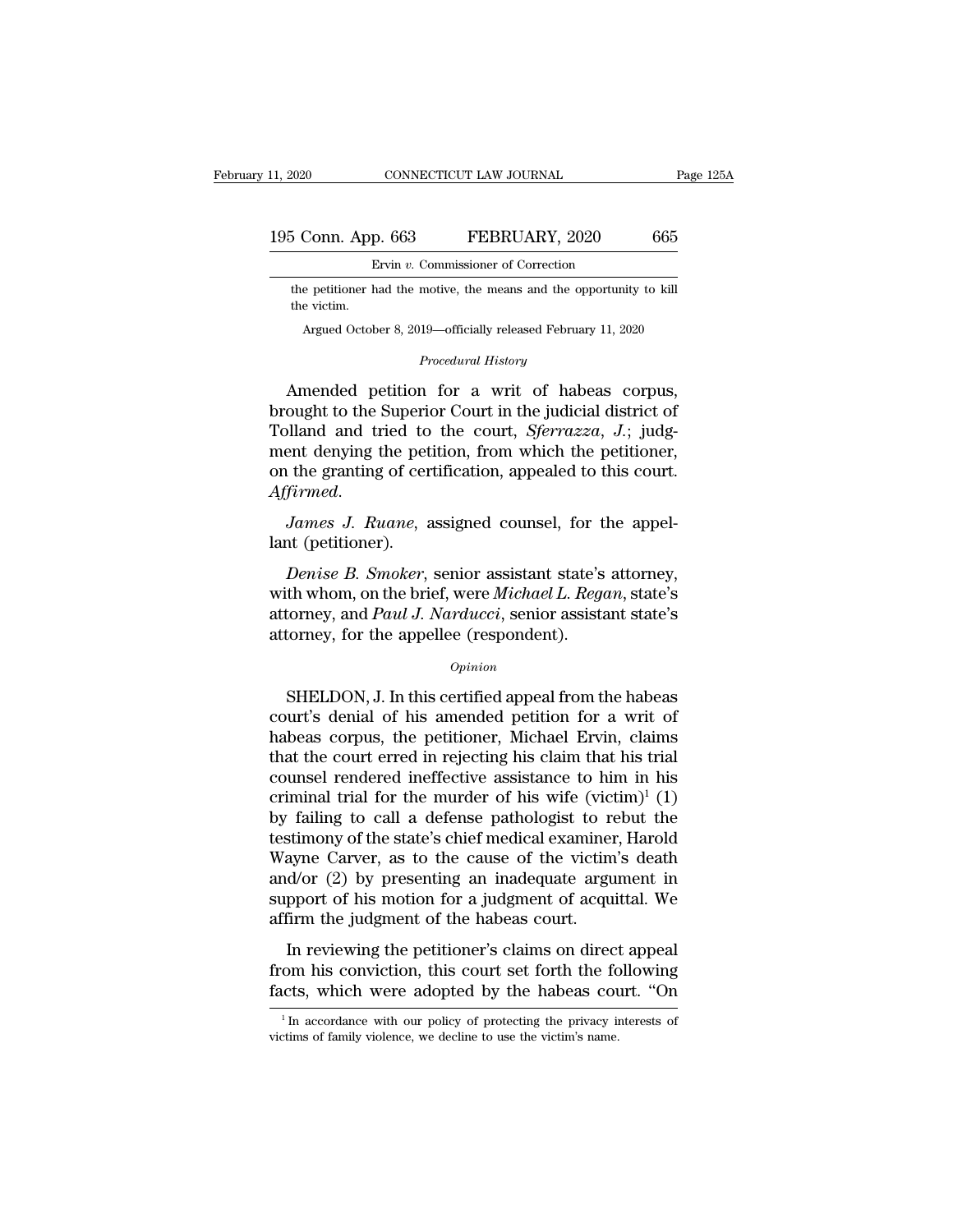### CONNECTICUT LAW JOURNAL February 11, 2020<br>666 FEBRUARY, 2020 195 Conn. App. 663<br>Ervin v. Commissioner of Correction ERUARY, 2020<br>Ervin *v.* Commissioner of Correction<br>Management of Correction<br>Management of Correction<br>Management of Correction<br>Management of Correction

CONNECTICUT LAW JOURNAL February 11, 2020<br>
FEBRUARY, 2020 195 Conn. App. 663<br>
Ervin v. Commissioner of Correction<br>
March 14, 2002, at approximately 10 p.m., Norwich<br>
police and emergency personnel, who had been dis-FEBRUARY, 2020 195 Conn. App. 663<br>
Ervin v. Commissioner of Correction<br>
March 14, 2002, at approximately 10 p.m., Norwich<br>
police and emergency personnel, who had been dis-<br>
patched to [the petitioner's home], discovered t FEBRUARY, 2020 195 Conn. App. 663<br>
Ervin v. Commissioner of Correction<br>
March 14, 2002, at approximately 10 p.m., Norwich<br>
police and emergency personnel, who had been dis-<br>
patched to [the petitioner's home], discovered FEBRUARY, 2020 195 Conn. App. 663<br>
First v. Commissioner of Correction<br>
March 14, 2002, at approximately 10 p.m., Norwich<br>
police and emergency personnel, who had been dis-<br>
patched to [the petitioner's home], discovered Ervin v. Commissioner of Correction<br>March 14, 2002, at approximately 10 p.m., Norwich<br>police and emergency personnel, who had been dis-<br>patched to [the petitioner's home], discovered the unre-<br>sponsive body of the victim EFOR *v*. Commissioner of Correction<br>March 14, 2002, at approximately 10 p.m., Norwich<br>police and emergency personnel, who had been dis-<br>patched to [the petitioner's home], discovered the unre-<br>sponsive body of the victim March 14, 2002, at approximately 10 p.m., Norwich<br>police and emergency personnel, who had been dis-<br>patched to [the petitioner's home], discovered the unre-<br>sponsive body of the victim  $\dots$  on the kitchen floor.<br>Measures police and emergency personnel, who had been dis-<br>patched to [the petitioner's home], discovered the unre-<br>sponsive body of the victim . . . . on the kitchen floor.<br>Measures to revive the victim were unsuccessful. The<br>vict patched to [the petitioner's home], discovered the unre-<br>sponsive body of the victim . . . on the kitchen floor.<br>Measures to revive the victim were unsuccessful. The<br>victim had no visible signs of injury, no cuts or abrasi sponsive body of the victim  $\ldots$  on the kitchen floor.<br>Measures to revive the victim were unsuccessful. The<br>victim had no visible signs of injury, no cuts or abrasions<br>and no pulse. The [petitioner] was kneeling on the f Measures to revive the victim were unsuccessful. The<br>victim had no visible signs of injury, no cuts or abrasions<br>and no pulse. The [petitioner] was kneeling on the floor<br>next to the victim, and he had no external injuries victim had no visible signs of injury, no cuts or abrasions<br>and no pulse. The [petitioner] was kneeling on the floor<br>next to the victim, and he had no external injuries on<br>him. Police found no signs of a forced entry or st and no pulse. The [petitioner] was kneeling on the floor<br>next to the victim, and he had no external injuries on<br>him. Police found no signs of a forced entry or struggle.<br>A paramedic had difficulty opening the victim's airw next to the victim, and he had no external injur<br>him. Police found no signs of a forced entry or str<br>A paramedic had difficulty opening the victim's a<br>because there was a substantial amount of vor<br>well as particles of food paramedic had difficulty opening the victim's airway<br>
cause there was a substantial amount of vomit as<br>
ell as particles of food in her mouth. Eventually, the<br>
ctim was transported to a hospital where she was<br>
onounced dea because there was a substantial amount of vomit as<br>well as particles of food in her mouth. Eventually, the<br>victim was transported to a hospital where she was<br>pronounced dead at approximately 11 p.m.<br>"The medical examiner d

well as particles of food in her mouth. Eventually, the<br>victim was transported to a hospital where she was<br>pronounced dead at approximately 11 p.m.<br>"The medical examiner determined the cause of<br>death to be traumatic asphyx victim was transported to a hospital where she was<br>pronounced dead at approximately 11 p.m.<br>"The medical examiner determined the cause of<br>death to be traumatic asphyxia due to neck compres-<br>sion. During the trial, the med pronounced dead at approximately 11 p.m.<br>
"The medical examiner determined the cause of<br>
death to be traumatic asphyxia due to neck compres-<br>
sion. During the trial, the medical examiner viewed<br>
a demonstration videotape s "The medical examiner determined the cause of<br>death to be traumatic asphyxia due to neck compres-<br>sion. During the trial, the medical examiner viewed<br>a demonstration videotape showing a certain type of<br>wrestling hold once "The medical examiner determined the cause of<br>death to be traumatic asphyxia due to neck compres-<br>sion. During the trial, the medical examiner viewed<br>a demonstration videotape showing a certain type of<br>wrestling hold once death to be traumatic asphyxia due to neck compression. During the trial, the medical examiner viewed<br>a demonstration videotape showing a certain type of<br>wrestling hold once used by the [petitioner] and testi-<br>fied that th sion. During the trial, the medical examiner viewed<br>a demonstration videotape showing a certain type of<br>wrestling hold once used by the [petitioner] and testi-<br>fied that the cause of death was consistent with such<br>a hold. a demonstration videotape showing a certain type of<br>wrestling hold once used by the [petitioner] and testi-<br>fied that the cause of death was consistent with such<br>a hold. The [petitioner] stated to the police that the<br>vict wrestling hold once used by the [petitioner] and testi-<br>fied that the cause of death was consistent with such<br>a hold. The [petitioner] stated to the police that the<br>victim had been fine when he left her earlier in the<br>eve fied that the cause of death was consistent with such<br>a hold. The [petitioner] stated to the police that the<br>victim had been fine when he left her earlier in the<br>evening. He returned to the home with his occasional<br>fishing a hold. The [petitioner] stated to the police that the victim had been fine when he left her earlier in the evening. He returned to the home with his occasional fishing companion, Michael Hancin, and found the victim on t victim had been fine when he left her earlier in the evening. He returned to the home with his occasional fishing companion, Michael Hancin, and found the victim on the floor where he attempted to revive her."<br>State v. Er evening. He returned to the home with his occasional<br>fishing companion, Michael Hancin, and found the vic-<br>tim on the floor where he attempted to revive her."<br>State v. Ervin, 105 Conn. App. 34, 36–37, 936 A.2d 290<br>(2007), fishing companion, Michael Hancin, and found the victim on the floor where he attempted to revive her."<br>State v. Ervin, 105 Conn. App. 34, 36–37, 936 A.2d 290<br>(2007), cert. denied, 285 Conn. 918, 943 A.2d 475 (2008).<br>The tim on the floor where he attempted to revive her."<br>State v. Ervin, 105 Conn. App. 34, 36–37, 936 A.2d 290<br>(2007), cert. denied, 285 Conn. 918, 943 A.2d 475 (2008).<br>The jury found the petitioner guilty of murder in viola-State v. Ervin, 105 Conn. App. 34, 36–37, (2007), cert. denied, 285 Conn. 918, 943 A.<br>The jury found the petitioner guilty of multion of General Statutes  $\S$  53a-54a (a), 1 trial court sentenced him to a term of sixt cera is a jury found the petitioner guilty of murder in viola-<br>on of General Statutes  $\S$  53a-54a (a), for which the<br>al court sentenced him to a term of sixty years incar-<br>ration. Thereafter, this court affirmed the petitioner tion of General Statutes § 53a-54a (a), for which the<br>trial court sentenced him to a term of sixty years incar-<br>ceration. Thereafter, this court affirmed the petitioner's<br>conviction on direct appeal. Id., 36.<br>On July 24,

filed court sentenced him to a term of sixty years incarceration. Thereafter, this court affirmed the petitioner's conviction on direct appeal. Id., 36.<br>On July 24, 2014, the petitioner filed a petition for a writ of habea ceration. Thereafter, this court affirmed the petitioner's conviction on direct appeal. Id., 36.<br>On July 24, 2014, the petitioner filed a petition for a<br>writ of habeas corpus. By way of an amended petition<br>filed on Novembe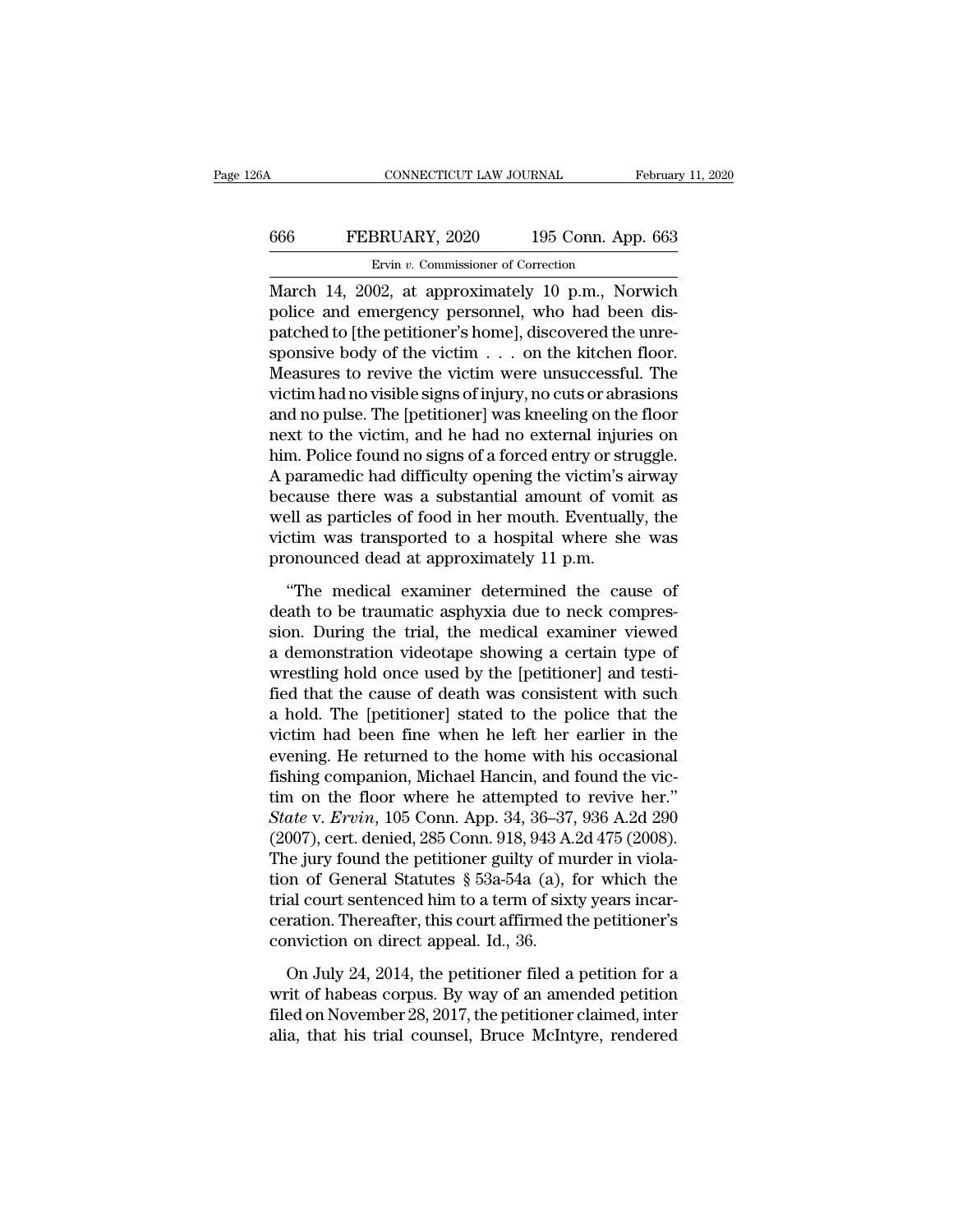### 11, 2020 CONNECTICUT LAW JOURNAL Page 127A<br>195 Conn. App. 663 FEBRUARY, 2020 667<br>Ervin v. Commissioner of Correction Ervin *v.* Commissioner of Correction

II, 2020 CONNECTICUT LAW JOURNAL<br>
195 Conn. App. 663 FEBRUARY, 2020 667<br>
Ervin v. Commissioner of Correction<br>
ineffective assistance to him in two ways: first, by fail-<br>
ing to present the testimony of an independent defen 195 Conn. App. 663 FEBRUARY, 2020 667<br>Ervin v. Commissioner of Correction<br>ineffective assistance to him in two ways: first, by fail-<br>ing to present the testimony of an independent defense<br>pathologist to rebut the testimony 195 Conn. App. 663 FEBRUARY, 2020 667<br>
Ervin v. Commissioner of Correction<br>
ineffective assistance to him in two ways: first, by fail-<br>
ing to present the testimony of an independent defense<br>
pathologist to rebut the test 195 Conn. App. 663 FEBRUARY, 2020 667<br>
Ervin v. Commissioner of Correction<br>
ineffective assistance to him in two ways: first, by fail-<br>
ing to present the testimony of an independent defense<br>
pathologist to rebut the test Ervin  $v$ . Commissioner of Correction<br>ineffective assistance to him in two ways: first, by fail-<br>ing to present the testimony of an independent defense<br>pathologist to rebut the testimony of Carver as to the<br>cause of the v  $\frac{E_{\text{V}} - E_{\text{V}} - E_{\text{V}}}{E_{\text{V}} - E_{\text{V}}}}$  ineffective assistance to him in two ways<br>ing to present the testimony of an indeperpathologist to rebut the testimony of Ca<br>cause of the victim's death; and second,<br>an inadeq g to present the testimony of an independent defense<br>thologist to rebut the testimony of Carver as to the<br>use of the victim's death; and second, by presenting<br>inadequate argument in support of his posttrial<br>otion for a jud pathologist to rebut the testimony of Carver as to the<br>cause of the victim's death; and second, by presenting<br>an inadequate argument in support of his posttrial<br>motion for a judgment of acquittal.<br>On April 24, 2018, after

cause of the victim's death; and second, by presenting<br>an inadequate argument in support of his posttrial<br>motion for a judgment of acquittal.<br>On April 24, 2018, after a multiday trial, the habeas<br>court issued a memorandum an inadequate argument in support of his posttrial<br>motion for a judgment of acquittal.<br>On April 24, 2018, after a multiday trial, the habeas<br>court issued a memorandum of decision denying the<br>petitioner's petition. As to ea motion for a judgment of acquittal.<br>
On April 24, 2018, after a multiday trial, the habeas<br>
court issued a memorandum of decision denying the<br>
petitioner's petition. As to each claim, the court found<br>
that the petitioner h On April 24, 2018, after a multiday trial, the habeas<br>court issued a memorandum of decision denying the<br>petitioner's petition. As to each claim, the court found<br>that the petitioner had failed to prove either that his trial On April 24, 2018, after a multiday trial, the habeas<br>court issued a memorandum of decision denying the<br>petitioner's petition. As to each claim, the court found<br>that the petitioner had failed to prove either that his trial court issued a memorandum of decision denying the<br>petitioner's petition. As to each claim, the court found<br>that the petitioner had failed to prove either that his trial<br>counsel's performance was constitutionally deficient<br> petitioner's petition. As to each claim, the court found<br>that the petitioner had failed to prove either that his trial<br>counsel's performance was constitutionally deficient or<br>that he had been prejudiced by such allegedly d that the petitioner had failed to prove either that his trial<br>counsel's performance was constitutionally deficient or<br>that he had been prejudiced by such allegedly deficient<br>performance. The habeas court made the following counsel's performance was constitutionally deficient or<br>that he had been prejudiced by such allegedly deficient<br>performance. The habeas court made the following rele-<br>vant factual findings in its memorandum of decision.<br>"A that he had been prejudiced by such allegedly deficient<br>performance. The habeas court made the following rele-<br>vant factual findings in its memorandum of decision.<br>"Attorney McIntyre was the third attorney appointed<br>to rep performance. The habeas court made the following relevant factual findings in its memorandum of decision.<br>"Attorney McIntyre was the third attorney appointed<br>to represent the petitioner, having been preceded by<br>public defe vant factual findings in its memorandum of decision.<br>"Attorney McIntyre was the third attorney appointed<br>to represent the petitioner, having been preceded by<br>public defenders Elizabeth Inkster and Kevin Barrs.<br>His predeces "Attorney McIntyre was the third attorney appointed<br>to represent the petitioner, having been preceded by<br>public defenders Elizabeth Inkster and Kevin Barrs.<br>His predecessors had consulted and retained a forensic<br>pathologis to represent the petitioner, having been preceded by<br>public defenders Elizabeth Inkster and Kevin Barrs.<br>His predecessors had consulted and retained a forensic<br>pathologist, Dr. Mark Taff. Dr. Taff was a highly trained<br>and public defenders Elizabeth Inkster and Kevin Barrs.<br>His predecessors had consulted and retained a forensic<br>pathologist, Dr. Mark Taff. Dr. Taff was a highly trained<br>and experienced forensic pathologist who had been a<br>medic His predecessors had consulted and retained pathologist, Dr. Mark Taff. Dr. Taff was a hig<br>and experienced forensic pathologist who<br>medical examiner for Wayne County, Michi<br>includes the city of Detroit. Both Attorneys<br>Barr d experienced forensic pathologist who had been a<br>
edical examiner for Wayne County, Michigan, which<br>
cludes the city of Detroit. Both Attorneys Inkster and<br>
urrs had employed Dr. Taff as a defense consultant<br>
the past, as medical examiner for Wayne County, Michigan, which<br>includes the city of Detroit. Both Attorneys Inkster and<br>Barrs had employed Dr. Taff as a defense consultant<br>in the past, as had Attorney McIntyre.<br>"When consulted by Atto

includes the city of Detroit. Both Attorneys Inkster and<br>Barrs had employed Dr. Taff as a defense consultant<br>in the past, as had Attorney McIntyre.<br>"When consulted by Attorney Inkster in 2003, Dr.<br>Taff reviewed the materia Barrs had employed Dr. Taff as a defense consultant<br>in the past, as had Attorney McIntyre.<br>"When consulted by Attorney Inkster in 2003, Dr.<br>Taff reviewed the materials pertinent to the petitioner's<br>case. Dr. Taff concurred in the past, as had Attorney McIntyre.<br>
"When consulted by Attorney Inkster in 2003, Dr.<br>
Taff reviewed the materials pertinent to the petitioner's<br>
case. Dr. Taff concurred with Dr. Carver that the vic-<br>
tim's injuries we "When consulted by Attorney Inkster in 2003, Dr.<br>Taff reviewed the materials pertinent to the petitioner's<br>case. Dr. Taff concurred with Dr. Carver that the vic-<br>tim's injuries were consistent with choke hold neck<br>compress "When consulted by Attorney Inkster in 2003, Dr.<br>Taff reviewed the materials pertinent to the petitioner's<br>case. Dr. Taff concurred with Dr. Carver that the vic-<br>tim's injuries were consistent with choke hold neck<br>compress Taff reviewed the materials pertinent to the petitione<br>case. Dr. Taff concurred with Dr. Carver that the v<br>tim's injuries were consistent with choke hold ne<br>compression, although Dr. Taff could not rule out cho<br>ing on food n's injuries were consistent with choke hold neck<br>mpression, although Dr. Taff could not rule out chok-<br>g on food as a cause of death. Attorney McIntyre<br>viewed Dr. Taff's report and rehired Dr. Taff as a<br>fense consultant o compression, although Dr. Taff could not rule out choking on food as a cause of death. Attorney McIntyre reviewed Dr. Taff's report and rehired Dr. Taff as a defense consultant on behalf of the petitioner.<br>"Attorney McInty ing on food as a cause of death. Attorney McIntyre<br>reviewed Dr. Taff's report and rehired Dr. Taff as a<br>defense consultant on behalf of the petitioner.<br>"Attorney McIntyre also discussed the petitioner's<br>case with Dr. Carve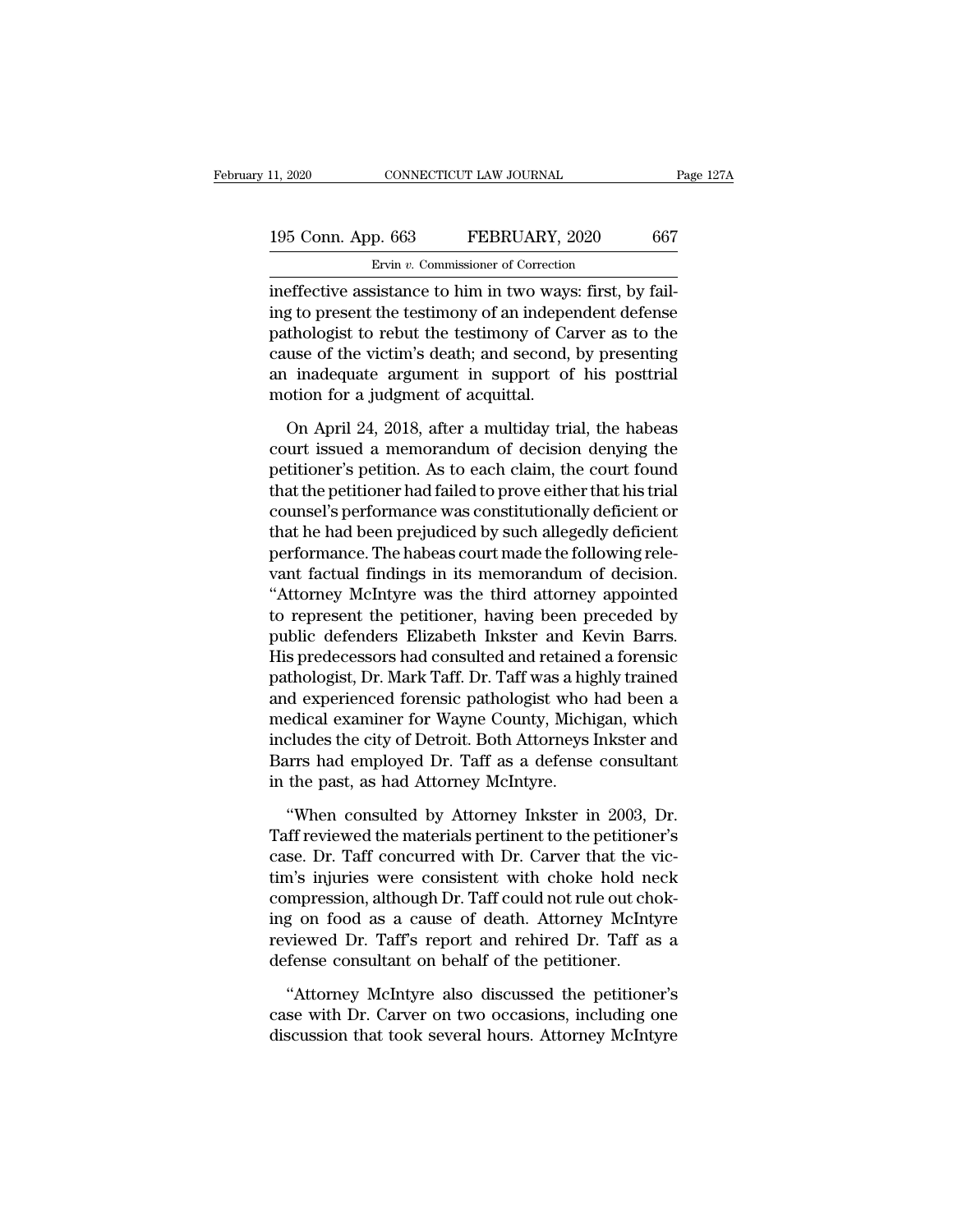### CONNECTICUT LAW JOURNAL February 11, 2020<br>668 FEBRUARY, 2020 195 Conn. App. 663<br>Ervin v. Commissioner of Correction ERUARY, 2020<br>Ervin *v.* Commissioner of Correction<br>The Dr. Taff a few days before the pet

CONNECTICUT LAW JOURNAL Februar<br>
Februar<br>
668 FEBRUARY, 2020 195 Conn. App. 663<br>
Ervin v. Commissioner of Correction<br>
also spoke with Dr. Taff a few days before the petition-<br>
er's trial began. Dr. Taff explained that, whi EVALUARY, 2020 195 Conn. App. 663<br>
Ervin v. Commissioner of Correction<br>
also spoke with Dr. Taff a few days before the petition-<br>
er's trial began. Dr. Taff explained that, while he found<br>
the evidence as to cause of deat FEBRUARY, 2020 195 Conn. App. 663<br>
Ervin v. Commissioner of Correction<br>
also spoke with Dr. Taff a few days before the petition-<br>
er's trial began. Dr. Taff explained that, while he found<br>
the evidence as to cause of deat EVARY, 2020 195 Conn. App. 663<br>
Ervin v. Commissioner of Correction<br>
also spoke with Dr. Taff a few days before the petition-<br>
er's trial began. Dr. Taff explained that, while he found<br>
the evidence as to cause of death e Ervin v. Commissioner of Correction<br>also spoke with Dr. Taff a few days before the petition-<br>er's trial began. Dr. Taff explained that, while he found<br>the evidence as to cause of death equivocal, it was<br>consistent with ap Ervin v. Commissioner of Correction<br>also spoke with Dr. Taff a few days before the petition-<br>er's trial began. Dr. Taff explained that, while he found<br>the evidence as to cause of death equivocal, it was<br>consistent with ap also spoke with Dr. Taff a few days before the petition-<br>er's trial began. Dr. Taff explained that, while he found<br>the evidence as to cause of death equivocal, it was<br>consistent with application of a sleeper hold. Dr. Taff tion. E evidence as to cause of death equivocal, it was<br>
msistent with application of a sleeper hold. Dr. Taff<br>
so informed Attorney McIntyre that he believed [that]<br>
s testimony would be unhelpful for the defense and<br>
ggested t Experiment with application of a sleeper notd. Dr. Tan<br>also informed Attorney McIntyre that he believed [that]<br>his testimony would be unhelpful for the defense and<br>suggested that the petitioner consider a plea disposi-<br>tio

also informed Attorney McIntyre that he beheved [that]<br>his testimony would be unhelpful for the defense and<br>suggested that the petitioner consider a plea disposi-<br>tion.<br>"Attorney McIntyre possessed an advantage over<br>most d Ins testimoly would be unliefplul for the defense and<br>suggested that the petitioner consider a plea disposi-<br>tion.<br>"Attorney McIntyre possessed an advantage over<br>most defense lawyers because he had been a military<br>policema suggested that the pethodier consider a piea disposition.<br>
"Attorney McIntyre possessed an advantage over<br>
most defense lawyers because he had been a military<br>
policeman, a Hartford police officer, and a Connecti-<br>
cut sta "Attorney McIntyre possessed an advantage over<br>most defense lawyers because he had been a military<br>policeman, a Hartford police officer, and a Connecti-<br>cut state trooper for twenty years. With all three law<br>enforcement ag "Attorney McIntyre possessed an advantage over<br>most defense lawyers because he had been a military<br>policeman, a Hartford police officer, and a Connecti-<br>cut state trooper for twenty years. With all three law<br>enforcement ag most defense lawy<br>policeman, a Hartf<br>cut state trooper f<br>enforcement agenc<br>in restraint holds ar<br>a subject to such a<br>serious harm.<br>"Soon after rece metental, a rialtiour police officer, and a connecti-<br>
at state trooper for twenty years. With all three law<br>
forcement agencies, he received specialized training<br>
restraint holds and understood that one had to release<br>
su car state trooper for twenty years. While all thee law<br>enforcement agencies, he received specialized training<br>in restraint holds and understood that one had to release<br>a subject to such a hold within seven seconds to avoid

enforcement agencies, he received specialized daming<br>in restraint holds and understood that one had to release<br>a subject to such a hold within seven seconds to avoid<br>serious harm.<br>"Soon after receiving assignment of the pe report. Attorney McIntyre educated himself in the area<br>of the petitioner's<br>case, Attorney McIntyre reviewed all the material con-<br>nected with the case, including Dr. Carver's autopsy<br>report. Attorney McIntyre educated hims a subject to such a not whill seven seconds to avoid<br>serious harm.<br>"Soon after receiving assignment of the petitioner's<br>case, Attorney McIntyre reviewed all the material con-<br>nected with the case, including Dr. Carver's au "Soon after receiving assignment of the petitioner's<br>case, Attorney McIntyre reviewed all the material con-<br>nected with the case, including Dr. Carver's autopsy<br>report. Attorney McIntyre educated himself in the area<br>of nec "Soon after receiving assignment of the petitioner's<br>case, Attorney McIntyre reviewed all the material con-<br>nected with the case, including Dr. Carver's autopsy<br>report. Attorney McIntyre educated himself in the area<br>of nec case, Attorney<br>nected with t<br>report. Attorn<br>of neck comp<br>tions of [a fd<br>internet resea<br>Dr. Taff.<br>"In his disc Figure 1. Attorney McIntyre educated himself in the area<br>
neck compression asphyxia by [reading] salient por-<br>
nns of [a forensic pathology text] and conducting<br>
termet research. As a result, Attorney McIntyre rehired<br>
Taf report. Attorney McIntyre educated rimser in the area<br>of neck compression asphyxia by [reading] salient por-<br>tions of [a forensic pathology text] and conducting<br>internet research. As a result, Attorney McIntyre rehired<br>Dr.

of heck compression asphyxia by [reading] safent portions of [a forensic pathology text] and conducting<br>internet research. As a result, Attorney McIntyre rehired<br>Dr. Taff.<br>"In his discussions with Dr. Carver, Attorney McIn Frame that the presence of fooducting<br>internet research. As a result, Attorney McIntyre rehired<br>Dr. Taff.<br>"In his discussions with Dr. Carver, Attorney McIn-<br>tyre inquired about the significance of the absence of<br>forced en Internet research. As a result, Attorney McIntyre renired<br>Dr. Taff.<br>"In his discussions with Dr. Carver, Attorney McIn-<br>tyre inquired about the significance of the absence of<br>forced entry and the warmth of the victim's bod The internal with Dr. Carver, Attorney McIntyre inquired about the significance of the absence of forced entry and the warmth of the victim's body. Dr. Carver explained that the presence of food in the victim's mouth was p In his discussions with Dr. Carver, Attorney McIn-<br>re inquired about the significance of the absence of<br>rced entry and the warmth of the victim's body. Dr.<br>urver explained that the presence of food in the vic-<br>n's mouth wa tyre inquired about the significance of the absence of<br>forced entry and the warmth of the victim's body. Dr.<br>Carver explained that the presence of food in the vic-<br>tim's mouth was probably the result of agonal regurgita-<br>t

Forced entry and the warntur of the victim's body. Dr.<br>Carver explained that the presence of food in the vic-<br>tim's mouth was probably the result of agonal regurgita-<br>tion, i.e., vomit expelled as the body ceases to functi Carver explained that the presence of food in the vic-<br>tim's mouth was probably the result of agonal regurgita-<br>tion, i.e., vomit expelled as the body ceases to function.<br>"When he consulted Dr. Taff, Attorney McIntyre revi regurgitation, i.e., vomit expelled as the body ceases to function.<br>
"When he consulted Dr. Taff, Attorney McIntyre revis-<br>
ited these topics. They explored the viability of possible<br>
alternative explanations for Dr. Carve from, i.e., volut experied as the body ceases to<br>
"When he consulted Dr. Taff, Attorney McIn<br>
ited these topics. They explored the viability c<br>
alternative explanations for Dr. Carver's obs<br>
Dr. Taff agreed with Dr. Carver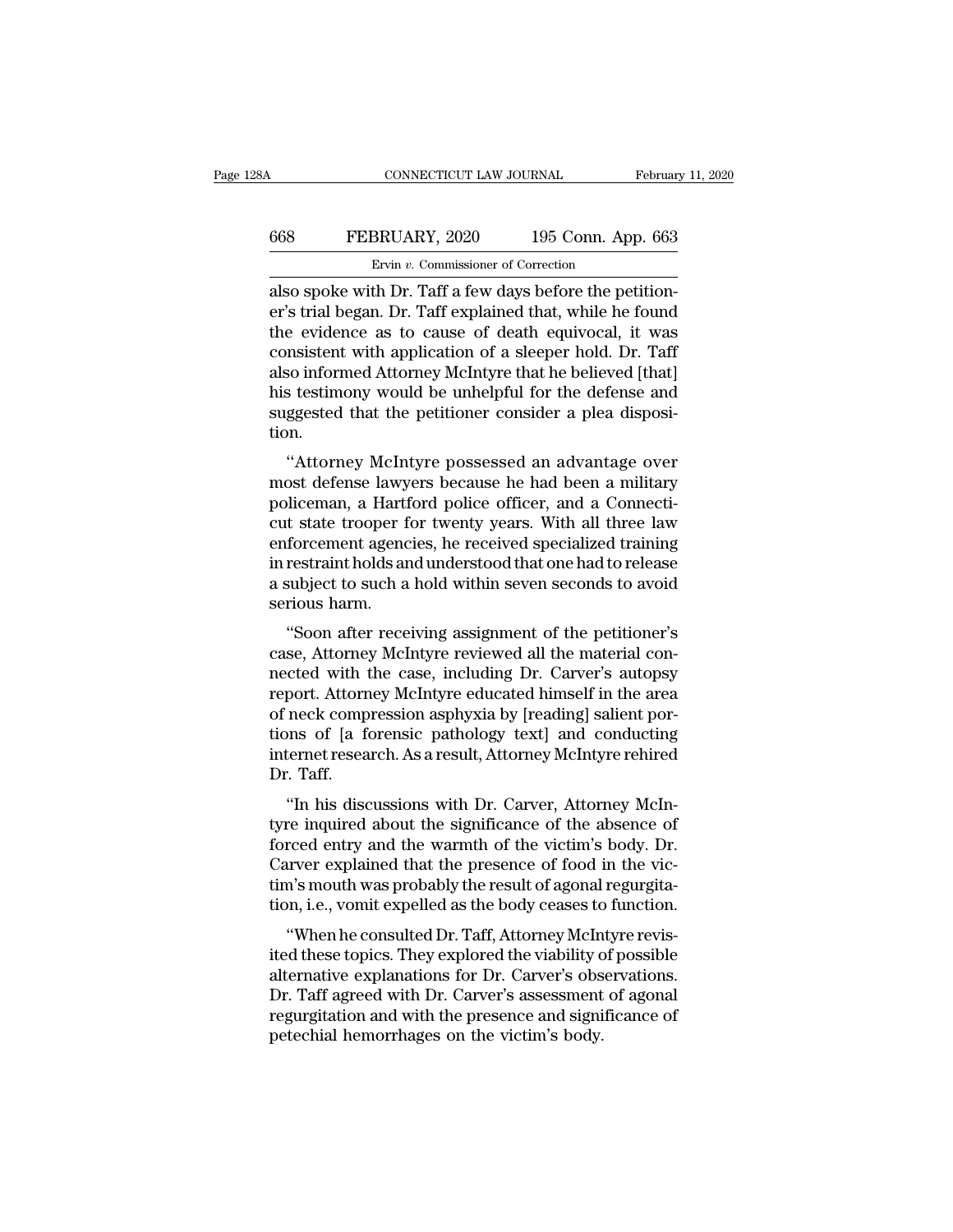### 11, 2020 CONNECTICUT LAW JOURNAL Page 129A<br>195 Conn. App. 663 FEBRUARY, 2020 669<br>Ervin v. Commissioner of Correction Ervin *v.* Commissioner of Correction

The Page 1294<br>
The Connecticut Connection<br>
So Connection<br>
The Connection<br>
The Connection<br>
Conferred with Dr. Taff on<br>
Consider the petition of Correction<br>
Consider Walletter also conferred with Dr. Taff on<br>
The Consider of 195 Conn. App. 663 FEBRUARY, 2020 669<br>Ervin v. Commissioner of Correction<br>"Attorney McIntyre also conferred with Dr. Taff on<br>occasion during the petitioner's criminal trial. Attorney<br>McIntyre was impressed by Dr. Taff's ab 195 Conn. App. 663 FEBRUARY, 2020 669<br>
Ervin v. Commissioner of Correction<br>
"Attorney McIntyre also conferred with Dr. Taff on<br>
occasion during the petitioner's criminal trial. Attorney<br>
McIntyre was impressed by Dr. Taff 195 Conn. App. 663 FEBRUARY, 2020 669<br>
Ervin v. Commissioner of Correction<br>
"Attorney McIntyre also conferred with Dr. Taff on<br>
occasion during the petitioner's criminal trial. Attorney<br>
McIntyre was impressed by Dr. Taff' Ervis Pressure Pressure Contention, 2012<br>
Ervis v. Commissioner of Correction<br>
"Attorney McIntyre also conferred with Dr. Taff on<br>
occasion during the petitioner's criminal trial. Attorney<br>
McIntyre was impressed by Dr. Ta Ervin v. Commissioner of Correction<br>
"Attorney McIntyre also conferred with Dr. Taff on<br>
occasion during the petitioner's criminal trial. Attorney<br>
McIntyre was impressed by Dr. Taff's abilities and con-<br>
sidered his opin "Attorney McIntyre also conferred with Dr. Taff on<br>occasion during the petitioner's criminal trial. Attorney<br>McIntyre was impressed by Dr. Taff's abilities and con-<br>sidered his opinions and advice to be very competent,<br>dir occasion during the petitioner's criminal trial. Attorney<br>McIntyre was impressed by Dr. Taff's abilities and considered his opinions and advice to be very competent,<br>direct, and useful. Attorney McIntyre has retained Dr.<br>T McIntyre was impressed by Dr. Taff's abilities and considered his opinions and advice to be very competent,<br>direct, and useful. Attorney McIntyre has retained Dr.<br>Taff on other cases since the petitioner's trial. Dr. Taff<br> sidered his opinions and advice to be very competent,<br>direct, and useful. Attorney McIntyre has retained Dr.<br>Taff on other cases since the petitioner's trial. Dr. Taff<br>suggested to Attorney McIntyre several areas for cross direct, and useful. Attorney McIntyre has retained Dr.<br>Taff on other cases since the petitioner's trial. Dr. Taff<br>suggested to Attorney McIntyre several areas for cross-<br>examination of Dr. Carver, which information Attorne Taff on other cases since the petitioner's trial. Dr. Taff<br>suggested to Attorney McIntyre several areas for cross-<br>examination of Dr. Carver, which information Attorney<br>McIntyre explored in the examination, including the<br>f suggested to Attorney McIntyre several areas for cross-<br>examination of Dr. Carver, which information Attorney<br>McIntyre explored in the examination, including the<br>fact that female tissue will often display injury when<br>subje examination of Dr. Carver, which information Attorney<br>McIntyre explored in the examination, including the<br>fact that female tissue will often display injury when<br>subjected to less force than needed to produce that<br>effect in McIntyre explored in the examination, including the fact that female tissue will often display injury when subjected to less force than needed to produce that effect in males, that the injuries that Dr. Carver detected wer fact that female tissue will often display injury when<br>subjected to less force than needed to produce that<br>effect in males, that the injuries that Dr. Carver detected<br>were very subtle, that these injuries are not diagnosti Expected to rests rorted than riceated to protated that<br>fect in males, that the injuries that Dr. Carver detected<br>ere very subtle, that these injuries are not diagnostic<br>r neck compression, that Dr. Carver never examined<br>e creedin mates, and the highles did D1, calver detected<br>were very subtle, that these injuries are not diagnostic<br>for neck compression, that Dr. Carver never examined<br>the victim's soft tissue microscopically, and that vigor-

were very staste, that these hydrics are not diagnostic<br>for neck compression, that Dr. Carver never examined<br>the victim's soft tissue microscopically, and that vigor-<br>ous CPR can, itself, cause petechial hemorrhaging."<br>On reflexance compression, and Dr. carver never examined<br>the victim's soft tissue microscopically, and that vigor-<br>ous CPR can, itself, cause petechial hemorrhaging."<br>On the basis of the foregoing factual findings and<br>credibi ous CPR can, itself, cause petechial hemorrhaging."<br>
On the basis of the foregoing factual findings and<br>
credibility determinations, the habeas court, in<br>
addressing the petitioner's ineffective assistance claim<br>
regarding of Dr. Cali, ison, calso peccentra inchormaging.<br>
On the basis of the foregoing factual findings and<br>
credibility determinations, the habeas court, in<br>
addressing the petitioner's ineffective assistance claim<br>
regarding th On the basis of the foregoing factual findings and<br>credibility determinations, the habeas court, in<br>addressing the petitioner's ineffective assistance claim<br>regarding the failure to call an expert pathologist, stated<br>that credibility determinations, the habeas court, in<br>addressing the petitioner's ineffective assistance claim<br>regarding the failure to call an expert pathologist, stated<br>that trial counsel "was entitled to rely on the opinion<br> addressing the petitioner's ineffective assistance claim<br>regarding the failure to call an expert pathologist, stated<br>that trial counsel "was entitled to rely on the opinion<br>of Dr. Taff because that reliance was reasonable" regarding the failure to call an expert pathologist, stated<br>that trial counsel "was entitled to rely on the opinion<br>of Dr. Taff because that reliance was reasonable" and<br>cited to Dr. Taff's credentials. The court further s that trial counsel "was entitled to rely on the opinion<br>of Dr. Taff because that reliance was reasonable" and<br>cited to Dr. Taff's credentials. The court further stated<br>that even if counsel had presented "expert testimony<br> of Dr. Taff because that reliance was reasonable" and<br>cited to Dr. Taff's credentials. The court further stated<br>that even if counsel had presented "expert testimony<br> $\dots$  the jury would still have had the opportunity to<br>as cited to Dr. Taff's credentials. The court further stated<br>that even if counsel had presented "expert testimony<br>... the jury would still have had the opportunity to<br>assess whether the other evidence in the case ... sup-<br>po that even if counsel had presented "expert testimony<br>  $\dots$  the jury would still have had the opportunity to<br>
assess whether the other evidence in the case  $\dots$  sup-<br>
ported the opinion of the chief medical examiner  $\dots$ <br> . . . the jury would still have had the opportunity to assess whether the other evidence in the case . . . supported the opinion of the chief medical examiner . . . . . [I]mportantly, the petitioner grossly downplays the assess whether the other evidence in the case  $\ldots$  supported the opinion of the chief medical examiner  $\ldots$ .<br>
[I]mportantly, the petitioner grossly downplays the dev-<br>
astating evidence [introduced at trial]." The court ported the opinion of the chief medical examiner . . . .<br>[I]mportantly, the petitioner grossly downplays the dev-<br>astating evidence [introduced at trial]." The court sum-<br>marized such "devastating evidence" as follows: "[E [I]mportantly, the petitioner grossly downplays the dev-<br>astating evidence [introduced at trial]." The court sum-<br>marized such "devastating evidence" as follows: "[E]vi-<br>dence of the petitioner's intense desire to remove t astating evidence [introduced at trial]." The court sum-<br>marized such "devastating evidence" as follows: "[E]vi-<br>dence of the petitioner's intense desire to remove the<br>victim from his life, his wish to make [Dee Anne]<br>Cham marized such "devastating evidence" as follows: "[E]vidence of the petitioner's intense desire to remove the victim from his life, his wish to make [Dee Anne] Champlin the 'next mother' of his children, his ability to exec dence of the petitioner's intense desire to remove the victim from his life, his wish to make [Dee Anne] Champlin the 'next mother' of his children, his ability to execute the sleeper hold, and his peculiarly deceitful and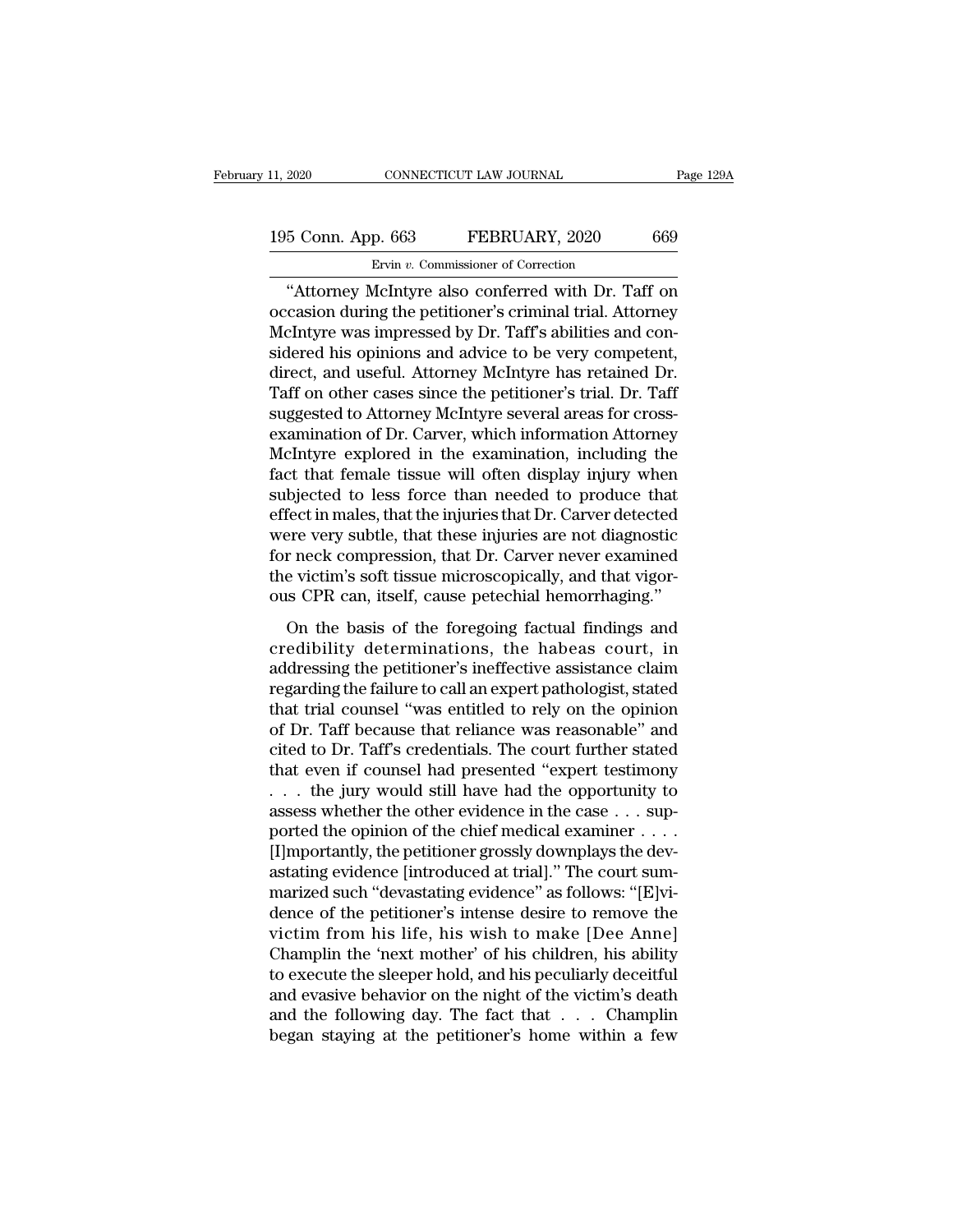### CONNECTICUT LAW JOURNAL February 11, 2020<br>
670 FEBRUARY, 2020 195 Conn. App. 663<br>
Ervin v. Commissioner of Correction ERUARY, 2020<br>Ervin *v.* Commissioner of Correction<br>Zictim's death belies the netitioner's

CONNECTICUT LAW JOURNAL Februar<br>
Februar<br>
EFERUARY, 2020 195 Conn. App. 663<br>
Ervin v. Commissioner of Correction<br>
Weeks of the victim's death belies the petitioner's state-<br>
ments to [the] police that he never intended to FEBRUARY, 2020 195 Conn. App. 663<br>
Ervin v. Commissioner of Correction<br>
weeks of the victim's death belies the petitioner's state-<br>
ments to [the] police that he never intended to live<br>
with Champlin."2  $\begin{array}{ll} \text{670} & \text{FEBRUARY}, \ \text{Ewin } v. \text{ Com} \ \text{weeks of the victim's de} \ \text{ments to [the] police} \ \text{with } \text{Champling.} \text{''2} \ \text{In addressing the pet} \end{array}$  $\frac{1}{100}$  BEBRUARY, 2020 195 Conn. App. 663<br>Ervin v. Commissioner of Correction<br>Deeks of the victim's death belies the petitioner's state-<br>ents to [the] police that he never intended to live<br>th Champlin."<sup>2</sup><br>In addressi

**Ervin v. Commissioner of Correction**<br>
weeks of the victim's death belies the petitioner's state-<br>
ments to [the] police that he never intended to live<br>
with Champlin."<sup>2</sup><br>
In addressing the petitioner's claim that counse ments to [the] police that he never intended to live<br>with Champlin."2<br>In addressing the petitioner's claim that counsel pre-<br>sented inadequate argument on the motion for a judg-<br>ment of acquittal, the habeas court conclude weeks of the victim's death belies the petitioner's state-<br>ments to [the] police that he never intended to live<br>with Champlin."<sup>2</sup><br>In addressing the petitioner's claim that counsel pre-<br>sented inadequate argument on the mo ments to [the] police that he never intended to live<br>with Champlin."<sup>2</sup><br>In addressing the petitioner's claim that counsel pre-<br>sented inadequate argument on the motion for a judg-<br>ment of acquittal, the habeas court conclu with Champlin."<sup>2</sup><br>In addressing the petitioner's claim that counsel pre-<br>sented inadequate argument on the motion for a judg-<br>ment of acquittal, the habeas court concluded that the<br>state had presented sufficient evidence, In addressing the petitioner's claim that counsel pre-<br>sented inadequate argument on the motion for a judg-<br>ment of acquittal, the habeas court concluded that the<br>state had presented sufficient evidence, apart from Dr.<br>Car sented inadequate argument on the motion for a jument of acquittal, the habeas court concluded that state had presented sufficient evidence, apart from Carver's expert opinion as to the cause of the vict death, to establis ent of acquittal, the habeas court concluded that the<br>ate had presented sufficient evidence, apart from Dr.<br>arver's expert opinion as to the cause of the victim's<br>ath, to establish that the petitioner had caused her<br>ath wh state had presented sufficient evidence, apart from Dr.<br>Carver's expert opinion as to the cause of the victim's<br>death, to establish that the petitioner had caused her<br>death while acting with the intent to kill. It summariz

Carver's expert opinion as to the cause of the victim's<br>death, to establish that the petitioner had caused her<br>death while acting with the intent to kill. It summarized<br>such evidence, more particularly, as follows:<br>"As to death, to establish that the petitioner had caused her<br>death while acting with the intent to kill. It summarized<br>such evidence, more particularly, as follows:<br>"As to the identity of the perpetrator, the crime scene<br>contain death while acting with the intent to kill. It sums<br>such evidence, more particularly, as follows:<br>"As to the identity of the perpetrator, the crim<br>contained no evidence of forced entry or sig<br>struggle. The petitioner had l "As to the identity of the perpetrator, the crime scene<br>
"As to the identity of the perpetrator, the crime scene<br>
ntained no evidence of forced entry or signs of a<br>
uggle. The petitioner had locked the door to the home<br>
ne "As to the identity of the perpetrator, the crime scene<br>contained no evidence of forced entry or signs of a<br>struggle. The petitioner had locked the door to the home<br>when he left for the marina and needed to unlock the<br>door

contained no evidence of forced entry or signs of a<br>struggle. The petitioner had locked the door to the home<br>when he left for the marina and needed to unlock the<br>door when he returned with Hancin. . . .<br>"[As to the petitio struggle. The petitioner had locked the door to the home<br>when he left for the marina and needed to unlock the<br>door when he returned with Hancin. . . .<br>"[As to the petitioner's alleged intent to kill, the] jury<br>could have when he left for the marina and needed to unlock the<br>door when he returned with Hancin. . . .<br>"[As to the petitioner's alleged intent to kill, the] jury<br>could have determined that the petitioner engaged in<br>several peculia door when he returned with Hancin. . . .<br>
"[As to the petitioner's alleged intent to kill, the] jury<br>
could have determined that the petitioner engaged in<br>
several peculiar actions the evening of [the victim's]<br>
demise an "[As to the petitioner's alleged intent to kill, the] jury<br>could have determined that the petitioner engaged in<br>several peculiar actions the evening of [the victim's]<br>demise and the following day that comprised indicia of could have determined that the petitioner engaged in<br>several peculiar actions the evening of [the victim's]<br>demise and the following day that comprised indicia of<br>guilt. He was supposed to join [Champlin] at her home<br>aroun several peculiar actions the evening of [the victim's]<br>demise and the following day that comprised indicia of<br>guilt. He was supposed to join [Champlin] at her home<br>around 6:30 p.m., and reiterated his intent to do so,<br>whil demise and the following day that comprised indicia of<br>guilt. He was supposed to join [Champlin] at her home<br>around 6:30 p.m., and reiterated his intent to do so,<br>while simultaneously arranging to meet with Hancin at<br>5:30 guilt. He was supposed to join [Champlin] at her home<br>around 6:30 p.m., and reiterated his intent to do so,<br>while simultaneously arranging to meet with Hancin at<br>5:30 p.m., to fish at the marina. When he finally arrived<br>at around 6:30 p.m., and reiterated his intent to do so,<br>while simultaneously arranging to meet with Hancin at<br>5:30 p.m., to fish at the marina. When he finally arrived<br>at the marina, at  $9:30$  p.m., he had no fishing gear. while simultaneously arranging to meet with Hancin at 5:30 p.m., to fish at the marina. When he finally arrived<br>at the marina, at 9:30 p.m., he had no fishing gear. The<br>petitioner then proceeded to badger Hancin to go to<br>t 5:30 p.m., to fish at the marina. When he finally arrived<br>at the marina, at  $9:30$  p.m., he had no fishing gear. The<br>petitioner then proceeded to badger Hancin to go to<br>the petitioner's house to practice shooting darts, d at the marina, at 9:30 p.m., he l<br>petitioner then proceeded to l<br>the petitioner's house to practic<br>Hancin's vocal and obvious<br>because he needed to return to<br>petitioner's agitated insistence<br>the petitioner's demands.<br>"The p titioner then proceeded to badger Hancin to go to<br>
e petitioner's house to practice shooting darts, despite<br>
uncin's vocal and obvious disinclination to do so<br>
cause he needed to return to his home by 11 p.m. The<br>
titioner the petitioner's house to practice shooting darts, despite<br>Hancin's vocal and obvious disinclination to do so<br>because he needed to return to his home by 11 p.m. The<br>petitioner's agitated insistence led Hancin to accede to<br>

Hancin's vocal and obvious disinclination to do so<br>because he needed to return to his home by 11 p.m. The<br>petitioner's agitated insistence led Hancin to accede to<br>the petitioner's demands.<br>"The petitioner's management of t because he needed to return to his home by 11 p.m. The<br>petitioner's agitated insistence led Hancin to accede to<br>the petitioner's demands.<br>"The petitioner then drives home, followed by Han-<br>cin, in an inordinately slow fash petitioner's agitated insistence led Hancin to accede to<br>the petitioner's demands.<br>"The petitioner then drives home, followed by Han-<br>cin, in an inordinately slow fashion. They enter the<br>petitioner's house, and Hancin sits cin, in an inordinately slow fashion. They enter the petitioner's house, and Hancin sits in the living room preparing his three darts for throwing, which preparation takes approximately one minute per dart. Through- $\frac{2}{$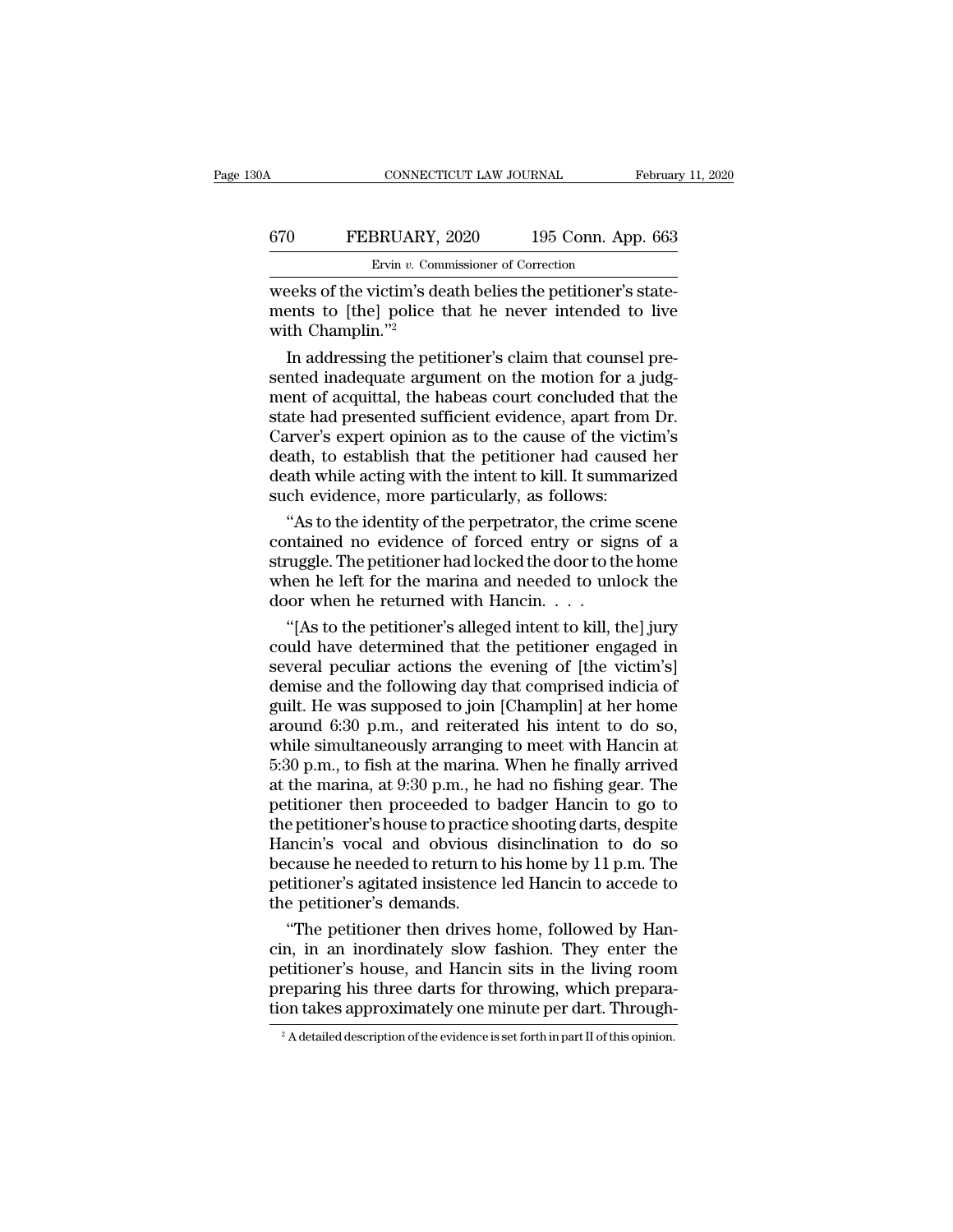### 11, 2020 CONNECTICUT LAW JOURNAL Page 131A<br>195 Conn. App. 663 FEBRUARY, 2020 671<br>Ervin v. Commissioner of Correction EXECTICUT LAW JOURNAL<br>
P. 663 FEBRUARY, 2020<br>
Ervin *v.* Commissioner of Correction<br>
the petitioner was in the kitchen v

THE 11, 2020 CONNECTICUT LAW JOURNAL Page 131A<br>
195 Conn. App. 663 FEBRUARY, 2020 671<br>
Ervin v. Commissioner of Correction<br>
out this time, the petitioner was in the kitchen, where<br>
[the] unconscious and nonresponsive [vict 195 Conn. App. 663 FEBRUARY, 2020 671<br>
Ervin v. Commissioner of Correction<br>
out this time, the petitioner was in the kitchen, where<br>
[the] unconscious and nonresponsive [victim] lay<br>
sprawled on the floor. Hancin thought 195 Conn. App. 663 FEBRUARY, 2020 671<br>Ervin v. Commissioner of Correction<br>out this time, the petitioner was in the kitchen, where<br>[the] unconscious and nonresponsive [victim] lay<br>sprawled on the floor. Hancin thought it s 195 Conn. App. 663 FEBRUARY, 2020 671<br>Ervin v. Commissioner of Correction<br>out this time, the petitioner was in the kitchen, where<br>[the] unconscious and nonresponsive [victim] lay<br>sprawled on the floor. Hancin thought it s  $\begin{array}{c}\n\hline\n\text{Evin } v. \text{ Commission} \\
\hline\n\text{Evin } v. \text{ Commission} \\
\hline\n\text{Out this time, the pertinent value of the function } v \text{ (the) unconsicious and non-sprawled on the floor.} \\
\hline\n\text{Hanc} \\
\hline\n\text{Hence } v \text{ is the number of times in the interval } v \text{ (in the interval of the interval } v \text{), where } v \text{ is the number of times in the interval } v \text{ and } v \text{ is the number of times in the interval } v \text{ and } v \text{ is the number of times in the interval } v \text{ and } v \text{ is the number of times in the interval } v \text{ and } v \text{ is the number$ It this time, the petitioner was in the kitchen, where<br>
the purconscious and nonresponsive [victim] lay<br>
rawled on the floor. Hancin thought it strange that<br>
e petitioner took minutes, rather than seconds, to<br>
mmon his ass out this time, the petitioner was in the kitchen, where<br>[the] unconscious and nonresponsive [victim] lay<br>sprawled on the floor. Hancin thought it strange that<br>the petitioner took minutes, rather than seconds, to<br>summon his

[the] unconscious and nonresponsive [victim] lay<br>sprawled on the floor. Hancin thought it strange that<br>the petitioner took minutes, rather than seconds, to<br>summon his assistance.<br>"Upon seeing the victim on the floor, Hanci sprawled on the floor. Hancin thought it strange that<br>the petitioner took minutes, rather than seconds, to<br>summon his assistance.<br>"Upon seeing the victim on the floor, Hancin urged<br>the petitioner to call 911 several times, the petitioner took minutes, rather than seconds, to<br>summon his assistance.<br>"Upon seeing the victim on the floor, Hancin urged<br>the petitioner to call 911 several times, but each time<br>the petitioner failed to do so. Hancin summon his assistance.<br>
"Upon seeing the victim on the floor, Hancin urged<br>
the petitioner to call 911 several times, but each time<br>
the petitioner failed to do so. Hancin ended up using<br>
the petitioner's house phone to ca "Upon seeing the victim on the floor, Hancin urged<br>the petitioner to call 911 several times, but each time<br>the petitioner failed to do so. Hancin ended up using<br>the petitioner's house phone to call 911. When Hancin<br>asked t the petitioner to call 911 several times, but each time<br>the petitioner failed to do so. Hancin ended up using<br>the petitioner's house phone to call 911. When Hancin<br>asked the petitioner for the address, again the petitioner the petitioner failed to do so. Hancin ended up using<br>the petitioner's house phone to call 911. When Hancin<br>asked the petitioner for the address, again the petitioner<br>appeared to stall. When Hancin attempted to revive the<br> the petitioner's house phone to call 911. When Hancin<br>asked the petitioner for the address, again the petitioner<br>appeared to stall. When Hancin attempted to revive the<br>victim, the petitioner pushed him away and took over<br>a asked the petitioner for the address, again the petitioner<br>appeared to stall. When Hancin attempted to revive the<br>victim, the petitioner pushed him away and took over<br>and immediately stuck his fingers into the victim's<br>mou appeared to stall. When Hancin attempted to revive the victim, the petitioner pushed him away and took over and immediately stuck his fingers into the victim's mouth and extracted a large quantity of food. The jury could r victim, the petitioner pushed h<br>and immediately stuck his film<br>outh and extracted a large qu<br>could reasonably infer that the<br>in procuring Hancin's presenc<br>the scene for when the petitio<br>cover [the victim's] body.<br>"Also, th The mind and extracted a large quantity of food. The jury<br>
uld reasonably infer that the petitioner had engaged<br>
procuring Hancin's presence at the house to stage<br>
e scene for when the petitioner first seemed to dis-<br>
were mouth and extracted a large quantity of food. The jury<br>could reasonably infer that the petitioner had engaged<br>in procuring Hancin's presence at the house to stage<br>the scene for when the petitioner first seemed to dis-<br>cove

resonably mer that the petitioner had engaged<br>in procuring Hancin's presence at the house to stage<br>the scene for when the petitioner first seemed to dis-<br>cover [the victim's] body.<br>"Also, the petitioner lied to the police In procuring Hancin's presence at the nouse to stage<br>the scene for when the petitioner first seemed to dis-<br>cover [the victim's] body.<br>"Also, the petitioner lied to the police about several<br>matters when the police intervi the scene for when the pethtoner first seemed to discover [the victim's] body.<br>
"Also, the petitioner lied to the police about several<br>
matters when the police interviewed him the next day.<br>
He denied ever having plans to cover [the victim s] body.<br>
"Also, the petitioner lied to the police about several<br>
matters when the police interviewed him the next day.<br>
He denied ever having plans to meet with  $\ldots$  Champ-<br>
lin the evening before. He "Also, the petitioner lied to the police about several<br>matters when the police interviewed him the next day.<br>He denied ever having plans to meet with  $\dots$  Champ-<br>lin the evening before. He stated [that] his marriage<br>was ' matters when the police interviewed him the next day.<br>He denied ever having plans to meet with  $\ldots$  Champlin the evening before. He stated [that] his marriage was 'very good' and that he and [the victim] 'got along great He denied ever having plans to meet with . . . Champlin the evening before. He stated [that] his marriage was 'very good' and that he and [the victim] 'got along great.' He claimed that he asked Hancin to call  $911$  and t lin the evening before. He stated [that] his marriage was 'very good' and that he and [the victim] 'got along great.' He claimed that he asked Hancin to call 911 and that he was the first person to initiate CPR. He acknowl was 'very good' and that he and [the victim] 'got along<br>great.' He claimed that he asked Hancin to call 911<br>and that he was the first person to initiate CPR. He<br>acknowledged having had an affair but one that only<br>lasted a great.' He claimed that<br>and that he was the firs<br>acknowledged having ha<br>lasted a couple of month<br>earlier. He claimed that l<br>Champlin and had merely<br>her new apartment.<br>"The jury also heard It also having had an affair but one that only<br>sted a couple of months and had ended about a year<br>rlier. He claimed that he never intended to live with<br>amplin and had merely agreed to help her move into<br>r new apartment.<br>"T acknowledged naving nad an arriar but one that only<br>lasted a couple of months and had ended about a year<br>earlier. He claimed that he never intended to live with<br>Champlin and had merely agreed to help her move into<br>her new

rearlier. He claimed that he never intended to live with<br>Champlin and had merely agreed to help her move into<br>her new apartment.<br>"The jury also heard evidence from multiple wit-<br>nesses that his relationship with Champlin h earner. He claimed that he never intended to live with<br>Champlin and had merely agreed to help her move into<br>her new apartment.<br>"The jury also heard evidence from multiple wit-<br>nesses that his relationship with Champlin had Champin and nad merely agreed to help her move into<br>her new apartment.<br>"The jury also heard evidence from multiple wit-<br>nesses that his relationship with Champlin had never<br>ceased; that he was supposed to meet with her on ner new apartment.<br>
"The jury also heard evidence from multiple wit-<br>
nesses that his relationship with Champlin had never<br>
ceased; that he was supposed to meet with her on the<br>
evening of [the victim's] death; that Champl "The jury also heard evidence from multiple witnesses that his relationship with Champlin had never ceased; that he was supposed to meet with her on the evening of [the victim's] death; that Champlin had been pressuring hi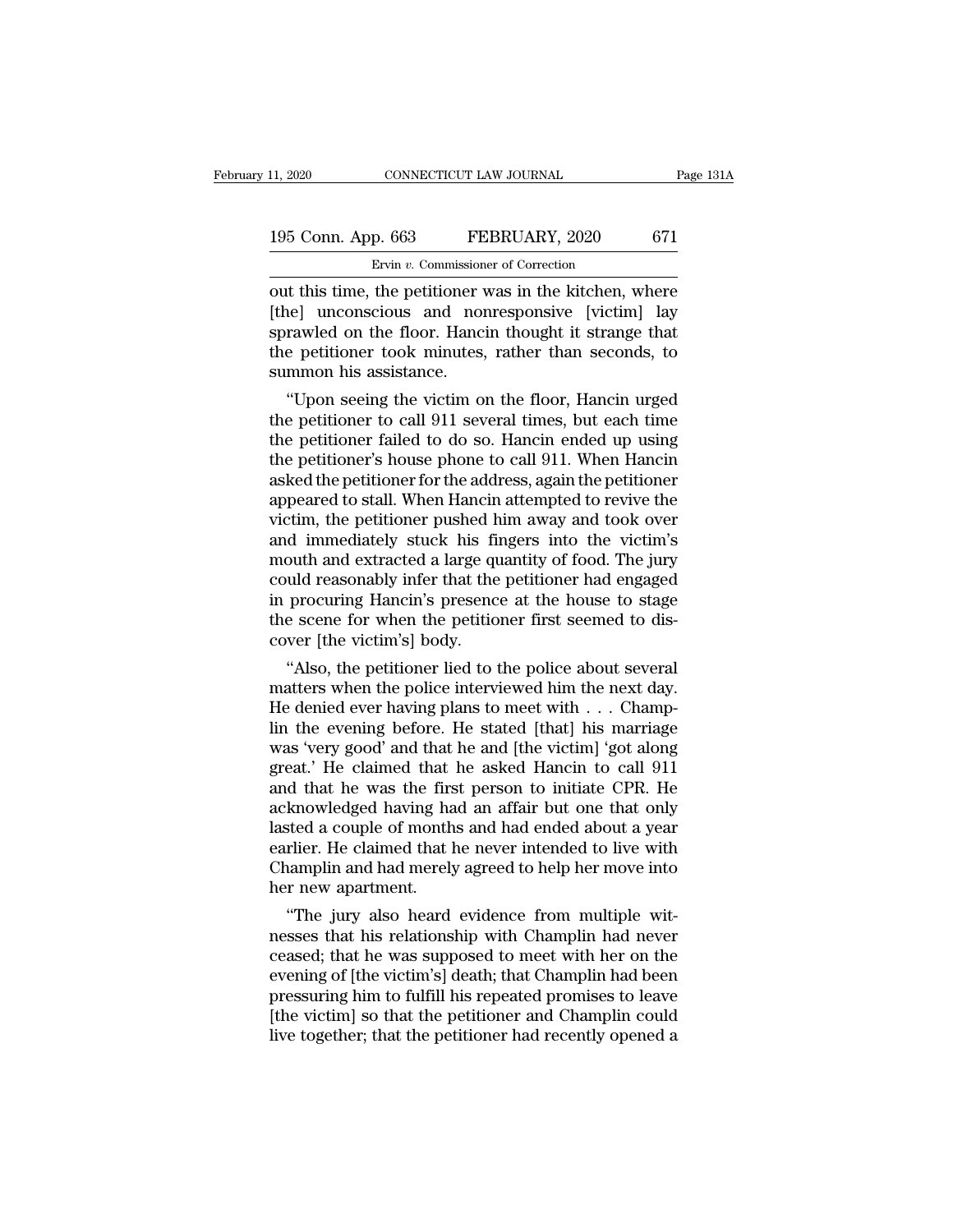### CONNECTICUT LAW JOURNAL February 11, 2020<br>672 FEBRUARY, 2020 195 Conn. App. 663<br>Ervin v. Commissioner of Correction ERUARY, 2020<br>Ervin *v.* Commissioner of Correction<br>Ervin *v.* Commissioner of Correction<br>Paccount and savings account

CONNECTICUT LAW JOURNAL February 11, 2020<br>
FEBRUARY, 2020 195 Conn. App. 663<br>
Ervin v. Commissioner of Correction<br>
joint checking account and savings account with<br>
Champlin; that he and Champlin applied for rental of FEBRUARY, 2020 195 Conn. App. 663<br>
Ervin v. Commissioner of Correction<br>
joint checking account and savings account with<br>
Champlin; that he and Champlin applied for rental of<br>
an apartment together; that he and Champlin we EVARY, 2020 195 Conn. App. 663<br>
Evin v. Commissioner of Correction<br>
joint checking account and savings account with<br>
Champlin; that he and Champlin applied for rental of<br>
an apartment together; that he and Champlin were<br> FEBRUARY, 2020 195 Conn. App. 663<br>
Ervin v. Commissioner of Correction<br>
joint checking account and savings account with<br>
Champlin; that he and Champlin applied for rental of<br>
an apartment together; that he and Champlin we Ervin v. Commissioner of Correction<br>
joint checking account and savings account with<br>
Champlin; that he and Champlin applied for rental of<br>
an apartment together; that he and Champlin were<br>
scheduled to move to that apart Ervin v. Commissioner of Correction<br>
joint checking account and savings account with<br>
Champlin; that he and Champlin applied for rental of<br>
an apartment together; that he and Champlin were<br>
scheduled to move to that apart joint checking account and savings account with<br>Champlin; that he and Champlin applied for rental of<br>an apartment together; that he and Champlin were<br>scheduled to move to that apartment two days after<br>[the victim's] death; Champlin; that he and Champlin applied for rental of<br>an apartment together; that he and Champlin were<br>scheduled to move to that apartment two days after<br>[the victim's] death; and that the apartment was chosen<br>because it wa an apartment together; that he and Champlin were<br>scheduled to move to that apartment two days after<br>[the victim's] death; and that the apartment was chosen<br>because it was large enough to accommodate the peti-<br>tioner's two scheduled to move to that apartment two days after<br>[the victim's] death; and that the apartment was chosen<br>because it was large enough to accommodate the peti-<br>tioner's two children. Most significantly, the petitioner<br>had cause it was large enough to accommodate the peti-<br>cause it was large enough to accommodate the peti-<br>pher's two children. Most significantly, the petitioner<br>d made statements to Hancin that he intended to<br>re with Champlin because it was harge enough to accommodate are pear-<br>tioner's two children. Most significantly, the petitioner<br>had made statements to Hancin that he intended to<br>live with Champlin, who would be his children's next<br>mother,

in a made statements to Hancin that he intended to live with Champlin, who would be his children's next mother, and that he had to get rid of [the victim]."<br>On the basis of that evidence, the habeas court concluded that "t here with Champlin, who would be his children's next<br>mother, and that he had to get rid of [the victim]."<br>On the basis of that evidence, the habeas court con-<br>cluded that "the jury had before it abundant evidence,<br>in *con* resulted from the basis of that evidence, the habeas court concluded that "the jury had before it abundant evidence, in *conjunction* with Dr. Carver's testimony, to find, beyond a reasonable doubt, that the victim's death duced that the final of get that of the vielant,<br>cluded that "the jury had before it abundant evidence,<br>in *conjunction* with Dr. Carver's testimony, to find,<br>beyond a reasonable doubt, that the victim's death<br>resulted fro On the basis of that evidence, the habeas court con-<br>cluded that "the jury had before it abundant evidence,<br>in *conjunction* with Dr. Carver's testimony, to find,<br>beyond a reasonable doubt, that the victim's death<br>resulted cluded that "the jury had before it abundant evidence,<br>in *conjunction* with Dr. Carver's testimony, to find,<br>beyond a reasonable doubt, that the victim's death<br>resulted from the petitioner's intentional acts to pro-<br>duce in *conjunction* with Dr. Carver's testimony, to find,<br>beyond a reasonable doubt, that the victim's death<br>resulted from the petitioner's intentional acts to pro-<br>duce that outcome." (Emphasis in original.) It therefore<br>den beyond a reasonable doubt, that the victim's death<br>resulted from the petitioner's intentional acts to pro-<br>duce that outcome." (Emphasis in original.) It therefore<br>denied the petitioner's amended petition for a writ of<br>hab resulted from the petitioner's<br>duce that outcome." (Emphasis<br>denied the petitioner's amende<br>habeas corpus. The petitioner t<br>certification to appeal, which w<br>followed. Additional facts and<br>be set forth as necessary.<br>On appe nied the petitioner's amended petition for a writ of<br>beas corpus. The petitioner timely filed a petition for<br>rtification to appeal, which was granted. This appeal<br>llowed. Additional facts and procedural history will<br>set fo defined are peratoricly a antended peratori for a wife or<br>habeas corpus. The petitioner timely filed a petition for<br>certification to appeal, which was granted. This appeal<br>followed. Additional facts and procedural history

has explored anticly mediate a performance certification to appeal, which was granted. This appeal followed. Additional facts and procedural history will be set forth as necessary.<br>On appeal, the petitioner claims that the deficient either in failing to present experiments of the series of the series of the series of the procedural history will<br>be set forth as necessary.<br>On appeal, the petitioner claims that the habeas court<br>erred in determi from an independent pathologist to rebut the medical<br>example set forth as necessary.<br>On appeal, the petitioner claims that the habeas court<br>erred in determining that he had failed to prove that<br>his trial counsel's performa be set form as necessary.<br>
On appeal, the petitioner claims that the habeas court<br>
erred in determining that he had failed to prove that<br>
his trial counsel's performance was constitutionally<br>
deficient either in failing to On appeal, the petitioner claims that the habeas court<br>erred in determining that he had failed to prove that<br>his trial counsel's performance was constitutionally<br>deficient either in failing to present expert testimony<br>from erred in determining that he had failed to prove that<br>his trial counsel's performance was constitutionally<br>deficient either in failing to present expert testimony<br>from an independent pathologist to rebut the medical<br>examin disagree. Freech classed in family to present clipctrices.<br>
In an independent pathologist to rebut the medical<br>
aminer's testimony as to the cause of the victim's<br>
ath or in presenting an inadequate argument in sup-<br>
part of his mot From an independent particlogist to restand are interacted<br>examiner's testimony as to the cause of the victim's<br>death or in presenting an inadequate argument in sup-<br>port of his motion for a judgment of acquittal. We<br>disag

the substantial is determined and independent of the victorial<br>death or in presenting an inadequate argument in sup-<br>port of his motion for a judgment of acquittal. We<br>disagree.<br>We begin our review of the habeas court's ru ing the metallic metallic metallic metallic metallic metallic metallic disagree.<br>
We begin our review of the habeas court's rulings by<br>
setting forth the standard of review applicable to and<br>
the substantive law governing fort of the modern for a jaagnent of acquitation. We disagree.<br>We begin our review of the habeas court's rulings by<br>setting forth the standard of review applicable to and<br>the substantive law governing the petitioner's unde We begin our review of the habeas court's rulings by<br>setting forth the standard of review applicable to and<br>the substantive law governing the petitioner's underly-<br>ing claims. "The habeas court is afforded broad discre-<br>ti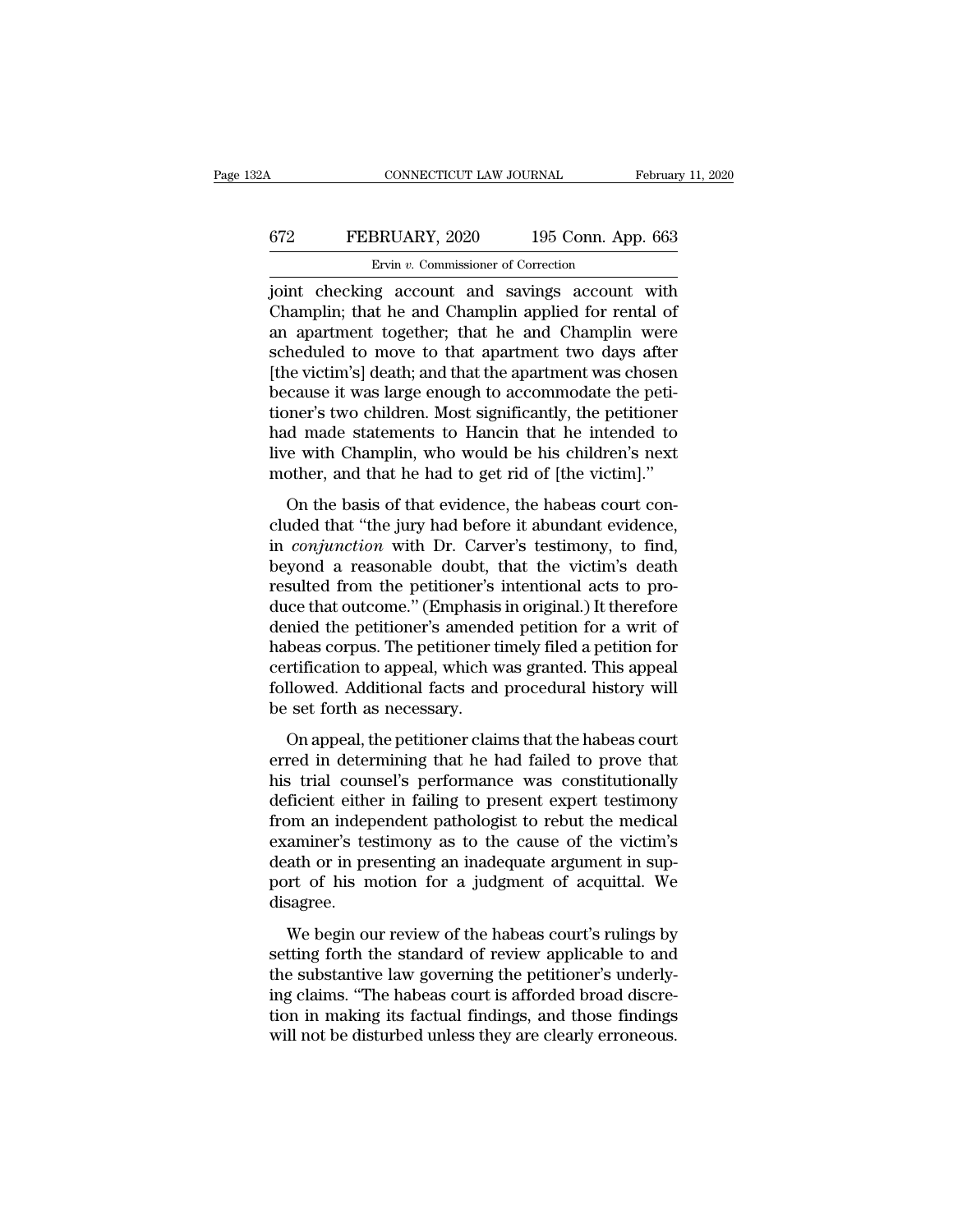### 11, 2020 CONNECTICUT LAW JOURNAL Page 133A<br>195 Conn. App. 663 FEBRUARY, 2020 673<br>Ervin v. Commissioner of Correction Ervin *v.* Commissioner of Correction

2020 CONNECTICUT LAW JOURNAL Page 13:<br>
195 Conn. App. 663 FEBRUARY, 2020 673<br>
Ervin v. Commissioner of Correction<br>
... Historical facts constitute a recital of external<br>
events and the credibility of their narrators.... 195 Conn. App. 663 FEBRUARY, 2020 673<br>
Ervin v. Commissioner of Correction<br>
... Historical facts constitute a recital of external<br>
events and the credibility of their narrators. ...<br>
Accordingly, [t]he habeas judge, as th 195 Conn. App. 663 FEBRUARY, 2020 673<br>
Frvin v. Commissioner of Correction<br>
... Historical facts constitute a recital of external<br>
events and the credibility of their narrators....<br>
Accordingly, [t]he habeas judge, as the 195 Conn. App. 663 FEBRUARY, 2020 673<br>Ervin v. Commissioner of Correction<br>
... Historical facts constitute a recital of external<br>
events and the credibility of their narrators....<br>
Accordingly, [t]he habeas judge, as the Ervin v. Commissioner of Correction<br>
Ervin v. Commissioner of Correction<br>
events and the credibility of their narrators. . . . .<br>
Accordingly, [t]he habeas judge, as the trier of facts, is<br>
the sole arbiter of the credibi Ervin v. Commissioner of Correction<br>
. . . Historical facts constitute a recital of external<br>
events and the credibility of their narrators. . . .<br>
Accordingly, [t]he habeas judge, as the trier of facts, is<br>
the sole arbi nent in this torical facts constitute a recital of external<br>events and the credibility of their narrators. . . .<br>Accordingly, [t]he habeas judge, as the trier of facts, is<br>the sole arbiter of the credibility of witnesses a events and the credibility of their narrators. . . . . Accordingly, [t]he habeas judge, as the trier of facts, is<br>the sole arbiter of the credibility of witnesses and the<br>weight to be given to their testimony. . . . The ap Accordin<br>the sole :<br>weight to<br>tion of th<br>nent legal<br>of law and<br>weight is Example arbiter of the credibility of witnesses and the eight to be given to their testimony. . . . The applicann of the habeas court's factual findings to the perti-<br>int legal standard, however, presents a mixed question weight to be given to their testimony. . . . The application of the habeas court's factual findings to the perti-<br>nent legal standard, however, presents a mixed question of law and fact, which is subject to plenary review

tion of the habeas court's factual findings to the perti-<br>nent legal standard, however, presents a mixed question<br>of law and fact, which is subject to plenary review.<br>...<br>"[I]t is well established that [a] criminal defend nent legal standard, however, presents a mixed question<br>of law and fact, which is subject to plenary review.<br>...<br>"[I]t is well established that [a] criminal defendant<br>is constitutionally entitled to adequate and effective<br> of law and fact, which is subject to plenary review.<br>
"[I]t is well established that [a] criminal defendant<br>
is constitutionally entitled to adequate and effective<br>
assistance of counsel at all critical stages of criminal<br> "[I]t is well established that [a] criminal defendant<br>is constitutionally entitled to adequate and effective<br>assistance of counsel at all critical stages of criminal<br>proceedings. *Strickland* v. *Washington*, [466 U.S. 66 "[I]t is well established that [a] criminal defendant<br>is constitutionally entitled to adequate and effective<br>assistance of counsel at all critical stages of criminal<br>proceedings. *Strickland* v. Washington, [466 U.S. 668, is constitutionally entitled to adequate and effective<br>assistance of counsel at all critical stages of criminal<br>proceedings. *Strickland* v. Washington, [466 U.S. 668,<br>686, 104 S. Ct. 2052, 80 L. Ed. 2d 674 (1984)]. This assistance of counsel at all critical stages of criminal<br>proceedings. *Strickland* v. *Washington*, [466 U.S. 668,<br>686, 104 S. Ct. 2052, 80 L. Ed. 2d 674 (1984)]. This right<br>arises under the sixth and fourteenth amendments proceedings. *Strickland* v. *Washington*, [466 U.S. 668, 686, 104 S. Ct. 2052, 80 L. Ed. 2d 674 (1984)]. This right arises under the sixth and fourteenth amendments to the United States constitution and article first, § 686, 104 S. Ct. 2052, 80 L. Ed. 2d 674 (1984)]. This right<br>arises under the sixth and fourteenth amendments to<br>the United States constitution and article first, § 8, of<br>the Connecticut constitution. . . . As enunciated in arises under the sixth and fourteenth amendments to<br>the United States constitution and article first, § 8, of<br>the Connecticut constitution. . . . As enunciated in<br>Strickland . . . this court has stated: It is axiomatic<br>th the United States constitution and article first, § 8, of<br>the Connecticut constitution. . . . As enunciated in<br>Strickland . . . this court has stated: It is axiomatic<br>that the right to counsel is the right to the effectiv the Connecticut constitution. . . . . As enunciated in  $Strickland \ldots$  this court has stated: It is axiomatic that the right to counsel is the right to the effective assistance of counsel . . . A claim of ineffective assistance Strickland . . . this court has stated: It is axiomatic<br>that the right to counsel is the right to the effective<br>assistance of counsel . . . . A claim of ineffective assis-<br>tance of counsel consists of two components: a pe that the right to counsel is the right to the effective<br>assistance of counsel. . . . A claim of ineffective assis-<br>tance of counsel consists of two components: a perfor-<br>mance prong and a prejudice prong. To satisfy the p assistance of counsel.  $\ldots$  A claim of ineffective assistance of counsel consists of two components: a performance prong and a prejudice prong. To satisfy the performance prong  $\ldots$  the petitioner must demonstrate that tance of counsel consists of two components: a performance prong and a prejudice prong. To satisfy the performance prong  $\ldots$  the petitioner must demonstrate that his attorney's representation was not reasonably competen mance prong and a prejudice prong. To satisfy the performance prong  $\ldots$  the petitioner must demonstrate that his attorney's representation was not reasonably competent or within the range of competence displayed by lawy formance prong  $\ldots$  the petitioner must demonstrate<br>that his attorney's representation was not reasonably<br>competent or within the range of competence displayed<br>by lawyers with ordinary training and skill in the crimi-<br>na that his attorney's representation was not reasonably<br>competent or within the range of competence displayed<br>by lawyers with ordinary training and skill in the crimi-<br>nal law.... To satisfy the prejudice prong, a claimant<br> competent or within the range of competence displayed<br>by lawyers with ordinary training and skill in the crimi-<br>nal law.... To satisfy the prejudice prong, a claimant<br>must demonstrate that there is a reasonable probabilit by lawyers with ordinary training and skill in the criminal law. . . . To satisfy the prejudice prong, a claimant must demonstrate that there is a reasonable probability that, but for counsel's unprofessional errors, the r mal law.... To satisfy the prejudice prong, a claimant<br>must demonstrate that there is a reasonable probability<br>that, but for counsel's unprofessional errors, the result<br>of the proceeding would have been different.... The<br> must demonstrate that there is a reasonable probability<br>that, but for counsel's unprofessional errors, the result<br>of the proceeding would have been different.... The<br>claim will succeed only if both prongs are satisfied.<br>. that, but for counsel's unprofessional errors, the result<br>of the proceeding would have been different. . . . The<br>claim will succeed only if both prongs are satisfied.<br>. . . *Gaines v. Commissioner of Correction*, 306 Conn of the proceeding would have been different. . . . The<br>claim will succeed only if both prongs are satisfied.<br>. . . *Gaines v. Commissioner of Correction*, 306 Conn.<br>664, 677–78, 51 A.3d 948 (2012). A court can find against claim will succeed only if both prongs are satisfied.<br>
... *Gaines v. Commissioner of Correction*, 306 Conn.<br>
664, 677–78, 51 A.3d 948 (2012). A court can find against<br>
a petitioner, with respect to a claim of ineffective ... *Gaines v. Commissioner of Correction*, 306 Conn.<br>664, 677–78, 51 A.3d 948 (2012). A court can find against<br>a petitioner, with respect to a claim of ineffective assis-<br>tance of counsel, on either the performance prong 664, 677–78, 51 A.3d 948 (2012). A court can find against<br>664, 677–78, 51 A.3d 948 (2012). A court can find against<br>a petitioner, with respect to a claim of ineffective assis-<br>tance of counsel, on either the performance pr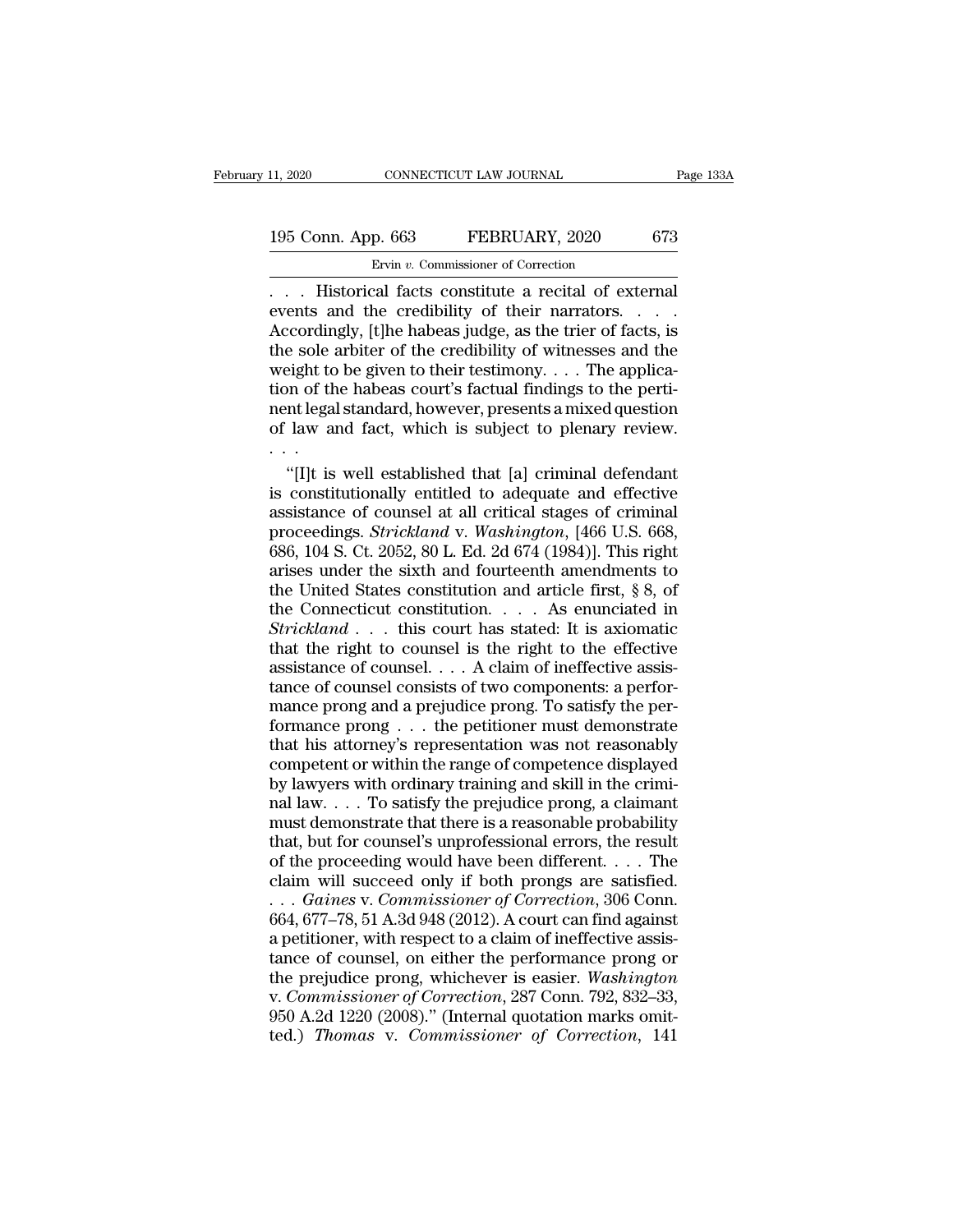| A   | CONNECTICUT LAW JOURNAL                                                                  | February 11, 2020  |
|-----|------------------------------------------------------------------------------------------|--------------------|
| 674 | FEBRUARY, 2020                                                                           | 195 Conn. App. 663 |
|     | Ervin v. Commissioner of Correction                                                      |                    |
|     | Conn. App. 465, 470–71, 62 A.3d 534, cert. denied, 308<br>Conn. 939, 66 A.3d 881 (2013). |                    |
|     |                                                                                          |                    |

I and the set of  $\mathbf{I}$ 

Ervin v. Commissioner of Correction<br>
DR. App. 465, 470–71, 62 A.3d 534, cert. denied, 308<br>
DR. 939, 66 A.3d 881 (2013).<br>
I<br>
The petitioner first claims that his trial counsel ren-<br>
The petitioner first claims that his tria Conn. App. 465, 470–71, 62 A.3d 534, cert. denied, 308<br>Conn. 939, 66 A.3d 881 (2013).<br>I<br>The petitioner first claims that his trial counsel ren-<br>dered ineffective assistance to him by failing to present<br>expert testimony fr Conn. App. 405, 470–71, 62 A.3d 334, cert. denied, 308<br>Conn. 939, 66 A.3d 881 (2013).<br>I<br>The petitioner first claims that his trial counsel ren-<br>dered ineffective assistance to him by failing to present<br>expert testimony fr refute Dr. Controlling Space Controlling I<br>The petitioner first claims that his trial counsel ren-<br>dered ineffective assistance to him by failing to present<br>expert testimony from an independent pathologist to<br>refute Dr. Ca I<br>
The petitioner first claims that his trial counsel ren-<br>
dered ineffective assistance to him by failing to present<br>
expert testimony from an independent pathologist to<br>
refute Dr. Carver's testimony as to the cause of t The petitioner first claims that his trial counsel rendered ineffective assistance to him by failing to present expert testimony from an independent pathologist to refute Dr. Carver's testimony as to the cause of the victi The petitioner first claims that his trial counsel rendered ineffective assistance to him by failing to present expert testimony from an independent pathologist to refute Dr. Carver's testimony as to the cause of the victi dered ineffective assistance to him by failing to present<br>expert testimony from an independent pathologist to<br>refute Dr. Carver's testimony as to the cause of the<br>victim's death. Specifically, the petitioner contends that<br> expert testimony from an independent pathologist to<br>refute Dr. Carver's testimony as to the cause of the<br>victim's death. Specifically, the petitioner contends that<br>counsel should have presented an expert pathologist<br>to tes refute Dr. Carver's testimony as to the cause of the<br>victim's death. Specifically, the petitioner contends that<br>counsel should have presented an expert pathologist<br>to testify that the victim's death was caused by choking<br>o victim's death. Specifically, the petitioner contends that<br>counsel should have presented an expert pathologist<br>to testify that the victim's death was caused by choking<br>on food, not by traumatic asphyxia due to neck com-<br>pr counsel should have presented an expert pathologist<br>to testify that the victim's death was caused by choking<br>on food, not by traumatic asphyxia due to neck com-<br>pression. The respondent, the Commissioner of Correc-<br>tion, d to testify that the victim's death was caused by choking<br>on food, not by traumatic asphyxia due to neck com-<br>pression. The respondent, the Commissioner of Correc-<br>tion, disagrees, contending that counsel reasonably<br>relied on food, not by traumatic asphyxia due to neck compression. The respondent, the Commissioner of Correction, disagrees, contending that counsel reasonably relied on his consultation with Dr. Taff to cross-examine Dr. Carver pression. The respondion, disagrees, convelied on his consulta<br>Dr. Carver, and that<br>for a different, more<br>contradict Dr. Carver<br>the respondent.<br>"A trial attorney is lied on his consultation with Dr. Taff to cross-examine<br>  $\therefore$  Carver, and that he was not required to search<br>  $\bf{r}$  a different, more favorable expert than Dr. Taff to<br>
intradict Dr. Carver's testimony at trial. We agr Dr. Carver, and that he was not required to search<br>for a different, more favorable expert than Dr. Taff to<br>contradict Dr. Carver's testimony at trial. We agree with<br>the respondent.<br>"A trial attorney is entitled to rely rea

for a different, more favorable expert than Dr. Taff to<br>contradict Dr. Carver's testimony at trial. We agree with<br>the respondent.<br>"A trial attorney is entitled to rely reasonably on the<br>opinion of an expert witness; see *D* contradict Dr. Carver's testimony at trial. We agree with<br>the respondent.<br>"A trial attorney is entitled to rely reasonably on the<br>opinion of an expert witness; see *Doehrer* v. Commis-<br>sioner of Correction, 68 Conn. App. 7 the respondent.<br>
"A trial attorney is entitled to rely reasonably on the<br>
opinion of an expert witness; see *Doehrer* v. Commis-<br>
sioner of Correction, 68 Conn. App. 774, 783, 795 A.2d<br>
548, cert. denied, 260 Conn. 924, 79 "A trial attorney is entitled to rely reasonably on the<br>opinion of an expert witness; see *Doehrer* v. *Commis-<br>sioner of Correction*, 68 Conn. App. 774, 783, 795 A.2d<br>548, cert. denied, 260 Conn. 924, 797 A.2d 520 (2002) "A trial attorney is entitled to rely reasonably on the<br>opinion of an expert witness; see *Doehrer* v. *Commis-<br>sioner of Correction*, 68 Conn. App. 774, 783, 795 A.2d<br>548, cert. denied, 260 Conn. 924, 797 A.2d 520 (2002); opinion of an expert witness; see *Doehrer* v. Commis-<br>sioner of Correction, 68 Conn. App. 774, 783, 795 A.2d<br>548, cert. denied, 260 Conn. 924, 797 A.2d 520 (2002);<br>and is not required to continue searching for a different sioner of Correction, 68 Conn. App. 774, 783, 795 A.2d<br>548, cert. denied, 260 Conn. 924, 797 A.2d 520 (2002);<br>and is not required to continue searching for a different<br>expert [or for multiple experts once he has done so]." 548, cert. denied, 260 Conn. 924, 797 A.2d 520 (2002);<br>and is not required to continue searching for a different<br>expert [or for multiple experts once he has done so]."<br>Stephen S. v. Commissioner of Correction, 134 Conn.<br>A and is not required to continue searching for a different<br>expert [or for multiple experts once he has done so]."<br>Stephen S. v. Commissioner of Correction, 134 Conn.<br>App. 801, 816, 40 A.3d 796, cert. denied, 304 Conn.<br>932, expert [or for multiple experts once he has done so]."<br>Stephen S. v. Commissioner of Correction, 134 Conn.<br>App. 801, 816, 40 A.3d 796, cert. denied, 304 Conn.<br>932, 43 A.3d 660 (2012); see id., 816–17 ("[w]e cannot<br>conclude Stephen S. v. Commissioner of Correction, 134 Conn.<br>App. 801, 816, 40 A.3d 796, cert. denied, 304 Conn.<br>932, 43 A.3d 660 (2012); see id., 816–17 ("[w]e cannot<br>conclude that [counsel's] performance was deficient<br>when he con App. 801, 816, 40 A.3d 796, cert. denied, 304 Conn.<br>932, 43 A.3d 660 (2012); see id., 816–17 ("[w]e cannot<br>conclude that [counsel's] performance was deficient<br>when he consulted with an expert witness regarding<br>the victim' 932, 43 A.3d 660 (2012); see id., 816–17 ("[w]e cannot conclude that [counsel's] performance was deficient when he consulted with an expert witness regarding the victim's physical examination, yet reasonably concluded not conclude that [counsel's] performance was deficient<br>when he consulted with an expert witness regarding<br>the victim's physical examination, yet reasonably con-<br>cluded not to use the expert witness at trial after<br>determining when he consulted with an expert witness regarding<br>the victim's physical examination, yet reasonably con-<br>cluded not to use the expert witness at trial after<br>determining that such testimony would not benefit the<br>petitioner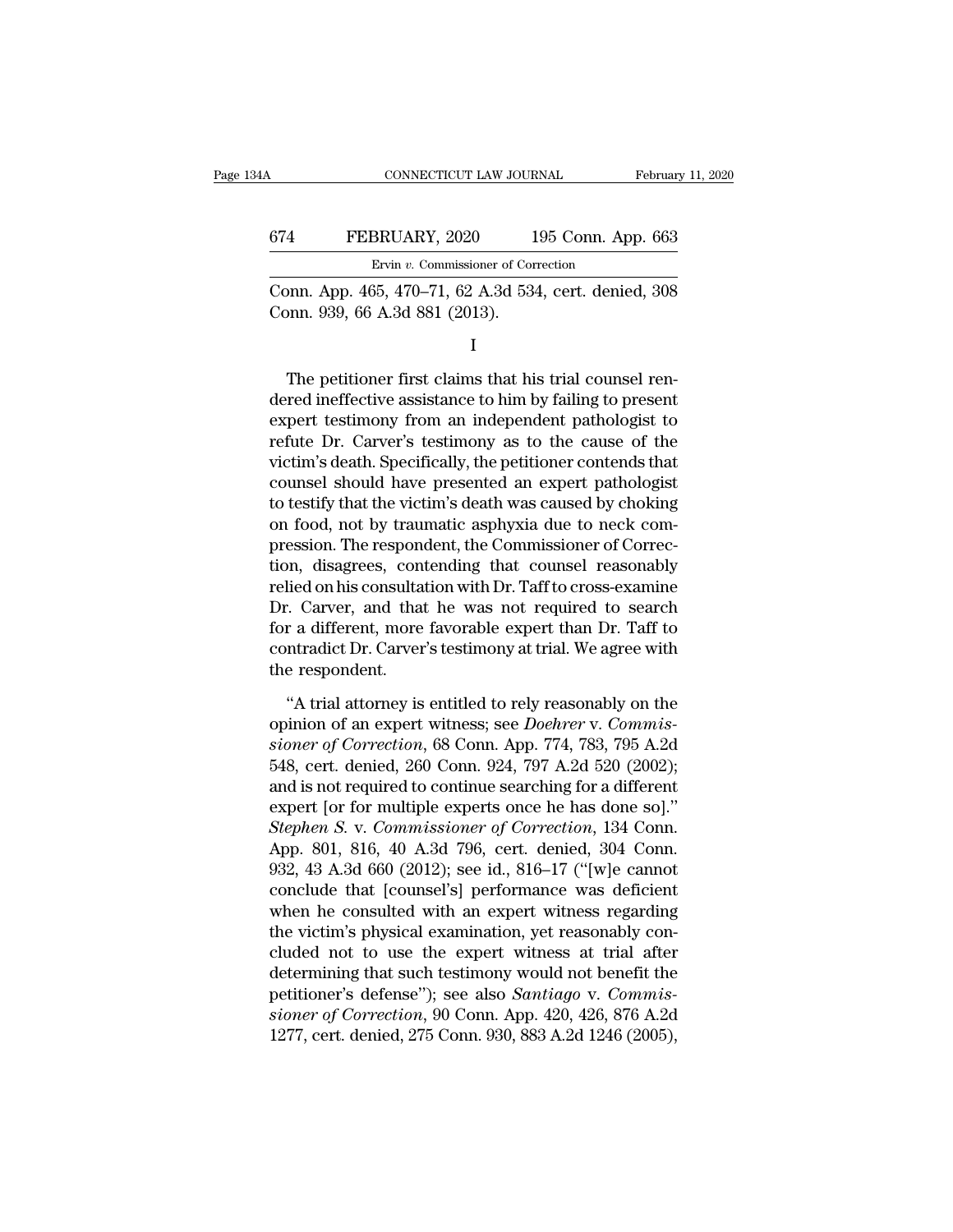| 11, 2020           | CONNECTICUT LAW JOURNAL                                   | Page 135A |
|--------------------|-----------------------------------------------------------|-----------|
| 195 Conn. App. 663 | FEBRUARY, 2020                                            | 675       |
|                    | Ervin v. Commissioner of Correction                       |           |
|                    | cert denied sub nom <i>Santiago v Lantz</i> 547 U.S. 1007 |           |

connecticut LAW JOURNAL Page 13<br>
195 Conn. App. 663 FEBRUARY, 2020 675<br>
Ervin v. Commissioner of Correction<br>
cert. denied sub nom. *Santiago* v. *Lantz*, 547 U.S. 1007, 126 S. Ct. 1472, 164 L. Ed. 2d 254 (2006). 195 Conn. App. 663 FEBRUARY, 2020<br>Ervin v. Commissioner of Correction<br>Cert. denied sub nom. Santiago v. Lantz, 547 U<br>126 S. Ct. 1472, 164 L. Ed. 2d 254 (2006).<br>Furthermore, "[t]here is no per se rule that

5 Conn. App. 663 FEBRUARY, 2020 675<br>
Ervin v. Commissioner of Correction<br>
rt. denied sub nom. *Santiago* v. *Lantz*, 547 U.S. 1007,<br>
6 S. Ct. 1472, 164 L. Ed. 2d 254 (2006).<br>
Furthermore, "[t]here is no per se rule that r 195 Conn. App. 663 FEBRUARY, 2020 675<br>
Ervin v. Commissioner of Correction<br>
cert. denied sub nom. Santiago v. Lantz, 547 U.S. 1007,<br>
126 S. Ct. 1472, 164 L. Ed. 2d 254 (2006).<br>
Furthermore, "[t]here is no per se rule that Ervin v. Commissioner of Correction<br>
cert. denied sub nom. *Santiago* v. *Lantz*, 547 U.S. 1007,<br>
126 S. Ct. 1472, 164 L. Ed. 2d 254 (2006).<br>
Furthermore, "[t]here is no per se rule that requires<br>
a trial attorney to seek cert. denied sub nom. *Santiago* v. *Lantz*, 547 U.S. 1007,<br>126 S. Ct. 1472, 164 L. Ed. 2d 254 (2006).<br>Furthermore, "[t]here is no per se rule that requires<br>a trial attorney to seek out an expert witness. . . . .<br>Where tri 126 S. Ct. 1472, 164 L. Ed. 2d 254 (2006).<br>
Furthermore, "[t]here is no per se rule that requires<br>
a trial attorney to seek out an expert witness....<br>
Where trial counsel has consulted with such experts,<br>
however, but mad Furthermore, "[t]here is no per se rule that requires<br>a trial attorney to seek out an expert witness....<br>Where trial counsel has consulted with such experts,<br>however, but made the tactical decision not to produce<br>them at Furthermore, "[t]here is no per se rule that requires<br>a trial attorney to seek out an expert witness. . . . .<br>Where trial counsel has consulted with such experts,<br>however, but made the tactical decision not to produce<br>them a trial attorney to seek out an expert witness. . . . . Where trial counsel has consulted with such experts, however, but made the tactical decision not to produce them at trial, such decisions properly may be considered s In the present matter and consider the text of the section, we are the text of the present at trial, such decisions properly may be consided strategic choices." (Citation omitted; internal quotion marks omitted.) Santos v. mowever, but made the tactical decision not to product<br>them at trial, such decisions properly may be considered strategic choices." (Citation omitted; internal quo-<br>tation marks omitted.) Santos v. Commissioner of Cor-<br>rec

Fracture at that, such decisions property may be considered strategic choices." (Citation omitted; internal quotation marks omitted.) Santos v. Commissioner of Correction, 151 Conn. App. 776, 785, 96 A.3d 616 (2014).<br>In t tation marks omitted.) Santos v. Commissioner of Correction, 151 Conn. App. 776, 785, 96 A.3d 616 (2014).<br>In the present matter, trial counsel sought out Dr.<br>Taff's opinion, on which he was entitled to rely. Dr.<br>Taff was rection, 151 Conn. App. 776, 785, 96 A.3d 616 (2014).<br>In the present matter, trial counsel sought out Dr.<br>Taff's opinion, on which he was entitled to rely. Dr.<br>Taff was a "highly trained and experienced forensic<br>pathologi In the present matter, trial counsel sought out Dr.<br>Taff's opinion, on which he was entitled to rely. Dr.<br>Taff was a "highly trained and experienced forensic<br>pathologist . . . . ." After discussing the matter with<br>counsel In the present matter, trial counsel sought out Dr.<br>Taff's opinion, on which he was entitled to rely. Dr.<br>Taff was a "highly trained and experienced forensic<br>pathologist  $\ldots$ ." After discussing the matter with<br>counsel, D Taff's opinion, on which he was entitled to rely. Dr.<br>Taff was a "highly trained and experienced forensic<br>pathologist  $\ldots$ ." After discussing the matter with<br>counsel, Dr. Taff told counsel that he would not be<br>helpful as pathologist  $\ldots$  ." After discussing the matter with counsel, Dr. Taff told counsel that he would not be helpful as a trial witness because he agreed with the opinion of Dr. Carver. On that basis, counsel made the strate pathologist . . . . ." After discussing the matter with counsel, Dr. Taff told counsel that he would not be helpful as a trial witness because he agreed with the opinion of Dr. Carver. On that basis, counsel made the strat counsel, Dr. Taff told counsel that he would not be<br>helpful as a trial witness because he agreed with the<br>opinion of Dr. Carver. On that basis, counsel made the<br>strategic decision not to call Dr. Taff as a defense wit-<br>nes helpful as a trial witness because he agreed with the<br>opinion of Dr. Carver. On that basis, counsel made the<br>strategic decision not to call Dr. Taff as a defense wit-<br>ness. Even so, he did request and receive valuable info opinion of Dr. Carver. On that basis, counsel made the<br>strategic decision not to call Dr. Taff as a defense wit-<br>ness. Even so, he did request and receive valuable infor-<br>mation from Dr. Taff, which he used in his cross-ex Exen so, he did request and receive valuable information from Dr. Taff, which he used in his cross-examition of Dr. Carver. The fact that it took the jury five ys to deliberate before returning a verdict speaks to eeffecti thess. Even so, he did request and receive valuable mormation from Dr. Taff, which he used in his cross-examination of Dr. Carver. The fact that it took the jury five days to deliberate before returning a verdict speaks to

mation from Dr. Tari, which he used in his cross examination of Dr. Carver. The fact that it took the jury five days to deliberate before returning a verdict speaks to the effectiveness of counsel's cross-examination.<br>On t ration of Dr. carver. The fact and a cook are jury five<br>days to deliberate before returning a verdict speaks to<br>the effectiveness of counsel's cross-examination.<br>On the basis of this evidence as to counsel's efforts<br>to con recruit of another connect of another testimony of the effectiveness of counsel's cross-examination.<br>On the basis of this evidence as to counsel's efforts<br>to contest the cause of the victim's death at trial, the<br>petitioner ologist. titioner failed to demonstrate deficient performance<br>  $\mu$  the part of counsel based on his decision not to<br>
cruit or present the testimony of another expert path-<br>
ogist.<br>  $\Pi$ <br>
The petitioner next claims that his counse

II

on the part of counsel based on his decision not to<br>recruit or present the testimony of another expert path-<br>ologist.<br>II<br>The petitioner next claims that his counsel rendered<br>ineffective assistance at his criminal trial by recruit or present the testimony of another expert path-<br>ologist.<br>II<br>The petitioner next claims that his counsel rendered<br>ineffective assistance at his criminal trial by presenting<br>an inadequate argument in support of his II<br>II<br>The petitioner next claims that his counsel rendered<br>ineffective assistance at his criminal trial by presenting<br>an inadequate argument in support of his motion for a<br>judgment of acquittal. In his appellate brief, he II<br>The petitioner next claims that his counsel rendered<br>ineffective assistance at his criminal trial by presenting<br>an inadequate argument in support of his motion for a<br>judgment of acquittal. In his appellate brief, he arg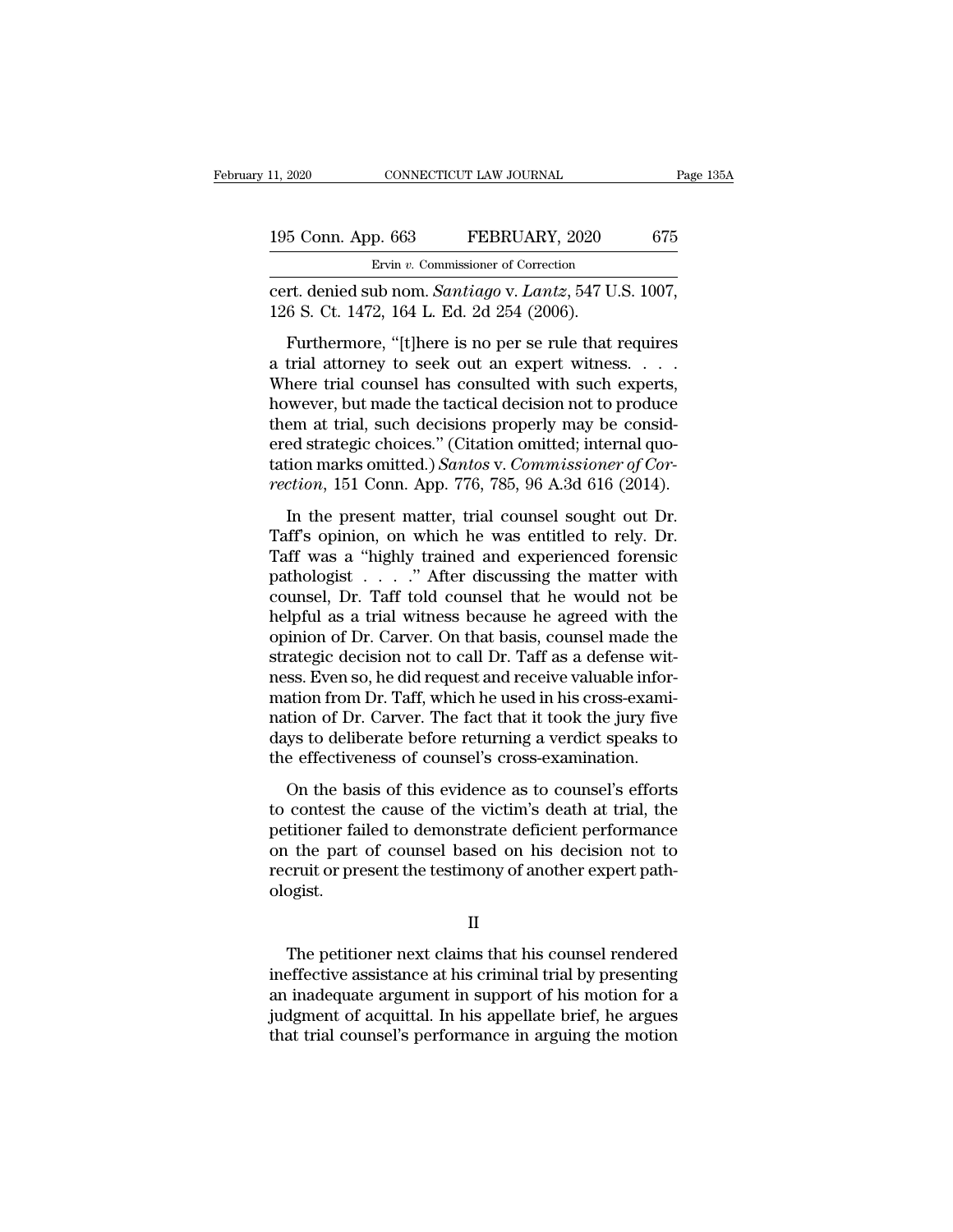### CONNECTICUT LAW JOURNAL February 11, 2020<br>676 FEBRUARY, 2020 195 Conn. App. 663<br>Ervin v. Commissioner of Correction ERUARY, 2020<br>Ervin *v.* Commissioner of Correction<br>Commissioner of Correction<br>Comally deficient because counsel fail

CONNECTICUT LAW JOURNAL February 11, 2020<br>
FEBRUARY, 2020 195 Conn. App. 663<br>
Ervin v. Commissioner of Correction<br>
was constitutionally deficient because counsel failed to<br>
argue that, on the basis of the evidence presente  $\begin{array}{r} \hline \text{676} & \text{FEBRUARY, 2020} & \text{195 Conn. App. 663} \\ \hline \text{Ervin } v. & \text{Commissioner of Correction} \\ \hline \text{was constitutionally deficient because counds failed to argue that, on the basis of the evidence presented at trial, the state could not prove the essential element of intent to kill because it could not disprove an alternative.} \end{array}$ FEBRUARY, 2020 195 Conn. App. 663<br>
Ervin v. Commissioner of Correction<br>
was constitutionally deficient because counsel failed to<br>
argue that, on the basis of the evidence presented at<br>
trial, the state could not prove the EFEBRUARY, 2020 195 Conn. App. 663<br>
Ervin v. Commissioner of Correction<br>
was constitutionally deficient because counsel failed to<br>
argue that, on the basis of the evidence presented at<br>
trial, the state could not prove th FEBROART, 2020 139 CORR. App. 009<br>
Ervin v. Commissioner of Correction<br>
was constitutionally deficient because counsel failed to<br>
argue that, on the basis of the evidence presented at<br>
trial, the state could not prove the Ervin v. Commissioner of Correction<br>was constitutionally deficient because counsel failed to<br>argue that, on the basis of the evidence presented at<br>trial, the state could not prove the essential element of<br>intent to kill b was constitutionally deficient because counsel failed to<br>argue that, on the basis of the evidence presented at<br>trial, the state could not prove the essential element of<br>intent to kill because it could not disprove an alter argue that, on the basis of the evidence presented at<br>trial, the state could not prove the essential element of<br>intent to kill because it could not disprove an alternative<br>hypothesis, also assertedly raised by the evidence trial, the state could not prove the essential element of<br>intent to kill because it could not disprove an alternative<br>hypothesis, also assertedly raised by the evidence, that<br>he had caused the victim's death inadvertently intent to kill because it could not disprove an alternative<br>
hypothesis, also assertedly raised by the evidence, that<br>
he had caused the victim's death inadvertently by<br>
applying compression to her neck without intending t hypothesis, also assertedly raised by the evidence, that<br>he had caused the victim's death inadvertently by<br>applying compression to her neck without intending to<br>cause her death.<sup>3</sup> The petitioner claims that if counsel<br>had is the had caused the victim's death inadvertently by<br>applying compression to her neck without intending to<br>cause her death.<sup>3</sup> The petitioner claims that if counsel<br>had argued his motion on that basis, the trial court<br>"li he had caused the victim's death inadvertently by<br>applying compression to her neck without intending to<br>cause her death.<sup>3</sup> The petitioner claims that if counsel<br>had argued his motion on that basis, the trial court<br>"likely For solelar the petitioner claims that if counsel<br>had argued his motion on that basis, the trial court<br>"likely" would have granted the motion, and thereby<br>ordered his acquittal on the charge of murder.<sup>4</sup> The<br>respondent co had argued his motion on that basis, the trial court<br>"likely" would have granted the motion, and thereby<br>ordered his acquittal on the charge of murder.<sup>4</sup> The<br>respondent contends that the petitioner's argument is<br>completel "likely" would have granted the motion, and thereby<br>ordered his acquittal on the charge of murder.<sup>4</sup> The<br>respondent contends that the petitioner's argument is<br>completely devoid of merit, both because counsel's per-<br>forman ordered his acquittal on the charge of murder.<sup>4</sup> The respondent contends that the petitioner's argument is completely devoid of merit, both because counsel's performance in basing his argument solely on the only defense primance in basing his argument solely on the only effense theory approved by the petitioner and pre-<br>ented at trial—that the victim had died from acciden-<br>lly choking on food—was professionally appropriate,<br><sup>3</sup> In his pri defense theory approved by the petitioner and pre-<br>sented at trial—that the victim had died from acciden-<br>tally choking on food—was professionally appropriate,<br><sup>3</sup> In his principal brief, the petitioner argues that trial c tally choking on food—was professionally appropriate,

by this language into context, the brief argues more specifically that trial counsel should have argued that the petitioner choked the victim and caused her death but did not do so with the intent to cause her death.<br>
Duri For dumsel should have argued that the petitioner choked the victim and caused<br>her death but did not do so with the intent to cause her death.<br>During oral argument, however, the petitioner's appellate counsel aban-<br>doned t have, the death but did not do so with the intent to cause her death.<br>
During oral argument, however, the petitioner's appellate counsel aban-<br>
doned the foregoing argument and contended, instead, that, on the facts of<br>
th means but had, instead, the petitioner's appellate counsel abandoned the foregoing argument and contended, instead, that, on the facts of this case, as presented by the state at trial, defense counsel had two ways of defen For a divertigation of the foregoing argument and contended, instead, that, on the facts of this case, as presented by the state at trial, defense counsel had two ways of defending this case: (1) offering an alibi, which h ing.'' defending this case: (1) offering an alibi, which he admittedly did not<br>we, or (2) arguing that the victim's death had not been caused by criminal<br>eans but had, instead, been accidental. When asked what he meant by the<br>m"a have, or (2) arguing that the victim's death had not been caused by criminal means but had, instead, been accidental. When asked what he meant by the term "accidental," appellate counsel stated that "accidental" means "cho means but had, instead, been accidental. When as<br>term "accidental," appellate counsel stated that "<br>ing."<br>We elect to address the merits of the petitio<br>theory argued in his principal brief: "neck comp<br>kill." (Internal quot

For "accidental," appellate counsel stated that "accidental" means "chok-<br>g."<br>We elect to address the merits of the petitioner's claim based on the<br>eory argued in his principal brief: "neck compression without intent to<br>l.

ing."<br>We elect to address the merits of the petitioner's claim based on the<br>theory argued in his principal brief: "neck compression without intent to<br>kill." (Internal quotation marks omitted.)<br><sup>4</sup> The petitioner also argue We elect to address the merits of the petitioner's claim based on the theory argued in his principal brief: "neck compression without intent to kill." (Internal quotation marks omitted.)  $4$  The petitioner also argues tha theory argued in his principal brief: "neck compression without intent to kill." (Internal quotation marks omitted.)<br>
<sup>4</sup> The petitioner also argues that trial counsel was ineffective in failing to request a jury instructi *of Correction*, 165 Conn. App. 441, 444 n.2, 139 A.3d 759, cert. denied, 322 Conn. 901, 138 A.3d 931 (2016). kill." (Internal quotation marks omitted.)<br>
<sup>4</sup> The petitioner also argues that trial counsel was ineffective in failing to<br>
request a jury instruction on the lesser included offense of manslaughter.<br>
However, this issue

sented at trial—that the victim had died from accidentally choking on food—was professionally appropriate,<br> $\frac{1}{3}$  In his principal brief, the petitioner argues that trial counsel should have argued that the evidence pr The brief explains that indivertent death by neck compression means  $\frac{3}{10}$  and  $\frac{1}{100}$  are argued that the evidence presented at trial was insufficient to prove him guilty of murder because it did not disprove bey <sup>3</sup> In his principal brief, the petitioner argues that trial counsel should have argued that the evidence presented at trial was insufficient to prove him guilty of murder because it did not disprove beyond a reasonable d and that the evidence presented at trial was insufficient to prove him guilty of murder because it did not disprove beyond a reasonable doubt that the victim had suffered an "inadvertent death" by neck compression. The bri example of murder because it did not disprove beyond a reasonable doubt<br>that the victim had suffered an "inadvertent death" by neck compression.<br>The brief explains that inadvertent death by neck compression means "neck<br>com that the victim had suffered an "inadvertent death" by neck compression. The brief explains that inadvertent death by neck compression means "neck compression without intent to kill." (Internal quotation marks omitted.) To compression without intent to kill." (Internal quotation marks omitted.) To put this language into context, the brief argues more specifically that trial counsel should have argued that the petitioner choked the victim and compression without intent to kill." (Internal quotation marks omitted.) To put this language into context, the brief argues more specifically that trial counsel should have argued that the petitioner choked the victim and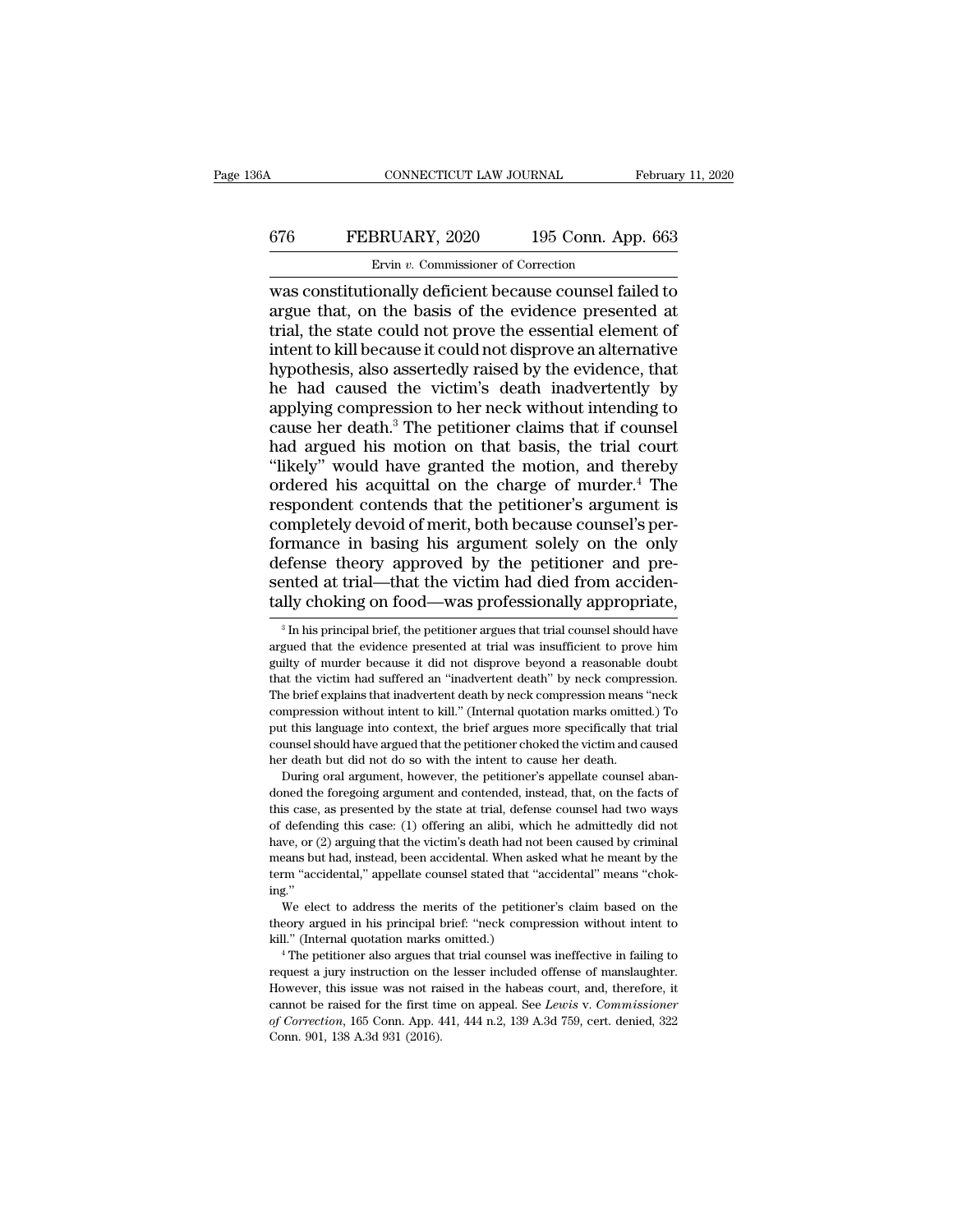# 11, 2020 CONNECTICUT LAW JOURNAL Page 137A<br>
195 Conn. App. 663 FEBRUARY, 2020 677<br>
Ervin v. Commissioner of Correction

ERRUARY, 2020<br>
Ervin *v.* Commissioner of Correction<br>
and because such performance could not have preju-<br>
diced the petitioner due to the abundance of other evi-<br>
dance before the jury supporting the inference that the 195 Conn. App. 663 FEBRUARY, 2020 677<br>Ervin v. Commissioner of Correction<br>and because such performance could not have preju-<br>diced the petitioner due to the abundance of other evi-<br>dence before the jury supporting the infe 195 Conn. App. 663 FEBRUARY, 2020 677<br>Ervin v. Commissioner of Correction<br>and because such performance could not have prejudiced the petitioner due to the abundance of other evidence before the jury supporting the inferen 195 Conn. App. 663 FEBRUARY, 2020 677<br>
Ervin v. Commissioner of Correction<br>
and because such performance could not have prejudiced the petitioner due to the abundance of other evidence before the jury supporting the infer Evin v. Commissioner of Correction<br>
and because such performance could not have prejudiced the petitioner due to the abundance of other evidence before the jury supporting the inference that the petitioner had the intent Ervin v. Commissioner of Correction<br>and because such performance could not have preju-<br>diced the petitioner due to the abundance of other evi-<br>dence before the jury supporting the inference that the<br>petitioner had the int and because such performance could not have prejudiced the petitioner due to the abundance of other evidence before the jury supporting the inference that the petitioner had the intent to kill the victim. We agree with the ced the petitioner due to the abundance of other evi-<br>nce before the jury supporting the inference that the<br>titioner had the intent to kill the victim. We agree<br>th the respondent that the petitioner failed to prove<br>her the dence before the jury supporting the inference that the<br>petitioner had the intent to kill the victim. We agree<br>with the respondent that the petitioner failed to prove<br>either the performance prong or the prejudice prong of<br>

petitioner had the intent to kill the victim. We agree<br>with the respondent that the petitioner failed to prove<br>either the performance prong or the prejudice prong of<br>this aspect of his ineffective assistance of counsel cla with the respondent that the petitioner failed to prove<br>either the performance prong or the prejudice prong of<br>this aspect of his ineffective assistance of counsel claim.<br>Practice Book § 42-40 provides in relevant part: "A either the performance prong or the prejudice prong of<br>this aspect of his ineffective assistance of counsel claim.<br>Practice Book § 42-40 provides in relevant part: "After<br>the close of the prosecution's case-in-chief or at this aspect of his ineffective assistance of counsel claim.<br>
Practice Book § 42-40 provides in relevant part: "After<br>
the close of the prosecution's case-in-chief or at the<br>
close of all the evidence, upon motion of the de Practice Book  $\S$  42-40 provides in relevant part: "After<br>the close of the prosecution's case-in-chief or at the<br>close of all the evidence, upon motion of the defendant<br>or upon its own motion, the judicial authority shall the close of the prosecution's case-in-chief or at the close of all the evidence, upon motion of the defendant<br>or upon its own motion, the judicial authority shall<br>order the entry of a judgment of acquittal as to any<br>princ close of all the evidence, upon motion of the defendant<br>or upon its own motion, the judicial authority shall<br>order the entry of a judgment of acquittal as to any<br>principal offense charged and as to any lesser included<br>offe or upon its own motion, the judicial authority shall<br>order the entry of a judgment of acquittal as to any<br>principal offense charged and as to any lesser included<br>offense for which the evidence would not reasonably<br>permit a order the entry of a judgment of acquittal as to any<br>principal offense charged and as to any lesser included<br>offense for which the evidence would not reasonably<br>permit a finding of guilty. Such judgment of acquittal<br>shall principal offense charged and as to any lesser included<br>offense for which the evidence would not reasonably<br>permit a finding of guilty. Such judgment of acquittal<br>shall not apply to any lesser included offense for which<br>th offense for which the evidence would not reasonably<br>permit a finding of guilty. Such judgment of acquittal<br>shall not apply to any lesser included offense for which<br>the evidence would reasonably permit a finding of<br>guilty." permit a finding of guilty. Such judgment of acquittal<br>shall not apply to any lesser included offense for which<br>the evidence would reasonably permit a finding of<br>guilty." On a motion for a judgment of acquittal, "[t]he<br>iss shall not apply to any lesser included offense for which<br>the evidence would reasonably permit a finding of<br>guilty." On a motion for a judgment of acquittal, "[t]he<br>issue to be determined is whether the jury could have<br>rea the evidence would reasonably permit a finding of guilty." On a motion for a judgment of acquittal, "[t]he issue to be determined is whether the jury could have reasonably concluded, from the facts established and the rea guilty." On a motion for a judgment of acquittal, "[t]he<br>issue to be determined is whether the jury could have<br>reasonably concluded, from the facts established and<br>the reasonable inferences which could be drawn from<br>those issue to be determined is whether the jury could have<br>reasonably concluded, from the facts established and<br>the reasonable inferences which could be drawn from<br>those facts, that the cumulative effect was to establish<br>guilt reasonably concluded<br>the reasonable infere<br>those facts, that the c<br>guilt beyond a reason<br>tion marks omitted.)<br>194, 199, 144 A.3d 540<br>A.3d 384 (2016).<br>"The standard of re e reasonable inferences which could be drawn from<br>ose facts, that the cumulative effect was to establish<br>ilt beyond a reasonable doubt  $\dots$ ." (Internal quota-<br>on marks omitted.) *State* v. *Balbuena*, 168 Conn. App.<br>4, 19 those facts, that the cumulative effect was to establish<br>guilt beyond a reasonable doubt . . . ." (Internal quota-<br>tion marks omitted.) *State* v. *Balbuena*, 168 Conn. App.<br>194, 199, 144 A.3d 540, cert. denied, 323 Conn.

guilt beyond a reasonable doubt . . . ." (Internal quotation marks omitted.) *State* v. *Balbuena*, 168 Conn. App.<br>194, 199, 144 A.3d 540, cert. denied, 323 Conn. 936, 151<br>A.3d 384 (2016).<br>"The standard of review we apply tion marks omitted.) *State* v. *Balbuena*, 168 Conn. App.<br>194, 199, 144 A.3d 540, cert. denied, 323 Conn. 936, 151<br>A.3d 384 (2016).<br>"The standard of review we apply to a claim of insuffi-<br>cient evidence is well establish 194, 199, 144 A.3d 540, cert. denied, 323 Conn. 936, 151<br>A.3d 384 (2016).<br>"The standard of review we apply to a claim of insufficient evidence is well established. In reviewing the sufficiency of the evidence to support a A.3d 384 (2016).<br>
"The standard of review we apply to a claim of insufficient evidence is well established. In reviewing the sufficiency of the evidence to support a criminal conviction<br>
we apply a [two part] test. First, "The standard of review we apply to a claim of insufficient evidence is well established. In reviewing the sufficiency of the evidence to support a criminal conviction we apply a [two part] test. First, we construe the evi cient evidence is well established. In reviewing the sufficiency of the evidence to support a criminal conviction<br>we apply a [two part] test. First, we construe the evi-<br>dence in the light most favorable to sustaining the ciency of the evidence to support a criminal conviction<br>we apply a [two part] test. First, we construe the evi-<br>dence in the light most favorable to sustaining the ver-<br>dict. Second, we determine whether upon the facts so<br> we apply a [two part] test. First, we construe the<br>dence in the light most favorable to sustaining the<br>dict. Second, we determine whether upon the fact<br>construed and the inferences reasonably drawn th<br>from the [finder of f nce in the light most favorable to sustaining the ver-<br>et. Second, we determine whether upon the facts so<br>nstrued and the inferences reasonably drawn there-<br>om the [finder of fact] reasonably could have con-<br>uded that the dict. Second, we determine whether upon the facts so<br>construed and the inferences reasonably drawn there-<br>from the [finder of fact] reasonably could have con-<br>cluded that the cumulative force of the evidence estab-<br>lished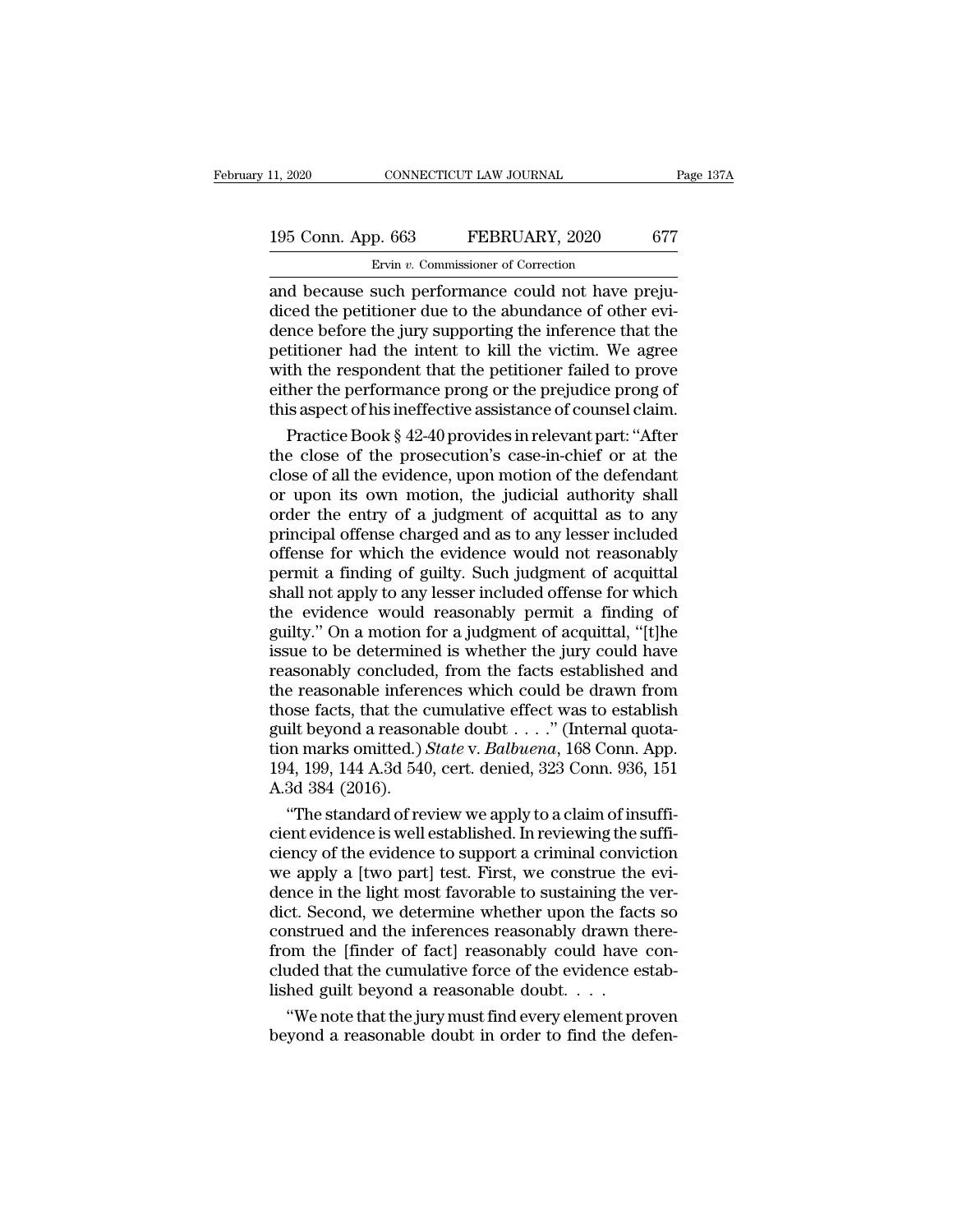### CONNECTICUT LAW JOURNAL February 11, 2020<br>678 FEBRUARY, 2020 195 Conn. App. 663<br>Ervin v. Commissioner of Correction ERUARY, 2020<br>Ervin *v.* Commissioner of Correction<br>Ervin *v.* Commissioner of Correction<br>F the charged offense [but] each of

CONNECTICUT LAW JOURNAL February 11, 2020<br>
FEBRUARY, 2020 195 Conn. App. 663<br>
Ervin v. Commissioner of Correction<br>
dant guilty of the charged offense, [but] each of the<br>
basic and inferred facts underlying those conclusion  $\begin{array}{ll}\n 678 & \text{FEBRUARY, 2020} & \text{195 Conn. App. 663} \\
 \hline\n \text{Evvin } v. \text{ Commissioner of Correction} \\
 \text{dant guilty of the charged offense, [but] each of the basic and inferred facts underlying those conclusions need not be proved beyond a reasonable doubt. . . .} \\
 \text{If it is reasonable and logical for the jury to conclude.} \n\end{array}$ FEBRUARY, 2020 195 Conn. App. 663<br>
Ervin v. Commissioner of Correction<br>
dant guilty of the charged offense, [but] each of the<br>
basic and inferred facts underlying those conclusions<br>
need not be proved beyond a reasonable FEBRUARY, 2020 195 Conn. App. 663<br>Ervin v. Commissioner of Correction<br>dant guilty of the charged offense, [but] each of the<br>basic and inferred facts underlying those conclusions<br>need not be proved beyond a reasonable doub Ervin v. Commissioner of Correction<br>
dant guilty of the charged offense, [but] each of the<br>
basic and inferred facts underlying those conclusions<br>
need not be proved beyond a reasonable doubt....<br>
If it is reasonable and Ervin v. Commissioner of Correction<br>
dant guilty of the charged offense, [but] each of the<br>
basic and inferred facts underlying those conclusions<br>
need not be proved beyond a reasonable doubt. . . .<br>
If it is reasonable a dant guilty of the charged offense, [but] each of the<br>basic and inferred facts underlying those conclusions<br>need not be proved beyond a reasonable doubt. . . . .<br>If it is reasonable and logical for the jury to conclude<br>tha basic and inferred facts underlying those conclusions<br>need not be proved beyond a reasonable doubt.  $\dots$ <br>If it is reasonable and logical for the jury to conclude<br>that a basic fact or an inferred fact is true, the jury is<br> need not be proved beyond a reasonable doubt. . . . .<br>If it is reasonable and logical for the jury to conclude<br>that a basic fact or an inferred fact is true, the jury is<br>permitted to consider the fact proven and may consi If it is reasonable and logical for the jury to conclude<br>that a basic fact or an inferred fact is true, the jury is<br>permitted to consider the fact proven and may consider<br>it in combination with other proven facts in deter that a basic fact or an inferred fact is true, the jury is<br>permitted to consider the fact proven and may consider<br>it in combination with other proven facts in determining<br>whether the cumulative effect of all the evidence p permitted to consider the fact prove<br>it in combination with other proven<br>whether the cumulative effect of all<br>the defendant guilty of all the ele<br>charged beyond a reasonable doul<br>tion marks omitted.) *State* v. *Camp*<br>503– nether the cumulative effect of all the evidence proves<br>the defendant guilty of all the elements of the crime<br>arged beyond a reasonable doubt." (Internal quota-<br>n marks omitted.) *State* v. *Campbell*, 328 Conn. 444,<br>3–504 the defendant guilty of all the elements of the crime<br>charged beyond a reasonable doubt." (Internal quotation marks omitted.) *State v. Campbell*, 328 Conn. 444,<br>503–504, 180 A.3d 882 (2018).<br>It is important to note that,

the detendant ganty of an are contents of are crime<br>charged beyond a reasonable doubt." (Internal quota-<br>tion marks omitted.) *State v. Campbell*, 328 Conn. 444,<br>503–504, 180 A.3d 882 (2018).<br>It is important to note that, dantion marks omitted.) *State v. Campbell*, 328 Conn. 444, 503–504, 180 A.3d 882 (2018).<br>It is important to note that, "[i]n evaluating evidence, the trier of fact is not required to accept as dispositive those inference 503–504, 180 A.3d 882 (2018).<br>
It is important to note that, "[i]n evaluating evidence,<br>
the trier of fact is not required to accept as dispositive<br>
those inferences that are consistent with the defen-<br>
dant's innocence.. It is important to note that, "[i]n evaluating evidence,<br>the trier of fact is not required to accept as dispositive<br>those inferences that are consistent with the defen-<br>dant's innocence.... The trier may draw whatever<br>inf It is important to note that, "[i]n evaluating evidence,<br>the trier of fact is not required to accept as dispositive<br>those inferences that are consistent with the defen-<br>dant's innocence.... The trier may draw whatever<br>infe obse interested and are consistent what are determent's innocence.... The trier may draw whatever<br>ferences from the evidence or facts established by<br>e evidence it deems to be reasonable and logical."<br>ternal quotation marks inferences from the evidence or facts established by<br>the evidence it deems to be reasonable and logical."<br>(Internal quotation marks omitted.) *State* v. *Balbuena*,<br>supra, 168 Conn. App. 199.<br>"[T]he state of mind of one a

the evidence it deems to be reasonable and logical."<br>
(Internal quotation marks omitted.) *State* v. *Balbuena*,<br>
supra, 168 Conn. App. 199.<br>
"[T]he state of mind of one accused of a crime is<br>
often the most significant a (Internal quotation marks omitted.) State v. Balbuena,<br>supra, 168 Conn. App. 199.<br>"[T]he state of mind of one accused of a crime is<br>often the most significant and, at the same time, the<br>most elusive element of the crime c supra, 168 Conn. App. 199.<br>
"[T]he state of mind of one accused of a crime is<br>
often the most significant and, at the same time, the<br>
most elusive element of the crime charged.  $\dots$ <br>
Because it is practically impossible t "[T]he state of mind of one accused of a crime is<br>often the most significant and, at the same time, the<br>most elusive element of the crime charged.  $\dots$ <br>Because it is practically impossible to know what some-<br>one is thinki "[T]he state of mind of one accused of a crime is<br>often the most significant and, at the same time, the<br>most elusive element of the crime charged. . . . .<br>Because it is practically impossible to know what some-<br>one is thi often the most significant and, at the same time, the<br>most elusive element of the crime charged. . . . .<br>Because it is practically impossible to know what some-<br>one is thinking or intending at any given moment, absent<br>an o most elusive element of the crime charged. . . . . . Because it is practically impossible to know what some-<br>one is thinking or intending at any given moment, absent<br>an outright declaration of intent, a person's state of<br>m Because it is practically impossible to know what some-<br>one is thinking or intending at any given moment, absent<br>an outright declaration of intent, a person's state of<br>mind is usually [proven] by circumstantial evidence<br>one is thinking or intending at any given moment, absent<br>an outright declaration of intent, a person's state of<br>mind is usually [proven] by circumstantial evidence<br> $\ldots$  ." (Internal quotation marks omitted.) *State* v.<br> an outright declaration of intent, a person's state of<br>mind is usually [proven] by circumstantial evidence<br>......" (Internal quotation marks omitted.) *State* v.<br>*Bonilla*, 317 Conn. 758, 766, 120 A.3d 481 (2015). "Intent mind is usually [proven] by circumstantial evidence<br>...." (Internal quotation marks omitted.) *State* v.<br>Bonilla, 317 Conn. 758, 766, 120 A.3d 481 (2015). "Intent<br>to cause death may be inferred from the type of weapon<br>use omilla, 317 Conn. 758, 766, 120 A.3d 481 (2015). "Intent to cause death may be inferred from the type of weapon used, the manner in which it was used, the type of wound inflicted and the events leading to and immediately f mata, 917 coll. 199, 199, 129 hod 191 (2019). Then<br>cause death may be inferred from the type of weapon<br>ed, the manner in which it was used, the type of<br>pund inflicted and the events leading to and immedi-<br>ely following the death and y be interted from the type of weapont<br>used, the manner in which it was used, the type of<br>wound inflicted and the events leading to and immedi-<br>ately following the death." (Internal quotation marks<br>omitted.) Stat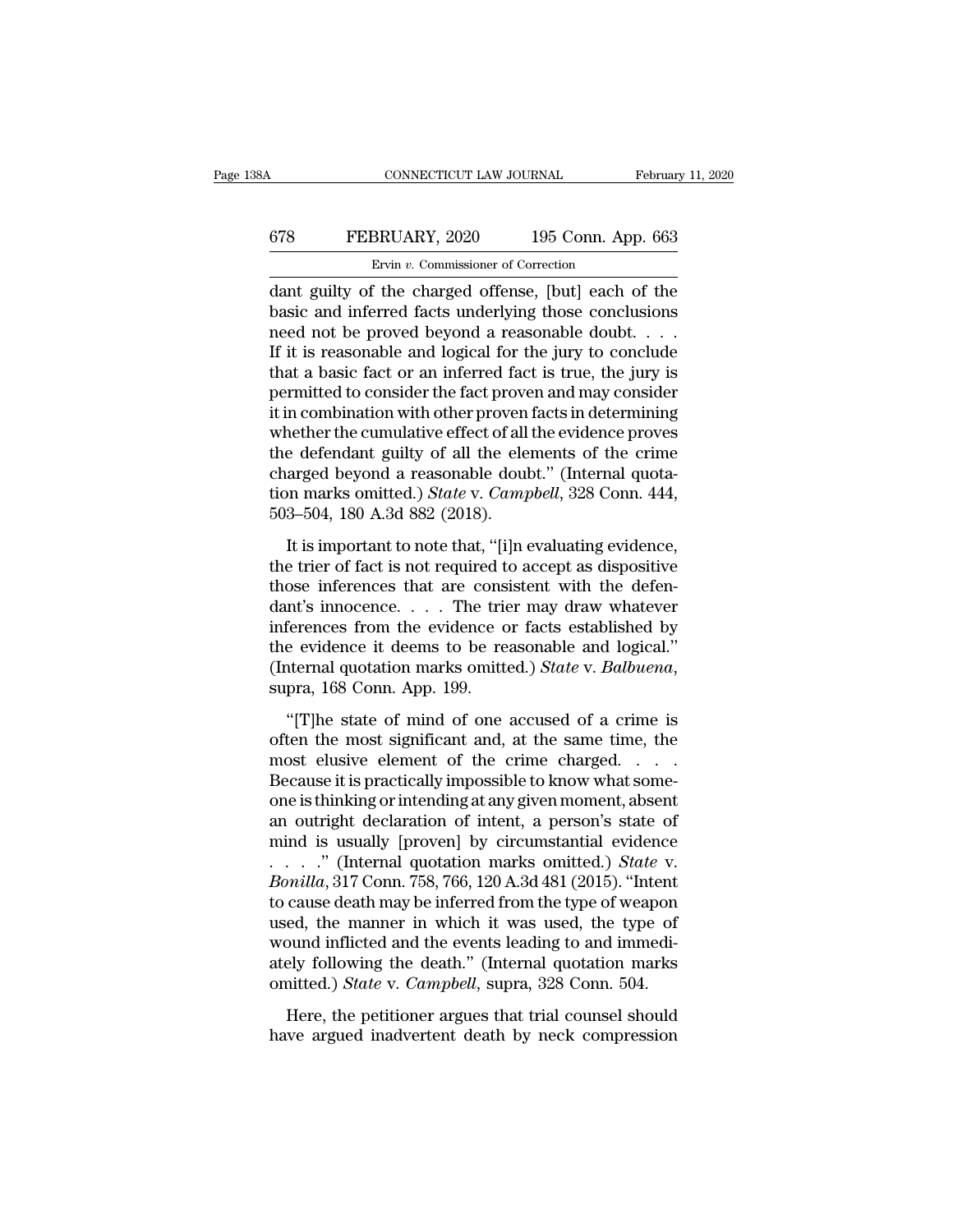### 11, 2020 CONNECTICUT LAW JOURNAL Page 139A<br>195 Conn. App. 663 FEBRUARY, 2020 679<br>Ervin v. Commissioner of Correction Ervin *v.* Commissioner of Correction

11, 2020 CONNECTICUT LAW JOURNAL Page 139A<br>
195 Conn. App. 663 FEBRUARY, 2020 679<br>
Ervin v. Commissioner of Correction<br>
and emphasized the lack of evidence to establish the<br>
element of intent. He asserts that he was prejud 195 Conn. App. 663 FEBRUARY, 2020 679<br>
Ervin v. Commissioner of Correction<br>
and emphasized the lack of evidence to establish the<br>
element of intent. He asserts that he was prejudiced by<br>
counsel's failure to so argue the m 195 Conn. App. 663 FEBRUARY, 2020 679<br>
Ervin v. Commissioner of Correction<br>
and emphasized the lack of evidence to establish the<br>
element of intent. He asserts that he was prejudiced by<br>
counsel's failure to so argue the 195 Conn. App. 663 FEBRUARY, 2020 679<br>
Ervin v. Commissioner of Correction<br>
and emphasized the lack of evidence to establish the<br>
element of intent. He asserts that he was prejudiced by<br>
counsel's failure to so argue the Ervin v. Commissioner of Correction<br>and emphasized the lack of evidence to establish the<br>element of intent. He asserts that he was prejudiced by<br>counsel's failure to so argue the motion because, had<br>the motion been so argu  $\frac{1}{2}$  Ervin v. Commissional and emphasized the lack of element of intent. He asserts to counsel's failure to so argue the motion been so argued, court would have granted it, a of murder. We disagree.<br>To prove the perf From the performance of this second aspects that he was prejudiced by unsel's failure to so argue the motion because, had<br>a motion been so argued, it is likely that the trial urt would have granted it, and thereby acquitte counsel's failure to so argue the motion because, had<br>the motion been so argued, it is likely that the trial<br>court would have granted it, and thereby acquitted him<br>of murder. We disagree.<br>To prove the performance prong of

to the motion been so argue are motion because, had<br>the motion been so argued, it is likely that the trial<br>court would have granted it, and thereby acquitted him<br>of murder. We disagree.<br>To prove the performance prong of th ate model been so argued, it is mery that the trial<br>court would have granted it, and thereby acquitted him<br>of murder. We disagree.<br>To prove the performance prong of this second aspect<br>of his ineffective assistance of couns of murder. We disagree.<br>
To prove the performance prong of this second aspect<br>
of his ineffective assistance of counsel claim, the peti-<br>
tioner claims, impliedly, that whenever the evidence<br>
presented at trial raises doub To prove the performance prong of this second aspect<br>of his ineffective assistance of counsel claim, the peti-<br>tioner claims, impliedly, that whenever the evidence<br>presented at trial raises doubt as to an essential element To prove the performance prong of this second aspect<br>of his ineffective assistance of counsel claim, the peti-<br>tioner claims, impliedly, that whenever the evidence<br>presented at trial raises doubt as to an essential element ordering a judgment of counsel claim, the petitioner claims, impliedly, that whenever the evidence<br>presented at trial raises doubt as to an essential element<br>of a charged offense, it is unprofessional for counsel<br>not to ta tioner claims, impliedly, that whenever the evidence<br>presented at trial raises doubt as to an essential element<br>of a charged offense, it is unprofessional for counsel<br>not to take advantage of that insufficiency by pointing presented at trial raises doubt as to an essential element<br>of a charged offense, it is unprofessional for counsel<br>not to take advantage of that insufficiency by pointing<br>it out to the trial court and arguing it as a basis of a charged offense, it is unprofessional for counsel<br>not to take advantage of that insufficiency by pointing<br>it out to the trial court and arguing it as a basis for<br>ordering a judgment of acquittal. This case, however,<br>p not to take advantage of that insufficiency by pointing<br>it out to the trial court and arguing it as a basis for<br>ordering a judgment of acquittal. This case, however,<br>provides an excellent example of why that otherwise<br>logi it out to the trial court and arguing it as a basis for ordering a judgment of acquittal. This case, however, provides an excellent example of why that otherwise logical proposition is not invariably true. Here, defense co ordering a judgment of acquittal. This case, however,<br>provides an excellent example of why that otherwise<br>logical proposition is not invariably true. Here, defense<br>counsel was well aware of the inadvertent death by<br>neck co provides an excellent example of why that otherwise<br>logical proposition is not invariably true. Here, defense<br>counsel was well aware of the inadvertent death by<br>neck compression theory of the defense and, in fact,<br>had rais logical proposition is not invariably true. Here, defense<br>counsel was well aware of the inadvertent death by<br>neck compression theory of the defense and, in fact,<br>had raised it with the petitioner for the purpose of<br>having counsel was well aware of the inadvertent death by<br>neck compression theory of the defense and, in fact,<br>had raised it with the petitioner for the purpose of<br>having him consider relying on it. The petitioner, how-<br>ever, ada neck compression theory of the defense and, in fact,<br>had raised it with the petitioner for the purpose of<br>having him consider relying on it. The petitioner, how-<br>ever, adamantly refused to do so, for he was aware that<br>by r had raised it with the petitioner for the purpose of<br>having him consider relying on it. The petitioner, how-<br>ever, adamantly refused to do so, for he was aware that<br>by raising that defense he would have to admit and<br>argue having him consider relying on it. The petitioner, how-<br>ever, adamantly refused to do so, for he was aware that<br>by raising that defense he would have to admit and<br>argue two important and highly incriminating facts that<br>he ever, adamantly refused to do so, for he was aware that<br>by raising that defense he would have to admit and<br>argue two important and highly incriminating facts that<br>he vehemently denied: first, that he was present in the<br>fam by raising that defense he would have to admit and<br>argue two important and highly incriminating facts that<br>he vehemently denied: first, that he was present in the<br>family home when the victim died; and second, that<br>her deat argue two important and highly incriminating facts that<br>he vehemently denied: first, that he was present in the<br>family home when the victim died; and second, that<br>her death had resulted from his application of a sleeper<br>ho he vehemently denied: first, that he was present in the family home when the victim died; and second, that<br>her death had resulted from his application of a sleeper<br>hold to her neck, albeit without the intent to cause her<br>d family home when the victim died; and second, that<br>her death had resulted from his application of a sleeper<br>hold to her neck, albeit without the intent to cause her<br>death. Counsel, faced with his client's denial, under-<br>st her death had resulted from his application of a sleeper<br>hold to her neck, albeit without the intent to cause her<br>death. Counsel, faced with his client's denial, under-<br>standably avoided any mention of that theory of the<br>c hold to her neck, albeit without the intent to cause her<br>death. Counsel, faced with his client's denial, under-<br>standably avoided any mention of that theory of the<br>case when he argued the petitioner's posttrial motion<br>for death. Counsel, faced with his client's denial, under-<br>standably avoided any mention of that theory of the<br>case when he argued the petitioner's posttrial motion<br>for a judgment of acquittal. In so doing, moreover, he<br>also a standably avoided any mention of that theory of the<br>case when he argued the petitioner's posttrial motion<br>for a judgment of acquittal. In so doing, moreover, he<br>also avoided the possibility that the jury might be<br>instructe case when he argued the petitioner's posttrial motion<br>for a judgment of acquittal. In so doing, moreover, he<br>also avoided the possibility that the jury might be<br>instructed on and thus might find the petitioner guilty<br>of a for a judgment of acquittal. In so doing, moreover, he<br>also avoided the possibility that the jury might be<br>instructed on and thus might find the petitioner guilty<br>of a lesser included offense, such as manslaughter or<br>negli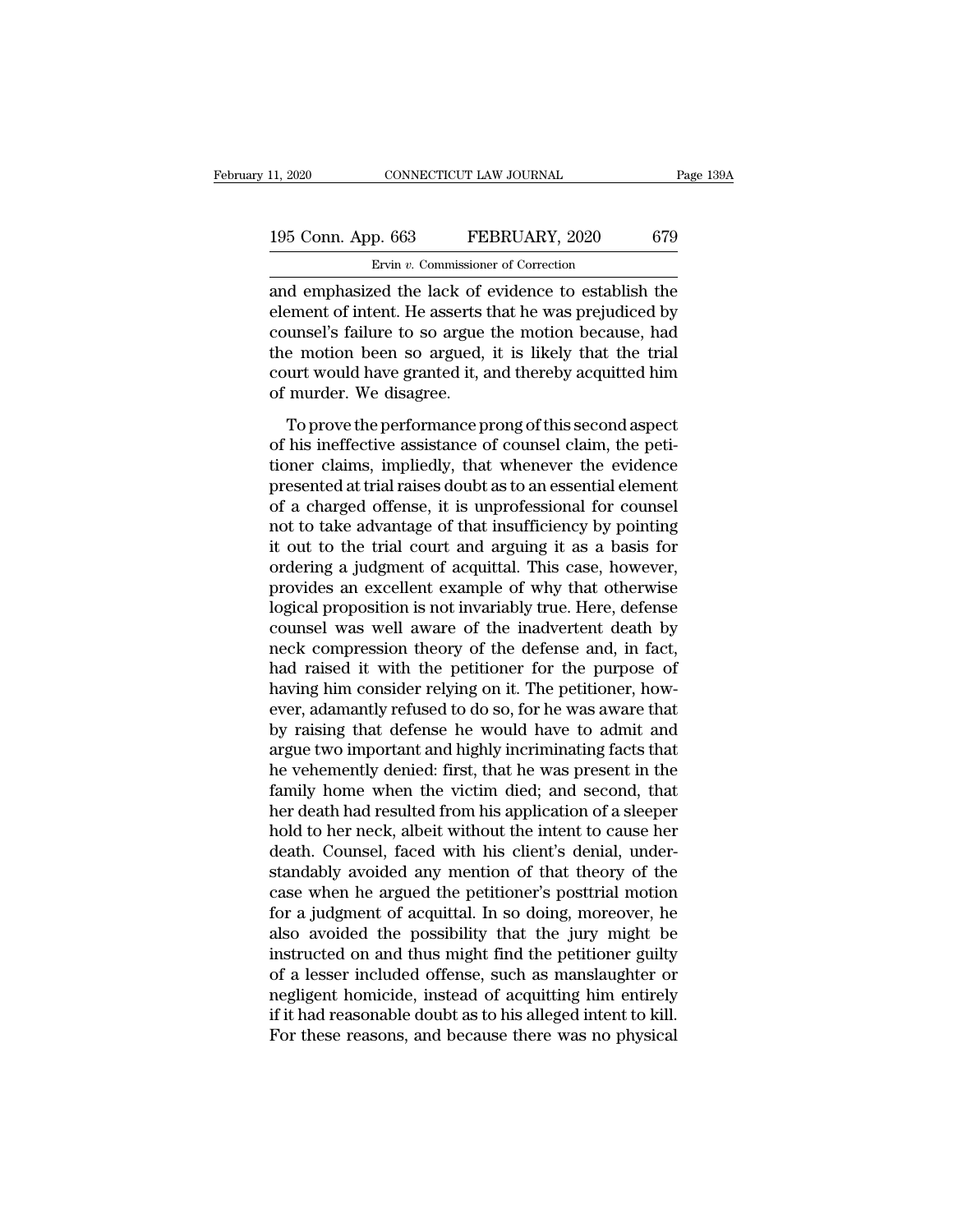## CONNECTICUT LAW JOURNAL February 11, 2020<br>680 FEBRUARY, 2020 195 Conn. App. 663<br>Ervin v. Commissioner of Correction CONNECTICUT LAW JOURNAL February 11, 2020<br>
EFEBRUARY, 2020 195 Conn. App. 663<br>
Ervin *v*. Commissioner of Correction<br>
evidence at the crime scene of any physical struggle

CONNECTICUT LAW JOURNAL February 11, 2020<br>
FEBRUARY, 2020 195 Conn. App. 663<br>
Ervin v. Commissioner of Correction<br>
evidence at the crime scene of any physical struggle<br>
between the petitioner and the victim, we conclude th **680** FEBRUARY, 2020 195 Conn. App. 663<br>
Ervin v. Commissioner of Correction<br>
evidence at the crime scene of any physical struggle<br>
between the petitioner and the victim, we conclude that<br>
counsel's decision not to base t EXECUARY, 2020 195 Conn. App. 663<br>
Ervin v. Commissioner of Correction<br>
evidence at the crime scene of any physical struggle<br>
between the petitioner and the victim, we conclude that<br>
counsel's decision not to base the pet **EXECUARY, 2020** 195 Conn. App. 663<br>
Ervin v. Commissioner of Correction<br>
evidence at the crime scene of any physical struggle<br>
between the petitioner and the victim, we conclude that<br>
counsel's decision not to base the p Ervin  $v$ . Commissioner of Correction<br>
evidence at the crime scene of any physical struggle<br>
between the petitioner and the victim, we conclude that<br>
counsel's decision not to base the petitioner's defense<br>
or his motion ENTER COMMISSIONER OF CORECLOM<br>evidence at the crime scene of any physical struggle<br>between the petitioner and the victim, we conclude that<br>counsel's decision not to base the petitioner's defense<br>or his motion for a judgme evidence at the crime scene of are<br>between the petitioner and the viction<br>counsel's decision not to base the<br>or his motion for a judgment of accordinally neck content to kill was neither profession<br>nor constitutionally def unsel's decision not to base the petitioner's defense<br>his motion for a judgment of acquittal on the theory<br>inadvertent death by neck compression without<br>tent to kill was neither professionally inappropriate<br>or constitution or his motion for a judgment of acquittal on the theory<br>of inadvertent death by neck compression without<br>intent to kill was neither professionally inappropriate<br>nor constitutionally deficient.<br>On this second aspect of the

of inadvertent death by neck compression without<br>intent to kill was neither professionally inappropriate<br>nor constitutionally deficient.<br>On this second aspect of the petitioner's ineffective<br>assistance of counsel claim, as intent to kill was neither professionally inappropriate<br>nor constitutionally deficient.<br>On this second aspect of the petitioner's ineffective<br>assistance of counsel claim, as on the first, we are not<br>required to address the nor constitutionally deficient.<br>
On this second aspect of the petitioner's ineffective<br>
assistance of counsel claim, as on the first, we are not<br>
required to address the issue of prejudice in light of<br>
our determination th On this second aspect of the petitioner's ineffective<br>assistance of counsel claim, as on the first, we are not<br>required to address the issue of prejudice in light of<br>our determination that the petitioner failed to prove<br>th On this second aspect of the petitioner's ineffective<br>assistance of counsel claim, as on the first, we are not<br>required to address the issue of prejudice in light of<br>our determination that the petitioner failed to prove<br>th assistance of counsel claim, as on the first, we are not<br>required to address the issue of prejudice in light of<br>our determination that the petitioner failed to prove<br>the performance prong of the claim. Strickland v. Wash-<br> required to address the issue of prejudice in light of<br>our determination that the petitioner failed to prove<br>the performance prong of the claim. *Strickland* v. *Wash-<br>ington*, supra, 466 U.S. 687. We will do so, however, our determination that the petitioner failed to prove<br>the performance prong of the claim. Strickland v. Wash-<br>ington, supra, 466 U.S. 687. We will do so, however, to<br>clarify two matters. First, since the gravamen of the<br>pe the performance prong of the claim. *Strickland* v. *Wash-*<br>*ington*, supra, 466 U.S. 687. We will do so, however, to<br>clarify two matters. First, since the gravamen of the<br>petitioner's claim of prejudice is that a properly *ington*, supra, 466 U.S. 687. We will do so, however, to clarify two matters. First, since the gravamen of the petitioner's claim of prejudice is that a properly argued motion for a judgment of acquittal would probably ha clarify two matters. First, since the gravamen of the<br>petitioner's claim of prejudice is that a properly argued<br>motion for a judgment of acquittal would probably have<br>led the trial court to grant the motion on the theory<br>t petitioner's claim of prejudice is that a properly argued<br>motion for a judgment of acquittal would probably have<br>led the trial court to grant the motion on the theory<br>that there was insufficient evidence before the jury to motion for a judgment of acquittal would probably have<br>led the trial court to grant the motion on the theory<br>that there was insufficient evidence before the jury to<br>prove that he had acted with the intent to kill the victi led the trial court to grant the motion on the theory<br>that there was insufficient evidence before the jury to<br>prove that he had acted with the intent to kill the victim,<br>we agree with the habeas court that there was more<br>t that there was insufficient evidence before the jury to<br>prove that he had acted with the intent to kill the victim,<br>we agree with the habeas court that there was more<br>than ample evidence in the record to support the inferprove that he had acted with the intent to kill the victim,<br>we agree with the habeas court that there was more<br>than ample evidence in the record to support the infer-<br>ence that the petitioner had intentionally killed the v we agree with the habeas court that there was more<br>than ample evidence in the record to support the infer-<br>ence that the petitioner had intentionally killed the vic-<br>tim. Such evidence, more particularly, supports comple-<br> than ample evidence in the record to support the infer-<br>ence that the petitioner had intentionally killed the vic-<br>tim. Such evidence, more particularly, supports comple-<br>mentary inferences that the petitioner had the moti ence that the petitioner had intentionally killed the victim. Such evidence, more particularly, supports complementary inferences that the petitioner had the motive, the means, and the opportunity to kill the victim. As t tim. Such evidence, more particularly, supports complementary inferences that the petitioner had the motive,<br>the means, and the opportunity to kill the victim. As to<br>motive, the jury was presented with witness testimony<br>th mentary inferences that the petitioner had the motive,<br>the means, and the opportunity to kill the victim. As to<br>motive, the jury was presented with witness testimony<br>that the petitioner had wanted to "get rid of his wife," the means, and the opportunity to kill the victim. As to<br>motive, the jury was presented with witness testimony<br>that the petitioner had wanted to "get rid of his wife,"<br>and that his girlfriend, Champlin, "would be his chilmotive, the jury was presented with witness testimony<br>that the petitioner had wanted to "get rid of his wife,"<br>and that his girlfriend, Champlin, "would be his chil-<br>dren's next mother . . . ." Multiple witnesses testified that the petitioner had wanted to "get rid of his wife,"<br>and that his girlfriend, Champlin, "would be his chil-<br>dren's next mother  $\ldots$ ." Multiple witnesses testified<br>that the petitioner had stated that he intended to le and that his girlfriend, Champlin, "would be his chil-<br>dren's next mother  $\ldots$ ." Multiple witnesses testified<br>that the petitioner had stated that he intended to leave<br>the victim, and, shortly after the victim's death, th dren's next mother . . . . . " Multiple witnesses testified<br>that the petitioner had stated that he intended to leave<br>the victim, and, shortly after the victim's death, the<br>petitioner and Champlin moved in together. Moreove that the petitioner had stated that he intended to leave<br>the victim, and, shortly after the victim's death, the<br>petitioner and Champlin moved in together. Moreover,<br>prior to the victim's death, the petitioner and Champlin<br>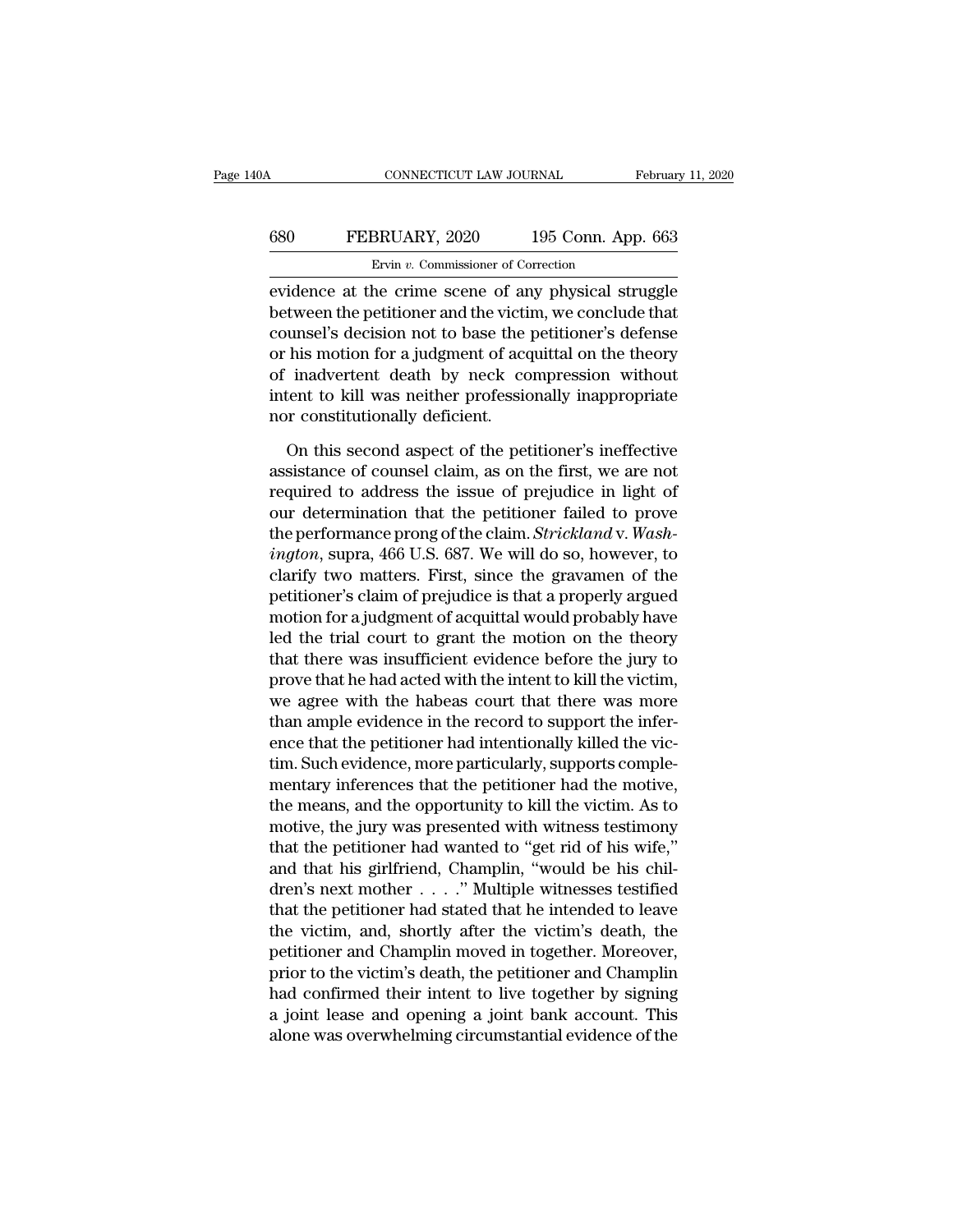| 11, 2020           | CONNECTICUT LAW JOURNAL                                | Page 141A |
|--------------------|--------------------------------------------------------|-----------|
|                    |                                                        |           |
| 195 Conn. App. 663 | FEBRUARY, 2020                                         | 681       |
|                    | Ervin v. Commissioner of Correction                    |           |
|                    | petitioner's motive, and thus of his intent, to murder |           |

Page 1414<br>
195 Conn. App. 663 FEBRUARY, 2020 681<br>
Ervin v. Commissioner of Correction<br>
petitioner's motive, and thus of his intent, to murder<br>
the victim. 195 Conn. App.<br>Ervetitioner's mot<br>the victim.<br>As to means, t

 $\frac{5 \text{ Conn. App. 663} \qquad \text{FEBRUARY, 2020} \qquad 681}{\text{Evin } v. \text{ Commissioner of Correction}}$ <br>
As to means, the evidence showed that the petitioner<br>
as to means, the evidence showed that the petitioner<br>
as to means, the evidence showed that the petitioner 195 Conn. App. 663 FEBRUARY, 2020 681<br>
Ervin v. Commissioner of Correction<br>
petitioner's motive, and thus of his intent, to murder<br>
the victim.<br>
As to means, the evidence showed that the petitioner<br>
could easily have appl **Ervin v. Commissioner of Correction**<br>
petitioner's motive, and thus of his intent, to murder<br>
the victim.<br>
As to means, the evidence showed that the petitioner<br>
could easily have applied a sleeper hold to the victim<br>
bec petitioner's motive, and thus of his intent, to murder<br>the victim.<br>As to means, the evidence showed that the petitioner<br>could easily have applied a sleeper hold to the victim<br>because he knew how to apply such a hold and ha the victim.<br>
As to means, the evidence showed that the petitioner<br>
could easily have applied a sleeper hold to the victim<br>
because he knew how to apply such a hold and had<br>
been seen doing so to another person at least onc As to means, the evidence showed that the petitioner<br>could easily have applied a sleeper hold to the victim<br>because he knew how to apply such a hold and had<br>been seen doing so to another person at least once in<br>the past. A As to means, the evidence showed that the petitioner<br>could easily have applied a sleeper hold to the victim<br>because he knew how to apply such a hold and had<br>been seen doing so to another person at least once in<br>the past. A could easily have applied a sleeper hold to the victim<br>because he knew how to apply such a hold and had<br>been seen doing so to another person at least once in<br>the past. As to opportunity, the jury had heard testimony<br>that t because he knew how to apply such a hold and had<br>been seen doing so to another person at least once in<br>the past. As to opportunity, the jury had heard testimony<br>that there were several hours of time that were unac-<br>counted been seen doing so to another person at least once in<br>the past. As to opportunity, the jury had heard testimony<br>that there were several hours of time that were unac-<br>counted for between when the petitioner was supposed<br>to the past. As to opportunity, the jury had heard testimony<br>that there were several hours of time that were unac-<br>counted for between when the petitioner was supposed<br>to have joined his friend, Hancin, at the marina to go<br>fi that there were several hours of time that were unac-<br>counted for between when the petitioner was supposed<br>to have joined his friend, Hancin, at the marina to go<br>fishing and the time he actually arrived there, unpre-<br>pared counted for between when the petitioner was supposed<br>to have joined his friend, Hancin, at the marina to go<br>fishing and the time he actually arrived there, unpre-<br>pared to go fishing and unaccountably insistent on<br>returnin to have joined his friend, Hancin, at the marina to go<br>fishing and the time he actually arrived there, unpre-<br>pared to go fishing and unaccountably insistent on<br>returning to his home for the stated purpose of playing<br>darts fishing and the time he actually arrived there, unpre-<br>pared to go fishing and unaccountably insistent on<br>returning to his home for the stated purpose of playing<br>darts. Such evidence, coupled with the petitioner's<br>unusual pared to go fishing and unaccountably insistent on<br>returning to his home for the stated purpose of playing<br>darts. Such evidence, coupled with the petitioner's<br>unusual behavior in Hancin's presence after persuad-<br>ing Hancin returning to his home for the stated purpose of playing<br>darts. Such evidence, coupled with the petitioner's<br>unusual behavior in Hancin's presence after persuad-<br>ing Hancin to return with him to his home—including<br>delaying darts. Such evidence, coupled with the petitioner's<br>unusual behavior in Hancin's presence after persuad-<br>ing Hancin to return with him to his home—including<br>delaying both the giving of first aid and the summoning<br>of rescue unusual behavior in Hancin's presence after persuad-<br>ing Hancin to return with him to his home—including<br>delaying both the giving of first aid and the summoning<br>of rescue personnel despite the victim's obviously dis-<br>tress ing Hancin to return with him to his home—including<br>delaying both the giving of first aid and the summoning<br>of rescue personnel despite the victim's obviously dis-<br>tressed condition, which showed a degree of unconcern<br>abou delaying both the giving of first aid and the summoning<br>of rescue personnel despite the victim's obviously dis-<br>tressed condition, which showed a degree of unconcern<br>about her condition and ultimate fate—well supported<br>the of rescue personnel despite the victim's obviously distressed condition, which showed a degree of unconcern<br>about her condition and ultimate fate—well supported<br>the inference that he wanted and expected the victim<br>to die. tressed condition, which showed a degree of unconcern<br>about her condition and ultimate fate—well supported<br>the inference that he wanted and expected the victim<br>to die. In light of this evidence, the petitioner failed to<br>pr For the facts and a diffinite that we happened<br>
is inference that he wanted and expected the victim<br>
die. In light of this evidence, the petitioner failed to<br>
ove that there was a reasonable likelihood that his<br>
over that and the metricle that he wanted and expected the velont<br>to die. In light of this evidence, the petitioner failed to<br>prove that there was a reasonable likelihood that his<br>motion for a judgment of acquittal would have been<br>g

bounds there was a reasonable likelihood that his<br>motion for a judgment of acquittal would have been<br>granted had his trial counsel argued it differently.<br>In light of the facts presented at trial, summarized<br>as aforesaid, t prove that there was a reasonable intermode that his<br>motion for a judgment of acquittal would have been<br>granted had his trial counsel argued it differently.<br>In light of the facts presented at trial, summarized<br>as aforesaid perfection for a judgment of acquittal would have been granted had his trial counsel argued it differently.<br>In light of the facts presented at trial, summarize<br>as aforesaid, trial counsel performed well within th<br>bounds of In light of the facts presented at trial, summarized<br>aforesaid, trial counsel performed well within the<br>unds of competent representation and did not need<br>argue inadvertent death as a theory in support of the<br>titioner's mot In fight of the facts presented at that, sammarized<br>as aforesaid, trial counsel performed well within the<br>bounds of competent representation and did not need<br>to argue inadvertent death as a theory in support of the<br>petitio as absorts and connect performed we<br>bounds of competent representation and<br>to argue inadvertent death as a theory in si<br>petitioner's motion for a judgment of acq<br>For the foregoing reasons, we conclu<br>habeas court properly d

argue inadvertent death as a the<br>titioner's motion for a judgmer<br>For the foregoing reasons, w<br>beas court properly denied the<br>tition for a writ of habeas corp<br>The judgment is affirmed.<br>In this opinion the other judge: For the foregoing reasons, we conclude<br>
beas court properly denied the petitioner's<br>
itition for a writ of habeas corpus.<br>
The judgment is affirmed.<br>
In this opinion the other judges concurred.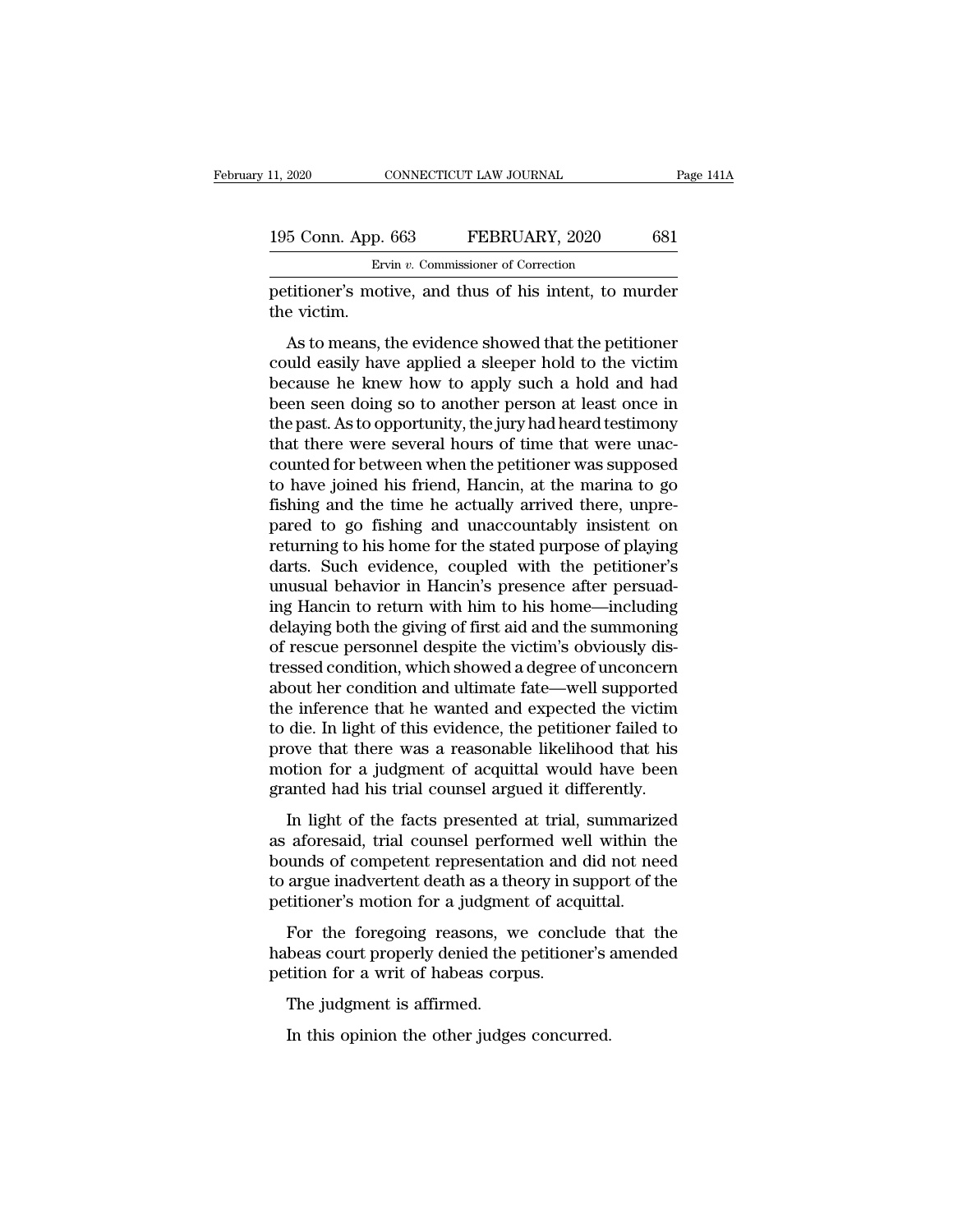### CONNECTICUT LAW JOURNAL February 11, 2020<br>682 FEBRUARY, 2020 195 Conn. App. 682<br>Krausman v. Liberty Mutual Ins. Co. EXECTICUT LAW JOURNAL<br>BRUARY, 2020 195 Conn<br>Krausman *v*. Liberty Mutual Ins. Co.

#### FEBRUARY, 2020 195 Conn. App. 682<br>
Krausman *v.* Liberty Mutual Ins. Co.<br>
DONNA KRAUSMAN *v.* LIBERTY MUTUAL<br>
INSURANCE COMPANY RUARY, 2020 195 Conn. App. 6<br>
Trausman v. Liberty Mutual Ins. Co.<br>
SECRETY MUTUAL<br>
INSURANCE COMPANY (AC 42240)  $\overline{v}$ . Liberty Mutual Ins. Co.<br>
MAN  $\overline{v}$ . LIBERTY N<br>
ANCE COMPANY<br>
(AC 42240)<br>
Prescott and Bishop, Js. DONNA KRAUSMAN  $v$ . LIBERTY MUTUAL<br>INSURANCE COMPANY<br>(AC 42240)<br>Keller, Prescott and Bishop, Js.

#### *Syllabus*

 $(AC 42240)$ <br>Keller, Prescott and Bishop, Js.<br> $Syllabus$ <br>The plaintiff, who had been operating her motor vehicle when it collided with a vehicle operated by a third party, sought to recover underinsured Keller, Prescott and Bishop, Js.<br>
Syllabus<br>
plaintiff, who had been operating her motor vehicle when it collided<br>
with a vehicle operated by a third party, sought to recover underinsured<br>
motorist benefits allegedly due un *Syllabus*<br>*Syllabus*<br>plaintiff, who had been operating her motor vehicle when it collided<br>with a vehicle operated by a third party, sought to recover underinsured<br>motorist benefits allegedly due under a policy of automob  $Syllabus$  plaintiff, who had been operating her motor vehicle when it collided<br>with a vehicle operated by a third party, sought to recover underinsured<br>motorist benefits allegedly due under a policy of automobile insurance<br>is The plaintiff, who had been operating her motor vehicle when it collided<br>with a vehicle operated by a third party, sought to recover underinsured<br>motorist benefits allegedly due under a policy of automobile insurance<br>issue plaintiff, who had been operating her motor vehicle when it collided<br>with a vehicle operated by a third party, sought to recover underinsured<br>motorist benefits allegedly due under a policy of automobile insurance<br>issued to with a vehicle operated by a third party, sought to recover underinsured motorist benefits allegedly due under a policy of automobile insurance issued to the plaintiff by the defendant insurance company. The trial court gr motorist benefits allegedly due under a policy of automobile insurance<br>issued to the plaintiff by the defendant insurance company. The trial<br>court granted the defendant's motion to bifurcate the plaintiff's underin-<br>sured issued to the plaintiff by the defendant insurance company. The trial<br>court granted the defendant's motion to bifurcate the plaintiff's underin-<br>sured motorist claim from her two other claims, alleging violations of<br>the Co court granted the defendant's motion to bifurcate the plaintiff's underin-<br>sured motorist claim from her two other claims, alleging violations of<br>the Connecticut Unfair Insurance Practices Act and the Connecticut<br>Unfair Tr sured motorist claim from her two other claims, alleging violations of<br>the Connecticut Unfair Insurance Practices Act and the Connecticut<br>Unfair Trade Practices Act, and subsequently referred the underinsured<br>motorist clai the Connecticut Unfair Insurance Practices Act and the Connecticut<br>Unfair Trade Practices Act, and subsequently referred the underinsured<br>motorist claim to an arbitrator. The arbitrator issued a decision for<br>the plaintiff, Unfair Trade Practices Act, and subsequently referred the underinsured motorist claim to an arbitrator. The arbitrator issued a decision for the plaintiff, awarding her \$19,500, which became a judgment on the underinsured motorist claim to an arbitrator. The arbitrator issued a decision for<br>the plaintiff, awarding her \$19,500, which became a judgment on the<br>underinsured motorist claim after the defendant did not move for a trial<br>de novo. Th the plaintiff, awarding her \$19,500, which became a judgment on the underinsured motorist claim after the defendant did not move for a trial de novo. The plaintiff, pursuant to statute (§ 52-351b), thereafter served the de underinsured motorist claim after the defendant did not move for a trial<br>de novo. The plaintiff, pursuant to statute (§ 52-351b), thereafter served<br>the defendant with interrogatories, seeking discovery as to the defen-<br>dan de novo. The plaintiff, pursuant to statute (§ 52-351b), thereafter served<br>the defendant with interrogatories, seeking discovery as to the defen-<br>dant's assets. After the defendant failed to respond to the interrogatories<br> the defendant with interrogatories, seeking discovery as to the defendant's assets. After the defendant failed to respond to the interrogatories in a timely manner, the plaintiff filed a motion for an order of compliance, dant's assets. After the defendant failed to respond to the interrogatories<br>in a timely manner, the plaintiff filed a motion for an order of compliance,<br>asking the court to compel the defendant to respond, which the court<br> in a timely manner, the plaintiff filed a motion for an order of compliance, asking the court to compel the defendant to respond, which the court<br>denied. On appeal, the plaintiff claimed that the court improperly denied<br>he asking the court to compel the defendant to respond, which the court<br>denied. On appeal, the plaintiff claimed that the court improperly denied<br>her motion for an order of compliance with her postjudgment interroga-<br>tories. denied. On appeal, the plaintiff claimed that the court improperly denied<br>her motion for an order of compliance with her postjudgment interroga-<br>tories. Held that the appeal was premature and jurisdictionally defective;<br>th her motion for an order of compliance with her postjudgment interrogatories. Held that the appeal was premature and jurisdictionally defective; the trial court's denial of the plaintiff's motion to compel was an interlocut tories. Held that the appeal was premature and jurisdictionally defective;<br>the trial court's denial of the plaintiff's motion to compel was an interloc-<br>utory order in an ongoing civil action that was not immediately appea the trial court's denial of the plaintiff's motion to compel was an interlocutory order in an ongoing civil action that was not immediately appealable because it neither terminated a separate and distinct proceeding nor de utory order in an ongoing civil action that was not immediately appeal-<br>able because it neither terminated a separate and distinct proceeding<br>nor deprived the plaintiff of a presently held statutory or constitutional<br>right able because it neither terminated a separate and distinct proceeding<br>nor deprived the plaintiff of a presently held statutory or constitutional<br>right that would be irretrievably lost in the absence of immediate appel-<br>lat here right to enfortherm and the plaintiff of a presently held statutory or constitutional right that would be irretrievably lost in the absence of immediate appellate review, the judgment on the underinsured motorist clai dispose of all the causes of action in the plaintiff's complaint brought<br>against a particular party; moreover, the plaintiff was not deprived of<br>her right to enforce at some later time the monetary judgment, which<br>she reta late review, the judgment on the underinsured motorist claim did not dispose of all the causes of action in the plaintiff's complaint brought against a particular party; moreover, the plaintiff was not deprived of her righ dispose of all the causes of action in the plaintiff's complaint brought against a particular party; moreover, the plaintiff was not deprived of her right to enforce at some later time the monetary judgment, which she reta against a particular party; moreover, the plaintiff was not deprived of<br>her right to enforce at some later time the monetary judgment, which<br>she retains, but merely her right to compel the defendant's present<br>response to h ther right to enforce at some later time<br>she retains, but merely her right to corresponse to her interrogatories, a right some that is subject to the discretion of<br>dispute remained enmeshed and interty<br>the issues remaining Free Fetans, but merety her right to comper the detendant s pre-<br>response to her interrogatories, a right she does not presently hold<br>one that is subject to the discretion of the court, and the disco<br>dispute remained enmes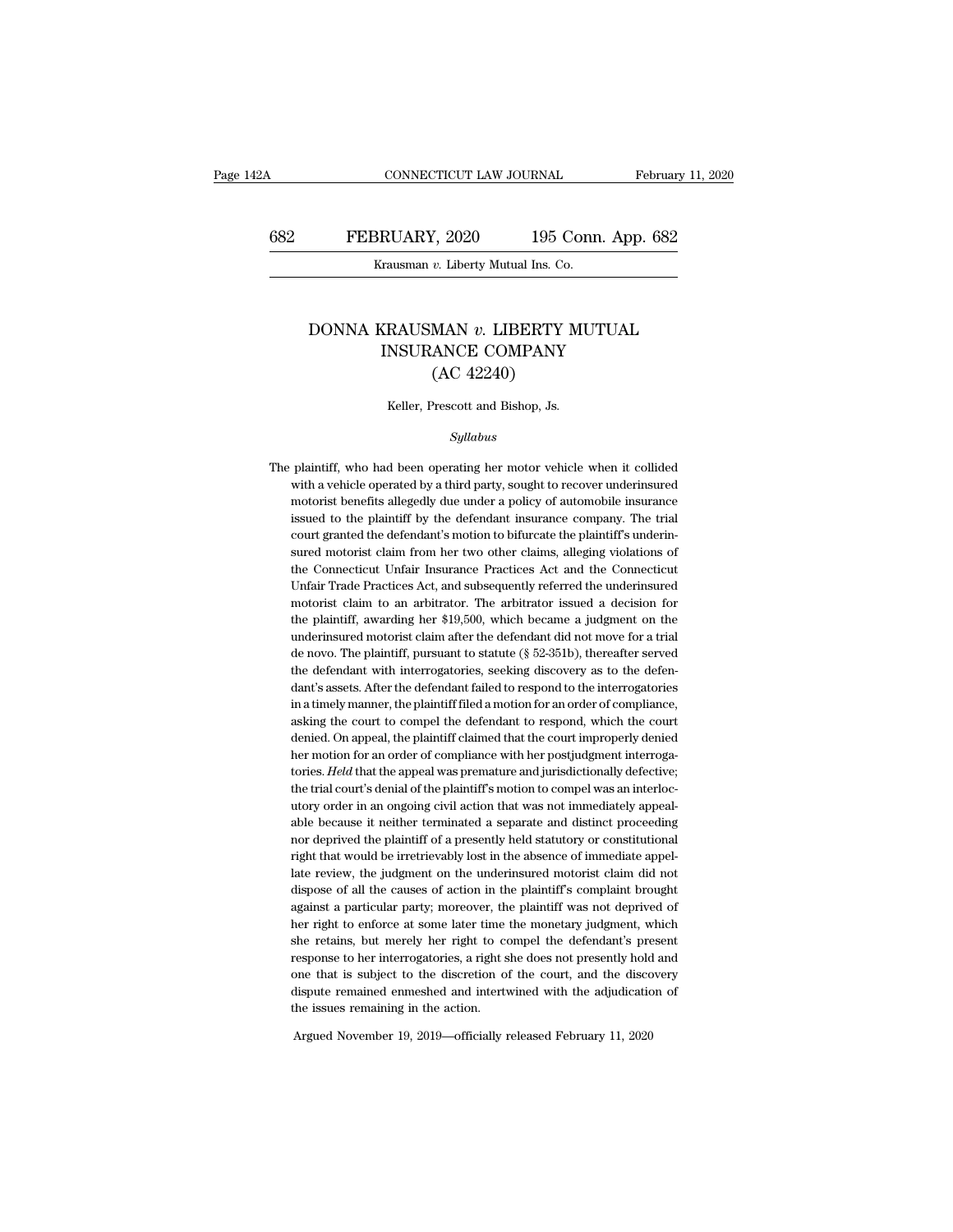| 11, 2020           | CONNECTICUT LAW JOURNAL             | Page 143A |
|--------------------|-------------------------------------|-----------|
| 195 Conn. App. 682 | FEBRUARY, 2020                      | 683       |
|                    | Krausman v. Liberty Mutual Ins. Co. |           |
|                    | Procedural History                  |           |

*Krausman v. Liberty Mutual Ins. Co.*<br>*Procedural History*<br>Action to recover underinsured motorist benefits  $\frac{5 \text{ Conn. App. } 682 \qquad \text{FEBRUARY, } 2020 \qquad \text{683}}{\text{Krausman } v. \text{ Library Mutual Ins. Co.}}$ <br>Procedural History<br>Action to recover underinsured motorist benefits<br>egedly due pursuant to an automobile insurance pol-<br>vissued by the defendant and for ot 195 Conn. App. 682 FEBRUARY, 2020 683<br>
Krausman v. Liberty Mutual Ins. Co.<br>
Procedural History<br>
Action to recover underinsured motorist benefits<br>
allegedly due pursuant to an automobile insurance pol-<br>
icy issued by the de 195 Conn. App. 682 FEBRUARY, 2020 683<br>
Krausman v. Liberty Mutual Ins. Co.<br>
Procedural History<br>
Action to recover underinsured motorist benefits<br>
allegedly due pursuant to an automobile insurance pol-<br>
icy issued by the d Krausman v. Liberty Mutual Ins. Co.<br>
Procedural History<br>
Action to recover underinsured motorist benefits<br>
allegedly due pursuant to an automobile insurance pol-<br>
icy issued by the defendant, and for other relief, brought<br> Frocedural History<br>
Procedural History<br>
Action to recover underinsured motorist benefits<br>
allegedly due pursuant to an automobile insurance pol-<br>
icy issued by the defendant, and for other relief, brought<br>
to the Superior *Procedural History*<br>Action to recover underinsured motorist benefits<br>allegedly due pursuant to an automobile insurance pol-<br>icy issued by the defendant, and for other relief, brought<br>to the Superior Court in the judicial Action to recover underinsured motorist benefits<br>allegedly due pursuant to an automobile insurance pol-<br>icy issued by the defendant, and for other relief, brought<br>to the Superior Court in the judicial district of Stamford, allegedly due pursuant to an automobile insurance policy issued by the defendant, and for other relief, brought<br>to the Superior Court in the judicial district of Stamford,<br>where the court, Jacobs, J., granted the defendant icy issued by the defendant, and for other relief, brought<br>to the Superior Court in the judicial district of Stamford,<br>where the court, Jacobs, J., granted the defendant's<br>motion to bifurcate; thereafter, the underinsured to the Superior Court in the judicial district of Stamford,<br>where the court, Jacobs, J., granted the defendant's<br>motion to bifurcate; thereafter, the underinsured motor-<br>ist claim was referred to an arbitrator, who issued where the court, *Jacobs*, *J*., granted the defendant's<br>motion to bifurcate; thereafter, the underinsured motor-<br>ist claim was referred to an arbitrator, who issued a<br>decision for the plaintiff; subsequently, the court<br>gr motion to bifurcate; thereafter, the underinsured motor-<br>ist claim was referred to an arbitrator, who issued a<br>decision for the plaintiff; subsequently, the court<br>granted the plaintiff's motion for judgment in accor-<br>dance ist claim was referred to an arbitrator, who issued a<br>decision for the plaintiff; subsequently, the court<br>granted the plaintiff's motion for judgment in accor-<br>dance with the arbitrator's award; thereafter, the court,<br>*Her* granted the plaintiff's motion for judgment<br>dance with the arbitrator's award; thereafter,<br>*Hernandez*, *J*., denied the plaintiff's motion for<br>of compliance, and the plaintiff filed an app<br>court. *Appeal dismissed*.<br>*Alan Patrick T.* J., denied the plaintiff's motion for an order compliance, and the plaintiff's motion for an order compliance, and the plaintiff filed an appeal to this urt. *Appeal dismissed.*<br>*Alan Scott Pickel*, with whom, *Hernandez, J.*, defined the plaintiff filed an appeal to this court. *Appeal dismissed.*<br> *Alan Scott Pickel*, with whom, on the brief, was *Steven*<br> *A. Landis*, for the appellant (plaintiff).<br> *Patrick T. Uiterwyk*, wit

#### *Opinion*

Alan Scott Pickel, with whom, on the brief, was Steven<br>
Landis, for the appellant (plaintiff).<br>
Patrick T. Uiterwyk, with whom, on the brief, was<br>
vin P. Polansky, for the appellee (defendant).<br>
Opinion<br>
PRESCOTT, J. The p A. Landis, for the appellant (plaintiff).<br>
Patrick T. Uiterwyk, with whom, on the brief, was<br>
Kevin P. Polansky, for the appellee (defendant).<br>  $opinion$ <br>
PRESCOTT, J. The plaintiff, Donna Krausman, filed<br>
this interlocutory a Patrick T. Uiterwyk, with whom, on the brief, was<br>
Kevin P. Polansky, for the appellee (defendant).<br>  $opinion$ <br>
PRESCOTT, J. The plaintiff, Donna Krausman, filed<br>
this interlocutory appeal from the trial court's denial<br>
of her Fatrick 1. Otterwyk, with whold, on the brief, was<br>
Kevin P. Polansky, for the appellee (defendant).<br>  $\frac{Opinion}{Opinion}$ <br>
PRESCOTT, J. The plaintiff, Donna Krausman, filed<br>
this interlocutory appeal from the trial court's deni Revent F. Foldnsky, for the appeliee (defendant).<br>  $\frac{Opinion}{P}$ <br>
PRESCOTT, J. The plaintiff, Donna Krausman, filed<br>
this interlocutory appeal from the trial court's denial<br>
of her motion for an order compelling the defenda *Opinion*<br> **EXECOTT, J. The plaintiff, Donna Krausman, filed**<br>
this interlocutory appeal from the trial court's denial<br>
of her motion for an order compelling the defendant,<br>
Liberty Mutual Insurance Company, to respond to PRESCOTT, J. The plaintiff, Donna Krausman, filed<br>this interlocutory appeal from the trial court's denial<br>of her motion for an order compelling the defendant,<br>Liberty Mutual Insurance Company, to respond to inter-<br>rogator this interlocutory appeal from the trial court's denial<br>of her motion for an order compelling the defendant,<br>Liberty Mutual Insurance Company, to respond to inter-<br>rogatories that she served pursuant to General Statutes<br>between 52-351b.<sup>1</sup> The plaintiff claims on appeal that the defen-<br>52-351b.<sup>1</sup> The plaintiff claims on appeal that the defen-<br>ant was required by statute to answer the interrogato-<br>es and that the court improperly failed,  $\S$  52-351b.<sup>1</sup> The plaintiff claims on appeal that the defendant was required by statute to answer the interrogatories and that the court improperly failed, as a matter  $\frac{1}{1}$  General Statutes  $\S$  52-351b provides in

ries . . . on the person from whom discovery is sought. . . . Such person shall answer the interrogatories and return them to the judgment creditor within thirty days of the date of service. . . . . . . . . . . . . . . . within thirty days of the date of service.  $...$ <br>  $**$ <br>
"(c) On failure of a person served with interrogatories to return, within<br>
the thirty days, a sufficient answer or disclose sufficient assets for execution,<br>
or on obje

dant was required by statute to answer the interrogatories and that the court improperly failed, as a matter  $\frac{1}{1}$  General Statutes § 52-351b provides in relevant part: "(a) A judgment creditor may obtain discovery fr The angle and that the court improperly failed, as a matter  $\frac{1}{1}$  General Statutes § 52-351b provides in relevant part: "(a) A judgment creditor may obtain discovery from the judgment debtor . . . of any matters relev The stand that the COUrt improperty Talled, as a matter  $^{-1}$  General Statutes § 52-351b provides in relevant part: "(a) A judgment creditor may obtain discovery from the judgment debtor . . . of any matters relevant to s <sup>1</sup> General Statutes § 52-351b provides in relevant part: "(a) A judgment creditor may obtain discovery from the judgment debtor . . . of any matters relevant to satisfaction of the money judgment. The judgment creditor s reditor may obtain discovery from the judgment dependent to satisfaction of the money judgment. The relevant to satisfaction of the money judgment. The commence any discovery proceeding by serving an ries . . . . on the p Frame any discovery proceeding by serving an initial set of interrogatomence any discovery proceeding by serving an initial set of interrogatomes . . . on the person from whom discovery is sought. . . . Such person all an shall answer the interrogatories and return them to the judgment creditor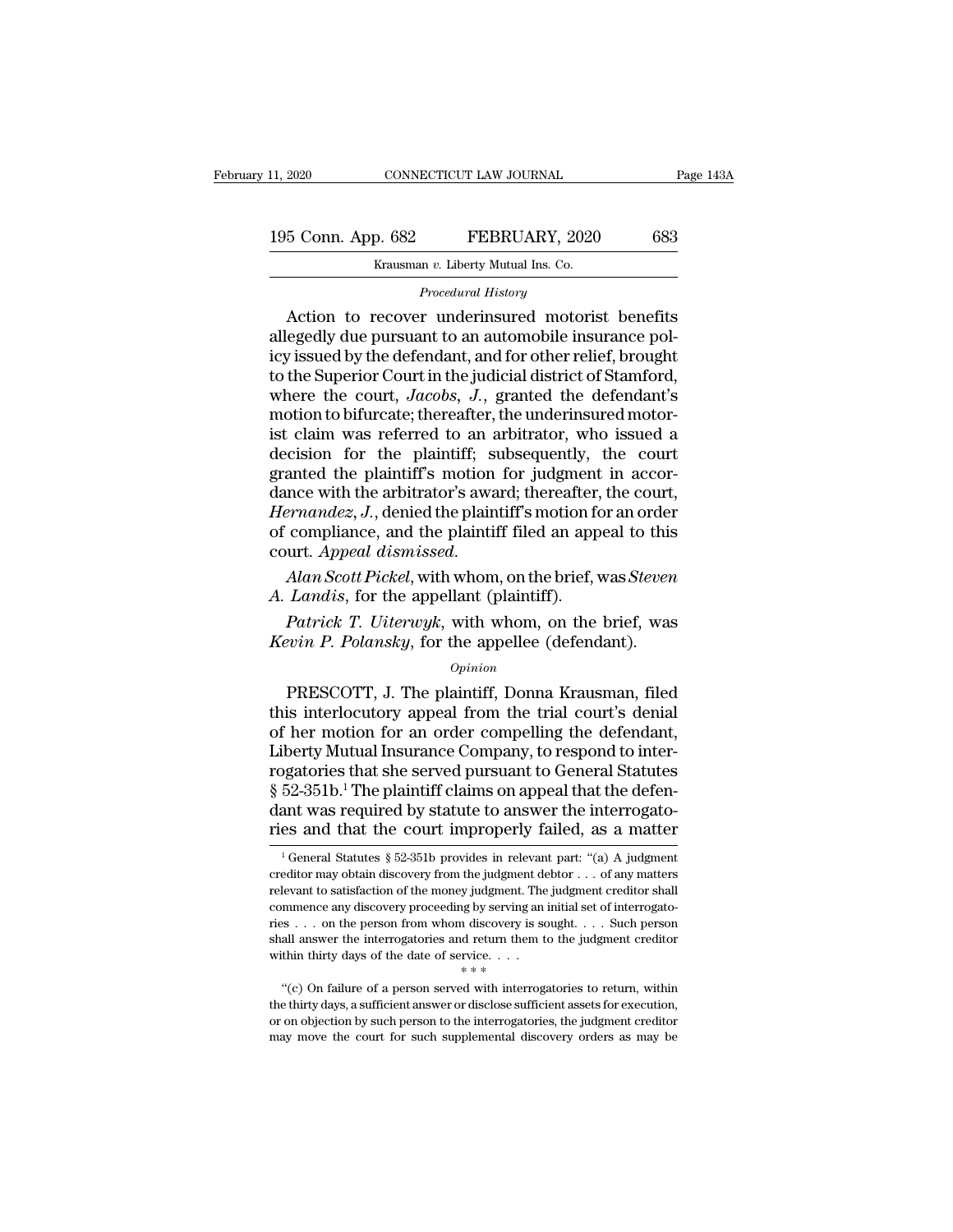## CONNECTICUT LAW JOURNAL February 11, 2020<br>684 FEBRUARY, 2020 195 Conn. App. 682<br>Krausman v. Liberty Mutual Ins. Co. CONNECTICUT LAW JOURNAL Februar<br>
FEBRUARY, 2020 195 Conn. App. 682<br>
Krausman *v*. Liberty Mutual Ins. Co.<br>
of law, to grant her motion to compel. The defendant. in

CONNECTICUT LAW JOURNAL February 11, 2020<br>
684 FEBRUARY, 2020 195 Conn. App. 682<br>
Krausman v. Liberty Mutual Ins. Co.<br>
of law, to grant her motion to compel. The defendant, in<br>
addition to disputing the merits of the plain 684 FEBRUARY, 2020 195 Conn. App. 682<br>
Krausman v. Liberty Mutual Ins. Co.<br>
of law, to grant her motion to compel. The defendant, in<br>
addition to disputing the merits of the plaintiff's claim,<br>
argues that the appeal shou FEBRUARY, 2020 195 Conn. App. 682<br>  $\frac{1}{2}$  Krausman v. Liberty Mutual Ins. Co.<br>
of law, to grant her motion to compel. The defendant, in<br>
addition to disputing the merits of the plaintiff's claim,<br>
argues that the appea FEBRUARY, 2020 195 Conn. App. 682<br>  $\frac{1}{2}$  Krausman v. Liberty Mutual Ins. Co.<br>
of law, to grant her motion to compel. The defendant, in<br>
addition to disputing the merits of the plaintiff's claim,<br>
argues that the appea Expression 12 Expression 12 Expression 12 Expression 12 Expression 12 Expression of law, to grant her motion to compel. The defendant, in addition to disputing the merits of the plaintiff's claim, argues that the appeal s Exammar v. Liberty Mutual Ins. Co.<br>
of law, to grant her motion to compel. The defendant, in<br>
addition to disputing the merits of the plaintiff's claim,<br>
argues that the appeal should be dismissed for lack of<br>
a final jud of law, to grant her motion to compel. The defendant, in<br>addition to disputing the merits of the plaintiff's claim,<br>argues that the appeal should be dismissed for lack of<br>a final judgment.<sup>2</sup> We agree with the defendant th addition to disputing the merits of the plaintiff's claim,<br>argues that the appeal should be dismissed for lack of<br>a final judgment.<sup>2</sup> We agree with the defendant that the<br>court's ruling was an interlocutory discovery orde argues that the appeal should be dismissed for lack of a final judgment.<sup>2</sup> We agree with the defendant that the court's ruling was an interlocutory discovery order in an ongoing civil action that is not immediately appea a final judgment.<sup>2</sup> We agree with the defendant that the court's ruling was an interlocutory discovery order in an ongoing civil action that is not immediately appealable because it neither terminated a separate and dist court's ruling was an interlocutory discovery order in an ongoing civil action that is not immediately appealable<br>because it neither terminated a separate and distinct<br>proceeding nor deprived the plaintiff of a presently h ongoing civil action that is not immediately appealable<br>because it neither terminated a separate and distinct<br>proceeding nor deprived the plaintiff of a presently held<br>statutory or constitutional right that would be irretr because it neither terminated a separate and distinct<br>proceeding nor deprived the plaintiff of a presently held<br>statutory or constitutional right that would be irretriev-<br>ably lost in the absence of immediate appellate rev proceeding nor deprived the plaintiff of a presently held<br>statutory or constitutional right that would be irretriev-<br>ably lost in the absence of immediate appellate review.<br>See *State* v. *Curcio*, 191 Conn. 27, 31, 463 A. statutory or constitutional right that would be irretrably lost in the absence of immediate appellate revi<br>See *State* v. *Curcio*, 191 Conn. 27, 31, 463 A.2d<br>(1983); see also *Hartford Accident & Indemnity Co*<br>Ace America iy fost in the absence of immediate appenate review.<br>
e *State* v. *Curcio*, 191 Conn. 27, 31, 463 A.2d 566<br>
983); see also *Hartford Accident & Indemnity Co.* v.<br> *e American Reinsurance Co.*, 279 Conn. 220, 226–<br>
, 901 See *State V. Curcio*, 191 Conn. 27, 31, 463 A.2d 300<br>(1983); see also *Hartford Accident & Indemnity Co. v.*<br>Ace American Reinsurance Co., 279 Conn. 220, 226–<br>27, 901 A.2d 1164 (2006). Accordingly, we dismiss the<br>appeal f

(1983); see also *Hartjora Accident & Indemnity Co. v.*<br>Ace *American Reinsurance Co.*, 279 Conn. 220, 226–<br>27, 901 A.2d 1164 (2006). Accordingly, we dismiss the<br>appeal for lack of subject matter jurisdiction.<br>The record Ace American Reinsurance Co., 279 Conn. 220, 220–27, 901 A.2d 1164 (2006). Accordingly, we dismiss the appeal for lack of subject matter jurisdiction.<br>The record reveals the following facts and procedural history. In April  $27$ ,  $901$  A.2d 1104 ( $2000$ ). Accordingly, we dismiss the appeal for lack of subject matter jurisdiction.<br>The record reveals the following facts and procedural history. In April,  $2015$ , the plaintiff was involved in a appear for fack of subject matter jurisatetion.<br>The record reveals the following facts and procedural<br>history. In April, 2015, the plaintiff was involved in a<br>motor vehicle accident in which her vehicle collided<br>with a veh The record reveals the following facts and procedural<br>history. In April, 2015, the plaintiff was involved in a<br>motor vehicle accident in which her vehicle collided<br>with a vehicle operated by a third party, Anne Neilson.<br>Af history. In April, 2015, the plaintiff was involved in a<br>motor vehicle accident in which her vehicle collided<br>with a vehicle operated by a third party, Anne Neilson.<br>After exhausting the limits of Neilson's automobile liamotor vehicle accident in which her vehicle collided<br>with a vehicle operated by a third party, Anne Neilson.<br>After exhausting the limits of Neilson's automobile lia-<br>bility policy, the plaintiff, on January 12, 2017, com-<br> with a vehicle operated by a third party, Anne Neilson.<br>After exhausting the limits of Neilson's automobile lia-<br>bility policy, the plaintiff, on January 12, 2017, com-<br>menced the underlying action to recover, among other<br> After exhausting the limits of Neilson's automobile liability policy, the plaintiff, on January 12, 2017, commenced the underlying action to recover, among other things, underinsured motorist benefits from the defendant, h bility policy, the plaintiff, on January 12, 2017, commenced the underlying action to recover, among other things, underinsured motorist benefits from the defendant, her own automobile liability insurer. The operative amen menced the underlying action to recover, among other<br>things, underinsured motorist benefits from the defen-<br>dant, her own automobile liability insurer. The opera-<br>tive amended complaint contained three counts. Count<br>one al things, underinsured motorist benefits from the defendant, her own automobile liability insurer. The operative amended complaint contained three counts. Count one alleged that the parties were "unable to agree as to the am dant, her own automobile liability insurer. The operative amended complaint contained three counts. Count<br>one alleged that the parties were "unable to agree as to<br>the amount of damages to which the plaintiff is entitled"<br>u the amount of damages to which the plaintiff is entitled"<br>under the underinsured motorist provisions of her auto-<br>mobile liability policy issued by the defendant. Count<br>two alleged that the defendant had engaged in unfair<br> under the underinsured motorist provisions of her automobile liability policy issued by the defendant. Count two alleged that the defendant had engaged in unfair necessary to ensure disclosure including . . . an order for

two alleged that the defendant had engaged in unfair<br>mecessary to ensure disclosure including  $\ldots$  an order for compliance with<br>the interrogatories  $\ldots$ ."<br><sup>2</sup> The defendant did not file a motion to dismiss the appeal. T IE also alreged that the detendant had engaged in uniant<br>mecessary to ensure disclosure including . . . an order for compliance with<br>the interrogatories . . . ."<br><sup>2</sup> The defendant did not file a motion to dismiss the appea is a jurisdictional defect, we must address the interpret including . . . . an order for compliance with the interrogatories . . . . "<br><sup>2</sup> The defendant did not file a motion to dismiss the appeal. The final judgment issue the interrogatories ...."<br>
<sup>2</sup> The defendant did not file a motion to dismiss the appeal. The final<br>
judgment issue was raised and addressed by the parties for the first time<br>
in their appellate briefs. Nonetheless, becau <sup>2</sup> The defendant did not file a motion to dismiss the appeal. The final judgment issue was raised and addressed by the parties for the first time in their appellate briefs. Nonetheless, because the lack of a final judgme <sup>2</sup> The defendant did not file a motion to dismiss the appeal. The final judgment issue was raised and addressed by the parties for the first time in their appellate briefs. Nonetheless, because the lack of a final judgme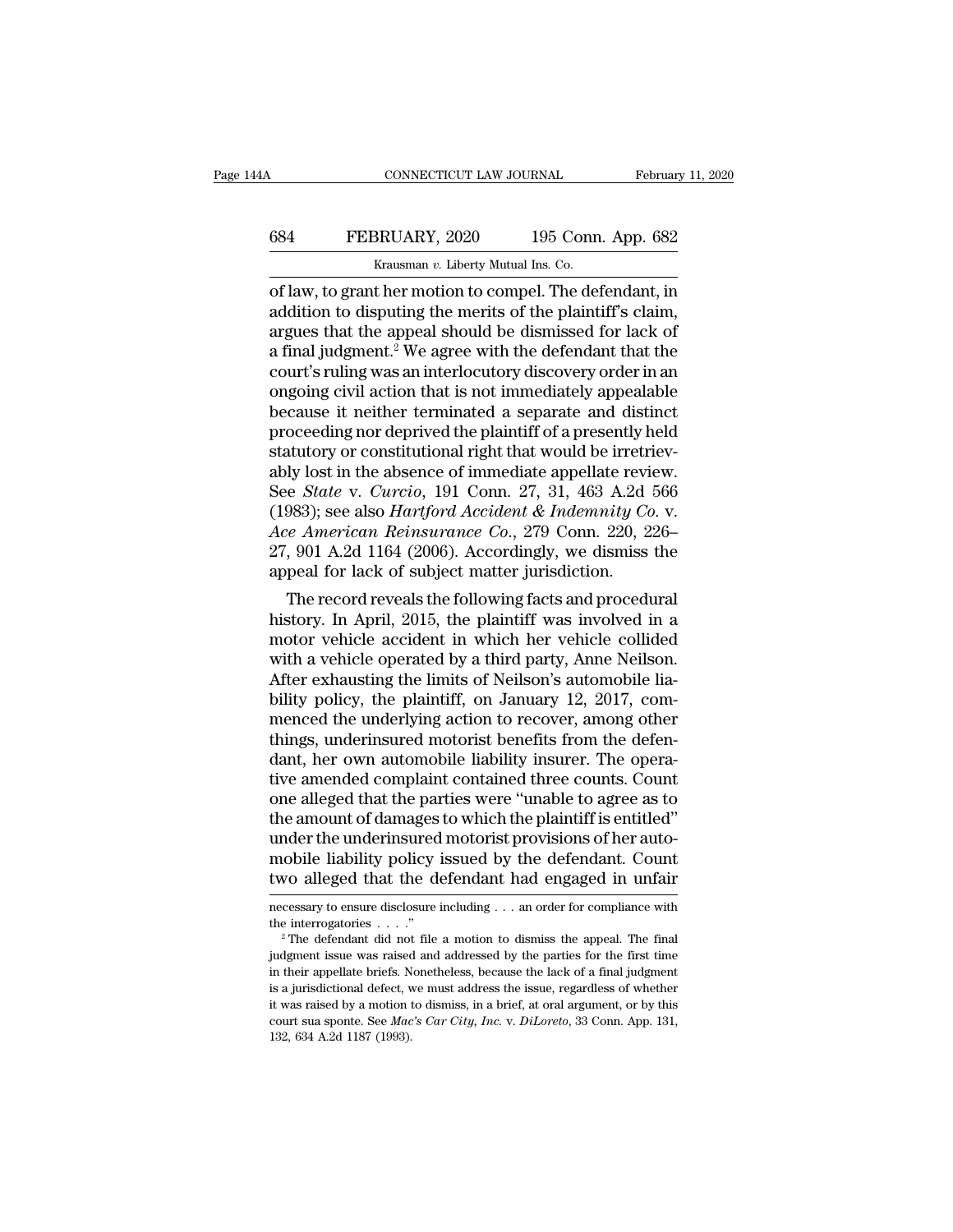## 11, 2020 CONNECTICUT LAW JOURNAL Page 145A<br>195 Conn. App. 682 FEBRUARY, 2020 685<br>Krausman v. Liberty Mutual Ins. Co. THE 11, 2020 CONNECTICUT LAW JOURNAL<br>
195 Conn. App. 682 FEBRUARY, 2020 685<br>
Krausman *v*. Liberty Mutual Ins. Co.<br>
2011 and deceptive insurance practices, including misrepre-

11, 2020 CONNECTICUT LAW JOURNAL<br>
195 Conn. App. 682 FEBRUARY, 2020 685<br>
Krausman v. Liberty Mutual Ins. Co.<br>
2020 and deceptive insurance practices, including misrepre-<br>
senting the benefits payable to the plaintiff, in v 195 Conn. App. 682 FEBRUARY, 2020 685<br>
Krausman v. Liberty Mutual Ins. Co.<br>
and deceptive insurance practices, including misrepre-<br>
senting the benefits payable to the plaintiff, in violation<br>
of the Connecticut Unfair Ins 195 Conn. App. 682 FEBRUARY, 2020 685<br>
Krausman v. Liberty Mutual Ins. Co.<br>
and deceptive insurance practices, including misrepresenting the benefits payable to the plaintiff, in violation<br>
of the Connecticut Unfair Insur 195 Conn. App. 682 FEBRUARY, 2020 685<br>
Krausman v. Liberty Mutual Ins. Co.<br>
and deceptive insurance practices, including misrepre-<br>
senting the benefits payable to the plaintiff, in violation<br>
of the Connecticut Unfair In Example 1 BBRCART, 2020<br>
Krausman v. Liberty Mutual Ins. Co.<br>
and deceptive insurance practices, including misrepre-<br>
senting the benefits payable to the plaintiff, in violation<br>
of the Connecticut Unfair Insurance Practi Krausman v. Liberty Mutual Ins. Co.<br>
and deceptive insurance practices, including misrepre-<br>
senting the benefits payable to the plaintiff, in violation<br>
of the Connecticut Unfair Insurance Practices Act<br>
(CUIPA), General and deceptive insurar<br>senting the benefits pa<br>of the Connecticut<br>(CUIPA), General Stat<br>alleged that the same<br>Unfair Trade Practice<br>§ 42-110a et seq.<br>On April 17, 2017, th nting the benefits payable to the plaintiff, in violation<br>the Connecticut Unfair Insurance Practices Act<br>UIPA), General Statutes § 38a-815 et seq. Count three<br>eged that the same conduct violated the Connecticut<br>fair Trade of the Connecticut Unfair Insurance Practices Act<br>(CUIPA), General Statutes § 38a-815 et seq. Count three<br>alleged that the same conduct violated the Connecticut<br>Unfair Trade Practices Act (CUTPA), General Statutes<br>§ 42-110

(CUIPA), General Statutes § 38a-815 et seq. Count three<br>alleged that the same conduct violated the Connecticut<br>Unfair Trade Practices Act (CUTPA), General Statutes<br>§ 42-110a et seq.<br>On April 17, 2017, the defendant filed a alleged that the same conduct violated the Connecticut<br>Unfair Trade Practices Act (CUTPA), General Statutes<br>§ 42-110a et seq.<br>On April 17, 2017, the defendant filed a motion, pursu-<br>ant to General Statutes § 52-205, seekin Unfair Trade Practices Act (CUTPA), General Statutes<br>
§ 42-110a et seq.<br>
On April 17, 2017, the defendant filed a motion, pursu-<br>
ant to General Statutes § 52-205, seeking to bifurcate<br>
the plaintiff's underinsured motori  $\S$  42-110a et seq.<br>
On April 17, 2017, the defendant filed a motion, pursu-<br>
ant to General Statutes  $\S$  52-205, seeking to bifurcate<br>
the plaintiff's underinsured motorist claim from her<br>
CUIPA and CUTPA claims, and to ant to General Statutes § 52-205, seeking to bifurcate<br>the plaintiff's underinsured motorist claim from her<br>CUIPA and CUTPA claims, and to adjudicate the under-<br>insured motorist claim prior to hearing the CUIPA and<br>CUTPA the plaintiff's underinsured motorist claim from her CUIPA and CUTPA claims, and to adjudicate the under-<br>insured motorist claim prior to hearing the CUIPA and<br>CUTPA claims. On June 24, 2017, the court, Jacobs, J.,<br>grante CUIPA and CUTPA claims, and to adjudicate the under-<br>insured motorist claim prior to hearing the CUIPA and<br>CUTPA claims. On June 24, 2017, the court, *Jacobs*, *J.*,<br>granted the motion to bifurcate. The court subsequently sured motorist claim prior to hearing the CUIPA and<br>JTPA claims. On June 24, 2017, the court, *Jacobs*, *J.*,<br>anted the motion to bifurcate. The court subsequently<br>ferred count one of the complaint, the underinsured<br>otoris CUTPA claims. On June 24, 2017, the court, *Jacobs*, *J.*,<br>granted the motion to bifurcate. The court subsequently<br>referred count one of the complaint, the underinsured<br>motorist claim, to an arbitrator pursuant to General

granted the motion to bifurcate. The court subsequently<br>referred count one of the complaint, the underinsured<br>motorist claim, to an arbitrator pursuant to General<br>Statutes § 52-549 $u$ .<sup>3</sup><br>On January 17, 2018, the arbitrato referred count one of the complaint, the underinsured<br>motorist claim, to an arbitrator pursuant to General<br>Statutes § 52-549u.<sup>3</sup><br>On January 17, 2018, the arbitrator, Attorney John R.<br>Downey, issued a decision finding for motorist claim, to an arbitrator pursuant to General<br>Statutes § 52-549u.<sup>3</sup><br>On January 17, 2018, the arbitrator, Attorney John R.<br>Downey, issued a decision finding for the plaintiff on<br>her underinsured motorist claim and a Statutes § 52-549u.<sup>3</sup><br>On January 17, 2018, the arbitrator, Attorney John R.<br>Downey, issued a decision finding for the plaintiff on<br>her underinsured motorist claim and awarding her<br>\$19,500 in damages. On February 23, 2018, On January 17, 2018, the arbitrator, Attorney John R.<br>Downey, issued a decision finding for the plaintiff on<br>her underinsured motorist claim and awarding her<br>\$19,500 in damages. On February 23, 2018, the plaintiff<br>filed a Downey, issued a decision finding for the plaintiff on<br>her underinsured motorist claim and awarding her<br>\$19,500 in damages. On February 23, 2018, the plaintiff<br>filed a motion asking the court to render judgment with<br>respe her underinsured motorist claim and awarding her \$19,500 in damages. On February 23, 2018, the plaintiff filed a motion asking the court to render judgment with respect to count one of the complaint in accordance with the spect to count one of the complaint in accordance<br>ith the arbitrator's decision. In the motion, the plaintiff<br>sserted that the defendant had failed to demand a trial<br>e novo pursuant to General Statutes  $\S~52-5492$  (a).<sup>4</sup> with the arbitrator's decision. In the motion, the plaintiff asserted that the defendant had failed to demand a trial de novo pursuant to General Statutes  $\S 52-549z (a).$ <sup>4</sup> On  $\S$ <sup>3</sup> Section 52-549u authorizes the court,

are a decision by way of a demand for a trial by jury and a certificate of closed pleadings have been filed. . . ." General Statutes § 52-549u.<br>
<sup>4</sup> General Statutes § 52-549z provides in relevant part: "(a) A decision of and costs and in which a claim for a trial by jury and pleadings have been filed. . . ." General Statutes § 544 a pleadings have been filed. . . ." General Statutes § 544 a felevant p the arbitrator shall become a judgmen <sup>4</sup> General Statutes § 52-549z provides in relevant part: "(a) A decision of a arbitrator shall become a judgment of the court if no appeal from the bitrator's decision by way of a demand for a trial de novo is filed in c <sup>4</sup> General Statutes § 52-549z provides in relevant part: "(a) A decision of the arbitrator shall become a judgment of the court if no appeal from the arbitrator's decision by way of a demand for a trial de novo is filed arbitrator's decision by way of a demand for a trial de novo is filed in

asserted that the defendant had failed to demand a trial<br>de novo pursuant to General Statutes  $\S 52-549z (a).4$  On<br><sup>3</sup> Section 52-549u authorizes the court, "in its discretion, [to] refer to an<br>arbitrator, for proceedings a de novo pursuant to General Statutes § 52-549z (a).<sup>4</sup> On <sup>3</sup> Section 52-549u authorizes the court, "in its discretion, [to] refer to an arbitrator, for proceedings authorized pursuant to this chapter, any civil action in de HOVO pursuant to General Statutes  $\frac{1}{2}$  32-3492 (a). On<br><sup>3</sup> Section 52-549u authorizes the court, "in its discretion, [to] refer to an<br>arbitrator, for proceedings authorized pursuant to this chapter, any civil<br>acti <sup>3</sup> Section 52-549u authorizes the court, "in its discretion, [to] refer to an arbitrator, for proceedings authorized pursuant to this chapter, any civil action in which in the discretion of the court, the reasonable expe action in which in the discretion of the court, the reasonable expectation of a judgment is less than fifty thousand dollars exclusive of legal interest and costs and in which a claim for a trial by jury and a certificate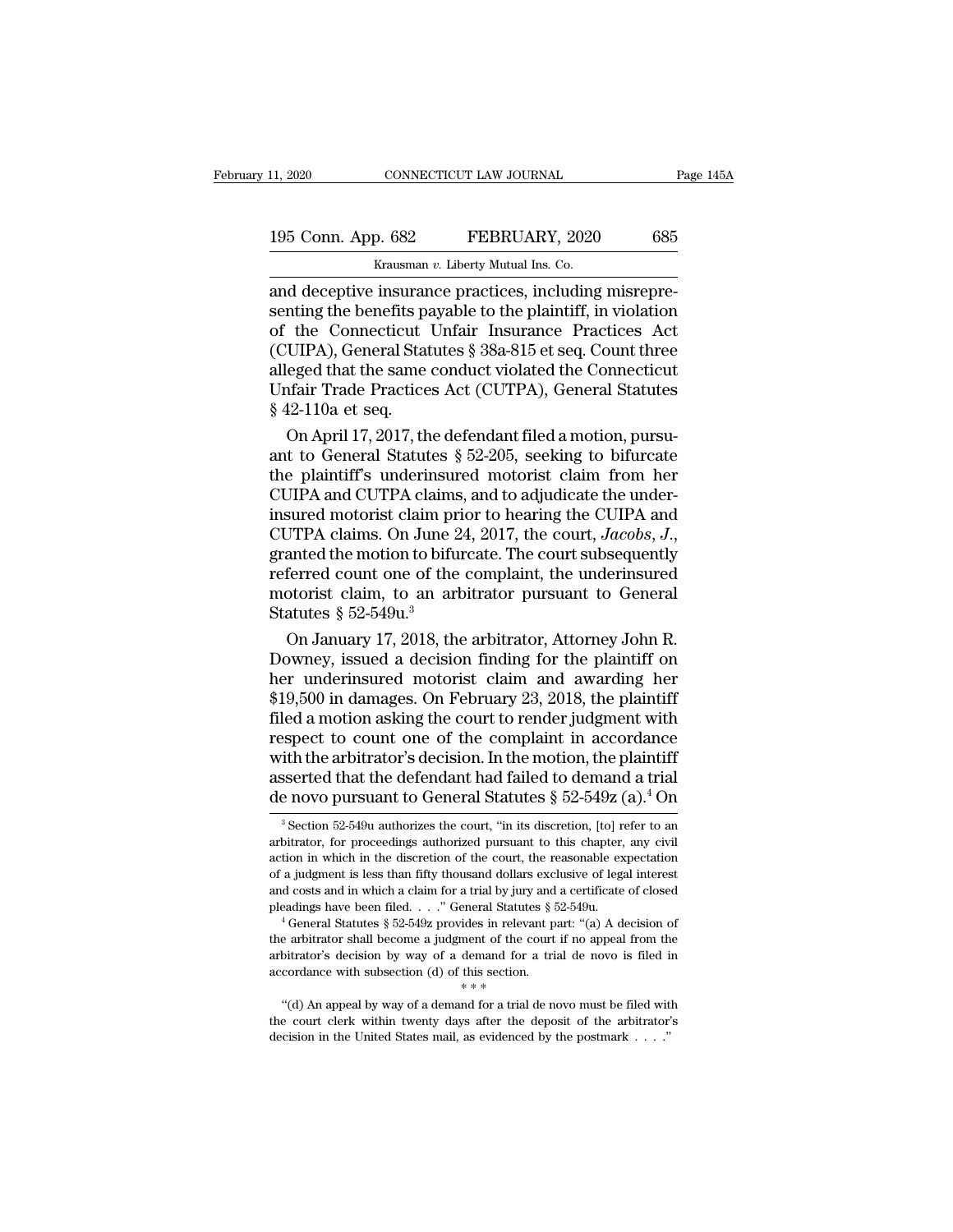| 6A  | CONNECTICUT LAW JOURNAL                                                       |                    | February 11, 2020 |
|-----|-------------------------------------------------------------------------------|--------------------|-------------------|
| 686 | FEBRUARY, 2020                                                                | 195 Conn. App. 682 |                   |
|     | Krausman v. Liberty Mutual Ins. Co.                                           |                    |                   |
|     | March 12, 2018, the court granted the plaintiff's motion<br>for judgment. $5$ |                    |                   |
|     | Thereafter, pursuant to $\S 52-351b$ , the plaintiff served                   |                    |                   |

FEBRUARY, 2020 195 Conn. App. 682<br>
Krausman v. Liberty Mutual Ins. Co.<br>
arch 12, 2018, the court granted the plaintiff's motion<br>
r judgment.<sup>5</sup><br>
Thereafter, pursuant to § 52-351b, the plaintiff served<br>
e defendant with in 686 FEBRUARY, 2020 195 Conn. App. 682<br>
Krausman v. Liberty Mutual Ins. Co.<br>
March 12, 2018, the court granted the plaintiff's motion<br>
for judgment.<sup>5</sup><br>
Thereafter, pursuant to § 52-351b, the plaintiff served<br>
the defendan Solution March 12, 2018, the court granted the plaintiff's motion<br>for judgment.<sup>5</sup><br>Thereafter, pursuant to  $\S$  52-351b, the plaintiff served<br>the defendant with interrogatories dated June 7, 2018,<br>seeking discovery as to t March 12, 2018, the court granted the plaintiff's motion<br>for judgment.<sup>5</sup><br>Thereafter, pursuant to  $\S$  52-351b, the plaintiff served<br>the defendant with interrogatories dated June 7, 2018,<br>seeking discovery as to the defend For judgment.<sup>5</sup><br>Thereafter, pursuant to  $\S$  52-351b, the plaintiff served<br>the defendant with interrogatories dated June 7, 2018,<br>seeking discovery as to the defendant's assets. After<br>the defendant failed to respond to th Thereafter, pursuant to  $\S$  52-351b, the plaintiff served<br>the defendant with interrogatories dated June 7, 2018,<br>seeking discovery as to the defendant's assets. After<br>the defendant failed to respond to the interrogatories Thereafter, pursuant to  $\S$  52-351b, the plaintiff served<br>the defendant with interrogatories dated June 7, 2018,<br>seeking discovery as to the defendant's assets. After<br>the defendant failed to respond to the interrogatories the defendant with interrogatories dated June 7, 2018,<br>seeking discovery as to the defendant's assets. After<br>the defendant failed to respond to the interrogatories<br>within the thirty day period provided by statute, the<br>plai seeking discovery as to the defendant's assets. After<br>the defendant failed to respond to the interrogatories<br>within the thirty day period provided by statute, the<br>plaintiff filed a motion for order of compliance pursuant<br>t the defendant failed to respond to the interrogatories<br>within the thirty day period provided by statute, the<br>plaintiff filed a motion for order of compliance pursuant<br>to § 52-351b (c), asking the court to compel the defenwithin the thirty day period provided by statute, the plaintiff filed a motion for order of compliance pursuant<br>to § 52-351b (c), asking the court to compel the defen-<br>dant to respond to her interrogatories. The defendant<br> plaintiff filed a motion for order of compliance pursuant<br>to § 52-351b (c), asking the court to compel the defen-<br>dant to respond to her interrogatories. The defendant<br>filed an objection to the plaintiff's motion, arguing to  $\S$  52-351b (c), asking the court to compel the defendant to respond to her interrogatories. The defendant filed an objection to the plaintiff's motion, arguing that it was not required to respond to the interrogatorie dant to respond to her interrogatories. The defendant<br>filed an objection to the plaintiff's motion, arguing that<br>it was not required to respond to the interrogatories<br>because the court had not yet disposed of the remainin Equal to the plant of the interrogatories<br>cause the court had not yet disposed of the remaining<br>co counts of the complaint and the plaintiff must wait<br>til a final judgment was rendered in the case before<br>eking postjudgmen to was not required to respond to the interrogatories<br>because the court had not yet disposed of the remaining<br>two counts of the complaint and the plaintiff must wait<br>until a final judgment was rendered in the case before<br>s

defendant of the complaint and the plaintiff must wait<br>
until a final judgment was rendered in the case before<br>
seeking postjudgment discovery pursuant to  $\S$  52-351b.<br>
On October 5, 2018, following a hearing, the trial<br> For an order of an osciplistic and the plant. Thus we<br>seeking postjudgment discovery pursuant to  $\S$  52-351b.<br>On October 5, 2018, following a hearing, the trial<br>court, *Hernandez*, *J*., issued orders sustaining the<br>defen eking postjudgment discovery pursuant to  $\S$  52-351b.<br>On October 5, 2018, following a hearing, the trial urt, *Hernandez*, *J.*, issued orders sustaining the<br>fendant's objection and denying the plaintiff's motion<br>r an ord On October 5, 2018, following a hearing, the trial<br>court, *Hernandez*, *J*., issued orders sustaining the<br>defendant's objection and denying the plaintiff's motion<br>for an order of compliance. This appeal followed.<br>On appeal

ance regarding her postjudgment interrogatories. In response, the defendant's objection and denying the plaintiff's motion for an order of compliance. This appeal followed.<br>On appeal, the plaintiff claims that the trial co resumed and denging the plaintiff's motion<br>defendant's objection and denying the plaintiff's motion<br>for an order of compliance. This appeal followed.<br>On appeal, the plaintiff claims that the trial court<br>improperly denied h for an order of compliance. This appeal followed.<br>
On appeal, the plaintiff claims that the trial court<br>
improperly denied her motion for an order of compli-<br>
ance regarding her postjudgment interrogatories. In<br>
response, for an order of complaince. This appear followed.<br>
On appeal, the plaintiff claims that the trial court<br>
improperly denied her motion for an order of compli-<br>
ance regarding her postjudgment interrogatories. In<br>
response, On appeal, the plaintiff claims that the trial court<br>improperly denied her motion for an order of compli-<br>ance regarding her postjudgment interrogatories. In<br>response, the defendant argues, inter alia, that the<br>appeal shou improperly denied her motion for an order of compli-<br>ance regarding her postjudgment interrogatories. In<br>response, the defendant argues, inter alia, that the<br>appeal should be dismissed for lack of subject matter<br>jurisdicti ance regarding her postjudgment interrogatories. In<br>response, the defendant argues, inter alia, that the<br>appeal should be dismissed for lack of subject matter<br>jurisdiction because a final judgment has not yet been<br>rendered response, the defendant argues, inter alia, that the<br>appeal should be dismissed for lack of subject matter<br>jurisdiction because a final judgment has not yet been<br>rendered in the underlying action. According to the<br>defendan appeal should be dismissed for lack of subject matter<br>jurisdiction because a final judgment has not yet been<br>rendered in the underlying action. According to the<br>defendant, the court's order denying the plaintiff's<br>motion f jurisdiction because a final judgment has not yet been<br>rendered in the underlying action. According to the<br>defendant, the court's order denying the plaintiff's<br>motion for compliance is an interlocutory discovery<br>order that rendered in the underlying action. According to the<br>defendant, the court's order denying the plaintiff's<br>motion for compliance is an interlocutory discovery<br>order that satisfies neither prong of the test set forth<br>in *Stat* Fraction State v. Curcio, supra, 191 Conn. 31, for establishing the<br>ther an interlocutory order is final for purposes of oppellate jurisdiction. The defendant argues that the<br> $\frac{5}{5}$  Because an arbitrator's decision aut in *State* v. *Curcio*, supra, 191 Conn. 31, for establishing whether an interlocutory order is final for purposes of appellate jurisdiction. The defendant argues that the  $\frac{5}{6}$  Because an arbitrator's decision automa

whether an interlocutory order is final for purposes<br>appellate jurisdiction. The defendant argues that<br> $\frac{1}{10}$ <br> $\frac{1}{10}$ <br> $\frac{1}{10}$ <br>Fecause an arbitrator's decision automatically becomes a judgment<br>the court if no tim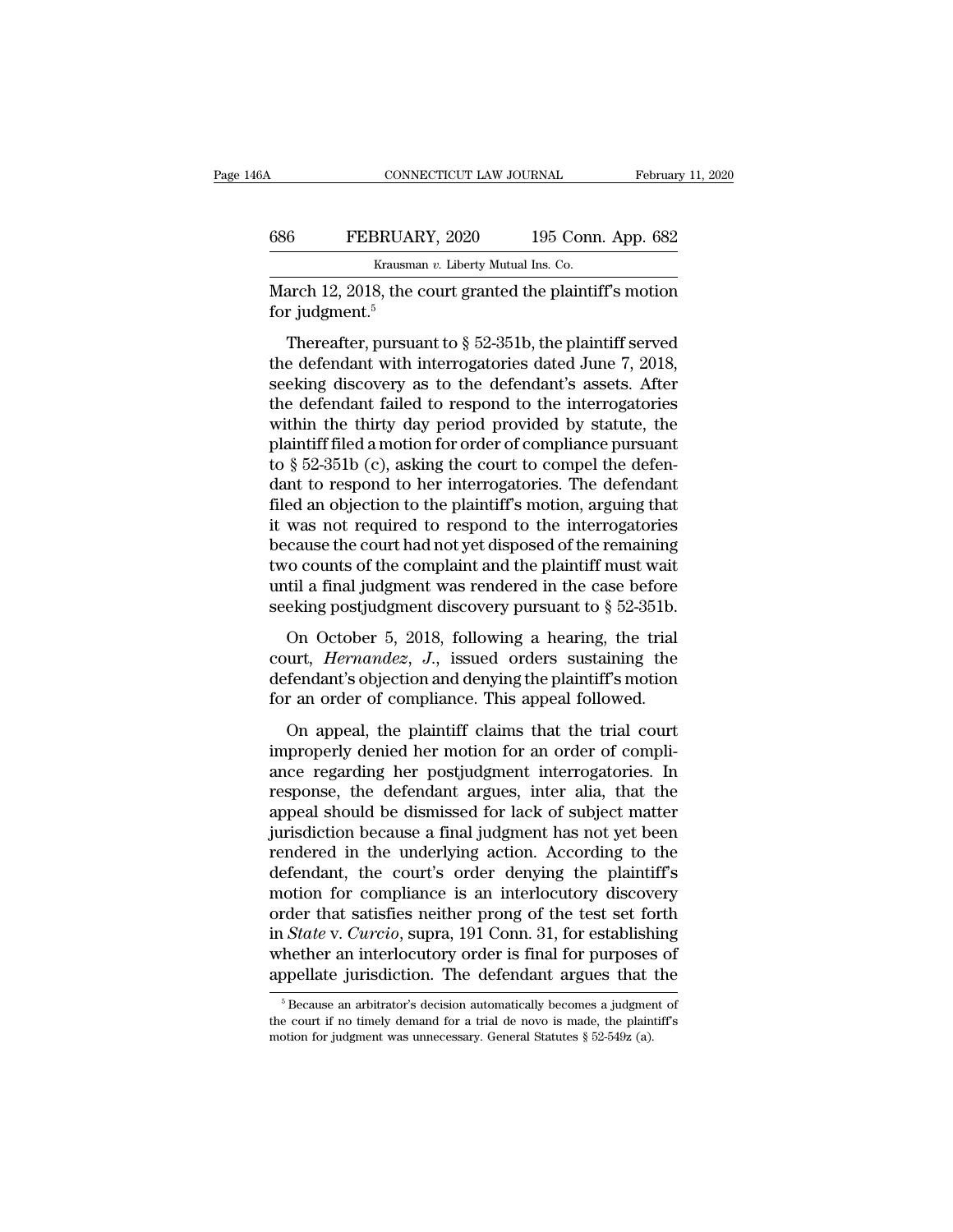# 11, 2020 CONNECTICUT LAW JOURNAL Page 147A<br>195 Conn. App. 682 FEBRUARY, 2020 687<br>Krausman v. Liberty Mutual Ins. Co.

The CONNECTICUT LAW JOURNAL<br>
195 Conn. App. 682 FEBRUARY, 2020 687<br>
Krausman *v*. Liberty Mutual Ins. Co.<br>
plaintiff must wait to appeal until after the trial court 11, 2020 CONNECTICUT LAW JOURNAL Page 147/1<br>
195 Conn. App. 682 FEBRUARY, 2020 687<br>
Krausman v. Liberty Mutual Ins. Co.<br>
plaintiff must wait to appeal until after the trial court<br>
has disposed of the remaining two counts o 195 Conn. App. 682 FEBRUARY, 2020 687<br>
Krausman v. Liberty Mutual Ins. Co.<br>
plaintiff must wait to appeal until after the trial court<br>
has disposed of the remaining two counts of her com-<br>
plaint. In her reply brief, the p 195 Conn. App. 682 FEBRUARY, 2020 687<br>
Krausman v. Liberty Mutual Ins. Co.<br>
plaintiff must wait to appeal until after the trial court<br>
has disposed of the remaining two counts of her com-<br>
plaint. In her reply brief, the 195 Conn. App. 682 FEBRUARY, 2020 687<br>
Krausman  $v$ . Liberty Mutual Ins. Co.<br>
plaintiff must wait to appeal until after the trial court<br>
has disposed of the remaining two counts of her com-<br>
plaint. In her reply brief, th Krausman v. Liberty Mutual Ins. Co.<br>
plaintiff must wait to appeal until after the trial court<br>
has disposed of the remaining two counts of her com-<br>
plaint. In her reply brief, the plaintiff responds that<br>
the challenged Example and *v*. Liberty Mutual Ins. Co.<br>
plaintiff must wait to appeal until after the trial court<br>
has disposed of the remaining two counts of her com-<br>
plaint. In her reply brief, the plaintiff responds that<br>
the chall plaintiff must wait to appeal until after the trial court<br>has disposed of the remaining two counts of her com-<br>plaint. In her reply brief, the plaintiff responds that<br>the challenged order is a final judgment and that both<br> has disposed of the remaining two counts of her complaint. In her reply brief, the plaintiff responds that the challenged order is a final judgment and that both prongs of the *Curcio* test are satisfied because the defend plaint. In her reply brief, the plaintiff responds that<br>the challenged order is a final judgment and that both<br>prongs of the *Curcio* test are satisfied because the<br>defendant's failure to seek a trial de novo with respect<br> the challenged order is a final judgment and that both<br>prongs of the *Curcio* test are satisfied because the<br>defendant's failure to seek a trial de novo with respect<br>to the arbitration decision effectively terminated a sep prongs of the *Curcio* test are satisfied because the defendant's failure to seek a trial de novo with respector the arbitration decision effectively terminated a servate and distinct proceeding with respect to the under i Endant s famile to seek a that de hovo while respect<br>the arbitration decision effectively terminated a sep-<br>ate and distinct proceeding with respect to the under-<br>sured motorist claim and the court's order precludes<br>r rig to the arbitration decision enectively terminated a separate and distinct proceeding with respect to the under-<br>insured motorist claim and the court's order precludes<br>her right to obtain the discovery she needs to execute

Figure and district proceeding with respect to the different<br>insured motorist claim and the court's order precludes<br>her right to obtain the discovery she needs to execute<br>on the judgment. We agree with the defendant.<br>Unle Insured motorist claim and the court's order precides<br>her right to obtain the discovery she needs to execute<br>on the judgment. We agree with the defendant.<br>Unless otherwise provided by law, the jurisdiction of<br>our appellate *Hartford*, 262 Conn. 240, 245, 811 A.2d 1272 (2002).<br> *Hartford*, 262 Conn. 240, 245, 811 A.2d 1272 (2002).<br> *Hartford*, 262 Conn. 240, 245, 811 A.2d 1272 (2002).<br> *Hartford*, 262 Conn. 240, 245, 811 A.2d 1272 (2002).<br> *H* Unless otherwise provided by law, the jurisdiction of<br>
our appellate courts is restricted to appeals from final<br>
judgments. See General Statutes §§ 51-197a and 52-263;<br>
Practice Book § 61-1; *Cheryl Terry Enterprises, Ltd.* Unless otherwise provided by law, the jurisdiction of<br>our appellate courts is restricted to appeals from final<br>judgments. See General Statutes §§ 51-197a and 52-263;<br>Practice Book § 61-1; *Cheryl Terry Enterprises, Ltd.* our appellate courts is restricted to appeals from final<br>judgments. See General Statutes §§ 51-197a and 52-263;<br>Practice Book § 61-1; *Cheryl Terry Enterprises, Ltd.* v.<br>*Hartford*, 262 Conn. 240, 245, 811 A.2d 1272 (2002 judgments. See General Statutes §§ 51-197a and 52-263;<br>Practice Book § 61-1; *Cheryl Terry Enterprises, Ltd.* v.<br>*Hartford*, 262 Conn. 240, 245, 811 A.2d 1272 (2002).<br>"The policy concerns underlying the final judgment rule Practice Book § 61-1; *Cheryl Terry Enterprises, Ltd. v.*<br> *Hartford,* 262 Conn. 240, 245, 811 A.2d 1272 (2002).<br>
"The policy concerns underlying the final judgment rule<br>
are to discourage piecemeal appeals and to facilit *Hartford*, 262 Conn. 240, 245, 811 A.2d 1272 (2002).<br>
"The policy concerns underlying the final judgment rule<br>
are to discourage piecemeal appeals and to facilitate<br>
the speedy and orderly disposition of cases at the tri "The policy concerns underlying the final judgment rule<br>are to discourage piecemeal appeals and to facilitate<br>the speedy and orderly disposition of cases at the trial<br>court level. . . . The appellate courts have a duty to<br> are to discourage piecemeal appeals and to facilitate<br>the speedy and orderly disposition of cases at the trial<br>court level. . . . The appellate courts have a duty to<br>dismiss, even on [their] own initiative, any appeal tha the speedy and orderly disposition of cases at the trial<br>court level.... The appellate courts have a duty to<br>dismiss, even on [their] own initiative, any appeal that<br>[they lack] jurisdiction to hear." (Internal quotation<br> court level. . . . The appellate courts have a duty to<br>dismiss, even on [their] own initiative, any appeal that<br>[they lack] jurisdiction to hear." (Internal quotation<br>marks omitted.) *Tyler* v. *Tyler*, 151 Conn. App. 98, dismiss, even on [their] own initiative, any appeal that<br>
[they lack] jurisdiction to hear." (Internal quotation<br>
marks omitted.) *Tyler* v. *Tyler*, 151 Conn. App. 98, 103,<br>
93 A.3d 1179 (2014). Accordingly, a final judgm [they lack] jurisdiction to hear." (Internal quotation<br>marks omitted.) *Tyler* v. *Tyler*, 151 Conn. App. 98, 103,<br>93 A.3d 1179 (2014). Accordingly, a final judgment issue<br>is a threshold matter that must always be resolve marks omitted.) *Tyler* v. *Tyler*, 151 Conn. App. 98, 103, 93 A.3d 1179 (2014). Accordingly, a final judgment issue is a threshold matter that must always be resolved prior to addressing the merits of an appeal. See *Stat* 93 A.3d 1179 (2014). Accordingly, a final julis a threshold matter that must always be to addressing the merits of an appeal. Sectio, supra, 191 Conn. 30. Whether an appeal is a question of labour review is plenary. See, a direshold matter that must always be resolved prior<br>addressing the merits of an appeal. See *State v. Cur-*<br>9, supra, 191 Conn. 30. Whether an appealable final<br>dgment has occurred is a question of law over which<br>ir revi to addessing the merits of an appeat. See *Blate* v. Car-<br>cio, supra, 191 Conn. 30. Whether an appealable final<br>judgment has occurred is a question of law over which<br>our review is plenary. See, e.g., *Hylton* v. *Gunter*,

*Cto*, supra, 191 Conn. so. whether an appealable final<br>judgment has occurred is a question of law over which<br>our review is plenary. See, e.g., *Hylton v. Gunter*, 313<br>Conn. 472, 478, 97 A.3d 970 (2014).<br>It is axiomatic th diagnet has occurred is a question of law over which<br>our review is plenary. See, e.g., *Hylton v. Gunter*, 313<br>Conn. 472, 478, 97 A.3d 970 (2014).<br>It is axiomatic that "[a] judgment that disposes of<br>only a part of a compla Form, 472, 478, 97 A.3d 970 (2014).<br>
It is axiomatic that "[a] judgment that disposes of<br>
only a part of a complaint is not a final judgment."<br>
Cheryl Terry Enterprises, Ltd. v. Hartford, supra, 262<br>
Conn. 246. Accordingly The same of the underlying complaint. "The same of the underlying a part of a complaint is not a final judgment."<br>Cheryl Terry Enterprises, Ltd. v. Hartford, supra, 262<br>Conn. 246. Accordingly, an appeal challenging an ord It is axiomatic that "[a] judgment that disposes of only a part of a complaint is not a final judgment."<br>Cheryl Terry Enterprises, Ltd. v. Hartford, supra, 262<br>Conn. 246. Accordingly, an appeal challenging an order<br>issued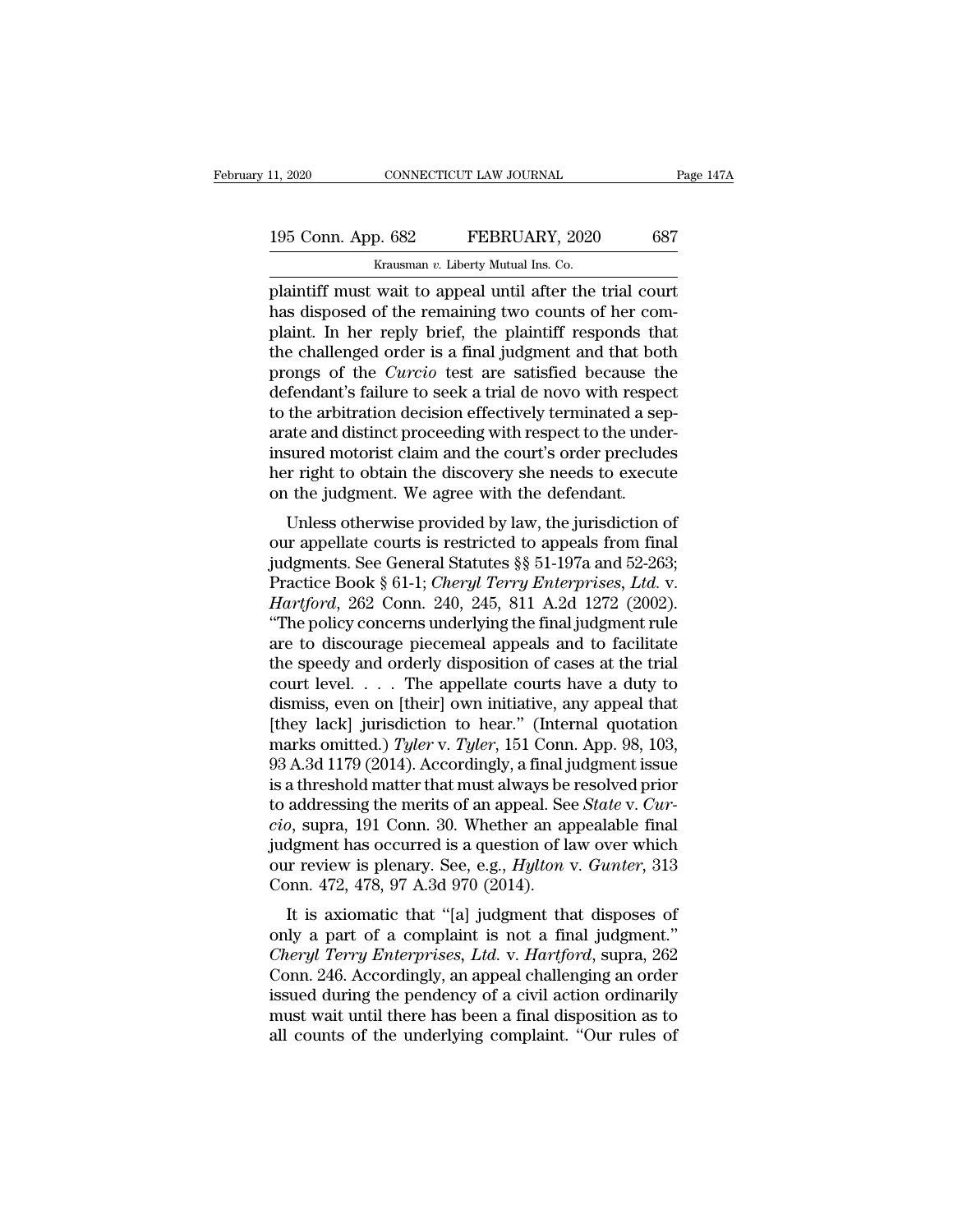# CONNECTICUT LAW JOURNAL February 11, 2020<br>688 FEBRUARY, 2020 195 Conn. App. 682<br>Krausman v. Liberty Mutual Ins. Co.

CONNECTICUT LAW JOURNAL Februar<br>
688 FEBRUARY, 2020 195 Conn. App. 682<br>
<sup>Krausman *v*. Liberty Mutual Ins. Co.<br>
practice, however, set forth certain circumstances<br>
under which a party may appeal from a judgment dis-<br>
posin</sup> CONNECTICUT LAW JOURNAL February 11, 2020<br>
FEBRUARY, 2020 195 Conn. App. 682<br>
Krausman v. Liberty Mutual Ins. Co.<br>
practice, however, set forth certain circumstances<br>
under which a party may appeal from a judgment dis-<br>
po FEBRUARY, 2020 195 Conn. App. 682<br>
Krausman v. Liberty Mutual Ins. Co.<br>
practice, however, set forth certain circumstances<br>
under which a party may appeal from a judgment dis-<br>
posing of less than all of the counts of a c FEBRUARY, 2020 195 Conn. App. 682<br>  $\frac{1}{2}$  Krausman v. Liberty Mutual Ins. Co.<br>
practice, however, set forth certain circumstances<br>
under which a party may appeal from a judgment dis-<br>
posing of less than all of the cou EXECTIVE, 2020 139 COMP. App. 002<br>
FRAME REALLY MUTTER CO.<br>
FRAME REALLY MUTTER CO.<br>
FRAME REALLY MUTTER CO.<br>
INCREDIBNEY THE COMPLET CONTINUES<br>
THE PARTICULAR PARTICULAR PARTY OF PARTICULAR PARTY OF PARTICULAR PARTY OF P Exammar v. Liberty Mutual Ins. Co.<br>
practice, however, set forth certain circumstances<br>
under which a party may appeal from a judgment dis-<br>
posing of less than all of the counts of a complaint. Thus,<br>
a party may appeal practice, however, set forth certain circumstances<br>under which a party may appeal from a judgment dis-<br>posing of less than all of the counts of a complaint. Thus,<br>a party may appeal if the partial judgment disposes of<br>all under which a party may appeal from a judgment disposing of less than all of the counts of a complaint. Thus,<br>a party may appeal if the partial judgment disposes of<br>all causes of action against a particular party or parti posing of less than all of the counts of a complaint. Thus,<br>a party may appeal if the partial judgment disposes of<br>all causes of action against a particular party or parties;<br>see Practice Book § 61-3; or if the trial cour a party may appeal if the partial judgment disposes of all causes of action against a particular party or parties;<br>see Practice Book § 61-3; or if the trial court makes a<br>written determination regarding the significance o all causes of action against a particular party or parties;<br>see Practice Book § 61-3; or if the trial court makes a<br>written determination regarding the significance of the<br>issues resolved by the judgment and the chief just see Practice Book § 61-3; or if the trial court makes a<br>written determination regarding the significance of the<br>issues resolved by the judgment and the chief justice<br>or chief judge of the court having appellate jurisdicti written determinat<br>issues resolved by<br>or chief judge of th<br>concurs. See Pract<br>ted.) *Cheryl Terry*<br>246. In the presen<br>is applicable.<br>The complaint in sues resolved by the judgment and the chief justice<br>
chief judge of the court having appellate jurisdiction<br>
ncurs. See Practice Book § 61-4 (a)."<sup>6</sup> (Footnote omit-<br>
d.) *Cheryl Terry Enterprises, Ltd.* v. *Hartford*, su or chief judge of the court having appellate jurisdiction<br>concurs. See Practice Book  $\S$  61-4 (a)."<sup>6</sup> (Footnote omit-<br>ted.) *Cheryl Terry Enterprises, Ltd.* v. *Hartford*, supra,<br>246. In the present case, neither of thes

concurs. See Practice Book § 61-4 (a)."<sup>6</sup> (Footnote omit-<br>ted.) *Cheryl Terry Enterprises, Ltd.* v. *Hartford*, supra,<br>246. In the present case, neither of these exceptions<br>is applicable.<br>The complaint in the underlying ted.) *Cheryl Terry Enterprises, Ltd.* v. *Hartford*, supra, 246. In the present case, neither of these exceptions is applicable.<br>The complaint in the underlying civil action contains three counts, all of which the plainti 246. In the present case, neither of these exceptions<br>is applicable.<br>The complaint in the underlying civil action contains<br>three counts, all of which the plaintiff brought against<br>the sole defendant. The court granted the is applicable.<br>
The complaint in the underlying civil action contains<br>
three counts, all of which the plaintiff brought against<br>
the sole defendant. The court granted the defendant's<br>
motion to resolve count one before tu ie sole defendant. The court granted the defendant's<br>ootion to resolve count one before turning to the<br>maining counts of the complaint.<sup>7</sup> Count one subse-<br>nently was referred to an arbitrator for resolution<br> $\frac{6}{5}$ Prac motion to resolve count one before turning to the remaining counts of the complaint.<sup>7</sup> Count one subsequently was referred to an arbitrator for resolution  $\frac{1}{6}$  Practice Book § 61-3 provides in relevant part: "A judg

in the judgment does not disposes of all causes of action in that complaint,<br>counterclaim, or cross complaint brought by or against a particular party<br>or parties. . . ."<br>Practice Book § 61-4 (a) provides in relevant part: counterclaim, or cross complaint brought by or against a particular party<br>or parties...."<br>Practice Book § 61-4 (a) provides in relevant part: "This section applies<br>to a trial court judgment that disposes of at least one c or parties. . . ."<br>
Or parties. . . ."<br>
Practice Book § 61-4 (a) provides in relevant part: "This section applies<br>
to a trial court judgment that disposes of at least one cause of action where<br>
the judgment does not dispo Practice Book § 61-4 (a) provides in relevant  $\Gamma$ <br>Practice Book § 61-4 (a) provides in relevant to a trial court judgment that disposes of at least<br>the judgment does not dispose of either of the<br>complaint, counterclaim, the judgment does not dispose of either of the following: (1) an entire complaint, counterclaim, or cross complaint, or (2) all the causes of action in a complaint, counterclaim or cross complaint brought by or against a

such judgment shall not ordinarily constitute an appealable final judgment.<br>
When the trial court renders a judgment to which this section applies,<br>
with the trial court renders a judgment to which this section applies,<br> Fundally, considered an in a complaint, counterclaim or cross complaint brought by or against a party.<br>  $**$ <br>
"When the trial court renders a judgment to which this section applies, such judgment shall not ordinarily const party.  $\ldots$ <br>  $**$ <br>
"When the trial court renders a judgment to which this section applies,<br>
such judgment shall not ordinarily constitute an appealable final judgment.<br>
Such a judgment shall be considered an appealable fi  $**$ <br>
"When the trial court renders a judgment to which this section applies,<br>
such judgment shall not ordinarily constitute an appealable final judgment.<br>
Such a judgment shall be considered an appealable final judgment "When the trial court renders a judgment to which this section applies, such judgment shall not ordinarily constitute an appealable final judgment. Such a judgment shall be considered an appealable final judgment *only if* such judgment shall not ordinarily constitute an appealable final judgment.<br>Such a judgment shall not ordinarily constitute an appealable final judgment only if<br>the trial court makes a written determination that the issue Such a judgment shall be considered.<br>Such a judgment shall be considered.<br>the trial court makes a written d<br>the judgment are of such signification<br>of the case that the delay incident<br>chief justice or chief judge of the c<br> For a judgment area of such significance to the determination that the issues resolved by ejudgment are of such significance to the determination of the outcome the case that the delay incident to the appeal would be just the trial court makes a written determination that the issues resolved by<br>the judgment are of such significance to the determination of the outcome<br>of the case that the delay incident to the appeal would be justified, and of the case that the delay incident to the appeal would be justified, and the

remaining counts of the complaint.<sup>7</sup> Count one subsequently was referred to an arbitrator for resolution  $\degree$ Practice Book § 61-3 provides in relevant part: "A judgment disposing of only a part of a complaint, countercla quently was referred to an arbitrator for resolution<br>  $\binom{6}{5}$  Practice Book § 61-3 provides in relevant part: "A judgment disposing<br>
of only a part of a complaint, counterclaim, or cross complaint is a final<br>
judgment <sup>6</sup> Practice Book § 61-3 provides in relevant part: "A judgment disposing of only a part of a complaint, counterclaim, or cross complaint is a final judgment if that judgment disposes of all causes of action in that compl <sup>6</sup> Practice Book § 61-3 provides in relevant part: "A judgment disposing only a part of a complaint, counterclaim, or cross complaint is a final dgment if that judgment disposes of all causes of action in that complaint, of only a part of a complaint, counterclaim, or cross complaint is a final judgment if that judgment disposes of all causes of action in that complaint, counterclaim, or cross complaint brought by or against a particular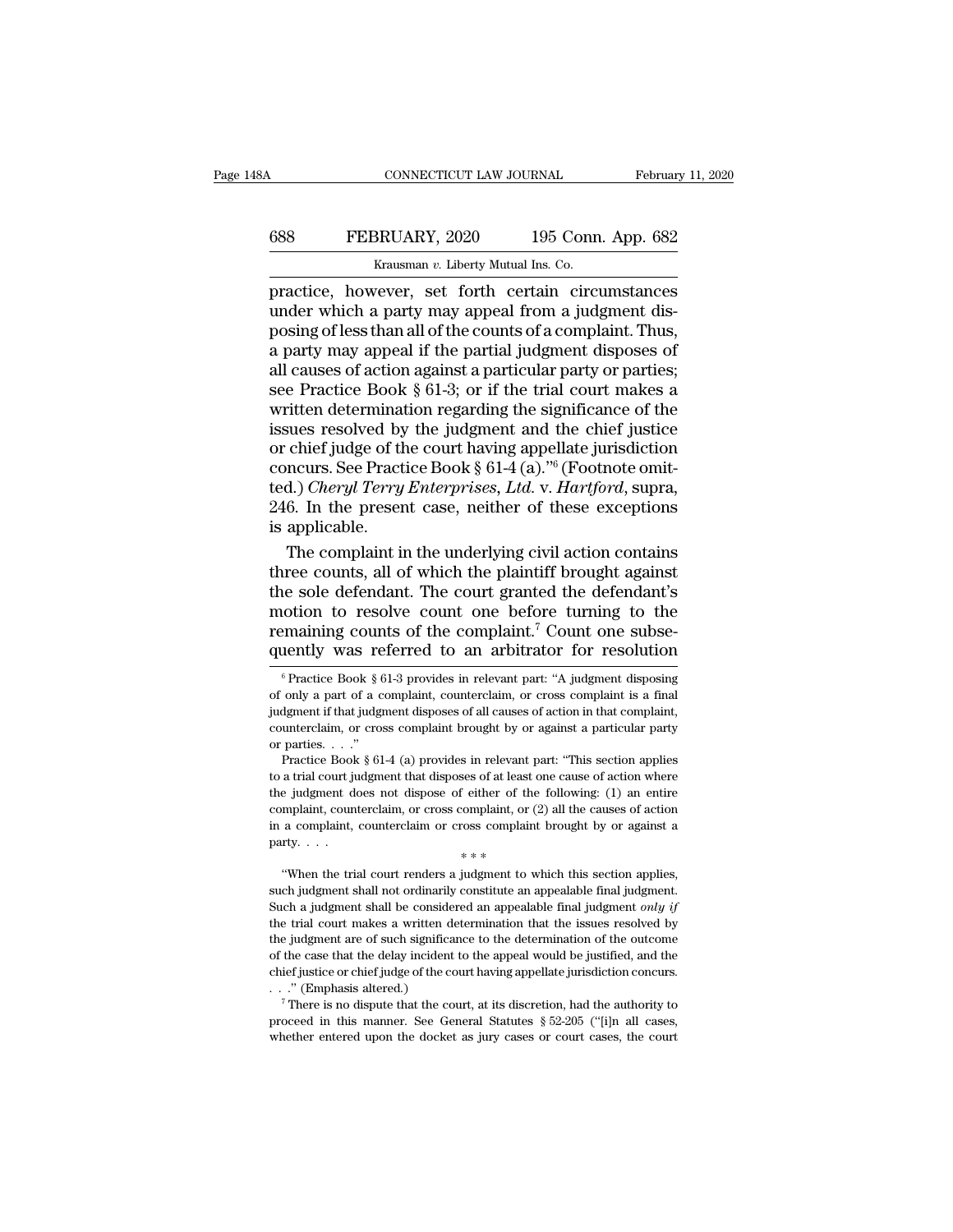# 11, 2020 CONNECTICUT LAW JOURNAL Page 149A<br>195 Conn. App. 682 FEBRUARY, 2020 689<br>Krausman v. Liberty Mutual Ins. Co.

11, 2020 CONNECTICUT LAW JOURNAL<br>195 Conn. App. 682 FEBRUARY, 2020 689<br>Krausman *v*. Liberty Mutual Ins. Co.<br>196 The Court's "nonbinding arbitration program." Allunder the court's "nonbinding arbitration program."<br>
Muscule 195 Conn. App. 682 FEBRUARY, 2020 689<br>
Krausman v. Liberty Mutual Ins. Co.<br>
211 (2002): see also Practice Rock 88 22 61 through 22 **195 Conn. App. 682 FEBRUARY**, 2020 689<br> *Krausman v. Liberty Mutual Ins. Co.*<br> **ander the court's "nonbinding arbitration program."** *All-***<br>** *state Ins. Co. v. Mottolese***, 261 Conn. 521, 529, 803 A.2d<br>
311 (2002); see al** 195 Conn. App. 682 FEBRUARY, 2020 689<br>
Krausman v. Liberty Mutual Ins. Co.<br>
under the court's "nonbinding arbitration program." All-<br>
state Ins. Co. v. Mottolese, 261 Conn. 521, 529, 803 A.2d<br>
311 (2002); see also Practic 195 Conn. App. 682 FEBRUARY, 2020 689<br>
Krausman v. Liberty Mutual Ins. Co.<br>
under the court's "nonbinding arbitration program." *All-*<br>
state Ins. Co. v. Mottolese, 261 Conn. 521, 529, 803 A.2d<br>
311 (2002); see also Pract France Krausman v. Liberty Mutual Ins. Co.<br>
under the court's "nonbinding arbitration program." All-<br>
state Ins. Co. v. Mottolese, 261 Conn. 521, 529, 803 A.2d<br>
311 (2002); see also Practice Book §§ 23-61 through 23-<br>
66. Example  $n$  Example 2.1 Merry Mutual Ins. Co.<br>
under the court's "nonbinding arbitration program." All-<br>
state Ins. Co. v. Mottolese, 261 Conn. 521, 529, 803 A.2d<br>
311 (2002); see also Practice Book §§ 23-61 through 23-<br> under the court's "nonbinding arbitration program."  $All-state Ins. Co. v. Mottolese, 261 Conn. 521, 529, 803 A.2d 311 (2002); see also Practice Book  $\S$  23-61 through 23-66. The arbitrary issued a decision that became the judgment of the trial court with respect to count one after the defendant failed to make a claim for a trial de novo. See Practice Book  $\S$  23-66 (a). Even assuming without deciding that this fully resolved count one and that the defendant effectively has mixed any challenge.$ state Ins. Co. v. Mottolese, 261 Conn. 521, 529, 803 A.2d<br>311 (2002); see also Practice Book §§ 23-61 through 23-<br>66. The arbitrator issued a decision that became the<br>judgment of the trial court with respect to count one<br>a 311 (2002); see also Practice Book §§ 23-61 through 23-66. The arbitrator issued a decision that became the judgment of the trial court with respect to count one after the defendant failed to make a claim for a trial de n 66. The arbitrator issued a decision that became the judgment of the trial court with respect to count one after the defendant failed to make a claim for a trial de novo. See Practice Book § 23-66 (a). Even assuming witho judgment of the trial court with respect to count one<br>after the defendant failed to make a claim for a trial<br>de novo. See Practice Book § 23-66 (a). Even assuming<br>without deciding that this fully resolved count one and<br>tha after the defendant failed to make a claim for a trial<br>de novo. See Practice Book § 23-66 (a). Even assuming<br>without deciding that this fully resolved count one and<br>that the defendant effectively has waived any challenge<br>t de novo. See Practice Book § 23-66 (a). Even assuming<br>without deciding that this fully resolved count one and<br>that the defendant effectively has waived any challenge<br>to the merits of the arbitrator's decision or its obliga without deciding that this fully resolved count one and<br>that the defendant effectively has waived any challenge<br>to the merits of the arbitrator's decision or its obligation<br>to satisfy the judgment rendered on that count, t that the defendant effectively has waived any challenge<br>to the merits of the arbitrator's decision or its obligation<br>to satisfy the judgment rendered on that count, the<br>court nonetheless has not yet resolved the remaining to the merits of the arbitrator's decision or its obligation<br>to satisfy the judgment rendered on that count, the<br>court nonetheless has not yet resolved the remaining<br>two counts of the complaint. Because the judgment on<br>co to satisfy the judgment rendered on that count, the<br>court nonetheless has not yet resolved the remaining<br>two counts of the complaint. Because the judgment on<br>count one does not dispose of all causes of action in<br>the compla court nonetheless has not yet resolved the remaining<br>two counts of the complaint. Because the judgment on<br>count one does not dispose of all causes of action in<br>the complaint brought by or against a particular party,<br>the j two counts of the complaint. Because the judgment<br>count one does not dispose of all causes of actic<br>the complaint brought by or against a particular p<br>the judgment rendered on count one is not final u<br>Practice Book § 61-3 From that the complaint brought by or against a particular party,<br>e judgment rendered on count one is not final under<br>actice Book § 61-3. Instead, the judgment with<br>spect to count one falls squarely within the type of<br>dgm the judgment rendered on count one is not final under<br>Practice Book § 61-3. Instead, the judgment with<br>respect to count one falls squarely within the type of<br>judgment addressed in Practice Book § 61-4.<br>Our determination t

Practice Book § 61-3. Instead, the judgment with<br>respect to count one falls squarely within the type of<br>judgment addressed in Practice Book § 61-4.<br>Our determination that the court's denial of the<br>motion to compel complia ractice Econ 3 of c. Increase, and 3 angles within the type of<br>indigment addressed in Practice Book § 61-4.<br>Our determination that the court's denial of the<br>motion to compel compliance with the plaintiff's inter-<br>rogatori judgment addressed in Practice Book § 61-4.<br>
Our determination that the court's denial of the<br>
motion to compel compliance with the plaintiff's inter-<br>
rogatories was an interlocutory order does not end our<br>
inquiry into our determination that the court's denial of the<br>motion to compel compliance with the plaintiff's inter-<br>rogatories was an interlocutory order does not end our<br>inquiry into whether that ruling was immediately<br>appealable. Our determination that the court's denial of the<br>motion to compel compliance with the plaintiff's inter-<br>rogatories was an interlocutory order does not end our<br>inquiry into whether that ruling was immediately<br>appealable. motion to compel compliance with the plaintiff's inter-<br>rogatories was an interlocutory order does not end our<br>inquiry into whether that ruling was immediately<br>appealable. "In both criminal and civil cases . . . we<br>have de inquiry into whether that ruling was immediately<br>appealable. "In both criminal and civil cases . . . we<br>have determined certain interlocutory orders and rul-<br>ings of the Superior Court to be final judgments for<br>purposes o appealable. "In both criminal and civil cases  $\ldots$  we have determined certain interlocutory orders and rulings of the Superior Court to be final judgments for purposes of appeal. [As set forth in *State v. Curcio*, supra have determined certain interlocutory orders and rulings of the Superior Court to be final judgments for<br>purposes of appeal. [As set forth in *State* v. *Curcio*,<br>supra, 191 Conn. 30–31, an] otherwise interlocutory<br>order i ings of the Superior Court to be final judgments for<br>purposes of appeal. [As set forth in *State* v. *Curcio*,<br>supra, 191 Conn. 30–31, an] otherwise interlocutory<br>order is appealable in two circumstances: (1) [if] the<br>ord purposes of appeal. [As set forth in *State* v. *Curcio*, supra, 191 Conn. 30–31, an] otherwise interlocutory order is appealable in two circumstances: (1) [if] the order or action terminates a separate and distinct procee order or action terminates a separate and distinct proceeding, [and] (2) [if] the order or action so concludes<br>the rights of the parties that further proceedings cannot<br>affect them..... The first prong of the *Curcio* tes ceeding, [and] (2) [if] the order or action so concludes<br>the rights of the parties that further proceedings cannot<br>affect them. . . . The first prong of the *Curcio* test<br>may order that one or more of the issues joined be

the rights of the parties that further proceedings cannot affect them.  $\ldots$  The first prong of the *Curcio* test may order that one or more of the issues joined be tried before the others"). In so doing, however, the mat affect them. . . . .<br>may order that one or mooth so doing, however, then<br>and the court signaled not and distinct civil actions.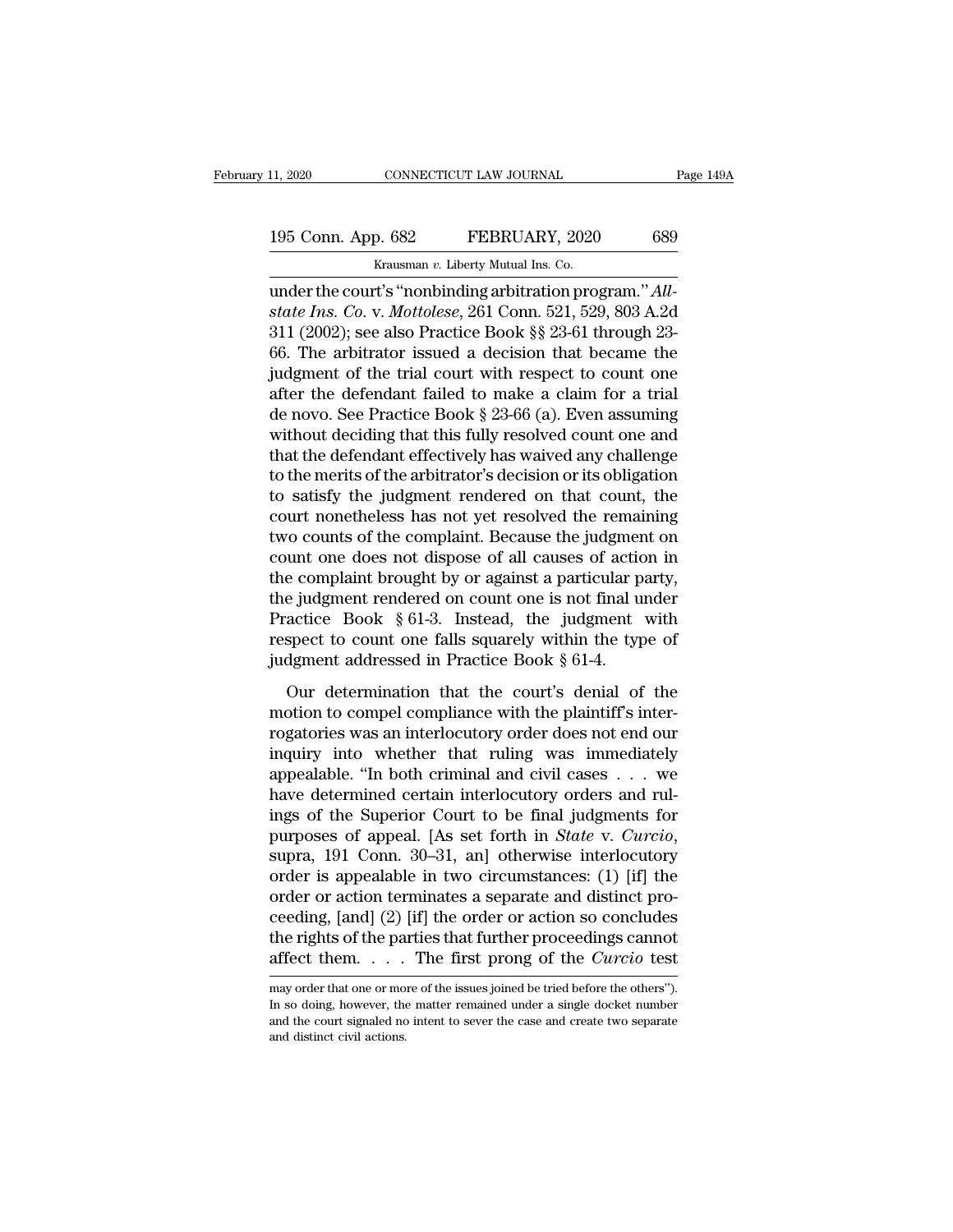#### CONNECTICUT LAW JOURNAL February 11, 2020<br>690 FEBRUARY, 2020 195 Conn. App. 682<br>Krausman v. Liberty Mutual Ins. Co. CONNECTICUT LAW JOURNAL<br>BRUARY, 2020 195 Connect<br>Krausman *v.* Liberty Mutual Ins. Co.<br>that the order being appeale

CONNECTICUT LAW JOURNAL February 11, 2020<br>
FEBRUARY, 2020 195 Conn. App. 682<br>
Krausman v. Liberty Mutual Ins. Co.<br>
... requires that the order being appealed from be<br>
severable from the central cause of action so that the<br> FEBRUARY, 2020 195 Conn. App. 682<br>
Krausman v. Liberty Mutual Ins. Co.<br>
... requires that the order being appealed from be<br>
severable from the central cause of action so that the<br>
main action can proceed independent of th FEBRUARY, 2020 195 Conn. App. 682<br>
Krausman v. Liberty Mutual Ins. Co.<br>
... requires that the order being appealed from be<br>
severable from the central cause of action so that the<br>
main action can proceed independent of th FEBRUARY, 2020 195 Conn. App. 682<br>
Krausman v. Liberty Mutual Ins. Co.<br>
... requires that the order being appealed from be<br>
severable from the central cause of action so that the<br>
main action can proceed independent of th Example 1 Krausman v. Liberty Mutual Ins. Co.<br>
. . . requires that the order being appealed from be<br>
severable from the central cause of action so that the<br>
main action can proceed independent of the ancillary<br>
proceeding straight of the order being appealed from be<br>severable from the central cause of action so that the<br>main action can proceed independent of the ancillary<br>proceeding. . . . If the interlocutory ruling is merely<br>a step along ... requires that the order being appealed from be<br>severable from the central cause of action so that the<br>main action can proceed independent of the ancillary<br>proceeding.... If the interlocutory ruling is merely<br>a step al severable from the central cause of action so that the<br>main action can proceed independent of the ancillary<br>proceeding. . . . If the interlocutory ruling is merely<br>a step along the road to final judgment then it does not<br> main action can proceed independent of the ancillary<br>proceeding. . . . If the interlocutory ruling is merely<br>a step along the road to final judgment then it does not<br>satisfy the first prong of *Curcio*. . . . Obviously a proceeding. . . . . If the interlocutory ruling is merely<br>a step along the road to final judgment then it does not<br>satisfy the first prong of *Curcio*. . . . Obviously a rul-<br>ing affecting the merits of the controversy wo a step along the road to final judgment then it does not<br>satisfy the first prong of *Curcio.* . . . Obviously a rul-<br>ing affecting the merits of the controversy would not<br>pass the first part of the *Curcio* test. The fact satisfy the first prong of *Curcio*. . . . Obviously a rul-<br>ing affecting the merits of the controversy would not<br>pass the first part of the *Curcio* test. The fact, however,<br>that the interlocutory ruling does not implica ing affecting the merits of the c<br>pass the first part of the *Curcio* to<br>that the interlocutory ruling does<br>its of the principal issue at the tri<br>sarily render that ruling appealab<br>the interlocutory ruling will not i<br>aspe at the interlocutory ruling does not implicate the mer-<br>
of the principal issue at the trial . . . does not neces-<br>
rily render that ruling appealable. It must appear that<br>
e interlocutory ruling will not impact directly o its of the principal issue at the trial  $\ldots$  does not necessarily render that ruling appealable. It must appear that<br>the interlocutory ruling will not impact directly on any<br>aspect of the [action].  $\ldots$ <br>"The second pron

sarily render that ruling appealable. It must appear that<br>the interlocutory ruling will not impact directly on any<br>aspect of the [action].  $\dots$ <br>"The second prong of the *Curcio* test focuses on<br>the nature of the right inv the interlocutory ruling will not impact directly on any<br>aspect of the [action].  $\ldots$ <br>"The second prong of the *Curcio* test focuses on<br>the nature of the right involved. It requires the parties<br>seeking to appeal to estab aspect of the [action].  $\ldots$ <br>
"The second prong of the *Curcio* test focuses on<br>
the nature of the right involved. It requires the parties<br>
seeking to appeal to establish that the trial court's order<br>
threatens the prese "The second prong of the *Curcio* test focuses on<br>the nature of the right involved. It requires the parties<br>seeking to appeal to establish that the trial court's order<br>threatens the preservation of a right already secured "The second prong of the *Curcio* test focuses on<br>the nature of the right involved. It requires the parties<br>seeking to appeal to establish that the trial court's order<br>threatens the preservation of a right already secured the nature of the right involved. It requires the parties<br>seeking to appeal to establish that the trial court's order<br>threatens the preservation of a right already secured<br>to them and that that right will be irretrievably seeking to appeal to establish that the trial court's order<br>threatens the preservation of a right already secured<br>to them and that that right will be irretrievably lost<br>and the [parties] irreparably harmed unless they may<br> threatens the preservation of a right already secured<br>to them and that that right will be irretrievably lost<br>and the [parties] irreparably harmed unless they may<br>immediately appeal. . . . Thus, a bald assertion that<br>[the to them and that that right will be irretrievably lost<br>and the [parties] irreparably harmed unless they may<br>immediately appeal. . . . Thus, a bald assertion that<br>[the appellant] will be irreparably harmed if appellate<br>rev and the [parties] irreparably harmed unless they may<br>immediately appeal.  $\dots$  Thus, a bald assertion that<br>[the appellant] will be irreparably harmed if appellate<br>review is delayed until final adjudication  $\dots$  is insuffiimmediately appeal. . . . . Thus, a bald assertion that<br>[the appellant] will be irreparably harmed if appellate<br>review is delayed until final adjudication . . . is insuffi-<br>cient to make an otherwise interlocutory order a [the appellant] will be irreparably harmed if appellate<br>review is delayed until final adjudication  $\dots$  is insuffi-<br>cient to make an otherwise interlocutory order a final<br>judgment. One must make at least a colorable claim review is delayed until final adjudication . . . is insufficient to make an otherwise interlocutory order a final<br>judgment. One must make at least a colorable claim<br>that some recognized statutory or constitutional right<br>i cient to make an otherwise interlocutory order a final<br>judgment. One must make at least a colorable claim<br>that some recognized statutory or constitutional right<br>is at risk. . . . In other words, the [appellant] must do<br>mor judgment. One must make at least a colorable claim<br>that some recognized statutory or constitutional right<br>is at risk. . . . In other words, the [appellant] must do<br>more than show that the trial court's decision threatens<br>h that some recognized statutory or constitutional right<br>is at risk. . . . In other words, the [appellant] must do<br>more than show that the trial court's decision threatens<br>him with irreparable harm. The [appellant] must sho is at risk. . . . In other words, the [appellant] must do<br>more than show that the trial court's decision threatens<br>him with irreparable harm. The [appellant] must show<br>that that decision threatens to abrogate a right that more than show that the trial court's decision threatens<br>him with irreparable harm. The [appellant] must show<br>that that decision threatens to abrogate a right that he<br>or she then holds. . . . Moreover, when a statute vests him with irreparable harm. The [appellant] must show<br>that that decision threatens to abrogate a right that he<br>or she then holds. . . . Moreover, when a statute vests<br>the trial court with discretion to determine if a partic that that decision threatens to abrogate a right that he<br>or she then holds. . . . Moreover, when a statute vests<br>the trial court with discretion to determine if a particu-<br>lar [party] is to be accorded a certain status, t or she then holds. . . . Moreover, when a statute vests<br>the trial court with discretion to determine if a particu-<br>lar [party] is to be accorded a certain status, the [party]<br>may not invoke the rights that attend the statu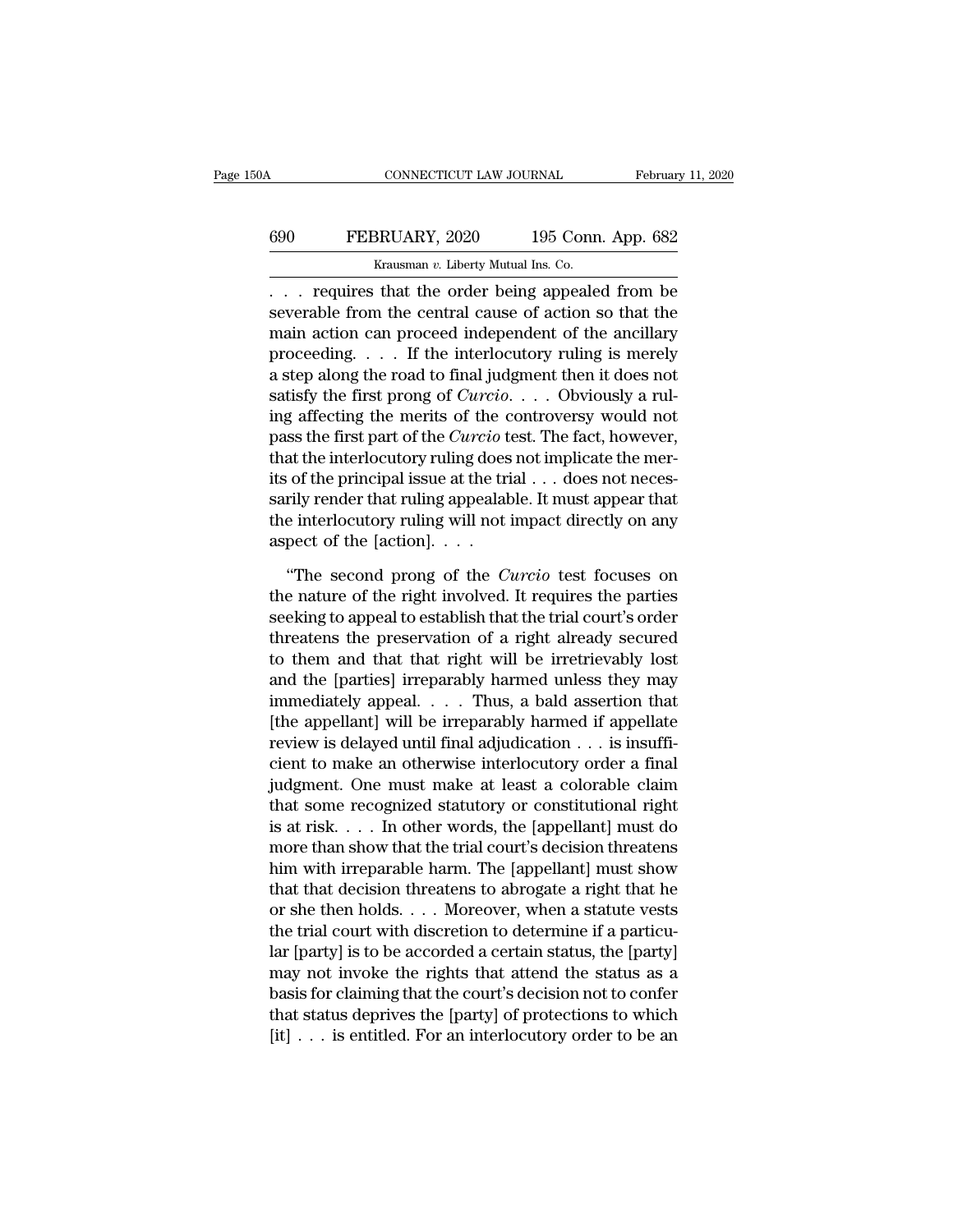# 11, 2020 CONNECTICUT LAW JOURNAL Page 151A<br>195 Conn. App. 682 FEBRUARY, 2020 691<br>Krausman v. Liberty Mutual Ins. Co.

The CONNECTICUT LAW JOURNAL<br>195 Conn. App. 682 FEBRUARY, 2020 691<br>Krausman *v*. Liberty Mutual Ins. Co.<br>2014 The Connection of European Connection of the Street Connection of the Street Connection of the Street Connection appealable final judgment it must threaten the preserva-<br>
appealable final judgment it must threaten the preserva-<br>
ition of a right that the [party] already holds. The right<br>
ition is a visit independently of the order fr 195 Conn. App. 682 FEBRUARY, 2020 691<br>
Krausman v. Liberty Mutual Ins. Co.<br>
appealable final judgment it must threaten the preserva-<br>
tion of a right that the [party] already holds. The right<br>
itself must exist independent 195 Conn. App. 682 FEBRUARY, 2020 691<br>
Krausman v. Liberty Mutual Ins. Co.<br>
appealable final judgment it must threaten the preservation of a right that the [party] already holds. The right<br>
itself must exist independently 195 Conn. App. 682 FEBRUARY, 2020 691<br>
Krausman v. Liberty Mutual Ins. Co.<br>
appealable final judgment it must threaten the preserva-<br>
tion of a right that the [party] already holds. The right<br>
itself must exist independen Krausman v. Liberty Mutual Ins. Co.<br>
appealable final judgment it must threaten the preserva-<br>
tion of a right that the [party] already holds. The right<br>
itself must exist independently of the order from which<br>
the appeal strausman v. Liberty Mutual ins. Co.<br>
appealable final judgment it must threaten the preserva-<br>
tion of a right that the [party] already holds. The right<br>
itself must exist independently of the order from which<br>
the appea appealable final judgment it must threaten the preservation of a right that the [party] already holds. The right<br>itself must exist independently of the order from which<br>the appeal is taken. [If] a [discretionary] decision tion of a right that the [party] already holds. The right<br>itself must exist independently of the order from which<br>the appeal is taken. [If] a [discretionary] decision has<br>the effect of not granting a particular right, that *Accidentif* must exist independently of the order from which<br>the appeal is taken. [If] a [discretionary] decision has<br>the effect of not granting a particular right, that deci-<br>sion, even if erroneous, does not threaten th the appeal is taken. [If] a [discretionary] decision has<br>the effect of not granting a particular right, that deci-<br>sion, even if erroneous, does not threaten the [party's]<br>already existing rights." (Citations omitted; emph the effect of not granting a particular right, that decision, even if erroneous, does not threaten the [party's] already existing rights." (Citations omitted; emphasis omitted; internal quotation marks omitted.) *Hartford* sion, even if erroneous, does not threaten the [party's]<br>already existing rights." (Citations omitted; emphasis<br>omitted; internal quotation marks omitted.) *Hartford*<br>Accident & Indemnity Co. v. Ace American Reinsur-<br>ance test). The plaintiff's claim in the present case that the section of the plaintiff's claim in the present case that the sec-<br>The plaintiff's claim in the present case that the sec-<br>of prong of the Curcio test is satisfied does no ance Co., supra, 279 Conn. 225–27; see also *U.S. Bank*<br> *Mational Assn.* v. *Crawford*, 333 Conn. 731, 738, 219<br>
A.3d 744 (2019) (discussing second prong of *Curcio*<br>
test).<br>
The plaintiff's claim in the present case that

much discussion. The plaintiff's claim in the present case that the sec-<br>Mational Assn. v. Crawford, 333 Conn. 731, 738, 219<br>A.3d 744 (2019) (discussing second prong of *Curcio*<br>test).<br>The plaintiff's claim in the present A.3d 744 (2019) (discussing second prong of *Curcio*<br>test).<br>The plaintiff's claim in the present case that the sec-<br>ond prong of the *Curcio* test is satisfied does not merit<br>much discussion. The plaintiff argues that she refluit the plaintiff's claim in the present case that the sec-<br>ond prong of the *Curcio* test is satisfied does not merit<br>much discussion. The plaintiff argues that she would<br>suffer an irretrievable deprivation of her rig The plaintiff's claim in the present case that the section<br>ond prong of the *Curcio* test is satisfied does not merit<br>much discussion. The plaintiff argues that she would<br>suffer an irretrievable deprivation of her rights The plaintiff's claim in the present case that the sec-<br>ond prong of the *Curcio* test is satisfied does not merit<br>much discussion. The plaintiff argues that she would<br>suffer an irretrievable deprivation of her rights if s ond prong of the *Curcio* test is satisfied does not merit<br>much discussion. The plaintiff argues that she would<br>suffer an irretrievable deprivation of her rights if she<br>were precluded from immediately appealing the court's much discussion. The plaintiff argues that she would<br>suffer an irretrievable deprivation of her rights if she<br>were precluded from immediately appealing the court's<br>denial of her motion to compel because she "has no<br>other w suffer an irretrievable deprivation of her rights if she<br>were precluded from immediately appealing the court's<br>denial of her motion to compel because she "has no<br>other way to enforce the \$19,500 judgment." That argu-<br>ment, were precluded from immediately appealing the court's<br>denial of her motion to compel because she "has no<br>other way to enforce the \$19,500 judgment." That argu-<br>ment, however, lacks merit. First, the statutory right<br>denied denial of her motion to compel because she "has no<br>other way to enforce the \$19,500 judgment." That argu-<br>ment, however, lacks merit. First, the statutory right<br>denied to the plaintiff by the court's order was not<br>her righ other way to enforce the \$19,500 judgment." That argument, however, lacks merit. First, the statutory right denied to the plaintiff by the court's order was not her right to enforce at some later time the monetary judgmen ment, however, lacks merit. First, the statutory right<br>denied to the plaintiff by the court's order was not<br>her right to enforce at some later time the monetary<br>judgment, which she retains. Rather, the right that is<br>impli denied to the plaintiff by the court's order was not<br>her right to enforce at some later time the monetary<br>judgment, which she retains. Rather, the right that is<br>implicated is her right to compel the defendant to<br>respond to her right to enforce at some later time the monetary<br>judgment, which she retains. Rather, the right that is<br>implicated is her right to compel the defendant to<br>respond to interrogatories at this time, a right that she<br>does judgment, which she retains. Rather, the right that is<br>implicated is her right to compel the defendant to<br>respond to interrogatories at this time, a right that she<br>does not presently hold and one that is subject to the<br>dis implicated is her right to compel the defendant to<br>respond to interrogatories at this time, a right that she<br>does not presently hold and one that is subject to the<br>discretion of the court. See General Statutes § 52-351b<br>(g respond to interrogatories at this time, a right that she<br>does not presently hold and one that is subject to the<br>discretion of the court. See General Statutes § 52-351b<br>(granting trial court discretion with respect to impo does not presently hold and one that is subject to the<br>discretion of the court. See General Statutes § 52-351b<br>(granting trial court discretion with respect to imposing<br>remedy for noncompliance). Second, although the<br>court discretion of the court. See General Statutes § 52-351b<br>(granting trial court discretion with respect to imposing<br>remedy for noncompliance). Second, although the<br>court's ruling temporarily impedes her efforts to collect<br>th (granting trial court discretion with respect to imposing<br>remedy for noncompliance). Second, although the<br>court's ruling temporarily impedes her efforts to collect<br>the judgment, it does not threaten to irretrievably deny<br>h remedy for noncompliance). Second, although the<br>court's ruling temporarily impedes her efforts to collect<br>the judgment, it does not threaten to irretrievably deny<br>her a statutory or constitutional right because, even if<br>we court's ruling temporarily impedes her efforts to collect<br>the judgment, it does not threaten to irretrievably deny<br>her a statutory or constitutional right because, even if<br>we dismiss this appeal for lack of jurisdiction, t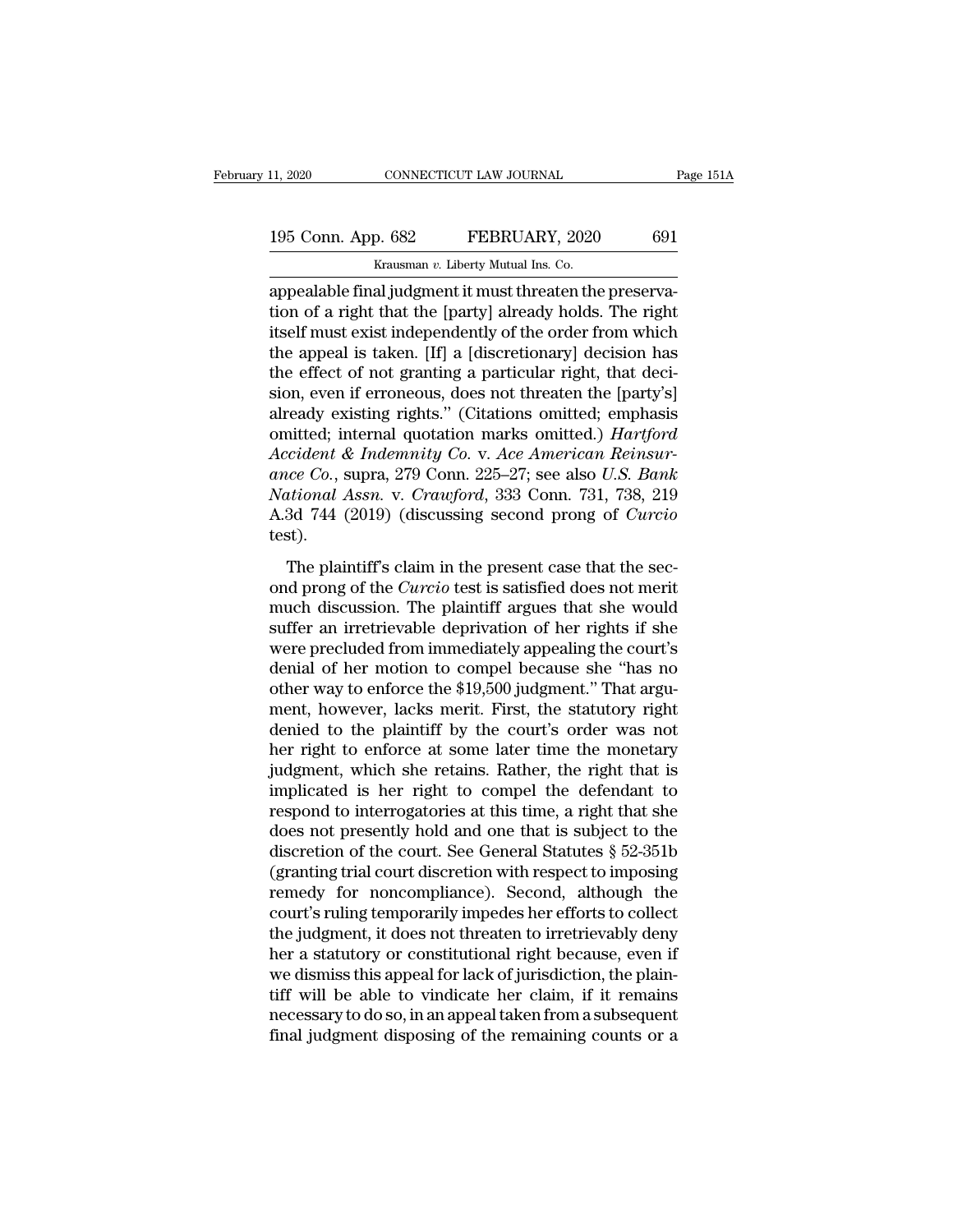#### CONNECTICUT LAW JOURNAL February 11, 2020<br>692 FEBRUARY, 2020 195 Conn. App. 682<br>Krausman v. Liberty Mutual Ins. Co. CONNECTICUT LAW JOURNAL<br>BRUARY, 2020 195 Connect<br>Krausman *v.* Liberty Mutual Ins. Co.<br>f her right to conduct postiuds CONNECTICUT LAW JOURNAL Februar<br>
692 FEBRUARY, 2020 195 Conn. App. 682<br>
Krausman v. Liberty Mutual Ins. Co.<br>
Later denial of her right to conduct postjudgment discovery.

covery.

FEBRUARY, 2020 195 Conn. App. 682<br>
Krausman v. Liberty Mutual Ins. Co.<br>
In asserting that the court's order satisfies the first<br>
one of *Curcio*, the plaintiff principally relies on our<br>
presence Court's opinion in *Presid* FEBRUART, 2020 199 Colin. App. 082<br>
Krausman *v*. Liberty Mutual Ins. Co.<br>
later denial of her right to conduct postjudgment dis-<br>
covery.<br>
In asserting that the court's order satisfies the first<br>
prong of *Curcio*, the pl Krausman v. Liberty Mutual Ins. Co.<br>
Later denial of her right to conduct postjudgment dis-<br>
covery.<br>
In asserting that the court's order satisfies the first<br>
prong of *Curcio*, the plaintiff principally relies on our<br>
Sup later denial of her right to conduct postjudgment dis-<br>covery.<br>In asserting that the court's order satisfies the first<br>prong of *Curcio*, the plaintiff principally relies on our<br>Supreme Court's opinion in *Presidential Cap* that court's order satisfies the first<br>prong of *Curcio*, the plaintiff principally relies on our<br>Supreme Court's opinion in *Presidential Capital Corp*.<br>v. *Reale*, 240 Conn. 623, 633, 692 A.2d 794 (1997). In<br>that case, In asserting that the court's order satisfies the first<br>prong of *Curcio*, the plaintiff principally relies on our<br>Supreme Court's opinion in *Presidential Capital Corp*.<br>v. *Reale*, 240 Conn. 623, 633, 692 A.2d 794 (1997 In asserting that the court's order satisfies the first<br>prong of *Curcio*, the plaintiff principally relies on our<br>Supreme Court's opinion in *Presidential Capital Corp*.<br>v. *Reale*, 240 Conn. 623, 633, 692 A.2d 794 (1997 prong of *Curcio*, the plaintiff principally relies on our<br>Supreme Court's opinion in *Presidential Capital Corp.*<br>v. Reale, 240 Conn. 623, 633, 692 A.2d 794 (1997). In<br>that case, our Supreme Court characterized the post-<br> Supreme Court's opinion in *Preside*<br>v. Reale, 240 Conn. 623, 633, 692 .<br>that case, our Supreme Court chan<br>judgment discovery procedures to<br>"separate and distinct" from the ur<br>The plaintiff's reliance on *Presider*<br>fails f at case, our Supreme Court characterized the post-<br>dgment discovery procedures under § 52-351b as<br>eparate and distinct" from the underlying action. Id.<br>ne plaintiff's reliance on *Presidential Capital Corp*.<br>Is for a numbe judgment discovery procedures under § 52-351b as<br>
"separate and distinct" from the underlying action. Id.<br>
The plaintiff's reliance on *Presidential Capital Corp*.<br>
fails for a number of reasons.<br>
First, although the plain

"separate and distinct" from the underlying action. Id.<br>The plaintiff's reliance on *Presidential Capital Corp*.<br>fails for a number of reasons.<br>First, although the plaintiff insists on describing the<br>discovery dispute unde The plaintiff's reliance on *Presidential Capital Corp*.<br>fails for a number of reasons.<br>First, although the plaintiff insists on describing the<br>discovery dispute underlying this appeal as "postjudg-<br>ment discovery," such n fails for a number of reasons.<br>First, although the plaintiff insists on describing the<br>discovery dispute underlying this appeal as "postjudg-<br>ment discovery," such nomenclature is not entirely<br>accurate because, as already First, although the plaintiff insists on describing the<br>discovery dispute underlying this appeal as "postjudg-<br>ment discovery," such nomenclature is not entirely<br>accurate because, as already discussed, the action<br>below rem First, although the plaintiff insists on describing the<br>discovery dispute underlying this appeal as "postjudg-<br>ment discovery," such nomenclature is not entirely<br>accurate because, as already discussed, the action<br>below rem discovery dispute underlying this appeal as "postjudg-<br>ment discovery," such nomenclature is not entirely<br>accurate because, as already discussed, the action<br>below remains partially unresolved at this time. Instead,<br>we view ment discovery," such nomenclature is not entirely<br>accurate because, as already discussed, the action<br>below remains partially unresolved at this time. Instead,<br>we view the ruling on appeal to be more akin to a<br>ruling regar accurate because, as already discussed, the action<br>below remains partially unresolved at this time. Instead,<br>we view the ruling on appeal to be more akin to a<br>ruling regarding an interlocutory discovery dispute. As<br>indicat below remains partially unresolved at this time. Instead,<br>we view the ruling on appeal to be more akin to a<br>ruling regarding an interlocutory discovery dispute. As<br>indicated in *Presidential Capital Corp.*, our Supreme<br>Cou *Realisting* we view the ruling on appeal to be more akin to a<br>
ruling regarding an interlocutory discovery dispute. As<br>
indicated in *Presidential Capital Corp.*, our Supreme<br>
Court routinely has held that there is no rig ruling regarding an interlocutory discovery dispute. As<br>indicated in *Presidential Capital Corp.*, our Supreme<br>Court routinely has held that there is no right to an<br>immediate appeal from an interlocutory order issued<br>relat indicated in *Presidential Capital Corp.*, our Supreme<br>
Court routinely has held that there is no right to an<br>
immediate appeal from an interlocutory order issued<br>
relating to discovery. *Presidential Capital Corp.* v.<br> *R* Court routinely has held that there is no right to an<br>immediate appeal from an interlocutory order issued<br>relating to discovery. *Presidential Capital Corp.* v.<br>*Reale*, supra, 240 Conn. 628, citing *Melia* v. *Hartford*<br> immediate appeal from an interlocutory order issued<br>relating to discovery. *Presidential Capital Corp.* v.<br>*Reale*, supra, 240 Conn. 628, citing *Melia* v. *Hartford*<br>*Fire Ins. Co.*, 202 Conn. 252, 255, 520 A.2d 605 (1987 relative, supra, 240 Conn. 628, citing *Melia v. Hartford*<br>*re Ins. Co.*, 202 Conn. 252, 255, 520 A.2d 605 (1987);<br>*atev. Grotton*, 180 Conn. 290, 292, 429 A.2d 871 (1980);<br>d *Chrysler Credit Corp. v. Fairfield Chrysler-Pl Fire Ins. Co., 202 Conn. 252, 255, 520 A.2d 605 (1987);*<br> *Statev. Grotton, 180 Conn. 290, 292, 429 A.2d 871 (1980);*<br>
and *Chrysler Credit Corp. v. Fairfield Chrysler-Plym-*<br> *outh, Inc., 180 Conn. 223, 226, 429 A.2d 478* 

State v. Grotton, 180 Conn. 290, 292, 429 A.2d 871 (1980);<br>and *Chrysler Credit Corp.* v. *Fairfield Chrysler-Plym-*<br>outh, Inc., 180 Conn. 223, 226, 429 A.2d 478 (1980).<br>Second, the plaintiff's reliance on *Presidential Ca* and Chrysler Credit Corp. v. Fairfield Chrysler-Plym-<br>outh, Inc., 180 Conn. 223, 226, 429 A.2d 478 (1980).<br>Second, the plaintiff's reliance on Presidential Capi-<br>tal Corp. is misplaced because our Supreme Court con-<br>cluded *Presidential Corp.* 223, 226, 429 A.2d 478 (1980).<br> *Presidential Capital Corp.* is misplaced because our Supreme Court concluded that the trial court's postjudgment discovery<br>
presidential capital court's postjudgment di Second, the plaintiff's reliance on *Presidential Capital Corp*.<br> *tal Corp.* is misplaced because our Supreme Court concluded that the trial court's postjudgment discovery<br>
order in that case was *not* immediately appeala Second, the plaintiff's reliance on *Presidential Capital Corp*. is misplaced because our Supreme Court concluded that the trial court's postjudgment discovery order in that case was *not* immediately appealable. See *Pres* tal Corp. is misplaced because our Supreme<br>cluded that the trial court's postjudgment<br>order in that case was *not* immediately appe<br>*Presidential Capital Corp.* v. *Reale*, supra,<br>625–27. Accordingly, it is difficult to di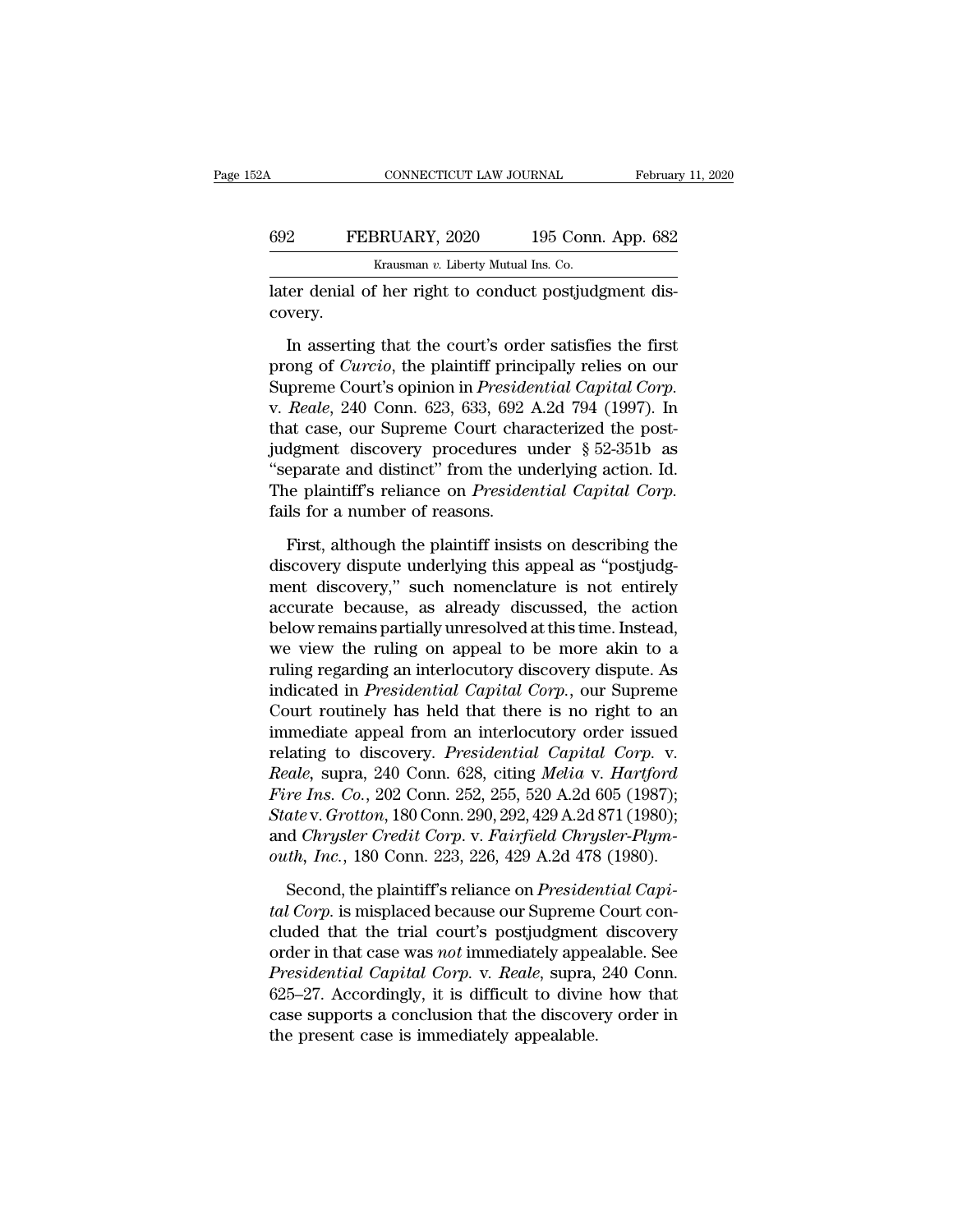#### 11, 2020 CONNECTICUT LAW JOURNAL Page 153A<br>195 Conn. App. 682 FEBRUARY, 2020 693<br>Krausman v. Liberty Mutual Ins. Co. Krausman *v.* Liberty Mutual Ins. Co.

CONNECTICUT LAW JOURNAL Page 153A<br>
5 Conn. App. 682 FEBRUARY, 2020 693<br>
Krausman v. Liberty Mutual Ins. Co.<br>
Third, the procedural posture of the present case<br>
adily distinguishes it from the final judgment issue<br>
coided i 195 Conn. App. 682 FEBRUARY, 2020 693<br>
Krausman v. Liberty Mutual Ins. Co.<br>
Third, the procedural posture of the present case<br>
readily distinguishes it from the final judgment issue<br>
decided in *Presidential Capital Corp*. 195 Conn. App. 682 FEBRUARY, 2020 693<br>
Krausman v. Liberty Mutual Ins. Co.<br>
Third, the procedural posture of the present case<br>
readily distinguishes it from the final judgment issue<br>
decided in *Presidential Capital Corp*. 195 Conn. App. 682 FEBRUARY, 2020 693<br>
Krausman v. Liberty Mutual Ins. Co.<br>
Third, the procedural posture of the present case<br>
readily distinguishes it from the final judgment issue<br>
decided in *Presidential Capital Corp* Franch II and the Bookin Fight of a final judgment issue<br>
Third, the procedural posture of the present case<br>
readily distinguishes it from the final judgment issue<br>
decided in *Presidential Capital Corp*. In that case, th Frausman v. Liberty Mutual Ins. Co.<br>
Third, the procedural posture of the present case<br>
readily distinguishes it from the final judgment issue<br>
decided in *Presidential Capital Corp*. In that case, the<br>
plaintiff was attem Third, the procedural posture of the present case<br>readily distinguishes it from the final judgment issue<br>decided in *Presidential Capital Corp*. In that case, the<br>plaintiff was attempting to collect the unpaid balance<br>of a readily distinguishes it from the final judgment issue<br>decided in *Presidential Capital Corp*. In that case, the<br>plaintiff was attempting to collect the unpaid balance<br>of a final judgment it had obtained against the defend decided in *Presidential Capital Corp*. In that case, the plaintiff was attempting to collect the unpaid balance of a final judgment it had obtained against the defendant following a jury trial on a breach of contract clai plaintiff was attempting to collect the unpaid balance<br>of a final judgment it had obtained against the defendant<br>following a jury trial on a breach of contract claim for<br>failure to pay a commission. Id., 626. After the jud of a final judgment it had obtained against the defendant<br>following a jury trial on a breach of contract claim for<br>failure to pay a commission. Id., 626. After the judgment<br>had been affirmed on appeal, the plaintiff, hopin following a jury trial on a breach of contract claim for<br>failure to pay a commission. Id., 626. After the judgment<br>had been affirmed on appeal, the plaintiff, hoping to<br>unearth undisclosed assets of the defendant, served failure to pay a commission. Id., 626. After the judgment<br>had been affirmed on appeal, the plaintiff, hoping to<br>unearth undisclosed assets of the defendant, served the<br>defendant's wife and son, who were not parties to the had been affirmed on appeal, the plaintiff, hoping to<br>unearth undisclosed assets of the defendant, served the<br>defendant's wife and son, who were not parties to the<br>action, with postjudgment interrogatories pursuant to<br> $\S$ unearth undisclosed assets of the defendant, served the<br>defendant's wife and son, who were not parties to the<br>action, with postjudgment interrogatories pursuant to<br>§ 52-351b. Id. Although the wife and son answered the<br>inte defendant's wife and son, who were not parties to the<br>action, with postjudgment interrogatories pursuant to<br>§ 52-351b. Id. Although the wife and son answered the<br>interrogatories, they subsequently sought a protective<br>order action, with postjudgment interrogatories pursuant to  $\S$  52-351b. Id. Although the wife and son answered the interrogatories, they subsequently sought a protective order, pursuant to  $\S$  52-351b (d), to preclude a deposi  $\S$  52-351b. Id. Although the wife and son answered the<br>interrogatories, they subsequently sought a protective<br>order, pursuant to  $\S$  52-351b (d), to preclude a deposi-<br>tion that the plaintiff had sought. Id. The trial co interrogatories, they subse<br>order, pursuant to  $\S$  52-351<br>tion that the plaintiff had<br>sustained the plaintiff's ob<br>protective order "and orde<br>to an examination by the<br>before the court." Id.<br>The wife and son appeal der, pursuant to  $\frac{1}{8}$  32-3510 (d), to preclude a deposi-<br>on that the plaintiff had sought. Id. The trial court<br>stained the plaintiff's objection to the issuance of a<br>otective order "and ordered the appellants to subm from that the plaintiff's objection to the issuance of a<br>sustained the plaintiff's objection to the issuance of a<br>protective order "and ordered the appellants to submit<br>to an examination by the plaintiff to be conducted<br>be

sustained the plantiff is objection to the issuance of a<br>protective order "and ordered the appellants to submit<br>to an examination by the plaintiff to be conducted<br>before the court." Id.<br>The wife and son appealed the court' protective order and ordered the appenants to submitted before the court." Id.<br>The wife and son appealed the court's decision, and<br>the Appellate Court dismissed the appeal for lack of a<br>final judgment. Id., 627. The Suprem to an examination by the plantiful to be conducted<br>before the court." Id.<br>The wife and son appealed the court's decision, and<br>the Appellate Court dismissed the appeal for lack of a<br>final judgment. Id., 627. The Supreme Cou The wife and son appealed the court's decision, and<br>the Appellate Court dismissed the appeal for lack of a<br>final judgment. Id., 627. The Supreme Court granted<br>certification and affirmed the Appellate Court's judg-<br>ment, c The wife and son appealed the court's decision, and<br>the Appellate Court dismissed the appeal for lack of a<br>final judgment. Id., 627. The Supreme Court granted<br>certification and affirmed the Appellate Court's judg-<br>ment, c the Appellate Court dismissed the appeal for lack of a<br>final judgment. Id., 627. The Supreme Court granted<br>certification and affirmed the Appellate Court's judg-<br>ment, concluding that, "although  $\S 52-351b$  creates a<br>proc final judgment. Id., 627. The Supreme Court granted<br>certification and affirmed the Appellate Court's judgment, concluding that, "although  $\S$  52-351b creates a<br>proceeding that is separate and distinct from the prior<br>adjud certification and affirmed the Appellate Court's judgment, concluding that, "although § 52-351b creates a proceeding that is separate and distinct from the prior adjudication leading to the judgment debt, the denial of a p ment, concluding that, "although § 52-351b creates a<br>proceeding that is separate and distinct from the prior<br>adjudication leading to the judgment debt, the denial<br>of a protective order pursuant to § 52-351b (d) does not<br>te proceeding that is separate and distinct from the prior<br>adjudication leading to the judgment debt, the denial<br>of a protective order pursuant to  $\S$  52-351b (d) does not<br>terminate this statutory proceeding," and, thus, was adjudication leading to the judgment debt, the denial<br>of a protective order pursuant to § 52-351b (d) does not<br>terminate this statutory proceeding," and, thus, was not<br>a final judgment for purposes of appeal. Id., 633. Thu of a protective order pursua<br>terminate this statutory pro<br>a final judgment for purpos<br>*Presidential Capital Corp*.<br>that an order that permi<br>efforts does not *terminate* :<br>judgment proceeding.<br>Unlike the present case, l Final judgment for purposes of appeal. Id., 633. Thus,<br>residential Capital Corp. stands for the proposition<br>at an order that permits postjudgment discovery<br>forts does not *terminate* a separate and distinct post-<br>dgment pr a mia *judgment* for purposes of appeal. Id., 055. Thus,<br>*Presidential Capital Corp.* stands for the proposition<br>that an order that permits postjudgment discovery<br>efforts does not *terminate* a separate and distinct post-<br>

restaential capital corp. stands for the proposition<br>that an order that permits postjudgment discovery<br>efforts does not *terminate* a separate and distinct post-<br>judgment proceeding.<br>Unlike the present case, however, the u From the trial perimis position and distinct post-<br>performation of *terminate* a separate and distinct post-<br>judgment proceeding.<br>Unlike the present case, however, the underlying civil<br>action in *Presidential Capital Corp*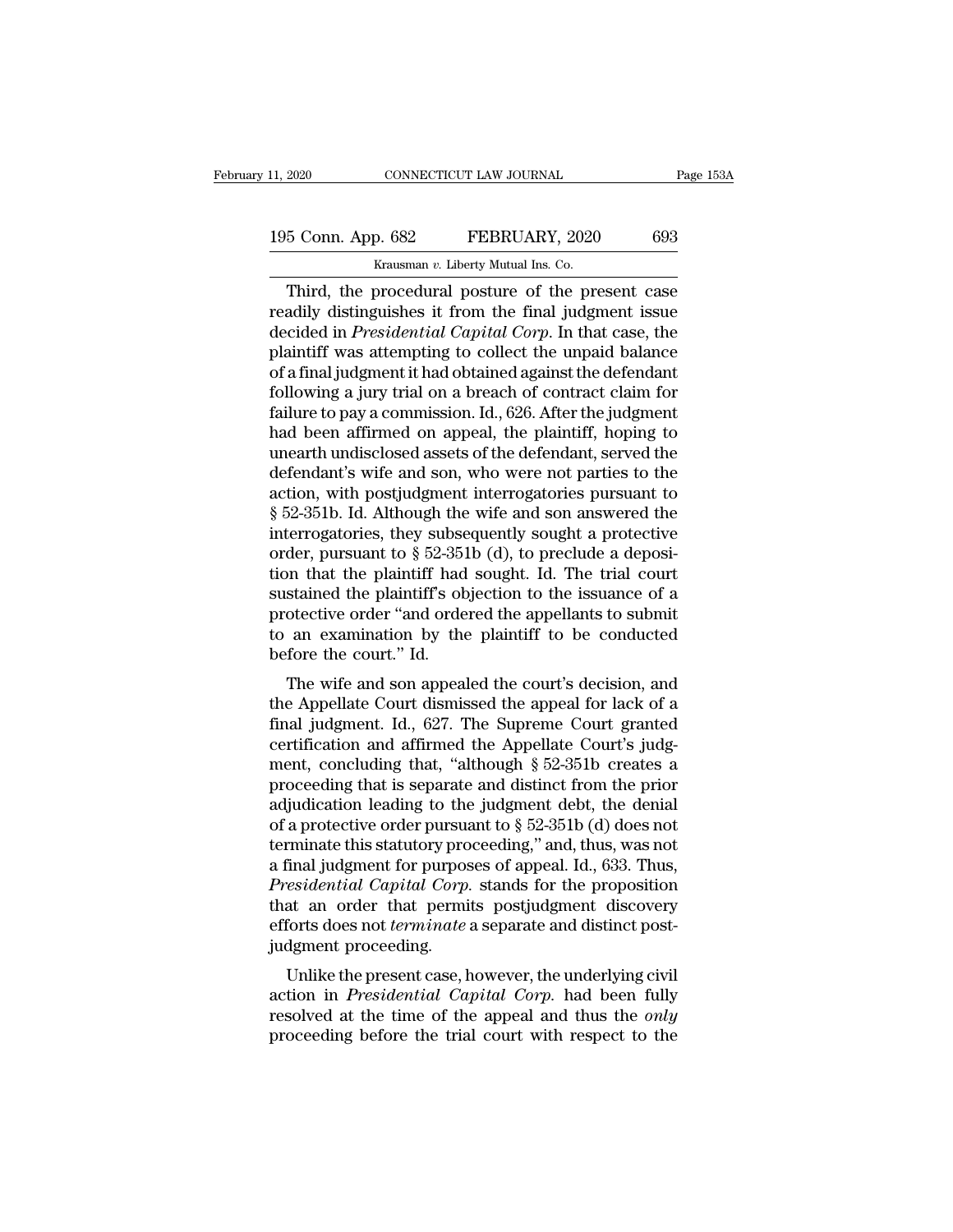#### CONNECTICUT LAW JOURNAL February 11, 2020<br>694 FEBRUARY, 2020 195 Conn. App. 682<br>Krausman v. Liberty Mutual Ins. Co. CONNECTICUT LAW JOURNAL<br>BRUARY, 2020 195 Connection<br>Krausman *v*. Liberty Mutual Ins. Co.<br>Peadiudication of an objection to

CONNECTICUT LAW JOURNAL Februar<br>
694 FEBRUARY, 2020 195 Conn. App. 682<br>
Krausman v. Liberty Mutual Ins. Co.<br>
parties was the adjudication of an objection to the plain-<br>
tiff's attempt to conduct further postjudgment discov the God FEBRUARY, 2020 195 Conn. App. 682<br>
Krausman v. Liberty Mutual Ins. Co.<br>
parties was the adjudication of an objection to the plain-<br>
tiff's attempt to conduct further postjudgment discov-<br>
ery. See id., 625–27. In t ERBRUARY, 2020 195 Conn. App. 682<br>
Krausman v. Liberty Mutual Ins. Co.<br>
parties was the adjudication of an objection to the plain-<br>
tiff's attempt to conduct further postjudgment discovery. See id., 625–27. In the present **EBRUARY**, 2020 195 Conn. App. 682<br> **EXECUARY**, 2020 195 Conn. App. 682<br> **EXECUARY**, 2020 195 Conn. App. 682<br> **Parties was the adjudication of an objection to the plaintiff's attempt to conduct further postjudgment discov** EXECTIVE, 2020 135 COME App. 002<br>
REALMONT *R*EALMONT *REALMONT CONTRETS* was the adjudication of an objection to the plain-<br>
tiff's attempt to conduct further postjudgment discov-<br>
ery. See id., 625–27. In the present ca Krausman v. Liberty Mutual Ins. Co.<br>
parties was the adjudication of an objection to the plain-<br>
tiff's attempt to conduct further postjudgment discov-<br>
ery. See id., 625–27. In the present case, two counts<br>
of the plaint parties was the adjudication of an objection to the plain-<br>tiff's attempt to conduct further postjudgment discov-<br>ery. See id., 625–27. In the present case, two counts<br>of the plaintiff's complaint remain pending. Indeed, a if if's attempt to conduct further postjudgment discovery. See id., 625–27. In the present case, two counts of the plaintiff's complaint remain pending. Indeed, a resolution of those counts may have significant impact on t ery. See id., 625–27. In the present case, two counts<br>of the plaintiff's complaint remain pending. Indeed, a<br>resolution of those counts may have significant impact<br>on the size of the plaintiff's ultimate judgment against<br>t of the plaintiff's complaint remain pending. Indeed, a<br>resolution of those counts may have significant impact<br>on the size of the plaintiff's ultimate judgment against<br>the defendant, and, in turn, affect the degree and natu resolution of those counts may have significant imp<br>on the size of the plaintiff's ultimate judgment aga<br>the defendant, and, in turn, affect the degree and nat<br>of the postjudgment discovery. In other words, un<br>in *Presiden* If the size of the plaintiff's ultimate judgment against<br>e defendant, and, in turn, affect the degree and nature<br>the postjudgment discovery. In other words, unlike<br>*Presidential Capital Corp*., the present discovery<br>spute the defendant, and, in turn, affect the degree and nature<br>of the postjudgment discovery. In other words, unlike<br>in *Presidential Capital Corp.*, the present discovery<br>dispute remains enmeshed or intertwined with the<br>unadju

of the postjudgment discovery. In other words, unlike<br>in *Presidential Capital Corp.*, the present discovery<br>dispute remains enmeshed or intertwined with the<br>unadjudicated issues remaining in the action.<br>Our Supreme Court' in *Presidential Capital Corp.*, the present discovery<br>dispute remains enmeshed or intertwined with the<br>unadjudicated issues remaining in the action.<br>Our Supreme Court's decision in *Pease* v. Charlotte<br>*Hungerford Hospita* dispute remains enmeshed or intertwined with the<br>
unadjudicated issues remaining in the action.<br>
Our Supreme Court's decision in *Pease* v. Charlotte<br> *Hungerford Hospital*, 325 Conn. 363, 157 A.3d 1125<br>
(2017), is further Our Supreme Court's decision in *Pease* v. *Charlotte*<br>*Hungerford Hospital*, 325 Conn. 363, 157 A.3d 1125<br>(2017), is further illustrative of why the distinction<br>between the present case and the procedural posture<br>of *Pres* Hungerford Hospital, 325 Conn. 363, 157 A.3d 1125<br>(2017), is further illustrative of why the distinction<br>between the present case and the procedural posture<br>of *Presidential Capital Corp*. is important. In *Pease*,<br>the pla (2017), is further illustrative of why the distinction<br>between the present case and the procedural posture<br>of *Presidential Capital Corp*. is important. In *Pease*,<br>the plaintiff brought a medical malpractice action, and<br> between the present case and the procedural posture<br>of *Presidential Capital Corp*. is important. In *Pease*,<br>the plaintiff brought a medical malpractice action, and<br>a judgment was rendered in favor of the defendant<br>hospit of *Presidential Capital Corp.* is important. In *Pease*, the plaintiff brought a medical malpractice action, and a judgment was rendered in favor of the defendant hospital. Id., 365. The hospital was awarded \$5965 in expe the plaintiff brought a medical malpractice action, and<br>a judgment was rendered in favor of the defendant<br>hospital. Id., 365. The hospital was awarded \$5965 in<br>expert fees and costs. Id. Months after the judgment<br>was rende a judgment was rendered in favor of the defendant<br>hospital. Id., 365. The hospital was awarded \$5965 in<br>expert fees and costs. Id. Months after the judgment<br>was rendered, the hospital filed a motion for contempt,<br>claiming hospital. Id., 365. The hospital was awarded \$5965 in expert fees and costs. Id. Months after the judgment was rendered, the hospital filed a motion for contempt, claiming that the plaintiff had not paid the award of costs expert fees and costs. Id. Months after the judgment<br>was rendered, the hospital filed a motion for contempt,<br>claiming that the plaintiff had not paid the award of<br>costs. Id. The trial court denied the motion for con-<br>tempt was rendered, the hospital filed a motion for contempt,<br>claiming that the plaintiff had not paid the award of<br>costs. Id. The trial court denied the motion for con-<br>tempt, and the hospital appealed. Id., 366. The plaintiff<br> claiming that the plaintiff had not paid the award of<br>costs. Id. The trial court denied the motion for con-<br>tempt, and the hospital appealed. Id., 366. The plaintiff<br>argued that the appeal should be dismissed for lack of<br>a **Curcis** Id. The trial court denied the motion for contempt, and the hospital appealed. Id., 366. The plaintiff argued that the appeal should be dismissed for lack of a final judgment. Id., 366–67. The Supreme Court, in re tempt, and the hospital appealed. Id., 366. The plaintiff<br>argued that the appeal should be dismissed for lack of<br>a final judgment. Id., 366–67. The Supreme Court, in<br>rejecting that claim and affirming the judgment, ruled<br>t Example of that the appeal should be dismissed for lack of<br>a final judgment. Id., 366–67. The Supreme Court, in<br>rejecting that claim and affirming the judgment, ruled<br>that the challenged order satisfied the first prong of<br> *the complement in the complement in a final judgment.* Id., 366–67. The Supreme Court, in rejecting that claim and affirming the judgment, ruled that the challenged order satisfied the first prong of *Curcio*, noting that rejecting that claim and affirming the judgment, ruled<br>that the challenged order satisfied the first prong of<br>*Curcio*, noting that "both *the underlying litigation* and<br>the ancillary contempt proceedings have terminated<br> that the challenged order satisfied the first prong of *Curcio*, noting that "both *the underlying litigation* and the ancillary contempt proceedings have terminated [and that] [*t*]*here is no ongoing proceeding or litig* Curcio, noting that "both *the underlying litigation* and<br>the ancillary contempt proceedings have terminated<br>[and that] [*t*]*here is no ongoing proceeding or litigation*<br>*the completion of which the parties must await* . the ancillary contempt proceedings have terminated<br>[and that] [*t*]*here is no ongoing proceeding or litigation*<br>*the completion of which the parties must await*  $\dots$ ."<br>(Emphasis added.) Id., 368–69. If no additional liti [and that] [*t*]here is no ongoing proceeding or litigation<br>the completion of which the parties must await  $\dots$ ."<br>(Emphasis added.) Id., 368–69. If no additional litigation<br>with respect to the remaining counts of the comp the completion of which the parties must await  $\dots$ ."<br>(Emphasis added.) Id., 368–69. If no additional litigation<br>with respect to the remaining counts of the complaint<br>remained in the present case, then the court's refusal (Emphasis added.) Id., 36<br>with respect to the rema<br>remained in the present compel the defendant to<br>arguably would have te<br>currently pending before<br>ply is not the case here.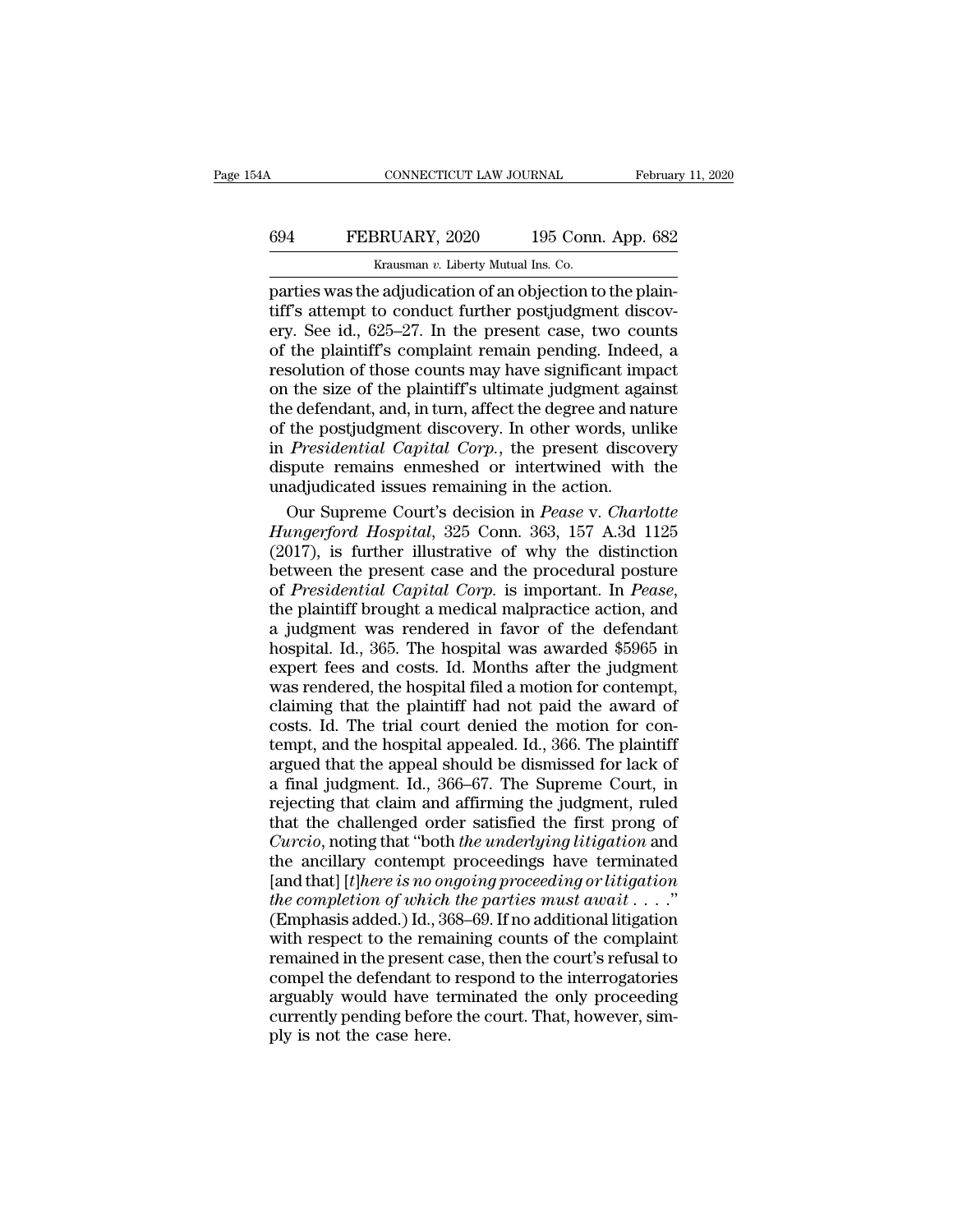### 11, 2020 CONNECTICUT LAW JOURNAL Page 155A<br>195 Conn. App. 695 FEBRUARY, 2020 695<br>Semac Electric Co. v. Skanska USA Building, Inc. The plaintiff argues, as she did before the trial court,<br>The plaintiff argues, as she did before the trial court,

The plaintiff argues, as she did before the trial court,<br>at § 52-351b, which authorizes a judgment creditor<br>correspondence the trial court,<br>at § 52-351b, which authorizes a judgment creditor<br>correspondence on a judgment de 195 Conn. App. 695 FEBRUARY, 2020 695<br>
Semac Electric Co. v. Skanska USA Building, Inc.<br>
The plaintiff argues, as she did before the trial court,<br>
that § 52-351b, which authorizes a judgment creditor<br>
to serve interrogator 195 Conn. App. 695 FEBRUARY, 2020 695<br>
Semac Electric Co. v. Skanska USA Building, Inc.<br>
The plaintiff argues, as she did before the trial court,<br>
that § 52-351b, which authorizes a judgment creditor<br>
to serve interrogato 195 Conn. App. 695 FEBRUARY, 2020 695<br>
Semac Electric Co. v. Skanska USA Building, Inc.<br>
The plaintiff argues, as she did before the trial court,<br>
that § 52-351b, which authorizes a judgment creditor<br>
to serve interrogato Senal Electric Co. v. Skanska USA Building, Inc.<br>
The plaintiff argues, as she did before the trial court,<br>
that § 52-351b, which authorizes a judgment creditor<br>
to serve interrogatories on a judgment debtor, only<br>
requir Semac Electric Co.  $v$ . Skanska USA Building, Inc.<br>
The plaintiff argues, as she did before the trial court,<br>
that § 52-351b, which authorizes a judgment creditor<br>
to serve interrogatories on a judgment debtor, only<br>
requ The plaintiff argues, as she did before the trial court,<br>that  $\S 52-351b$ , which authorizes a judgment creditor<br>to serve interrogatories on a judgment debtor, only<br>requires the existence of a "money judgment"; there is<br>no that § 52-351b, which authorizes a judgment creditor<br>to serve interrogatories on a judgment debtor, only<br>requires the existence of a "money judgment"; there is<br>no express requirement of a "final judgment" in the<br>statute. to serve interrogatories on a judgment debtor, only<br>requires the existence of a "money judgment"; there is<br>no express requirement of a "final judgment" in the<br>statute. Even assuming that we agree with the plaintiff's<br>stat requires the existence of a "money judgment"; there is<br>no express requirement of a "final judgment" in the<br>statute. Even assuming that we agree with the plaintiff's<br>statutory construction, and that a party who has<br>obtained no express requirement of a "final judgment" in the<br>statute. Even assuming that we agree with the plaintiff's<br>statutory construction, and that a party who has<br>obtained an uncontested monetary judgment on one<br>count of a mul statute. Even assuming that we agree with the plaintiff's<br>statutory construction, and that a party who has<br>obtained an uncontested monetary judgment on one<br>count of a multicount complaint properly may utilize<br>the discovery statutory construction, and that a party who has<br>obtained an uncontested monetary judgment on one<br>count of a multicount complaint properly may utilize<br>the discovery procedures set forth in § 52-351b in such<br>circumstances, obtained an uncontested monetary judgment on one<br>count of a multicount complaint properly may utilize<br>the discovery procedures set forth in § 52-351b in such<br>circumstances, such a construction simply does not<br>help to resol count of a multicount complaint properly may utilize<br>the discovery procedures set forth in  $\S$  52-351b in such<br>circumstances, such a construction simply does not<br>help to resolve whether or when a party that is dissatis-<br>f the discovery procedures set forth in § 52-351b in such<br>circumstances, such a construction simply does not<br>help to resolve whether or when a party that is dissatis-<br>fied with the results of such procedures may seek appel-<br> circumstances, such a construction simply does not<br>help to resolve whether or when a party that is dissatis-<br>fied with the results of such procedures may seek appel-<br>late review. Our law is abundantly clear that appellate help to resolve whether or when a party that is dissatis-<br>fied with the results of such procedures may seek appel-<br>late review. Our law is abundantly clear that appellate<br>review must wait until there is a final judgment i fied with the results of such procedures may seek appel-<br>late review. Our law is abundantly clear that appellate<br>review must wait until there is a final judgment in the<br>underlying action as to all counts of a complaint, wh late review. Our law is abundantly clear that appellate review must wait until there is a final judgment in the underlying action *as to all counts of a complaint*, which undisputedly has not yet occurred in the present c defective. Materlying action as to all counts<br>disputedly has not yet occurre<br>cause the appeal was taken pr<br>g a final judgment on all counts<br>aint, the appeal is prematur<br>fective.<br>The appeal is dismissed.<br>In this opinion the other judg In this oppeal was taken prior to the court renerged a final judgment on all counts of the plaintiff's count, the appeal is premature and jurisdiction fective.<br>The appeal is dismissed.<br>In this opinion the other judges conc

#### Fective.<br>
The appeal is dismissed.<br>
In this opinion the other judges concurred.<br>
SEMAC ELECTRIC COMPANY, INC. *v.* SKANSKA<br>
USA BUILDING, INC.<br>
(AC 41054) dismissed.<br>
1 the other judges concurre<br>
TRIC COMPANY, INC. v. S<br>
USA BUILDING, INC.<br>
(AC 41054) other judges concu<br>
COMPANY, INC. *v*<br>
BUILDING, INC.<br>
(AC 41054)<br>
Devlin and Norcott, Js. SEMAC ELECTRIC COMPANY, INC.  $v$ . SKANSKA<br>USA BUILDING, INC.<br>(AC 41054)<br>Alvord, Devlin and Norcott, Js.

#### *Syllabus*

 $(AC 41054)$ <br>Alvord, Devlin and Norcott, Js.<br> $Syllabus$ <br>The plaintiff subcontractor, E Co., sought to recover damages from the defendant, S Co., for, inter alia, breach of contract in connection with Alvord, Devlin and Norcott, Js.<br>
Syllabus<br>
plaintiff subcontractor, E Co., sought to recover damages from the<br>
defendant, S Co., for, inter alia, breach of contract in connection with<br>
a dispute arising from a project rela Alvord, Devlin and Norcott, Js.<br>
Syllabus<br>
plaintiff subcontractor, E Co., sought to recover damages from the<br>
defendant, S Co., for, inter alia, breach of contract in connection with<br>
a dispute arising from a project rela Syllabus<br>plaintiff subcontractor, E Co., sought to recover damages from the<br>defendant, S Co., for, inter alia, breach of contract in connection with<br>a dispute arising from a project relating to the expansion and renovation *Syltabus*<br>
plaintiff subcontractor, E Co., sought to recover damages from the<br>
defendant, S Co., for, inter alia, breach of contract in connection with<br>
a dispute arising from a project relating to the expansion and renov The plaintiff subcontractor, E Co., sought to recover damages from the defendant, S Co., for, inter alia, breach of contract in connection with a dispute arising from a project relating to the expansion and renovation of defendant, S Co., for, inter alia, breach of contract in connection with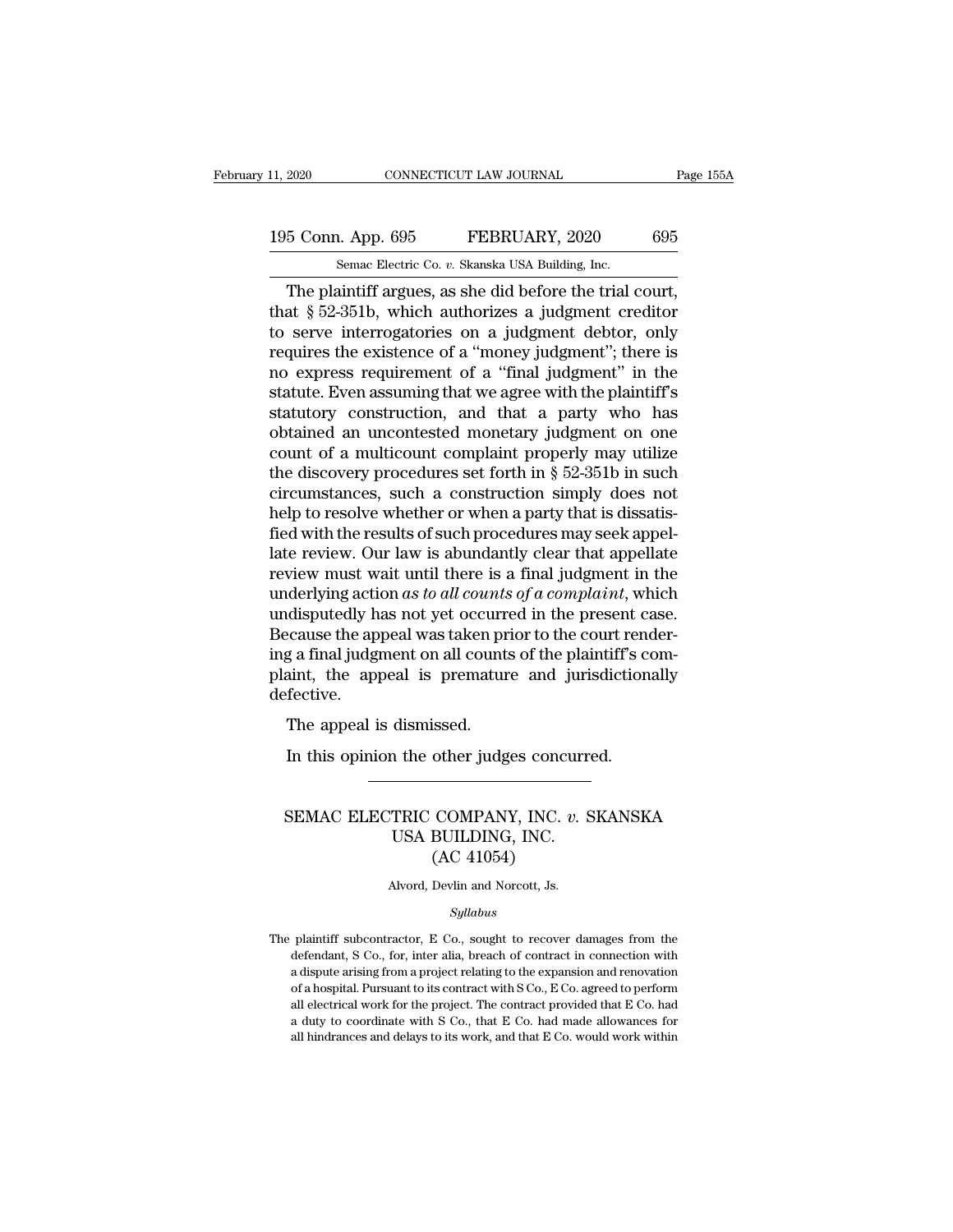#### CONNECTICUT LAW JOURNAL February 11, 2020<br>696 FEBRUARY, 2020 195 Conn. App. 695<br>Semac Electric Co. v. Skanska USA Building, Inc. CONNECTICUT LAW JOURNAL February 11, 2020<br>
Semac Electric Co. *v.* Skanska USA Building, Inc.<br>
Semac Electric Co. *v.* Skanska USA Building, Inc.<br>
Semac Electric Co. *v.* Skanska USA Building, Inc.

S FEBRUARY, 2020 195 Conn. App. 695<br>Semac Electric Co. v. Skanska USA Building, Inc.<br>S Co.'s schedule, which S Co. may revise from time to time. S Co. had<br>the right to direct a change in E Co.'s work on written notice and, FEBRUARY, 2020 195 Conn. App. 695<br>Semac Electric Co. v. Skanska USA Building, Inc.<br>S Co.'s schedule, which S Co. may revise from time to time. S Co. had<br>the right to direct a change in E Co.'s work on written notice and, d Summar September 2020 195 Conn. App. 695<br>Semac Electric Co. v. Skanska USA Building, Inc.<br>S Co.'s schedule, which S Co. may revise from time to time. S Co. had<br>the right to direct a change in E Co.'s work on written notice Semac Electric Co. v. Skanska USA Building, Inc.<br>
S Co.'s schedule, which S Co. may revise from time to time. S Co. had<br>
the right to direct a change in E Co.'s work on written notice and, during<br>
the course of the project Semac Electric Co.  $v$ . Skanska USA Building, Inc.<br>S Co.'s schedule, which S Co. may revise from time to time. S Co. had<br>the right to direct a change in E Co.'s work on written notice and, during<br>the course of the project S Co.'s schedule, which S Co. may revise from time to time. S Co. had<br>the right to direct a change in E Co.'s work on written notice and, during<br>the course of the project, thirty-eight change orders were issued. After<br>seve the right to direct a change in E Co.'s work on written notice and, during<br>the course of the project, thirty-eight change orders were issued. After<br>several months, E Co. sent S Co. a notice, alleging a cardinal change<br>to t the course of the project, thirty-eight change orders were issued. After several months, E Co. sent S Co. a notice, alleging a cardinal change to the contract due to issues that arose during the preceding months and assert several months, E Co. sent S Co. a notice, alleging a cardinal change<br>to the contract due to issues that arose during the preceding months<br>and asserting that it could only continue to perform under the contract<br>if S Co. ag to the contract due to issues that arose during the preceding months and asserting that it could only continue to perform under the contract if S Co. agreed to additional financial terms. S Co. responded that E Co.'s refus and asserting that it could only continue to perform under the contract<br>if S Co. agreed to additional financial terms. S Co. responded that E<br>Co.'s refusal to proceed under the contract constituted default and, the<br>next da if S Co. agreed to additional financial terms. S Co. responded that E Co.'s refusal to proceed under the contract constituted default and, the next day, S Co. terminated E Co. E Co. alleged that S Co. had breached the con Co.'s refusal to proceed under the contract constituted default and, the next day, S Co. terminated E Co. E Co. alleged that S Co. had breached the contract by its wrongful termination of E Co., and S Co. filed a countercl next day, S Co. terminated E Co. E Co. alleged that S Co. had breached the contract by its wrongful termination of E Co., and S Co. filed a counterclaim, alleging, inter alia, breach of contract. S Co. also filed a third-p the contract by its wrongful termination of E Co., and S Co. filed a counterclaim, alleging, inter alia, breach of contract. S Co. also filed a third-party complaint against K and T, the chief financial officer and preside counterclaim, alleging, inter alia, breach of contract. S Co. also filed a<br>third-party complaint against K and T, the chief financial officer and<br>president of E Co., respectively, alleging, inter alia, fraudulent conduct.<br> third-party complaint against K and T, the chief financial officer and president of E Co., respectively, alleging, inter alia, fraudulent conduct. The case was tried to the court, which rendered judgment in part for S Co. president of E Co., respectively, alleging, inter alia, fraudulent conduct.<br>The case was tried to the court, which rendered judgment in part for<br>S Co. on its counterclaim, and in favor of K and T on the third-party<br>complai

- The case was tried to the court, which rendered judgment in part for S Co. on its counterclaim, and in favor of K and T on the third-party complaint. On S Co.'s appeal and E Co.'s cross appeal to this court, *held*: the tr S Co. on its counterclaim, and in favor of K and T on the third-party complaint. On S Co.'s appeal and E Co.'s cross appeal to this court, *held*: the trial court properly rejected E Co.'s claim that there had been a cardi complaint. On S Co.'s appeal and E Co.'s cross appeal to this court, *held*:<br>the trial court properly rejected E Co.'s claim that there had been a<br>cardinal change in the contract terms and properly concluded that E<br>Co. br The trial court properly rejected E Co.'s claim that there had been a cardinal change in the contract terms and properly concluded that E Co. breached the contract by abandoning the project: the court properly focused on cardinal change in the contract terms and properly concluded that E Co. breached the contract by abandoning the project: the court properly focused on the nature and impact of the delays on the work expected of and perfor Co. breached the contract by abandoning the project: the court properly focused on the nature and impact of the delays on the work expected of and performed by E Co., which were not extraordinary in a project of this magn focused on the nature and impact of the delays on the work expected<br>of and performed by E Co., which were not extraordinary in a project<br>of this magnitude, and neither the character nor the nature of the work<br>expected of of and performed by E Co., which were not extraordinary in a project<br>of this magnitude, and neither the character nor the nature of the work<br>expected of or performed by E Co. was altered in any way, and E Co.<br>was compensa of this magnitude, and neither the character nor the nature of the work<br>expected of or performed by E Co. was altered in any way, and E Co.<br>was compensated for the changes in its work up until the time that it<br>issued its expected of or performed by E Co. was altered in any way, and E Co.<br>was compensated for the changes in its work up until the time that it<br>issued its notice of cardinal change to S Co., E Co. was required to<br>anticipate unfo was compensated for the changes in its work up until the time that it issued its notice of cardinal change to S Co., E Co. was required to anticipate unforeseen modifications to E Co.'s sequence of construction and the sch issued its notice of cardinal change to S Co., E Co. was required to anticipate unforeseen modifications to E Co.'s sequence of construction and the schedule parameters of the contract when it signed the contract, as the anticipate unforeseen modifications to E Co.'s sequence of construction<br>and the schedule parameters of the contract when it signed the contract,<br>as the contract language demonstrated that the parties contemplated<br>the possi and the schedule parameters of the contract when it signed the contract, as the contract language demonstrated that the parties contemplated the possibility of scheduling delays and changes; moreover, there was no evidence as the contract language demonstrated that the parties contemplated<br>the possibility of scheduling delays and changes; moreover, there was<br>no evidence that the change orders altered the nature of E Co.'s work,<br>and, in execu the possibility of scheduling delays and changes; moreover,<br>no evidence that the change orders altered the nature of  $E$  (and, in executing each change order,  $E$  Co. attested that it was<br>stated for associated costs and d 2. The trial court properly concluded that S Co. with a forty-eight hourse of E co.  $\alpha$  is compensated for associated costs and delays, and it was clear that the changes were not so profound that they were not redressabl and, in executing each change order, E Co. attested that it was compensated for associated costs and delays, and it was clear that the changes were not so profound that they were not redressable under the contract, as they
- sated for associated costs and delays, and it was clear that the changes<br>were not so profound that they were not redressable under the contract,<br>as they were, in fact, redressed via the change orders.<br>he trial court proper were not so profound that they were not redressable under the contract, as they were, in fact, redressed via the change orders.<br>The trial court properly concluded that S Co. materially breached its contract with E Co. by f as they were, in fact, redressed via the change orders.<br>The trial court properly concluded that S Co. materially breached its<br>contract with E Co. by failing to provide E Co. with a forty-eight hour<br>cure period before termi The trial court properly concluded that S Co. materially breached its contract with E Co. by failing to provide E Co. with a forty-eight hour cure period before terminating its contract with E Co.: even though S Co. claim contract with E Co. by failing to provide E Co. with a forty-eight hour<br>cure period before terminating its contract with E Co.: even though S<br>Co. claimed that the court erred in assuming that it had terminated E<br>Co. pursu cure period before terminating its contract with E Co.: even though S Co. claimed that the court erred in assuming that it had terminated E Co. pursuant to the contract provision requiring it to give E Co. forty-<br>eight hou Co. claimed that the court erred in assuming that it had terminated E<br>Co. pursuant to the contract provision requiring it to give E Co. forty-<br>eight hours to cure its breach, because S Co. pleaded in its counterclaim<br>that Co. pursuant to the contract provision requiring it to give E Co. forty-<br>eight hours to cure its breach, because S Co. pleaded in its counterclaim<br>that it had declared E Co. in default pursuant to the contract, the court<br>p eight hours to cure its breach, because S Co. pleaded in its counterclaim<br>that it had declared E Co. in default pursuant to the contract, the court<br>properly held the parties to their contractual obligations; moreover, S<br>Co that it had declared E Co. in default pursuant to the contract, the court properly held the parties to their contractual obligations; moreover, SCo.'s reliance on certain common-law principles overlooked the clear contract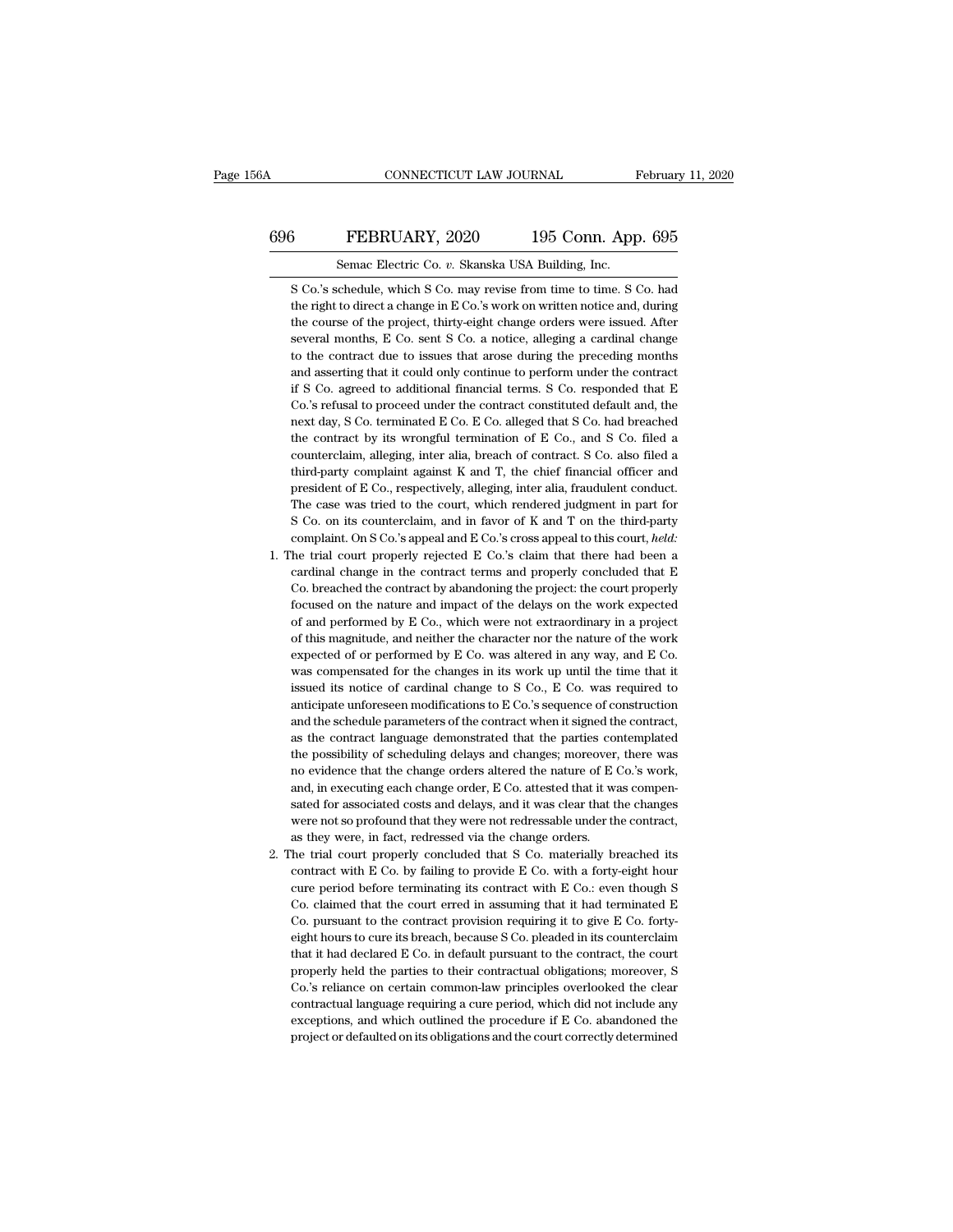#### 11, 2020 CONNECTICUT LAW JOURNAL Page 157A<br>195 Conn. App. 695 FEBRUARY, 2020 697<br>Semac Electric Co. v. Skanska USA Building, Inc. CONNECTICUT LAW JOURNAL<br>
1. App. 695 FEBRUARY, 2020<br>
Semac Electric Co. *v.* Skanska USA Building, Inc.<br>
6. should be held to the contract provisions because

that S Co. should be held to the contract provisions because to hold otherwise would excuse S Co.'s noncompliance with the contract and  $\frac{1}{2}$ **Solution Configure S Co. 2** Skanska USA Building, Inc.<br>
Semac Electric Co. *v.* Skanska USA Building, Inc.<br>
that S Co. should be held to the contract provisions because to hold<br>
otherwise would excuse S Co.'s noncomplian  $5$  Conn. App. 695 FEBRUARY, 2020 697<br>Semac Electric Co. v. Skanska USA Building, Inc.<br>that S Co. should be held to the contract provisions because to hold<br>otherwise would excuse S Co.'s noncompliance with the contract an Semac Electric Co. v. Skanska USA Building, Inc.<br>
that S Co. should be held to the contract provisions because to hold<br>
otherwise would excuse S Co.'s noncompliance with the contract and<br>
would create a new and different a Semac Electric Co. v. Skanska USA Building, Inc.<br>that S Co. should be held to the contract provisions because to hold<br>otherwise would excuse S Co.'s noncompliance with the contract and<br>would create a new and different agre that S Co. should be held to the contract provisions because to hold otherwise would excuse S Co.'s noncompliance with the contract and would create a new and different agreement, which courts cannot do; furthermore, the c otherwise would excuse S Co.'s noncompliance with the contract and<br>would create a new and different agreement, which courts cannot do;<br>furthermore, the court's enforcement of the cure period did not render<br>meaningless anot would create a new and different agreement, which courts cannot do;<br>furthermore, the court's enforcement of the cure period did not render<br>meaningless another provision of the contract stating that S Co.'s con-<br>tractual re furthermore, the court's enforcement of the cure period did not render<br>meaningless another provision of the contract stating that S Co.'s con-<br>tractual remedies were not exclusive, because S Co. could not turn to<br>the commo

- meaningless another provision of the contract stating that S Co.'s contractual remedies were not exclusive, because S Co. could not turn to the common law to avoid an express contractual obligation.<br>he trial court's award tractual remedies were not exclusive, because S Co. could not turn to<br>the common law to avoid an express contractual obligation.<br>he trial court's award of damages was not erroneous: this court disagreed<br>with S Co.'s claim the common law to avoid an express contractual obligation.<br>he trial court's award of damages was not erroneous: this court disagreed<br>with S Co.'s claim that, due to E Co.'s material breach, S Co. was excused<br>from further p the trial court's award of damages was not erroneous: this court disagreed with S Co.'s claim that, due to E Co.'s material breach, S Co. was excused from further performance of its contractual obligations and was entitled with S Co.'s claim that, due to E Co.'s material breach, S Co. was excused<br>from further performance of its contractual obligations and was entitled<br>to expectation damages, because S Co. also breached the contract by<br>failin from further performance of its contractual obligations and was entitled<br>to expectation damages, because S Co. also breached the contract by<br>failing to afford E Co. a forty-eight hour cure period, transforming its<br>terminat to expectation damages, because S Co. also breached the contract by failing to afford E Co. a forty-eight hour cure period, transforming its termination for cause of E Co. into a termination for convenience and, accordingl failing to afford E Co. a forty-eight hour cure period, transforming its termination for cause of E Co. into a termination for convenience and, accordingly, S Co. could not claim entitlement to a common-law remedy after fo termination for cause of E Co. into a termination for convenience and, accordingly, S Co. could not claim entitlement to a common-law remedy after forfeiting its right to a contractual remedy as a result of its own breach; accordingly, S Co. could not claim entitlement to a common-law remedy<br>after forfeiting its right to a contractual remedy as a result of its own<br>breach; moreover, E Co. could not prevail on its claim that the court<br>erred in after forfeiting its right to a contractual remedy as a result of its own<br>breach; moreover, E Co. could not prevail on its claim that the court<br>erred in not awarding a termination payment pursuant to the contract,<br>because, breach; moreover, E Co. could not prevail on its claim that the court<br>erred in not awarding a termination payment pursuant to the contract,<br>because, although the court concluded that E Co. was entitled to a<br>termination pay erred in not awarding a termination payment pursuant to the contract,<br>because, although the court concluded that E Co. was entitled to a<br>termination payment, the court found that E Co.'s billing practices were<br>too irregula because, although the court concluded that E Co. was entitled to a termination payment, the court found that E Co.'s billing practices were too irregular to award damages on the basis of its invoices, which the contract ha termination payment, the court found that E Co.'s billing practices were<br>too irregular to award damages on the basis of its invoices, which<br>the contract had provided for, and, instead, calculated the payment by<br>determining too irregular to award damages on the b<br>the contract had provided for, and, instead,<br>determining the percentage of the project<br>multiplying that percentage by the contract<br>imprecise, it could not reasonably be argue<br>of the the contract had provided for, and, instead, calculated the payment by<br>determining the percentage of the project E Co. had completed and<br>multiplying that percentage by the contract price; although potentially<br>imprecise, i determining the percentage of the project E Co. had completed and<br>multiplying that percentage by the contract price; although potentially<br>imprecise, it could not reasonably be argued that this method ran afoul<br>of the contr
- multiplying that percentage by the contract price; although potentially imprecise, it could not reasonably be argued that this method ran afoul of the contract or was unfair to E Co. the trial court did not err in finding imprecise, it could not reasonably be argued that this method ran a<br>foul of the contract or was unfair to E Co.<br>
he trial court did not err in finding that K and T did not commit fraud<br>
when they swore under oath to the a of the contract or was unfair to E Co.<br>he trial court did not err in finding that K and T did not commit fraud<br>when they swore under oath to the accuracy of invoices submitted to<br>S Co. for goods and services they represent the trial court did not err in finding that K and T did not commit fraud when they swore under oath to the accuracy of invoices submitted to S Co. for goods and services they represented to S Co. that they had paid to othe when they swore under oath to the accuracy of invoices submitted to S Co. for goods and services they represented to S Co. that they had paid to other subcontractors, but actually never did pay; K's and T's conduct straine S Co. for goods and services they represented to S Co. that they had paid to other subcontractors, but actually never did pay; K's and T's conduct strained the bounds of fraud, revealing, at best, gross incompetence, but paid to other subcontractors, but actually never did pay; K's and T's mauct strained the bounds of fraud, revealing, at best, gross incompe-<br>nce, but the court nevertheless found that, on the basis of its observa-<br>on of K's and T's demeanor and attitude, neither K nor T acted with<br>audulent i

Argued October 16, 2019—officially released February 11, 2020<br>*Procedural History*<br>Action to recover damages for, inter alia, breach of tion of K's and T's demeanor and attitude, neither K nor T acted with<br>fraudulent intent, and this court does not second-guess the court's credi-<br>bility assessments.<br>Argued October 16, 2019—officially released February 11, radaulent intent, and this court does not second-guess the court is credibility assessments.<br>
Argued October 16, 2019—officially released February 11, 2020<br>
Procedural History<br>
Action to recover damages for, inter alia, br Argued October 16, 2019—officially released February 11, 2020<br>
Procedural History<br>
Action to recover damages for, inter alia, breach of<br>
contract, and for other relief, brought to the Superior<br>
Court in the judicial distri Argued October 16, 2019—officially released February 11, 2020<br>
Procedural History<br>
Action to recover damages for, inter alia, breach of<br>
contract, and for other relief, brought to the Superior<br>
Court in the judicial distri Procedural History<br>Action to recover damages for, inter alia, breach of<br>contract, and for other relief, brought to the Superior<br>Court in the judicial district of Hartford, Complex Liti-<br>gation Docket, where the defendant f Action to recover damages for, inter alia, breach of<br>contract, and for other relief, brought to the Superior<br>Court in the judicial district of Hartford, Complex Liti-<br>gation Docket, where the defendant filed a counter-<br>cla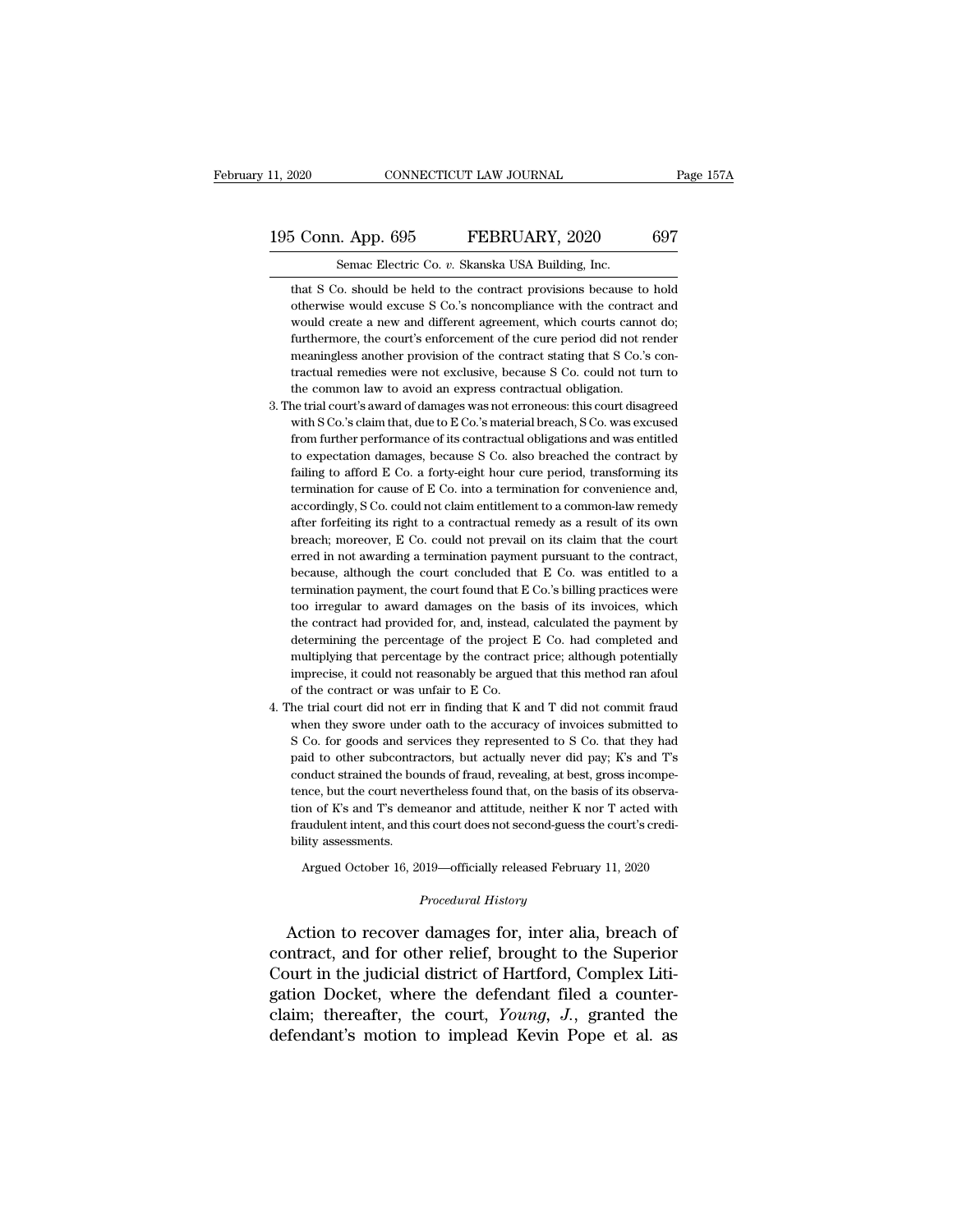### CONNECTICUT LAW JOURNAL February 11, 2020<br>698 FEBRUARY, 2020 195 Conn. App. 695<br>Semac Electric Co. v. Skanska USA Building, Inc. CONNECTICUT LAW JOURNAL February 11, 2020<br>698 FEBRUARY, 2020 195 Conn. App. 695<br>Semac Electric Co. *v.* Skanska USA Building, Inc.<br>third-party defendants, and the defendant filed a third-

CONNECTICUT LAW JOURNAL Februar<br>
FEBRUARY, 2020 195 Conn. App. 695<br>
Semac Electric Co. v. Skanska USA Building, Inc.<br>
third-party defendants, and the defendant filed a third-<br>
party complaint against the third-party defend FEBRUARY, 2020 195 Conn. App. 695<br>
Semac Electric Co. v. Skanska USA Building, Inc.<br>
third-party defendants, and the defendant filed a third-<br>
party complaint against the third-party defendants; sub-<br>
sequently, the court, Semac Electric Co. v. Skanska USA Building, Inc.<br>
Semac Electric Co. v. Skanska USA Building, Inc.<br>
third-party defendants, and the defendant filed a third-<br>
party complaint against the third-party defendants; sub-<br>
sequen  $\begin{tabular}{ll} \hline & FEBRUARY, 2020 & 195 Conn. App. 695 \\ \hline & \textit{Semac Electric Co. } v. \textit{Skanska USA Building, Inc.} \\ \hline \end{tabular} \\ \textit{third-party defendant}, and the defendant filed a third-party complaint against the third-party defendants; sub-  
sequently, the court, *Moukawsher, J.*, dismissed the defendant's claims of defamation and tortious inter-  
ference, and the matter was tried to the court, *Mou-  
laavcher, J.* judgment in part for the defendant on the$ Semac Electric Co. *v.* Skanska USA Building, Inc.<br>third-party defendants, and the defendant filed a third-<br>party complaint against the third-party defendants; sub-<br>sequently, the court, *Moukawsher*, *J.*, dismissed the<br>d Semac Electric Co. v. Skanska USA Building, Inc.<br>
third-party defendants, and the defendant filed a third-<br>
party complaint against the third-party defendants; sub-<br>
sequently, the court, *Moukawsher*, *J.*, dismissed the<br> third-party defendants, and the defendant filed a third-<br>party complaint against the third-party defendants; sub-<br>sequently, the court, *Moukawsher*, *J*., dismissed the<br>defendant's claims of defamation and tortious interparty complaint against the third-party defendants; sub-<br>sequently, the court, *Moukawsher*, *J*., dismissed the<br>defendant's claims of defamation and tortious inter-<br>ference, and the matter was tried to the court, *Mou-<br>ka* sequently, the court, *Moukawsher*, *J.*, dismissed the defendant's claims of defamation and tortious inter-<br>ference, and the matter was tried to the court, *Mou-*<br>kawsher, *J.*; judgment in part for the defendant on the<br> defendant's claims of defamation and tortious inter-<br>ference, and the matter was tried to the court, *Mou-<br>kawsher*, *J*.; judgment in part for the defendant on the<br>counterclaim and judgment for the third-party defen-<br>dant ference, and the matter was tried to the court, *Mou-<br>kawsher*, *J*.; judgment in part for the defendant on the<br>counterclaim and judgment for the third-party defen-<br>dants on the third-party complaint; thereafter, the court dants on the third-party complaint; thereafter, the court<br>granted the defendant's motion for prejudgment inter-<br>est, and the defendant appealed and the plaintiff cross<br>appealed to this court. *Affirmed.*<br>*Bruce Meller*, pr

granted the defendant's motion for prejudgment interest, and the defendant appealed and the plaintiff cross appealed to this court. *Affirmed.*<br>*Bruce Meller*, pro hac vice, with whom were *Michael* J. Donnelly, Kevin W. M dant). *Peared to this court. Affirmed.*<br> *Bruce Meller*, pro hac vice, with whom were *Michael*<br> *Donnelly, Kevin W. Munn* and, on the brief, *Eric B.*<br> *iller*, for the appellant-cross appellee (named defen-<br> *Louis R. Pepe*, w Bruce Meller, pro hac vice, with whom we<br>
J. Donnelly, Kevin W. Munn and, on the bri<br>
Miller, for the appellant-cross appellee (nand<br>
dant).<br>
Louis R. Pepe, with whom was Laura W<br>
the appellee-cross appellant (plaintiff).<br> *Donneuy, Kevin W. Munn* and, on the brief, *Eric B.*<br>*iller*, for the appellant-cross appellee (named defen-<br>nt).<br>*Louis R. Pepe*, with whom was *Laura W. Ray*, for<br>e appellee-cross appellant (plaintiff).<br>*Richard P. Wein* 

*Muter*, for the appellant-cross appellee (named defendant).<br> *Louis R. Pepe*, with whom was *Laura W. Ray*, for<br>
the appellee-cross appellant (plaintiff).<br> *Richard P. Weinstein*, with whom, on the brief, was<br> *Sarah Blac* dant).<br>
Louis R. Pepe, with<br>
the appellee-cross appe<br>
Richard P. Weinstein<br>
Sarah Black Lingenheld<br>
Kevin Pope et al.). Richard P. Weinstein, with whom, on the brief, was<br> *Paula Black Lingenheld*, for the appellees (defendant<br>
paying the expansion<br>
DEVLIN, J. In this action arising from the expansion<br>
d renovation of Stamford Hospital (hos

*Opinion*

Friendrich Prensiern, with whold, of the brien, was<br>
Sarah Black Lingenheld, for the appellees (defendant<br>
Kevin Pope et al.).<br>
Opinion<br>
DEVLIN, J. In this action arising from the expansion<br>
and renovation of Stamford Hosp Buran Black Eingenheid, for the appenees (defendant<br>Kevin Pope et al.).<br>DEVLIN, J. In this action arising from the expansion<br>and renovation of Stamford Hospital (hospital), both<br>parties, the plaintiff, Semac Electric Compa (Sevar F ope et al.).<br>
(Opinion<br>
DEVLIN, J. In this action arising from the expansion<br>
and renovation of Stamford Hospital (hospital), both<br>
parties, the plaintiff, Semac Electric Company, Inc.<br>
(Semac), and the defendant, Opinion<br>
Opinion<br>
DEVLIN, J. In this action arising from the expansion<br>
and renovation of Stamford Hospital (hospital), both<br>
parties, the plaintiff, Semac Electric Company, Inc.<br>
(Semac), and the defendant, Skanska USA Bu DEVLIN, J. In this action arising from the expansion<br>and renovation of Stamford Hospital (hospital), both<br>parties, the plaintiff, Semac Electric Company, Inc.<br>(Semac), and the defendant, Skanska USA Building, Inc.<br>(Skansk DEVLIN, J. In this action arising from the expansion<br>and renovation of Stamford Hospital (hospital), both<br>parties, the plaintiff, Semac Electric Company, Inc.<br>(Semac), and the defendant, Skanska USA Building, Inc.<br>(Skanska and renovation of Stamford Hospital (hospital), both<br>parties, the plaintiff, Semac Electric Company, Inc.<br>(Semac), and the defendant, Skanska USA Building, Inc.<br>(Skanska), appeal from the judgment of the trial court,<br>chall parties, the plaintiff, Semac Electric Company, Inc.<br>(Semac), and the defendant, Skanska USA Building, Inc.<br>(Skanska), appeal from the judgment of the trial court,<br>challenging the court's determinations that they both<br>brea (Semac), and the defendant, Skanska USA Building, Inc.<br>(Skanska), appeal from the judgment of the trial court,<br>challenging the court's determinations that they both<br>breached the contract between them, and awarding<br>Skanska reached the contract between them, and awarding<br>kanska damages in the amount of \$3,857,130.77,<sup>1</sup> as<br>eimbursement for funds that Skanska had overpaid<br>Semac for work that Semac had not performed.<br><sup>1</sup>The court also awarded p Skanska damages in the amount of \$3,857,130.77,<sup>1</sup> as<br>reimbursement for funds that Skanska had overpaid<br>to Semac for work that Semac had not performed.<br><sup>1</sup>The court also awarded prejudgment interest in the amount of<br>\$405,

reimbursement for funds that Skanska<br>to Semac for work that Semac had<br><sup>1</sup>The court also awarded prejudgment interest.<br>\$405,259.79, for a total due to Skanska of \$4,262,390.<br>challenged the court's award of prejudgment inter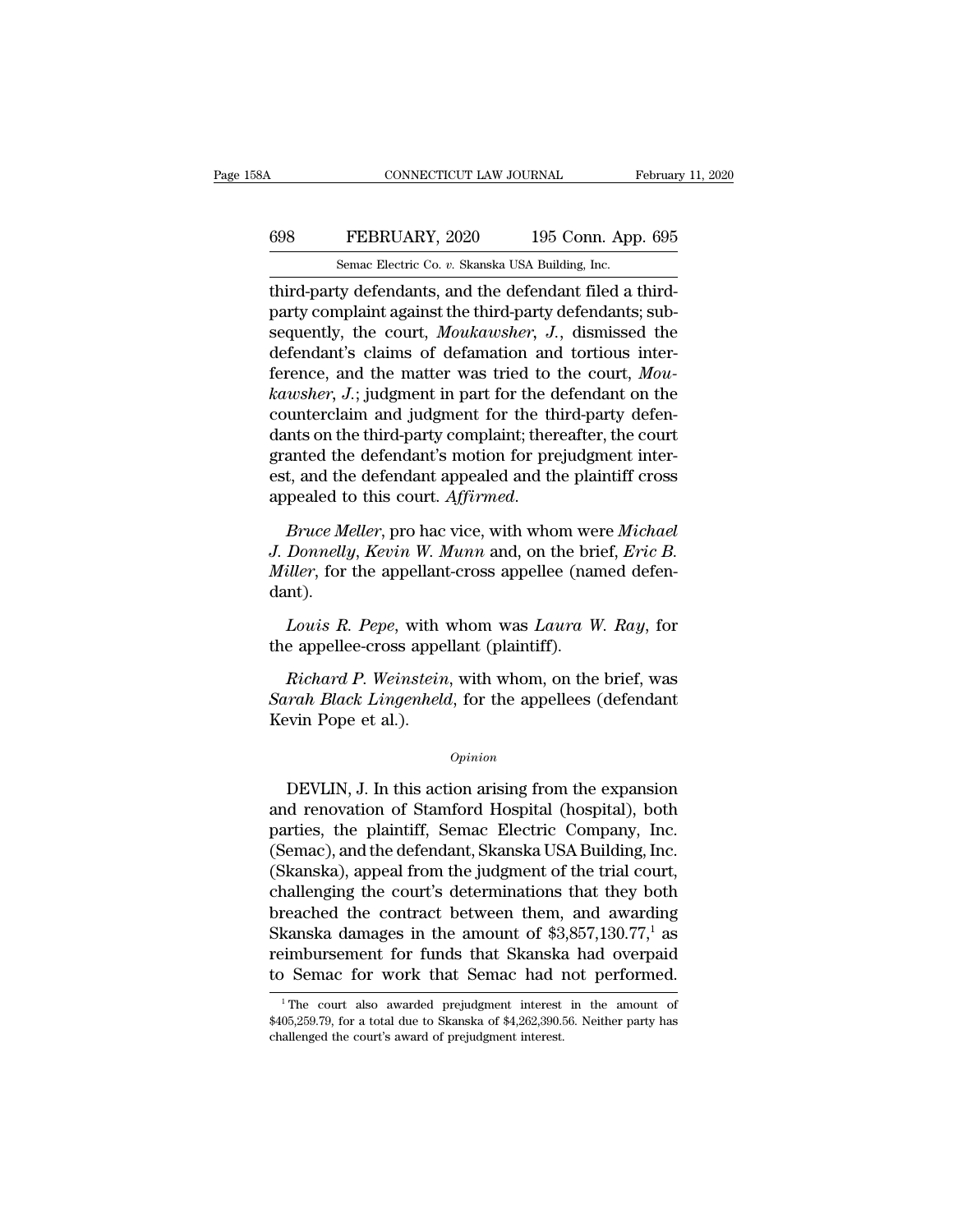# 11, 2020 CONNECTICUT LAW JOURNAL Page 159A<br>195 Conn. App. 695 FEBRUARY, 2020 699<br>Semac Electric Co. v. Skanska USA Building, Inc.

11, 2020 CONNECTICUT LAW JOURNAL<br>195 Conn. App. 695 FEBRUARY, 2020 699<br>5 Semac Electric Co. *v.* Skanska USA Building, Inc.<br>Skanska also claims that the trial court erred in find-CONNECTICUT LAW JOURNAL<br>
195 Conn. App. 695 FEBRUARY, 2020 699<br>
Semac Electric Co. v. Skanska USA Building, Inc.<br>
Skanska also claims that the trial court erred in find-<br>
ing that the individual third-party defendants, Kev 195 Conn. App. 695 FEBRUARY, 2020 699<br>
Semac Electric Co. v. Skanska USA Building, Inc.<br>
Skanska also claims that the trial court erred in find-<br>
ing that the individual third-party defendants, Kevin<br>
Pope and Thomas Scanl 195 Conn. App. 695 FEBRUARY, 2020 699<br>
Semac Electric Co. v. Skanska USA Building, Inc.<br>
Skanska also claims that the trial court erred in find-<br>
ing that the individual third-party defendants, Kevin<br>
Pope and Thomas Scanl 195 Conn. App. 695 FEBRUARY, 2020 699<br>
Semac Electric Co. v. Skanska USA Building, Inc.<br>
Skanska also claims that the trial court erred in find-<br>
ing that the individual third-party defendants, Kevin<br>
Pope and Thomas Scanl Skanska also claims that the trial court erred in find-<br>Skanska also claims that the trial court erred in find-<br>ing that the individual third-party defendants, Kevin<br>Pope and Thomas Scanlon, the chief financial officer<br>of semac Electric Co.  $v$ . Skanska USA Building, Inc.<br>
Skanska also claims that the trial court erred in find-<br>
ing that the individual third-party defendants, Kevin<br>
Pope and Thomas Scanlon, the chief financial officer<br>
of Skanska also claims that the trial court erred in finding that the individual third-party defendants, Kevin Pope and Thomas Scanlon, the chief financial officer of Semac and the president of Semac, respectively, did not en ing that the individual third-party defendants, Kevin<br>Pope and Thomas Scanlon, the chief financial office<br>of Semac and the president of Semac, respectively, di<br>not engage in fraudulent conduct when they signed<br>under oath, Semac and the president of Semac, respectively, did<br>t engage in fraudulent conduct when they signed,<br>der oath, invoices misrepresenting that Semac had<br>id other subcontractors for certain goods and ser-<br>ces. We affirm the j of senate and are president of senate, respectively, and<br>not engage in fraudulent conduct when they signed,<br>under oath, invoices misrepresenting that Semac had<br>paid other subcontractors for certain goods and ser-<br>vices. We

serve as the manufacture as the constant when they signed,<br>ander oath, invoices misrepresenting that Semac had<br>paid other subcontractors for certain goods and services. We affirm the judgment of the trial court.<br>The trial and other subcontractors for certain goods and services. We affirm the judgment of the trial court.<br>The trial court set forth the following relevant facts.<br>As the general contractor retained by the hospital to<br>serve as the plane state subcontractors for octalin goods and set<br>vices. We affirm the judgment of the trial court.<br>The trial court set forth the following relevant facts.<br>As the general contractor retained by the hospital to<br>serve as The trial court set forth the following relevant facts.<br>As the general contractor retained by the hospital to<br>serve as the construction manager for the construction<br>of a new building on its existing campus (project), Skan-The trial court set forth the following relevant facts.<br>As the general contractor retained by the hospital to<br>serve as the construction manager for the construction<br>of a new building on its existing campus (project), Skan-As the general contractor retained by the hospital to<br>serve as the construction manager for the construction<br>of a new building on its existing campus (project), Skan-<br>ska entered into a subcontract with Semac, dated March<br> serve as the construction manager for the construction<br>of a new building on its existing campus (project), Skan-<br>ska entered into a subcontract with Semac, dated March<br>5, 2014, pursuant to which Semac agreed to perform<br>all of a new building on its existing campus (project), Skanska entered into a subcontract with Semac, dated March<br>5, 2014, pursuant to which Semac agreed to perform<br>all necessary electrical work on the project for the sum<br>of ska entered into a subcontract with Semac, dated March<br>5, 2014, pursuant to which Semac agreed to perform<br>all necessary electrical work on the project for the sum<br>of \$14,785,462. On October 19, 2015, after working for<br>seve 5, 2014, pursuant to which Semac agreed to perform<br>all necessary electrical work on the project for the sum<br>of \$14,785,462. On October 19, 2015, after working for<br>several months on the project, Scanlon delivered to<br>Skanska all necessary electrical work on the project for the sum<br>of \$14,785,462. On October 19, 2015, after working for<br>several months on the project, Scanlon delivered to<br>Skanska a "Notice of Cardinal Change and Material<br>Breach o of \$14,785,462. On October 19, 2015, after working for<br>several months on the project, Scanlon delivered to<br>Skanska a "Notice of Cardinal Change and Material<br>Breach of Subcontract" (Notice of Cardinal Change),<br>wherein Semac several months on the project, Scanlon delivered to<br>Skanska a "Notice of Cardinal Change and Material<br>Breach of Subcontract" (Notice of Cardinal Change),<br>wherein Semac stated: "[T]here has been a cardinal<br>change to our sub Skanska a "Notice of Cardinal Change and Material<br>Breach of Subcontract" (Notice of Cardinal Change),<br>wherein Semac stated: "[T]here has been a cardinal<br>change to our subcontract due to the drastic and unfore-<br>seen modific Breach of Subcontract" (Notice of Cardinal Change),<br>wherein Semac stated: "[T]here has been a cardinal<br>change to our subcontract due to the drastic and unfore-<br>seen modifications and changes that have been made<br>to Semac's wherein Semac stated: "[T]here has been a cardinal<br>change to our subcontract due to the drastic and unfore-<br>seen modifications and changes that have been made<br>to Semac's sequence of construction and the schedule<br>parameters parameters set forth in the subcontract, which has unreasonably altered the character of the work and unduly increased its cost." In the multipage letter, Semac identified several specific issues that arose during the prec seen modifications and changes that have been made<br>to Semac's sequence of construction and the schedule<br>parameters set forth in the subcontract, which has<br>unreasonably altered the character of the work and<br>unduly increased to Semac's sequence of construction and the schedule<br>parameters set forth in the subcontract, which has<br>unreasonably altered the character of the work and<br>unduly increased its cost." In the multipage letter,<br>Semac identifi parameters set forth in the subcontract, which has<br>unreasonably altered the character of the work and<br>unduly increased its cost." In the multipage letter,<br>Semac identified several specific issues that arose dur-<br>ing the pr unreasonably altered the character of the work and<br>unduly increased its cost." In the multipage letter,<br>Semac identified several specific issues that arose dur-<br>ing the preceding months of construction, and asserted:<br>"As a unduly increased its cost." In the multipage letter,<br>Semac identified several specific issues that arose dur-<br>ing the preceding months of construction, and asserted:<br>"As a result of the cumulative effect and the severe<br>mag Semac identified several specific issues that arose during the preceding months of construction, and asserted:<br>"As a result of the cumulative effect and the severe<br>magnitude and quality of the scheduling and sequencing del ing the preceding months of construction, and asserted:<br>"As a result of the cumulative effect and the severe<br>magnitude and quality of the scheduling and sequenc-<br>ing delays and disruptions and other assumptions con-<br>templa "As a result of the cumulative effect and the severe magnitude and quality of the scheduling and sequencing delays and disruptions and other assumptions contemplated by the subcontract, the entire nature of the electrical magnitude and quality of the scheduling and sequencing delays and disruptions and other assumptions contemplated by the subcontract, the entire nature of the electrical work for this [p]roject is something totally differen ing delays and disruptions and other assumptions contemplated by the subcontract, the entire nature of the electrical work for this [p]roject is something totally different than anyone reasonably anticipated or contemplate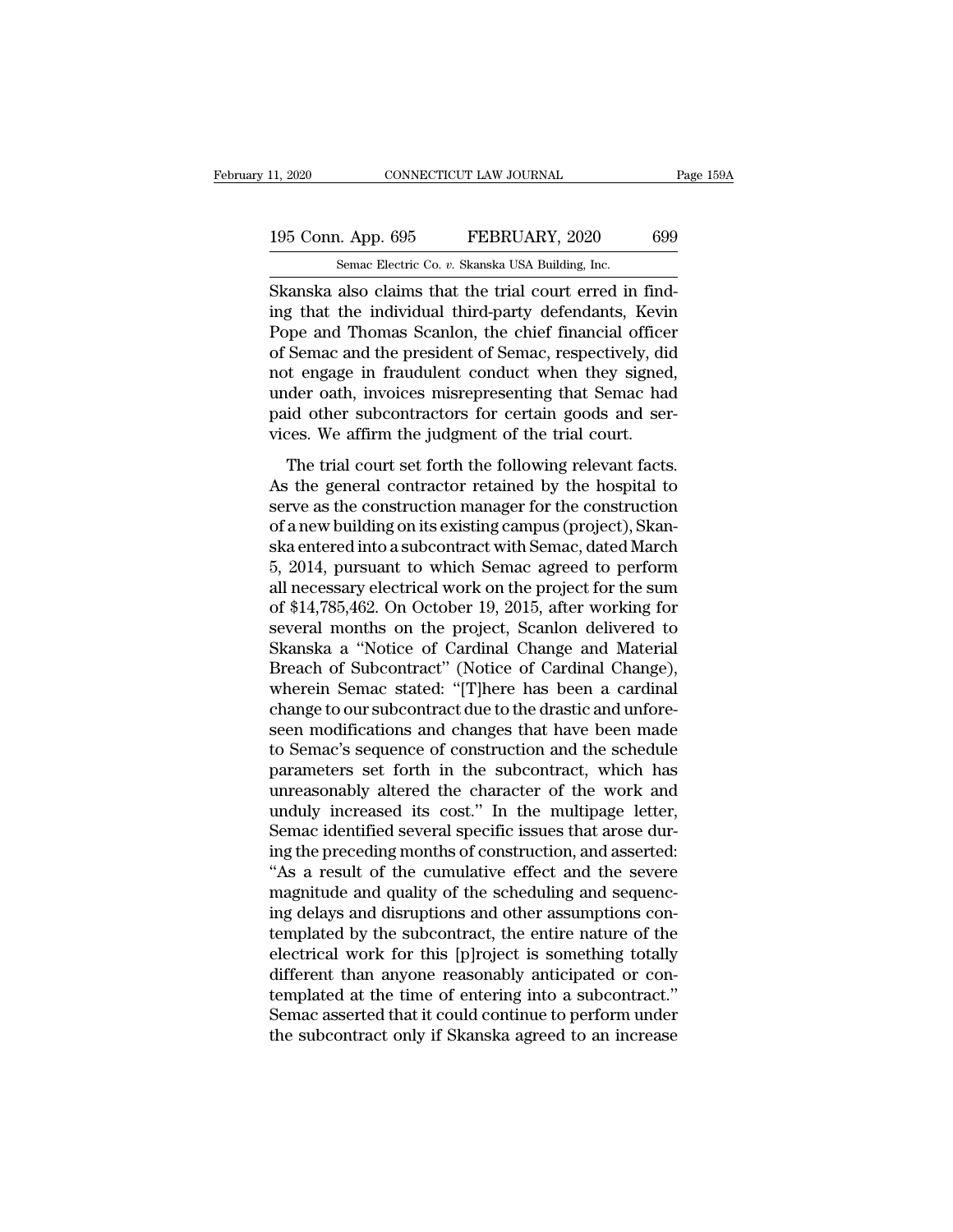### CONNECTICUT LAW JOURNAL February 11, 2020<br>
700 FEBRUARY, 2020 195 Conn. App. 695<br>
8emac Electric Co. v. Skanska USA Building, Inc. CONNECTICUT LAW JOURNAL February 11, 2020<br>
TOO FEBRUARY, 2020 195 Conn. App. 695<br>
Semac Electric Co. *v.* Skanska USA Building, Inc.<br>
in the contract price, and to certain additional financial

CONNECTICUT LAW JOURNAL February 11, 20<br>
TOO FEBRUARY, 2020 195 Conn. App. 695<br>
Semac Electric Co. v. Skanska USA Building, Inc.<br>
in the contract price, and to certain additional financial<br>
terms. Semac concluded: "We trus The FEBRUARY, 2020 195 Conn. App. 695<br>
Semac Electric Co. v. Skanska USA Building, Inc.<br>
in the contract price, and to certain additional financial<br>
terms. Semac concluded: "We trust that . . . Skanska<br>
will work with us t To reach the Co. v. Skanska USA Building, Inc.<br>
Semac Electric Co. v. Skanska USA Building, Inc.<br>
in the contract price, and to certain additional financial<br>
terms. Semac concluded: "We trust that . . . Skanska<br>
will work The FEBRUARY, 2020 195 Conn. App. 695<br>
Semac Electric Co. v. Skanska USA Building, Inc.<br>
in the contract price, and to certain additional financial<br>
terms. Semac concluded: "We trust that . . . Skanska<br>
will work with us Semac Electric Co. v. Skanska USA Building, Inc.<br>in the contract price, and to certain additional financial<br>terms. Semac concluded: "We trust that . . . Skanska<br>will work with us to reach this equitable solution. Other-<br>w Semac Electric Co.  $v$ . Skanska USA Building, Inc.<br>in the contract price, and to certain additional financial<br>terms. Semac concluded: "We trust that  $\dots$  Skanska<br>will work with us to reach this equitable solution. Other-<br> in the contract price, and<br>terms. Semac conclude<br>will work with us to reac<br>wise, Semac will be exc<br>and cease work as of O<br>we would seek comper<br>through that date."<br>In response, on Octo Il work with us to reach this equitable solution. Other-<br>se, Semac will be excused from further performance<br>d cease work as of October 23, 2015, in which case<br>e would seek compensation for all work performed<br>rough that da win work with as to reach this equitable solution. Other<br>wise, Semac will be excused from further performance<br>and cease work as of October 23, 2015, in which case<br>we would seek compensation for all work performed<br>through t

wise, senale win be exclused from furtual performance<br>and cease work as of October 23, 2015, in which case<br>we would seek compensation for all work performed<br>through that date."<br>In response, on October 21, 2015, Skanska adv and cease work as of octoocr 25, 2015, in which case<br>we would seek compensation for all work performed<br>through that date."<br>In response, on October 21, 2015, Skanska advised<br>Semac that its refusal to proceed under the terms ska would seek conpensation for an work p<br>through that date."<br>In response, on October 21, 2015, Skanska<br>Semac that its refusal to proceed under the<br>the subcontract constituted a default under<br>tract, and that, if Semac fail In response, on October 21, 2015, Skanska advised<br>mac that its refusal to proceed under the terms of<br>e subcontract constituted a default under that con-<br>act, and that, if Semac failed to cure the default, Skan-<br>a would pur In response, on eccesser 21, 2010, standard and set<br>Semac that its refusal to proceed under the terms of<br>the subcontract constituted a default under that con-<br>tract, and that, if Semac failed to cure the default, Skan-<br>ska

befinae and its rerusar to proceed ander are terms of<br>the subcontract constituted a default under that con-<br>tract, and that, if Semac failed to cure the default, Skan-<br>ska would pursue its contractual rights.<br>The next day, ract, and that, if Semac failed to cure the default, Skanska would pursue its contractual rights.<br>The next day, on October 22, 2015, Skanska terminated Semac, and notified Semac that it was taking possession of Semac's "ma ska would pursue its contractual rights.<br>Ska would pursue its contractual rights.<br>The next day, on October 22, 2015, Skanska termi-<br>nated Semac, and notified Semac that it was taking<br>possession of Semac's "materials, tools The next day, on October 22, 2015, Skanska terminated Semac, and notified Semac that it was taking possession of Semac's "materials, tools, appliances, equipment and other items." (Internal quotation marks omitted.) In tur mination. Summer Semach Connect Schute that it was data is<br>ssession of Semac's "materials, tools, appliances,<br>uipment and other items." (Internal quotation marks<br>initted.) In turn, Semac accused Skanska of material<br>each of the subco Exercised americans, the second americans, the sequipment and other items." (Internal quotation marks omitted.) In turn, Semac accused Skanska of material breach of the subcontract on the ground of wrongful termination.<br>On

Equipment and state nemet. (Internal quotation maths)<br>omitted.) In turn, Semac accused Skanska of material<br>breach of the subcontract on the ground of wrongful ter-<br>mination.<br>On October 23, 2015, Semac commenced this action of the subcontract on the ground of wrongful ter-<br>breach of the subcontract on the ground of wrongful ter-<br>mination.<br>In its second amended complaint, Semac alleged that<br>Skanska had materially breached the contract by virtu mination.<br>
On October 23, 2015, Semac commenced this action.<br>
In its second amended complaint, Semac alleged that<br>
Skanska had materially breached the contract by virtue<br>
of the cardinal changes of which it had given Skans on October 23, 2015, Semac commenced this action.<br>In its second amended complaint, Semac alleged that<br>Skanska had materially breached the contract by virtue<br>of the cardinal changes of which it had given Skanska<br>notice on O On October 23, 2015, Semac commenced this action.<br>In its second amended complaint, Semac alleged that<br>Skanska had materially breached the contract by virtue<br>of the cardinal changes of which it had given Skanska<br>notice on O In its second amended complaint, Semac alleged that<br>Skanska had materially breached the contract by virtue<br>of the cardinal changes of which it had given Skanska<br>notice on October 19, 2015, failing to make monthly<br>progress Skanska had materially breached the contract by virtue<br>of the cardinal changes of which it had given Skanska<br>notice on October 19, 2015, failing to make monthly<br>progress payments for work completed by Semac, fail-<br>ing to c of the cardinal changes of which it had given Skanska<br>notice on October 19, 2015, failing to make monthly<br>progress payments for work completed by Semac, fail-<br>ing to compensate Semac for additional work that was<br>performed notice on October 19, 2015, failing to make monthly<br>progress payments for work completed by Semac, fail-<br>ing to compensate Semac for additional work that was<br>performed by Semac and was not required by the origi-<br>nal contra progress payments for work completed by Semac, failing to compensate Semac for additional work that was<br>performed by Semac and was not required by the original contract, and failing to pay the overtime premium<br>required by ing to compensate Semac for additional work that was<br>performed by Semac and was not required by the original contract, and failing to pay the overtime premium<br>required by Semac to complete that work. Semac<br>claimed that Ska performed by Semac and was not required by the original contract, and failing to pay the overtime premium<br>required by Semac to complete that work. Semac<br>claimed that Skanska had wrongfully terminated it and<br>confiscated its mal contract, and failing to pay the overtime premium<br>required by Semac to complete that work. Semac<br>claimed that Skanska had wrongfully terminated it and<br>confiscated its tools and equipment. In addition to the<br>breach of c required by Semac to complete that work. Semac<br>claimed that Skanska had wrongfully terminated it and<br>confiscated its tools and equipment. In addition to the<br>breach of contract and wrongful termination counts,<br>Semac alleged claimed that Skanska had wrongfully terminated it and<br>confiscated its tools and equipment. In addition to the<br>breach of contract and wrongful termination counts,<br>Semac alleged causes of action sounding in quantum<br>meruit, b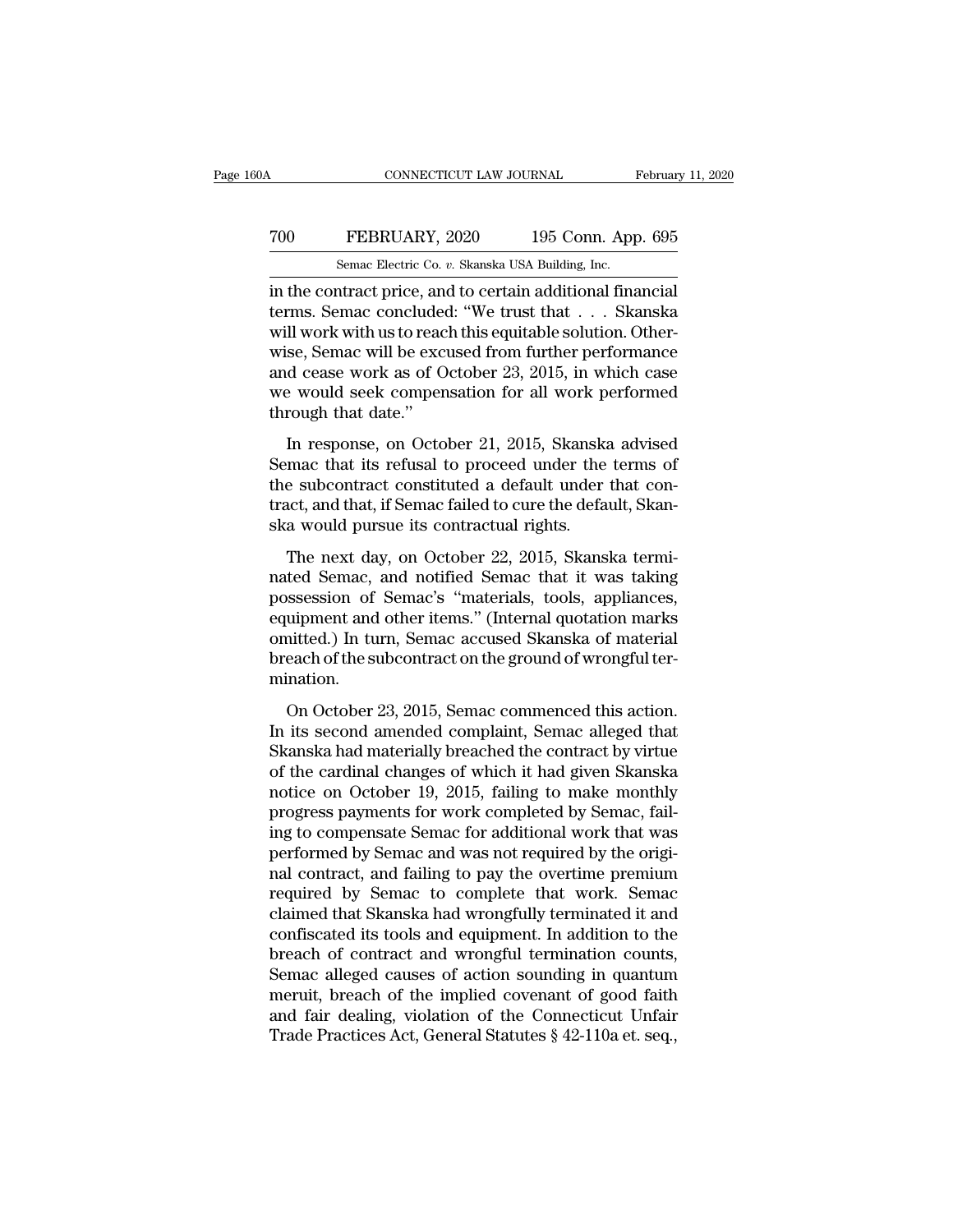### 11, 2020 CONNECTICUT LAW JOURNAL Page 161A<br>195 Conn. App. 695 FEBRUARY, 2020 701<br>Semac Electric Co. v. Skanska USA Building, Inc. 11, 2020 CONNECTICUT LAW JOURNAL<br>195 Conn. App. 695 FEBRUARY, 2020 701<br>5emac Electric Co. *v.* Skanska USA Building, Inc.<br>2001 Conversion, and civil theft. Semac sought monetary

conversion and civil theft. Semac sought monetary<br>
there are sought monetary<br>
conversion, and civil theft. Semac sought monetary<br>
damages, including statutory interest and attorney's<br>
foconversion to Concrel Statutors & 42 195 Conn. App. 695 FEBRUARY, 2020 701<br>
Semac Electric Co. v. Skanska USA Building, Inc.<br>
conversion, and civil theft. Semac sought monetary<br>
damages, including statutory interest and attorney's<br>
fees pursuant to General St 195 Conn. App. 695 FEBRUARY, 2020 701<br>
Semac Electric Co. v. Skanska USA Building, Inc.<br>
conversion, and civil theft. Semac sought monetary<br>
damages, including statutory interest and attorney's<br>
fees pursuant to General St 195 Conn. App.<br>
Semac El<br>
conversion, and<br>
damages, include<br>
fees pursuant to<br>
tory relief.<br>
Skanska esser Semac Electric Co.  $v$ . Skanska USA Building, Inc.<br>
Inversion, and civil theft. Semac sought monetary<br>
mages, including statutory interest and attorney's<br>
es pursuant to General Statutes  $\S$  42-158j, and declara-<br>
ry reli conversion, and civil theft. Semac sought monetary<br>damages, including statutory interest and attorney's<br>fees pursuant to General Statutes § 42-158j, and declara-<br>tory relief.<br>Skanska essentially denied all of Semac's alleg

damages, including statutory interest and attorney's<br>fees pursuant to General Statutes § 42-158j, and declara-<br>tory relief.<br>Skanska essentially denied all of Semac's allegations,<br>and asserted multiple special defenses, ass fees pursuant to General Statutes § 42-158j, and declara-<br>tory relief.<br>Skanska essentially denied all of Semac's allegations,<br>and asserted multiple special defenses, asserting that<br>Semac waived many of its claims by, inter tory relief.<br>
Skanska essentially denied all of Semac's allegations,<br>
and asserted multiple special defenses, asserting that<br>
Semac waived many of its claims by, inter alia, failing<br>
to submit claims for overtime premiums Skanska essentially denied all of Semac's allegations,<br>and asserted multiple special defenses, asserting that<br>Semac waived many of its claims by, inter alia, failing<br>to submit claims for overtime premiums and accepting<br>pay Skanska essentially denied all of Semac's allegations,<br>and asserted multiple special defenses, asserting that<br>Semac waived many of its claims by, inter alia, failing<br>to submit claims for overtime premiums and accepting<br>pay and asserted multiple special defenses, asserting that<br>Semac waived many of its claims by, inter alia, failing<br>to submit claims for overtime premiums and accepting<br>payment for the work completed and failing to comply<br>with Semac waived many of its claims by, inter alia, failing<br>to submit claims for overtime premiums and accepting<br>payment for the work completed and failing to comply<br>with the dispute resolution provisions of the contract.<br>Skan to submit claims for overtime premiums and accepting<br>payment for the work completed and failing to comply<br>with the dispute resolution provisions of the contract.<br>Skanska also filed a counterclaim alleging that Semac<br>breach payment for the work completed and failing to comply<br>with the dispute resolution provisions of the contract.<br>Skanska also filed a counterclaim alleging that Semac<br>breached the contract by failing to perform and com-<br>plete with the dispute resolution provisions of the contract.<br>Skanska also filed a counterclaim alleging that Semac<br>breached the contract by failing to perform and com-<br>plete the work and effectively abandoning performance,<br>and Skanska also filed a counterclaim alleging that Semac<br>breached the contract by failing to perform and com-<br>plete the work and effectively abandoning performance,<br>and committed fraud and civil theft by submitting bill-<br>ing breached the contract by failing to perform and com-<br>plete the work and effectively abandoning performance,<br>and committed fraud and civil theft by submitting bill-<br>ing to Skanska for work that it had not performed and<br>good plete the work and effectively abandoning performance,<br>and committed fraud and civil theft by submitting bill-<br>ing to Skanska for work that it had not performed and<br>goods that it had not procured.<sup>2</sup> Finally, Skanska<br>claim and committed fraud and civil theft<br>ing to Skanska for work that it had 1<br>goods that it had not procured.<sup>2</sup><br>claimed a "setoff," alleging: "To the<br>is entitled to damages from Skanska,<br>to set off for the amount of loss or c ods that it had not procured.<sup>2</sup> Finally, Skanska<br>aimed a "setoff," alleging: "To the extent that Semac<br>entitled to damages from Skanska, Skanska is entitled<br>set off for the amount of loss or damages sustained<br>a result of claimed a "setoff," alleging: "To the extent that Semac<br>is entitled to damages from Skanska, Skanska is entitled<br>to set off for the amount of loss or damages sustained<br>as a result of Semac's actions."<br>Semac denied all of S

is entitled to damages from Skanska, Skanska is entitled<br>to set off for the amount of loss or damages sustained<br>as a result of Semac's actions."<br>Semac denied all of Skanska's special defenses and<br>the essential allegations to set off for the amount of loss or damages sustained<br>as a result of Semac's actions."<br>Semac denied all of Skanska's special defenses and<br>the essential allegations of Skanska's counterclaim.<br>Semac asserted multiple specia as a result of Semac's actions."<br>
Semac denied all of Skanska's special defenses and<br>
the essential allegations of Skanska's counterclaim.<br>
Semac asserted multiple special defenses to Skanska's<br>
counterclaim, the most pert Semac denied all of Skanska's special defenses and<br>the essential allegations of Skanska's counterclaim.<br>Semac asserted multiple special defenses to Skanska's<br>counterclaim, the most pertinent of which was its allegation tha Semac denied all of Skanska's special defenses and<br>the essential allegations of Skanska's counterclaim.<br>Semac asserted multiple special defenses to Skanska's<br>counterclaim, the most pertinent of which was its alle-<br>gation t the essential allegations of Skanska's counterclaim.<br>Semac asserted multiple special defenses to Skanska's<br>counterclaim, the most pertinent of which was its alle-<br>gation that Skanska's claims were barred by its own<br>materia Semac asserted multiple special defenses to Skanska's<br>counterclaim, the most pertinent of which was its alle-<br>gation that Skanska's claims were barred by its own<br>material breach of the contract. Like Skanska, Semac<br>alleged counterclaim, the most pertinent of which was its allegation that Skanska's claims were barred by its own material breach of the contract. Like Skanska, Semac alleged: "To the extent that Skanska is entitled to damages fro gation that Skanska's clai<br>material breach of the complement consider the sages from Semac, Semac<br>amount of loss or dama<br>Skanska's actions, as al<br>amended complaint.''<br>Skanska denied all of Sem eged: "To the extent that Skanska is entitled to dames from Semac, Semac is entitled to a setoff for the<br>nount of loss or damage sustained as a result of<br>tanska's actions, as alleged in Semac's [second]<br>nended complaint."<br> ages from Semac, Semac is entitled to a setoff for the<br>amount of loss or damage sustained as a result of<br>Skanska's actions, as alleged in Semac's [second]<br>amended complaint."<br>Skanska denied all of Semac's special defenses.

mended complaint."<br>
Skanska denied all of Semac's special defenses. Skan-<br>
ca also filed a third-party complaint against Pope and<br>
<sup>2</sup> Skanska also alleged defamation and tortious interference, but those<br>
also sumissed for Skanska denied all of Semac's special defens<br>ska also filed a third-party complaint against<br><sup>2</sup> Skanska also alleged defamation and tortious interference<br>claims were dismissed for lack of subject matter jurisdiction.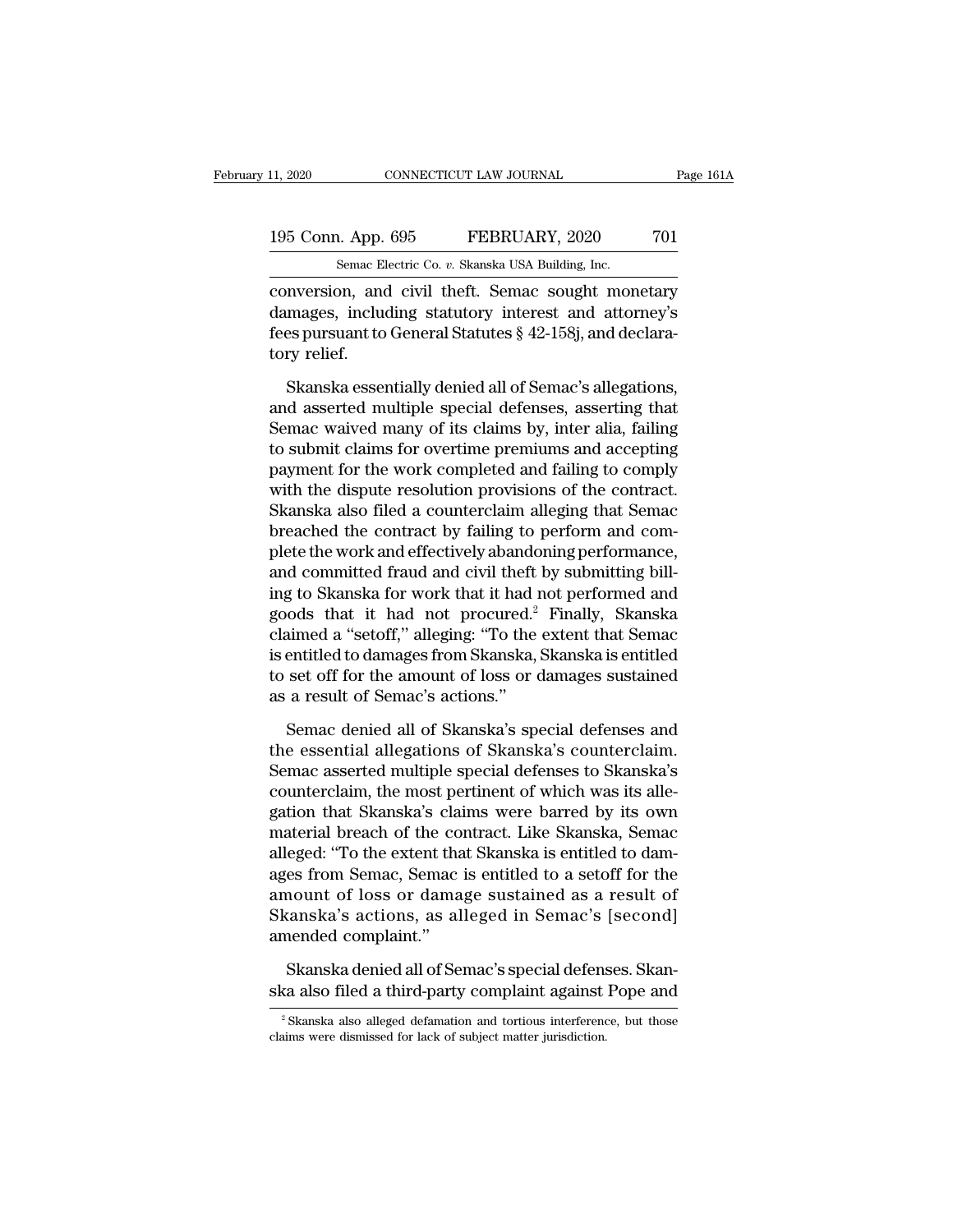### CONNECTICUT LAW JOURNAL February 11, 2020<br> **702** FEBRUARY, 2020 195 Conn. App. 695<br>
Semac Electric Co. v. Skanska USA Building, Inc. CONNECTICUT LAW JOURNAL February 11, 2020<br>TO2 FEBRUARY, 2020 195 Conn. App. 695<br>Semac Electric Co. *v.* Skanska USA Building, Inc.<br>Scanlon, alleging fraudulent misrepresentation regard-

CONNECTICUT LAW JOURNAL Februar<br>
Scanlon, alleging fraudulent misrepresentation regard-<br>
Scanlon, alleging fraudulent misrepresentation regard-<br>
Scanlon, alleging fraudulent misrepresentation regard-<br>
Scanlon, alleging for TO2 FEBRUARY, 2020 195 Conn. App. 695<br>
Semac Electric Co. v. Skanska USA Building, Inc.<br>
Scanlon, alleging fraudulent misrepresentation regard-<br>
ing Semac's billing for services and goods that it never<br>
performed or purcha FEBRUARY, 2020 195 Conn. App. 695<br>
Semac Electric Co. v. Skanska USA Building, Inc.<br>
Scanlon, alleging fraudulent misrepresentation regard-<br>
ing Semac's billing for services and goods that it never<br>
performed or purchased. TO2 FEBRUARY, 2020 195 Conn. App. 695<br>
Semac Electric Co. v. Skanska USA Building, Inc.<br>
Scanlon, alleging fraudulent misrepresentation regard-<br>
ing Semac's billing for services and goods that it never<br>
performed or purcha Semac Electric Co. v. Skanska USA Building, Inc.<br>Scanlon, alleging fraudulent misrepresentation regard-<br>ing Semac's billing for services and goods that it never<br>performed or purchased. Pope and Scanlon denied the<br>allegatio senac Electric Co. *v.* Skanska USA Bunding, Inc.<br>Scanlon, alleging fraudulent misrepresentation regard-<br>ing Semac's billing for services and goods that it never<br>performed or purchased. Pope and Scanlon denied the<br>allegati Scanlon, alleging fraudulent misr<br>ing Semac's billing for services are<br>performed or purchased. Pope are<br>allegations of the third-party co<br>seven special defenses to the clain<br>ska denied all of Pope and Scanl<br>to its third-pa The parties of the third-party complaint and asserted<br>ven special defenses to the claims against them. Skan-<br>a denied all of Pope and Scanlon's special defenses<br>its third-party complaint.<br>The parties tried this case to the allegations of the third-party complaint and asserted<br>seven special defenses to the claims against them. Skanska denied all of Pope and Scanlon's special defenses<br>to its third-party complaint.<br>The parties tried this case t

ware seven special defenses to the claims against them. Skanska denied all of Pope and Scanlon's special defenses<br>to its third-party complaint.<br>The parties tried this case to the court over a period<br>of several days. Semac ska denied all of Pope and Scanlon's special defenses<br>to its third-party complaint.<br>The parties tried this case to the court over a period<br>of several days. Semac sought damages for Skanska's<br>wrongful termination, in the am to its third-party complaint.<br>The parties tried this case to the court over a period<br>of several days. Semac sought damages for Skanska's<br>wrongful termination, in the amount of the unpaid por-<br>tion of the contract price. Sk The parties tried this case to the court over a period<br>of several days. Semac sought damages for Skanska's<br>wrongful termination, in the amount of the unpaid por-<br>tion of the contract price. Skanska sought damages<br>from Sem The parties tried this case to the court over a period<br>of several days. Semac sought damages for Skanska's<br>wrongful termination, in the amount of the unpaid por-<br>tion of the contract price. Skanska sought damages<br>from Sema of several days. Semac sought damages for Skanska's<br>wrongful termination, in the amount of the unpaid por-<br>tion of the contract price. Skanska sought damages<br>from Semac for the \$28,754,711.81 that Skanska had to<br>pay for ot wrongful termination, in the amount of the unpaid por-<br>tion of the contract price. Skanska sought damages<br>from Semac for the \$28,754,711.81 that Skanska had to<br>pay for other subcontractors and suppliers to complete<br>the ele tion of the co<br>from Semac fo<br>pay for other s<br>the electrical v<br>the contract<sup>3</sup> a<br>Semac had o<br>had paid.<br>On August 1 y for other subcontractors and suppliers to complete<br>e electrical work that Semac failed to complete under<br>e contract<sup>3</sup> and for the reimbursement of funds that<br>mac had overbilled Skanska and which Skanska<br>d paid.<br>On Augus The electrical work that Semac failed to complete under<br>the contract<sup>3</sup> and for the reimbursement of funds that<br>Semac had overbilled Skanska and which Skanska<br>had paid.<br>On August 23, 2017, the court issued a memoran-<br>dum o

the contract<sup>3</sup> and for the reimbursement of funds that<br>Semac had overbilled Skanska and which Skanska<br>had paid.<br>On August 23, 2017, the court issued a memoran-<br>dum of decision wherein it concluded that both Semac<br>and Skan Semac had overbilled Skanska and which Skanska<br>had paid.<br>On August 23, 2017, the court issued a memoran-<br>dum of decision wherein it concluded that both Semac<br>and Skanska breached the contract. The court rejected<br>Semac's cl had paid.<br>
On August 23, 2017, the court issued a memoran-<br>
dum of decision wherein it concluded that both Semac<br>
and Skanska breached the contract. The court rejected<br>
Semac's claim of cardinal change and concluded that<br> On August 23, 2017, the court issued a memoran-<br>dum of decision wherein it concluded that both Semac<br>and Skanska breached the contract. The court rejected<br>Semac's claim of cardinal change and concluded that<br>Semac breached On August 23, 2017, the court issued a memorandum of decision wherein it concluded that both Semac<br>and Skanska breached the contract. The court rejected<br>Semac's claim of cardinal change and concluded that<br>Semac breached th dum of decision wherein it concluded that both Semac<br>and Skanska breached the contract. The court rejected<br>Semac's claim of cardinal change and concluded that<br>Semac breached the contract when it refused to con-<br>tinue to pe and Skanska breached the contract. The court rejected<br>Semac's claim of cardinal change and concluded that<br>Semac breached the contract when it refused to con-<br>tinue to perform its contractual obligations. The court<br>further Semac's claim of cardinal change and concluded that<br>Semac breached the contract when it refused to con-<br>tinue to perform its contractual obligations. The court<br>further found, however, that Skanska breached the con-<br>tract b Semac breached the contract when it refused to continue to perform its contractual obligations. The court<br>further found, however, that Skanska breached the contract by terminating Semac without affording it forty-<br>eight ho tinue to perform its contractual obligations. The court<br>further found, however, that Skanska breached the con-<br>tract by terminating Semac without affording it forty-<br>eight hours to cure its breach in accordance with the<br>co further found, however, that Skanska breached the contract by terminating Semac without affording it forty-<br>eight hours to cure its breach in accordance with the<br>contract. The court concluded that, because Skanska<br>failed t tract by terminating Semac without affording it forty-<br>eight hours to cure its breach in accordance with the<br>contract. The court concluded that, because Skanska<br>failed to afford Semac the contractual forty-eight hours<br>to c eight hours to cure its breach in accordance with the contract. The court concluded that, because Skanska failed to afford Semac the contractual forty-eight hours to cure its breach, it was required to pay Semac for the wo contract. The court concluded that, because Skanska<br>failed to afford Semac the contractual forty-eight hours<br>to cure its breach, it was required to pay Semac for the<br>work it had performed, and it was not entitled to recove ork it nad performed, and it was not entitled to recover<br>amages to complete the project. The court determined<br>at Semac had completed 65 percent of the work that it<br>ad contracted to complete, and multiplied the revised<br><sup>3</sup> damages to complete the project. The court determined<br>that Semac had completed 65 percent of the work that it<br>had contracted to complete, and multiplied the revised<br><sup>3</sup>Prior to trial, the parties stipulated to the fact tha

that Semac had comparated to compare of the partial, the partial space of work.<br>Sessential, the partial space of work.<br>Subcontract scope of work.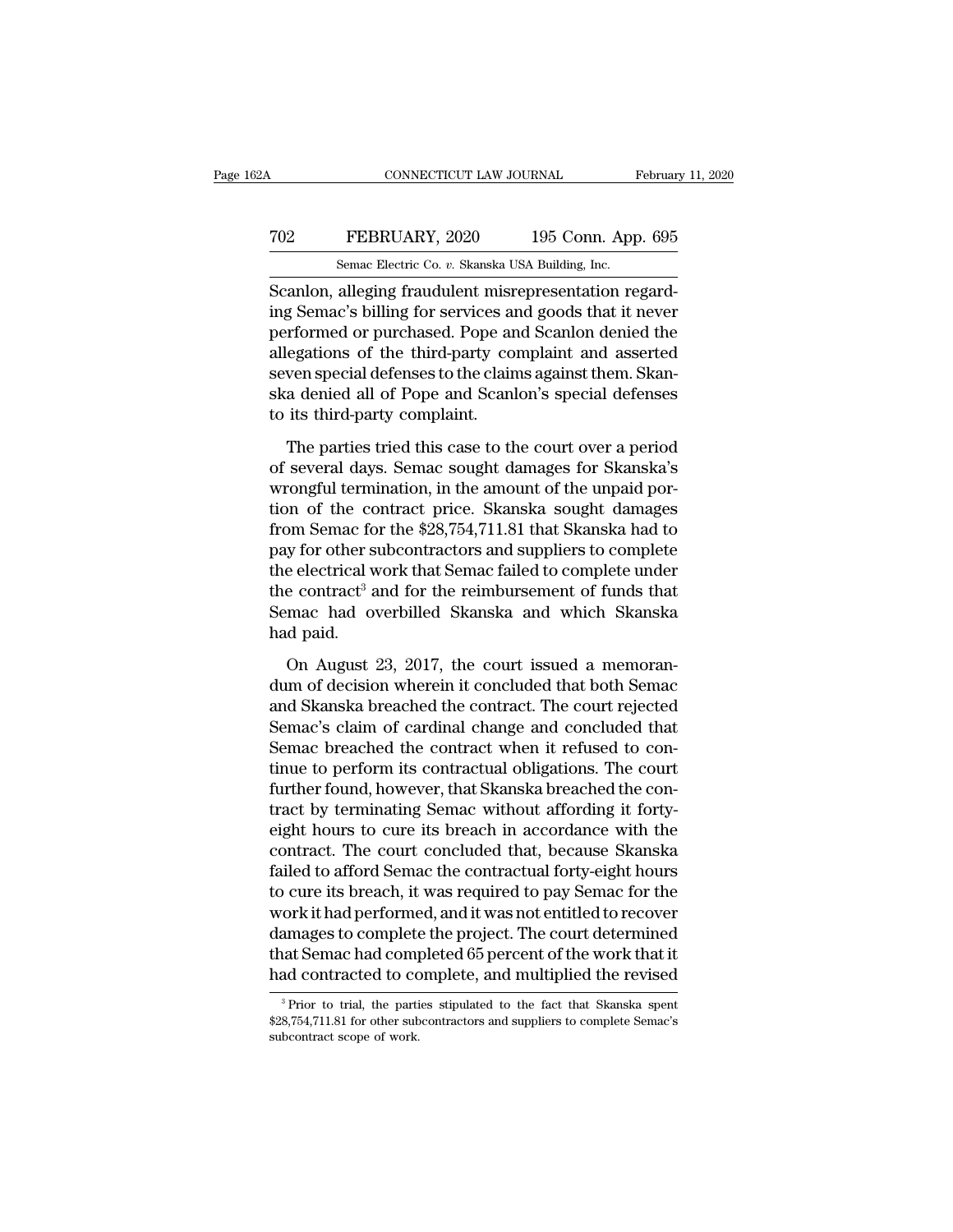# 11, 2020 CONNECTICUT LAW JOURNAL Page 163A<br>195 Conn. App. 695 FEBRUARY, 2020 703<br>Semac Electric Co. v. Skanska USA Building, Inc.

11, 2020 CONNECTICUT LAW JOURNAL<br>195 Conn. App. 695 FEBRUARY, 2020 703<br>5emac Electric Co. *v.* Skanska USA Building, Inc.<br>contract price of \$19,114,535, which was determined contract price of \$19,114,535, which was determined<br>the newton and the newton of \$19,114,535, which was determined<br>by multiple change orders agreed to and executed by<br>the newtias by that nervouses to determine the amount 195 Conn. App. 695 FEBRUARY, 2020 703<br>
Semac Electric Co. v. Skanska USA Building, Inc.<br>
contract price of \$19,114,535, which was determined<br>
by multiple change orders agreed to and executed by<br>
the parties, by that percen 195 Conn. App. 695 FEBRUARY, 2020 703<br>
Semac Electric Co. v. Skanska USA Building, Inc.<br>
contract price of \$19,114,535, which was determined<br>
by multiple change orders agreed to and executed by<br>
the parties, by that perce 195 Conn. App. 695 FEBRUARY, 2020 703<br>
Semac Electric Co. v. Skanska USA Building, Inc.<br>
contract price of \$19,114,535, which was determined<br>
by multiple change orders agreed to and executed by<br>
the parties, by that percen Semac Electric Co. *v.* Skanska USA Building, Inc.<br>
contract price of \$19,114,535, which was determined<br>
by multiple change orders agreed to and executed by<br>
the parties, by that percentage to determine the amount<br>
to whic Semac Electric Co. v. Skanska USA Building, Inc.<br>
contract price of \$19,114,535, which was determined<br>
by multiple change orders agreed to and executed by<br>
the parties, by that percentage to determine the amount<br>
to which contract price of \$19,114,535, which was determined<br>by multiple change orders agreed to and executed by<br>the parties, by that percentage to determine the amount<br>to which Semac was entitled for the work it had per-<br>formed, \$ by multiple change orders agreed to and executed by<br>the parties, by that percentage to determine the amount<br>to which Semac was entitled for the work it had per-<br>formed, \$12,424,447. Because, however, Semac had<br>already bill the parties, by that percentage to determine the amount<br>to which Semac was entitled for the work it had per-<br>formed, \$12,424,447. Because, however, Semac had<br>already billed Skanska \$14,785,764.36 for the work it<br>had perfor to which Semac was entitled for the work it had per-<br>formed, \$12,424,447. Because, however, Semac had<br>already billed Skanska \$14,785,764.36 for the work it<br>had performed, and Skanska had paid that amount,<br>the court conclud formed, \$12,424,447. Because, however, Semac had<br>already billed Skanska \$14,785,764.36 for the work it<br>had performed, and Skanska had paid that amount,<br>the court concluded that Skanska was entitled to be<br>reimbursed \$2,361, already billed Skanska \$14,785,764.36 for the work it<br>had performed, and Skanska had paid that amount,<br>the court concluded that Skanska was entitled to be<br>reimbursed \$2,361,317.36. The court further found that<br>Skanska paid had performed, and Skanska had paid that amount,<br>the court concluded that Skanska was entitled to be<br>reimbursed \$2,361,317.36. The court further found that<br>Skanska paid Semac for materials and labor allegedly<br>provided by t the court concluded that Skanska was entitled to be<br>reimbursed \$2,361,317.36. The court further found that<br>Skanska paid Semac for materials and labor allegedly<br>provided by two separate additional subcontractors,<br>but were n reimbursed \$2,361,317.36. The court further found that<br>Skanska paid Semac for materials and labor allegedly<br>provided by two separate additional subcontractors,<br>but were never actually paid for by Semac. The court<br>concluded Skanska paid Semac for materials and labor allegedly<br>provided by two separate additional subcontractors,<br>but were never actually paid for by Semac. The court<br>concluded that Skanska was entitled to reimburse-<br>ment for those provided by two separate additional subcontractors,<br>but were never actually paid for by Semac. The court<br>concluded that Skanska was entitled to reimburse-<br>ment for those amounts—\$769,790.93 and \$252,273.51,<br>respectively. F but were never actually paid for by Semac. The court<br>concluded that Skanska was entitled to reimburse-<br>ment for those amounts—\$769,790.93 and \$252,273.51,<br>respectively. Finally, the court determined that Semac<br>had improper concluded that Skanska was entitled to reimbursement for those amounts—\$769,790.93 and \$252,273.51, respectively. Finally, the court determined that Semachad improperly marked up its labor cost and ordered that it reimburs ment for those amounts—\$769,790.93 and \$252,273.51,<br>respectively. Finally, the court determined that Semac<br>had improperly marked up its labor cost and ordered<br>that it reimburse Skanska in the amount of \$473,748.97<br>for this respectively. Finally, the court determined that Semachad improperly marked up its labor cost and ordered that it reimburse Skanska in the amount of \$473,748.97 for this misrepresentation. The court thus awarded Skanska a had improperly<br>that it reimburse<br>for this misrep<br>Skanska a total<br>Skanska failed t<br>in fraudulent co<br>ing claims.<br>Semac therea This misrepresentation. The court thus awarded<br>
ranska a total of \$3,857,130.77. The court found that<br>
ranska failed to prove that Pope and Scanlon engaged<br>
fraudulent conduct, and rejected the parties' remain-<br>
g claims. For this inistepresentation. The Court thus awarded<br>Skanska a total of \$3,857,130.77. The court found that<br>Skanska failed to prove that Pope and Scanlon engaged<br>in fraudulent conduct, and rejected the parties' remain-<br>ing

Skanska a total of \$9,697,150.77. The court found that<br>Skanska failed to prove that Pope and Scanlon engaged<br>in fraudulent conduct, and rejected the parties' remain-<br>ing claims.<br>Semac thereafter filed a motion for reconsid Example and scaling equals a rate of prove that I operator Scalinon engaged<br>in fraudulent conduct, and rejected the parties' remaining claims.<br>Semac thereafter filed a motion for reconsideration<br>and correction of the court In fraudulent conduct, and rejected the parties remain-<br>ing claims.<br>Semac thereafter filed a motion for reconsideration<br>and correction of the court's award of damages on the<br>grounds that the court allegedly omitted an undi demand correction of the court's award of damages on the grounds that the court llegedly omitted an undisputed credit due to Semac for certain work it had performed on the project and that certain portions of the court's d Semac thereafter filed a motion for reconsideration<br>and correction of the court's award of damages on the<br>grounds that the court allegedly omitted an undisputed<br>credit due to Semac for certain work it had performed<br>on the and correction of the court's award of damages on the<br>grounds that the court allegedly omitted an undisputed<br>credit due to Semac for certain work it had performed<br>on the project and that certain portions of the court's<br>dam grounds that the court allegedly of<br>credit due to Semac for certain w<br>on the project and that certain po<br>damages award that compensated<br>ments resulted in double recover<br>reargument, but rejected Sema<br>affirmed its earlier de Figure 1 and that certain work it had performed<br>the project and that certain portions of the court's<br>mages award that compensated Skanska for overpay-<br>ents resulted in double recovery. The court granted<br>argument, but reje on the project and that certain portions of the court's<br>damages award that compensated Skanska for overpay-<br>ments resulted in double recovery. The court granted<br>reargument, but rejected Semac's arguments and<br>affirmed its e

dantages award that compensated skanska for overpay-<br>ments resulted in double recovery. The court granted<br>reargument, but rejected Semac's arguments and<br>affirmed its earlier decision.<br>By way of an additional memorandum of ments resulted in double recovery. The court granted<br>reargument, but rejected Semac's arguments and<br>affirmed its earlier decision.<br>By way of an additional memorandum of decision<br>dated November 6, 2017, the trial court gran Frangment, but rejected Senac's arguments and<br>affirmed its earlier decision.<br>By way of an additional memorandum of decision<br>dated November 6, 2017, the trial court granted, over<br>Semac's objection, Skanska's motion for prej annined its earlier decision.<br>By way of an additional mem<br>dated November 6, 2017, the tria<br>Semac's objection, Skanska's mo<br>interest, increasing the total am<br>\$4,262,390.56. This appeal, filed b<br>appeal, filed by Semac, follo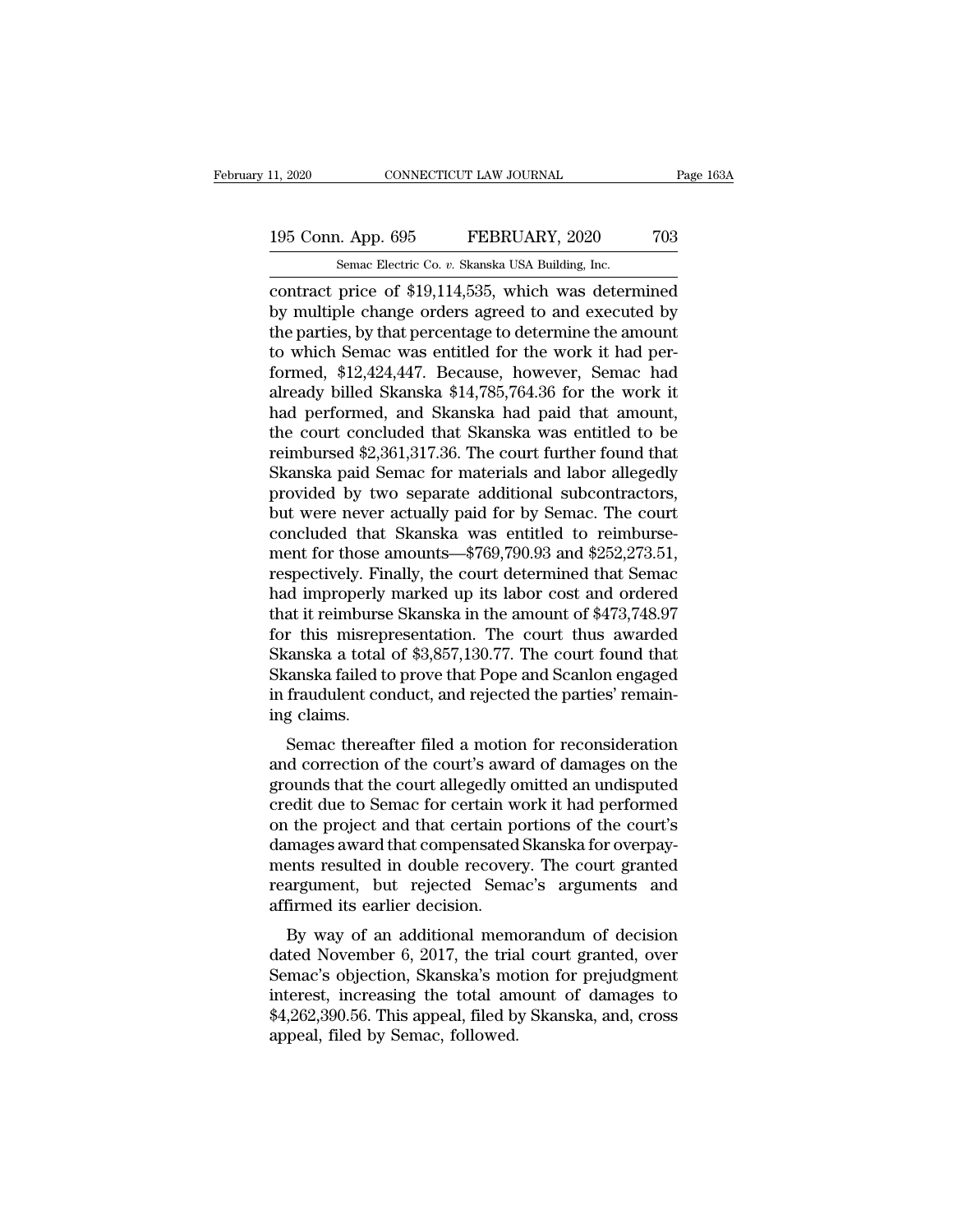### CONNECTICUT LAW JOURNAL February 11, 2020<br>
704 FEBRUARY, 2020 195 Conn. App. 695<br>
8emac Electric Co. v. Skanska USA Building, Inc. CONNECTICUT LAW JOURNAL February 11, 2020<br>
Semac Electric Co. *v.* Skanska USA Building, Inc.<br>
The following general principles are pertinent to the

CONNECTICUT LAW JOURNAL February 11, 2020<br>
The FEBRUARY, 2020 195 Conn. App. 695<br>
Semac Electric Co. v. Skanska USA Building, Inc.<br>
The following general principles are pertinent to the<br>
rties' claims on appeal. "It is axi FEBRUARY, 2020 195 Conn. App. 695<br>
Semac Electric Co. v. Skanska USA Building, Inc.<br>
The following general principles are pertinent to the<br>
parties' claims on appeal. "It is axiomatic that [t]he<br>
scope of our appellate rev T04 FEBRUARY, 2020 195 Conn. App. 695<br>
Semac Electric Co. v. Skanska USA Building, Inc.<br>
The following general principles are pertinent to the<br>
parties' claims on appeal. "It is axiomatic that [t]he<br>
scope of our appellat TO4 FEBRUARY, 2020 195 Conn. App. 695<br>
Semac Electric Co.  $v$ . Skanska USA Building, Inc.<br>
The following general principles are pertinent to the<br>
parties' claims on appeal. "It is axiomatic that [t]he<br>
scope of our appell Semac Electric Co.  $v$ . Skanska USA Building, Inc.<br>
The following general principles are pertinent to the<br>
parties' claims on appeal. "It is axiomatic that [t]he<br>
scope of our appellate review depends upon the proper<br>
cha Senac Electric Co.  $v$ . Skanska USA Bunding, inc.<br>
The following general principles are pertinent to the<br>
parties' claims on appeal. "It is axiomatic that [t]he<br>
scope of our appellate review depends upon the proper<br>
char The following general principles are pertinent to the parties' claims on appeal. "It is axiomatic that [t]he scope of our appellate review depends upon the proper characterization of the rulings made by the trial court. To parties' claims on appeal. "It is axiomatic that [t]he<br>scope of our appellate review depends upon the proper<br>characterization of the rulings made by the trial court.<br>To the extent that the trial court has made findings of<br> scope of our appellate review depends upon the proper<br>characterization of the rulings made by the trial court.<br>To the extent that the trial court has made findings of<br>fact, our review is limited to deciding whether such<br>fi characterization of the rulings made by the trial court.<br>To the extent that the trial court has made findings of<br>fact, our review is limited to deciding whether such<br>findings were clearly erroneous. [If], however, the tri To the extent that the trial counfact, our review is limited to (findings were clearly erroneous court draws conclusions of law and we must decide whether its and logically correct and find suppear in the record. . . . . . <sup>1</sup><br>
If I, however, the trial<br>
urt draws conclusions of law, our review is plenary<br>
d we must decide whether its conclusions are legally<br>
d logically correct and find support in the facts that<br>
pear in the record.<br>
"In a c solut draws conclusions of law, our review is plenary<br>court draws conclusions of law, our review is plenary<br>and logically correct and find support in the facts that<br>appear in the record. . . .<br>"In a case tried before a co

and we must decide whether its conclusions are legally<br>and logically correct and find support in the facts that<br>appear in the record. . . .<br>"In a case tried before a court, the trial judge is the<br>sole arbiter of the credi and logically correct and find support in the facts that<br>appear in the record. . . .<br>"In a case tried before a court, the trial judge is the<br>sole arbiter of the credibility of the witnesses and the<br>weight to be given spec appear in the record. . . .<br>
"In a case tried before a court, the trial judge is the sole arbiter of the credibility of the witnesses and the weight to be given specific testimony. . . . It is within the province of the t "In a case tried before a court, the trial judge is t<br>sole arbiter of the credibility of the witnesses and t<br>weight to be given specific testimony. . . . It is with<br>the province of the trial court, as the fact finder,<br>wei le arbiter of the credibility of the witnesses and the eight to be given specific testimony.  $\dots$  It is within e province of the trial court, as the fact finder, to eight the evidence presented and determine the creditity weight to be given specific testimony.  $\dots$  It is within<br>the province of the trial court, as the fact finder, to<br>weigh the evidence presented and determine the credi-<br>bility and effect to be given the evidence.  $\dots$ <br>"[I]n

the province of the trial court, as the fact finder, to weigh the evidence presented and determine the credibility and effect to be given the evidence.  $\ldots$  "[I]n private disputes, a court must enforce the contract as dr weigh the evidence presented and determine the credi-<br>bility and effect to be given the evidence.  $\dots$ <br>"[I]n private disputes, a court must enforce the con-<br>tract as drafted by the parties and may not relieve a<br>contractin bility and effect to be given the evidence.  $\dots$ <br>
"[I]n private disputes, a court must enforce the contract as drafted by the parties and may not relieve a<br>
contracting party from anticipated or actual difficulties<br>
under "[I]n private disputes, a court must enforce the contract as drafted by the parties and may not relieve a contracting party from anticipated or actual difficulties undertaken pursuant to the contract, unless the contract "[I]n private disputes, a court must enforce the contract as drafted by the parties and may not relieve a contracting party from anticipated or actual difficulties undertaken pursuant to the contract, unless the contract tract as drafted by the parties and may not relieve a<br>contracting party from anticipated or actual difficulties<br>undertaken pursuant to the contract, unless the con-<br>tract is voidable on grounds such as mistake, fraud or<br>u contracting party from anticipated or actual difficulties<br>undertaken pursuant to the contract, unless the con-<br>tract is voidable on grounds such as mistake, fraud or<br>unconscionability. . . . . [C]ourts do not unmake bar-<br> undertaken pursuant to the contract, unless the contract is voidable on grounds such as mistake, fraud or unconscionability. . . . [C]ourts do not unmake bargains unwisely made. . . . Although parties might prefer to have tract is voidable on grounds such as mistake, fraud or<br>unconscionability. . . . [C]ourts do not unmake bar-<br>gains unwisely made. . . . Although parties might pre-<br>fer to have the court decide the plain effect of their<br>con unconscionability. . . . . [C]ourts do not unmake bargains unwisely made. . . . Although parties might pre-<br>fer to have the court decide the plain effect of their<br>contract contrary to the agreement, it is not within its<br>p gains unwisely made.... Although parties might pre-<br>fer to have the court decide the plain effect of their<br>contract contrary to the agreement, it is not within its<br>power to make a new and different agreement; con-<br>tracts fer to have the court decide the plain effect of their<br>contract contrary to the agreement, it is not within its<br>power to make a new and different agreement; con-<br>tracts voluntarily and fairly made should be held valid<br>and contract contrary to the agreement, it is not within its<br>power to make a new and different agreement; con-<br>tracts voluntarily and fairly made should be held valid<br>and enforced in the courts.... In construing an unam-<br>bigu power to make a new and different agreement; contracts voluntarily and fairly made should be held valid<br>and enforced in the courts. . . . In construing an unam-<br>biguous contract, the controlling factor is the intent<br>expre tracts voluntarily and fairly made should be held valid<br>and enforced in the courts.... In construing an unam-<br>biguous contract, the controlling factor is the intent<br>expressed in the contract, not the intent which the<br>part and enforced in the courts. . . . In construing an unam-<br>biguous contract, the controlling factor is the intent<br>expressed in the contract, not the intent which the<br>parties may have had or which the court believes they<br>oug biguous cor<br>expressed i<br>parties may<br>ought to ha<br>definitive co<br>that languag<br>of law. . . .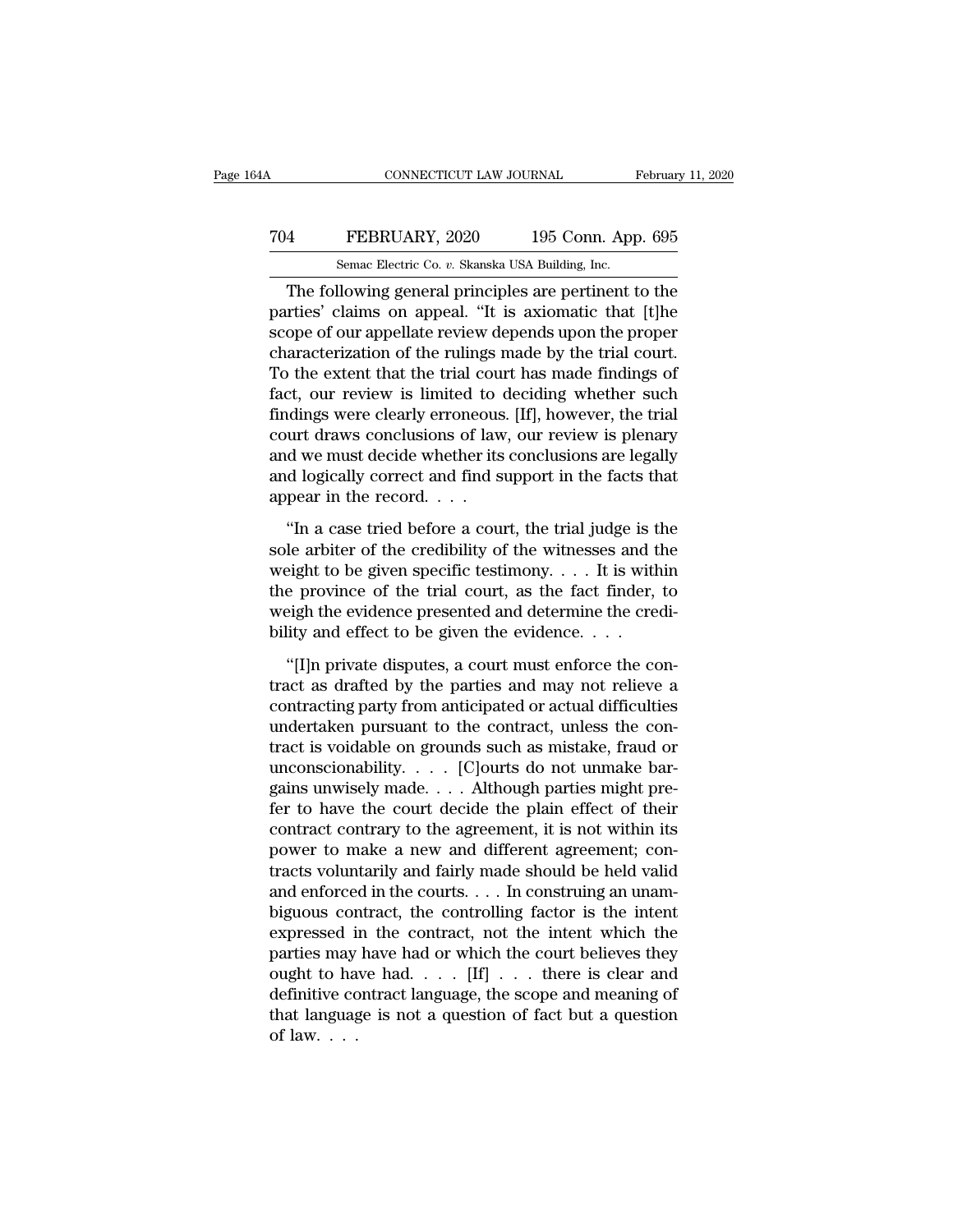### 11, 2020 CONNECTICUT LAW JOURNAL Page 165A<br>195 Conn. App. 695 FEBRUARY, 2020 705<br>Semac Electric Co. v. Skanska USA Building, Inc. 11, 2020 CONNECTICUT LAW JOURNAL<br>195 Conn. App. 695 FEBRUARY, 2020 705<br>Semac Electric Co. *v.* Skanska USA Building, Inc.<br>**"The required elements necessary to sustain an action"**

<sup>2020</sup> CONNECTICUT LAW JOURNAL Page 165A<br>
5 Conn. App. 695 FEBRUARY, 2020 705<br>
<sup>2020</sup> Semac Electric Co. v. Skanska USA Building, Inc.<br>
<sup>2020</sup> The required elements necessary to sustain an action<br>
10 The required elements 195 Conn. App. 695 FEBRUARY, 2020 705<br>
Semac Electric Co. v. Skanska USA Building, Inc.<br>
"The required elements necessary to sustain an action<br>
for breach of contract are the formation of an agree-<br>
ment, performance by on 195 Conn. App. 695 FEBRUARY, 2020 705<br>
Semac Electric Co. v. Skanska USA Building, Inc.<br>
"The required elements necessary to sustain an action<br>
for breach of contract are the formation of an agree-<br>
ment, performance by o 195 Conn. App. 695 FEBRUARY, 2020 705<br>
Semac Electric Co. v. Skanska USA Building, Inc.<br>
"The required elements necessary to sustain an action<br>
for breach of contract are the formation of an agree-<br>
ment, performance by on Senal  $T_{\text{FP}}$ ,  $\sigma$  contract is a contract is a question of an agreement, performance by one party, breach of the agreement, performance by one party, breach of the agreement by the other party and damages.  $\dots$  The exi Semac Electric Co.  $v$ . Skanska USA Building, Inc.<br>
"The required elements necessary to sustain an action<br>
for breach of contract are the formation of an agree-<br>
ment, performance by one party, breach of the agree-<br>
ment "The required elements necessary to sustain an action<br>for breach of contract are the formation of an agree-<br>ment, performance by one party, breach of the agree-<br>ment by the other party and damages.  $\dots$  The exis-<br>tence of for breach of contract are the formation of an agreement, performance by one party, breach of the agreement by the other party and damages. . . . The existence of a contract is a question of fact to be determined by the tr ment, performance by one party, breach of the agreement by the other party and damages. . . . The existence of a contract is a question of fact to be determined by the trier on the basis of all of the evidence." (Citations ment by the other party and damages. . . . The existence of a contract is a question of fact to be determined<br>by the trier on the basis of all of the evidence." (Citations<br>omitted; internal quotation marks omitted.) *Coppo* tence of a contract is a question of fact to be determ<br>by the trier on the basis of all of the evidence." (Citz<br>omitted; internal quotation marks omitted.) Cor<br>Construction Co. v. Hoffman Enterprises Ltd. Par<br>ship, 157 Co inted; internal quotation marks omitted.) Coppola<br>
instruction Co. v. Hoffman Enterprises Ltd. Partner-<br>
ip, 157 Conn. App. 139, 158–60, 117 A.3d 876, cert.<br>
inied, 318 Conn. 902, 122 A.3d 631 (2015), and cert.<br>
inied, 31 Construction Co. v. Hoffman Enterprises Ltd. Partner-<br>ship, 157 Conn. App. 139, 158–60, 117 A.3d 876, cert.<br>denied, 318 Conn. 902, 122 A.3d 631 (2015), and cert.<br>denied, 318 Conn. 902, 123 A.3d 882 (2015).<br>"We often have

construction co. v. Hoffman Enterprises Ea. 1 armer-<br>ship, 157 Conn. App. 139, 158–60, 117 A.3d 876, cert.<br>denied, 318 Conn. 902, 122 A.3d 631 (2015), and cert.<br>denied, 318 Conn. 902, 123 A.3d 882 (2015).<br>"We often have s ship, 157 Collit. App. 158, 156–00, 117 A.5d 870, cert.<br>denied, 318 Conn. 902, 122 A.3d 631 (2015), and cert.<br>denied, 318 Conn. 902, 123 A.3d 882 (2015).<br>"We often have stated that whether a contract has<br>been breached is denied, 318 Conn. 902, 122 A.5d 651 (2015), and cert.<br>denied, 318 Conn. 902, 123 A.3d 882 (2015).<br>"We often have stated that whether a contract has<br>been breached is a question of fact . . . and that this<br>court lacks the a The subset of the subordinate facts for the trial conduction of fact  $\ldots$  and that this court lacks the authority to make findings of facts or draw conclusions from primary facts found.  $\ldots$  Factual conclusions may be d "We often have stated that whether a contract has<br>been breached is a question of fact  $\ldots$  and that this<br>court lacks the authority to make findings of facts or<br>draw conclusions from primary facts found  $\ldots$ . Fac-<br>tual c been breached is a question of fact  $\dots$  and that this court lacks the authority to make findings of facts or draw conclusions from primary facts found  $\dots$ . Factual conclusions may be drawn on appeal, however, if the sub court lacks the authority to make findings of facts or<br>draw conclusions from primary facts found. . . . Fac-<br>tual conclusions may be drawn on appeal, however, if<br>the subordinate facts found [by the trial court] make<br>such draw conclusions from primary facts found.... Factual conclusions may be drawn on appeal, however, if<br>the subordinate facts found [by the trial court] make<br>such a conclusion inevitable as a matter of law ...<br>or [if] the u tual conclusions may be drawn on appeal, however, if<br>the subordinate facts found [by the trial court] make<br>such a conclusion inevitable as a matter of law . . .<br>or [if] the undisputed facts [as they appear] in the record<br>m the subordinate facts found [by the trial court] make<br>such a conclusion inevitable as a matter of law  $\ldots$ <br>or [if] the undisputed facts [as they appear] in the record<br>make the factual conclusion so obvious as to be inher such a conclusi<br>or [if] the undisp<br>make the factua<br>ent in the trial<br>internal quotati<br>these principles<br>on appeal. t in the trial court's decision." (Citations omitted;<br>ternal quotation marks omitted.) Id., 171–72. With<br>ese principles in mind, we turn to the parties' claims<br>appeal.<br>I<br>We begin with Semac's assertion that the trial court

I

internal quotation marks omitted.) Id., 171–72. With<br>these principles in mind, we turn to the parties' claims<br>on appeal.<br>I<br>We begin with Semac's assertion that the trial court<br>erred in rejecting its claim of cardinal chang these principles in mind, we turn to the parties' claims<br>on appeal.<br>I<br>We begin with Semac's assertion that the trial court<br>erred in rejecting its claim of cardinal change. Although<br>this claim is raised by way of Semac's cr I<br>I<br>We begin with Semac's assertion that the trial court<br>erred in rejecting its claim of cardinal change. Although<br>this claim is raised by way of Semac's cross appeal,<br>and is thus not chronologically first in the procedura I<br>
We begin with Semac's assertion that the trial court<br>
erred in rejecting its claim of cardinal change. Although<br>
this claim is raised by way of Semac's cross appeal,<br>
and is thus not chronologically first in the procedu We begin with Semac's assertion that the trial court<br>erred in rejecting its claim of cardinal change. Although<br>this claim is raised by way of Semac's cross appeal,<br>and is thus not chronologically first in the procedural<br>po We begin with Semac's assertion that the trial court<br>erred in rejecting its claim of cardinal change. Although<br>this claim is raised by way of Semac's cross appeal,<br>and is thus not chronologically first in the procedural<br>po erred in rejecting its claim of cardinal change. Although<br>this claim is raised by way of Semac's cross appeal,<br>and is thus not chronologically first in the procedural<br>posture of this appeal, it is the first of a chain of e this claim is raised by way of Semac's<br>and is thus not chronologically first in th<br>posture of this appeal, it is the first of a cl<br>that gave rise to this litigation. We agree<br>court that there was not a cardinal change<br>of t In a strustand chronologically first in the procedural sture of this appeal, it is the first of a chain of events at gave rise to this litigation. We agree with the trial urt that there was not a cardinal change in the ter posture of this appear, it is the first of a chain of events<br>that gave rise to this litigation. We agree with the trial<br>court that there was not a cardinal change in the terms<br>of the contract and, therefore, that Semac bre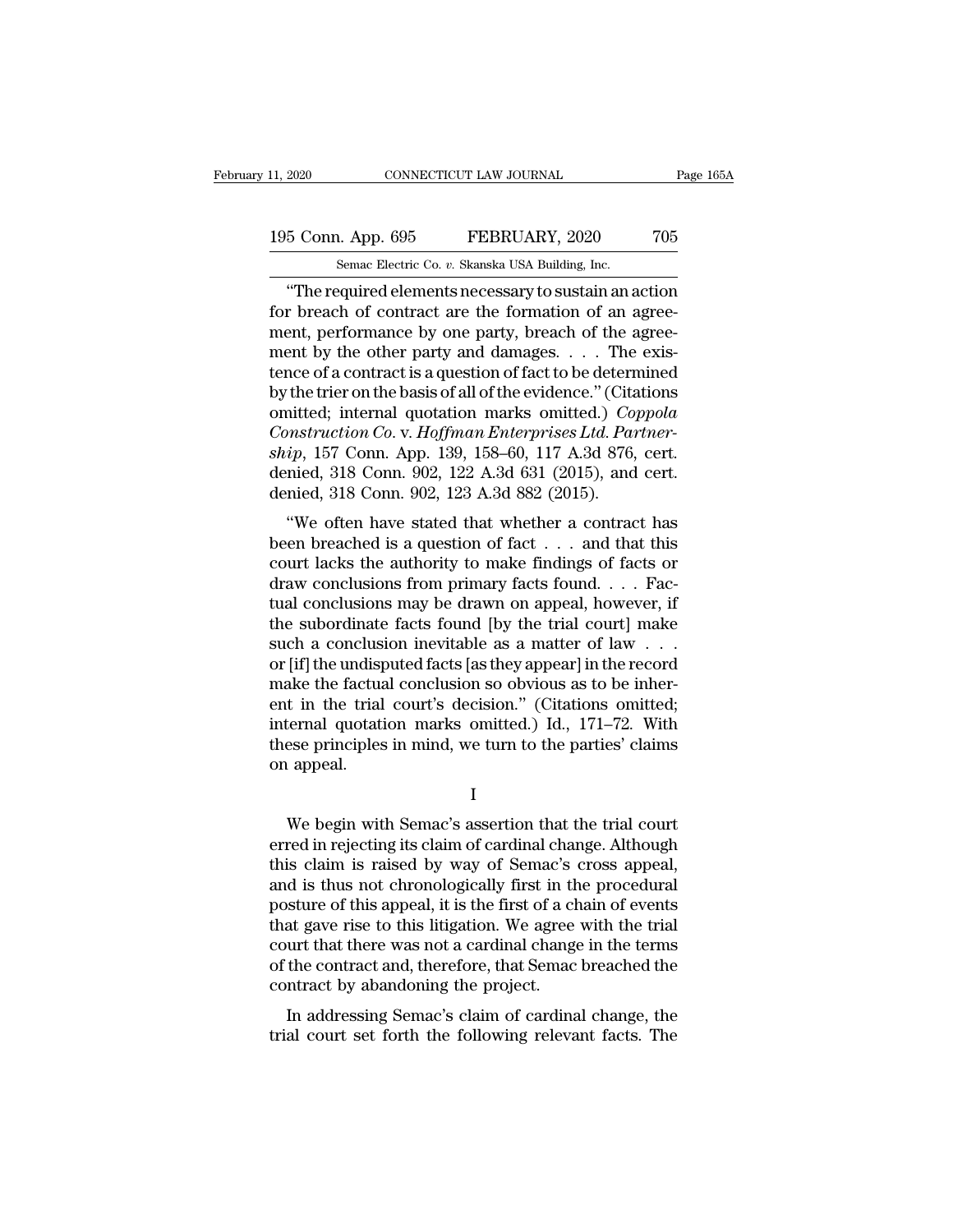### CONNECTICUT LAW JOURNAL February 11, 2020<br>
706 FEBRUARY, 2020 195 Conn. App. 695<br>
Semac Electric Co. v. Skanska USA Building, Inc. CONNECTICUT LAW JOURNAL February 11, 2020<br>
TO6 FEBRUARY, 2020 195 Conn. App. 695<br>
Semac Electric Co. *v.* Skanska USA Building, Inc.<br>
Court first addressed the issue of "whether radical"

CONNECTICUT LAW JOURNAL February 11, 20<br>
TO6 FEBRUARY, 2020 195 Conn. App. 695<br>
Semac Electric Co. v. Skanska USA Building, Inc.<br>
Court first addressed the issue of "whether radical<br>
changes were made to the character and TO6 FEBRUARY, 2020 195 Conn. App. 695<br>
Semac Electric Co. v. Skanska USA Building, Inc.<br>
court first addressed the issue of "whether radical<br>
changes were made to the character and timing of the<br>
work." The court found: "T TO6 FEBRUARY, 2020 195 Conn. App. 695<br>
Semac Electric Co. v. Skanska USA Building, Inc.<br>
court first addressed the issue of "whether radical<br>
changes were made to the character and timing of the<br>
work.'' The court found: FEBRUARY, 2020 195 Conn. App. 695<br>
Semac Electric Co.  $v$ . Skanska USA Building, Inc.<br>
court first addressed the issue of "whether radical<br>
changes were made to the character and timing of the<br>
work." The court found: "Th Semac Electric Co.  $v$ . Skanska USA Building, Inc.<br>
court first addressed the issue of "whether radical<br>
changes were made to the character and timing of the<br>
work." The court found: "The job was building a twelve<br>
floor Senac Electric Co.  $v$ . Skanska USA Bunding, inc.<br>
court first addressed the issue of "whether radical<br>
changes were made to the character and timing of the<br>
work." The court found: "The job was building a twelve<br>
floor h court first addressed the issue of "whether radical<br>changes were made to the character and timing of the<br>work." The court found: "The job was building a twelve<br>floor hospital loaded with specialty wiring needs and<br>equipmen changes were made to the character and timing of the<br>work." The court found: "The job was building a twelve<br>floor hospital loaded with specialty wiring needs and<br>equipment. Three unanticipated events threw off the<br>detailed work." The court found: "The job was building a twelve<br>floor hospital loaded with specialty wiring needs and<br>equipment. Three unanticipated events threw off the<br>detailed schedule adopted at the beginning of the job.<br>First, floor hospital loaded with specialty wiring needs and<br>equipment. Three unanticipated events threw off the<br>detailed schedule adopted at the beginning of the job.<br>First, the steel frame of the building took longer than<br>expec equipment. Three unanticipated events threw off the<br>detailed schedule adopted at the beginning of the job.<br>First, the steel frame of the building took longer than<br>expected. Second, the building's glass siding—its cur-<br>tain detailed schedule adopted at the beginning of the job.<br>First, the steel frame of the building took longer than<br>expected. Second, the building's glass siding—its cur-<br>tain wall—took far longer than expected, leaving large<br>p First, the steel frame of the building took longer than<br>expected. Second, the building's glass siding—its cur-<br>tain wall—took far longer than expected, leaving large<br>parts of the building open to the weather. Third, Skan-<br> expected. Second, the building's glass siding—its curtain wall—took far longer than expected, leaving large<br>parts of the building open to the weather. Third, Skanska had to scrap its planned approach to coordinating<br>trades tain wall—took far longer than expected, leaving large<br>parts of the building open to the weather. Third, Skan-<br>ska had to scrap its planned approach to coordinating<br>trades—the BIM (building information management)<br>coordina parts of the building open to the weather. Third, Skanska had to scrap its planned approach to coordinating trades—the BIM (building information management) coordination—and start over, imposing that duty on the trades the ska had to scrap its planned approach to coordinating<br>trades—the BIM (building information management)<br>coordination—and start over, imposing that duty on the<br>trades themselves." (Internal quotation marks omitted.)<br>The cour trades—the BIM (building<br>coordination—and start ov<br>trades themselves.'' (Intern<br>The court determined that<br>these delays meant that by !<br>had lost months to these<br>recover its schedule.''<br>Through its project mar ades themselves." (Internal quotation marks omitted.)<br>he court determined that "[t]he cumulative effect of<br>ese delays meant that by the summer of 2015, Skanska<br>d lost months to these delays and was fighting to<br>cover its sc The court determined that "[t]he cumulative effect of<br>these delays meant that by the summer of 2015, Skanska<br>had lost months to these delays and was fighting to<br>recover its schedule."<br>Through its project manager, Mark Mil

these delays meant that by the summer of 2015, Skanska<br>had lost months to these delays and was fighting to<br>recover its schedule."<br>Through its project manager, Mark Miller, Skanska<br>aggressively sought to make up for the tim had lost months to these delays and was fighting to<br>recover its schedule."<br>Through its project manager, Mark Miller, Skanska<br>aggressively sought to make up for the time lost as a<br>result of the aforementioned delays to comp recover its schedule."<br>
Through its project manager, Mark Miller, Skanska<br>
aggressively sought to make up for the time lost as a<br>
result of the aforementioned delays to complete the<br>
project by April, 2016, so that the hos Through its project manager, Mark Miller, Skanska<br>aggressively sought to make up for the time lost as a<br>result of the aforementioned delays to complete the<br>project by April, 2016, so that the hospital could open<br>in Septemb Through its project manager, Mark Miller, Skanska<br>aggressively sought to make up for the time lost as a<br>result of the aforementioned delays to complete the<br>project by April, 2016, so that the hospital could open<br>in Septemb aggressively sought to make up for the time lost as a<br>result of the aforementioned delays to complete the<br>project by April, 2016, so that the hospital could open<br>in September, 2016. The court noted: "Miller pushed<br>his subc result of the aforementioned delays to complete the<br>project by April, 2016, so that the hospital could open<br>in September, 2016. The court noted: "Miller pushed<br>his subcontractors pretty hard. From Semac he<br>demanded—and pai project by April, 2016, so that the hospital could open<br>in September, 2016. The court noted: "Miller pushed<br>his subcontractors pretty hard. From Semac he<br>demanded—and paid for—overtime work and pressed<br>the company to reach in September, 2016. The court noted: "Miller pushed<br>his subcontractors pretty hard. From Semac he<br>demanded—and paid for—overtime work and pressed<br>the company to reach quickly, and then exceed, the<br>peak of its promised manp his subcontractors pretty hard. From Semac he demanded—and paid for—overtime work and pressed<br>the company to reach quickly, and then exceed, the<br>peak of its promised manpower—without any addi-<br>tional money. Miller's plans demanded—and paid for—overtime work and pressed<br>the company to reach quickly, and then exceed, the<br>peak of its promised manpower—without any addi-<br>tional money. Miller's plans also required Semac to<br>increase its flexibilit the company to reach quickly, and then exceed, the<br>peak of its promised manpower—without any addi-<br>tional money. Miller's plans also required Semac to<br>increase its flexibility in working around other trades<br>and working bet peak of its promised manpower—without and tional money. Miller's plans also required Senercase its flexibility in working around othe and working between various sections of the l<br>Doubtless all this put a strain on Semac. crease its flexibility in working around other trades<br>d working between various sections of the building.<br>bubtless all this put a strain on Semac. It was a big<br>b; it was behind schedule, and everyone was required<br>hustle to and working between various sections of the building.<br>Doubtless all this put a strain on Semac. It was a big<br>job; it was behind schedule, and everyone was required<br>to hustle to make the whole thing work."<br>The court conside Doubtless all this put a strain on Semac. It was a big<br>job; it was behind schedule, and everyone was required<br>to hustle to make the whole thing work."<br>The court considered the expert testimony offered<br>by the parties and fo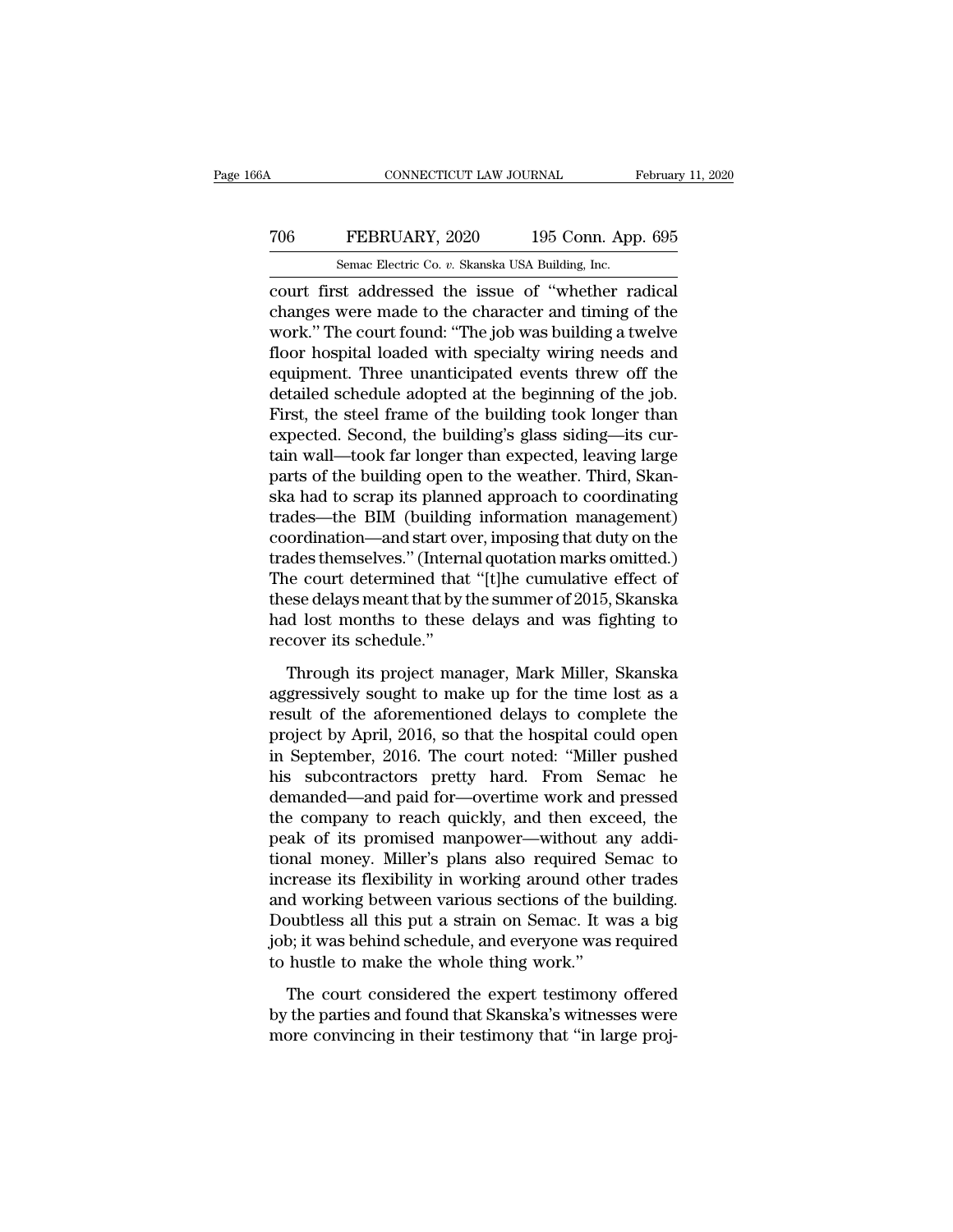# 11, 2020 CONNECTICUT LAW JOURNAL Page 167A<br>195 Conn. App. 695 FEBRUARY, 2020 707<br>Semac Electric Co. v. Skanska USA Building, Inc.

11, 2020 CONNECTICUT LAW JOURNAL<br>195 Conn. App. 695 FEBRUARY, 2020 707<br>Semac Electric Co. *v.* Skanska USA Building, Inc.<br>ects, changes and strains are routine" over the testimony ects, changes and strains are routine'' over the court's suggestion that some delays on his projects are routine''<br>
dects, changes and strains are routine'' over the testimony<br>
of Semac's expert, who "dismissed even the co 195 Conn. App. 695 FEBRUARY, 2020 707<br>
Semac Electric Co. v. Skanska USA Building, Inc.<br>
ects, changes and strains are routine" over the testimony<br>
of Semac's expert, who "dismissed even the court's sug-<br>
gestion that some 195 Conn. App. 695 FEBRUARY, 2020 707<br>
Semac Electric Co. v. Skanska USA Building, Inc.<br>
ects, changes and strains are routine" over the testimony<br>
of Semac's expert, who "dismissed even the court's sug-<br>
gestion that som 195 Conn. App. 695 FEBRUARY, 2020 707<br>
Semac Electric Co. v. Skanska USA Building, Inc.<br>
ects, changes and strains are routine" over the testimony<br>
of Semac's expert, who "dismissed even the court's sug-<br>
gestion that some Senal  $P_{\text{FP}}$ ,  $\frac{P_{\text{S}}}{P_{\text{S}}}$  (Senal  $P_{\text{FP}}$ ) (Senal  $P_{\text{FP}}$ ) (Senac Electric Co. v. Skanska USA Building, Inc.<br>
ects, changes and strains are routine" over the testimony<br>
of Semac's expert, who "dismissed eve Semac Electric Co.  $v$ . Skanska USA Building, Inc.<br>
ects, changes and strains are routine" over the testimony<br>
of Semac's expert, who "dismissed even the court's sug-<br>
gestion that some delays on big projects are routine. ects, changes and strains are routine" over the testimony<br>of Semac's expert, who "dismissed even the court's sug-<br>gestion that some delays on big projects are routine."<br>The court reasoned: "This was no routine project. . . of Semac's expert, who "dismissed even the court's suggestion that some delays on big projects are routine."<br>The court reasoned: "This was no routine project....<br>And as for time delays—assuming they matter—as<br>much as Skans gestion that some delays on big projects are routine."<br>The court reasoned: "This was no routine project....<br>And as for time delays—assuming they matter—as<br>much as Skanska can't pretend the job was routine,<br>Semac can't igno The court reasoned: "This was no routine project. . . .<br>And as for time delays—assuming they matter—as<br>much as Skanska can't pretend the job was routine,<br>Semac can't ignore that the job was completed close<br>to on time, in And as for time delays—assuming they matter—as<br>much as Skanska can't pretend the job was routine,<br>Semac can't ignore that the job was completed close<br>to on time, in addition to never changing its basic char-<br>acter. There w much as Skanska can't pretend the job was routine,<br>Semac can't ignore that the job was completed close<br>to on time, in addition to never changing its basic char-<br>acter. There was no year of delay; no surprise second<br>tower t Semac can't ignore that the job was completed close<br>to on time, in addition to never changing its basic char-<br>acter. There was no year of delay; no surprise second<br>tower to erect. Indeed, Skanska credibly claims that—<br>for to on time, in addition to never changing its basic character. There was no year of delay; no surprise second tower to erect. Indeed, Skanska credibly claims that—<br>for matters under its control—it would have met the preope acter. There was no year of delay; no surprise second<br>tower to erect. Indeed, Skanska credibly claims that—<br>for matters under its control—it would have met the<br>preopening substantial completion date described in<br>the schedu wer to erect. maeed, skanska creatory crains triat—<br>r matters under its control—it would have met the<br>eopening substantial completion date described in<br>e schedule but for Semac bailing out at a critical<br>oment. It also righ For matters under its contron—it would have flet the<br>preopening substantial completion date described in<br>the schedule but for Semac bailing out at a critical<br>moment. It also rightly emphasizes that, out of sixty-<br>seven sub

preopening substantian completion date described in<br>the schedule but for Semac bailing out at a critical<br>moment. It also rightly emphasizes that, out of sixty-<br>seven subcontractors, nobody bailed out but Semac."<br>The court the schedule but for senact balling out at a critical<br>
moment. It also rightly emphasizes that, out of sixty-<br>
seven subcontractors, nobody bailed out but Semac."<br>
The court found that Semac had made a profit every<br>
month moment. It also rightly emphasizes that, out of sixty-<br>seven subcontractors, nobody bailed out but Semac."<br>The court found that Semac had made a profit every<br>month of the job, right up until October, 2015, when it<br>issued t seven subcontractors, nobody baned out but sentat.<br>The court found that Semac had made a profit every<br>month of the job, right up until October, 2015, when it<br>issued the Notice of Cardinal Change. The court found:<br>"In fact, The court found that Semac had made a profit every<br>month of the job, right up until October, 2015, when it<br>issued the Notice of Cardinal Change. The court found:<br>"In fact, Skanska demanded—and got sworn declara-<br>tions with month of the job, right up until October, 2015, when it<br>issued the Notice of Cardinal Change. The court found:<br>"In fact, Skanska demanded—and got sworn declara-<br>tions with every change order saying that Semac had<br>been ful issued the N<br>
"In fact, Skations with e<br>
been fully pa<br>
efficiency er<br>
of the [w]or<br>
....."<br>
The court Tract, Skanska demanded—and got sworn declara-<br>
In fact, Skanska demanded—and got sworn declara-<br>
en fully paid for any 'delays, acceleration, or loss of<br>
ficiency encountered by [Semac] in the performance<br>
the [w]ork thro been fully paid for any 'delays, acceleration, or loss of<br>efficiency encountered by [Semac] in the performance<br>of the [w]ork through the date of this [c]hange order<br>....."<br>The court noted the "many irregularities" in Semac

been runy paid for any delays, acceleration, or loss of<br>efficiency encountered by [Semac] in the performance<br>of the [w]ork through the date of this [c]hange order<br>..."<br>..."<br>The court noted the "many irregularities" in Sema emerically encountered by [Benfac] in the performance<br>of the [w]ork through the date of this [c]hange order<br>...."<br>The court noted the "many irregularities" in Semac's<br>billing to Skanska, and found that "[s]ome of Semac's<br>b of the [w]ork through the date of this [c]nange order<br>
...."<br>
The court noted the "many irregularities" in Semac's<br>
billing to Skanska, and found that "[s]ome of Semac's<br>
bid calculations are indecipherable and even mislea The court noted the "many irregularities" in Semac's<br>billing to Skanska, and found that "[s]ome of Semac's<br>bid calculations are indecipherable and even misleading<br>to a degree. Its internal paper seems to equivocate about<br>p The court noted the "many irregularities" in Semac's<br>billing to Skanska, and found that "[s]ome of Semac's<br>bid calculations are indecipherable and even misleading<br>to a degree. Its internal paper seems to equivocate about<br>p billing to Skanska, and found that "[s]ome of Semac's<br>bid calculations are indecipherable and even misleading<br>to a degree. Its internal paper seems to equivocate about<br>profit. It shows a profit in one place and then takes bid calculations are indecipherable and even misleading<br>to a degree. Its internal paper seems to equivocate about<br>profit. It shows a profit in one place and then takes it<br>away in another. Semac got paid by Skanska for some to a degree. Its internal paper seems to equivocate about<br>profit. It shows a profit in one place and then takes it<br>away in another. Semac got paid by Skanska for some<br>goods and services without telling Skanska that it was<br> profit. It shows a profit in one place and then takes it<br>away in another. Semac got paid by Skanska for some<br>goods and services without telling Skanska that it was<br>pocketing the money and not paying for the labor and<br>mater away in another. Semac got paid by Skanska for some<br>goods and services without telling Skanska that it was<br>pocketing the money and not paying for the labor and<br>materials because of a claimed dispute. It hid payments<br>to its goods and services without telling Skanska that it was<br>pocketing the money and not paying for the labor and<br>materials because of a claimed dispute. It hid payments<br>to its owner in its billing records by sending them to a<br>s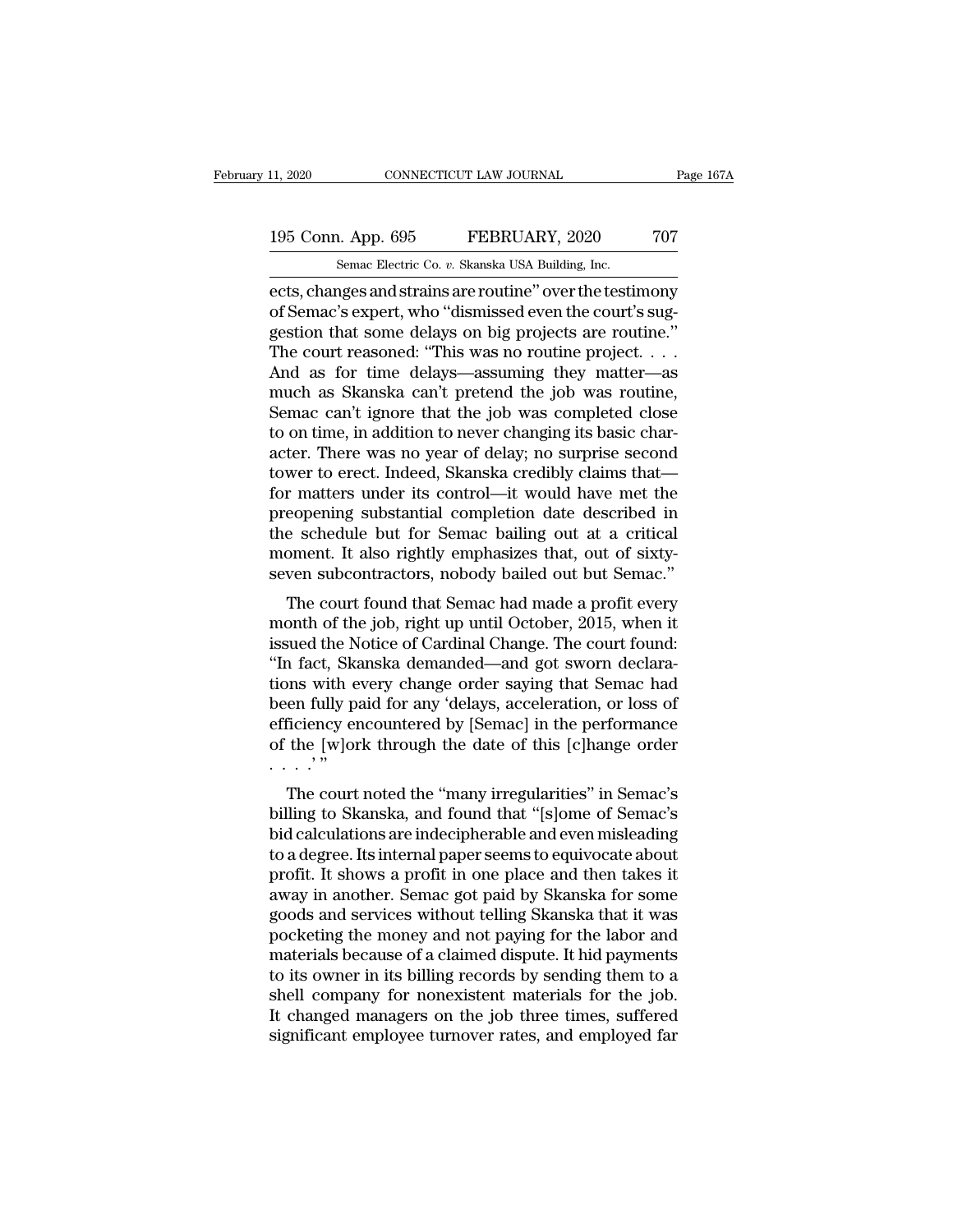### CONNECTICUT LAW JOURNAL February 11, 2020<br>
TO8 FEBRUARY, 2020 195 Conn. App. 695<br>
Semac Electric Co. v. Skanska USA Building, Inc. CONNECTICUT LAW JOURNAL February 11, 2020<br>
TOS FEBRUARY, 2020 195 Conn. App. 695<br>
Semac Electric Co. *v.* Skanska USA Building, Inc.<br>
more than an ordinary number of cheaper and less

CONNECTICUT LAW JOURNAL February 11, 2020<br>
TOS FEBRUARY, 2020 195 Conn. App. 695<br>
Semac Electric Co. v. Skanska USA Building, Inc.<br>
more than an ordinary number of cheaper and less<br>
productive apprentices on the job. It to FEBRUARY, 2020 195 Conn. App. 695<br>
Semac Electric Co. v. Skanska USA Building, Inc.<br>
more than an ordinary number of cheaper and less<br>
productive apprentices on the job. It told Skanska that it<br>
was billing Skanska its act TOS FEBRUARY, 2020 195 Conn. App. 695<br>
Semac Electric Co.  $v$ . Skanska USA Building, Inc.<br>
more than an ordinary number of cheaper and less<br>
productive apprentices on the job. It told Skanska that it<br>
was billing Skanska TO8 FEBRUARY, 2020 195 Conn. App. 695<br>
Semac Electric Co. v. Skanska USA Building, Inc.<br>
more than an ordinary number of cheaper and less<br>
productive apprentices on the job. It told Skanska that it<br>
was billing Skanska its Semac Electric Co. *v.* Skanska USA Building, Inc.<br>
more than an ordinary number of cheaper and less<br>
productive apprentices on the job. It told Skanska that it<br>
was billing Skanska its actual costs for labor on contract<br> Senac Electric Co. *t.* Skaliska USA Bunding, inc.<br>
more than an ordinary number of cheaper and less<br>
productive apprentices on the job. It told Skanska that it<br>
was billing Skanska its actual costs for labor on contract<br> more than an ordinary number of cheaper and less<br>productive apprentices on the job. It told Skanska that it<br>was billing Skanska its actual costs for labor on contract<br>change jobs when it was instead pocketing a profit on<br>e productive apprentices on the job. It told Skanska that it<br>was billing Skanska its actual costs for labor on contract<br>change jobs when it was instead pocketing a profit on<br>every hour worked. It swore in payment documents<br>t was billing Skanska its actual costs for labor on contract<br>change jobs when it was instead pocketing a profit on<br>every hour worked. It swore in payment documents<br>that it had been paid for delays on the job and then<br>pulled change jobs when it was instead pocketing a profit on<br>every hour worked. It swore in payment documents<br>that it had been paid for delays on the job and then<br>pulled the rug out from under Skanska by claiming the<br>opposite. It every hour worked. It swore in payment documents<br>that it had been paid for delays on the job and then<br>pulled the rug out from under Skanska by claiming the<br>opposite. It never adequately tied its alleged losses from<br>delays that it had been paid for delays on the job and then<br>pulled the rug out from under Skanska by claiming the<br>opposite. It never adequately tied its alleged losses from<br>delays to particular parts of the job. And the written<br>r pulled the rug out from under Skanska by claiming the<br>opposite. It never adequately tied its alleged losses from<br>delays to particular parts of the job. And the written<br>records of communications before the [issuance to<br>Skan opposite. It never adequately tied its alleged losses from<br>delays to particular parts of the job. And the written<br>records of communications before the [issuance to<br>Skanska of the Notice of Cardinal Change] do not nearly<br>re delays to particular parts of the job. And the written<br>records of communications before the [issuance to<br>Skanska of the Notice of Cardinal Change] do not nearly<br>reflect the kind of urgency that would suggest that<br>things ha records of communications before the [issuance to<br>Skanska of the Notice of Cardinal Change] do not nearly<br>reflect the kind of urgency that would suggest that<br>things happening on the site were at a critical juncture<br>requiri Skanska of the Notice of Cardinal Change] do not neflect the kind of urgency that would suggest<br>things happening on the site were at a critical junc<br>requiring Skanska's urgent financial interven<br>Instead, one day in October ings happening on the site were at a critical juncture<br>quiring Skanska's urgent financial intervention.<br>stead, one day in October, 2015, there was a blunt<br>ter from Semac to Skanska demanding money and—<br>thin several days—th requiring Skanska's urgent financial intervention.<br>Instead, one day in October, 2015, there was a blunt<br>letter from Semac to Skanska demanding money and<br>within several days—there was this lawsuit."<br>The court concluded: "Th

Instead, one day in October, 2015, there was a blunt<br>letter from Semac to Skanska demanding money and—<br>within several days—there was this lawsuit."<br>The court concluded: "This case doesn't meet con-<br>temporary views in comme letter from Semac to Skanska demanding money and—<br>within several days—there was this lawsuit."<br>The court concluded: "This case doesn't meet con-<br>temporary views in commercial cases of what is a radi-<br>cal or cardinal change within several days—there was this lawsuit."<br>The court concluded: "This case doesn't meet con-<br>temporary views in commercial cases of what is a radi-<br>cal or cardinal change. . . . In October, 2015, [Semac]<br>wrote to Skansk The court concluded: "This case doesn't meet con-<br>temporary views in commercial cases of what is a radi-<br>cal or cardinal change. . . . In October, 2015, [Semac]<br>wrote to Skanska saying that it would leave if it did<br>[not] The court concluded: "This case doesn't meet con-<br>temporary views in commercial cases of what is a radi-<br>cal or cardinal change. . . . In October, 2015, [Semac]<br>wrote to Skanska saying that it would leave if it did<br>[not] temporary views in commercial cases of what is a radi-<br>cal or cardinal change. . . . In October, 2015, [Semac]<br>wrote to Skanska saying that it would leave if it did<br>[not] get the extra money that it asked for. When Skan-<br>s cal or cardinal change. . . . In October, 2015, [Semac]<br>wrote to Skanska saying that it would leave if it did<br>[not] get the extra money that it asked for. When Skan-<br>ska refused to pay or even parley, Semac affirmed in<br>tel wrote to Skanska saying that it would leave if it did<br>[not] get the extra money that it asked for. When Skanska refused to pay or even parley, Semac affirmed in<br>telephone calls that it would pick up its tools and go<br>home. [not] get the extra money that it asked for. When Skanska refused to pay or even parley, Semac affirmed in telephone calls that it would pick up its tools and go home. The day after Semac affirmed this, Skanska found that ska refused to pay or even parley, Semac affirmed in<br>telephone calls that it would pick up its tools and go<br>home. The day after Semac affirmed this, Skanska found<br>that Semac had dismissed its own subcontracted labor<br>for th telephone calls that it would pick up its tools and go<br>home. The day after Semac affirmed this, Skanska found<br>that Semac had dismissed its own subcontracted labor<br>for the day and was busying its own men with removing<br>their home. The day after Semac affirmed this, Skanska found<br>that Semac had dismissed its own subcontracted labor<br>for the day and was busying its own men with removing<br>their equipment and tools from the site. Semac insists<br>that that Semac had dismissed its own subcontracted labor<br>for the day and was busying its own men with removing<br>their equipment and tools from the site. Semac insists<br>that some men were somewhere still working on the<br>actual job for the day and was busying its own men with removing<br>their equipment and tools from the site. Semac insists<br>that some men were somewhere still working on the<br>actual job, but the evidence supporting this claim is<br>vague and their equipment and tools from the site. Semac insists<br>that some men were somewhere still working on the<br>actual job, but the evidence supporting this claim is<br>vague and the evidence against it is better. Skanska<br>officials that some men were somewhere still working on the<br>actual job, but the evidence supporting this claim is<br>vague and the evidence against it is better. Skanska<br>officials searched the site and found nobody from<br>Semac working a actual job, but the evidence supporting this claim<br>vague and the evidence against it is better. Skan<br>officials searched the site and found nobody fr<br>Semac working anywhere. Semac never said who v<br>doing what, [or] where, th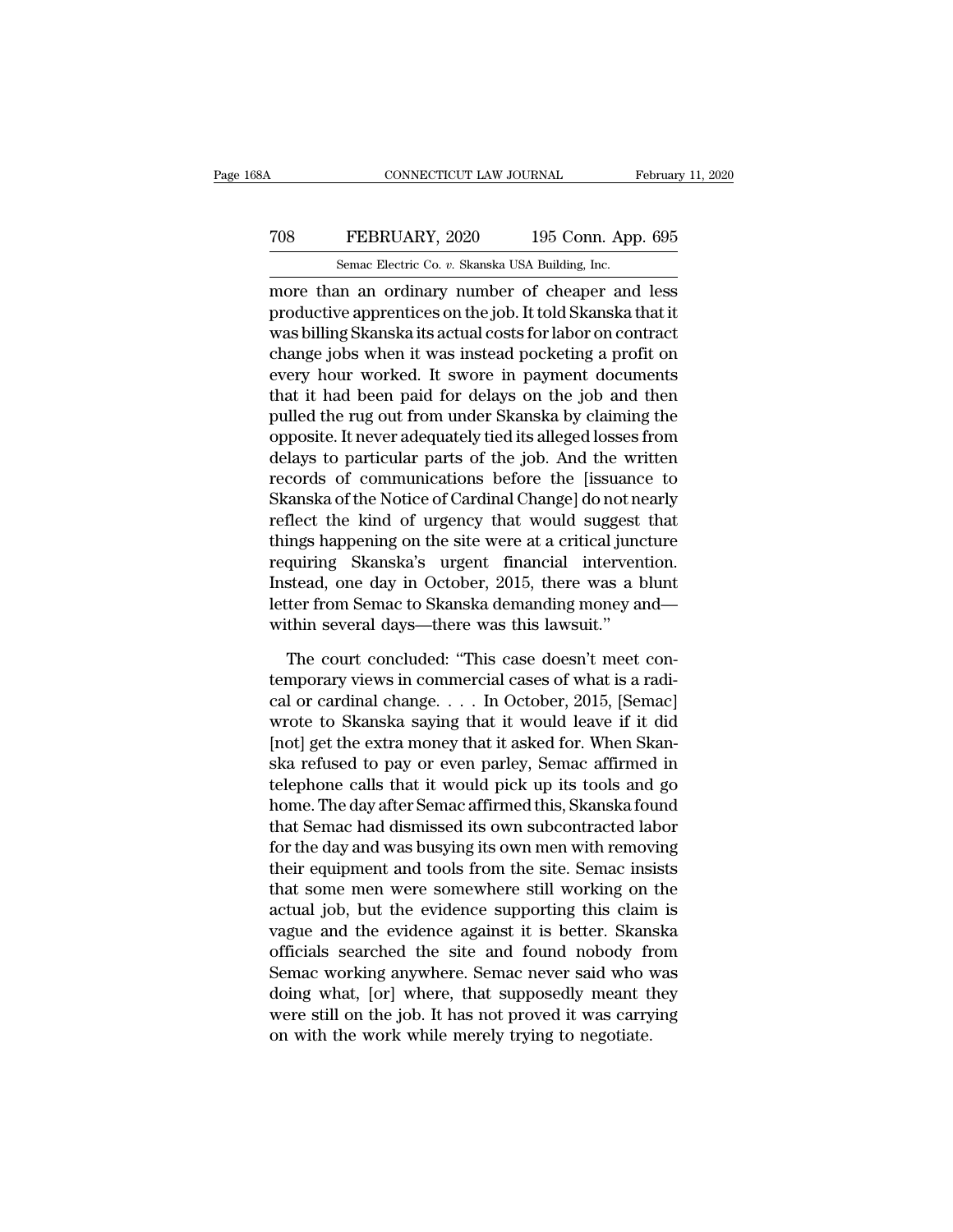### 11, 2020 CONNECTICUT LAW JOURNAL Page 169A<br>195 Conn. App. 695 FEBRUARY, 2020 709<br>Semac Electric Co. v. Skanska USA Building, Inc. 11, 2020 CONNECTICUT LAW JOURNAL<br>195 Conn. App. 695 FEBRUARY, 2020 709<br>Semac Electric Co. *v.* Skanska USA Building, Inc.<br>"Semac temporarily or permanently abandoned

The CONNECTICUT LAW JOURNAL Page 169A<br>
Samuel Conn. App. 695<br>
Semac Electric Co. v. Skanska USA Building, Inc.<br>
"Semac temporarily or permanently abandoned<br>
orking, and under Section 12.1 of the contract aban-<br>
principle a 195 Conn. App. 695 FEBRUARY, 2020 709<br>
Semac Electric Co. v. Skanska USA Building, Inc.<br>
"Semac temporarily or permanently abandoned<br>
working, and under Section 12.1 of the contract aban-<br>
doning the work—even temporarily— 195 Conn. App. 695 FEBRUARY, 2020 709<br>
Semac Electric Co. v. Skanska USA Building, Inc.<br>
"Semac temporarily or permanently abandoned<br>
working, and under Section 12.1 of the contract abandoning the work—even temporarily—is 195 Conn. App. 695 FEBRUARY, 2020 709<br>
Semac Electric Co. v. Skanska USA Building, Inc.<br>
"Semac temporarily or permanently abandoned<br>
working, and under Section 12.1 of the contract abandoning the work—even temporarily—is Semac Electric Co. v. Skanska USA Building<br>
"Semac temporarily or permanently<br>
working, and under Section 12.1 of the co<br>
doning the work—even temporarily—i<br>
breach of the contract. Thus, Semac<br>
breached its contract with "Semac temporarily or permanently abandoned<br>
orking, and under Section 12.1 of the contract aban-<br>
ining the work—even temporarily—is a material<br>
each of the contract. Thus, Semac materially<br>
eached its contract with Skans senac temporarity of permanentry abandoned<br>working, and under Section 12.1 of the contract aban-<br>doning the work—even temporarily—is a materially<br>breach of the contract. Thus, Semac materially<br>breached its contract with Sk

working, and under section 12.1 of the contract abandoning the work—even temporarily—is a materially breached its contract with Skanska."<br>On appeal, Semac claims<sup>4</sup> that "[s]ignificant delays in the coordination work, the doming the work—even temporarity—is a material<br>breach of the contract. Thus, Semac materially<br>breached its contract with Skanska."<br>On appeal, Semac claims<sup>4</sup> that "[s]ignificant delays<br>in the coordination work, the steel c unpersuaded. On appeal, Semac claims<sup>4</sup> that "[s]ignificant delays<br>the coordination work, the steel construction and<br>stallation of the curtain wall—all Skanska's responsi-<br>ities—contributed to the cardinal change." We are<br>persuaded.<br>Al of appear, sentac claims that [spigmicant delays<br>in the coordination work, the steel construction and<br>installation of the curtain wall—all Skanska's responsi-<br>bilities—contributed to the cardinal change." We are<br>unpersuade

in the coordination work, the steer construction and<br>installation of the curtain wall—all Skanska's responsi-<br>bilities—contributed to the cardinal change." We are<br>unpersuaded.<br>Although our case law has not addressed an iss mstanation of the curtain wan—an skanska's responsibilities—contributed to the cardinal change." We are unpersuaded.<br>Although our case law has not addressed an issue of cardinal change per se, it has addressed an analogous Michael Contributed to the cardinal change. We are<br>unpersuaded.<br>Although our case law has not addressed an issue<br>of cardinal change per se, it has addressed an analogous<br>situation in which the final plans for a certain pr Although our case law has not addressed an issue<br>of cardinal change per se, it has addressed an analogous<br>situation in which the final plans for a certain project<br>differed so substantially from the original plans for<br>which Although our case law has not addressed an issue<br>of cardinal change per se, it has addressed an analogous<br>situation in which the final plans for a certain project<br>differed so substantially from the original plans for<br>which ffered so substantially from the original plans for<br>hich the parties had contracted that the initial contract<br>as rendered a nullity. Randolph Construction Co. v.<br>ings East Corp., 165 Conn. 269, 334 A.2d 464 (1973).<br><sup>4</sup>In i which the parties had contracted that the initial contract<br>was rendered a nullity. *Randolph Construction Co.* v.<br>*Kings East Corp.*, 165 Conn. 269, 334 A.2d 464 (1973).<br><sup>4</sup> In its brief to this court, Semac claims: "The

<sup>445</sup>.6 million, [and] thus constituted a cardinal change as a matter of law."<br>
Semac contends: "The \$45.6 million contract Skanska demanded was simply<br>
not the \$19.1 million electrical contract for which Semac bargained. Formac contends: "The \$45.6 million contract Skanska demanded was simply not the \$19.1 million electrical contract for which Semac bargained."<br>As explained herein, and conceded by counsel, this argument is not factually ac not the \$19.1 million electrical contract for which Semac bargained."<br>As explained herein, and conceded by counsel, this argument is not factually accurate. The cardinal change upon which Semac relied on October 22,<br>2015, not the \$19.1 million electrical contract for which Semac bargained." As explained herein, and conceded by counsel, this argument is not factually accurate. The cardinal change upon which Semac relied on October 22, 2015, attributable to the cardinal change upon which Semac relied on October 22, 2015, did not, and, obviously, could not have contemplated the amount of money and hours that Skanska would be required to expend to complete the e 2015, did not, and, obviously, could not have contemplated the amount of

was rendered a nullity. *Randolph Construction Co.* v.<br> *Kings East Corp.*, 165 Conn. 269, 334 A.2d 464 (1973).<br>
<sup>4</sup>In its brief to this court, Semac claims: "The gravamen of this lawsuit<br>
... centers on whether the origi *Kings East Corp.*, 165 Conn. 269, 334 A.2d 464 (1973).<br>
<sup>4</sup> In its brief to this court, Semac claims: "The gravamen of this lawsuit<br>
... centers on whether the original \$19.1 million construction contract,<br>
which the tria After Semac Corp., 109 COIII. 209, 304 A.20 404 (1913).<br>
<sup>4</sup> In its brief to this court, Semac claims: "The gravamen of this lawsuit<br>
... centers on whether the original \$19.1 million construction contract,<br>
which the tri <sup>4</sup> In its brief to this court, Semac claims: "The gravamen of this lawsuit . . . centers on whether the original \$19.1 million construction contract, which the trial court found to be 65 percent complete when Skanska wro ... centers on whether the original \$19.1 million construction contract, which the trial court found to be 65 percent complete when Skanska wrong-<br>fully terminated Semac, but which cost an *additional* \$28.7 million to fi which the trial court found to be 65 percent complete when Skanska wrong-<br>fully terminated Semac, but which cost an *additional* \$28.7 million to finish<br>after Semac left, is a fundamentally different contract than the one fully terminated Semac, but which cost an *additional* \$28.7 million to finish fittler Semac left, is a fundamentally different contract than the one Semac agreed to perform. In the original contract Semac bargained for ab Facture Semac left, is a fundamentally different contract than the one Semac agreed to perform. In the original contract Semac bargained for about 119,000 hours of work, but by the time the contract was complete, the natur agreed to perform. In the original contract Semac bargained for about 119,000 hours of work, but by the time the contract was complete, the nature of the work and conditions of performance had changed so dramatically that electrical work, but by the time the contract was complete, the nature of the work and conditions of performance had changed so dramatically that the total labor hours required for completion of the electrical work exceede the work and conditions of performance had changed so dramatically that the total labor hours required for completion of the electrical work exceeded 430,000." (Emphasis in original.) Semac argues that the trial court err the total labor hours required for completion of the electrical work exceeded 430,000." (Emphasis in original.) Semac argues that the trial court erred in rejecting its claim of cardinal change because it had "agreed to pe 430,000." (Emphasis in original.) Semac argues that the trial court erred in rejecting its claim of cardinal change because it had "agreed to perform electrical work for Skanska for \$19.1 million, [but c]hanges to Semac's rejecting its claim of cardinal change because it had "agreed to perform<br>rejecting its claim of cardinal change because it had "agreed to perform<br>electrical work for Skanska for \$19.1 million, [but c]hanges to Semac's<br>work ectrical work for Skanska for \$19.1 million, [but c]hanges to Semac's orking conditions . . . increased the total cost of the electrical work to 5.6 million, [and] thus constituted a cardinal change as a matter of law." ma working conditions . . . increased the total cost of the electrical work to \$45.6 million, [and] thus constituted a cardinal change as a matter of law."<br>Semac contends: "The \$45.6 million contract Skanska demanded was simp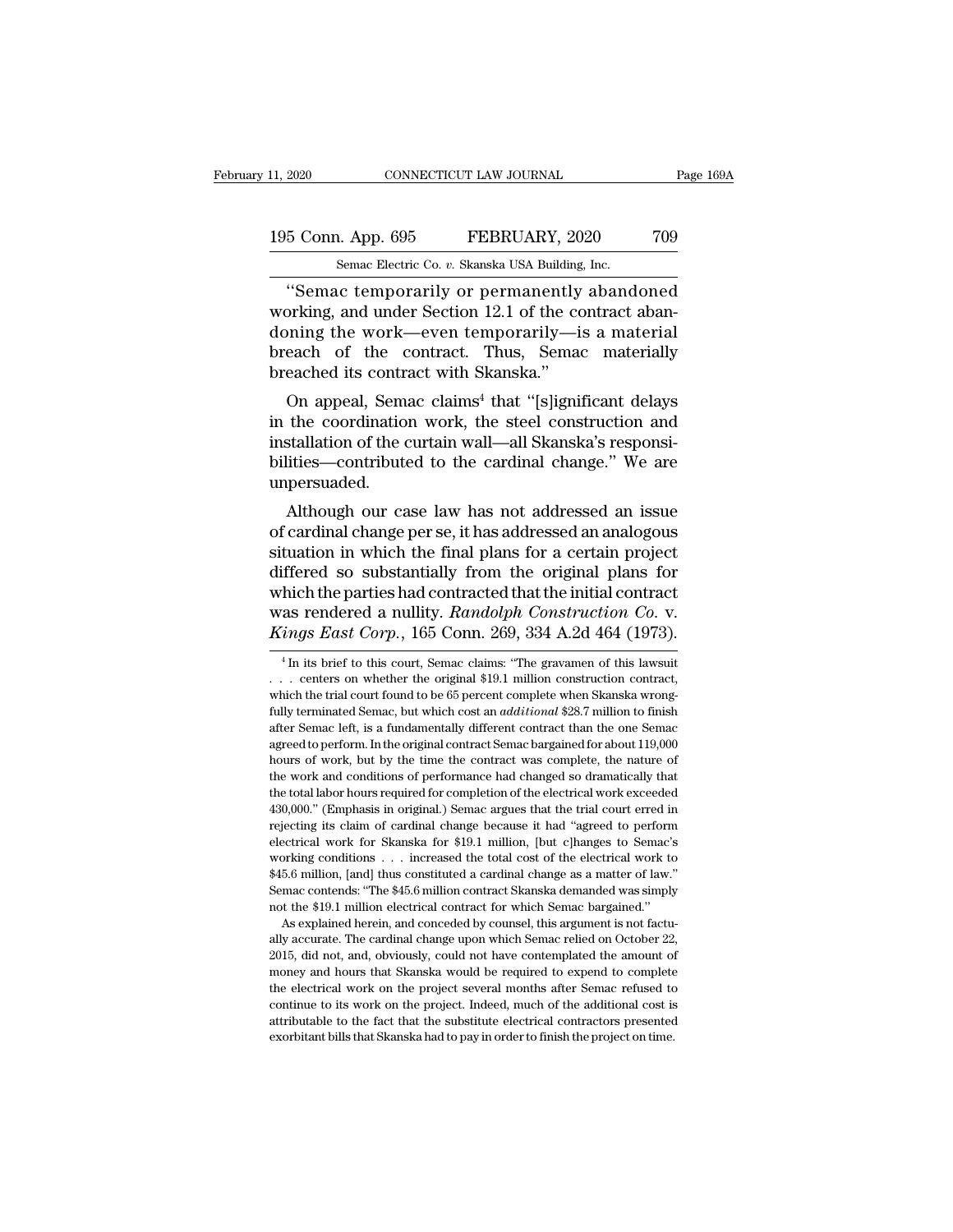### CONNECTICUT LAW JOURNAL February 11, 2020<br>
T10 FEBRUARY, 2020 195 Conn. App. 695<br>
Semac Electric Co. v. Skanska USA Building, Inc. SEPTER CONNECTICUT LAW JOURNAL February 11, 2020<br>
Semac Electric Co. *v.* Skanska USA Building, Inc.<br>
In Randolph Construction Co., our Supreme Court held:

CONNECTICUT LAW JOURNAL February 11, 20<br>
T10 FEBRUARY, 2020 195 Conn. App. 695<br>
Semac Electric Co. v. Skanska USA Building, Inc.<br>
In *Randolph Construction Co.*, our Supreme Court held:<br>
"In dealing with contract provision T10 FEBRUARY, 2020 195 Conn. App. 695<br>
Semac Electric Co. v. Skanska USA Building, Inc.<br>
In Randolph Construction Co., our Supreme Court held:<br>
"In dealing with contract provisions allowing alter-<br>
ations or modifications, T10 FEBRUARY, 2020 195 Conn. App. 695<br>
Semac Electric Co. v. Skanska USA Building, Inc.<br>
In Randolph Construction Co., our Supreme Court held:<br>
"In dealing with contract provisions allowing alter-<br>
ations or modifications T10 FEBRUARY, 2020 195 Conn. App. 695<br>
Semac Electric Co. v. Skanska USA Building, Inc.<br>
In *Randolph Construction Co.*, our Supreme Court held:<br>
"In dealing with contract provisions allowing alter-<br>
ations or modificatio Semac Electric Co. v. Skanska USA Building, Inc.<br>
In Randolph Construction Co., our Supreme Court held:<br>
"In dealing with contract provisions allowing alter-<br>
ations or modifications, an appropriate standard for<br>
substant Semac Electric Co. v. Skanska USA Building, Inc.<br>
In Randolph Construction Co., our Supreme Court held:<br>
"In dealing with contract provisions allowing alter-<br>
ations or modifications, an appropriate standard for<br>
substant In *Randolph Construction Co.*, our Supreme Court held:<br>
"In dealing with contract provisions allowing alterations or modifications, an appropriate standard for substantiality is whether such changes unreasonably alter th "In dealing with contract provisions allowing alterations or modifications, an appropriate standard for substantiality is whether such changes unreasonably alter the character of the work or unduly increase its cost, or ef ations or modifications, an appropriate standard for<br>substantiality is whether such changes unreasonably<br>alter the character of the work or unduly increase its<br>cost, or effect such a material change as to constitute<br>a radi substantiality is whether such changes unreasonably<br>alter the character of the work or unduly increase its<br>cost, or effect such a material change as to constitute<br>a radical departure from the original contract." Id., 274. alter the character of the work or unduly increase its<br>cost, or effect such a material change as to constitute<br>a radical departure from the original contract." Id., 274.<br>"The issue of substantiality, a determination of whe cost, or effect such a material change as to constitute<br>a radical departure from the original contract." Id., 274.<br>"The issue of substantiality, a determination of whether<br>the enumerated differences in the final plans wer a radical departure from the original contract." Id., 274.<br>
"The issue of substantiality, a determination of whether<br>
the enumerated differences in the final plans were sub-<br>
stantial, is a question of fact which depends "The issue of substantiality, a determination of whether<br>the enumerated differences in the final plans were sub-<br>stantial, is a question of fact which depends on a consid-<br>eration of the circumstances.... The factual issu the enumerated differer<br>stantial, is a question of<br>eration of the circumst<br>includes . . . the tot<br>writing, the amount of v<br>and the net change in t<br>tions omitted.) Id.<br>Consistent with the c Initial, is a question of fact which depends on a considuation of the circumstances. . . . The factual issue cludes . . . . the total undertaking covered by the iting, the amount of work affected by the alterations d the n Fraction Co. the circuitstances. . . . . The factual issue<br>includes . . . the total undertaking covered by the<br>writing, the amount of work affected by the alterations<br>and the net change in the cost of performance." (Cita-<br>

metudes  $\ldots$  the total undertaking covered by the<br>writing, the amount of work affected by the alterations<br>and the net change in the cost of performance." (Cita-<br>tions omitted.) Id.<br>Consistent with the court's ruling in writing, the amount of work anected by the atterations<br>and the net change in the cost of performance." (Cita-<br>tions omitted.) Id.<br>Consistent with the court's ruling in *Randolph Con-<br>struction Co.*, other jurisdictions ha and the het change in the cost of performance. (Cha-<br>tions omitted.) Id.<br>Consistent with the court's ruling in *Randolph Con-*<br>struction Co., other jurisdictions have explained that<br>"[a] cardinal change is a drastic modif Consistent with the court's ruling in *Randolph Construction Co.*, other jurisdictions have explained that "[a] cardinal change is a drastic modification beyond the scope of the contract that altered the nature of the thin Consistent with the court's ruling in *Randolph Construction Co.*, other jurisdictions have explained that "[a] cardinal change is a drastic modification beyond the scope of the contract that altered the nature of the thin struction Co., other jurisdictions have explained that "[a] cardinal change is a drastic modification beyond<br>the scope of the contract that altered the nature of<br>the thing to be constructed." (Internal quotation marks<br>omit "[a] cardinal change is a drastic modification beyond<br>the scope of the contract that altered the nature of<br>the thing to be constructed." (Internal quotation marks<br>omitted.) *Pellerin Construction, Inc.* v. Witco Corp.,<br>16 the scope of the contract that altered the nature of<br>the thing to be constructed." (Internal quotation marks<br>omitted.) *Pellerin Construction*, *Inc.* v. Witco Corp.,<br>169 F. Supp. 2d 568, 587 (E.D.La. 2001). "By definition the thing to be const<br>omitted.) *Pellerin C*<br>169 F. Supp. 2d 568, i<br>cardinal change is sc<br>under the contract.<br>ted.) Id. A cardinal<br>of contract. Id.<br>The standard cou The standard constraction, the standard correlation of the standard change is so profound that it is not redressable<br>der the contract." (Internal quotation marks omital.) Id. A cardinal change thus constitutes a breach<br>co To Fr. Supp. 2d 500, 567 (E.D.La. 2001). By definition, a<br>cardinal change is so profound that it is not redressable<br>under the contract." (Internal quotation marks omit-<br>ted.) Id. A cardinal change thus constitutes a breach

cardinal change is so profound that it is not redressable<br>under the contract." (Internal quotation marks omit-<br>ted.) Id. A cardinal change thus constitutes a breach<br>of contract. Id.<br>The standard courts look to in deciding for the contract. (Internal quotation marks onti-<br>ted.) Id. A cardinal change thus constitutes a breach<br>of contract. Id.<br>The standard courts look to in deciding whether a<br>cardinal change is present is "whether the modifie ted.) Id. A cardinal change thus constitutes a breach<br>of contract. Id.<br>The standard courts look to in deciding whether a<br>cardinal change is present is "whether the modified job<br>was essentially the same work as the parties The standard courts look to in deciding whether a<br>cardinal change is present is "whether the modified job<br>was essentially the same work as the parties bargained<br>for when the contract was awarded." (Internal quota-<br>tion mar The standard courts look to in deciding whether a<br>cardinal change is present is "whether the modified job<br>was essentially the same work as the parties bargained<br>for when the contract was awarded." (Internal quota-<br>tion ma cardinal change is present is "whether the modified job<br>was essentially the same work as the parties bargained<br>for when the contract was awarded." (Internal quota-<br>tion marks omitted.) Air-A-Plane Corp. v. United<br>States, 4 was essentially the same work as the parties bargained<br>for when the contract was awarded." (Internal quota-<br>tion marks omitted.)  $Air-A-Plane$  Corp. v. United<br>States, 408 F.2d 1030, 1033 (Ct. Cl. 1969). "[T]here is a<br>cardinal ch for when the contract was awarded." (Internal quotation marks omitted.)  $Air-A-Plane$  Corp. v. United States, 408 F.2d 1030, 1033 (Ct. Cl. 1969). "[T]here is a cardinal change if the ordered deviations altered the nature of the tion marks omitted.)  $Air-A-Plane Corp.$  v. United States, 408 F.2d 1030, 1033 (Ct. Cl. 1969). "[T]here is a cardinal change if the ordered deviations altered the nature of the thing to be constructed." (Internal quotation marks omi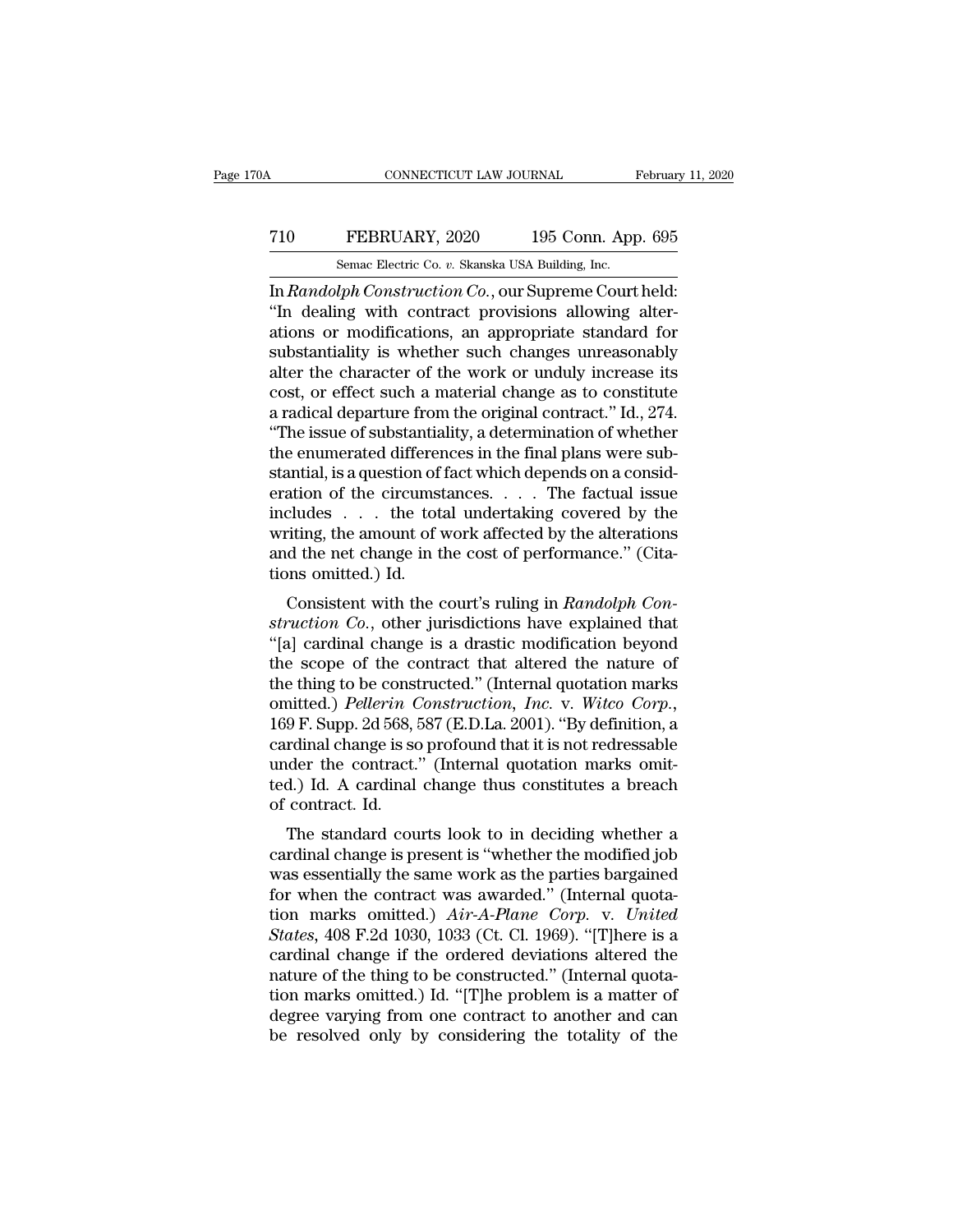### 11, 2020 CONNECTICUT LAW JOURNAL Page 171A<br>195 Conn. App. 695 FEBRUARY, 2020 711<br>Semac Electric Co. v. Skanska USA Building, Inc. 11, 2020 CONNECTICUT LAW JOURNAL<br>195 Conn. App. 695 FEBRUARY, 2020 711<br>Semac Electric Co. *v.* Skanska USA Building, Inc.<br>change and this requires recourse to its magnitude as

connectricut LAW JOURNAL Page 171A<br>
195 Conn. App. 695 FEBRUARY, 2020 711<br>
Semac Electric Co. v. Skanska USA Building, Inc.<br>
change and this requires recourse to its magnitude as<br>
well as its quality." (Internal quotation 195 Conn. App. 695 FEBRUARY, 2020 711<br>
Semac Electric Co. v. Skanska USA Building, Inc.<br>
change and this requires recourse to its magnitude as<br>
well as its quality.'' (Internal quotation marks omitted.)<br>
Id. "There is no e 195 Conn. App. 695 FEBRUARY, 2020 711<br>
Semac Electric Co. v. Skanska USA Building, Inc.<br>
change and this requires recourse to its magnitude as<br>
well as its quality." (Internal quotation marks omitted.)<br>
Id. "There is no e 195 Conn. App. 695 FEBRUARY, 2020 711<br>
Semac Electric Co. v. Skanska USA Building, Inc.<br>
change and this requires recourse to its magnitude as<br>
well as its quality." (Internal quotation marks omitted.)<br>
Id. "There is no e Somalize Prosessom Characteric Co. v. Skanska USA Building, Inc.<br>
change and this requires recourse to its magnitude as<br>
well as its quality." (Internal quotation marks omitted.)<br>
Id. "There is no exact formula . . . . Ea Semac Electric Co. v. Skanska USA Building, Inc.<br>
change and this requires recourse to its magnitude as<br>
well as its quality." (Internal quotation marks omitted.)<br>
Id. "There is no exact formula . . . . Each case must<br>
be change and this requires recourse to its magnitude as<br>well as its quality." (Internal quotation marks omitted.)<br>Id. "There is no exact formula . . . . Each case must<br>be analyzed on its own facts and in light of its own<br>ci well as its quality." (Internal quotation marks omitted.)<br>Id. "There is no exact formula . . . . Each case must<br>be analyzed on its own facts and in light of its own<br>circumstances, giving just consideration to the magni-<br>tu be analyzed on its own racts and in light of its own<br>circumstances, giving just consideration to the magni-<br>tude and quality of the changes ordered and their cumu-<br>lative effect upon the project as a whole." (Internal<br>quot

circumstances, giving just consideration to the magnitude and quality of the changes ordered and their cumulative effect upon the project as a whole." (Internal quotation marks omitted.) Id.<br>Here, Skanska and Semac entered tude and quality of the changes ordered and their cumulative effect upon the project as a whole." (Internal<br>quotation marks omitted.) Id.<br>Here, Skanska and Semac entered into a 241 page<br>contract, pursuant to which Semac ag rative effect upon the project as a whole. (Internal<br>quotation marks omitted.) Id.<br>Here, Skanska and Semac entered into a 241 page<br>contract, pursuant to which Semac agreed to perform<br>all of the electrical work for the proj quotation marks omitted.) Id.<br>
Here, Skanska and Semac entered into a 241 page<br>
contract, pursuant to which Semac agreed to perform<br>
all of the electrical work for the project. Section 2.4 of<br>
exhibit E to the contract add Here, Skanska and Semac entered into a 241 page<br>contract, pursuant to which Semac agreed to perform<br>all of the electrical work for the project. Section 2.4 of<br>exhibit E to the contract addressed the duty of Semac<br>to coordi contract, pursuant to which Semac agreed to perform<br>all of the electrical work for the project. Section 2.4 of<br>exhibit E to the contract addressed the duty of Semac<br>to coordinate its work with Skanska, the hospital and<br>oth all of the electrical work for the project. Section 2.4 of<br>exhibit E to the contract addressed the duty of Semac<br>to coordinate its work with Skanska, the hospital and<br>other subcontractors, and provided that Semac "shall<br>no exhibit E to the contract addressed the duty of Semac<br>to coordinate its work with Skanska, the hospital and<br>other subcontractors, and provided that Semac "shall<br>not be entitled to an adjustment of the [s]ubcontract<br>[a]moun to coordinate its work with Skanska, the hospital and<br>other subcontractors, and provided that Semac "shall<br>not be entitled to an adjustment of the [s]ubcontract<br>[a]mount or an extension of time for its field coordina-<br>tion other subcontractors, and provided that Semac "shall<br>not be entitled to an adjustment of the [s]ubcontract<br>[a]mount or an extension of time for its field coordina-<br>tion activities as [Semac] shall anticipate and provide<br>fo not be entitled to an adjustment of the [s]ubcontract<br>[a]mount or an extension of time for its field coordina-<br>tion activities as [Semac] shall anticipate and provide<br>for such activities in the [s]ubcontract [a]mount and<br>a [a]mount or an extension of time for its field coordination activities as [Semac] shall anticipate and provide<br>for such activities in the [s]ubcontract [a]mount and<br>agreed time for performance." Section 3.1 provided that<br>S tion activities as [Semac] shall anticipate and provide<br>for such activities in the [s]ubcontract [a]mount and<br>agreed time for performance." Section 3.1 provided that<br>Semac represented that it had "taken into considera-<br>tio for such activities in the [s]ubcontract [a]mount and<br>agreed time for performance." Section 3.1 provided that<br>Semac represented that it had "taken into considera-<br>tion and made allowances for all hindrances and delays<br>inc agreed time for performance." Section 3.1 provided that<br>Semac represented that it had "taken into consideration and made allowances for all hindrances and delays<br>incident to its [w]ork as provided in Sections 2.2 and<br>2.4" Semac represented that it had "taken into consideration and made allowances for all hindrances and delays incident to its [w]ork as provided in Sections 2.2 and 2.4" Section 3.2 provided that Semac would perform its work i tion and made allowances for all hindrances and delays<br>incident to its [w]ork as provided in Sections 2.2 and<br>2.4" Section 3.2 provided that Semac would perform its<br>work in accordance with the schedule set by Skanska<br>"as i incident to its [w]ork as provided in Sections 2.2 and<br>2.4" Section 3.2 provided that Semac would perform its<br>work in accordance with the schedule set by Skanska<br>"as it may be revised and amended from time to time<br>by [Skan 2.4" Section 3.2 provided that Semac would perform its<br>work in accordance with the schedule set by Skanska<br>"as it may be revised and amended from time to time<br>by [Skanska], including in Section 9.2." Section 9.2 pro-<br>vided work in accordance with the schedule set by Skanska<br>"as it may be revised and amended from time to time<br>by [Skanska], including in Section 9.2." Section 9.2 pro-<br>vided that Skanska "shall be entitled to decide the time,<br>or "as it may be revised and amended from time to time<br>by [Skanska], including in Section 9.2." Section 9.2 pro-<br>vided that Skanska "shall be entitled to decide the time,<br>order and priority for performance of the various porby [Skanska], including in Section 9.2." Section 9.2 provided that Skanska "shall be entitled to decide the time, order and priority for performance of the various portions of [Semac's] [w]ork" and that Semac would "not be vided that Skanska "shall be entitled to decide the time,<br>order and priority for performance of the various por-<br>tions of [Semac's] [w]ork" and that Semac would "not<br>be entitled to an adjustment of the [s]ubcontract<br>[a]mou order and priority for performance of the various portions of [Semac's] [w]ork" and that Semac would "not<br>be entitled to an adjustment of the [s]ubcontract<br>[a]mount or an extension of time in connection with<br>any such direc tions of [Semac's] [w]ork" and that Semac would "not<br>be entitled to an adjustment of the [s]ubcontract<br>[a]mount or an extension of time in connection with<br>any such direction by [Skanska] as [Semac] shall antici-<br>pate and p be entitled to an adjustment of the [s]ubcontract [a]mount or an extension of time in connection with any such direction by [Skanska] as [Semac] shall anticipate and provide for such activities in the [s]ubcontract [a]moun [a]mount or an extension of time in connection with<br>any such direction by [Skanska] as [Semac] shall antici-<br>pate and provide for such activities in the [s]ubcontract<br>[a]mount and agreed time for performance." Section<br>9.3 equipment or such direction by [Sk]<br>pate and provide for such [a]<br>mount and agreed tin<br>9.3 provided that Skans<br>"increase its labor force,<br>time operations, days of<br>equipment or materials."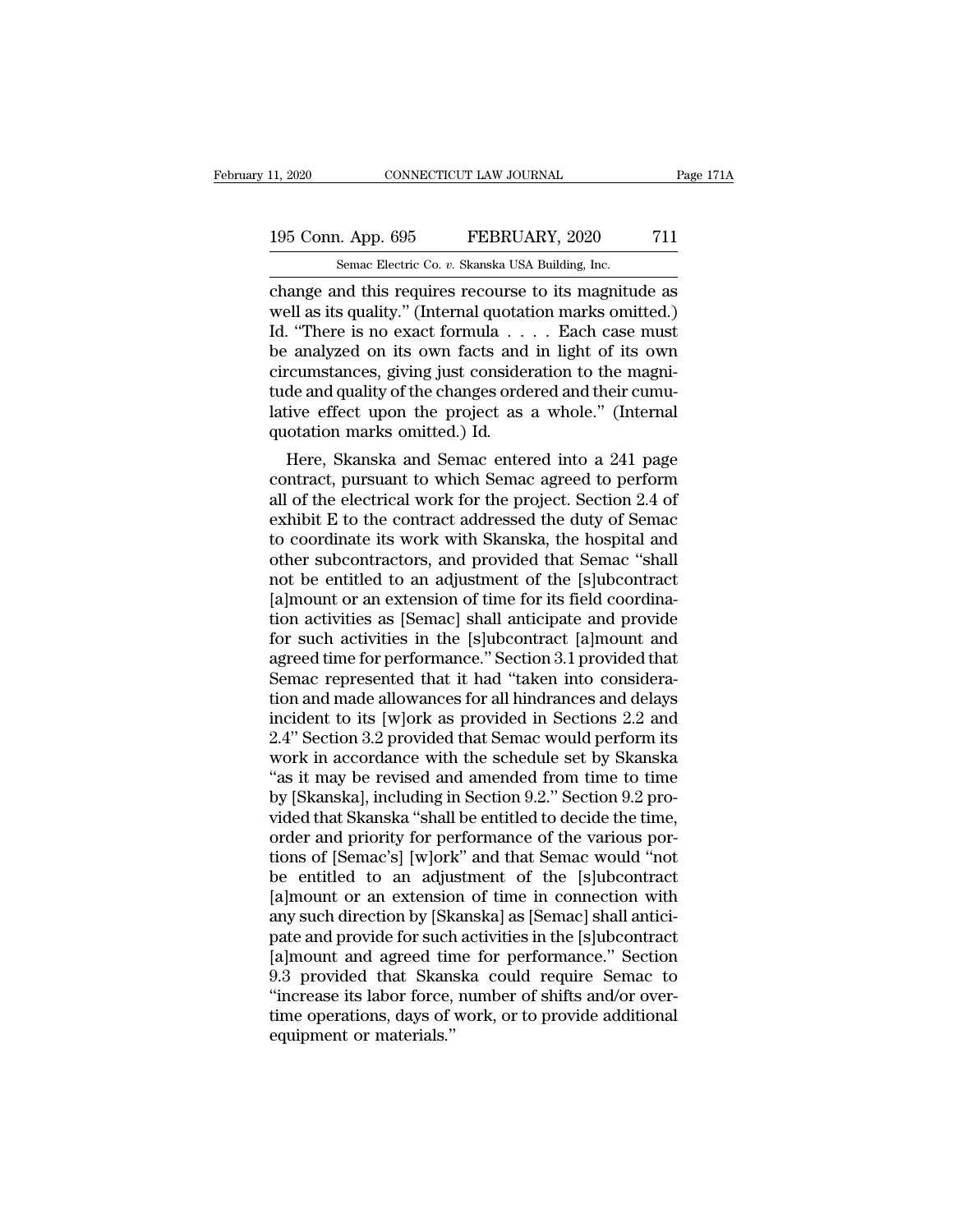### CONNECTICUT LAW JOURNAL February 11, 2020<br>
T12 FEBRUARY, 2020 195 Conn. App. 695<br>
Semac Electric Co. v. Skanska USA Building, Inc. CONNECTICUT LAW JOURNAL February 11, 2020<br>
2 FEBRUARY, 2020 195 Conn. App. 695<br>
Semac Electric Co. *v.* Skanska USA Building, Inc.<br>
Additionally, article 10 of exhibit E specifically

CONNECTICUT LAW JOURNAL February 11, 2020<br>
2 FEBRUARY, 2020 195 Conn. App. 695<br>
Semac Electric Co. v. Skanska USA Building, Inc.<br>
Additionally, article 10 of exhibit E specifically<br>
dressed, "Changes and Impacts." Section T12 FEBRUARY, 2020 195 Conn. App. 695<br>
Semac Electric Co. v. Skanska USA Building, Inc.<br>
Additionally, article 10 of exhibit E specifically<br>
addressed, "Changes and Impacts." Section 10.1 pro-<br>
vided that Skanska had the r T12 FEBRUARY, 2020 195 Conn. App. 695<br>
Semac Electric Co.  $v$ . Skanska USA Building, Inc.<br>
Additionally, article 10 of exhibit E specifically<br>
addressed, "Changes and Impacts." Section 10.1 pro-<br>
vided that Skanska had th T12 FEBRUARY, 2020 195 Conn. App. 695<br>
Semac Electric Co. v. Skanska USA Building, Inc.<br>
Additionally, article 10 of exhibit E specifically<br>
addressed, "Changes and Impacts." Section 10.1 pro-<br>
vided that Skanska had the Semac Electric Co.  $v$ . Skanska USA Building, Inc.<br>
Additionally, article 10 of exhibit E specifically<br>
addressed, "Changes and Impacts." Section 10.1 pro-<br>
vided that Skanska had the right, in its discretion, to<br>
direct Senac Electric Co. *b*. Skaiska USA Bunding, inc.<br>
Additionally, article 10 of exhibit E specifically<br>
addressed, "Changes and Impacts." Section 10.1 pro-<br>
vided that Skanska had the right, in its discretion, to<br>
direct a Additionally, article 10 of exhibit E specifically<br>addressed, "Changes and Impacts." Section 10.1 pro-<br>vided that Skanska had the right, in its discretion, to<br>direct a change upon written notice to Semac. The con-<br>tract se addressed, "Changes and Impacts." Section 10.1 provided that Skanska had the right, in its discretion, to direct a change upon written notice to Semac. The contract set forth a detailed procedure for the implementation of vided that Skanska had the right, in its discretion, to<br>direct a change upon written notice to Semac. The con-<br>tract set forth a detailed procedure for the implemen-<br>tation of change orders. Section 10.3 provided Skanska<br>w direct a change upon written notice to Semac. The contract set forth a detailed procedure for the implementation of change orders. Section 10.3 provided Skanska with the sole discretion to determine whether different prici tract set forth a detailed procedure for the implementation of change orders. Section 10.3 provided Skanska with the sole discretion to determine whether different pricing was required as a result of a change order, and, i tation of change orders. Section 10.3 provided Skanska<br>with the sole discretion to determine whether different<br>pricing was required as a result of a change order, and,<br>if so, Skanska had the sole discretion to determine th with the sole discretion to determine whether different<br>pricing was required as a result of a change order, and,<br>if so, Skanska had the sole discretion to determine the<br>amount of additional compensation. Sections 10.3<br>thro pricing was required as a result of a change order, and,<br>if so, Skanska had the sole discretion to determine the<br>amount of additional compensation. Sections 10.3<br>through 10.9 specifically set forth the procedure that<br>Semac if so, Skanska had the sole discretion to determine the<br>amount of additional compensation. Sections 10.3<br>through 10.9 specifically set forth the procedure that<br>Semac was required to follow to claim additional com-<br>pensatio amount of additional compensation. Sections 10.3<br>through 10.9 specifically set forth the procedure that<br>Semac was required to follow to claim additional com-<br>pensation for the change orders, and provided that a<br>failure to through 10.9 specifically set forth the procedure that<br>Semac was required to follow to claim additional com-<br>pensation for the change orders, and provided that a<br>failure to follow those procedures would result in a<br>waiver Semac was required to follow to claim additiona<br>pensation for the change orders, and provided<br>failure to follow those procedures would resu<br>waiver of any such claim. Section 11.3 provide<br>in agreeing to the contract amount, ilure to follow those procedures would result in a<br>aiver of any such claim. Section 11.3 provided that,<br>agreeing to the contract amount, Semac had assessed<br>ability to recover additional compensation in con-<br>ction with a wo waiver of any such claim. Section 11.3 provided that,<br>in agreeing to the contract amount, Semac had assessed<br>its ability to recover additional compensation in con-<br>nection with a work delay or interference.<br>Despite the com

in agreeing to the contract amount, Semac had assessed<br>its ability to recover additional compensation in con-<br>nection with a work delay or interference.<br>Despite the comprehensive and unequivocal contract<br>language cited in its ability to recover additional compensation in con-<br>nection with a work delay or interference.<br>Despite the comprehensive and unequivocal contract<br>language cited in the preceding paragraphs, Semac<br>claimed that there had nection with a work delay or interference.<br>
Despite the comprehensive and unequivocal contract<br>
language cited in the preceding paragraphs, Semac<br>
claimed that there had been a cardinal change "to the<br>
planned method and s Despite the comprehensive and unequivocal contract<br>language cited in the preceding paragraphs, Semac<br>claimed that there had been a cardinal change "to the<br>planned method and sequence of construction for the<br>electrical work Despite the comprehensive and unequivocal contract<br>language cited in the preceding paragraphs, Semac<br>claimed that there had been a cardinal change "to the<br>planned method and sequence of construction for the<br>electrical work language cited in the preceding paragraphs, Semac<br>claimed that there had been a cardinal change "to the<br>planned method and sequence of construction for the<br>electrical work" that it had contracted to perform.<br>Semac claimed claimed that there had been a cardinal change "to the<br>planned method and sequence of construction for the<br>electrical work" that it had contracted to perform.<br>Semac claimed that there had been a cardinal change<br>"due to the planned method and sequence of construction for the<br>electrical work" that it had contracted to perform.<br>Semac claimed that there had been a cardinal change<br>"due to the drastic and unforeseen modifications and<br>changes that electrical work" that it had contracted to perform.<br>Semac claimed that there had been a cardinal change<br>"due to the drastic and unforeseen modifications and<br>changes that have been made to Semac's sequence of<br>construction a Semac claimed that there had been a cardinal change<br>
"due to the drastic and unforeseen modifications and<br>
changes that have been made to Semac's sequence of<br>
construction and the schedule parameters set forth in<br>
the subc "due to the drastic and unforeseen modifications and<br>changes that have been made to Semac's sequence of<br>construction and the schedule parameters set forth in<br>the subcontract, which has unreasonably altered the<br>character of changes that have been made to Semac's sequence of<br>construction and the schedule parameters set forth in<br>the subcontract, which has unreasonably altered the<br>character of the work and unduly increased its cost."<br>Specificall construction and the schedule parameters set forth in<br>the subcontract, which has unreasonably altered the<br>character of the work and unduly increased its cost."<br>Specifically, Semac stated that due to the failure to<br>provide the subcontract, which has unreasonably altered the<br>character of the work and unduly increased its cost."<br>Specifically, Semac stated that due to the failure to<br>provide a weathertight building on schedule, the<br>sequence of i character of the work and unduly increased its cost."<br>Specifically, Semac stated that due to the failure to<br>provide a weathertight building on schedule, the<br>sequence of its work was different than originally con-<br>templated Specifically, Sen<br>provide a weat<br>sequence of its v<br>templated, and S<br>under conditions<br>thus resulting in<br>pated by Semac.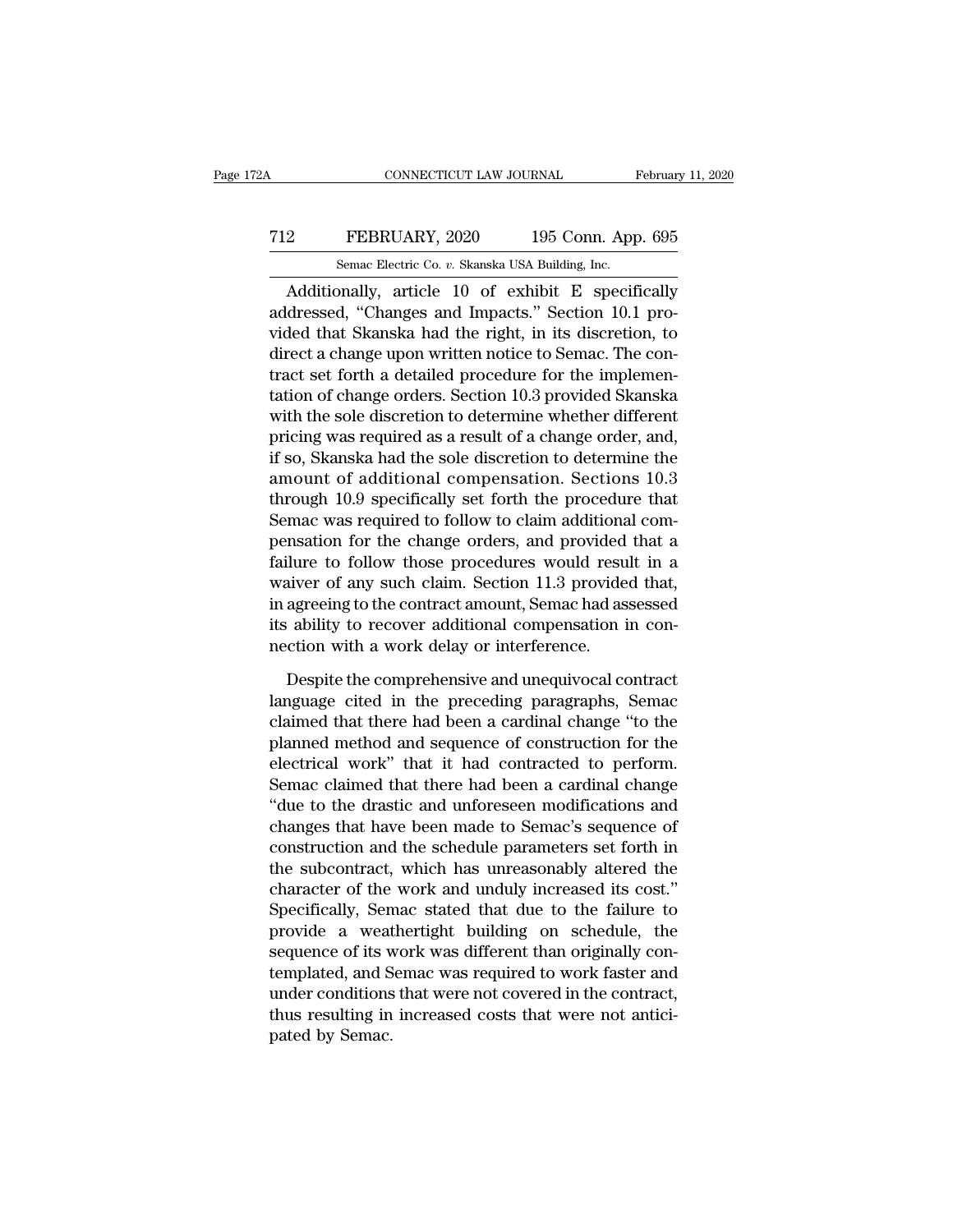### 11, 2020 CONNECTICUT LAW JOURNAL Page 173A<br>195 Conn. App. 695 FEBRUARY, 2020 713<br>Semac Electric Co. v. Skanska USA Building, Inc. 11, 2020 CONNECTICUT LAW JOURNAL<br>195 Conn. App. 695 FEBRUARY, 2020 713<br>Semac Electric Co. *v.* Skanska USA Building, Inc.<br>Semac's claim fails because, as aptly found by the

EXECT 2020 CONNECTICUT LAW JOURNAL Page 173A<br>
Semac Electric Co. v. Skanska USA Building, Inc.<br>
Semac's claim fails because, as aptly found by the<br>
al court, Semac was required to anticipate issues of<br>
is nature when it su 195 Conn. App. 695 FEBRUARY, 2020 713<br>
Semac Electric Co. v. Skanska USA Building, Inc.<br>
Semac's claim fails because, as aptly found by the<br>
trial court, Semac was required to anticipate issues of<br>
this nature when it subm 195 Conn. App. 695 FEBRUARY, 2020 713<br>
Semac Electric Co. v. Skanska USA Building, Inc.<br>
Semac's claim fails because, as aptly found by the<br>
trial court, Semac was required to anticipate issues of<br>
this nature when it sub 195 Conn. App. 695 FEBRUARY, 2020 713<br>
Semac Electric Co. v. Skanska USA Building, Inc.<br>
Semac's claim fails because, as aptly found by the<br>
trial court, Semac was required to anticipate issues of<br>
this nature when it subm Semac Electric Co. v. Skanska USA Building, Inc.<br>
Semac's claim fails because, as aptly found by the<br>
trial court, Semac was required to anticipate issues of<br>
this nature when it submitted its bid for and signed the<br>
contr Semac's claim fails because, as aptly found by the<br>trial court, Semac was required to anticipate issues of<br>this nature when it submitted its bid for and signed the<br>contract. The explicit language of the contract demon-<br>str Semac's claim fails because, as aptly found by the<br>trial court, Semac was required to anticipate issues of<br>this nature when it submitted its bid for and signed the<br>contract. The explicit language of the contract demon-<br>str trial court, Semac was required to anticipate issues of<br>this nature when it submitted its bid for and signed the<br>contract. The explicit language of the contract demon-<br>strated clearly that the parties contemplated the poss this nature when it submitted its bid for and signed the contract. The explicit language of the contract demonstrated clearly that the parties contemplated the possibility, and even the likelihood, of delays and changes in contract. The explicit language of the contract demonstrated clearly that the parties contemplated the possibility, and even the likelihood, of delays and changes in the originally planned schedule, and required Semac to a strated clearly that the parties contemplated the possibility, and even the likelihood, of delays and changes<br>in the originally planned schedule, and required Semac<br>to anticipate those possibilities. Although the project<br>e bility, and even the likelihood, of delays and changes<br>in the originally planned schedule, and required Semac<br>to anticipate those possibilities. Although the project<br>experienced multiple delays, some of which were signif-<br> in the originally planned schedule, and required Semac<br>to anticipate those possibilities. Although the project<br>experienced multiple delays, some of which were signif-<br>icant and some that resulted in the resequencing of<br>Sem to anticipate those possibilities. Although the project<br>experienced multiple delays, some of which were signif-<br>icant and some that resulted in the resequencing of<br>Semac's work and a change of the time of the year<br>during w experienced multiple delays, some of which were significant and some that resulted in the resequencing of Semac's work and a change of the time of the year during which its workers were required to work, Semac was still pe icant and some that resulted in the resequencing of<br>Semac's work and a change of the time of the year<br>during which its workers were required to work, Semac<br>was still performing the same work that it had con-<br>tracted to per Semac's work and a change of the time of the year<br>during which its workers were required to work, Semac<br>was still performing the same work that it had con-<br>tracted to perform. Although Skanska and Semac exe-<br>cuted thirty-e during which its workers were required to work, Semac<br>was still performing the same work that it had con-<br>tracted to perform. Although Skanska and Semac exe-<br>cuted thirty-eight change orders, there was no evidence<br>presente was still performing the same work that it had contracted to perform. Although Skanska and Semac executed thirty-eight change orders, there was no evidence presented that the change orders altered the character or nature o tracted to perform. Although Skanska and Semac executed thirty-eight change orders, there was no evidence<br>presented that the change orders altered the character<br>or nature of the work that Semac had originally con-<br>tracted cuted thirty-eight change orders, there was no evidence<br>presented that the change orders altered the character<br>or nature of the work that Semac had originally con-<br>tracted to perform. In executing each change order,<br>Semac presented that the change orders altered the character<br>or nature of the work that Semac had originally con-<br>tracted to perform. In executing each change order,<br>Semac attested that it had been fully compensated "for<br>all cos or nature of the work that Semac had originally contracted to perform. In executing each change order,<br>Semac attested that it had been fully compensated "for<br>all costs, claims, markups, and expenses, direct or indi-<br>rect, tracted to perform. In executing each change order,<br>Semac attested that it had been fully compensated "for<br>all costs, claims, markups, and expenses, direct or indi-<br>rect, attributable to this or any other prior [c]hange<br>[o Semac attested that it had been fully compensated "for<br>all costs, claims, markups, and expenses, direct or indi-<br>rect, attributable to this or any other prior [c]hange<br>[o]rders" and "for any delays, acceleration, or loss o all costs, claims, markups, and expenses, direct or indi-<br>rect, attributable to this or any other prior [c]hange<br>[o]rders" and "for any delays, acceleration, or loss of<br>efficiency encountered by [Semac] in the performance<br> rect, attributable to this or any other prior [c]hange<br>[o]rders" and "for any delays, acceleration, or loss of<br>efficiency encountered by [Semac] in the performance<br>of the [w]ork through the date of this [c]hange [o]rder,<br>a [o]rders" and "for any delays, acceleration, or loss of<br>efficiency encountered by [Semac] in the performance<br>of the [w]ork through the date of this [c]hange [o]rder,<br>and the performance of this and any prior [c]hange<br>[o]rd efficiency encountered by [Semac] in the performance<br>of the [w]ork through the date of this [c]hange [o]rder,<br>and the performance of this and any prior [c]hange<br>[o]rders by or before the date of [s]ubstantial [c]omple-<br>tio of the [w]ork through the date of this [c]hange [o]rder,<br>and the performance of this and any prior [c]hange<br>[o]rders by or before the date of [s]ubstantial [c]omple-<br>tion." It is clear that the changes in the project were<br> and the performance of this and any prior [c]hange<br>[o]rders by or before the date of [s]ubstantial [c]omple-<br>tion." It is clear that the changes in the project were<br>not so profound that they were not redressable under<br>the [o]rders by or before the date of [s]ubstantial [c]ompletion." It is clear that the changes in the project were<br>not so profound that they were not redressable under<br>the contract, as they were, in fact, redressed via the<br>ch tion." It is clear that the changes in the project were<br>not so profound that they were not redressable under<br>the contract, as they were, in fact, redressed via the<br>change orders executed by the parties. The final change<br>or not so profound that they were<br>the contract, as they were, in f.<br>change orders executed by the pa<br>order, to which Semac agreed<br>compensated, was dated Octob<br>two weeks prior to Semac's issua<br>Notice of Cardinal Change.<br>Moreov Formation, as analy word, in fact, controlled in the diagnost ange orders executed by the parties. The final change der, to which Semac agreed and for which it was mpensated, was dated October 12, 2015, less than to weeks billing for actual costs of labor. The final change order, to which Semac agreed and for which it was compensated, was dated October 12, 2015, less than two weeks prior to Semac's issuance to Skanska of the Notice of Cardi Fract, is which sends agreed and for which is was<br>compensated, was dated October 12, 2015, less than<br>two weeks prior to Semac's issuance to Skanska of the<br>Notice of Cardinal Change.<br>Moreover, despite representing to Skansk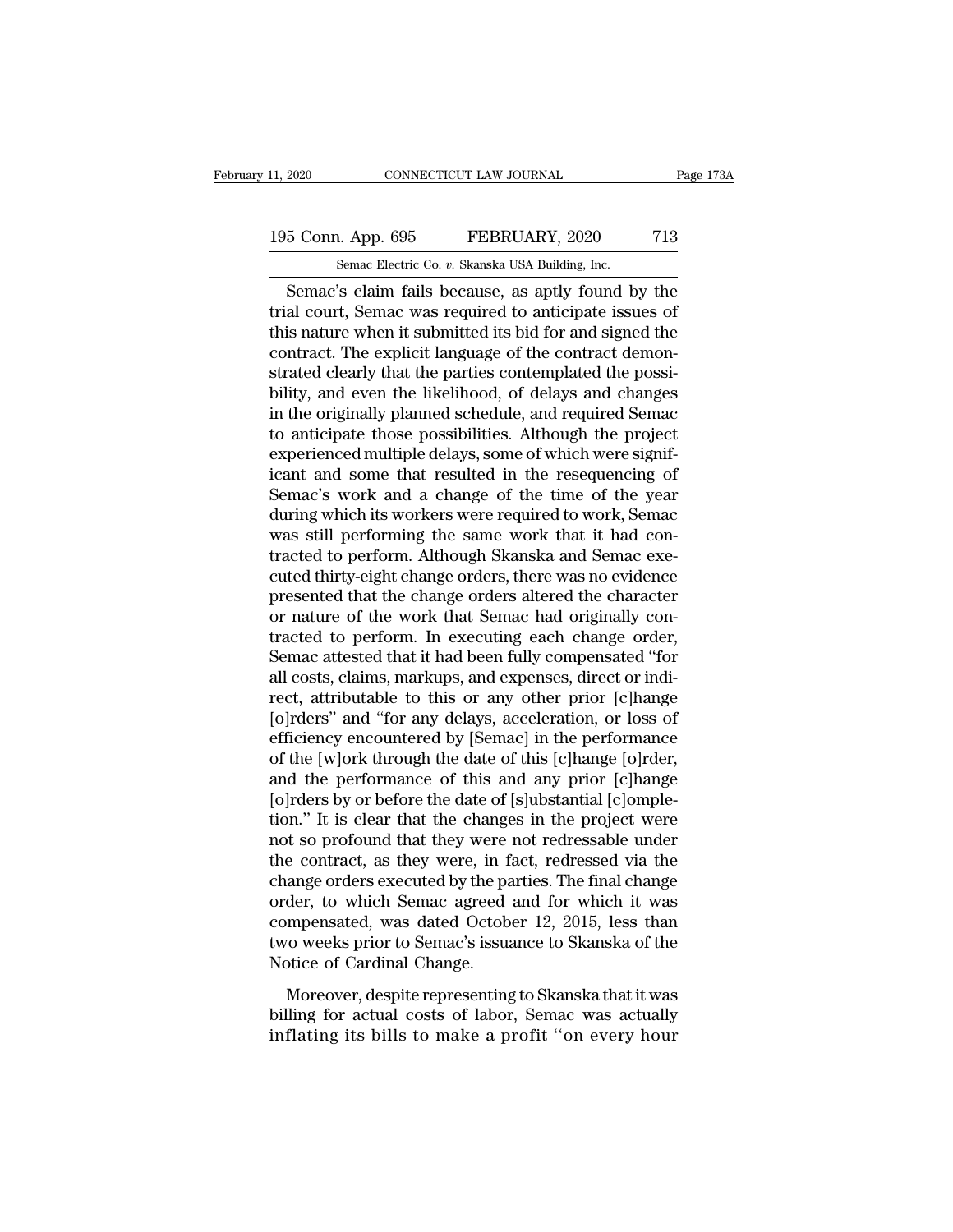### CONNECTICUT LAW JOURNAL February 11, 2020<br>
714 FEBRUARY, 2020 195 Conn. App. 695<br>
Semac Electric Co. v. Skanska USA Building, Inc. CONNECTICUT LAW JOURNAL February 11, 2020<br>
The FEBRUARY, 2020 195 Conn. App. 695<br>
Semac Electric Co. *v.* Skanska USA Building, Inc.<br>
Worked."<sup>5</sup> This fact alone belies Semac's claim that the

CONNECTICUT LAW JOURNAL February 11, 2020<br>
T14 FEBRUARY, 2020 195 Conn. App. 695<br>
Semac Electric Co. v. Skanska USA Building, Inc.<br>
worked."<sup>5</sup> This fact alone belies Semac's claim that the<br>
changes to the project so mater T14 FEBRUARY, 2020 195 Conn. App. 695<br>
Semac Electric Co. v. Skanska USA Building, Inc.<br>
worked."<sup>5</sup> This fact alone belies Semac's claim that the<br>
changes to the project so materially affected its costs<br>
that it had no ch T14 FEBRUARY, 2020 195 Conn. App. 695<br>
Semac Electric Co. v. Skanska USA Building, Inc.<br>
worked."<sup>5</sup> This fact alone belies Semac's claim that the<br>
changes to the project so materially affected its costs<br>
that it had no c T14 FEBRUARY, 2020 195 Conn. App. 695<br>
Semac Electric Co. v. Skanska USA Building, Inc.<br>
worked."<sup>5</sup> This fact alone belies Semac's claim that the<br>
changes to the project so materially affected its costs<br>
that it had no c Semac Electric Co.  $v$ . Skanska USA Building, Inc.<br>
worked."<sup>5</sup> This fact alone belies Semac's claim that the<br>
changes to the project so materially affected its costs<br>
that it had no choice but to abandon it and supports<br> Semac Electric Co.  $v$ . Skanska USA Building, Inc.<br>worked."<sup>5</sup> This fact alone belies Semac's claim that the<br>changes to the project so materially affected its costs<br>that it had no choice but to abandon it and supports<br>the funds. altrigues to the project so materially affected its costs<br>at it had no choice but to abandon it and supports<br>e trial court's determination that the situation leading<br>to the claim of cardinal change could not have been<br>urge that it had no choice but to abandon it and supports<br>the trial court's determination that the situation leading<br>up to the claim of cardinal change could not have been<br>so urgent as to justify Semac's demand for further<br>fund

the that court's determination that the situation leading<br>up to the claim of cardinal change could not have been<br>so urgent as to justify Semac's demand for further<br>funds.<br>Although the trial court employed colorful hyperbol up to the claim of cardinal change could not have been<br>so urgent as to justify Semac's demand for further<br>funds.<br>Although the trial court employed colorful hyperbole<br>to demonstrate that the character of the final product,<br> so urgent as to justify sentates deniand for further<br>funds.<br>Although the trial court employed colorful hyperbole<br>to demonstrate that the character of the final product,<br>the hospital, had not changed, Semac is correct in it fullidation.<br>Although the trial court employed colorful hyperbole<br>to demonstrate that the character of the final product,<br>the hospital, had not changed, Semac is correct in its<br>assertion that the end result does not dictat Although the trial court employed colorful hyperbole<br>to demonstrate that the character of the final product,<br>the hospital, had not changed, Semac is correct in its<br>assertion that the end result does not dictate the exis-<br>t to demonstrate that the character of the final product,<br>the hospital, had not changed, Semac is correct in its<br>assertion that the end result does not dictate the exis-<br>tence of a cardinal change. That was not, however, the the hospital, had not changed, Semac is correct in its<br>assertion that the end result does not dictate the exis-<br>tence of a cardinal change. That was not, however, the<br>focal point of the trial court's reasoning. The trial c assertion that the end result does not dictate the existence of a cardinal change. That was not, however, the focal point of the trial court's reasoning. The trial court<br>focused, and properly so, on the nature and impact o tence of a cardinal change. That was not, however, the<br>focal point of the trial court's reasoning. The trial court<br>focused, and properly so, on the nature and impact of<br>the delays on the work expected of and performed by<br>S focal point of the trial court's reasoning. The trial court<br>focused, and properly so, on the nature and impact of<br>the delays on the work expected of and performed by<br>Semac. Those delays were not extraordinary in a project<br> focused, and properly so, on the nature and impact of<br>the delays on the work expected of and performed by<br>Semac. Those delays were not extraordinary in a project<br>of this magnitude and complexity. Neither the character<br>nor the delays on the work expected of and performed by<br>Semac. Those delays were not extraordinary in a project<br>of this magnitude and complexity. Neither the character<br>nor the nature of the work expected of or performed<br>by Sem Semac. Those delays were not extraordinary in a project<br>of this magnitude and complexity. Neither the character<br>nor the nature of the work expected of or performed<br>by Semac was ever altered in any way, never mind in<br>a way of this magnitude and complexity. Neither the character<br>nor the nature of the work expected of or performed<br>by Semac was ever altered in any way, never mind in<br>a way that could be construed as substantial or radical.<br>Moreo nor the nature of the work expected of or performed<br>by Semac was ever altered in any way, never mind in<br>a way that could be construed as substantial or radical.<br>Moreover, the delays were contemplated in the contract<br>betwee by Semac was ever altered in any way, never mind in<br>a way that could be construed as substantial or radical.<br>Moreover, the delays were contemplated in the contract<br>between Semac and Skanska, and Semac was compen-<br>sated for a way that could be construed as substantial or radical.<br>Moreover, the delays were contemplated in the contract<br>between Semac and Skanska, and Semac was compen-<br>sated for them right up until it issued its Notice of<br>Cardina Moreover, the delays were contemplated in the contract<br>between Semac and Skanska, and Semac was compen-<br>sated for them right up until it issued its Notice of<br>Cardinal Change to Skanska. On the basis of the forego-<br>ing, we between Semac and Skanska, and Semac was compensated for them right up until it issued its Notice of Cardinal Change to Skanska. On the basis of the foregoing, we agree with the trial court's determination that Semac faile tract. mac failed to prove that there was a cardinal change<br>the terms of its contract with Skanska and with its<br>nclusion that Semac materially breached the con-<br>act.<br>II<br>We next address Skanska's challenge to the trial<br>urt's concl in the terms of its contract with Skanska and with its<br>conclusion that Semac materially breached the con-<br>tract.<br>II<br>We next address Skanska's challenge to the trial<br>court's conclusion that it also materially breached its<br>

II<br>We next address Skanska's challenge to the trial<br>ourt's conclusion that it also materially breached its<br><sup>5</sup> Although not necessarily relevant to our review of the trial court's rejec-<br>on of Semac's claim of cardinal cha

IT We next address Skanska's challenge to the trial<br>court's conclusion that it also materially breached its<br><sup>5</sup> Although not necessarily relevant to our review of the trial court's rejec-<br>tion of Semac's claim of cardinal We next address Skanska's challenge to the trial court's conclusion that it also materially breached its  $\frac{1}{10}$  Although not necessarily relevant to our review of the trial court's rejection of Semac's claim of cardin because it had front-loaded its billing, it realized that it was running out of Semac's claim of cardinal change, we note the likely validity of the court's speculation of Semac's true reason for abandoning the project: be  $\,$  5 Although not necessarily relevant to our review of the trial court's rejection of Semac's claim of cardinal change, we note the likely validity of the court's speculation of Semac's true reason for abandoning the p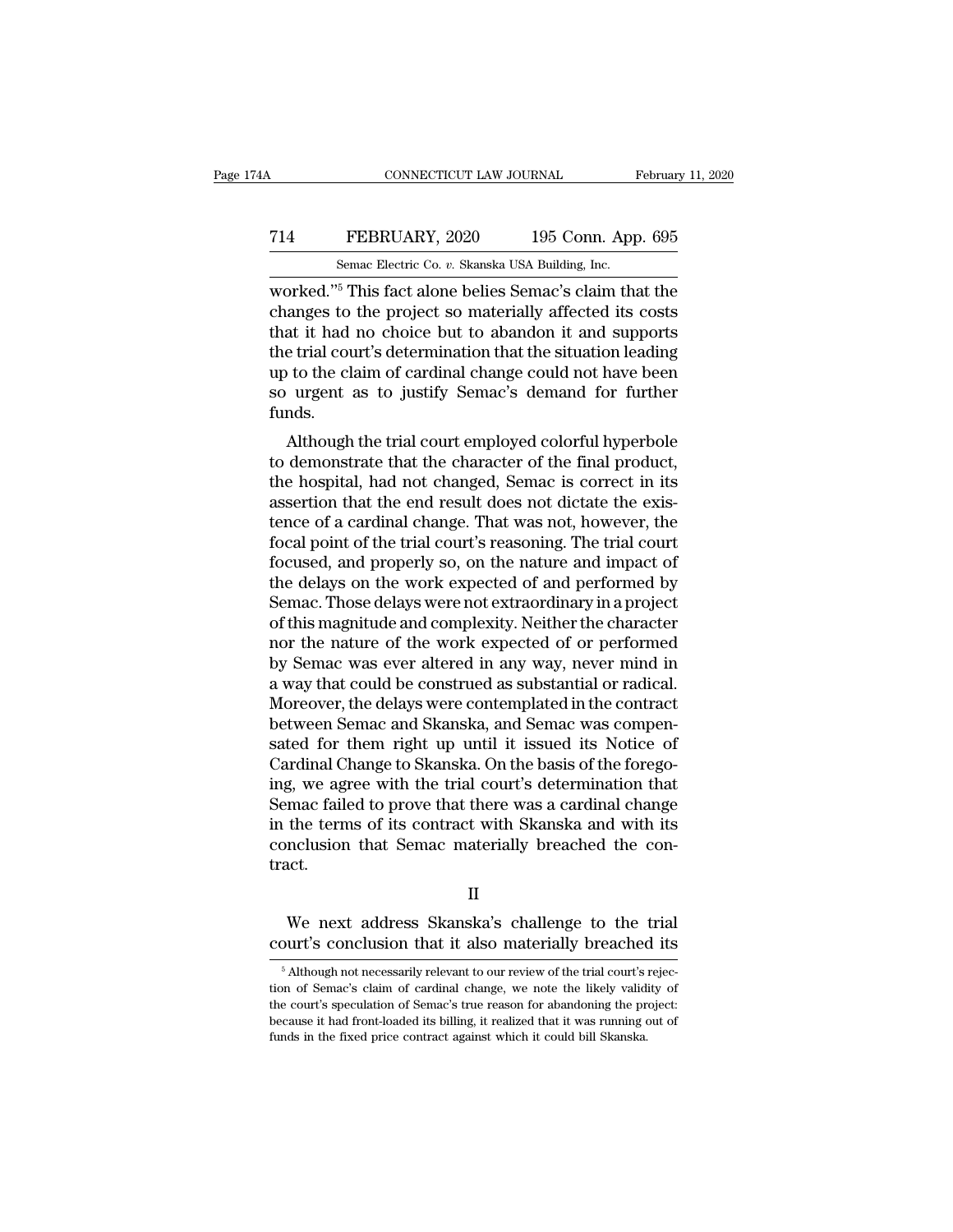### 11, 2020 CONNECTICUT LAW JOURNAL Page 175A<br>
195 Conn. App. 695 FEBRUARY, 2020 715<br>
Semac Electric Co. v. Skanska USA Building, Inc. 11, 2020 CONNECTICUT LAW JOURNAL<br>195 Conn. App. 695 FEBRUARY, 2020 715<br>5 Semac Electric Co. *v.* Skanska USA Building, Inc.<br>2011 Contract with Semac by failing to provide Semac with

CONNECTICUT LAW JOURNAL Page 175A<br>
195 Conn. App. 695 FEBRUARY, 2020 715<br>
Semac Electric Co. v. Skanska USA Building, Inc.<br>
Contract with Semac by failing to provide Semac with<br>
a full forty-eight hour cure period before t 195 Conn. App. 695 FEBRUARY, 2020 715<br>
Semac Electric Co. v. Skanska USA Building, Inc.<br>
contract with Semac by failing to provide Semac with<br>
a full forty-eight hour cure period before terminating<br>
its contract. Skanska d 195 Conn. App. 695 FEBRUARY, 2020 715<br>
Semac Electric Co. v. Skanska USA Building, Inc.<br>
contract with Semac by failing to provide Semac with<br>
a full forty-eight hour cure period before terminating<br>
its contract. Skanska 195 Conn. App. 695 FEBRUARY, 2020 715<br>
Semac Electric Co. v. Skanska USA Building, Inc.<br>
contract with Semac by failing to provide Semac with<br>
a full forty-eight hour cure period before terminating<br>
its contract. Skanska d Semac Electric Co. *v.* Skanska USA Building, Inc.<br>
contract with Semac by failing to provide Semac with<br>
a full forty-eight hour cure period before terminating<br>
its contract. Skanska does not dispute that it waited<br>
only Semac Electric Co. *v.* Skanska USA Building, Inc.<br>
contract with Semac by failing to provide Semac with<br>
a full forty-eight hour cure period before terminating<br>
its contract. Skanska does not dispute that it waited<br>
only contract with Semac by failing to provide Semac with<br>a full forty-eight hour cure period before terminating<br>its contract. Skanska does not dispute that it waited<br>only twenty-four hours from the time that it rejected<br>Semac' a full forty-eight l<br>its contract. Skan<br>only twenty-four l<br>Semac's Notice of<br>Skanska argues, l<br>Semac was not ent<br>We disagree.<br>"Although it is Contract. Skaiska does not dispute that it watted<br>dly twenty-four hours from the time that it rejected<br>mac's Notice of Cardinal Change to terminate Semac.<br>canska argues, however, that, for various reasons,<br>mac was not enti biny twenty-four hours from the time that it rejected<br>Semac's Notice of Cardinal Change to terminate Semac.<br>Skanska argues, however, that, for various reasons,<br>Semac was not entitled to a forty-eight hour cure period.<br>We d

Skanska argues, however, that, for various reasons,<br>Skanska argues, however, that, for various reasons,<br>Semac was not entitled to a forty-eight hour cure period.<br>We disagree.<br>"Although it is generally accepted that contrac SKAISKA argues, nowever, that, for various reasons,<br>Semac was not entitled to a forty-eight hour cure period.<br>We disagree.<br>"Although it is generally accepted that contracting<br>parties may reserve the right to terminate a c beinat was not entitied to a forty-eight nour cure period.<br>We disagree.<br>"Although it is generally accepted that contracting<br>parties may reserve the right to terminate a contract<br>for convenience or cause upon a specified pe "Although it is generally accepted that contracting<br>parties may reserve the right to terminate a contract<br>for convenience or cause upon a specified period of<br>notice . . . [i]f a party who has a power of termination<br>by not "Although it is generally accepted that contracting<br>parties may reserve the right to terminate a contract<br>for convenience or cause upon a specified period of<br>notice . . . [i]f a party who has a power of termination<br>by not parties may reserve the right to terminate a contract<br>for convenience or cause upon a specified period of<br>notice . . . [i]f a party who has a power of termination<br>by notice fails to give the notice in the form and at the<br> for convenience or cause upon a specified period of<br>notice . . . [i]f a party who has a power of termination<br>by notice fails to give the notice in the form and at the<br>time required by the agreement, it is ineffective as a notice . . . [i]f a party who has a power of termination<br>by notice fails to give the notice in the form and at the<br>time required by the agreement, it is ineffective as a<br>termination. . . . One who deviates from the terms by notice fails to give the notice in the form and at the<br>time required by the agreement, it is ineffective as a<br>termination.... One who deviates from the terms and<br>the circumstances specified in the agreement for giving<br> time required by the agreement, it is ineffective as a termination. . . . One who deviates from the terms and the circumstances specified in the agreement for giving notice . . . may be regarded as having repudiated the c *polarian:*  $\ldots$  . One who deviates from the terms and the circumstances specified in the agreement for giving notice  $\ldots$  may be regarded as having repudiated the contract, with all the effects of repudiation including the circumstances specified in the agreement for giving<br>
notice . . . may be regarded as having repudiated the<br>
contract, with all the effects of repudiation including<br>
giving the injured party a right to damages . . . ." notice . . . may be regarded as having repudiated the contract, with all the effects of repudiation including giving the injured party a right to damages . . . ." (Citations omitted; internal quotation marks omitted.) Cop contract, with all the effects of repudiation including<br>giving the injured party a right to damages . . . ." (Cita-<br>tions omitted; internal quotation marks omitted.) *Cop-*<br>pola Construction Co. v. Hoffman Enterprises Ltd tions omitted; internal quotation marks omitted.) Coppola Construction Co. v. Hoffman Enterprises Ltd.<br>
Partnership, supra, 157 Conn. App. 169. "[A] party's failure to comply with the notice provision in a termination cla Ins officed, internal quotation matks officed.) Cop-<br>la Construction Co. v. Hoffman Enterprises Ltd.<br>trinership, supra, 157 Conn. App. 169. "[A] party's<br>ilure to comply with the notice provision in a termina-<br>n clause . . pola Construction Co. v. Hoffman Enterprises Eta.<br>
Partnership, supra, 157 Conn. App. 169. "[A] party's<br>
failure to comply with the notice provision in a termina-<br>
tion clause . . . amounts to a material breach of the<br>
con

Furthership, supra, 157 Colin. App. 109. [A] party's<br>failure to comply with the notice provision in a termina-<br>tion clause  $\ldots$  amounts to a material breach of the<br>contract." Id., 172.<br>Here, the trial court concluded tha raintie to comply with the notice provision in a termination clause . . . amounts to a material breach of the<br>contract." Id., 172.<br>Here, the trial court concluded that Skanska "violated<br>the contract terms when it responded definite the contract." Id., 172.<br>Here, the trial court concluded that Skanska "violated<br>the contract terms when it responded to Semac's moves<br>by declaring that it was terminating Semac for cause"<br>without affording Semac f Exercise to the trial court concluded that Skanska "violated<br>the contract terms when it responded to Semac's moves<br>by declaring that it was terminating Semac for cause"<br>without affording Semac forty-eight hours to cure its Here, the trial court concluded that Skanska "violated<br>the contract terms when it responded to Semac's moves<br>by declaring that it was terminating Semac for cause"<br>without affording Semac forty-eight hours to cure its<br>defau the contract terms when it responded to Semac's moves<br>by declaring that it was terminating Semac for cause"<br>without affording Semac forty-eight hours to cure its<br>default under the contract. The court noted that Skan-<br>ska's by declaring that it was terminating Semac for cause"<br>without affording Semac forty-eight hours to cure its<br>default under the contract. The court noted that Skan-<br>ska's rush to terminate Semac was likely "motivated<br>by the without affording Semac forty-eight hours to cure its<br>default under the contract. The court noted that Skan-<br>ska's rush to terminate Semac was likely "motivated<br>by the contract clause that allowed Skanska to seize<br>Semac's default under the contract. The court noted that Skanska's rush to terminate Semac was likely "motivated<br>by the contract clause that allowed Skanska to seize<br>Semac's equipment following a for-cause termination."<br>The court ska's rush to terminate Semac was likely "motivated<br>by the contract clause that allowed Skanska to seize<br>Semac's equipment following a for-cause termination."<br>The court reasoned: "Under the contract, Skanska had<br>the right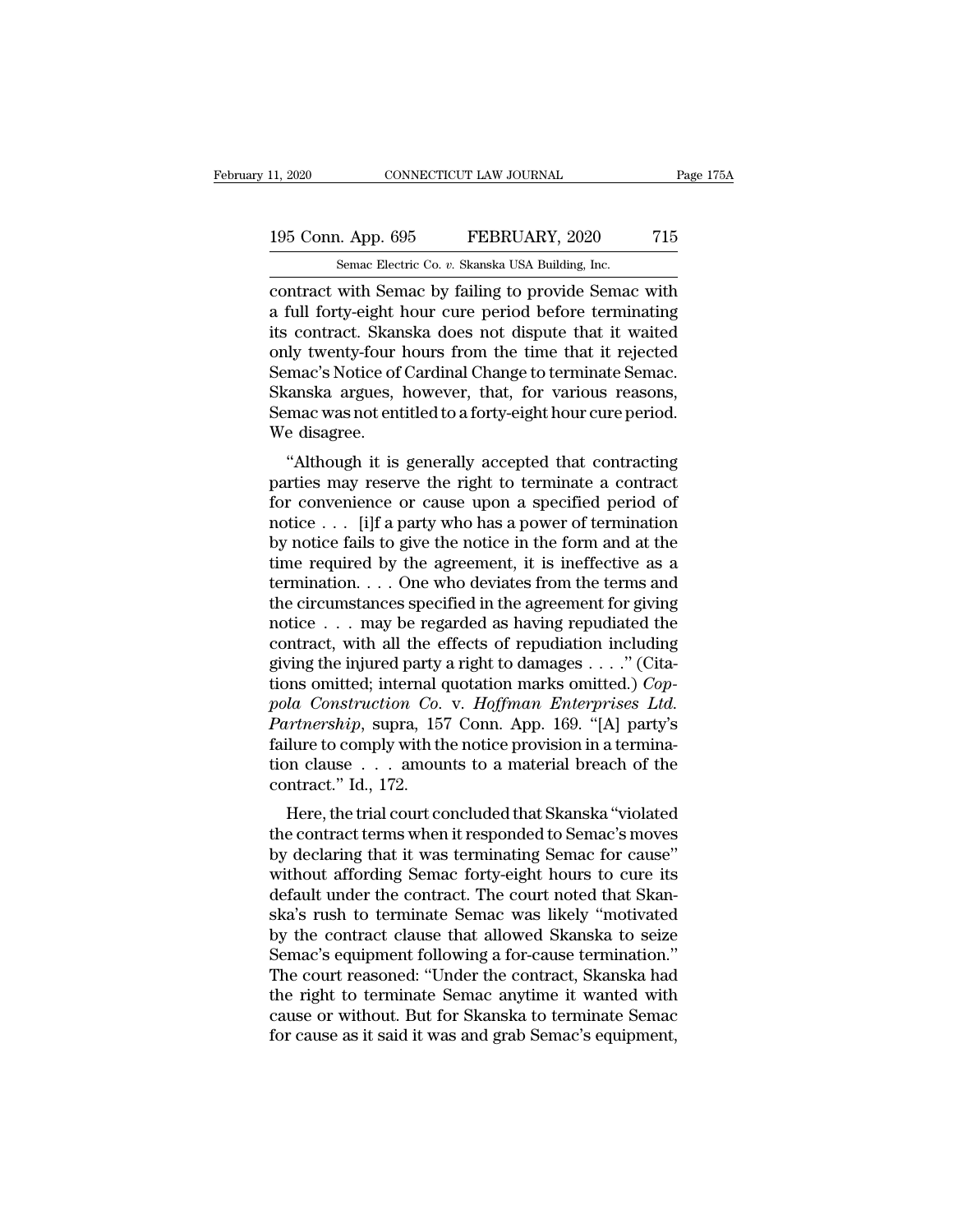### CONNECTICUT LAW JOURNAL February 11, 2020<br>
716 FEBRUARY, 2020 195 Conn. App. 695<br>
Semac Electric Co. v. Skanska USA Building, Inc. CONNECTICUT LAW JOURNAL February 11, 2020<br>
The FEBRUARY, 2020 195 Conn. App. 695<br>
Semac Electric Co. *v.* Skanska USA Building, Inc.<br>
the contract provides that it had to give Semac forty-

CONNECTICUT LAW JOURNAL Februar<br>
T16 FEBRUARY, 2020 195 Conn. App. 695<br>
Semac Electric Co. v. Skanska USA Building, Inc.<br>
the contract provides that it had to give Semac forty-<br>
eight hours to cure its breach and get back FEBRUARY, 2020 195 Conn. App. 695<br>
Semac Electric Co. v. Skanska USA Building, Inc.<br>
the contract provides that it had to give Semac forty-<br>
eight hours to cure its breach and get back on the job.<br>
The contract doesn't nam The TEBRUARY, 2020 195 Conn. App. 695<br>
Semac Electric Co. v. Skanska USA Building, Inc.<br>
the contract provides that it had to give Semac forty-<br>
eight hours to cure its breach and get back on the job.<br>
The contract doesn' T16 FEBRUARY, 2020 195 Conn. App. 695<br>
Semac Electric Co. v. Skanska USA Building, Inc.<br>
the contract provides that it had to give Semac forty-<br>
eight hours to cure its breach and get back on the job.<br>
The contract doesn' Semac Electric Co. v. Skanska USA Building, Inc.<br>
the contract provides that it had to give Semac forty-<br>
eight hours to cure its breach and get back on the job.<br>
The contract doesn't name any exception or qualify this<br>
r Semac Electric Co. v. Skanska USA Building, Inc.<br>the contract provides that it had to give Semac forty-<br>eight hours to cure its breach and get back on the job.<br>The contract doesn't name any exception or qualify this<br>rule i the contract provides that it had to give Semac forty-<br>eight hours to cure its breach and get back on the job.<br>The contract doesn't name any exception or qualify this<br>rule in any way. It doesn't say that the provision does eight hours to cure its breach and get back on the job.<br>The contract doesn't name any exception or qualify this<br>rule in any way. It doesn't say that the provision doesn't<br>apply when the other party breaches first. It doesn The contract doesn't name any exception or qualify this<br>rule in any way. It doesn't say that the provision doesn't<br>apply when the other party breaches first. It doesn't<br>say it doesn't apply when the other party isn't likel rule in any way. It doesn't say that the provision doesn't<br>apply when the other party breaches first. It doesn't<br>say it doesn't apply when the other party isn't likely<br>to make use of the forty-eight hour period to cure.<br>El apply when the other party breaches first. It doesn't<br>say it doesn't apply when the other party isn't likely<br>to make use of the forty-eight hour period to cure.<br>Elsewhere in the contract it does say that Skanska may<br>seek a say it doesn't apply when the other party isn't likely<br>to make use of the forty-eight hour period to cure.<br>Elsewhere in the contract it does say that Skanska may<br>seek any other remedies available at law outside the<br>contrac to make use of the forty-eight hour period to cure.<br>Elsewhere in the contract it does say that Skanska may<br>seek any other remedies available at law outside the<br>contract, but it doesn't say anything about rewriting<br>explicit Elsewhere in the contract it does say seek any other remedies available contract, but it doesn't say anythit explicit provisions already containe make them easier on Skanska. So to notice that was not given had to be to te of any other remeates avalaste at law outside the<br>
intract, but it doesn't say anything about rewriting<br>
plicit provisions already contained in the contract to<br>
ake them easier on Skanska. So the forty-eight hour<br>
tice tha schause, but it doesn't say anyang assat rewriting<br>explicit provisions already contained in the contract to<br>make them easier on Skanska. So the forty-eight hour<br>notice that was not given had to be given for Skanska<br>to term

Express provisions aready conditioned in the contract to<br>make them easier on Skanska. So the forty-eight hour<br>notice that was not given had to be given for Skanska<br>to terminate Semac for cause.<br>"In pressing a strict applic make them caster on shanking. So the forty-eight hour<br>notice that was not given had to be given for Skanska<br>to terminate Semac for cause.<br>"In pressing a strict application of the contract, Skan-<br>ska must suffer the consequ to terminate Semac for cause.<br>
"In pressing a strict application of the contract, Skanska must suffer the consequences of its own handiwork.<br>
We will never know what might have happened during<br>
that forty-eight hour period <sup>1</sup> "In pressing a strict application of the contract, Skanska must suffer the consequences of its own handiwork.<br>We will never know what might have happened during<br>that forty-eight hour period. Semac was facing ruin by<br>co "In pressing a strict application of the contract, Skanska must suffer the consequences of its own handiwork.<br>We will never know what might have happened during<br>that forty-eight hour period. Semac was facing ruin by<br>contin ska must suffer the consequences of its own handiwork.<br>We will never know what might have happened during<br>that forty-eight hour period. Semac was facing ruin by<br>continuing on the same terms, so absent some change<br>it almost We will never know what might have happened during<br>that forty-eight hour period. Semac was facing ruin by<br>continuing on the same terms, so absent some change<br>it almost certainly would have left. But maybe Miller's<br>call for that forty-eight hour period. Semac was facing ruin by<br>continuing on the same terms, so absent some change<br>it almost certainly would have left. But maybe Miller's<br>call for negotiations would have prevailed after every-<br>one continuing on the same terms, so absent some change<br>it almost certainly would have left. But maybe Miller's<br>call for negotiations would have prevailed after every-<br>one cooled down, and some sort of compromise might<br>have be it almost certainly would have left. But maybe Miller's<br>call for negotiations would have prevailed after every-<br>one cooled down, and some sort of compromise might<br>have been reached. It would have been tough, but the<br>notice call for negotiations would have prevailed after e<br>one cooled down, and some sort of compromise r<br>have been reached. It would have been tough, bu<br>notice period might have achieved something. Wi<br>clear is that by giving no w We been reached. It would have been tough, but the<br>tice period might have achieved something. What is<br>ear is that by giving no warning of its intention to<br>minate Semac, Skanska didn't give the required forty-<br>ght hours' no rative seen reached. It would nave seen todgh, surface<br>
notice period might have achieved something. What is<br>
clear is that by giving no warning of its intention to<br>
terminate Semac, Skanska didn't give the required forty-

*man Enterprises Ltd. Partnership*, suppressing and religionshipped to the manning of its intention to terminate Semac, Skanska didn't give the required forty-<br>eight hours' notice required by its contract."<br>On the basis of Example 3 and by giving no warning of as internation to<br>terminate Semac, Skanska didn't give the required forty-<br>eight hours' notice required by its contract."<br>On the basis of the foregoing, and relying on this<br>court's dec eight hours' notice required by its contract."<br>
On the basis of the foregoing, and relying on this<br>
court's decision in *Coppola Construction Co. v. Hoff-*<br>
man *Enterprises Ltd. Partnership*, supra, 157 Conn.<br>
App. 169, i On the basis of the foregoing, and relying on this court's decision in *Coppola Construction Co. v. Hoff-*<br>man *Enterprises Ltd. Partnership*, supra, 157 Conn.<br>App. 169, in which we held that failing to give a required<br>te On the basis of the foregoing, and relying on the court's decision in *Coppola Construction Co.* v. *Ho man Enterprises Ltd. Partnership*, supra, 157 Cor App. 169, in which we held that failing to give a require terminatio an Enterprises Ltd. Partnership, supra, 157 Conn.<br>pp. 169, in which we held that failing to give a required<br>rmination notice at the required time is a material<br>ntract breach, the court concluded that both Semac<br>d Skanska breached its contract with Semac, Skanska does not<br>head its contract breach, the court concluded that both Semac<br>and Skanska materially breached the contract.<br>In challenging the trial court's determination that it<br>breached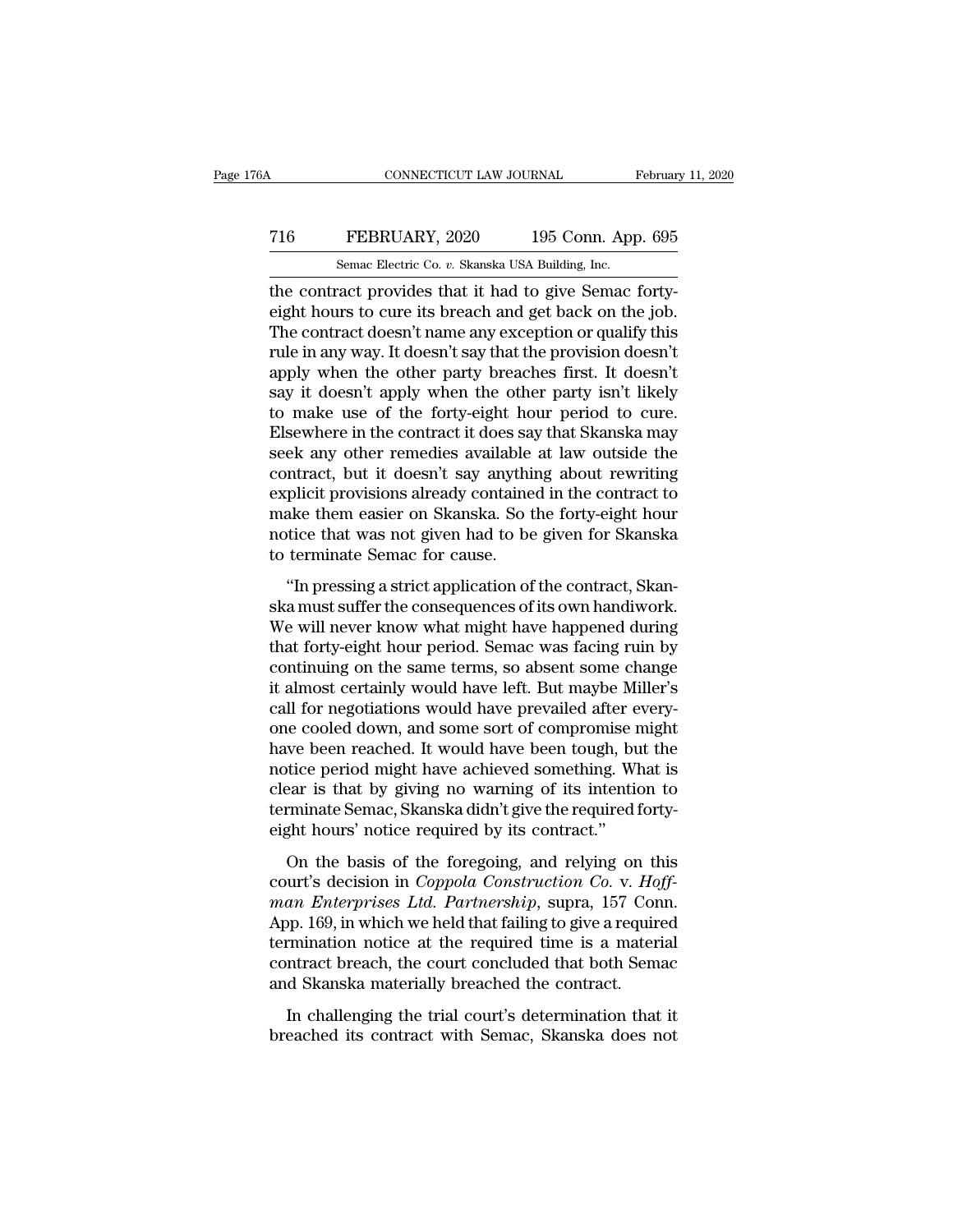# 11, 2020 CONNECTICUT LAW JOURNAL Page 177A<br>195 Conn. App. 695 FEBRUARY, 2020 717<br>Semac Electric Co. v. Skanska USA Building, Inc.

11, 2020 CONNECTICUT LAW JOURNAL<br>195 Conn. App. 695 FEBRUARY, 2020 717<br>5emac Electric Co. *v.* Skanska USA Building, Inc.<br>dispute that it did not afford Semac forty-eight hours 11, 2020 CONNECTICUT LAW JOURNAL Page 177A<br>
195 Conn. App. 695 FEBRUARY, 2020 717<br>
Semac Electric Co. v. Skanska USA Building, Inc.<br>
dispute that it did not afford Semac forty-eight hours<br>
to cure its default. Skanska argu 195 Conn. App. 695 FEBRUARY, 2020 717<br>
Semac Electric Co. v. Skanska USA Building, Inc.<br>
dispute that it did not afford Semac forty-eight hours<br>
to cure its default. Skanska argues, however, that, for<br>
several reasons, Sem 195 Conn. App. 695 FEBRUARY, 2020 717<br>
Semac Electric Co. v. Skanska USA Building, Inc.<br>
dispute that it did not afford Semac forty-eight hours<br>
to cure its default. Skanska argues, however, that, for<br>
several reasons, Se 195 Conn. App. 695 FEBRUARY, 2020 717<br>
Semac Electric Co. v. Skanska USA Building, Inc.<br>
dispute that it did not afford Semac forty-eight hours<br>
to cure its default. Skanska argues, however, that, for<br>
several reasons, Se Semac Electric Co. *v.* Skanska USA Building, Inc.<br>
dispute that it did not afford Semac forty-eight hours<br>
to cure its default. Skanska argues, however, that, for<br>
several reasons, Semac was not entitled to that cure<br>
per Semac Electric Co. v. Skanska USA Building, Inc.<br>
dispute that it did not afford Semac forty-eight hours<br>
to cure its default. Skanska argues, however, that, for<br>
several reasons, Semac was not entitled to that cure<br>
peri dispute that it did not afford Semac forty-eight hours<br>to cure its default. Skanska argues, however, that, for<br>several reasons, Semac was not entitled to that cure<br>period. Skanska first claims that the court erred in<br>assum to cure its default. Skanska argues, however, that, for<br>several reasons, Semac was not entitled to that cure<br>period. Skanska first claims that the court erred in<br>assuming that it terminated Semac pursuant to  $\S$  12.1<br>of t several reasons, Semac was not entitled to that cure<br>period. Skanska first claims that the court erred in<br>assuming that it terminated Semac pursuant to § 12.1<br>of the contract, the provision that required it to give<br>Semac f period. Skanska first claims that the court erred in<br>assuming that it terminated Semac pursuant to § 12.1<br>of the contract, the provision that required it to give<br>Semac forty-eight hours to cure its breach. Because<br>Skanska assuming that it terminated Semac pursuant to  $\S$  12.1<br>of the contract, the provision that required it to give<br>Semac forty-eight hours to cure its breach. Because<br>Skanska actually pleaded in its counterclaim that it had<br>" of the contract, the provision that required it to give<br>Semac forty-eight hours to cure its breach. Because<br>Skanska actually pleaded in its counterclaim that it had<br>"declared Semac in default . . . pursuant to exhibit E,<br>a Semac forty-eight hours to cure its breach. Because<br>Skanska actually pleaded in its counterclaim that it had<br>"declared Semac in default  $\ldots$  pursuant to exhibit E,<br>article 12 of the subcontract," the court properly held<br> Skanska actually pleaded in its counterclaim that it had<br>
"declared Semac in default  $\ldots$  pursuant to exhibit E,<br>
article 12 of the subcontract," the court properly held<br>
the parties to their obligations under that secti "declared Semac in default . . . pursuant to exhibit E,<br>article 12 of the subcontract," the court properly held<br>the parties to their obligations under that section of the<br>contract. Moreover, Skanska's reliance on § 12.1 c article 12 of the subcontract," the court properly held<br>the parties to their obligations under that section of the<br>contract. Moreover, Skanska's reliance on § 12.1 can<br>be inferred from its communications to Semac follow-<br>i the parties to their obligations under that section of the contract. Moreover, Skanska's reliance on  $\S$  12.1 can be inferred from its communications to Semac following its receipt of the Notice of Cardinal Change wherein contract. Moreover, Skanska's reliance on § be inferred from its communications to Semacing its receipt of the Notice of Cardinal Change it threatened to exercise its rights under the if Semac did not rescind its repudiati g its receipt of the Notice of Cardinal Change wherein<br>threatened to exercise its rights under the contract<br>Semac did not rescind its repudiation of the contract,<br>ecifically its right to seize all of Semac's tools and<br>uipm it threatened to exercise its rights under the contract<br>if Semac did not rescind its repudiation of the contract,<br>specifically its right to seize all of Semac's tools and<br>equipment, a right afforded under § 12.1.<br>Skanska a

of the project absolved Skanska of the contract,<br>appecifically its right to seize all of Semac's tools and<br>equipment, a right afforded under  $\S$  12.1.<br>Skanska also argues that Semac's material breach<br>and repudiation of th an semace an noticent in the reputation of the contract,<br>specifically its right to seize all of Semac's tools and<br>equipment, a right afforded under § 12.1.<br>Skanska also argues that Semac's material breach<br>and repudiation o of this claim, Skanska argues that Semac's coals and<br>equipment, a right afforded under § 12.1.<br>Skanska also argues that Semac's material breach<br>and repudiation of the contract and its abandonment<br>of the project absolved Sk Skanska also argues that Semac's naterial breach<br>and repudiation of the contract and its abandonment<br>of the project absolved Skanska of its obligation to<br>afford Semac a forty-eight hour cure period. In support<br>of this clai Skanska also argues that Semac's material breach<br>and repudiation of the contract and its abandonment<br>of the project absolved Skanska of its obligation to<br>afford Semac a forty-eight hour cure period. In support<br>of this clai and repudiation of the contract and its abandonment<br>of the project absolved Skanska of its obligation to<br>afford Semac a forty-eight hour cure period. In support<br>of this claim, Skanska argues for the application of<br>multiple of the project absolved Skanska of its obligation to afford Semac a forty-eight hour cure period. In support of this claim, Skanska argues for the application of multiple common-law principles that are often applicable to afford Semac a forty-eight hour cure period. In support<br>of this claim, Skanska argues for the application of<br>multiple common-law principles that are often applica-<br>ble to contract disputes, namely, the principles of first<br> of this claim, Skanska argues for the application of<br>multiple common-law principles that are often applica-<br>ble to contract disputes, namely, the principles of first<br>breach, repudiation, anticipatory breach, and waiver.<br>Sk multiple common-law principles that are often applica-<br>ble to contract disputes, namely, the principles of first<br>breach, repudiation, anticipatory breach, and waiver.<br>Skanska's argument for the application of these princible to contract disputes, namely, the principles of first<br>breach, repudiation, anticipatory breach, and waiver.<br>Skanska's argument for the application of these princi-<br>ples overlooks the clear language of § 12.1 of the con breach, repudiation, anticipatory breach, and waiver.<br>Skanska's argument for the application of these princi-<br>ples overlooks the clear language of § 12.1 of the con-<br>tract that outlined the procedure to be followed if<br>Sema Skanska's argument for the application of these principles overlooks the clear language of  $\S$  12.1 of the contract that outlined the procedure to be followed if Semac abandoned the project or otherwise defaulted on its c ples overlooks the clear language of § 12.1 of the contract that outlined the procedure to be followed if<br>Semac abandoned the project or otherwise defaulted<br>on its contractual obligations. Section 12.1 explicitly<br>and compr tract that outlined the procedure to be followed if<br>Semac abandoned the project or otherwise defaulted<br>on its contractual obligations. Section 12.1 explicitly<br>and comprehensively sets forth the parties' rights and<br>responsi Semac abandoned the project or otherwise defaulted<br>on its contractual obligations. Section 12.1 explicitly<br>and comprehensively sets forth the parties' rights and<br>responsibilities in the event Semac was terminated for<br>its a on its contractual obligations. Section 12.1 explicitly<br>and comprehensively sets forth the parties' rights and<br>responsibilities in the event Semac was terminated for<br>its abandonment of the project, the very basis for Skan-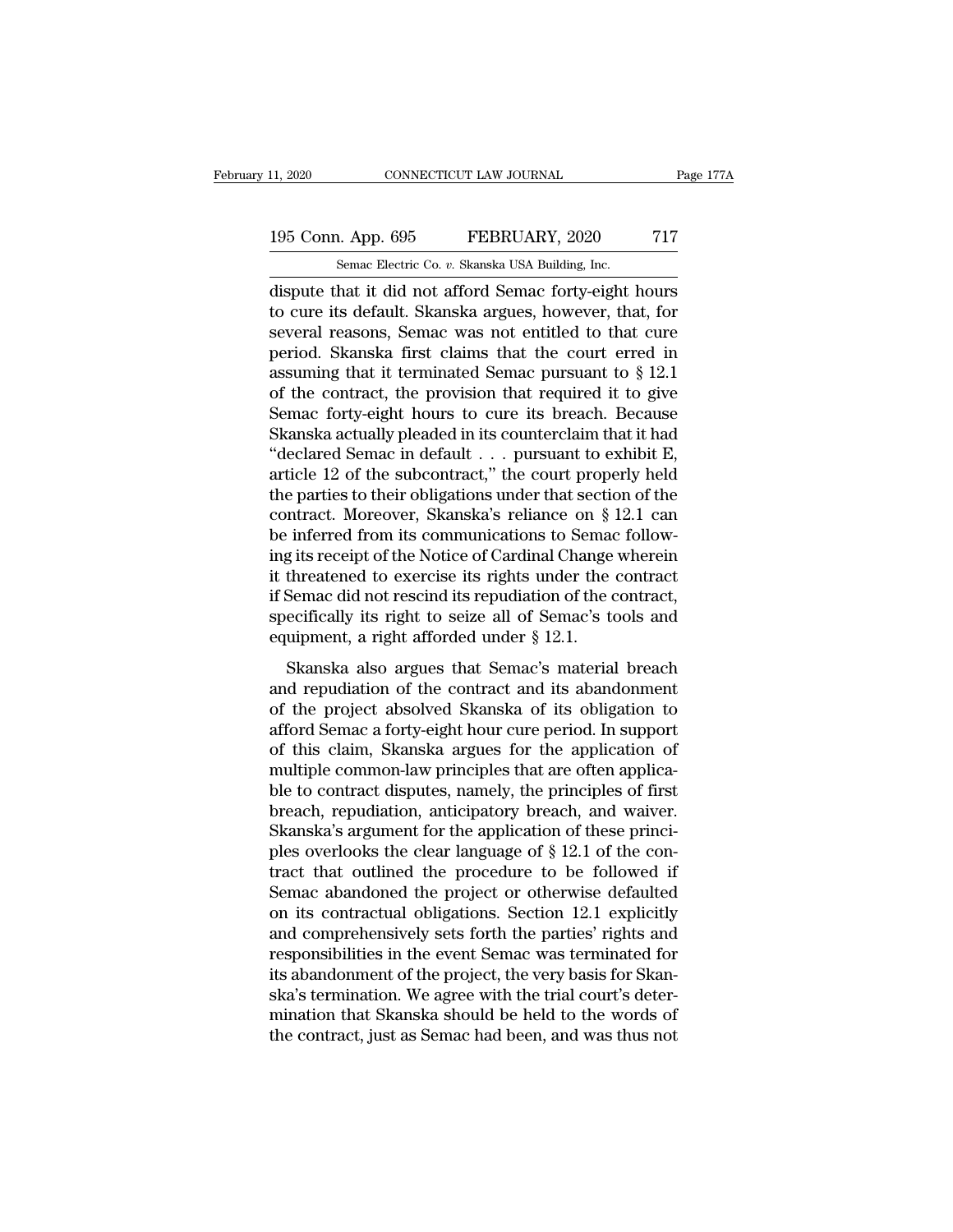### CONNECTICUT LAW JOURNAL February 11, 2020<br>
T18 FEBRUARY, 2020 195 Conn. App. 695<br>
Semac Electric Co. v. Skanska USA Building, Inc. CONNECTICUT LAW JOURNAL February 11, 2020<br>
T18 FEBRUARY, 2020 195 Conn. App. 695<br>
Semac Electric Co. *v.* Skanska USA Building, Inc.<br>
excused from affording Semac a forty-eight hour cure

EXECUS CONNECTICUT LAW JOURNAL February 11, 2020<br>
FEBRUARY, 2020 195 Conn. App. 695<br>
Semac Electric Co. v. Skanska USA Building, Inc.<br>
Excused from affording Semac a forty-eight hour cure<br>
period. To hold otherwise would e FEBRUARY, 2020 195 Conn. App. 695<br>
Semac Electric Co. v. Skanska USA Building, Inc.<br>
excused from affording Semac a forty-eight hour cure<br>
period. To hold otherwise would excuse Skanska's non-<br>
compliance with a contractua T18 FEBRUARY, 2020 195 Conn. App. 695<br>
Semac Electric Co. v. Skanska USA Building, Inc.<br>
excused from affording Semac a forty-eight hour cure<br>
period. To hold otherwise would excuse Skanska's non-<br>
compliance with a contr T18 FEBRUARY, 2020 195 Conn. App. 695<br>
Semac Electric Co. v. Skanska USA Building, Inc.<br>
excused from affording Semac a forty-eight hour cure<br>
period. To hold otherwise would excuse Skanska's non-<br>
compliance with a contr Semac Electric Co. *v.* Skanska USA Building, Inc.<br>excused from affording Semac a forty-eight hour cure<br>period. To hold otherwise would excuse Skanska's non-<br>compliance with a contractual requirement, and "would<br>create a n *Enteria Co. v. Skanska USA Building, Inc.*<br>
excused from affording Semac a forty-eight hour cure<br>
period. To hold otherwise would excuse Skanska's non-<br>
compliance with a contractual requirement, and "would<br>
create a new excused from affording Semac a forty-eight hour cure<br>period. To hold otherwise would excuse Skanska's non-<br>compliance with a contractual requirement, and "would<br>create a new and different agreement, which courts<br>cannot do. period. To hold otherwise would excuse Skanska's non-<br>compliance with a contractual requirement, and "would<br>create a new and different agreement, which courts<br>cannot do." *Coppola Construction Co.* v. *Hoffman<br>Enterprises* compliance with a contractual requirement, and "would<br>create a new and different agreement, which courts<br>cannot do." *Coppola Construction Co.* v. *Hoffman*<br>*Enterprises Ltd. Partnership*, supra, 157 Conn. App.<br>171, citing create a new and different agreement<br>cannot do." *Coppola Construction Co*<br>*Enterprises Ltd. Partnership*, supra, 1<br>171, citing Collins v. Sears, Roebuck &<br>369, 374, 321 A.2d 444 (1973) (in const<br>court cannot disregard wor nnot do. Coppou Construction Co. v. Hoffman<br>terprises Ltd. Partnership, supra, 157 Conn. App.<br>1, citing Collins v. Sears, Roebuck & Co., 164 Conn.<br>9, 374, 321 A.2d 444 (1973) (in construing contract,<br>urt cannot disregard w Enterprises Etat. 1 armership, supra, 157 Collit. App.<br>171, citing Collins v. Sears, Roebuck & Co., 164 Conn.<br>369, 374, 321 A.2d 444 (1973) (in construing contract,<br>court cannot disregard words used by parties or revise,<br>a

171, ching Coatas v. Sears, Roeback & Co., 104 Colin.<br>369, 374, 321 A.2d 444 (1973) (in construing contract,<br>court cannot disregard words used by parties or revise,<br>add to, or create new agreement).<br>Skanska also claims th Sos, 374, 321 A.2d 444 (1973) (in constraing contract,<br>court cannot disregard words used by parties or revise,<br>add to, or create new agreement).<br>Skanska also claims that, "[i]n light of Semac's con-<br>duct, verbal, and writt tourt cannot usregard words used by parties of revise,<br>add to, or create new agreement).<br>Skanska also claims that, "[i]n light of Semac's con-<br>duct, verbal, and written statements from October 19,<br>2015 through October 22, skanska also claims that, "[i]n light of Semac's conduct, verbal, and written statements from October 19,<br>2015 through October 22, 2015, it is uncontroverted that<br>Semac would not perform under the subcontract and<br>that wait Skanska also claims that, "[i]n light of Semac's conduct, verbal, and written statements from October 19, 2015 through October 22, 2015, it is uncontroverted that Semac would not perform under the subcontract and that wait duct, verbal, and written statements from October 19,<br>2015 through October 22, 2015, it is uncontroverted that<br>Semac would not perform under the subcontract and<br>that waiting an additional [twenty-four] hours for a rec-<br>onc 2015 through October 22, 2015, it is uncontroverted that<br>Semac would not perform under the subcontract and<br>that waiting an additional [twenty-four] hours for a rec-<br>onciliation that was not coming would have been futile."<br> Semac would not perform under the subcontract and<br>that waiting an additional [twenty-four] hours for a rec-<br>onciliation that was not coming would have been futile."<br>Skanska argues that Semac told it "in at least six differ that waiting an additional [twenty-four] hours for a reconciliation that was not coming would have been futile."<br>Skanska argues that Semac told it "in at least six differ-<br>ent ways that it would be leaving" the project, an onciliation that was not coming would have been futile."<br>Skanska argues that Semac told it "in at least six differ-<br>ent ways that it would be leaving" the project, and thus<br>affording Semac an additional twenty-four hours t Skanska argues that Semac told it "in at least six different ways that it would be leaving" the project, and thus affording Semac an additional twenty-four hours to cure its breach would have been futile. As noted, the con ent ways that it would be leaving" the project, and thus<br>affording Semac an additional twenty-four hours to cure<br>its breach would have been futile. As noted, the contract<br>expressly provided that Semac was afforded a fortyaffording Semac an additional twenty-four hours to cure<br>its breach would have been futile. As noted, the contract<br>expressly provided that Semac was afforded a forty-<br>eight hour cure period, and did not provide for any<br>exce its breach would have been futile. As noted, the contract<br>expressly provided that Semac was afforded a forty-<br>eight hour cure period, and did not provide for any<br>exceptions or qualifications to that requirement. Addi-<br>tion expressly provided that Semac was afforded a forty-<br>eight hour cure period, and did not provide for any<br>exceptions or qualifications to that requirement. Addi-<br>tionally, we agree with the trial court that it cannot<br>be know eight hour cure period, and did not provide for any<br>exceptions or qualifications to that requirement. Addi-<br>tionally, we agree with the trial court that it cannot<br>be known for certain, despite Semac's repeated and<br>unwaveri exceptions or qualifications to that requirement. Additionally, we agree with the trial court that it cannot<br>be known for certain, despite Semac's repeated and<br>unwavering representations that it would not continue<br>to work tionally, we agree with the trial court that it cannot<br>be known for certain, despite Semac's repeated and<br>unwavering representations that it would not continue<br>to work on the project unless Skanska met its monetary<br>demands be known for certain, despite Semac's repeated and<br>unwavering representations that it would not continue<br>to work on the project unless Skanska met its monetary<br>demands, what the parties may have worked out. The<br>trial court unwavering representations that it would not continue<br>to work on the project unless Skanska met its monetary<br>demands, what the parties may have worked out. The<br>trial court found that "[w]e will never know what might<br>have h work on the project unless skanska filet its hionetary<br>mands, what the parties may have worked out. The<br>al court found that "[w]e will never know what might<br>we happened during that forty-eight hour period." We<br>cline to sp dentatius, what the parties may have worked out. The<br>trial court found that "[w]e will never know what might<br>have happened during that forty-eight hour period." We<br>decline to speculate that waiting the additional hours<br>req

The Skanska's assertion of  $\beta$  12.1 required that forty-eight hour period." We decline to speculate that waiting the additional hours required under the contract would have been futile.<br>Skanska finally contends that the the mappelied during that forty-eight nour period. We decline to speculate that waiting the additional hours required under the contract would have been futile.<br>Skanska finally contends that the trial court's enforcement the contract would have been futile.<br>
Skanska finally contends that the trial court's<br>
enforcement of § 12.1 of the contract, and its rejection<br>
of Skanska's assertion of various common-law doc-<br>
trines to defend its failu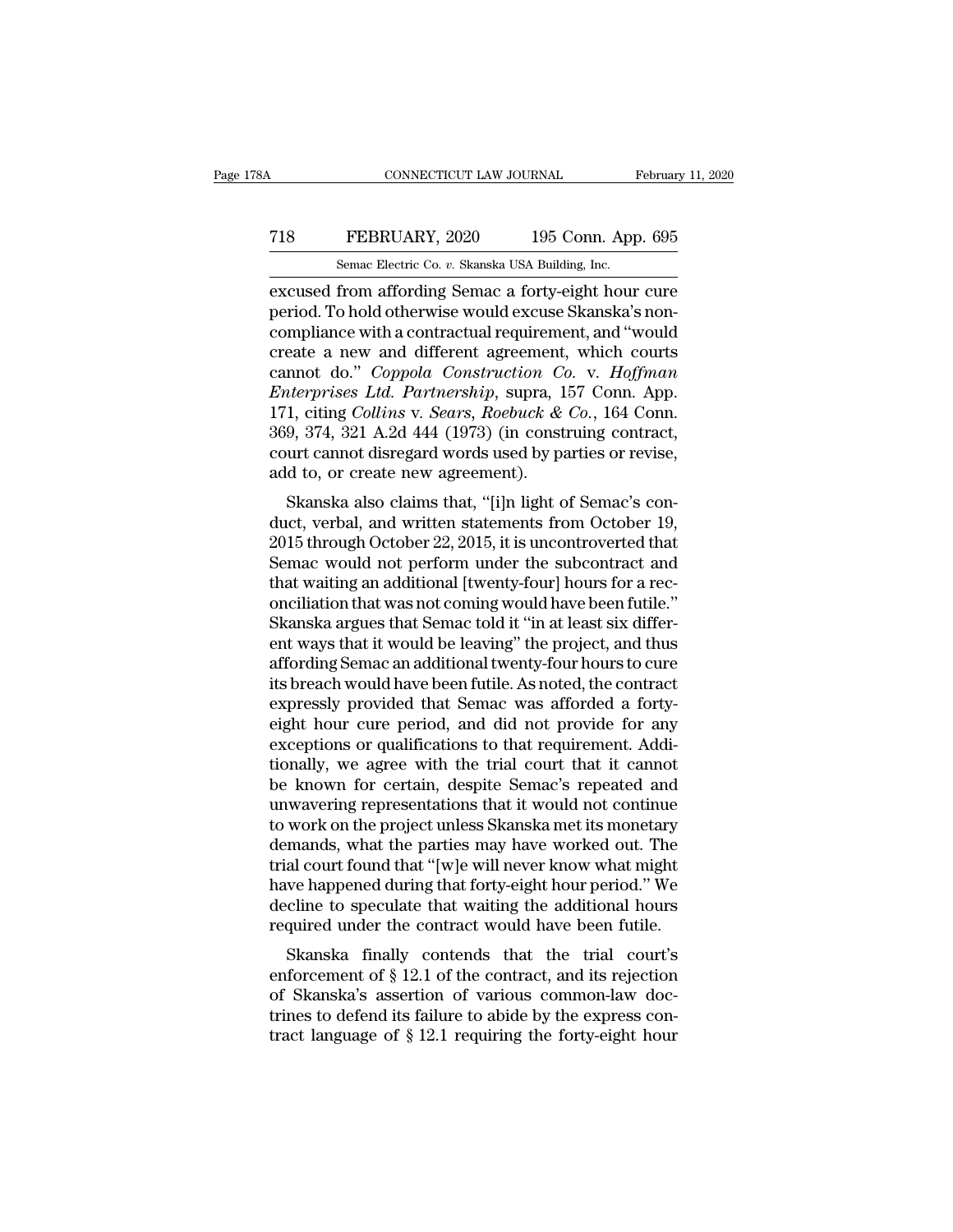# 11, 2020 CONNECTICUT LAW JOURNAL Page 179A<br>195 Conn. App. 695 FEBRUARY, 2020 719<br>Semac Electric Co. v. Skanska USA Building, Inc.

11, 2020 CONNECTICUT LAW JOURNAL<br>195 Conn. App. 695 FEBRUARY, 2020 719<br>5emac Electric Co. *v.* Skanska USA Building, Inc.<br>cure period rendered meaningless § 19.5 of the contract, connecticut LAW JOURNAL Page 17<br>
195 Conn. App. 695 FEBRUARY, 2020 719<br>
Semac Electric Co. v. Skanska USA Building, Inc.<br>
cure period rendered meaningless § 19.5 of the contract,<br>
which provided that the remedies outlined 195 Conn. App. 695 FEBRUARY, 2020 719<br>
Semac Electric Co. v. Skanska USA Building, Inc.<br>
cure period rendered meaningless § 19.5 of the contract,<br>
which provided that the remedies outlined in the con-<br>
tract were not the e 195 Conn. App. 695 FEBRUARY, 2020 719<br>
Semac Electric Co. v. Skanska USA Building, Inc.<br>
cure period rendered meaningless  $\S$  19.5 of the contract,<br>
which provided that the remedies outlined in the con-<br>
tract were not th 195 Conn. App. 695 FEBRUARY, 2020 719<br>
Semac Electric Co. v. Skanska USA Building, Inc.<br>
cure period rendered meaningless § 19.5 of the contract,<br>
which provided that the remedies outlined in the con-<br>
tract were not the Semac Electric Co. v. Skanska USA Building, Inc.<br>
cure period rendered meaningless  $\S$  19.5 of the contract,<br>
which provided that the remedies outlined in the con-<br>
tract were not the exclusive remedies available to Skan-Semac Electric Co.  $v$ . Skanska USA Building, Inc.<br>
cure period rendered meaningless  $\S$  19.5 of the contract,<br>
which provided that the remedies outlined in the con-<br>
tract were not the exclusive remedies available to Ska cure period rendered meaningless § 19.5 of the contract,<br>which provided that the remedies outlined in the con-<br>tract were not the exclusive remedies available to Skan-<br>ska. Although § 19.5 provides that the remedies set fo which provided that the remedies outline<br>tract were not the exclusive remedies avail<br>ska. Although § 19.5 provides that the reme<br>under the contract are not the exclusive<br>the parties, we do not agree with Skanska<br>that it ca Let were not the exclusive remedies avanable to Skan-<br>a. Although § 19.5 provides that the remedies set forth<br>der the contract are not the exclusive remedies of<br>e parties, we do not agree with Skanska's contention<br>at it ca ska. Antiough's 19.5 provides that the refilements set forth<br>under the contract are not the exclusive remedies of<br>the parties, we do not agree with Skanska's contention<br>that it can turn to the common law to avoid an obliga

moder the contract are not the exclusive remedies of<br>the parties, we do not agree with Skanska's contention<br>that it can turn to the common law to avoid an obligation<br>contained expressly in the contract.<br>In sum, we agree wi the parties, we do not agree with SNanska's contention<br>that it can turn to the common law to avoid an obligation<br>contained expressly in the contract.<br>In sum, we agree with the trial court's conclusion<br>that, just as Semac w real and the contract that outer contract that contract.<br>
In sum, we agree with the trial court's conclusion<br>
that, just as Semac was bound by the express language<br>
of the contract that contemplated the potential of delays In sum, we agree with the trial court's conclusion<br>that, just as Semac was bound by the express language<br>of the contract that contemplated the potential of delays<br>and changes of sequencing, Skanska is bound by the<br>language In sum, we agree with the trial court's conclusion<br>that, just as Semac was bound by the express language<br>of the contract that contemplated the potential of delays<br>and changes of sequencing, Skanska is bound by the<br>language that, just as Semac was bound by the express language<br>of the contract that contemplated the potential of delays<br>and changes of sequencing, Skanska is bound by the<br>language of the contract that expressly set forth the<br>proce of the contract that contemplated the potential of delays<br>and changes of sequencing, Skanska is bound by the<br>language of the contract that expressly set forth the<br>procedure that Skanska was required to follow if Skan-<br>ska and changes of sequencing, Skanska is bound by the language of the contract that expressly set forth the procedure that Skanska was required to follow if Skanska wanted to terminate Semac for abandonment of the project. Sk language of the contract that expressly set forth the<br>procedure that Skanska was required to follow if Skan-<br>ska wanted to terminate Semac for abandonment of<br>the project. Skanska cannot use the common law to<br>excuse it from procedure that Skanska was required to follow if Skanska<br>ska wanted to terminate Semac for abandonment of<br>the project. Skanska cannot use the common law to<br>excuse it from abiding by the language of the contract<br>that it dra ska wanted to terminate Semac for abandonment of<br>the project. Skanska cannot use the common law to<br>excuse it from abiding by the language of the contract<br>that it drafted. As the trial court noted, the contract<br>very heavily the project. Skanska cannot use the common law to<br>excuse it from abiding by the language of the contract<br>that it drafted. As the trial court noted, the contract<br>very heavily favored Skanska, and Skanska failed to<br>afford Se ry heavily favored Skanska, and Skanska failed to<br>ford Semac one of the few protections afforded to<br>mac under the contract. In so doing, the trial court<br>operly found that Skanska breached the contract.<sup>6</sup><br>III<br>Both parties

III

afford Semac one of the few protections afforded to<br>Semac under the contract. In so doing, the trial court<br>properly found that Skanska breached the contract.<sup>6</sup><br>III<br>Both parties also challenge the court's award of dam-<br>age ed to<br>court<br>ct.<sup>6</sup><br>dam-<br>"It is<br>pen-<br>c the Semac under the contract. In so doing, the trial court<br>properly found that Skanska breached the contract.<sup>6</sup><br> $\quad$  III<br>Both parties also challenge the court's award of damages to Skanska in the amount of \$3,857,130.77.<sup>7</sup> properly found that Skanska breached the contract.<sup>6</sup><br>III<br>Both parties also challenge the court's award of dam-<br>ages to Skanska in the amount of \$3,857,130.77.<sup>7</sup> "It is<br>axiomatic that the sum of damages awarded as compen-III<br>Both parties also challenge the court's award of dam-<br>ages to Skanska in the amount of \$3,857,130.77.<sup>7</sup> "It is<br>axiomatic that the sum of damages awarded as compen-<br>sation in a breach of contract action should place t Both parties also challenge the court's award of dam-<br>ages to Skanska in the amount of \$3,857,130.77.<sup>7</sup> "It is<br>axiomatic that the sum of damages awarded as compen-<br>sation in a breach of contract action should place the<br>i Both parties also challenge the court's award of dam-<br>ages to Skanska in the amount of \$3,857,130.77.<sup>7</sup> "It is<br>axiomatic that the sum of damages awarded as compen-<br>sation in a breach of contract action should place the<br>in ages to Skanska in the amount of \$3,857,130.77.<sup>7</sup> "It is<br>axiomatic that the sum of damages awarded as compen-<br>sation in a breach of contract action should place the<br>injured party in the same position as he would have<br>bee injured party in the same position as he would have<br>been in had the contract been performed. . . . The<br>injured party, however, is entitled to retain nothing in<br>excess of that sum which compensates him for the<br> $\frac{1}{\pi}$ <br>been in had the contract been performed. . . . The<br>injured party, however, is entitled to retain nothing in<br>excess of that sum which compensates him for the<br> $\frac{1}{6}$  Semac asserts that Skanska's failure to allow it the f

injured party, however, is entitled to retain nothing in excess of that sum which compensates him for the same asserts that Skanska's failure to allow it the full forty-eight hours to cure had the legal effect of maintaini Excess of that sum which compensates him for the  $\frac{1}{2}$  excess of that sum which compensates him for the  $\frac{1}{2}$  expansive to cure had the legal effect of maintaining Semac's conduct in the status of a default and no EXCESS OF that Suffl WHELT COMPETISATES THIT TOF the<br>
<sup>6</sup> Semac asserts that Skanska's failure to allow it the full forty-eight hours<br>
of a default and not a breach. We do not agree. While Skanska's failure to<br>
afford the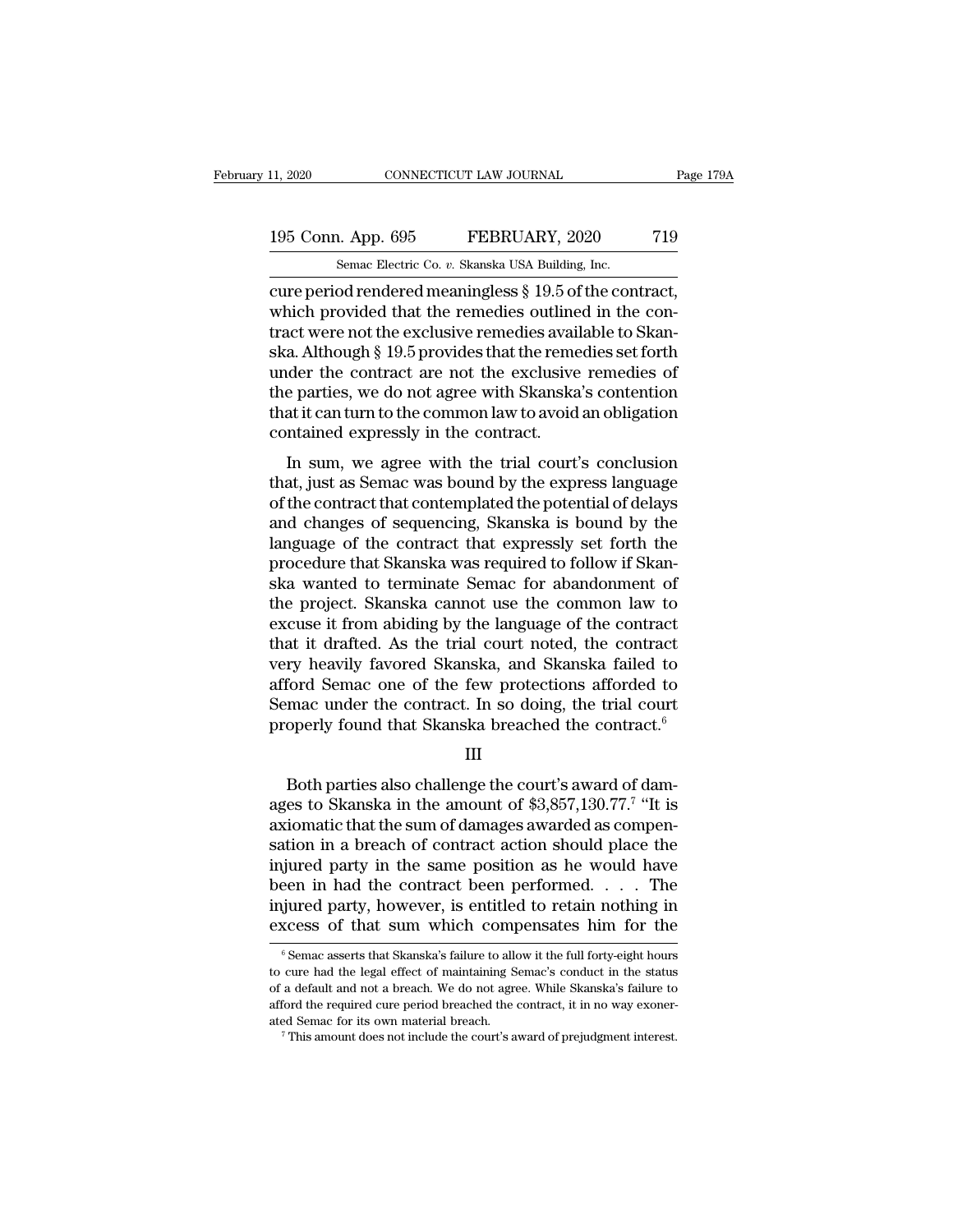### CONNECTICUT LAW JOURNAL February 11, 2020<br> **720** FEBRUARY, 2020 195 Conn. App. 695<br>
Semac Electric Co. v. Skanska USA Building, Inc. CONNECTICUT LAW JOURNAL February 11, 2020<br>
T20 FEBRUARY, 2020 195 Conn. App. 695<br>
Semac Electric Co. *v.* Skanska USA Building, Inc.<br>
Ioss of his bargain. . . . Guarding against excessive

CONNECTICUT LAW JOURNAL February 11, 2020<br>
T20 FEBRUARY, 2020 195 Conn. App. 695<br>
Semac Electric Co. v. Skanska USA Building, Inc.<br>
Ioss of his bargain. . . . . Guarding against excessive<br>
compensation, the law of contract T20 FEBRUARY, 2020 195 Conn. App. 695<br>
Semac Electric Co. v. Skanska USA Building, Inc.<br>
loss of his bargain. . . . . Guarding against excessive<br>
compensation, the law of contract damages limits the<br>
injured party to damag FEBRUARY, 2020 195 Conn. App. 695<br>
Semac Electric Co. v. Skanska USA Building, Inc.<br>
Ioss of his bargain. . . . . Guarding against excessive<br>
compensation, the law of contract damages limits the<br>
injured party to damages FEBRUARY, 2020 195 Conn. App. 695<br>
Semac Electric Co. v. Skanska USA Building, Inc.<br>
loss of his bargain. . . . Guarding against excessive<br>
compensation, the law of contract damages limits the<br>
injured party to damages ba For the possibility that the breach iself may result in the possible compensation, the law of contract damages limits the injured party to damages based on his actual loss caused by the breach.  $\ldots$  The concept of actual Semac Electric Co.  $v$ . Skanska USA Building, Inc.<br>
loss of his bargain. . . . Guarding against excessive<br>
compensation, the law of contract damages limits the<br>
injured party to damages based on his actual loss caused<br>
by loss of his bargain. . . . Guarding against excessive<br>compensation, the law of contract damages limits the<br>injured party to damages based on his actual loss caused<br>by the breach. . . . The concept of actual loss accounts<br> compensation, the law of contract damages limits the<br>injured party to damages based on his actual loss caused<br>by the breach. . . . The concept of actual loss accounts<br>for the possibility that the breach itself may result injured party to damages based on his actual loss caused<br>by the breach. . . . The concept of actual loss accounts<br>for the possibility that the breach itself may result in<br>a saving of some cost that the injured party would by the breach. . . . The concept of actual loss accounts<br>for the possibility that the breach itself may result in<br>a saving of some cost that the injured party would<br>have incurred if he had had to perform. . . . In such<br>ci for the possibility that the breach itself may result in<br>a saving of some cost that the injured party would<br>have incurred if he had had to perform. . . . In such<br>circumstances, the amount of the cost saved will be<br>credite a saving of some cost that the injured party would<br>have incurred if he had had to perform. . . . In such<br>circumstances, the amount of the cost saved will be<br>credited in favor of the wrongdoer . . . that is, sub-<br>tracted f have incurred if he had had to perform. . . . In such<br>circumstances, the amount of the cost saved will be<br>credited in favor of the wrongdoer . . . that is, sub-<br>tracted from the loss . . . caused by the breach in cal-<br>cul circumstances, the amount of the cost saved will be<br>credited in favor of the wrongdoer . . . that is, sub-<br>tracted from the loss . . . caused by the breach in cal-<br>culating [the injured party's] damages. . . . The plain-<br>t credited in favor of the wrongdoer . . . that is, subtracted from the loss . . . caused by the breach in calculating [the injured party's] damages. . . . The plaintiff has the burden of proving the extent of the damages su lating [the injured party's] damages.  $\ldots$  The plain-<br>f has the burden of proving the extent of the damages<br>ffered." (Citation omitted; internal quotation marks<br>nitted.) Coppola Construction Co. v. Hoffman Enter-<br>ises Lt the clearly error of proving the extent of the damages<br>suffered." (Citation omitted; internal quotation marks<br>omitted.) Coppola Construction Co. v. Hoffman Enter-<br>prises Ltd. Partnership, supra, 157 Conn. App. 162.<br>"[W]e

suffered." (Citation omitted; internal quotation marks<br>omitted.) Coppola Construction Co. v. Hoffman Enter-<br>prises Ltd. Partnership, supra, 157 Conn. App. 162.<br>"[W]e review [a] trial court's damages award under<br>the clearl omitted.) Coppola Construction Co. v. Hoffman Enter-<br>prises Ltd. Partnership, supra, 157 Conn. App. 162.<br>"[W]e review [a] trial court's damages award under<br>the clearly erroneous standard, under which we over-<br>turn a findi prises Ltd. Partnership, supra, 157 Conn. App. 162.<br>
"[W]e review [a] trial court's damages award under<br>
the clearly erroneous standard, under which we over-<br>
turn a finding of fact when there is no evidence in the<br>
recor Frace East Farmeromp, sapid, 191 conditally the definite definite dearly erroneous standard, under which we overturn a finding of fact when there is no evidence in the record to support it  $\dots$  or when although there is e "[W]e review [a] trial court's damages award under<br>the clearly erroneous standard, under which we over-<br>turn a finding of fact when there is no evidence in the<br>record to support it  $\dots$  or when although there is<br>evidence the clearly erroneous standar<br>turn a finding of fact when th<br>record to support it  $\ldots$  or<br>evidence to support it, the revi<br>evidence is left with the defit<br>that a mistake has been commi<br>marks omitted.) Id., 176.<br>With the Example 12 and the previously cited principles in mind, we begin<br>idence to support it, the reviewing court on the entire<br>idence is left with the definite and firm conviction<br>at a mistake has been committed." (Internal quo by revidence to support it is a local virtual distribution entire evidence is left with the definite and firm conviction that a mistake has been committed." (Internal quotation marks omitted.) Id., 176.<br>With the previousl

evidence is left with the definite and firm conviction<br>that a mistake has been committed." (Internal quotation<br>marks omitted.) Id., 176.<br>With the previously cited principles in mind, we begin<br>by reviewing the factual and l that a mistake has been committed." (Internal quotation<br>
marks omitted.) Id., 176.<br>
With the previously cited principles in mind, we begin<br>
by reviewing the factual and legal bases underlying the<br>
trial court's award of da marks omitted.) Id., 176.<br>
With the previously cited principles in mind, we begin<br>
by reviewing the factual and legal bases underlying the<br>
trial court's award of damages. The court noted that<br>
"Semac said it was due aroun With the previously cited principles in mind, we begin<br>by reviewing the factual and legal bases underlying the<br>trial court's award of damages. The court noted that<br>"Semac said it was due around \$3.6 million for work<br>compl With the previously cited principles in mind, we begin<br>by reviewing the factual and legal bases underlying the<br>trial court's award of damages. The court noted that<br>"Semac said it was due around \$3.6 million for work<br>comple by reviewing the factual and legal bases underlying the<br>trial court's award of damages. The court noted that<br>"Semac said it was due around \$3.6 million for work<br>completed to date when it left the job and wants an<br>order for trial court's award of damages. The court noted that<br>"Semac said it was due around \$3.6 million for work<br>completed to date when it left the job and wants an<br>order for this money among other things. Skanska's<br>counterclaim s "Semac said it was due around \$3.6 million for work<br>completed to date when it left the job and wants an<br>order for this money among other things. Skanska's<br>counterclaim seeks some \$26 million, almost all of it<br>for the cost completed to date when it level order for this money among<br>counterclaim seeks some \$26<br>for the cost of completing the<br>subcontractors. Because they<br>contract only by their advers<br>for damages are wrong."<br>The court reasoned: " and the court reasoned: "[B]oth parties here breached.<br>
The cost of completing the work using replacement<br>
beontractors. Because they both assume a breach of<br>
ntract only by their adversary, both parties' claims<br>
r damages Semacrotain seeks some 425 minor, annost an of a<br>for the cost of completing the work using replacement<br>subcontractors. Because they both assume a breach of<br>contract only by their adversary, both parties' claims<br>for damages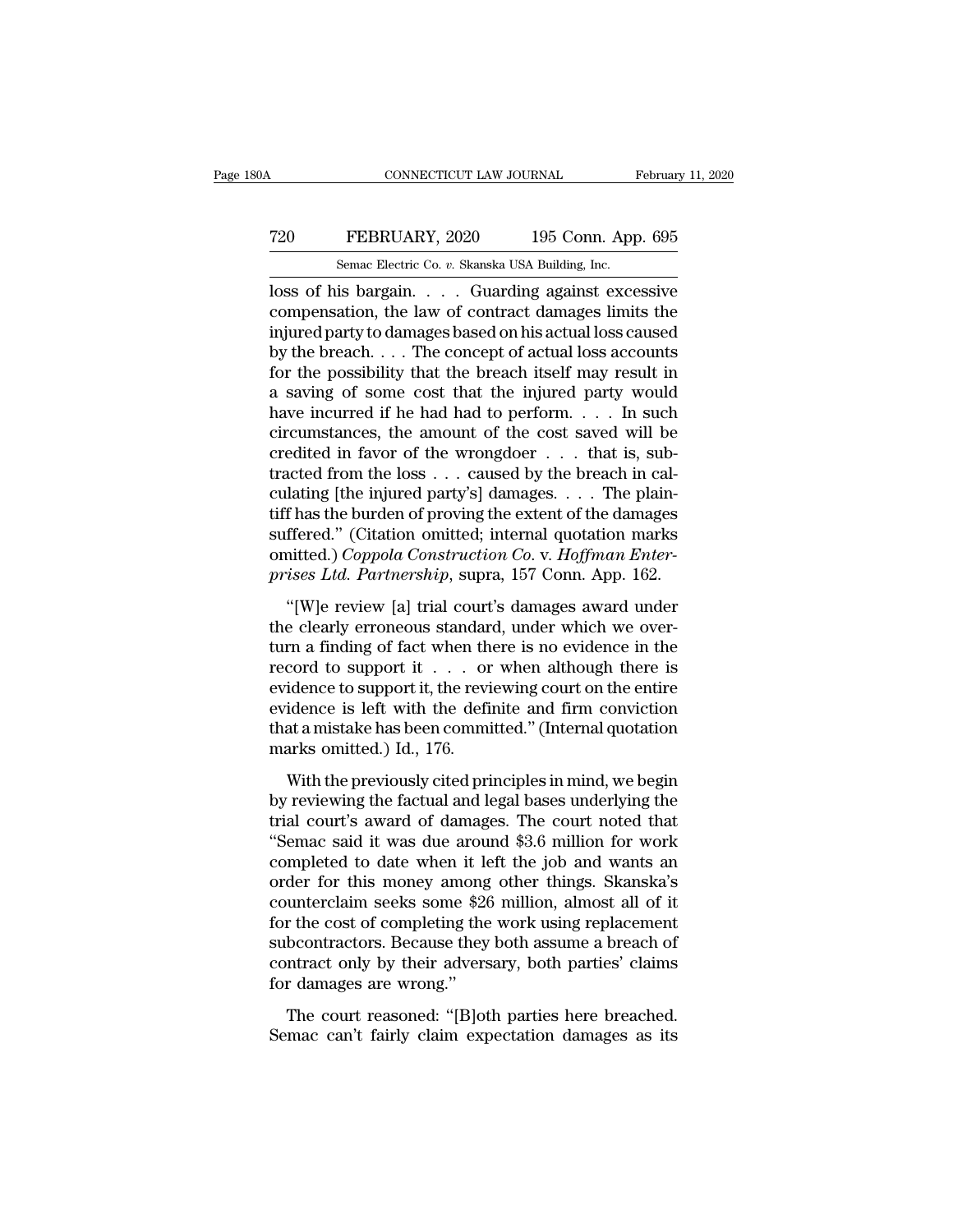# 11, 2020 CONNECTICUT LAW JOURNAL Page 181A<br>195 Conn. App. 695 FEBRUARY, 2020 721<br>Semac Electric Co. v. Skanska USA Building, Inc.

11, 2020 CONNECTICUT LAW JOURNAL<br>195 Conn. App. 695 FEBRUARY, 2020 721<br>5emac Electric Co. *v.* Skanska USA Building, Inc.<br>195 Conn. App. 695 FEBRUARY, 2020 721 reward for temporarily or permanently abandoning the<br>temporarily or permanently abandoning the<br>contract.... Skanska, by contrast, had the right to<br>terminate Someo for convenience without any grace 195 Conn. App. 695 FEBRUARY, 2020 721<br>
Semac Electric Co. v. Skanska USA Building, Inc.<br>
reward for temporarily or permanently abandoning the<br>
contract. . . . . Skanska, by contrast, had the right to<br>
terminate Semac for c 195 Conn. App. 695 FEBRUARY, 2020 721<br>
Semac Electric Co. v. Skanska USA Building, Inc.<br>
Teward for temporarily or permanently abandoning the<br>
contract. . . . . Skanska, by contrast, had the right to<br>
terminate Semac for 195 Conn. App. 695 FEBRUARY, 2020 721<br>
Semac Electric Co. v. Skanska USA Building, Inc.<br>
reward for temporarily or permanently abandoning the<br>
contract. . . . . Skanska, by contrast, had the right to<br>
terminate Semac for c Senal Experience of the Midding, Inc.<br>
The Senal Electric Co. v. Skanska USA Building, Inc.<br>
Teward for temporarily or permanently abandoning the<br>
contract.... Skanska, by contrast, had the right to<br>
terminate Semac for c Semac Electric Co.  $v$ . Skanska USA Building, Inc.<br>
reward for temporarily or permanently abandoning the<br>
contract..... Skanska, by contrast, had the right to<br>
terminate Semac for convenience without any grace<br>
period at reward for temporarily or permanently abandoning the<br>contract.....Skanska, by contrast, had the right to<br>terminate Semac for convenience without any grace<br>period at all....Indeed, the Skanska contract says<br>that an erroneou contract. . . . Skanska, by contrast, had the right to<br>terminate Semac for convenience without any grace<br>period at all. . . . Indeed, the Skanska contract says<br>that an erroneous termination for cause converts auto-<br>matical terminate Semac for convenience without any grace<br>period at all. . . . Indeed, the Skanska contract says<br>that an erroneous termination for cause converts auto-<br>matically to a termination for convenience. That con-<br>tract al period at all. . . . Indeed, the Skanska contract says<br>that an erroneous termination for cause converts auto-<br>matically to a termination for convenience. That con-<br>tract also says termination for convenience means<br>Skanska that an erroneous termination for cause converts automatically to a termination for convenience. That contract also says termination for convenience means Skanska must pay—not expectation damages—but the money due for the matically to a term<br>tract also says te<br>Skanska must pay-<br>money due for the v<br>is the right measure<br>matter. The damages.<br>"In calculating w Example 2013 and the Universe<br>
Canadian Canadian Sanska must pay—not expectation damages—but the<br>
oney due for the work performed to date. That money<br>
the right measure here, but as we will see, it doesn't<br>
atter. The dama BRAISRA Hust pay—Hot expectation daniages—but the<br>money due for the work performed to date. That money<br>is the right measure here, but as we will see, it doesn't<br>matter. The damages would be the same as expecta-<br>tion damage

holey due for the work performed to date. That holey<br>is the right measure here, but as we will see, it doesn't<br>matter. The damages would be the same as expecta-<br>tion damages.<br>"In calculating what was due [to] Semac for wor the fight measure fiere, but as we will see, it doesn't<br>matter. The damages would be the same as expecta-<br>tion damages.<br>"In calculating what was due [to] Semac for work up<br>to the date of its departure, Semac points out tha tion damages.<br>
"In calculating what was due [to] Semac for work up<br>
to the date of its departure, Semac points out that it<br>
had several bills to Skanska outstanding when it left<br>
the job. It claims [that] Skanska's breach "In calculating what was due [to] Semac for work up<br>to the date of its departure, Semac points out that it<br>had several bills to Skanska outstanding when it left<br>the job. It claims [that] Skanska's breach means it had<br>the r "In calculating what was due [to] Semac for work up<br>to the date of its departure, Semac points out that it<br>had several bills to Skanska outstanding when it left<br>the job. It claims [that] Skanska's breach means it had<br>the r to the date of its departure, Semac points out that it<br>had several bills to Skanska outstanding when it left<br>the job. It claims [that] Skanska's breach means it had<br>the right to stop work and, more important, Skanska<br>had c had several bills to Skanska outstanding when it left<br>the job. It claims [that] Skanska's breach means it had<br>the right to stop work and, more important, Skanska<br>had commanded it to cease performing. The latter fact<br>certai the job. It claims [that] Skanska's breach means it had<br>the right to stop work and, more important, Skanska<br>had commanded it to cease performing. The latter fact<br>certainly means Semac didn't have to complete the job<br>under the right to stop work and, more important, Skanska<br>had commanded it to cease performing. The latter fact<br>certainly means Semac didn't have to complete the job<br>under the contract terms. After all, Skanska can't have<br>it bot had commanded it to cease performing. The latter fact<br>certainly means Semac didn't have to complete the job<br>under the contract terms. After all, Skanska can't have<br>it both ways. Given that the contract terms mean that<br>Skan certainly means Semac didn't have to complete the job<br>under the contract terms. After all, Skanska can't have<br>it both ways. Given that the contract terms mean that<br>Skanska terminated Semac for its own convenience,<br>Skanska under the contract terms. After all, Skanska can't have<br>it both ways. Given that the contract terms mean that<br>Skanska terminated Semac for its own convenience,<br>Skanska can't contradictorily claim that Semac should<br>have kep it both ways. Given that the contract terms mean that<br>Skanska terminated Semac for its own convenience,<br>Skanska can't contradictorily claim that Semac should<br>have kept working or pay for the cost of replacement<br>subcontract Skanska terminated Semac for its own contrasts Skanska can't contradictorily claim that Sem<br>have kept working or pay for the cost of reguleon<br>tractors. It might have been differe<br>proper termination for cause based on Semac anska can't contradictorhy cianti-tiat senace should<br>
we kept working or pay for the cost of replacement<br>
bcontractors. It might have been different with a<br>
oper termination for cause based on Semac temporar-<br>
or permanent flave kept working of pay for the cost of replacement<br>subcontractors. It might have been different with a<br>proper termination for cause based on Semac temporar-<br>ily or permanently abandoning the job, but that's not<br>what the

subcontractors. It hight have been different with a<br>proper termination for cause based on Semac temporar-<br>ily or permanently abandoning the job, but that's not<br>what the contract says happened here.<br>"So Semac didn't need to proper termination for catse based on seniat temporatily or permanently abandoning the job, but that's not what the contract says happened here.<br>
"So Semac didn't need to complete the job, isn't liable<br>
for the costs of r the contract says happened here.<br>
"So Semac didn't need to complete the job, isn't liable<br>
for the costs of replacement subcontractors, and is due<br>
the money that was owed to it at the time it left." In so<br>
finding, the co What the contract says happened here.<br>
"So Semac didn't need to complete the job, isn't liable<br>
for the costs of replacement subcontractors, and is due<br>
the money that was owed to it at the time it left." In so<br>
finding, "So Semac didn't need to complete the job, isn't liable<br>for the costs of replacement subcontractors, and is due<br>the money that was owed to it at the time it left." In so<br>finding, the court determined that Semac was entitl for the costs of replacement subcontractors, and is due<br>the money that was owed to it at the time it left." In so<br>finding, the court determined that Semac was entitled<br>to a termination payment under  $\S 12.4$  of its contra the money th<br>finding, the c<br>to a termina<br>with Skanska.''<br>Semac "wası<br>actually had<br>to Skanska.''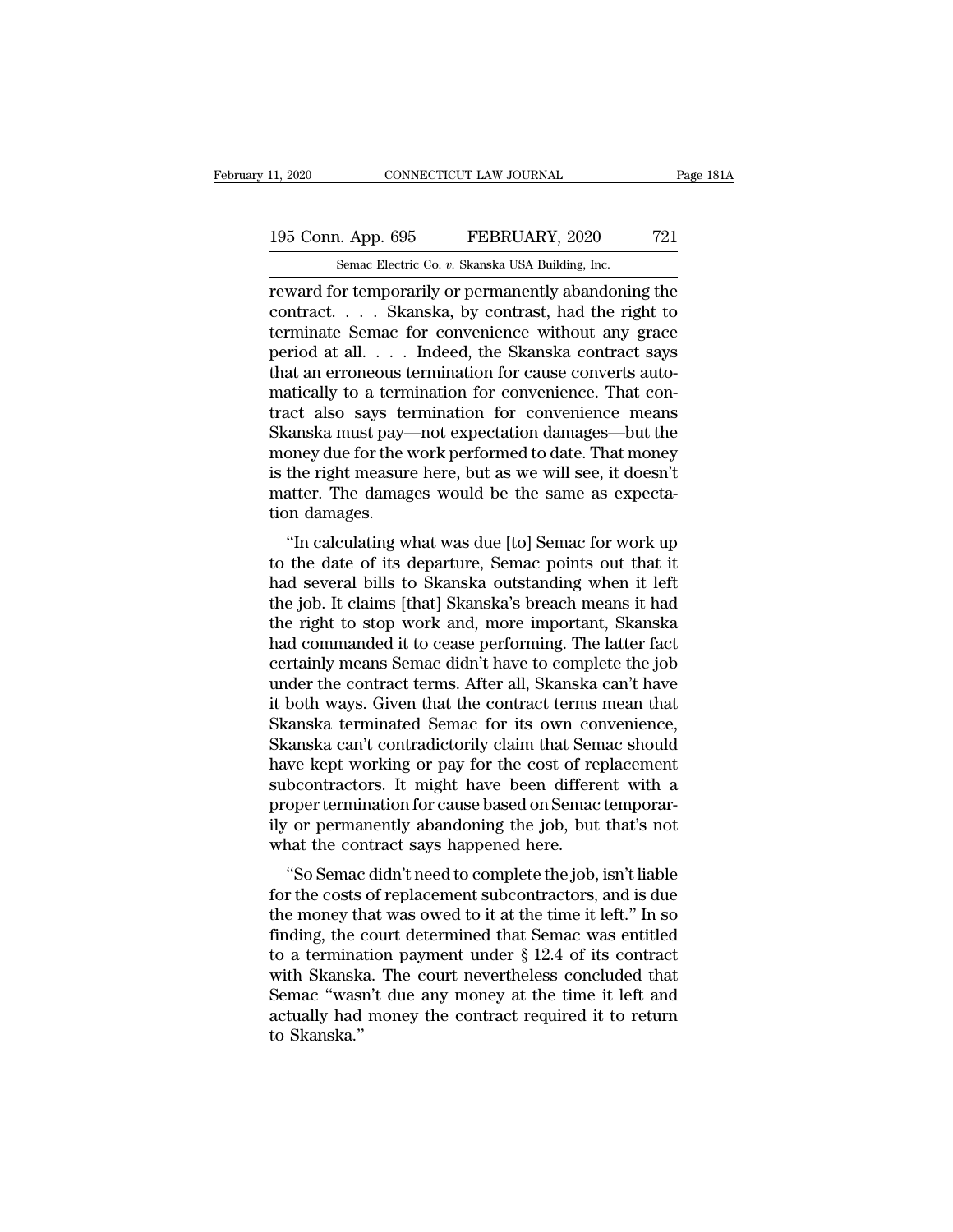### CONNECTICUT LAW JOURNAL February 11, 2020<br>
T22 FEBRUARY, 2020 195 Conn. App. 695<br>
Semac Electric Co. v. Skanska USA Building, Inc. CONNECTICUT LAW JOURNAL February 11, 2020<br>
Semac Electric Co. *v.* Skanska USA Building, Inc.<br>
To determine the amount of the termination payment

CONNECTICUT LAW JOURNAL February 11, 2020<br>
2 FEBRUARY, 2020 195 Conn. App. 695<br>
Semac Electric Co. v. Skanska USA Building, Inc.<br>
To determine the amount of the termination payment<br>
which Semac was entitled, the trial cour The FEBRUARY, 2020 195 Conn. App. 695<br>
Semac Electric Co. v. Skanska USA Building, Inc.<br>
To determine the amount of the termination payment<br>
to which Semac was entitled, the trial court found that<br>
it could not simply rely FEBRUARY, 2020 195 Conn. App. 695<br>
Semac Electric Co. v. Skanska USA Building, Inc.<br>
To determine the amount of the termination payment<br>
to which Semac was entitled, the trial court found that<br>
it could not simply rely up T22 FEBRUARY, 2020 195 Conn. App. 695<br>
Semac Electric Co. v. Skanska USA Building, Inc.<br>
To determine the amount of the termination payment<br>
to which Semac was entitled, the trial court found that<br>
it could not simply rel Semac Electric Co.  $v$ . Skanska USA Building, Inc.<br>
To determine the amount of the termination payment<br>
to which Semac was entitled, the trial court found that<br>
it could not simply rely upon the amounts billed by<br>
Semac d Semac Electric Co.  $v$ . Skanska USA Bullding, inc.<br>
To determine the amount of the termination payment<br>
to which Semac was entitled, the trial court found that<br>
it could not simply rely upon the amounts billed by<br>
Semac d To determine the amount of the termination payment<br>to which Semac was entitled, the trial court found that<br>it could not simply rely upon the amounts billed by<br>Semac due to its billing "irregularities and its incentive<br>to to which Semac was entitled, the trial court found that<br>it could not simply rely upon the amounts billed by<br>Semac due to its billing "irregularities and its incentive<br>to inflate its bills  $\ldots$ ." The court thus determined it could not simply rely upon the amounts billed by<br>Semac due to its billing "irregularities and its incentive<br>to inflate its bills  $\ldots$ ..." The court thus determined<br>that the best way to determine the amount to which<br>Se Semac due to its billing "irregularities and its incentive<br>to inflate its bills  $\ldots$ ." The court thus determined<br>that the best way to determine the amount to which<br>Semac was entitled was to ascertain the percentage of<br>th to inflate its bills  $\ldots$  . " The court thus determined<br>that the best way to determine the amount to which<br>Semac was entitled was to ascertain the percentage of<br>the entire contract that Semac had fulfilled and multiply<br>t that the best way to determine the amount to which<br>Semac was entitled was to ascertain the percentage of<br>the entire contract that Semac had fulfilled and multiply<br>that percentage by the total amount of the contract.<br>Both p Semac was entitled was to ascertain the percentage of<br>the entire contract that Semac had fulfilled and multiply<br>that percentage by the total amount of the contract.<br>Both parties presented testimony as to their respective<br>v the entire contract that Semac had fulfilled and multiply<br>that percentage by the total amount of the contract.<br>Both parties presented testimony as to their respective<br>views as to the percentage of the job that had been<br>com that percentage by the total amount of the contract.<br>Both parties presented testimony as to their respective<br>views as to the percentage of the job that had been<br>completed when Semac was terminated, but the court<br>found tha Both parties presented testimony as to their respective<br>views as to the percentage of the job that had been<br>completed when Semac was terminated, but the court<br>found that the most persuasive testimony in this regard<br>was off views as to the percentage of the job that had been<br>completed when Semac was terminated, but the court<br>found that the most persuasive testimony in this regard<br>was offered by Miller, Skanska's project manager, who<br>opined th completed when Semac was terminated, but the court<br>found that the most persuasive testimony in this regard<br>was offered by Miller, Skanska's project manager, who<br>opined that Semac had completed 65 percent of the<br>job. The co found that the most persuasive testimony in this regard<br>was offered by Miller, Skanska's project manager, who<br>opined that Semac had completed 65 percent of the<br>job. The court adopted Miller's position and calculated<br>that S was offered by Miller, Skanska's project manager, who<br>opined that Semac had completed 65 percent of the<br>job. The court adopted Miller's position and calculated<br>that Semac was entitled to \$12,424,447, which was 65<br>percent o opined that Semac had completed 65 percent of the<br>job. The court adopted Miller's position and calculated<br>that Semac was entitled to \$12,424,447, which was 65<br>percent of the revised contract price of \$19,114,535.<br>Because S job. The court adopted Miller's position and calculated<br>that Semac was entitled to \$12,424,447, which was 65<br>percent of the revised contract price of \$19,114,535.<br>Because Semac had already billed and been paid<br>\$14,785,764. that Semac was entitled to \$12,424,447, which was 65<br>percent of the revised contract price of \$19,114,535.<br>Because Semac had already billed and been paid<br>\$14,785,764.36 from Skanska, Semac had received<br>\$2,361,317.36 more t percent of the revised contract price of \$19,114,535.<br>Because Semac had already billed and been paid<br>\$14,785,764.36 from Skanska, Semac had received<br>\$2,361,317.36 more than it should have for the work<br>that it had completed Because Semac had already billed and been paid<br>\$14,785,764.36 from Skanska, Semac had received<br>\$2,361,317.36 more than it should have for the work<br>that it had completed. To that amount, the trial court<br>added funds that Sem \$14,785,764.36 from Skanska, Semac had received<br>\$2,361,317.36 more than it should have for the work<br>that it had completed. To that amount, the trial court<br>added funds that Semac had collected from Skanska<br>for overpayments \$2,361,317.36 more than it should have for the work<br>that it had completed. To that amount, the trial court<br>added funds that Semac had collected from Skanska<br>for overpayments to two of Semac's subcontractors and<br>overpayment that it had completed. To that amount, the tradded funds that Semac had collected from<br>for overpayments to two of Semac's subcontrad<br>overpayment for labor rates on which Semac<br>erly had added a profit, for a total additiona The verpayments to two of Semac's subcontractors and<br>erpayment for labor rates on which Semac improp-<br>ly had added a profit, for a total additional amount<br>\$1,495,813.41. The court thus concluded that Semac<br>wed Skanska a to material breaches in which Semac improperly had added a profit, for a total additional amount<br>of \$1,495,813.41. The court thus concluded that Semac<br>owed Skanska a total of \$3,857,130.77.<sup>8</sup><br>On appeal, Skanska argues that,

performance of its obligations under the contract, and<br>wed Skanska a total of \$3,857,130.77.<sup>8</sup><br>On appeal, Skanska argues that, "[d]ue to Semac's<br>material breach, Skanska was excused from further<br>performance of its obligat Fig. 31,495,813.41. The court thus concluded that Semac<br>owed Skanska a total of \$3,857,130.77.<sup>8</sup><br>On appeal, Skanska argues that, "[d]ue to Semac's<br>material breach, Skanska was excused from further<br>performance of its oblig The trial courts are trial of \$3,857,130.77.8<br>
On appeal, Skanska argues that, "[d]ue to Semac's<br>
material breach, Skanska was excused from further<br>
performance of its obligations under the contract, and<br>
was entitled to e aternal breach, Skanska was excused from further<br>erformance of its obligations under the contract, and<br>as entitled to expectation damages." Skanska claims,<br>s a result of the trial court's incorrect determination<br> $\frac{8}{3}$  performance of its obligations under the contract, and<br>was entitled to expectation damages." Skanska claims,<br>"as a result of the trial court's incorrect determination<br>"Semac subsequently moved for reconsideration of the am

was entitled to expectation damages." Skanska claims,<br>"as a result of the trial court's incorrect determination<br>"Semac subsequently moved for reconsideration of the amount of dam-<br>ages based on an alleged miscalculation of decision. This is not relevant to the claims of the constant to the termination of ages based on an alleged miscalculation of certain of the termination payment. The court granted reargum decision. This is not relevant to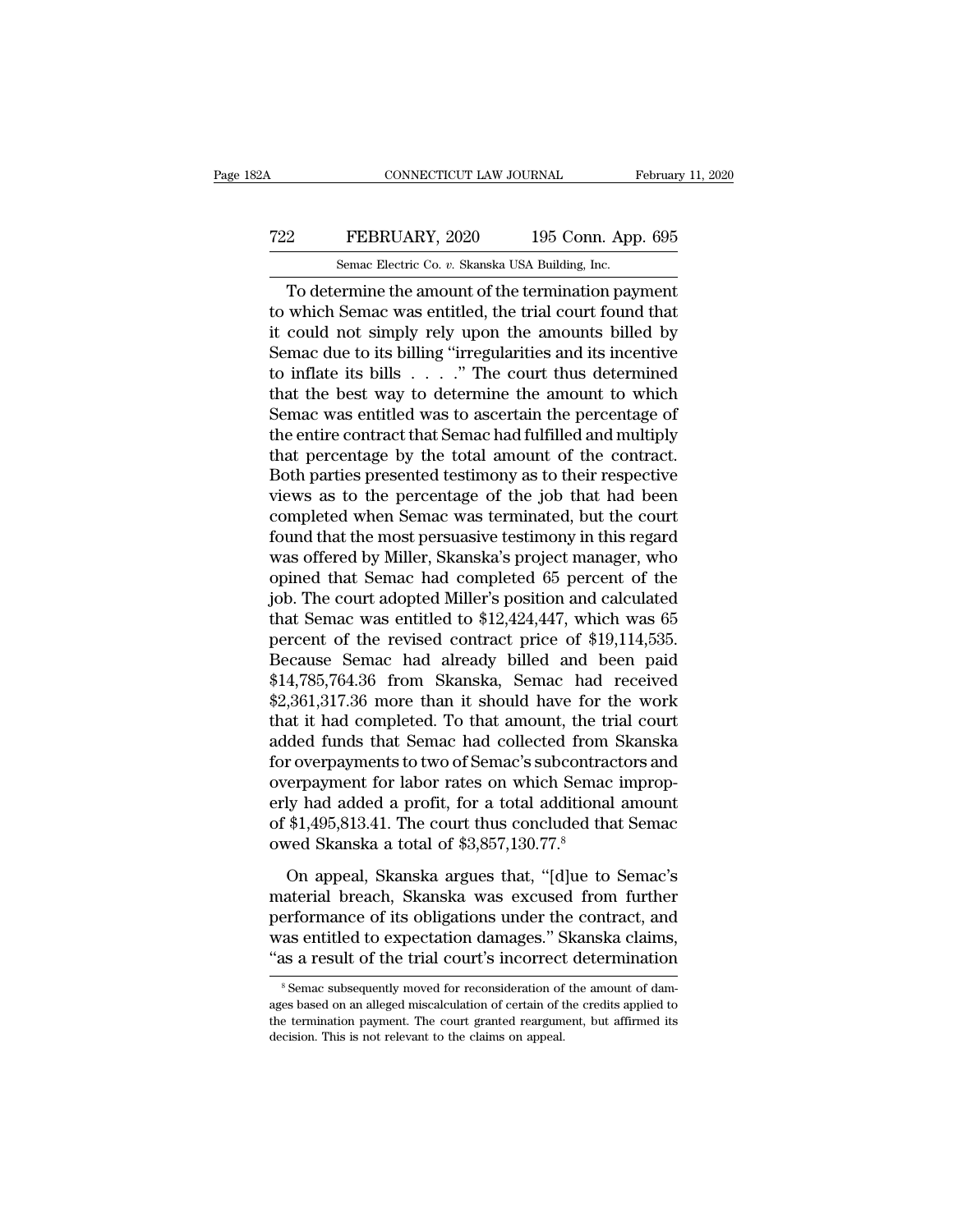# 11, 2020 CONNECTICUT LAW JOURNAL Page 183A<br>195 Conn. App. 695 FEBRUARY, 2020 723<br>Semac Electric Co. v. Skanska USA Building, Inc.

11, 2020 CONNECTICUT LAW JOURNAL<br>195 Conn. App. 695 FEBRUARY, 2020 723<br>5emac Electric Co. *v.* Skanska USA Building, Inc.<br>1. That Skanska also breached the subcontract, it improp-The Senator CONNECTICUT LAW JOURNAL<br>
195 Conn. App. 695 FEBRUARY, 2020 723<br>
Semac Electric Co. v. Skanska USA Building, Inc.<br>
195 Conn. App. 695 FEBRUARY, 2020 723<br>
Semac Electric Co. v. Skanska USA Building, Inc.<br>
195 Con 195 Conn. App. 695 FEBRUARY, 2020 723<br>
Semac Electric Co. v. Skanska USA Building, Inc.<br>
that Skanska also breached the subcontract, it improperly failed to award its expectation damages.'' Because<br>
we disagree with Skansk 195 Conn. App. 695 FEBRUARY, 2020 723<br>
Semac Electric Co. v. Skanska USA Building, Inc.<br>
that Skanska also breached the subcontract, it improp-<br>
erly failed to award its expectation damages." Because<br>
we disagree with Ska 195 Conn. App. 695 FEBRUARY, 2020 723<br>
Semac Electric Co. v. Skanska USA Building, Inc.<br>
that Skanska also breached the subcontract, it improp-<br>
erly failed to award its expectation damages." Because<br>
we disagree with Skan Senal Tappy Cool of Tablooking, Inc.<br>
In that Skanska also breached the subcontract, it improperly failed to award its expectation damages." Because<br>
we disagree with Skanska's argument that it did not<br>
breach the contract at Skanska also breached the subcontract, it improp-<br>ly failed to award its expectation damages." Because<br>e disagree with Skanska's argument that it did not<br>each the contract, as discussed herein, we also reject<br>claim that The common law because we disagree with Skanska's argument that it did not<br>breach the contract, as discussed herein, we also reject<br>its claim that it was entitled to expectation damages.<br>Skanska also claims that it is ent

erly failed to award its expectation damages. Because<br>we disagree with Skanska's argument that it did not<br>breach the contract, as discussed herein, we also reject<br>its claim that it was entitled to expectation damages.<br>Skan we usagree with skanska's argument that it uld not<br>breach the contract, as discussed herein, we also reject<br>its claim that it was entitled to expectation damages.<br>Skanska also claims that it is entitled to expectation<br>dama breach the contract, as usedssed herein, we also reject<br>its claim that it was entitled to expectation damages.<br>Skanska also claims that it is entitled to expectation<br>damages under the common law because  $\S 19.5$  pro-<br>vide be followed by Skanska in the event of a breach by Skanska also claims that it is entitled to expectation damages.<br>Skanska also claims that it is entitled to expectation damages under the common law because  $\S 19.5$  provi Skanska also claims that it is entitled to expectation<br>damages under the common law because § 19.5 pro-<br>vided that its contractual remedies were not its exclu-<br>sive remedies. We disagree. As stated previously, § 12.1<br>of t damages under the common law because  $\S$  19.5 provided that its contractual remedies were not its exclusive remedies. We disagree. As stated previously,  $\S$  12.1 of the contract explicitly provided for the procedure to be vided that its contractual remedies were not its exclusive remedies. We disagree. As stated previously, § 12.1 of the contract explicitly provided for the procedure to be followed by Skanska in the event of a breach by Sem sive remedies. We disagree. As stated previously, § 12.1<br>of the contract explicitly provided for the procedure to<br>be followed by Skanska in the event of a breach by<br>Semac. Skanska failed to abide by the express require-<br>me of the contract explicitly provided for the procedure to<br>be followed by Skanska in the event of a breach by<br>Semac. Skanska failed to abide by the express require-<br>ment that it afford Semac a forty-eight hour cure period<br>an be followed by Skanska in the event of a breach by<br>Semac. Skanska failed to abide by the express require-<br>ment that it afford Semac a forty-eight hour cure period<br>and, thus, also breached the contract, and its termina-<br>tio Semac. Skanska failed to abide by the express requirement that it afford Semac a forty-eight hour cure period and, thus, also breached the contract, and its termination for cause of Semac was transformed into a termination Ent that it another senial a forty-eight notice the period<br>d, thus, also breached the contract, and its termina-<br>on for convenience. Skanska cannot now claim entitle-<br>ent to a common-law remedy after it forfeited its righ and, thus, also breached the contract, and its termination for cause of Semac was transformed into a termination for convenience. Skanska cannot now claim entitlement to a common-law remedy after it forfeited its right to

From the convenience. Skanska cannot now claim entitlement to a common-law remedy after it forfeited its right<br>to a contractual remedy as a result of its own breach.<br>Semac argues that the court erred in not awarding<br>it a Franchi control convenience. Skanska cannot how claim entitiement to a common-law remedy after it forfeited its right<br>to a contractual remedy as a result of its own breach.<br>Semac argues that the court erred in not awarding then to a common-law remedy after it forfered its right<br>to a contractual remedy as a result of its own breach.<br>Semac argues that the court erred in not awarding<br>it a termination payment under § 12.4 of the contract,<br>which France argues that the court erred in not awarding<br>it a termination payment under  $\S$  12.4 of the contract,<br>which was triggered when Skanska failed to afford<br>Semac a forty-eight hour cure period, transforming the<br>terminat Semac argues that the court erred in not awarding<br>it a termination payment under  $\S$  12.4 of the contract,<br>which was triggered when Skanska failed to afford<br>Semac a forty-eight hour cure period, transforming the<br>terminati it a termination payment under § 12.4 of the contract,<br>which was triggered when Skanska failed to afford<br>Semac a forty-eight hour cure period, transforming the<br>termination for cause into a termination for conve-<br>nience. Se which was triggered when Skanska failed to afford<br>Semac a forty-eight hour cure period, transforming the<br>termination for cause into a termination for conve-<br>nience. Semac's challenge in this regard is misplaced<br>in that the Semac a forty-eight hour cure period, transforming the termination for cause into a termination for convenience. Semac's challenge in this regard is misplaced in that the trial court expressly did conclude that Semac was e termination for cause into a termination for conve-<br>nience. Semac's challenge in this regard is misplaced<br>in that the trial court expressly did conclude that Semac<br>was entitled to the termination payment when it con-<br>clude nience. Semac's challenge in this regard is misplaced<br>in that the trial court expressly did conclude that Semac<br>was entitled to the termination payment when it con-<br>cluded that Semac "didn't need to complete the job,<br>isn't in that the trial court expressly did conclude that Semac<br>was entitled to the termination payment when it con-<br>cluded that Semac "didn't need to complete the job,<br>isn't liable for the costs of replacement subcontractors,<br>a was entitled to the termination payment when it concluded that Semac "didn't need to complete the job, isn't liable for the costs of replacement subcontractors, and is due the money that was owed to it at the time it left. cluded that Semac "didn't need to complete the job,<br>isn't liable for the costs of replacement subcontractors,<br>and is due the money that was owed to it at the time<br>it left." The court further found, however, that Semac's<br>bi isn't liable for the costs of replacement subcontractors,<br>and is due the money that was owed to it at the time<br>it left." The court further found, however, that Semac's<br>billing practices were too irregular to confidently aw and is due the money that was owed to it at the time<br>it left." The court further found, however, that Semac's<br>billing practices were too irregular to confidently award<br>damages based upon Semac's invoices, as contemplated<br>b it left." The court further found, however, that Semac's<br>billing practices were too irregular to confidently award<br>damages based upon Semac's invoices, as contemplated<br>by § 12.4 of the contract, which provided that the ter billing practices were too irregular to confidently award<br>damages based upon Semac's invoices, as contemplated<br>by § 12.4 of the contract, which provided that the ter-<br>mination payment "shall be comprised of: (i) amounts<br>in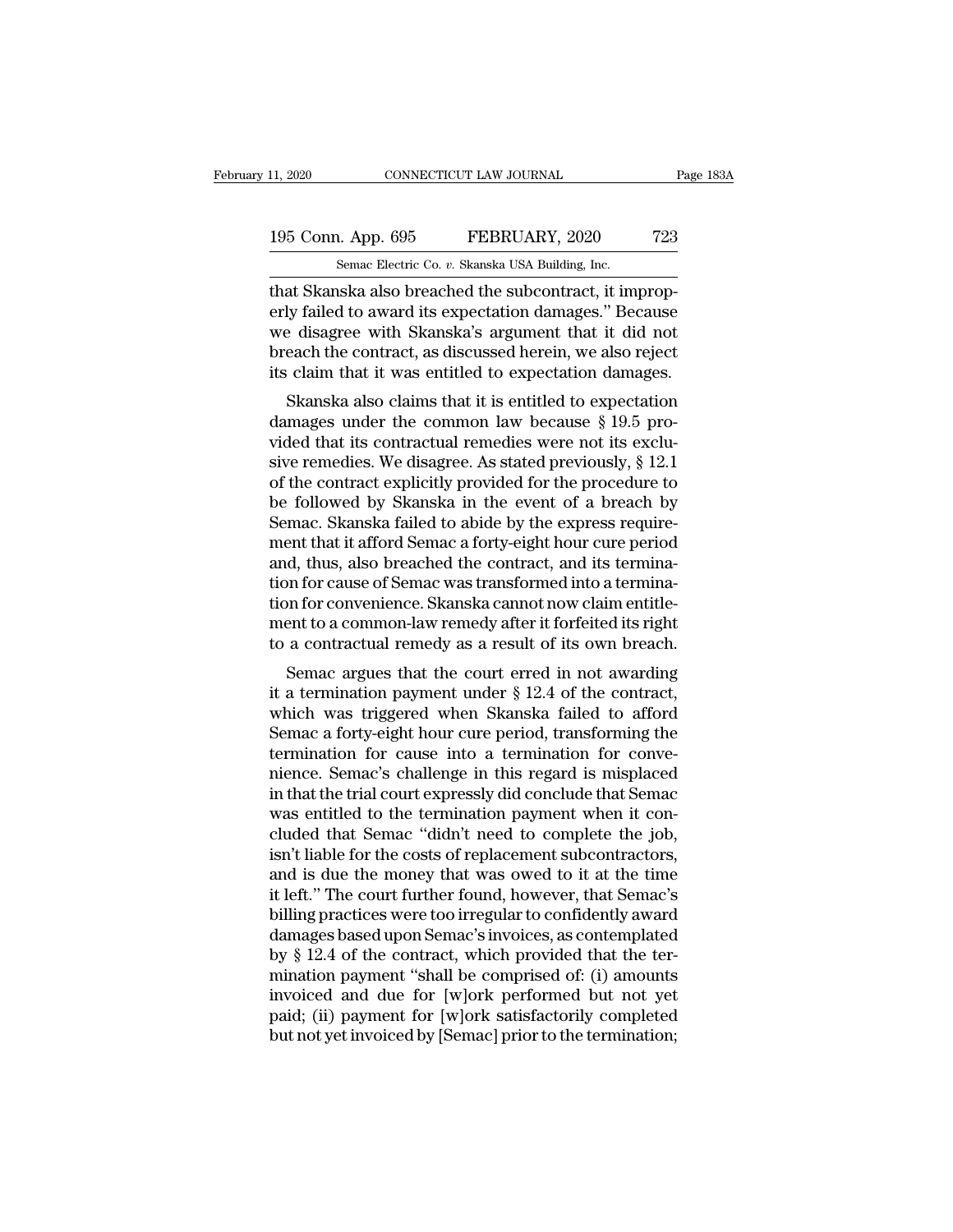## CONNECTICUT LAW JOURNAL February 11, 2020<br>
724 FEBRUARY, 2020 195 Conn. App. 695<br>
8emac Electric Co. v. Skanska USA Building, Inc. CONNECTICUT LAW JOURNAL February 11, 2020<br>
T24 FEBRUARY, 2020 195 Conn. App. 695<br>
Semac Electric Co. *v.* Skanska USA Building, Inc.<br>
(iii) retainage held by [Skanska] at the date of termina-

CONNECTICUT LAW JOURNAL Februar<br>
T24 FEBRUARY, 2020 195 Conn. App. 695<br>
Semac Electric Co. v. Skanska USA Building, Inc.<br>
(iii) retainage held by [Skanska] at the date of termina-<br>
tion; and (iv) all reasonable, actual ter T24 FEBRUARY, 2020 195 Conn. App. 695<br>
Semac Electric Co. v. Skanska USA Building, Inc.<br>
(iii) retainage held by [Skanska] at the date of termina-<br>
tion; and (iv) all reasonable, actual termination costs<br>
incurred by [Sema FEBRUARY, 2020 195 Conn. App. 695<br>
Semac Electric Co. v. Skanska USA Building, Inc.<br>
(iii) retainage held by [Skanska] at the date of termina-<br>
tion; and (iv) all reasonable, actual termination costs<br>
incurred by [Semac] FEBRUARY, 2020 195 Conn. App. 695<br>
Semac Electric Co. v. Skanska USA Building, Inc.<br>
i) retainage held by [Skanska] at the date of termina-<br>
in; and (iv) all reasonable, actual termination costs<br>
curred by [Semac] in term

Semac Electric Co.  $v$ . Skanska USA Building, Inc.<br>
(iii) retainage held by [Skanska] at the date of termina-<br>
tion; and (iv) all reasonable, actual termination costs<br>
incurred by [Semac] in terminating the [w]ork . . . . (iii) retainage held by [Skanska] at the date of termination; and (iv) all reasonable, actual termination costs<br>incurred by [Semac] in terminating the [w]ork  $\dots$ ."<br>The court therefore employed an alternative method<br>of ca (iii) retainage field by [Skaliska] at the date of termination; and (iv) all reasonable, actual termination costs<br>incurred by [Semac] in terminating the [w]ork  $\dots$ ."<br>The court therefore employed an alternative method<br>of priori, and (iv) an reasonable, actual termination costs<br>incurred by [Semac] in terminating the [w]ork  $\dots$ ."<br>The court therefore employed an alternative method<br>of calculating the termination payment by determining<br>the pe The court therefore employed an alternative method<br>of calculating the termination payment by determining<br>the percentage of the project that Semac had completed<br>and multiplying that percentage by the total contract<br>price. The court therefore employed an alternative method<br>of calculating the termination payment by determining<br>the percentage of the project that Semac had completed<br>and multiplying that percentage by the total contract<br>price. of calculating the termination payment by determining<br>the percentage of the project that Semac had completed<br>and multiplying that percentage by the total contract<br>price. Although potentially somewhat imprecise, it can-<br>not the percentage of the project that Semac had completed<br>and multiplying that percentage by the total contract<br>price. Although potentially somewhat imprecise, it can-<br>not reasonably be argued that this method of calculating and multiplying that percentage by the total contract<br>price. Although potentially somewhat imprecise, it can-<br>not reasonably be argued that this method of calculating<br>the termination payment ran afoul of § 12.4 of the conprice. Although potentially somewhat imprecise, it cannot reasonably be argued that this method of calculating<br>the termination payment ran afoul of § 12.4 of the con-<br>tract, or that it was unfair to Semac. Indeed, it is co not reasonably be argued that this method of calculating<br>the termination payment ran afoul of  $\S$  12.4 of the con-<br>tract, or that it was unfair to Semac. Indeed, it is consis-<br>tent with Semac's claim that it be paid for t the termination payment ran afoul of  $\S$  12.4 of the contract, or that it was unfair to Semac. Indeed, it is consistent with Semac's claim that it be paid for the work that it completed and its theory of quantum meruit.<sup>9</sup> tract, or that it was unfair to Semac. Indeed, it is consistent with Semac's claim that it be paid for the work<br>that it completed and its theory of quantum meruit.<sup>9</sup><br>If Semac had not front-loaded its invoices, ensuring<br>th tent with Semac's claim that it be paid for the work<br>that it completed and its theory of quantum meruit.<sup>9</sup><br>If Semac had not front-loaded its invoices, ensuring<br>that it made a profit for every month that it billed Skan-<br>sk that it completed and its theory of quantum meruit.<sup>9</sup><br>If Semac had not front-loaded its invoices, ensuring<br>that it made a profit for every month that it billed Skan-<br>ska, it would not have been in the position of having<br>i If Semac had not front-loaded its invoices, ensure<br>that it made a profit for every month that it billed Sk<br>ska, it would not have been in the position of have<br>its termination payment credited by monies tha<br>should not have Framination payment credited by monies that it<br>ould not have prematurely collected from Skanska.<br>light of the foregoing, we conclude that the trial<br>urt's award of damages was not erroneous.<br>IV<br>Finally, Skanska claims that

IV

should not have prematurely collected from Skanska.<br>In light of the foregoing, we conclude that the trial<br>court's award of damages was not erroneous.<br>IV<br>Finally, Skanska claims that the trial court erred in<br>failing to find In light of the foregoing, we conclude that the trial<br>court's award of damages was not erroneous.<br>IV<br>Finally, Skanska claims that the trial court erred in<br>failing to find that Pope and Scanlon committed fraud<br>when they swo court's award of damages was not erroneous.<br>
IV<br>
Finally, Skanska claims that the trial court erred in<br>
failing to find that Pope and Scanlon committed fraud<br>
when they swore under oath to the accuracy of invoices<br>
submitt IV<br>
Finally, Skanska claims that the trial court erred in<br>
failing to find that Pope and Scanlon committed fraud<br>
when they swore under oath to the accuracy of invoices<br>
submitted to Skanska for a total of \$1,022,064.44 fo Finally, Skanska claims that the trial court erred in failing to find that Pope and Scanlon committed fraud when they swore under oath to the accuracy of invoices submitted to Skanska for a total of \$1,022,064.44 for goods Finally, Skanska claims that the trial court erred in failing to find that Pope and Scanlon committed fraud when they swore under oath to the accuracy of invoices submitted to Skanska for a total of \$1,022,064.44 for goods nen they swore under oath to the accuracy of invoices<br>
bmitted to Skanska for a total of \$1,022,064.44 for<br>
ods and services that it represented it had paid, but<br>
tually never did pay, to other subcontractors, Gexpro<br>
d TP submitted to Skanska for a total of \$1,022,064.44 for goods and services that it represented it had paid, but actually never did pay, to other subcontractors, Gexpro and TPC Associates, Inc. We are not persuaded. "[I]t is goods and services that it represented it had paid, but<br>actually never did pay, to other subcontractors, Gexpro<br>and TPC Associates, Inc. We are not persuaded.<br>"[I]t is well settled that the essential elements of fraud<br>are

"[I]t is well settled that the essential elements of fraud<br>re: (1) a false representation was made as a statement<br>f fact; (2) it was untrue and known to be untrue by<br> $\frac{9}{9}$ Semac claims in its brief to this court that i "[I]t is well settled that the essential elements of fraud are: (1) a false representation was made as a statement of fact; (2) it was untrue and known to be untrue by  $\frac{9}{8}$  Semac claims in its brief to this court tha

are: (1) a false representation was made as a statement<br>of fact; (2) it was untrue and known to be untrue by<br> $\frac{1}{\sqrt{2}}$ <br>Semac claims in its brief to this court that it was entitled to a termination<br>payment under § 12.4 of fact; (2) it was untrue and known to be untrue by<br>  $\overline{\phantom{a}}$   $\overline{\phantom{a}}$  Semac claims in its brief to this court that it was entitled to a termination<br>
payment under § 12.4 of the contract in the amount of \$2,108,290  $9$  Semac claims in its brief to this court that it was entitled to a termination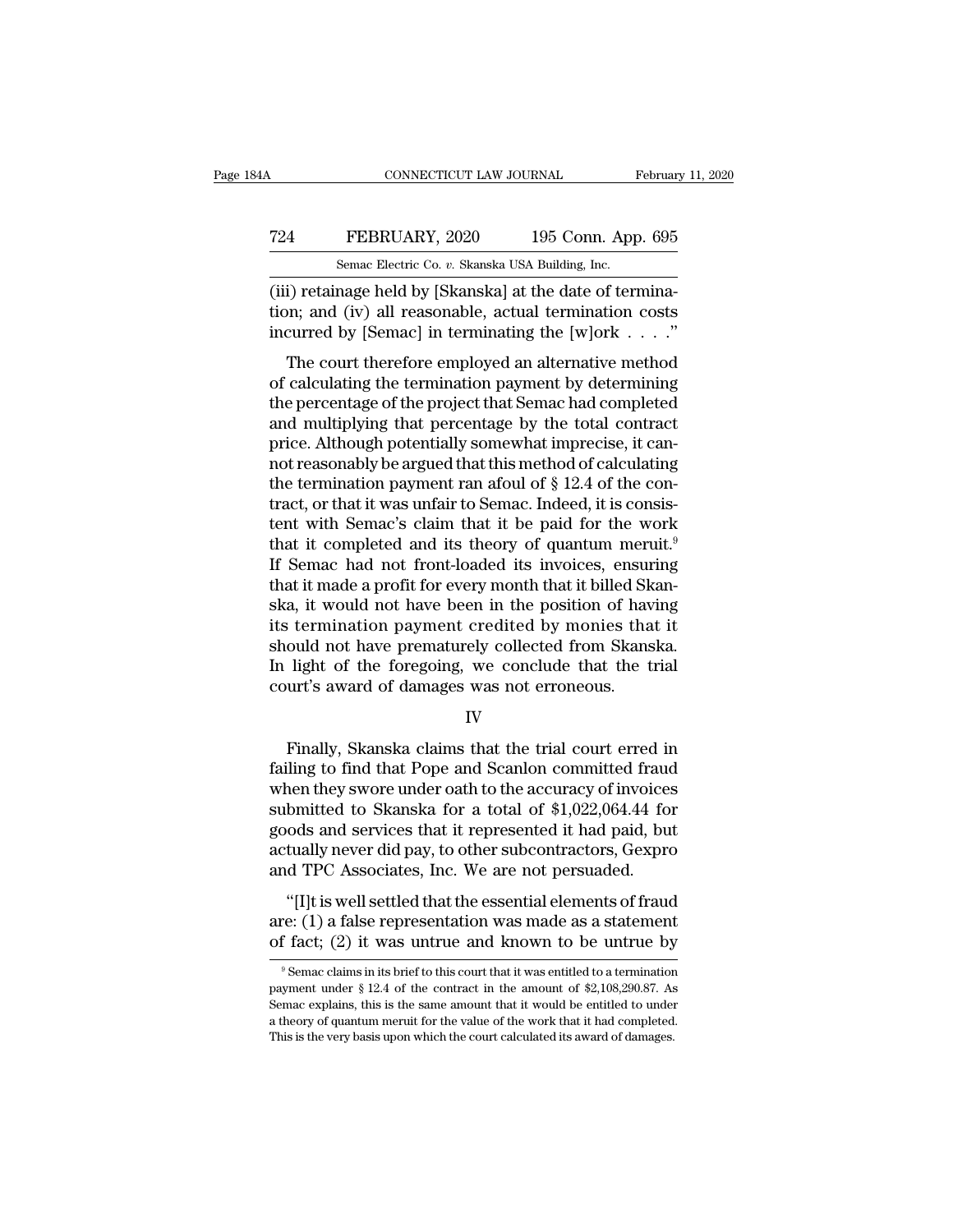# 11, 2020 CONNECTICUT LAW JOURNAL Page 185A<br>195 Conn. App. 695 FEBRUARY, 2020 725<br>Semac Electric Co. v. Skanska USA Building, Inc.

11, 2020 CONNECTICUT LAW JOURNAL<br>195 Conn. App. 695 FEBRUARY, 2020 725<br>5 Semac Electric Co. *v.* Skanska USA Building, Inc.<br>10 The party making it; (3) it was made to induce the other THE Page 1854<br>
195 Conn. App. 695 FEBRUARY, 2020 725<br>
Semac Electric Co. v. Skanska USA Building, Inc.<br>
the party making it; (3) it was made to induce the other<br>
party to act upon it; and (4) the other party did so act<br>
up 195 Conn. App. 695 FEBRUARY, 2020 725<br>
Semac Electric Co. v. Skanska USA Building, Inc.<br>
the party making it; (3) it was made to induce the other<br>
party to act upon it; and (4) the other party did so act<br>
upon that false 195 Conn. App. 695 FEBRUARY, 2020 725<br>
Semac Electric Co. v. Skanska USA Building, Inc.<br>
the party making it; (3) it was made to induce the other<br>
party to act upon it; and (4) the other party did so act<br>
upon that false 195 Conn. App. 695 FEBRUARY, 2020 725<br>
Semac Electric Co. v. Skanska USA Building, Inc.<br>
the party making it; (3) it was made to induce the other<br>
party to act upon it; and (4) the other party did so act<br>
upon that false Semac Electric Co. v. Skanska USA Building, Inc.<br>
the party making it; (3) it was made to induce the other<br>
party to act upon it; and (4) the other party did so act<br>
upon that false representation to his injury. . . . All Semac Electric Co. v. Skanska USA Building, Inc.<br>the party making it; (3) it was made to induce the other<br>party to act upon it; and (4) the other party did so act<br>upon that false representation to his injury.... All of<br>th the party making it; (3) it was made to induce the other<br>party to act upon it; and (4) the other party did so act<br>upon that false representation to his injury.... All of<br>these ingredients must be found to exist.... Addi-<br> party to act upon it; and (4) the other party did so act<br>upon that false representation to his injury. . . . All of<br>these ingredients must be found to exist. . . . Addi-<br>tionally, [t]he party asserting such a cause of act upon that false representation to his injury. . . . All of<br>these ingredients must be found to exist. . . . Addi-<br>tionally, [t]he party asserting such a cause of action<br>must prove the existence of the first three of [the]<br> these ingredients must be found to exist. . . . . Additionally, [t]he party asserting such a cause of action<br>must prove the existence of the first three of [the]<br>elements by a standard higher than the usual fair pre-<br>pond tionally, [t]he party asserting such a cause of action<br>must prove the existence of the first three of [the]<br>elements by a standard higher than the usual fair pre-<br>ponderance of the evidence, which . . . we have<br>described must prove the existence of the first three of [the]<br>elements by a standard higher than the usual fair pre-<br>ponderance of the evidence, which  $\ldots$  we have<br>described as clear and satisfactory or clear, precise and<br>unequiv elements by a standard higher than the usual fair pre-<br>ponderance of the evidence, which . . . we have<br>described as clear and satisfactory or clear, precise and<br>unequivocal. . . . Finally, [t]he party claiming fraud<br>. . . ponderance of the evidence, which . . . we have<br>described as clear and satisfactory or clear, precise and<br>unequivocal. . . . Finally, [t]he party claiming fraud<br>. . . has the burden of proof. . . . Whether that bur-<br>den ha described as clear and satisfactory or clear, precise and<br>unequivocal. . . . Finally, [t]he party claiming fraud<br>. . . has the burden of proof. . . . Whether that bur-<br>den has been met is a question of fact that will not<br>b unequivocal. . . . Finally, [t]he party claiming fraud . . . has the burden of proof. . . . Whether that burden has been met is a question of fact that will not be overturned unless it is clearly erroneous." (Internal quo The state burden of proof. The virtual burn has been met is a question of fact that will not coverturned unless it is clearly erroneous." (Internal otation marks omitted.) *Trumbull v. Palmer*, 123 pnn. App. 244, 257, 1 A den has been met is a question of fact that win not<br>be overturned unless it is clearly erroneous." (Internal<br>quotation marks omitted.) *Trumbull v. Palmer*, 123<br>Conn. App. 244, 257, 1 A.3d 1121, cert. denied, 299 Conn.<br>907

be overturned unless it is clearly erroneous. (Internation marks omitted.) Trumbull v. Palmer, 123<br>Conn. App. 244, 257, 1 A.3d 1121, cert. denied, 299 Conn.<br>907, 10 A.3d 526 (2010).<br>"A finding of fact is clearly erroneous quotation marks onlited.) Trumout v. Futner, 125<br>Conn. App. 244, 257, 1 A.3d 1121, cert. denied, 299 Conn.<br>907, 10 A.3d 526 (2010).<br>"A finding of fact is clearly erroneous when there is<br>no evidence in the record to suppor Confi. App. 244, 257, 1 A.5d 1121, Cert. defined, 255 Confi.<br>907, 10 A.3d 526 (2010).<br>"A finding of fact is clearly erroneous when there is<br>no evidence in the record to support it . . . or when<br>although there is evidence <sup>507</sup>, 10 A.5d 520 (2010).<br>
"A finding of fact is clearly erroneous when there is<br>
no evidence in the record to support it . . . or when<br>
although there is evidence to support it, the reviewing<br>
court on the entire eviden "A finding of fact is clearly erroneous when there is<br>no evidence in the record to support it . . . or when<br>although there is evidence to support it, the reviewing<br>court on the entire evidence is left with the definite<br>an no evidence in the record to support it . . . . or when<br>although there is evidence to support it, the reviewing<br>court on the entire evidence is left with the definite<br>and firm conviction that a mistake has been committed. although there is evidence to support it, the reviewing<br>court on the entire evidence is left with the definite<br>and firm conviction that a mistake has been committed.<br>. . . [A]s a reviewing court [w]e must defer to the tri court on the entire evidence is left with the definite<br>and firm conviction that a mistake has been committed.<br>... [A]s a reviewing court [w]e must defer to the trier<br>of fact's assessment of the credibility of the witnesse and firm conviction that a mistake has been committed.<br>  $\ldots$  [A]s a reviewing court [w]e must defer to the trier<br>
of fact's assessment of the credibility of the witnesses<br>
that is made on the basis of its firsthand obser . . . [A]s a reviewing court [w]e must defer to the trier<br>of fact's assessment of the credibility of the witnesses<br>that is made on the basis of its firsthand observation<br>of their conduct, demeanor and attitude. . . . . Th of fact's assessment of the credibility of the witnesses<br>that is made on the basis of its firsthand observation<br>of their conduct, demeanor and attitude. . . . . The<br>weight to be given to the evidence and to the credibilit that is made on the basis of its firsthand observation<br>of their conduct, demeanor and attitude. . . . . The<br>weight to be given to the evidence and to the credibility<br>of witnesses is solely within the determination of the<br> of their conduct, demeanor and attitude. . . . . The<br>weight to be given to the evidence and to the credibility<br>of witnesses is solely within the determination of the<br>trier of fact. . . . In reviewing factual findings, [w] weight to be given to the evidence and to the credibility<br>of witnesses is solely within the determination of the<br>trier of fact.... In reviewing factual findings, [w]e do<br>not examine the record to determine whether the<br>[co of witnesses is solely within the determination of the<br>trier of fact.... In reviewing factual findings, [w]e do<br>not examine the record to determine whether the<br>[court] could have reached a conclusion other than the<br>one rea trier of fact. . . . In reviewing factual findings, [w]e do<br>not examine the record to determine whether the<br>[court] could have reached a conclusion other than the<br>one reached. . . . Instead, we make every reasonable<br>presum not examine the record<br>[court] could have reache<br>one reached. . . . Instead<br>presumption . . . in favor<br>(Internal quotation marks<br>Way Wholesale Autos, In<br>172 A.3d 802 (2017).<br>Here, in rejecting Ska But a conclusion of the trial the exercise of the example esumption  $\ldots$  in favor of the trial court's ruling."<br>termal quotation marks omitted.) McLeod v. A Better<br>ay Wholesale Autos, Inc., 177 Conn. App. 423, 450,<br>2 A.3 Scanlon engaged in fraudulent conduct, the trial court's ruling."<br>
Scanner (Internal quotation marks omitted.) McLeod v. A Better<br>
Way Wholesale Autos, Inc., 177 Conn. App. 423, 450,<br>
172 A.3d 802 (2017).<br>
Here, in rejecti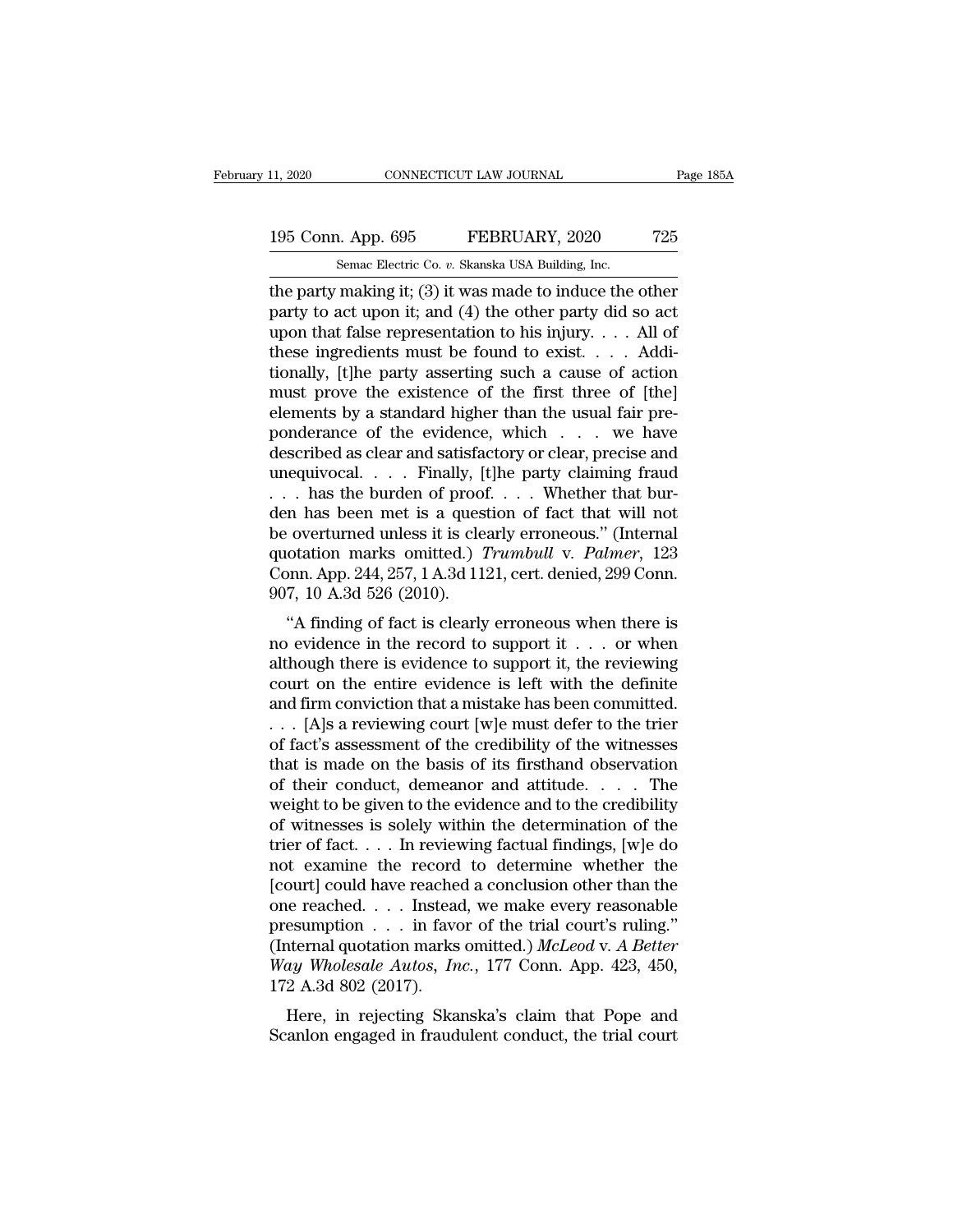## CONNECTICUT LAW JOURNAL February 11, 2020<br>
T26 FEBRUARY, 2020 195 Conn. App. 695<br>
Semac Electric Co. v. Skanska USA Building, Inc. CONNECTICUT LAW JOURNAL February 11, 2020<br>
T26 FEBRUARY, 2020 195 Conn. App. 695<br>
Semac Electric Co. *v.* Skanska USA Building, Inc.<br>
Teasoned: "The court had ample time to judge what

CONNECTICUT LAW JOURNAL February 11, 2020<br>
T26 FEBRUARY, 2020 195 Conn. App. 695<br>
Semac Electric Co. v. Skanska USA Building, Inc.<br>
Teasoned: "The court had ample time to judge what<br>
Scanlon and Pope said and how they said T26 FEBRUARY, 2020 195 Conn. App. 695<br>
Semac Electric Co. v. Skanska USA Building, Inc.<br>
Teasoned: "The court had ample time to judge what<br>
Scanlon and Pope said and how they said it. The court<br>
can't find they clearly and T26 FEBRUARY, 2020 195 Conn. App. 695<br>
Semac Electric Co.  $v$ . Skanska USA Building, Inc.<br>
reasoned: "The court had ample time to judge what<br>
Scanlon and Pope said and how they said it. The court<br>
can't find they clearly FEBRUARY, 2020 195 Conn. App. 695<br>
Semac Electric Co. v. Skanska USA Building, Inc.<br>
reasoned: "The court had ample time to judge what<br>
Scanlon and Pope said and how they said it. The court<br>
can't find they clearly and con Semac Electric Co.  $v$ . Skanska USA Building, Inc.<br>
reasoned: "The court had ample time to judge what<br>
Scanlon and Pope said and how they said it. The court<br>
can't find they clearly and convincingly committed<br>
fraud when Senac Electric Co. *i*. Skaiska USA Bunding, inc.<br>
reasoned: "The court had ample time to judge what<br>
Scanlon and Pope said and how they said it. The court<br>
can't find they clearly and convincingly committed<br>
fraud when th reasoned: "The court had ample time to judge what<br>Scanlon and Pope said and how they said it. The court<br>can't find they clearly and convincingly committed<br>fraud when they overcharged Skanska. Pope's approach<br>to being [chie Scanlon and Pope said and how they said it. The court<br>can't find they clearly and convincingly committed<br>fraud when they overcharged Skanska. Pope's approach<br>to being [chief financial officer], as he explained it,<br>made som can't find they clearly and convincingly committed<br>fraud when they overcharged Skanska. Pope's approach<br>to being [chief financial officer], as he explained it,<br>made some sense. His job was to sign for Semac after<br>other peo fraud when they overcharged Skanska. Pope's approach<br>to being [chief financial officer], as he explained it,<br>made some sense. His job was to sign for Semac after<br>other people at the company were presumed to have<br>vetted wha to being [chief financial officer], as he explained it,<br>made some sense. His job was to sign for Semac after<br>other people at the company were presumed to have<br>vetted what he was to sign. He didn't do their jobs for<br>them; h made some sense. His job was to sign for Semac after<br>other people at the company were presumed to have<br>vetted what he was to sign. He didn't do their jobs for<br>them; he signed on behalf of his company in reliance<br>on what hi other people at the company were presumed to have<br>vetted what he was to sign. He didn't do their jobs for<br>them; he signed on behalf of his company in reliance<br>on what his company told him. Skanska may find it<br>unconvincing, vetted what he was to sign. He didn't do their jobs for<br>them; he signed on behalf of his company in reliance<br>on what his company told him. Skanska may find it<br>unconvincing, but Pope's rationale about the Gexpro<br>advanced bi them; he signed on behalf of his company in reliance<br>on what his company told him. Skanska may find it<br>unconvincing, but Pope's rationale about the Gexpro<br>advanced billing of material isn't clearly and convinc-<br>ingly fraud on what his company told him. Skanska may find it<br>unconvincing, but Pope's rationale about the Gexpro<br>advanced billing of material isn't clearly and convinc-<br>ingly fraudulent either. It was supported by documents<br>directly unconvincing, but Pope's rationale about the Gexpro<br>advanced billing of material isn't clearly and convinc-<br>ingly fraudulent either. It was supported by documents<br>directly noting that material being charged for had not<br>yet advanced billing of material isn't clearly and convin<br>ingly fraudulent either. It was supported by documen<br>directly noting that material being charged for had no<br>yet been received. At a minimum, he seemed to has<br>sincerely rectly noting that material being charged for had not<br>t been received. At a minimum, he seemed to have<br>neerely and not heedlessly believed the advance bill-<br>g was a reasonable practice and that is enough to<br>oid culpability yet been received. At a minimum, he seemed to have<br>sincerely and not heedlessly believed the advance bill-<br>ing was a reasonable practice and that is enough to<br>avoid culpability given the applicable standard.<br>"Like Pope, Sc

sincerely and not heedlessly believed the advance bill-<br>ing was a reasonable practice and that is enough to<br>avoid culpability given the applicable standard.<br>"Like Pope, Scanlon never bothered to read the entire<br>contract or ing was a reasonable practice and that is enough to<br>avoid culpability given the applicable standard.<br>"Like Pope, Scanlon never bothered to read the entire<br>contract or the waivers being signed. But as we have<br>seen, it almos avoid culpability given the applicable standard.<br>
"Like Pope, Scanlon never bothered to read the entire<br>
contract or the waivers being signed. But as we have<br>
seen, it almost didn't matter what they said anyway.<br>
Semac had "Like Pope, Scanlon never bothered to read the entire<br>contract or the waivers being signed. But as we have<br>seen, it almost didn't matter what they said anyway.<br>Semac had to agree or lose the contract to the next<br>bidder or, "Like Pope, Scanlon never bothered to read the entire<br>contract or the waivers being signed. But as we have<br>seen, it almost didn't matter what they said anyway.<br>Semac had to agree or lose the contract to the next<br>bidder or, contract or the waivers being signed. But as we have<br>seen, it almost didn't matter what they said anyway.<br>Semac had to agree or lose the contract to the next<br>bidder or, after signing the main contract, get no pay<br>for the w seen, it almost didn't matter what they said anyway.<br>Semac had to agree or lose the contract to the next<br>bidder or, after signing the main contract, get no pay<br>for the work it did. Given the relative positions of the<br>parti Semac had to agree or lose the contract to the next<br>bidder or, after signing the main contract, get no pay<br>for the work it did. Given the relative positions of the<br>parties, Semac had no choice, and the court does not<br>belie bidder or, after signing the main contract, get no pay<br>for the work it did. Given the relative positions of the<br>parties, Semac had no choice, and the court does not<br>believe Skanska's suggestions that it should assume it<br>wo for the work it did. Given the relative positions of the<br>parties, Semac had no choice, and the court does not<br>believe Skanska's suggestions that it should assume it<br>would have agreed to material changes to the bargain if<br>a parties, Semac had no choice, and the court does not<br>believe Skanska's suggestions that it should assume it<br>would have agreed to material changes to the bargain if<br>asked. As commercial and consumer contracts become<br>increas believe Skanska's suggestions that it should assume it<br>would have agreed to material changes to the bargain if<br>asked. As commercial and consumer contracts become<br>increasingly intricate and the bargains increasingly<br>unbalan would have agreed to material changes to the bargain if<br>asked. As commercial and consumer contracts become<br>increasingly intricate and the bargains increasingly<br>unbalanced, it is a sad truth that hardly anyone reads<br>them an asked. As commercial and consumer contracts become<br>increasingly intricate and the bargains increasingly<br>unbalanced, it is a sad truth that hardly anyone reads<br>them anymore while the courts and the lawyers keep<br>on reading t increasingly intricate and the bargains increasingly<br>unbalanced, it is a sad truth that hardly anyone reads<br>them anymore while the courts and the lawyers keep<br>on reading them and the courts almost always enforce<br>them. This unbalanced, it is a sad truth that hardly anyone reads<br>them anymore while the courts and the lawyers keep<br>on reading them and the courts almost always enforce<br>them. This predictable form of neglect can't form the<br>basis for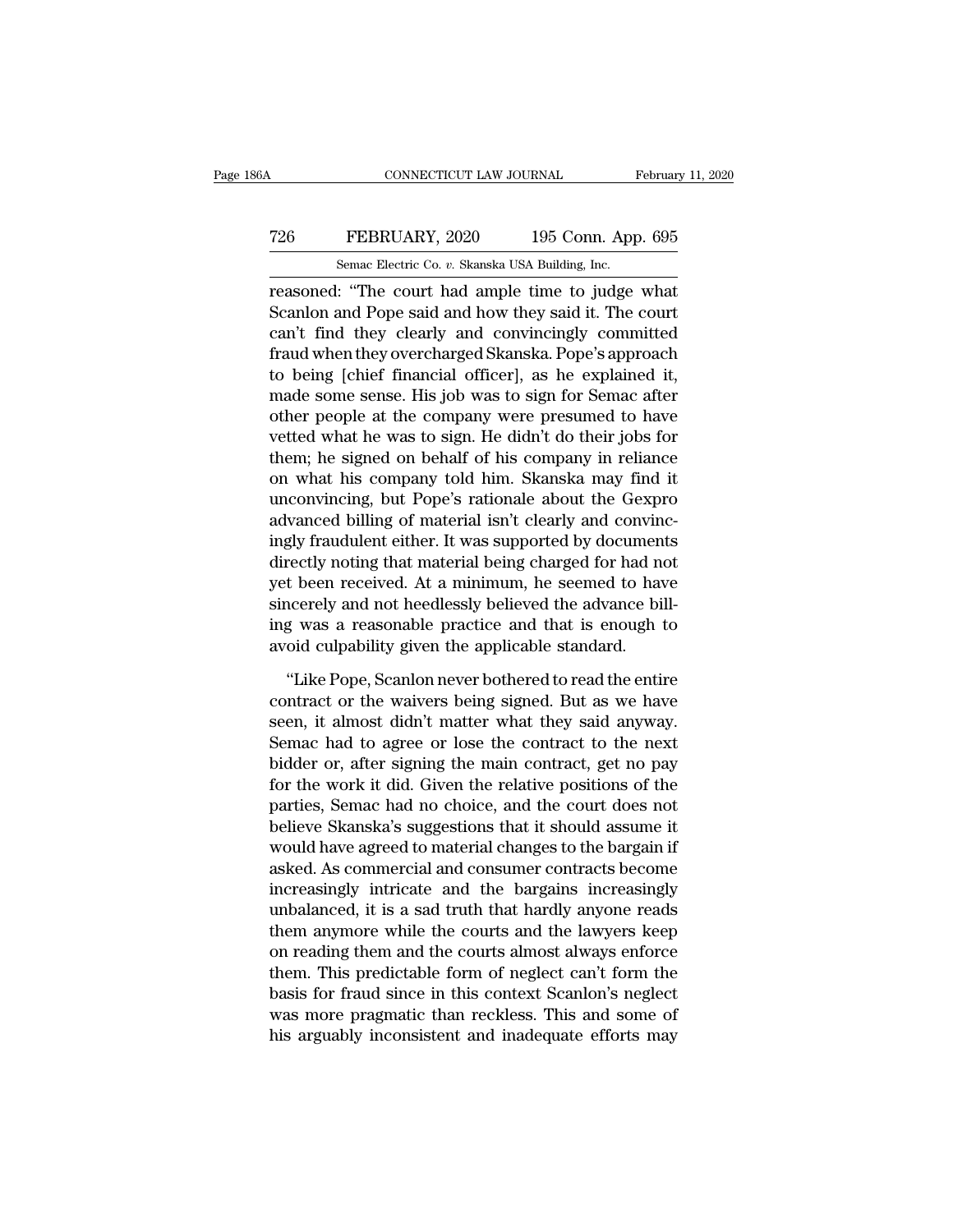| 11, 2020<br>CONNECTICUT LAW JOURNAL |  | Page 187A                                           |     |
|-------------------------------------|--|-----------------------------------------------------|-----|
|                                     |  |                                                     |     |
| 195 Conn. App. 695                  |  | FEBRUARY, 2020                                      | 727 |
|                                     |  | Semac Electric Co. v. Skanska USA Building, Inc.    |     |
|                                     |  | have nut his company on the hook for breach of con- |     |

EXERUTE DAN DERIVER NET THE PUT ON THE HOT ON THE SURVEY, 2020<br>
THE SERICARY, 2020 THE SERICARY SERICARY, 2020 THE SERICARY SERICARY SERICARY SERICARY SERICAL SERICAL DRIVER SERICAL PROPERTY ON THE HOOK for breach of con-<br> 195 Conn. App. 695 FEBRUARY, 2020 727<br>Semac Electric Co. v. Skanska USA Building, Inc.<br>have put his company on the hook for breach of con-<br>tract, but they don't support a finding that Scanlon<br>committed fraud. 195 Conn. App. 695<br>
Semac Electric Co<br>
have put his company<br>
tract, but they don't<br>
committed fraud.<br>
"Fraud is something Semac Electric Co. v. Skanska USA Building, Inc.<br>
We put his company on the hook for breach of con-<br>
act, but they don't support a finding that Scanlon<br>
"Fraud is something beyond Semac stretching things<br>
"Fraud is someth

Semac Electric Co. v. Skanska USA Building, Inc.<br>have put his company on the hook for breach of con-<br>tract, but they don't support a finding that Scanlon<br>committed fraud.<br>"Fraud is something beyond Semac stretching things<br> have put his company on the hook for breach of contract, but they don't support a finding that Scanlon<br>committed fraud.<br>"Fraud is something beyond Semac stretching things<br>concerning the materials and the money it withheld tract, but they don't support a finding that Scanlon<br>committed fraud.<br>"Fraud is something beyond Semac stretching things<br>concerning the materials and the money it withheld for<br>instance from subcontractor TPC. About TPC, Se committed fraud.<br>
"Fraud is something beyond Semac stretching things<br>
concerning the materials and the money it withheld for<br>
instance from subcontractor TPC. About TPC, Semac<br>
interpreted things in the light most favorabl "Fraud is something beyond Semac stretching things<br>concerning the materials and the money it withheld for<br>instance from subcontractor TPC. About TPC, Semac<br>interpreted things in the light most favorable to itself,<br>includin "Fraud is something beyond Semac stretching things<br>concerning the materials and the money it withheld for<br>instance from subcontractor TPC. About TPC, Semac<br>interpreted things in the light most favorable to itself,<br>includin concerning the materials and the money it withheld for<br>instance from subcontractor TPC. About TPC, Semac<br>interpreted things in the light most favorable to itself,<br>including its view that because the payments weren't<br>due to instance from subcontractor TPC. About TPC, Semac<br>interpreted things in the light most favorable to itself,<br>including its view that because the payments weren't<br>due to TPC, in its view it is protected by the language<br>in th interpreted things in the light most favorable to itself,<br>including its view that because the payments weren't<br>due to TPC, in its view it is protected by the language<br>in the waivers about having paid all money 'due' to<br>sub including its view that because the payments weren't<br>due to TPC, in its view it is protected by the language<br>in the waivers about having paid all money 'due' to<br>subcontractors. But this doesn't amount to a lie or reck-<br>les due to TPC, in its view it is protected by the language<br>in the waivers about having paid all money 'due' to<br>subcontractors. But this doesn't amount to a lie or reck-<br>less misstatement or, at least in light of the court's<br>c in the waivers about having paid all money 'due' to<br>subcontractors. But this doesn't amount to a lie or reck-<br>less misstatement or, at least in light of the court's<br>credibility judgments there isn't clear and convincing<br>ev subcontractors. But thi<br>less misstatement or,<br>credibility judgments t<br>evidence of intent or re<br>self-interested interpre<br>good reasons to impos<br>Scanlon or Pope."<br>On anneal. Skanska edibility judgments there isn't clear and convincing<br>idence of intent or recklessness: merely strained and<br>If-interested interpretations. None of them amount to<br>od reasons to impose massive financial liabilities on<br>anlon o evidence of intent or recklessness: merely strained and<br>self-interested interpretations. None of them amount to<br>good reasons to impose massive financial liabilities on<br>Scanlon or Pope."<br>On appeal, Skanska argues that the r

self-interested interpretations. None of them amount to<br>good reasons to impose massive financial liabilities on<br>Scanlon or Pope."<br>On appeal, Skanska argues that the record clearly<br>showed that Pope and Scanlon acted fraudul good reasons to impose massive financial liabilities on<br>Scanlon or Pope."<br>On appeal, Skanska argues that the record clearly<br>showed that Pope and Scanlon acted fraudulently by<br>not reading or verifying the accuracy of the co Scanlon or Pope."<br>
On appeal, Skanska argues that the record clearly<br>
showed that Pope and Scanlon acted fraudulently by<br>
not reading or verifying the accuracy of the content of<br>
the invoices to which they swore under oath On appeal, Skanska argues that the record clearly<br>showed that Pope and Scanlon acted fraudulently by<br>not reading or verifying the accuracy of the content of<br>the invoices to which they swore under oath. To be<br>sure, that con On appeal, Skanska argues that the record clearly<br>showed that Pope and Scanlon acted fraudulently by<br>not reading or verifying the accuracy of the content of<br>the invoices to which they swore under oath. To be<br>sure, that con showed that Pope and Scanion acted rraudulently by<br>not reading or verifying the accuracy of the content of<br>the invoices to which they swore under oath. To be<br>sure, that conduct, even as described by the trial court,<br>strain not reading or verifying the accuracy of the content of<br>the invoices to which they swore under oath. To be<br>sure, that conduct, even as described by the trial court,<br>strains the bounds of fraud, and reveals, at best, gross<br> the invoices to which they swore under oath. To be<br>sure, that conduct, even as described by the trial court,<br>strains the bounds of fraud, and reveals, at best, gross<br>incompetence displayed by Pope and Scanlon. The trial<br>co sure, that conduct, even as described by the trial court,<br>strains the bounds of fraud, and reveals, at best, gross<br>incompetence displayed by Pope and Scanlon. The trial<br>court nevertheless found that, based upon its observa strains the bounds of fraud, and reveals, at best, gross<br>incompetence displayed by Pope and Scanlon. The trial<br>court nevertheless found that, based upon its observa-<br>tion of the demeanor and attitude of Pope and Scanlon,<br>n mcompetence als<br>court nevertheles<br>tion of the demea<br>neither of them<br>we cannot seco<br>assessments, its<br>must stand.<br>The judgment on of the demeanor and attitude<br>ither of them acted with frauding the second-guess the trinum<br>sessments, its rejection of Sk<br>ust stand.<br>The judgment is affirmed.<br>In this opinion the other judges In this opinion the other judges concurred.<br>
In this opinion the other judges concurred.<br>
In this opinion the other judges concurred.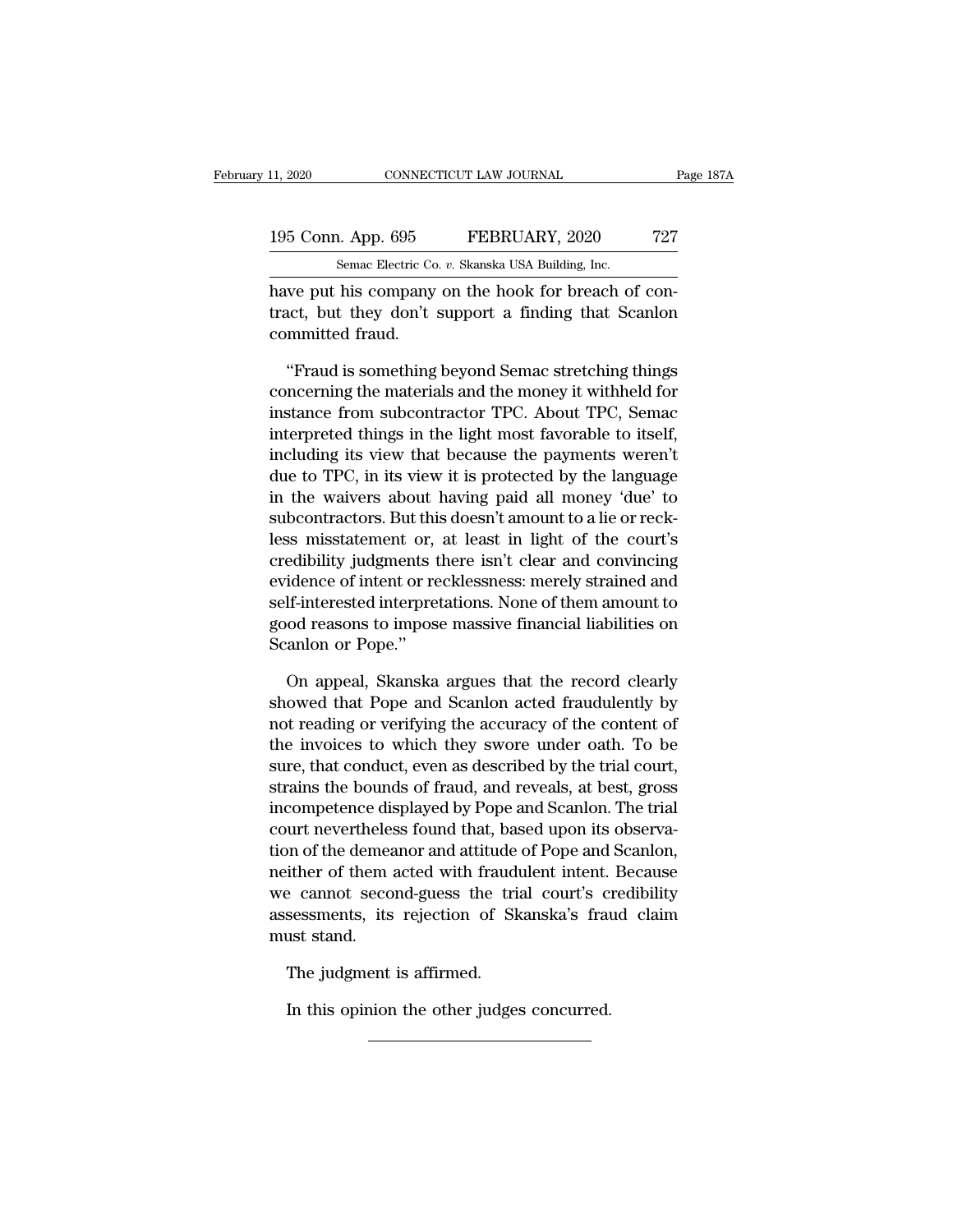### CONNECTICUT LAW JOURNAL February 11, 2020<br>
T28 FEBRUARY, 2020 195 Conn. App. 728<br>
State v. Douglas C. ECTICUT LAW JOURNA<br>RY, 2020 195<br>State *v.* Douglas C.

### EBRUARY, 2020 195 Conn. App. 7<br>
State *v.* Douglas C.<br>
STATE OF CONNECTICUT *v.*<br>
DOUGLAS C., JR.\*  $\begin{tabular}{ c c c} \multicolumn{1}{c}{\textbf{ARY, 2020}} & \multicolumn{1}{c}{\textbf{195 Conn.}} \end{tabular}$ <br> $\begin{tabular}{ c c c} \multicolumn{1}{c}{\textbf{State $v$. Douglas C.}} \\ \multicolumn{1}{c}{\textbf{E OF CONNECTICUT $v$.}} \\ \multicolumn{1}{c}{\textbf{EOUGLAS C., JR.*}} \\ \multicolumn{1}{c}{\textbf{(AC 41245)}} \\ \multicolumn{1}{c}{\textbf{OUCGLAS C., JR.*}} \\ \multicolumn{1}{c}{\textbf{OUCALAS C., JR.*}} \\ \multicolumn{1}{c}{$  $\frac{7}{2020}$  195 C<br>
ate *v*. Douglas C.<br>
F CONNECTICUT<br>
UGLAS C., JR.\*<br>
(AC 41245)<br>
Prescott and Sullivan, Js. STATE OF CONNECTICUT  $v$ .<br>DOUGLAS C., JR.\*<br>(AC 41245)<br>Alvord, Prescott and Sullivan, Js.

### *Syllabus*

- $(AC 41245)$ <br>Alvord, Prescott and Sullivan, Js.<br> $Syllabus$ <br>Convicted, after a jury trial, of five counts of the crime of risk of injury to<br>a child, the defendant appealed to this court. The defendant's conviction Alvord, Prescott and Sullivan, Js.<br> *Syllabus*<br>
victed, after a jury trial, of five counts of the crime of risk of injury to<br>
a child, the defendant appealed to this court. The defendant's conviction<br>
stemmed from his alle Alvord, Prescott and Sullivan, Js.<br>Syllabus<br>victed, after a jury trial, of five counts of the crime of risk of injury to<br>a child, the defendant appealed to this court. The defendant's conviction<br>stemmed from his alleged se Syllabus<br>
Syllabus<br>
intereduced a different appealed to this court. The defendant's conviction<br>
stemmed from his alleged sexual abuse of five female victims, including<br>
C, on various dates while they were under the age of syttems wicted, after a jury trial, of five counts of the crime of risk of injury to a child, the defendant appealed to this court. The defendant's conviction stemmed from his alleged sexual abuse of five female victims, i Convicted, after a jury trial, of five counts of the crime of risk of injury to a child, the defendant appealed to this court. The defendant's conviction stemmed from his alleged sexual abuse of five female victims, includ sions. The defendant appealed to this court. The defendant's conviction<br>a child, the defendant appealed to this court. The defendant's conviction<br>stemmed from his alleged sexual abuse of five female victims, including<br>C, o stemmed from his alleged sexual abuse of five female victims, including C, on various dates while they were under the age of sixteen. The minor victims were often in the presence of the defendant in his home, where the def C, on various dates while they were under the age of sixteen. The minor victims were often in the presence of the defendant in his home, where the defendant had contact with their intimate parts on multiple occasions. Spe by or in the defendant had contact with their intimate parts on multiple occasions. Specifically, the defendant grabbed C's breasts over her shirt on multiple occasions from September, 2005 to September, 2006. After the cl the defendant had contact with their intimate parts on multiple occasions. Specifically, the defendant grabbed C's breasts over her shirt on multiple occasions from September, 2005 to September, 2006. After the close of th sions. Specifically, the defendant grabbed C's breasts over her shirt on multiple occasions from September, 2005 to September, 2006. After the close of the state's case, the defendant moved for a judgment of acquittal, whi multiple occasions from September, 2005 to September, 2006. After the close of the state's case, the defendant moved for a judgment of acquittal, which the trial court granted as to a count alleging sexual assault in the s close of the state's case, the defendant moved for a judgment of acquittal, which the trial court granted as to a count alleging sexual assault in the second degree but denied as to the five remaining counts that charged t which the trial court granted as to a count alleging sexual assault in<br>the second degree but denied as to the five remaining counts that charged<br>the defendant with the crime of risk of injury to a child. Subsequently,<br>the the second degree but denied as to the five remaining counts that charged<br>the defendant with the crime of risk of injury to a child. Subsequently,<br>the defendant requested that the court provide a specific unanimity<br>instruc the defendant with the crime of risk of injury to a child. Subsequently, the defendant requested that the court provide a specific unanimity instruction to the jury on the remaining five counts, which the court granted onl the defendant requested that the court provide a specific unanimity<br>instruction to the jury on the remaining five counts, which the court<br>granted only as to one of those counts. On appeal, the defendant claimed,<br>inter ali instruction to the jury on the remaining five counts, which the court<br>firstruction to the jury on the remaining five counts, which the court<br>granted only as to one of those counts. On appeal, the defendant claimed,<br>inter a granted only as to one of those counts. On appeal, the defendant claimed, inter alia, that the court improperly denied his motion for a judgment of acquittal because there was insufficient evidence for the jury to convict inter alia, that the court improperly denied his motion for a judgment of acquittal because there was insufficient evidence for the jury to convict him on the count involving C, as the three factor test used by our Suprem of acquittal because there was insufficient evidence for the jury to convict him on the count involving C, as the three factor test used by our Supreme Court in *State* v. *Stephen J. R.* (309 Conn. 586) to determine whet convict him on the count involving C, as the three factor test used by our Supreme Court in *State v. Stephen J. R.* (309 Conn. 586) to determine whether a child victim's general or nonspecific testimony is sufficient to s whether a child victim's general or nonspecific<br>to sustain a conviction in a sexual abuse case v<br>present case because C was not a very young ch<br>abused by the defendant and when she testified<br>he defendant's claim that the t to sustain a conviction in a sexual abuse case was inapplicable to the present case because C was not a very young child at the time she was abused by the defendant and when she testified at trial. *Held*: he defendant's
- 

present case because C was not a very young child at the time she was abused by the defendant and when she testified at trial. *Held*:<br>he defendant's claim that the trial court improperly denied his motion<br>for a judgment o abused by the defendant and when she testified at trial. *Held*:<br>he defendant's claim that the trial court improperly denied his motion<br>for a judgment of acquittal was unavailing:<br>a. The defendant could not prevail on his the defendant's claim that the trial court improperly denied his motion<br>for a judgment of acquittal was unavailing:<br>a. The defendant could not prevail on his claim that the test used by<br>our Supreme Court in *Stephen J. R.* a. The defendant could not prevail on his claim that the test used by<br>our Supreme Court in *Stephen J. R.* was inapplicable to the present<br>case because the leniency with respect to proof that has been formulated<br>to apply i at the defendant colud not prevail on its claim that the test used by<br>our Supreme Court in *Stephen J. R.* was inapplicable to the present<br>case because the leniency with respect to proof that has been formulated<br>to apply i

our supreme Court in *stephen*  $\theta$ .  $\theta$ .  $\theta$ . A. was inapplicable to the present case because the leniency with respect to proof that has been formulated to apply in such cases involving very young children should not case because the leniency with respect to proof that has been formulated<br>to apply in such cases involving very young children should not be<br> $*$  In accordance with our policy of protecting the privacy interests of the<br>vict \* In accordance with our policy of protecting the privacy interests of the victims of sexual abuse and the crime of risk of injury to a child, we decline to identify the victims or others through whom the victims' identit \* In accordance with our policy of protecting the privacy interests of the victims of sexual abuse and the crime of risk of injury to a child, we decline to identify the victims or others through whom the victims' identit

victims of sexual abuse and the crime of risk of injury to a child, we decline to identify the victims or others through whom the victims' identities may be ascertained. See General Statutes  $\S$  54-86e.<br>Moreover, in accor to identify the victims or others through whom the victims' identities may be ascertained. See General Statutes  $\S$  54-86e.<br>Moreover, in accordance with federal law; see 18 U.S.C.  $\S$  2265 (d) (3) (2012); we decline to id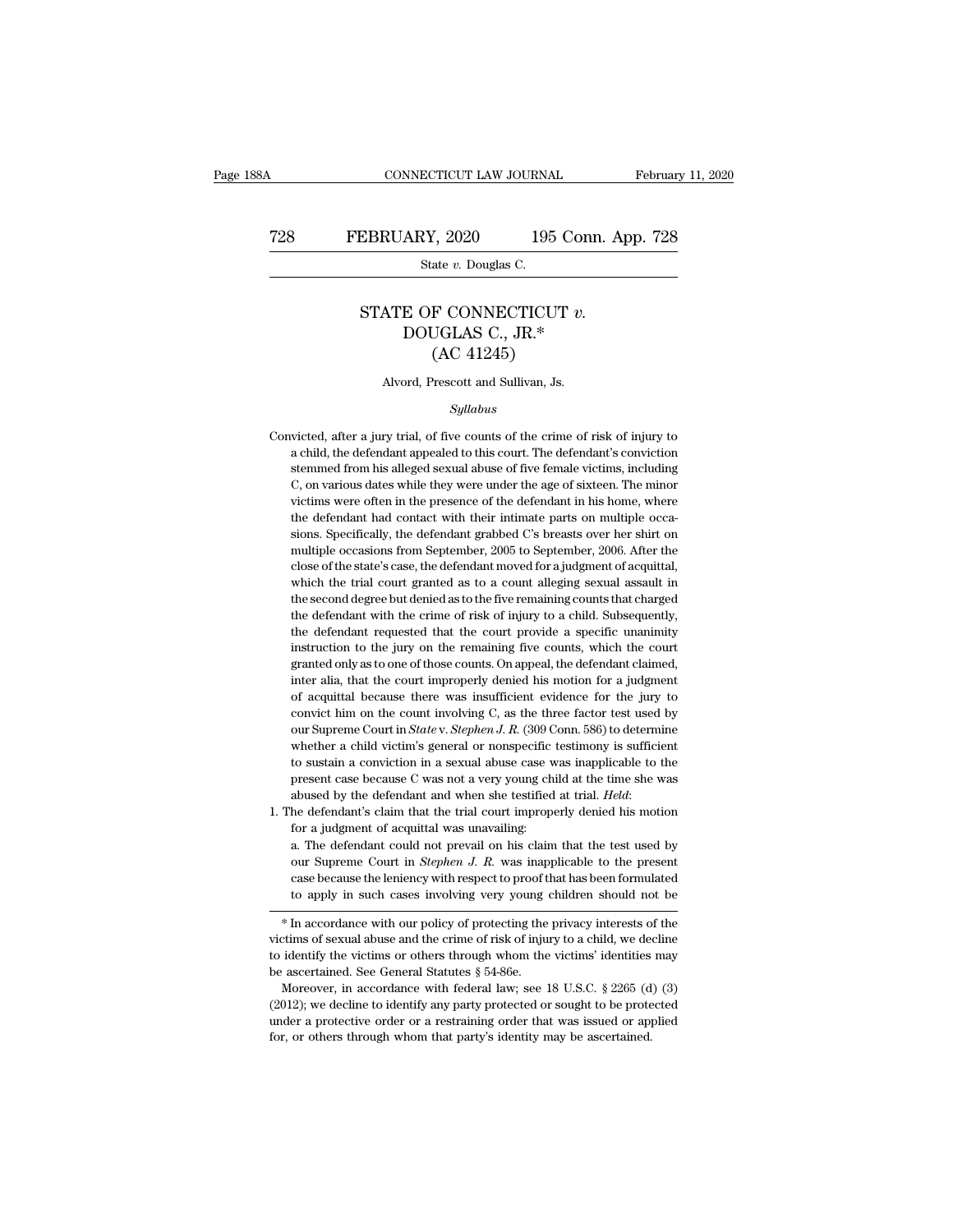### 11, 2020 CONNECTICUT LAW JOURNAL Page 189A<br>195 Conn. App. 728 FEBRUARY, 2020 729<br>State v. Douglas C. EXECUTE 2020 CONNECTICUT LAW JOURNAL<br>
State *v.* Douglas C.<br>
State *v.* Douglas C.<br>
Applied with equal force in the present case: although C was older than

3 Conn. App. 728 FEBRUARY, 2020 729<br>
State v. Douglas C.<br>
applied with equal force in the present case: although C was older than<br>
the child victim in *Stephen J. R.* when she was sexually abused by the the child victim in *State v. Douglas C.*<br>
State *v. Douglas C.*<br>
State *v. Douglas C.*<br>
Applied with equal force in the present case: although C was older than<br>
the child victim in *Stephen J. R.* when she was sexually ab 5 Conn. App. 728 FEBRUARY, 2020 729<br>
State *v*. Douglas C.<br>
applied with equal force in the present case: although C was older than<br>
the child victim in *Stephen J. R.* when she was sexually abused by the<br>
defendant and w State *v*. Douglas C.<br>
State *v*. Douglas C.<br>
Applied with equal force in the present case: although C was older than<br>
the child victim in *Stephen J. R.* when she was sexually abused by the<br>
defendant and when she testifi State  $v$ . Douglas C.<br>
applied with equal force in the present case: although C was older than<br>
the child victim in *Stephen J. R.* when she was sexually abused by the<br>
defendant and when she testified at trial, the test applied with equal force in the present case: although C was older than<br>the child victim in *Stephen J. R.* when she was sexually abused by the<br>defendant and when she testified at trial, the test articulated by our<br>Suprem the child victim in *Stephen J. R.* when she was sexually abused by the defendant and when she testified at trial, the test articulated by our Supreme Court in *Stephen J. R.* was not dependent on the child's age and was a defendant and when she testified at trial, the test articulated by our Supreme Court in *Stephen J. R.* was not dependent on the child's age and was applicable to the present case to assess whether C's testimony was suffic Supreme Court in *Stephen J. R.* was not dependent on the child's age and was applicable to the present case to assess whether C's testimony was sufficient to sustain the defendant's conviction because, according to C's te and was applicable to the present case to assess whether C's testimony<br>was sufficient to sustain the defendant's conviction because, according<br>to C's testimony at trial, the defendant had access to her on multiple<br>occasion was sufficient to sustain the defendant's conviction because, according<br>to C's testimony at trial, the defendant had access to her on multiple<br>occasions at his home between September, 2005, and her sixteenth<br>birthday in S to C's testimony at trial, the defendant had access to her on multiple occasions at his home between September, 2005, and her sixteenth birthday in September, 2006, and the test used in *Stephen J. R.* applies to cases, s occasions at his home between September, 2005, and her sixteenth<br>birthday in September, 2006, and the test used in *Stephen J. R.* applies<br>to cases, such as the present case, where an alleged abuser has ongoing<br>access to t birthday in September, 2006, and the test used in *Stephen J. R.* applies<br>to cases, such as the present case, where an alleged abuser has ongoing<br>access to the child victim and, as a result, the victim testifies to repeate to cases, such as the present case, where an alleged abuser has ongoing access to the child victim and, as a result, the victim testifies to repeated acts of abuse occurring over a period of time but, lacking any meaningfu access to the child victim and, as a result, the victim testifies to repeated acts of abuse occurring over a period of time but, lacking any meaningful point of reference, is unable to furnish many specific details, dates acts of abuse occurring over a period of time but, lacking any meaningful<br>point of reference, is unable to furnish many specific details, dates or<br>distinguishing characteristics as to individual acts or assaults; moreover, point of reference, is unable to furnish many specific details, dates or distinguishing characteristics as to individual acts or assaults; moreover, the exact number of times that the defendant had contact with C's breasts point of reference, is unable to furnish many specific details, dates or distinguishing characteristics as to individual acts or assaults; moreover, the exact number of times that the defendant had contact with C's breast the exact number of times that the defendant had contact with C's<br>breasts and the specific dates on which these acts occurred are not<br>elements of committing the offense of risk of injury to a child, and the<br>state was only breasts and the specific dates on which these acts occurred are not elements of committing the offense of risk of injury to a child, and the state was only required to prove that the defendant had contact with C's intimate

elements of committing the offense of risk of injury to a child, and the state was only required to prove that the defendant had contact with C's intimate parts on one occasion before her sixteenth birthday.<br>b. The defenda state was only required to prove that the defendant had contact with C's intimate parts on one occasion before her sixteenth birthday.<br>
b. The defendant could not prevail on his claim that, even if the three factor test a C's intimate parts on one occasion before her sixteenth birthday.<br>
b. The defendant could not prevail on his claim that, even if the three<br>
factor test articulated in *Stephen J. R.* applied to the present case,<br>
there wa b. The defendant could not prevail on his claim that, even if the three factor test articulated in *Stephen J. R.* applied to the present case, there was insufficient evidence to convict him on the count involving C becau factor test articulated in *Stephen J. R.* applied to the present case, there was insufficient evidence to convict him on the count involving C because C's testimony failed to satisfy the second and third factors of the t there was insufficient evidence to convict him on the count involving C because C's testimony failed to satisfy the second and third factors of the test and, thus, that it was unreasonable for the jury to conclude from the C because C's testimony failed to satisfy the second and third factors<br>of the test and, thus, that it was unreasonable for the jury to conclude<br>from the evidence presented and the inferences drawn therefrom that<br>the defend of the test and, thus, that it was unreasonable for the jury to conclude from the evidence presented and the inferences drawn therefrom that the defendant had contact with C's intimate parts before she was sixteen years ol from the evidence presented and the inferences drawn therefrom that<br>the defendant had contact with C's intimate parts before she was sixteen<br>years old: the defendant could not prevail on his claim with respect to<br>the secon the defendant had contact with C's intimate parts before she was sixteen<br>years old: the defendant could not prevail on his claim with respect to<br>the second factor of the test, that C's testimony failed to establish<br>suffici the defendant had contact with C's intimate parts before she was sixteen<br>years old: the defendant could not prevail on his claim with respect to<br>the second factor of the test, that C's testimony failed to establish<br>suffici the second factor of the test, that C's testimony failed to establish sufficiently the number of times that the defendant had contact with her intimate parts because her testimony was inconsistent, as that claim merely att sufficiently the number of times that the defendant had contact with<br>her intimate parts because her testimony was inconsistent, as that claim<br>merely attacked the credibility of C's testimony and did not undermine<br>the suffi her intimate parts because her testimony was inconsistent, as that claim<br>merely attacked the credibility of C's testimony and did not undermine<br>the sufficiency of the evidence on which the jury based its guilty verdict,<br>an merely attacked the credibility of C's testimony and did not undermine<br>the sufficiency of the evidence on which the jury based its guilty verdict,<br>and C satisfied the second factor by testifying with sufficient specificity the sufficiency of the evidence on which the jury based its guilty verdict, and C satisfied the second factor by testifying with sufficient specificity that the defendant, who was charged with one count of risk of injury t and C satisfied the second factor by testifying with sufficient specificity that the defendant, who was charged with one count of risk of injury to a child for having contact with C's intimate parts in a sexual and indecen that the defendant, who was charged with one count of risk of injury<br>to a child for having contact with C's intimate parts in a sexual and<br>indecent manner, touched her breasts at least once; moreover, with<br>respect to the t to a child for having contact with C's intimate parts in a sexual and indecent manner, touched her breasts at least once; moreover, with respect to the third factor of the test, which requires a child victim to describe th indecent manner, touched her breasts at least once; moreover, with<br>respect to the third factor of the test, which requires a child victim to<br>describe the general time period in which the illegal acts occurred to<br>assure tha respect to the third factor of the test, which requires a child victim to describe the general time period in which the illegal acts occurred to assure that those acts were committed within the applicable limitation period describe the general time period in which the illegal acts occurred to assure that those acts were committed within the applicable limitation period, the state did not need to prove the time period during which each incide assure that those acts were committed within the applicable limitation<br>period, the state did not need to prove the time period during which<br>each incident occurred because the defendant failed to claim that any<br>of the condu period, the state did not need to prove the time period during which<br>each incident occurred because the defendant failed to claim that any<br>of the conduct for which he was charged occurred outside the limitation<br>period and, each incident occurred because the defendant failed to claim that any<br>of the conduct for which he was charged occurred outside the limitation<br>period and, although the third factor was, nevertheless, applicable to<br>the prese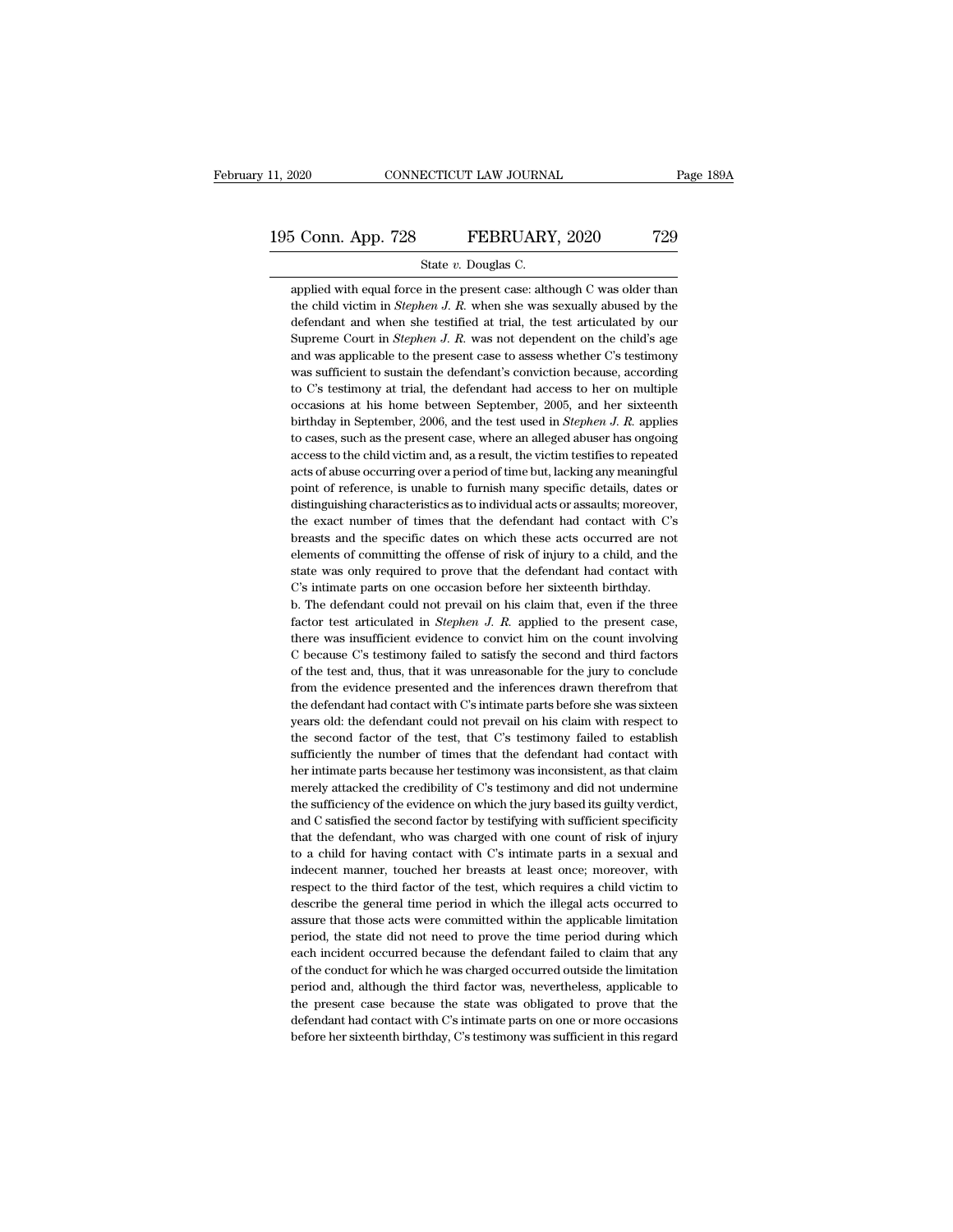### CONNECTICUT LAW JOURNAL February 11, 2020<br>
T30 FEBRUARY, 2020 195 Conn. App. 728<br>
State v. Douglas C. CONNECTICUT LAW JOURNAL Februar<br>
State *v.* Douglas C.<br>
State *v.* Douglas C.<br>
Decause it tended to demonstrate that the defendant's conduct occurred

because it tended to demonstrate that the defendant's conduct occurred<br>after he moved to Connecticut in September, 2005, but before she turned<br>because it tended to Connecticut in September, 2005, but before she turned FEBRUARY, 2020 195 Conn. App. 728<br>
State v. Douglas C.<br>
because it tended to demonstrate that the defendant's conduct occurred<br>
after he moved to Connecticut in September, 2005, but before she turned<br>
sixteen years old in Simple 195 Conn. App. 728<br>State v. Douglas C.<br>Decause it tended to demonstrate that the defendant's conduct occurred<br>after he moved to Connecticut in September, 2005, but before she turned<br>sixteen years old in September, 2 State v. Douglas C.<br>
because it tended to demonstrate that the defendant's conduct occurred<br>
after he moved to Connecticut in September, 2005, but before she turned<br>
sixteen years old in September, 2006, and the jury could State v. Douglas C.<br>
because it tended to demonstrate that the defendant's conduct occurred<br>
after he moved to Connecticut in September, 2005, but before she turned<br>
sixteen years old in September, 2006, and the jury could because it tended to demonstrate that the defendant's conduct occurred<br>after he moved to Connecticut in September, 2005, but before she turned<br>sixteen years old in September, 2006, and the jury could have reasonably<br>found after he moved to Connecticut in September, 2005, but before she turned sixteen years old in September, 2006, and the jury could have reasonably found that C's testimony regarding the general time period during which the d sixteen years old in September, 2006, and the jury could have reasonably<br>found that C's testimony regarding the general time period during which<br>the defendant had contact with her intimate parts was corroborated by<br>other t found that C's testimony regarding the general time period during which<br>the defendant had contact with her intimate parts was corroborated by<br>other testimony at trial, including the testimony of the defendant's wife,<br>who

2. The defendant's claim that he was deprived of his constitutional right to a unanimous jury verdict because the trial court improperly denied his request for a specific unanimity instruction as to four of the counts in other testimony at trial, including the testimony of the defendant's wife,<br>who testified that C was in the defendant's home on multiple occasions<br>before her sixteenth birthday.<br>he defendant's claim that he was deprived of who testified that C was in the defendant's home on multiple occasions<br>before her sixteenth birthday.<br>he defendant's claim that he was deprived of his constitutional right to<br>a unanimous jury verdict because the trial cour before her sixteenth birthday.<br>he defendant's claim that he was deprived of his constitutional right to<br>a unanimous jury verdict because the trial court improperly denied his<br>request for a specific unanimity instruction as he defendant's claim that he was deprived of his constitutional right to a unanimous jury verdict because the trial court improperly denied his request for a specific unanimity instruction as to four of the counts in viola a unanimous jury verdict because the trial court improperly denied his<br>request for a specific unanimity instruction as to four of the counts in<br>violation of his rights under the federal and state constitutions, which<br>proh request for a specific unanimity instruction as to four of the counts in violation of his rights under the federal and state constitutions, which prohibit the conviction of a criminal defendant by a jury unless it is unan violation of his rights under the federal and state constitutions, which prohibit the conviction of a criminal defendant by a jury unless it is unanimous as to the defendant's guilt, was unavailing; although the defendant prohibit the conviction of a criminal defendant by a jury unless it is<br>unanimous as to the defendant's guilt, was unavailing; although the<br>defendant was charged in four counts with having violated one statutory<br>subdivisio defendant was charged in four counts with having violated one statutory subdivision ( $\S$  53-21 (a) (2)) by touching the intimate parts of each child victim on one occasion, and, at trial, the state proffered evidence that defendant was charged in four counts with having violated one statutory<br>subdivision (§ 53-21 (a) (2)) by touching the intimate parts of each child<br>victim on one occasion, and, at trial, the state proffered evidence that<br>t subdivision (§ 53-21 (a) (2)) by touching the intimate parts of each child<br>victim on one occasion, and, at trial, the state proffered evidence that<br>the defendant had contact with each child's intimate parts on multiple<br>oc victim on one occasion, and, at trial, the state proffered evidence that<br>the defendant had contact with each child's intimate parts on multiple<br>occasions, there was no requirement for the jury to be unanimous as<br>to the spe the defendant had contact with each child's intimate parts on multiple occasions, there was no requirement for the jury to be unanimous as to the specific occasion on which the prohibited contact occurred and the court was be seen the specific occasions, there was no requirement for the Jury to be diminimized as<br>the specific occasion on which the prohibited contact occurred and<br>are court was not required to provide a specific unanimity instr % unlike the situation in which the jury must decide whether the defendant violated one of multiple statutory subsections, subdivisions or elements.<br> *Argued October 10, 2019—officially released February 11, 2020*<br> *Proced* 

Figure 1 and the situation in which the jury must decide whether the defendant<br>violated one of multiple statutory subsections, subdivisions or elements.<br>Argued October 10, 2019—officially released February 11, 2020<br>*Proced* riolated one of multiple statutory subsections, subdivisions or elements.<br>
Argued October 10, 2019—officially released February 11, 2020<br>
Procedural History<br>
Substitute information charging the defendant with<br>
five counts Argued October 10, 2019—officially released February 11, 2020<br> *Procedural History*<br>
Substitute information charging the defendant with<br>
five counts of the crime of risk of injury to a child, and<br>
with the crime of sexual *Procedural History*<br>*Procedural History*<br>Substitute information charging the defendant with<br>five counts of the crime of risk of injury to a child, and<br>with the crime of sexual assault in the second degree,<br>brought to the Frocedural History<br>
Substitute information charging the defendant with<br>
five counts of the crime of risk of injury to a child, and<br>
with the crime of sexual assault in the second degree,<br>
brought to the Superior Court in t Substitute information charging the defendant with<br>five counts of the crime of risk of injury to a child, and<br>with the crime of sexual assault in the second degree,<br>brought to the Superior Court in the judicial district of Substitute information charging the defendant with<br>five counts of the crime of risk of injury to a child, and<br>with the crime of sexual assault in the second degree,<br>brought to the Superior Court in the judicial district of five counts of the crime of risk of injury to a child, and<br>with the crime of sexual assault in the second degree,<br>brought to the Superior Court in the judicial district of<br>New London and tried to the jury before *Jongbloed* with the crime of sexual assault in the second degree,<br>brought to the Superior Court in the judicial district of<br>New London and tried to the jury before  $Jongblood$ ,  $J$ .;<br>thereafter, the court granted the defendant's motion fo brought to the Superior Court in the judicial district of<br>New London and tried to the jury before *Jongbloed*, *J*.;<br>thereafter, the court granted the defendant's motion for<br>a judgment of acquittal as to the charge of sexu New London and tried to the jury before *Jongbloed*, *J*.;<br>thereafter, the court granted the defendant's motion for<br>a judgment of acquittal as to the charge of sexual assault<br>in the second degree; subsequently, the court thereafter, the court granted the defendant's motion for<br>a judgment of acquittal as to the charge of sexual assault<br>in the second degree; subsequently, the court denied<br>the defendant's motion for a judgment of acquittal; v a judgment of acquittal as to the charge of sexual assault<br>in the second degree; subsequently, the court denied<br>the defendant's motion for a judgment of acquittal; ver-<br>dict of guilty of the remaining charges; thereafter, in the second degree; subsequently, the court denied<br>the defendant's motion for a judgment of acquittal; ver-<br>dict of guilty of the remaining charges; thereafter, the<br>court denied the defendant's motions for judgment not-<br>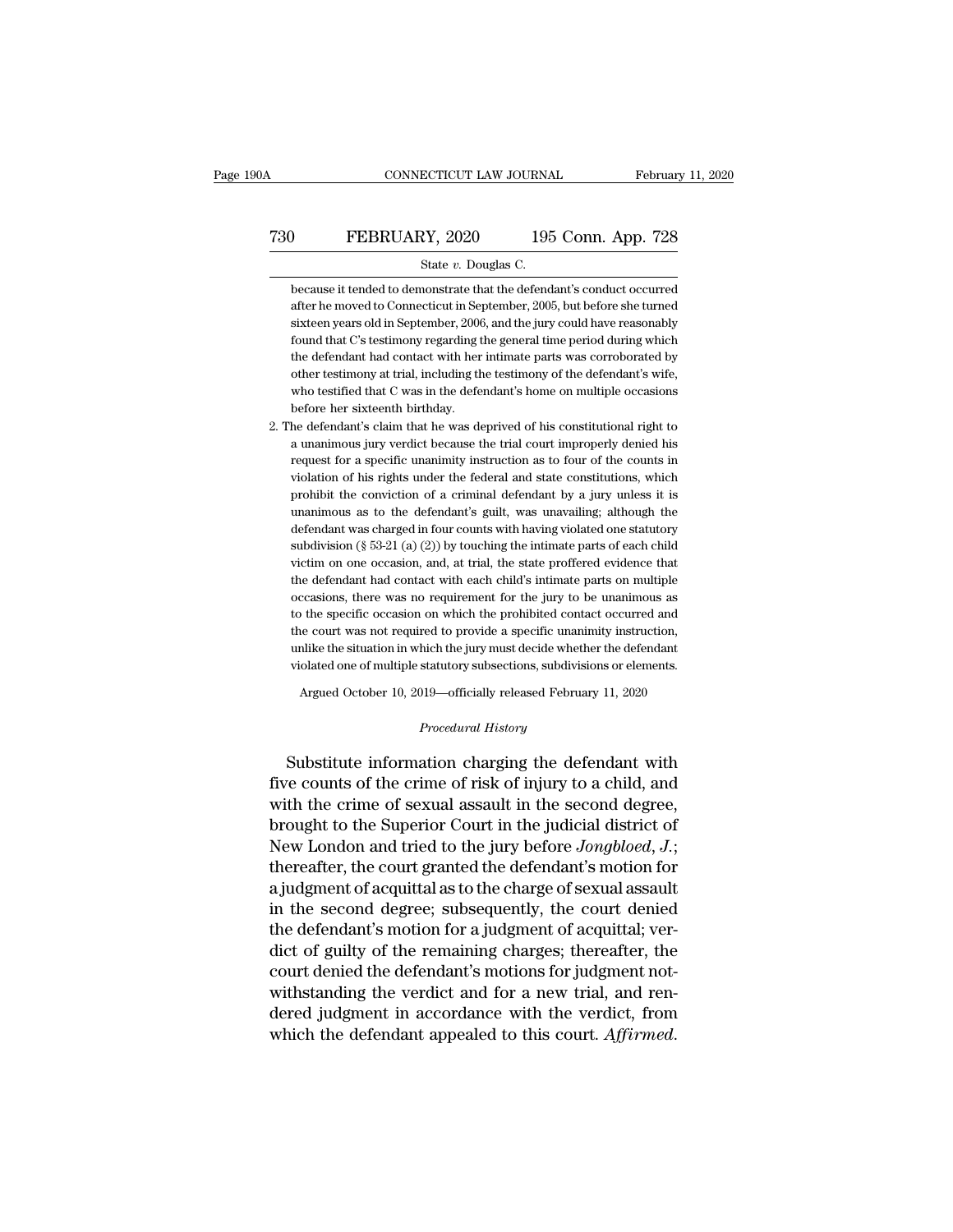### 11, 2020 CONNECTICUT LAW JOURNAL Page 191A<br>195 Conn. App. 728 FEBRUARY, 2020 731<br>State v. Douglas C. ECTICUT LAW JOURNA<br>FEBRUARY<br>State *v.* Douglas C.<br>ssigned\_counsel\_1

<sup>2020</sup> CONNECTICUT LAW JOURNAL Page 1914<br>
5 Conn. App. 728 FEBRUARY, 2020 731<br>
<sup>21</sup> State *v*. Douglas C.<br> *Dina S. Fisher*, assigned counsel, for the appellant efendant). (defendant).

<sup>5</sup> Conn. App. 728 **FEBRUARY**, 2020 731<br> *State v. Douglas C.<br>
<i>Dina S. Fisher*, assigned counsel, for the appellant<br>
efendant).<br> *Michele C. Lukban*, senior assistant state's attorney,<br>
th whom, on the brief, were *Michae* 195 Conn. App. 728 FEBRUARY, 2020 731<br>
State *v.* Douglas C.<br>
Dina S. Fisher, assigned counsel, for the appellant<br>
(defendant).<br> *Michele C. Lukban*, senior assistant state's attorney,<br>
with whom, on the brief, were *Micha* State *v*. Douglas C.<br> *Dina S. Fisher*, assigned counsel, for the appellant<br>
(defendant).<br> *Michele C. Lukban*, senior assistant state's attorney,<br>
with whom, on the brief, were *Michael L. Regan*, state's<br>
attorney, and *Dina S. Fisher*, assigned counsel, for the and (defendant).<br> *Michele C. Lukban*, senior assistant state's with whom, on the brief, were *Michael L. Rega* attorney, and *Theresa Ferryman*, senior state's attorney, for the *Michele C. Lukban*, senior assistant state's attorney,<br>th whom, on the brief, were *Michael L. Regan*, state's<br>torney, and *Theresa Ferryman*, senior assistant<br>ate's attorney, for the appellee (state).<br>*Opinion*<br>PRESCOTT,

### *Opinion*

From the brief, were *Michael L. Regan*, state's<br>attorney, and *Theresa Ferryman*, senior assistant<br>state's attorney, for the appellee (state).<br> $opinion$ <br>PRESCOTT, J. The defendant, Douglas C., Jr., appeals<br>from the judgment o with whom, on the brief, were *interated D. Tagan*, state 3<br>attorney, and *Theresa Ferryman*, senior assistant<br>state's attorney, for the appellee (state).<br> $opinion$ <br>PRESCOTT, J. The defendant, Douglas C., Jr., appeals<br>from t state's attorney, for the appellee (state).<br>  $opinion$ <br>
PRESCOTT, J. The defendant, Douglas C., Jr., appeals<br>
from the judgment of conviction, rendered after a jury<br>
trial, of five counts of risk of injury to a child in violat opinion<br>opinion<br>opinion<br>presence (state).<br>The defendant, Douglas C., Jr., appeals<br>from the judgment of conviction, rendered after a jury<br>trial, of five counts of risk of injury to a child in violation<br>of General Statutes *Opinion*<br>
PRESCOTT, J. The defendant, Douglas C., Jr., appeals<br>
from the judgment of conviction, rendered after a jury<br>
trial, of five counts of risk of injury to a child in violation<br>
of General Statutes § 53-21 (a) (2) PRESCOTT, J. The defendant, Douglas C., Jr., appeals<br>from the judgment of conviction, rendered after a jury<br>trial, of five counts of risk of injury to a child in violation<br>of General Statutes § 53-21 (a) (2).<sup>1</sup> The defen from the judgment of conviction, rendered after a jury<br>trial, of five counts of risk of injury to a child in violation<br>of General Statutes § 53-21 (a) (2).<sup>1</sup> The defendant<br>claims on appeal that the trial court improperly trial, of five counts of risk of injury to a child in violation<br>of General Statutes § 53-21 (a)  $(2)^1$ . The defendant<br>claims on appeal that the trial court improperly  $(1)$ <br>denied his motion for a judgment of acquittal be of General Statutes  $\S$  53-21 (a) (2).<sup>1</sup> The defendant<br>claims on appeal that the trial court improperly (1)<br>denied his motion for a judgment of acquittal because<br>there was insufficient evidence for the jury to find the<br>d claims on appeal that the trial court improperly (1)<br>denied his motion for a judgment of acquittal because<br>there was insufficient evidence for the jury to find the<br>defendant guilty on count three, and (2) denied his<br>reques nied his motion for a judgment of acquittal because<br>ere was insufficient evidence for the jury to find the<br>fendant guilty on count three, and (2) denied his<br>quest for a specific unanimity instruction with respect<br>counts on there was insufficient evidence for the jury to find the<br>defendant guilty on count three, and (2) denied his<br>request for a specific unanimity instruction with respect<br>to counts one, three, five, and six. We disagree and,<br>

defendant guilty on count three, and  $(2)$  denied his<br>request for a specific unanimity instruction with respect<br>to counts one, three, five, and six. We disagree and,<br>accordingly, affirm the judgment of the trial court.<br>Th request for a specific unanimity instruction with respect<br>to counts one, three, five, and six. We disagree and,<br>accordingly, affirm the judgment of the trial court.<br>The jury reasonably could have found the following<br>facts. to counts one, three, five, and six. We disagree and,<br>accordingly, affirm the judgment of the trial court.<br>The jury reasonably could have found the following<br>facts. The defendant had sexual and indecent contact<br>with the in accordingly, affirm the judgment of the trial court.<br>The jury reasonably could have found the following<br>facts. The defendant had sexual and indecent contact<br>with the intimate parts of five female children—N, C,<br>O, S, and T The jury reasonably could have found the following<br>facts. The defendant had sexual and indecent contact<br>with the intimate parts of five female children—N, C,<br>O, S, and T—on various dates while they were under<br>the age of si facts. The defendant had sexual and indecent contact<br>with the intimate parts of five female children—N, C,<br>O, S, and T—on various dates while they were under<br>the age of sixteen years old. These five children would<br>often b 1 General Statutes § 53-21 (a) provides in relevant part: "Any person who in Contract Up and a this home in Lisbon, after moving there in September, 2005. At these gatherings, the  $\frac{1}{1}$ General Statutes § 53-21 (a) pro often be in the presence of the defendant at the numer-<br>ous gatherings he had at his home in Lisbon, after mov-<br>ing there in September, 2005. At these gatherings, the<br> $\frac{1}{1}$ General Statutes § 53-21 (a) provides in rele

ous gatherings he had at his home in Lisbon, after moving there in September, 2005. At these gatherings, the  $\frac{1}{1}$  General Statutes § 53-21 (a) provides in relevant part: "Any person who  $\ldots$  (2) has contact with the ing there in September, 2005. At these gatherings, the  $\frac{1}{1}$  General Statutes § 53-21 (a) provides in relevant part: "Any person who  $\ldots$  (2) has contact with the intimate parts, as defined in section 53a-65, of a ch Ing there in September, 2005. At these gatherings, the<br>
<sup>1</sup> General Statutes § 53-21 (a) provides in relevant part: "Any person who<br>
... (2) has contact with the intimate parts, as defined in section 53a-65,<br>
of a child u <sup>1</sup> General Statutes § 53-21 (a) provides in relevant part: "Any person who . . . (2) has contact with the intimate parts, as defined in section 53a-65, of a child under the age of sixteen years or subjects a child under (2) has contact with the intimate parts, as defined in section 53a-65, of a child under the age of sixteen years or subjects a child under sixteen years of age to contact with the intimate parts of such person, in a sexua or a child under the age of sixteen years or subjects a child under sixteen years of age to contact with the intimate parts of such person, in a sexual and indecent manner likely to impair the health or morals of such chi bears of age to contact with the intimate parts of such person, in a sexual<br>and indecent manner likely to impair the health or morals of such child<br>... shall be guilty of ... a class B felony for a violation of subdivisio shows the current manner likely to impair the health or morals of and indecent manner likely to impair the health or morals of (2) of this subsection . . . . " Although § 53-21 (a) has been the legislature since the event ... shall be guilty of ... a class B felony for a violation of subdivision (2) of this subsection ...." Although § 53-21 (a) has been amended by the legislature since the events underlying the present appeal, those amendm <sup>2</sup> in the solution . . . . " Although § 53-21 (a) has been amended by the legislature since the events underlying the present appeal, those amendments have no bearing on the merits of this appeal. In the interest of simp the legislature since the events underlying the present appeal, those amend-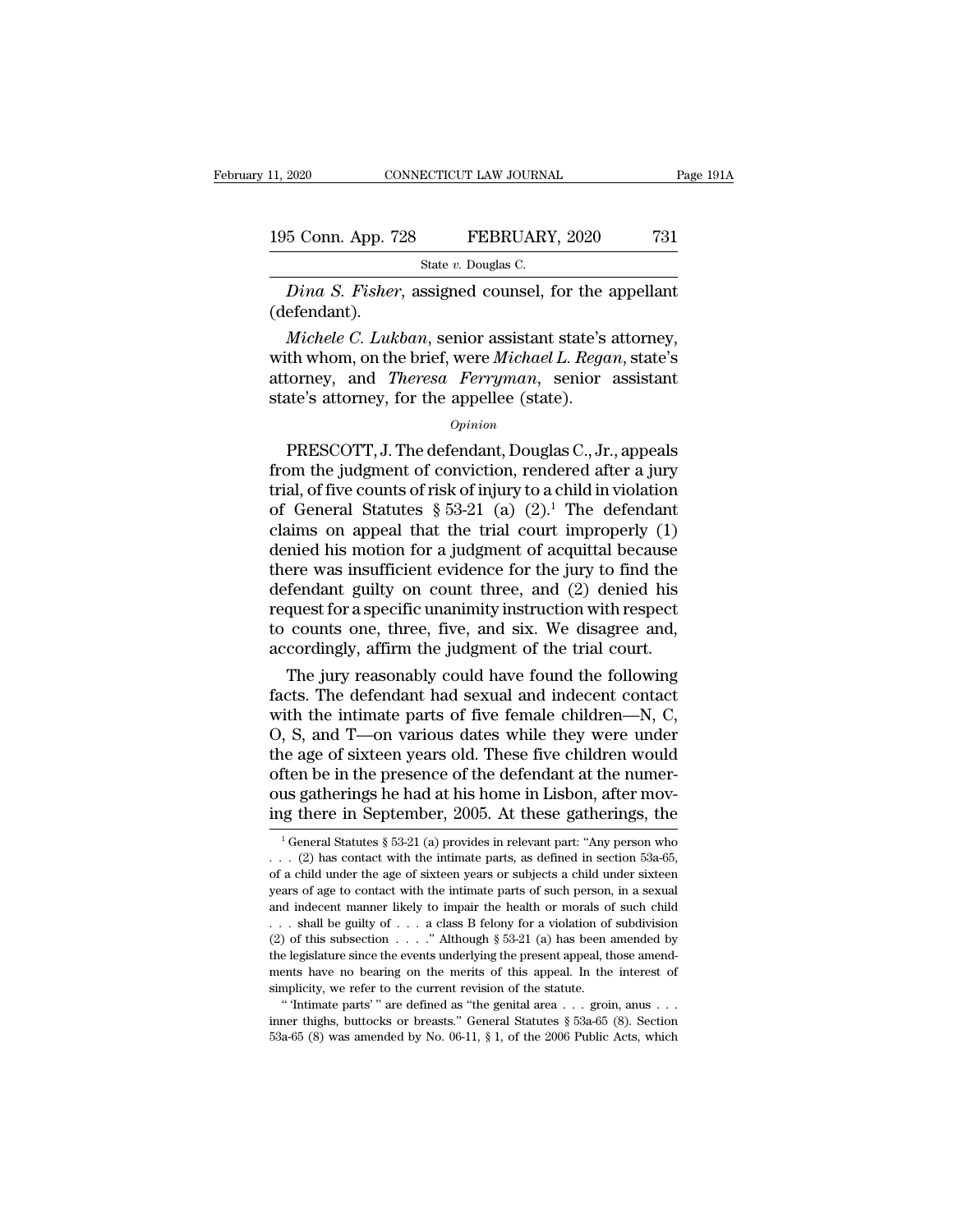### CONNECTICUT LAW JOURNAL February 11, 2020<br>
T32 FEBRUARY, 2020 195 Conn. App. 728<br>
State v. Douglas C. ECTICUT LAW JOURNA<br>2Y, 2020 195<br>State *v.* Douglas C.<br>Ve alcohol includ

CONNECTICUT LAW JOURNAL February 11, 2020<br>
T32 FEBRUARY, 2020 195 Conn. App. 728<br>
State v. Douglas C.<br>
defendant would serve alcohol, including to those who<br>
were under the legal age to consume alcoholic bever-FEBRUARY, 2020 195 Conn. App. 728<br>
State  $v$ . Douglas C.<br>
defendant would serve alcohol, including to those who<br>
were under the legal age to consume alcoholic bever-<br>
ages. The children would also be in the defendant's<br>
p T32 FEBRUARY, 2020 195 Conn. App. 728<br>
State v. Douglas C.<br>
defendant would serve alcohol, including to those who<br>
were under the legal age to consume alcoholic bever-<br>
ages. The children would also be in the defendant's<br> FEBRUARY, 2020 195 Conn. App. 728<br>
State v. Douglas C.<br>
defendant would serve alcohol, including to those who<br>
were under the legal age to consume alcoholic bever-<br>
ages. The children would also be in the defendant's<br>
pre  $\frac{\text{State } i}{\text{defendant}$  would serve all were under the legal age ages. The children would presence when babysittin on other occasions.<br>When the defendant w Fendant would serve alcohol, including to those who<br>ere under the legal age to consume alcoholic bever-<br>es. The children would also be in the defendant's<br>esence when babysitting his children at his home or<br>u other occasion defendant would serve alcohol, including to those who<br>were under the legal age to consume alcoholic bever-<br>ages. The children would also be in the defendant's<br>presence when babysitting his children at his home or<br>on other

were under the regal age to consume according bever-<br>ages. The children would also be in the defendant's<br>presence when babysitting his children at his home or<br>on other occasions.<br>When the defendant was in the company of th ages. The children would also be in the defendant s<br>presence when babysitting his children at his home or<br>on other occasions.<br>When the defendant was in the company of the chil-<br>dren, he had contact with their intimate part presence when babysitting its children at its flohte of<br>on other occasions.<br>When the defendant was in the company of the chil-<br>dren, he had contact with their intimate parts on multi-<br>ple occasions. Specifically, the defen When the defendant was in the company of the chil-<br>dren, he had contact with their intimate parts on multi-<br>ple occasions. Specifically, the defendant touched the<br>breasts of N on multiple occasions and performed oral<br>sex o When the defendant was in the company of the chil-<br>dren, he had contact with their intimate parts on multi-<br>ple occasions. Specifically, the defendant touched the<br>breasts of N on multiple occasions and performed oral<br>sex o dren, he had contact with their intimate parts on multi-<br>ple occasions. Specifically, the defendant touched the<br>breasts of N on multiple occasions and performed oral<br>sex on her on various occasions between 2005 and<br>January ple occasions. Specifically, the defendant touched the<br>breasts of N on multiple occasions and performed oral<br>sex on her on various occasions between 2005 and<br>January 8, 2007; the defendant grabbed C's breasts over<br>her shir breasts of N on multiple occasions and performed oral<br>sex on her on various occasions between 2005 and<br>January 8, 2007; the defendant grabbed C's breasts over<br>her shirt on multiple occasions from 2005 to September<br>22, 2006 sex on her on various occasions between 2005 and<br>January 8, 2007; the defendant grabbed C's breasts over<br>her shirt on multiple occasions from 2005 to September<br>22, 2006; the defendant placed O's hands in his pants,<br>resulti January 8, 2007; the defendant grabbed C's breasts over<br>her shirt on multiple occasions from 2005 to September<br>22, 2006; the defendant placed O's hands in his pants,<br>resulting in her making contact with his penis, placed<br>h her shirt on multiple occasions from 2005 to September<br>22, 2006; the defendant placed O's hands in his pants,<br>resulting in her making contact with his penis, placed<br>his hands in her pants and made contact with her vagina,<br> 22, 2006; the defendant placed O's hands in his pants,<br>resulting in her making contact with his penis, placed<br>his hands in her pants and made contact with her vagina,<br>and touched her breasts on multiple occasions between<br>2 resulting in her making contact with his penis, placed<br>his hands in her pants and made contact with her vagina,<br>and touched her breasts on multiple occasions between<br>2005 and August 7, 2010; the defendant touched S's<br>vagin his hands in her pants and made contact with her vagina,<br>and touched her breasts on multiple occasions between<br>2005 and August 7, 2010; the defendant touched S's<br>vagina on more than one occasion and made contact<br>with her b and touched her breasts c<br>2005 and August 7, 201<br>vagina on more than on<br>with her breasts on one o<br>September 15, 2008; an<br>breasts on multiple occ<br>October 23, 2007.<sup>2</sup><br>On May 15, 2017, bef ob and August 7, 2010, the defendant touched 5 s<br>gina on more than one occasion between 2005 through<br>ptember 15, 2008; and the defendant touched T's<br>easts on multiple occasions between 2005 through<br>tober 23, 2007.<sup>2</sup><br>On M vagnia on niote than one occasion and made contact<br>with her breasts on one occasion between 2005 through<br>September 15, 2008; and the defendant touched T's<br>breasts on multiple occasions between 2005 through<br>October 23, 2007

September 15, 2008; and the defendant touched T's<br>breasts on multiple occasions between 2005 through<br>October 23, 2007.<sup>2</sup><br>On May 15, 2017, before the trial commenced, the<br>defendant moved for a bill of particulars that "sp beptender 15, 2008, and the defendant touched 1 s<br>breasts on multiple occasions between 2005 through<br>October 23, 2007.<sup>2</sup><br>On May 15, 2017, before the trial commenced, the<br>defendant moved for a bill of particulars that "sp or easts on muttiple occasions between 2005 unought<br>October 23, 2007.<sup>2</sup><br>On May 15, 2017, before the trial commenced, the<br>defendant moved for a bill of particulars that "speci-<br>f[ied] as far as reasonable the date, time, October 25, 2007.<br>
On May 15, 2017, before the trial commenced, the<br>
defendant moved for a bill of particulars that "speci-<br>
f[ied] as far as reasonable the date, time, and place of<br>
the commission of the crimes alleged On May 15, 2017, before the trial condefendant moved for a bill of particular f<br>ied] as far as reasonable the date, time the commission of the crimes alleged.<br>responded by filing its substitute infor<br>5, 2017, in which it p Fermitant invect for a bin of particulars that speci-<br>ed] as far as reasonable the date, time, and place of<br>e commission of the crimes alleged  $\ldots$ ." The state<br>sponded by filing its substitute information on July<br>2017, i fied) as far as reasonable the date, thile, and place of<br>the commission of the crimes alleged . . . ." The state<br>responded by filing its substitute information on July<br>5, 2017, in which it provided some of these details i 5, 2017, in which it provided some of these details in greater specificity for each count.<br>At the close of the state's case, the defendant moved for a judgment of acquittal. The state conceded that it made changes to the

made changes to the statute that are not relevant to this appeal. In the

At the close of the state's case, the defendant moved<br>for a judgment of acquittal. The state conceded that it<br>made changes to the statute that are not relevant to this appeal. In the<br>interest of simplicity, we refer to th for a judgment of acquittal. The state conceded that it made changes to the statute that are not relevant to this appeal. In the interest of simplicity, we refer to the current revision of the statute.<br><sup>2</sup> The allegations corrected that it<br>made changes to the statute that are not relevant to this appeal. In the<br>interest of simplicity, we refer to the current revision of the statute.<br><sup>2</sup> The allegations in count one pertain to N; count three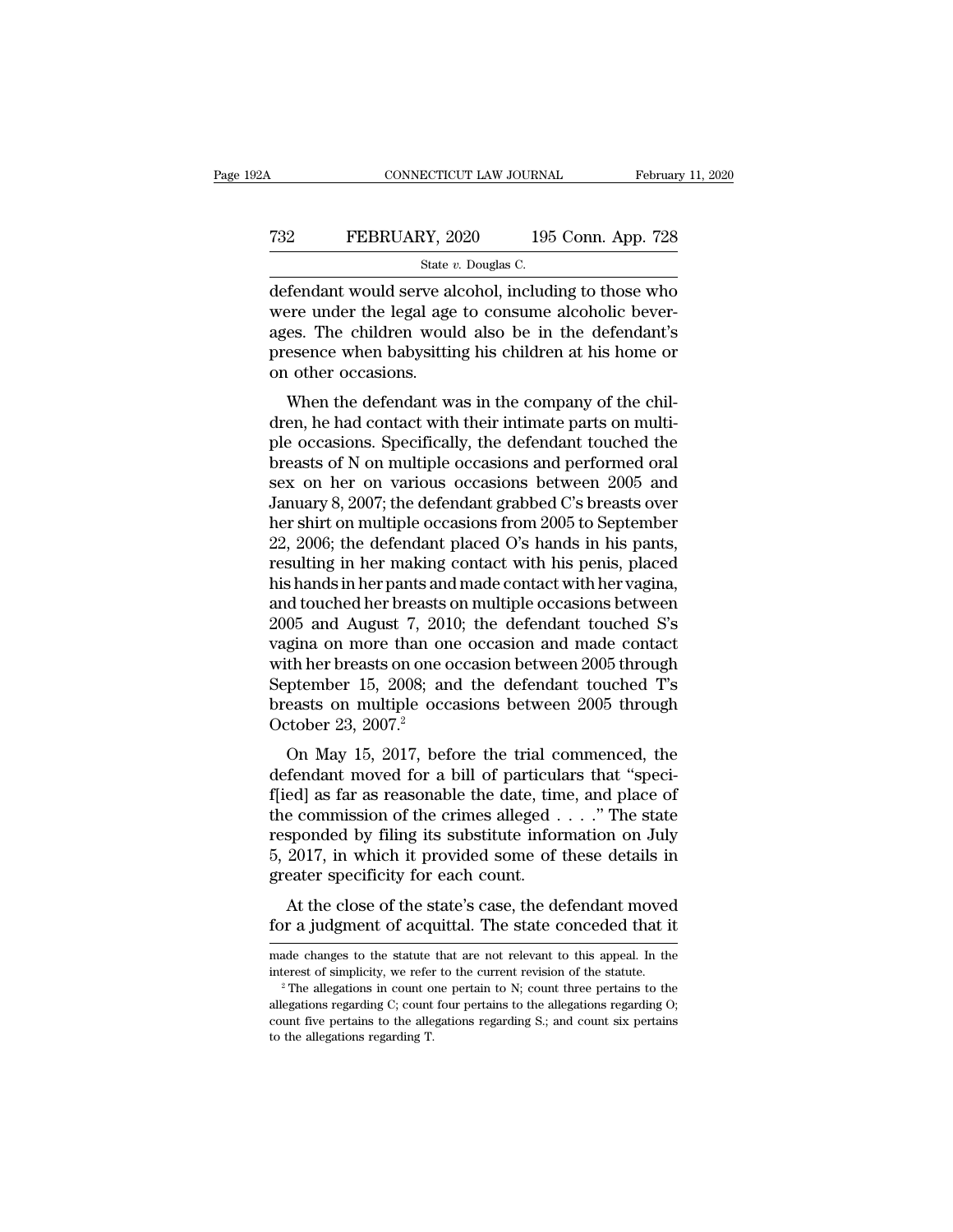### 11, 2020 CONNECTICUT LAW JOURNAL Page 193A<br>195 Conn. App. 728 FEBRUARY, 2020 733<br>State v. Douglas C. ECTICUT LAW JOURNA<br>FEBRUARY<br>State *v.* Douglas C.<br>Its burden of proof

11, 2020 CONNECTICUT LAW JOURNAL Page 193A<br>
195 Conn. App. 728 FEBRUARY, 2020 733<br>
State v. Douglas C.<br>
had failed to meet its burden of proof with respect to<br>
count two and that the motion for a judgment of acquit-195 Conn. App. 728 FEBRUARY, 2020 733<br>
State v. Douglas C.<br>
had failed to meet its burden of proof with respect to<br>
count two and that the motion for a judgment of acquit-<br>
tal should be granted as to that count.<sup>3</sup> The s 195 Conn. App. 728 FEBRUARY, 2020 733<br>
State v. Douglas C.<br>
had failed to meet its burden of proof with respect to<br>
count two and that the motion for a judgment of acquit-<br>
tal should be granted as to that count.<sup>3</sup> The s 195 Conn. App. 728 FEBRUARY, 2020 733<br>
State v. Douglas C.<br>
had failed to meet its burden of proof with respect to<br>
count two and that the motion for a judgment of acquit-<br>
tal should be granted as to that count.<sup>3</sup> The s State v. Douglas C.<br>
had failed to meet its burden of proof with respect to<br>
count two and that the motion for a judgment of acquit-<br>
tal should be granted as to that count.<sup>3</sup> The state other-<br>
wise opposed the motion. T d failed to meet its burden of proof with respect to<br>unt two and that the motion for a judgment of acquit-<br>should be granted as to that count.<sup>3</sup> The state other-<br>se opposed the motion. The court granted the motion<br>to coun requested that the motion for a judgment of acquit-<br>tal should be granted as to that count.<sup>3</sup> The state other-<br>wise opposed the motion. The court granted the motion<br>as to count two and denied it as to all other counts.<br>Af

tal should be granted as to that count.<sup>3</sup> The state other-<br>wise opposed the motion. The court granted the motion<br>as to count two and denied it as to all other counts.<br>After the charging conference, the defendant<br>requested wise opposed the motion. The court granted the motion<br>as to count two and denied it as to all other counts.<br>After the charging conference, the defendant<br>requested that the court provide a specific unanimity<br>instruction to as to count two and denied it as to all other counts.<br>
After the charging conference, the defendant<br>
requested that the court provide a specific unanimity<br>
instruction to the jury on the remaining counts. The<br>
state agree After the charging conference, the defendant<br>requested that the court provide a specific unanimity<br>instruction to the jury on the remaining counts. The<br>state agreed that a specific unanimity instruction should<br>be given as After the charging conference, the defendant<br>requested that the court provide a specific unanimity<br>instruction to the jury on the remaining counts. The<br>state agreed that a specific unanimity instruction should<br>be given as requested that the court provide a specific unanimity<br>instruction to the jury on the remaining counts. The<br>state agreed that a specific unanimity instruction should<br>be given as to count four<sup>4</sup> but objected to the court<br>gi instruction to the jury on the remaining counts. The<br>state agreed that a specific unanimity instruction should<br>be given as to count four<sup>4</sup> but objected to the court<br>giving a specific unanimity instruction on the other<br>re counts. remaining counts. The court agreed with the state and<br>stated that it would provide a specific unanimity instruc-<br>tion as to count four but not as to the other remaining<br>counts.<br> $3$  Count two charged the defendant with sex stated that it would provide a specific unanimity instruction as to count four but not as to the other remaining<br>counts.<br> $\frac{3}{100}$ Count two charged the defendant with sexual assault in the second<br>degree in violation of

tion as to count four but not as to the other remaining<br>counts.<br> $\frac{1}{3}$ Count two charged the defendant with sexual assault in the second<br>degree in violation of General Statutes § 53a-71 (a) (3). Regarding the court's<br>gr counts.<br><sup>3</sup> Count two charged the defendant with sexual assault in the second degree in violation of General Statutes § 53a-71 (a) (3). Regarding the court's granting of the defendant's motion for a judgment of acquittal <sup>3</sup> Courtus.<br><sup>3</sup> Count two charged the defendant with sexual assault in the second degree in violation of General Statutes § 53a-71 (a) (3). Regarding the court's granting of the defendant's motion for a judgment of acqui <sup>3</sup> Count two charged the defendant with sexual assault in the second degree in violation of General Statutes § 53a-71 (a) (3). Regarding the court's granting of the defendant's motion for a judgment of acquittal as to th degree in violation of General Statutes § 53a-71 (a) (3). Regarding the court's granting of the defendant's motion for a judgment of acquittal as to this count, the state, in its appellate brief, notes that "the state was are the defendant's motion for a judgment of acquittal as to this count, the state, in its appellate brief, notes that "the state was required to present evidence that at the time the defendant subjected  $\ldots$  [N]  $\ldots$  t count, the state, in its appellate brief, notes that "the state was required to present evidence that at the time the defendant subjected  $\ldots$  [N]  $\ldots$  to cumnilingus  $\ldots$  she was physically helpless." (Internal quotat From that the defendant 's contact with the defendant's conduct with the defendant's conduct. Thus, the state "conceded that the defendant's motion for a judgment of acquittal should be granted  $\ldots$  as to count two."<br>
<sup>4</sup>

and solution of sixteen years . . . *and* subjected said minor female to resist the defendant's conduct. Thus, the state "conceded that the defendant's motion for a judgment of acquittal should be granted . . . as to count the defendant's conduct. Thus, the state "conceded that the defendant's motion for a judgment of acquittal should be granted . . . as to count two."<br>
<sup>4</sup> In count four of the amended substitute information, the state alle the defendant's conduct. Thus, the state "conceded that the defendant's motion for a judgment of acquittal should be granted . . . as to count two."  $\,^4$  In count four of the amended substitute information, the state al The count four of the amended substitute information, the state alleged that the defendant "had contact with the intimate parts of a child under the age of sixteen years  $\ldots$  and subjected said minor female to contact wi that the defendant "had contact with the intimate parts of a child under the age of sixteen years . . . and subjected said minor female to contact with his intimate parts . . . . . " (Emphasis added.) The defendant reques age of sixteen years  $\ldots$  and subjected said minor female to contact with this intimate parts  $\ldots$ ." (Emphasis added.) The defendant requested, and the state did not object to, the court providing a specific unanimity i tact with the defendant's intimate parts. Again, it is sufficient if the contact the state did not object to, the court providing a specific unanimity instruction as to this count. The court provided the following instruction as to count four to the jury: "As to count four, the state has also alleged defined as to this count. The court provided the following instruction as to count four to the jury: "As to count four, the state has also alleged that the defendant subjected the child or specific minor female alleged . . count four to the jury: "As to count four, the state has also alleged that the defendant subjected the child or specific minor female alleged  $\ldots$  to contact with the defendant's intimate parts. Again, it is sufficient i defendant subjected the child or specific minor female alleged . . . to contact with the defendant's intimate parts. Again, it is sufficient if the contact is with any one of the intimate parts. Now, the state has alleged that the defendant's intimate parts. Again, it is sufficient if the contact<br>is with any one of the intimate parts. Again, it is sufficient if the contact<br>is with any one of the intimate parts. Now, the state has alleged th is with any one of the intimate parts. Now, the state has alleged that the defendant committed this element of the offense in *two different ways* on count four. You may find this element established only if you all unani defendant committed this element of the offense in two different ways on count four. You may find this element established only if you all unanimously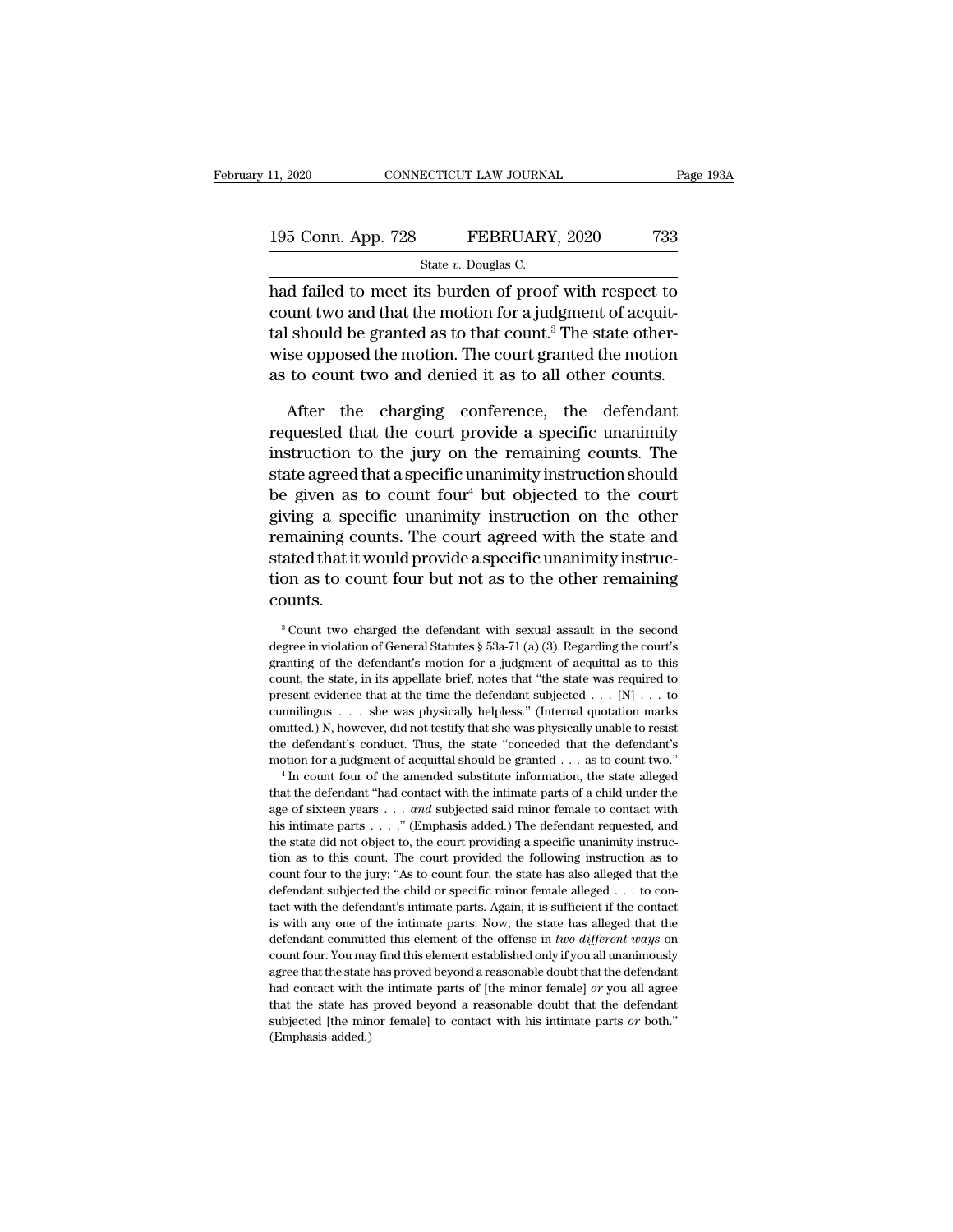### CONNECTICUT LAW JOURNAL February 11, 2020<br>
T34 FEBRUARY, 2020 195 Conn. App. 728<br>
State v. Douglas C. ECTICUT LAW JOURNA<br>2Y, 2020 195<br>State *v.* Douglas C.<br>n made a second n

CONNECTICUT LAW JOURNAL Februar<br>
The defendant then made a second motion for a judg-<br>
The defendant then made a second motion for a judg-<br>
The defendant then made a second motion for a judg-<br>
The defendant then made a seco T34 FEBRUARY, 2020 195 Conn. App. 728<br>
State  $v$ . Douglas C.<br>
The defendant then made a second motion for a judg-<br>
ment of acquittal. He reiterated his concerns about the<br>
"pervasive pattern of unreliability as to the tes T34 FEBRUARY, 2020 195 Conn. App. 728<br>
State v. Douglas C.<br>
The defendant then made a second motion for a judg-<br>
ment of acquittal. He reiterated his concerns about the<br>
"pervasive pattern of unreliability as to the testi T34 FEBRUARY, 2020 195 Conn. App. 728<br>
State v. Douglas C.<br>
The defendant then made a second motion for a judg-<br>
ment of acquittal. He reiterated his concerns about the<br>
"pervasive pattern of unreliability as to the testi State v. Douglas C.<br>
The defendant then made a second motion for a judg-<br>
ment of acquittal. He reiterated his concerns about the<br>
"pervasive pattern of unreliability as to the testimony<br>
of each [child]" that he raised i state v. Douglas C.<br>
The defendant then made a second motion for a judgment of acquittal. He reiterated his concerns about the<br>
"pervasive pattern of unreliability as to the testimony<br>
of each [child]" that he raised in t The defendant then made a second motion for a judg-<br>ment of acquittal. He reiterated his concerns about the<br>"pervasive pattern of unreliability as to the testimony<br>of each [child]" that he raised in the first motion. The<br>d ment of acquittal. He reiterated his concerns about the "pervasive pattern of unreliability as to the testimony of each [child]" that he raised in the first motion. The defendant also argued, in part, that there was insuff "pervasive pattern of unreliability as to the tof each [child]" that he raised in the first mot<br>defendant also argued, in part, that there wa<br>cient evidence for the jury to return a guilt;<br>as to count three. The court deni of each [child]" that he raised in the first motion. The defendant also argued, in part, that there was insufficient evidence for the jury to return a guilty verdict as to count three. The court denied this motion and inst defendant disc digded, in part, that discreme was meani-<br>cient evidence for the jury to return a guilty verdict<br>as to count three. The court denied this motion and<br>instructed the jury. The jury returned a guilty verdict<br>on

as to count three. The court denied this motion and<br>instructed the jury. The jury returned a guilty verdict<br>on counts one, three, four, five, and six.<br>After the jury returned its verdict but before sentenc-<br>ing, the defend instructed the jury. The jury returned a guilty verdict<br>on counts one, three, four, five, and six.<br>After the jury returned its verdict but before sentenc-<br>ing, the defendant moved for judgment notwithstanding<br>the verdict a for granting these motions, the court denied the defendant moved its verdict but before sentencing, the defendant moved for judgment notwithstanding the verdict and for a new trial, citing the reasons stated in his prior m on sound one, and<br>After the jury returning, the defendant mother verdict and for a<br>in his prior motions f<br>for granting these modant's motions.<br>The court subseque Finds are yary retained its vertices an servere sense<br>in g, the defendant moved for judgment notwithstanding<br>e verdict and for a new trial, citing the reasons stated<br>his prior motions for judgment of acquittal as support<br>r the verdict and for a new trial, citing the reasons stated<br>in his prior motions for judgment of acquittal as support<br>for granting these motions. The court denied the defen-<br>dant's motions.<br>The court subsequently imposed on

method in this prior motions for judgment of acquittal as support<br>for granting these motions. The court denied the defen-<br>dant's motions.<br>The court subsequently imposed on the defendant a<br>total effective sentence of eighte man prior instants for yangletical of adquired as supposed<br>for granting these motions. The court denied the defen-<br>dant's motions.<br>The court subsequently imposed on the defendant a<br>total effective sentence of eighteen year The court subsequently imposed on the defendant a<br>tal effective sentence of eighteen years incarceration,<br>th execution suspended after serving ten years, fol-<br>wed by ten years of probation. This appeal followed.<br>I<br>We first

I

total effective sentence of eighteen years incarceration,<br>with execution suspended after serving ten years, fol-<br>lowed by ten years of probation. This appeal followed.<br> $I$ <br>We first address the defendant's claim that the c with execution suspended after serving ten years, fol-<br>lowed by ten years of probation. This appeal followed.<br> $I$ <br>We first address the defendant's claim that the court<br>improperly denied his motion for a judgment of acquit Iowed by ten years of probation. This appeal followed.<br>
I<br>
We first address the defendant's claim that the court<br>
improperly denied his motion for a judgment of acquit-<br>
tal because there was insufficient evidence for the I<br>We first address the defendant's claim that the court<br>improperly denied his motion for a judgment of acquit-<br>tal because there was insufficient evidence for the jury<br>to convict him on count three.<sup>5</sup> In support of this We first address the defendant's claim that the court<br>improperly denied his motion for a judgment of acquit-<br>tal because there was insufficient evidence for the jury<br>to convict him on count three.<sup>5</sup> In support of this cla We first address the defendant's claim that the court<br>improperly denied his motion for a judgment of acquit-<br>tal because there was insufficient evidence for the jury<br>to convict him on count three.<sup>5</sup> In support of this cl improperly denied his motion for a judgment of acquittal because there was insufficient evidence for the jury to convict him on count three.<sup>5</sup> In support of this claim, the defendant makes two arguments: (1) the test use tal because there was insufficient evidence for the jury<br>to convict him on count three.<sup>5</sup> In support of this claim,<br>the defendant makes two arguments: (1) the test used<br>by our Supreme Court in *State* v. *Stephen J. R.*, by our Supreme Court in *State* v. *Stephen J. R.*, 309 Conn. 586, 597–98, 72 A.3d 379 (2013), to determine whether a child victim's general or nonspecific testimony is sufficient to sustain a conviction in a sexual  $\frac{1$ Conn. 586, 597–98, 72 A.3d 379 (2013), to determine<br>whether a child victim's general or nonspecific testi-<br>mony is sufficient to sustain a conviction in a sexual<br> $\frac{1}{5}$ Count three charged the defendant with risk of inj

whether a child victim's general or nonspecific testi-<br>mony is sufficient to sustain a conviction in a sexual<br> $\frac{1}{5}$ Count three charged the defendant with risk of injury to a child in<br>violation of  $\frac{5}{5}$  53-21 (a) ( **increase is sufficient to sustain a conviction in a sexual**  $\frac{1}{10}$  focunt three charged the defendant with risk of injury to a child in violation of § 53-21 (a) (2) for having contact with the intimate parts of C whi From throes as to a judgment of acquital as to fluid in violation of § 53-21 (a) (2) for having contact with the intimate parts of C while she was under sixteen years of age. We consider the defendant's insufficiency of t violation of § 53-21 (a) (2) for having contact with the intimate parts of C while she was under sixteen years of age. We consider the defendant's insufficiency of the evidence claim first because, if successful, the defe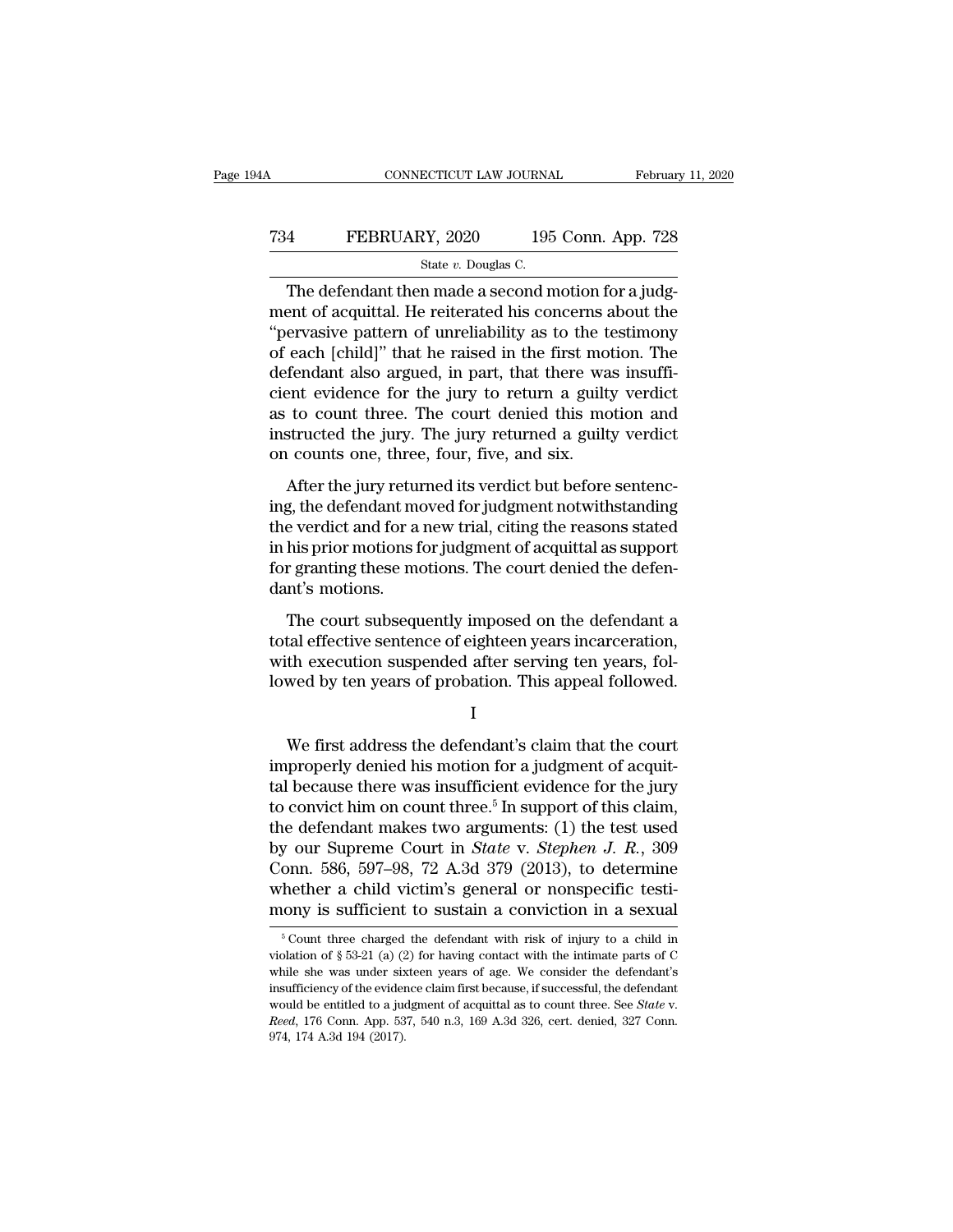### 11, 2020 CONNECTICUT LAW JOURNAL Page 195A<br>195 Conn. App. 728 FEBRUARY, 2020 735<br>State v. Douglas C. ECTICUT LAW JOURNA<br>FEBRUARY<br>State *v.* Douglas C.<br>icable to the prese

11, 2020 CONNECTICUT LAW JOURNAL Page 195A<br>
195 Conn. App. 728 FEBRUARY, 2020 735<br>
State v. Douglas C.<br>
abuse case is inapplicable to the present case because<br>
C, the child victim identified in count three, was not a<br>
vor 195 Conn. App. 728 FEBRUARY, 2020 735<br>
State v. Douglas C.<br>
abuse case is inapplicable to the present case because<br>
C, the child victim identified in count three, was not a<br>
very young child at the time she was abused by 195 Conn. App. 728 FEBRUARY, 2020 735<br>
State v. Douglas C.<br>
abuse case is inapplicable to the present case because<br>
C, the child victim identified in count three, was not a<br>
very young child at the time she was abused by 195 Conn. App. 728 FEBRUARY, 2020 735<br>
State v. Douglas C.<br>
abuse case is inapplicable to the present case because<br>
C, the child victim identified in count three, was not a<br>
very young child at the time she was abused by State *v*. Douglas C.<br>
State *v*. Douglas C.<br>
abuse case is inapplicable to the present case because<br>
C, the child victim identified in count three, was not a<br>
very young child at the time she was abused by the<br>
defendant state v. Douglas C.<br>
abuse case is inapplicable to the present case because<br>
C, the child victim identified in count three, was not a<br>
very young child at the time she was abused by the<br>
defendant and when she testified a abuse case is inapplicable to the present case because C, the child victim identified in count three, was not a very young child at the time she was abused by the defendant and when she testified at trial; and  $(2)$  even C, the child victim identified in count three, was not a<br>very young child at the time she was abused by the<br>defendant and when she testified at trial; and  $(2)$  even<br>if the test articulated in *Stephen J. R.* applies to t arguments. Fendant and when she testined at trial; and  $(Z)$  even<br>the test articulated in *Stephen J. R.* applies to the<br>esent case, C's testimony was, nevertheless, insuffi-<br>ent under that test to sustain his conviction under<br>unt th If the test articulated in *Stephen J. K.* applies to the<br>present case, C's testimony was, nevertheless, insuffi-<br>cient under that test to sustain his conviction under<br>count three. We disagree with both of the defendant's<br>

present case, C s testimony was, nevertheless, msum-<br>cient under that test to sustain his conviction under<br>count three. We disagree with both of the defendant's<br>arguments.<br>We begin with the well settled standard governing<br> cient under that test to sustain his conviction under<br>count three. We disagree with both of the defendant's<br>arguments.<br>We begin with the well settled standard governing<br>our review of the defendant's claim that his convicti count three. we disagree with both of the defendant's<br>arguments.<br>We begin with the well settled standard governing<br>our review of the defendant's claim that his conviction<br>was predicated on insufficient evidence. "In review arguments.<br>We begin with the well settled standard governing<br>our review of the defendant's claim that his conviction<br>was predicated on insufficient evidence. "In reviewing<br>a sufficiency of the evidence claim, we apply a tw We begin with the well settled standard governing<br>our review of the defendant's claim that his conviction<br>was predicated on insufficient evidence. "In reviewing<br>a sufficiency of the evidence claim, we apply a two part<br>test our review of the defendant's claim that his conviction<br>was predicated on insufficient evidence. "In reviewing<br>a sufficiency of the evidence claim, we apply a two part<br>test. First, we construe the evidence in the light mos was predicated on insufficient evidence. "In reviewing<br>a sufficiency of the evidence claim, we apply a two part<br>test. First, we construe the evidence in the light most<br>favorable to sustaining the verdict. Second, we detera sufficiency of the evidence claim, we apply a two part<br>test. First, we construe the evidence in the light most<br>favorable to sustaining the verdict. Second, we deter-<br>mine whether upon the facts so construed and the infer test. First, we construe the evidence in the light most<br>favorable to sustaining the verdict. Second, we deter-<br>mine whether upon the facts so construed and the infer-<br>ences reasonably drawn therefrom the [jury] reasonably<br> favorable to sustaining the verdict. Second, we determine whether upon the facts so construed and the inferences reasonably drawn therefrom the [jury] reasonably could have concluded that the cumulative force of the evide mine whether upon the facts so const<br>ences reasonably drawn therefrom th<br>could have concluded that the cumu<br>evidence established guilt beyond a<br> $\dots$ . This court cannot substitute<br>for that of the jury if there is suffi<br>sup ces reasonably drawn therefrom the [Jury] reasonably<br>
uld have concluded that the cumulative force of the<br>
idence established guilt beyond a reasonable doubt<br>
. . This court cannot substitute its own judgment<br>
r that of th could nave concluded that the cumulative force of the<br>evidence established guilt beyond a reasonable doubt<br> $\ldots$ . This court cannot substitute its own judgment<br>for that of the jury if there is sufficient evidence to<br>suppo

evidence established guilt beyond a reasonable doubt<br>  $\dots$  This court cannot substitute its own judgment<br>
for that of the jury if there is sufficient evidence to<br>
support the jury's verdict.<br>
"While the jury must find eve and inferred facts underlying those conclude that a mass<br>comport the jury if there is sufficient evidence to support the jury's verdict.<br>...<br>"While the jury must find every element proven<br>beyond a reasonable doubt in order For that of the jury if there is sufficient evidence to<br>support the jury's verdict. . . .<br>"While the jury must find every element proven<br>beyond a reasonable doubt in order to find the defen-<br>dant guilty of the charged off support the jury s verdict....<br>
"While the jury must find every element proven<br>
beyond a reasonable doubt in order to find the defen-<br>
dant guilty of the charged offense, each of the basic<br>
and inferred facts underlying t "While the jury must find every element proven<br>beyond a reasonable doubt in order to find the defen-<br>dant guilty of the charged offense, each of the basic<br>and inferred facts underlying those conclusions need<br>not be proved beyond a reasonable doubt in order to find the defendant guilty of the charged offense, each of the basic and inferred facts underlying those conclusions need not be proved beyond a reasonable doubt.  $\dots$  If it is reasona dant guilty of the charged offense, each of the basic<br>and inferred facts underlying those conclusions need<br>not be proved beyond a reasonable doubt. . . . If it is<br>reasonable and logical for the jury to conclude that a<br>bas and inferred facts underlying those conclusions need<br>not be proved beyond a reasonable doubt. . . . . If it is<br>reasonable and logical for the jury to conclude that a<br>basic fact or an inferred fact is true, the jury is per not be proved beyond a reasonable doubt. . . . . If it is<br>reasonable and logical for the jury to conclude that a<br>basic fact or an inferred fact is true, the jury is permitted<br>to consider the fact proven and may consider i reasonable and logical for the jury to<br>basic fact or an inferred fact is true, the<br>to consider the fact proven and may co<br>bination with other proven facts in dete<br>the cumulative effect of all the evide<br>defendant guilty of sic ract or an interred ract is true, the jury is permitted<br>
consider the fact proven and may consider it in com-<br>
nation with other proven facts in determining whether<br>
e cumulative effect of all the evidence proves the<br> to consider the ract proven and may consider it in combination with other proven facts in determining whether<br>the cumulative effect of all the evidence proves the<br>defendant guilty of all the elements of the crime charged<br>b bination with other proven racts in determining whether<br>the cumulative effect of all the evidence proves the<br>defendant guilty of all the elements of the crime charged<br>beyond a reasonable doubt.  $\dots$ <br>"On appeal, we do not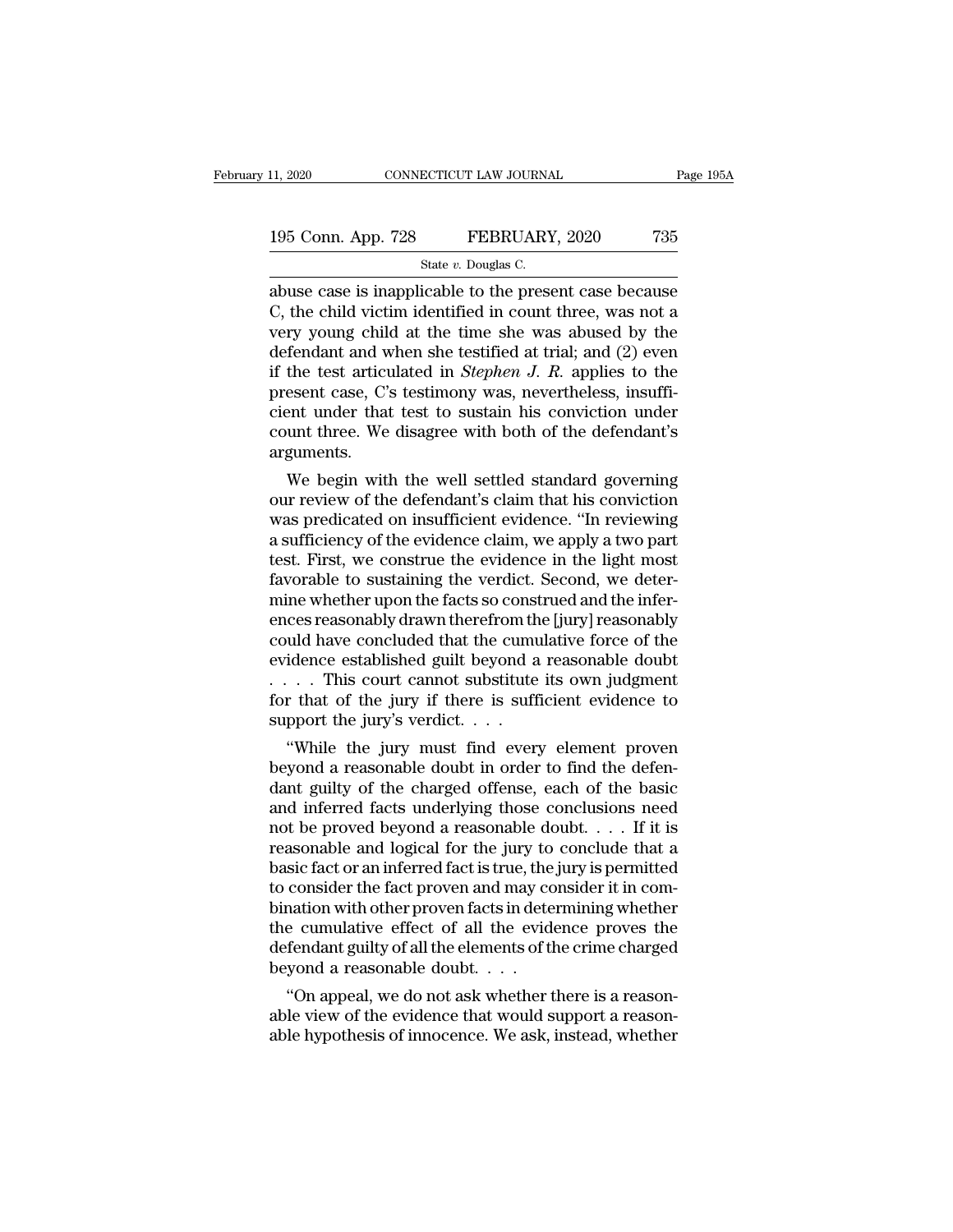| CONNECTICUT LAW JOURNAL<br>February 11, 2020             |
|----------------------------------------------------------|
|                                                          |
| 195 Conn. App. 728                                       |
| State v. Douglas C.                                      |
| there is a reasonable view of the evidence that supports |

CONNECTICUT LAW JOURNAL February 11, 2020<br>
T36 FEBRUARY, 2020 195 Conn. App. 728<br>
State v. Douglas C.<br>
There is a reasonable view of the evidence that supports<br>
the jury's verdict of guilty." (Internal quotation marks<br>
emi T36 FEBRUARY, 2020 195 Conn. App. 728<br>
State v. Douglas C.<br>
there is a reasonable view of the evidence that supports<br>
the jury's verdict of guilty.'' (Internal quotation marks<br>
omitted.) Id., 593–94.  $\begin{array}{cc}\n 736 & \text{FEBRUARY, } 202 \\
 \text{State } v.\n \end{array}$ <br>
there is a reasonable view of<br>
the jury's verdict of guilty<br>
omitted.) Id., 593–94.<br>
Furthermore, we are min FEBRUARY, 2020 195 Conn. App. 728<br>
State v. Douglas C.<br>
Free is a reasonable view of the evidence that supports<br>
e jury's verdict of guilty." (Internal quotation marks<br>
antited.) Id., 593–94.<br>
Furthermore, we are mindful

State v. Douglas C.<br>
State v. Douglas C.<br>
there is a reasonable view of the evidence that supports<br>
the jury's verdict of guilty." (Internal quotation marks<br>
omitted.) Id., 593–94.<br>
Furthermore, we are mindful that "[w]e there is a reasonable view of the evidence that supports<br>the jury's verdict of guilty." (Internal quotation marks<br>omitted.) Id., 593–94.<br>Furthermore, we are mindful that "[w]e do not sit as a<br>thirteenth juror who may cast the jury's verdict of guilty." (Internal quotation marks<br>omitted.) Id., 593–94.<br>Furthermore, we are mindful that "[w]e do not sit as a<br>thirteenth juror who may cast a vote against the verdict<br>based upon our feeling that so omitted.) Id., 593–94.<br>
Furthermore, we are mindful that "[w]e do not sit as a<br>
thirteenth juror who may cast a vote against the verdict<br>
based upon our feeling that some doubt of guilt is shown<br>
by the cold printed record Furthermore, we are mindful that "[w]e do not sit as a<br>thirteenth juror who may cast a vote against the verdict<br>based upon our feeling that some doubt of guilt is shown<br>by the cold printed record. We have not had the jury Furthermore, we are mindful that "[w]e do not sit as a<br>thirteenth juror who may cast a vote against the verdict<br>based upon our feeling that some doubt of guilt is shown<br>by the cold printed record. We have not had the jury' thirteenth juror who may cast a vote against the verdict<br>based upon our feeling that some doubt of guilt is shown<br>by the cold printed record. We have not had the jury's<br>opportunity to observe the conduct, demeanor, and att based upon our feeli<br>by the cold printed<br>opportunity to obse<br>tude of the witness<br>*State* v. *Stepney*, 191<br>cert. denied, 465 U<br>2d 772 (1984).<br>In addition to the portunity to observe the conduct, demeanor, and atti-<br>de of the witnesses and to gauge their credibility."<br>atev. Stepney, 191 Conn. 233, 255, 464 A.2d 758 (1983),<br>rt. denied, 465 U.S. 1084, 104 S. Ct. 1455, 79 L. Ed.<br>772 ( Ferrically contracts and to gauge their credibility."<br>
State v. Stepney, 191 Conn. 233, 255, 464 A.2d 758 (1983),<br>
cert. denied, 465 U.S. 1084, 104 S. Ct. 1455, 79 L. Ed.<br>
2d 772 (1984).<br>
In addition to these general prin

State v. Stepney, 191 Conn. 233, 255, 464 A.2d 758 (1983),<br>cert. denied, 465 U.S. 1084, 104 S. Ct. 1455, 79 L. Ed.<br>2d 772 (1984).<br>In addition to these general principles, our Supreme<br>Court has established a three factor t cert. denied, 465 U.S. 1084, 104 S. Ct. 1455, 79 L. Ed.<br>2d 772 (1984).<br>In addition to these general principles, our Supreme<br>Court has established a three factor test in cases in<br>which the defendant is charged with sexually 2d 772 (1984).<br>
In addition to these general principles, our Supreme<br>
Court has established a three factor test in cases in<br>
which the defendant is charged with sexually abusing<br>
a child to determine whether "generic" tes In addition to these general principles, our Supreme<br>Court has established a three factor test in cases in<br>which the defendant is charged with sexually abusing<br>a child to determine whether "generic" testimony by a<br>complai In addition to these general principles, our Supreme<br>Court has established a three factor test in cases in<br>which the defendant is charged with sexually abusing<br>a child to determine whether "generic" testimony by a<br>complain Court has established a three factor test in cases in<br>which the defendant is charged with sexually abusing<br>a child to determine whether "generic" testimony by a<br>complaining witness "about largely undifferentiated,<br>but dist which the defendant is charged with sexually abusing<br>a child to determine whether "generic" testimony by a<br>complaining witness "about largely undifferentiated,<br>but distinct, occurrences" is nonetheless sufficient to<br>convi a child to determine whether "generic" testimony by a<br>complaining witness "about largely undifferentiated,<br>but distinct, occurrences" is nonetheless sufficient to<br>convict the defendant. *State* v. *Stephen J. R.*, supra, complaining witness "about largely undifferentiated,<br>but distinct, occurrences" is nonetheless sufficient to<br>convict the defendant. *State* v. *Stephen J. R.*, supra, 309<br>Conn. 595. "[I]n order to accommodate both the real but distinct, occurrences" is nonetheless sufficient to convict the defendant. *State* v. *Stephen J. R.*, supra, 309 Conn. 595. "[I]n order to accommodate both the realities of child victims of repeated abuse and the due convict the defendant. *State* v. *Stephen J. R.*, supra, 309<br>Conn. 595. "[I]n order to accommodate both the realities<br>of child victims of repeated abuse and the due process<br>interests of the defendant . . . [t]he victim, Conn. 595. "[I]n order to accommodate both the realities<br>of child victims of repeated abuse and the due process<br>interests of the defendant  $\dots$  [t]he victim, of course,<br>must describe the *kind of act or acts committed wit* of child victims of repeated abuse and the due process<br>interests of the defendant  $\dots$  [t]he victim, of course,<br>must describe the *kind of act or acts committed with*<br>sufficient specificity, both to assure that unlawful c interests of the defendant . . . [t]he victim, of course,<br>must describe the *kind of act or acts committed with*<br>sufficient specificity, both to assure that unlawful con-<br>duct indeed has occurred and to differentiate betwe must describe the *kind of act or acts committed with*<br>*sufficient specificity*, both to assure that unlawful con-<br>duct indeed has occurred and to differentiate between<br>the various types of proscribed conduct (e.g., lewd c sufficient specificity, both to assure that unlawful conduct indeed has occurred and to differentiate between<br>the various types of proscribed conduct (e.g., lewd con-<br>duct, intercourse, oral copulation or sodomy). More-<br>ov duct indeed has occurred and to differentiate between<br>the various types of proscribed conduct (e.g., lewd con-<br>duct, intercourse, oral copulation or sodomy). More-<br>over, the victim *must describe the number of acts com-*<br>m the various types of proscribed conduct (e.g., lewd con-<br>duct, intercourse, oral copulation or sodomy). More-<br>over, the victim *must describe the number of acts com-*<br>mitted with sufficient certainty to support each of the duct, intercourse, oral copulation or sodomy). More-<br>over, the victim *must describe the number of acts com-*<br>*mitted with sufficient certainty* to support each of the<br>counts alleged in the information or indictment (e.g., over, the victim *must describe the number of acts committed with sufficient certainty* to support each of the counts alleged in the information or indictment (e.g., twice a month or every time we went camping). Finally, t mitted with sufficient certainty to support each of the counts alleged in the information or indictment (e.g., twice a month or every time we went camping). Finally, the victim *must be able to describe the general time* p counts alleged in the information or indictment (e.g., twice a month or every time we went camping). Finally, the victim *must be able to describe the general time period in which these acts occurred* (e.g., the summer be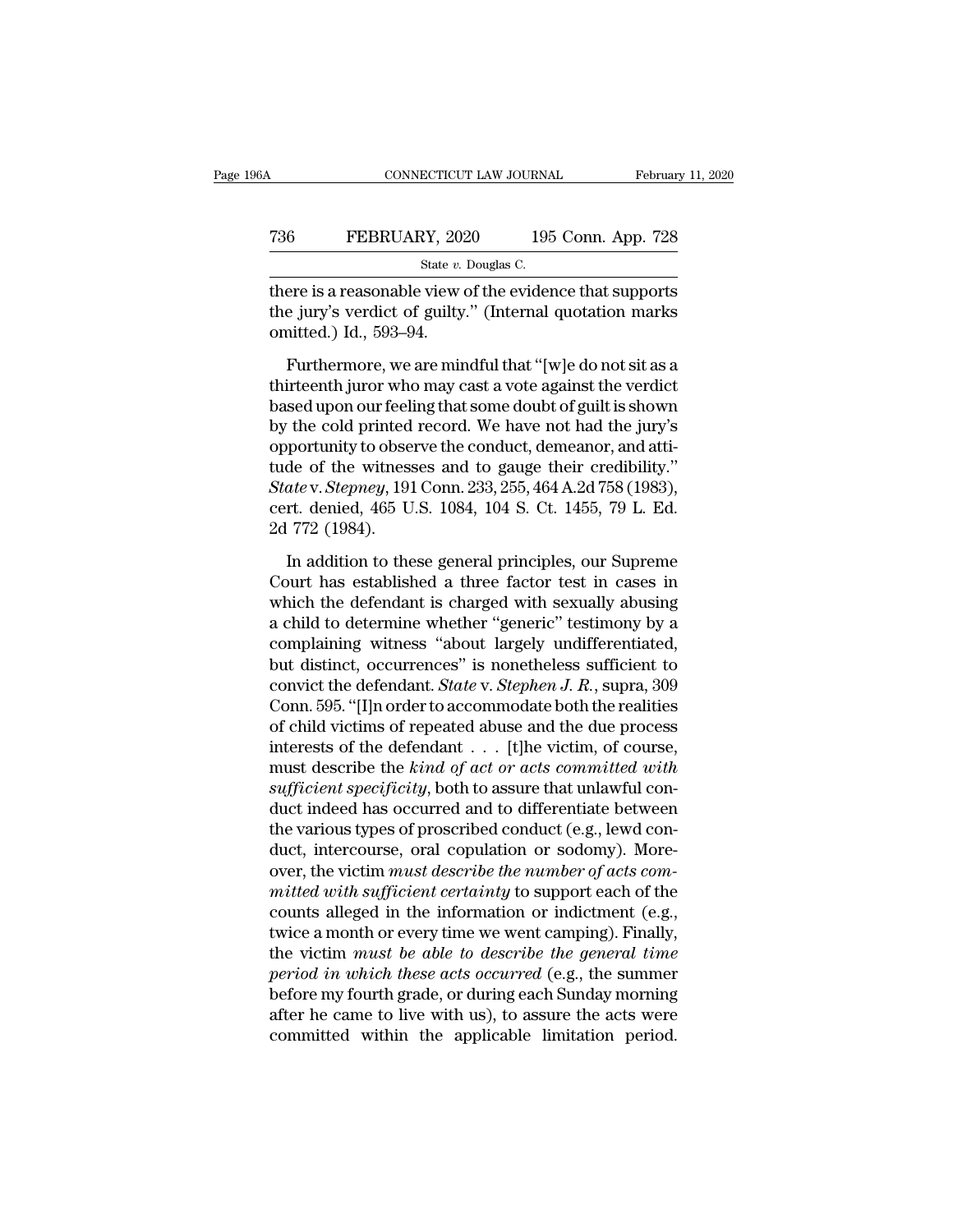### 11, 2020 CONNECTICUT LAW JOURNAL Page 197A<br>195 Conn. App. 728 FEBRUARY, 2020 737<br>State v. Douglas C. ECTICUT LAW JOURNA<br>FEBRUARY<br>State *v.* Douglas C.<br>garding the time

CONNECTICUT LAW JOURNAL<br>
195 Conn. App. 728 FEBRUARY, 2020 737<br>
State v. Douglas C.<br>
Additional details regarding the time, place or circum-<br>
stance of the various assaults may assist in assessing<br>
the credibility or subst 195 Conn. App. 728 FEBRUARY, 2020 737<br>State v. Douglas C.<br>Additional details regarding the time, place or circumstance of the various assaults may assist in assessing<br>the credibility or substantiality of the victim's testi 195 Conn. App. 728 FEBRUARY, 2020 737<br>
State v. Douglas C.<br>
Additional details regarding the time, place or circumstance of the various assaults may assist in assessing<br>
the credibility or substantiality of the victim's t 195 Conn. App. 728 FEBRUARY, 2020 737<br>
State v. Douglas C.<br>
Additional details regarding the time, place or circumstance of the various assaults may assist in assessing<br>
the credibility or substantiality of the victim's t State v. Douglas C.<br>
Additional details regarding the time, place or circumstance of the various assaults may assist in assessing<br>
the credibility or substantiality of the victim's testi-<br>
mony, but are not essential to s State v. Douglas C.<br>
Additional details regarding the time, place or circumstance of the various assaults may assist in assessing<br>
the credibility or substantiality of the victim's testi-<br>
mony, but are not essential to s Additional details regarding the time, place or circum-<br>stance of the various assaults may assist in assessing<br>the credibility or substantiality of the victim's testi-<br>mony, but are not essential to sustain a conviction."<br> stance of the various assaults may assist in assessing<br>the credibility or substantiality of the victim's testi-<br>mony, but are not essential to sustain a conviction."<br>(Emphasis altered; internal quotation marks omitted.)<br>Id the credibility or substantiality of the victim's testi-<br>mony, but are not essential to sustain a conviction."<br>(Emphasis altered; internal quotation marks omitted.)<br>Id., 597–98. In establishing this test, the court weighed mony, but are not essential to sustain a conviction."<br>(Emphasis altered; internal quotation marks omitted.)<br>Id., 597–98. In establishing this test, the court weighed<br>two competing considerations, namely, "[o]n the one<br>han (Emphasis altered; internal quotation marks omitted.)<br>Id., 597–98. In establishing this test, the court weighed<br>two competing considerations, namely, "[o]n the one<br>hand, prosecutions based on generic testimony could<br>depri Id., 597–98. In establishing this test, the court weighed<br>two competing considerations, namely, "[0]n the one<br>hand, prosecutions based on generic testimony could<br>deprive a defendant of his due process right to fair<br>notice two competing considerations, namely, "[o]n the one<br>hand, prosecutions based on generic testimony could<br>deprive a defendant of his due process right to fair<br>notice in order to effectively defend himself  $\ldots$  [and]<br>[o]n t hand, prosecutions based on generic testimony could<br>deprive a defendant of his due process right to fair<br>notice in order to effectively defend himself  $\ldots$  [and]<br>[0]n the other hand, testimony from a child victim<br>describ deprive a defen<br>notice in order t<br>[0]n the other ]<br>describing a se<br>abuser who has<br>the only eviden<br>Id., 595–96. scribing a series of indistinguishable acts by an<br>user who has ongoing access to the child is often<br>e only evidence that the child is able to provide."<br> $\frac{595-96}{\text{A}}$ .<br> $\frac{\text{A}}{\text{A}}$ <br>The defendant first argues that the

### A

in abuser who has ongoing access to the child is often<br>
the only evidence that the child is able to provide."<br>
Id., 595–96.<br>
A<br>
The defendant first argues that the test articulated<br>
in *Stephen J. R.* applies only to cases the only evidence that the child is able to provide."<br>Id., 595–96.<br>A<br>The defendant first argues that the test articulated<br>in *Stephen J. R.* applies only to cases involving very<br>young children. The child victim testifying *J. R.* applies only to cases involving very<br>*J. R.* applies only to cases involving very<br>young children. The child victim testifying in *Stephen*<br>*J. R.* was approximately seven years old at the time the<br>abuse occurred an A<br>
The defendant first argues that the test articulated<br>
in *Stephen J. R.* applies only to cases involving very<br>
young children. The child victim testifying in *Stephen*<br>
J. R. was approximately seven years old at the tim The defendant first argues that the test articulated<br>in *Stephen J. R.* applies only to cases involving very<br>young children. The child victim testifying in *Stephen*<br>J. R. was approximately seven years old at the time the<br> The defendant first argues that the test articulated<br>in *Stephen J. R.* applies only to cases involving very<br>young children. The child victim testifying in *Stephen*<br>J. R. was approximately seven years old at the time the<br> in *Stephen J. R.* applies only to cases involving very<br>young children. The child victim testifying in *Stephen*<br>J. R. was approximately seven years old at the time the<br>abuse occurred and was at least thirteen years old w young children. The child victim testifying in *Stephen*<br>J. R. was approximately seven years old at the time the<br>abuse occurred and was at least thirteen years old when<br>she testified. See id., 592, 601; see also *Stephen J J. R.* was approximately seven years old at the time the abuse occurred and was at least thirteen years old when she testified. See id., 592, 601; see also *Stephen J. R.* v. *Commissioner of Correction*, 178 Conn. App. abuse occurred and was at least thirteen years old when<br>she testified. See id., 592, 601; see also *Stephen J. R.*<br>v. *Commissioner of Correction*, 178 Conn. App. 1, 4–5,<br>173 A.3d 984 (2017), cert. denied, 327 Conn. 995, she testified. See id., 592, 601; see also *Stephen J. R.*<br>v. *Commissioner of Correction*, 178 Conn. App. 1, 4–5,<br>173 A.3d 984 (2017), cert. denied, 327 Conn. 995, 175<br>A.3d 1246 (2018).<sup>6</sup> C, on the other hand, was fourt v. Commissioner of Correction, 178 Conn. App. 1, 4–5, 173 A.3d 984 (2017), cert. denied, 327 Conn. 995, 175 A.3d 1246 (2018).<sup>6</sup> C, on the other hand, was fourteen or fifteen years old at the time the defendant allegedly h 173 A.3d 984 (2017), cert. denied, 327 Conn. 995, 175<br>A.3d 1246 (2018).<sup>6</sup> C, on the other hand, was fourteen<br>or fifteen years old at the time the defendant allegedly<br>had contact with her intimate parts and was twenty-<br>si A.3d 1246 (2018).<sup>6</sup> C, on the other hand, was fourteen<br>or fifteen years old at the time the defendant allegedly<br>had contact with her intimate parts and was twenty-<br>six years old when she testified at trial. Because the<br>c or fifteen years old at the time the defendant allegedly<br>had contact with her intimate parts and was twenty-<br>six years old when she testified at trial. Because the<br>child in *Stephen J. R.* was considerably younger than<br>C a had contact with her intimate parts and was twenty-<br>six years old when she testified at trial. Because the<br>child in *Stephen J. R.* was considerably younger than<br>C at the time the abuse occurred and when testifying,<br>the d C at the time the abuse occurred and when testifying, the defendant asserts that "[t]he leniency with respect to proof that has been formulated to apply in such cases involving very young children should not be applied  $\$ the defendant asserts that "[t]he leniency with respect<br>to proof that has been formulated to apply in such cases<br>involving very young children should not be applied<br> $\frac{1}{\pi}$ <br> $\frac{1}{\pi}$  The victim initially described thi

to proof that has been formulated to apply in such cases<br>involving very young children should not be applied<br><sup>©</sup>The victim initially described this abuse in a videotaped diagnostic inter-<br>view with a clinical child intervi also *Stephen J. R. v. Commissioner of Correction*, supra, 178 Conn. App. 4–5.<br>also *Stephen J. R. v. Commissioner of Correction*, supra, 178 Conn. App. 4–5.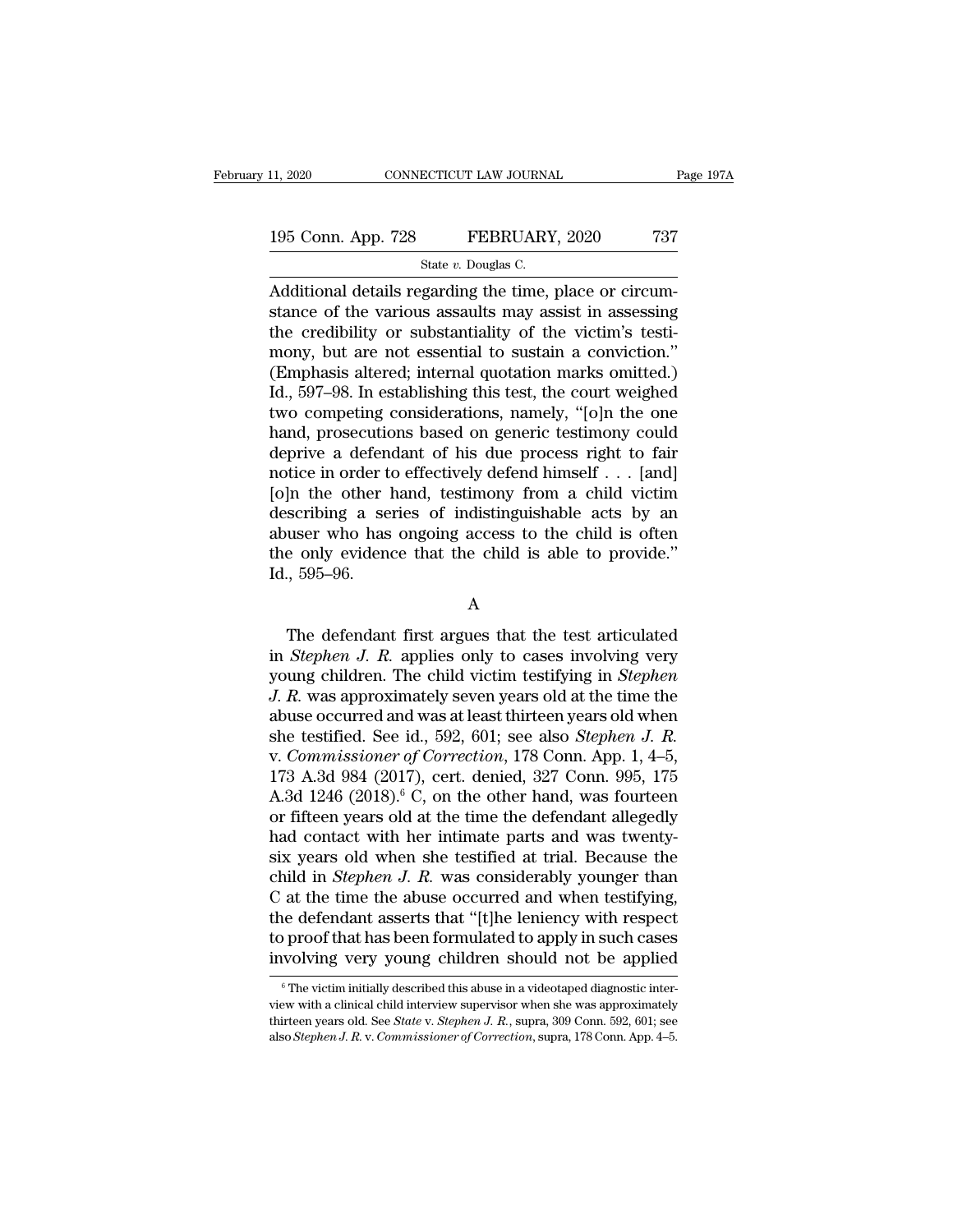### CONNECTICUT LAW JOURNAL February 11, 2020<br>
T38 FEBRUARY, 2020 195 Conn. App. 728<br>
State v. Douglas C. ECTICUT LAW JOURNA<br>2Y, 2020 195<br>State *v.* Douglas C.<br>the present case] '

CONNECTICUT LAW JOURNAL Februar<br>
T38 FEBRUARY, 2020 195 Conn. App. 728<br>
State v. Douglas C.<br>
With equal force [in the present case].'' We are not per-<br>
suaded. suaded.

FEBRUARY, 2020 195 Conn. App. 728<br>
State v. Douglas C.<br>
th equal force [in the present case]." We are not per-<br>
aded.<br>
This court has, in fact, recently applied the three<br>
ctor test used in *Stephen J. R.* in a case in whi FEBRUARY, 2020 195 Conn. App. 728<br>
State v. Douglas C.<br>
with equal force [in the present case]." We are not per-<br>
suaded.<br>
This court has, in fact, recently applied the three<br>
factor test used in *Stephen J. R*. in a case State v. Douglas C.<br>
with equal force [in the present case]." We are not per-<br>
suaded.<br>
This court has, in fact, recently applied the three<br>
factor test used in *Stephen J. R.* in a case in which a<br>
defendant had sexual c with equal force [in the present case]." We are not per-<br>suaded.<br>This court has, in fact, recently applied the three<br>factor test used in *Stephen J. R*. in a case in which a<br>defendant had sexual contact with a child for t This court has, in fact, recently applied the three<br>factor test used in *Stephen J. R.* in a case in which a<br>defendant had sexual contact with a child for the first<br>time when the child was approximately eleven years<br>old a This court has, in fact, recently applied the three<br>factor test used in *Stephen J. R.* in a case in which a<br>defendant had sexual contact with a child for the first<br>time when the child was approximately eleven years<br>old an This court has, in fact, recently applied the three factor test used in *Stephen J. R.* in a case in which a defendant had sexual contact with a child for the first time when the child was approximately eleven years old a factor test used in *Stephen J. R.* in a case in which a defendant had sexual contact with a child for the first time when the child was approximately eleven years old and on multiple occasions thereafter until the child w defendant had sexual contact with a child for the first<br>time when the child was approximately eleven years<br>old and on multiple occasions thereafter until the child<br>was fifteen years old. See *State* v. Anthony L., 179 Conn time when the child was approximately eleven years<br>old and on multiple occasions thereafter until the child<br>was fifteen years old. See *State* v. Anthony L., 179 Conn.<br>App. 512, 514–15, 179 A.3d 1278, cert. denied, 328 Co old and on multiple occasions thereafter until the child<br>was fifteen years old. See *State* v. Anthony L., 179 Conn.<br>App. 512, 514–15, 179 A.3d 1278, cert. denied, 328 Conn.<br>918, 181 A.3d 91 (2018). In Anthony L., a compl was fifteen years old. See *State* v. Anthony L., 179 Conn.<br>App. 512, 514–15, 179 A.3d 1278, cert. denied, 328 Conn.<br>918, 181 A.3d 91 (2018). In *Anthony L.*, a complaint<br>describing the sexual abuse that had occurred was App. 512, 514–15, 179 A.3d 1278, cert. denied, 328 Conn.<br>918, 181 A.3d 91 (2018). In *Anthony L*., a complaint<br>describing the sexual abuse that had occurred was not<br>filed until ten years after the child was abused, meanin 918, 181 A.3d 91 (2018). In *Anthony L.*, a complaint describing the sexual abuse that had occurred was not filed until ten years after the child was abused, meaning that the child would have been at least twenty-five yea describing the sexual abuse that had occurred was not<br>filed until ten years after the child was abused, meaning<br>that the child would have been at least twenty-five years<br>old when she testified. See id., 515. Similarly, in at the child would have been at least twenty-five years<br>at the child would have been at least twenty-five years<br>d when she testified. See id., 515. Similarly, in the<br>esent case, C was approximately fifteen years old<br>and th old when she testified. See id., 515. Similarly, in the present case, C was approximately fifteen years old when the defendant had contact with her intimate parts, and she was twenty-six years old when she testified.<br>Moreo

present case, C was approximately fifteen years old<br>when the defendant had contact with her intimate parts,<br>and she was twenty-six years old when she testified.<br>Moreover, our Supreme Court's decision to apply the<br>three fa when the defendant had contact with her intimate parts,<br>and she was twenty-six years old when she testified.<br>Moreover, our Supreme Court's decision to apply the<br>three factor test in *Stephen J. R.* was not dependent<br>on th Moreover, our Supreme Court's decision to apply the<br>three factor test in *Stephen J. R.* was not dependent<br>on the child's age at the time the abuse occurred or<br>when she testified; rather, the court used the test in<br>that c Moreover, our Supreme Court's decision to apply the<br>three factor test in *Stephen J. R.* was not dependent<br>on the child's age at the time the abuse occurred or<br>when she testified; rather, the court used the test in<br>that c Moreover, our Supreme Court's decision to apply the<br>three factor test in *Stephen J. R.* was not dependent<br>on the child's age at the time the abuse occurred or<br>when she testified; rather, the court used the test in<br>that c three factor test in *Stephen J. R.* was not dependent<br>on the child's age at the time the abuse occurred or<br>when she testified; rather, the court used the test in<br>that case to consider the sufficiency of generic or non-<br>s on the child's age at the time the abuse occurred or<br>when she testified; rather, the court used the test in<br>that case to consider the sufficiency of generic or non-<br>specific testimony that "typically arises in cases in<br>whi when she testified; rather, the court used the test in that case to consider the sufficiency of generic or non-<br>specific testimony that "typically arises in cases in which an alleged abuser either lives with the child victhat case to consider the sufficiency of generic or non-<br>specific testimony that "typically arises in cases in<br>which an alleged abuser either lives with the child vic-<br>tim or has ongoing access to the child and, as a resul specific testimony that "typically arises in cases in<br>which an alleged abuser either lives with the child vic-<br>tim or has ongoing access to the child and, as a result,<br>the victim testifies to repeated acts of abuse occurr which an alleged abuser either lives with the child victim or has ongoing access to the child and, as a result, the victim testifies to repeated acts of abuse occurring over a period of time but, lacking any meaningful poi tim or has ongoing access to the child and, as a result,<br>the victim testifies to repeated acts of abuse occurring<br>over a period of time but, lacking any meaningful point<br>of reference, is unable to furnish many specific det For a period of time but, lacking any meaningful point<br>reference, is unable to furnish many specific details,<br>tes or distinguishing characteristics as to individ-<br>l acts or assaults." (Internal quotation marks omit-<br>d.) *S* over a period of ante bat, actung any including three forms of reference, is unable to furnish many specific details, dates or distinguishing characteristics as to individual acts or assaults." (Internal quotation marks o

of reference, is unaste to runnish mary specific decains,<br>dates or distinguishing characteristics as to individ-<br>ual acts or assaults." (Internal quotation marks omit-<br>ted.) *State* v. *Stephen J. R.*, supra, 309 Conn. 588 dates of distriguishing enaracteristics as to marve<br>ual acts or assaults." (Internal quotation marks omit-<br>ted.) *State* v. *Stephen J. R.*, supra, 309 Conn. 588.<br>Indeed, our Supreme Court in *Stephen J. R.* adopted<br>the th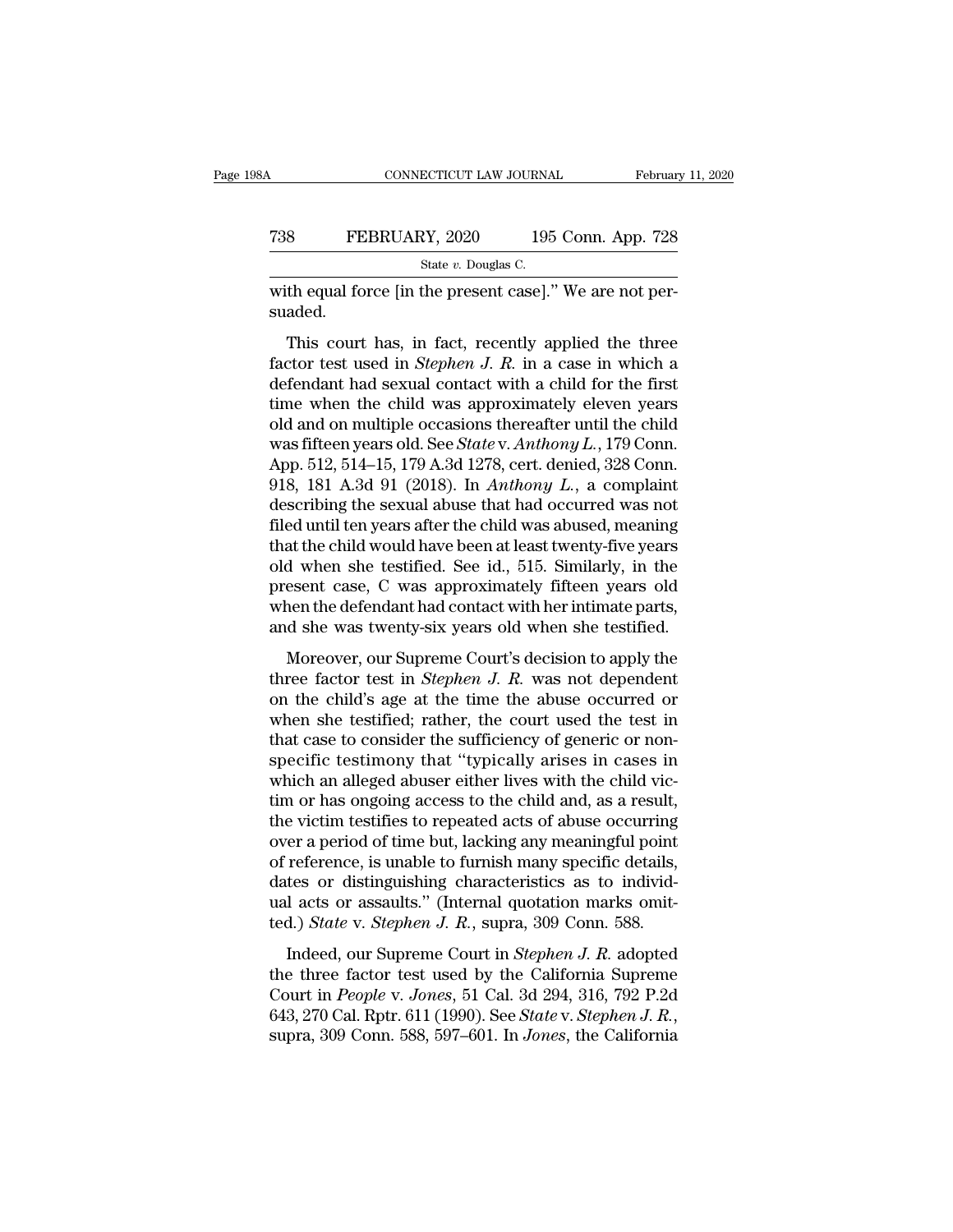### 11, 2020 CONNECTICUT LAW JOURNAL Page 199A<br>195 Conn. App. 728 FEBRUARY, 2020 739<br>State v. Douglas C. ECTICUT LAW JOURNA<br>FEBRUARY<br>State *v.* Douglas C.<br>Jetermining the si

 $\begin{array}{r|l} \text{11, 2020} & \text{CONPECTICUT LAW JOURNAL} & \text{Page 199A} \ \hline \text{5:13:} & \text{SEBRUARY, 2020} & \text{739} \ \hline \text{State } v. \text{ Douglas C.} \ \hline \text{Supreme Court, in determining the sufficiency of the child victim's generic and nonspecific testimony, considered factors, other than the age of the child. So, the effect of the cells are the same.} \end{array}$ 195 Conn. App. 728 FEBRUARY, 2020 739<br>
State v. Douglas C.<br>
Supreme Court, in determining the sufficiency of the<br>
child victim's generic and nonspecific testimony, con-<br>
sidered factors *other than* the age of the child. 195 Conn. App. 728 FEBRUARY, 2020 739<br>
State *v*. Douglas C.<br>
Supreme Court, in determining the sufficiency of the child victim's generic and nonspecific testimony, considered factors *other than* the age of the child. Se *People v. Jones and the v. Douglas C.*<br> *People v. Douglas C.*<br> *People Court, in determining the sufficiency of the child victim's generic and nonspecific testimony, considered factors other than the age of the child. Se* State v. Douglas C.<br>
Supreme Court, in determining the sufficiency of the<br>
child victim's generic and nonspecific testimony, con-<br>
sidered factors *other than* the age of the child. See<br> *People v. Jones*, supra, 315.<sup>7</sup> state v. Douglas C.<br>
Supreme Court, in determining the sufficiency of the<br>
child victim's generic and nonspecific testimony, con-<br>
sidered factors *other than* the age of the child. See<br> *People* v. *Jones*, supra, 315.<sup>7</sup> Supreme Court, in determining the sufficiency of the child victim's generic and nonspecific testimony, considered factors *other than* the age of the child. See *People v. Jones*, supra, 315.<sup>7</sup> The court in that case fur child victim's generic and nonspecific testimony, considered factors *other than* the age of the child. See *People v. Jones*, supra, 315.<sup>7</sup> The court in that case further stated that "the victim's failure to specify [a] sidered factors *other than* the age of the child. See *People* v. *Jones*, supra, 315.<sup>7</sup> The court in that case further stated that "the victim's failure to specify [a] precise date, time, place or circumstance [does no People v. Jones, supra, 315.<sup>7</sup> The court in that case<br>further stated that "the victim's failure to specify [a]<br>precise date, time, place or circumstance [does not]<br>render generic testimony insufficient  $\dots$  [because]<br>the further stated that "the victim's failure to specify [a]<br>precise date, time, place or circumstance [does not]<br>render generic testimony insufficient . . . [because]<br>the particular details surrounding a child molestation<br>cha precise date, time, place or circumstance [does not]<br>render generic testimony insufficient  $\ldots$  [because]<br>the particular details surrounding a child molestation<br>charge are not elements of the offense and are unneces-<br>sar render generic testimony insufficient  $\ldots$  [because]<br>the particular details surrounding a child molestation<br>charge are not elements of the offense and are unneces-<br>sary to sustain a conviction." Id. The court, having<br>dec the particular details surrounding a child molestation<br>charge are not elements of the offense and are unneces-<br>sary to sustain a conviction." Id. The court, having<br>decided not to depend on the age of the child as a<br>factor, charge are not elements of the offense and are unnecessary to sustain a conviction." Id. The court, having decided not to depend on the age of the child as a factor, concluded that a child victim's generic testimony is suf sary to sustain a conviction." Id. The court, having<br>decided not to depend on the age of the child as a<br>factor, concluded that a child victim's generic testimony<br>is sufficient to sustain a conviction if the child is able<br> decided not to depend on the age of the child as a factor, concluded that a child victim's generic testimony is sufficient to sustain a conviction if the child is able to "describe the kind of act or acts committed with su factor, concluded that a child victim's generic testimony<br>is sufficient to sustain a conviction if the child is able<br>to "describe the kind of act or acts committed with<br>sufficient specificity, both to assure that unlawful is sufficient to sustain a conviction if the child is able<br>to "describe the kind of act or acts committed with<br>sufficient specificity, both to assure that unlawful con-<br>duct indeed has occurred and to differentiate betwee to "describe the kind of act or acts committed with<br>sufficient specificity, both to assure that unlawful con-<br>duct indeed has occurred and to differentiate between<br>the various types of proscribed conduct . . . the num-<br>be sufficient specificity, both to assure that unlawful conduct indeed has occurred and to differentiate between<br>the various types of proscribed conduct . . . the num-<br>ber of acts committed with sufficient certainty to sup-<br> duct indeed has occurred and to differentiate between<br>the various types of proscribed conduct . . . the num-<br>ber of acts committed with sufficient certainty to sup-<br>port each of the counts alleged in the information or<br>ind the various types of proscribed conduct . . . the num-<br>ber of acts committed with sufficient certainty to sup-<br>port each of the counts alleged in the information or<br>indictment . . . [and] the general time period in which<br> ber of acts committed with sufficient certainty to support each of the counts alleged in the information or indictment  $\ldots$  [and] the general time period in which these acts occurred  $\ldots$  to assure the acts were committ port each of the counts alleged in the information or<br>indictment . . . [and] the general time period in which<br>these acts occurred  $\ldots$  to assure the acts were<br>committed within the applicable limitation period."<br>(Emphasis indictment . . . [and] the general time period in which<br>these acts occurred . . . to assure the acts were<br>committed within the applicable limitation period."<br>(Emphasis omitted.) Id., 316. Indeed, the California<br>Supreme Co these acts occurred . . . to assure<br>committed within the applicable lin<br>(Emphasis omitted.) Id., 316. Indeed<br>Supreme Court acknowledged that "evertim might understandably be hard pre<br>particular incidents of repetitive mole ministed withit the apprease initiation period.<br>
mphasis omitted.) Id., 316. Indeed, the California<br>
preme Court acknowledged that "even a mature vic-<br>
might understandably be hard pressed to separate<br>
rticular incidents o Emphasis officed.) Td., 910. Indeed, the Cambrida<br> *Supreme Court acknowledged that* "even a mature vic-<br> *tim might understandably be hard pressed to separate*<br> *particular incidents of repetitive molestations by time,*<br>

Bufferine Court acknowledged that "even a mattace vie-<br>tim might understandably be hard pressed to separate<br>particular incidents of repetitive molestations by time,<br>place or circumstance." Id., 305.<br>Although C was older th particular incidents of repetitive molestations by time,<br>place or circumstance." Id., 305.<br>Although C was older than the child victim in *Stephen*<br>J. R. when she was sexually abused by the defendant<br>and when she testified Although C was older than the child victim in *Stephen*  $R$ . when she was sexually abused by the defendant<br>nd when she testified at trial, the test articulated by our<br>upreme Court in that case is nevertheless applicable<br>*J. R.* when she was sexually abused by the defendant and when she testified at trial, the test articulated by our Supreme Court in that case is nevertheless applicable  $\frac{7}{1}$  In declining to consider age as a factor w

and when she testified at trial, the test articulated by our Supreme Court in that case is nevertheless applicable<br> $\frac{7}{10}$  in declining to consider age as a factor when developing the three factor test, the court in *J* Supreme Court in that case is nevertheless applicable<br>
<sup>7</sup> In declining to consider age as a factor when developing the three factor<br>
test, the court in *Jones* noted that the California legislature adopted a statute<br>
tha <sup>7</sup> In declining to consider age as a factor when developing the three factor test, the court in *Jones* noted that the California legislature adopted a statute that, in a criminal trial in which a child who is testifying <sup>7</sup> In declining to consider age as a factor when developing the three factor test, the court in *Jones* noted that the California legislature adopted a statute that, in a criminal trial in which a child who is testifying test, the court in *Jones* noted that the California legislature adopted a statute that, in a criminal trial in which a child who is testifying is ten years old or younger, the court, upon request of a party, must instruc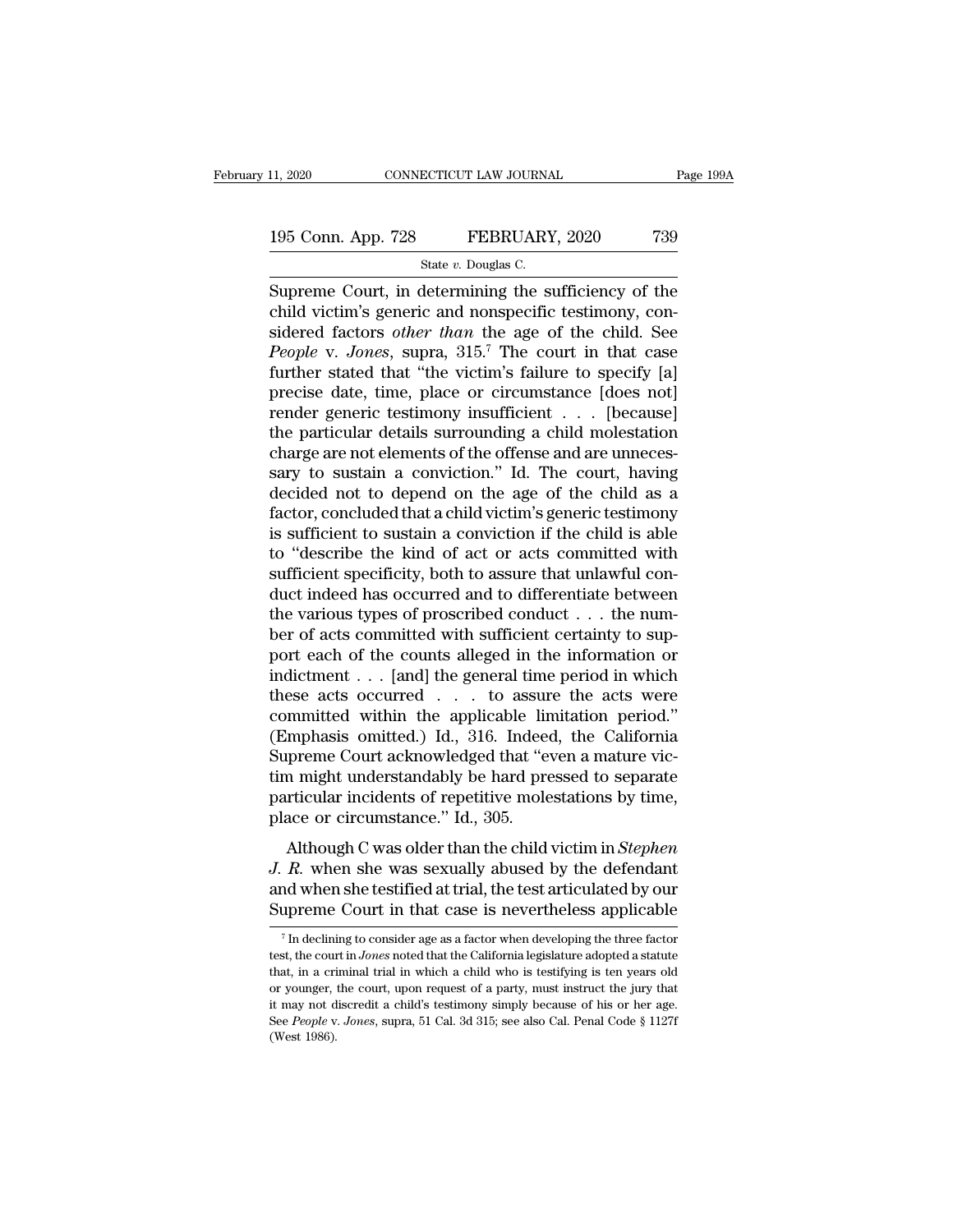### CONNECTICUT LAW JOURNAL February 11, 2020<br>
740 FEBRUARY, 2020 195 Conn. App. 728<br>
5tate v. Douglas C. ECTICUT LAW JOURNA<br>2Y, 2020 195<br>State *v.* Douglas C.<br>for two reasons

TREET CONNECTICUT LAW JOURNAL February 11, 2020<br>
TREET CONNECTICUT LAW JOURNAL February 11, 2020<br>
State v. Douglas C.<br>
The present case for two reasons. First, according<br>
to C's testimony at trial, the defendant had acces The Termin State v. 2020 and Sconn. App. 728<br>State v. Douglas C.<br>The present case for two reasons. First, according<br>to C's testimony at trial, the defendant had access to<br>ther on multiple occasions at his home between Sep FEBRUARY, 2020 195 Conn. App. 728<br>
State v. Douglas C.<br>
to the present case for two reasons. First, according<br>
to C's testimony at trial, the defendant had access to<br>
her on multiple occasions at his home between Sep-<br>
te T40 FEBRUARY, 2020 195 Conn. App. 728<br>
State v. Douglas C.<br>
to the present case for two reasons. First, according<br>
to C's testimony at trial, the defendant had access to<br>
her on multiple occasions at his home between Sep-State *v.* Douglas C.<br>
to the present case for two reasons. First, according<br>
to C's testimony at trial, the defendant had access to<br>
her on multiple occasions at his home between Sep-<br>
tember, 2005, and September 22, 2006 State v. Douglas C.<br>
to the present case for two reasons. First, according<br>
to C's testimony at trial, the defendant had access to<br>
her on multiple occasions at his home between Sep-<br>
tember, 2005, and September 22, 2006, to the present case for two reasons. First, according<br>to C's testimony at trial, the defendant had access to<br>her on multiple occasions at his home between Sep-<br>tember, 2005, and September 22, 2006, her sixteenth<br>birthday. to C's testimony at trial, the defendant had access to<br>her on multiple occasions at his home between Sep-<br>tember, 2005, and September 22, 2006, her sixteenth<br>birthday. See *State* v. *Stephen J. R.*, supra, 309 Conn.<br>588 her on multiple occasions at his home between September, 2005, and September 22, 2006, her sixteenth<br>birthday. See *State* v. *Stephen J. R.*, supra, 309 Conn.<br>588 (applying three factor test in case in which "an<br>alleged a tember, 2005, and September 22, 2006, her sixteenth<br>birthday. See *State* v. *Stephen J. R.*, supra, 309 Conn.<br>588 (applying three factor test in case in which "an<br>alleged abuser  $\ldots$  has ongoing access to the child<br>and, birthday. See *State* v. *Stephen J. R.*, supra, 309 Conn.<br>588 (applying three factor test in case in which "an<br>alleged abuser  $\ldots$  has ongoing access to the child<br>and, as a result, the victim testifies to repeated acts 588 (applying three factor test in case in which "an alleged abuser  $\ldots$  has ongoing access to the child and, as a result, the victim testifies to repeated acts of abuse occurring over a period of time but, lacking any m alleged abuser . . . . l<br>and, as a result, the vi<br>abuse occurring over :<br>meaningful point of ref<br>specific details, dates<br>as to individual acts<br>marks omitted)).<br>Second, like the sex Second, like the sexual assault charge in *Jones*, the sexual assaults of time but, lacking any earningful point of reference, is unable to furnish many ecific details, dates or distinguishing characteristics to individual as as determing over a period of time stay, meaning any<br>meaningful point of reference, is unable to furnish many<br>specific details, dates or distinguishing characteristics<br>as to individual acts or assaults" (internal quotat

entratingulary point of reference, is unable to rainformally<br>specific details, dates or distinguishing characteristics<br>as to individual acts or assaults" (internal quotation<br>marks omitted)).<br>Second, like the sexual assault as to individual acts or assaults" (internal quotation<br>marks omitted)).<br>Second, like the sexual assault charge in *Jones*, the<br>exact number of times that the defendant in the pres-<br>ent case had contact with C's breasts and marks omitted)).<br>
Second, like the sexual assault charge in *Jones*, the<br>
exact number of times that the defendant in the pres-<br>
ent case had contact with C's breasts and the specific<br>
dates on which these acts occurred ar Second, like the sexual assault charge in *Jones*, the exact number of times that the defendant in the present case had contact with C's breasts and the specific dates on which these acts occurred are not elements of comm Second, like the sexual assault charge in *Jones*, the exact number of times that the defendant in the present case had contact with C's breasts and the specific dates on which these acts occurred are not elements of commi exact number of times that the defendant in the present case had contact with C's breasts and the specific<br>dates on which these acts occurred are not elements<br>of committing the offense of risk of injury to a child.<br>Indeed, ent case had contact with C's breasts and the specific<br>dates on which these acts occurred are not elements<br>of committing the offense of risk of injury to a child.<br>Indeed, the state was only required to prove that the<br>defen dates on which these acts occurred are not elements<br>of committing the offense of risk of injury to a child.<br>Indeed, the state was only required to prove that the<br>defendant had contact with C's intimate parts on *one*<br>*occa* of committing the offense of risk of injury to a child.<br>Indeed, the state was only required to prove that the<br>defendant had contact with C's intimate parts on *one*<br>occasion before her sixteenth birthday. For the reasons<br> Indeed, the state was only required to prove that the<br>defendant had contact with C's intimate parts on *one*<br>occasion before her sixteenth birthday. For the reasons<br>stated, although C was older than the child victim in<br>Ste defendant had contact with C's intimate parts on *one*<br>occasion before her sixteenth birthday. For the reasons<br>stated, although C was older than the child victim in<br>Stephen J. R. at the time the sexual abuse occurred<br>and w occasion before her sixteenth birthday. For the reasons<br>stated, although C was older than the child victim in<br>Stephen J. R. at the time the sexual abuse occurred<br>and when she testified, it is appropriate for this court<br>to stated, although C was<br>Stephen J. R. at the tir<br>and when she testified,<br>to use the three factor t<br>Court in Stephen J. R. to<br>was sufficient to susta<br>under count three. use the three factor test articulated by our Supreme<br>
ourt in *Stephen J. R.* to assess whether C's testimony<br>
as sufficient to sustain the defendant's conviction<br>
der count three.<br>
B<br>
Turning to the defendant's second ar

### B

Court in *Stephen J. R.* to assess whether C's testimony<br>was sufficient to sustain the defendant's conviction<br>under count three.<br>B<br>Turning to the defendant's second argument, he<br>asserts that, even if the test articulated i was sufficient to sustain the defendant's conviction<br>
ander count three.<br> *R.* Turning to the defendant's second argument, he<br>
asserts that, even if the test articulated in *Stephen J.*<br> *R.* applies to the present case, t B<br>
B<br>
Turning to the defendant's second argument, he<br>
asserts that, even if the test articulated in *Stephen J.*<br>
R. applies to the present case, there was nevertheless<br>
insufficient evidence to convict him on count three. B<br>
Turning to the defendant's second argument, he<br>
asserts that, even if the test articulated in *Stephen J.*<br>
R. applies to the present case, there was nevertheless<br>
insufficient evidence to convict him on count three.<br>
T Turning to the defendant's second argument, he asserts that, even if the test articulated in *Stephen J.*<br> $R$ . applies to the present case, there was nevertheless insufficient evidence to convict him on count three.<br>The d Turning to the defendant's second argument, he<br>asserts that, even if the test articulated in *Stephen J.*<br>R. applies to the present case, there was nevertheless<br>insufficient evidence to convict him on count three.<br>The defe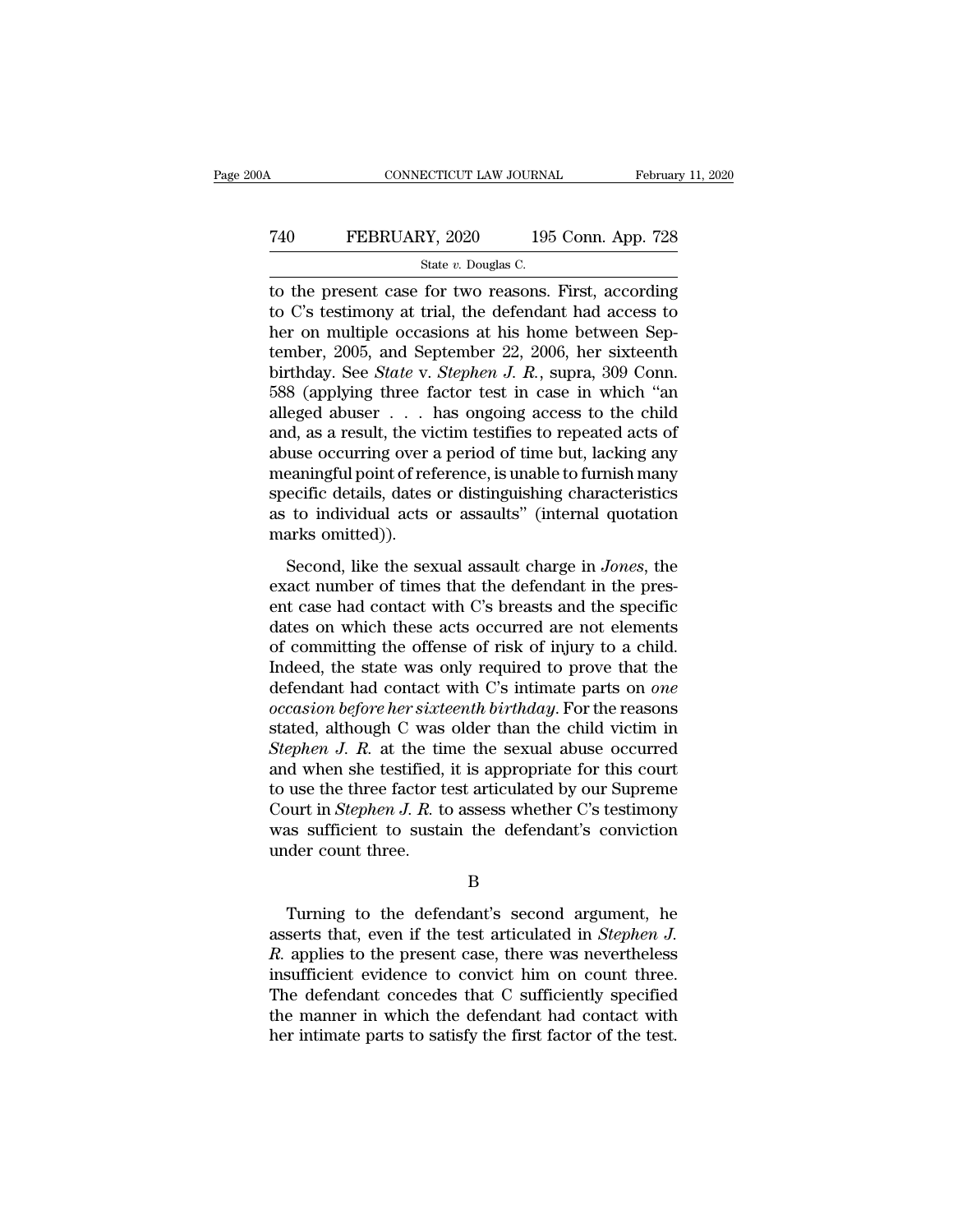### 11, 2020 CONNECTICUT LAW JOURNAL Page 201A<br>195 Conn. App. 728 FEBRUARY, 2020 741<br>State v. Douglas C. ECTICUT LAW JOURNA<br>FEBRUARY<br>State *v*. Douglas C.<br>That her testimon

11, 2020 CONNECTICUT LAW JOURNAL Page 201A<br>
195 Conn. App. 728 FEBRUARY, 2020 741<br>
State v. Douglas C.<br>
He asserts, however, that her testimony failed to satisfy<br>
the second and third factors of the test because "[s]he<br>
u 195 Conn. App. 728 FEBRUARY, 2020 741<br>State v. Douglas C.<br>He asserts, however, that her testimony failed to satisfy<br>the second and third factors of the test because "[s]he<br>ultimately was unable to provide any information s 195 Conn. App. 728 FEBRUARY, 2020 741<br>
State v. Douglas C.<br>
He asserts, however, that her testimony failed to satisfy<br>
the second and third factors of the test because "[s]he<br>
ultimately was unable to provide any informat 195 Conn. App. 728 FEBRUARY, 2020 741<br>
State v. Douglas C.<br>
He asserts, however, that her testimony failed to satisfy<br>
the second and third factors of the test because "[s]he<br>
ultimately was unable to provide any informat State v. Douglas C.<br>
He asserts, however, that her testimony failed to satisfy<br>
the second and third factors of the test because "[s]he<br>
ultimately was unable to provide any information suffi-<br>
cient to establish how many state v. Douglas C.<br>
He asserts, however, that her testimony failed to satisfy<br>
the second and third factors of the test because "[s]he<br>
ultimately was unable to provide any information suffi-<br>
cient to establish how many He asserts, however, that her testimony failed to satisfy<br>the second and third factors of the test because "[s]he<br>ultimately was unable to provide any information suffi-<br>cient to establish how many times the alleged conduc the second and third factors of the test because "[s]he<br>ultimately was unable to provide any information suffi-<br>cient to establish how many times the alleged conduct<br>occurred, or even the necessary time period." Thus, the<br> ultimately was unable to provide any information sufficient to establish how many times the alleged conduct<br>occurred, or even the necessary time period." Thus, the<br>defendant contends that it was unreasonable for the<br>jury t cient to establish how many times the alleged conduct<br>occurred, or even the necessary time period." Thus, the<br>defendant contends that it was unreasonable for the<br>jury to conclude from the evidence presented and the<br>inferen occurred, or even the necessary time p<br>defendant contends that it was unrea<br>jury to conclude from the evidence pr<br>inferences drawn therefrom that the de<br>tact with C's intimate parts before she v<br>old. We disagree with the d rentalian contends that it was alreallocalistic for the<br>try to conclude from the evidence presented and the<br>ferences drawn therefrom that the defendant had con-<br>ct with C's intimate parts before she was sixteen years<br>d. We inferences drawn therefrom that the defendant had contact with C's intimate parts before she was sixteen years<br>old. We disagree with the defendant's arguments regard-<br>ing the second and third factors.<br>With respect to the s

meterices arawn areteriorm and are determinated torical<br>tact with C's intimate parts before she was sixteen years<br>old. We disagree with the defendant's arguments regard-<br>ing the second and third factors.<br>With respect to th old. We disagree with the defendant's arguments regard-<br>ing the second and third factors.<br>With respect to the second factor, the defendant<br>argues that C's testimony was inconsistent and, because<br>of its inconsistency, fail here is a metallic that the deterministic sugarities regard<br>ing the second and third factors.<br>With respect to the second factor, the defendant<br>argues that C's testimony was inconsistent and, because<br>of its inconsistency, f With respect to the second factor, the defendant<br>argues that C's testimony was inconsistent and, because<br>of its inconsistency, failed to establish sufficiently the<br>number of times that the defendant had contact with<br>her in With respect to the second factor, the defendant<br>argues that C's testimony was inconsistent and, because<br>of its inconsistency, failed to establish sufficiently the<br>number of times that the defendant had contact with<br>her in argues that C's testimony was inconsistent and, because<br>of its inconsistency, failed to establish sufficiently the<br>number of times that the defendant had contact with<br>her intimate parts. This argument, however, merely<br>atta of its inconsistency, failed to establish sufficiently the<br>number of times that the defendant had contact with<br>her intimate parts. This argument, however, merely<br>attacks the *credibility* of C's testimony; it does not<br>unde number of times that the defendant had contact with<br>her intimate parts. This argument, however, merely<br>attacks the *credibility* of C's testimony; it does not<br>undermine the *sufficiency* of the evidence on which<br>the jury b her intimate parts. This argument, however, merely<br>attacks the *credibility* of C's testimony; it does not<br>undermine the *sufficiency* of the evidence on which<br>the jury based its guilty verdict. Our Supreme Court<br>has dete attacks the *credibility* of C's testimony; it does not<br>undermine the *sufficiency* of the evidence on which<br>the jury based its guilty verdict. Our Supreme Court<br>has determined that a child's inconsistent testimony as<br>to t *J. R.*, supramine the *sufficiency* of the evidence on which the jury based its guilty verdict. Our Supreme Court has determined that a child's inconsistent testimony as to the number of times a defendant abused him or he the jury based its guilty verdict. Our Supreme Court<br>has determined that a child's inconsistent testimony as<br>to the number of times a defendant abused him or her<br>does not mean that the child's testimony necessarily<br>fails t has determined that a child's inconsistent testimony as<br>to the number of times a defendant abused him or her<br>does not mean that the child's testimony necessarily<br>fails the second factor of the test. See *State* v. *Stephen* to the number of times a defendant abused him or her does not mean that the child's testimony necessarily fails the second factor of the test. See *State v. Stephen J. R.*, supra, 309 Conn. 599–600. Rather, the court conc does not mean that the child's testimony necessarily<br>fails the second factor of the test. See *State* v. *Stephen*<br>J. R., supra, 309 Conn. 599–600. Rather, the court con-<br>cluded that "[i]t is axiomatic that evidentiary in fails the second factor of the test. See *State* v. *Stephen*<br>J. R., supra, 309 Conn. 599–600. Rather, the court con-<br>cluded that "[i]t is axiomatic that evidentiary inconsis-<br>tencies are for the jury to resolve, and it i J. R., supra, 309 Conn. 599–600. Rather, the court concluded that "[i]t is axiomatic that evidentiary inconsistencies are for the jury to resolve, and it is within the province of the jury to believe all or only part of a cluded that "[i]t is axiomatic that evidentiary inconsistencies are for the jury to resolve, and it is within the province of the jury to believe all or only part of a witness' testimony . . . [and that the] jury [is] free tencies are for the jury to resolve, and it is within the<br>province of the jury to believe all or only part of a<br>witness' testimony  $\ldots$  [and that the] jury [is] free to<br>credit one version of events over the other, even f province of the jury to believe all or only part of a<br>witness' testimony . . . [and that the] jury [is] free to<br>credit one version of events over the other, even from<br>the same witnesses." (Citation omitted; internal quota witness' testimony  $\ldots$  [and that the] jury [is] free to<br>credit one version of events over the other, even from<br>the same witnesses." (Citation omitted; internal quota-<br>tion marks omitted.) Id., 600. In *Stephen J. R.*, a credit one version of events over the other, even from<br>the same witnesses." (Citation omitted; internal quota-<br>tion marks omitted.) Id., 600. In *Stephen J. R.*, although<br>the child testified at trial that the defendant sex the same witnesses." (Citation omitted; internal quotation marks omitted.) Id., 600. In *Stephen J. R.*, although the child testified at trial that the defendant sexually abused her on three to four occasions but stated in tion marks omitted.) Id., 600. In *Stephen J. R.*, although the child testified at trial that the defendant sexually abused her on three to four occasions but stated in her videotaped diagnostic interview later introduced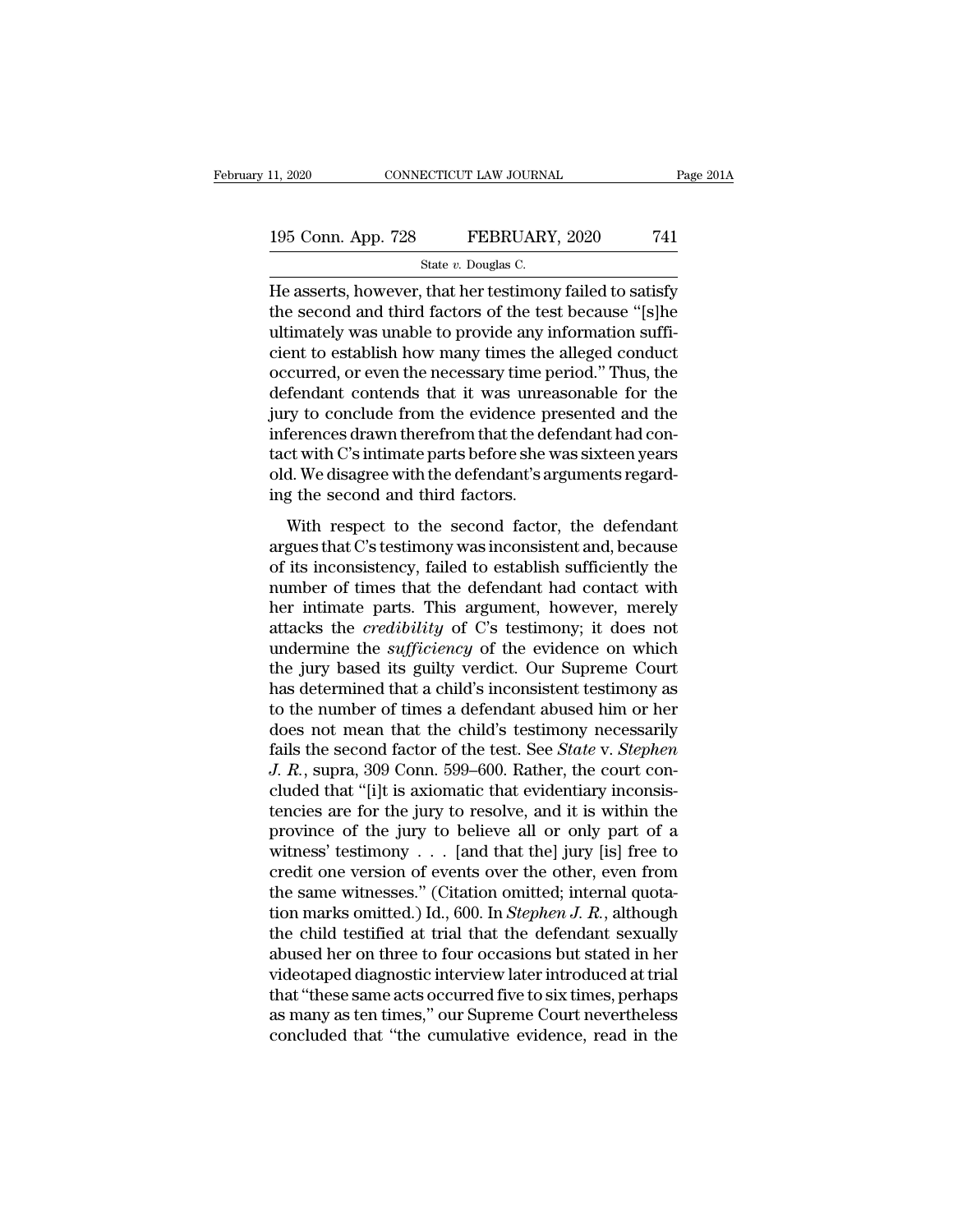### CONNECTICUT LAW JOURNAL February 11, 2020<br>
T42 FEBRUARY, 2020 195 Conn. App. 728<br>
State v. Douglas C. ECTICUT LAW JOURNA<br>2Y, 2020 195<br>State *v.* Douglas C.<br>2 to sustaining the

CONNECTICUT LAW JOURNAL Februar<br>
T42 FEBRUARY, 2020 195 Conn. App. 728<br>
State v. Douglas C.<br>
light most favorable to sustaining the verdict, estab-<br>
lished that the defendant [sexually abused the child]<br>
on at least four o FEBRUARY, 2020 195 Conn. App. 728<br>
State v. Douglas C.<br>
light most favorable to sustaining the verdict, established that the defendant [sexually abused the child]<br>
on at least four occasions." Id., 599–600. Terms of the State FEBRUARY, 2020 and 195 Conn.<br>
State v. Douglas C.<br>
light most favorable to sustaining the verdic<br>
lished that the defendant [sexually abused the on at least four occasions." Id., 599–600.<br>
Turning to th **EXERUARY, 2020** 195 Conn. App. 728<br>
State v. Douglas C.<br>
the most favorable to sustaining the verdict, establed that the defendant [sexually abused the child]<br>
at least four occasions." Id., 599–600.<br>
Turning to the pres

State v. Douglas C.<br>
light most favorable to sustaining the verdict, established that the defendant [sexually abused the child]<br>
on at least four occasions." Id., 599–600.<br>
Turning to the present case, the defendant was<br> light most favorable to sustaining the verdict, established that the defendant [sexually abused the child]<br>on at least four occasions." Id., 599–600.<br>Turning to the present case, the defendant was<br>charged with one count o lished that the defendant [sexually abused the child]<br>on at least four occasions." Id., 599–600.<br>Turning to the present case, the defendant was<br>charged with one count of risk of injury to a child in<br>violation of  $\S 53-21$ means the detendant sexually abused the child<br>on at least four occasions." Id., 599–600.<br>Turning to the present case, the defendant was<br>charged with one count of risk of injury to a child in<br>violation of § 53-21 (a) (2) f Turning to the present case, the defendant was<br>charged with one count of risk of injury to a child in<br>violation of § 53-21 (a) (2) for having contact with C's<br>intimate parts in a sexual and indecent manner. That<br>means the Turning to the present case, the defendant was<br>
charged with one count of risk of injury to a child in<br>
violation of § 53-21 (a) (2) for having contact with C's<br>
intimate parts in a sexual and indecent manner. That<br>
means charged with one count of risk of injury to a child in<br>violation of § 53-21 (a) (2) for having contact with C's<br>intimate parts in a sexual and indecent manner. That<br>means the state was required to prove beyond a reason-<br>a violation of § 53-21 (a) (2) for having contact with C's<br>intimate parts in a sexual and indecent manner. That<br>means the state was required to prove beyond a reason-<br>able doubt *only* that on *one* occasion the defendant h intimate parts in a sexual and indecent manner. That<br>means the state was required to prove beyond a reason-<br>able doubt *only* that on *one* occasion the defendant had<br>"contact with the intimate parts" of C when she was<br>"u means the state was required to prove beyond a reason-<br>able doubt *only* that on *one* occasion the defendant had<br>"contact with the intimate parts" of C when she was<br>"under the age of sixteen years . . . in a sexual and<br>in able doubt *only* that on *one* occasion the defendant had<br>
"contact with the intimate parts" of C when she was<br>
"under the age of sixteen years . . . in a sexual and<br>
indecent manner likely to impair the health or morals "contact with the intimate parts" of C when she was<br>"under the age of sixteen years . . . in a sexual and<br>indecent manner likely to impair the health or morals<br>of such child . . . . " General Statutes § 53-21 (a) (2).<br>Thu "under the age of sixteen years . . . in a sexual and indecent manner likely to impair the health or morals of such child . . . ." General Statutes  $\S$  53-21 (a) (2). Thus, to satisfy the second factor of *Stephen J. R.*, indecent manner likely to impair the health or morals<br>of such child . . . ." General Statutes § 53-21 (a) (2).<br>Thus, to satisfy the second factor of *Stephen J. R.*, C<br>was required to testify with sufficient certainty tha of such child . . . . ." General Statutes § 53-21 (a) (2).<br>Thus, to satisfy the second factor of *Stephen J. R.*, C<br>was required to testify with sufficient certainty that the<br>defendant had contact with her breasts on at l Thus, to satisfy the second factor of *Stephen J. R.*, C<br>was required to testify with sufficient certainty that the<br>defendant had contact with her breasts on at least one<br>occasion. See *State* v. *Stephen J. R.*, supra, 30 was required to testify with sufficient certainty that the defendant had contact with her breasts on at least one occasion. See *State* v. *Stephen J. R.*, supra, 309 Conn. 597 (holding that "the victim must describe the n defendant had contact with her breasts on at least one<br>occasion. See *State* v. *Stephen J. R.*, supra, 309 Conn.<br>597 (holding that "the victim must describe the number<br>of acts committed with sufficient certainty to *suppo* occasion. See *State* v. *Stephen J. R.*, supra, 309 Conn.<br>597 (holding that "the victim must describe the number<br>of acts committed with sufficient certainty to *support*<br>each of the counts alleged in the information" (em 597 (holding that "the victim must describe the number<br>of acts committed with sufficient certainty to support<br>each of the counts alleged in the information" (empha-<br>sis altered; internal quotation marks omitted)); *State* of acts committed with sufficient certainty *to support*<br>each of the counts alleged in the information" (emphasis altered; internal quotation marks omitted)); *State* v.<br>Anthony L., supra, 179 Conn. App. 522 (concluding<br>th each of the counts alleged in the information" (emphasis altered; internal quotation marks omitted)); *State* v.<br>Anthony L., supra, 179 Conn. App. 522 (concluding<br>that "[the child's] testimony was sufficient for the jury<br>r sis altered; internal quotation marks omitted)); *State* v.<br>Anthony L., supra, 179 Conn. App. 522 (concluding<br>that "[the child's] testimony was sufficient for the jury<br>reasonably to conclude that the state had proven the<br> Anthony L., supra, 179 Conn. App. 522 (concluding<br>that "[the child's] testimony was sufficient for the jury<br>reasonably to conclude that the state had proven the<br>elements of one count of sexual assault in the first<br>degree a that "[the child's] testimony was suf<br>reasonably to conclude that the sta<br>elements of one count of sexual a<br>degree and one count of risk of injury<br>a reasonable doubt," when "[t]he [c<br>... the defendant digitally penetrate<br> Example 1 at the state had proven the<br>ements of one count of sexual assault in the first<br>gree and one count of risk of injury to a child, beyond<br>reasonable doubt," when "[t]he [child] testified that<br>. the defendant digita degree and one count of sexual assault in the first<br>degree and one count of risk of injury to a child, beyond<br>a reasonable doubt," when "[t]he [child] testified that<br>... the defendant digitally penetrated her vagina *more* 

degree and one count of risk of figury to a child, beyond<br>a reasonable doubt," when "[t]he [child] testified that<br>... the defendant digitally penetrated her vagina *more<br>than once*" (emphasis added)).<br>In the present case, a reasonable doubt, when [t]he [chind] estined that<br>  $\ldots$  the defendant digitally penetrated her vagina *more*<br>  $than once$ " (emphasis added)).<br>
In the present case, the allegation in count three that<br>
the defendant had contact  $\therefore$  is the defendant digitally penetrated her vagina *more*<br>than once" (emphasis added)).<br>In the present case, the allegation in count three that<br>the defendant had contact with C's intimate parts was<br>based on C's testim In the present case, the allegation in count three that<br>the defendant had contact with C's intimate parts was<br>based on C's testimony at trial that the defendant<br>touched her breasts on more than one occasion. At<br>trial, C te In the present case, the allegation in count three that<br>the defendant had contact with C's intimate parts was<br>based on C's testimony at trial that the defendant<br>touched her breasts on more than one occasion. At<br>trial, C te the defendant had contact with C's intimate parts was<br>based on C's testimony at trial that the defendant<br>touched her breasts on more than one occasion. At<br>trial, C testified that "there would be times when [the<br>defendant]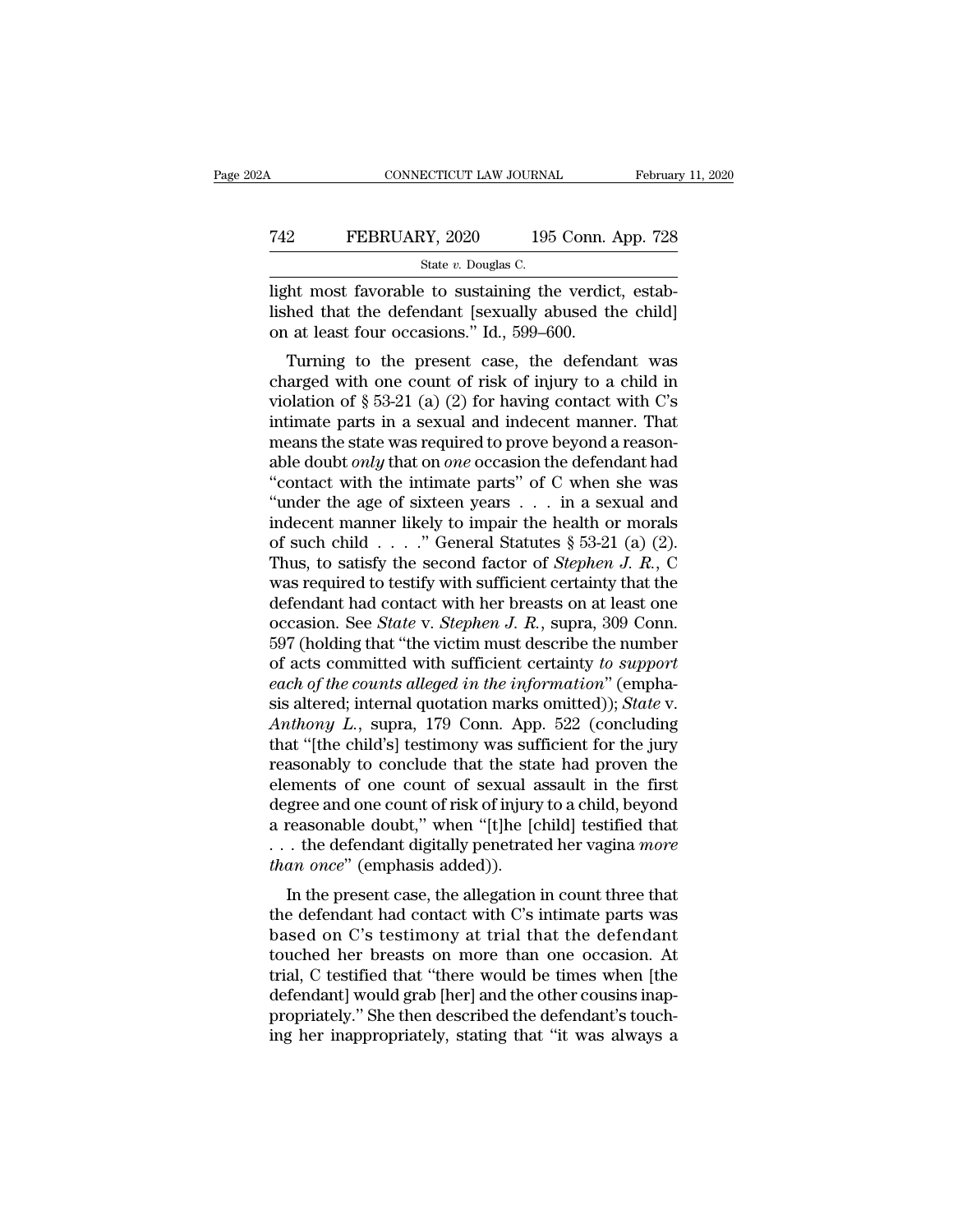### 11, 2020 CONNECTICUT LAW JOURNAL Page 203A<br>195 Conn. App. 728 FEBRUARY, 2020 743<br>State v. Douglas C. ECTICUT LAW JOURNA<br>FEBRUARY<br>State *v.* Douglas C.<br>ab. kind of like a

THE 11, 2020 CONNECTICUT LAW JOURNAL Page 2034<br>
195 Conn. App. 728 FEBRUARY, 2020 743<br>
State v. Douglas C.<br>
quick, like, boob grab, kind of like a tweak. It wasn't<br>
like he was feeling around to check anything or he<br>
didn' 195 Conn. App. 728 FEBRUARY, 2020 743<br>
State v. Douglas C.<br>
quick, like, boob grab, kind of like a tweak. It wasn't<br>
like he was feeling around to check anything or he<br>
didn't go under the shirt. It was always over the shi 195 Conn. App. 728 FEBRUARY, 2020 743<br>
State v. Douglas C.<br>
quick, like, boob grab, kind of like a tweak. It wasn't<br>
like he was feeling around to check anything or he<br>
didn't go under the shirt. It was always over the sh 195 Conn. App. 728 FEBRUARY, 2020 743<br>
State v. Douglas C.<br>
quick, like, boob grab, kind of like a tweak. It wasn't<br>
like he was feeling around to check anything or he<br>
didn't go under the shirt. It was always over the sh State v. Douglas C.<br>
TENCERTY, 2020<br>
TENCERTY, 2020<br>
TENCERTY, 2020<br>
TENCERTY, 2020<br>
TENCERTY, 2020<br>
TENCERTY, 2020<br>
CON<br>
State v. Douglas C.<br>
I like he was feeling around to check anything or he<br>
didn't go under the shir state v. Douglas C.<br>
quick, like, boob grab, kind of like a tweak. It wasn't<br>
like he was feeling around to check anything or he<br>
didn't go under the shirt. It was always over the shirt,<br>
quick grab.... I saw him grab [N] quick, like, boob grab, kind of like a tweak. It wasn't like he was feeling around to check anything or he didn't go under the shirt. It was always over the shirt, quick grab.  $\dots$  I saw him grab [N] and [O] quite frequen like he was feeling around to check anything or he<br>didn't go under the shirt. It was always over the shirt,<br>quick grab. . . . I saw him grab [N] and [O] quite fre-<br>quently. He did so less to me and my sister, but . . .<br>it didn't go under the shirt. It was always over the shirt,<br>quick grab. . . . I saw him grab [N] and [O] quite fre-<br>quently. He did so less to me and my sister, but . . .<br>it did still happen.'' On cross-examination, C reitera quick grab. . . . I saw him grab [N] and [O] quite frequently. He did so less to me and my sister, but . . . it it did still happen." On cross-examination, C reiterated the frequency of the defendant's touching her breast quently. He did so less to me and my sister, but  $\dots$  it did still happen." On cross-examination, C reiterated<br>the frequency of the defendant's touching her breasts,<br>stating that "[i]t was a frequent occurrence  $\dots$  . It<br> it did still happen." On cross-examination, C reiterated<br>the frequency of the defendant's touching her breasts,<br>stating that "[i]t was a frequent occurrence . . . . It<br>happened on multiple occasions." She further testified the frequency of the defendant's touching her breasts,<br>stating that "[i]t was a frequent occurrence  $\ldots$ . It<br>happened on multiple occasions." She further testified<br>that "[i]t happened consistently. It happened every year stating that "[i]t was a frequent occurrence  $\ldots$ ... It happened on multiple occasions." She further testified that "[i]t happened consistently. It happened every year. It happened almost every time we were over [at the happened on multiple occasions." She further testified<br>that "[i]t happened consistently. It happened every year.<br>It happened almost every time we were over [at the<br>defendant's home]. I just don't remember dates."<br>Because C at "[1]t nappened consistently. It nappened every year.<br>
happened almost every time we were over [at the<br>
fendant's home]. I just don't remember dates."<br>
cause C testified with sufficient specificity that the<br>
fendant touc It nappened almost every time we were over [at the<br>defendant's home]. I just don't remember dates."<br>Because C testified with sufficient specificity that the<br>defendant touched her breasts at least once, we con-<br>clude that h

defendant's nome]. I just don't remember dates."<br>Because C testified with sufficient specificity that the<br>defendant touched her breasts at least once, we con-<br>clude that her testimony satisfied the second factor.<br>With resp Because C testined with sufficient specificity that the<br>defendant touched her breasts at least once, we con-<br>clude that her testimony satisfied the second factor.<br>With respect to the third factor, the defendant simi-<br>larly defendant touched her breasts at least once, we conclude that her testimony satisfied the second factor.<br>With respect to the third factor, the defendant similarly takes issue with C's inability to recall specifics, namely clude that her testimony satisfied the second factor.<br>With respect to the third factor, the defendant similarly takes issue with C's inability to recall specifics,<br>namely, her inability to state the exact dates on which<br>th With respect to the third factor, the defendant similarly takes issue with C's inability to recall specifics, namely, her inability to state the exact dates on which the defendant touched her breasts. The third factor requ larly takes issue with C's inability to recall specifics,<br>namely, her inability to state the exact dates on which<br>the defendant touched her breasts. The third factor<br>requires a child to describe "the general time period i *State the* exact dates on which<br>the defendant touched her breasts. The third factor<br>requires a child to describe "the general time period in<br>which these acts occurred . . . *to assure the acts were<br>committed within the ap* the defendant touched her breasts. The third factor<br>requires a child to describe "the general time period in<br>which these acts occurred  $\ldots$  to assure the acts were<br>committed within the applicable limitation period."<br>(Emp requires a child to describe "the general time period in<br>which these acts occurred . . . to assure the acts were<br>committed within the applicable limitation period."<br>(Emphasis altered; internal quotation marks omitted.)<br>St which these acts occurred . . . to assure the acts were committed within the applicable limitation period." (Emphasis altered; internal quotation marks omitted.) State v. Stephen J. R., supra, 309 Conn. 597. Thus, to sati *committed within the applicable limitation period.*"<br>(Emphasis altered; internal quotation marks omitted.)<br>State v. Stephen J. R., supra, 309 Conn. 597. Thus, to<br>satisfy the third factor, the state is required to prove<br>t (Emphasis altered; internal quotation marks omitted.)<br>
State v. Stephen J. R., supra, 309 Conn. 597. Thus, to<br>
satisfy the third factor, the state is required to prove<br>
the general time period during which the abuse took<br> State v. Stephen J. R., supra, 309 Conn. 597. Thus, to<br>satisfy the third factor, the state is required to prove<br>the general time period during which the abuse took<br>place *only* if a "statute of limitations concern [is] im satisfy the third factor, the state is required to prove<br>the general time period during which the abuse took<br>place *only* if a "statute of limitations concern [is] impli-<br>cated . . . . " (Citation omitted.) Id., 600. On a the general time period during which the abuse took<br>place *only* if a "statute of limitations concern [is] impli-<br>cated  $\ldots$ ." (Citation omitted.) Id., 600. On appeal,<br>however, the defendant in the present case does not<br> place *only* if a "statute of limitations concern [is] implicated  $\ldots$  ." (Citation omitted.) Id., 600. On appeal, however, the defendant in the present case does not assert that there was insufficient evidence for a jur cated . . . ." (Citation omitted.) Id., 600. On appeal,<br>however, the defendant in the present case does not<br>assert that there was insufficient evidence for a jury to<br>conclude that the defendant's contact with C's intimate however, the defendant in the present case does not<br>assert that there was insufficient evidence for a jury to<br>conclude that the defendant's contact with C's intimate<br>parts occurred within the limitation period. Thus, like<br> assert that there was insufficient evidence for a jury to conclude that the defendant's contact with C's intimate parts occurred *within the limitation period*. Thus, like the decision in *Stephen J. R.*, because the defe conclude that the defendant's contact with C's intimate<br>parts occurred *within the limitation period*. Thus, like<br>the decision in *Stephen J. R.*, because the defendant<br>failed to invoke that any of the conduct for which h parts occurre<br>the decision<br>failed to inve<br>was charged<br>"the state [d<br>ing which e<br>omitted.) Id.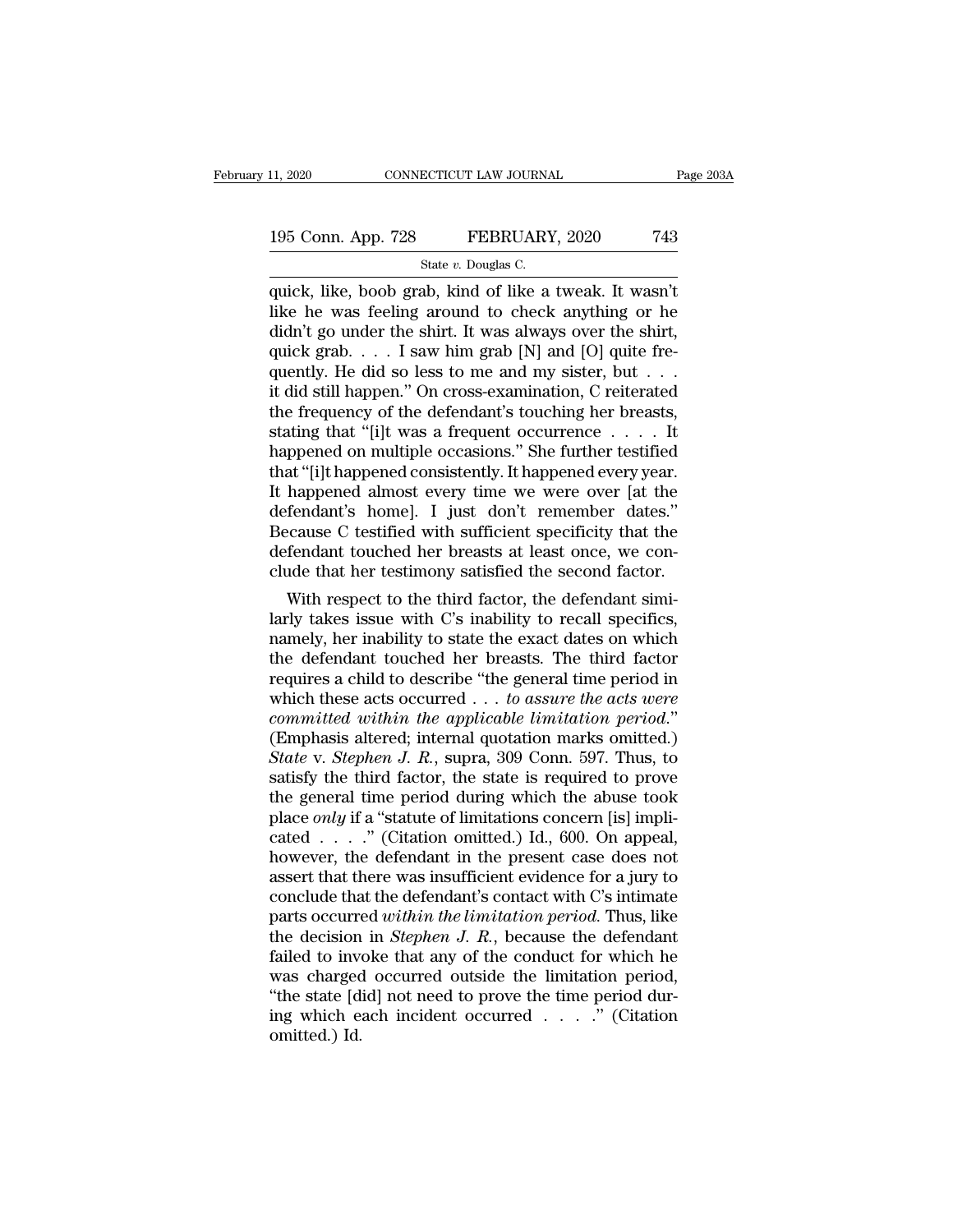### CONNECTICUT LAW JOURNAL February 11, 2020<br>
744 FEBRUARY, 2020 195 Conn. App. 728<br>
5tate v. Douglas C. ECTICUT LAW JOURNA<br>2Y, 2020 195<br>State *v.* Douglas C.<br>cause the state w

CONNECTICUT LAW JOURNAL February 11, 2020<br>
State v. Douglas C.<br>
Nevertheless, because the state was obligated to<br>
ove that the defendant had contact with C's intimate<br>
rts on one or more occasions before her sixteenth FEBRUARY, 2020 195 Conn. App. 728<br>
State v. Douglas C.<br>
Nevertheless, because the state was obligated to<br>
prove that the defendant had contact with C's intimate<br>
parts on one or more occasions before her sixteenth<br>
hirthd FEBRUARY, 2020 195 Conn. App. 728<br>
State v. Douglas C.<br>
Nevertheless, because the state was obligated to<br>
prove that the defendant had contact with C's intimate<br>
parts on one or more occasions before her sixteenth<br>
birthd FEBRUARY, 2020 195 Conn. App. 728<br>
State v. Douglas C.<br>
Nevertheless, because the state was obligated to<br>
prove that the defendant had contact with C's intimate<br>
parts on one or more occasions before her sixteenth<br>
birthd State v. Douglas C.<br>
Nevertheless, because the state was obligated to<br>
prove that the defendant had contact with C's intimate<br>
parts on one or more occasions before her sixteenth<br>
birthday, we conclude that the third fact State v. Douglas C.<br>
Nevertheless, because the state was obligated to<br>
prove that the defendant had contact with C's intimate<br>
parts on one or more occasions before her sixteenth<br>
birthday, we conclude that the third fact Nevertheless, because the state was obligated to<br>prove that the defendant had contact with C's intimate<br>parts on one or more occasions before her sixteenth<br>birthday, we conclude that the third factor is applicable<br>under th prove that the defendant had contact with C's intimate<br>parts on one or more occasions before her sixteenth<br>birthday, we conclude that the third factor is applicable<br>under the circumstances of this case. C's testimony,<br>howe parts on one or more occasions before her sixteenth<br>birthday, we conclude that the third factor is applicable<br>under the circumstances of this case. C's testimony,<br>however, was sufficient in this regard because it tended<br>to birthday, we conclude that the third factor is applicable<br>under the circumstances of this case. C's testimony,<br>however, was sufficient in this regard because it tended<br>to demonstrate that the defendant touched her breasts<br> under the circumstances of this case. C's testimony,<br>however, was sufficient in this regard because it tended<br>to demonstrate that the defendant touched her breasts<br>after he moved to Connecticut in September, 2005, but<br>befo however, was sufficient in this regard because it tended<br>to demonstrate that the defendant touched her breasts<br>after he moved to Connecticut in September, 2005, but<br>before she turned sixteen years old on September 22,<br>2006 to demonstrate that the defendant touched her breasts<br>after he moved to Connecticut in September, 2005, but<br>before she turned sixteen years old on September 22,<br>2006. In her cross-examination, C testified that the<br>defendan after he moved to Connecticut in September, 2005, but<br>before she turned sixteen years old on September 22,<br>2006. In her cross-examination, C testified that the<br>defendant grabbed her breasts when he lived in Crans-<br>ton, Rho before she turned sixteen years old on September 22,<br>2006. In her cross-examination, C testified that the<br>defendant grabbed her breasts when he lived in Crans-<br>ton, Rhode Island, and that this conduct continued<br>when the de 2006. In her cross-examination, C testified that the defendant grabbed her breasts when he lived in Cranston, Rhode Island, and that this conduct continued when the defendant moved to Connecticut in September, 2005. Furthe defendant grabbed her breasts when he lived in Cranston, Rhode Island, and that this conduct continued<br>when the defendant moved to Connecticut in Septem-<br>ber, 2005. Furthermore, she testified that, prior to her<br>sixteenth b ton, Rhode Island, and that this conduct continued<br>when the defendant moved to Connecticut in Septem-<br>ber, 2005. Furthermore, she testified that, prior to her<br>sixteenth birthday, she visited the defendant's home<br>"almost mo when the defendant moved to Connecticut in Septem-<br>ber, 2005. Furthermore, she testified that, prior to her<br>sixteenth birthday, she visited the defendant's home<br>"almost monthly."<sup>8</sup> She also stated that the defendant<br>"defi ber, 2005. Furthermore, she testified that, prior to her sixteenth birthday, she visited the defendant's home "almost monthly."<sup>8</sup> She also stated that the defendant "definitely" grabbed her breasts in 2006, and that it ha sixteenth birthday, she visited the defendant's home "almost monthly."<sup>8</sup> She also stated that the defendant "definitely" grabbed her breasts in 2006, and that it happened "frequently  $\ldots$  [and] consistently over time." Imost monthly."" She also stated that the defendant<br>efinitely" grabbed her breasts in 2006, and that it<br>ppened "frequently  $\ldots$  [and] consistently over<br>ne." In addition, she stated that "[i]t happened every<br>ar  $\ldots$  [and "definitely" grabbed her breasts in 2006, and that it<br>happened "frequently . . . [and] consistently over<br>time." In addition, she stated that "[i]t happened every<br>year . . . [and that] [i]t happened almost every time<br>[she]

happened "frequently . . . . [and] consistently over<br>time." In addition, she stated that "[i]t happened every<br>year . . . [and that] [i]t happened almost every time<br>[she] went over [to the defendant's home]."<br>Indeed, the j time." In addition, she stated that "[i]t happened every<br>year . . . [and that] [i]t happened almost every time<br>[she] went over [to the defendant's home]."<br>Indeed, the jury could have reasonably found that<br>C's testimony reg year . . . [and that] [i]t happened almost every time<br>[she] went over [to the defendant's home]."<br>Indeed, the jury could have reasonably found that<br>C's testimony regarding the general time period during<br>which the defendant [she] went over [to the defendant's home]."<br>Indeed, the jury could have reasonably found that<br>C's testimony regarding the general time period during<br>which the defendant had contact with her intimate parts<br>was corroborated Indeed, the jury could have reasonably found that C's testimony regarding the general time period during which the defendant had contact with her intimate parts was corroborated by other testimony at trial. For example, th C's testimony regarding the general time period during<br>which the defendant had contact with her intimate parts<br>was corroborated by other testimony at trial. For exam-<br>ple, the defendant's wife testified that C attended a<br>b which the defendant had contact with her intimate parts<br>was corroborated by other testimony at trial. For exam-<br>ple, the defendant's wife testified that C attended a<br>birthday party at the defendant's home in the fall of<br>20 was corroborated by other testimony at trial. For example, the defendant's wife testified that C attended a birthday party at the defendant's home in the fall of 2005, which was the first time C visited the defendant's hom ple, the defendant's wife testified that C attended a birthday party at the defendant's home in the fall of 2005, which was the first time C visited the defendant's home in Lisbon; C would attend birthday parties at the de birthday party at the defendant's home in the fall of 2005, which was the first time C visited the defendant's home in Lisbon; C would attend birthday parties at the defendant's home and the Ultimate Fighting Championship efendant's home and the Ultimate Fighting Champion-<br>iip (UFC) watch parties that would take place there-<br>iter; and C attended a creamed corn eating contest at<br>le defendant's home in summer, 2006, and visited the<br><sup>8</sup>In her ship (UFC) watch parties that would take place there-<br>after; and C attended a creamed corn eating contest at<br>the defendant's home in summer, 2006, and visited the<br><sup>8</sup>In her direct examination, C testified that she would ha

after; and C attended a creamed corn eating contest at the defendant's home in summer, 2006, and visited the  $s \ln \text{h}$  in her direct examination, C testified that she would have been fifteen years old when the defendant the defendant's home in summer, 2006, and visited the  $\frac{1}{100}$  and  $\frac{1}{100}$  and  $\frac{1}{100}$  and  $\frac{1}{100}$  and  $\frac{1}{100}$  and  $\frac{1}{100}$  and  $\frac{1}{100}$  when the defendant moved to Lisbon in September, 2005. In a The defermation of the summation, C testified that she would have been fifteen years old when the defendant moved to Lisbon in September, 2005. In addition to testifying to the frequency with which she visited the defenda years old when the defendant moved to Lisbon in September, 2005. In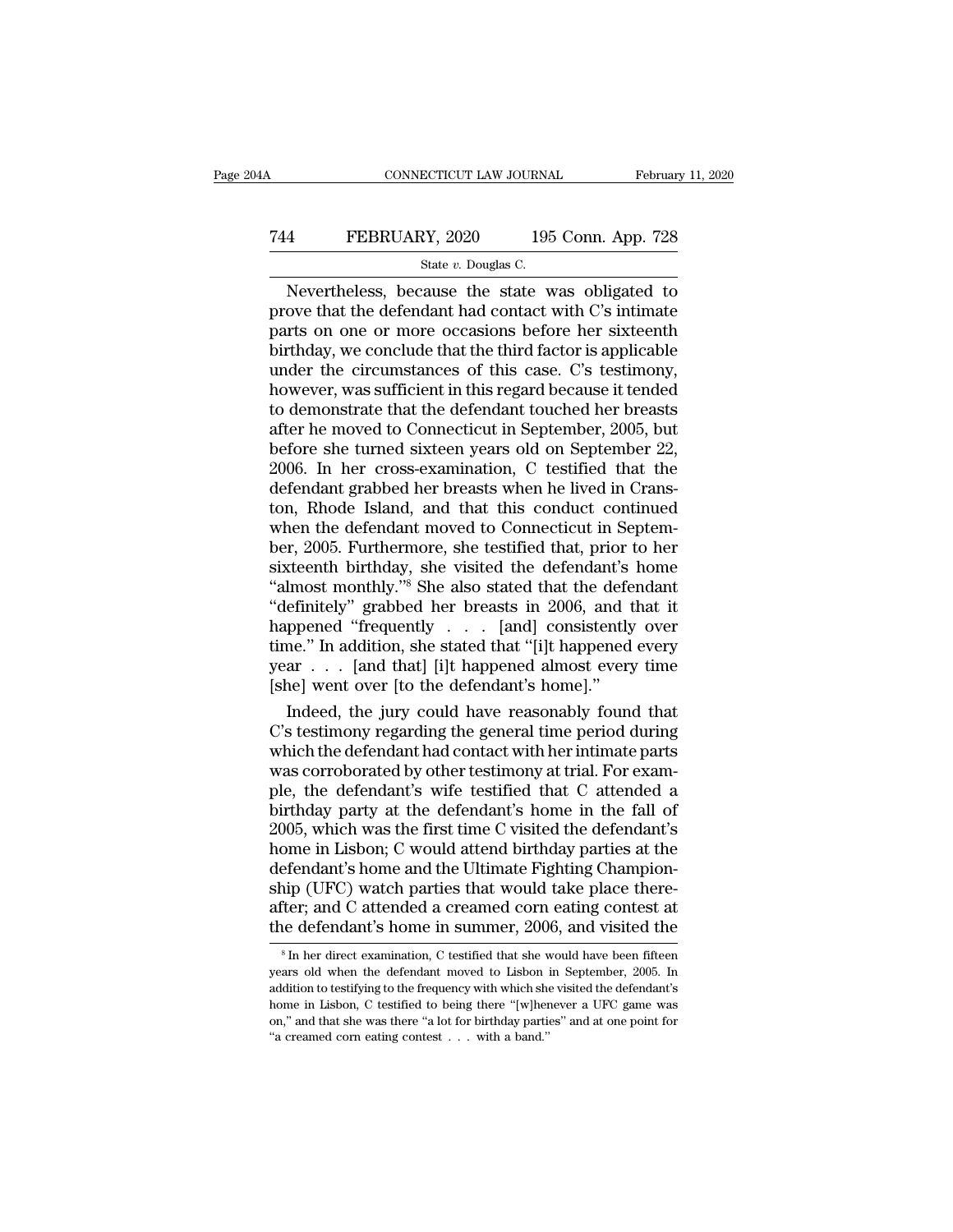11, 2020 CONNECTICUT LAW JOURNAL Page 20<br>
195 Conn. App. 728 FEBRUARY, 2020 745<br>
State v. Douglas C.<br>
home during summer and school vacations. Therefore,<br>
on the basis of her testimony at trial, we conclude that<br>
C tostifi 195 Conn. App. 728 FEBRUARY, 2020 745<br>
State v. Douglas C.<br>
home during summer and school vacations. Therefore,<br>
on the basis of her testimony at trial, we conclude that<br>
C testified with sufficient specificity as to the 195 Conn. App. 728 FEBRUARY, 2020 745<br>
State v. Douglas C.<br>
home during summer and school vacations. Therefore,<br>
on the basis of her testimony at trial, we conclude that<br>
C testified with sufficient specificity as to the 195 Conn. App. 728 FEBRUARY, 2020 745<br>
State v. Douglas C.<br>
home during summer and school vacations. Therefore,<br>
on the basis of her testimony at trial, we conclude that<br>
C testified with sufficient specificity as to the Solution and school vacations. Therefore,<br>
intervalsed the third factor.<br>
State v. Douglas C.<br>
State v. Douglas C.<br>
on the basis of her testimony at trial, we conclude that<br>
C testified with sufficient specificity as to t on the basis of her testimony at trial, we conclude that<br>testified with sufficient specificity as to the general<br>me period during which the defendant touched her<br>timate parts and, thus, satisfied the third factor.<br>On the b reason the basis of her testimony at trial, we conclude that<br>C testified with sufficient specificity as to the general<br>time period during which the defendant touched her<br>intimate parts and, thus, satisfied the third factor

on the basis of her testimony at trial, we conclude that<br>C testified with sufficient specificity as to the general<br>time period during which the defendant touched her<br>intimate parts and, thus, satisfied the third factor.<br>On C testified with sufficient specificity as to the general<br>time period during which the defendant touched her<br>intimate parts and, thus, satisfied the third factor.<br>On the basis of C's testimony, the jury could have<br>reasonab time period during which the defendant touched her<br>intimate parts and, thus, satisfied the third factor.<br>On the basis of C's testimony, the jury could have<br>reasonably concluded or inferred that the defendant<br>touched her in intimate parts and, thus, satisfied the third factor.<br>
On the basis of C's testimony, the jury could have<br>
reasonably concluded or inferred that the defendant<br>
touched her intimate parts at least one time between<br>
Septembe On the basis of C's testimony, the jury could have<br>reasonably concluded or inferred that the defendant<br>touched her intimate parts at least one time between<br>September, 2005, and her sixteenth birthday. Accord-<br>ingly, the cu reasonably concluded or inferred that the defendant<br>touched her intimate parts at least one time between<br>September, 2005, and her sixteenth birthday. Accord-<br>ingly, the cumulative evidence, read in the light most<br>favorable three. Fig. 3.5, the candidate evidence, read in the fight hisse<br>vorable to sustaining the verdict, was sufficient for<br>e jury to find beyond a reasonable doubt that the<br>fendant committed the offense charged in count<br>ree.<br>II<br>The d

II

Extractive to stateming the vertace, was summered to<br>the jury to find beyond a reasonable doubt that the<br>defendant committed the offense charged in count<br>three.<br>II<br>The defendant next claims that he was deprived of his<br>cons the gary to that beyond a reasonable dodot that the<br>defendant committed the offense charged in count<br>three.<br>II<br>The defendant next claims that he was deprived of his<br>constitutional right to a unanimous jury verdict because<br> II<br>
The defendant next claims that he was deprived of his<br>
constitutional right to a unanimous jury verdict because<br>
the court improperly denied his request for a specific<br>
unanimity instruction as to counts one, three, fi II<br>
The defendant next claims that he was deprived of his<br>
constitutional right to a unanimous jury verdict because<br>
the court improperly denied his request for a specific<br>
unanimity instruction as to counts one, three, fi II<br>The defendant next claims that he was deprived of his<br>constitutional right to a unanimous jury verdict because<br>the court improperly denied his request for a specific<br>unanimity instruction as to counts one, three, five, The defendant next claims that he was deprived of constitutional right to a unanimous jury verdict becate the court improperly denied his request for a specunanimity instruction as to counts one, three, five, six, in viola nstitutional right to a unanimous jury verdict because<br>e court improperly denied his request for a specific<br>animity instruction as to counts one, three, five, and<br>x, in violation of his rights under the sixth amendment<br>the the court improperly denied his request for a specific<br>unanimity instruction as to counts one, three, five, and<br>six, in violation of his rights under the sixth amendment<br>to the United States constitution and article first,

unanimity instruction as to counts one, three, five, and<br>six, in violation of his rights under the sixth amendment<br>to the United States constitution and article first, § 8,<br>of the Connecticut constitution. We disagree.<br>The six, in violation of his rights under the sixth amendment<br>to the United States constitution and article first, § 8,<br>of the Connecticut constitution. We disagree.<br>The principles concerning a criminal defendant's con-<br>stitu to the United States constitution and article first,  $\S$  8,<br>of the Connecticut constitution. We disagree.<br>The principles concerning a criminal defendant's con-<br>stitutional right to be convicted only if the jury unani-<br>mou of the Connecticut constitution. We disagree.<br>The principles concerning a criminal defendant's constitutional right to be convicted only if the jury unani-<br>mously agrees that the defendant is guilty of the crime<br>for which The principles concerning a criminal defendant's constitutional right to be convicted only if the jury unani-<br>mously agrees that the defendant is guilty of the crime<br>for which he or she is charged are well settled. The<br>si stitutional right to be convicted only if the jury unani-<br>mously agrees that the defendant is guilty of the crime<br>for which he or she is charged are well settled. The<br>sixth and fourteenth amendments to the United States<br>c mously agrees that the defendant is guilty of the crime<br>for which he or she is charged are well settled. The<br>sixth and fourteenth amendments to the United States<br>constitution and article first, § 8, of the Connecticut<br>cons for which he or she is charged are well settled. The<br>sixth and fourteenth amendments to the United States<br>constitution and article first, § 8, of the Connecticut<br>constitution prohibit the conviction of a criminal defen-<br>d sixth and fourteenth amendments to the United States<br>constitution and article first, § 8, of the Connecticut<br>constitution prohibit the conviction of a criminal defen-<br>dant by a jury unless it is unanimous as to the defenconstitution and article first, § 8, of the Connecticut<br>constitution prohibit the conviction of a criminal defen-<br>dant by a jury unless it is unanimous as to the defen-<br>dant's guilt. See *Burch* v. Louisiana, 441 U.S. 130 constitution prohibit the conviction of a criminal defendant by a jury unless it is unanimous as to the defendant's guilt. See *Burch* v. *Louisiana*, 441 U.S. 130, 134, 99 S. Ct. 1623, 60 L. Ed. 2d 96 (1979) (holding tha dant by a jury unless it is unanimous as to the defendant's guilt. See *Burch* v. *Louisiana*, 441 U.S. 130, 134, 99 S. Ct. 1623, 60 L. Ed. 2d 96 (1979) (holding that "conviction by a nonunanimous six-member jury in a stat dant's guilt. See *Burch* v. Louisiana, 441 U.S. 130, 134, 99 S. Ct. 1623, 60 L. Ed. 2d 96 (1979) (holding that "conviction by a nonunanimous six-member jury in a state criminal trial for a nonpetty offense deprives an acc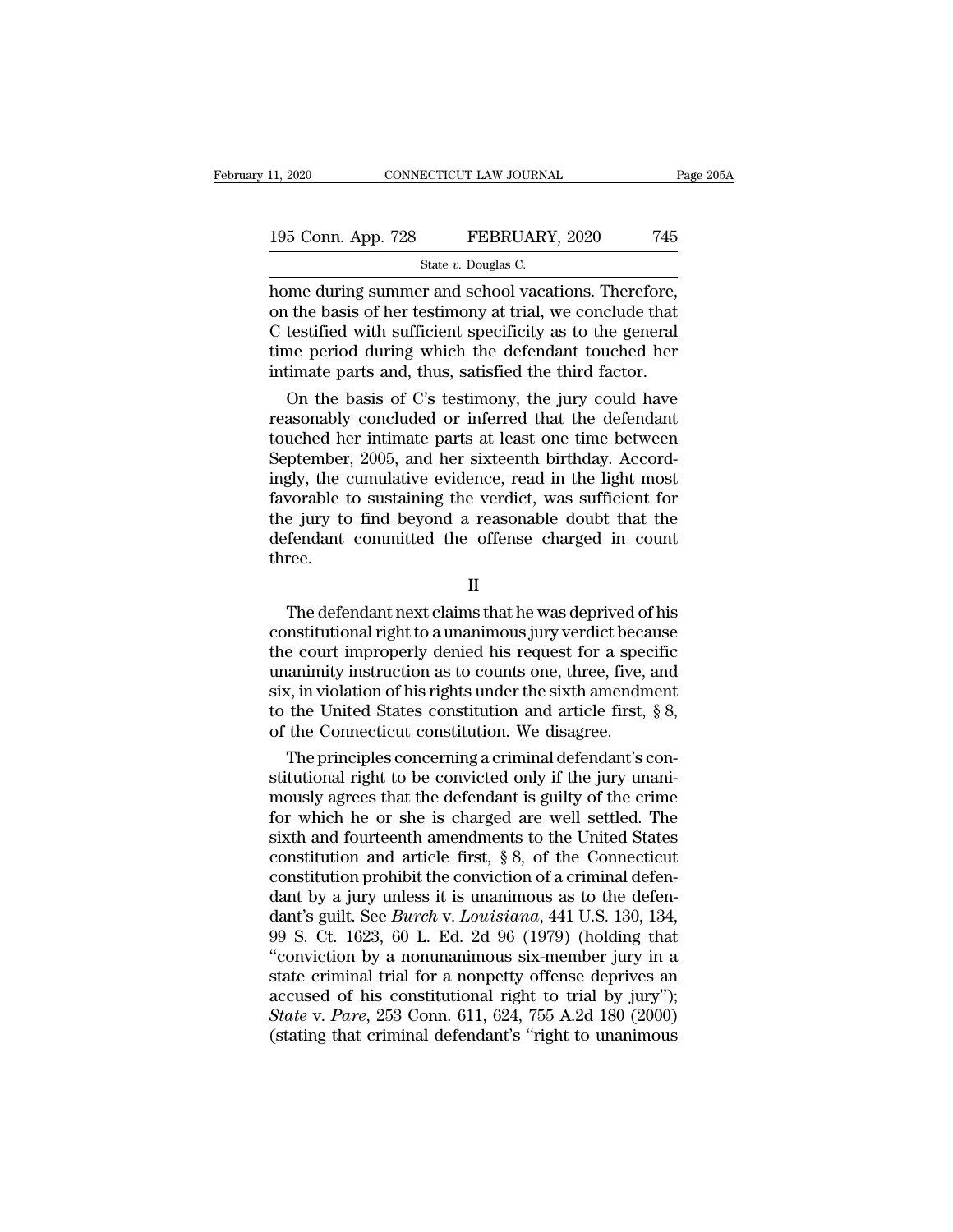### CONNECTICUT LAW JOURNAL February 11, 2020<br>
746 FEBRUARY, 2020 195 Conn. App. 728<br>
5tate v. Douglas C. ECTICUT LAW JOURNA<br>2Y, 2020 195<br>State *v.* Douglas C.<br>d by article first

CONNECTICUT LAW JOURNAL Februar<br>
T46 FEBRUARY, 2020 195 Conn. App. 728<br>
State v. Douglas C.<br>
Verdict [is] protected by article first, § 8, of [the] Con-<br>
necticut constitution'). To ensure that a defendant's The Term of the Constitution of the constitution of the constitution of the constitution of the constitution of the constitutional right to a unanimous verdict is protected,  $\frac{1}{2}$  constitutional right to a unanimous v The Termin Constant of the universe of the interactional right to a unanimous verdict is protected,<br>The state is protected by article first, § 8, of [the] Connecticut constitution"). To ensure that a defendant's constitut T46 FEBRUARY, 2020 195 Conn. App. 728<br>
State v. Douglas C.<br>
verdict [is] protected by article first, § 8, of [the] Connecticut constitution"). To ensure that a defendant's<br>
constitutional right to a unanimous verdict is p State v. Douglas C.<br>
State v. Douglas C.<br>
verdict [is] protected by article first, § 8, of [the] Connecticut constitution"). To ensure that a defendant's<br>
constitutional right to a unanimous verdict is protected,<br>
our Sup State v. Douglas C.<br>
verdict [is] protected by article first, § 8, of [the] Con-<br>
necticut constitution"). To ensure that a defendant's<br>
constitutional right to a unanimous verdict is protected,<br>
our Supreme Court has con verdict [is] protected by article first, § 8, of [the] Connecticut constitution"). To ensure that a defendant's constitutional right to a unanimous verdict is protected, our Supreme Court has concluded that "the unanimity mecticut constitution"). To ensure that a defendant's<br>constitutional right to a unanimous verdict is protected,<br>our Supreme Court has concluded that "the unanimity<br>requirement . . . requires the jury to agree on the fac-<br> constitutional right to a unanimous verdict is protected,<br>our Supreme Court has concluded that "the unanimity<br>requirement . . . requires the jury to agree on the fac-<br>tual basis of the offense. The rationale underlying [th quirement . . . requires the jury to agree on the fac-<br>al basis of the offense. The rationale underlying [this]<br>quirement is that a jury cannot be deemed to be unani-<br>ous if it applies inconsistent factual conclusions to<br> tual basis of the offense. The rationale underlying [this]<br>requirement is that a jury cannot be deemed to be unani-<br>mous if it applies inconsistent factual conclusions to<br>alternative theories of criminal liability." *State* 

requirement is that a jury cannot be deemed to be unani-<br>mous if it applies inconsistent factual conclusions to<br>alternative theories of criminal liability." *State* v. *Bailey*,<br>209 Conn. 322, 334, 551 A.2d 1206 (1988).<br>Th mous if it applies inconsistent factual conclusions to<br>alternative theories of criminal liability." Statev. Bailey,<br>209 Conn. 322, 334, 551 A.2d 1206 (1988).<br>This court has enforced the unanimity requirement<br>in cases like atternative theories of criminal liability." State v. Bailey,<br>209 Conn. 322, 334, 551 A.2d 1206 (1988).<br>This court has enforced the unanimity requirement<br>in cases like State v. Benite, 6 Conn. App. 667, 669–70,<br>507 A.2d 47 209 Conn. 322, 334, 551 A.2d 1206 (1988).<br>
This court has enforced the unanimity requirement<br>
in cases like *State* v. *Benite*, 6 Conn. App. 667, 669–70,<br>
507 A.2d 478 (1986), in which a defendant's criminal<br>
liability is This court has enforced the unanimity requirement<br>in cases like *State* v. *Benite*, 6 Conn. App. 667, 669–70,<br>507 A.2d 478 (1986), in which a defendant's criminal<br>liability is premised on his or her having violated one<br>of in cases like *State* v. *Benite*, 6 Conn. App. 667, 669–70, 507 A.2d 478 (1986), in which a defendant's criminal liability is premised on his or her having violated one of multiple statutory subsections, subdivisions or 507 A.2d 478 (1986), in which a defendant's criminal liability is premised on his or her having violated one of multiple statutory subsections, subdivisions or elements. In *Benite*, because the defendant's criminal liabi liability is premised on his or her having violated one<br>of multiple statutory subsections, subdivisions or ele-<br>ments. In *Benite*, because the defendant's criminal lia-<br>bility was contingent on his having violated one of of multiple statutory subsections, subdivisions or elements. In *Benite*, because the defendant's criminal liability was contingent on his having violated one of two statutory subdivisions, and the jury was required to be ments. In *Benite*, because t<br>bility was contingent on his<br>statutory subdivisions, and<br>be unanimous beyond a rea<br>subdivision he violated, th<br>court should have provided<br>tion.<sup>9</sup> Id., 670, 675–76.<br>Our Supreme Court, ho lity was contingent on his having violated one of two<br>atutory subdivisions, and the jury was required to<br>unanimous beyond a reasonable doubt as to which<br>bdivision he violated, this court held that the trial<br>urt should have statutory subdivisions, and the jury was required to<br>be unanimous beyond a reasonable doubt as to which<br>subdivision he violated, this court held that the trial<br>court should have provided a specific unanimity instruc-<br>tion.

be unanimous beyond a reasonable doubt as to which<br>subdivision he violated, this court held that the trial<br>court should have provided a specific unanimity instruc-<br>tion.<sup>9</sup> Id., 670, 675–76.<br>Our Supreme Court, however, has subdivision he violated, this court held that the trial<br>court should have provided a specific unanimity instruc-<br>tion.<sup>9</sup> Id., 670, 675–76.<br>Our Supreme Court, however, has "not required a<br>specific unanimity charge to be g court should have provided a specific unanimity instruction.<sup>9</sup> Id., 670, 675–76.<br>
Our Supreme Court, however, has "not required a<br>
specific unanimity charge to be given in every case [like<br> *Benite*] in which criminal lia tion.<sup>9</sup> Id., 670, 675–76.<br>
Our Supreme Court, however, has "not required a<br>
specific unanimity charge to be given in every case [like<br> *Benite*] in which criminal liability may be premised on<br>
the violation of one of sev Our Supreme Court, however, has "not required a<br>specific unanimity charge to be given in every case [like<br>*Benite*] in which criminal liability may be premised on<br>the violation of one of several alternative subsections<br>[or specific unanimity charge to be given in every case [like *Benite*] in which criminal liability may be premised on the violation of one of several alternative subsections [or subdivisions] of a statute." *State* v. *Famigl Benite*] in which criminal liability may be premised on<br>the violation of one of several alternative subsections<br>[or subdivisions] of a statute." *State* v. *Famiglietti*, 219<br>Conn. 605, 619, 595 A.2d 306 (1991). Instead, the violation of one of several alternative subsections<br>[or subdivisions] of a statute." *State* v. *Famiglietti*, 219<br>Conn. 605, 619, 595 A.2d 306 (1991). Instead, an appel-<br>late court "invoke[s] a multipartite test to re [or subdivisions] of a statute." *State* v. *Famiglietti*, 219<br>Conn. 605, 619, 595 A.2d 306 (1991). Instead, an appel-<br>late court "invoke[s] a multipartite test to review a trial<br>court's omission of such an instruction. [A Conn. 605, 619, 595 A.2d 306 (1991). Instead, an appel-<br>late court "invoke[s] a multipartite test to review a trial<br>court's omission of such an instruction. [An appellate<br>court] first review[s] the instruction that was gi burt] first review[s] the instruction that was given to<br>etermine whether the trial court has sanctioned a non-<br>nanimous verdict. If such an instruction has not been<br>ven, that ends the matter. Even if the instructions at<br><sup>9</sup> determine whether the trial court has sanctioned a non-<br>unanimous verdict. If such an instruction has not been<br>given, that ends the matter. Even if the instructions at<br><sup>9</sup> Ultimately, in *Benite*, this court held that ther

unanimous verdict. If such an instruction has not been<br>given, that ends the matter. Even if the instructions at<br> $\degree$ Ultimately, in *Benite*, this court held that there was no reversible error<br>because, although "this case given, that ends the matter. Even if the instructions at <sup>9</sup>Ultimately, in *Benite*, this court held that there was no reversible error because, although "this case present[ed] a close call, [this court held] that because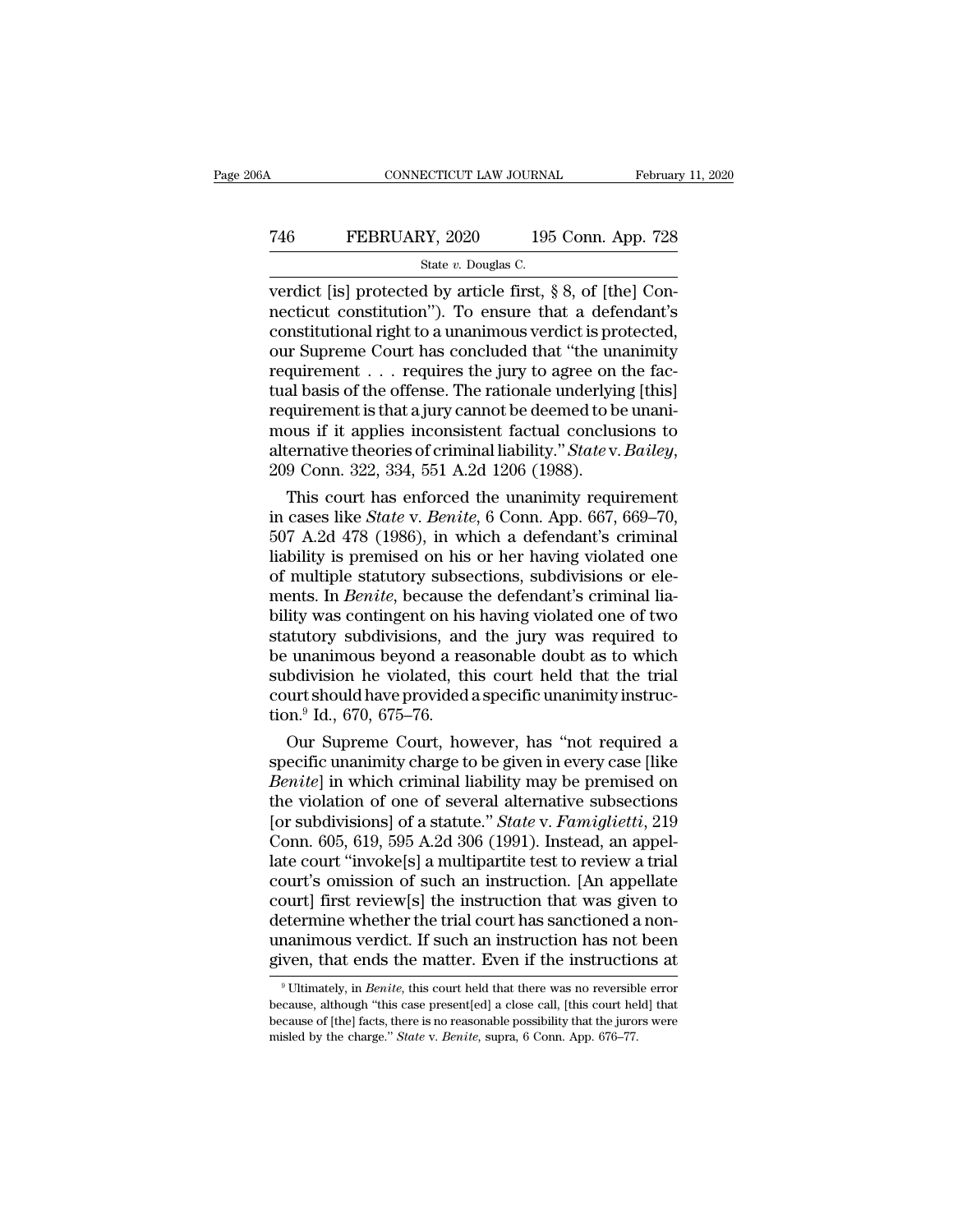### 11, 2020 CONNECTICUT LAW JOURNAL Page 207A<br>195 Conn. App. 728 FEBRUARY, 2020 747<br>State v. Douglas C. ECTICUT LAW JOURNA<br>FEBRUARY<br>State *v.* Douglas C.<br>have sanctioned s

trial can be read to have sanctioned such a nonunani-<br>trial can be read to have sanctioned such a nonunani-<br>trial can be read to have sanctioned such a nonunani-<br>mous verdict, however, [an appellate court] will remand<br>for 195 Conn. App. 728 FEBRUARY, 2020 747<br>State v. Douglas C.<br>Trial can be read to have sanctioned such a nonunani-<br>mous verdict, however, [an appellate court] will remand<br>for a new trial only if (1) there is a conceptual dist 195 Conn. App. 728 FEBRUARY, 2020 747<br>
State v. Douglas C.<br>
Trial can be read to have sanctioned such a nonunani-<br>
mous verdict, however, [an appellate court] will remand<br>
for a new trial only if (1) there is a conceptual 195 Conn. App. 728 FEBRUARY, 2020 747<br>
State v. Douglas C.<br>
trial can be read to have sanctioned such a nonunani-<br>
mous verdict, however, [an appellate court] will remand<br>
for a new trial only if (1) there is a conceptual State v. Douglas C.<br>
The state v. Douglas C.<br>
Trial can be read to have sanctioned such a nonunani-<br>
mous verdict, however, [an appellate court] will remand<br>
for a new trial only if (1) there is a conceptual distinction<br> State v. Douglas C.<br>
trial can be read to have sanctioned such a nonunani-<br>
mous verdict, however, [an appellate court] will remand<br>
for a new trial only if (1) there is a conceptual distinction<br>
between the alternative a trial can be read to have sanctioned such a no<br>mous verdict, however, [an appellate court] will for a new trial only if (1) there is a conceptual dist<br>between the alternative acts with which the de-<br>has been charged, and ( bous verdict, however, [an appellate court] will remand<br>r a new trial only if (1) there is a conceptual distinction<br>tween the alternative acts with which the defendant<br>s been charged, and (2) the state has presented evi-<br> for a new trial only if (1) there is a conceptual distinction<br>between the alternative acts with which the defendant<br>has been charged, and (2) the state has presented evi-<br>dence to support each alternative act with which t

between the alternative acts with which the defendant<br>has been charged, and (2) the state has presented evi-<br>dence to support each alternative act with which the<br>defendant has been charged." Id., 619–20.<br>The requirement th has been charged, and (2) the state has presented evidence to support each alternative act with which the defendant has been charged." Id., 619–20.<br>The requirement that a court provide a specific unanimity instruction gen dence to support each alternative act with which the<br>defendant has been charged." Id., 619–20.<br>The requirement that a court provide a specific una-<br>nimity instruction generally is limited to cases, like<br>*Benite*, in which defendant has been charged." Id., 619–20.<br>
The requirement that a court provide a specific una-<br>
nimity instruction generally is limited to cases, like<br> *Benite*, in which multiple factual allegations amount to<br>
the defen The requirement that a court provide a specific una-<br>nimity instruction generally is limited to cases, like<br>*Benite*, in which multiple factual allegations amount to<br>the defendant having violated multiple statutory subsecmimity instruction generally is limited to cases, like<br> *Benite*, in which multiple factual allegations amount to<br>
the defendant having violated multiple statutory subsec-<br>
tions or subdivisions. See *State* v. *Mancinone* Benite, in which multiple factual allegations amount to<br>the defendant having violated multiple statutory subsec-<br>tions or subdivisions. See *State v. Mancinone*, 15 Conn.<br>App. 251, 274, 545 A.2d 1131, cert. denied, 209 Con the defendant having violated multiple statutory subsections or subdivisions. See *State* v. *Mancinone*, 15 Conn.<br>App. 251, 274, 545 A.2d 1131, cert. denied, 209 Conn.<br>818, 551 A.2d 757 (1988), cert. denied, 489 U.S. 1017 tions or subdivisions. See *State* v. *Mancinone*, 15 Conn.<br>App. 251, 274, 545 A.2d 1131, cert. denied, 209 Conn.<br>818, 551 A.2d 757 (1988), cert. denied, 489 U.S. 1017,<br>109 S. Ct. 1132, 103 L. Ed. 2d 194 (1989). Indeed, t App. 251, 274, 545 A.2d 1131, cert. denied, 209 Conn.<br>818, 551 A.2d 757 (1988), cert. denied, 489 U.S. 1017,<br>109 S. Ct. 1132, 103 L. Ed. 2d 194 (1989). Indeed, this<br>court has held that a "fact-specific and closely focused<br> 818, 551 A.2d 757 (1988), cert. denied, 489 U.S. 1017,<br>109 S. Ct. 1132, 103 L. Ed. 2d 194 (1989). Indeed, this<br>court has held that a "fact-specific and closely focused<br>unanimity instruction  $\ldots$  [is necessary only if] th 109 S. Ct. 1132, 103 L. Ed. 2d 194 (1989). Indeed, this<br>court has held that a "fact-specific and closely focused<br>unanimity instruction  $\ldots$  [is necessary only if] the<br>particular count under consideration by the jury is<br>b court has held that a "fact-specific and closely focused<br>unanimity instruction  $\ldots$  [is necessary only if] the<br>particular count under consideration by the jury is<br>based on multiple factual allegations which amount<br>to mul unanimity instruction  $\ldots$  [is necessary only if] the particular count under consideration by the jury is based on multiple factual allegations which amount to multiple statutory subsections or multiple statutory element particular count under consideration by the jury is<br>based on multiple factual allegations which amount<br>to multiple statutory subsections or multiple statutory<br>elements of the offense involved." Id. Therefore, the<br>requireme based on multiple factual allegations which amount<br>to multiple statutory subsections or multiple statutory<br>elements of the offense involved." Id. Therefore, the<br>requirement does not apply in cases, such as the present<br>cas to multiple statutory subsections or multiple statutory<br>elements of the offense involved." Id. Therefore, the<br>requirement does not apply in cases, such as the present<br>case, in which the state charges a defendant with havi elements of the offense invol<br>requirement does not apply in c<br>case, in which the state charges<br>violated a single statutory su<br>the evidence proffered by the<br>the defendant having violated t<br>on multiple occasions.<sup>10</sup><br>Moreove quirement does not apply in cases, such as the present<br>se, in which the state charges a defendant with having<br>olated a single statutory subdivision one time, and<br>e evidence proffered by the state at trial amounts to<br>e def case, in which the state charges a defendant with having<br>violated a single statutory subdivision one time, and<br>the evidence proffered by the state at trial amounts to<br>the defendant having violated that statutory subdivisio violated a single statutory subdivision one time, and<br>the evidence proffered by the state at trial amounts to<br>the defendant having violated that statutory subdivision<br>on multiple occasions.<sup>10</sup><br>Moreover, the test used by

11 Intuitiple occasions.<br>
Moreover, the test used by our Supreme Court in<br>
tate v. Famiglietti, supra, 219 Conn. 619–20, to deter-<br>
ine whether a trial court was required to provide a<br>
<sup>10</sup> We consider the phrase "multipl Moreover, the test used by our Supreme Court in State v. Famiglietti, supra, 219 Conn. 619–20, to determine whether a trial court was required to provide a  $\frac{10 \text{ We}}{10 \text{ We}}$  consider the phrase "multiple factual alle

State v. Famiglietti, supra, 219 Conn. 619–20, to determine whether a trial court was required to provide a<br>
<sup>10</sup> We consider the phrase "multiple factual allegations," as used in our<br>
prior cases, to encompass either dif specific time whether a trial court was required to provide a<br>
<sup>10</sup> We consider the phrase "multiple factual allegations," as used in our<br>
prior cases, to encompass either different descriptions of the manner in<br>
which th structure the phrase "multiple factual allegations," as used in our prior cases, to encompass either different descriptions of the manner in which the prohibited act was committed or differing statements as to the specific <sup>10</sup> We consider the phrase "multiple factual allegations," as used in our prior cases, to encompass either different descriptions of the manner in which the prohibited act was committed *or* differing statements as to th *acts presented at trial* the propose either different descriptions of the manner in which the prohibited act was committed *or* differing statements as to the specific time at which the proscribed act occurred. Furthermor priority the prohibited act was committed or differing statements as to the specific time at which the proscribed act occurred. Furthermore, we construe this phrase to include specific acts *identified in the information*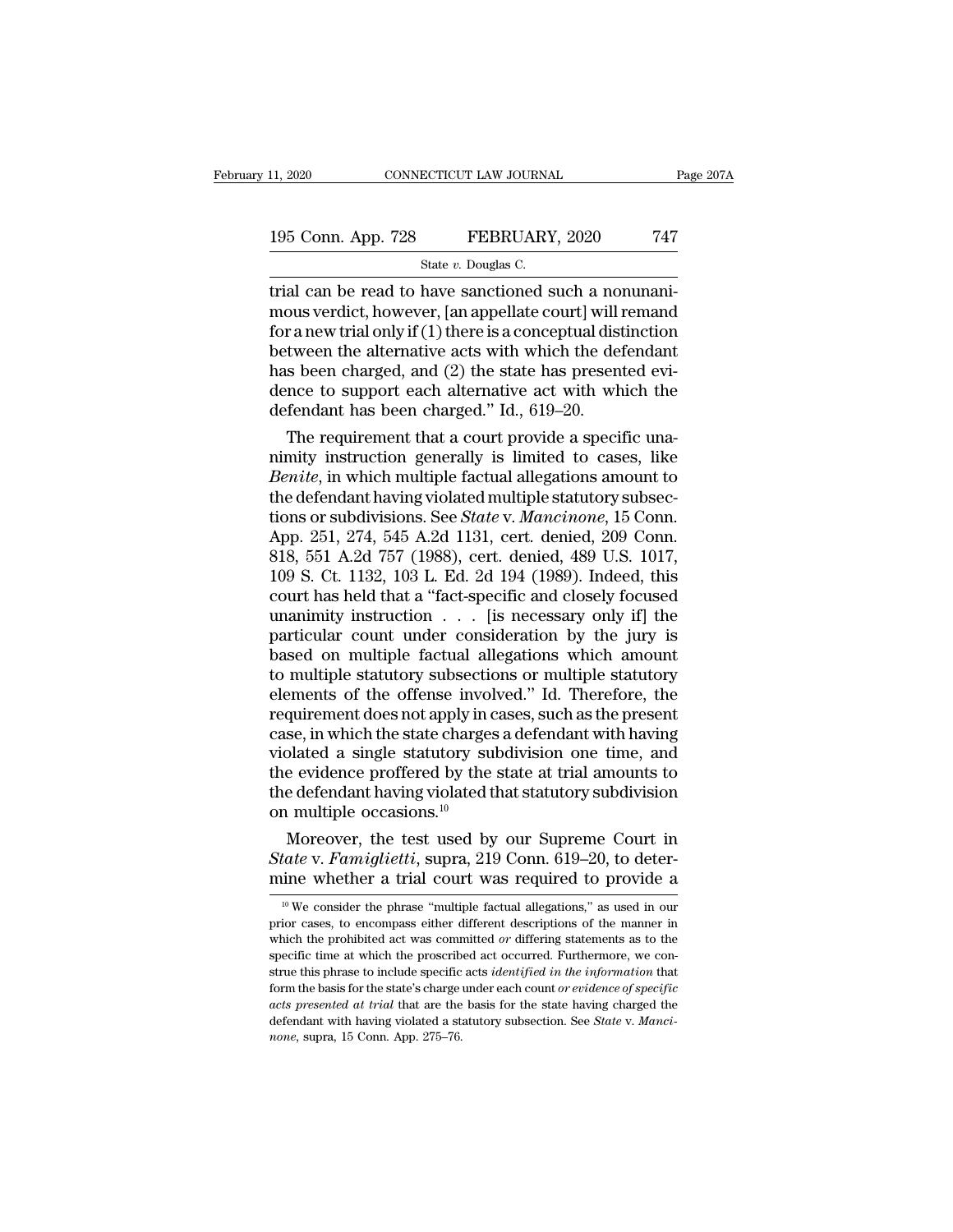### CONNECTICUT LAW JOURNAL February 11, 2020<br>
T48 FEBRUARY, 2020 195 Conn. App. 728<br>
State v. Douglas C. ECTICUT LAW JOURNA<br>2Y, 2020 195<br>State *v.* Douglas C.<br>nstruction does no

February 11, 2020<br>
State v. Douglas C.<br>
Specific unanimity instruction, does not apply in cases<br>
in which the multiple factual allegations do not amount<br>
to multiple statutory subsections, subdivisions or elections FEBRUARY, 2020 195 Conn. App. 728<br>
state v. Douglas C.<br>
specific unanimity instruction, does not apply in cases<br>
in which the multiple factual allegations do not amount<br>
to multiple statutory subsections, subdivisions or The multiple status of multiple status of multiple status of multiple status or elements having been violated. The *Famiglietti* test examines in part whether there is a concentual distinction Tas FEBRUARY, 2020 195 Conn. App. 728<br>
State *v*. Douglas C.<br>
Specific unanimity instruction, does not apply in cases<br>
in which the multiple factual allegations do not amount<br>
to multiple statutory subsections, subdivision State v. Douglas C.<br>
Specific unanimity instruction, does not apply in cases<br>
in which the multiple factual allegations do not amount<br>
to multiple statutory subsections, subdivisions or ele-<br>
ments having been violated. T State *v*. Douglas C.<br>
specific unanimity instruction, does not apply in cases<br>
in which the multiple factual allegations do not amount<br>
to multiple statutory subsections, subdivisions or ele-<br>
ments having been violated. specific unanimity instruction, does not apply in cases<br>in which the multiple factual allegations do not amount<br>to multiple statutory subsections, subdivisions or ele-<br>ments having been violated. The *Famiglietti* test exa in which the multiple factual allegations do not amount<br>to multiple statutory subsections, subdivisions or ele-<br>ments having been violated. The *Famiglietti* test exam-<br>ines, in part, whether there is a conceptual distinct to multiple statutory subsections, subdivisions or elements having been violated. The *Famiglietti* test examines, in part, whether there is a conceptual distinction between the *alternative statutory subsections*, *subdiv* ments having been violated. The *Famiglietti* test examines, in part, whether there is a conceptual distinction<br>between the *alternative statutory subsections*, *subdivisions or elements* which the defendant has been<br>charg ines, in part, whether there is a conceptual distinction<br>between the *alternative statutory subsections*, *subdi-*<br>*visions or elements* which the defendant has been<br>charged with violating. See id. (assessing whether<br>two s between the *alternative statutory subsections*, *subdivisions or elements* which the defendant has been charged with violating. See id. (assessing whether two statutory subdivisions are conceptually distinct). Indeed, suc *visions or elements* which the defendant has been charged with violating. See id. (assessing whether two statutory subdivisions are conceptually distinct). Indeed, such a test would be of little utility in a case in which charged with violating. See id. (assessing whether<br>two statutory subdivisions are conceptually distinct).<br>Indeed, such a test would be of little utility in a case<br>in which a defendant is charged with violating only *one*<br>s two statutory subdivisions are conceptually distinct).<br>Indeed, such a test would be of little utility in a case<br>in which a defendant is charged with violating only *one*<br>statutory subsection, subdivision or element. There-Indeed, such a test would be of little utility in a case<br>in which a defendant is charged with violating only one<br>statutory subsection, subdivision or element. There-<br>fore, the *Famiglietti* test is generally limited to tho in which a defendant is charged with violating only  $o$  statutory subsection, subdivision or element. Then fore, the *Famiglietti* test is generally limited to tho cases in which a trial court does not provide a special u atutory subsection, subdivision or element. There-<br>re, the *Famiglietti* test is generally limited to those<br>ses in which a trial court does not provide a specific<br>animity instruction, even though the multiple factual<br>egati fore, the *Famiglietti* test is generally limited to those cases in which a trial court does not provide a specific unanimity instruction, even though the multiple factual allegations amount to the defendant having violat

cases in which a trial court does not provide a specific<br>unanimity instruction, even though the multiple factual<br>allegations amount to the defendant having violated<br>multiple statutory subsections or subdivisions.<br>This cour unanimity instruction, even though the multiple factual<br>allegations amount to the defendant having violated<br>multiple statutory subsections or subdivisions.<br>This court engages in plenary review of a trial court's<br>decision i allegations amount to the defendant having violated<br>multiple statutory subsections or subdivisions.<br>This court engages in plenary review of a trial court's<br>decision in a criminal trial to decline to give a specific<br>unanimi multiple statutory subsections or subdivisions.<br>
This court engages in plenary review of a trial court's<br>
decision in a criminal trial to decline to give a specific<br>
unanimity instruction that the defendant had requested.<br> This court engages in plenary review of a trial court's<br>decision in a criminal trial to decline to give a specific<br>unanimity instruction that the defendant had requested.<br>See *State* v. *Jennings*, 216 Conn. 647, 663–64, 5 decision in a criminal trial to declin<br>unanimity instruction that the defen<br>See *State* v. Jennings, 216 Conn. 64<br>915 (1990); see also *State* v. *Brod*<br>391, 400–401, 20 A.3d 726, cert. der<br>27 A.3d 373 (2011); *State* v. animity instruction that the defendant had requested.<br>
e *State* v. *Jennings*, 216 Conn. 647, 663–64, 583 A.2d<br>
5 (1990); see also *State* v. *Brodia*, 129 Conn. App.<br>
1, 400–401, 20 A.3d 726, cert. denied, 302 Conn. 913 See *State v. Jennings*, 216 Conn. 647, 663–64, 583 A.2d<br>915 (1990); see also *State v. Brodia*, 129 Conn. App.<br>391, 400–401, 20 A.3d 726, cert. denied, 302 Conn. 913,<br>27 A.3d 373 (2011); *State v. Scribner*, 72 Conn. App 915 (1990); see also *State* v. *Brodia*, 129 Conn. App.<br>391, 400–401, 20 A.3d 726, cert. denied, 302 Conn. 913,<br>27 A.3d 373 (2011); *State* v. *Scribner*, 72 Conn. App.<br>736, 740, 805 A.2d 812 (2002).<br>In the present case,

101 Although counts one, the defendant was charged<sup>11</sup> with<br>we separate counts under § 53-21 (a) (2), each involv-<br>ig a different child.<sup>12</sup> Counts one, three, five, and six<br><sup>11</sup> Although counts one, three, five, and six In the present case, the defendant was charged<sup>11</sup> with<br>five separate counts under § 53-21 (a) (2), each involv-<br>ing a different child.<sup>12</sup> Counts one, three, five, and six<br> $\frac{11}{11}$  Although counts one, three, five, an

five separate counts under § 53-21 (a) (2), each involving a different child.<sup>12</sup> Counts one, three, five, and six  $\frac{1}{4}$  Although counts one, three, five, and six do not specify the number of times that the defendant EVE SEPTERT COURTS THERE TO USE THERE IN Although counts one, three, five, and six as a different child.<sup>12</sup> Counts one, three, five, and six as  $\frac{1}{1}$  Although counts one, three, five, and six do not specify the numbe For example, counting the defendant in the state of the state of the state of the state of the defendant had contact with the intimate parts of each child, we interpret each count as charging the defendant with having vio <sup>11</sup> Although counts one, three, five, and six do not specify the number of times that the defendant had contact with the intimate parts of each child, we interpret each count as charging the defendant with having violate times that the defendant had contact with the intimate parts of each child, we interpret each count as charging the defendant with having violated § 53-21 (a) (2) on one occasion with respect to the child identified in th sexual and indecent manner likely to impair the health and morals of said child  $(2)$  on one occasion with respect to the child identified in that count.<br>For example, count three alleged that "in or about 2005 through Sep 21 (a) (2) on one occasion with respect to the child identified in that count.<br>For example, count three alleged that "in or about 2005 through September<br>22, 2006, [the defendant] did [violate § 53-21 (a) (2)] in that he h 22, 2006, [the defendant] did [violate § 53-21 (a) (2)] in that he had contact with the intimate parts of a child under the age of sixteen years . . . in a sexual and indecent manner likely to impair the health and morals 22, 2006, [the defendant] did [violate § 53-21 (a) (2)] in that he had contact with the intimate parts of a child under the age of sixteen years . . . in a sexual and indecent manner likely to impair the health and morals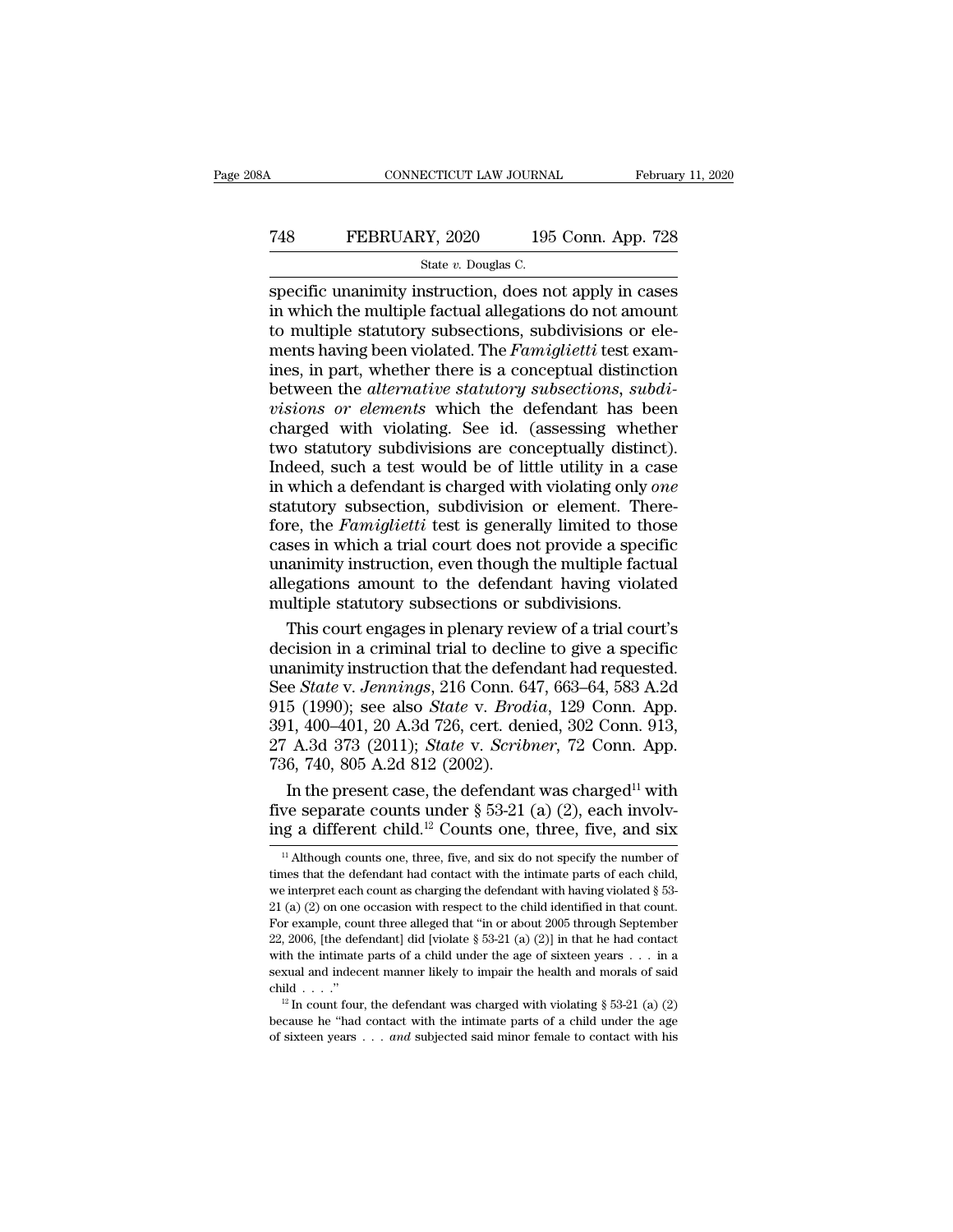### 11, 2020 CONNECTICUT LAW JOURNAL Page 209A<br>195 Conn. App. 728 FEBRUARY, 2020 749<br>State v. Douglas C. ECTICUT LAW JOURNA<br>FEBRUARY<br>State *v.* Douglas C.<br>ant\_with\_having\_v

connectricut LAW JOURNAL Page 209A<br>
195 Conn. App. 728 FEBRUARY, 2020 749<br>
State v. Douglas C.<br>
Charged the defendant with having violated a *single*<br>
statutory subdivision—subdivision (2) of subsection (a)<br>
of 8.53.21 the 195 Conn. App. 728 FEBRUARY, 2020 749<br>State v. Douglas C.<br>Charged the defendant with having violated a *single*<br>statutory subdivision—subdivision (2) of subsection (a)<br>of § 53-21—the basis of which was evidence presented<br>a 195 Conn. App. 728 FEBRUARY, 2020 749<br>
State v. Douglas C.<br>
charged the defendant with having violated a *single*<br>
statutory subdivision—subdivision (2) of subsection (a)<br>
of § 53-21—the basis of which was evidence presen 195 Conn. App. 728 FEBRUARY, 2020 749<br>
State v. Douglas C.<br>
charged the defendant with having violated a *single*<br>
statutory subdivision—subdivision (2) of subsection (a)<br>
of § 53-21—the basis of which was evidence present Sollar  $\frac{1}{2}$  Sollar  $\frac{1}{2}$  and  $\frac{1}{2}$  and  $\frac{1}{2}$  and  $\frac{1}{2}$  charged the defendant with having violated a *single* statutory subdivision—subdivision (2) of subsection (a) of § 53-21—the basis of which was e state *v*. Douglas<br>charged the defendant with ha<br>statutory subdivision—subdivisi<br>of § 53-21—the basis of which w<br>at trial that, on *multiple occasie*<br>contact with the intimate parts<br>in each of those counts.<sup>13</sup><br>In similar arged the defendant with having violated a *single*<br>atutory subdivision—subdivision (2) of subsection (a)<br> $\S$  53-21—the basis of which was evidence presented<br>trial that, on *multiple occasions*, the defendant had<br>ntact wi statutory subdivision—subdivision (2) or subsection (a)<br>of § 53-21—the basis of which was evidence presented<br>at trial that, on *multiple occasions*, the defendant had<br>contact with the intimate parts of the child identifie

or  $\S$  53-21—the basis of which was evidence presented<br>at trial that, on *multiple occasions*, the defendant had<br>contact with the intimate parts of the child identified<br>in each of those counts.<sup>13</sup><br>In similar cases, in wh at trial that, on *multiple* occasions, the defendant had<br>contact with the intimate parts of the child identified<br>in each of those counts.<sup>13</sup><br>In similar cases, in which a defendant was charged<br>with having had contact with contact with the intimate parts of the child identified<br>in each of those counts.<sup>13</sup><br>In similar cases, in which a defendant was charged<br>with having had contact with the intimate parts of a<br>child in violation of  $\S 53-21$  In similar cases, in which a defendant was charged<br>with having had contact with the intimate parts of a<br>child in violation of  $\S 53-21$  based on the defendant<br>having committed proscribed acts on *multiple* occa-<br>sions, ou child in violation of § 53-21 based on the defendant<br>having committed proscribed acts on *multiple* occa-<br>sions, our courts have held that a specific unanimity<br>instruction was not required to preserve a defendant's<br>intima having committed proscribed acts on *multiple* occasions, our courts have held that a specific unanimity instruction was not required to preserve a defendant's intimate parts  $\dots$ ." (Emphasis added.) We do not address cou

sions, our courts have held that a specific unanimity<br>instruction was not required to preserve a defendant's<br>intimate parts . . . . " (Emphasis added.) We do not address count four,<br>however, because the court provided a sp

INSTRUCTION WAS HOT FEQUITED to preserve a defendant is<br>intimate parts . . . . " (Emphasis added.) We do not address count four,<br>however, because the court provided a specific unanimity instruction as to<br>this count.<br><sup>13</sup> Intimate parts . . . . " (Emphasis added.) We do not address count four,<br>however, because the court provided a specific unanimity instruction as to<br>this count.<br><sup>13</sup> The defendant cites *State* v. *Snook*, 210 Conn. 244, 26 however, because the court provided a specific unanimity instruction as to this count.<br>
<sup>13</sup> The defendant cites *State* v. *Snook*, 210 Conn. 244, 262, 555 A.2d 390, cert. denied, 492 U.S. 924, 109 S. Ct. 3258, 106 L. Ed <sup>13</sup> The defendant cites *State* v. *Snook*, 210 Conn. 244, 262, 555 A.2d 390, cert. denied, 492 U.S. 924, 109 S. Ct. 3258, 106 L. Ed. 2d 603 (1989), and *State* v. *Dennis*, 150 Conn. 245, 250, 188 A.2d 65 (1963), as sup <sup>13</sup> The defendant cites *State v. Snook*, 210 Conn. 244, 262, 555 A.2d 390, cert. denied, 492 U.S. 924, 109 S. Ct. 3258, 106 L. Ed. 2d 603 (1989), and *State v. Dennis*, 150 Conn. 245, 250, 188 A.2d 65 (1963), as support cert. denied, 492 U.S. 924, 109 S. Ct. 3258, 106 L. Ed. 2d 603 (1989), and *State* v. *Dennis*, 150 Conn. 245, 250, 188 A.2d 65 (1963), as support for the proposition that, as he states, "separate and distinct acts in vio State v. Dennis, 150 Conn. 245, 250, 188 A.2d 65 (1963), as support for the proposition that, as he states, "separate and distinct acts in violation of [§ 53-21] are separate crimes, each to be proven." The defendant then proposition that, as he states, "separate and distinct acts in violation of  $[\S$  53-21] are separate crimes, each to be proven." The defendant then argues that, because each violation of  $\S$  53-21 constitutes a separate o [§ 53-21] are separate crimes, each to be proven." The defendant then argues [§ 53-21] are separate crimes, each to be proven." The defendant then argues that, because each violation of § 53-21 constitutes a separate offe that, because each violation of § 53-21 constitutes a separate offense, the state, in the present case, was required to charge *each* of the defendant's violations of § 53-21 in separate counts and prove each count beyond state, in the present case, was required to charge *each* of the defendant's violations of § 53-21 in separate counts and prove each count beyond a reasonable doubt. Thus, the defendant asserts that the manner in which th reasonable doubt. Thus, the defendant asserts that the manner in which the state charged and prosecuted its case—charging the defendant with one violation of § 53-21 (a) (2) for each child and providing evidence of multipl Extate charged and prosecuted its case—charging the defendant with one violation of § 53-21 (a) (2) for each child and providing evidence of multiple violations per child—contravenes the decisions concerning § 53-21 in *S* 

in violation of § 53-21. (a) (2) for each child and providing evidence of multiple violations per child—contravenes the decisions concerning § 53-21 in *Snook* and *Dennis*. The defendant, however, misconstrues the conclu transform of  $S \simeq 1$  (a) (b) for each elimit and problems concerning § 53-21 in *Snook* and *Dennis*.<br>The defendant, however, misconstrues the conclusions of our Supreme Court in *Snook* and *Dennis* concerning the divi and *Dennis*.<br>The defendant, however, misconstrues the conclusions of our Supreme<br>Court in *Snook* and *Dennis* concerning the divisibility of acts alleged to be<br>in violation of § 53-21. Contrary to what the defendant cont The defendant, however, misconstrues the conclusions of our Supreme<br>Court in *Snook* and *Dennis* concerning the divisibility of acts alleged to be<br>in violation of § 53-21. Contrary to what the defendant contends, neither Court in *Snook* and *Dennis* concerning the divisibility of acts alleged to be in violation of § 53-21. Contrary to what the defendant contends, neither of the decisions in these cases held that, when alleging that a def in violation of § 53-21. Contrary to what the defendant contends, neither of the decisions in these cases held that, when alleging that a defendant has violated § 53-21 multiple times, the state *must* charge the defendan the decisions in these cases held that, when alleging that a defendant has violated § 53-21 multiple times, the state *must* charge the defendant under separate counts for each violation. Rather, we construe these cases to wiolated § 53-21 multiple times, the state *must* charge the defendant under separate counts for each violation. Rather, we construe these cases to mean that the state *may, but is not required to*, charge each violation Separate counts for each violation. Rather, we construe these cases to mean that the state *may, but is not required to*, charge each violation in a separate count, even though "[a] distinct repetition of an act prohibite Extract that the state *may, but is not required to*, charge each violation in a separate count, even though "[a] distinct repetition of an act prohibited by § 53-21 constitutes a second offense." *State* v. *Snook*, supr count, even hough "[a] distinct repetition of an act prohibited by § 53-21 constitutes a second offense." *State v. Snook*, supra, 210 Conn. 262. Indeed, in *Snook*, the court decided that distinct repetitions of acts in constitutes a second offense." *State v. Snook*, supra, 210 Conn. 262. Indeed, in *Snook*, the court decided that distinct repetitions of acts in violation of § 53-21 constituted separate offenses, in part, to prevent "a *Snook* and *Dennis*.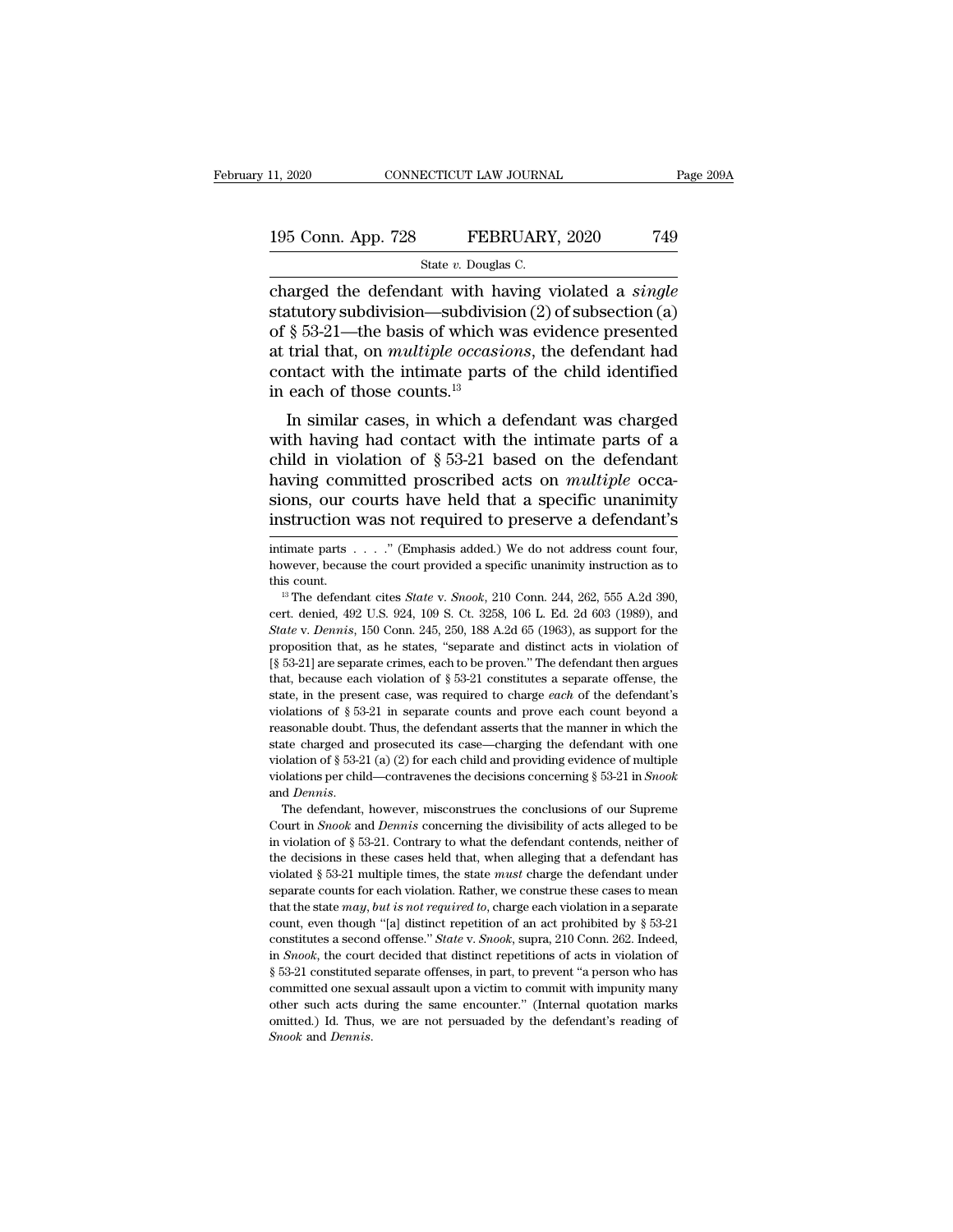### CONNECTICUT LAW JOURNAL February 11, 2020<br>
750 FEBRUARY, 2020 195 Conn. App. 728<br>
5tate v. Douglas C. ECTICUT LAW JOURNA<br>2Y, 2020 195<br>State *v.* Douglas C.<br>1s. verdict . See *Sta*

right to a unanimous verdict. See *State* v. *Spigarolo*, 210 Conn. 359, 391–92, 556 A.2d 112 (determining that defendant's right to unanimous verdict was not violated in absonce of specific unanimity instruction even. T50 FEBRUARY, 2020 195 Conn. App. 728<br>
State v. Douglas C.<br>
Tight to a unanimous verdict. See *State v. Spigarolo*,<br>
210 Conn. 359, 391–92, 556 A.2d 112 (determining that<br>
defendant's right to unanimous verdict was not vi FEBRUARY, 2020 195 Conn. App. 728<br>
state v. Douglas C.<br>
right to a unanimous verdict. See *State* v. *Spigarolo*,<br>
210 Conn. 359, 391–92, 556 A.2d 112 (determining that<br>
defendant's right to unanimous verdict was not viol State v. Douglas C.<br>
Tright to a unanimous verdict. See *State v. Spigarolo*,<br>
210 Conn. 359, 391–92, 556 A.2d 112 (determining that<br>
defendant's right to unanimous verdict was not violated<br>
in absence of specific unanimi state v. Douglas C.<br>
right to a unanimous verdict. See *State* v. *Spigarolo*,<br>
210 Conn. 359, 391–92, 556 A.2d 112 (determining that<br>
defendant's right to unanimous verdict was not violated<br>
in absence of specific unanim right to a unanimous verdict. See *State* v. *Spigarolo*, 210 Conn. 359, 391–92, 556 A.2d 112 (determining that defendant's right to unanimous verdict was not violated in absence of specific unanimity instruction, even tho 210 Conn. 359, 391–92, 556 A.2d 112 (determining that defendant's right to unanimous verdict was not violated in absence of specific unanimity instruction, even though six specific acts of sexual activity were alleged in defendant's right to unanimous verdict was not violated<br>in absence of specific unanimity instruction, even<br>though six specific acts of sexual activity were alleged<br>in two counts), cert. denied, 493 U.S. 933, 110 S. Ct.<br>322 in absence of specific unanimity instruction, even<br>though six specific acts of sexual activity were alleged<br>in two counts), cert. denied,  $493$  U.S.  $933$ ,  $110$  S. Ct.<br> $322$ ,  $107$  L. Ed.  $2d$   $312$   $(1989)$ ;  $State$  v. Mich though six specific acts of sexual activity were alleged<br>in two counts), cert. denied, 493 U.S. 933, 110 S. Ct.<br>322, 107 L. Ed. 2d 312 (1989); *State* v. *Michael D.*, 153<br>Conn. App. 296, 321–27, 101 A.3d 298 (concluding in two counts), cert. denied, 493 U.S. 933, 110 S. Ct.<br>322, 107 L. Ed. 2d 312 (1989); *State v. Michael D.*, 153<br>Conn. App. 296, 321–27, 101 A.3d 298 (concluding that,<br>even though evidence of three specific acts of sexual 2, 107 L. Ed. 2d 312 (1989); State V. Michael D., 155<br>pnn. App. 296, 321–27, 101 A.3d 298 (concluding that,<br>en though evidence of three specific acts of sexual<br>isconduct was presented at trial, "there was no risk<br>at the j conn. App. 250, 321–27, 101 A.5d 256 (concluding that,<br>even though evidence of three specific acts of sexual<br>misconduct was presented at trial, "there was no risk<br>that the jury's verdict was not unanimous"), cert.<br>denied,

even though evidence of three spectuc acts of sexual<br>misconduct was presented at trial, "there was no risk<br>that the jury's verdict was not unanimous"), cert.<br>denied, 314 Conn. 951, 103 A.3d 978 (2014).<sup>14</sup><br>The defendant in misconduct was presented at trial, there was no risk<br>that the jury's verdict was not unanimous"), cert.<br>denied, 314 Conn. 951, 103 A.3d 978 (2014).<sup>14</sup><br>The defendant in the present case nevertheless<br>argues that, although h That the Jury's vertict was not unantmous  $\mu$ , cert.<br>
denied, 314 Conn. 951, 103 A.3d 978 (2014).<sup>14</sup><br>
The defendant in the present case nevertheless<br>
argues that, although he was charged in counts one,<br>
three, five, and The defendant in the present case nevertheless<br>argues that, although he was charged in counts one,<br>three, five, and six with having violated *one statutory*<br>subdivision by touching the intimate parts of each child<br>on one The defendant in the present case nevertheless<br>argues that, although he was charged in counts one,<br>three, five, and six with having violated *one statutory*<br>subdivision by touching the intimate parts of each child<br>on one o argues that, although he was charged in counts one,<br>three, five, and six with having violated *one statutory*<br>subdivision by touching the intimate parts of each child<br>on one occasion, the court improperly denied his<br>reques In one occasion, the court improperly denied his equest for a specific unanimity instruction because, at ial, the state proffered evidence that the defendant ad contact with each child's intimate parts on *multiple*  $\frac{1$ request for a specific unanimity instruction because, at trial, the state proffered evidence that the defendant had contact with each child's intimate parts on *multiple*  $\frac{14 \text{ In the present case, the court did provide a general unanimity instruction as to counts one, three, five, and six. With respect to these counts, the court charged the jury as follows:$ 

trial, the state proffered<br>had contact with each ch<br> $\frac{14 \text{ In the present case, the court of a}}{14 \text{ In the present case, the court of a}}$ <br>as to counts one, three, five, and s<br>charged the jury as follows:<br>"As to each count, if you una ad contact with each child's intimate parts on *multiple*  $\frac{14}{11}$  In the present case, the court did provide a general unanimity instruction to counts one, three, five, and six. With respect to these counts, the court

Fiata COINACT WITH EACH CHING STITUTIONS INTITUATE PATTS ON *THUTTPIE*<br>
<sup>14</sup> In the present case, the court did provide a general unanimity instruction<br>
as to counts one, three, five, and six. With respect to these counts <sup>14</sup> In the present case, the court did provide a general unanimity instruction as to counts one, three, five, and six. With respect to these counts, the court charged the jury as follows: "As to each count, if you unanim hand, there, five, and six. With respect to these counts, the court charged the jury as follows: "As to each count, if you unanimously find that the state has proved beyond a reasonable doubt each of the elements of the cr charged the jury as follows:<br>
"As to each count, if you unanimously find that the state has proved<br>
beyond a reasonable doubt each of the elements of the crime of risk of<br>
injury to a minor, then you shall find the defenda charged the jury as follows:<br>
"As to each count, if you unanimously find that the state has proved<br>
beyond a reasonable doubt each of the elements of the crime of risk of<br>
injury to a minor, then you shall find the defend "Yond a reasonable doubt each of the elements of the crime of risk of uny to a minor, then you shall find the defendant guilty. On the other and, if you unanimously find that the state has failed to prove beyond a assonab independent determination of whether he is guilty on the other hand, if you unanimously find that the state has failed to prove beyond a reasonable doubt any of the elements, you shall then find the defendant not guilty..

 $\mu$ <sub>1</sub>,  $\mu$ <sub>2</sub>,  $\mu$ <sub>2</sub>,  $\mu$ <sub>2</sub>,  $\mu$ <sub>2</sub>,  $\mu$ <sub>2</sub>,  $\mu$ <sub>2</sub>,  $\mu$ <sub>2</sub>,  $\mu$ <sub>2</sub>,  $\mu$ <sub>2</sub>,  $\mu$ <sub>2</sub>,  $\mu$ <sub>2</sub>,  $\mu$ <sub>2</sub>,  $\mu$ <sub>2</sub>,  $\mu$ <sub>2</sub>,  $\mu$ <sub>2</sub>,  $\mu$ <sub>2</sub>,  $\mu$ <sup>3</sup>,  $\mu$ <sup>3</sup>,  $\mu$ <sup>3</sup>,  $\mu$ <sup>3</sup>,  $\mu$ <sup>3</sup>,  $\mu$ <sup>3</sup>,  $\mu$ <sup>3</sup>,  $\mu$ <sup></sup> crime. The state is required to prove each element in each count beyond a reasonable doubt. Each count must be deliberated upon separate and independent determination of whether he is guilty or not guilty as to each of the counts in the information. Each of the counts charged is a separate crime "The defendant is entitled to and must be given by you a separate and independent determination of whether he is guilty or not guilty as to each of the counts in the information. Each of the counts charged is a separate cr independent determination of whether he is guilty or not guilty as to each of the counts in the information. Each of the counts charged is a separate crime. The state is required to prove each element in each count beyond example in the information. Each of the counts charged is a separate crime. The state is required to prove each element in each count beyond a reasonable doubt. Each count must be deliberated upon separately.  $\dots$  You may crime. The state is required to prove each element in each count beyond a reasonable doubt. Each count must be deliberated upon separately.  $\ldots$  You may find that some evidence applies to more than one count. The evidenc reasonable doubt. Each count must be deliberated upon separately.  $\ldots$  You may find that some evidence applies to more than one count. The evidence, however, must be considered separately as to each element in each count You may find that some evidence applies to more than one count. The evidence, however, must be considered separately as to each element in each count. Each count is a separate entity. You must consider each count separate evidence, however, must be considered separately as to each element in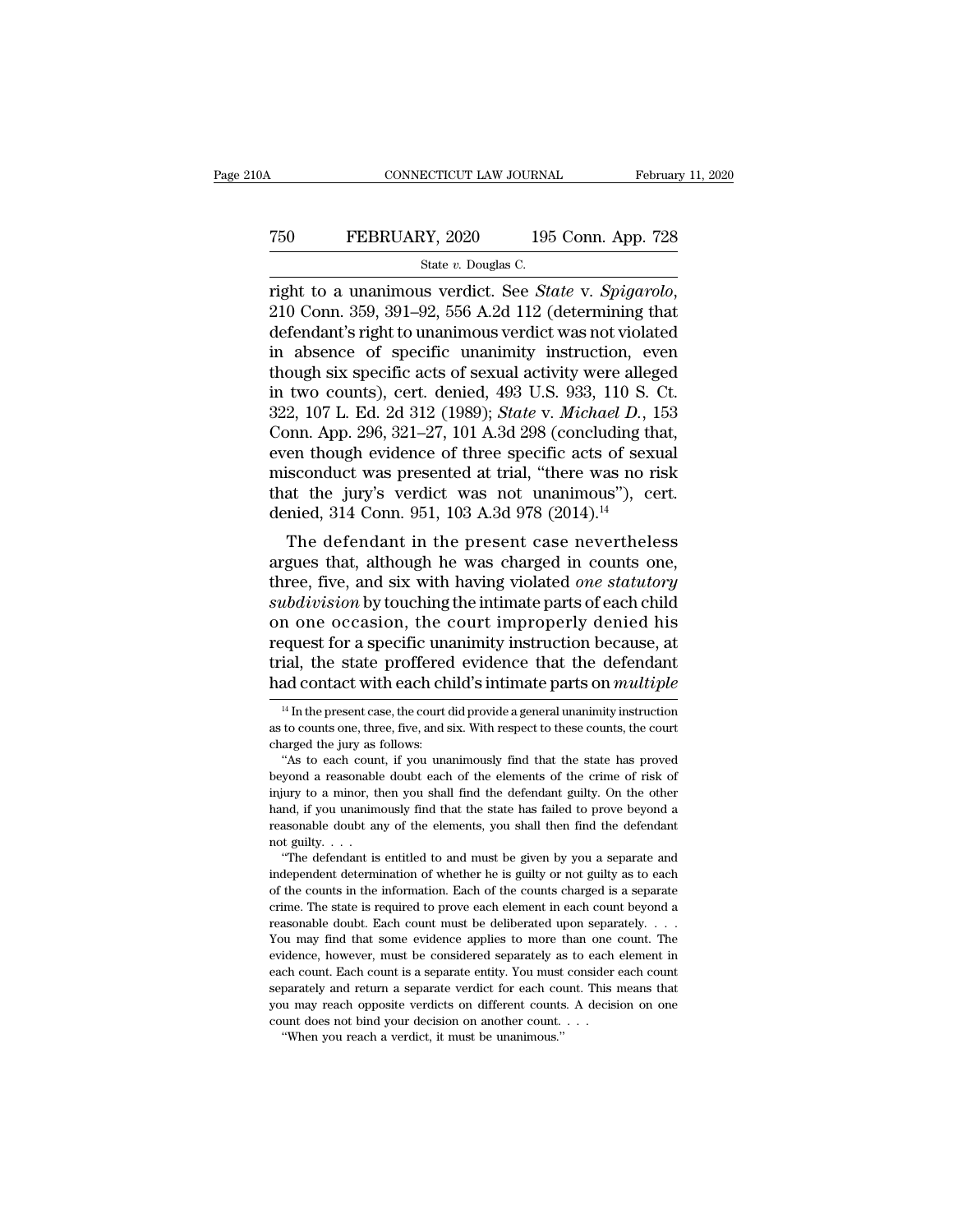### 11, 2020 CONNECTICUT LAW JOURNAL Page 211A<br>195 Conn. App. 728 FEBRUARY, 2020 751<br>State v. Douglas C. ECTICUT LAW JOURNA<br>FEBRUARY<br>State *v*. Douglas C.<br>of the way in which

<sup>11, 2020</sup> CONNECTICUT LAW JOURNAL<br> **Occasions.** App. 728 FEBRUARY, 2020 751<br>
State *v*. Douglas C.<br> *occasions*. Because of the way in which the state prose-<br>
cuted its case, and in the absence of a specific unanimity<br>
in 195 Conn. App. 728 FEBRUARY, 2020 751<br>
State v. Douglas C.<br>
occasions. Because of the way in which the state prose-<br>
cuted its case, and in the absence of a specific unanimity<br>
instruction, the defendant argues that the j 195 Conn. App. 728 FEBRUARY, 2020 751<br>
State v. Douglas C.<br>
occasions. Because of the way in which the state prose-<br>
cuted its case, and in the absence of a specific unanimity<br>
instruction, the defendant argues that the j 195 Conn. App. 728 FEBRUARY, 2020 751<br>
State *v*. Douglas C.<br> *occasions*. Because of the way in which the state prose-<br>
cuted its case, and in the absence of a specific unanimity<br>
instruction, the defendant argues that t State v. Douglas C.<br>
occasions. Because of the way in which the state prose-<br>
cuted its case, and in the absence of a specific unanimity<br>
instruction, the defendant argues that the jury may not<br>
have been unanimous as to state v. Douglas C.<br>
occasions. Because of the way in which the state prose-<br>
cuted its case, and in the absence of a specific unanimity<br>
instruction, the defendant argues that the jury may not<br>
have been unanimous as to occasions. Because of the way in which the state prose-<br>cuted its case, and in the absence of a specific unanimity<br>instruction, the defendant argues that the jury may not<br>have been unanimous as to the *occasion* on which t cuted its case, and in the absence of a specific unanimity<br>instruction, the defendant argues that the jury may not<br>have been unanimous as to the *occasion* on which the<br>defendant had contact with the intimate parts of each instruction, the defendant argues that the jury may not<br>have been unanimous as to the *occasion* on which the<br>defendant had contact with the intimate parts of each<br>child. In other words, the defendant contends that, with<br>r have been unanimous as to the  $occasi$  defendant had contact with the intima<br>child. In other words, the defendant correspect to counts one, three, five, and<br>and state constitutions required the jury<br>agree as to the occasion o Ferminal that contact what the manuate parts of each<br>id. In other words, the defendant contends that, with<br>spect to counts one, three, five, and six, the federal<br>d state constitutions required the jury to unanimously<br>ree a erma: in order words, are detendant estatedias anal, what<br>respect to counts one, three, five, and six, the federal<br>and state constitutions required the jury to unanimously<br>agree as to the occasion on which the illegal cond

Expect to counts one, three, three, three, three, three, three is and state constitutions required the jury to unanimously agree as to the occasion on which the illegal conduct occurred. We are not persuaded.<br>We first set defined and state constantions required and staty of diaminiously<br>agree as to the occasion on which the illegal conduct<br>occurred. We are not persuaded.<br>We first set forth the standard for determining<br>whether a trial court occurred. We are not persuaded.<br>We first set forth the standard for determining<br>whether a trial court was required to provide a specific<br>unanimity instruction when an information charges a<br>defendant with having violated o We first set forth the standard for determining<br>whether a trial court was required to provide a specific<br>unanimity instruction when an information charges a<br>defendant with having violated one statutory subsection<br>on one o We first set forth the standard for determining<br>whether a trial court was required to provide a specific<br>unanimity instruction when an information charges a<br>defendant with having violated one statutory subsection<br>on one o whether a trial court was required to provide a specific<br>unanimity instruction when an information charges a<br>defendant with having violated one statutory subsection<br>on one occasion and the state presents evidence at<br>trial unanimity instruction when an information charges a<br>defendant with having violated one statutory subsection<br>on one occasion and the state presents evidence at<br>trial that the defendant violated that single statutory<br>subsect defendant with having violated one statutory subsection<br>on one occasion and the state presents evidence at<br>trial that the defendant violated that single statutory<br>subsection on multiple occasions.<sup>15</sup> "[I]f the actions nec on one occasion and the state presents evidence at<br>trial that the defendant violated that single statutory<br>subsection on multiple occasions.<sup>15</sup> "[I]f the actions nec-<br>essary to constitute a violation of one statute or sub trial that the defendant violated that single statutory<br>subsection on multiple occasions.<sup>15</sup> "[I]f the actions nec-<br>essary to constitute a violation of one statute or subsec-<br>tion of a statute are distinct from those nece subsection on multiple occasions.<sup>15</sup> "[I]f the actions necessary to constitute a violation of one statute or subsection of a statute are distinct from those necessary to constitute a violation of another, then jurors who essary to constitute a violation of one statute or subsection of a statute are distinct from those necessary to constitute a violation of another, then jurors who disagree on which one the state proves cannot be deemed to tion of a statute are distinct from those necessary to constitute a violation of another, then jurors who disagree on which one the state proves cannot be deemed to agree on the actus reus: the conduct the defendant commit constitute a violation of another, then jurors who disagree on which one the state proves cannot be deemed<br>to agree on the actus reus: the conduct the defendant<br>committed. Where the evidence presented supports<br>both alterna agree on which one the state proves cannot be deemed<br>to agree on the actus reus: the conduct the defendant<br>committed. Where the evidence presented supports<br>both alternatives, the possibility that the jurors may<br>actually di to agree on the actus reus: the conduct the defendant<br>committed. Where the evidence presented supports<br>both alternatives, the possibility that the jurors may<br>actually disagree on which alternative, if either, the<br>defendan committed. Where the evidence presented supports<br>both alternatives, the possibility that the jurors may<br>actually disagree on which alternative, if either, the<br>defendant violated is the highest. Under such circum-<br>stances, both alternatives, the possibility that the jurors may<br>actually disagree on which alternative, if either, the<br>defendant violated is the highest. Under such circum-<br>stances, the jurors should be told that they must unani-<br> ances, the jurors should be told that they must unan-<br>
ously agree on the same alternative. . . . . [S]uch a<br>
harge is required only where a trial court charges a jury<br>
at the commission of any one of several alternative<br> mously agree on the same alternative. . . . . [S]uch a<br>charge is required only where a trial court charges a jury<br>that the commission of any one of several alternative<br><sup>15</sup> The defendant and the state agree that the test u

charge is required only where a trial court charges a jury<br>that the commission of any one of several alternative<br> $\frac{15}{15}$  The defendant and the state agree that the test used by our Supreme<br>Court in *State* v. *Famigli* that the commission of any one of several alternative<br>
<sup>15</sup> The defendant and the state agree that the test used by our Supreme<br>
Court in *State v. Famiglietti*, supra, 219 Conn. 619–20, to determine whether<br>
a trial cour <sup>15</sup> The defendant and the state agree that the test used by our Supreme<br>
<sup>15</sup> The defendant and the state agree that the test used by our Supreme<br>
Court in *State* v. *Famiglietti*, supra, 219 Conn. 619–20, to determine <sup>15</sup> The defendant and the state agree that the test used by our Supreme Court in *State* v. *Famiglietti*, supra, 219 Conn. 619–20, to determine whether a trial court was required to provide a specific unanimity instruct Court in *State* v. *Famiglietti*, supra, 219 Conn. 619–20, to determine whether a trial court was required to provide a specific unanimity instruction does not apply to the present case. Because the present case is one in a trial court was required to provide a specific unanimity instruction does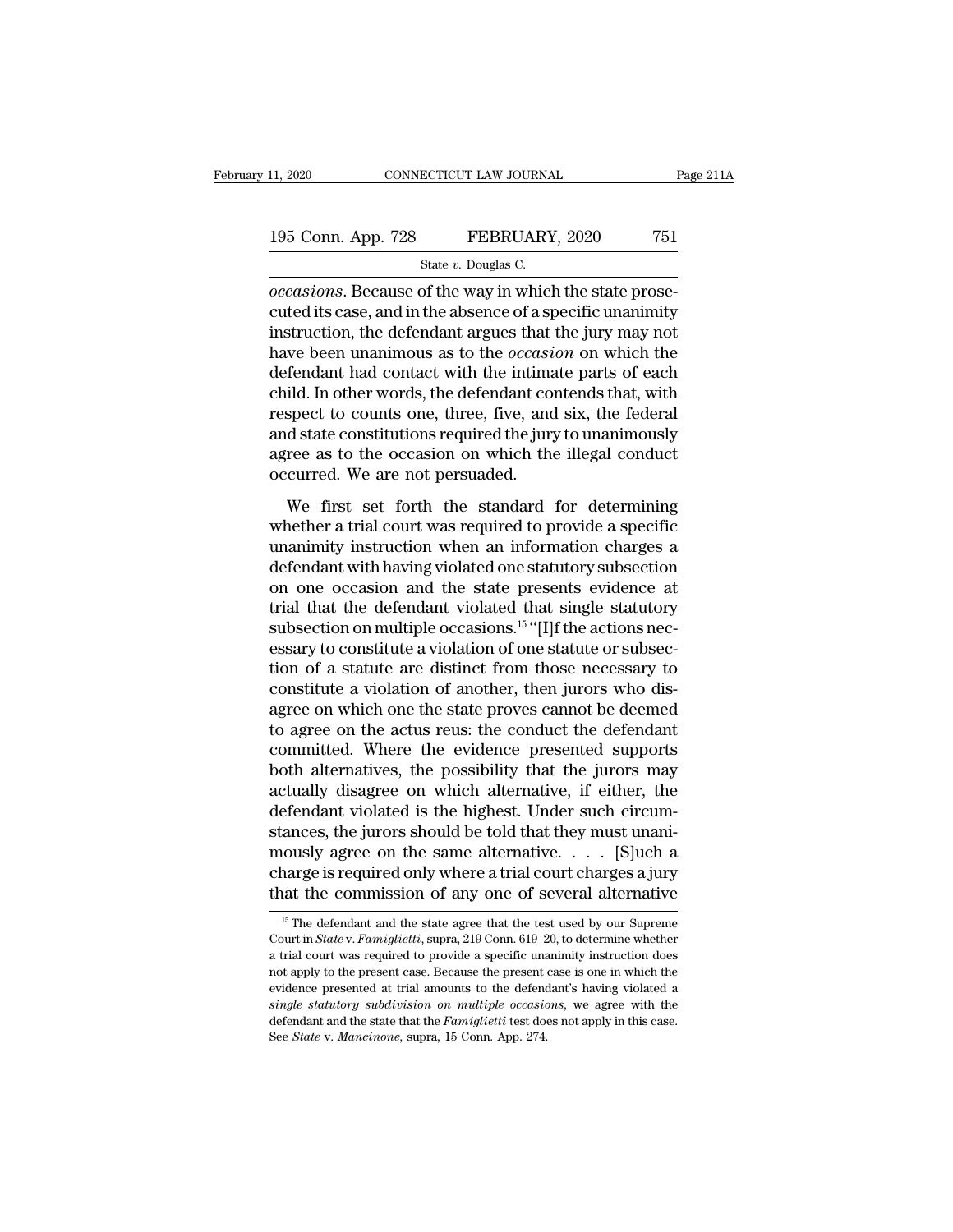### CONNECTICUT LAW JOURNAL February 11, 2020<br>
T52 FEBRUARY, 2020 195 Conn. App. 728<br>
State v. Douglas C. ECTICUT LAW JOURNA<br>2Y, 2020 195<br>State *v.* Douglas C.<br>ct a defendant to 0

CONNECTICUT LAW JOURNAL February 11, 2<br>
T52 FEBRUARY, 2020 195 Conn. App. 728<br>
State v. Douglas C.<br>
actions would subject a defendant to criminal liability,<br>
and those actions are conceptually distinct from each<br>
other and T52 FEBRUARY, 2020 195 Conn. App. 728<br>
State v. Douglas C.<br>
actions would subject a defendant to criminal liability,<br>
and those actions are conceptually distinct from each<br>
other, and the state has presented some evidence T52 FEBRUARY, 2020 195 Conn. App. 728<br>
State v. Douglas C.<br>
actions would subject a defendant to criminal liability,<br>
and those actions are conceptually distinct from each<br>
other, and the state has presented some evidence FEBRUARY, 2020 195 Conn. App. 728<br>
State v. Douglas C.<br>
actions would subject a defendant to criminal liability,<br>
and those actions are conceptually distinct from each<br>
other, and the state has presented some evidence sup State v. Douglas C.<br>
actions would subject a defendant to criminal liability,<br>
and those actions are conceptually distinct from each<br>
other, and the state has presented some evidence sup-<br>
porting each alternative. The de state  $v$ . Douglas C.<br>actions would subject a defendant to criminal liability,<br>and those actions are conceptually distinct from each<br>other, and the state has presented some evidence sup-<br>porting each alternative. The dete actions would subject a defendant to criminal liability,<br>and those actions are conceptually distinct from each<br>other, and the state has presented some evidence sup-<br>porting each alternative. The determination of whether<br>a and those actions are conceptually distinct from each other, and the state has presented some evidence supporting each alternative. The determination of whether actions are conceptually distinct must be made with referenc The same internal some evidence sup-<br>
rting each alternative. The determination of whether<br>
tions are conceptually distinct must be made with<br>
ference to the purpose behind the proposed charge:<br>
[e]nsure that the jurors ar porting each anternative. The determination of whether<br>actions are conceptually distinct must be made with<br>reference to the purpose behind the proposed charge:<br>to [e]nsure that the jurors are in unanimous agreement<br>as to w

actions are conceptually ulstrict must be made whit<br>reference to the purpose behind the proposed charge:<br>to [e]nsure that the jurors are in unanimous agreement<br>as to what conduct the defendant committed.<br>...<br>"[This rule, h reference to the purpose benind the proposed charge.<br>to [e]nsure that the jurors are in unanimous agreement<br>as to what conduct the defendant committed. . . .<br>"[This rule, however, is] limited to a case in which<br>the actions to [e]nsure that the jurors are in unanimous agreement<br>as to what conduct the defendant committed. . . .<br>"[This rule, however, is] limited to a case in which<br>the actions necessary to constitute a violation of one<br>statute as to what conduct the detendant committed.  $\ldots$ <br>
"[This rule, however, is] limited to a case in which<br>
the actions necessary to constitute a violation of one<br>
statute or subsection of a statute are distinct from those<br> "[This rule, however, is] limited to a case in which<br>the actions necessary to constitute a violation of one<br>statute or subsection of a statute are distinct from those<br>necessary to constitute a violation of another  $\dots$ .<br>T focus in a statute a violation of one<br>statute or subsection of a statute are distinct from those<br>necessary to constitute a violation of another . . . . .<br>Thus, [this] rule, which requires the trial court in appro-<br>priate c *partiatute or subsection of a statute are distinct from those*<br> *particular is a violation of another* . . . . . Thus, [this] rule, which requires the trial court in appro-<br>
priate circumstances to give, even in the absen mecessary to constitute a violation of another . . . . . Thus, [this] rule, which requires the trial court in appropriate circumstances to give, even in the absence of a proper request or exception, a fact-specific and clo Thus, [this] rule, which requires the trial court in appro-<br>priate circumstances to give, even in the absence of a<br>proper request or exception, a fact-specific and closely<br>focused unanimity instruction, *only applies where* priate circumstances to give, even in the absence of a<br>proper request or exception, a fact-specific and closely<br>focused unanimity instruction, *only applies where the*<br>particular count under consideration by the jury is<br>ba proper request or exception, a fact-specific and closely<br>focused unanimity instruction, *only applies where the*<br>particular count under consideration by the jury is<br>based on multiple factual allegations which amount<br>to mul focused unanimity instruction, *only applies where the*<br>particular count under consideration by the jury is<br>based on multiple factual allegations which amount<br>to multiple statutory subsections or multiple statutory<br>element particular count under consideration by the jury is<br>based on multiple factual allegations which amount<br>to multiple statutory subsections or multiple statutory<br>elements of the offense involved. It does not apply, and<br>such a *based on multiple factual alle,<br>to multiple statutory subsection<br>elements of the offense involved<br>such an instruction is not requ<br>the multiple factual allegations<br>tiple statutory subsections or to<br>ments of the offense.* . mattiple statutory subsections or mattiple statutory<br>
ements of the offense involved. It does not apply, and<br>
ch an instruction is not required of the court, where<br>
e multiple factual allegations do not amount to mul-<br>
ole Exements by the offense intolted. It does not apply, and<br>such an instruction is not required of the court, where<br>the multiple factual allegations do not amount to mul-<br>tiple statutory subsections or to multiple statutory e

such an instruction is not required of the court, where<br>the multiple factual allegations do not amount to mul-<br>tiple statutory subsections or to multiple statutory ele-<br>ments of the offense.<br>...<br>"[The] limitation on [this the mattiple jactual diegations ab not amount to mattiple statutory subsections or to multiple statutory elements of the offense.<br>
"[The] limitation on [this] rule, moreover, comports<br>
with common sense and sound principle represidently subsections or to mattiple statutory elements of the offense.<br>
"[The] limitation on [this] rule, moreover, comports<br>
with common sense and sound principles by which to<br>
view jury verdicts. In most criminal tr ments of the offerse.  $\ldots$ <br>
"[The] limitation on [this] rule, moreover, comports<br>
with common sense and sound principles by which to<br>
view jury verdicts. In most criminal trials, the evidence<br>
will allow to one degree or "[The] limitation on [this] rule, moreover, comports<br>with common sense and sound principles by which to<br>view jury verdicts. In most criminal trials, the evidence<br>will allow to one degree or another differing but reason-<br>ab with common sense and sound principles by which to<br>view jury verdicts. In most criminal trials, the evidence<br>will allow to one degree or another differing but reason-<br>able views regarding what specific conduct the defen-<br>d view jury verdicts. In most criminal trials, the evidence<br>will allow to one degree or another differing but reason-<br>able views regarding what specific conduct the defen-<br>dant engaged in which formed the basis of the jury's will allow to one degree or another differing but reasonable views regarding what specific conduct the defendant engaged in which formed the basis of the jury's verdict of guilt. For example, different witnesses may presen able views regarding what specific conduct the defendant engaged in which formed the basis of the jury's verdict of guilt. For example, different witnesses may present different versions of the defendant's conduct; and the dant engaged in which formed the basis of the jury's verdict of guilt. For example, different witnesses may present different versions of the defendant's conduct; and the same witness may testify inconsistently in his des verdict of guilt. For example, different witnesses may present different versions of the defendant's conduct; and the same witness may testify inconsistently in his description of that conduct, and thus present differing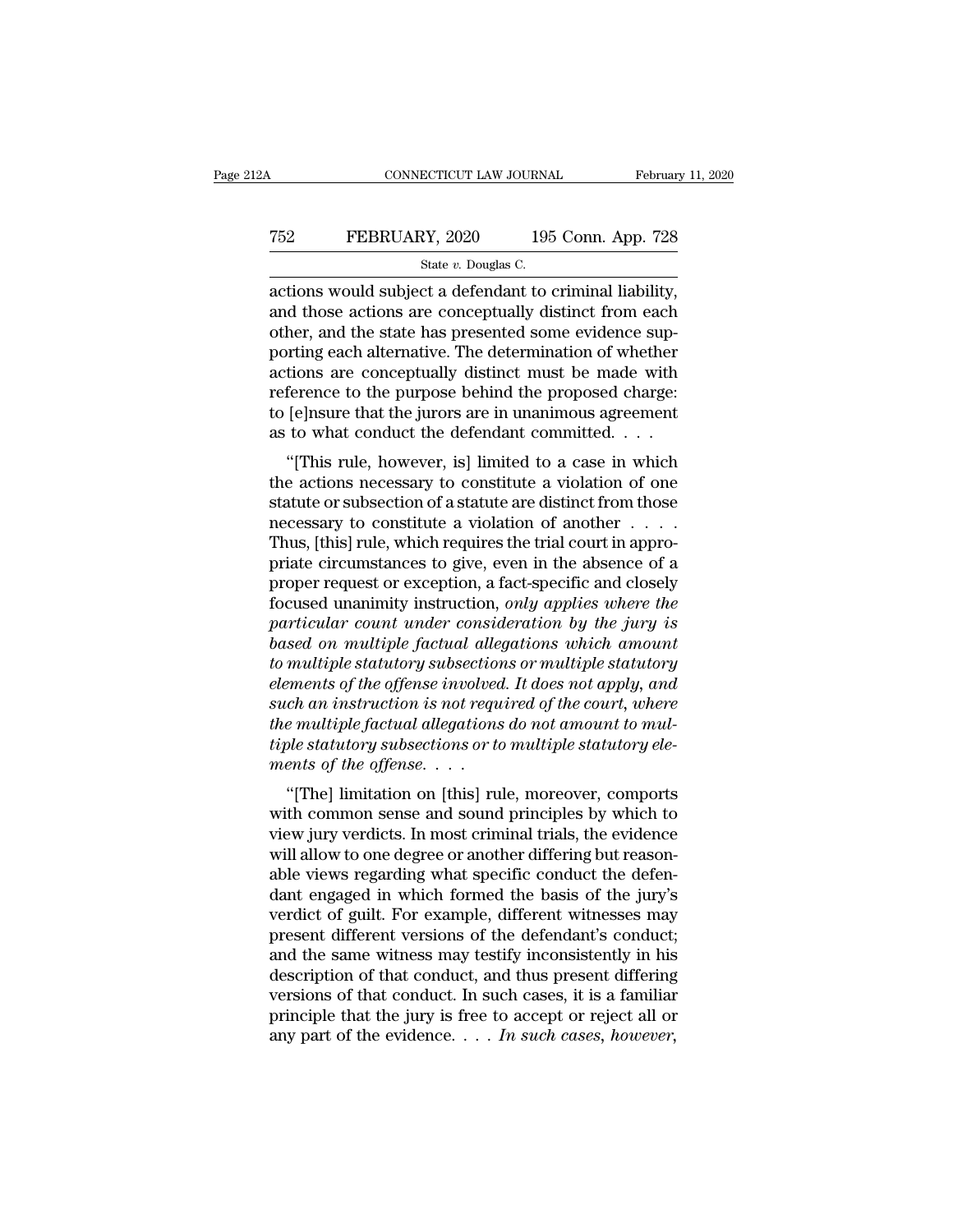### 11, 2020 CONNECTICUT LAW JOURNAL Page 213A<br>195 Conn. App. 728 FEBRUARY, 2020 753<br>State v. Douglas C. ECTICUT LAW JOURNA<br>FEBRUARY<br>State *v.* Douglas C.<br>*The constitutiona*

<sup>11, 2020</sup> CONNECTICUT LAW JOURNAL Page 213<sup>1</sup><br> **there is nothing in the constitutional requirement of**<br> *there is nothing in the constitutional requirement of*<br> *there is nothing in the constitutional requirement of*<br> *th <u>195 Conn. App. 728</u> FEBRUARY, 2020 753<br> <i>State v. Douglas C.*<br> *there is nothing in the constitutional requirement of*<br> *jury unanimity that requires a specific instruction*<br> *that the jury must be unanimous with reg* <sup>195</sup> Conn. App. 728 FEBRUARY, 2020 753<br> **there is nothing in the constitutional requirement of**<br> *there is nothing in the constitutional requirement of*<br> *that the jury must be unanimous with regard to any*<br> *one of those* <sup>195</sup> Conn. App. 728 FEBRUARY, 2020 753<br>
<sup>State v. Douglas C.<br> *there is nothing in the constitutional requirement of*<br> *jury unanimity that requires a specific instruction*<br> *that the jury must be unanimous with regard to</sup> State v. Douglas C.*<br> *State v. Douglas C.*<br> *incre is nothing in the constitutional requirement of*<br> *jury unanimity that requires a specific instruction*<br> *that the jury must be unanimous with regard to any*<br> *one of th* <sup>51</sup><br> *there is nothing in the constitutional requirement of*<br> *jury unanimity that requires a specific instruction*<br> *that the jury must be unanimous with regard to any*<br> *one of those varying factual versions. As long as there is nothing in the constitutional requirement of*<br>*jury unanimity that requires a specific instruction*<br>*that the jury must be unanimous with regard to any*<br>*one of those varying factual versions. As long as the*<br>*ju jury unanimity that requires a specific instruction*<br>*that the jury must be unanimous with regard to any*<br>*one of those varying factual versions. As long as the<br>jurors are properly instructed on the legal elements of*<br>*th that the jury must be unanimous with regard to any*<br>one of those varying factual versions. As long as the<br>jurors are properly instructed on the legal elements of<br>the crime which must be proved beyond a reasonable<br>doubt, t one of those varying factual versions. As long as the<br>jurors are properly instructed on the legal elements of<br>the crime which must be proved beyond a reasonable<br>doubt, they need not be further instructed that they all<br>must jurors are properly instructed on the legal elements of<br>the crime which must be proved beyond a reasonable<br>doubt, they need not be further instructed that they all<br>must agree that the exact same conduct constituted<br>the pr the crime which must be proved beyond a reasonable<br>doubt, they need not be further instructed that they all<br>must agree that the exact same conduct constituted<br>the proscribed act. In such cases, we safely rely on the<br>presu doubt, they need not be further<br>must agree that the exact sar<br>the proscribed act. In such case<br>presumption that the jury une<br>follows the court's instruction t<br>mous . . . and we do not atter<br>that presumption is valid.<br>"Wher *e proscribed act.* In such cases, we safely rely on the esumption that the jury understands and properly llows the court's instruction that its verdict be unanious . . . and we do not attempt to divine whether at presumpt the procentical det. In such cases, we safely fely on the<br>presumption that the jury understands and properly<br>follows the court's instruction that its verdict be unani-<br>mous . . . and we do not attempt to divine whether<br>tha

follows the court's instruction that its verdict be unani-<br>mous  $\dots$  and we do not attempt to divine whether<br>that presumption is valid.<br>"Where, however, the jury is presented with alterna-<br>tive, conceptually distinct stat statute, as possible bases for guilt, the principles of the same statute, as possible bases for guilt, the principles of this rule conceptually distinct statutory subsections, or with alternative, conceptually distinct el  $t$  is reached with alternative, that we do not determ to divide which that presumption is valid.<br>
"Where, however, the jury is presented with alternative, conceptually distinct statutory subsections, or with alternative, "Where, however, the jury is presented with alternative, conceptually distinct statutory subsections, or with alternative, conceptually distinct elements of the same statute, as possible bases for guilt, the principles of "Where, however, the jury is presented with alternative, conceptually distinct statutory subsections, or with alternative, conceptually distinct elements of the same statute, as possible bases for guilt, the principles of tive, conceptually distinct statutory subsections, or with<br>alternative, conceptually distinct elements of the same<br>statute, as possible bases for guilt, the principles of<br>[this rule concerning specific unanimity instructio alternative, conceptually distinct elements of the same<br>statute, as possible bases for guilt, the principles of<br>[this rule concerning specific unanimity instructions]<br>come into play, because it is in those situations that<br> statute, as possible bases for guilt, the principles of [this rule concerning specific unanimity instructions]<br>come into play, because it is in those situations that<br>the possibility that the jurors may actually disagree o [this rule concerning specific unanimity instructions]<br>come into play, because it is in those situations that<br>the possibility that the jurors may actually disagree on<br>which alternative, if either, the defendant violated i come into play, because it is in those situations that<br>the possibility that the jurors may actually disagree on<br>which alternative, if either, the defendant violated is<br>the highest.... In those situations, therefore, we<br>re the possibility that the jurors may actually disagree on<br>which alternative, if either, the defendant violated is<br>the highest.... In those situations, therefore, we<br>require a specific unanimity instruction as an additional<br> which alternative, if either, the defendant violated is<br>the highest.... In those situations, therefore, we<br>require a specific unanimity instruction as an additional<br>corollary to the usual unanimity instruction." (Citations the highest. . . . . In those situations, therefore, we<br>require a specific unanimity instruction as an additional<br>corollary to the usual unanimity instruction." (Citations<br>omitted, emphasis added; internal quotation marks require a specific unanimity instruction as an additional<br>corollary to the usual unanimity instruction." (Citations<br>omitted; emphasis added; internal quotation marks<br>omitted.) *State* v. *Mancinone*, supra, 15 Conn. App.<br>2 corollary to the usual unanimity instruction." (Citations<br>
omitted.) *State* v. *Mancinone*, supra, 15 Conn. App.<br>
273–76. In *State* v. *Scott*, 11 Conn. App. 102, 119–22,<br>
525 A.2d 1364, cert. denied, 204 Conn. 811, 528 omitted; emphasis added; internal quotation marks<br>omitted.) *State* v. *Mancinone*, supra, 15 Conn. App.<br>273–76. In *State* v. *Scott*, 11 Conn. App. 102, 119–22,<br>525 A.2d 1364, cert. denied, 204 Conn. 811, 528 A.2d<br>1157 ( omitted.) *State* v. *Mancinone*, supra, 15 Conn. App. 273–76. In *State* v. *Scott*, 11 Conn. App. 102, 119–22, 525 A.2d 1364, cert. denied, 204 Conn. 811, 528 A.2d 1157 (1987), we applied these principles and declined to 273–76. In *State* v. *Scott*, 11 Conn. App. 102, 119–22, 525 A.2d 1364, cert. denied, 204 Conn. 811, 528 A.2d 1157 (1987), we applied these principles and declined to review in full a defendant's claim that he was deprive 525 A.2d 1364, cert. denied, 204 Conn. 811, 528 A.2d<br>1157 (1987), we applied these principles and declined<br>to review in full a defendant's claim that he was<br>deprived of his constitutional right to a unanimous ver-<br>dict. I 1157 (1987), we applied these principles and declined<br>to review in full a defendant's claim that he was<br>deprived of his constitutional right to a unanimous ver-<br>dict. In that case, although "the court  $\dots$  submitt[ed]<br>to to review in full a defendant's claim that he was<br>deprived of his constitutional right to a unanimous ver-<br>dict. In that case, although "the court  $\ldots$  submitt[ed]<br>to the jury *two alternative factual bases* for the larc deprived of his constitutional right to a unanimous verdict. In that case, although "the court . . . submitt[ed] to the jury *two alternative factual bases* for the larceny charge, one of which was factually insufficient";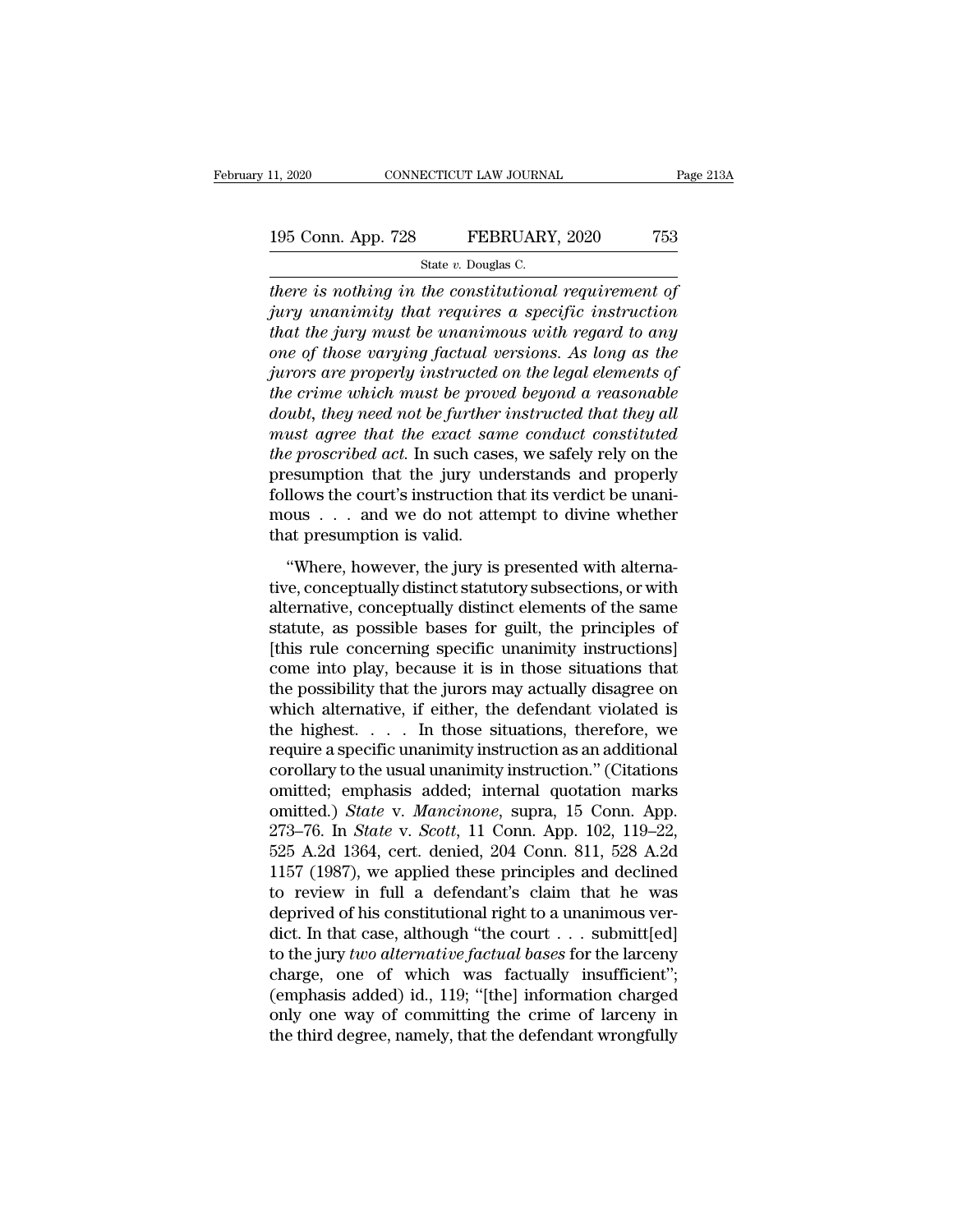### CONNECTICUT LAW JOURNAL February 11, 2020<br>
754 FEBRUARY, 2020 195 Conn. App. 728<br>
5tate v. Douglas C. ECTICUT LAW JOURNA<br>2Y, 2020 195<br>State *v.* Douglas C.<br>The nerson of the

CONNECTICUT LAW JOURNAL February 11, 2020<br>
T54 FEBRUARY, 2020 195 Conn. App. 728<br>
State v. Douglas C.<br>
Took property from the person of the victim, and the<br>
jury was not presented with any *statutory alternative* FEBRUARY, 2020 195 Conn. App. 728<br>
state v. Douglas C.<br>
took property from the person of the victim, and the<br>
jury was not presented with any *statutory alternative*<br>
ways of committing this offense." (Emphasis added;<br>
int *FEBRUARY*, 2020 195 Conn. App. 728<br> *wate v. Douglas C.*<br> **ways** of committing this offense.'' (Emphasis added;<br> *ways* of committing this offense.'' (Emphasis added;<br>
internal quotation marks omitted.) Id., 121. FEBRUARY, 2020 195 Conn. Ap<br>
state v. Douglas C.<br>
took property from the person of the victim, an<br>
jury was not presented with any statutory altern<br>
ways of committing this offense." (Emphasis a<br>
internal quotation marks State v. Douglas C.<br>
Ok property from the person of the victim, and the<br>
ry was not presented with any *statutory alternative*<br>
ry so of committing this offense." (Emphasis added;<br>
ternal quotation marks omitted.) Id., 12 video took property from the person of the victim, and the<br>jury was not presented with any *statutory alternative*<br>*ways* of committing this offense." (Emphasis added;<br>internal quotation marks omitted.) Id., 121.<br>In other

took property from the person of the victim, and the<br>jury was not presented with any *statutory alternative*<br>*ways* of committing this offense." (Emphasis added;<br>internal quotation marks omitted.) Id., 121.<br>In other words, jury was not presented with any *statutory alternative*<br>*ways* of committing this offense." (Emphasis added;<br>internal quotation marks omitted.) Id., 121.<br>In other words, a trial court may be required to pro-<br>vide a specifi *ways* of committing this offense." (Emphasis added;<br>internal quotation marks omitted.) Id., 121.<br>In other words, a trial court may be required to pro-<br>vide a specific unanimity instruction when, to find a<br>defendant guilty internal quotation marks omitted.) Id., 121.<br>In other words, a trial court may be required to pro-<br>vide a specific unanimity instruction when, to find a<br>defendant guilty under a count of an information, the<br>jury must decid In other words, a trial court may be required to provide a specific unanimity instruction when, to find a defendant guilty under a count of an information, the jury must decide whether the defendant violated one of multipl vide a specific unanimity instruction when, to find a defendant guilty under a count of an information, the jury must decide whether the defendant violated one of multiple statutory subsections or elements. The court is no defendant guilty under a count of an information, the<br>jury must decide whether the defendant violated one<br>of multiple statutory subsections or elements. The court<br>is not required, however, to provide a specific unanimity<br>i jury must decide whether the defendant violated one<br>of multiple statutory subsections or elements. The court<br>is not required, however, to provide a specific unanimity<br>instruction when the state charges a defendant with<br>hav of multiple statutory subsections or elements. The court<br>is not required, however, to provide a specific unanimity<br>instruction when the state charges a defendant with<br>having violated one statutory subsection one time and<br> is not required, however, to provide a specific unanimity<br>instruction when the state charges a defendant with<br>having violated one statutory subsection one time and<br>proffers evidence at trial that amounts to the defendant<br> instruction when the state charges a defendant with<br>having violated one statutory subsection one time and<br>proffers evidence at trial that amounts to the defendant<br>having violated that single statutory subsection on mul-<br>t having violated one statutory subsection one time and<br>proffers evidence at trial that amounts to the defendant<br>having violated that single statutory subsection on mul-<br>tiple occasions. Thus, to convict a defendant under a proffers evidence at trial that amounts to the defendant<br>having violated that single statutory subsection on mul-<br>tiple occasions. Thus, to convict a defendant under a<br>count of an information alleging that the defendant<br>v thaving violated that single statutory subsection on mul-<br>tiple occasions. Thus, to convict a defendant under a<br>count of an information alleging that the defendant<br>violated § 53-21 (a) (2) once, the basis of which is evi-<br> tiple occasions. Thus, to convict a defendant under a<br>count of an information alleging that the defendant<br>violated  $\S 53-21$  (a) (2) once, the basis of which is evi-<br>dence presented at trial amounting to the defendant<br>hav count of an information alleging that the defendant<br>violated  $\S$  53-21 (a) (2) once, the basis of which is evi-<br>dence presented at trial amounting to the defendant<br>having violated that statutory subdivision multiple<br>times violated § 53-21 (a) (2) once, the basis of which is evi-<br>dence presented at trial amounting to the defendant<br>having violated that statutory subdivision multiple<br>times, the jury is required to unanimously agree *only*<br>tha dence presented at trial amounting to the defendant<br>having violated that statutory subdivision multiple<br>times, the jury is required to unanimously agree *only*<br>that on *one occasion* the defendant had contact with<br>the int having violated that statutory subdivision multiple<br>times, the jury is required to unanimously agree *only*<br>that on *one occasion* the defendant had contact with<br>the intimate parts of the child identified in that count<br>wh 16 If a defendant allegedly violates the same statutory subsection multiple and indexent and likely to apair that child's health or morals.<sup>16</sup> There is no  $\frac{16}{16}$  If a defendant allegedly violates the same statutory while that child was under sixteen years of age in a<br>manner that was sexual and indecent and likely to<br>impair that child's health or morals.<sup>16</sup> There is no<br> $\frac{16}{16}$  If a defendant allegedly violates the same statutory

manner that was sexual and indecent and likely to<br>impair that child's health or morals.<sup>16</sup> There is no<br> $\frac{16}{16}$  If a defendant allegedly violates the same statutory subsection multiple<br>times, the state may charge the impair that child's health or morals.<sup>16</sup> There is no<br><sup>16</sup> If a defendant allegedly violates the same statutory subsection multiple<br>times, the state may charge the defendant in different ways. For example,<br>the state may ch If the statute multiple times that is presented at trial, *or* the state may charge the defendant in different ways. For example, the state may charge the defendant in different ways. For example, the state may charge the <sup>16</sup> If a defendant allegedly violates the same statutory subsection multiple times, the state may charge the defendant in one count with having violated the statute *once*, the basis of which is evidence that the defenda times, the state may charge the defendant in different ways. For example, the state may charge the defendant in one count with having violated the statute *once*, the basis of which is evidence that the defendant violated difference between, for example, when a defendant is charged the statute *once*, the basis of which is evidence that the defendant violated the statute multiple times that is presented at trial, *or* the state may charge statute *once*, the basis of which is evidence that the defendant violated the statute multiple times that is presented at trial, *or* the state may charge the defendant for *each* violation under separate counts. Indeed, statute multiple times that is presented at trial, *or* the state may charge the defendant for *each* violation under separate counts. Indeed, the United States Court of Appeals for the Second Circuit has recognized that defendant for *each* violation under separate counts. Indeed, the United States Court of Appeals for the Second Circuit has recognized that there is a difference between, for example, when a defendant is charged under one Court of Appeals for the Second Circuit has recognized that there is a difference between, for example, when a defendant is charged under one count with having committed a crime by engaging in a criminal act ten times and difference between, for example, when a defendant is charged under one count with having committed a crime by engaging in a criminal act ten times and when a defendant is charged in ten separate counts for having committe count with having committed a crime by engaging in a criminal act ten times<br>and when a defendant is charged in ten separate counts for having committed<br>the same crime ten times. See *United States v. Margiotta*, 646 F.2d 7 and when a defendant is charged in ten separate counts for having committed the same crime ten times. See *United States v. Margiotta*, 646 F.2d 729, 733 (2d Cir. 1981) ("With the mailings on which the [g]overnment will r the same crime ten times. See *United States v. Margiotta*, 646 F.2d 729, 733 (2d Cir. 1981) ("With the mailings on which the [g]overnment will rely now reduced to a manageable number, their placement in a single count ac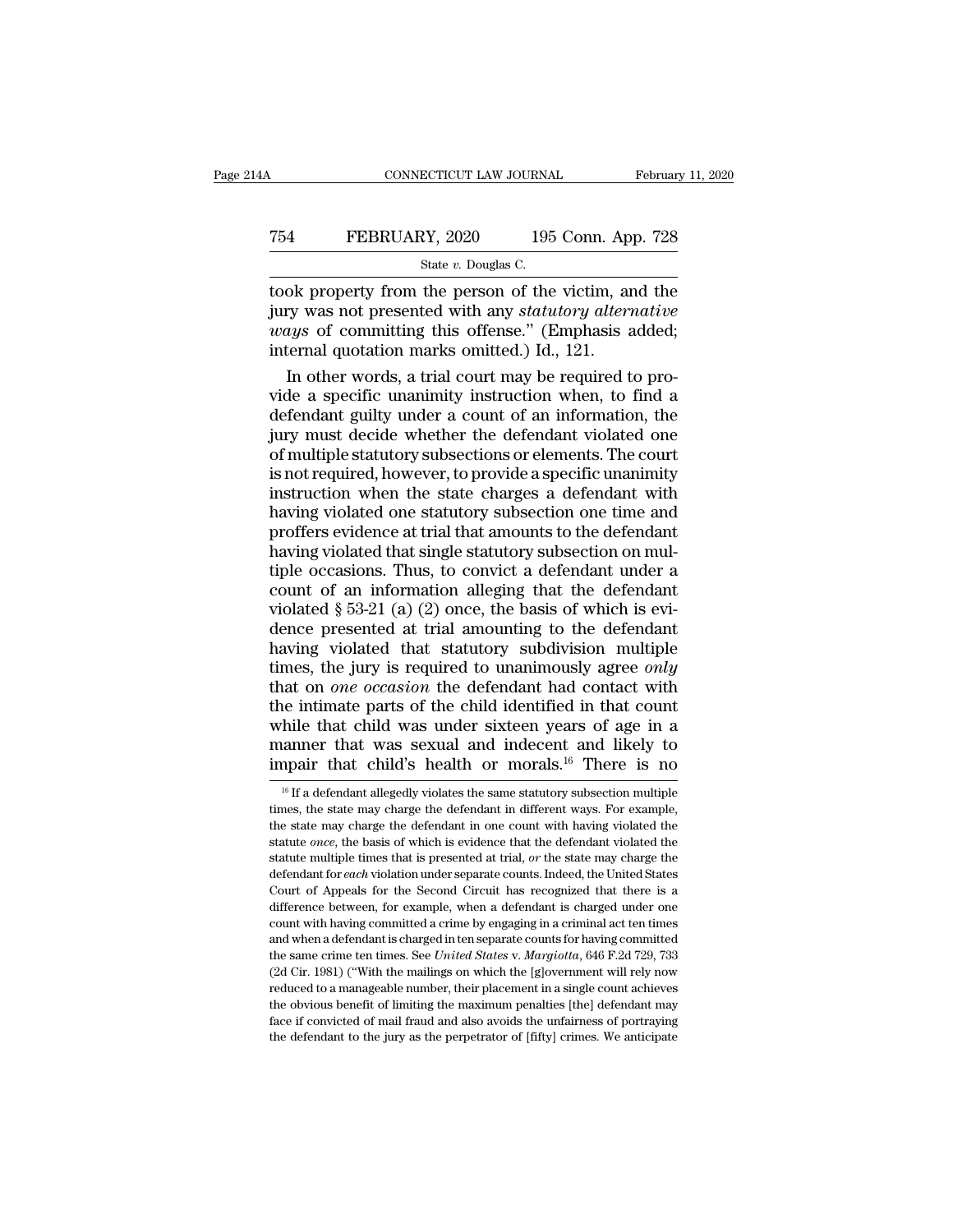11, 2020 CONNECTICUT LAW JOURNAL Page 215A<br>
195 Conn. App. 728 FEBRUARY, 2020 755<br>
State v. Douglas C.<br>
requirement, however, for the jury to be unanimous<br>
as to the specific occasion on which that prohibited<br>
contact occ 195 Conn. App. 728 FEBRUARY, 2020 755<br>
State v. Douglas C.<br>
Tequirement, however, for the jury to be unanimous<br>
as to the specific occasion on which that prohibited<br>
contact occurred.<sup>17</sup> 195 Conn. App. 728<br>
state *v*<br>
requirement, however, for<br>
as to the specific occasi<br>
contact occurred.<sup>17</sup><br>
In making his assertion 5 Conn. App. 728 FEBRUARY, 2020 755<br>
State v. Douglas C.<br>
quirement, however, for the jury to be unanimous<br>
to the specific occasion on which that prohibited<br>
ntact occurred.<sup>17</sup><br>
In making his assertion that the court wa

State v. Douglas C.<br>
Trequirement, however, for the jury to be unanimous<br>
as to the specific occasion on which that prohibited<br>
contact occurred.<sup>17</sup><br>
In making his assertion that the court was required<br>
to give a specifi requirement, however, for the jury to be unanimous<br>as to the specific occasion on which that prohibited<br>contact occurred.<sup>17</sup><br>In making his assertion that the court was required<br>to give a specific unanimity instruction as requirement, nowever, for the jury to be unanimous<br>as to the specific occasion on which that prohibited<br>contact occurred.<sup>17</sup><br>In making his assertion that the court was required<br>to give a specific unanimity instruction as as to the specific occasion on which that pronibited<br>contact occurred.<sup>17</sup><br>In making his assertion that the court was required<br>to give a specific unanimity instruction as to counts<br>one, three, five, and six, the defendant contact occurred.<sup>22</sup><br>In making his assertion that the court was required<br>to give a specific unanimity instruction as to counts<br>one, three, five, and six, the defendant relies primarily<br>on our decision in *State* v. *Benit* to give a specific unanimity instruction as to counts<br>one, three, five, and six, the defendant relies primarily<br>on our decision in *State* v. *Benite*, supra, 6 Conn. App.<br>669–77, and the decision of the United States Cour one, three, five, and six, the defendant relies primarily<br>on our decision in *State* v. *Benite*, supra, 6 Conn. App.<br>669–77, and the decision of the United States Court of<br>Appeals for the Fifth Circuit in *United States* Appeals for the Fifth Circuit in *United States v. Gipson*,<br>553 F.2d 453, 456–59 (5th Cir. 1977). He argues that<br>these cases require the jury to be unanimous as to the<br>specific act on which it based its verdict on each co 553 F.2d 453, 456–59 (5th Cir. 1977). He argues that these cases require the jury to be unanimous as to the specific act on which it based its verdict on each count.<br>no unfairness to the defendant if the jury, properly ins

these cases require the jury to be unanimous as to the specific act on which it based its verdict on each count.<br>no unfairness to the defendant if the jury, properly instructed, is permitted to convict on [c]ount [o]ne upo specific act on which it based its verdict on each count.<br>
mo unfairness to the defendant if the jury, properly instructed, is permitted<br>
to convict on [c]ount [o]ne upon finding all of the elements of mail fraud<br>
establi no unfairness to the defendant if the jury, properly instructed, is permitted to convict on [c]ount [o]ne upon finding all of the elements of mail fraud established, including the mailing of at least one item in furtheran

to convict on [c]ount [o]ne upon finding all of the elements of mail fraud established, including the mailing of at least one item in furtherance of the scheme to defraud.").<br>
<sup>17</sup> In counts one, three, five, and six, the established, including the mailing of at least one item in furtherance of the scheme to defraud.").<br>
<sup>17</sup> In counts one, three, five, and six, the state described neither the specific<br>
act that constituted the defendant's scheme to defraud.").<br>
<sup>17</sup> In counts one, three, five, and six, the state described neither the specific<br>
act that constituted the defendant's violation of § 53-21 (a) (2), nor alleged<br>
the specific date on which this vi <sup>17</sup> In counts one, three, five, and six, the state described neither the specific act that constituted the defendant's violation of § 53-21 (a) (2), nor alleged the specific date on which this violation occurred. The sta and that constituted the defendant's violation of § 53-21 (a) (2), nor alleged<br>the specific date on which this violation occurred. The state, however, was<br>under no obligation to allege this information because the date of the specific date on which this violation occurred. The state, however, was under no obligation to allege this information because the date of the offense is not an element of committing an offense under  $\S$  53-21 (a) (2) under no obligation to allege this information because the date of the offense<br>is not an element of committing an offense under § 53-21 (a) (2), except<br>that the violation must have occurred before the child's sixteenth bi is not an element of committing an offense under § 53-21 (a) (2), except<br>that the violation must have occurred before the child's sixteenth birthday.<br>See *State* v. *Hauck*, 172 Conn. 140, 150, 374 A.2d 150 (1976) (statin that the violation must have occurred before the child's sixteenth birthday.<br>See *State* v. *Hauck*, 172 Conn. 140, 150, 374 A.2d 150 (1976) (stating that "[t]he general rule is that where time is not of the essence or gi See *State* v. *Hauck*, 172 Conn. 140, 150, 374 A.2d 150 (1976) (stating that "[t]he general rule is that where time is not of the essence or gist of the offense, the precise time at which it is charged to have been commi "(the general rule is that where time is not of the essence or gist of the offense, the precise time at which it is charged to have been committed is not material"); *State v. Minor*, 80 Conn. App. 87, 92, 832 A.2d 697 (c terms external that the precise time at which it is charged to have been committed is not material"); *State* v. *Minor*, 80 Conn. App. 87, 92, 832 A.2d 697 (concluding that "[t]he state . . . is not usually required to pl not material"); *State v. Minor*, 80 Conn. App. 87, 92, 832 A.2d 697 (concluding that "[t]he state . . . is not usually required to plead and to prove an exact time when an offense allegedly occurred if the information is that "[t]he state  $\cdot \cdot$  is not usually required to plead and to prove an exact<br>time when an offense allegedly occurred if the information is sufficiently<br>precise as to the time frame involved"), cert. denied, 267 Conn. 9 are universed in the mean offense allegedly occurred if the information is sufficiently precise as to the time frame involved"), cert. denied, 267 Conn. 907, 840 A.2d 1172 (2003); *State v. Saraceno*, 15 Conn. App. 222, 23 precise as to the time frame involved"), cert. denied, 267 Conn. 907, 840<br>A.2d 1172 (2003); *State v. Saraceno*, 15 Conn. App. 222, 237, 545 A.2d 1116<br>(concluding that "as long as the information provides a time frame whic precise as to the time frame involved"), cert. denied, 267 Conn. 907, 840 A.2d 1172 (2003); *State* v. *Saraceno*, 15 Conn. App. 222, 237, 545 A.2d 1116 (concluding that "as long as the information provides a time frame w (concluding that "as long as the information provides a time frame which has a distinct beginning and an equally clear end, within which the crimes are alleged to have been committed, it is sufficiently definite to satisf has a distinct beginning and an equally clear end, within which the crimes<br>has a distinct beginning and an equally clear end, within which the crimes<br>are alleged to have been committed, it is sufficiently definite to satis are alleged to have been committed, it is sufficiently definite to satisfy the [constitutional] requirements"), cert. denied, 209 Conn. 823, 552 A.2d 431 (1988), and cert. denied, 209 Conn. 824, 552 A.2d 432 (1988); see a Limitational proper ments"), cert. denied, 209 Conn. 823, 552 A.2d 431 (1988), and cert. denied, 209 Conn. 824, 552 A.2d 432 (1988); see also General Statutes § 53-21 (a) (2). Thus, such an omission by itself is not fatal (1988), and cert. denied, 209 Conn. 824, 552 A.2d 432 (1988); see also General Statutes § 53-21 (a) (2). Thus, such an omission by itself is not fatal to the state's case. See *State v. Marcelino S.*, 118 Conn. App. 589, Statutes § 53-21 (a) (2). Thus, such an omission by itself is not fatal to the state's case. See *State* v. *Marcelino S.*, 118 Conn. App. 589, 596, 984 A.2d 1148 (2009) ("The state has a duty to inform a defendant, wit state's case. See *State* v. *Marcelino S.*, 118 Conn. App. 589, 596, 984 A.2d 1148 (2009) ("The state has a duty to inform a defendant, within reasonable limits, of the time when the offense charged was alleged to have be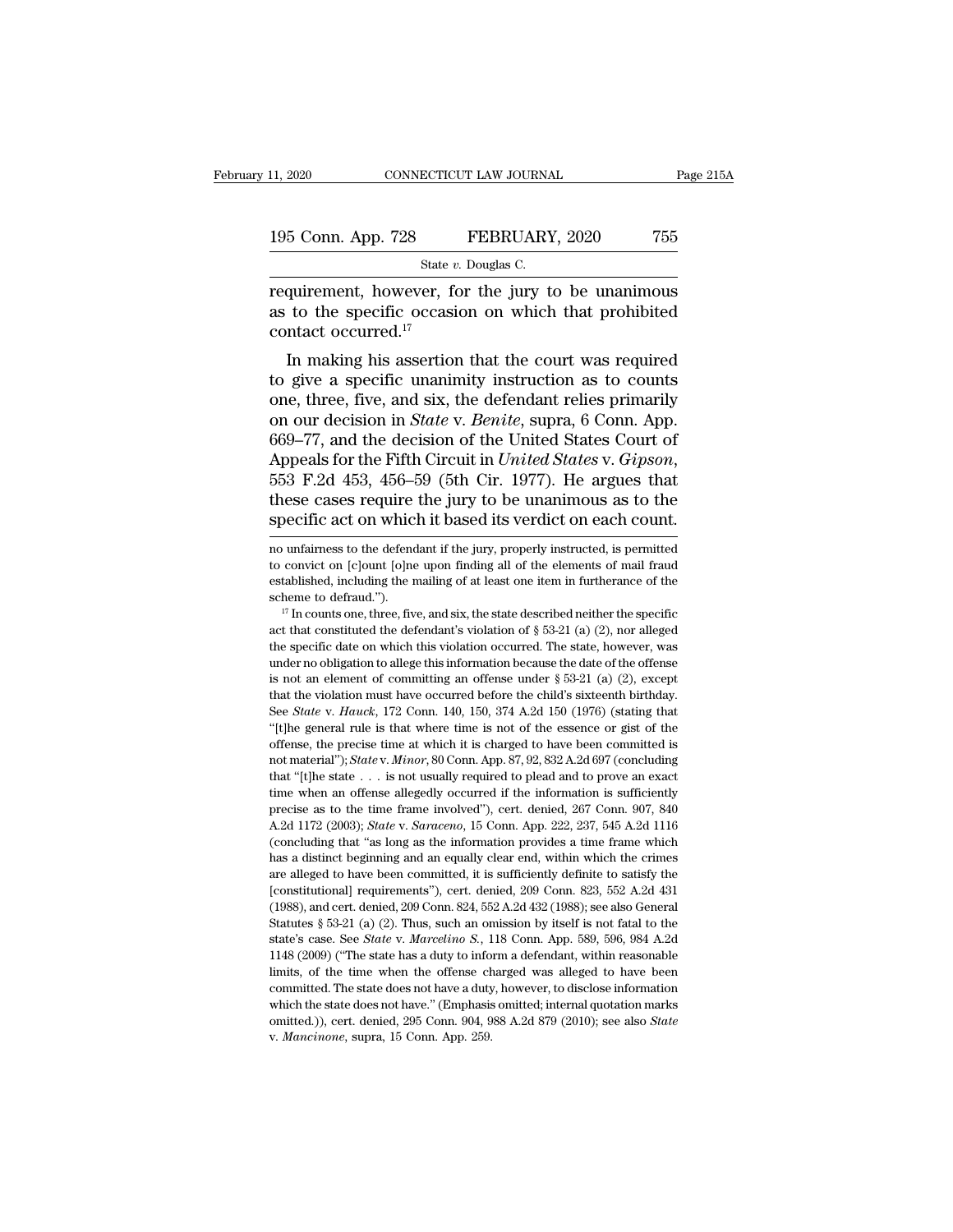| jΑ                                                                                                   | CONNECTICUT LAW JOURNAL |  | February 11, 2020  |  |
|------------------------------------------------------------------------------------------------------|-------------------------|--|--------------------|--|
| 756                                                                                                  | FEBRUARY, 2020          |  | 195 Conn. App. 728 |  |
| State v. Douglas C.                                                                                  |                         |  |                    |  |
| The decisions in <i>Benite</i> and <i>Gipson</i> , however, are inap-<br>posite to the present case. |                         |  |                    |  |
| In Benite, the defendant was charged with burglary                                                   |                         |  |                    |  |

FEBRUARY, 2020 195 Conn. App. 728<br>
State *v*. Douglas C.<br>
in *Benite* and *Gipson*, however, are inapsite to the present case.<br>
In *Benite*, the defendant was charged with burglary<br>
the first degree. *State v. Benite*, sup FEBRUARY, 2020 195 Conn. App. 728<br>
state v. Douglas C.<br>
The decisions in *Benite* and *Gipson*, however, are inapposite to the present case.<br>
In *Benite*, the defendant was charged with burglary<br>
in the first degree. *Stat* State v. Douglas C.<br>
The decisions in *Benite* and *Gipson*, however, are inapposite to the present case.<br>
In *Benite*, the defendant was charged with burglary<br>
in the first degree. *State* v. *Benite*, supra, 6 Conn. App The decisions in *Benite* and *Gipson*, however, are inapposite to the present case.<br>
In *Benite*, the defendant was charged with burglary<br>
in the first degree. *State* v. *Benite*, supra, 6 Conn. App.<br>
670. As this court The decisions in *Benite* and *Gipson*, however, are mapposite to the present case.<br>
In *Benite*, the defendant was charged with burglary<br>
in the first degree. *State* v. *Benite*, supra, 6 Conn. App.<br>
670. As this court posite to the present case.<br>
In *Benite*, the defendant was charged with burglary<br>
in the first degree. *State* v. *Benite*, supra, 6 Conn. App.<br>
670. As this court noted, "[t]o obtain a conviction for<br>
burglary in the fir In *Benite*, the defendant was charged with burglary<br>in the first degree. *State* v. *Benite*, supra, 6 Conn. App.<br>670. As this court noted, "[t]o obtain a conviction for<br>burglary in the first degree, the state must prove in the first degree. *State* v. *Benite*, supra, 6 Conn. App.<br>670. As this court noted, "[t]o obtain a conviction for<br>burglary in the first degree, the state must prove beyond<br>a reasonable doubt that the individual charge 670. As this court noted, "[t]o obtain a conviction for<br>burglary in the first degree, the state must prove beyond<br>a reasonable doubt that the individual charged commit-<br>ted burglary, and it must also prove one of two aggr burglary in the first degree, the state must prove beyond<br>a reasonable doubt that the individual charged commit-<br>ted burglary, and it must also prove one of two aggravat-<br>ing factors: (1) that the individual committed the a reasonable doubt that the individual charged commit-<br>ted burglary, and it must also prove one of two aggravat-<br>ing factors: (1) that the individual committed the bur-<br>glary armed with explosives or a deadly weapon or<br>da ted burglary, and it must also prove one of two aggravating factors: (1) that the individual committed the burglary armed with explosives or a deadly weapon or dangerous instrument; General Statutes  $\S$  53a-101 (a) (1); o ing factors: (1) that the individual committed the burglary armed with explosives or a deadly weapon or dangerous instrument; General Statutes  $\S$  53a-101 (a) (1); or (2) that he committed burglary and in the course of co glary armed with explosives or a deadly weapon or<br>dangerous instrument; General Statutes § 53a-101 (a)<br>(1); or (2) that he committed burglary and in the course<br>of committing the offense, he intentionally, knowingly<br>or reck (1); or (2) that he committed burglary and in the course<br>of committing the offense, he intentionally, knowingly<br>or recklessly inflict[ed] . . . bodily injury on anyone.<br>General Statutes § 53a-101 (a) (2)." (Footnote omitt of committing the offense, he intentionally, knowingly<br>or recklessly inflict[ed] . . . bodily injury on anyone.<br>General Statutes § 53a-101 (a) (2)." (Footnote omitted;<br>internal quotation marks omitted.) *State* v. *Benite* or recklessly inflict[ed]  $\ldots$  bodily injury on anyone.<br>General Statutes § 53a-101 (a) (2)." (Footnote omitted;<br>internal quotation marks omitted.) *State* v. *Benite*,<br>supra, 670. This court held that a specific unanimit General Statutes  $\S$  53a-101 (a) (2)<br>internal quotation marks omitte<br>supra, 670. This court held that<br>instruction was required becaus<br>conduct which expose an individ<br>burglary in the first degree are of<br>from one another." Framal quotation marks omitted.) *State v. Benite*,<br>pra, 670. This court held that a specific unanimity<br>struction was required because "the two kinds of<br>nduct which expose an individual to punishment for<br>reglary in the fir supra, 670. This court held that a specific unanimity<br>instruction was required because "the two kinds of<br>conduct which expose an individual to punishment for<br>burglary in the first degree are conceptually different<br>from one

mstruction was required because "the two kinds of<br>conduct which expose an individual to punishment for<br>burglary in the first degree are conceptually different<br>from one another." Id., 675.<br>Similarly, in *Gipson*, the defend conduct which expose an individual to punishment for<br>burglary in the first degree are conceptually different<br>from one another." Id., 675.<br>Similarly, in *Gipson*, the defendant was charged with<br>selling *or* receiving a sto burglary in the first degree are conceptually different<br>from one another." Id., 675.<br>Similarly, in *Gipson*, the defendant was charged with<br>selling *or* receiving a stolen vehicle in violation of 18<br>U.S.C. § 2313 (1976). S 1455 rm and the results of the sets probabilited by the statute of the procedure of the prosecution of  $18$  U.S.C. § 2313 (1976). See *United States v. Gipson*, supra,  $553$  F.2d 455. The statute under which the defendant Similarly, in *Gipson*, the defendant was charged with<br>selling *or* receiving a stolen vehicle in violation of 18<br>U.S.C. § 2313 (1976). See *United States* v. *Gipson*, supra,<br>553 F.2d 455. The statute under which the def selling *or* receiving a stolen vehicle in violation of 18<br>U.S.C. § 2313 (1976). See *United States* v. *Gipson*, supra,<br>553 F.2d 455. The statute under which the defendant<br>was charged in *Gipson* proscribed six different S.C. § 2313 (1976). See *United States v. Gipson*, supra,<br>3 F.2d 455. The statute under which the defendant<br>as charged in *Gipson* proscribed six different acts. Id.,<br>5 n.1.<sup>18</sup> At trial, "the prosecution presented eviden 553 F.2d 455. The statute under which the defendant<br>was charged in *Gipson* proscribed six different acts. Id.,<br>455 n.1.<sup>18</sup> At trial, "the prosecution presented evidence<br>tending to show that [the defendant] performed eac tending to show that [the defendant] performed each of the . . . acts prohibited by [the statute]." Id., 459.<br>To find that the defendant had violated 18 U.S.C.  $\S 2313 (1976)$  beyond a reasonable doubt, the jury had  $\frac{18$ 

of the . . . acts pronibited by [the statute]. Id., 459.<br>To find that the defendant had violated 18 U.S.C.<br>§ 2313 (1976) beyond a reasonable doubt, the jury had<br><sup>18</sup> At the time that *Gipson* was decided, the statute under  $$2313 (1976)$  beyond a reasonable doubt, the jury had<br>
<sup>18</sup> At the time that *Gipson* was decided, the statute under which the defendant was charged stated as follows: "Whoever *receives, conceals, stores, barters, sell*  $R_{18}$  and  $R_{18}$  and  $R_{18}$  are to have been stolen, the statute under which the defendant was charged stated as follows: "Whoever *receives, conceals, stores, barters, sells, or disposes* of any motor vehicle or airc <sup>18</sup> At the time that *Gipson* was decided, the statute under which the defendant was charged stated as follows: "Whoever *receives*, *conceals*, *stores*, *barters*, *sells*, *or disposes* of any motor vehicle or aircraf stores, barters, sells, or disposes of any motor vehicle or aircraft, moving as, or which is a part of, or which constitutes interstate or foreign commerce, knowing the same to have been stolen, shall be fined not more th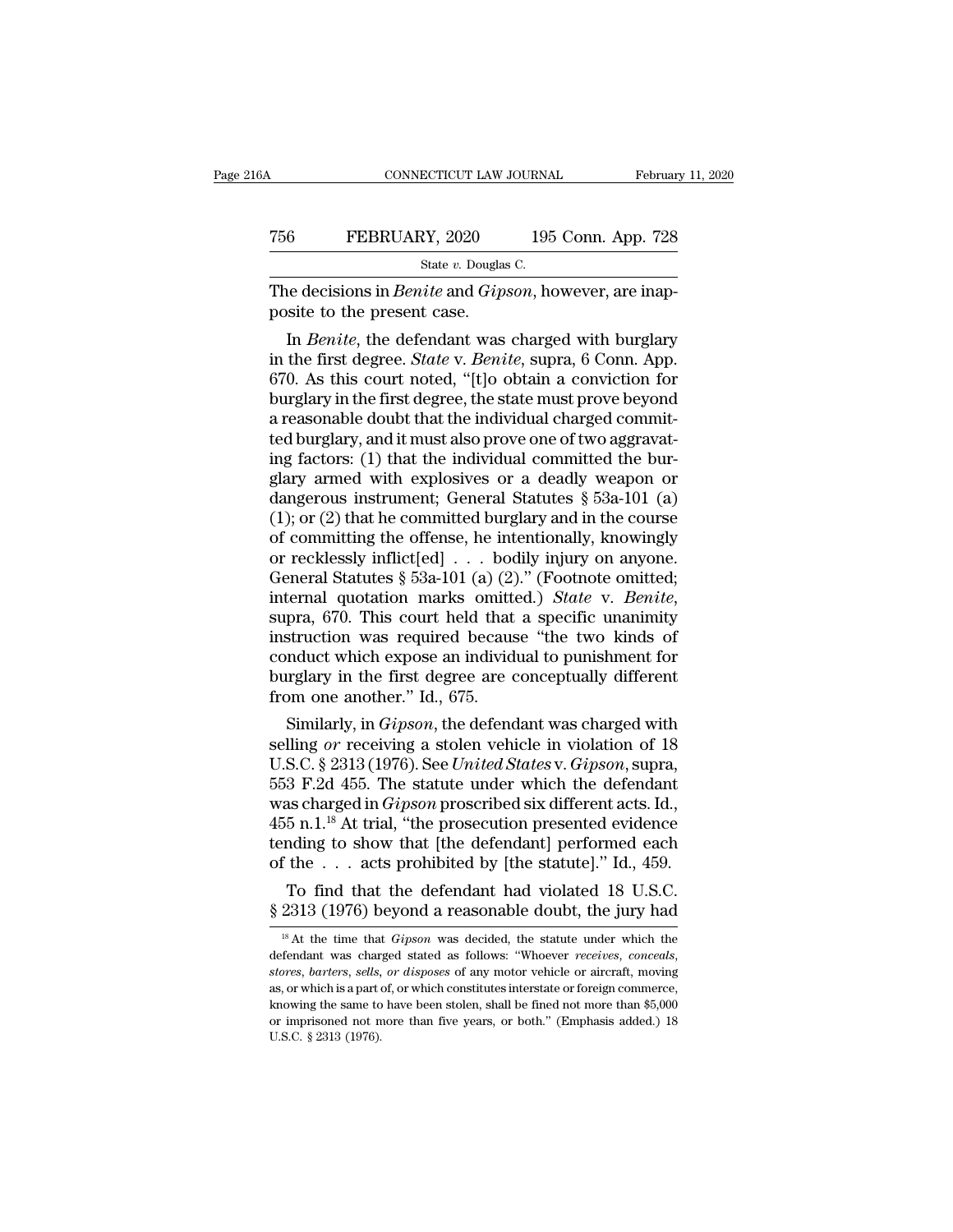### 11, 2020 CONNECTICUT LAW JOURNAL Page 217A<br>195 Conn. App. 728 FEBRUARY, 2020 757<br>State v. Douglas C. ECTICUT LAW JOURNA<br>FEBRUARY<br>State *v.* Douglas C.<br>defendant had vic

11, 2020 CONNECTICUT LAW JOURNAL Page 217A<br>
195 Conn. App. 728 FEBRUARY, 2020 757<br>
State v. Douglas C.<br>
to conclude that the defendant had violated one of the<br>
six proscribed acts enumerated in that statute. See id.,<br>
455 195 Conn. App. 728 FEBRUARY, 2020 757<br>
State v. Douglas C.<br>
to conclude that the defendant had violated one of the<br>
six proscribed acts enumerated in that statute. See id.,<br>
455, 458. The trial court in *Gipson*, however, 195 Conn. App. 728 FEBRUARY, 2020 757<br>
State v. Douglas C.<br>
to conclude that the defendant had violated one of the<br>
six proscribed acts enumerated in that statute. See id.,<br>
455, 458. The trial court in *Gipson*, however, 195 Conn. App. 728 FEBRUARY, 2020 757<br>
State v. Douglas C.<br>
to conclude that the defendant had violated one of the<br>
six proscribed acts enumerated in that statute. See id.,<br>
455, 458. The trial court in *Gipson*, however, Solution of the six status of the six proscribed acts enumerated in that statute. See id.,<br>455, 458. The trial court in *Gipson*, however, "charged<br>the [jurors] that in order to convict the defendant they<br>need not agree o State v. Douglas C.<br>
to conclude that the defendant had violated one of the<br>
six proscribed acts enumerated in that statute. See id.,<br>
455, 458. The trial court in *Gipson*, however, "charged<br>
the [jurors] that in order t to conclude that the defendant had violated one of the<br>six proscribed acts enumerated in that statute. See id.,<br>455, 458. The trial court in *Gipson*, however, "charged<br>the [jurors] that in order to convict the defendant six proscribed acts enumerated in that statute. See id.,<br>455, 458. The trial court in *Gipson*, however, "charged<br>the [jurors] that in order to convict the defendant they<br>need not agree on which of the six statutorily proh 455, 458. The trial court in *Gipson*, however, "charged<br>the [jurors] that in order to convict the defendant they<br>need not agree on which of the six statutorily prohibited<br>acts the defendant had committed, as long as they the [jurors] that in order to convict the defendant they<br>need not agree on which of the six statutorily prohibited<br>acts the defendant had committed, as long as they were<br>each convinced beyond a reasonable doubt that he had need not agree on which of the six statutorily prohibited<br>acts the defendant had committed, as long as they were<br>each convinced beyond a reasonable doubt that he had<br>committed one or another of the acts proscribed. . . .<br>T acts the defendant had committed, as long as they were<br>each convinced beyond a reasonable doubt that he had<br>committed one or another of the acts proscribed. . . .<br>The [C]ourt of [A]ppeals reversed the defendant's con-<br>vic each convinced beyond a reasonable doubt that he had<br>committed one or another of the acts proscribed. . . .<br>The [C]ourt of [A]ppeals reversed the defendant's con-<br>viction on the ground that the instruction had violated<br>hi committed one or another of the acts proscribed.  $\ldots$ <br>The [C]ourt of [A]ppeals reversed the defendant's conviction on the ground that the instruction had violated<br>his right to a unanimous jury verdict.  $\ldots$ . The court<br>r The [C]ourt of [A]ppeals reversed the defendant's conviction on the ground that the instruction had violated<br>his right to a unanimous jury verdict..... The court<br>reasoned that the statute prohibited six acts in two<br>distin viction on the ground that the instruction had violated<br>his right to a unanimous jury verdict.  $\ldots$  The court<br>reasoned that the statute prohibited six acts in two<br>distinct conceptual categories: (1) receiving, concealing his right to a unanimous jury verdict.  $\ldots$  The court reasoned that the statute prohibited six acts in two distinct conceptual categories: (1) receiving, concealing and storing; and (2) bartering, selling and disposing. reasoned that the statute prohibited six acts in two<br>distinct conceptual categories: (1) receiving, concealing<br>and storing; and (2) bartering, selling and disposing.<br>The challenged charge violated the defendant's right to<br> distinct conceptual categories: (1) receiving, concealing<br>and storing; and (2) bartering, selling and disposing.<br>The challenged charge violated the defendant's right to<br>a unanimous jury verdict because it authorized the ju and storing; and (2) bartering, selling and disposing.<br>The challenged charge violated the defendant's right to<br>a unanimous jury verdict because it authorized the jury<br>to return a guilty verdict despite the fact that some<br>j The challenged charge violated the defendant's right to<br>a unanimous jury verdict because it authorized the jury<br>to return a guilty verdict despite the fact that some<br>jurors may have believed that [the defendant] engaged<br>i a unanimous jury verdict because it authorized the jury<br>to return a guilty verdict despite the fact that some<br>jurors may have believed that [the defendant] engaged<br>in conduct only characterizable as receiving, conceal-<br>ing to return a guilty verdict despite the fact that some<br>jurors may have believed that [the defendant] engaged<br>in conduct only characterizable as receiving, conceal-<br>ing, or storing while other jurors were convinced that<br>he c jurors may have believed that [the defendant] engaged<br>in conduct only characterizable as receiving, conceal-<br>ing, or storing while other jurors were convinced that<br>he committed acts only constituting bartering, selling,<br>or in conduct only characterizable as receiving, concealing, or storing while other jurors were convinced that he committed acts only constituting bartering, selling, or disposing." (Citations omitted; emphasis omitted; inter ing, or storing while other jurors were convinced that<br>he committed acts only constituting bartering, selling,<br>or disposing." (Citations omitted; emphasis omitted;<br>internal quotation marks omitted.) *State* v. Jones, 193<br>C he committed acts only constituting bartering, selling,<br>or disposing." (Citations omitted; emphasis omitted;<br>internal quotation marks omitted.) *State v. Jones*, 193<br>Conn. 70, 75–76, 475 A.2d 1087 (1984); see also *United<br>* or disposing." (Citations omitted; emphasis omitted;<br>internal quotation marks omitted.) *State v. Jones*, 193<br>Conn. 70, 75–76, 475 A.2d 1087 (1984); see also *United*<br>*States v. Gipson*, supra, 455–59. Thus, the court in internal quotation marks omitted.) State v. Jones, 193<br>Conn. 70, 75–76, 475 A.2d 1087 (1984); see also United<br>States v. Gipson, supra, 455–59. Thus, the court in Gip-<br>son determined that a specific unanimity instruction<br>s Conn. 70, 75–76, 475 A.2d 1087 (1984); see also *United*<br>States v. Gipson, supra, 455–59. Thus, the court in Gipson determined that a specific unanimity instruction<br>should have been given "[b]ecause it is impossible to<br>de Conn. 70, 75–76, 475 A.2d 1087 (1984); see also *United*<br>*States* v. *Gipson*, supra, 455–59. Thus, the court in *Gipson* determined that a specific unanimity instruction<br>should have been given "[b]ecause it is impossible son determined that a specific unanimity instruction<br>should have been given "[b]ecause it is impossible to<br>determine whether all of the jurors agreed that the<br>defendant committed acts falling within one of the two<br>conceptu determine whether all of the jurors agreed that the<br>defendant committed acts falling within one of the two<br>conceptual groupings . . . . ." (Citation omitted.)<br>*United States* v. *Gipson*, supra, 459.<br>Neither the circumsta

Neither the circumstances of *Benite* nor *Gipson*,<br>
Neither the circumstances of *Benite* nor *Gipson*,<br>
owever, are analogous to the way in which the defen-<br>
ant was charged in the present case illustrates a circumstanc Neither the circumstances of *Benite* nor *Gipson*,<br>however, are analogous to the way in which the defen-<br>dant was charged in the present case.<sup>19</sup> Under counts<br><sup>19</sup> Indeed, count four in the present case illustrates a cir

however, are analogous to the way in which the defendant was charged in the present case.<sup>19</sup> Under counts<br> $\frac{19}{19}$  Indeed, count four in the present case illustrates a circumstance similar<br>to the way in which, in *Gip* dant was charged in the present case.<sup>19</sup> Under counts<br><sup>19</sup> Indeed, count four in the present case illustrates a circumstance similar<br>to the way in which, in *Gipson*, the defendant's criminal liability under a<br>count of th  $^{\rm 19}$  Indeed, count four in the present case illustrates a circumstance similar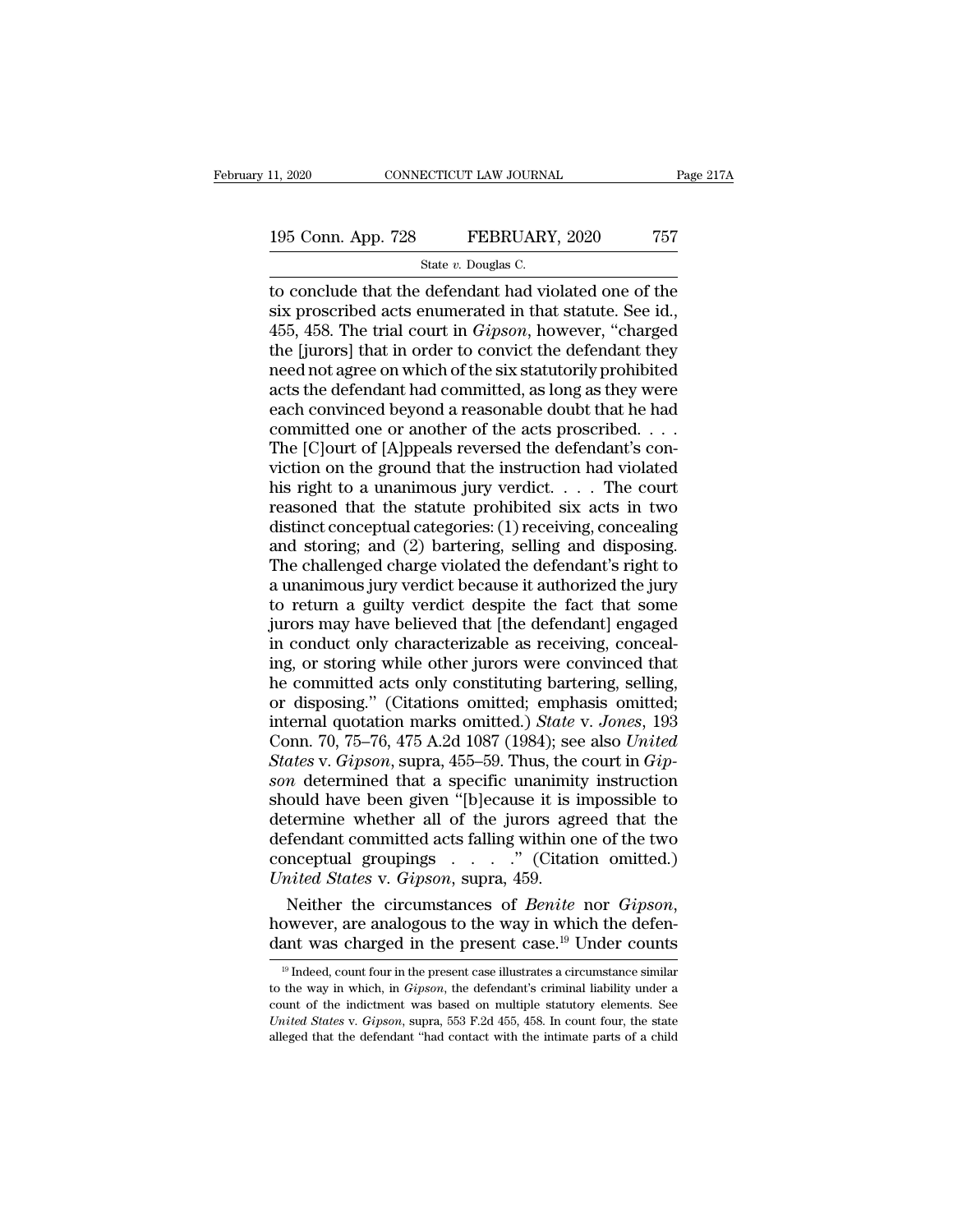CONNECTICUT LAW JOURNAL February 11, 2020<br>
T58 FEBRUARY, 2020 195 Conn. App. 728<br>
State v. Douglas C.<br>
One, three, five, and six, the defendant in the present<br>
case was charged with having violated *a single statu-*TEBRUARY, 2020 195 Conn. App. 728<br>
State *v*. Douglas C.<br>
one, three, five, and six, the defendant in the present<br>
case was charged with having violated *a single statu-*<br> *tory subdivision* once, the basis for which was e *T58* **FEBRUARY**, 2020 **195 Conn. App. 728**<br> *State v. Douglas C.*<br> **one, three, five, and six, the defendant in the present case was charged with having violated** *a single statu-tory subdivision* **once, the basis for whic** T58 FEBRUARY, 2020 195 Conn. App. 728<br>
State v. Douglas C.<br>
One, three, five, and six, the defendant in the present<br>
case was charged with having violated *a single statu-*<br>
tory subdivision once, the basis for which was State v. Douglas C.<br>
State v. Douglas C.<br>
One, three, five, and six, the defendant in the present<br>
case was charged with having violated *a single statu-*<br>
tory *subdivision* once, the basis for which was evi-<br>
dence pres state *v*. Douglas C.<br>
one, three, five, and six, the defendant in the present<br>
case was charged with having violated *a single statu-*<br> *tory subdivision* once, the basis for which was evi-<br>
dence presented at trial that case was charged with having violated *a single statu-<br><i>tory subdivision* once, the basis for which was evi-<br>dence presented at trial that the defendant had engaged<br>in conduct prohibited by that singular statutory provi-<br>s

tory subdivision once, the basis for which was evi-<br>dence presented at trial that the defendant had engaged<br>in conduct prohibited by that singular statutory provi-<br>sion *on multiple occasions*.<br>This court has distinguished dence presented at trial that the defendant had engaged<br>in conduct prohibited by that singular statutory provi-<br>sion *on multiple occasions*.<br>This court has distinguished between cases like<br>*Benite* and *Gipson*, in which in conduct prohibited by that singular statutory provision *on multiple occasions*.<br>
This court has distinguished between cases like<br> *Benite* and *Gipson*, in which the defendant's criminal<br>
liability under a criminal co sion *on multiple occasions*.<br>This court has distinguished between cases like<br>*Benite* and *Gipson*, in which the defendant's criminal<br>liability under a criminal count was predicated on his<br>or her having violated multiple This court has distinguished between cases like<br>Benite and Gipson, in which the defendant's criminal<br>liability under a criminal count was predicated on his<br>or her having violated multiple statutory subsections<br>or elements, Benite and Gipson, in which the defendant's criminal liability under a criminal count was predicated on his or her having violated multiple statutory subsections or elements, and the situation in the present case, in which liability under a criminal count was predicated on his<br>or her having violated multiple statutory subsections<br>or elements, and the situation in the present case, in<br>which the defendant is charged with having violated a<br>sing or her having violated multiple statutory subsections<br>or elements, and the situation in the present case, in<br>which the defendant is charged with having violated a<br>single statutory subdivision one time with each child,<br>and which the defendant is charged with having violated a<br>single statutory subdivision one time with each child,<br>and the evidence offered at trial amounts to the defen-<br>dant having engaged in proscribed conduct with each<br>chil single statutory subdivision one time with each child,<br>and the evidence offered at trial amounts to the defen-<br>dant having engaged in proscribed conduct with each<br>child on multiple occasions. See *State* v. Mancinone,<br>supr and the evidence offered at trial amounts to the defen-<br>dant having engaged in proscribed conduct with each<br>child on multiple occasions. See *State v. Mancinone*,<br>supra, 15 Conn. App. 274. In making this distinction,<br>this dant having engaged in proscribed conduct with each<br>child on multiple occasions. See *State* v. *Mancinone*,<br>supra, 15 Conn. App. 274. In making this distinction,<br>this court has stated that "a fact-specific and closely<br>foc child on multiple occasions. See *State* v. *Mancinone*,<br>
supra, 15 Conn. App. 274. In making this distinction,<br>
this court has stated that "a fact-specific and closely<br>
focused unanimity instruction, [*is necessary only i elements of the multiple factual allegations do not amount the multiple factual distinction,*<br> *elements of the particular count under consideration by the jury*<br> *is based on multiple factual allegations which amount*<br> *such this court has stated that "a fact-specific and closely focused unanimity instruction, [is necessary only if]*<br>*the particular count under consideration by the jury*<br>*is based on multiple factual allegations which am* focused unanimity instruction, [is necessary only if]<br>the particular count under consideration by the jury<br>is based on multiple factual allegations which amount<br>to multiple statutory subsections or multiple statutory<br>elem *the particular count under consideration by the jury*<br>*is based on multiple factual allegations which amount*<br>*to multiple statutory subsections or multiple statutory*<br>*elements of the offense involved. It does not apply, is based on multiple factual allegations which amount*<br>to multiple statutory subsections or multiple statutory<br>elements of the offense involved. It does not apply, and<br>such an instruction is not required of the court, wh such an instruction is not required of the court, where<br>the multiple factual allegations do not amount to mul-<br>tiple statutory subsections or to multiple statutory ele-<br>ments of the offense." (Emphasis added.) Id.<sup>20</sup> Thu the multiple factual allegations do not amount to mul-<br>tiple statutory subsections or to multiple statutory ele-<br>ments of the offense." (Emphasis added.) Id.<sup>20</sup> Thus, the<br>under the age of sixteen years . . . and subjecte

exact a contact with the club shall the contact with his intimate parts<br>while she was under sixteen. Accordingly, the court provided a specific<br>unanimity instruction as to this count. See footnote 4 of this opinion.<br><sup>20</sup> T

tiple statutory subsections or to multiple statutory elements of the offense." (Emphasis added.) Id.<sup>20</sup> Thus, the under the age of sixteen years . . . *and* subjected said minor female to contact with his intimate parts ments of the offense." (Emphasis added.) Id.<sup>20</sup> Thus, the<br>under the age of sixteen years . . . *and* subjected said minor female to<br>contact with his intimate parts . . . . ." (Emphasis added.) Unlike counts<br>one, three, f *either* elements of *the ofference*. (Entiphrasis added.) Id. Thus, the under the age of sixteen years . . . *and* subjected said minor female to contact with his intimate parts . . . . " (Emphasis added.) Unlike counts o under the age of sixteen years  $\ldots$  *and* subjected said minor female to contact with his intimate parts  $\ldots$ ." (Emphasis added.) Unlike counts one, three, five, and six, the defendant could face criminal liability unde contact with his intimate parts  $\ldots$ ." (Emphasis added.) Unlike counts<br>one, three, five, and six, the defendant could face criminal liability under<br>count four if a jury found beyond a reasonable doubt that he engaged in<br> one, three, five, and six, the defendant could face criminal liability under<br>count four if a jury found beyond a reasonable doubt that he engaged in<br>*either* element of conduct proscribed by § 53-21 (a) (2); that is, the count four if a jury found beyond a reasonable doubt that he engaged in *either* element of conduct proscribed by § 53-21 (a) (2); that is, the defendant either had contact with the child's intimate parts while she was un either had contact with the child's intimate parts while she was under sixteen years of age *or* he subjected the child to contact with his intimate parts while she was under sixteen. Accordingly, the court provided a spe while she was under sixteen. Accordingly, the court provided a specific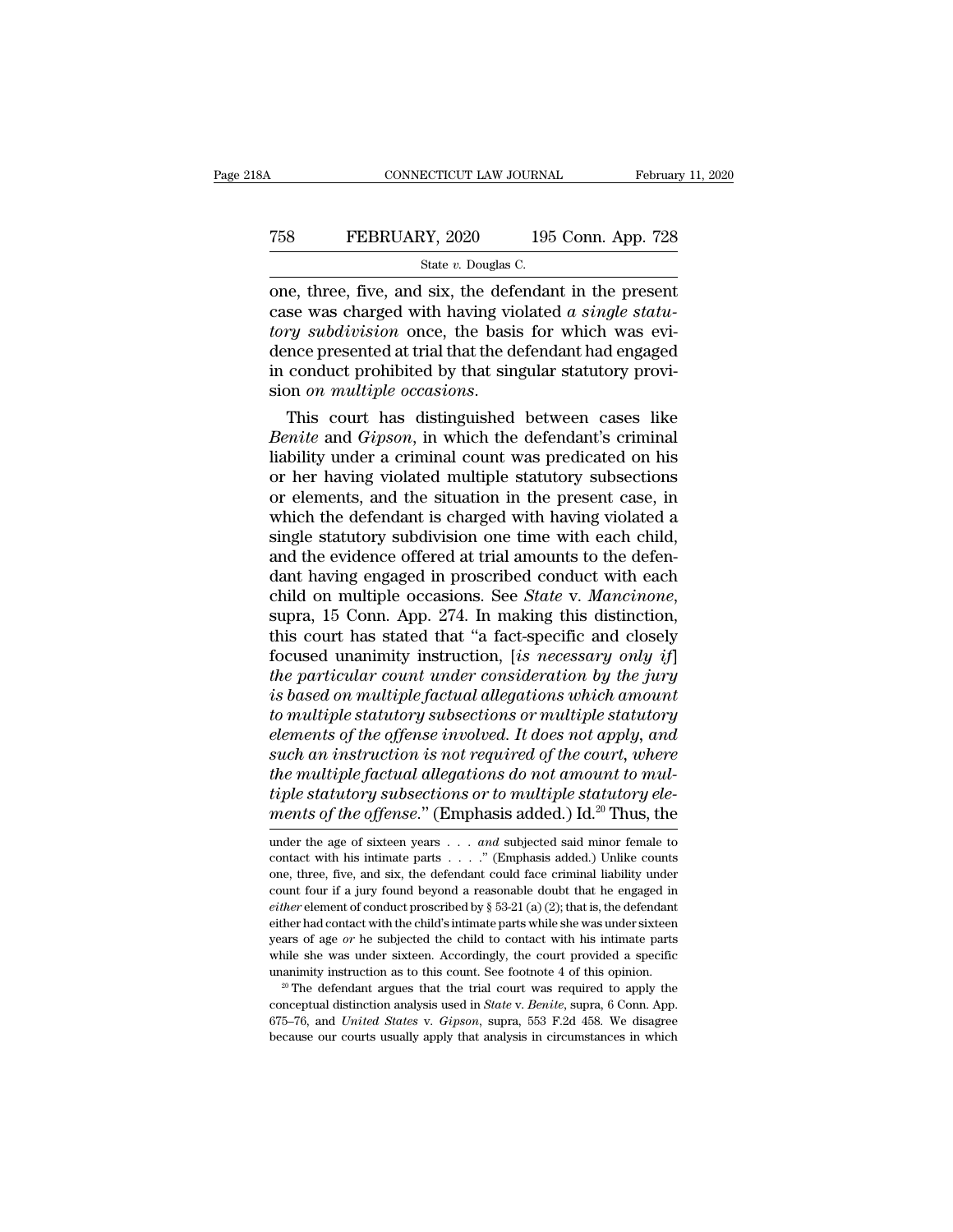11, 2020 CONNECTICUT LAW JOURNAL Page 219A<br>
195 Conn. App. 728 FEBRUARY, 2020 759<br>
State v. Douglas C.<br>
holdings in *Benite* and *Gipson* concerning whether a<br>
trial court was required to provide a specific unanimity<br>
inst 195 Conn. App. 728 FEBRUARY, 2020 759<br>State v. Douglas C.<br>holdings in *Benite* and *Gipson* concerning whether a<br>trial court was required to provide a specific unanimity<br>instruction that the defendant recites are inapplica 195 Conn. App. 728 FEBRUARY, 2020 759<br>
State v. Douglas C.<br>
holdings in *Benite* and *Gipson* concerning whether a<br>
trial court was required to provide a specific unanimity<br>
instruction that the defendant recites are inap 195 Conn. App. 7<br>holdings in *Benit*<br>trial court was rea<br>instruction that the this case.<br>In the present State v. Douglas C.<br>
Ildings in *Benite* and *Gipson* concerning whether a<br>
al court was required to provide a specific unanimity<br>
struction that the defendant recites are inapplicable<br>
this case.<br>
In the present case, th holdings in *Benite* and *Gipson* concerning whether a<br>trial court was required to provide a specific unanimity<br>instruction that the defendant recites are inapplicable<br>to this case.<br>In the present case, the trial court was

moldings in *Benite* and *Gipson* concerning whether a<br>trial court was required to provide a specific unanimity<br>instruction that the defendant recites are inapplicable<br>to this case.<br>In the present case, the trial court wa trial court was required to provide a specific unanimity<br>instruction that the defendant recites are inapplicable<br>to this case.<br>In the present case, the trial court was not required<br>to provide a specific unanimity instruct mstruction that the defendant recites are inapplicable<br>to this case.<br>In the present case, the trial court was not required<br>to provide a specific unanimity instruction because the<br>evidence proffered by the state at trial—th to this case.<br>
In the present case, the trial court was not required<br>
to provide a specific unanimity instruction because the<br>
evidence proffered by the state at trial—that the defen-<br>
dant had contact with each child's i In the present case, the trial court was not required<br>to provide a specific unanimity instruction because the<br>evidence proffered by the state at trial—that the defen-<br>dant had contact with each child's intimate parts on<br>m to provide a specific unanimity instruction because the evidence proffered by the state at trial—that the defendant had contact with each child's intimate parts on multiple occasions— $did$  *not* amount to the defendant's ha evidence proffered by the state at trial—that the defendant had contact with each child's intimate parts on multiple occasions— $did$  *not* amount to the defendant's having violated multiple statutory subsections or elements dant had contact with each child's intimate parts on<br>multiple occasions— $did$  *not* amount to the defendant's<br>having violated multiple statutory subsections or ele-<br>ments.<sup>21</sup> Accordingly, having reviewed the trial court's<br> multiple occasions— $did$  *not* a<br>having violated multiple staturents.<sup>21</sup> Accordingly, having i<br>charge in its entirety, we con<br>did not improperly deny the<br>specific unanimity instruction<br>one, three, five, and six.<br>The judgme wing violated multiple statutor<br>ents.<sup>21</sup> Accordingly, having revident<br>arge in its entirety, we concluded not improperly deny the defection<br>ecific unanimity instruction wife, three, five, and six.<br>The judgment is affirmed. In this entirety, we conclude that the trial correct areas arge in its entirety, we conclude that the trial correct do not improperly deny the defendant's request for ecific unanimity instruction with respect to courred, t

that the defendant's argument that the individual occasions on which he had contact with the intimate parts of the children were conceptually distinct acts entitling him to a specific unanimity instruction is unavailing.<br> and contact with the intimate parts of the children were conceptually distinct acts entitling him to a specific unanimity instruction is unavailing.<br><sup>21</sup> The defendant claims on appeal that the risk of a nonunanimous verdi acts entitling him to a specific unanimity instruction is unavailing.<br>
<sup>21</sup> The defendant claims on appeal that the risk of a nonunanimous verdict<br>
in this case was exacerbated by the substantial amount of uncharged misco <sup>21</sup> The defendant claims on appeal that the risk of a nonunanimous verdict<br><sup>21</sup> The defendant claims on appeal that the risk of a nonunanimous verdict<br>in this case was exacerbated by the substantial amount of uncharged mi the metals was exacerbated by the substantial amount of uncharged misconduct evidence that was admitted against the defendant at trial. In the defendant's view, this uncharged misconduct evidence could have been relied on duct evidence that was admitted against the defendant at trial. In the defendant's view, this uncharged misconduct evidence could have been relied on by jurors as the "actus reus" of the crimes for which the defendant was duct evidence that was admitted against the defendant at trial. In the defendant's view, this uncharged misconduct evidence could have been relied on by jurors as the "actus reus" of the crimes for which the defendant was

one, three, five, and six.<br>The judgment is affirmed.<br>In this opinion the other judges concurred.<br>the factual allegations made against a defendant under a criminal count<br>amount to his or her having violated multiple statuto one, three, five, and six.<br>
The judgment is affirmed.<br>
In this opinion the other judges concurred.<br>
the factual allegations made against a defendant under a criminal count<br>
amount to his or her having violated multiple st The judgment is affirmed.<br>In this opinion the other judges concurred.<br>the factual allegations made against a defendant under a criminal count<br>amount to his or her having violated multiple statutory subsections, subdivi-<br>si In this opinion the other judges concurred.<br>the factual allegations made against a defendant under a criminal count<br>amount to his or her having violated multiple statutory subsections, subdivi-<br>sions or elements. See, e.g. In this opinion the other judges concurred.<br>
the factual allegations made against a defendant under a criminal count<br>
amount to his or her having violated multiple statutory subsections, subdivi-<br>
sions or elements. See, e the factual allegations made against a<br>mount to his or her having violated m<br>sions or elements. See, e.g., *State v. 1*<br>A.2d 453 (1993); *State v. Reyes*, 19 Cor<br>denied, 213 Conn. 803, 567 A.2d 833 (19<br>245, 247–48, 562 A.2 nount to his or her having violated multiple statutory subsections, subdivi-<br>ons or elements. See, e.g., *State v. Reddick*, 224 Conn. 445, 451–54, 619<br>2d 453 (1993); *State v. Reyes*, 19 Conn. App. 695, 705, 564 A.2d 309, sions or elements. See, e.g., *State v. Reddick*, 224 Conn. 445, 451–54, 619<br>A.2d 453 (1993); *State v. Reyes*, 19 Conn. App. 695, 705, 564 A.2d 309, cert.<br>denied, 213 Conn. 803, 567 A.2d 833 (1989); *State v. Delgado*, 1

A 2d 453 (1993); *State* v. *Reyes*, 19 Conn. App. 695, 705, 564 A 2d 309, cert.<br>denied, 213 Conn. 803, 567 A 2d 833 (1989); *State* v. *Delgado*, 19 Conn. App.<br>245, 247–48, 562 A 2d 539 (1989).<br>Even if a conceptual distin denied, 213 Conn. 803, 567 A.2d 833 (1989); *State v. Delgado*, 19 Conn. App.<br>245, 247–48, 562 A.2d 539 (1989).<br>Even if a conceptual distinction analysis was required, our Supreme Court<br>has determined that multiple acts o 245, 247–48, 562 A.2d 539 (1989).<br>
Even if a conceptual distinction analysis was required, our Supreme Court<br>
has determined that multiple acts of having contact with the intimate parts<br>
of a child are not conceptually di Even if a conceptual distinction analysis was required, our Supreme Court<br>has determined that multiple acts of having contact with the intimate parts<br>of a child are not conceptually distinct. See *State* v. *Spigarolo*, s The defermined that multiple acts of having contact with the intimate parts of a child are not conceptually distinct. See *State* v. *Spigarolo*, supra, 210 Conn. 391–92. Therefore, the court concluded that "[t]he defenda for a child are not conceptually distinct. See *State v. Spigarolo*, supra, 210 Conn. 391–92. Therefore, the court concluded that "[t]he defendant's right to a unanimous verdict . . . was not violated by the trial court's Conn. 391–92. Therefore, the court concluded that "[the defendant's right to a unanimous verdict . . . was not violated by the trial court's failure to provide a specific unanimity instruction . . . ." Id., 392. Thus, we provide a specific unanimity instruction  $\ldots$ ." Id., 392. Thus, we conclude that the defendant's argument that the individual occasions on which he had contact with the intimate parts of the children were conceptually di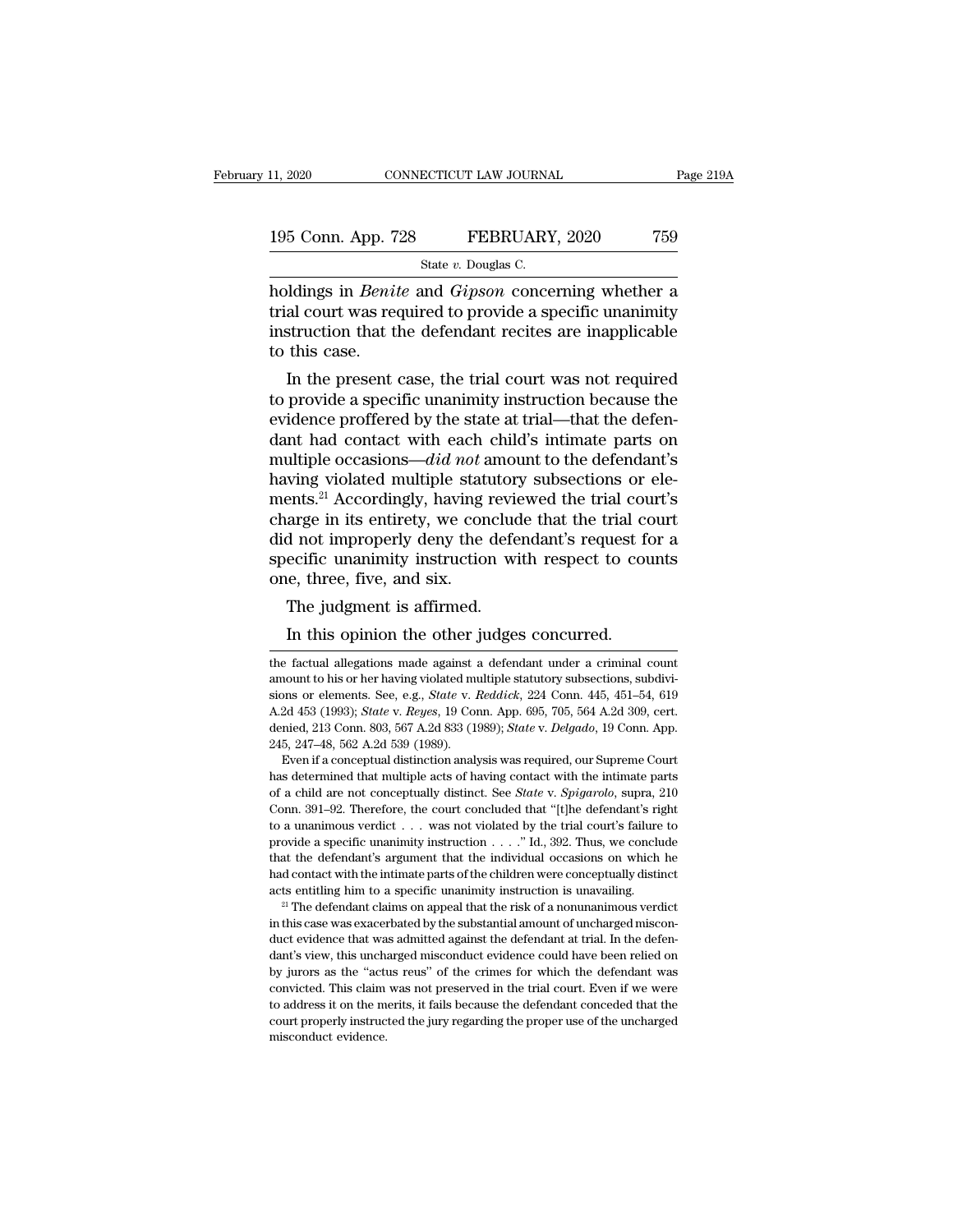# CONNECTICUT LAW JOURNAL February 11, 2020<br>
760 FEBRUARY, 2020 195 Conn. App. 760<br>
<sup>Berka v.</sup> Middletown

Berka *v.* Middletown

## FEBRUARY, 2020 195 Conn. App. 760<br>Berka *v.* Middletown<br>GEORGE BERKA *v.* CITY OF MIDDLETOWN<br>(AC 41902)  $\frac{Z}{2020}$  195 C<br>  $\frac{X}{2020}$ <br>  $\frac{X}{2020}$ <br>  $\frac{Y}{2020}$ <br>  $\frac{Y}{2020}$ <br>  $\frac{Y}{2020}$ <br>  $\frac{Y}{2020}$ <br>  $\frac{Y}{2020}$ Eerka *v.* Middletown<br>Berka *v.* CITY OF MIDDLETOWN<br>GEORGE BERKA *v.* CITY OF MIDDLETOWN<br>GEORGE BERKA *v.* CITY OF MIDDLETOWN<br>(AC 42138) rka v. Middletown<br>
v. CITY OF MIDD<br>
(AC 41902)<br>
v. CITY OF MIDD<br>
(AC 42138)<br>
v. CITY OF MIDD<br>
(AC 42120) GEORGE BERKA  $v$ . CITY OF MIDDLETOWN<br>
(AC 41902)<br>
GEORGE BERKA  $v$ . CITY OF MIDDLETOWN<br>
(AC 42138)<br>
GEORGE BERKA  $v$ . CITY OF MIDDLETOWN<br>
(AC 42139)<br>
CEORGE BERKA  $v$ . CITY OF MIDDLETOWN<br>
(AC 42139) *v. CITY OF MIDD*<br>
(AC 41902)<br> *v. CITY OF MIDD*<br>
(AC 42138)<br> *v. CITY OF MIDD*<br>
(AC 42139)<br>
BERKA *v. CITY* O E BERKA *v.* CITY OF MIDDLETOWN<br>
(AC 41902)<br>
E BERKA *v.* CITY OF MIDDLETOWN<br>
(AC 42138)<br>
E BERKA *v.* CITY OF MIDDLETOWN<br>
(AC 42139)<br>
GEORGE BERKA *v.* CITY OF<br>
MIDDLETOWN ET AL.<br>
(AC 42206)  $\begin{array}{c} \text{(AC 41902)}\\ \text{ERKA $v$. CITY OF MIDDLE'}\\ \text{(AC 42138)}\\ \text{ERKA $v$. CITY OF MIDDLE'}\\ \text{(AC 42139)}\\ \text{ORGE BERKA $v$. CITY OF MIDDLETOWN ET AL.}\\ \text{(AC 42206)} \end{array}$ A v. CITY OF MIDD<br>(AC 42138)<br> $\upsilon$ . CITY OF MIDD<br>(AC 42139)<br>BERKA v. CITY O<br>LETOWN ET AL.<br>(AC 42206)<br>e, Elgo and Bear, Js. (AC 42139)<br>GEORGE BERKA  $v$ . CITY OF<br>MIDDLETOWN ET AL.<br>(AC 42206)<br>Lavine, Elgo and Bear, Js.

### *Syllabus*

- The plaintiff filed four separate appeals against the defendant city of Middle-Lavine, Elgo and Bear, Js.<br>  $Syllabus$ <br>
plaintiff filed four separate appeals against the defendant city of Middle-<br>
town, challenging, inter alia, the issuance of blight orders against certain<br>
of the plaintiff's real propert Lavine, Elgo and Bear, Js.<br>
Syllabus<br>
plaintiff filed four separate appeals against the defendant city of Middle-<br>
town, challenging, inter alia, the issuance of blight orders against certain<br>
of the plaintiff's real prope Syllabus<br>
plaintiff filed four separate appeals against the defendant city of Middle-<br>
town, challenging, inter alia, the issuance of blight orders against certain<br>
of the plaintiff's real property, and the rejection of hi Sylabus<br>
plaintiff filed four separate appeals against the defendant city of Middle-<br>
town, challenging, inter alia, the issuance of blight orders against certain<br>
of the plaintiff's real property, and the rejection of his plaintiff filed four separate appeals against the defendant city of Middle-<br>town, challenging, inter alia, the issuance of blight orders against certain<br>of the plaintiff's real property, and the rejection of his applicatio tiff filed separate appeals to this court. *Held*: 1. In the appeal in Docket No. AC 41902, the plaintiff could not prevail on the appeal in Docket No. AC 41902, the plaintiff could not prevail on this claim that the city' a special exception to operate a sober house at the same property.<br>The trial court granted the defendant's motions to dismiss the four<br>complaints for lack of subject matter jurisdiction, from which the plain-<br>tiff filed se
- The trial court granted the defendant's motions to dismiss the four complaints for lack of subject matter jurisdiction, from which the plaintiff filed separate appeals to this court. *Held*: the appeal in Docket No. AC 419 complaints for lack of subject matter jurisdiction, from which the plaintiff filed separate appeals to this court. *Held*:<br>
a the appeal in Docket No. AC 41902, the plaintiff could not prevail on<br>
his claim that the city's tiff filed separate appeals to this court. *Held*:<br>
a the appeal in Docket No. AC 41902, the plaintiff could not prevail on<br>
his claim that the city's blight ordinance violated, inter alia, his due<br>
process rights, as the appeal in Docket No. AC 41902, the plaintiff could not prevail on his claim that the city's blight ordinance violated, inter alia, his due process rights, as the trial court did not err in dismissing the plaintiff's appeal 1. In the appeal in Docket No. AC 41902, the plaintiff could not prevail on his claim that the city's blight ordinance violated, inter alia, his due process rights, as the trial court did not err in dismissing the plainti process rights, as the trial court did not err in dismissing the plaintiff's<br>appeal for lack of subject matter jurisdiction; the plaintiff had failed to<br>exhaust his administrative remedies when he prematurely filed the<br>app appeal for lack of subject matter jurisdiction; the plaintiff had failed to exhaust his administrative remedies when he prematurely filed the appeal directly from the issuance of the blight citation, and prior to the defe exhaust his administrative rem<br>appeal directly from the issuance<br>defendant issuing a failure to pa<br>dure as set forth by statute (§<br>ruling by a hearing officer from<br>appealed to the trial court.<br>1 the appeal in Docket No. AC appeal directly from the issuance of the blight citation, and prior to the defendant issuing a failure to pay fines notice in violation of the procedure as set forth by statute  $(\S 7-152c)$ , and, therefore, there was no r defendant issuing a failure to pay fines notice in violation of the procedure as set forth by statute  $(\S 7-152c)$ , and, therefore, there was no ruling by a hearing officer from which the plaintiff could have properly app
- dure as set forth by statute (§ 7-152c), and, therefore, there was no<br>ruling by a hearing officer from which the plaintiff could have properly<br>appealed to the trial court.<br>the appeal in Docket No. AC 42138, this court lack ruling by a hearing officer from which the plaintiff could have properly<br>appealed to the trial court.<br>1 the appeal in Docket No. AC 42138, this court lacked subject matter<br>jurisdiction over the appeal, as the plaintiff fai appealed to the trial court.<br>
It the appeal in Docket No. AC 42138, this court lacked subject matter<br>
jurisdiction over the appeal, as the plaintiff failed to timely seek from<br>
this court certification for review of the j i the appeal in Docket No. AC 42138, this court lightly<br>jurisdiction over the appeal, as the plaintiff failed<br>this court certification for review of the judgment  $\alpha$ <br>to statute (§ 8-8 (o)); the plaintiff never received t jurisdiction over the appeal, as the plaintiff failed to timely seek from<br>this court certification for review of the judgment of dismissal, pursuant<br>to statute (§ 8-8 (o)); the plaintiff never received the requisite affir jurisdiction over the appeal, as the plaintiff failed to timely seek from<br>this court certification for review of the judgment of dismissal, pursuant<br>to statute (§ 8-8 (o)); the plaintiff never received the requisite affir
- to statute (§ 8-8 (o)); the plaintiff never received the requisite affirmative<br>vote of two judges that would have allowed him to appeal to this court<br>and, accordingly, this appeal was dismissed.<br>the appeal in Docket No. AC vote of two judges that would have allowed him to appeal to this court<br>and, accordingly, this appeal was dismissed.<br>In the appeal in Docket No. AC 42139, the trial court improperly granted<br>the defendant's motion to dismiss and, accordingly, this appeal was dismissed.<br>
The appeal in Docket No. AC 42139, the trial court improperly granted<br>
the defendant's motion to dismiss the appeal for lack of an actual contro-<br>
versy with respect to the pla 3. In the appeal in Docket No. AC 42139, the trial court improperly granted the defendant's motion to dismiss the appeal for lack of an actual controversy with respect to the plaintiff's assertion of constitutional claims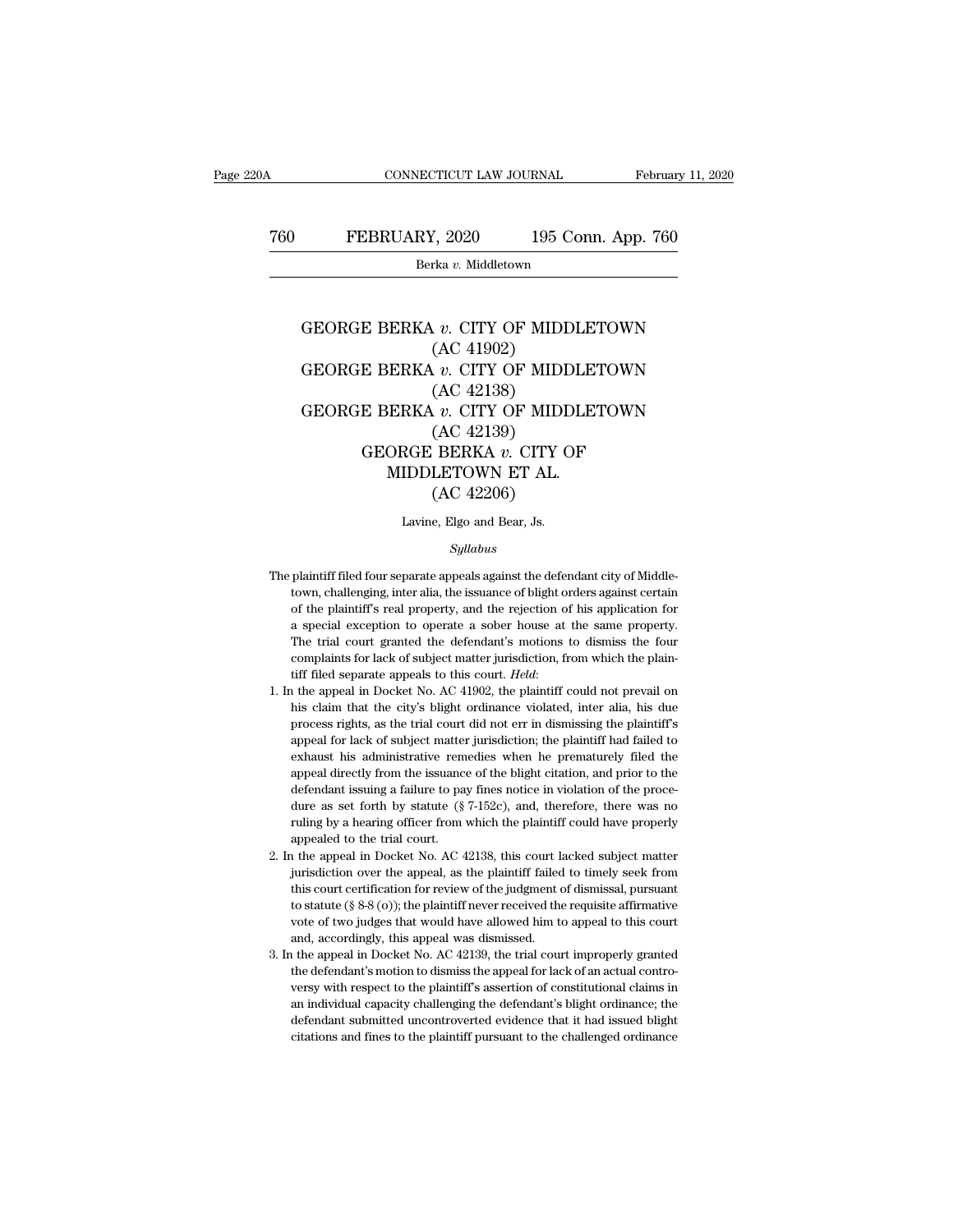# 11, 2020 CONNECTICUT LAW JOURNAL Page 221A<br>195 Conn. App. 760 FEBRUARY, 2020 761<br>Berka v. Middletown

### Berka *v.* Middletown

S Conn. App. 760 FEBRUARY, 2020 761<br>Berka v. Middletown<br>with respect to the plaintiff's property, and the trial court, having failed<br>to construe the self-represented plaintiff's complaint in the broad and 5 Conn. App. 760 FEBRUARY, 2020 761<br>Berka v. Middletown<br>with respect to the plaintiff's property, and the trial court, having failed<br>to construe the self-represented plaintiff's complaint in the broad and<br>realistic manner 195 Conn. App. 760 FEBRUARY, 2020 761<br>Berka v. Middletown<br>with respect to the plaintiff's property, and the trial court, having failed<br>to construe the self-represented plaintiff's complaint in the broad and<br>realistic mann Berka v. Middletown<br>
with respect to the plaintiff's property, and the trial court, having failed<br>
to construe the self-represented plaintiff's complaint in the broad and<br>
realistic manner as required by our case law, did Berka v. Middletown<br>with respect to the plaintiff's property, and the trial court, having failed<br>to construe the self-represented plaintiff's complaint in the broad and<br>realistic manner as required by our case law, did not with respect to the plaintiff's property, and the trial court, having failed<br>to construe the self-represented plaintiff's complaint in the broad and<br>realistic manner as required by our case law, did not conduct an examinarelief to the self-represented plaintiff's complaint in the broad and realistic manner as required by our case law, did not conduct an examination of the plaintiff's individual constitutional claims as required and, althou realistic manner as required by our case law, did not conduct an examination of the plaintiff's individual constitutional claims as required and, although this court offered no view as to the merits of the plaintiff's indi From of the plaintiff's individual constitutional claims as required and, although this court offered no view as to the merits of the plaintiff's individual constitutional claims, the trial court could afford practical re at though this counterparts.<br>
Individual constitutions in the plair<br>
provisions of the<br>
hearing procedure<br>
tional rights.<br>
the appeal in Doc individual constitutional claims, the trial court could afford practical<br>relief to the plaintiff if he ultimately proves that some or all of the<br>provisions of the applicable statute  $(\frac{8}{7} - 152c)$  establishing a citatio relief to the plaintiff if he ultimately proves that some or all of the provisions of the applicable statute  $(\S 7-152c)$  establishing a citation hearing procedure or the city's blight ordinance violated his constitutiona

provisions of the applicable statute  $(\frac{8}{7} - 152c)$  establishing a citation hearing procedure or the city's blight ordinance violated his constitutional rights.<br>the appeal in Docket No. AC 42206, the trial court did not hearing procedure or the city's blight ordinance violated his constitutional rights.<br>tional rights.<br>the appeal in Docket No. AC 42206, the trial court did not err in granting<br>the defendant's motion to dismiss the plaintiff no actional rights.<br>
tional rights.<br>
the appeal in Docket No. AC 42206, the trial court did not err in granting<br>
the defendant's motion to dismiss the plaintiff's complaint, as the defendant's withdrawal of the blight cit the appeal in Docket No. AC 42206, the trial court did not err in granting the defendant's motion to dismiss the plaintiff's complaint, as the defendant's withdrawal of the blight citation issued to the plaintiff on May 27 the defendant's motion to dismiss the plaintiff's complaint, as the defendant's withdrawal of the blight citation issued to the plaintiff on May 27, 2016, rendered moot the claims in the action he filed on May 8, 2018; no ant's withdrawal of the blight citation issued to the plaintiff on May 7, 2016, rendered moot the claims in the action he filed on May 8, 2018;<br>
2016, rendered moot the claims in the action he filed on May 8, 2018;<br>
2020 o 2016 citation, and there was no practical relief that the court could grant<br>the plaintiff.<br>Argued October 23, 2019—officially released February 11, 2020<br>*Procedural History*<br>Action, in the first case, challenging, inter al 21, 2010, tendered moot are claims in the action it med on may 0, 2010,<br>no action had been taken against the plaintiff pursuant to the May 27,<br>2016 citation, and there was no practical relief that the court could grant<br>the

2016 citation, and there was no practical relief that the court could grant<br>the plaintiff.<br>Argued October 23, 2019—officially released February 11, 2020<br>*Procedural History*<br>**Action, in the first case, challenging, inter a** the plaintiff.<br>
Argued October 23, 2019—officially released February 11, 2020<br>
Procedural History<br>
Action, in the first case, challenging, inter alia, the<br>
defendant's issuance of a blight citation on certain of<br>
the plain Argued October 23, 2019—officially released February 11, 2020<br> *Procedural History*<br>
Action, in the first case, challenging, inter alia, the<br>
defendant's issuance of a blight citation on certain of<br>
the plaintiff's real pr *Procedural History*<br>Action, in the first case, challenging, inter alia, the<br>defendant's issuance of a blight citation on certain of<br>the plaintiff's real property, and action, in the second<br>case, challenging a certain zoni Froceana History<br>Action, in the first case, challenging, inter alia, the<br>defendant's issuance of a blight citation on certain of<br>the plaintiff's real property, and action, in the second<br>case, challenging a certain zoning d Action, in the first case, challenging, inter alia, the defendant's issuance of a blight citation on certain of the plaintiff's real property, and action, in the second case, challenging a certain zoning decision made by t defendant's issuance of a blight citation on certain of<br>the plaintiff's real property, and action, in the second<br>case, challenging a certain zoning decision made by<br>the defendant's planning and zoning commission, and<br>actio the plaintiff's real property, and action, in the second<br>case, challenging a certain zoning decision made by<br>the defendant's planning and zoning commission, and<br>action, in a third case, seeking to invalidate a certain<br>ordi case, challenging a certain zoning decision made by<br>the defendant's planning and zoning commission, and<br>action, in a third case, seeking to invalidate a certain<br>ordinance of the defendant, and action, in a fourth case,<br>cha the defendant's planning and zoning commission, and<br>action, in a third case, seeking to invalidate a certain<br>ordinance of the defendant, and action, in a fourth case,<br>challenging the issuance of a blight citation by the<br>na ordinance of the defendant, and action, in a fourth case,<br>challenging the issuance of a blight citation by the<br>named defendant on certain of the plaintiff's real prop-<br>erty, brought to the Superior Court in the district of challenging the issuance of a blight citation by the<br>named defendant on certain of the plaintiff's real prop-<br>erty, brought to the Superior Court in the district of<br>Middletown, where the trial court, *Aurigemma*, *J.*,<br>gra ramed defendant on certain of the plaintiff's real property, brought to the Superior Court in the district of Middletown, where the trial court, *Aurigemma*, *J.*, granted the defendant's motion to dismiss in the first cas erty, brought to the Superior Court in the district of Middletown, where the trial court, Aurigemma, J., granted the defendant's motion to dismiss in the first case and rendered judgment thereon, from which the plaintiff a Middletown, where the trial court, Aurigemma, J.,<br>granted the defendant's motion to dismiss in the first<br>case and rendered judgment thereon, from which the<br>plaintiff appealed; thereafter, the trial court, Domn-<br>arsks, J., granted the defendant's motion to dismiss in the first<br>case and rendered judgment thereon, from which the<br>plaintiff appealed; thereafter, the trial court, *Domn-*<br>arsks, J., granted the defendant's motions to dismiss<br>in th case and rendered judgment thereon, from which the<br>plaintiff appealed; thereafter, the trial court, *Domn-*<br>arsks, J., granted the defendant's motions to dismiss<br>in the second and third cases and rendered judgment<br>thereon, plaintiff appealed; thereafter, the trial court, *Domnarsks*, *J.*, granted the defendant's motions to dismiss<br>in the second and third cases and rendered judgment<br>thereon, from which the plaintiff filed separate appeals;<br>s arsks, J., granted the defendant's motions to dismiss<br>in the second and third cases and rendered judgment<br>thereon, from which the plaintiff filed separate appeals;<br>subsequently, the court, *Domnarski*, J., granted the<br>name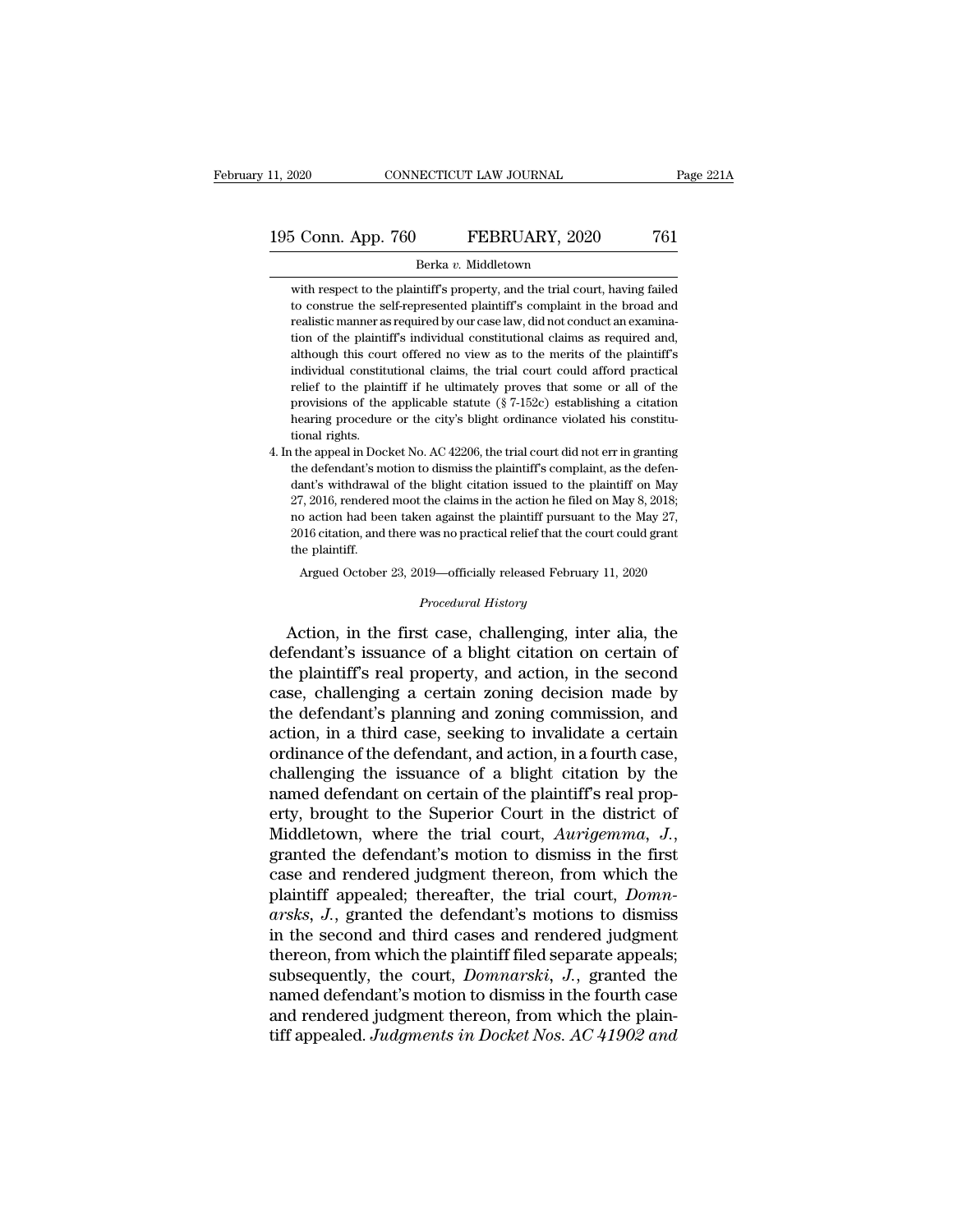# CONNECTICUT LAW JOURNAL February 11, 2020<br>
762 FEBRUARY, 2020 195 Conn. App. 760<br>
<sup>Berka v.</sup> Middletown Berka *v.* Middletown

CONNECTICUT LAW JOURNAL February 11, 2020<br> **AC 42206 affirmed; appeal in Docket No. AC 42138**<br> *AC 42206 affirmed; appeal in Docket No. AC 42138*<br> *AC 42206 affirmed; appeal in Docket No. AC 42139 affirmed*<br> *An exact, ren dismissed; judgment in pocket No. Ac 42138*<br>*dismissed; judgment in Docket No. AC 42138*<br>*dismissed; judgment in Docket No. AC 42139 affirmed*<br>*in part; reversed in part; further proceedings. FEBRUARY, 2020* 195 Conn. App. 76<br> *Berka v. Middletown*<br> *AC 42206 affirmed; appeal in Docket No. AC 4213*<br> *dismissed; judgment in Docket No. AC 42139 affirme*<br> *in part; reversed in part; further proceedings.*<br> *George George Berka*, *George Berka*, *George Berka*, *George Berka*, *George Berka*, *George Berka*, *George Berka*, *George Berka*, *George Berka*, *George Berka*, *George Berka*, *George Berka*, *George Berka*, *George Berka* E<br>AC 42206 affirmed,<br>dismissed; judgmen<br>in part; reversed in<br>George Berka, self<br>case (plaintiff).<br>*Brig Smith*, for th *Brig 42206 affirmed; appeal in Docket No. AC 42138*<br> *Brissed; judgment in Docket No. AC 42139 affirmed<br>
part; reversed in part; further proceedings.*<br> *George Berka*, self-represented, the appellant in each<br> *Brig Smith* 

dismissed; judgment in Docket No. AC 42139 affirmed<br>in part; reversed in part; further proceedings.<br>George Berka, self-represented, the appellant in each<br>case (plaintiff).<br>Brig Smith, for the appellee (defendant in first, case). Brig Smith, for the appellee (defendant in first, sec-<br>
d and third cases and named defendant in fourth<br>
se).<br>  $\frac{opinion}{\text{BEAR}}$ , J. These four appeals pertain to certain real<br>
operty in Middletown owned by the self-represent

### *Opinion*

*Brig Smith*, for the appellee (defendant in first, second and third cases and named defendant in fourth case).<br> *Opinion*<br> **BEAR, J. These four appeals pertain to certain real property in Middletown owned by the self-repr** ond and third cases and named defendant in fourth<br>
case).<br>  $\frac{Opinion}{P}$ <br>
BEAR, J. These four appeals pertain to certain real<br>
property in Middletown owned by the self-represented<br>
plaintiff, George Berka, and rented by him opinion<br>
opinion<br>
BEAR, J. These four appeals pertain to certain real<br>
property in Middletown owned by the self-represented<br>
plaintiff, George Berka, and rented by him to multiple<br>
individuals. Although neither the cases n opinion<br>BEAR, J. These four appeals pertain to certain real<br>property in Middletown owned by the self-represented<br>plaintiff, George Berka, and rented by him to multiple<br>individuals. Although neither the cases nor the appeal BEAR, J. These four appeals pertain to certain real<br>property in Middletown owned by the self-represented<br>plaintiff, George Berka, and rented by him to multiple<br>individuals. Although neither the cases nor the appeals<br>have b BEAR, J. These four appeals p<br>property in Middletown owned by<br>plaintiff, George Berka, and rente<br>individuals. Although neither the c<br>have been officially consolidated,<br>for the purpose of judicial econ<br>claims made in each a Spectly in middletown owned by the sen-represented<br>aintiff, George Berka, and rented by him to multiple<br>dividuals. Although neither the cases nor the appeals<br>we been officially consolidated, we write one opinion<br>r the purp Framen, delay Berka, and reflect by that to mateple<br>individuals. Although neither the cases nor the appeals<br>have been officially consolidated, we write one opinion<br>for the purpose of judicial economy and assess the<br>claims

marriadas. Thatoget netater are eases not are appears<br>have been officially consolidated, we write one opinion<br>for the purpose of judicial economy and assess the<br>claims made in each appeal.<br>The plaintiff appeals from four for the purpose of judicial economy and assess the<br>claims made in each appeal.<br>The plaintiff appeals from four judgments of the Supe-<br>rior Court granting the motions of the defendant the<br>city of Middletown<sup>1</sup> to dismiss t For the pulpose of junions, that also<br>claims made in each appeal.<br>The plaintiff appeals from four judgments of the Superior Court granting the motions of the defendant the<br>city of Middletown<sup>1</sup> to dismiss the complaints i The plaintiff appeals from four judgments of the Superior Court granting the motions of the defendant the city of Middletown<sup>1</sup> to dismiss the complaints in four cases for lack of subject matter jurisdiction. In two of hi The plaintiff appeals from four judgments of the Superior Court granting the motions of the defendant the city of Middletown<sup>1</sup> to dismiss the complaints in four cases for lack of subject matter jurisdiction. In two of hi rior Court granting the motions of the defendant the<br>city of Middletown<sup>1</sup> to dismiss the complaints in four<br>cases for lack of subject matter jurisdiction. In two of<br>his appeals to this court—Docket Nos. AC 41902 and AC<br>42 city of Middletown<sup>1</sup> to dismiss the complaints in four<br>cases for lack of subject matter jurisdiction. In two of<br>his appeals to this court—Docket Nos. AC 41902 and AC<br>42206—the plaintiff's claims relate either to a citatio cases for lack of subject matter jurisdiction. In two of<br>his appeals to this court—Docket Nos. AC 41902 and AC<br>42206—the plaintiff's claims relate either to a citation<br>issued to him in 2016 for conditions on his property<br> his appeals to this court—Docket Nos. AC 41902 and AC<br>42206—the plaintiff's claims relate either to a citation<br>issued to him in 2016 for conditions on his property<br>alleged to have violated the Middletown blight ordi-<br>nance 42206—the plaintiff's claims relate either to a citation<br>issued to him in 2016 for conditions on his property<br>alleged to have violated the Middletown blight ordi-<br>nance, which citation subsequently was unilaterally<br>withdra issued to him in 2016 for conditions on his property<br>alleged to have violated the Middletown blight ordi-<br>nance, which citation subsequently was unilaterally<br>withdrawn by the defendant, or to a subsequent citation<br>issued alleged to have violated the Middletown blight ordinance, which citation subsequently was unilaterally withdrawn by the defendant, or to a subsequent citation issued to him in 2018 concerning essentially the same alleged v nance, which citation subsequently was unilaterally<br>withdrawn by the defendant, or to a subsequent citation<br>issued to him in 2018 concerning essentially the same<br>alleged violations. In his appeal in Docket No. AC 42138,<br>t leged violations. In his appeal in Docket No. AC 42138,<br>ie plaintiff challenges the denial of his application for<br>special exception to operate a sober house. The appeal<br>Docket No. AC 42139 concerns the propriety of the<br><sup>1</sup> the plaintiff challenges the denial of his application for<br>a special exception to operate a sober house. The appeal<br>in Docket No. AC 42139 concerns the propriety of the<br> $\frac{1}{1}$  Linda S.K. Reed was also named as a defend

a special exception to operate a sober house. The appeal<br>in Docket No. AC 42139 concerns the propriety of the<br> $\frac{1}{1}$  Linda S.K. Reed was also named as a defendant in the action that is<br>the subject of the appeal in Dock dletown.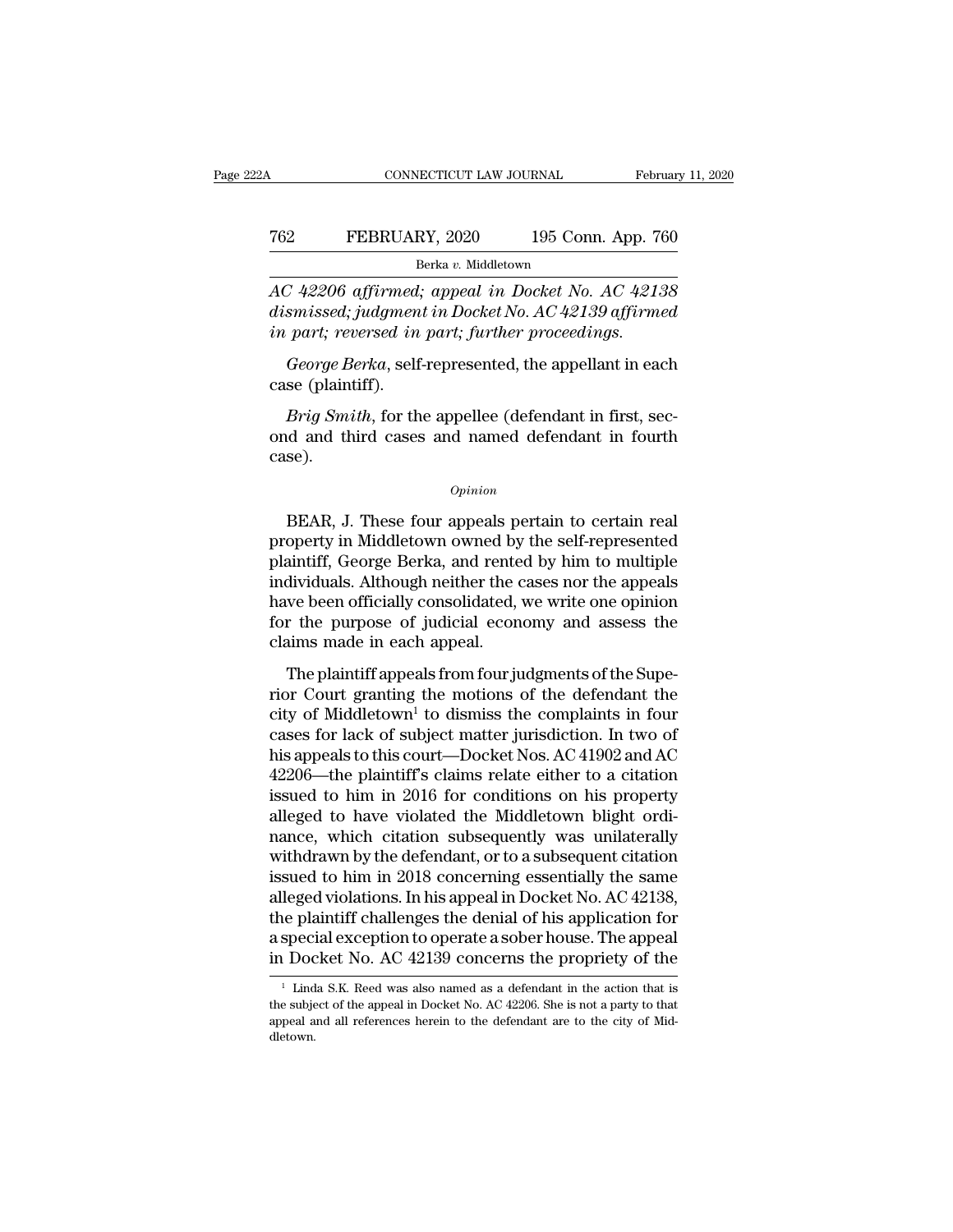| 11, 2020           | CONNECTICUT LAW JOURNAL |                     | Page 223A |
|--------------------|-------------------------|---------------------|-----------|
| 195 Conn. App. 760 |                         | FEBRUARY, 2020      | 763       |
|                    |                         | Berka v. Middletown |           |

11, 2020 CONNECTICUT LAW JOURNAL Page 223A<br>
195 Conn. App. 760 FEBRUARY, 2020 763<br>
Berka v. Middletown<br>
court's dismissal of the plaintiff's petition to have the<br>
blight ordinance invalidated on constitutional and other<br> 195 Conn. App. 760 FEBRUARY, 2020 763<br>Berka v. Middletown<br>Court's dismissal of the plaintiff's petition to have the<br>blight ordinance invalidated on constitutional and other<br>grounds. We affirm the judgments of the court wi 195 Conn. App. 760 FEBRUARY, 2020 763<br>
Berka v. Middletown<br>
court's dismissal of the plaintiff's petition to have the<br>
blight ordinance invalidated on constitutional and other<br>
grounds. We affirm the judgments of the cour 195 Conn. App. 760 FEBRUARY, 2020 763<br>
Berka v. Middletown<br>
court's dismissal of the plaintiff's petition to have the<br>
blight ordinance invalidated on constitutional and other<br>
grounds. We affirm the judgments of the cour Berka v. Middletown<br>
court's dismissal of the plaintiff's petition to have the<br>
blight ordinance invalidated on constitutional and other<br>
grounds. We affirm the judgments of the court with<br>
respect to the plaintiff's clai  $\frac{3}{2}$  berka *b*. Middetown<br>court's dismissal of the plaintiff's petition to have the<br>blight ordinance invalidated on constitutional and other<br>grounds. We affirm the judgments of the court with<br>respect to the plaintiff court's dismissal of the plaintiff's petition to have the<br>blight ordinance invalidated on constitutional and other<br>grounds. We affirm the judgments of the court with<br>respect to the plaintiff's claims asserted in Docket No. blight ordinance invalidated on constitutional and other<br>grounds. We affirm the judgments of the court with<br>respect to the plaintiff's claims asserted in Docket Nos.<br>AC 41902 and AC 42206. We dismiss Docket No. AC<br>42138 fo grounds. We affirm the judgments of the court with<br>respect to the plaintiff's claims asserted in Docket Nos.<br>AC 41902 and AC 42206. We dismiss Docket No. AC<br>42138 for lack of subject matter jurisdiction. We affirm<br>the cour respect to the plaintiff's claims asserted in Docket Nos.<br>AC 41902 and AC 42206. We dismiss Docket No. AC<br>42138 for lack of subject matter jurisdiction. We affirm<br>the court's judgment in Docket No. AC 42139 with<br>respect to AC 41902 and AC 42206. We dismiss Docket No. AC<br>42138 for lack of subject matter jurisdiction. We affirm<br>the court's judgment in Docket No. AC 42139 with<br>respect to its dismissal of the plaintiff's petition insofar<br>as it (  $42138$  for lack of subject matter jurisdiction. We affirm<br>the court's judgment in Docket No. AC  $42139$  with<br>respect to its dismissal of the plaintiff's petition insofar<br>as it (1) asks the court to amend the Middletown b the court's judgment in Docket No. AC 42139 wit<br>respect to its dismissal of the plaintiff's petition insofa<br>as it (1) asks the court to amend the Middletown bligh<br>ordinance, and (2) is predicated on nonconstitutiona<br>ground it (1) asks the court to amend the Middletown blight<br>dinance, and (2) is predicated on nonconstitutional<br>ounds but we reverse the judgment of the trial court<br>th respect to its dismissal of the plaintiff's constitu-<br>nal cl ordinance, and (2) is predicated on nonconstitutional<br>grounds but we reverse the judgment of the trial court<br>with respect to its dismissal of the plaintiff's constitu-<br>tional claims asserted in an individual capacity.<br>The

prounds but we reverse the judgment of the trial court<br>with respect to its dismissal of the plaintiff's constitu-<br>tional claims asserted in an individual capacity.<br>The following undisputed facts and procedural his-<br>tory pr with respect to its dismissal of the plaintiff's constitu-<br>tional claims asserted in an individual capacity.<br>The following undisputed facts and procedural his-<br>tory provide context for the plaintiff's four appeals. The<br>pla tional claims asserted in an individual capacity.<br>The following undisputed facts and procedural his-<br>tory provide context for the plaintiff's four appeals. The<br>plaintiff owns real property located at 5 Maple Place<br>in Middl The following undisputed facts and procedural his-<br>tory provide context for the plaintiff's four appeals. The<br>plaintiff owns real property located at 5 Maple Place<br>in Middletown (property) and rents rooms in the house<br>on t The following undisputed facts and procedural his-<br>tory provide context for the plaintiff's four appeals. The<br>plaintiff owns real property located at 5 Maple Place<br>in Middletown (property) and rents rooms in the house<br>on t tory provide context for the plaintiff's four appeals. The<br>plaintiff owns real property located at 5 Maple Place<br>in Middletown (property) and rents rooms in the house<br>on the property to individuals. The first appeal, Docke plaintiff owns real property located at 5 Maple Place<br>in Middletown (property) and rents rooms in the house<br>on the property to individuals. The first appeal, Docket<br>No. AC 41902, relates to the plaintiff's premature appeal in Middletown (property) and rents rooms in the house<br>on the property to individuals. The first appeal, Docket<br>No. AC 41902, relates to the plaintiff's premature appeal<br>to the trial court from the 2018 blight notice and s on the property to individuals. The first appeal, Docket<br>No. AC 41902, relates to the plaintiff's premature appeal<br>to the trial court from the 2018 blight notice and subse-<br>quent citation. On January 10, 2018, the plainti No. AC 41902, relates to the plaintiff's premature appeal<br>to the trial court from the 2018 blight notice and subse-<br>quent citation. On January 10, 2018, the plaintiff was<br>issued a notice of blight pursuant to chapter 120, to the trial court from the 2018 blight notice and subsequent citation. On January 10, 2018, the plaintiff was<br>issued a notice of blight pursuant to chapter 120, article<br>11, § 120-25A of the City of Middletown Code of Ord quent citation. On January 10, 2018, the plaintiff was<br>issued a notice of blight pursuant to chapter 120, article<br>11, § 120-25A of the City of Middletown Code of Ordi-<br>nances (ordinance),<sup>2</sup> which was enacted in accordanc issued a notice of blight pursuant to chapter 120, article<br>11, § 120-25A of the City of Middletown Code of Ordi-<br>nances (ordinance),<sup>2</sup> which was enacted in accordance<br>with General Statutes § 7-152c (a). On February 14,<br>2 11, § 120-25A of the City of Middletown Code of Ordinances (ordinance),<sup>2</sup> which was enacted in accordance with General Statutes § 7-152c (a). On February 14, 2018, after the plaintiff failed to remedy the alleged blighte nances (ordinance),<sup>2</sup> which was enacted in accordance<br>with General Statutes  $\S 7$ -152c (a). On February 14,<br>2018, after the plaintiff failed to remedy the alleged<br>blighted conditions specified in the notice, the defen-<br>d with General Statutes § 7-152c (a). On February 14,<br>2018, after the plaintiff failed to remedy the alleged<br>blighted conditions specified in the notice, the defen-<br>dant issued a blight citation to the plaintiff. The citati 2018, after the plaintiff failed to remedy the alleged<br>blighted conditions specified in the notice, the defen-<br>dant issued a blight citation to the plaintiff. The citation<br>provided the plaintiff fifteen days to pay the fi blighted conditions specified in the notice, the defen-<br>dant issued a blight citation to the plaintiff. The citation<br>provided the plaintiff fifteen days to pay the fines that<br>had been assessed for the violations listed in dant issued a blight citation to the plaintiff. The citation<br>provided the plaintiff fifteen days to pay the fines that<br>had been assessed for the violations listed in the notice<br>of blight. The plaintiff, however, brought a of blight. The plaintiff, however, brought an action in<br>the trial court on March 22, 2018, prior to the issuance<br>of a failure to pay fines notice in accordance with § 7-<br>152c and the ordinance, and prior to any administra 152c and the ordinance, and prior to any administrative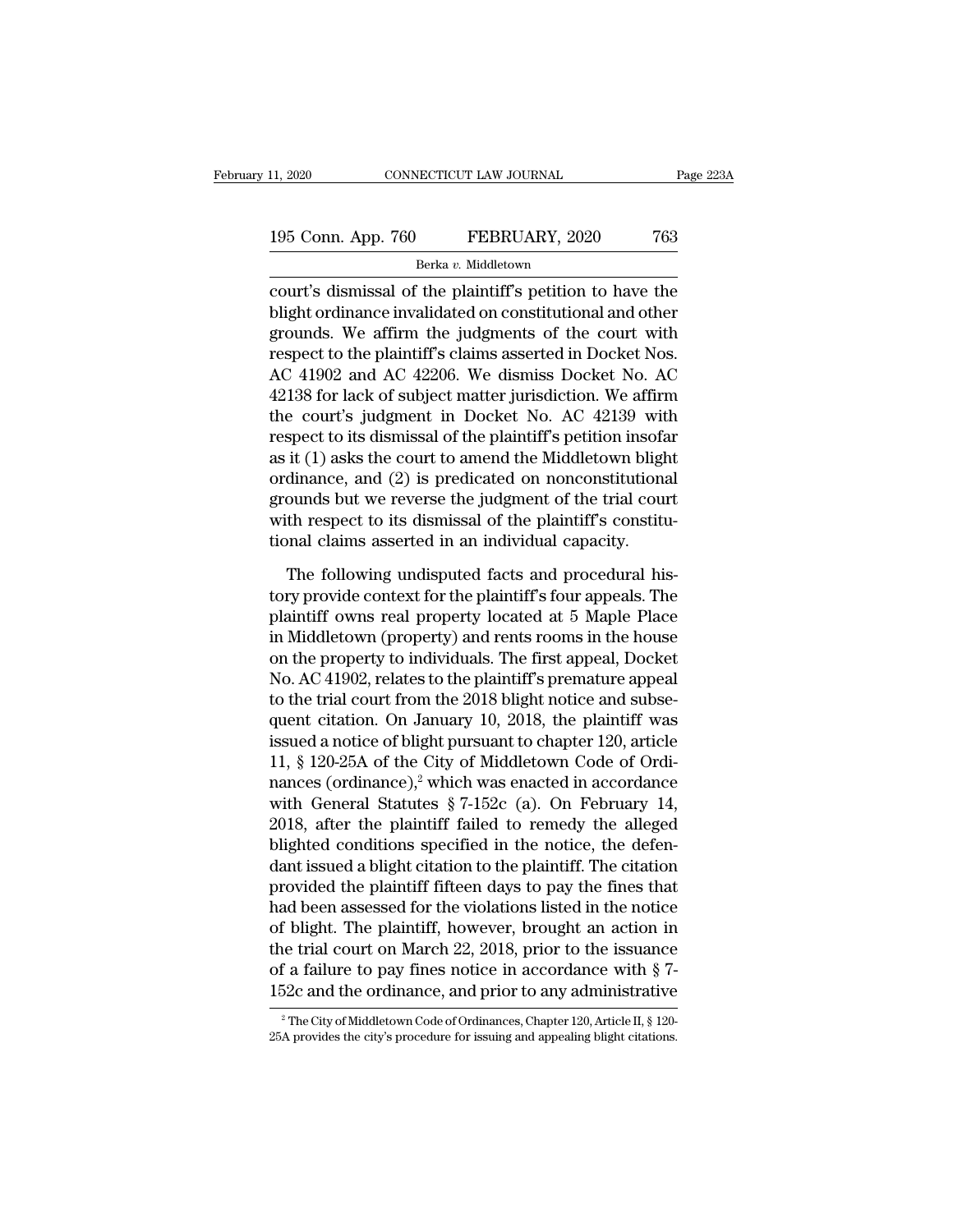# CONNECTICUT LAW JOURNAL February 11, 2020<br>
764 FEBRUARY, 2020 195 Conn. App. 760<br>
<sup>Berka v.</sup> Middletown

### Berka *v.* Middletown

February 11, 20<br>
T64 FEBRUARY, 2020 195 Conn. App. 760<br>
Berka v. Middletown<br>
hearing or assessment of fines as provided for by  $\S 7$ -<br>
152c and the ordinance. The defendant filed a motion<br>
to dismiss the complaint in that T64 FEBRUARY, 2020 195 Conn. App. 760<br>Berka v. Middletown<br>hearing or assessment of fines as provided for by § 7-<br>152c and the ordinance. The defendant filed a motion<br>to dismiss the complaint in that action on May 24, 2018, To discontribute the complaint in that action on May 24, 2018,<br>The complaint in that action on May 24, 2018,<br>which was granted by the court on July 20, 2018. The<br>court concluded that it lacked subject matter jurisdic-FEBRUARY, 2020 195 Conn. App. 760<br>Berka v. Middletown<br>hearing or assessment of fines as provided for by  $\S 7$ -<br>152c and the ordinance. The defendant filed a motion<br>to dismiss the complaint in that action on May 24, 2018,<br> Extra v. Middletown<br>
Rerka v. Middletown<br>
hearing or assessment of fines as provided for by § 7-<br>
152c and the ordinance. The defendant filed a motion<br>
to dismiss the complaint in that action on May 24, 2018,<br>
which was g Berka v. Middletown<br>hearing or assessment of fines as provided for by § 7-<br>152c and the ordinance. The defendant filed a motion<br>to dismiss the complaint in that action on May 24, 2018,<br>which was granted by the court on Ju hearing or assessment of fines as provided for by  $\S$  7-<br>152c and the ordinance. The defendant filed a motion<br>to dismiss the complaint in that action on May 24, 2018,<br>which was granted by the court on July 20, 2018. The<br>c 152c and the ordinance. The defendant filed a motion<br>to dismiss the complaint in that action on May 24, 2018,<br>which was granted by the court on July 20, 2018. The<br>court concluded that it lacked subject matter jurisdic-<br>ti dismiss the complaint in that action on May 24, 2018,<br>nich was granted by the court on July 20, 2018. The<br>urt concluded that it lacked subject matter jurisdic-<br>n over the plaintiff's claim because the plaintiff had<br>iled to which was granted by the court on July 20, 2018. The<br>court concluded that it lacked subject matter jurisdic-<br>tion over the plaintiff's claim because the plaintiff had<br>failed to exhaust his administrative remedies and,<br>acco

court concluded that it lacked subject matter jurisdiction over the plaintiff's claim because the plaintiff had failed to exhaust his administrative remedies and, accordingly, his claim was not ripe for judicial review.<sup>3</sup> tion over the plaintiff's claim because the plaintiff had<br>failed to exhaust his administrative remedies and,<br>accordingly, his claim was not ripe for judicial review.<sup>3</sup><br>The second appeal to this court, Docket No. AC<br>42138, failed to exhaust his administrative remedies and,<br>accordingly, his claim was not ripe for judicial review.<sup>3</sup><br>The second appeal to this court, Docket No. AC<br>42138, relates to the plaintiff's request to the Middle-<br>town Pl accordingly, his claim was not ripe for judicial review.<sup>3</sup><br>The second appeal to this court, Docket No. AC<br>42138, relates to the plaintiff's request to the Middle-<br>town Planning and Zoning Commission (commission)<br>for a spe The second appeal to this court, Docket No. AC<br>42138, relates to the plaintiff's request to the Middle-<br>town Planning and Zoning Commission (commission)<br>for a special exception to operate a sober house on<br>his property. The 42138, relates to the plaintiff's request to the Middle-<br>town Planning and Zoning Commission (commission)<br>for a special exception to operate a sober house on<br>his property. The commission denied the application<br>without prej town Planning and Zoning Commission (commission)<br>for a special exception to operate a sober house on<br>his property. The commission denied the application<br>without prejudice on the basis that the property was<br>not in complianc for a special exception to operate a sober house on<br>his property. The commission denied the application<br>without prejudice on the basis that the property was<br>not in compliance with a number of Middletown local<br>health and sa his property. The commission denied the application without prejudice on the basis that the property was not in compliance with a number of Middletown local health and safety ordinances, for which the plaintiff previously ealth and safety ordinances, for which the plaintiff<br>reviously had been cited in 2016. The denial of the<br>oplication was published in the Hartford Courant on<br>ebruary 22, 2018.<sup>4</sup> Forty days later, on April 3, 2018,<br><sup>3</sup>The d previously had been cited in 2016. The denial of the<br>application was published in the Hartford Courant on<br>February 22, 2018.<sup>4</sup> Forty days later, on April 3, 2018,<br><sup>3</sup>The defendant issued to the plaintiff a failure to pay

2018, initiating an action currently pending in the trial court. On May 7, 2018, the hearing officer issued an amended hearing decision, again denying the plaintiff's claims.<br>
<sup>4</sup> The publication states in relevant part: " 2018, the hearing officer issued an amended hearing decision, again denying<br>the plaintiff's claims.<br><sup>4</sup> The publication states in relevant part: "Notice of decision by the Middle-<br>town Planning and Zoning Commission at its recovery home (sober house) at 5 Maple Place, Applicant/agent George Berka SE 2017-7."<br>
Superior Application states in relevant part: "Notice of decision by the Middle-<br>
14, 2018: 1. Denied without prejudice a proposed [s] <sup>4</sup> The publication state<br>
<sup>4</sup> The publication state<br>
14, 2018: 1. Denied with<br>
Section 60.02.24 under<br>
recovery home (sober<br>
Rerka SE 2017-7.''<br>
Additionally, during Additionally, during oral argument on the appeals, the defendant's counsel are meeting of February, 2018: 1. Denied without prejudice a proposed [s]pecial [e]xception to cotion 60.02.24 under the Americans with Disabilitie 14, 2018: 1. Denied without prejudice a proposed [s]pecial [e]xception to<br>Section 60.02.24 under the Americans with Disabilities Act to operate a<br>recovery home (sober house) at 5 Maple Place, Applicant/agent George<br>Berka recovery home (sober house) at 5 Maple Place, Applicant/agent George

Section 60.02.24 under the Americans with Disabilities Act to operate a recovery home (sober house) at 5 Maple Place, Applicant/agent George Berka SE 2017-7." Additionally, during oral argument on the appeals, the defenda Additionally, during oral argument on the appeals, the defendant's counsel

application was published in the Hartford Courant on February 22,  $2018.^4$  Forty days later, on April 3,  $2018$ ,<br><sup>3</sup> The defendant issued to the plaintiff a failure to pay fines notice on March 28,  $2018$ , six days after February 22, 2018.<sup>4</sup> Forty days later, on April 3, 2018,<br><sup>3</sup> The defendant issued to the plaintiff a failure to pay fines notice on March 28, 2018, six days after the plaintiff initiated the action challenging such fines **PEDTUATY 22, 2018. POTTY GAYS TATEF, OIT APPIT 3, 2018,**<br>
<sup>3</sup> The defendant issued to the plaintiff a failure to pay fines notice on March 28, 2018, six days after the plaintiff initiated the action challenging such fine <sup>3</sup> The defendant issued to the plaintiff a failure to pay fines notice on March 28, 2018, six days after the plaintiff initiated the action challenging such fines. Section 7-152c provides that, following the issuance of March 28, 2018, six days after the plaintiff initiated the action challenging<br>such fines. Section 7-152c provides that, following the issuance of a failure<br>to pay fines notice, the party to whom the notice has been issued March 28, 2018, six days after the plaintiff initiated the action challenging such fines. Section 7-152c provides that, following the issuance of a failure to pay fines notice, the party to whom the notice has been issued to pay fines notice, the party to whom the notice has been issued has ten days to appeal to an administrative hearing officer. The plaintiff timely sought an administrative appeal. A hearing officer was assigned, and a hea beyond to an administrative hearing officer. The plaintiff timely sought an administrative appeal. A hearing officer was assigned, and a hearing was held on May 2, 2018. After the hearing, the hearing officer issued a deci able to the hearing officer was assigned, and a hearing was held on May 2, 2018. After the hearing, the hearing officer issued a decision sustaining the city's blight citation and denying the plaintiff's claims. The plaint bearing was held on May 2, 2018. After the hearing, the hearing officer hearing was held on May 2, 2018. After the hearing, the hearing officer issued a decision sustaining the city's blight citation and denying the plaint tiff's claims. The plaintiff appealed this decision two days later on May 4, 2018, initiating an action currently pending in the trial court. On May 7, 2018, the hearing officer issued an amended hearing decision, again d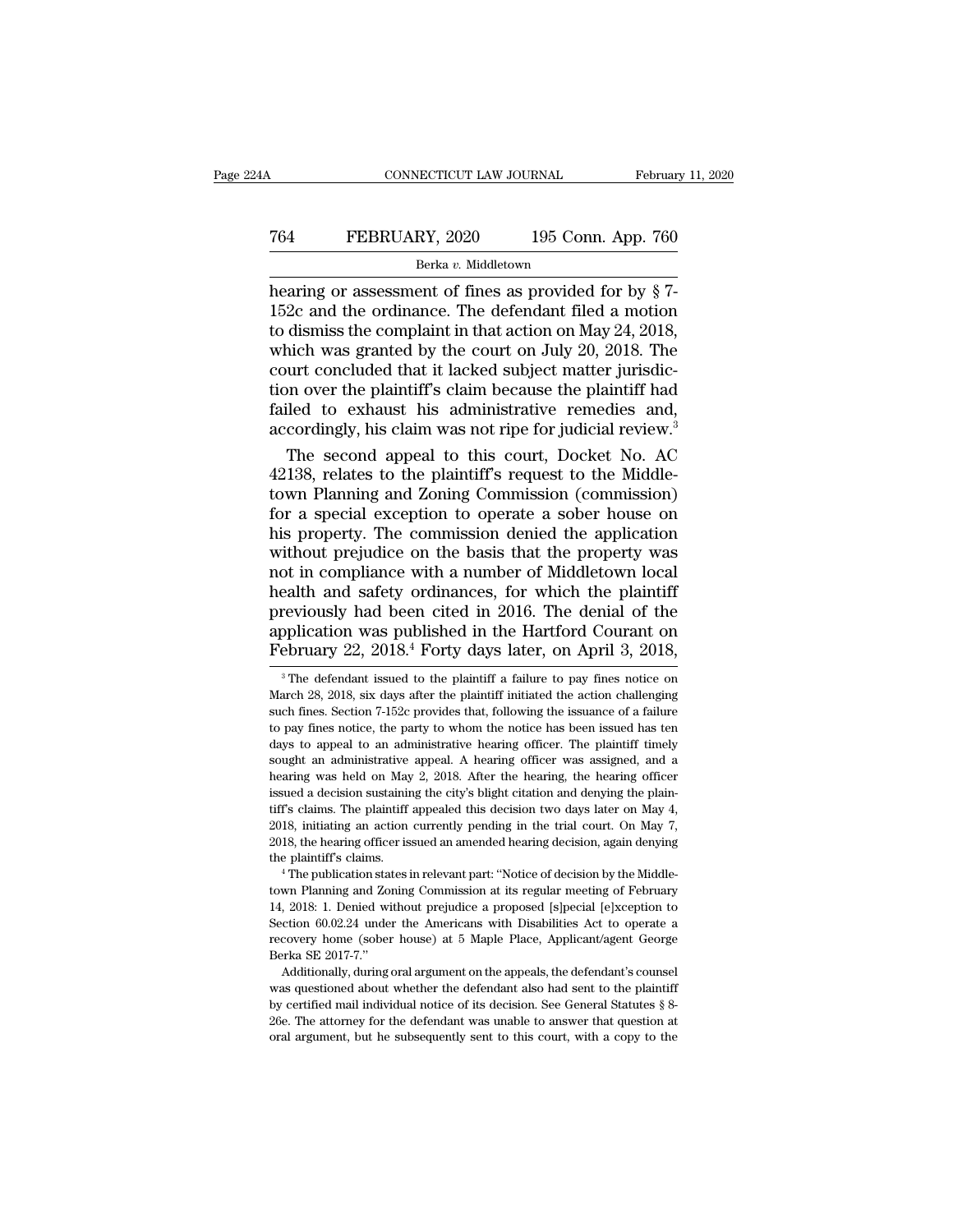| 11, 2020           | CONNECTICUT LAW JOURNAL | Page 225A |  |
|--------------------|-------------------------|-----------|--|
| 195 Conn. App. 760 | FEBRUARY, 2020          | 765       |  |
|                    | Berka v. Middletown     |           |  |

11, 2020 CONNECTICUT LAW JOURNAL Page 225A<br>
195 Conn. App. 760 FEBRUARY, 2020 765<br>
Berka v. Middletown<br>
the plaintiff appealed the denial to the trial court. The<br>
defendant filed a motion to dismiss that appeal on June<br>
2 195 Conn. App. 760 FEBRUARY, 2020 765<br>Berka v. Middletown<br>the plaintiff appealed the denial to the trial court. The<br>defendant filed a motion to dismiss that appeal on June<br>29, 2018, which was granted by the court on Septem 195 Conn. App. 760 FEBRUARY, 2020 765<br>Berka v. Middletown<br>the plaintiff appealed the denial to the trial court. The<br>defendant filed a motion to dismiss that appeal on June<br>29, 2018, which was granted by the court on Septe 195 Conn. App. 760 FEBRUARY, 2020 76<br>
Berka v. Middletown<br>
the plaintiff appealed the denial to the trial court. The<br>
defendant filed a motion to dismiss that appeal on Jun<br>
29, 2018, which was granted by the court on Sept Berka v. Middletown<br>
e plaintiff appealed the denial to the trial court. The<br>
fendant filed a motion to dismiss that appeal on June<br>
, 2018, which was granted by the court on September<br>
, 2018, for lack of subject matter the plaintiff appealed the denial to the trial court. The<br>defendant filed a motion to dismiss that appeal on June<br>29, 2018, which was granted by the court on September<br>18, 2018, for lack of subject matter jurisdiction.<br>The

the plantin appears the actual to the and count. The<br>defendant filed a motion to dismiss that appeal on June<br>29, 2018, tor lack of subject matter jurisdiction.<br>The plaintiff's third appeal to this court, Docket No.<br>AC 4213 29, 2018, which was granted by the court on September<br>18, 2018, for lack of subject matter jurisdiction.<br>The plaintiff's third appeal to this court, Docket No.<br>AC 42139, is from the dismissal of his petition to have<br>the c 18, 2018, for lack of subject matter jurisdiction.<br>
The plaintiff's third appeal to this court, Docket No.<br>
AC 42139, is from the dismissal of his petition to have<br>
the court invalidate or, in the alternative, amend the<br> 2018, the defendant filed a motion to dismissal of his petition to have<br>the court invalidate or, in the alternative, amend the<br>blight ordinance. On May 8, 2018, the plaintiff filed a<br>"petition to overturn blight ordinance. The plaintiff's third appeal to this court, Docket No.<br>AC 42139, is from the dismissal of his petition to have<br>the court invalidate or, in the alternative, amend the<br>blight ordinance. On May 8, 2018, the plaintiff filed a<br> AC 42139, is from the dismissal of his pe<br>the court invalidate or, in the alternativ<br>blight ordinance. On May 8, 2018, the p<br>"petition to overturn blight ordinance."<br>2018, the defendant filed a motion to disr<br>tiff's petiti The fourth matter on May 8, 2018, the plaintiff filed a<br>etition to overturn blight ordinance." On June 28,<br>18, the defendant filed a motion to dismiss the plain-<br>f's petition, which the court granted on nonjusticiabil-<br>gro "petition to overturn blight ordinance." On June 28,<br>
2018, the defendant filed a motion to dismiss the plain-<br>
tiff's petition, which the court granted on nonjusticiabil-<br>
ity grounds on September 18, 2018.<br>
The fourth m

2018, the defendant filed a motion to dismiss the plain-<br>tiff's petition, which the court granted on nonjusticiabil-<br>ity grounds on September 18, 2018.<br>The fourth matter on appeal, Docket No. AC 42206,<br>involves the defenda Every, are determined a modern of dismissed to promit<br>tiff's petition, which the court granted on nonjusticiabil-<br>ity grounds on September 18, 2018.<br>The fourth matter on appeal, Docket No. AC 42206,<br>involves the defendant' ity grounds on September 18, 2018.<br>The fourth matter on appeal, Docket No. AC 42206,<br>involves the defendant's unilateral withdrawal of the<br>2016 citation to the defendant. The plaintiff was issued<br>a citation on May 27, 2016 The fourth matter on appeal, Docket No. AC 42206,<br>involves the defendant's unilateral withdrawal of the<br>2016 citation to the defendant. The plaintiff was issued<br>a citation on May 27, 2016, for essentially the same<br>underlyi The fourth matter on appeal, Docket No. AC 42206,<br>involves the defendant's unilateral withdrawal of the<br>2016 citation to the defendant. The plaintiff was issued<br>a citation on May 27, 2016, for essentially the same<br>underly involves the defendant's unilateral withdrawal of the<br>2016 citation to the defendant. The plaintiff was issued<br>a citation on May 27, 2016, for essentially the same<br>underlying blight and city health code violations con-<br>tai 2016 citation to the defendant. The plaintiff was issued<br>a citation on May 27, 2016, for essentially the same<br>underlying blight and city health code violations con-<br>tained in the subsequent January 10, 2018, blight notice<br> a citation on May 27, 2016, for essentially the same<br>underlying blight and city health code violations con-<br>tained in the subsequent January 10, 2018, blight notice<br>to him. The plaintiff was in the process of appealing<br>tha underlying blight and city health code violations contained in the subsequent January 10, 2018, blight notice<br>to him. The plaintiff was in the process of appealing<br>that citation when the defendant unilaterally withdrew<br>it tained in the subsequent January 10, 2018, blight notice<br>to him. The plaintiff was in the process of appealing<br>that citation when the defendant unilaterally withdrew<br>it on July 22, 2016.<sup>5</sup> The plaintiff thereafter withdre to him. The plaintiff was in the process of appealing<br>that citation when the defendant unilaterally withdrew<br>it on July 22, 2016.<sup>5</sup> The plaintiff thereafter withdrew<br>his 2016 appeal. Almost two years later, on May 8, 2018 that citation when the defendant unilaterally withdrew<br>it on July 22, 2016.<sup>5</sup> The plaintiff thereafter withdrew<br>his 2016 appeal. Almost two years later, on May 8, 2018,<br>the plaintiff served a complaint alleging that the d the plaintiff served a complaint alleging that the defendant had attempted to deprive him of his constitutional rights by issuing the 2016 blight citation. At oral argument in the trial court, and in his brief on appeal, h dant had attempted to deprive him of his constitutional<br>rights by issuing the 2016 blight citation. At oral argu-<br>ment in the trial court, and in his brief on appeal, he<br>plaintiff, who did not object to the submission, a c

rights by issuing the 2016 blight citation. At oral argument in the trial court, and in his brief on appeal, he<br>plaintiff, who did not object to the submission, a copy of the certified mail<br>notice to the defendant at his h **Gamez-Reyes** v. *Bia Gamez-Reyes* c. *Biancel and* in his brief on appeal, he plaintiff, who did not object to the submission, a copy of the certified mail notice to the defendant at his home address in Waterbury. If it i ment in the trial count, and in his brief on appear, he<br>plaintiff, who did not object to the submission, a copy of the certified mail<br>notice to the defendant at his home address in Waterbury. If it is necessary<br>to do so, w parameter that that is home address in Waterbury. If it is necessary to do so, we take judicial notice of the certified mail to the plaintiff. See *Gamez-Reyes* v. *Biagi*, 136 Conn. App. 258, 261 n.4, 44 A.3d 197, cert.

to do so, we take judicial notice of the certified mail to the plaintiff. See *Gamez-Reyes* v. *Biagi*, 136 Conn. App. 258, 261 n.4, 44 A.3d 197, cert. denied, 306 Conn. 905, 52 A.3d 731 (2012).<br><sup>5</sup> In its brief and at or *Gamez-Reyes v. Biagi*, 136 Conn. App. 258, 261 n.4, 44 A.3d 197, cert. denied, 306 Conn. 905, 52 A.3d 731 (2012).<br><sup>5</sup> In its brief and at oral argument in Docket No. AC 42206, the defendant explained that, at the same tim 306 Conn. 905, 52 A.3d 731 (2012).<br>
<sup>5</sup> In its brief and at oral argument in Docket No. AC 42206, the defendant explained that, at the same time it had issued the blight citation to the plaintiff, the state's attorney's o <sup>or</sup> <sup>6</sup> In its brief and at oral argument in Docket No. AC 42206, the defendant explained that, at the same time it had issued the blight citation to the plaintiff, the state's attorney's office had brought a case against explained that, at the same time it had issued the blight citation to the plaintiff, the state's attorney's office had brought a case against the plaintiff for the same violations set forth in its blight citation. The defe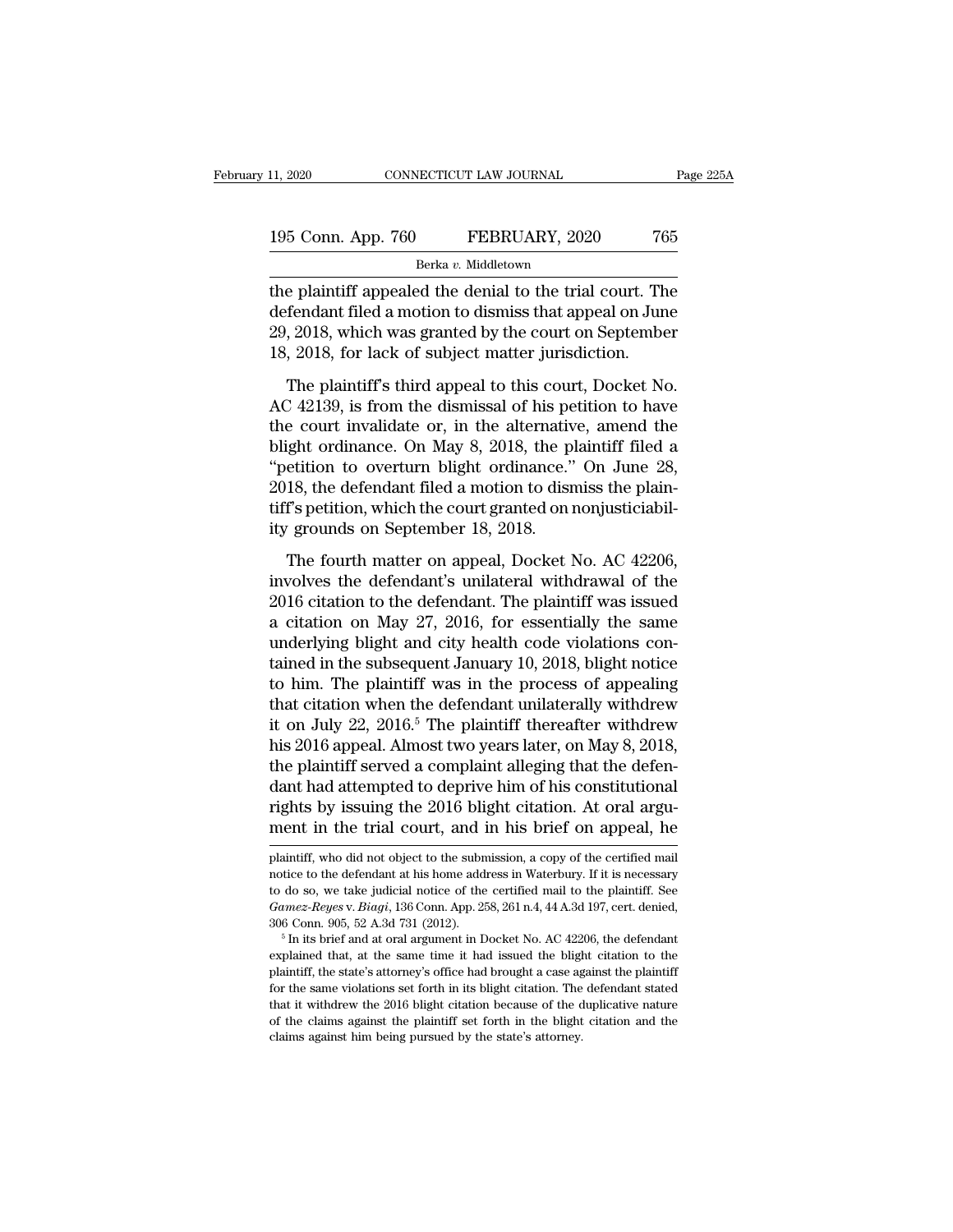# CONNECTICUT LAW JOURNAL February 11, 2020<br>
766 FEBRUARY, 2020 195 Conn. App. 760<br>
<sup>Berka v.</sup> Middletown Berka *v.* Middletown

CONNECTICUT LAW JOURNAL February 11, 2020<br>
T66 FEBRUARY, 2020 195 Conn. App. 760<br>
Berka v. Middletown<br>
Claims that the defendant's withdrawal of the citation<br>
was evidence of its consciousness of guilt. The defen-FEBRUARY, 2020 195 Conn. App. 760<br>Berka v. Middletown<br>Claims that the defendant's withdrawal of the citation<br>was evidence of its consciousness of guilt. The defen-<br>dant filed a motion to dismiss that complaint on July<br>2.20 Text FEBRUARY, 2020 195 Conn. App. 760<br>
Berka v. Middletown<br>
claims that the defendant's withdrawal of the citation<br>
was evidence of its consciousness of guilt. The defen-<br>
dant filed a motion to dismiss that complaint on FEBRUARY, 2020 195 Conn. App. 760<br>
Berka v. Middletown<br>
claims that the defendant's withdrawal of the citation<br>
was evidence of its consciousness of guilt. The defen-<br>
dant filed a motion to dismiss that complaint on July Berka v. Middletown<br>
Claims that the defendant's withdrawal of the citation<br>
was evidence of its consciousness of guilt. The defen-<br>
dant filed a motion to dismiss that complaint on July<br>
2, 2018. On October 17, 2018, the For all the defendant's withdrawal of the citation<br>was evidence of its consciousness of guilt. The defen-<br>dant filed a motion to dismiss that complaint on July<br>2, 2018. On October 17, 2018, the court granted the<br>defendant mootness. as evidence of its conscrousness of gunt. The defendent<br>in filed a motion to dismiss that complaint on July<br>2018. On October 17, 2018, the court granted the<br>fendant's motion to dismiss the plaintiff's complaint<br>r lack of s dant med a motion to dismiss that complaint on July<br>2, 2018. On October 17, 2018, the court granted the<br>defendant's motion to dismiss the plaintiff's complaint<br>for lack of subject matter jurisdiction on the basis of<br>mootne

2, 2016. On October 17, 2016, the court granted the<br>defendant's motion to dismiss the plaintiff's complaint<br>for lack of subject matter jurisdiction on the basis of<br>mootness.<br>We first set forth the applicable standard of r defendant's motion to dishuss the plaintin's complaint<br>for lack of subject matter jurisdiction on the basis of<br>mootness.<br>We first set forth the applicable standard of review<br>when considering a trial court's granting of a m the plant of subject matter jurisdiction on the basis of<br>mootness.<br>We first set forth the applicable standard of review<br>when considering a trial court's granting of a motion<br>to dismiss. "A motion to dismiss . . . properly We first set forth the applicable standard of review<br>when considering a trial court's granting of a motion<br>to dismiss. "A motion to dismiss . . . properly attacks<br>the jurisdiction of the court, essentially asserting that<br> We first set forth the applicable standard of review<br>when considering a trial court's granting of a motion<br>to dismiss. "A motion to dismiss . . . properly attacks<br>the jurisdiction of the court, essentially asserting that<br> when considering a trial court's granting of a motion<br>to dismiss. "A motion to dismiss . . . properly attacks<br>the jurisdiction of the court, essentially asserting that<br>the plaintiff cannot as a matter of law and fact stat to dismiss. "A motion to dismiss . . . properly attacks<br>the jurisdiction of the court, essentially asserting that<br>the plaintiff cannot as a matter of law and fact state a<br>cause of action that should be heard by the court. the jurisdiction of the court, essentially asserting that<br>the plaintiff cannot as a matter of law and fact state a<br>cause of action that should be heard by the court. . . .<br>A motion to dismiss tests, inter alia, whether, o the plaintiff cannot as a matter of law and fact state a<br>cause of action that should be heard by the court. . . .<br>A motion to dismiss tests, inter alia, whether, on the<br>face of the record, the court is without jurisdictio cause of action that should be heard by the court. . . .<br>A motion to dismiss tests, inter alia, whether, on the<br>face of the record, the court is without jurisdiction.<br>. . . [O]ur review of the trial court's ultimate legal A motion to dismiss tests, inter alia, whether, on the face of the record, the court is without jurisdiction.<br>
. . . [O]ur review of the trial court's ultimate legal conclusion and resulting grant of the motion to dismiss face of the record, the court is without jurisdiction.<br>  $\ldots$  [O]ur review of the trial court's ultimate legal conclusion and resulting grant of the motion to dismiss<br>
will be de novo.  $\ldots$  Factual findings underlying th . . . [O]ur review of the trial court's ultimate legal conclusion and resulting grant of the motion to dismiss<br>will be de novo. . . . Factual findings underlying the<br>court's decision, however, will not be disturbed unless clusion and resulting grant of the motion to dismiss<br>will be de novo. . . . Factual findings underlying the<br>court's decision, however, will not be disturbed unless<br>they are clearly erroneous. . . . The applicable stan-<br>da will be de novo. . . . Factual findings under<br>court's decision, however, will not be disturbe<br>they are clearly erroneous. . . . The applica<br>dard of review for the denial of a motion to<br>therefore, generally turns on whethe of the completion of the complete the polarities a place is a section, in the decided the standard of review for the denial of a motion to dismiss, erefore, generally turns on whether the appellant eks to challenge the le rately are clearly errolleous.  $\ldots$  The applicable standard of review for the denial of a motion to dismiss, therefore, generally turns on whether the appellant seeks to challenge the legal conclusions of the trial court

dard of review for the definal of a motion to dismiss,<br>therefore, generally turns on whether the appellant<br>seeks to challenge the legal conclusions of the trial<br>court or its factual determinations.<br>....................... defects to challenge the legal conclusions of the trial<br>court or its factual determinations. . . .<br>"When a . . . court decides a jurisdictional question<br>raised by a pretrial motion to dismiss, it must consider<br>the allegati seeks to channing the regar conclusions of the that<br>court or its factual determinations. . . .<br>"When a . . . court decides a jurisdictional question<br>raised by a pretrial motion to dismiss, it must consider<br>the allegations "When a  $\dots$  court decides a jurisdictional question<br>raised by a pretrial motion to dismiss, it must consider<br>the allegations of the complaint in their most favorable<br>light.  $\dots$  In this regard, a court must take the fact "When a  $\dots$  court decides a jurisdictional question<br>raised by a pretrial motion to dismiss, it must consider<br>the allegations of the complaint in their most favorable<br>light.  $\dots$  In this regard, a court must take the fact raised by a pretrial motion to dismiss, it must consider<br>the allegations of the complaint in their most favorable<br>light. . . . In this regard, a court must take the facts<br>to be those alleged in the complaint, including th the allegations of the complaint in their most favorable<br>light. . . . . In this regard, a court must take the facts<br>to be those alleged in the complaint, including those<br>facts necessarily implied from the allegations, con light. . . . . In this regard, a court must take the facts<br>to be those alleged in the complaint, including those<br>facts necessarily implied from the allegations, constru-<br>ing them in a manner most favorable to the pleader. to be those alleged in the complaint, including those<br>facts necessarily implied from the allegations, constru-<br>ing them in a manner most favorable to the pleader.<br> $\dots$  The motion to dismiss  $\dots$  admits all facts which<br>are facts necessarily implied from the allegations, constru-<br>ing them in a manner most favorable to the pleader.<br>... The motion to dismiss ... admits all facts which<br>are well pleaded, invokes the existing record and must<br>be d ing them in a manner most favorable to the pleader.<br>  $\ldots$  The motion to dismiss  $\ldots$  admits all facts which<br>
are well pleaded, invokes the existing record and must<br>
be decided upon that alone.  $\ldots$  [I]n determining<br>
wh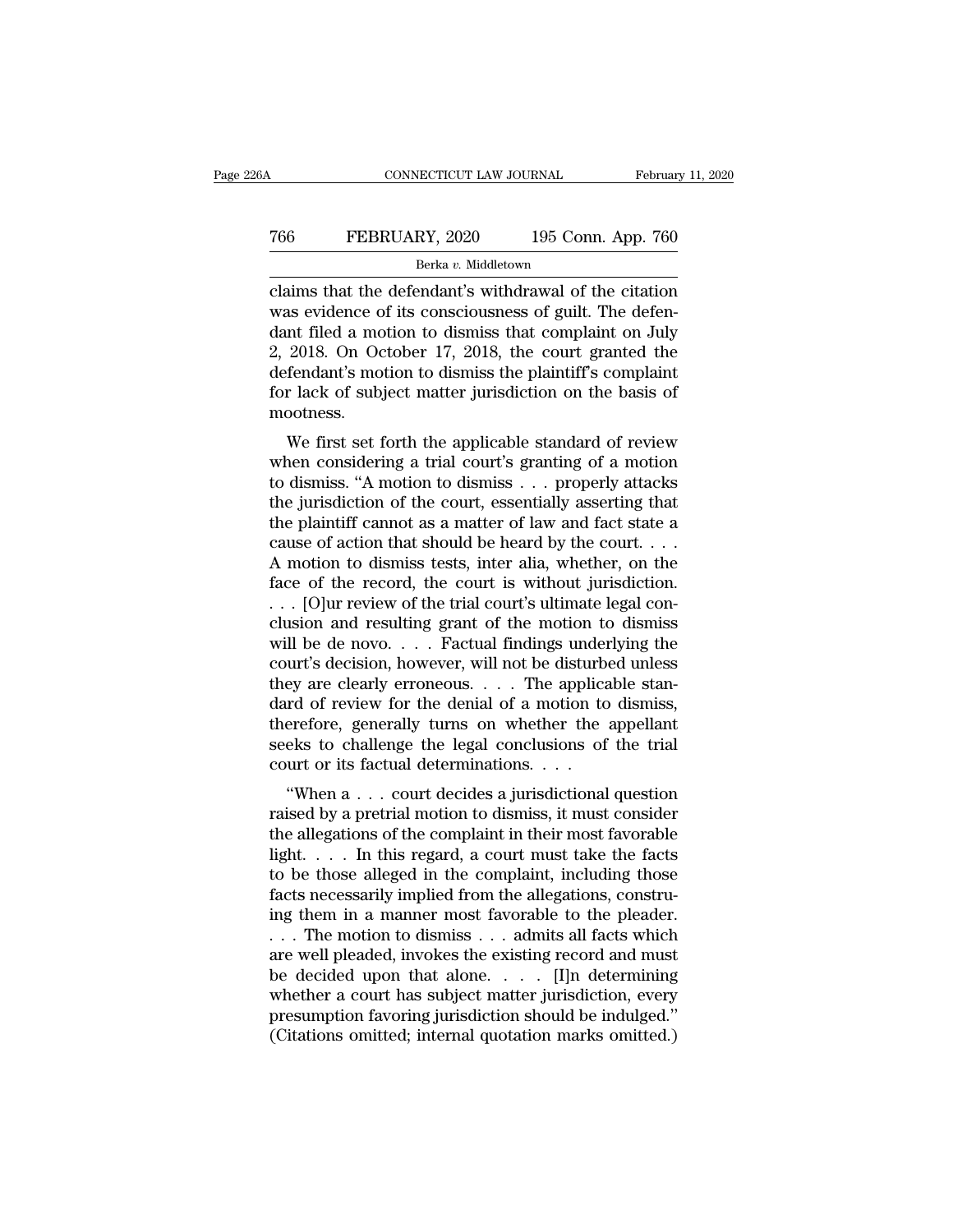| 11, 2020           | CONNECTICUT LAW JOURNAL |                     | Page 227A |  |
|--------------------|-------------------------|---------------------|-----------|--|
| 195 Conn. App. 760 |                         | FEBRUARY, 2020      | 767       |  |
|                    |                         | Berka v. Middletown |           |  |

11, 2020 CONNECTICUT LAW JOURNAL Page 227A<br> **Hayes Family Ltd. Partnership** v. *Glastonbury*, 132<br> **Conn. App. 218, 221–22, 31 A.3d 429 (2011).** 195 Conn. App. 760 FEBRUARY, 2020<br>Berka v. Middletown<br>Hayes Family Ltd. Partnership v. Glastonbury<br>Conn. App. 218, 221–22, 31 A.3d 429 (2011).<br>We address each appeal separately. Additional

5 Conn. App. 760 FEBRUARY, 2020 767<br>Berka v. Middletown<br>ayes Family Ltd. Partnership v. Glastonbury, 132<br>pnn. App. 218, 221–22, 31 A.3d 429 (2011).<br>We address each appeal separately. Additional facts<br>Il be set forth as nec 195 Conn. App. 760 FEBRUA<br>
Berka v. Middletown<br>
Hayes Family Ltd. Partnership v<br>
Conn. App. 218, 221–22, 31 A.3d 42<br>
We address each appeal separate<br>
will be set forth as necessary. 2, 31 A.3d 429 (2011)<br>peal separately. Add<br>cessary.<br>I<br>AC 41902<br>1902, the plaintiff a

### I

We address each appeal separately. Additional facts<br>
II be set forth as necessary.<br>
I<br>
AC 41902<br>
In Docket No. AC 41902, the plaintiff appeals from<br>
e court's granting of the defendant's motion to dismiss<br>
a plaintiff's ap will be set forth as necessary.<br>
I<br>
AC 41902<br>
In Docket No. AC 41902, the plaintiff appeals from<br>
the court's granting of the defendant's motion to dismiss<br>
the plaintiff's appeal for lack of subject matter jurisdic-<br>
tion I<br>
AC 41902<br>
In Docket No. AC 41902, the plaintiff appeals from<br>
the court's granting of the defendant's motion to dismiss<br>
the plaintiff's appeal for lack of subject matter jurisdic-<br>
tion. On appeal to this court, the pl I<br>AC 41902<br>In Docket No. AC 41902, the plaintiff appeals from<br>the court's granting of the defendant's motion to dismiss<br>the plaintiff's appeal for lack of subject matter jurisdic-<br>tion. On appeal to this court, the plainti AC 41902<br>In Docket No. AC 41902, the plaintiff appeals from<br>the court's granting of the defendant's motion to dismiss<br>the plaintiff's appeal for lack of subject matter jurisdic-<br>tion. On appeal to this court, the plaintiff In Docket No. AC 41902, the plaintiff appeals from<br>the court's granting of the defendant's motion to dismiss<br>the plaintiff's appeal for lack of subject matter jurisdic-<br>tion. On appeal to this court, the plaintiff claims t In Docket No. AC 41902, the plaintiff appeals from<br>the court's granting of the defendant's motion to dismiss<br>the plaintiff's appeal for lack of subject matter jurisdic-<br>tion. On appeal to this court, the plaintiff claims t the court's granting of the defendant's motion to dismiss<br>the plaintiff's appeal for lack of subject matter jurisdic-<br>tion. On appeal to this court, the plaintiff claims that<br>the Middletown blight ordinance, as applied to the plaintiff's appeal for lack of subject matter jurisdiction. On appeal to this court, the plaintiff claims that<br>the Middletown blight ordinance, as applied to him,<br>violates his due process and other rights. Specifically tion. On appeal to this court, the plaintiff claims that<br>the Middletown blight ordinance, as applied to him,<br>violates his due process and other rights. Specifically,<br>he claims, inter alia, that the ordinance is difficult f the Middletown blight ordinance<br>violates his due process and oth<br>he claims, inter alia, that the or<br>an ordinary person to understan<br>cess is overly complicated, and<br>for violations are oppressively hi<br>are relevant to this ap States his due process and offer rights. Specifically,<br>claims, inter alia, that the ordinance is difficult for<br>ordinary person to understand, that the appeal pro-<br>ss is overly complicated, and that the fines imposed<br>r viol not claims, meer and, that the ordinated is unified to an ordinary person to understand, that the appeal process is overly complicated, and that the fines imposed for violations are oppressively high. The following facts a

definition of the plant issued to the plaintiff and that the fines imposed<br>for violations are oppressively high. The following facts<br>are relevant to this appeal.<br>The defendant issued to the plaintiff a notice of blight<br>on for violations are oppressively high. The following facts<br>are relevant to this appeal.<br>The defendant issued to the plaintiff a notice of blight<br>on January 10, 2018, and, on February 14, 2018, the<br>defendant issued to the p plantiff on March 28, 2018. Under § 120-25A of the ordinance, the plaintiff on March 28, 2018. Under § 120-25A of the ordinance, the plaintiff may seek a hearing in front of a citation horring officer within to days of the The defendant issued to the plaintiff a notice of blight<br>on January 10, 2018, and, on February 14, 2018, the<br>defendant issued to the plaintiff a blight citation. The<br>defendant issued a failure to pay fines notice to the<br>p The defendant issued to the plaintiff a notice of blight<br>on January 10, 2018, and, on February 14, 2018, the<br>defendant issued to the plaintiff a blight citation. The<br>defendant issued a failure to pay fines notice to the<br>p on January 10, 2018, and, on February 14, 2018, the<br>defendant issued to the plaintiff a blight citation. The<br>defendant issued a failure to pay fines notice to the<br>plaintiff on March 28, 2018. Under § 120-25A of the<br>ordina defendant issued to the plaintiff a blight citation. The<br>defendant issued a failure to pay fines notice to the<br>plaintiff on March 28, 2018. Under § 120-25A of the<br>ordinance, the plaintiff may seek a hearing in front of<br>a c defendant issued a failure to pay fines notice to the plaintiff on March 28, 2018. Under § 120-25A of the ordinance, the plaintiff may seek a hearing in front of a citation hearing officer within ten days of the issuance o plaintiff on March 28, 2018. Under § 120-25A of the<br>ordinance, the plaintiff may seek a hearing in front of<br>a citation hearing officer within ten days of the issuance<br>of a failure to pay fines notice. There is no provision ordinance, the plaintiff may seek a hearing in front of<br>a citation hearing officer within ten days of the issuance<br>of a failure to pay fines notice. There is no provision<br>either in § 7-152c or the ordinance permitting an a a citation hearing officer within ten days of the issuance<br>of a failure to pay fines notice. There is no provision<br>either in § 7-152c or the ordinance permitting an admin-<br>istrative appeal from the notice of blight or the of a failure to pay fines notice. There is no provision<br>either in § 7-152c or the ordinance permitting an administrative appeal from the notice of blight or the blight<br>citation. The plaintiff, moreover, filed an appeal fr either in § 7-152c or the ordinance permitting an administrative appeal from the notice of blight or the blight citation. The plaintiff, moreover, filed an appeal from the issuance of the citation directly to the Superior istrative appeal from the notice of blight or the blight citation. The plaintiff, moreover, filed an appeal from the issuance of the citation directly to the Superior Court on March 22, 2018—six days before the failure to citation. The plaintiff, moreover, filed an appeal from<br>the issuance of the citation directly to the Superior<br>Court on March 22, 2018—six days before the failure<br>to pay fines notice was issued, and before he had filed<br>any the issuance of the citation directly to the Superior<br>Court on March 22, 2018—six days before the failure<br>to pay fines notice was issued, and before he had filed<br>any administrative appeal. At the time of filing his<br>appeal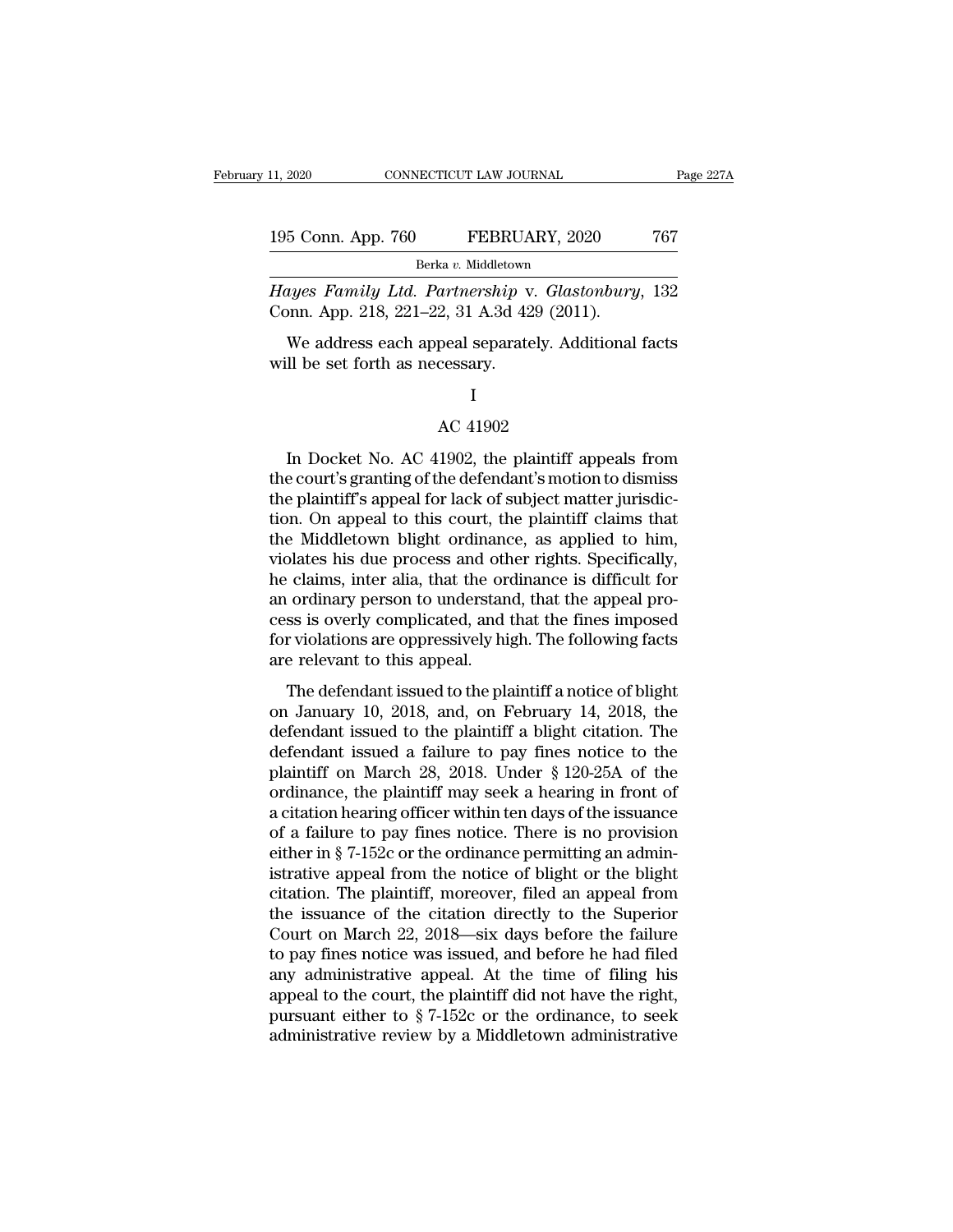# CONNECTICUT LAW JOURNAL February 11, 2020<br>
768 FEBRUARY, 2020 195 Conn. App. 760<br>
<sup>Berka v.</sup> Middletown Berka *v.* Middletown

February 11, 2020<br>
FEBRUARY, 2020 195 Conn. App. 760<br>
Berka v. Middletown<br>
hearing officer. The plaintiff's first opportunity for an<br>
administrative hearing arose, pursuant to  $\S 7-152c$  and FEBRUARY, 2020 195 Conn. App. 760<br>Berka v. Middletown<br>hearing officer. The plaintiff's first opportunity for an<br>administrative hearing arose, pursuant to  $\S 7{\text -}152c$  and<br>the ordinance, only after the failure to pay fine Text The plaintiff's Conn. App. 760<br>
Berka v. Middletown<br>
hearing officer. The plaintiff's first opportunity for an<br>
administrative hearing arose, pursuant to  $\S 7-152c$  and<br>
the ordinance, only after the failure to pay f Terms of TEBRUARY, 2020 195 Conn. App. 76<br>
Berka v. Middletown<br>
hearing officer. The plaintiff's first opportunity for an<br>
administrative hearing arose, pursuant to § 7-152c and<br>
the ordinance, only after the failure to p **EXAMPLE SETABLE SETTLE SETTLE SETTLE SETTLE SETTLE SETTLE SETTLE SETTLE SETTLE SETTLE SETTLE SETTLE SETTLED SETTLED SETTLED SETTLED SETTLED SETTLED SETTLED SETTLED SETTLED SETTLED AREAD ARRIVE ADMINISTRATIVE Law that, if** hearing officer. The plaintiff's first opportunity for an administrative hearing arose, pursuant to  $\S$  7-152c and the ordinance, only after the failure to pay fines notice was issued by the defendant on March 28, 2018.<br>

administrative hearing arose, pursuant to § 7-152c and<br>the ordinance, only after the failure to pay fines notice<br>was issued by the defendant on March 28, 2018.<br>"It is a settled principle of administrative law that, if<br>an a the ordinance, only after the failure to pay fines notice<br>was issued by the defendant on March 28, 2018.<br>"It is a settled principle of administrative law that, if<br>an adequate administrative remedy exists, it must be<br>exhau was issued by the defendant on March 28, 2018.<br>
"It is a settled principle of administrative law that, if<br>
an adequate administrative remedy exists, it must be<br>
exhausted before the Superior Court will obtain juris-<br>
dict "It is a settled principle of administrative law that, if<br>an adequate administrative remedy exists, it must be<br>exhausted before the Superior Court will obtain juris-<br>diction to act in the matter. . . . The exhaustion doc-It is a settled principle of administrative law that, if<br>an adequate administrative remedy exists, it must be<br>exhausted before the Superior Court will obtain juris-<br>diction to act in the matter. . . . The exhaustion doc-<br> an adequate administrative relieve exists, it must be exhausted before the Superior Court will obtain jurisdiction to act in the matter.  $\ldots$  The exhaustion doctrine reflects the legislative intent that such issues be ha exhausted before the superior Court will obtain jurisdiction to act in the matter. . . . The exhaustion doctrine reflects the legislative intent that such issues be handled in the first instance by local administrative of mentrice in the matter. . . . . The exhaustion doctrine reflects the legislative intent that such issues be handled in the first instance by local administrative officials in order to provide aggrieved persons with full a trine renects the legislative intent that such issues be<br>handled in the first instance by local administrative<br>officials in order to provide aggrieved persons with<br>full and adequate administrative relief, and to give the<br>r mandied in the first instance by focal administrative<br>officials in order to provide aggrieved persons with<br>full and adequate administrative relief, and to give the<br>reviewing court the benefit of the local board's judg-<br>me full and adequate administrative relief, and to give the reviewing court the benefit of the local board's judgment. . . . It also relieves courts of the burden of prematurely deciding questions that, entrusted to an agenc rative fraction and adequate administrative rener, and to give the<br>reviewing court the benefit of the local board's judg-<br>ment.... It also relieves courts of the burden of pre-<br>maturely deciding questions that, entrusted t *Eviewing court the benefit of the local boards judgment....* It also relieves courts of the burden of prematurely deciding questions that, entrusted to an agency, may receive a satisfactory administrative disposition and aturely deciding questions that, entrusted to an<br>ency, may receive a satisfactory administrative dispo-<br>ion and avoid the need for judicial review." (Citations<br>initted; internal quotation marks omitted.) Simko v.<br>vin, 234 agency, may receive a satisfactory administrative disposition and avoid the need for judicial review." (Citations<br>omitted; internal quotation marks omitted.) Simko v.<br> $Ervin$ , 234 Conn. 498, 503–504, 661 A.2d 1018 (1995).<br>In

sition and avoid the need for judicial review." (Citations<br>
omitted; internal quotation marks omitted.) Simko v.<br> *Ervin*, 234 Conn. 498, 503–504, 661 A.2d 1018 (1995).<br>
In the present case, the plaintiff was required to<br> omitted; internal quotation marks omitted.) Simko v.<br> *Ervin*, 234 Conn. 498, 503–504, 661 A.2d 1018 (1995).<br>
In the present case, the plaintiff was required to<br>
receive a failure to pay fines notice in order for his<br>
rig Ervin, 234 Conn. 498, 503–504, 661 A.2d 1018 (1995).<br>
In the present case, the plaintiff was required to<br>
receive a failure to pay fines notice in order for his<br>
right to an administrative review by a hearing officer<br>
to In the present case, the plaintiff was required to<br>receive a failure to pay fines notice in order for his<br>right to an administrative review by a hearing officer<br>to arise. The plaintiff, however, filed his appeal to the<br>Sup In the present case, the plaintiff was required to<br>receive a failure to pay fines notice in order for his<br>right to an administrative review by a hearing officer<br>to arise. The plaintiff, however, filed his appeal to the<br>Sup receive a failure to pay fines notice in order for his right to an administrative review by a hearing officer to arise. The plaintiff, however, filed his appeal to the Superior Court prior to receiving a failure to pay fin right to an administrative review by a hearing officer<br>to arise. The plaintiff, however, filed his appeal to the<br>Superior Court prior to receiving a failure to pay fines<br>notice. Therefore, at the time the plaintiff appeale to arise. The plaintiff, nowever, filed his appear to the<br>Superior Court prior to receiving a failure to pay fines<br>notice. Therefore, at the time the plaintiff appealed to<br>the court, he did not have the right to an adminis superior Court prior to receiving a rantire to pay mies<br>notice. Therefore, at the time the plaintiff appealed to<br>the court, he did not have the right to an administrative<br>remedy by an appeal to a hearing officer. No admini motice. Therefore, at the time the plaintiff appeared to<br>the court, he did not have the right to an administrative<br>remedy by an appeal to a hearing officer. No administra-<br>tive hearing had occurred, and there was no ruling the court, he did not have the right to an administrative<br>remedy by an appeal to a hearing officer. No administra-<br>tive hearing had occurred, and there was no ruling by<br>a hearing officer from which the plaintiff could appe remeay by an appear to a nearing officer. No administrative hearing had occurred, and there was no ruling by a hearing officer from which the plaintiff could appeal to the court. Accordingly, the court did not err in dismi tive hearing had occula<br>a hearing officer from<br>to the court. Accordin<br>missing the plaintiff's<br>jurisdiction. Therefore<br>court dismissing the pl<br>Docket No. AC 41902.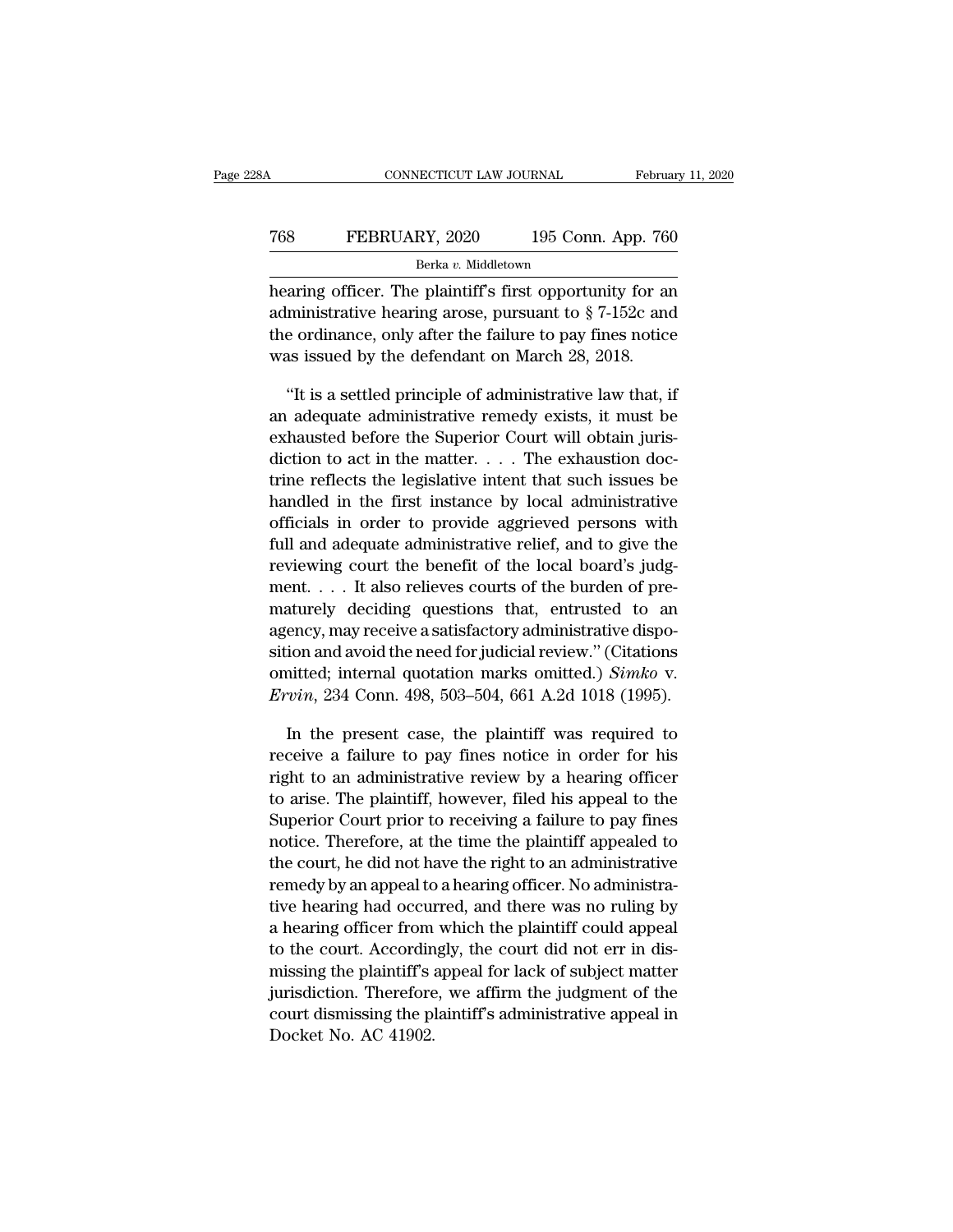Berka *v.* Middletown

## II

195 Conn. App. 760 FEBRUARY, 2020 769<br>Berka v. Middletown<br>II<br>AC 42138<br>In Docket No. AC 42138, the plaintiff appeals from<br>the court's granting of the defendant's motion to dismiss 5 Conn. App. 760 FEBRUARY, 2020 769<br>Berka v. Middletown<br>II<br>AC 42138<br>In Docket No. AC 42138, the plaintiff appeals from<br>e court's granting of the defendant's motion to dismiss<br>a plaintiff's zoning appeal on the basis that h 199 Conn. App. 700 FEBRUARY, 2020 709<br>Berka v. Middletown<br>II<br>AC 42138<br>In Docket No. AC 42138, the plaintiff appeals from<br>the court's granting of the defendant's motion to dismiss<br>the plaintiff's zoning appeal on the basis Berka v. Middletown<br>
II<br>
AC 42138<br>
In Docket No. AC 42138, the plaintiff appeals from<br>
the court's granting of the defendant's motion to dismiss<br>
the plaintiff's zoning appeal on the basis that his appeal<br>
to the court wa II<br>AC 42138<br>In Docket No. AC 42138, the plaintiff appeals from<br>the court's granting of the defendant's motion to dismiss<br>the plaintiff's zoning appeal on the basis that his appeal<br>to the court was untimely. Specifically, t  $\alpha$  and  $\alpha$  although the defendant's motion to dismiss<br>the plaintiff's granting of the defendant's motion to dismiss<br>the plaintiff's zoning appeal on the basis that his appeal<br>to the court was untimely. Specifically, th AC 42138<br>In Docket No. AC 42138, the plaintiff appeals from<br>the court's granting of the defendant's motion to dismiss<br>the plaintiff's zoning appeal on the basis that his appeal<br>to the court was untimely. Specifically, the In Docket No. AC 42138, the plaintiff appeals from<br>the court's granting of the defendant's motion to dismiss<br>the plaintiff's zoning appeal on the basis that his appeal<br>to the court was untimely. Specifically, the plaintiff the court's granting of the defendant's motion to dismiss<br>the plaintiff's zoning appeal on the basis that his appeal<br>to the court was untimely. Specifically, the plaintiff<br>claims that, although the denial of his applicatio the plaintiff's zoning appeal on the basis that his appeal<br>to the court was untimely. Specifically, the plaintiff<br>claims that, although the denial of his application to<br>operate a sober house was published in the Hartford<br>C to the court was untimely. Specifically, the plaintiff<br>claims that, although the denial of his application to<br>operate a sober house was published in the Hartford<br>Courant on February 22, 2018, the actual date of denial<br>shou claims that, although the denial of his application to<br>operate a sober house was published in the Hartford<br>Courant on February 22, 2018, the actual date of denial<br>should be recognized as being March 22, 2018, because<br>that operate a sober house was published in the Hartford<br>Courant on February 22, 2018, the actual date of denial<br>should be recognized as being March 22, 2018, because<br>that is the date the plaintiff actually became aware of<br>the burant on February 22, 2018, the actual date of denial<br>ould be recognized as being March 22, 2018, because<br>at is the date the plaintiff actually became aware of<br>e denial. The plaintiff did not seek permission from<br>is court should be recognized as being March 22, 2018, because<br>that is the date the plaintiff actually became aware of<br>the denial. The plaintiff did not seek permission from<br>this court to file the present appeal and, accordingly,<br>

that is the date the plaintiff did not seek permission from<br>this court to file the present appeal and, accordingly,<br>we lack subject matter jurisdiction to hear this claim.<br>General Statutes  $\S 8-8$  (o) governs Superior Cou the denial. The plaintiff did not seek permission from<br>this court to file the present appeal and, accordingly,<br>we lack subject matter jurisdiction to hear this claim.<br>General Statutes § 8-8 (o) governs Superior Court and<br>A this court to file the present appeal and, accordingly,<br>we lack subject matter jurisdiction to hear this claim.<br>General Statutes § 8-8 (o) governs Superior Court and<br>Appellate Court review of zoning commission deci-<br>sions we lack subject matter jurisdiction to hear this claim.<br>
General Statutes § 8-8 (o) governs Superior Court and<br>
Appellate Court review of zoning commission deci-<br>
sions. On September 24, 2018, the date of the plaintiff's<br> General Statutes § 8-8 (o) governs Superior Court and<br>Appellate Court review of zoning commission deci-<br>sions. On September 24, 2018, the date of the plaintiff's<br>zoning appeal to this court, § 8-8 (o) provided: "There<br>shal Appellate Court review of zoning commission decisions. On September 24, 2018, the date of the plaintiff's zoning appeal to this court,  $\S 8-8$  (o) provided: "There shall be no right to further review [of judgments rendere sions. On September 24, 2018, the date of the plaintiff's zoning appeal to this court,  $\S 8-8$  (o) provided: "There shall be no right to further review [of judgments rendered by the Superior Court] except to the Appellate zoning appeal to this court,  $\S 8-8$  (o) provides shall be no right to further review [of judgered by the Superior Court] except to the Court by certification for review, on the videos of the Appellate Court so to certify all be no right to further review [of judgments ren-<br>red by the Superior Court] except to the Appellate<br>burt by certification for review, on the vote of two<br>dges of the Appellate Court so to certify and under<br>ch other rule dered by the Superior Court] except to the Appellate<br>Court by certification for review, on the vote of two<br>judges of the Appellate Court so to certify and under<br>such other rules as the judges of the Appellate Court<br>establ

Court by certification for review, on the vote of two<br>judges of the Appellate Court so to certify and under<br>such other rules as the judges of the Appellate Court<br>establish. . . . " (Emphasis added.)<br>It is undisputed that, judges of the Appellate Court so to certify and under<br>such other rules as the judges of the Appellate Court<br>establish. . . ." (Emphasis added.)<br>It is undisputed that, in the present appeal, the plain-<br>tiff did not timely such other rules as the judges of the Appellate Court<br>establish. . . ." (Emphasis added.)<br>It is undisputed that, in the present appeal, the plain-<br>tiff did not timely seek from this court certification<br>for review of the j October, 2018, to appeal to this court. Accordingly, It is undisputed that, in the present appeal, the plain-<br>tiff did not timely seek from this court certification<br>for review of the judgment of dismissal. He, therefore,<br>never received the requisite affirmative vote of two<br> tiff did not timely seek from this court certification<br>for review of the judgment of dismissal. He, therefore,<br>never received the requisite affirmative vote of two<br>judges that would have allowed him, in September or<br>Octobe for review of the judgment of dismissal. He, therefore,<br>never received the requisite affirmative vote of two<br>judges that would have allowed him, in September or<br>October, 2018, to appeal to this court. Accordingly,<br>because never received the requisi-<br>judges that would have allo<br>October, 2018, to appeal the<br>cause no such certification<br>this court lacks subject morpeal.<sup>6</sup> Therefore, we dism<br>Docket No. AC 42138. ecause no such certification was granted in this case,<br>is court lacks subject matter jurisdiction over the<br>opeal.<sup>6</sup> Therefore, we dismiss the plaintiff's appeal in<br>ocket No. AC 42138.<br> $\frac{6}{9}$  We also note that, even if this court lacks subject matter jurisdiction over the appeal.<sup>6</sup> Therefore, we dismiss the plaintiff's appeal in Docket No. AC 42138.<br>
We also note that, even if this appeal properly were before this court, the plaintiff

appeal.<sup>6</sup> Therefore, we dismiss the plaintiff's appeal in Docket No. AC 42138.<br>  $\frac{6}{\sqrt{5}}$  We also note that, even if this appeal properly were before this court, the plaintiff filed his appeal in the trial court on Ap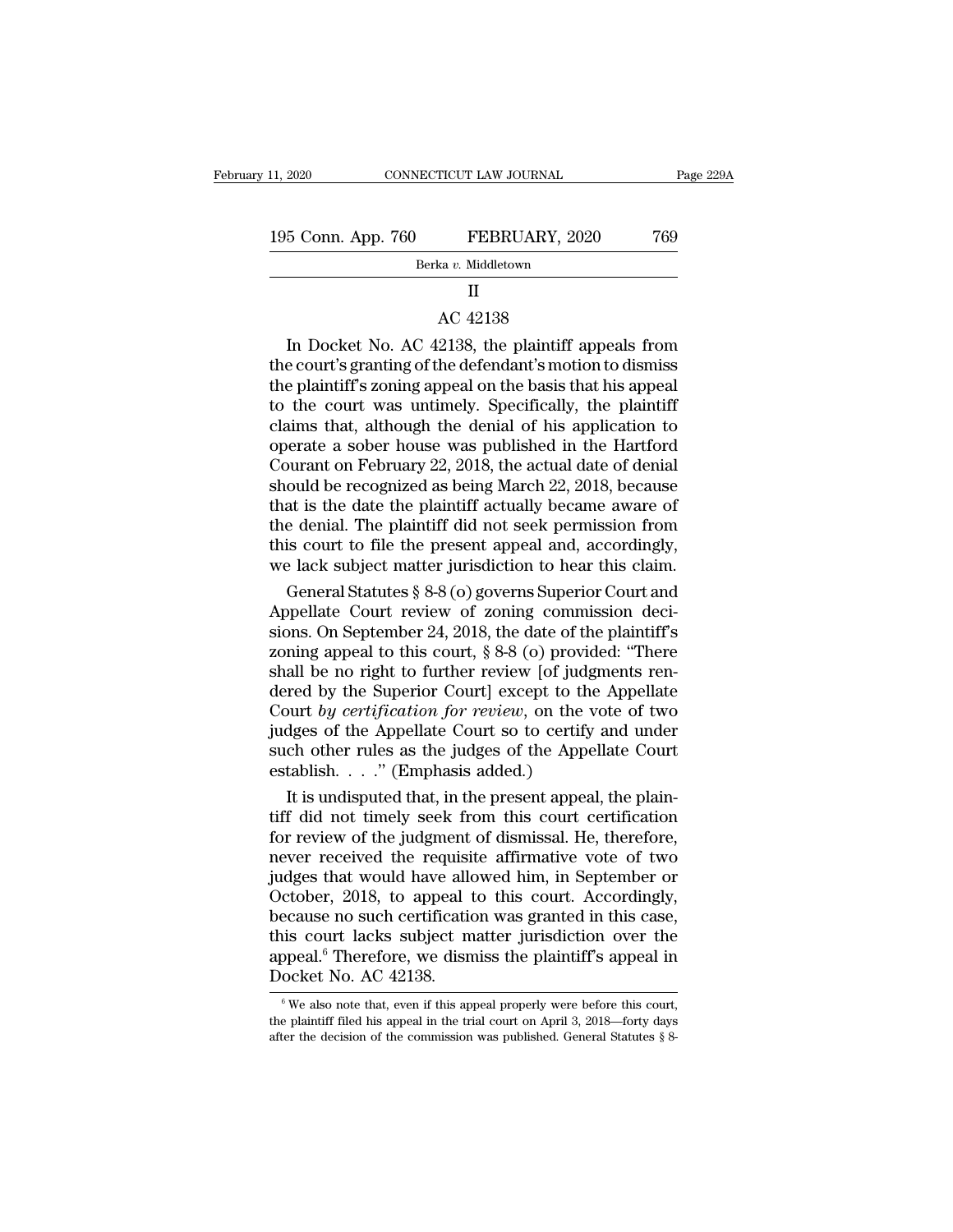| 0A  | CONNECTICUT LAW JOURNAL                            | February 11, 2020  |
|-----|----------------------------------------------------|--------------------|
| 770 | FEBRUARY, 2020                                     | 195 Conn. App. 760 |
|     | Berka v. Middletown                                |                    |
|     | Ш                                                  |                    |
|     | AC 42139                                           |                    |
|     | In Docket No. AC 42139, the plaintiff appeals from |                    |

O FEBRUARY, 2020 195 Conn. App. 760<br>Berka v. Middletown<br>III<br>AC 42139<br>In Docket No. AC 42139, the plaintiff appeals from<br>e court's granting of the defendant's motion to dismiss<br>s "potition to everture blight erdinance" on Berka v. Middletown<br>
III<br>
AC 42139<br>
In Docket No. AC 42139, the plaintiff appeals from<br>
the court's granting of the defendant's motion to dismiss<br>
his "petition to overturn blight ordinance" on nonjus-<br>
tigishiity grounds. his ordinal to materials in the Carlisland of the plaintiff appeals from the court's granting of the defendant's motion to dismiss this "petition to overturn blight ordinance" on nonjusticiability grounds. We reverse the d III<br>AC 42139<br>In Docket No. AC 42139, the plaintiff appeals from<br>the court's granting of the defendant's motion to dismiss<br>his "petition to overturn blight ordinance" on nonjus-<br>ticiability grounds. We reverse the decision AC 42139<br>In Docket No. AC 42139, the plaintiff appeals from<br>the court's granting of the defendant's motion to dismiss<br>his "petition to overturn blight ordinance" on nonjus-<br>ticiability grounds. We reverse the decision of t In Docket No. AC 42139, the plaintiff appeals from<br>the court's granting of the defendant's motion to dismiss<br>his "petition to overturn blight ordinance" on nonjus-<br>ticiability grounds. We reverse the decision of the court<br> In Docket No. .<br>the court's grantin<br>his "petition to ov<br>ticiability grounds<br>only with respec<br>alleged by the pla<br>ual capacity.<br>Before consider Before considering the merits of the court<br>dividering the merits of the court<br>dy with respect to the constitutional challenges<br>eged by the plaintiff in that petition in his individ-<br>dicapacity.<br>Before considering the merit ticiability grounds. We reverse the decision of the court<br>
only with respect to the constitutional challenges<br>
alleged by the plaintiff in that petition in his individ-<br>
ual capacity.<br>
Before considering the merits of the

only with respect to the constitutional challenges<br>alleged by the plaintiff in that petition in his individ-<br>ual capacity.<br>Before considering the merits of the plaintiff's claim,<br>we first review the state of the record be alleged by the plaintiff in that petition in his individual capacity.<br>Before considering the merits of the plaintiff's claim,<br>we first review the state of the record before us and<br>the facts contained therein. It is undisp The plaintiff's claim,<br>and capacity.<br>Before considering the merits of the plaintiff's claim,<br>we first review the state of the record before us and<br>the facts contained therein. It is undisputed that, on<br>February 14, 2018, t Before considering the merits of the plaintiff's claim,<br>we first review the state of the record before us and<br>the facts contained therein. It is undisputed that, on<br>February 14, 2018, the defendant issued a blight citatio Before considering the merits of the plaintiff's claim,<br>we first review the state of the record before us and<br>the facts contained therein. It is undisputed that, on<br>February 14, 2018, the defendant issued a blight citation we first review the state of the record be<br>the facts contained therein. It is undispu<br>February 14, 2018, the defendant issued a b<br>to the plaintiff regarding the property.<sup>7</sup> It a<br>puted that, on March 22, 2018, the plaintif bruary 14, 2018, the defendant issued a blight citation<br>the plaintiff regarding the property.<sup>7</sup> It also is undis-<br>ted that, on March 22, 2018, the plaintiff commenced<br>appeal of that blight citation in the Superior Court<br>r to the plaintiff regarding the property.<sup>7</sup> It also is undis-<br>puted that, on March 22, 2018, the plaintiff commenced<br>an appeal of that blight citation in the Superior Court<br>for the judicial district of Middlesex.<br>On May 8, puted that, on March 22, 2018, the plaintiff commenced<br>an appeal of that blight citation in the Superior Court<br>for the judicial district of Middlesex.<br>On May 8, 2018, the plaintiff initiated an action seek-<br>ing to invalida

On May 8, 2018, the plaintiff initiated an action seeking to invalidate the blight ordinance. The plaintiff com-<br>menced a third civil action that same day, which is the<br> $\frac{8}{10}$  (b) states in relevant part: "[A]ny perso On May 8, 2018, the plaintiff initiated an action seeking to invalidate the blight ordinance. The plaintiff commenced a third civil action that same day, which is the  $8$  (b) states in relevant part: "[A]ny person aggriev

ing to invalidate the blight ordinance. The plaintiff com-<br>menced a third civil action that same day, which is the<br> $8$  (b) states in relevant part: "[A]ny person aggrieved by any decision of a<br>board, including . . . a spe menced a third civil action that same day, which is the  $\frac{8}{8}$  (b) states in relevant part: "[A]ny person aggrieved by any decision of a board, including . . . . a special permit or special exception pursuant to sectio by service of process . . . within fifteen days from the date that notice of 8 (b) states in relevant part: "[A]ny person aggrieved by any decision of a board, including . . . a special permit or special exception pursuant to section 8-3c, may take an appeal to the superior court for the judicial board, including  $\ldots$  a special permit or special exception pursuant to section 8-3c, may take an appeal to the superior court for the judicial district in which the municipality is located.  $\ldots$  The appeal shall be com See, e.g., *Bridgeport Bowl-O-Rama, Inc. v. Zoning Board of Appeals*, 195 Conn. 276, 283, 487 A.2d 559 (1985) (holding that court properly dismissed Secarator of equal and appear of the supplemental matrice in which the municipality is located. . . . The appeal shall be commenced by service of process . . . within fifteen days from the date that notice of the decision In the second of process . . . within fifteen days from the date that notice of the decision was published as required by the general statutes." The plaintiff's appeal was not filed within fifteen days of the date of publi the decision was published as required by the general statutes." The plaintiff's appeal was not filed within fifteen days of the date of publication and, therefore, the trial court lacked subject matter jurisdiction over t tiff's appeal was not filed within fifteen days of the date of publication and, therefore, the trial court lacked subject matter jurisdiction over the claim.<br>See, e.g., *Bridgeport Bowl-O-Rama, Inc.* v. *Zoning Board of A* therefore, the trial court lacked subject matter jurisdiction over the claim.<br>See, e.g., *Bridgeport Bowl-O-Rama, Inc.* v. *Zoning Board of Appeals*, 195<br>Conn. 276, 283, 487 A.2d 559 (1985) (holding that court properly dis See, e.g., *Bridgeport Bowl-O-Rama*, *Inc.* v. *Zoning Board of Appeals*, 195 Conn. 276, 283, 487 A.2d 559 (1985) (holding that court properly dismissed plaintiff's appeal when plaintiff failed to bring its appeal of zonin plaintiff's appeal when plaintiff failed to bring its appeal of zoning board of appeals decision within fifteen days after publication of adequate notice of decision as required by  $\S$  8-8). The plaintiff did not challeng plaintiff's appeal when plaintiff failed to bring its appeal of zoning board of appeals decision within fifteen days after publication of adequate notice of decision as required by  $\S$  8-8). The plaintiff did not challeng of decision as required by  $\S$  8-8). The plaintiff did not challenge the adequacy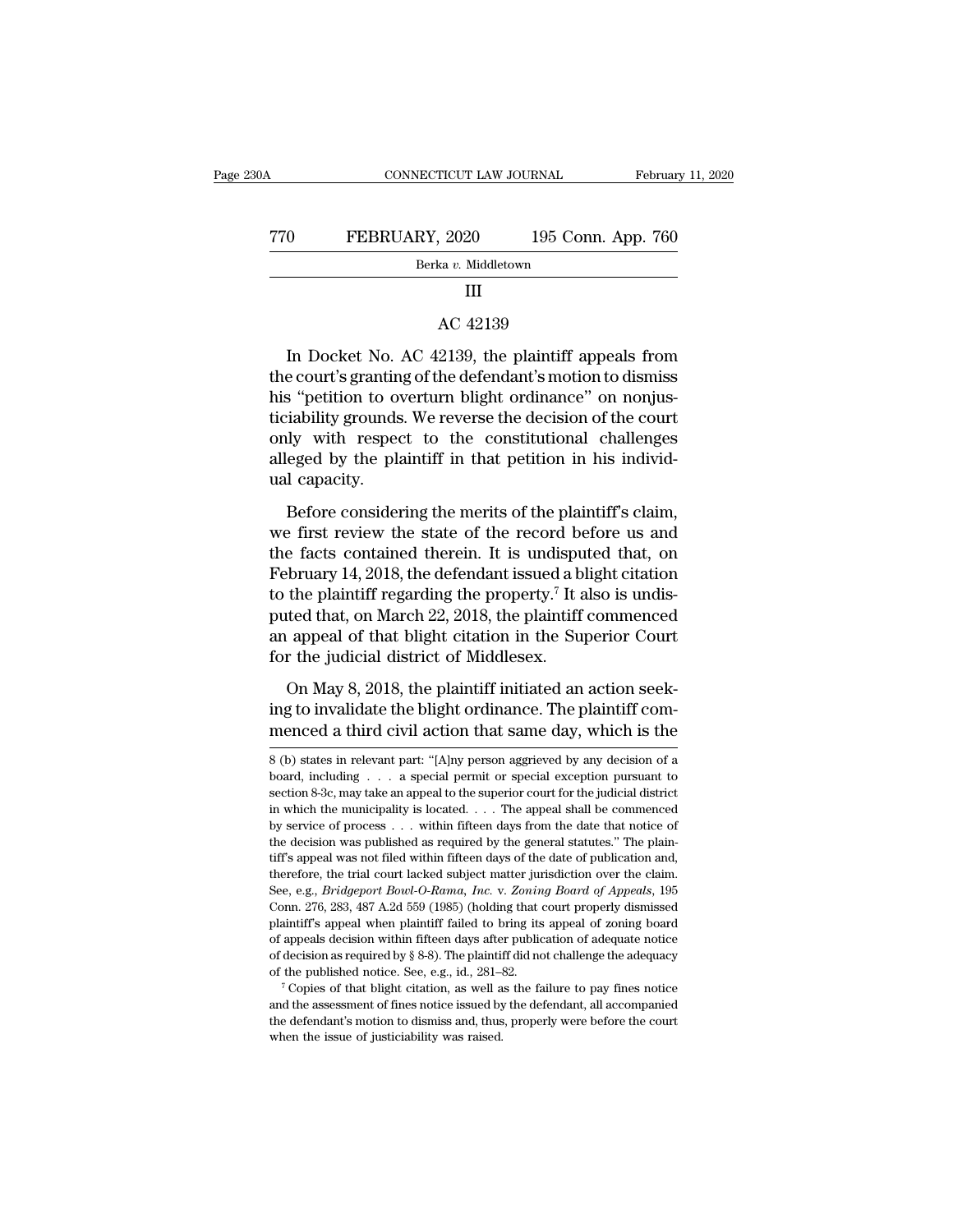# 11, 2020 CONNECTICUT LAW JOURNAL Page 231A<br>195 Conn. App. 760 FEBRUARY, 2020 771<br>Berka v. Middletown

Berka *v.* Middletown

subject of Docket No. AC 42206; see part IV of this<br>the philosophical period of Docket No. AC 42206; see part IV of this<br>topinion; and which alleged due process violations stemming from a blight citation issued to the plai 195 Conn. App. 760 FEBRUARY, 2020 771<br>Berka v. Middletown<br>subject of Docket No. AC 42206; see part IV of this<br>opinion; and which alleged due process violations stem-<br>ming from a blight citation issued to the plaintiff by<br>t 195 Conn. App. 760 FEBRUARY, 2020 771<br>Berka v. Middletown<br>subject of Docket No. AC 42206; see part IV of this<br>opinion; and which alleged due process violations stem-<br>ming from a blight citation issued to the plaintiff by<br> 195 Conn. App. 760 FEBRUARY, 2020 771<br>
Berka v. Middletown<br>
subject of Docket No. AC 42206; see part IV of this<br>
opinion; and which alleged due process violations stem-<br>
ming from a blight citation issued to the plaintiff Berka v. Middletown<br>
Subject of Docket No. AC 42206; see part IV of this<br>
opinion; and which alleged due process violations stem-<br>
ming from a blight citation issued to the plaintiff by<br>
the defendant in 2016. The record Berka v. Middletown<br>subject of Docket No. AC 42206; see part IV of this<br>opinion; and which alleged due process violations stem-<br>ming from a blight citation issued to the plaintiff by<br>the defendant in 2016. The record thus subject of Docket No. AC 42206; see part IV of this<br>opinion; and which alleged due process violations stem-<br>ming from a blight citation issued to the plaintiff by<br>the defendant in 2016. The record thus unequivocally<br>indica opinion; and which alleged due process violations stem-<br>ming from a blight citation issued to the plaintiff by<br>the defendant in 2016. The record thus unequivocally<br>indicates, and the defendant on appeal concedes, that<br>two ming from a blight citation issued to the plaintiff by<br>the defendant in 2016. The record thus unequivocally<br>indicates, and the defendant on appeal concedes, that<br>two related actions regarding the propriety of blight<br>citati menced. Figure 2.1 and the determinant on appear concedes, that<br>o related actions regarding the propriety of blight<br>ations issued to the plaintiff regarding his property<br>ere pending in the same courthouse at the time that<br>s "peti we related actions regarding the propriety of bigin<br>citations issued to the plaintiff regarding his property<br>were pending in the same courthouse at the time that<br>his "petition to overturn blight ordinance" was com-<br>menced

Eductions issued to the plaintiff regarding his property<br>were pending in the same courthouse at the time that<br>his "petition to overturn blight ordinance" was com-<br>menced.<br>His petition admittedly was not in the form of a co were penang in the stane countrolase at the time that<br>his "petition to overturn blight ordinance" was com-<br>menced.<br>His petition admittedly was not in the form of a com-<br>plaint in accordance with the rules of practice. See<br> Frame period to overtuant signal ordinance was commenced.<br>
His petition admittedly was not in the form of a complaint in accordance with the rules of practice. See<br>
Practice Book § 10-1.<sup>8</sup> The plaintiff's self-styled pet His petition admittedly was not in the form of a complaint in accordance with the rules of practice. See<br>Practice Book § 10-1.<sup>8</sup> The plaintiff's self-styled petition<br>sets forth general allegations regarding the defendant His petition admittedly was not in the form of a complaint in accordance with the rules of practice. See<br>Practice Book § 10-1.<sup>8</sup> The plaintiff's self-styled petition<br>sets forth general allegations regarding the defendant plaint in accordance with the rules of practice. See<br>Practice Book § 10-1.<sup>8</sup> The plaintiff's self-styled petition<br>sets forth general allegations regarding the defendant's<br>blight ordinance without any reference to particul Practice Book § 10-1.<sup>8</sup> The plaintiff's self-styled petition<br>sets forth general allegations regarding the defendant's<br>blight ordinance without any reference to particular<br>properties or property owners. More specifically, sets forth general allegations regarding the defendant's<br>blight ordinance without any reference to particular<br>properties or property owners. More specifically, the<br>petitioner alleged that "(1) in its current form, [the<br>bli blight ordinance without any reference to particular<br>properties or property owners. More specifically, the<br>petitioner alleged that "(1) in its current form, [the<br>blight ordinance] does not allow accused parties to<br>contest properties or property owners. More specifically, the<br>petitioner alleged that "(1) in its current form, [the<br>blight ordinance] does not allow accused parties to<br>contest the charges before being fined, (2) it does not<br>gran petitioner alleged that "(1) in its current form, [the<br>blight ordinance] does not allow accused parties to<br>contest the charges before being fined, (2) it does not<br>grant accused parties the right to a speedy trial, (3) the blight ordinance] does not allow accused parties to<br>contest the charges before being fined, (2) it does not<br>grant accused parties the right to a speedy trial, (3) the<br>fines are excessive relative to the minor nature of the contest the charges before being fined,  $(2)$  it does not<br>grant accused parties the right to a speedy trial,  $(3)$  the<br>fines are excessive relative to the minor nature of the<br>infractions,  $(4)$  it does not adequately safe grant accused parties the right to a speedy trial, (3) the<br>fines are excessive relative to the minor nature of the<br>infractions, (4) it does not adequately safeguard the<br>rights of property owners, (5) it has the potential t fines are excessive relative to the minor nature of the infractions,  $(4)$  it does not adequately safeguard the rights of property owners,  $(5)$  it has the potential to unjustly inflict financial ruin,  $(6)$  it may be pre infractions, (4) it does not adequately safeguard the rights of property owners, (5) it has the potential to unjustly inflict financial ruin, (6) it may be prejudicial against property owners in certain cases, and (7) it rights of property owners, (5) it has the potential to<br>unjustly inflict financial ruin, (6) it may be prejudicial<br>against property owners in certain cases, and (7) it<br>potentially violates many important constitutional safe unjustly inflict finance<br>against property ow<br>potentially violates m<br>guards, such as the 1<br>expression, security i<br>bition against the tak<br>process of law."<br>In response, the de In response, the defendant moved to dismiss the peti-<br>pression, security in one's possessions, and the prohi-<br>pression, security in one's possessions, and the prohi-<br>tion against the taking of one's property without due<br>oc potentially violates matry in portaint constructional state<br>guards, such as the rights to privacy, freedom of self-<br>expression, security in one's possessions, and the prohi-<br>bition against the taking of one's property with

Fractice Book § 10-1 provides in relevant part: ''Each pleading shall<br>
Separation of Practice Book § 10-1 provides in relevant part: ''Each pleading shall<br>
Separation a plain and concise statement of the material facts on In response, the defendant moved to dismiss the petition for lack of subject matter jurisdiction, arguing that<br><sup>8</sup> Practice Book § 10-1 provides in relevant part: "Each pleading shall contain a plain and concise statement In response, the defendant moved to dismiss the petition for lack of subject matter jurisdiction, arguing that<br><sup>8</sup> Practice Book  $\S$  10-1 provides in relevant part: "Each pleading shall<br>contain a plain and concise stateme such statement to be divided into paragraphs numbered consecutively, each peaking shall contain a plain and concise statement of the material facts on which the pleader relies, but not of the evidence by which they are to  $^8$  Practice Book  $\frac{8}{3}$  10-1 provides in relevant part: "Each pleading shall contain a plain and concise statement of the material facts on which the pleader relies, but not of the evidence by which they are to be pr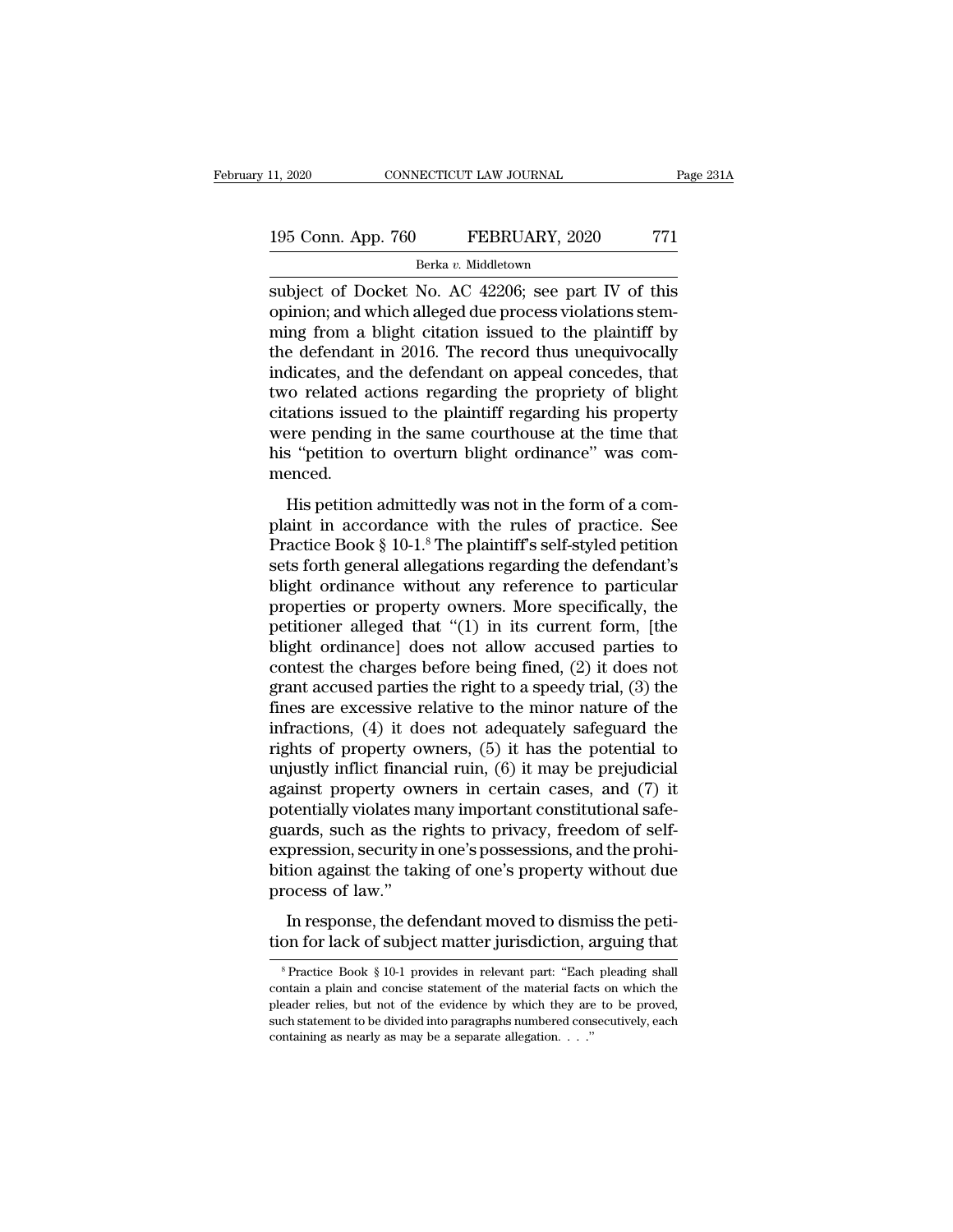# CONNECTICUT LAW JOURNAL February 11, 2020<br>
T72 FEBRUARY, 2020 195 Conn. App. 760<br>
Berka v. Middletown Berka *v.* Middletown

CONNECTICUT LAW JOURNAL February 11, 2<br>
FEBRUARY, 2020 195 Conn. App. 760<br>
Berka v. Middletown<br>
(1) no actual controversy existed between the parties,<br>
(2) the plaintiff was purporting to bring the action on<br>
hebelf of all TT2 FEBRUARY, 2020 195 Conn. App. 760<br>Berka v. Middletown<br>(1) no actual controversy existed between the parties,<br>(2) the plaintiff was purporting to bring the action on<br>behalf of all residents of the defendant municipalit FEBRUARY, 2020 195 Conn. App. 760<br>Berka v. Middletown<br>(1) no actual controversy existed between the parties,<br>(2) the plaintiff was purporting to bring the action on<br>behalf of all residents of the defendant municipality,<br>a FEBRUARY, 2020 195 Conn. App. 760<br>
Berka v. Middletown<br>
(1) no actual controversy existed between the parties,<br>
(2) the plaintiff was purporting to bring the action on<br>
behalf of all residents of the defendant municipalit Berka v. Middletown<br>
(1) no actual controversy existed between the parties,<br>
(2) the plaintiff was purporting to bring the action on<br>
behalf of all residents of the defendant municipality,<br>
and (3) the controversy was non  $\frac{\text{berra } v. \text{ Madedown}}{2}$ <br>
(1) no actual controversy existed between the parties,<br>
(2) the plaintiff was purporting to bring the action on<br>
behalf of all residents of the defendant municipality,<br>
and (3) the controversy was (1) no actual controversy existed between the parties,<br>
(2) the plaintiff was purporting to bring the action on<br>
behalf of all residents of the defendant municipality,<br>
and (3) the controversy was nonjusticiable, in that (2) the plaintiff was purporting to bring the action on<br>behalf of all residents of the defendant municipality,<br>and (3) the controversy was nonjusticiable, in that it<br>properly was the prerogative of the defendant's legis-<br> behalf of all residents of the defendant municipality,<br>and (3) the controversy was nonjusticiable, in that it<br>properly was the prerogative of the defendant's legis-<br>lative body to provide redress of the alleged infirmi-<br>ti and (3) the controversy was nonjusticiable, in that it<br>properly was the prerogative of the defendant's legis-<br>lative body to provide redress of the alleged infirmi-<br>ties in the blight ordinance. Significantly, the defendan properly was the prerogative of the defendant's legislative body to provide redress of the alleged infirmities in the blight ordinance. Significantly, the defendant appended five exhibits to its memorandum of law in suppor lative body to provide redress of the alleged infirmities in the blight ordinance. Significantly, the defendant appended five exhibits to its memorandum of law in support of that motion, including copies of the blight cita ties in the blight ordinance. Significantly, the defendant<br>appended five exhibits to its memorandum of law in<br>support of that motion, including copies of the blight<br>citation, the failure to pay fines notice, and the assess appended five exhibits to its memorandum of law in<br>support of that motion, including copies of the blight<br>citation, the failure to pay fines notice, and the assess-<br>ment of fines notice that the defendant issued to the<br>pla support of that motion, including copies of the bli<br>citation, the failure to pay fines notice, and the asse<br>ment of fines notice that the defendant issued to<br>plaintiff in 2018, regarding the property. Those materi<br>thus we The plaintiff in 2018, regarding the property. Those materials<br>as were properly before the court when the issue<br>justiciability was raised, as the substance of those<br>aterials was not contested by the plaintiff.<sup>9</sup><br>The plain maintiff in 2018, regarding the property. Those materials<br>thus were properly before the court when the issue<br>of justiciability was raised, as the substance of those<br>materials was not contested by the plaintiff.<sup>9</sup><br>The plai

Frame Property before the court when the issue<br>thus were properly before the court when the issue<br>of justiciability was raised, as the substance of those<br>materials was not contested by the plaintiff.<sup>9</sup><br>The plaintiff filed of justiciability was raised, as the substance of those<br>of justiciability was raised, as the substance of those<br>materials was not contested by the plaintiff.<sup>9</sup><br>The plaintiff filed an objection to the motion to dis-<br>miss, or *j* determined was not contested by the plaintiff.<sup>9</sup><br>The plaintiff filed an objection to the motion to dis-<br>miss, in which he argued that "he absolutely does have<br>standing" because "[t]he determination of the contro-<br>v The plaintiff filed an objection to the motion to dismiss, in which he argued that "he absolutely does have standing" because "[t]he determination of the controversy will result in practical relief to [him by prohibiting The plaintiff filed an objection to the motion to dismiss, in which he argued that "he absolutely does have<br>standing" because "[t]he determination of the contro-<br>versy will result in practical relief to [him by prohibiting miss, in which he argued that "he absolutely does have<br>standing" because "[t]he determination of the contro-<br>versy will result in practical relief to [him by prohibiting<br>the defendant] from imposing this unjust ordinance o standing" because "[t]he determination of the contro-<br>versy will result in practical relief to [him by prohibiting<br>the defendant] from imposing this unjust ordinance on<br>him and his fellow property owners in the future." Th versy will result in practical relief to [him by prohibiting<br>the defendant] from imposing this unjust ordinance on<br>him and his fellow property owners in the future." The<br>plaintiff further averred that an actual controversy the defendant] from imposing this unjust ordinance on<br>him and his fellow property owners in the future." The<br>plaintiff further averred that an actual controversy<br>existed "between or among the parties to the dispute<br>[becaus him and his fellow property owners in the future." The plaintiff further averred that an actual controversy existed "between or among the parties to the dispute [because] the people of the [defendant municipality], inclusi plaintiff further averrece<br>existed "between or am<br>[because] the people of<br>inclusive of the plaintiff,<br>their homes without due<br>sation, in direct violatior<br>amendment rights."<br>By order dated Septer Example 18, 2018, the properties are properties all defendant municipality], clusive of the plaintiff, are in a real danger of losing eir homes without due process of law or just compention, in direct violation of their [ *Doculary* are people of the plaintiff, are in a real danger of losing their homes without due process of law or just compensation, in direct violation of their [fifth and fourteenth] amendment rights."<br>By order dated Sept

9 Mercognize that, as our precedent instructs, a court cannot decide a<br>
9 We recognize that, as our precedent instructs, a court cannot decide a<br>
9 We recognize that, as our precedent instructs, a court cannot decide a<br>
1

By order dated September 18, 2018, the trial court,<br>*Domnarski*, J., granted the motion to dismiss. In that<br><sup>9</sup>We recognize that, as our precedent instructs, a court cannot decide a<br>motion to dismiss on the basis of "fact By order dated September 18, 2018, the trial court,<br> *Domnarski*, *J*., granted the motion to dismiss. In that<br>
<sup>9</sup>We recognize that, as our precedent instructs, a court cannot decide a<br>
motion to dismiss on the basis of " **19 Connect 20 A.1 Connect 20** A.1 Commutation C. Applementation is a court cannot decide a motion to dismiss on the basis of "factual and legal memoranda of the parties" when issues of fact are disputed. *Bradley's Appea* **EXECUTE:** The court of the court of the court of the court of the motion to dismiss on the basis of "factual and legal memoranda of the parties" when issues of fact are disputed. *Bradley's Appeal from Probate*, 19 Conn. <sup>9</sup> We recognize that, as our precedent instructs, a court cannot decide a motion to dismiss on the basis of "factual and legal memoranda of the parties" when issues of fact are disputed. *Bradley's Appeal from Probate*, motion to dismiss on the basis of "factual and legal memoranda of the parties" when issues of fact are disputed. *Bradley's Appeal from Probate*, 19 Conn. App. 456, 466, 563 A.2d 1358 (1989). Here, the materials furnished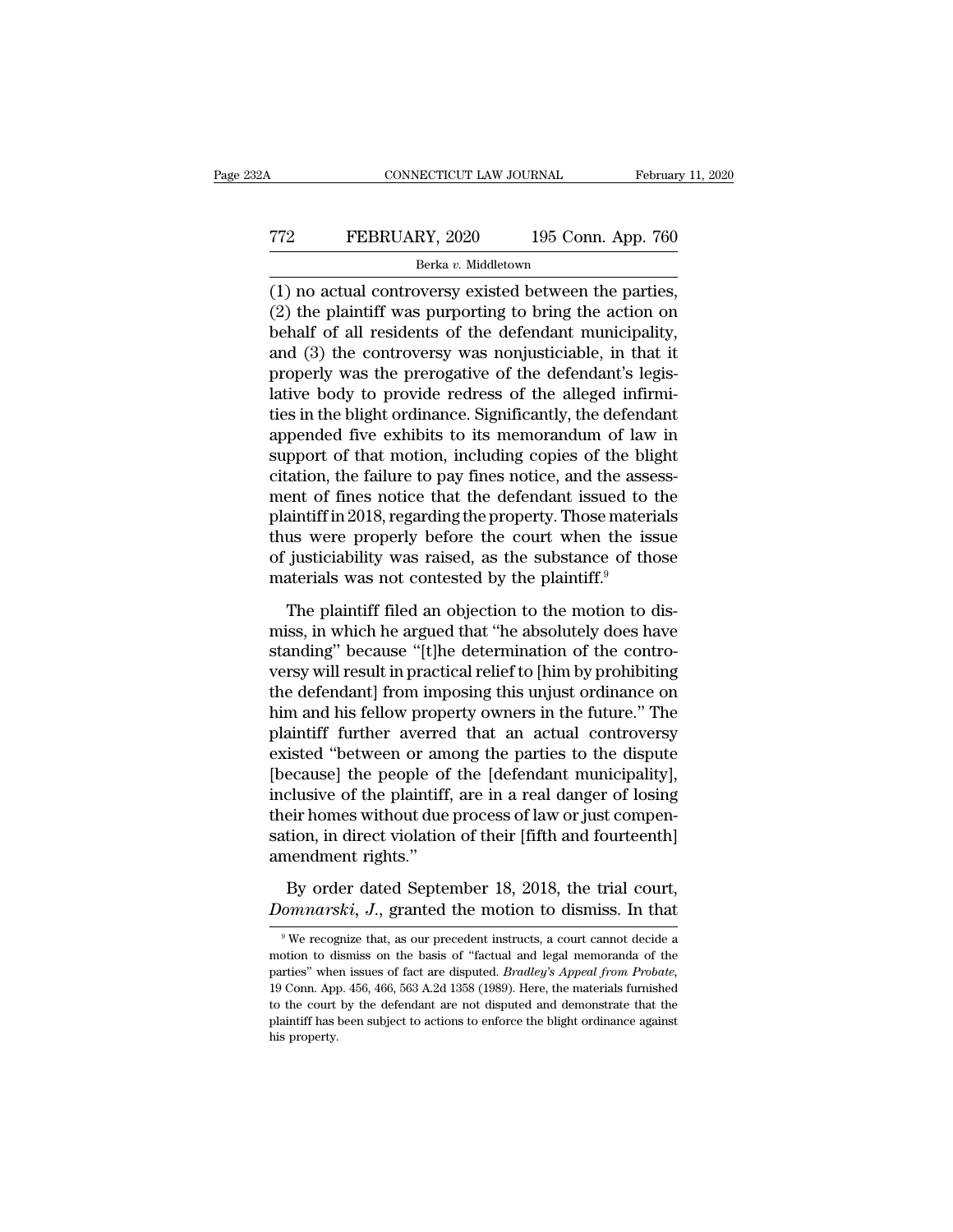# 11, 2020 CONNECTICUT LAW JOURNAL Page 233A<br>195 Conn. App. 760 FEBRUARY, 2020 773<br>Berka v. Middletown

Berka *v.* Middletown

order, the court concluded that (1) "[t]here is no actual<br>
order, the court concluded that (1) "[t]here is no actual<br>
controversy between the parties," and (2) the plaintiff's<br>
colaims are not instigible because "the seurt 195 Conn. App. 760 FEBRUARY, 2020 773<br>Berka v. Middletown<br>
order, the court concluded that (1) "[t]here is no actual<br>
controversy between the parties," and (2) the plaintiff's<br>
claims are not justiciable because "the court 195 Conn. App. 760 FEBRUARY, 2020 773<br>
Berka v. Middletown<br>
order, the court concluded that (1) "[t]here is no actual<br>
controversy between the parties," and (2) the plaintiff's<br>
claims are not justiciable because "the cou 195 Conn. App. 760 FEBRUARY, 2020 773<br>
Berka v. Middletown<br>
order, the court concluded that  $(1)$  "[t]here is no actual<br>
controversy between the parties," and  $(2)$  the plaintiff's<br>
claims are not justiciable because "the Berka v. Middletown<br>
order, the court concluded that  $(1)$  "[t]here is no actual<br>
controversy between the parties," and  $(2)$  the plaintiff's<br>
claims are not justiciable because "the court cannot<br>
give practical relief to berka v. Middletown<br>
order, the court concluded that (1) "[t]here is no actual<br>
controversy between the parties," and (2) the plaintiff's<br>
claims are not justiciable because "the court cannot<br>
give practical relief to the order, the court concluded that (1) "[t]here is no actual controversy between the parties," and (2) the plaintiff's claims are not justiciable because "the court canno give practical relief to the plaintiff. Any repeal or We practical relief to the plaintiff. Any repeal or amend-<br>ent of the blight ordinance must be done by munici-<br>l action, not by the court." On appeal, the plaintiff<br>allenges the propriety of both determinations.<br>A<br>We first

A

ment of the blight ordinance must be done by municipal<br>pai action, not by the court." On appeal, the plaintiff<br>challenges the propriety of both determinations.<br>A<br>We first consider the actual controversy question. In<br>so doi pal action, not by the court." On appeal, the plaintiff<br>challenges the propriety of both determinations.<br>A<br>We first consider the actual controversy question. In<br>so doing, we are mindful that, in deciding a motion to<br>dismis challenges the propriety of both determinations.<br>
A<br>
We first consider the actual controversy question. In<br>
so doing, we are mindful that, in deciding a motion to<br>
dismiss, the "court must take the facts to be those<br>
alleg <sup>2</sup> A<br>
We first consider the actual controversy question. In<br>
so doing, we are mindful that, in deciding a motion to<br>
dismiss, the "court must take the facts to be those<br>
alleged in the complaint, including those facts nec We first consider the actual controversy question. In<br>so doing, we are mindful that, in deciding a motion to<br>dismiss, the "court must take the facts to be those<br>alleged in the complaint, including those facts necessar-<br>ily We first consider the actual controversy question. In<br>so doing, we are mindful that, in deciding a motion to<br>dismiss, the "court must take the facts to be those<br>alleged in the complaint, including those facts necessar-<br>ily so doing, we are mindful that, in deciding a motion to<br>dismiss, the "court must take the facts to be those<br>alleged in the complaint, including those facts necessar-<br>ily implied from the allegations, *construing them in*<br>a dismiss, the "court must take the facts to be those<br>alleged in the complaint, including those facts necessar-<br>ily implied from the allegations, *construing them in*<br>a manner most favorable to the pleader." (Emphasis<br>added. alleged in the complaint, including those facts necessarily implied from the allegations, *construing them in*<br>a manner most favorable to the pleader." (Emphasis<br>added.) Pamela B. v. Ment, 244 Conn. 296, 308, 709<br>A.2d 1089 ily implied from the allegations, *construing them in*<br>a manner most favorable to the pleader." (Emphasis<br>added.) *Pamela B. v. Ment*, 244 Conn. 296, 308, 709<br>A.2d 1089 (1998). "[I]n determining whether a court has<br>subject a manner most favorable to the pleader." (Emphasis<br>added.) Pamela B. v. Ment, 244 Conn. 296, 308, 709<br>A.2d 1089 (1998). "[I]n determining whether a court has<br>subject matter jurisdiction, every presumption favoring<br>jurisdic added.) *Pamela B. v. Ment*, 244 Conn. 296, 308, 709<br>A.2d 1089 (1998). "[I]n determining whether a court has<br>subject matter jurisdiction, every presumption favoring<br>jurisdiction should be indulged." (Internal quotation<br>mar A.2d 1089 (1998). "[I]n determining whether a court has<br>subject matter jurisdiction, every presumption favoring<br>jurisdiction should be indulged." (Internal quotation<br>marks omitted.) *Connecticut Energy Marketers Assn.*<br>v. subject matter jurisdiction, every presumption favoring<br>jurisdiction should be indulged." (Internal quotation<br>marks omitted.) *Connecticut Energy Marketers Assn.*<br>v. *Dept. of Energy & Environmental Protection*, 324<br>Conn. jurisdiction should be indulged." (Internal quotation<br>marks omitted.) *Connecticut Energy Marketers Assn.*<br>v. *Dept. of Energy & Environmental Protection*, 324<br>Conn. 362, 385, 152 A.3d 509 (2016). Furthermore, it is<br>"the e marks omitted.) Connecticut Energy Marketers Assn.<br>v. Dept. of Energy & Environmental Protection, 324<br>Conn. 362, 385, 152 A.3d 509 (2016). Furthermore, it is<br>"the established policy of the Connecticut courts to<br>be solicit v. Dept. of Energy & Environmental Protection, 324<br>Conn. 362, 385, 152 A.3d 509 (2016). Furthermore, it is<br>"the established policy of the Connecticut courts to<br>be solicitous of [self-represented] litigants and when it<br>doe Conn. 362, 385, 152 A.3d 509 (2016). Furthermore, it is<br>
"the established policy of the Connecticut courts to<br>
be solicitous of [self-represented] litigants and when it<br>
does not interfere with the rights of other parties "the established policy of the Connecticut courts to<br>be solicitous of [self-represented] litigants and when it<br>does not interfere with the rights of other parties to<br>construe the rules of practice liberally in favor of th be solicitous of [self-represented] litigants and when it<br>does not interfere with the rights of other parties to<br>construe the rules of practice liberally in favor of the<br>[self-represented] party....The courts adhere to th does not interfere with the rights of other parties to<br>construe the rules of practice liberally in favor of the<br>[self-represented] party. . . . The courts adhere to this<br>rule to ensure that [self-represented] litigants rec construe the rules of practice liberally in favor of the<br>[self-represented] party. . . . The courts adhere to this<br>rule to ensure that [self-represented] litigants receive<br>a full and fair opportunity to be heard, regardles [self-represented] party. . . . The courts adhere to this<br>rule to ensure that [self-represented] litigants receive<br>a full and fair opportunity to be heard, regardless of<br>their lack of legal education and experience . . . . rule to ensure that [self-represented] litigants receive<br>a full and fair opportunity to be heard, regardless of<br>their lack of legal education and experience . . . . This<br>rule of construction has limits, however." (Interna a full and fair opportunity to be heard, regardless of<br>their lack of legal education and experience .... This<br>rule of construction has limits, however." (Internal quo-<br>tation marks omitted.) Ajadi v. Commissioner of Cor-<br> their lack of legal education and experience . . . . This<br>rule of construction has limits, however." (Internal quo-<br>tation marks omitted.) *Ajadi* v. *Commissioner of Cor-*<br>*rection*, 280 Conn. 514, 549, 911 A.2d 712 (2006 rule of construction has limits, however." (Internal quotation marks omitted.) *Ajadi* v. *Commissioner of Correction*, 280 Conn. 514, 549, 911 A.2d 712 (2006). "The modern trend . . . is to construe pleadings broadly and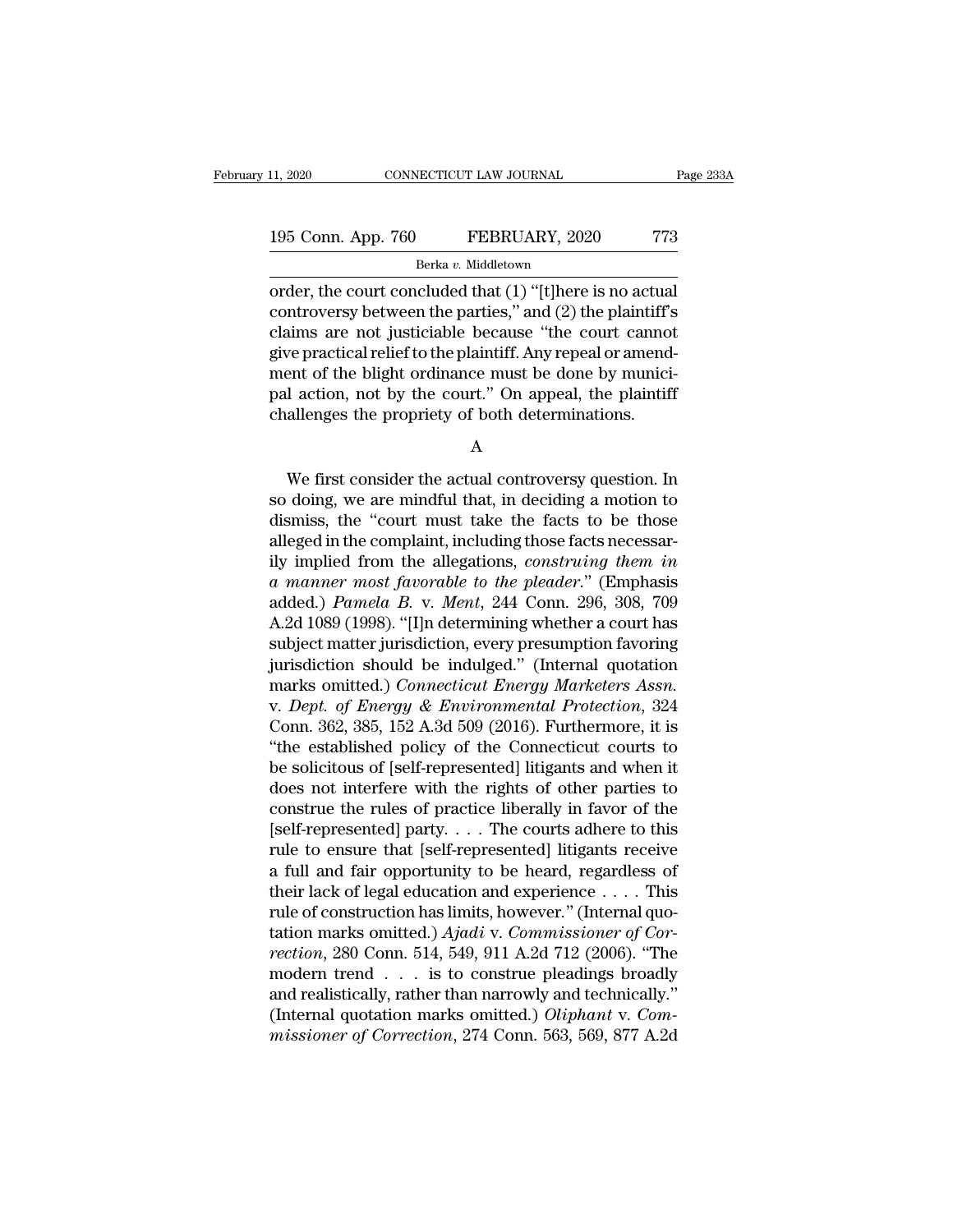# CONNECTICUT LAW JOURNAL February 11, 2020<br>
T74 FEBRUARY, 2020 195 Conn. App. 760<br>
Berka v. Middletown

Berka *v.* Middletown

CONNECTICUT LAW JOURNAL Februar<br>
774 FEBRUARY, 2020 195 Conn. App. 760<br>
<sup>Berka v. Middletown</sup><br>
761 (2005). "[W]hile courts should not construe plead-<br>
ings narrowly and technically, courts also cannot con-<br>
tort ploadings FEBRUARY, 2020 195 Conn. App. 760<br>
Berka v. Middletown<br>
761 (2005). "[W]hile courts should not construe plead-<br>
ings narrowly and technically, courts also cannot con-<br>
tort pleadings in such a way so as to strain the bound TT4 FEBRUARY, 2020 195 Conn. App. 760<br>
Berka v. Middletown<br>
T61 (2005). "[W]hile courts should not construe plead-<br>
ings narrowly and technically, courts also cannot con-<br>
tort pleadings in such a way so as to strain the FEBRUARY, 2020 195 Conn. App. 760<br>
<sup>Berka v. Middletown<br>
761 (2005). "[W]hile courts should not construe plead-<br>
ings narrowly and technically, courts also cannot con-<br>
tort pleadings in such a way so as to strain the boun</sup> *Berka v. Middletown*<br> *Berka v. Middletown*<br> **761** (2005). "[W]hile courts should not construe plead-<br>
ings narrowly and technically, courts also cannot con-<br>
tort pleadings in such a way so as to strain the bounds<br>
of ra <sup>Berka v. Middetown</sup><br>
135, cert. (2005). "[W]hile courts should not construe plead-<br>
ings narrowly and technically, courts also cannot con-<br>
tort pleadings in such a way so as to strain the bounds<br>
of rational comprehensi If (2009). Twink courts should not construct plead-<br>gs narrowly and technically, courts also cannot con-<br>rt pleadings in such a way so as to strain the bounds<br>rational comprehension." *Henderson* v. *Commis-*<br>per of Corre readings in such a way so as to strain the bounds<br>of rational comprehension." *Henderson v. Commis-<br>sioner of Correction*, 181 Conn. App. 778, 793, 189 A.3d<br>135, cert. denied, 329 Conn. 911, 186 A.3d 707 (2018).<br>In the pre

of rational comprehension." *Henderson v. Commissioner of Correction*, 181 Conn. App. 778, 793, 189 A.3d 135, cert. denied, 329 Conn. 911, 186 A.3d 707 (2018). In the present case, the plaintiff brought an action challengi sioner of Correction, 181 Conn. App. 778, 793, 189 A.3d<br>135, cert. denied, 329 Conn. 911, 186 A.3d 707 (2018).<br>In the present case, the plaintiff brought an action<br>challenging the validity of the defendant's blight ordi-<br> 135, cert. denied, 329 Conn. 911, 186 A.3d 707 (2018).<br>
In the present case, the plaintiff brought an action<br>
challenging the validity of the defendant's blight ordi-<br>
nance, claiming, inter alia, that it violates certain In the present case, the plaintiff brought an action<br>challenging the validity of the defendant's blight ordi-<br>nance, claiming, inter alia, that it violates certain consti-<br>tutional guarantees. In moving to dismiss that ac In the present case, the plaintiff brought an action<br>challenging the validity of the defendant's blight ordi-<br>nance, claiming, inter alia, that it violates certain consti-<br>tutional guarantees. In moving to dismiss that act challenging the validity of the defendant's blight ordinance, claiming, inter alia, that it violates certain constitutional guarantees. In moving to dismiss that action, the defendant submitted uncontroverted evidence indi nance, claiming, inter alia, that it violates certain constitutional guarantees. In moving to dismiss that action, the defendant submitted uncontroverted evidence indicating that it had issued blight citations and fines to tutional guarantees. In moving to dismiss that action,<br>the defendant submitted uncontroverted evidence indi-<br>cating that it had issued blight citations and fines to<br>the plaintiff pursuant to the ordinance with respect to<br>h the defendant submitted uncontroverted evidence indicating that it had issued blight citations and fines to the plaintiff pursuant to the ordinance with respect to his property. The defendant likewise concedes, in its appe cating that it had issued blight citations and fines to<br>the plaintiff pursuant to the ordinance with respect to<br>his property. The defendant likewise concedes, in its<br>appellate brief before this court, that the plaintiff's<br> the plaintiff pursuant to the ordinance with respect to<br>his property. The defendant likewise concedes, in its<br>appellate brief before this court, that the plaintiff's<br>action to invalidate the blight ordinance arises "out of his property. The defendant likewise concedes, in its<br>appellate brief before this court, that the plaintiff's<br>action to invalidate the blight ordinance arises "out of<br>the same underlying enforcement actions against his<br>ren appellate brief before this court, that the plaintiff's<br>action to invalidate the blight ordinance arises "out of<br>the same underlying enforcement actions against his<br>rental property at 5 Maple Place." In light of that conc action to invalidate the blight ordinance arises "out of<br>the same underlying enforcement actions against his<br>rental property at 5 Maple Place." In light of that conces-<br>sion, it is not surprising that the plaintiff, in obj the same underlying enforcement actions against his<br>
rental property at 5 Maple Place." In light of that conces-<br>
sion, it is not surprising that the plaintiff, in objecting<br>
to the defendant's motion to dismiss, represent rental property at 5 Maple Place." In light of that concession, it is not surprising that the plaintiff, in objecting to the defendant's motion to dismiss, represented to the court that this action was brought because "th sion, it is not surprising th<br>to the defendant's motion<br>the court that this action<br>people of the [defendant m<br> $[p]$ *laintiff*, are in a real da<br>without due process of l:<br>(Emphasis added.)<br>In the proceedings in the is a court that this action was brought because "the<br>ople of the [defendant municipality], *inclusive of the*<br>*llaintiff*, are in a real danger of losing their homes<br>thout due process of law or just compensation."<br>mphasis defect that the defendant municipality], *inclusive of the*<br>[*p*]*laintiff*, are in a real danger of losing their homes<br>without due process of law or just compensation."<br>(Emphasis added.)<br>In the proceedings in the trial co

[*p*]*laintiff*, are in a real danger of losing their homes without due process of law or just compensation."<br>(Emphasis added.)<br>In the proceedings in the trial court, the plaintiff, the<br>defendant, and the trial judge all platniq, at the area daiget of iosing then iones<br>without due process of law or just compensation."<br>(Emphasis added.)<br>In the proceedings in the trial court, the plaintiff, the<br>defendant, and the trial judge all were aware (Emphasis added.)<br>
In the proceedings in the trial court, the plaintiff, the<br>
defendant, and the trial judge all were aware of the<br>
multiple actions pending in that court regarding the<br>
application of the blight ordinance In the proceedings in the trial court, the plaintiff, the defendant, and the trial judge all were aware of the multiple actions pending in that court regarding the application of the blight ordinance to the plaintiff's pr In the proceedings in the trial court, the plaintiff, the defendant, and the trial judge all were aware of the multiple actions pending in that court regarding the application of the blight ordinance to the plaintiff's pr application of the blight ordinance to the plaintiff's<br>property.<sup>10</sup> The interrelatedness of those actions, which<br>the defendant on appeal expressly concedes, is borne<br>out by the pleadings in those related proceedings. Lik property.<sup>10</sup> The interrelatedness of those actions, which<br>the defendant on appeal expressly concedes, is borne<br>out by the pleadings in those related proceedings. Like<br><sup>10</sup> The record indicates that Judge Domnarski ruled o

the defendant on appeal expressly concedes, is borne<br>out by the pleadings in those related proceedings. Like<br><sup>10</sup> The record indicates that Judge Domnarski ruled on the present action<br>concerning the validity of the blight house on the pleadings in those related proceedings. Like<br>
<sup>10</sup> The record indicates that Judge Domnarski ruled on the present action<br>
concerning the validity of the blight ordinance and the plaintiff's appeal<br>
from the de <sup>10</sup> The record indicates that Judge Domnarski ruled on the present action concerning the validity of the blight ordinance and the plaintiff's appeal from the denial of his application for a special exception to operate a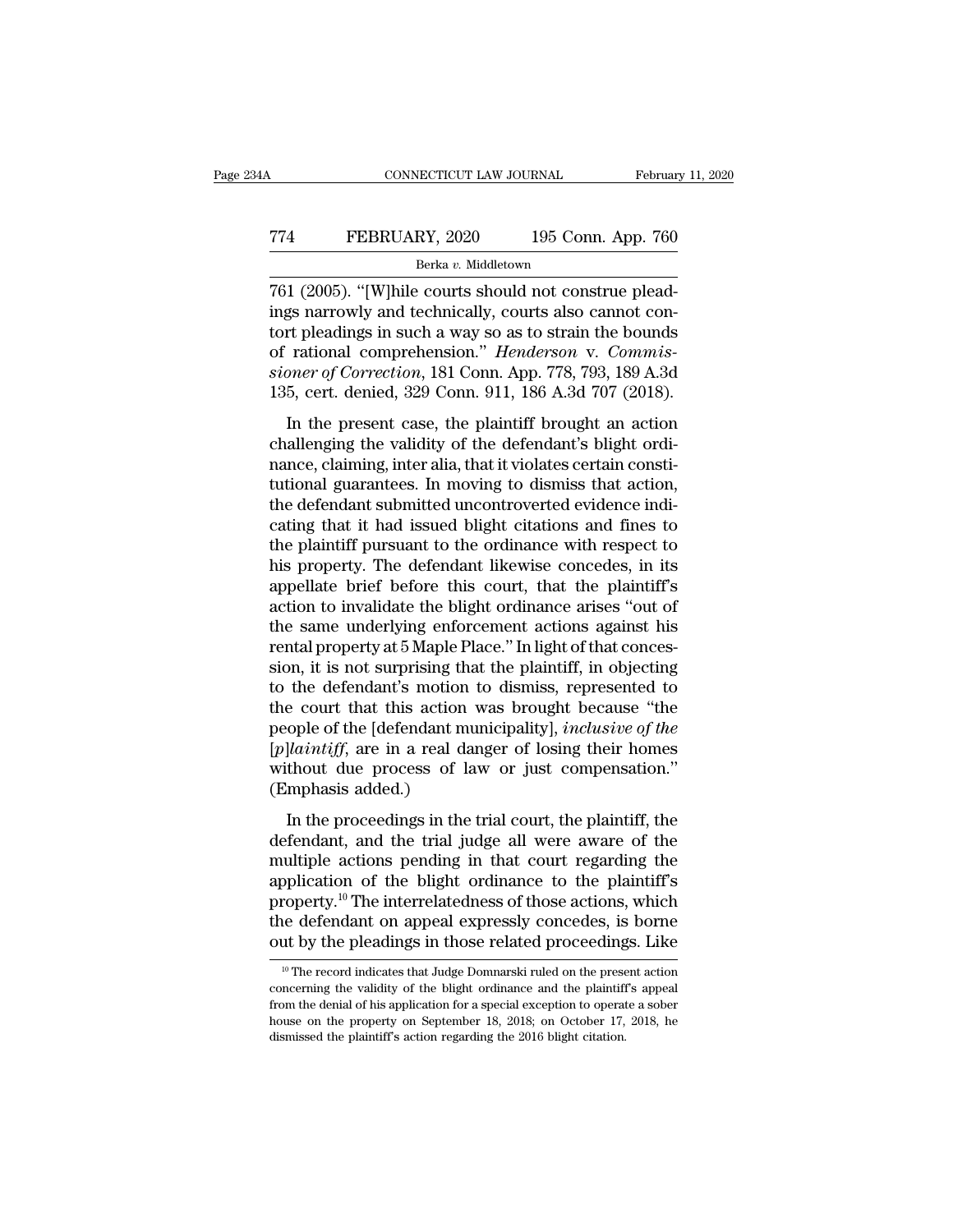# 11, 2020 CONNECTICUT LAW JOURNAL Page 235A<br>
195 Conn. App. 760 FEBRUARY, 2020 775<br>
Berka v. Middletown

### Berka *v.* Middletown

the trial court, this court properly may take judicial<br>the trial court, this court properly may take judicial<br>the trial court, this court properly may take judicial<br>trial court, this court properly may take judicial<br>the f 195 Conn. App. 760 FEBRUARY, 2020 775<br>Berka v. Middletown<br>the trial court, this court properly may take judicial<br>notice of the filings in those related proceedings, which<br>unequivocally indicate that the plaintiff was conte 195 Conn. App. 760 FEBRUARY, 2020 775<br>
Berka v. Middletown<br>
the trial court, this court properly may take judicial<br>
notice of the filings in those related proceedings, which<br>
unequivocally indicate that the plaintiff was 195 Conn. App. 760 FEBRUARY, 2020 775<br>
Berka v. Middletown<br>
the trial court, this court properly may take judicial<br>
notice of the filings in those related proceedings, which<br>
unequivocally indicate that the plaintiff was **Example 120 Conn.** App. 100 **Connection**<br> **Example 120 Connection**<br> **Example 120 Connection**<br> **Example 120 Connection**<br> **Example 120 Connection**<br> **Example 120 Connection**<br> **Example 149**<br> **Example 149**<br> **Example 149**<br> **Ex** Berka v. Middletown<br>the trial court, this court properly may take judicial<br>notice of the filings in those related proceedings, which<br>unequivocally indicate that the plaintiff was contesting<br>the enforcement of the blight o the trial court, this court properly may take judicial<br>notice of the filings in those related proceedings, which<br>unequivocally indicate that the plaintiff was contesting<br>the enforcement of the blight ordinance on his propnotice of the filings in those related proceedings, which<br>unequivocally indicate that the plaintiff was contesting<br>the enforcement of the blight ordinance on his prop-<br>erty.<sup>11</sup> See *Wasson* v. *Wasson*, 91 Conn. App. 149, unequivocally indicate that the plaintiff was contesting<br>the enforcement of the blight ordinance on his prop-<br>erty.<sup>11</sup> See *Wasson* v. *Wasson*, 91 Conn. App. 149, 151<br>n.1, 881 A.2d 356 ("[t]he Appellate Court, like the t unequivocally indicate that the plaintiff was contesting<br>the enforcement of the blight ordinance on his prop-<br>erty.<sup>11</sup> See *Wasson* v. *Wasson*, 91 Conn. App. 149, 151<br>n.1, 881 A.2d 356 ("[t]he Appellate Court, like the t erty.<sup>11</sup> See *Wasson* v. *Wasson*, 91 Conn. App. 149, 151<br>n.1, 881 A.2d 356 ("[t]he Appellate Court, like the trial<br>court, may take judicial notice of files of the Superior<br>Court in the same or other cases" [internal quot n.1, 881 A.2d 356 ("[t]he Appellate Court, like the trial<br>court, may take judicial notice of files of the Superior<br>Court in the same or other cases" [internal quotation<br>marks omitted]), cert. denied, 276 Conn. 932, 890 A. court, may take judicial notice of files of the Superior<br>Court in the same or other cases" [internal quotation<br>marks omitted]), cert. denied, 276 Conn. 932, 890 A.2d<br>574 (2005); see also *Karp* v. *Urban Redevelopment Com* Court in the same or other cases" [internal quotation<br>marks omitted]), cert. denied, 276 Conn. 932, 890 A.2d<br>574 (2005); see also *Karp* v. *Urban Redevelopment Com-<br>mission*, 162 Conn. 525, 527, 294 A.2d 633 (1972)<br>("[t]h marks omitted]), cert. denied, 276 Conn. 932, 890 A.2d<br>574 (2005); see also *Karp* v. *Urban Redevelopment Commission*, 162 Conn. 525, 527, 294 A.2d 633 (1972)<br>("[t]here is no question [of] our power to take judicial<br>notic 574 (2005); see also *Karp* v. *Urban Redevelopment Commission*, 162 Conn. 525, 527, 294 A.2d 633 (1972)<br>("[t]here is no question [of] our power to take judicial notice of files of the Superior Court, whether the file<br>is mission, 162 Conn. 525, 527, 294 A.2d 633 (1972)<br>
("[t]here is no question [of] our power to take judicial<br>
notice of files of the Superior Court, whether the file<br>
is from the case at bar or otherwise"); *Folsom v. Zonin* plaintiff''). tice of files of the Superior Court, whether the file<br>from the case at bar or otherwise"); *Folsom v. Zoning*<br>*oard of Appeals*, 160 Conn. App. 1, 3 n.3, 124 A.3d 928<br>015) (taking "judicial notice of the plaintiff"s Superi is from the case at bar or otherwise"); *Folsom* v. Zoning<br> *Board of Appeals*, 160 Conn. App. 1, 3 n.3, 124 A.3d 928<br>
(2015) (taking "judicial notice of the plaintiff"s Superior<br>
Court filings in . . . . related actions

*Board of Appeals*, 160 Conn. App. 1, 3 n.3, 124 A.3d 928 (2015) (taking "judicial notice of the plaintiff"s Superior Court filings in . . . related actions filed by the plaintiff").<br>Cognizant of our obligation to indulge (2015) (taking "judicial notice of the plaintiff"s Superior<br>Court filings in . . . related actions filed by the<br>plaintiff").<br>Cognizant of our obligation to indulge every presump-<br>tion favoring subject matter jurisdiction, Court filings in . . . related actions filed by the plaintiff").<br>
Cognizant of our obligation to indulge every presumption favoring subject matter jurisdiction, as well as to provide reasonable latitude to self-represente plaintiff").<br>Cognizant of our obligation to indulge every presumption favoring subject matter jurisdiction, as well as to<br>provide reasonable latitude to self-represented parties;<br>see *Maresca* v. *Allen*, 181 Conn. 521, 52 Cognizant of our obligation to indulge every presumption favoring subject matter jurisdiction, as well as to provide reasonable latitude to self-represented parties; see *Maresca* v. *Allen*, 181 Conn. 521, 521 n.1, 436 A. tion favoring subject matter jurisdiction, as well as to<br>provide reasonable latitude to self-represented parties;<br>see *Maresca* v. *Allen*, 181 Conn. 521, 521 n.1, 436 A.2d<br>14 (1980); we disagree with the court's conclusio troversy. (1980); we usagree with the court s conclusion that<br>
e plaintiff's petition does not pertain to an actual<br>
introversy between the parties. The court improperly<br>
anted the motion to dismiss for lack of an actual con-<br>
we n discontroversy between the parties. The court improperly<br>granted the motion to dismiss for lack of an actual con-<br>troversy.<br>B<br>We next consider the question of practical relief. In<br>dismissing the plaintiff's action to inval

### B

controversy between the parties. The court improperty<br>granted the motion to dismiss for lack of an actual con-<br>troversy.<br>B<br>We next consider the question of practical relief. In<br>dismissing the plaintiff's action to invalid <sup>11</sup> We next consider the question of practical relief. In is<br>smissing the plaintiff's action to invalidate the blight redinance, the court concluded that it "cannot give<br><sup>11</sup> We view the defendant's representation in its We next consider the question of practical relief. In dismissing the plaintiff's action to invalidate the blight ordinance, the court concluded that it "cannot give  $\frac{1}{10}$  We view the defendant's representation in its

dismissing the plaintiff's action to invalidate the blight ordinance, the court concluded that it "cannot give  $\frac{1}{10}$  We view the defendant's representation in its appellate brief that the present action arises "out o <sup>11</sup> We view the defendant's representation in its appellate brief that the present action arises "out of the same underlying enforcement actions against [the] property at 5 Maple Place" as the plaintiff's other civil act or that it cannot give<br>
<sup>11</sup> We view the defendant's representation in its appellate brief that the<br>
present action arises "out of the same underlying enforcement actions<br>
against [the] property at 5 Maple Place" as the pl present action arises "out of the same underlying enforcement actions against [the] property at 5 Maple Place" as the plaintiff's other civil actions filed against the defendant in 2018, as an invitation to take judicial against [the] property at 5 Maple Place" as the plain filed against the defendant in 2018, as an invitation of those related proceedings, if not a judicial admiss *Tesco Corp.*, 11 Conn. App. 391, 395, 527 A.2d 721 (state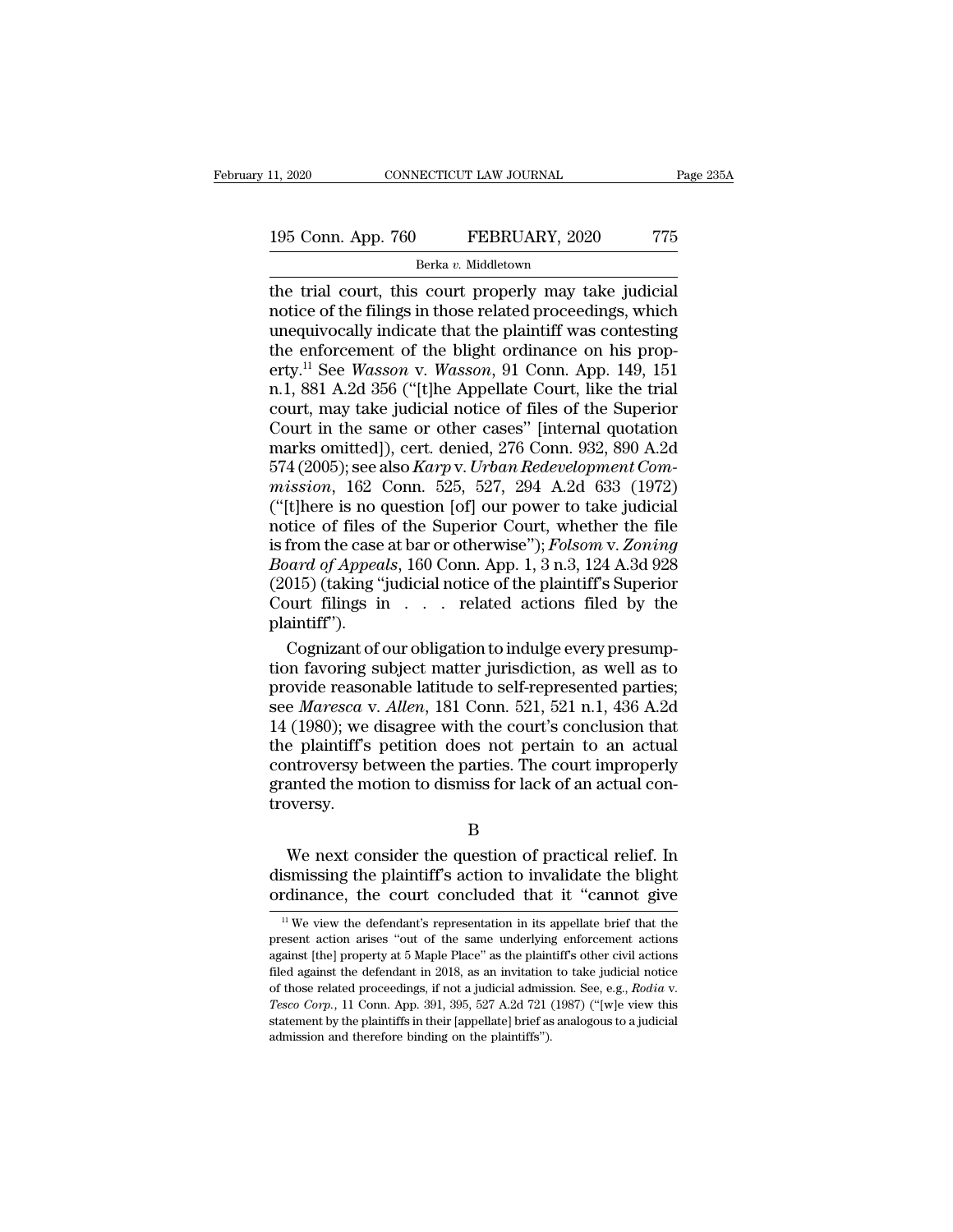# CONNECTICUT LAW JOURNAL February 11, 2020<br>
TT6 FEBRUARY, 2020 195 Conn. App. 760<br>
Berka v. Middletown Berka *v.* Middletown

CONNECTICUT LAW JOURNAL February 11, 2020<br>
FEBRUARY, 2020 195 Conn. App. 760<br>
Berka v. Middletown<br>
practical relief to the plaintiff [because] any repeal or<br>
amendment . . . must be done by municipal action,<br>
met by the so FEBRUARY, 2020 195 Conn. App. 760<br>Berka v. Middletown<br>practical relief to the plaintiff [because] any repeal or<br>amendment . . . must be done by municipal action,<br>not by the court." To the extent that the plaintiff has The TEBRUARY, 2020 195 Conn. App. 760<br>
Berka v. Middletown<br>
practical relief to the plaintiff [because] any repeal or<br>
amendment . . . must be done by municipal action,<br>
not by the court." To the extent that the plaintiff The FEBRUARY, 2020 195 Conn. App. 760<br>
Berka v. Middletown<br>
practical relief to the plaintiff [because] any repeal or<br>
amendment . . . must be done by municipal action,<br>
not by the court." To the extent that the plaintiff Berka v. Middleto<br>
practical relief to the plaintiff [b]<br>
amendment . . . must be done<br>
not by the court." To the extent<br>
asserted constitutional claims in a<br>
we disagree with the court.<br>
"[W]hen a question of const actical relief to the plaintiff [because] any repeal or<br>
nendment . . . must be done by municipal action,<br>
at by the court." To the extent that the plaintiff has<br>
serted constitutional claims in an individual capacity,<br>
e amendment . . . must be done by municipal action,<br>and by the court." To the extent that the plaintiff has<br>asserted constitutional claims in an individual capacity,<br>we disagree with the court.<br>"[W]hen a question of constit

ancenance  $\cdot$  or  $\cdot$  and  $\cdot$  and  $\cdot$  and  $\cdot$  and  $\cdot$  and  $\cdot$  and  $\cdot$  and  $\cdot$  and  $\cdot$  and  $\cdot$  and  $\cdot$  and  $\cdot$  and  $\cdot$  and  $\cdot$  and  $\cdot$  and  $\cdot$  and  $\cdot$  and  $\cdot$  and  $\cdot$  and  $\cdot$  and  $\cdot$  and  $\cdot$  and  $\cdot$  asserted constitutional claims in an individual capacity,<br>
we disagree with the court.<br>
"[W]hen a question of constitutionality is raised,<br>
courts must approach it with caution, examine it with<br>
care, and sustain the legis we disagree with the court.<br>
"[W]hen a question of constitutionality is raised,<br>
courts must approach it with caution, examine it with<br>
care, and sustain the legislation unless its invalidity is<br>
clear." *State* v. *Long* "[W]hen a question of constitutionality is raised,<br>courts must approach it with caution, examine it with<br>care, and sustain the legislation unless its invalidity is<br>clear." *State* v. *Long*, 268 Conn. 508, 521, 847 A.2d 8 "[W]hen a question of constitutionality is raised, courts must approach it with caution, examine it with care, and sustain the legislation unless its invalidity is clear." *State* v. *Long*, 268 Conn. 508, 521, 847 A.2d 8 courts must approach it with caution, examine it with<br>care, and sustain the legislation unless its invalidity is<br>clear." *State* v. *Long*, 268 Conn. 508, 521, 847 A.2d 862,<br>cert. denied, 543 U.S. 969, 125 S. Ct. 424, 160 care, and sustain the legislation unless its invalidity is<br>clear." *State* v. *Long*, 268 Conn. 508, 521, 847 A.2d 862,<br>cert. denied, 543 U.S. 969, 125 S. Ct. 424, 160 L. Ed.<br>2d 340 (2004). To the extent that the self-repr clear." *State* v. *Long*, 268 Conn. 508, 521, 847 A.2d 862,<br>cert. denied, 543 U.S. 969, 125 S. Ct. 424, 160 L. Ed.<br>2d 340 (2004). To the extent that the self-represented<br>plaintiff in the present case attempts to assert co cert. denied, 543 U.S. 969, 125 S. Ct. 424, 160 L. Ed.<br>2d 340 (2004). To the extent that the self-represented<br>plaintiff in the present case attempts to assert constitu-<br>tional violations on behalf of the citizens of Middle 2d 340 (2004). To the extent that the self-represented<br>plaintiff in the present case attempts to assert constitu-<br>tional violations on behalf of the citizens of Middletown<br>generally, the plaintiff does not have standing t plaintiff in the present case attempts to assert constitutional violations on behalf of the citizens of Middletown<br>generally, the plaintiff does not have standing to do<br>so. "The authorization to appear [as a self-represent *tional violations on behalf of the citizens of Middletown*<br>generally, the plaintiff does not have standing to do<br>so. "The authorization to appear [as a self-represented<br>litigant] is limited to representing one's own cause generally, the plaintiff does not have standing to do<br>so. "The authorization to appear [as a self-represented<br>litigant] is limited to representing one's own cause, and<br>does not permit individuals to appear [as a self-repre so. "The authorization to appear [as a self-represented<br>litigant] is limited to representing one's own cause, and<br>does not permit individuals to appear [as a self-repre-<br>sented litigant] in a representative capacity." *Exp* litigant] is limited to representing one's own cause, and<br>does not permit individuals to appear [as a self-repre-<br>sented litigant] in a representative capacity." *Express-*<br>way Associates II v. Friendly Ice Cream Corp. of does not permit individuals to appear [as a self-repre-<br>sented litigant] in a representative capacity." *Express-*<br>way Associates II v. Friendly Ice Cream Corp. of Con-<br>necticut, 34 Conn. App. 543, 546, 642 A.2d 62, cert.<br> sented litigant] in a representative capacity." *Express* way Associates II v. Friendly Ice Cream Corp. of Connecticut, 34 Conn. App. 543, 546, 642 A.2d 62, cer denied, 230 Conn. 915, 645 A.2d 1018 (1994). Insofar a the pl eticut, 34 Conn. App. 543, 546, 642 A.2d 62, cert.<br>nied, 230 Conn. 915, 645 A.2d 1018 (1994). Insofar as<br>e plaintiff in his petition has asserted claims on behalf<br>the Middletown citizenry generally, the court prop-<br>ly gran denied, 230 Conn. 915, 645 A.2d 1018 (1994). Insofar as<br>the plaintiff in his petition has asserted claims on behalf<br>of the Middletown citizenry generally, the court prop-<br>erly granted the motion to dismiss such claims.<br>The

the plaintiff in his petition has asserted claims on behalf<br>of the Middletown citizenry generally, the court prop-<br>erly granted the motion to dismiss such claims.<br>The plaintiff nonetheless was free to assert claims<br>in an i of the Middletown citizenry generally, the court properly granted the motion to dismiss such claims.<br>The plaintiff nonetheless was free to assert claims<br>in an individual capacity. Although not in the form<br>required under ou erly granted the motion to dismiss such claims.<br>The plaintiff nonetheless was free to assert claims<br>in an individual capacity. Although not in the form<br>required under our rules of practice, the plaintiff pro-<br>vided ample n The plaintiff nonetheless was free to assert claims<br>in an individual capacity. Although not in the form<br>required under our rules of practice, the plaintiff pro-<br>vided ample notice that his petition was predicated, in<br>part, The plaintiff nonetheless was free to assert claims<br>in an individual capacity. Although not in the form<br>required under our rules of practice, the plaintiff pro-<br>vided ample notice that his petition was predicated, in<br>part, in an individual capacity. Although not in the form<br>required under our rules of practice, the plaintiff pro-<br>vided ample notice that his petition was predicated, in<br>part, on constitutional grounds. Specifically, the plainrequired under our rules of practice, the plaintiff provided ample notice that his petition was predicated, in<br>part, on constitutional grounds. Specifically, the plain-<br>tiff alleged, in relevant part, that the blight ordin vided ample notice that his petition was predicated, in<br>part, on constitutional grounds. Specifically, the plain-<br>tiff alleged, in relevant part, that the blight ordinance<br>"violates many important constitutional safeguards part, on constitutional grounds. Specifically, the plaintiff alleged, in relevant part, that the blight ordinance "violates many important constitutional safeguards, such as the rights to privacy, freedom of self-expressio tiff alleged, in relevant part,<br>"violates many important c<br>such as the rights to privacy, fi<br>security in one's possessic<br>against the taking of one's pro<br>of law." The petitioner also e<br>amendment in that pleading.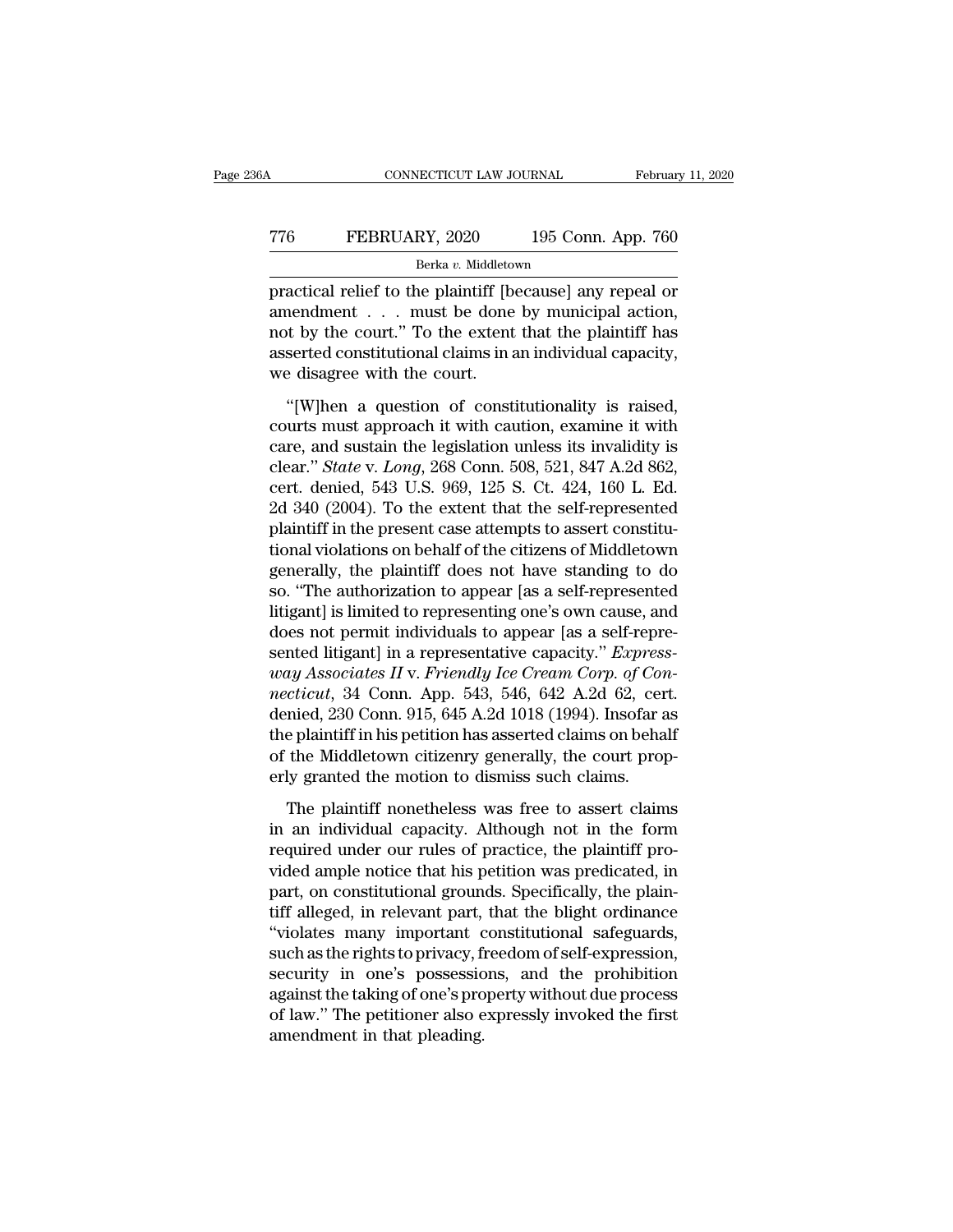# 11, 2020 CONNECTICUT LAW JOURNAL Page 237A<br>195 Conn. App. 760 FEBRUARY, 2020 777<br>Berka v. Middletown

### Berka *v.* Middletown

<sup>2020</sup> CONNECTICUT LAW JOURNAL Page 237A<br>
5 Conn. App. 760 FEBRUARY, 2020 777<br>
<sup>Berka v. Middletown<br>
"Standing is the legal right to set judicial machinery<br>
motion. One cannot rightfully invoke the jurisdiction<br>
the gourt </sup> 195 Conn. App. 760 FEBRUARY, 2020 777<br>Berka v. Middletown<br>"Standing is the legal right to set judicial machinery<br>in motion. One cannot rightfully invoke the jurisdiction<br>of the court unless he [or she] has, in an individua 195 Conn. App. 760 FEBRUARY, 2020 777<br>
Berka v. Middletown<br>
"Standing is the legal right to set judicial machinery<br>
in motion. One cannot rightfully invoke the jurisdiction<br>
of the court unless he [or she] has, in an indi 195 Conn. App. 760 FEBRUARY, 2020 777<br>
Berka v. Middletown<br>
"Standing is the legal right to set judicial machinery<br>
in motion. One cannot rightfully invoke the jurisdiction<br>
of the court unless he [or she] has, in an indi Berka v. Middletown<br>
"Standing is the legal right to set judicial machinery<br>
in motion. One cannot rightfully invoke the jurisdiction<br>
of the court unless he [or she] has, in an individual or<br>
representative capacity, som <sup>Berka *i*. Middetown<br>
"Standing is the legal right to set judicial machinery<br>
in motion. One cannot rightfully invoke the jurisdiction<br>
of the court unless he [or she] has, in an individual or<br>
representative capacity, so</sup> "Standing is the legal right to set judicial machinery<br>in motion. One cannot rightfully invoke the jurisdiction<br>of the court unless he [or she] has, in an individual or<br>representative capacity, some real interest in the ca in motion. One cannot rightfully invoke the jurisdiction<br>of the court unless he [or she] has, in an individual or<br>representative capacity, some real interest in the cause<br>of action, or a legal or equitable right, title or of the court unless he [or she] has, in an individual or<br>representative capacity, some real interest in the cause<br>of action, or a legal or equitable right, title or interest<br>in the subject matter of the controversy." *Glad* representative capacity, some real interest in the cause<br>of action, or a legal or equitable right, title or interest<br>in the subject matter of the controversy." *Gladstein* v.<br>*Goldfield*, 325 Conn. 418, 421 n.3, 159 A.3d 6 of action, or a legal or equitable right, title or interest<br>in the subject matter of the controversy." *Gladstein* v.<br>*Goldfield*, 325 Conn. 418, 421 n.3, 159 A.3d 661 (2017).<br>Construing the plaintiff's petition in accorda in the subject matter of the controversy." *Gladstein* v.<br> *Goldfield*, 325 Conn. 418, 421 n.3, 159 A.3d 661 (2017).<br>
Construing the plaintiff's petition in accordance with<br>
the broad and realistic framework through which Goldfield, 325 Conn. 418, 421 n.3, 159 A.3d 661 (2017).<br>Construing the plaintiff's petition in accordance with<br>the broad and realistic framework through which Con-<br>necticut courts are instructed to consider the pleadings<br> Construing the plaintiff's petition in accordance with<br>the broad and realistic framework through which Con-<br>necticut courts are instructed to consider the pleadings<br>of self-represented litigants, we conclude that it con-<br>t the broad and realistic framework through which Con-<br>necticut courts are instructed to consider the pleadings<br>of self-represented litigants, we conclude that it con-<br>tains allegations of a constitutional dimension. It does necticut courts are instructed to consider the pleadings<br>of self-represented litigants, we conclude that it con-<br>tains allegations of a constitutional dimension. It does<br>not "strain the bounds of rational comprehension";<br> of self-represented litigant<br>tains allegations of a const<br>not "strain the bounds of<br>*Henderson* v. *Commission*<br>Conn. App. 793; to acknow<br>the plaintiff's constitutiona<br>directly apply to him.<br>As a result, we disagree t "strain the bounds of rational comprehension";<br>
enderson v. Commissioner of Correction, supra, 181<br>
point. App. 793; to acknowledge that at least some of<br>
e plaintiff's constitutional allegations are intended to<br>
rectly Henderson v. Commissioner of Correction, supra, 181<br>Conn. App. 793; to acknowledge that at least some of<br>the plaintiff's constitutional allegations are intended to<br>directly apply to him.<br>As a result, we disagree with the c

Conn. App. 793; to acknowledge that at least some of<br>the plaintiff's constitutional allegations are intended to<br>directly apply to him.<br>As a result, we disagree with the court's conclusion<br>that it could not afford any pract the plaintiff's constitutional allegations are intended to<br>directly apply to him.<br>As a result, we disagree with the court's conclusion<br>that it could not afford any practical relief to the plain-<br>tiff. It is well establish directly apply to him.<br>
As a result, we disagree with the court's conclusion<br>
that it could not afford any practical relief to the plain-<br>
tiff. It is well established that both this court and the<br>
trial court have the ju As a result, we disagree with the court's conclusion<br>that it could not afford any practical relief to the plain-<br>tiff. It is well established that both this court and the<br>trial court have the jurisdiction to overturn stat As a result, we disagree with the court's conclusion<br>that it could not afford any practical relief to the plain-<br>tiff. It is well established that both this court and the<br>trial court have the jurisdiction to overturn stat that it could not afford any practical relief to the plain-<br>tiff. It is well established that both this court and the<br>trial court have the jurisdiction to overturn state and<br>municipal legislation and ordinances that violat tiff. It is well established that both this court and the<br>trial court have the jurisdiction to overturn state and<br>municipal legislation and ordinances that violate federal<br>and state constitutional protections.<sup>12</sup> Because trial court have the jurisdiction to overturn state and<br>municipal legislation and ordinances that violate federal<br>and state constitutional protections.<sup>12</sup> Because the<br>defendant filed a motion to dismiss the plaintiff's pe municipal legislation and ordinances that violate federal<br>and state constitutional protections.<sup>12</sup> Because the<br>defendant filed a motion to dismiss the plaintiff's peti-<br>tion, the structure of the petition as a complaint w and state constitutional protections.<sup>12</sup> Because the<br>defendant filed a motion to dismiss the plaintiff's peti-<br>tion, the structure of the petition as a complaint was<br>not challenged by the defendant. With our reversal of<br>t defendant filed a motion to dismiss the plaintiff's petition, the structure of the petition as a complaint was not challenged by the defendant. With our reversal of the court's judgment of dismissal insofar as it relates t tion, the structure of the petition as a complaint was<br>not challenged by the defendant. With our reversal of<br>the court's judgment of dismissal insofar as it relates to<br>the plaintiff's allegations of violations of his indi 12 This court may exercise concurrent jurisdiction with the federal courts are exercise concurrent jurisdiction with the federal courts cases arising under the federal constitution. See, e.g., *Stratford v. Bridge-*<br>
12 T constitutional rights, those allegations in the petition,<br>on remand, are before the court. The court could afford<br>practical relief to him if the plaintiff ultimately proves<br><sup>12</sup> This court may exercise concurrent jurisdict

on remand, are before the court. The court could afford<br>practical relief to him if the plaintiff ultimately proves<br><sup>12</sup> This court may exercise concurrent jurisdiction with the federal courts<br>in cases arising under the fed **Practical relief to him if the plaintiff ultimately proves**<br>
<sup>12</sup> This court may exercise concurrent jurisdiction with the federal courts<br>
in cases arising under the federal constitution. See, e.g., *Stratford v. Bridge-***EXECUTE THE TO THIT IT THE PLAINIFIT ULTIMATELY PLOVES**<br>
<sup>12</sup> This court may exercise concurrent jurisdiction with the federal courts<br>
in cases arising under the federal constitution. See, e.g., *Stratford v. Bridge-*<br> <sup>12</sup> This court may<br>in cases arising und<br>*port*, 173 Conn. 30<br>where the supremaa<br>that law, the mere<br>from jurisdiction").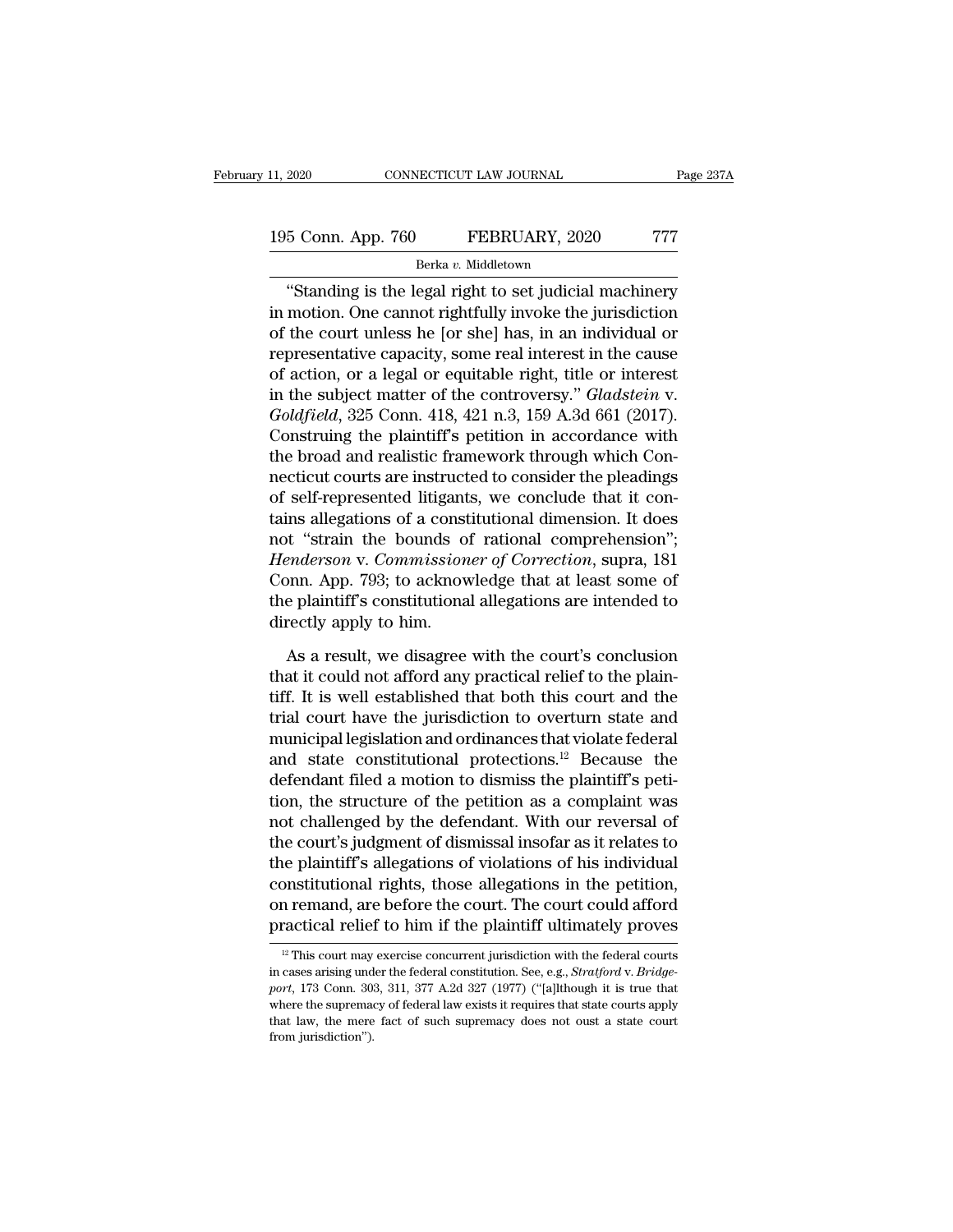## CONNECTICUT LAW JOURNAL February 11, 2020<br>
TT8 FEBRUARY, 2020 195 Conn. App. 760<br>
Berka v. Middletown Berka *v.* Middletown THE SUMER CONNECTICUT LAW JOURNAL February 11, 2020<br>
THE PEBRUARY, 2020 195 Conn. App. 760<br>
Berka v. Middletown<br>
That some or all of the provisions of § 7-152c or the<br>
blight ordinance violated his constitutional rights. FEBRUARY, 2020 195 Conn. App. 760<br>Berka v. Middletown<br>that some or all of the provisions of §7-152c or the<br>blight ordinance violated his constitutional rights.<br>In summary, on the basis of our thorough review of

FEBRUARY, 2020 195 Conn. App. 760<br>Berka v. Middletown<br>at some or all of the provisions of  $\S 7$ -152c or the<br>ight ordinance violated his constitutional rights.<br>In summary, on the basis of our thorough review of<br>e record an TT8 FEBRUARY, 2020 195 Conn. App. 760<br>
Berka v. Middletown<br>
that some or all of the provisions of § 7-152c or the<br>
blight ordinance violated his constitutional rights.<br>
In summary, on the basis of our thorough review of<br> Berka v. Middletown<br>that some or all of the provisions of  $\S 7$ -152c or the<br>blight ordinance violated his constitutional rights.<br>In summary, on the basis of our thorough review of<br>the record and relevant case law, we conc that some or all of the provisions of  $\S 7$ -152c or the blight ordinance violated his constitutional rights.<br>In summary, on the basis of our thorough review of the record and relevant case law, we conclude that the court blight ordinance violated his constitutional rights.<br>In summary, on the basis of our thorough review of<br>the record and relevant case law, we conclude that the<br>court failed to construe the self-represented plaintiff's<br>peti In summary, on the basis of our thorough review of<br>the record and relevant case law, we conclude that the<br>court failed to construe the self-represented plaintiff's<br>petition in the broad and realistic manner required by<br>our In summary, on the basis of our thorough review of<br>the record and relevant case law, we conclude that the<br>court failed to construe the self-represented plaintiff's<br>petition in the broad and realistic manner required by<br>our the record and relevant case law, we conclude that the court failed to construe the self-represented plaintiff's petition in the broad and realistic manner required by our case law and, as a result, it did not conduct the court failed to construe the self-represented plaintiff's<br>petition in the broad and realistic manner required by<br>our case law and, as a result, it did not conduct the<br>examination of the plaintiff's individual constitutiona petition in the broad and realistic manner required by<br>our case law and, as a result, it did not conduct the<br>examination of the plaintiff's individual constitutional<br>claims that our case law further requires. Accordingly,<br> our case law and, as a result, it did not conduct the examination of the plaintiff's individual constitutional claims that our case law further requires. Accordingly, we reverse the judgment of the court granting the defen examination of the plaintiff's individual constitutional<br>claims that our case law further requires. Accordingly,<br>we reverse the judgment of the court granting the defen-<br>dant's motion to dismiss the plaintiff's petition in dant's motion to dismiss the plaintiff's petition in<br>Docket No. AC 42139 with respect to the plaintiff's<br>individual constitutional claims. In so doing, we offer<br>no view whatsoever as to the merits of those claims.<sup>13</sup><br>IV<br>

### IV

dividual constitutional claims. In so doing, we offer<br>
view whatsoever as to the merits of those claims.<sup>13</sup><br>
IV<br>
AC 42206<br>
In Docket No. AC 42206, the plaintiff appeals from<br>
e judgment of the court granting the defendant the merits of those claims.<sup>13</sup><br>IV<br>AC 42206<br>In Docket No. AC 42206, the plaintiff appeals from<br>the judgment of the court granting the defendant's<br>motion to dismiss his complaint filed on May 8, 2018,<br>which challenged a bli IV<br>AC 42206<br>In Docket No. AC 42206, the plaintiff appeals from<br>the judgment of the court granting the defendant's<br>motion to dismiss his complaint filed on May 8, 2018,<br>which challenged a blight citation issued by the defen IV<br>AC 42206<br>In Docket No. AC 42206, the plaintiff appeals from<br>the judgment of the court granting the defendant's<br>motion to dismiss his complaint filed on May 8, 2018,<br>which challenged a blight citation issued by the defe  $\alpha$  May 2206<br>
AC 42206, the plaintiff appeals from<br>
the judgment of the court granting the defendant's<br>
motion to dismiss his complaint filed on May 8, 2018,<br>
which challenged a blight citation issued by the defen-<br>
dant In Docket No. AC 42206, the plaintiff appeals from<br>the judgment of the court granting the defendant's<br>motion to dismiss his complaint filed on May 8, 2018,<br>which challenged a blight citation issued by the defen-<br>dant on M In Docket No. AC 42206, the plaintiff appeals from<br>the judgment of the court granting the defendant's<br>motion to dismiss his complaint filed on May 8, 2018,<br>which challenged a blight citation issued by the defen-<br>dant on Ma the judgment of the court granting the defendant's<br>motion to dismiss his complaint filed on May 8, 2018,<br>which challenged a blight citation issued by the defen-<br>dant on May 27, 2016, on the ground of mootness. The<br>defendan motion to dismiss his complaint filed on May 8, 2018,<br>which challenged a blight citation issued by the defen-<br>dant on May 27, 2016, on the ground of mootness. The<br>defendant moved to dismiss the plaintiff's complaint<br>on Jul which challenged a blight citation issued by the defendant on May 27, 2016, on the ground of mootness. The defendant moved to dismiss the plaintiff's complaint on July 2, 2018, on the basis that the defendant had withdraw on July 2, 2018, on the basis that the defendant had<br>withdrawn that blight citation on July 22, 2016, and that<br>no action had been taken against the plaintiff pursuant withdrawn that blight citation on July 22, 2016, and that<br>no action had been taken against the plaintiff pursuant<br>to that citation, rendering the plaintiff's appeal moot<br><sup>13</sup> We likewise reiterate the procedural posture of

no action had been taken against the plaintiff pursuant<br>to that citation, rendering the plaintiff's appeal moot<br> $\frac{18}{18}$  We likewise reiterate the procedural posture of this case, which is a<br>dismissal on jurisdictional to that cita<br>
<sup>13</sup> We likewis<br>
dismissal on ju<br>
operative plead<br>
before us.<br>
We further n <sup>13</sup> We likewise reiterate the procedural posture of this case, which is a smissal on jurisdictional grounds. The question of whether the plaintiff's erative pleading can survive a motion to strike, therefore, is not pres <sup>13</sup> We likewise reiterate the procedural posture of this case, which is a dismissal on jurisdictional grounds. The question of whether the plaintiff's operative pleading can survive a motion to strike, therefore, is not

dismissal on jurisdictional grounds. The question of whether the plaintiff's<br>operative pleading can survive a motion to strike, therefore, is not presently<br>before us.<br>We further note that Practice Book § 10-60 (a) (1) pro % operative pleading can survive a motion to strike, therefore, is not presently before us.<br>We further note that Practice Book § 10-60 (a) (1) provides in relevant part that "[e]xcept as provided in Section 10-66, a party before us.<br>We further note that Practice Book § 10-60 (a) (1) provides in relevant<br>part that "[e]xcept as provided in Section 10-66, a party may amend his or<br>her pleadings or other parts of the record or proceedings at an We further note that Practice Book § 10-60 (a) (1) provides in relevant part that "[e]xcept as provided in Section 10-66, a party may amend his or her pleadings or other parts of the record or proceedings at any time subs *Martinez* v. *New Haven*, 328 Conn. 1, 15 n.13, 176 A.3d 531 (2018).<br>*Martinez* v. *New Havence in the preceding* section . . . [b]y order of authority. . . . "Whether to permit the plaintiff to amend his pleading ant to